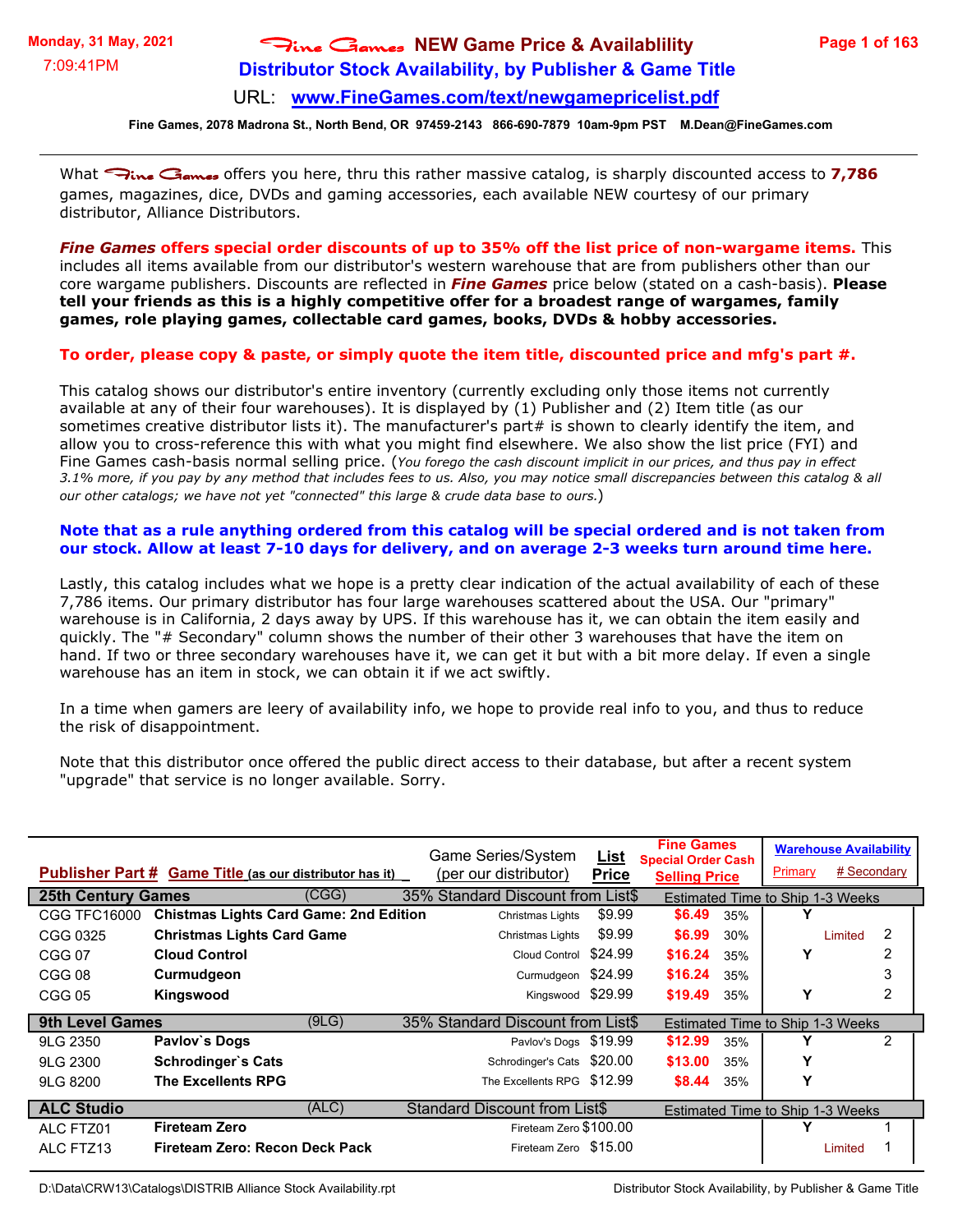## **Distributor Stock Availability, by Publisher & Game Title** 5/31/2021 7:09:41PM Fine Games NEW Game Price & Availablility Page 2 of 163

|                                                |                                                                                              | Game Series/System                | <b>List</b>           | <b>Fine Games</b>                                 |         | <b>Warehouse Availability</b> |
|------------------------------------------------|----------------------------------------------------------------------------------------------|-----------------------------------|-----------------------|---------------------------------------------------|---------|-------------------------------|
|                                                | <b>Publisher Part # Game Title (as our distributor has it)</b>                               | (per our distributor)             | <b>Price</b>          | <b>Special Order Cash</b><br><b>Selling Price</b> | Primary | # Secondary                   |
|                                                |                                                                                              |                                   |                       |                                                   |         |                               |
| <b>Alderac Entertainment Group</b><br>AEG 5885 | (AEG)                                                                                        | 30% Standard Discount from List\$ | Cat Lady \$24.99      | \$17.49                                           | Υ       | 3                             |
| AEG 7078                                       | <b>Cat Lady</b><br><b>Cat Lady: Box of Treats Expansion</b>                                  |                                   | Cat Lady \$19.99      | 30%<br>\$13.99<br>30%                             | Y       | 3                             |
| AEG 7058                                       | <b>CURIOS</b>                                                                                |                                   | <b>CURIOS \$24.99</b> | \$17.49<br>30%                                    | Y       | 3                             |
|                                                | <b>Custom Heroes</b>                                                                         | Custom Heroes                     | \$29.99               | \$20.99<br>30%                                    | Y       | 3                             |
| AEG 7009                                       | <b>Dark Seas</b>                                                                             | Dark Seas \$39.99                 |                       | \$27.99<br>30%                                    |         | 1<br>Limited                  |
| AEG 5826                                       |                                                                                              |                                   | \$39.99               | \$27.99<br>30%                                    | Y       | $\overline{c}$                |
| AEG 5836<br>AEG 7094                           | <b>Dice City</b><br><b>Ecos: New Horizon Expansion</b>                                       | Dice City                         | Ecos \$24.99          | \$17.49<br>30%                                    | Y       | 3                             |
|                                                | AEG 7094EARLY Ecos: New Horizon Expansion (Brick & Mortar Rele                               |                                   | Ecos \$24.99          | \$17.49<br>30%                                    | Y       | $\overline{2}$                |
| AEG 7083                                       | <b>Inner Compass</b>                                                                         |                                   | \$39.99               | \$27.99<br>30%                                    | Y       | 3                             |
| AEG 5809                                       | <b>Istanbul</b>                                                                              | Inner Compass<br>Istanbul         | \$49.99               | \$34.99<br>30%                                    | Y       | 3                             |
| AEG 7063                                       | <b>Istanbul: Big Box</b>                                                                     | Istanbul                          | \$69.99               | \$48.99<br>30%                                    |         | 3                             |
| AEG 5840                                       | <b>Istanbul: Mocha &amp; Baksheesh</b>                                                       | Istanbul                          | \$29.99               | \$20.99<br>30%                                    | Y       | 3                             |
| AEG 7024                                       | <b>Istanbul: The Dice Game</b>                                                               | <b>Istanbul Dice</b>              | \$29.99               | \$20.99<br>30%                                    | Y       | 3                             |
| AEG 8070                                       | <b>Mariposas</b>                                                                             | Mariposas \$49.99                 |                       | \$34.99<br>30%                                    | Y       | 3                             |
| AEG 5861                                       | <b>Mystic Vale</b>                                                                           | Mystic Vale \$44.99               |                       | \$31.49<br>30%                                    | Y       | 3                             |
|                                                | <b>Mystic Vale: Conclave Collector Box</b>                                                   | Mystic Vale \$49.99               |                       | \$34.99<br>30%                                    | Y       | 3                             |
| AEG 7016                                       | <b>Mystic Vale: Harmony Expansion</b>                                                        | Mystic Vale \$39.99               |                       | \$27.99<br>30%                                    | Υ       | 3                             |
| AEG 7030                                       | <b>Mystic Vale: Havens Event Kit</b>                                                         | Mystic Vale \$89.99               |                       |                                                   | Y       | $\overline{c}$                |
| AEG 7023                                       |                                                                                              | Mystic Vale \$29.99               |                       | \$62.99<br>30%                                    | Y       | 3                             |
| <b>AEG 7004</b><br>AEG 7074                    | <b>Mystic Vale: Mana Storm Expansion</b><br><b>Mystic Vale: Nemesis</b>                      | Mystic Vale \$39.99               |                       | \$20.99<br>30%<br>\$27.99<br>30%                  | Y       | 3                             |
|                                                |                                                                                              | Mystic Vale \$39.99               |                       | \$27.99<br>30%                                    | Y       | 3                             |
| AEG 7022<br>AEG 5864                           | <b>Mystic Vale: Twilight Garden Expansion</b><br><b>Mystic Vale: Vale of Magic Expansion</b> | Mystic Vale \$29.99               |                       | \$20.99<br>30%                                    | Y       | 3                             |
| AEG 7059                                       | <b>Point Salad</b>                                                                           | Point Salad \$19.99               |                       | \$13.99<br>30%                                    | Y       | 3                             |
| AEG 7059DEM                                    | <b>Point Salad Demo Copy</b>                                                                 | Point Salad                       | \$7.14                | \$7.14<br>0%                                      |         | 1<br>Limited                  |
| AEG 7092                                       | Santa Monica                                                                                 | Santa Monica                      | \$39.99               | \$27.99<br>30%                                    | Y       | $\overline{2}$                |
| AEG 5874                                       | <b>Scorpius Freighter</b>                                                                    | Scorpius Freighter                | \$25.00               | \$17.50<br>30%                                    | Y       | 3                             |
| AEG 7096                                       | <b>Sheepy Time</b>                                                                           | Sheepy Time                       | \$39.99               | \$27.99<br>30%                                    | Y       | 3                             |
|                                                | AEG 7096EARL\ Sheepy Time (Brick & Mortar Release)                                           | Sheepy Time \$39.99               |                       | \$27.99<br>30%                                    | Υ       | 3                             |
| AEG 7096DEM                                    | <b>Sheepy Time: Demo Copy</b>                                                                | Sheepy Time \$14.29               |                       | \$14.29<br>0%                                     | Y       | $\overline{c}$                |
| AEG 5501                                       | Smash Up                                                                                     | SMASH UP \$34.99                  |                       | \$24.49<br>30%                                    | Y       | 3                             |
| AEG 5510                                       | <b>Smash Up: Cease and Desist Expansion</b>                                                  | SMASH UP \$24.99                  |                       | \$17.49<br>30%                                    | Y       | 3                             |
| AEG 5502                                       | Smash Up: Awesome Level 9000 Expansion                                                       | SMASH UP \$24.99                  |                       | \$17.49<br>30%                                    | Y       | 3                             |
| AEG 5512                                       | Smash Up: Big in Japan Expansion                                                             | SMASH UP \$24.99                  |                       | \$17.49<br>30%                                    | Y       | 3                             |
| AEG 5509                                       | <b>Smash Up: It's Your Fault Expansion</b>                                                   | SMASH UP \$24.99                  |                       | \$17.49<br>30%                                    | Υ       | 3                             |
| AEG 5514                                       | Smash Up: Oops You Did It Again                                                              | SMASH UP \$24.99                  |                       | \$17.49<br>30%                                    | Υ       | 3                             |
| AEG 5507                                       | Smash Up: Pretty Pretty Smash Up                                                             | SMASH UP \$24.99                  |                       | \$17.49<br>30%                                    | Y       | 3                             |
| <b>AEG 5504</b>                                | <b>Smash Up: Science Fiction Double Feature Expans</b>                                       | SMASH UP \$24.99                  |                       | \$17.49<br>30%                                    | Υ       | 3                             |
| AEG 5513                                       | Smash Up: That `70s Expansion                                                                | SMASH UP \$24.99                  |                       | \$17.49<br>30%                                    | Y       | 3                             |
| AEG 5515                                       | Smash Up: The Bigger Geekier Box                                                             | SMASH UP \$39.99                  |                       | \$27.99<br>30%                                    | Y       | 3                             |
| AEG 5503                                       | <b>Smash Up: The Obligatory Cthulhu Expansion</b>                                            | SMASH UP \$24.99                  |                       | \$17.49<br>30%                                    | Υ       | 3                             |
| AEG 5511                                       | Smash Up: What Were We Thinking? Expansion                                                   | SMASH UP \$24.99                  |                       | \$17.49<br>30%                                    | Υ       | 3                             |
| AEG 5516                                       | Smash Up: World Tour - International Incident Exp                                            | SMASH UP \$24.99                  |                       | \$17.49<br>30%                                    | Υ       | 3                             |
| AEG 5517                                       | <b>Smash Up: World Tour Culture Shock</b>                                                    | SMASH UP \$24.99                  |                       | \$17.49<br>30%                                    | Y       | 3                             |
| AEG 7032                                       | <b>Space Base</b>                                                                            | Space Base \$39.99                |                       | \$27.99<br>30%                                    | Υ       | 3                             |
| AEG 7064                                       | <b>Space Base: Command Station Expansion</b>                                                 | Space Base \$39.99                |                       | \$27.99<br>30%                                    | Y       | 3                             |
| AEG 7040                                       | Space Base: The Emergence of Shy Pluto                                                       | Space Base \$29.99                |                       | \$20.99<br>30%                                    | Y       | 3                             |
| AEG 5897                                       | The Captain is Dead                                                                          | The Captain Is Dead               | \$49.99               | \$34.99<br>30%                                    | Y       | 3                             |
| AEG 7039                                       | The Captain is Dead: Dangerous Planet                                                        | The Captain Is Dead               | \$49.99               | \$34.99<br>30%                                    | Υ       | 3                             |
| AEG 7018                                       | The Captain is Dead: Lockdown                                                                | The Captain Is Dead \$49.99       |                       | \$34.99<br>30%                                    | Y       | 3                             |
|                                                |                                                                                              |                                   |                       |                                                   |         |                               |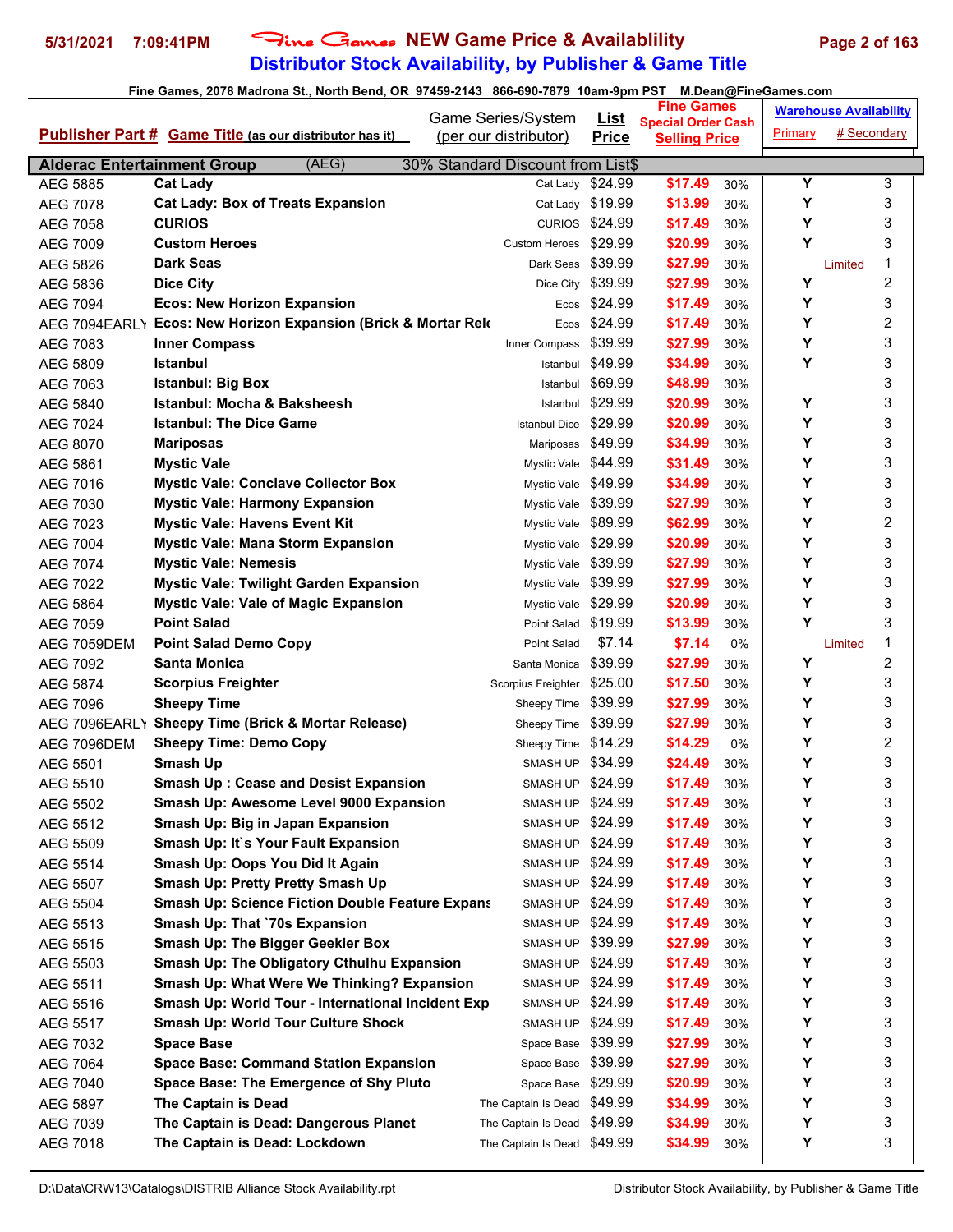### **Distributor Stock Availability, by Publisher & Game Title 5/31/2021 7:09:41PM** Fine Games **NEW Game Price & Availablility Page 3 of 163**

|                                          |                                                                         |                                             |                             | <b>Fine Games</b>               |     |                                       | <b>Warehouse Availability</b> |                         |  |
|------------------------------------------|-------------------------------------------------------------------------|---------------------------------------------|-----------------------------|---------------------------------|-----|---------------------------------------|-------------------------------|-------------------------|--|
|                                          | <b>Publisher Part # Game Title (as our distributor has it)</b>          | Game Series/System<br>(per our distributor) | <b>List</b><br><b>Price</b> | <b>Special Order Cash</b>       |     | <b>Primary</b>                        | # Secondary                   |                         |  |
| AEG 7005                                 | <b>The Masters Trials</b>                                               | The Masters Trials                          | \$49.99                     | <b>Selling Price</b><br>\$34.99 | 30% | Y                                     |                               |                         |  |
| AEG 6261                                 | <b>Thunderstone Quest</b>                                               | <b>Thunderstone Quest</b>                   | \$79.99                     | \$55.99                         | 30% | Y                                     |                               | 3                       |  |
| AEG 6266                                 | <b>Thunderstone Quest: Barricades</b>                                   | Thunderstone Quest \$39.99                  |                             | \$27.99                         | 30% | Υ                                     |                               | 3                       |  |
| AEG 6262                                 | Thunderstone Quest: Foundations of the World Thunderstone Quest \$39.99 |                                             |                             | \$27.99                         | 30% | Y                                     |                               | 3                       |  |
| AEG 6263                                 | <b>Thunderstone Quest: Ripples in Time</b>                              | Thunderstone Quest \$39.99                  |                             | \$27.99                         | 30% | Y                                     |                               | 3                       |  |
| AEG 6264                                 | <b>Thunderstone Quest: What Lies Beneath</b>                            | Thunderstone Quest \$39.99                  |                             | \$27.99                         | 30% | Y                                     |                               | 3                       |  |
| AEG 7053                                 | <b>Tiny Towns</b>                                                       | Tiny Towns \$39.99                          |                             | \$27.99                         | 30% | Y                                     |                               | 3                       |  |
| AEG 7072                                 | <b>Tiny Towns: Fortune</b>                                              | Tiny Towns \$29.99                          |                             | \$20.99                         | 30% | Y                                     |                               | 3                       |  |
| AEG 7073                                 | <b>Tiny Towns: Villagers</b>                                            | Tiny Towns \$29.99                          |                             | \$20.99                         | 30% | Y                                     |                               | 3                       |  |
| AEG 7081                                 | <b>Truffle Shuffle</b>                                                  | Truffle Shuffle \$19.99                     |                             | \$13.99                         | 30% | Υ                                     |                               | 3                       |  |
| AEG 7036                                 | Valley of the Kings: Premium Edition                                    | Valley of the Kings \$59.99                 |                             | \$41.99                         | 30% | Y                                     |                               | 3                       |  |
| AEG 7067                                 | <b>Walking in Burano</b>                                                | Walking in Burano \$29.99                   |                             | \$20.99                         | 30% | Y                                     |                               | 3                       |  |
| AEG 7070                                 | <b>War Chest: Nobility Expansion</b>                                    | War Chest \$24.99                           |                             | \$17.49                         | 30% | Υ                                     |                               | 3                       |  |
|                                          | (ACG)                                                                   | 35% Standard Discount from List\$           |                             |                                 |     |                                       |                               |                         |  |
| <b>Alley Cat Games</b><br><b>ACG 014</b> | <b>Coral Islands</b>                                                    | Coral Islands \$29.99                       |                             | \$19.49                         | 35% | Estimated Time to Ship 1-3 Weeks<br>Υ |                               | 1                       |  |
|                                          |                                                                         |                                             |                             |                                 |     |                                       |                               |                         |  |
| <b>Alligator Alley</b>                   | (AAE)                                                                   | 35% Standard Discount from List\$           |                             |                                 |     | Estimated Time to Ship 1-3 Weeks      |                               |                         |  |
| AAE 3102                                 | <b>Esper Genesis: Threats Database</b>                                  | Esper Genesis \$49.95                       |                             | \$32.47                         | 35% | Y                                     |                               | 2                       |  |
| <b>Ambush Alley Games LLC</b>            | (AAG)                                                                   | 31% Standard Discount from List\$           |                             |                                 |     | Estimated Time to Ship 1-3 Weeks      |                               |                         |  |
| AAG 1401                                 | <b>Thrive</b>                                                           |                                             | Thrive \$35.00              | \$24.15                         | 31% | Υ                                     |                               | $\overline{2}$          |  |
| AAG 1211                                 | Truck Off Food Truck Frenzy: Roll and Write                             | Truck Off \$20.00                           |                             | \$14.00                         | 30% |                                       | Limited                       | 1                       |  |
| <b>Amigo Games</b>                       | (AGI)                                                                   | 35% Standard Discount from List\$           |                             |                                 |     | Estimated Time to Ship 1-3 Weeks      |                               |                         |  |
| AGI 20422                                | <b>Bear Down!</b>                                                       | Bear Down \$24.99                           |                             | \$16.24                         | 35% | Y                                     |                               | 1                       |  |
| AGI 18001                                | <b>Cake Off</b>                                                         | Cake Off \$12.99                            |                             | \$9.09                          | 30% |                                       | Limited                       | $\overline{c}$          |  |
| AGI 18002                                | <b>CLACK!</b>                                                           |                                             | Clack \$17.99               | \$12.59                         | 30% |                                       | Limited                       | $\overline{2}$          |  |
| AGI 20013                                | Dealt!                                                                  | Dealt                                       | \$9.99                      | \$6.49                          | 35% | Y                                     |                               | 3                       |  |
| AGI 18005                                | Engine, Engine No. 9                                                    | Engine Engine No 9                          | \$19.99                     | \$13.99                         | 30% |                                       | Limited                       | 1                       |  |
| AGI 18411                                | <b>Escape from the Hidden Castle</b>                                    | Escape from the Hidden Castle               | \$19.99                     | \$13.99                         | 30% |                                       | Limited                       | 1                       |  |
| AGI 18413                                | <b>Eye See</b>                                                          |                                             | I See \$12.99               | \$8.44                          | 35% | Y                                     |                               |                         |  |
| AGI 19420                                | <b>Llama Card Game</b>                                                  | Llama                                       | \$9.99                      | \$6.49                          | 35% | Y                                     |                               | 3                       |  |
| AGI 18414                                | <b>No Thanks!</b>                                                       | No Thanks!                                  | \$12.99                     | \$8.44                          | 35% | Y                                     |                               |                         |  |
| AGI 20015                                | None of a Kind                                                          | None of a Kind \$14.99                      |                             | \$10.49                         | 30% |                                       | Limited                       | 2                       |  |
| AGI 20014                                | Playin' Possum                                                          | Playin Possum \$11.99                       |                             | \$7.79                          | 35% | Υ                                     |                               | 3                       |  |
| AGI 20421                                | <b>Polar Panic</b>                                                      | Polar Panic \$11.99                         |                             | \$7.79                          | 35% | Y                                     |                               | 3                       |  |
| AGI 19718                                | <b>Richard Garfield's Carnival of Monsters</b>                          | Carnival of Monsters \$39.99                |                             | \$27.99                         | 30% |                                       | Limited                       | 1                       |  |
| AGI 18750                                | <b>Saboteur</b>                                                         | Saboteur \$11.99                            |                             | \$7.79                          | 35% | Y                                     |                               |                         |  |
| AGI 18751                                | <b>Saboteur 2 Expansion</b>                                             | Saboteur \$11.99                            |                             | \$7.79                          | 35% |                                       |                               | 3                       |  |
| AGI 5713DEM                              | <b>Saboteur 2 Expansion Demo Copy</b>                                   | Saboteur                                    | \$6.70                      | \$6.70                          | 0%  |                                       | Limited                       | 1                       |  |
| AGI 18753                                | <b>Saboteur The Lost Mines</b>                                          | Saboteur \$19.99                            |                             | \$13.99                         | 30% |                                       | Limited                       | 1                       |  |
| AGI 18752                                | <b>Saboteur: The Duel</b>                                               | Saboteur \$11.99                            |                             | \$8.39                          | 30% |                                       | Limited                       | 2                       |  |
| AGI 18415                                | Take 5/Take a Number Bonus Pack/ 6 Nimmt/X Nim                          |                                             | Take 5 \$14.99              | \$9.74                          | 35% | Υ                                     |                               | 1                       |  |
| AGI 19416                                | X Code                                                                  |                                             | X Code \$19.99              | \$12.99                         | 35% | Υ                                     |                               | 2                       |  |
| <b>Anvil 8 Gamesw</b>                    | (ABG)                                                                   | 30% Standard Discount from List\$           |                             |                                 |     | Estimated Time to Ship 1-3 Weeks      |                               |                         |  |
| A8G ARPG00                               | <b>Aetherium: The Roleplaying Game</b>                                  | Aetherium RPG \$50.00                       |                             | \$35.00 30%                     |     |                                       | Limited                       | $\mathbf{1}$            |  |
| <b>Ape Games</b>                         | (Ape)                                                                   | 35% Standard Discount from List\$           |                             |                                 |     | Estimated Time to Ship 1-3 Weeks      |                               |                         |  |
| APE 1310                                 | <b>Island Siege</b>                                                     | Island Siege \$30.00                        |                             | \$19.50                         | 35% | Υ                                     |                               | $\mathbf{1}$            |  |
| APE 3100                                 | Moa                                                                     |                                             | Moa \$50.00                 | \$32.50                         | 35% | Y                                     |                               |                         |  |
| APE 3400                                 | Plunderbund                                                             | Plunderbund \$59.00                         |                             | \$41.30                         | 30% |                                       | Limited                       | 2                       |  |
| APE 3300                                 | <b>The Stygian Society</b>                                              | The Stygian Society \$70.00                 |                             | \$45.50                         | 35% | Y                                     |                               | $\overline{\mathbf{c}}$ |  |
|                                          |                                                                         |                                             |                             |                                 |     |                                       |                               |                         |  |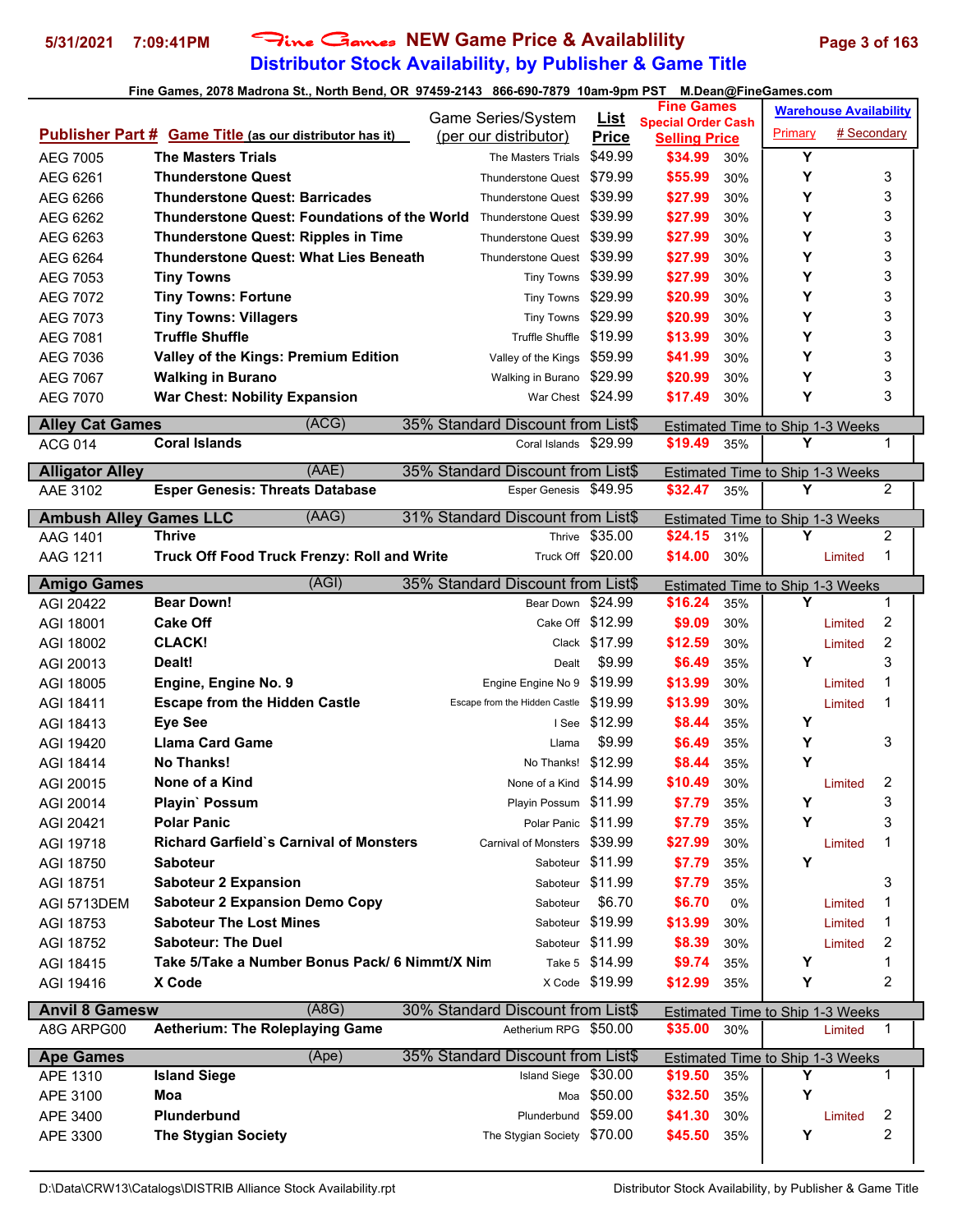## **Distributor Stock Availability, by Publisher & Game Title** 5/31/2021 7:09:41PM Fine Games NEW Game Price & Availablility Page 4 of 163

|                             |                                                                                                                        | Game Series/System             | <u>List</u>        | <b>Fine Games</b>                                 |            |         | <b>Warehouse Availability</b>           |
|-----------------------------|------------------------------------------------------------------------------------------------------------------------|--------------------------------|--------------------|---------------------------------------------------|------------|---------|-----------------------------------------|
|                             | <b>Publisher Part # Game Title (as our distributor has it)</b>                                                         | (per our distributor)          | <b>Price</b>       | <b>Special Order Cash</b><br><b>Selling Price</b> |            | Primary | # Secondary                             |
| APE 3320                    | The Stygian Society: The Cursed Library                                                                                | The Stygian Society            | \$30.00            | \$19.50                                           | 35%        | Υ       | 1                                       |
| APE 3310                    | The Stygian Society: The Tower Laboratory                                                                              | The Stygian Society            | \$25.00            | \$16.25                                           | 35%        |         | 3                                       |
|                             |                                                                                                                        |                                |                    |                                                   |            |         |                                         |
| <b>Arc Dream Publishing</b> | (APU)<br>30% Standard Discount from List\$                                                                             |                                |                    |                                                   |            |         | <b>Estimated Time to Ship 1-3 Weeks</b> |
| APU 8140                    | Delta Green RPG: Black Sites                                                                                           | Delta Green RPG                | \$44.99            | \$31.49                                           | 30%        |         | 2<br>Limited<br>$\overline{2}$          |
|                             | ARC FANEHD-R Flat Plastic Miniatures: Ancient Evils Hord (31pc)lat Plastic Miniatures                                  |                                | \$20.00            | \$13.00                                           | 35%        | Y       | 1                                       |
| ARC FLAF-R                  | Flat Plastic Miniatures: Legendary Games - Aetheat Plastic Miniatures                                                  |                                | \$30.00            | \$19.50                                           | 35%        | Y       |                                         |
| ARC FLAB-R                  | Flat Plastic Miniatures: Legendary Games - AlienTi B Plastic Miniatures                                                |                                | \$30.00            | \$19.50                                           | 35%        | Y<br>Y  | 1<br>1                                  |
| ARC FLAC-R                  | Flat Plastic Miniatures: Legendary Games - AlienFI& Plastic Miniatures                                                 |                                | \$30.00<br>\$30.00 | \$19.50                                           | 35%        | Y       | 1                                       |
| ARC FLFK-R                  | Flat Plastic Miniatures: Legendary Games - ForeSt Plastic Miniatures                                                   |                                | \$30.00            | \$19.50                                           | 35%        | Y       | 1                                       |
| <b>ARC FLFKM-R</b>          | Flat Plastic Miniatures: Legendary Games - Forest Plastic Miniatures                                                   |                                | \$30.00            | \$19.50                                           | 35%<br>35% | Υ       | 1                                       |
| ARC FLPR-R                  | Flat Plastic Miniatures: Legendary Games - Pirates Plastic Miniatures                                                  | <b>Flat Plastic Miniatures</b> | \$20.00            | \$19.50                                           |            |         | $\mathbf 1$                             |
|                             | ARC FMKDHD-R Flat Plastic Miniatures: Mankind Horde (31pc)<br><b>Flat Plastic Miniatures: Orcs &amp; Goblins Horde</b> | <b>Flat Plastic Miniatures</b> | \$20.00            | \$14.00                                           | 30%        | Υ       | Limited<br>$\overline{2}$               |
| ARC FORCG-R                 | <b>Flat Plastic Miniatures: Southlands</b>                                                                             |                                | \$30.00            | \$13.00                                           | 35%        | Y       |                                         |
| <b>ARC FKSL-R</b>           |                                                                                                                        | <b>Flat Plastic Miniatures</b> | \$20.00            | \$19.50                                           | 35%        | Y       | 3<br>2                                  |
| ARC FSOSQ-R                 | <b>Flat Plastic Miniatures: Spider Queens Horde</b>                                                                    | <b>Flat Plastic Miniatures</b> | \$20.00            | \$13.00                                           | 35%        |         | $\overline{2}$                          |
|                             | ARC FGRVHD-R Flat Plastic Miniatures: The Grove Horde (31pc) Flat Plastic Miniatures                                   |                                | \$60.00            | \$13.00                                           | 35%        | Υ<br>Y  |                                         |
| ARC FTLP-R                  | Flat Plastic Miniatures: The Last Parsec - PrimerFlat Plastic Miniatures                                               |                                |                    | \$39.00                                           | 35%        |         | 3                                       |
|                             | ARC FUNGHD-R Flat Plastic Miniatures: Underground Horde (31 prdt Plastic Miniatures                                    |                                | \$20.00            | \$14.00                                           | 30%        |         | $\mathbf 1$<br>Limited                  |
|                             | ARC FWLDHD-R Flat Plastic Miniatures: Wildlands Horde (31pc) Flat Plastic Miniatures                                   |                                | \$20.00            | \$13.00                                           | 35%        | Y       | $\overline{2}$<br>3                     |
| ARC FZOMB-R                 | <b>Flat Plastic Miniatures: Zombies Horde</b>                                                                          | <b>Flat Plastic Miniatures</b> | \$20.00            | \$13.00                                           | 35%        | Y       |                                         |
| APU 4003                    | The Song of the Sun Queens (5E)                                                                                        | Dungeons & Dragons RPG         | \$14.99            | \$9.74                                            | 35%        | Y       |                                         |
| APU 9100                    | <b>Wrestlenomicon Card Game</b>                                                                                        | Wrestlenomicon                 | \$29.99            | \$19.49                                           | 35%        | Y       | 3                                       |
| APU 9101                    | <b>Wrestlenomicon Playmat</b>                                                                                          | Wrestlenomicon \$19.99         |                    | \$12.99                                           | 35%        | Y       |                                         |
| <b>Arcane Tinmen</b>        | (ATM)<br>35% Standard Discount from List\$                                                                             |                                |                    |                                                   |            |         | Estimated Time to Ship 1-3 Weeks        |
| ATM 11104                   | Dragon Sheilds Japanese: (60) Matte - Jade                                                                             | Dragon Shields                 | \$6.99             | \$4.54                                            | 35%        | Υ       | 2                                       |
| ATM 16021                   | Dragon Sheilds: (100) Matte Art - Harry Potter Wiza                                                                    | Dragon Shields                 | \$14.99            | \$9.74                                            | 35%        | Y       | 3                                       |
| ATM 10311                   | Dragon Shield: (50) 18-Pocket Binder Pages Clear                                                                       | Dragon Shields                 | \$27.99            | \$18.19                                           | 35%        | Υ       | $\overline{\mathbf{c}}$                 |
| ATM 10304                   | Dragon Shield: (50) 24-Pocket Binder Pages - Clear                                                                     | Dragon Shields                 | \$31.99            | \$20.79                                           | 35%        | Y       | $\overline{\mathbf{c}}$                 |
| ATM 10314                   | Dragon Shield: (50) 24-Pocket Binder Pages - Non-                                                                      | Dragon Shields                 | \$31.99            | \$20.79                                           | 35%        | Y       | $\overline{\mathbf{c}}$                 |
| ATM 38200                   | Dragon Shield: Card Codex Zipster Binder - Small                                                                       | Dragon Shields                 | \$19.49            | \$12.67                                           | 35%        | Υ       | $\overline{\mathbf{c}}$                 |
| ATM 38201                   | Dragon Shield: Card Codex Zipster Binder - Small                                                                       | Dragon Shields                 | \$19.49            | \$12.67                                           | 35%        | Υ       | $\overline{\mathbf{c}}$                 |
| ATM 38101                   | Dragon Shield: Card Codex Zipster Binder - XL Oliv                                                                     | Dragon Shields                 | \$39.99            | \$25.99                                           | 35%        | Υ       | $\mathbf 1$                             |
| ATM 30702                   | Dragon Shield: Deck Shell - Black/Black                                                                                | Dragon Shields                 | \$2.49             | \$1.62                                            | 35%        | Υ       | 2                                       |
| ATM 30703                   | Dragon Shield: Deck Shell - Blue/Black                                                                                 | Dragon Shields                 | \$2.49             | \$1.62                                            | 35%        | Υ       | 3                                       |
| ATM 30704                   | Dragon Shield: Deck Shell - Green/Black                                                                                | Dragon Shields                 | \$2.49             | \$1.62                                            | 35%        | Υ       | $\overline{\mathbf{c}}$                 |
| ATM 30707                   | Dragon Shield: Deck Shell - Red/Black                                                                                  | Dragon Shields                 | \$2.49             | \$1.62                                            | 35%        | Υ       | 3                                       |
| ATM 30705                   | Dragon Shield: Deck Shell - White/Black                                                                                | Dragon Shields                 | \$2.49             | \$1.62                                            | 35%        | Υ       | $\overline{\mathbf{c}}$                 |
| ATM 30602                   | Dragon Shield: Double Shell - Black/Black                                                                              | Dragon Shields                 | \$3.49             | \$2.27                                            | 35%        | Υ       | 3                                       |
| ATM 30603                   | Dragon Shield: Double Shell - Blue/Black                                                                               | Dragon Shields                 | \$3.49             | \$2.27                                            | 35%        | Y       | $\overline{\mathbf{c}}$                 |
| ATM 30604                   | Dragon Shield: Double Shell - Green/Black                                                                              | Dragon Shields                 | \$3.49             | \$2.27                                            | 35%        | Υ       | 3                                       |
| ATM 30607                   | Dragon Shield: Double Shell - Red/Black                                                                                | Dragon Shields                 | \$3.49             | \$2.27                                            | 35%        | Υ       | $\overline{\mathbf{c}}$                 |
| ATM 30605                   | Dragon Shield: Double Shell - White/Black                                                                              | Dragon Shields                 | \$3.49             | \$2.27                                            | 35%        | Υ       | 3                                       |
| ATM 11117                   | Dragon Shield: Japanese Sleeves (60) Matte Ivory                                                                       | Dragon Shields                 | \$6.99             | \$4.54                                            | 35%        | Υ       | $\overline{\mathbf{c}}$                 |
| ATM 11124                   | Dragon Shield: Japanese Sleeves (60) Matte Jet                                                                         | Dragon Shields                 | \$6.99             | \$4.54                                            | 35%        | Υ       | 3                                       |
| ATM 11125                   | Dragon Shield: Japanese Sleeves (60) Matte Mint                                                                        | Dragon Shields                 | \$6.99             | \$4.54                                            | 35%        | Υ       | 2                                       |
| ATM 49101                   | Dragon Shield: Life Ledger - Black                                                                                     | Dragon Shields                 | \$9.99             | \$6.49                                            | 35%        | Υ       | 3                                       |
| ATM 49111                   | Dragon Shield: Life Ledger - Forest Green                                                                              | Dragon Shields                 | \$9.99             | \$6.49                                            | 35%        | Υ       | 3                                       |
| ATM 49112                   | Dragon Shield: Life Ledger - Midnight Blue                                                                             | Dragon Shields                 | \$9.99             | \$6.49                                            | 35%        | Υ       | 3                                       |
| ATM 40303                   | Dragon Shield: Magic Carpet Blue/Black                                                                                 | Dragon Shields                 | \$49.99            | \$32.49                                           | 35%        | Υ       | $\overline{\mathbf{c}}$                 |
| ATM 40302                   | Dragon Shield: Magic Carpet Green/Black                                                                                | Dragon Shields                 | \$49.99            | \$34.99                                           | 30%        |         | $\overline{\mathbf{c}}$<br>Limited      |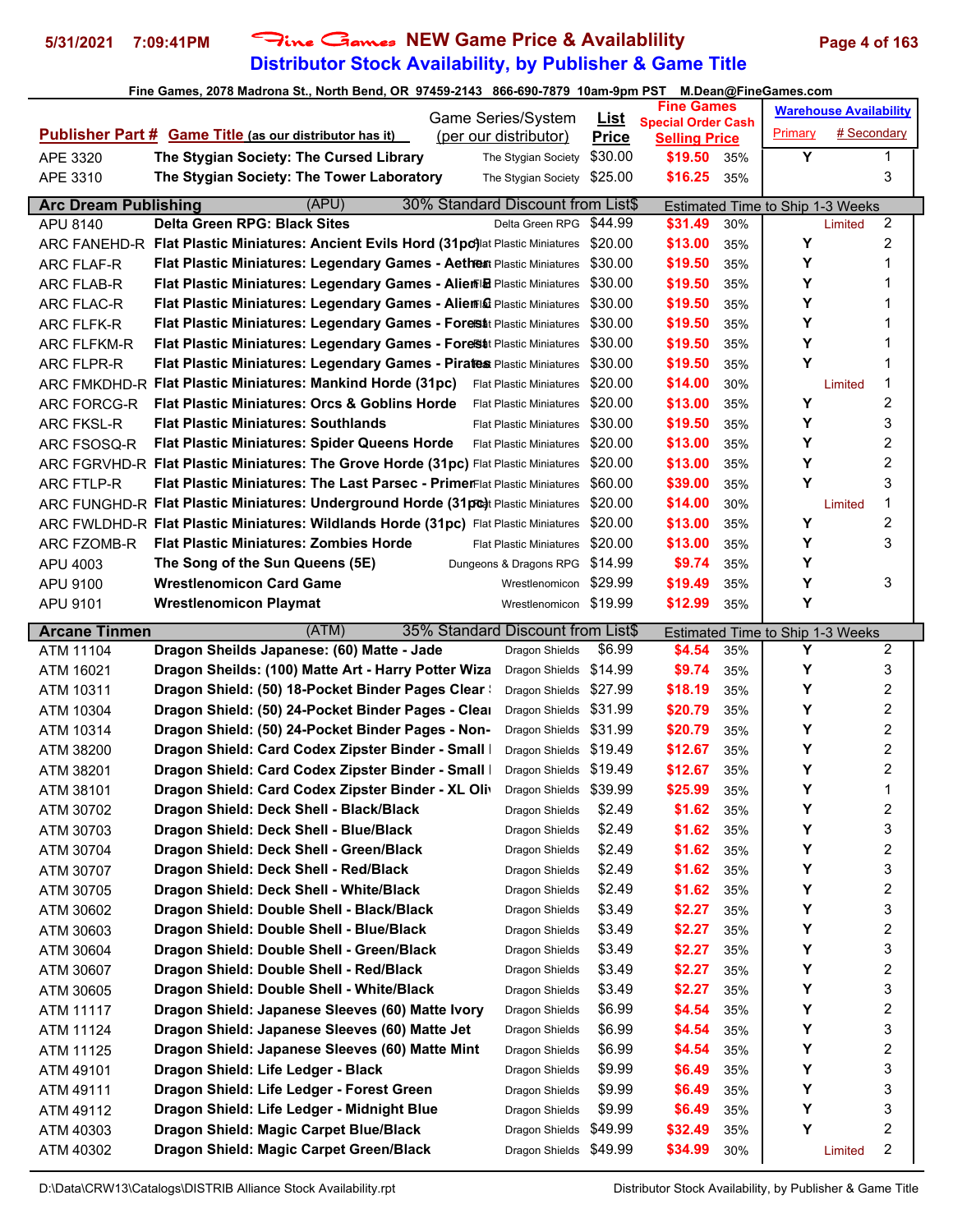## **Distributor Stock Availability, by Publisher & Game Title** 5/31/2021 7:09:41PM Fine Games NEW Game Price & Availablility Page 5 of 163

|           |                                                                | Game Series/System     | <u>List</u>  | <b>Fine Games</b>                                 |     |         | <b>Warehouse Availability</b> |                         |
|-----------|----------------------------------------------------------------|------------------------|--------------|---------------------------------------------------|-----|---------|-------------------------------|-------------------------|
|           | <b>Publisher Part # Game Title (as our distributor has it)</b> | (per our distributor)  | <b>Price</b> | <b>Special Order Cash</b><br><b>Selling Price</b> |     | Primary | # Secondary                   |                         |
| ATM 40301 | Dragon Shield: Magic Carpet Light Grey/Black                   | Dragon Shields         | \$49.99      | \$32.49                                           | 35% | Y       |                               | $\overline{2}$          |
| ATM 40304 | Dragon Shield: Magic Carpet Red/Black                          | Dragon Shields         | \$49.99      | \$32.49                                           | 35% | Y       |                               | 2                       |
| ATM 40506 | Dragon Shield: Magic Carpet XL Black/Black                     | Dragon Shields         | \$64.99      | \$42.24                                           | 35% | Y       |                               | $\overline{2}$          |
| ATM 40406 | Dragon Shield: Nest Box + 300 Black/Black                      | Dragon Shields         | \$39.99      | \$25.99                                           | 35% | Y       |                               | 2                       |
| ATM 40201 | Dragon Shield: Nest Box + Black/Light Grey                     | Dragon Shields         | \$30.99      | \$20.14                                           | 35% | Y       |                               | 2                       |
| ATM 40204 | Dragon Shield: Nest Box + Black/Red                            | Dragon Shields         | \$30.99      | \$20.14                                           | 35% | Y       |                               | $\boldsymbol{2}$        |
| ATM 40409 | Dragon Shield: Nest Box + Blue/Black                           | Dragon Shields \$39.99 |              | \$25.99                                           | 35% | Y       |                               | 3                       |
| ATM 40408 | Dragon Shield: Nest Box + Green/Black                          | Dragon Shields         | \$39.99      | \$25.99                                           | 35% | Y       |                               | 3                       |
| ATM 40208 | Dragon Shield: Nest Box + Green/Black                          | Dragon Shields         | \$30.99      | \$20.14                                           | 35% | Y       |                               | 2                       |
| ATM 40207 | Dragon Shield: Nest Box + Light Grey/Black                     | Dragon Shields         | \$30.99      | \$20.14                                           | 35% | Y       |                               | 2                       |
| ATM 40407 | Dragon Shield: Nest Box + Light Grey/Black                     | Dragon Shields         | \$39.99      | \$25.99                                           | 35% | Y       |                               | 3                       |
| ATM 40410 | Dragon Shield: Nest Box + Red/Black                            | Dragon Shields         | \$39.99      | \$25.99                                           | 35% | Y       |                               | 3                       |
| ATM 40106 | Dragon Shield: Nest Box 100 Black/Black                        | Dragon Shields         | \$19.99      | \$12.99                                           | 35% | Y       |                               | 2                       |
| ATM 40109 | Dragon Shield: Nest Box 100 Blue/Black                         | Dragon Shields         | \$19.99      | \$12.99                                           | 35% | Y       |                               | 2                       |
| ATM 40108 | Dragon Shield: Nest Box 100 Green/Black                        | Dragon Shields         | \$19.99      | \$12.99                                           | 35% | Y       |                               | $\overline{c}$          |
| ATM 40107 | Dragon Shield: Nest Box 100 Light Grey/Black                   | Dragon Shields         | \$19.99      | \$12.99                                           | 35% | Y       |                               | 2                       |
| ATM 40103 | Dragon Shield: Nest Box Black/Blue                             | Dragon Shields         | \$19.99      | \$12.99                                           | 35% | Y       |                               | $\overline{c}$          |
| ATM 40102 | Dragon Shield: Nest Box Black/Green                            | Dragon Shields         | \$19.99      | \$13.99                                           | 30% |         | Limited                       | 1                       |
| ATM 40101 | Dragon Shield: Nest Box Black/Light Grey                       | Dragon Shields         | \$19.99      | \$12.99                                           | 35% | Y       |                               | 2                       |
| ATM 40104 | Dragon Shield: Nest Box Black/Red                              | Dragon Shields         | \$19.99      | \$12.99                                           | 35% | Y       |                               | 2                       |
| ATM 49006 | Dragon Shield: Nomad Travel & Outdoor Playmat -                | Dragon Shields         | \$54.99      | \$35.74                                           | 35% | Y       |                               | 2                       |
| ATM 49008 | Dragon Shield: Nomad Travel & Outdoor Playmat -                | Dragon Shields         | \$54.99      | \$35.74                                           | 35% | Y       |                               | 2                       |
| ATM 49009 | Dragon Shield: Nomad Travel & Outdoor Playmat -                | Dragon Shields         | \$54.99      | \$35.74                                           | 35% | Y       |                               | 1                       |
| ATM 22302 | Dragon Shield: Playmat Amina                                   | Dragon Shields         | \$17.99      | \$11.69                                           | 35% | Y       |                               | 1                       |
| ATM 10602 | Dragon Shields Japanese: (60) Classic Black                    | Dragon Shields         | \$6.99       | \$4.54                                            | 35% | Υ       |                               | 2                       |
| ATM 10619 | Dragon Shields Japanese: (60) Classic Sky Blue                 | Dragon Shields         | \$6.99       | \$4.54                                            | 35% | Y       |                               | 3                       |
| ATM 10605 | Dragon Shields Japanese: (60) Classic White                    | Dragon Shields         | \$6.99       | \$4.89                                            | 30% |         | Limited                       | 1                       |
| ATM 11139 | Dragon Shields Japanese: (60) Matte - Pink Diamor              | Dragon Shields         | \$6.99       | \$4.54                                            | 35% | Y       |                               | 2                       |
| ATM 11118 | Dragon Shields Japanese: (60) Matte Apple Green                | Dragon Shields         | \$6.99       | \$4.54                                            | 35% | Y       |                               | 3                       |
| ATM 12606 | Dragon Shields Japanese: (60) Matte Art - Cornelia             | Dragon Shields         | \$7.99       | \$5.19                                            | 35% | Y       |                               | 2                       |
| ATM 12605 | Dragon Shields Japanese: (60) Matte Art - Dynaste              | Dragon Shields         | \$7.99       | \$5.19                                            | 35% | Y       |                               | 2                       |
| ATM 11102 | Dragon Shields Japanese: (60) Matte Black                      | Dragon Shields         | \$6.99       | \$4.54                                            | 35% | Υ       |                               | 3                       |
| ATM 11101 | Dragon Shields Japanese: (60) Matte Clear                      | Dragon Shields         | \$6.99       | \$4.54                                            | 35% | Υ       |                               | 3                       |
| ATM 11116 | Dragon Shields Japanese: (60) Matte Copper                     | Dragon Shields         | \$6.99       | \$4.54                                            | 35% | Y       |                               | 3                       |
| ATM 11121 | Dragon Shields Japanese: (60) Matte Crimson                    | Dragon Shields         | \$6.99       | \$4.54                                            | 35% | Y       |                               | 3                       |
| ATM 11106 | Dragon Shields Japanese: (60) Matte Gold                       | Dragon Shields         | \$6.99       | \$4.54                                            | 35% | Υ       |                               | 3                       |
| ATM 11126 | Dragon Shields Japanese: (60) Matte Magenta                    | Dragon Shields         | \$6.99       | \$4.54                                            | 35% | Υ       |                               | 3                       |
| ATM 11142 | Dragon Shields Japanese: (60) Matte Night Blue                 | Dragon Shields         | \$6.99       | \$4.54                                            | 35% | Y       |                               | 2                       |
| ATM 11113 | Dragon Shields Japanese: (60) Matte Orange                     | Dragon Shields         | \$6.99       | \$4.54                                            | 35% | Y       |                               | 2                       |
| ATM 11120 | Dragon Shields Japanese: (60) Matte Petrol                     | Dragon Shields         | \$6.99       | \$4.54                                            | 35% | Y       |                               | 3                       |
| ATM 11112 | Dragon Shields Japanese: (60) Matte Pink                       | Dragon Shields         | \$6.99       | \$4.54                                            | 35% | Y       |                               | 3                       |
| ATM 11109 | Dragon Shields Japanese: (60) Matte Purple                     | Dragon Shields         | \$6.99       | \$4.54                                            | 35% | Y       |                               | 3                       |
| ATM 11108 | Dragon Shields Japanese: (60) Matte Silver                     | Dragon Shields         | \$6.99       | \$4.54                                            | 35% | Υ       |                               | $\overline{\mathbf{c}}$ |
| ATM 11119 | Dragon Shields Japanese: (60) Matte Sky Blue                   | Dragon Shields         | \$6.99       | \$4.54                                            | 35% | Υ       |                               | 3                       |
| ATM 11127 | Dragon Shields Japanese: (60) Matte Slate                      | Dragon Shields         | \$6.99       | \$4.54                                            | 35% | Y       |                               | 2                       |
| ATM 11105 | Dragon Shields Japanese: (60) Matte White                      | Dragon Shields         | \$6.99       | \$4.54                                            | 35% | Υ       |                               | 2                       |
| ATM 11114 | Dragon Shields Japanese: (60) Matte Yellow                     | Dragon Shields         | \$6.99       | \$4.54                                            | 35% | Υ       |                               | 2                       |
| ATM 10109 | Dragon Shields Mini: (50) Purple                               | Dragon Shields         | \$5.00       | \$3.25                                            | 35% | Y       |                               |                         |
| ATM 13201 | Dragon Shields Perfect Fit Sealable: (100) Clear               | Dragon Shields         | \$6.50       | \$4.23                                            | 35% | Y       |                               | 2                       |
| ATM 13223 | Dragon Shields Perfect Fit Sealable: (100) Smoke               | Dragon Shields         | \$6.50       | \$4.23                                            | 35% | Υ       |                               | 2                       |
|           |                                                                |                        |              |                                                   |     |         |                               |                         |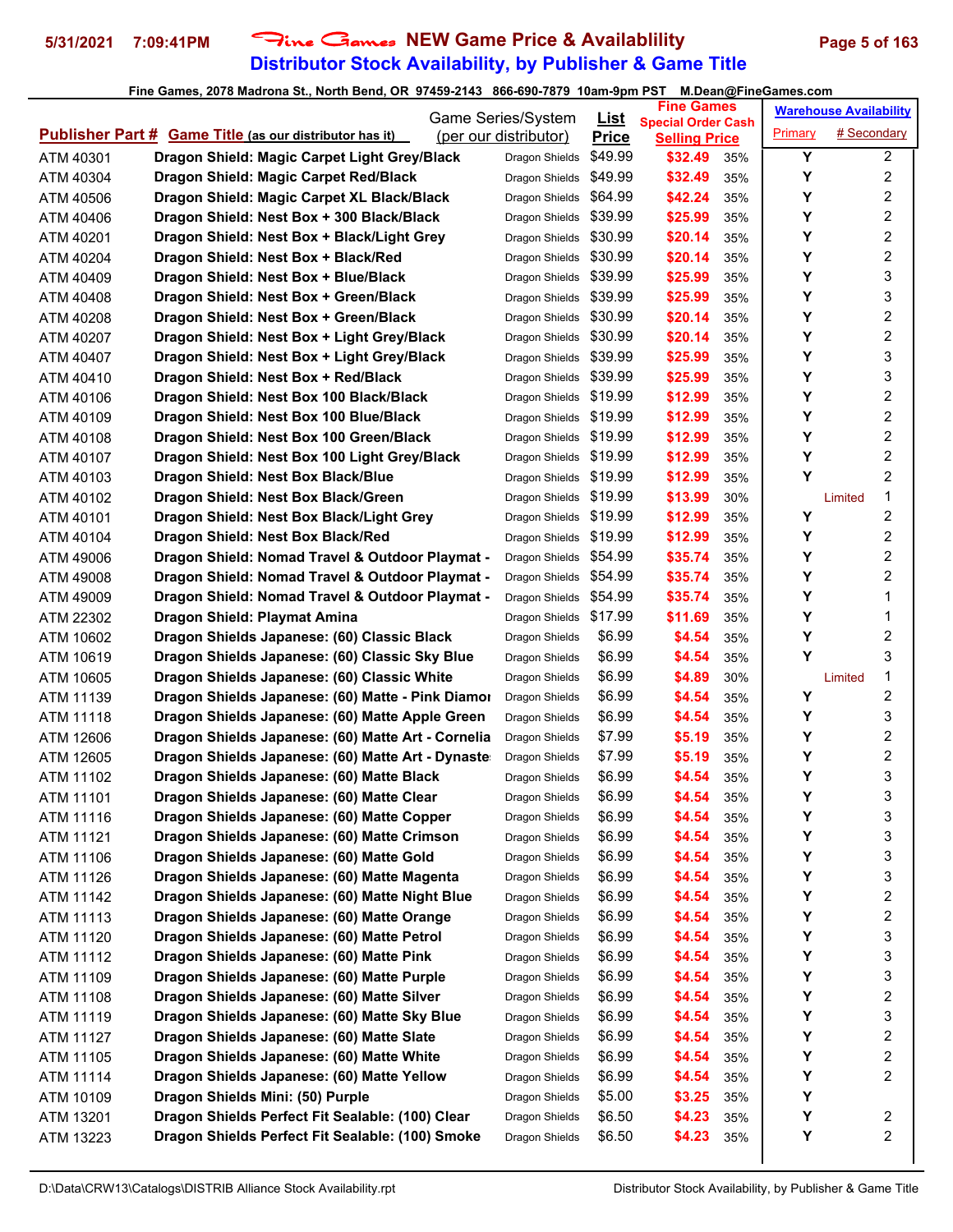## **Distributor Stock Availability, by Publisher & Game Title 5/31/2021 7:09:41PM** Fine Games **NEW Game Price & Availablility Page 6 of 163**

|                                                                  | Game Series/System     | <u>List</u>  | <b>Fine Games</b>                                 |     |         | <b>Warehouse Availability</b> |                         |
|------------------------------------------------------------------|------------------------|--------------|---------------------------------------------------|-----|---------|-------------------------------|-------------------------|
| <b>Publisher Part # Game Title (as our distributor has it)</b>   | (per our distributor)  | <b>Price</b> | <b>Special Order Cash</b><br><b>Selling Price</b> |     | Primary | # Secondary                   |                         |
| Dragon Shields Perfect Fit: (100) Side-Loading Clea<br>ATM 13101 | Dragon Shields         | \$4.99       | \$3.24                                            | 35% | Y       |                               | $\overline{2}$          |
| Dragon Shields Perfect Fit: (100) Side-Loading Sm<br>ATM 13123   | Dragon Shields         | \$4.99       | \$3.24                                            | 35% | Y       |                               | 2                       |
| Dragon Shields Perfect Fit: (100) Smoke<br>ATM 13023             | Dragon Shields         | \$4.99       | \$3.24                                            | 35% | Υ       |                               | $\overline{\mathbf{c}}$ |
| Dragon Shields: (100) Art Sleeves Classic Carnax<br>ATM 12011    | Dragon Shields         | \$12.49      | \$8.12                                            | 35% | Υ       |                               | 2                       |
| Dragon Shields: (100) Art Sleeves Classic Hunters<br>ATM 12015   | Dragon Shields         | \$12.49      | \$8.12                                            | 35% | Y       |                               | 1                       |
| Dragon Shields: (100) Art Sleeves Classic Mear<br>ATM 12012      | Dragon Shields \$12.49 |              | \$8.12                                            | 35% | Y       |                               | 2                       |
| Dragon Shields: (100) Art Sleeves Classic Poppy F<br>ATM 12018   | Dragon Shields \$12.49 |              | \$8.12                                            | 35% | Υ       |                               | 2                       |
| Dragon Shields: (100) Art Sleeves Classic Qoll<br>ATM 12013      | Dragon Shields \$12.49 |              | \$8.12                                            | 35% | Y       |                               | 1                       |
| Dragon Shields: (100) Art Sleeves Classic The Astr<br>ATM 12014  | Dragon Shields \$12.49 |              | \$8.12                                            | 35% | Υ       |                               | 2                       |
| Dragon Shields: (100) Art Sleeves Classic The Oxb<br>ATM 12016   | Dragon Shields \$12.49 |              | \$8.12                                            | 35% | Υ       |                               | $\overline{\mathbf{c}}$ |
| Dragon Shields: (100) Art Sleeves Classic Whistler<br>ATM 12017  | Dragon Shields \$12.49 |              | \$8.12                                            | 35% | Y       |                               | 2                       |
| Dragon Shields: (100) Black<br>ATM 10002                         | Dragon Shields \$11.00 |              | \$7.15                                            | 35% | Y       |                               | 3                       |
| Dragon Shields: (100) Blue<br>ATM 10003                          | Dragon Shields \$11.00 |              | \$7.15                                            | 35% | Y       |                               | 2                       |
| Dragon Shields: (100) Brown<br>ATM 10011                         | Dragon Shields \$11.00 |              | \$7.15                                            | 35% | Υ       |                               | 3                       |
| ATM 12051<br>Dragon Shields: (100) Brushed Art - Christmas Dra   | Dragon Shields \$12.49 |              | \$8.12                                            | 35% | Υ       |                               | $\overline{c}$          |
| Dragon Shields: (100) Brushed Art - Harry Potter W<br>ATM 16027  | Dragon Shields \$14.99 |              | \$9.74                                            | 35% | Υ       |                               | 3                       |
| Dragon Shields: (100) Brushed Art - Harry Potter W<br>ATM 16028  | Dragon Shields \$14.99 |              | \$9.74                                            | 35% | Υ       |                               | 2                       |
| Dragon Shields: (100) Brushed Art - Harry Potter W<br>ATM 16025  | Dragon Shields \$14.99 |              | \$9.74                                            | 35% | Υ       |                               | 3                       |
| Dragon Shields: (100) Brushed Art - Harry Potter W<br>ATM 16026  | Dragon Shields         | \$14.99      | \$9.74                                            | 35% | Y       |                               | 3                       |
| Dragon Shields: (100) Brushed Art - Valentine Drac<br>ATM 12063  | Dragon Shields         | \$12.49      | \$8.12                                            | 35% | Y       |                               | 2                       |
| Dragon Shields: (100) Buffy the Vampire Slayer - B<br>ATM 16010  | Dragon Shields \$14.99 |              | \$10.49                                           | 30% |         | Limited                       | 1                       |
| Dragon Shields: (100) Buffy the Vampire Slayer - B<br>ATM 16009  | Dragon Shields \$14.99 |              | \$10.49                                           | 30% |         | Limited                       | 1                       |
| Dragon Shields: (100) Classic Crimson<br>ATM 10021               | Dragon Shields \$11.00 |              | \$7.15                                            | 35% | Y       |                               | 3                       |
| Dragon Shields: (100) Clear<br>ATM 10001                         | Dragon Shields \$11.00 |              | \$7.15                                            | 35% | Υ       |                               | 2                       |
| Dragon Shields: (100) Copper<br>ATM 10016                        | Dragon Shields \$11.00 |              | \$7.15                                            | 35% | Υ       |                               | 3                       |
| ATM 10006<br>Dragon Shields: (100) Gold                          | Dragon Shields \$11.00 |              | \$7.15                                            | 35% | Y       |                               | 3                       |
| Dragon Shields: (100) Green<br>ATM 10004                         | Dragon Shields \$11.00 |              | \$7.15                                            | 35% | Y       |                               | 3                       |
| Dragon Shields: (100) Matte - Pink Diamond<br>ATM 11039          | Dragon Shields \$11.00 |              | \$7.15                                            | 35% | Υ       |                               | 2                       |
| Dragon Shields: (100) Matte Apple Green<br>ATM 11018             | Dragon Shields \$11.00 |              | \$7.15                                            | 35% | Υ       |                               | $\overline{c}$          |
| ATM 12064<br>Dragon Shields: (100) Matte Art - Easter Dragon 20  | Dragon Shields \$12.49 |              | \$8.12                                            | 35% | Υ       |                               | 2                       |
| ATM 12050<br>Dragon Shields: (100) Matte Art - Halloween Drago   | Dragon Shields \$12.49 |              | \$8.12                                            | 35% | Υ       |                               | 1                       |
| Dragon Shields: (100) Matte Art - Harry Potter Wiza<br>ATM 16019 | Dragon Shields \$14.99 |              | \$9.74                                            | 35% | Υ       |                               | 3                       |
| Dragon Shields: (100) Matte Art - Harry Potter Wiza<br>ATM 16020 | Dragon Shields \$14.99 |              | \$9.74                                            | 35% | Υ       |                               | 3                       |
| Dragon Shields: (100) Matte Art - King Athromark II<br>ATM 12035 | Dragon Shields \$12.49 |              | \$8.12                                            | 35% | Υ       |                               | 2                       |
| Dragon Shields: (100) Matte Art - Loki<br>ATM 12068              | Dragon Shields \$14.99 |              | \$9.74                                            | 35% | Υ       |                               | 2                       |
| Dragon Shields: (100) Matte Art - My Hero Academi<br>ATM 16022   | Dragon Shields \$14.99 |              | \$9.74                                            | 35% | Υ       |                               | $\overline{\mathbf{c}}$ |
| Dragon Shields: (100) Matte Art - My Hero Academi<br>ATM 16024   | Dragon Shields \$14.99 |              | \$9.74                                            | 35% | Υ       |                               | 2                       |
| Dragon Shields: (100) Matte Art - My Hero Academi<br>ATM 16023   | Dragon Shields \$14.99 |              | \$9.74                                            | 35% | Υ       |                               | 2                       |
| Dragon Shields: (100) Matte Art - Queen Athromark<br>ATM 12033   | Dragon Shields \$12.49 |              | \$8.12                                            | 35% | Υ       |                               | 2                       |
| Dragon Shields: (100) Matte Art - Rayalda<br>ATM 12062           | Dragon Shields \$12.49 |              | \$8.12                                            | 35% | Υ       |                               | 2                       |
| Dragon Shields: (100) Matte Art - Word of the God<br>ATM 12039   | Dragon Shields \$12.49 |              | \$8.12                                            | 35% | Υ       |                               | 2                       |
| Dragon Shields: (100) Matte Art Sleeves - Lane Thu<br>ATM 12044  | Dragon Shields \$12.49 |              | \$8.12                                            | 35% | Υ       |                               | 2                       |
| Dragon Shields: (100) Matte Black<br>ATM 11002                   | Dragon Shields \$11.00 |              | \$7.15                                            | 35% | Υ       |                               | 3                       |
| Dragon Shields: (100) Matte Blue<br>ATM 11003                    | Dragon Shields \$11.00 |              | \$7.15                                            | 35% | Υ       |                               | 3                       |
| Dragon Shields: (100) Matte Clear<br>ATM 11001                   | Dragon Shields \$11.00 |              | \$7.15                                            | 35% | Υ       |                               | 2                       |
| Dragon Shields: (100) Matte Copper<br>ATM 11016                  | Dragon Shields \$11.00 |              | \$7.15                                            | 35% | Υ       |                               | 2                       |
| Dragon Shields: (100) Matte Crimson<br>ATM 11021                 | Dragon Shields \$11.00 |              | \$7.15                                            | 35% | Υ       |                               | $\overline{\mathbf{c}}$ |
| Dragon Shields: (100) Matte Emerald<br>ATM 11036                 | Dragon Shields \$11.00 |              | \$7.15                                            | 35% | Υ       |                               | 2                       |
| Dragon Shields: (100) Matte Gold<br>ATM 11006                    | Dragon Shields \$11.00 |              | \$7.15                                            | 35% | Υ       |                               | 2                       |
| Dragon Shields: (100) Matte Green<br>ATM 11004                   | Dragon Shields \$11.00 |              | \$7.15                                            | 35% | Υ       |                               | 2                       |
|                                                                  |                        |              |                                                   |     |         |                               |                         |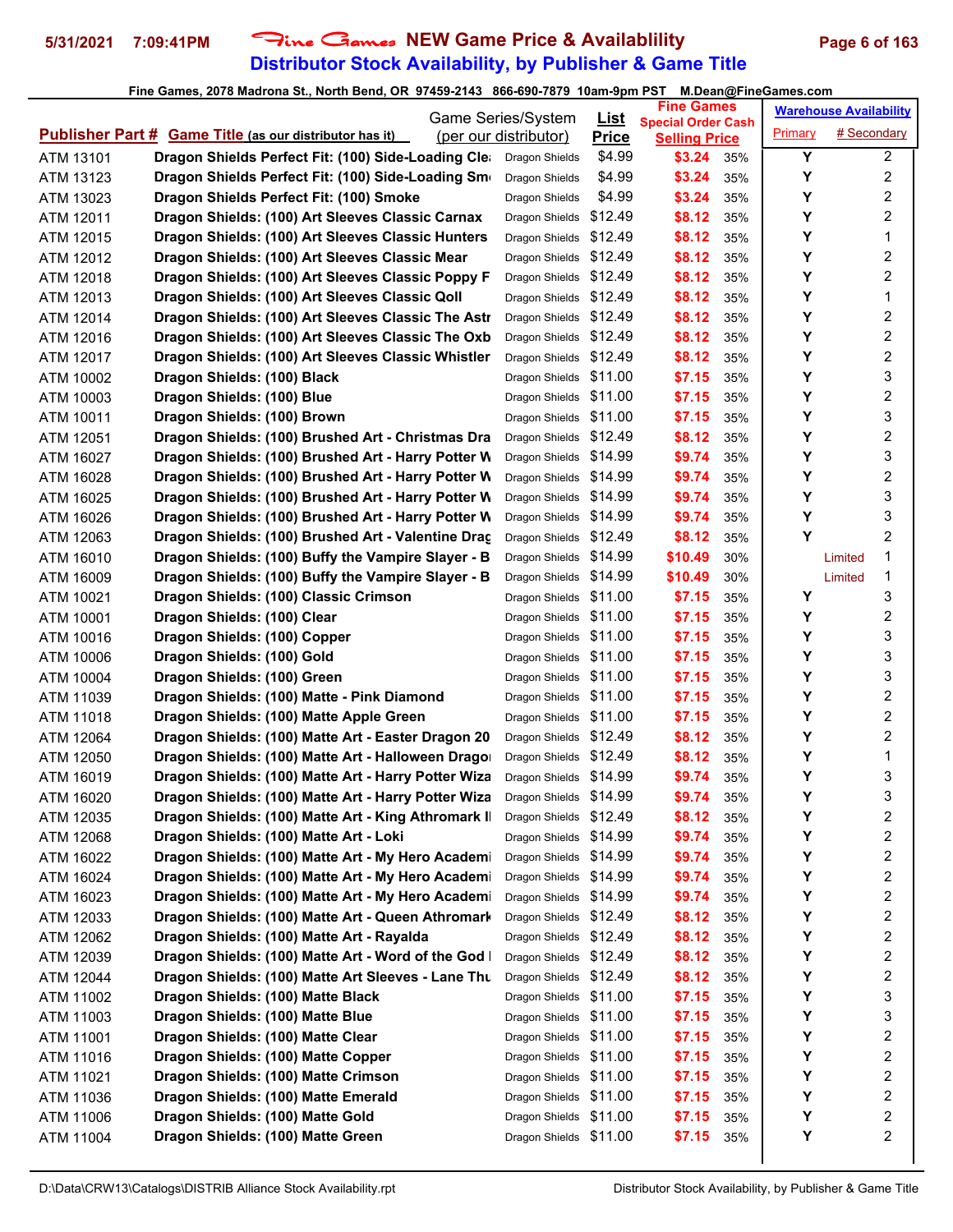## **Distributor Stock Availability, by Publisher & Game Title** 5/31/2021 7:09:41PM Fine Games NEW Game Price & Availablility Page 7 of 163

|                                                                | Game Series/System     | List         | <b>Fine Games</b>                                 |     |         | <b>Warehouse Availability</b> |                         |
|----------------------------------------------------------------|------------------------|--------------|---------------------------------------------------|-----|---------|-------------------------------|-------------------------|
| <b>Publisher Part # Game Title (as our distributor has it)</b> | (per our distributor)  | <b>Price</b> | <b>Special Order Cash</b><br><b>Selling Price</b> |     | Primary | # Secondary                   |                         |
| Dragon Shields: (100) Matte Ivory<br>ATM 11017                 | Dragon Shields         | \$11.00      | \$7.15                                            | 35% | Υ       |                               | $\overline{a}$          |
| Dragon Shields: (100) Matte Jet<br>ATM 11024                   | Dragon Shields         | \$11.00      | \$7.15                                            | 35% | Υ       |                               | 2                       |
| Dragon Shields: (100) Matte Lime<br>ATM 11038                  | Dragon Shields         | \$11.00      | \$7.15                                            | 35% | Υ       |                               | 2                       |
| ATM 11026<br>Dragon Shields: (100) Matte Magenta               | Dragon Shields         | \$11.00      | \$7.15                                            | 35% | Y       |                               | 2                       |
| Dragon Shields: (100) Matte Mint<br>ATM 11025                  | Dragon Shields         | \$11.00      | \$7.15                                            | 35% | Y       |                               | 2                       |
| Dragon Shields: (100) Matte Night Blue<br>ATM 11042            | Dragon Shields         | \$11.00      | \$7.15                                            | 35% | Υ       |                               | 3                       |
| Dragon Shields: (100) Matte Olive<br>ATM 11040                 | Dragon Shields \$11.00 |              | \$7.15                                            | 35% | Υ       |                               | 2                       |
| Dragon Shields: (100) Matte Orange<br>ATM 11013                | Dragon Shields         | \$11.00      | \$7.15                                            | 35% | Υ       |                               | $\overline{\mathbf{c}}$ |
| Dragon Shields: (100) Matte Petrol<br>ATM 11020                | Dragon Shields \$11.00 |              | \$7.15                                            | 35% | Υ       |                               | $\overline{c}$          |
| Dragon Shields: (100) Matte Pink<br>ATM 11012                  | Dragon Shields \$11.00 |              | \$7.15                                            | 35% | Υ       |                               | $\overline{\mathbf{c}}$ |
| ATM 11009<br>Dragon Shields: (100) Matte Purple                | Dragon Shields \$11.00 |              | \$7.15                                            | 35% | Y       |                               | 2                       |
| Dragon Shields: (100) Matte Red<br>ATM 11007                   | Dragon Shields         | \$11.00      | \$7.15                                            | 35% | Υ       |                               | 2                       |
| Dragon Shields: (100) Matte Ruby<br>ATM 11037                  | Dragon Shields         | \$11.00      | \$7.15                                            | 35% | Υ       |                               | 2                       |
| Dragon Shields: (100) Matte Sapphire<br>ATM 11028              | Dragon Shields \$11.00 |              | \$7.15                                            | 35% | Υ       |                               | 3                       |
| ATM 11008<br>Dragon Shields: (100) Matte Silver                | Dragon Shields         | \$11.00      | \$7.15                                            | 35% | Υ       |                               | 3                       |
| ATM 11019<br>Dragon Shields: (100) Matte Sky Blue              | Dragon Shields \$11.00 |              | \$7.15                                            | 35% | Υ       |                               | 2                       |
| Dragon Shields: (100) Matte Slate<br>ATM 11027                 | Dragon Shields \$11.00 |              | \$7.15                                            | 35% | Υ       |                               | 2                       |
| Dragon Shields: (100) Matte Tangerine<br>ATM 11030             | Dragon Shields         | \$11.00      | \$7.15                                            | 35% | Υ       |                               | 2                       |
| Dragon Shields: (100) Matte White<br>ATM 11005                 | Dragon Shields         | \$10.99      | \$7.14                                            | 35% | Υ       |                               | 2                       |
| Dragon Shields: (100) Matte Yellow<br>ATM 11014                | Dragon Shields \$11.00 |              | \$7.15                                            | 35% | Υ       |                               | 2                       |
| Dragon Shields: (100) Mega Man & Rush<br>ATM 16003             | Dragon Shields \$14.99 |              | \$9.74                                            | 35% | Υ       |                               | 2                       |
| Dragon Shields: (100) Mega Man Standard<br>ATM 16001           | Dragon Shields \$14.99 |              | \$9.74                                            | 35% | Υ       |                               | $\overline{2}$          |
| ATM 10042<br>Dragon Shields: (100) Night Blue                  | Dragon Shields \$11.00 |              | \$7.15                                            | 35% | Υ       |                               | 3                       |
| Dragon Shields: (100) Non Glare Matte Black<br>ATM 11802       | Dragon Shields \$12.49 |              | \$8.12                                            | 35% | Υ       |                               | 2                       |
| Dragon Shields: (100) Non Glare Matte Clear<br>ATM 11801       | Dragon Shields \$12.49 |              | \$8.12                                            | 35% | Υ       |                               | 2                       |
| Dragon Shields: (100) Non Glare Matte Purple<br>ATM 11809      | Dragon Shields         | \$12.49      | \$8.12                                            | 35% | Y       |                               | 3                       |
| Dragon Shields: (100) Non Glare Matte Silver<br>ATM 11808      | Dragon Shields         | \$12.49      | \$8.12                                            | 35% | Υ       |                               | 2                       |
| Dragon Shields: (100) Purple<br>ATM 10009                      | Dragon Shields \$11.00 |              | \$7.15                                            | 35% | Υ       |                               | 2                       |
| Dragon Shields: (100) Silver<br>ATM 10008                      | Dragon Shields         | \$11.00      | \$7.15                                            | 35% | Υ       |                               | $\overline{\mathbf{c}}$ |
| ATM 16014<br>Dragon Shields: (100) Street Fighter Chun-Li      | Dragon Shields \$14.99 |              | \$9.74                                            | 35% | Υ       |                               | 3                       |
| ATM 16011<br>Dragon Shields: (100) Street Fighter Ryu          | Dragon Shields \$14.99 |              | \$9.74                                            | 35% | Υ       |                               | 2                       |
| Dragon Shields: (100) Tangerine<br>ATM 10030                   | Dragon Shields \$11.00 |              | \$7.15                                            | 35% | Υ       |                               | 2                       |
| Dragon Shields: (100) Turquoise<br>ATM 10015                   | Dragon Shields \$11.00 |              | \$7.15                                            | 35% | Υ       |                               |                         |
| Dragon Shields: (100) White<br>ATM 10005                       | Dragon Shields \$11.00 |              | \$7.15                                            | 35% | Υ       |                               | 3                       |
| Dragon Shields: (100) Yellow<br>ATM 10014                      | Dragon Shields \$11.00 |              | \$7.15                                            | 35% | Υ       |                               | 3                       |
| Dragon Shields: (60) Matte Apple Green<br>ATM 11218            | Dragon Shields         | \$6.99       | \$4.54                                            | 35% | Υ       |                               | 2                       |
| Dragon Shields: (60) Matte Black<br>ATM 11202                  | Dragon Shields         | \$6.99       | \$4.54                                            | 35% | Y       |                               | 3                       |
| Dragon Shields: (60) Matte Crimson<br>ATM 11221                | Dragon Shields         | \$6.99       | \$4.89                                            | 30% |         | Limited                       | 1                       |
| Dragon Shields: (60) Matte Night Blue<br>ATM 11242             | Dragon Shields         | \$6.99       | \$4.54                                            | 35% | Y       |                               | 2                       |
| Dragon Shields: (60) Matte Pink<br>ATM 11212                   | Dragon Shields         | \$6.99       | \$4.54                                            | 35% | Υ       |                               | 3                       |
| Dragon Shields: (60) Matte Sky Blue<br>ATM 11219               | Dragon Shields         | \$6.99       | \$4.54                                            | 35% | Υ       |                               | 3                       |
| Dragon Shields: (60) Matte White<br>ATM 11205                  | Dragon Shields         | \$6.99       | \$4.54                                            | 35% | Υ       |                               | 2                       |
| Dragon Shields: Japanese: (60) Matte Olive<br>ATM 11140        | Dragon Shields         | \$6.99       | \$4.54                                            | 35% | Υ       |                               | 3                       |
| Dragon Shields: Playmat Dynastes Jade<br>ATM 21604             | Dragon Shields         | \$17.99      | \$11.69                                           | 35% | Υ       |                               | 2                       |
| Extra Large Board Game Sleeves 65mm x 100mm (<br>ATM 10407     | <b>Card Sleeves</b>    | \$5.99       | \$3.89                                            | 35% | Υ       |                               | 2                       |
| Large Board Game Sleeves 59mm x 92mm (100)<br>ATM 10402        | <b>Card Sleeves</b>    | \$4.99       | \$3.24                                            | 35% | Υ       |                               | 2                       |
| Medium Board Game Sleeves 44mm x 68mm (100)<br>ATM 10403       | <b>Card Sleeves</b>    | \$4.99       | \$3.24                                            | 35% | Υ       |                               | 2                       |
| Mini Board Game Sleeves 41mm x63mm (100)<br>ATM 10405          | <b>Card Sleeves</b>    | \$3.99       | \$2.59                                            | 35% | Υ       |                               | 2                       |
| No Glare Extra Large Board Game Sleeves (65x100<br>ATM 10427   | Dragon Shields         | \$2.99       | \$1.94                                            | 35% | Υ       |                               | 2                       |
| No Glare Large Board Game Sleeves 59x82mm (50)<br>ATM 10422    | Dragon Shields         | \$2.99       | \$1.94                                            | 35% | Υ       |                               | 2                       |
|                                                                |                        |              |                                                   |     |         |                               |                         |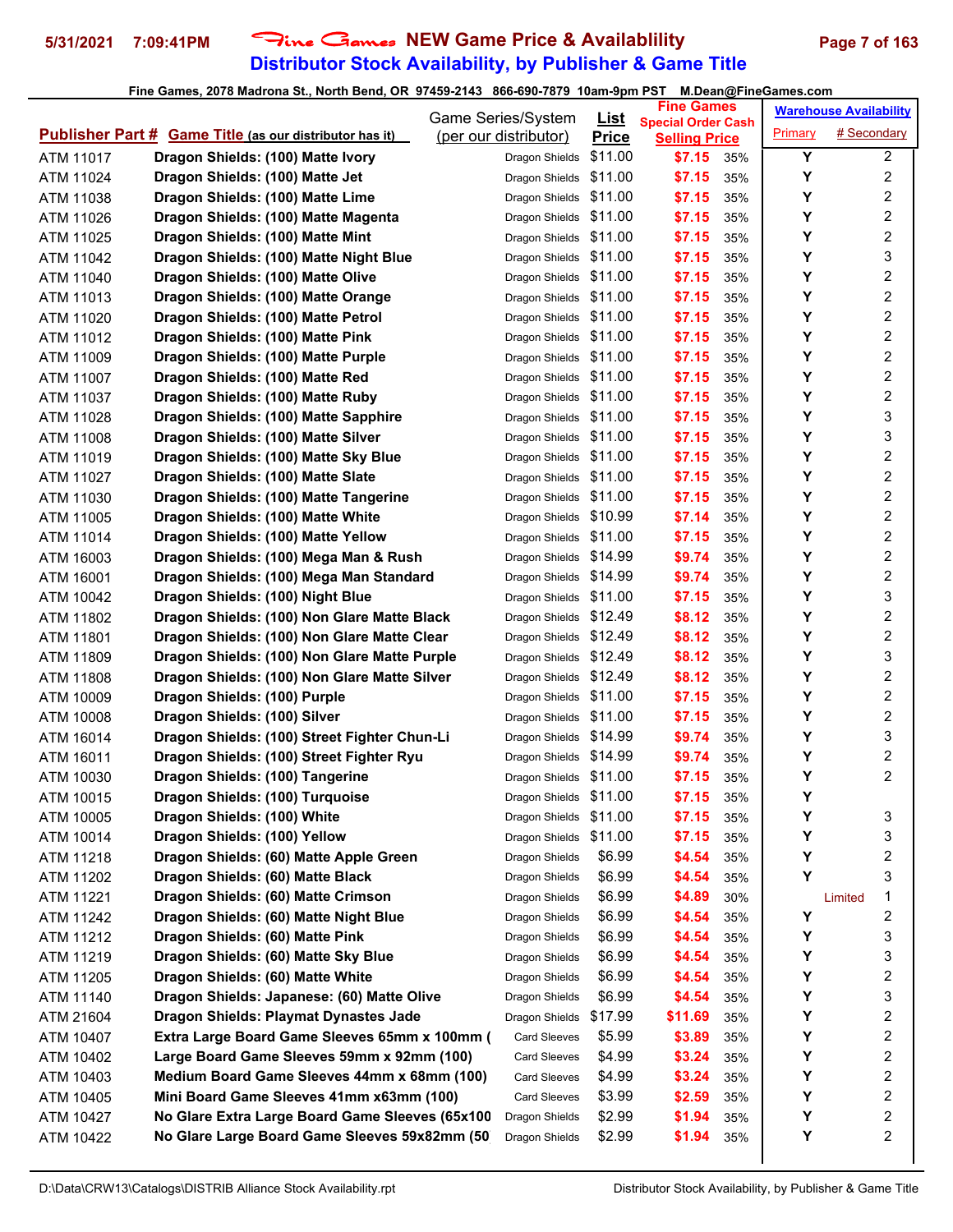### **Distributor Stock Availability, by Publisher & Game Title 5/31/2021 7:09:41PM** Fine Games **NEW Game Price & Availablility Page 8 of 163**

|                         |                                                      | Game Series/System    | <u>List</u>  | <b>Fine Games</b>                                 |     |         | <b>Warehouse Availability</b> |
|-------------------------|------------------------------------------------------|-----------------------|--------------|---------------------------------------------------|-----|---------|-------------------------------|
| <b>Publisher Part #</b> | <b>Game Title (as our distributor has it)</b>        | (per our distributor) | <b>Price</b> | <b>Special Order Cash</b><br><b>Selling Price</b> |     | Primary | # Secondary                   |
| ATM 10423               | No Glare Medium Board Game Sleeves 57x89mm (         | Dragon Shields        | \$2.99       | \$1.94                                            | 35% | Υ       | 3                             |
| ATM 10425               | No Glare Mini Board Game Sleeves (41x63mm) (50)      | Dragon Shields        | \$2.49       | \$1.62                                            | 35% |         | 2                             |
| ATM 10428               | No Glare Oversize Board Game Sleeves (82x124mr)      | Dragon Shields        | \$4.99       | \$3.24                                            | 35% | Υ       | 2                             |
| ATM 10424               | No Glare Small Board Game Sleeves (44x68mm) (5       | Dragon Shields        | \$2.49       | \$1.62                                            | 35% | Y       | 3                             |
| ATM 10429               | No Glare Square Board Game Sleeves (69x69mm) (       | Dragon Shields        | \$2.99       | \$1.94                                            | 35% | Υ       | $\overline{2}$                |
| ATM 10426               | No Glare Standard Board Game Sleeves (63x88mm)       | Dragon Shields        | \$2.49       | \$1.62                                            | 35% | Υ       | $\overline{2}$                |
| ATM 10430               | No Glare Tarot Board Game Sleeves (70x120mm) (       | Dragon Shields        | \$4.99       | \$3.24                                            | 35% | Υ       | $\overline{2}$                |
| ATM 10408               | <b>Oversize Board Game Sleeves 79mm x 120mm (10)</b> | <b>Card Sleeves</b>   | \$7.99       | \$5.19                                            | 35% | Υ       | 2                             |
| ATM 10404               | Small Board Game Sleeves 57mm x 89mm (100)           | <b>Card Sleeves</b>   | \$3.99       | \$2.59                                            | 35% | v       | 2                             |
| ATM 10409               | Square Board Game Sleeves 70mm x 70mm (100)          | <b>Card Sleeves</b>   | \$4.99       | \$3.24                                            | 35% | Υ       | 2                             |
| ATM 10406               | Standard Board Game Sleeves 63mm x 88mm (100         | <b>Card Sleeves</b>   | \$4.99       | \$3.24                                            | 35% | Υ       | 2                             |
| ATM 10410               | Tarot Board Game Sleeves 70mm x 120mm (100)          | <b>Card Sleeves</b>   | \$7.99       | \$5.19                                            | 35% | v       | 2                             |

| <b>Arcane Wonders</b> | (AWG)<br><b>Standard Discount from List\$</b>                                                 |                        |                    |     | <b>Estimated Time to Ship 1-3 Weeks</b> |         |                |
|-----------------------|-----------------------------------------------------------------------------------------------|------------------------|--------------------|-----|-----------------------------------------|---------|----------------|
|                       | AWG AW03AS2 Air, Land & Sea: Revised Edition<br>Air Land & Sea                                |                        | \$14.99            |     | Υ                                       |         | 3              |
|                       | AWG DTE10AQ> Aquatica: Cold Waters Expansion                                                  | Aquatica \$27.99       |                    |     |                                         | Limited | $\overline{c}$ |
| AWG AW05AR            | <b>Architectura</b>                                                                           | Architectura \$19.99   |                    |     |                                         | Limited | 2              |
| AWG DTE08DS           | <b>Dragonscales</b><br>Dragonscales                                                           |                        | \$49.99            |     |                                         |         | 3              |
| AWG DTE07GC           | <b>Goodcritters</b>                                                                           | Goodcritters \$24.99   |                    |     |                                         | Limited | 2              |
| AWG AW06HN            | Hello Neighbor - The Secret Neighbor Party Game<br>Hello Neighbor                             |                        | \$19.99            |     | Y                                       |         | 3              |
| AWG DTE02ON           | Onitama                                                                                       | Onitama                | \$29.99            |     | Y                                       |         | 3              |
|                       | AWG DTE02ON> Onitama: Sensei's Path Expansion                                                 | Onitama \$12.99        |                    |     | Y                                       |         | 3              |
|                       | AWG DTE02ON> Onitama: Way of the Wind Expansion                                               | Onitama \$14.99        |                    |     | Υ                                       |         | 3              |
|                       | AWG RWBYCR0 RWBY Combat Ready                                                                 | RWBY \$49.99           |                    |     | Υ                                       |         | 3              |
|                       | AWG RWBYCR1 RWBY Combat Ready: Sub-Boss Expansion                                             | RWBY \$19.99           |                    |     | Υ                                       |         | 3              |
|                       | AWG RWBYCR1 RWBY Combat Ready: Villains Expansion                                             | RWBY                   | \$19.99            |     | Y                                       |         | 3              |
| AWG AW02SS            | Senshi                                                                                        | Senshi \$19.99         |                    |     |                                         | Limited | 1              |
| AWG AW07SL            | <b>Sherlock 13</b>                                                                            | Sherlock 13 \$17.99    |                    |     | Y                                       |         | $\overline{c}$ |
| AWG DTE09SP           | <b>Smartphone Inc</b>                                                                         | Smartphone Inc \$59.99 |                    |     | Y                                       |         | 3              |
|                       | AWG DTE09SPX Smartphone Inc: Update 1.1 Expansion                                             | Smartphone Inc \$27.99 |                    |     |                                         | Limited | $\overline{2}$ |
| AWG DTE06VL           | <b>Viral</b>                                                                                  | Viral \$39.99          |                    |     |                                         | Limited | 1              |
| AWG AW04VI            | <b>Volcanic Isle</b>                                                                          | Volcanic Isle \$49.99  |                    |     | Y                                       |         | 1              |
|                       |                                                                                               |                        |                    |     |                                         |         |                |
| <b>Ares Games SRL</b> | (AGS)<br>32% Standard Discount from List\$                                                    |                        |                    |     | Estimated Time to Ship 1-3 Weeks        |         |                |
| AGS AOC001            | <b>Age of Conan Board Game</b><br>Age of Conan                                                |                        | \$89.90<br>\$61.13 | 32% | Y                                       |         | 2              |
| AGS AOC002            | Age of Conan: Adventures in Hyboria                                                           | Age of Conan \$34.90   | \$23.73            | 32% | Υ                                       |         | 3              |
| AGS HG018             | Alone: Alpha Expansion                                                                        | Alone \$14.90          | \$10.13            | 32% | Υ                                       |         | 1              |
| AGS HG029             | <b>Alone: Avatar Expansion</b>                                                                | Alone                  | \$24.90<br>\$16.93 | 32% | Y                                       |         | 2              |
| AGS HG016             | <b>Alone: Core Game</b>                                                                       | Alone                  | \$79.90<br>\$54.33 | 32% | Υ                                       |         | 3              |
| AGS HG028             | <b>Alone: Deep Expansion</b>                                                                  | Alone                  | \$24.90<br>\$16.93 | 32% | Y                                       |         | 3              |
| AGS BSG001A           | <b>Battlestar Galactica: Starship Battles</b><br><b>Battlestar Galactica Starship Battles</b> |                        | \$59.90<br>\$41.93 | 30% |                                         | Limited | 1              |
| AGS BSG105C           | Battlestar Galactica: Starship Battles - Spaceshipalactica Starship Battles                   |                        | \$16.90<br>\$11.49 | 32% | Y                                       |         | 2              |
| AGS BSG103C           | Battlestar Galactica: Starship Battles - Spaceshipplectica Starship Battles                   |                        | \$16.90<br>\$11.83 | 30% |                                         | Limited | 1              |
| AGS BSG104C           | Battlestar Galactica: Starship Battles - Spaceshipalactica Starship Battles                   |                        | \$24.90<br>\$16.93 | 32% | Υ                                       |         | 3              |
| AGS BSG102A           | Battlestar Galactica: Starship Battles - Spaceshipalactica Starship Battles                   |                        | \$16.90<br>\$11.49 | 32% | Y                                       |         | 1              |
| AGS BSG104B           | <b>Battlestar Galactica: Starship Battles - Spaceshipalactica Starship Battles</b>            |                        | \$24.90<br>\$17.43 | 30% |                                         | Limited | 2              |
| AGS BSG103A           | Battlestar Galactica: Starship Battles - Spaceshipplectica Starship Battles                   |                        | \$16.90<br>\$11.49 | 32% | Y                                       |         | 3              |
| AGS BSG103B           | Battlestar Galactica: Starship Battles - Spaceship Inctica Starship Battles                   |                        | \$16.90<br>\$11.83 | 30% |                                         | Limited | 1              |
| AGS BSG102B           | Battlestar Galactica: Starship Battles - Spaceshipalactica Starship Battles                   |                        | \$16.90<br>\$11.49 | 32% | Y                                       |         | 2              |
| AGS BSG105B           | Battlestar Galactica: Starship Battles - Spaceshipplectica Starship Battles                   |                        | \$16.90<br>\$11.49 | 32% | Υ                                       |         | 2              |
| AGS BSG101A           | Battlestar Galactica: Starship Battles - Spaceshipalactica Starship Battles                   |                        | \$16.90<br>\$11.49 | 32% | Y                                       |         | 3<br>3         |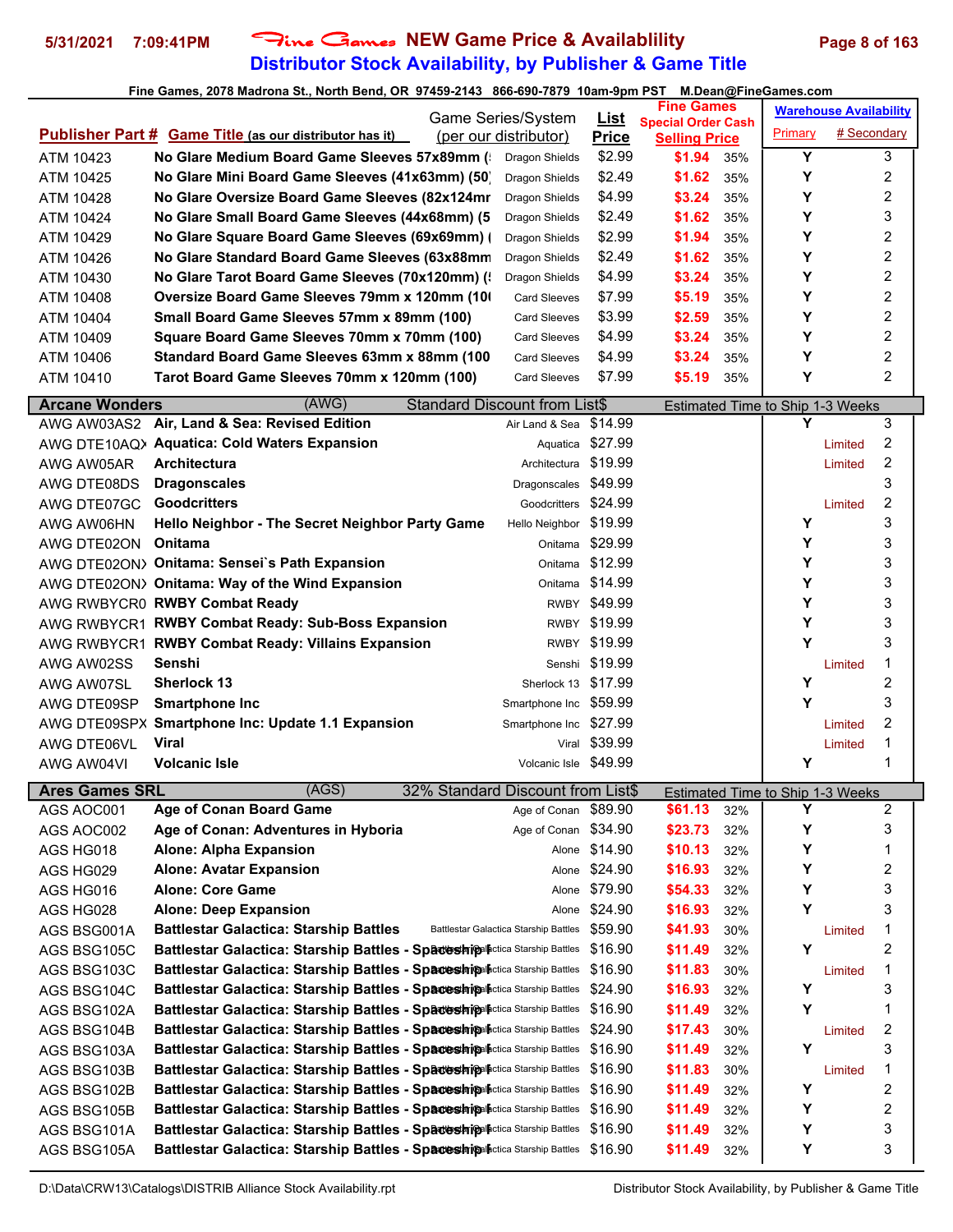### **Distributor Stock Availability, by Publisher & Game Title 5/31/2021 7:09:41PM** Fine Games **NEW Game Price & Availablility Page 9 of 163**

|             | Game Series/System                                                                      |                             | <b>Fine Games</b>                      | <b>Warehouse Availability</b> |
|-------------|-----------------------------------------------------------------------------------------|-----------------------------|----------------------------------------|-------------------------------|
|             | <b>Publisher Part # Game Title (as our distributor has it)</b><br>(per our distributor) | <u>List</u><br><b>Price</b> | <b>Special Order Cash</b>              | # Secondary<br>Primary        |
| AGS BSG102C | Battlestar Galactica: Starship Battles - Spaceshipalpctica Starship Battles             | \$16.90                     | <b>Selling Price</b><br>\$11.49<br>32% | 3                             |
| AGS ARCG003 | <b>Behind The Throne</b><br>Behind the Throne                                           | \$19.90                     | \$13.53<br>32%                         | 3<br>Υ                        |
| AGS BLRW001 | <b>Black Rose Wars Core Game</b><br><b>Black Rose Wars</b>                              | \$89.90                     | \$61.13<br>32%                         | Υ<br>3                        |
| AGS BLRW004 | Black Rose Wars: Summonings: Constructs - Mini; Black Rose Wars                         | \$24.90                     | \$16.93<br>32%                         | Υ<br>3                        |
| AGS BLRW005 | Black Rose Wars: Summonings: Demons - Miniatu Black Rose Wars                           | \$24.90                     | \$16.93<br>32%                         | Υ<br>1                        |
| AGS BLRW003 | Black Rose Wars: Summonings: Undead - Miniatur Black Rose Wars \$24.90                  |                             | \$17.43<br>30%                         | 1<br>Limited                  |
| AGS ISB200  | <b>Brides &amp; Bribes</b><br><b>Brides &amp; Bribes</b>                                | \$59.90                     | \$40.73<br>32%                         | 3<br>Υ                        |
| AGS HOGA001 | Co-Mix                                                                                  | CoMix \$29.90               | \$20.33<br>32%                         | Y<br>3                        |
| AGS AREU004 | Divinity Derby \$39.90<br><b>Divinity Derby</b>                                         |                             | \$27.13<br>32%                         | 3<br>Υ                        |
|             | <b>Dungeon Time</b><br>Dungeon Time                                                     | \$29.90                     | \$20.33<br>32%                         | Υ<br>3                        |
| AGS ARCG002 |                                                                                         |                             |                                        | 3<br>Υ                        |
|             | AGS DNSL12-C1 Dungeonology: Custom Sleeves<br>Dungeonology                              | \$12.90                     | \$8.77<br>32%                          | 3<br>Υ                        |
|             | AGS DNXP11-EF Dungeonology: Erasmus Expansion<br>Dungeonology                           | \$34.90                     | \$23.73<br>32%                         | Υ                             |
|             | AGS DNCG01-C Dungeonology: The Expedition<br>Dungeonology                               | \$69.90                     | \$47.53<br>32%                         | 3<br>Y                        |
| AGS PHGA058 | <b>Europe Divided</b><br>Europe Divided                                                 | \$55.00                     | \$37.40<br>32%                         | 3                             |
| AGS FF767   | <b>FIEF France</b><br><b>FIEF France</b>                                                | \$80.00<br>Freedom \$75.00  | \$54.40<br>32%                         | 3<br>Y                        |
| AGS PHGA057 | Freedom!                                                                                |                             | \$51.00<br>32%                         | 2<br>Υ                        |
| AGS GRPR001 | <b>Galaxy Defenders: Core Set</b><br>Galaxy Defenders                                   | \$89.90                     | \$61.13<br>32%                         | 2<br>Y                        |
| AGS GRPR006 | <b>Galaxy Defenders: Elite Alien Legion</b><br>Galaxy Defenders                         | \$39.90                     | \$27.13<br>32%                         | Υ<br>2                        |
| AGS GRPR005 | <b>Galaxy Defenders: Extinction Protocol</b><br>Galaxy Defenders                        | \$84.90                     | \$59.43<br>30%                         | 1<br>Limited                  |
| AGS GRPR008 | Galaxy Defenders \$39.90<br><b>Galaxy Defenders: Final Countdown</b>                    |                             | \$27.13<br>32%                         | 3<br>Y                        |
| AGS PHGA020 | Germania Magna<br>Germania Magna                                                        | \$24.95                     | \$16.97<br>32%                         | Y<br>3                        |
| AGS PHGA026 | Hannibal & Hamilcar: Giant Playing Mat<br>Hannibal & Hamilcar \$80.00                   |                             | \$56.00<br>30%                         | 1<br>Limited                  |
| AGS PHGA027 | Hannibal & Hamilcar: Premium Classic Generals Hannibal & Hamilcar                       | \$39.95                     | \$27.17<br>32%                         | 3<br>Υ                        |
| AGS PHGA025 | Hannibal & Hamilcar: Price of Failure Expansion Hannibal & Hamilcar                     | \$9.95                      | \$6.77<br>32%                          | 2<br>Υ                        |
| AGS PHGA024 | Hannibal & Hamilcar: Sun of Macedon ExpansionHannibal & Hamilcar                        | \$9.95                      | \$6.77<br>32%                          | Υ<br>2                        |
| AGS PHGA028 | Hannibal & Hamilcar: Wooden Card Holders<br>Hannibal & Hamilcar                         | \$34.95                     | \$23.77<br>32%                         | 3<br>Υ                        |
| AGS HEXY101 | Hard City \$74.90<br><b>Hard City</b>                                                   |                             | \$50.93<br>32%                         | Υ<br>3                        |
| AGS WOTR012 | <b>Hunt for the Ring</b><br>Hunt for the Ring                                           | \$49.90                     | \$33.93<br>32%                         | 3                             |
| AGS ENK&A02 | King & Assassins: Deluxe Edition<br>King & Assassins \$39.90                            |                             | \$27.13<br>32%                         | 3<br>Υ                        |
| AGS ARTG012 | <b>Last Aurora</b><br>Last Aurora                                                       | \$49.90                     | \$33.93<br>32%                         | 3<br>Υ                        |
| AGS ARTG013 | Last Aurora \$29.90<br>Last Aurora: Project Athena Expansion                            |                             | \$20.33<br>32%                         | 3<br>Υ                        |
| AGS ARTG002 | <b>Last Friday: Return to Camp Apache</b><br>Last Friday \$34.90                        |                             | \$23.73<br>32%                         | Υ<br>2                        |
| AGS LEX006  | Lex Arcana RPG \$45.00<br>Lex Arcana RPG: Aegyptus                                      |                             | \$31.50<br>30%                         | 1<br>Limited                  |
| AGS LEX003  | Lex Arcana RPG: Core Rulebook Hardcover<br>Lex Arcana RPG \$55.00                       |                             | \$38.50<br>30%                         | 2<br>Limited                  |
| AGS LEX024  | Lex Arcana RPG: Demiurge Screen<br>Lex Arcana RPG \$25.00                               |                             | \$17.00<br>32%                         | 3<br>Υ                        |
| AGS LEX004  | Lex Arcana RPG: Encyclopedia Arcana<br>Lex Arcana RPG \$45.00                           |                             | \$30.60<br>32%                         | Υ<br>2                        |
| AGS LEX005  | Lex Arcana RPG: Mysteries of the Empire I<br>Lex Arcana RPG \$35.00                     |                             | \$23.80<br>32%                         | Υ<br>3                        |
| AGS ARTG003 | <b>Master of the Galaxy</b><br>master of the galaxy $$49.90$                            |                             | \$33.93<br>32%                         | 3<br>Υ                        |
| AGS ARTG009 | <b>Masters of the Night</b><br>Masters of the Night \$39.90                             |                             | \$27.13<br>32%                         | Υ<br>1                        |
| AGS ARFG001 | <b>Micro Monsters</b><br>MICRO MONSTERS \$19.90                                         |                             | \$13.53<br>32%                         | Υ<br>3                        |
| AGS ARCG005 | <b>Monsters vs Heroes: Victorian Nightmares</b><br>Monsters Vs Heroes \$16.90           |                             | \$11.49<br>32%                         | 3<br>Υ                        |
| AGS ARCG007 | Monsters vs Heroes: Volume 2 - Cthulhu Mythos Monsters Vs Heroes \$16.90                |                             | \$11.49<br>32%                         | 2<br>Υ                        |
| AGS PHGA045 | <b>Nanty Narking</b><br>Nanty Narking                                                   | \$99.95                     | \$67.97<br>32%                         | 3<br>Υ                        |
| AGS PHGA051 | <b>Nanty Narking: Canvas Mat</b><br>Nanty Narking                                       | \$52.95                     | \$36.01<br>32%                         | Υ<br>3                        |
| AGS PHGA053 | <b>Nanty Narking: Card Holders</b><br>Nanty Narking                                     | \$23.95                     | \$16.29<br>32%                         | 3<br>Υ                        |
| AGS ARCG006 | <b>Nightmarium - Revised Edition</b><br>Nightmarium                                     | \$16.90                     | \$11.49<br>32%                         | 2<br>Υ                        |
| AGS AREU003 | <b>Odyssey: Wrath of Poseidon</b>                                                       | Odyssey \$39.90             | \$27.13<br>32%                         | 3<br>Υ                        |
| AGS ARTG006 | <b>Quartermaster General 2nd Edition: WW2</b><br>Quartermaster General                  | \$49.90                     | \$33.93<br>32%                         | Υ<br>2                        |
| AGS ARTG010 | <b>Quartermaster General 2nd Edition: WW2 - Total Metermaster General</b>               | \$34.90                     | \$23.73<br>32%                         | 3                             |
| AGS PLPL001 | <b>Quickpick: Island of Monster Masks</b><br>Quickpick \$14.90                          |                             | \$10.13<br>32%                         | 3<br>Υ                        |
|             |                                                                                         |                             |                                        |                               |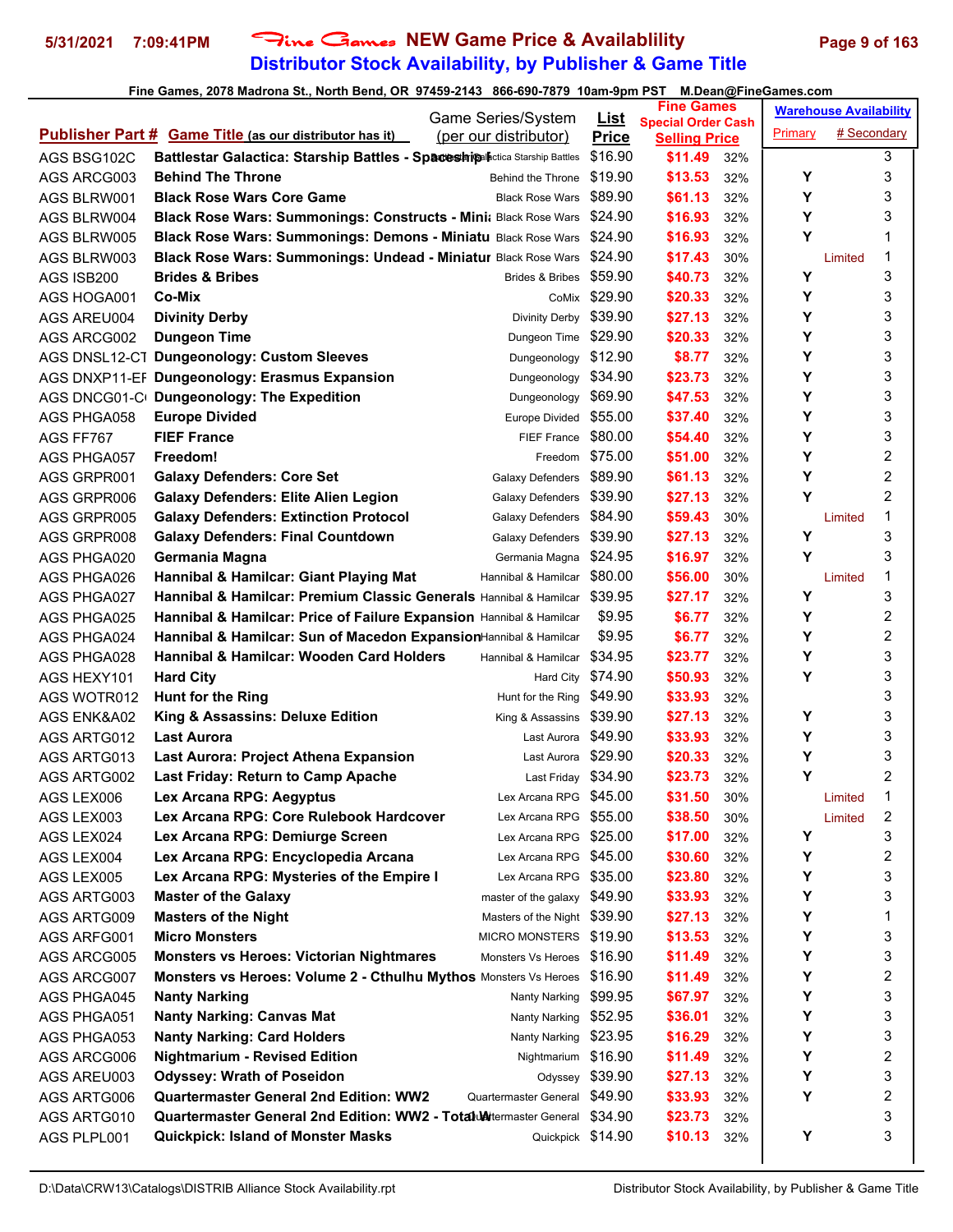## **Distributor Stock Availability, by Publisher & Game Title** 5/31/2021 7:09:41PM Fine Games NEW Game Price & Availablility Page 10 of 163

|                            |                                                                                     | Game Series/System     | <u>List</u>    | <b>Fine Games</b>               |            |         | <b>Warehouse Availability</b> |
|----------------------------|-------------------------------------------------------------------------------------|------------------------|----------------|---------------------------------|------------|---------|-------------------------------|
|                            | <b>Publisher Part # Game Title (as our distributor has it)</b>                      | (per our distributor)  | <b>Price</b>   | <b>Special Order Cash</b>       |            | Primary | # Secondary                   |
| AGS PLPL002                | <b>Quickpick: Mutant Dinosaur Park</b>                                              | Quickpick              | \$14.90        | <b>Selling Price</b><br>\$10.13 | 32%        | Y       | 3                             |
| AGS ENRG01                 | <b>Ragers: Champions of the Arena</b>                                               |                        | Ragers \$14.90 | \$10.13                         | 32%        | Y       | 3                             |
| AGS SGN506A                | <b>Sails of Glory: Additional Counter Set</b>                                       | SAILS OF GLORY \$12.90 |                | \$8.77                          | 32%        | Υ       | 2                             |
| AGS SGN107B                | Sails of Glory: Alligator 1782 French Ship Sloop SISAILS OF GLORY \$15.90           |                        |                | \$10.81                         | 32%        | Y       | 3                             |
| AGS SGN102C                | Sails of Glory: Argonauta1806 Spanish S.O.L. ShipSAILS OF GLORY \$21.90             |                        |                | \$14.89                         | 32%        | Y       | 3                             |
| AGS SGN109A                | Sails of Glory: Artesian 1765/Roland 1771                                           | SAILS OF GLORY \$21.90 |                | \$14.89                         | 32%        | Υ       | 3                             |
| AGS SGN116B                | Sails of Glory: Bertin 1761/Berryer 1759                                            | SAILS OF GLORY \$21.90 |                | \$14.89                         | 32%        | Y       | 2                             |
| AGS SGN116C                | Sails of Glory: Bonhomme Richard 1779/BonhommSAILS OF GLORY \$21.90                 |                        |                | \$14.89                         | 32%        | Y       | 3                             |
| AGS SGN115A                | Sails of Glory: Bucentaure 1803/Robuste 1806                                        | SAILS OF GLORY \$21.90 |                | \$14.89                         | 32%        | Y       | 3                             |
| AGS SGN105A                | Sails of Glory: Carmagnole 1793 French Frigate ShSAILS OF GLORY \$17.90             |                        |                | \$12.17                         | 32%        | Υ       | 3                             |
| AGS SGN102B                | Sails of Glory: Commerce De Bordeaux 1784 FrencSAILS OF GLORY \$21.90               |                        |                | \$14.89                         | 32%        | Υ       | 2                             |
| AGS SGN504Z                | <b>Sails of Glory: Damage Counter Bags</b>                                          | SAILS OF GLORY \$24.90 |                | \$16.93                         | 32%        | Y       | 2                             |
| AGS SGN113B                | Sails of Glory: Diana 1792/Proserpina 1797                                          | SAILS OF GLORY \$17.90 |                | \$12.17                         | 32%        | Υ       | 3                             |
| AGS SGN116A                | Sails of Glory: Duc De Duras 1765/Dauphin 1766 SAILS OF GLORY \$21.90               |                        |                | \$14.89                         | 32%        | Y       | 3                             |
| AGS SGN103A                | Sails of Glory: Embuscade 1798 French Frigate ShSAILS OF GLORY \$17.90              |                        |                | \$12.17                         | 32%        | Y       | 3                             |
| AGS SGN113C                | Sails of Glory: Hamadryad 1797/HMS Mahonesa 17SAILS OF GLORY \$17.90                |                        |                | \$12.17                         | 32%        | Υ       | 2                             |
| AGS SGN101B                | Sails of Glory: Hermione 1779 French Frigate Ship SAILS OF GLORY \$17.90            |                        |                | \$12.17                         | 32%        | Υ       | 2                             |
| AGS SGN114C                | Sails of Glory: HMS Africa 1781/HMS Vigilant 1774 SAILS OF GLORY \$21.90            |                        |                | \$14.89                         | 32%        | Y       | 3                             |
| AGS SGN114A                | Sails of Glory: HMS Agamemnon 1781/HMS RaisorSAILS OF GLORY \$21.90                 |                        |                | \$14.89                         | 32%        | Y       | 3                             |
| AGS SGN112C                | Sails of Glory: HMS Bahama 1805/HMS San Juan 1SAILS OF GLORY \$21.90                |                        |                | \$14.89                         | 32%        | Υ       | 2                             |
| AGS SGN104B                | Sails of Glory: HMS Bellona 1760 British S.O.L Shi $\beta$ AILS OF GLORY \$21.90    |                        |                | \$14.89                         | 32%        | Υ       | 3                             |
| AGS SGN103B                | Sails of Glory: HMS Cleopatra 1779 British Frigate SAILS OF GLORY \$17.90           |                        |                | \$12.17                         | 32%        | Y       | 3                             |
| AGS SGN101A                | Sails of Glory: HMS Concorde 1783 British Frigate SAILS OF GLORY \$17.90            |                        |                | \$12.17                         |            | Y       | 3                             |
|                            | Sails of Glory: HMS Impetueux 1796 British S.O.L. SAILS OF GLORY \$21.90            |                        |                | \$14.89                         | 32%        | Υ       | 3                             |
| AGS SGN102A                | Sails of Glory: HMS Leander 1780/HMS Adamant 1 SAILS OF GLORY \$21.90               |                        |                | \$14.89                         | 32%<br>32% | Y       | 3                             |
| AGS SGN110A<br>AGS SGN110B | Sails of Glory: HMS Leopard 1790/HMS Isis 1774 SAILS OF GLORY \$21.90               |                        |                | \$14.89                         | 32%        | Y       | 2                             |
|                            | Sails of Glory: HMS Malta 1800/HMS Tonnant 1798 SAILS OF GLORY \$21.90              |                        |                | \$14.89                         |            | Υ       | 3                             |
| AGS SGN115C                | Sails of Glory: HMS Orpheus 1780 British Frigate SSAILS OF GLORY \$17.90            |                        |                | \$12.17                         | 32%<br>32% | Υ       | 3                             |
| AGS SGN103C                | Sails of Glory: HMS Polyphemus 1782/HMS AmericsAILS OF GLORY \$21.90                |                        |                | \$14.89                         | 32%        | Υ       | 2                             |
| AGS SGN114B<br>AGS SGN109C | Sails of Glory: HMS Prothee 1780/HMS Argonaut 1 SAILS OF GLORY \$21.90              |                        |                | \$14.89                         | 32%        | Y       | 3                             |
| AGS SGN108C                | Sails of Glory: HMS Queen Charlotte 1790 British SSAILS OF GLORY \$23.90            |                        |                | \$16.25                         | 32%        | Υ       | 3                             |
| AGS SGN108B                | Sails of Glory: HMS Royal George 1788 British Sot SAILS OF GLORY \$23.90            |                        |                | \$16.25                         | 32%        | Υ       | 3                             |
| AGS SGN108A                | Sails of Glory: HMS Royal Sovereign 1786 British SSAILS OF GLORY \$23.90            |                        |                | \$16.25                         | 32%        | Υ       | $\overline{2}$                |
| AGS SGN107A                | Sails of Glory: HMS Swan 1767 British Ship Sloop SAILS OF GLORY \$15.90             |                        |                | \$10.81                         | 32%        | Υ       | 3                             |
| AGS SGN105C                | Sails of Glory: HMS Sybille 1794 British Frigate ShiSAILS OF GLORY \$17.90          |                        |                | \$12.17                         |            | Υ       | 2                             |
|                            | Sails of Glory: HMS Victory 1765 (1805) Special ShSAILS OF GLORY \$29.90            |                        |                | \$20.33                         | 32%<br>32% | Υ       | 3                             |
| AGS SGN201A                | Sails of Glory: HMS Zealous 1785 British S.O.L. ShSAILS OF GLORY \$21.90            |                        |                | \$14.89                         |            | Y       | 1                             |
| AGS SGN104C<br>AGS SGN106C | Sails of Glory: Imperial 1791 French SotL Ship PacSAILS OF GLORY \$23.90            |                        |                | \$16.25                         | 32%<br>32% | Υ       | 2                             |
|                            | Sails of Glory: Le Berwick 1795 French S.O.L Ship SAILS OF GLORY \$21.90            |                        |                | \$14.89                         |            | Υ       | 3                             |
| AGS SGN104A                | Sails of Glory: Mahonesa 1789/Ninfa 1795                                            | SAILS OF GLORY \$17.90 |                | \$12.17                         | 32%        | Υ       | 3                             |
| AGS SGN113A                | Sails of Glory: Montagne 1790 French SotL Ship P <sub>iSAILS</sub> OF GLORY \$23.90 |                        |                | \$16.25                         | 32%        | Υ       | 3                             |
| AGS SGN106A                | Sails of Glory: Neptune 1803/Ville de Varsovie 180 (SAILS OF GLORY \$21.90          |                        |                | \$14.89                         | 32%        | Υ       | 3                             |
| AGS SGN115B                |                                                                                     |                        |                |                                 | 32%        | Y       | 2                             |
| AGS SGN106B                | Sails of Glory: Orient 1791 French SotL Ship Pack SAILS OF GLORY \$23.90            |                        |                | \$16.25                         | 32%        | Y       | 3                             |
| AGS SGN110C                | Sails of Glory: Petit Annibal 1782/Leander 1798                                     | SAILS OF GLORY \$21.90 |                | \$14.89                         | 32%        |         | 3                             |
| AGS SGN111C                | Sails of Glory: Principe de Asturias 1794/ San HernSAILS OF GLORY \$23.90           |                        |                | \$16.25                         | 32%        | Υ       |                               |
| AGS SGN105B                | Sails of Glory: Proserpine 1785 French Frigate ShipAILS OF GLORY \$17.90            |                        |                | \$12.17                         | 32%        | Υ       | 3                             |
| AGS SGN109B                | Sails of Glory: Protee 1772/Eveille 1772                                            | SAILS OF GLORY \$21.90 |                | \$14.89                         | 32%        | Υ       | 3                             |
| AGS SGN111B                | Sails of Glory: Real Carlos 1787/Conde de Regla 1 SAILS OF GLORY \$23.90            |                        |                | \$16.25                         | 32%        | Υ       | 3                             |
| AGS SGN112B                | Sails of Glory: San Agustin 1768/Bahama 1783                                        | SAILS OF GLORY \$21.90 |                | \$14.89                         | 32%        | Υ       | 3<br>2                        |
| AGS SGN112A                | Sails of Glory: San Juan Nepomuceno 1766/ San FSAILS OF GLORY \$21.90               |                        |                | \$14.89                         | 32%        | Y       |                               |
|                            |                                                                                     |                        |                |                                 |            |         |                               |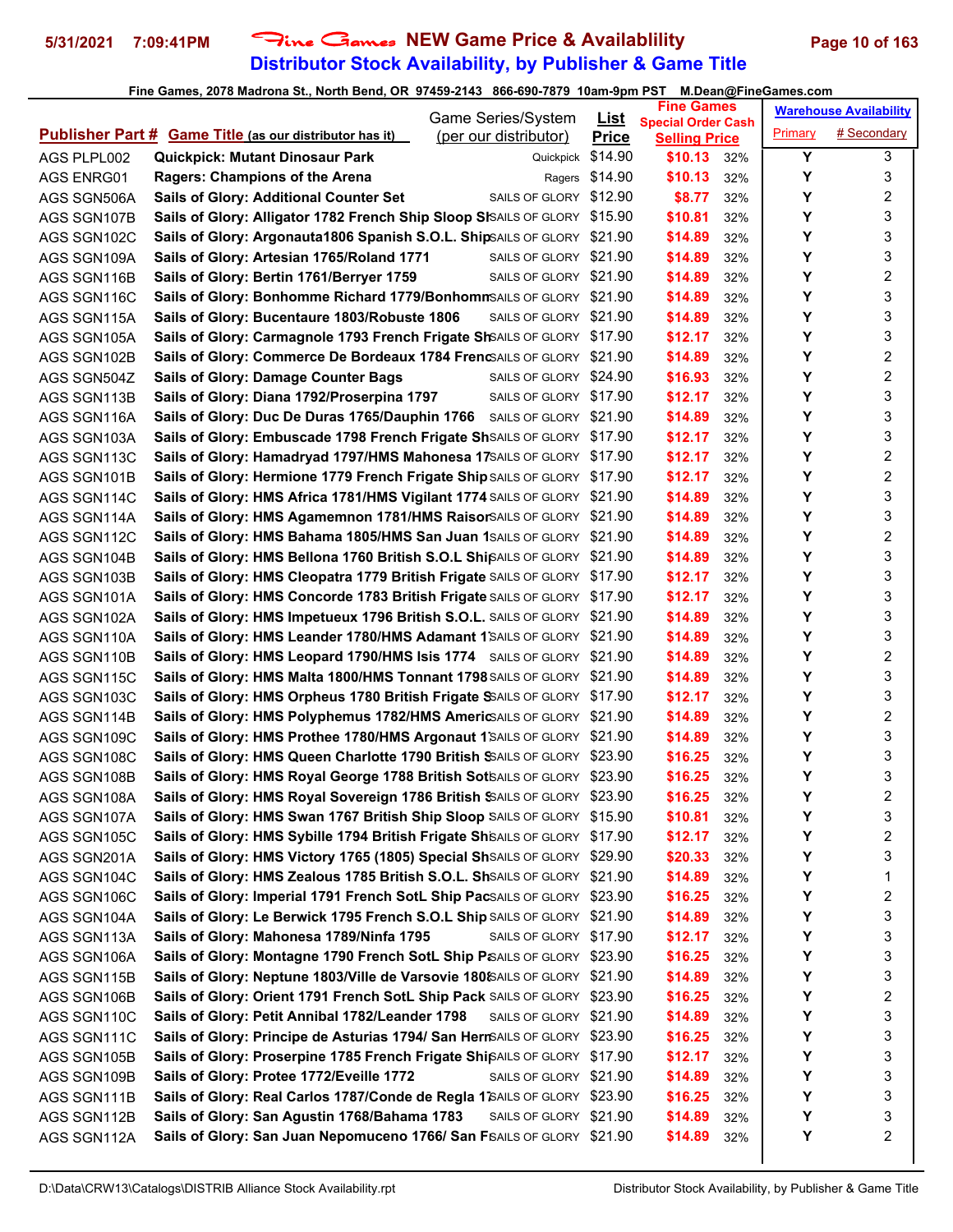## **Distributor Stock Availability, by Publisher & Game Title 5/31/2021 7:09:41PM** Fine Games **NEW Game Price & Availablility Page 11 of 163**

| Game Series/System         |                                                                                                |                                                  |                             | <b>Fine Games</b>               |            | <b>Warehouse Availability</b> |             |                         |
|----------------------------|------------------------------------------------------------------------------------------------|--------------------------------------------------|-----------------------------|---------------------------------|------------|-------------------------------|-------------|-------------------------|
|                            | <b>Publisher Part # Game Title (as our distributor has it)</b>                                 | (per our distributor)                            | <u>List</u><br><b>Price</b> | <b>Special Order Cash</b>       |            | Primary                       | # Secondary |                         |
| AGS SGN111A                | Sails of Glory: Santa Ana 1784/ Mejicano 1786                                                  | SAILS OF GLORY                                   | \$23.90                     | <b>Selling Price</b><br>\$16.25 | 32%        | Υ                             |             | 3                       |
| AGS SGN101C                | Sails of Glory: Sirena 1793 Spanish Frigate Ship P&AILS OF GLORY \$17.90                       |                                                  |                             | \$12.17                         | 32%        | Υ                             |             | 3                       |
| AGS SGN502A                | Sails of Glory: Terrain Pack - Coasts and Shoals SAILS OF GLORY \$12.90                        |                                                  |                             | \$8.77                          | 32%        | Y                             |             | 1                       |
| AGS SGN107C                | Sails of Glory: Thorn 1779 American Ship Sloop SISAILS OF GLORY \$15.90                        |                                                  |                             | \$10.81                         | 32%        | Y                             |             | 3                       |
| AGS SGN202A                | Sails of Glory: USS Constitution 1797 (1812) SpeciSAILS OF GLORY \$29.90                       |                                                  |                             | \$20.33                         | 32%        | Υ                             |             | 3                       |
| AGS HEXY102                | Slyville                                                                                       | Slyville                                         | \$34.90                     | \$23.73                         | 32%        | Y                             |             | 3                       |
| AGS HEXY103                | <b>Slyville: Jester's Gambit Expansion</b>                                                     |                                                  | Slyville \$14.90            | \$10.43                         | 30%        |                               | Limited     | 1                       |
| AGS GRPR210                | <b>Sword &amp; Sorcery: Ancient Chronicles - Ghost SouBword and Sorcery \$16.90</b>            |                                                  |                             | \$11.83                         | 30%        |                               | Limited     | 2                       |
| AGS GRPR201                | <b>Sword &amp; Sorcery: Ancient Chronicles Core Set</b>                                        | Sword and Sorcery \$89.90                        |                             | \$62.93                         | 30%        |                               | Limited     | 2                       |
| AGS GRPR206                | <b>Sword &amp; Sorcery: Chaotic Familiars</b>                                                  | Sword and Sorcery \$16.90                        |                             | \$11.83                         | 30%        |                               | Limited     | 2                       |
|                            | AGS GRPR117B Sword & Sorcery: Critical Hits Bag (Black)                                        | Sword and Sorcery                                | \$4.90                      | \$3.33                          | 32%        | Y                             |             | 2                       |
| AGS GRPR112                | Sword & Sorcery: Kroghan Hero Pack                                                             | Sword and Sorcery \$12.90                        |                             | \$8.77                          | 32%        | Y                             |             | 2                       |
| AGS GRPR214                | <b>Sword &amp; Sorcery: Lawful Familiars</b>                                                   | Sword and Sorcery \$16.90                        |                             | \$11.83                         | 30%        |                               | Limited     | 2                       |
| AGS GRPR114                | Sword & Sorcery: Ryld Hero Pack                                                                | Sword and Sorcery \$12.90                        |                             | \$9.03                          | 30%        |                               | Limited     | 1                       |
| AGS GRPR115                | Sword & Sorcery: Skeld Hero Pack                                                               | Sword and Sorcery \$12.90                        |                             | \$8.77                          | 32%        | Υ                             |             | 2                       |
| AGS GRPR104                | Sword & Sorcery: Vastaryous Lair                                                               | Sword and Sorcery \$59.90                        |                             | \$41.93                         | 30%        |                               | Limited     | 1                       |
| AGS GRPR107                | Sword & Sorcery: Volkor Hero Pack                                                              | Sword and Sorcery \$12.90                        |                             | \$8.77                          | 32%        | Y                             |             | 2                       |
|                            | This War of Mine: Days of the Siege Expansion                                                  | This War of Mine                                 | \$49.90                     | \$33.93                         |            | Y                             |             | 2                       |
| AGS ENTWM03                | <b>This War of Mine: Tales from the Ruined City Expa</b> This War of Mine \$44.90              |                                                  |                             | \$30.53                         | 32%        | Υ                             |             | 3                       |
| <b>AGS ENTWM02</b>         | This War of Mine: The Board Game                                                               | This War of Mine \$69.90                         |                             |                                 | 32%        | Υ                             |             | 3                       |
| <b>AGS ENTWM01</b>         | U-Boot: The Board Game Eco-Leather Giant Playin                                                |                                                  | U-Boot \$59.95              | \$47.53<br>\$40.77              | 32%<br>32% | Υ                             |             | 1                       |
| AGS PHGA034                | AGS ENWROD0 Wanted: Rich or Dead                                                               | Wanted: Rich or Dead \$29.90                     |                             | \$20.33                         | 32%        | Y                             |             | 3                       |
|                            |                                                                                                |                                                  |                             |                                 |            |                               |             | 2                       |
| AGS WGS104Z                | Wings of Glory: 2x3 Reggiane Re.2001 Falco II Dis                                              | Wings of Glory \$77.40                           |                             | \$54.18                         | 30%        |                               | Limited     |                         |
| AGS WGS102Z                | Wings of Glory: 2x3 Yakovlev Yak-1 Display (6)                                                 | Wings of Glory \$77.40                           |                             | \$54.18                         | 30%        |                               | Limited     | 1                       |
| AGS WGF204A                | Wings of Glory: Airco DH.4 50th Squadron AEF                                                   | Wings of Glory \$19.90                           |                             | \$13.53                         | 32%        | Y                             |             | 3                       |
| AGS WGF204C                | Wings of Glory: Airco DH.4 Bartlett/Naylor                                                     | Wings of Glory \$19.90                           |                             | \$13.93                         | 30%        |                               | Limited     | 2<br>2                  |
| AGS WGF204B                | <b>Wings of Glory: Airco DH.4 Cotton/Betts</b>                                                 | Wings of Glory \$19.90                           |                             | \$13.53                         | 32%        | Y<br>Y                        |             | 1                       |
| AGS WGF210A                | Wings of Glory: Albatros C III (Bohme/Ladermache                                               | Wings of Glory \$19.90<br>Wings of Glory \$19.90 |                             | \$13.53<br>\$13.53              | 32%<br>32% | Y                             |             | 3                       |
| AGS WGF210C                | Wings of Glory: Albatros C III (Luftstreitkrafte)<br>Wings of Glory: Albatros C III (Meinecke) | Wings of Glory \$19.90                           |                             |                                 |            | Υ                             |             | 3                       |
| AGS WGF210B<br>AGS WGF103A | Wings of Glory: Albatros D.V (Udet)                                                            |                                                  |                             | \$13.53<br>\$10.81              | 32%        | Υ                             |             | 3                       |
|                            | Wings of Glory: Albatros D.V (Von Richtofen)                                                   | Wings of Glory \$15.90<br>Wings of Glory \$15.90 |                             | \$10.81                         | 32%<br>32% | Υ                             |             | 2                       |
| AGS WGF103E<br>AGS WGF103D | Wings of Glory: Albatros D.V (Weber)                                                           | Wings of Glory \$15.90                           |                             | \$10.81                         | 32%        | Y                             |             |                         |
|                            | Wings of Glory: Albatros D.Va Vs. Spad XIII                                                    | Wings of Glory \$29.90                           |                             | \$20.33                         | 32%        | Υ                             |             | 2                       |
| AGS WGF001B                | <b>Wings of Glory: Albatros DIII(Gruber)</b>                                                   | Wings of Glory \$15.90                           |                             | \$10.81                         |            | Y                             |             | 3                       |
| AGS WGF118B                | Wings of Glory: Avro Lancaster B MK. III Dambust                                               | Wings of Glory \$34.90                           |                             | \$23.73                         | 32%        | Y                             |             | 3                       |
| AGS WGS304B                | Wings of Glory: Avro Lancaster B MK.III Grog`s the                                             | Wings of Glory \$34.90                           |                             |                                 | 32%        | Y                             |             | 3                       |
| AGS WGS304A<br>AGS WGS303B | Wings of Glory: B-17G A Bit O' Lace                                                            | Wings of Glory \$34.90                           |                             | \$23.73<br>\$23.73              | 32%<br>32% | Υ                             |             | 1                       |
| AGS WGS302B                | Wings of Glory: B-25c Mitchell Bauer                                                           | Wings of Glory \$29.90                           |                             | \$20.93                         | 30%        |                               |             | 1                       |
| AGS WGS202B                | Wings of Glory: Bf.110 C-7 (Christl)                                                           | Wings of Glory \$19.90                           |                             | \$13.53                         | 32%        |                               | Limited     | 3                       |
| AGS WGF212C                | Wings of Glory: Breguet Br. 14 A2 (Stanley/Folger)                                             | Wings of Glory \$19.90                           |                             | \$13.53                         | 32%        | Υ                             |             | 3                       |
| AGS WGF212B                | Wings of Glory: Breguet Br.14 B2 (Audinot/Hellouir                                             | Wings of Glory \$19.90                           |                             | \$13.53                         | 32%        | Y                             |             | 2                       |
|                            | Wings of Glory: Breguet Br.14 B2 (Escadrille Br 11                                             | Wings of Glory \$19.90                           |                             | \$13.53                         |            | Υ                             |             | $\overline{\mathbf{c}}$ |
| AGS WGF212A<br>AGS WGS201A | Wings of Glory: Bristol Beaufighter Mk.IF (Boyd)                                               | Wings of Glory \$19.90                           |                             | \$13.53                         | 32%<br>32% | Υ                             |             | 3                       |
|                            | Wings of Glory: Bristol Beaufighter Mk.IF (Herrick)                                            | Wings of Glory \$19.90                           |                             | \$13.93                         |            |                               | Limited     | 1                       |
| AGS WGS201B                | Wings of Glory: Bristol Beaufighter Mk.VIF (Dav ou                                             | Wings of Glory \$19.90                           |                             | \$13.53                         | 30%        | Υ                             |             | 2                       |
| AGS WGS201C<br>AGS WGA502B | <b>Wings of Glory: City Game Mat</b>                                                           | Wings of Glory \$34.90                           |                             | \$23.73                         | 32%<br>32% | Y                             |             |                         |
|                            | Wings of Glory: Dornier Do.17 Z (KG76)                                                         | Wings of Glory \$29.90                           |                             | \$20.33                         | 32%        | Υ                             |             | 3                       |
| AGS WGS205A<br>AGS WGS205B | Wings of Glory: Dornier Do.17 Z-10 (NJG.2)                                                     | Wings of Glory \$29.90                           |                             | \$20.33                         | 32%        | Y                             |             | 3                       |
| AGS WGS203C                | Wings of Glory: Douglas SBD-5 Dauntless (Kirkend                                               | Wings of Glory \$15.90                           |                             | \$10.81                         | 32%        | Y                             |             | 3                       |
|                            |                                                                                                |                                                  |                             |                                 |            |                               |             |                         |
|                            |                                                                                                |                                                  |                             |                                 |            |                               |             |                         |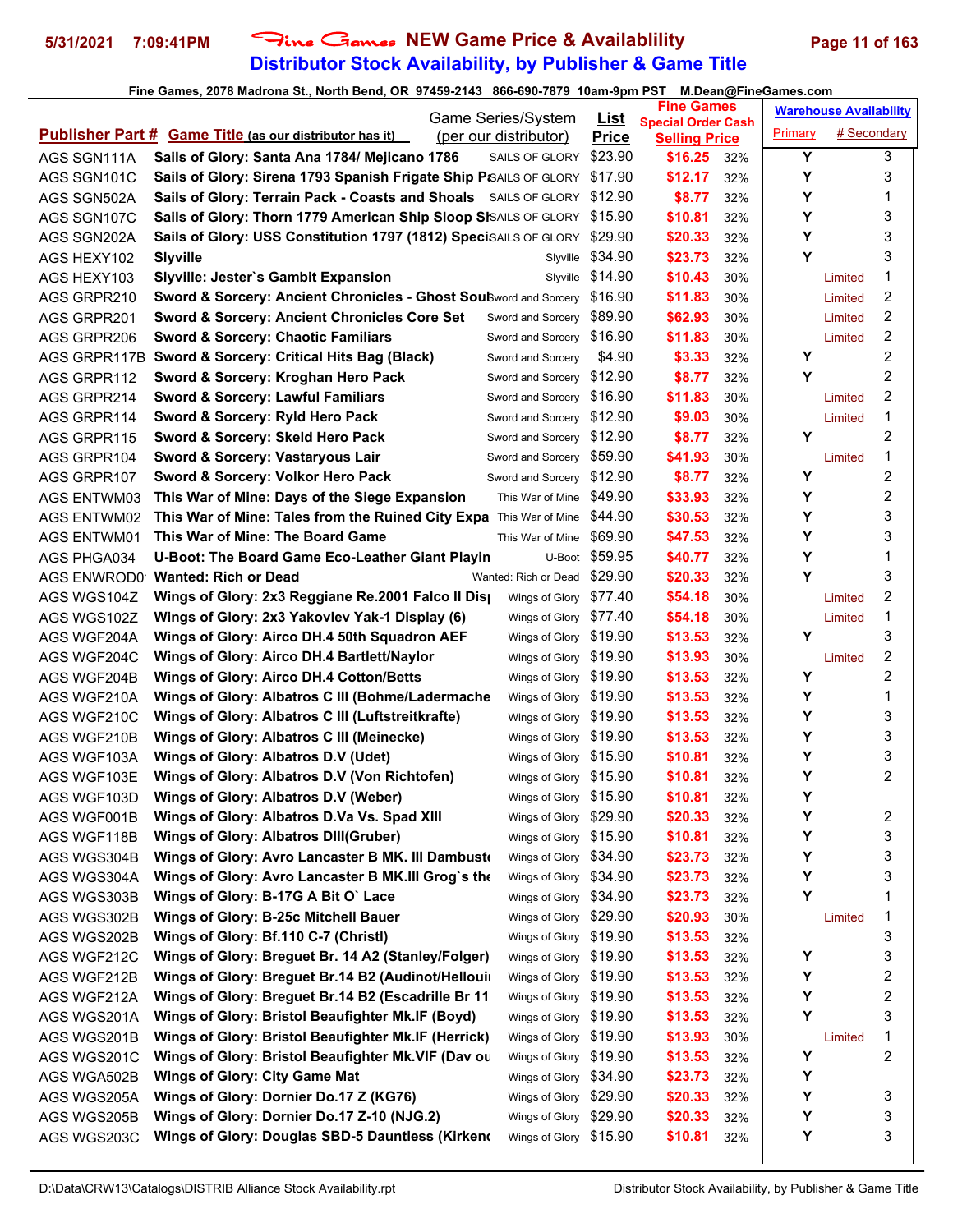## **Distributor Stock Availability, by Publisher & Game Title 5/31/2021 7:09:41PM** Fine Games **NEW Game Price & Availablility Page 12 of 163**

|             |                                                                | Game Series/System     | <u>List</u>  | <b>Fine Games</b>                                 |     |         | <b>Warehouse Availability</b> |                         |
|-------------|----------------------------------------------------------------|------------------------|--------------|---------------------------------------------------|-----|---------|-------------------------------|-------------------------|
|             | <b>Publisher Part # Game Title (as our distributor has it)</b> | (per our distributor)  | <b>Price</b> | <b>Special Order Cash</b><br><b>Selling Price</b> |     | Primary | # Secondary                   |                         |
| AGS WGS203A | Wings of Glory: Douglas SBD-5 Dauntless (Lee)                  | Wings of Glory         | \$15.90      | \$11.13                                           | 30% |         | Limited                       | $\overline{2}$          |
| AGS WGS203B | Wings of Glory: Douglas SBD-5 Dauntless (Ruet)                 | Wings of Glory \$15.90 |              | \$10.81                                           | 32% | Υ       |                               | 3                       |
| AGS WGS110A | Wings of Glory: Fiat CR-42 Falco (Gorrini)                     | Wings of Glory \$15.90 |              | \$10.81                                           | 32% | Υ       |                               | 3                       |
| AGS WGS110C | Wings of Glory: Fiat CR-42 Falco (Gressler)                    | Wings of Glory \$15.90 |              | \$10.81                                           | 32% | Υ       |                               | 3                       |
| AGS WGS110B | Wings of Glory: Fiat CR-42 Falco (Rinaldi)                     | Wings of Glory \$15.90 |              | \$10.81                                           | 32% | Y       |                               | 1                       |
| AGS WGF104E | Wings of Glory: Fokker DR.I (Baumer)                           | Wings of Glory \$15.90 |              | \$10.81                                           | 32% | Y       |                               | 2                       |
| AGS WGF104D | Wings of Glory: Fokker DR.I (Kempf)                            | Wings of Glory \$15.90 |              | \$10.81                                           | 32% | Υ       |                               | 3                       |
| AGS WGF119A | Wings of Glory: Fokker E.V (Lowenhardt)                        | Wings of Glory \$15.90 |              | \$10.81                                           | 32% | Υ       |                               | 3                       |
| AGS WGF119B | Wings of Glory: Fokker E.V (Osterkamp)                         | Wings of Glory \$15.90 |              | \$10.81                                           | 32% | Y       |                               | 3                       |
| AGS WGF119C | Wings of Glory: Fokker E.V (Sharon)                            | Wings of Glory \$15.90 |              | \$10.81                                           | 32% |         |                               | 3                       |
| AGS WGS109C | Wings of Glory: Gloster Gladiator Mk.I (Krohn)                 | Wings of Glory \$15.90 |              | \$10.81                                           | 32% | Y       |                               | 3                       |
| AGS WGS109B | Wings of Glory: Gloster Gladiator Mk.I (Pattle)                | Wings of Glory \$15.90 |              | \$10.81                                           | 32% | Y       |                               | 2                       |
| AGS WGS109A | Wings of Glory: Gloster Sea Gladiator (Burges)                 | Wings of Glory \$15.90 |              | \$10.81                                           | 32% | Y       |                               | 3                       |
| AGS WGF202A | Wings of Glory: Halberstadt CL. II Schwarze/Schun              | Wings of Glory \$19.90 |              | \$13.53                                           | 32% | Υ       |                               | 3                       |
| AGS WGS305A | Wings of Glory: Junkers Ju.88 A-1 (KG77)                       | Wings of Glory \$29.90 |              | \$20.33                                           | 32% | Υ       |                               | 2                       |
| AGS WGS305B | Wings of Glory: Junkers Ju.88 A-4 (KGr506)                     | Wings of Glory \$29.90 |              | \$20.33                                           | 32% | Υ       |                               | 1                       |
| AGS WGF207A | Wings of Glory: Macchi M.5 (Arcidiacono)                       | Wings of Glory \$19.90 |              | \$13.53                                           | 32% | Υ       |                               | 3                       |
| AGS WGF207B | Wings of Glory: Macchi M.5 (Haviland)                          | Wings of Glory \$19.90 |              | \$13.53                                           | 32% | Υ       |                               | 3                       |
| AGS WGF207C | Wings of Glory: Macchi M.5 (Welker)                            | Wings of Glory \$19.90 |              | \$13.53                                           | 32% | Y       |                               | 2                       |
| AGS WGF208B | Wings of Glory: Macchi M.5 - Hannover Cl.IIIA (Bau             | Wings of Glory \$19.90 |              | \$13.53                                           | 32% | Y       |                               | 1                       |
| AGS WGF208A | Wings of Glory: Macchi M.5 - Hannover Cl.IIIA (Hag             | Wings of Glory \$19.90 |              | \$13.53                                           | 32% | Υ       |                               | 1                       |
| AGS WGF208C | Wings of Glory: Macchi M.5 - Hannover Cl.IIIA (Luft            | Wings of Glory \$19.90 |              | \$13.53                                           | 32% | Υ       |                               | $\overline{c}$          |
| AGS WGS402A | Wings of Glory: Messerschmitt Bf. 109 E-3                      | Wings of Glory \$15.90 |              | \$10.81                                           | 32% | Υ       |                               | $\overline{\mathbf{c}}$ |
| AGS WGS112B | Wings of Glory: Messerschmitt Bf.109 K-4 (1./JG77              | Wings of Glory \$15.90 |              | \$10.81                                           | 32% | Υ       |                               | 1                       |
| AGS WGS112A | Wings of Glory: Messerschmitt Bf.109 K-4 (9./JG3)              | Wings of Glory \$15.90 |              | \$10.81                                           | 32% | Y       |                               | 2                       |
| AGS WGS112C | Wings of Glory: Messerschmitt Bf.109 K-4 (Hartma               | Wings of Glory \$15.90 |              | \$10.81                                           | 32% | Y       |                               | 2                       |
| AGS WGS108C | Wings of Glory: Nakajima Ki-84 Hayate (52 Sentai)              | Wings of Glory \$15.90 |              | \$10.81                                           | 32% | Υ       |                               | 2                       |
| AGS WGS108A | Wings of Glory: Nakajima Ki-84 Hayate (Fujimoto)               | Wings of Glory \$15.90 |              | \$10.81                                           | 32% | Υ       |                               | 3                       |
| AGS WGS108B | Wings of Glory: Nakajima Ki-84 Hayate (Imoto)                  | Wings of Glory \$15.90 |              | \$10.81                                           | 32% | Υ       |                               | 3                       |
| AGS WGF122C | Wings of Glory: Nieuport 11 (Ancillotto)                       | Wings of Glory \$15.90 |              | \$10.81                                           | 32% | Υ       |                               | 3                       |
| AGS WGF122A | Wings of Glory: Nieuport 11 (Chaput)                           | Wings of Glory \$15.90 |              | \$10.81                                           | 32% | Υ       |                               | 1                       |
| AGS WGF122B | Wings of Glory: Nieuport 11 (De Turenne)                       | Wings of Glory \$15.90 |              | \$11.13                                           | 30% |         | Limited                       | 2                       |
| AGS WGF125A | Wings of Glory: Nieuport 16 (Ball)                             | Wings of Glory \$15.90 |              | \$10.81                                           | 32% | Y       |                               | 2                       |
| AGS WGF117A | <b>Wings of Glory: Nieuport 17 Barocca</b>                     | Wings of Glory \$15.90 |              | \$11.13                                           | 30% |         | Limited                       | 2                       |
| AGS WGF117B | Wings of Glory: Nieuport 17 Nungesser                          | Wings of Glory \$15.90 |              | \$10.81                                           | 32% | Υ       |                               | 3                       |
| AGS WGF117C | Wings of Glory: Nieuport 17 Thaw/Lufbery                       | Wings of Glory \$15.90 |              | \$10.81                                           | 32% | Υ       |                               | 3                       |
| AGS WGF120A | Wings of Glory: Nieuport Ni.28 (Hartney)                       | Wings of Glory \$15.90 |              | \$10.81                                           | 32% | Υ       |                               | 2                       |
| AGS WGF123C | Wings of Glory: Pfalz D.III (Voss)                             | Wings of Glory \$15.90 |              | \$10.81                                           | 32% | Υ       |                               | 3                       |
| AGS WGF123A | Wings of Glory: Pfalz D.Illa (Berthold)                        | Wings of Glory \$15.90 |              | \$10.81                                           | 32% | Υ       |                               | 2                       |
| AGS WGF123B | Wings of Glory: Pfalz D.Illa (Holtzem)                         | Wings of Glory \$15.90 |              | \$10.81                                           | 32% | Υ       |                               | 3                       |
| AGS WGF121C | <b>Wings of Glory: Phoenix DI (Gruber)</b>                     | Wings of Glory \$15.90 |              | \$10.81                                           | 32% | Υ       |                               | 3                       |
| AGS WGF121A | Wings of Glory: Phoenix DI (Lang)                              | Wings of Glory \$15.90 |              | \$10.81                                           | 32% | Υ       |                               | 3                       |
| AGS WGF121B | Wings of Glory: Phoenix DI (Urban)                             | Wings of Glory \$15.90 |              | \$10.81                                           | 32% | Υ       |                               | 3                       |
| AGS WGF206A | Wings of Glory: RAF RE8(30 Squadron)                           | Wings of Glory \$19.90 |              | \$13.53                                           | 32% | Y       |                               | 2                       |
| AGS WGF206C | Wings of Glory: RAF RE8(59 Squadron)                           | Wings of Glory \$19.90 |              | \$13.93                                           | 30% |         | Limited                       | 1                       |
| AGS WGF206B | Wings of Glory: RAF RE8(Marsh/MacKay Dempster                  | Wings of Glory \$19.90 |              | \$13.53                                           | 32% | Υ       |                               | 2                       |
| AGS WGF124A | Wings of Glory: RAF SE.5 (Bishop)                              | Wings of Glory \$15.90 |              | \$10.81                                           | 32% | Υ       |                               | 3                       |
| AGS WGF124B | Wings of Glory: RAF SE.5a (Dallas)                             | Wings of Glory \$15.90 |              | \$10.81                                           | 32% | Υ       |                               | 2                       |
| AGS WGS111A | Wings of Glory: Republic P-47D Thunderbolt (Mohl               | Wings of Glory \$15.90 |              | \$10.81                                           | 32% | Υ       |                               | 3                       |
| AGS WGS111B | Wings of Glory: Republic P-47D Thunderbolt (RAF                | Wings of Glory \$15.90 |              | \$10.81                                           | 32% | Υ       |                               | 1                       |
|             |                                                                |                        |              |                                                   |     |         |                               |                         |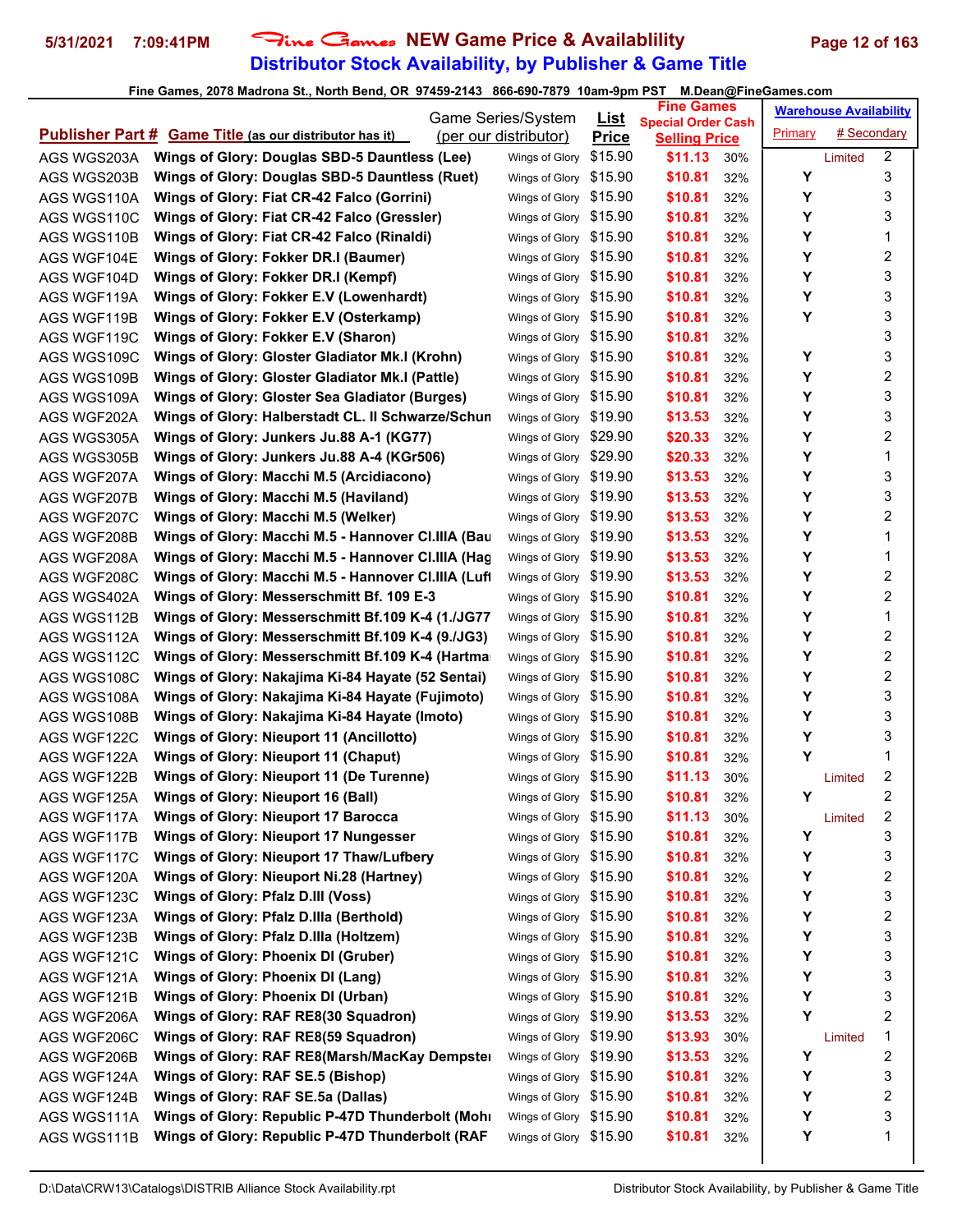## **Distributor Stock Availability, by Publisher & Game Title** 5/31/2021 7:09:41PM Fine Games NEW Game Price & Availablility Page 13 of 163

|                     |                                                                | <b>Game Series/System</b>                               | <u>List</u>      | <b>Fine Games</b>                                 |     |                                              | <b>Warehouse Availability</b> |   |  |
|---------------------|----------------------------------------------------------------|---------------------------------------------------------|------------------|---------------------------------------------------|-----|----------------------------------------------|-------------------------------|---|--|
|                     | <b>Publisher Part # Game Title (as our distributor has it)</b> | (per our distributor)                                   | <b>Price</b>     | <b>Special Order Cash</b><br><b>Selling Price</b> |     | Primary                                      | # Secondary                   |   |  |
| AGS WGS111C         | Wings of Glory: Republic P-47D Thunderbolt (Rayn               | Wings of Glory                                          | \$15.90          | \$10.81                                           | 32% | Y                                            |                               | 3 |  |
| AGS WGF203B         | Wings of Glory: Roland C.II Luftstreitkrafte                   | Wings of Glory                                          | \$19.90          | \$13.53                                           | 32% | Υ                                            |                               | 1 |  |
| AGS WGF203A         | Wings of Glory: Roland C.II Von Richthofen                     | Wings of Glory                                          | \$19.90          | \$13.53                                           | 32% | Y                                            |                               | 2 |  |
| AGS WGF203C         | Wings of Glory: Roland C.IIA FFA 292B                          | Wings of Glory                                          | \$19.90          | \$13.53                                           | 32% | Y                                            |                               | 3 |  |
| AGS WGF211A         | Wings of Glory: Rumpler C.IV (Luftstreitkrafte 8231            | Wings of Glory                                          | \$19.90          | \$13.53                                           | 32% | Y                                            |                               | 3 |  |
| AGS WGF211B         | Wings of Glory: Rumpler C.IV (Luftstreitkrafte 8256            | Wings of Glory \$19.90                                  |                  | \$13.53                                           | 32% | Y                                            |                               | 3 |  |
| AGS WGF211C         | Wings of Glory: Rumpler C.IV (Ziegert)                         | Wings of Glory \$19.90                                  |                  | \$13.53                                           | 32% | Υ                                            |                               | 3 |  |
| AGS WGF209B         | Wings of Glory: Sopwith 1 1/2 Strutter (Collishaw/F            | Wings of Glory \$19.90                                  |                  | \$13.53                                           | 32% | Υ                                            |                               | 3 |  |
| AGS WGF209A         | Wings of Glory: Sopwith 1 1/2 Strutter (Costes/Asto            | Wings of Glory \$19.90                                  |                  | \$13.53                                           | 32% | Υ                                            |                               | 2 |  |
| AGS WGF209C         | Wings of Glory: Sopwith 1 1/2 Strutter Comic (78 S             | Wings of Glory \$19.90                                  |                  | \$13.53                                           | 32% | Y                                            |                               | 3 |  |
| AGS WGF102A         | <b>Wings of Glory: Sopwith Camel (Barker)</b>                  | Wings of Glory \$15.90                                  |                  | \$10.81                                           | 32% | Y                                            |                               | 2 |  |
| AGS WGF102D         | Wings of Glory: Sopwith Camel (Kissenberth)                    | Wings of Glory \$15.90                                  |                  | \$10.81                                           | 32% | Y                                            |                               | 2 |  |
| AGS WGF102E         | <b>Wings of Glory: Sopwith Camel (MacLaren)</b>                | Wings of Glory \$15.90                                  |                  | \$10.81                                           | 32% | Y                                            |                               | 2 |  |
| AGS WGF116B         | <b>Wings of Glory: Sopwith Snipe Kazakov</b>                   | Wings of Glory \$15.90                                  |                  | \$10.81                                           | 32% | Υ                                            |                               | 2 |  |
| AGS WGF116C         | <b>Wings of Glory: Sopwith Snipe Sapozhnikov</b>               | Wings of Glory \$15.90                                  |                  | \$10.81                                           | 32% | Y                                            |                               | 3 |  |
| AGS WGF101E         | Wings of Glory: SPAD XIII (Chavannes)                          | Wings of Glory \$15.90                                  |                  | \$10.81                                           | 32% | Υ                                            |                               | 3 |  |
| AGS WGF101D         | Wings of Glory: SPAD XIII (Fonck)                              | Wings of Glory \$15.90                                  |                  | \$10.81                                           | 32% | Υ                                            |                               | 2 |  |
| AGS WGF101A         | Wings of Glory: SPAD XIII (Rickenbaker)                        | Wings of Glory \$15.90                                  |                  | \$10.81                                           | 32% | Υ                                            |                               | 2 |  |
| AGS WGS401A         | <b>Wings of Glory: Supermarine Spitfire Mk.I</b>               | Wings of Glory \$15.90                                  |                  | \$11.13                                           | 30% |                                              | Limited                       | 2 |  |
| AGS WGF806A         | Wings of Glory: Tripods & Triplanes Additional Dar             | Wings of Glory \$14.90                                  |                  | \$10.13                                           | 32% | Y                                            |                               | 2 |  |
| AGS WGF802A         | Wings of Glory: Tripods & Triplanes MkII Scarab Ti             | Wings of Glory \$25.90                                  |                  | \$17.61                                           | 32% |                                              |                               | 3 |  |
| AGS WGF803A         | Wings of Glory: Tripods & Triplanes MkIII Squid Tr             | Wings of Glory \$19.90                                  |                  | \$13.53                                           | 32% | Υ                                            |                               | 1 |  |
| AGS WGF804A         | <b>Wings of Glory: Tripods &amp; Triplanes MkIV Cuttlefis</b>  | Wings of Glory \$29.90                                  |                  | \$20.33                                           | 32% | Υ                                            |                               | 1 |  |
| AGS WGF800A         | Wings of Glory: Tripods & Triplanes Starter Set                | Wings of Glory \$49.90                                  |                  | \$33.93                                           | 32% | Υ                                            |                               | 2 |  |
| AGS WGF807A         | Wings of Glory: Tripods & Triplanes WW2 Counter                | Wings of Glory \$14.90                                  |                  | \$10.13                                           | 32% | Y                                            |                               |   |  |
| AGS WGF205C         | Wings of Glory: UFAG CI(161-138)                               | Wings of Glory \$19.90                                  |                  | \$13.93                                           | 30% |                                              | Limited                       | 2 |  |
| AGS WGF205A         | Wings of Glory: UFAG CI(161-37)                                | Wings of Glory \$19.90                                  |                  | \$13.53                                           | 32% | Y                                            |                               | 3 |  |
| AGS WGF205B         | Wings of Glory: UFAG CI(Filik 62/S)                            | Wings of Glory \$19.90                                  |                  | \$13.53                                           | 32% | Y                                            |                               | 3 |  |
| AGS WGA506A         | <b>Wings of Glory: WW2 Damage Counter Bags</b>                 | Wings of Glory \$19.90                                  |                  | \$13.53                                           | 32% | Υ                                            |                               | 1 |  |
| AGS WGS204B         | Wings of Glory: Yokosuka D4Y1 (Kokutai 121)                    | Wings of Glory \$15.90                                  |                  | \$10.81                                           | 32% | Υ                                            |                               | 2 |  |
| AGS WGS204A         | Wings of Glory: Yokosuka D4Y1 (Yokosuka Kokuta                 | Wings of Glory \$15.90                                  |                  | \$10.81                                           | 32% | Υ                                            |                               | 3 |  |
| AGS WGS204C         | Wings of Glory: Yokosuka D4Y3 (Kokutai 601)                    | Wings of Glory \$15.90                                  |                  | \$11.13                                           | 30% |                                              | Limited                       | 1 |  |
| AGS WGF303A         | <b>WWI Wings of Glory Handley A</b>                            | Wings of Glory \$59.90                                  |                  | \$40.73                                           | 32% | Y                                            |                               | 2 |  |
| AGS WGF303B         | <b>WWI Wings of Glory Handley B</b>                            | Wings of Glory \$59.90                                  |                  | \$41.93                                           | 30% |                                              | Limited                       | 2 |  |
| AGS WGF304A         | WWI Wings of Glory Zeppelin Staaken A                          | Wings of Glory \$79.90                                  |                  | \$54.33                                           | 32% |                                              |                               | 3 |  |
| AGS WGF304B         | WWI Wings of Glory Zeppelin Staaken B                          | Wings of Glory \$79.90                                  |                  | \$54.33                                           | 32% | Υ                                            |                               | 2 |  |
| <b>AGS ENZT01</b>   | <b>Zombie Terror</b>                                           | Zombie Terror \$34.90                                   |                  | \$23.73                                           | 32% | Υ                                            |                               | 2 |  |
| <b>Artana</b>       | (AAX)                                                          | 35% Standard Discount from List\$                       |                  |                                                   |     |                                              |                               |   |  |
| AAX 12001           | <b>Einstein</b>                                                | Einstein                                                | \$24.99          | \$16.24                                           | 35% | Estimated Time to Ship 1-3 Weeks<br>Υ        |                               | 3 |  |
| AAX 12051           | <b>Einstein: Genius Expansion</b>                              |                                                         | Einstein \$11.99 | \$7.79                                            | 35% | Υ                                            |                               | 3 |  |
| AAX 14001           | Lovelace & Babbage                                             | Lovelace and Babbage \$19.99                            |                  | \$12.99                                           | 35% | Υ                                            |                               | 3 |  |
| AAX 6001            | On the Origin of Species                                       | On the Origin of Species                                | \$39.99          | \$25.99                                           | 35% | Υ                                            |                               | 3 |  |
| AAX 13001           | <b>Speakeasy Blues</b>                                         | Speakeasy Blues \$49.99                                 |                  | \$34.99                                           | 30% |                                              | Limited                       | 1 |  |
| AAX 1201            | Tesla vs. Edison: Duel                                         | Tesla vs. Edison \$24.99                                |                  | \$16.24                                           | 35% | Υ                                            |                               | 2 |  |
| AAX 1101            | Tesla vs. Edison: Powering Up Expansion                        | Tesla vs. Edison \$19.99                                |                  | \$12.99                                           | 35% | Υ                                            |                               | 3 |  |
| AAX 1001            | Tesla vs. Edison: War of Currents                              | Tesla vs. Edison \$49.99                                |                  | \$32.49                                           | 35% | Υ                                            |                               | 3 |  |
| AAX 2001            | <b>The New Science</b>                                         | The New Science \$50.00                                 |                  | \$32.50                                           | 35% | Υ                                            |                               | 3 |  |
|                     |                                                                |                                                         |                  |                                                   |     |                                              |                               |   |  |
| <b>Asmadi Games</b> | (ASI)<br>Innovation: Artifacts of History (Third Edition)      | 35% Standard Discount from List\$<br>Innovation \$20.00 |                  | \$13.00                                           | 35% | <b>Estimated Time to Ship 1-3 Weeks</b><br>Y |                               | 2 |  |
| ASI 0154            | <b>Innovation: Cities of Destiny (Third Edition)</b>           | Innovation \$20.00                                      |                  | \$13.00                                           |     | Υ                                            |                               | 2 |  |
| ASI 0153            |                                                                |                                                         |                  |                                                   | 35% |                                              |                               |   |  |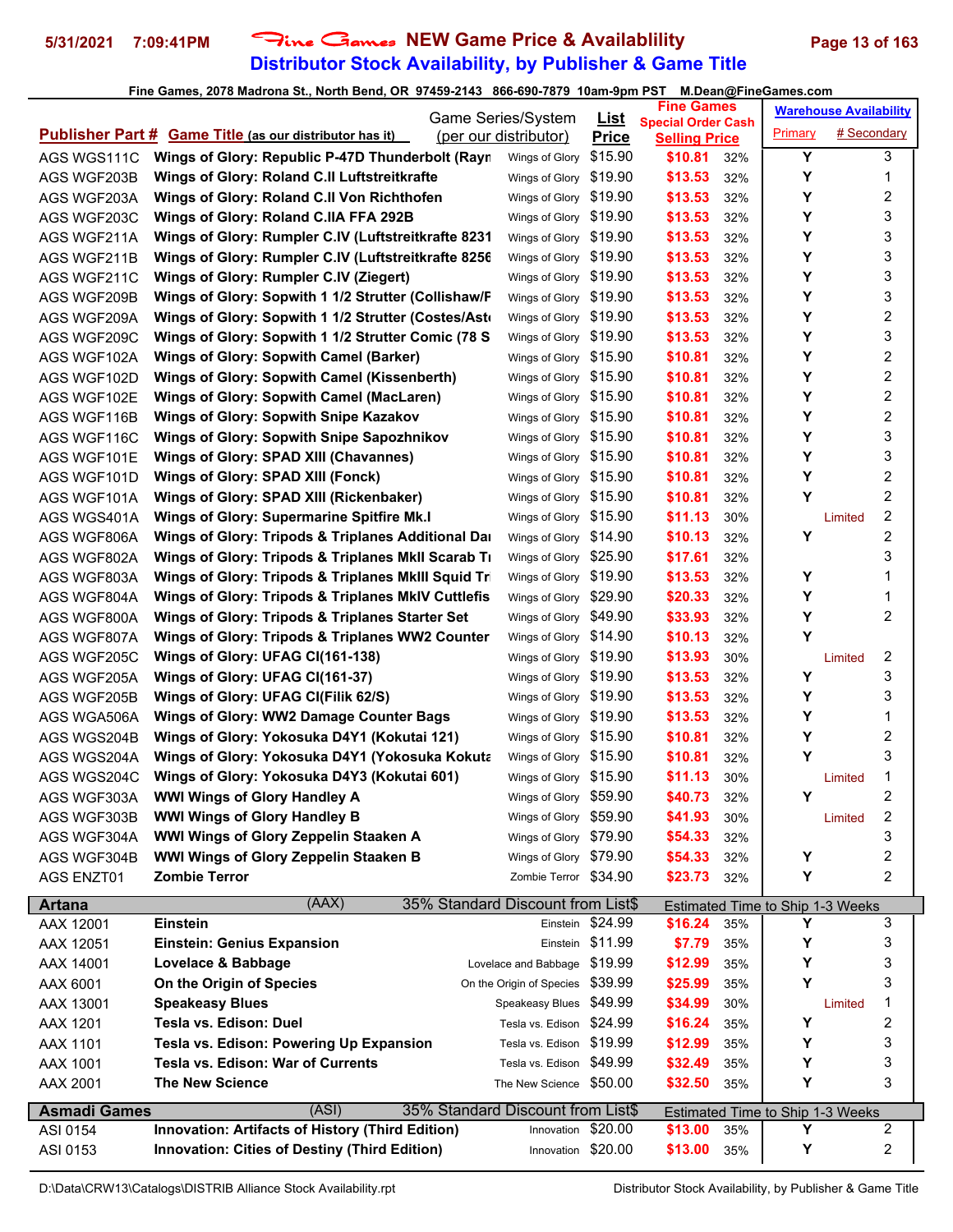## **Distributor Stock Availability, by Publisher & Game Title** 5/31/2021 7:09:41PM Fine Games NEW Game Price & Availablility Page 14 of 163

|                     | Game Series/System                                                                      |               | <u>List</u>          | <b>Fine Games</b>                                 |     |                                  | <b>Warehouse Availability</b> |                |
|---------------------|-----------------------------------------------------------------------------------------|---------------|----------------------|---------------------------------------------------|-----|----------------------------------|-------------------------------|----------------|
|                     | <b>Publisher Part # Game Title (as our distributor has it)</b><br>(per our distributor) |               | <b>Price</b>         | <b>Special Order Cash</b><br><b>Selling Price</b> |     | Primary                          | # Secondary                   |                |
| ASI 0151            | Innovation: Echoes of the Past (Third Edition)                                          | Innovation    | \$20.00              | \$13.00                                           | 35% | Y                                |                               | 3              |
| ASI 0152            | Innovation: Figures in the Sand (Third Edition)                                         | Innovation    | \$20.00              | \$13.00                                           | 35% | Y                                |                               | 2              |
| ASI 0150            | <b>Innovation: Third Edition</b>                                                        | Innovation    | \$20.00              | \$13.00                                           | 35% | Y                                |                               | 3              |
| ASI 0121            | <b>Mottainai: Mini</b>                                                                  | Mottainai     | \$15.00              | \$9.75                                            | 35% | Y                                |                               | 3              |
| ASI 0081            | One Deck Dungeon: Forest of Shadows<br>One Deck Dungeon                                 |               | \$25.00              | \$16.25                                           | 35% | Y                                |                               | 2              |
| ASI 0050            | Red7                                                                                    |               | Red7 \$12.00         | \$7.80                                            | 35% | Y                                |                               | 2              |
| ASI 0003            | We Didnt Playtest This at All<br>We Didn't Playtest This \$15.00                        |               |                      | \$9.75                                            | 35% | Y                                |                               | 3              |
| ASI 0006            | We Didnt Playtest This Either<br>We Didn't Playtest This \$15.00                        |               |                      | \$9.75                                            | 35% | Y                                |                               | 3              |
| ASI 0016            | We Didnt Playtest This: Legacies<br>We Didn't Playtest This \$15.00                     |               |                      | \$9.75                                            | 35% | Y                                |                               | 3              |
|                     |                                                                                         |               |                      |                                                   |     |                                  |                               |                |
| <b>Atlas Games</b>  | (Atlas)<br>35% Standard Discount from List\$                                            |               |                      |                                                   |     | Estimated Time to Ship 1-3 Weeks |                               |                |
| ATG 0205            | Ars Magica RPG: 5th Edition Hardcover<br>Ars Magica RPG                                 |               | \$35.00              | \$22.75                                           | 35% | Υ                                |                               | 3              |
| ATG 1460            | <b>Breakdancing Meeples</b><br>Breakdancing Meeples \$19.95                             |               |                      | \$12.97                                           | 35% | Y                                |                               | 3              |
| ATG 1421            | <b>Clades: Prehistoric</b>                                                              |               | Clades \$16.99       | \$11.04                                           | 35% |                                  |                               | 3              |
| ATG 1430            | <b>Cogs and Commissars</b><br>Cogs and Commissars                                       |               | \$24.95              | \$16.22                                           | 35% | Υ                                |                               | 3              |
| <b>ATG FTT01000</b> | <b>Cortex Prime RPG: Game Handbook Hardcover</b><br>Cortex Prime RPG                    |               | \$49.95              | \$32.47                                           | 35% | Y                                |                               | 3              |
| ATG 1330            | <b>Cthulhu Gloom</b>                                                                    |               | Gloom \$24.95        | \$16.22                                           | 35% | Y                                |                               | 2              |
| ATG 1331            | <b>Cthulhu Gloom: Unpleasant Dreams Expansion</b>                                       |               | Gloom \$14.95        | \$9.72                                            | 35% | Y                                |                               | 2              |
| ATG 1370            | Cthulhu: Lost in R`lyeh Card Game                                                       | Cthulhu       | \$14.95              | \$9.72                                            | 35% | Y                                |                               | 3              |
| ATG 1400            | <b>Cursed Court</b>                                                                     |               | Cursed Court \$49.95 | \$32.47                                           | 35% | Y                                |                               | 3              |
| ATG 1332            | <b>Fairytale Gloom</b>                                                                  | Gloom         | \$24.95              | \$16.22                                           | 35% | Y                                |                               | $\overline{c}$ |
| ATG 1261            | <b>Fast &amp; Fhtagn</b>                                                                | Fast & Fhtagn | \$29.95              | \$20.97                                           | 30% |                                  | Limited                       | 1              |
| ATG AG4020          | Feng Shui 2 RPG Hardcover<br>Feng Shui 2 RPG                                            |               | \$49.95              | \$32.47                                           | 35% | Y                                |                               | 2              |
| ATG 1350            | <b>Gloom 2nd Edition</b>                                                                |               | Gloom \$24.95        | \$16.22                                           | 35% | Y                                |                               | 2              |
| ATG 1335            | <b>Gloom of Thrones</b>                                                                 |               | Gloom \$24.95        | \$16.22                                           | 35% | Y                                |                               | 3              |
| ATG 1334            | Gloom: In Space                                                                         | Gloom         | \$24.95              | \$16.22                                           | 35% | Y                                |                               | 1              |
| ATG 1354            | <b>Gloom: Unfortunate Expeditions 2nd Edition</b>                                       | Gloom         | \$14.95              | \$9.72                                            | 35% | Y                                |                               | 2              |
| ATG 1353            | <b>Gloom: Unwelcome Guests 2nd Edition</b>                                              | Gloom         | \$14.95              | \$9.72                                            | 35% | Y                                |                               | 2              |
| ATG 1410            | Godsforge                                                                               | Godsforge     | \$34.95              | \$22.72                                           | 35% | Y                                |                               | 3              |
| ATG FB040           | <b>Hedgehog Hop</b>                                                                     |               | Hedgehog Hop \$12.00 | \$7.80                                            | 35% | Y                                |                               | 2              |
| ATG 1380            | <b>Hounded</b>                                                                          |               | Hounded \$17.95      | \$11.67                                           | 35% | Y                                |                               | 3              |
| ATG 1100            | <b>Lunch Money</b>                                                                      |               | Lunch Money \$19.95  | \$12.97                                           | 35% | Y                                |                               | 3              |
| ATG 1104            | Lunch Money: Beer Money (expansion or stand alc                                         |               | Lunch Money \$19.95  | \$12.97                                           | 35% | Y                                |                               | 3              |
| ATG 1102            | Lunch Money: Sticks and Stones Expansion                                                | Lunch Money   | \$12.95              | \$8.42                                            | 35% | Y                                |                               | 1              |
| ATG AG3114          | Magical Kitties Save the Day! RPG: Alien Invasiones Save the Day! RPG                   |               | \$14.95              | \$9.72                                            | 35% | Y                                |                               | 3              |
| <b>ATG AG3113</b>   | Magical Kitties Save the Day! RPG: d6 20mm ikittyes Save the Day! RPG                   |               | \$9.95               | \$6.96                                            | 30% |                                  | Limited                       | 1              |
| <b>ATG AG3119</b>   | Magical Kitties Save the Day! RPG: Kitty Curds Kittles Save the Day! RPG                |               | \$19.95              | \$12.97                                           | 35% | Υ                                |                               | 3              |
| ATG AG3112          | Magical Kitties Save the Day! RPG: Kitty Charactions Save the Day! RPG                  |               | \$9.95               | \$6.47                                            | 35% | Υ                                |                               | 3              |
| ATG AG3120          | Magical Kitties Save the Day! RPG: Kitty Treats Kittles Save the Day! RPG               |               | \$9.95               | \$6.47                                            | 35% | Υ                                |                               | 2              |
| ATG AG3116          | Magical Kitties Save the Day! RPG: Mars ColonyXittles Save the Day! RPG                 |               | \$14.95              | \$9.72                                            | 35% | Υ                                |                               | 3              |
| ATG AG3115          | Magical Kitties Save the Day! RPG: Wild Ones al Kittles Save the Day! RPG               |               | \$14.95              | \$9.72                                            | 35% | Υ                                |                               | 3              |
| ATG 1333            | <b>Munchkin Gloom</b>                                                                   | Gloom         | \$29.95              | \$19.47                                           | 35% | Υ                                |                               | 2              |
| ATG 1342            | <b>Murder of Crows Second Edition Game Tin</b><br>MURDER OF CROWS                       |               | \$14.95              | \$9.72                                            | 35% | Υ                                |                               | 3              |
| ATG 1450            | Never Bring a Knife<br>Never Bring a Knife                                              |               | \$17.95              | \$11.67                                           | 35% | Υ                                |                               | 3              |
| ATG 1030            | Once Upon a Time: 3rd Edition<br>Once Upon a Time                                       |               | \$24.95              | \$16.22                                           | 35% | Υ                                |                               | 3              |
| ATG 1035            | Once Upon a Time: Animal Tales Expansion<br>Once Upon a Time                            |               | \$12.95              | \$8.42                                            | 35% | Υ                                |                               | 3              |
| ATG 1031            | Once Upon a Time: Create Your Own Storytelling Cnce Upon a Time                         |               | \$9.95               | \$6.47                                            | 35% | Y                                |                               | 3              |
| ATG 1032            | Once Upon a Time: Enchanting Tales Expansion<br>Once Upon a Time                        |               | \$12.95              | \$8.42                                            | 35% | Y                                |                               | 1              |
| ATG 1036            | Once Upon a Time: Fairy Tales Expansion<br>Once Upon a Time                             |               | \$12.95              | \$8.42                                            | 35% | Y                                |                               | 3              |
| ATG 1037            | Once Upon a Time: Fairytale Mash-ups Expansion Once Upon a Time                         |               | \$12.95              | \$8.42                                            | 35% | Υ                                |                               | 3              |
| ATG 1034            | Once Upon A Time: Knightly Tales Expansion<br>Once Upon a Time                          |               | \$12.95              | \$8.42                                            | 35% | Υ                                |                               | 3              |
|                     |                                                                                         |               |                      |                                                   |     |                                  |                               |                |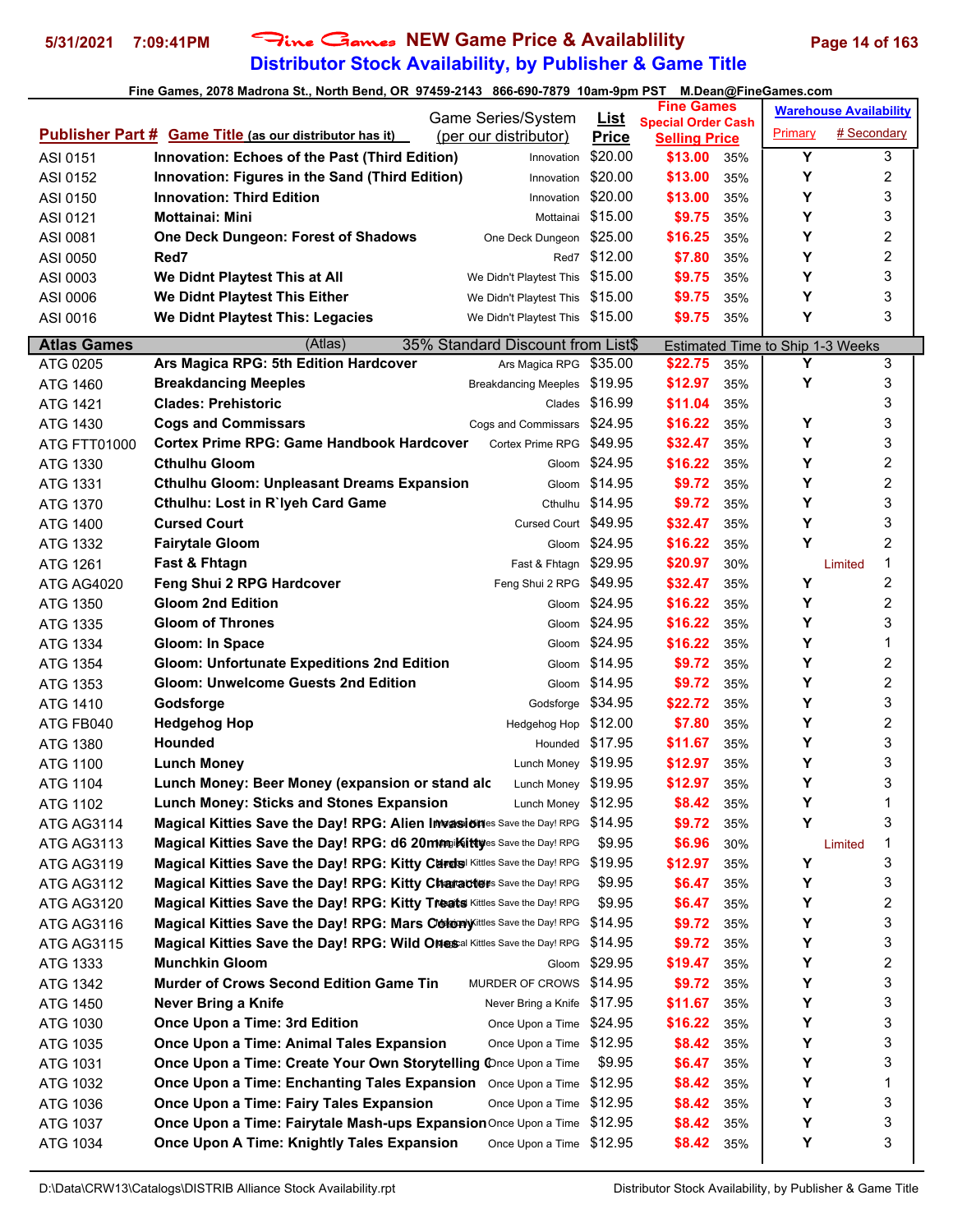## **Distributor Stock Availability, by Publisher & Game Title 5/31/2021 7:09:41PM** Fine Games **NEW Game Price & Availablility Page 15 of 163**

|                              |                                                                                   | Game Series/System                                     | <u>List</u>       | <b>Fine Games</b>                                 |            |                                         | <b>Warehouse Availability</b> |                         |
|------------------------------|-----------------------------------------------------------------------------------|--------------------------------------------------------|-------------------|---------------------------------------------------|------------|-----------------------------------------|-------------------------------|-------------------------|
|                              | <b>Publisher Part # Game Title (as our distributor has it)</b>                    | (per our distributor)                                  | <b>Price</b>      | <b>Special Order Cash</b><br><b>Selling Price</b> |            | Primary                                 | # Secondary                   |                         |
| ATG 1033                     | Once Upon a Time: Seafaring Tales Expansion                                       | Once Upon a Time                                       | \$12.95           | \$8.42                                            | 35%        | Y                                       |                               | 3                       |
| ATG 2003                     | Over the Edge RPG Hardcover                                                       | Over the Edge RPG                                      | \$44.95           | \$29.22                                           | 35%        | Υ                                       |                               | 3                       |
| ATG 2011                     | Over the Edge RPG: Dice Set                                                       | Over the Edge RPG                                      | \$12.00           | \$7.80                                            | 35%        | Υ                                       |                               | 3                       |
| ATG 2152                     | Over the Edge RPG: Welcome to the Island Advent ver the Edge RPG                  |                                                        | \$29.95           | \$19.47                                           | 35%        | Υ                                       |                               | 3                       |
| ATG FB020                    | <b>Squirrel or Die</b>                                                            | Squirrel or Die                                        | \$10.00           | \$6.50                                            | 35%        | Υ                                       |                               | 2                       |
| ATG 2903                     | The White Box: A Game Design Kit In a Box                                         | The White Box \$29.95                                  |                   | \$19.47                                           | 35%        | Υ                                       |                               | 3                       |
| ATG 1360                     | <b>Three Cheers For Master</b>                                                    | Three Cheers For Master \$19.95                        |                   | \$12.97                                           | 35%        | Y                                       |                               | 3                       |
| <b>ATG AG6031</b>            | <b>Unknown Armies RPG 3rd Edition: Book One - Riatnown Armies RPG</b>             |                                                        | \$39.95           | \$25.97                                           | 35%        | Υ                                       |                               | 2                       |
| <b>ATG AG6033</b>            | <b>Unknown Armies RPG 3rd Edition: Book Three ↓R</b> inown Armies RPG             |                                                        | \$29.95           | \$19.47                                           | 35%        | Υ                                       |                               | 3                       |
| ATG AG6032                   | <b>Unknown Armies RPG 3rd Edition: Book Two - Ruknown Armies RPG</b>              |                                                        | \$34.95           | \$22.72                                           | 35%        | Υ                                       |                               | $\overline{\mathbf{c}}$ |
| ATG AG6046                   | Unknown Armies RPG 3rd Edition: Bring Me the Henown Armies RPG                    |                                                        | \$19.95           | \$12.97                                           | 35%        | Υ                                       |                               | 3                       |
| ATG AG1440                   | <b>Yukon Salon</b>                                                                | Yukon Salon \$14.95                                    |                   | \$9.72                                            | 35%        | Υ                                       |                               | 3                       |
| <b>Avalanche Press, Ltd.</b> | (Avalan)                                                                          | 30% Standard Discount from List\$                      |                   |                                                   |            |                                         |                               |                         |
| APL 0866                     | Defiant Russia: Red Victory - An Expansion Book f                                 | Defiant Russia                                         | \$34.99           | \$24.49                                           | 30%        | Estimated Time to Ship 1-3 Weeks        | Limited                       | 1                       |
| APL 0843                     | <b>Soldier Kings: The Potato War Expansion</b>                                    | Rob Markham's Soldier Series                           | \$34.99           | \$24.49                                           | 30%        |                                         | Limited                       | 1                       |
|                              |                                                                                   |                                                        |                   |                                                   |            |                                         |                               |                         |
| <b>Bacon Lazer</b>           | (BCN)                                                                             | 30% Standard Discount from List\$                      |                   |                                                   |            | <b>Estimated Time to Ship 1-3 Weeks</b> |                               |                         |
| <b>BCN SSF01000</b>          | <b>Song Saga</b>                                                                  | Song Saga \$24.99                                      |                   | \$17.49                                           | 30%        |                                         | Limited                       | 1                       |
| <b>Baksha Games</b>          | (BSG)                                                                             | 32% Standard Discount from List\$                      |                   |                                                   |            | <b>Estimated Time to Ship 1-3 Weeks</b> |                               |                         |
| <b>BSG 201501</b>            | <b>Clacks - A Discworld Board Game</b>                                            | Clacks                                                 | \$39.95           | \$27.17                                           | 32%        | Υ                                       |                               | 3                       |
| <b>BSG 201601</b>            | Codinca                                                                           | Codinca                                                | \$19.95           | \$13.57                                           | 32%        | Y                                       |                               | 3                       |
| <b>BSG 1701</b>              | <b>Dance of the Fireflies</b>                                                     | Dance of the Fireflies                                 | \$24.99           | \$16.99                                           | 32%        | Y                                       |                               | 3                       |
| <b>BAK 005</b>               | <b>Whats He Building In There?</b>                                                | Whats He Building In There \$49.95                     |                   | \$34.97                                           | 30%        |                                         | Limited                       | 1                       |
| <b>Bellweather Games</b>     | (BWR)                                                                             | 35% Standard Discount from List\$                      |                   |                                                   |            | Estimated Time to Ship 1-3 Weeks        |                               |                         |
|                              |                                                                                   |                                                        |                   |                                                   |            |                                         |                               |                         |
|                              |                                                                                   |                                                        |                   |                                                   |            |                                         |                               |                         |
| <b>BWR 0911</b>              | Lions of Lydia                                                                    | Lions of Lydia \$39.99                                 |                   | \$25.99                                           | 35%        | Y                                       |                               |                         |
| <b>Bezier Games</b>          | (Bezier)                                                                          | 30% Standard Discount from List\$                      |                   |                                                   |            | Estimated Time to Ship 1-3 Weeks        |                               |                         |
| <b>BEZ CABO</b>              | <b>CABO</b>                                                                       | CABO                                                   | \$9.95            | \$6.96                                            | 30%        |                                         | Limited                       | 2                       |
| <b>BEZ CABX</b>              | <b>CABO: Deluxe Edition</b>                                                       | CABO                                                   | \$19.95           | \$13.97                                           | 30%        |                                         | Limited                       | 2                       |
| <b>BEZ CAST</b>              | <b>Castles of Mad King Ludwig</b>                                                 | Castles of Mad King Ludwig                             | \$59.95           | \$38.97                                           | 35%        | Y                                       |                               | 3                       |
| <b>BEZ CASS</b>              | Castles of Mad King Ludwig: Secrets Expansienes of Mad King Ludwig                |                                                        | \$29.95           | \$19.47                                           | 35%        | Υ                                       |                               | 3                       |
| <b>BEZ MAGM</b>              | <b>Maglev Metro</b>                                                               | Maglev Metro                                           | \$69.95           | \$45.47                                           | 35%        | Υ                                       |                               | 3                       |
| <b>BEZ NYSL</b>              | <b>New York Slice</b>                                                             | <b>New York Slice</b>                                  | \$29.95           | \$19.47                                           | 35%        | Υ                                       |                               | 3                       |
| <b>BEZ ONUA</b>              | One Night: Ultimate Alien (stand alone or expansio                                | One Night \$24.95                                      |                   | \$16.22                                           | 35%        | Υ                                       |                               | 3                       |
| <b>BEZ ONBR</b>              | One Night: Ultimate Bonus Roles Expansion                                         | One Night \$24.95                                      |                   | \$16.22                                           | 35%        | Υ                                       |                               | 3                       |
| <b>BEZ ONSH</b>              | One Night: Ultimate Super Heroes (stand alone or                                  | One Night \$24.95                                      |                   | \$16.22                                           | 35%        | Υ                                       |                               | 2                       |
| <b>BEZ ONSV</b>              | One Night: Ultimate Super Villains (stand alone or                                | One Night \$24.95                                      |                   | \$16.22                                           | 35%        | Υ                                       |                               | 3                       |
| <b>BEZ VAMP</b>              | One Night: Ultimate Vampire (stand alone or expan                                 | One Night \$24.95                                      |                   | \$16.22                                           | 35%        | Υ                                       |                               | 3                       |
| <b>BEZ ONUW</b>              | One Night: Ultimate Werewolf (stand alone or expa                                 | One Night \$24.95                                      |                   | \$16.22                                           | 35%        | Y                                       |                               | 3                       |
| BEZ ONDB                     | One Night: Ultimate Werewolf - Daybreak (stand ald                                | One Night \$24.95                                      |                   | \$16.22                                           | 35%        | Υ                                       |                               | 3                       |
| BEZ OWUW                     | <b>One Week Ultimate Werewolf</b>                                                 | Ultimate Werewolf \$44.95                              |                   | \$29.22                                           | 35%        | Υ                                       |                               | 1                       |
| <b>BEZ SLVA</b>              | <b>Silver</b>                                                                     |                                                        | Silver \$24.95    | \$16.22                                           | 35%        | Y                                       |                               | 1                       |
| <b>BEZ SLVB</b>              | Silver: Bullet (stand alone or expansion)                                         |                                                        | Silver \$24.95    | \$16.22                                           | 35%        | Υ                                       |                               | 2                       |
| <b>BEZ SLVC</b>              | Silver: Coin (stand alone or expansion)                                           |                                                        | Silver \$24.95    | \$16.22                                           | 35%        | Υ                                       |                               | 2                       |
| <b>BEZ SLVD</b>              | Silver: Dagger (stand alone or expansion)                                         |                                                        | Silver \$24.95    | \$16.22                                           | 35%        | Υ                                       |                               | 2                       |
| <b>BEZ SUCE</b>              | <b>Suburbia: Collector's Edition</b>                                              |                                                        | Suburbia \$149.95 | \$104.96                                          | 30%        |                                         | Limited                       | 2                       |
| <b>BEZ SUB2</b>              | <b>Suburbia: Second Edition</b>                                                   |                                                        | Suburbia \$69.95  | \$45.47                                           | 35%        | Υ                                       |                               | 1                       |
| <b>BEZ SUBX</b>              | <b>Suburbia: Second Edition Expansions</b>                                        |                                                        | Suburbia \$49.95  | \$32.47                                           | 35%        | Y                                       |                               |                         |
| <b>BEZ ART2</b>              | <b>Ultimate Werewolf: Artifacts Expansion</b>                                     | Ultimate Werewolf \$14.95                              |                   | \$10.46                                           | 30%        |                                         | Limited                       | 2                       |
| BEZ UWDX<br><b>BEZ UWIN</b>  | <b>Ultimate Werewolf: Deluxe Edition</b><br><b>Ultimate Werewolf: Inquisition</b> | Ultimate Werewolf \$24.95<br>Ultimate Werewolf \$24.95 |                   | \$16.22<br>\$16.22                                | 35%<br>35% | Υ<br>Υ                                  |                               | 3<br>1                  |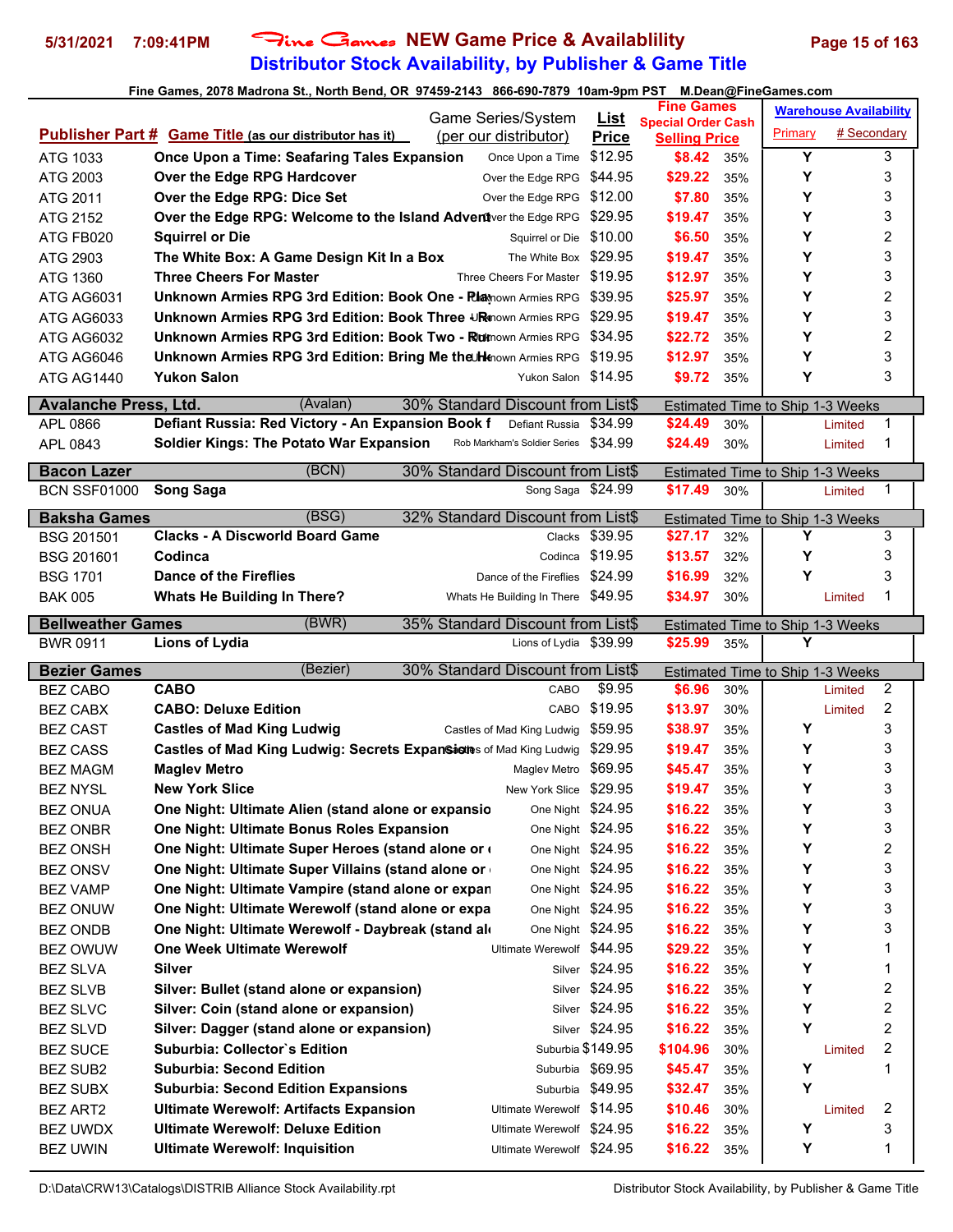## **Distributor Stock Availability, by Publisher & Game Title 5/31/2021 7:09:41PM** Fine Games **NEW Game Price & Availablility Page 16 of 163**

#### **Fine Games, 2078 Madrona St., North Bend, OR 97459-2143 866-690-7879 10am-9pm PST M.Dean@FineGames.com**

|                           |                                                                | Game Series/System                | <u>List</u>       | <b>Fine Games</b>                                 |     |                         | <b>Warehouse Availability</b>    |  |
|---------------------------|----------------------------------------------------------------|-----------------------------------|-------------------|---------------------------------------------------|-----|-------------------------|----------------------------------|--|
|                           | <b>Publisher Part # Game Title (as our distributor has it)</b> | (per our distributor)             | <b>Price</b>      | <b>Special Order Cash</b><br><b>Selling Price</b> |     | Primary                 | # Secondary                      |  |
| <b>BEZ UWLG</b>           | <b>Ultimate Werewolf: Legacy</b>                               | Ultimate Werewolf                 | \$59.95           | \$38.97                                           | 35% | $\overline{\mathsf{Y}}$ | 1                                |  |
| <b>BEZ WBST</b>           | <b>Werebeasts</b>                                              | Werebeasts                        | \$24.95           | \$17.47                                           | 30% |                         | 1<br>Limited                     |  |
| <b>BEZ WWRD</b>           | Werewords                                                      | Werewords                         | \$14.95           | \$9.72                                            | 35% | Υ                       | 3                                |  |
| <b>BEZ WWDX</b>           | <b>Werewords Deluxe</b>                                        | Werewords \$24.95                 |                   | \$16.22                                           | 35% | Υ                       | 3                                |  |
| <b>BEZ WMNT</b>           | <b>Whistle Mountain</b>                                        | Whistle Mountain \$69.95          |                   | \$45.47                                           | 35% | Υ                       | 3                                |  |
|                           |                                                                |                                   |                   |                                                   |     |                         |                                  |  |
| <b>Black Armada Games</b> | (BAR)                                                          | 30% Standard Discount from List\$ |                   |                                                   |     |                         | Estimated Time to Ship 1-3 Weeks |  |
| <b>BAR BMS01</b>          | <b>Bite Marks</b>                                              | Bite Marks \$34.99                |                   | \$24.49                                           | 30% | Y                       | $\overline{2}$                   |  |
| <b>Blue Orange Usa</b>    | (BlueOr)                                                       | 35% Standard Discount from List\$ |                   |                                                   |     |                         | Estimated Time to Ship 1-3 Weeks |  |
| <b>BOG 09007</b>          | Animix                                                         | Animix                            | \$12.99           | \$8.44                                            | 35% | Y                       | 3                                |  |
| BOG 00830                 | <b>Battle Sheep</b>                                            | Battle Sheep \$24.99              |                   | \$16.24                                           | 35% |                         | 3                                |  |
| BOG 07301                 | <b>Beagle or Bagel</b>                                         | Beagle or Bagel \$12.99           |                   | \$9.09                                            | 30% |                         | 1<br>Limited                     |  |
| <b>BOG 00240</b>          | <b>Bendomino</b>                                               | Bendomino \$15.99                 |                   | \$10.39                                           | 35% | Υ                       | 2                                |  |
| <b>BOG 09027</b>          | <b>Block Ness</b>                                              | Block Ness \$24.99                |                   | \$16.24                                           | 35% | Υ                       | 1                                |  |
| <b>BOG 07000</b>          | <b>Blue Lagoon</b>                                             | Blue Lagoon \$29.99               |                   | \$19.49                                           | 35% | Υ                       | 3                                |  |
| BOG 09013                 | Bye Bye Mr. Fox                                                | Bye Bye Mr. Fox \$19.99           |                   | \$12.99                                           | 35% | Υ                       | 2                                |  |
| <b>BOG 00350</b>          | Chickyboom                                                     | Chickyboom                        | \$24.99           | \$16.24                                           | 35% | Υ                       | 3                                |  |
| BOG 09024                 | <b>Cloud City</b>                                              | Cloud City                        | \$29.99           | \$19.49                                           | 35% | Υ                       | 3                                |  |
| <b>BOG 06200</b>          | <b>Cubeez</b>                                                  |                                   | Cubeez \$13.99    | \$9.09                                            | 35% | Υ                       | 3                                |  |
| BOG 09012                 | <b>Cupcake Academy</b>                                         | Cupcake Academy \$19.99           |                   | \$12.99                                           | 35% | Υ                       | 3                                |  |
| BOG 07702                 | <b>Detective Club</b>                                          | Detective Club \$34.99            |                   | \$22.74                                           | 35% | Y                       | 1                                |  |
| <b>BOG 04502</b>          | <b>Dice Stack</b>                                              | Dice Stack                        | \$9.99            | \$6.49                                            | 35% | Y                       | 1                                |  |
| BOG 00291                 | <b>Double Shutter</b>                                          | Double Shutter                    | \$21.99           | \$14.29                                           | 35% |                         | 3                                |  |
| BOG 03300                 | Dr. Eureka                                                     | Dr Eureka                         | \$19.99           | \$12.99                                           | 35% |                         | 3                                |  |
| BOG 07704                 | <b>Dragon Market</b>                                           | Dragon Market \$29.99             |                   | \$19.49                                           | 35% | Υ                       | 3                                |  |
| <b>BOG 09009</b>          | <b>Droll</b>                                                   |                                   | Droll \$17.99     | \$11.69                                           | 35% | Υ                       | 3                                |  |
| BOG 03401                 | <b>Fast Flip</b>                                               |                                   | Fast Flip \$13.99 | \$9.09                                            | 35% | Υ                       | 2                                |  |
| <b>BOG 00480</b>          | <b>Fastrack</b>                                                |                                   | Fastrack \$19.99  | \$12.99                                           | 35% | Y                       | 3                                |  |
| <b>BOG 00482</b>          | <b>Fastrack Mini</b>                                           |                                   | Fastrack \$13.99  | \$9.09                                            | 35% | Υ                       | 3                                |  |
| BOG 09001                 | <b>Fish Club</b>                                               | Fish Club \$19.99                 |                   | \$12.99                                           | 35% | Υ                       | 3                                |  |
| <b>BOG 00600</b>          | Flash!                                                         |                                   | Flash! \$14.99    | \$9.74                                            | 35% | Υ                       | 3                                |  |
| <b>BOG 04600</b>          | Go Go Gelato                                                   | Go Go Gelato \$19.99              |                   | \$12.99                                           | 35% | Y                       | 3                                |  |
| <b>BOG 00100</b>          | <b>Gobblet</b>                                                 |                                   | Gobblet \$30.00   | \$19.50                                           | 35% |                         | 3                                |  |
| BOG 00103                 | <b>Gobblet Gobblers</b>                                        |                                   | Gobblet \$24.99   | \$16.24                                           | 35% | Υ                       | 3                                |  |
| <b>BOG 00105</b>          | <b>Gobblet Gobblers - 2015 version</b>                         |                                   | Gobblet \$16.00   | \$10.40                                           | 35% | Υ                       | 1                                |  |
| <b>BOG 06000</b>          | <b>Happy Bunny</b>                                             | Happy Bunny \$17.99               |                   | \$11.69                                           | 35% | Υ                       | 3                                |  |
| BOG 00221                 | <b>Keekee: The Rocking Monkey</b>                              |                                   | Keekee \$24.99    | \$16.24                                           | 35% | Υ                       | 3                                |  |
| BOG 03600                 | Kingdomino                                                     | Kingdomino \$19.99                |                   | \$12.99                                           | 35% | Y                       | 3                                |  |
| BOG 03604                 | <b>Kingdomino Duel</b>                                         | Kingdomino \$12.99                |                   | \$8.44                                            | 35% | Υ                       | 3                                |  |
| BOG 03603                 | Kingdomino: Age of Giants                                      | Kingdomino \$19.99                |                   | \$12.99                                           | 35% | Υ                       | 3                                |  |
| BOG 09018                 | <b>Meeple Land</b>                                             | Meeple Land \$34.99               |                   | \$22.74                                           | 35% | Υ                       | 3                                |  |
| <b>BOG 07400</b>          | <b>Mindblock</b>                                               | Mindblock \$29.99                 |                   | \$19.49                                           | 35% | Υ                       | 3                                |  |
| <b>BOG 06506</b>          | <b>Mindo: Kitten</b>                                           | Mindo                             | \$9.99            | \$6.49                                            | 35% | Υ                       | 3                                |  |
| <b>BOG 06500</b>          | <b>Mindo: Puppy</b>                                            | Mindo                             | \$9.99            | \$6.49                                            | 35% |                         | 3                                |  |
| <b>BOG 06505</b>          | <b>Mindo: Robot</b>                                            | Mindo                             | \$9.99            | \$6.49                                            | 35% | Υ                       | 3                                |  |
|                           | <b>Mindo: Unicorn</b>                                          |                                   | \$9.99            |                                                   |     | Υ                       | 3                                |  |
| <b>BOG 06504</b>          |                                                                | Mindo                             |                   | \$6.49                                            | 35% |                         | 3                                |  |
| <b>BOG 06503</b>          | Mindo: Zen                                                     | Mindo                             | \$12.99           | \$8.44                                            | 35% | Υ                       |                                  |  |
| BOG 02300                 | New York 1901                                                  | New York 1901                     | \$49.99           | \$32.49                                           | 35% | Υ                       | 3                                |  |
| BOG 00481                 | <b>NHL Fastrack</b>                                            |                                   | Fastrack \$24.99  | \$16.24                                           | 35% | Υ                       | 3                                |  |
| BOG 00810                 | Niya                                                           |                                   | Niya \$13.99      | \$9.09                                            | 35% |                         | 3                                |  |
| BOG 09031                 | Paco's Party                                                   | Paco's Party                      | \$9.99            | \$6.49                                            | 35% | Υ                       | 3                                |  |

D:\Data\CRW13\Catalogs\DISTRIB Alliance Stock Availability.rpt Distributor Stock Availability, by Publisher & Game Title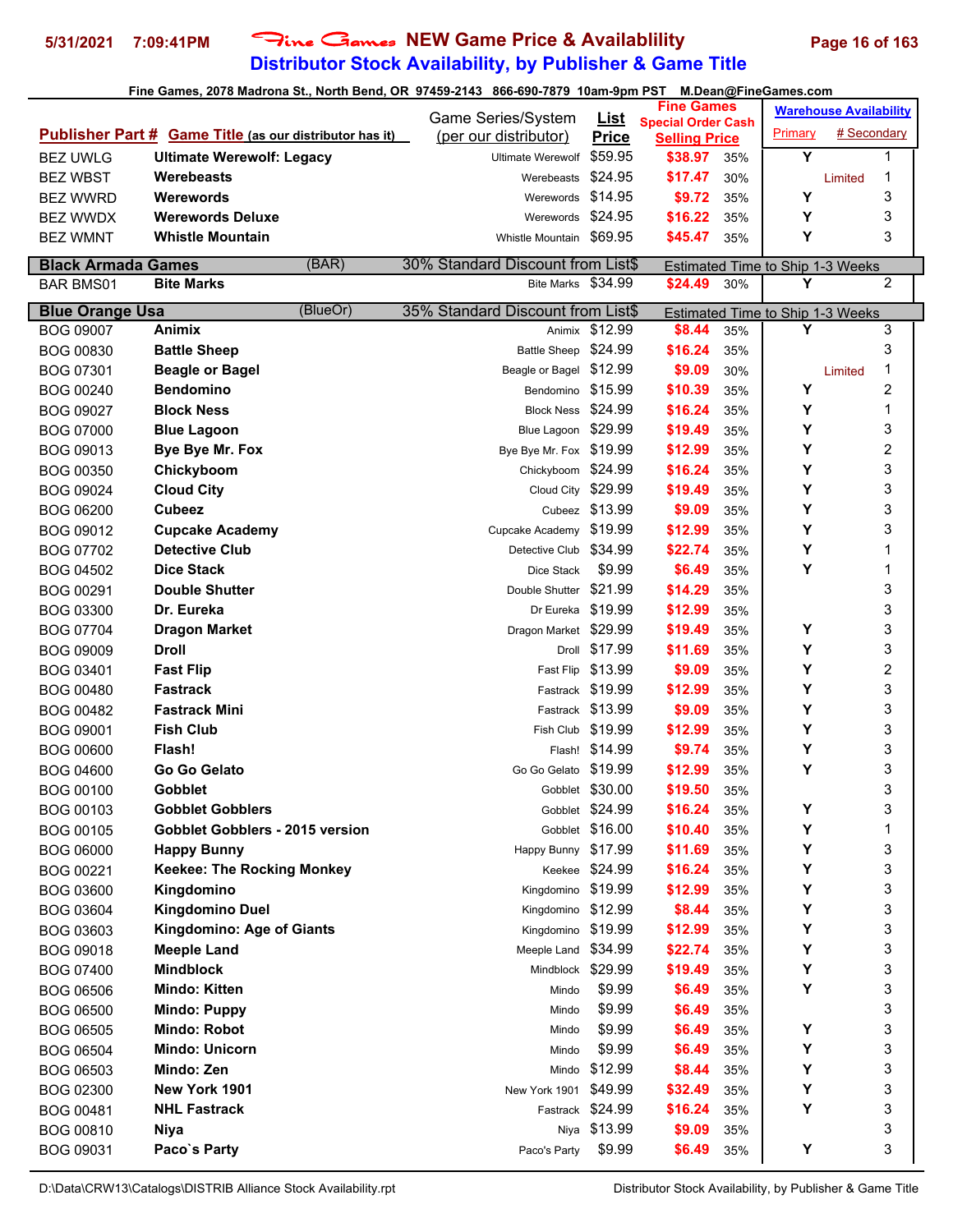## **Distributor Stock Availability, by Publisher & Game Title** 5/31/2021 7:09:41PM Fine Games NEW Game Price & Availablility Page 17 of 163

#### **Fine Games, 2078 Madrona St., North Bend, OR 97459-2143 866-690-7879 10am-9pm PST M.Dean@FineGames.com**

|                               |                                                                | Game Series/System                | <b>List</b>      | <b>Fine Games</b>                                 |            |                                  | <b>Warehouse Availability</b> |              |
|-------------------------------|----------------------------------------------------------------|-----------------------------------|------------------|---------------------------------------------------|------------|----------------------------------|-------------------------------|--------------|
|                               | <b>Publisher Part # Game Title (as our distributor has it)</b> | (per our distributor)             | <b>Price</b>     | <b>Special Order Cash</b><br><b>Selling Price</b> |            | Primary                          | # Secondary                   |              |
| BOG 07703                     | <b>Pappy Winchester</b>                                        | Pappy Winchester                  | \$29.99          | \$19.49                                           | 35%        | Y                                |                               | 3            |
| <b>BOG 00270</b>              | Pengoloo                                                       | Pengoloo                          | \$24.99          | \$16.24                                           | 35%        | Y                                |                               | 3            |
| <b>BOG 05400</b>              | <b>Photosynthesis</b>                                          | Photosynthesis                    | \$39.99          | \$25.99                                           | 35%        | Y                                |                               | 3            |
| <b>BOG 05401</b>              | <b>Photosynthesis: Under the Moonlight</b>                     | Photosynthesis                    | \$19.99          | \$12.99                                           | 35%        | Υ                                |                               | 3            |
| <b>BOG 09006</b>              | <b>Piece of Pie</b>                                            | Piece of Pie                      | \$14.99          | \$9.74                                            | 35%        | Y                                |                               | 2            |
| BOG 00430                     | <b>Pixy Cubes</b>                                              | Pixy Cubes                        | \$15.99          | \$11.19                                           | 30%        |                                  | Limited                       | 1            |
| <b>BOG 07700</b>              | <b>Planet</b>                                                  |                                   | Planet \$34.99   | \$22.74                                           | 35%        | Y                                |                               | 3            |
| BOG 00303                     | <b>Pocket Yamslam</b>                                          | Yamslam                           | \$10.99          | \$7.14                                            | 35%        |                                  |                               | 3            |
| BOG 03601                     | Queendomino                                                    | Queendomino                       | \$29.99          | \$19.49                                           | 35%        | Υ                                |                               | 3            |
| <b>BOG 04500</b>              | <b>Rally Roll</b>                                              | Rally Roll                        | \$8.00           | \$5.20                                            | 35%        | Y                                |                               | 2            |
| BOG 09014                     | <b>Save the Dragon</b>                                         | Save the Dragon                   | \$19.99          | \$12.99                                           | 35%        | Y                                |                               | 2            |
| <b>BOG 07100</b>              | Scarabya                                                       | Scarabya                          | \$29.99          | \$19.49                                           | 35%        | Y                                |                               | 3            |
| <b>BOG 07901</b>              | <b>Sherlock Express</b>                                        | <b>Sherlock Express</b>           | \$12.99          | \$8.44                                            | 35%        | Υ                                |                               | 3            |
| <b>BOG 09008</b>              | <b>Slam Cup</b>                                                | Slam Cup                          | \$17.99          | \$11.69                                           | 35%        | Y                                |                               | 3            |
| <b>BOG 08000</b>              | <b>Slide Quest</b>                                             | Slide Quest \$24.99               |                  | \$16.24                                           | 35%        | Υ                                |                               | 3            |
| <b>BOG 09000</b>              | <b>Snip Snap</b>                                               | Snip Snap \$12.99                 |                  | \$8.44                                            | 35%        | Υ                                |                               | 2            |
| <b>BOG 09002</b>              | <b>Starlink</b>                                                |                                   | Starlink \$19.99 | \$12.99                                           | 35%        | Υ                                |                               | 2            |
| BOG 00360                     | Sumoku                                                         | Sumoku                            | \$15.99          | \$10.39                                           | 35%        | Υ                                |                               | 3            |
| <b>BOG 01309</b>              | <b>Super Genius Alphabet</b>                                   | Super Genius                      | \$12.99          | \$8.44                                            | 35%        | Y                                |                               | 3            |
| <b>BOG 01307</b>              | <b>Super Genius Multiplication 2</b>                           | <b>Super Genius</b>               | \$12.99          | \$8.44                                            | 35%        | Υ                                |                               | 3            |
| BOG 01301                     | <b>Super Genius: Addition</b>                                  | <b>Super Genius</b>               | \$13.00          | \$8.45                                            | 35%        | Υ                                |                               | 3            |
| <b>BOG 01300</b>              | <b>Super Genius: First Words</b>                               | <b>Super Genius</b>               | \$12.99          | \$8.44                                            | 35%        | Υ                                |                               | 3            |
| BOG 01302                     | <b>Super Genius: Multiplication 1</b>                          | <b>Super Genius</b>               | \$13.00          | \$8.45                                            | 35%        | Y                                |                               | 3            |
| BOG 01303                     | <b>Super Genius: Reading 1</b>                                 | <b>Super Genius</b>               | \$13.00          | \$8.45                                            | 35%        | Y                                |                               | 3            |
| <b>BOG 01304</b>              | <b>Super Genius: Reading 2</b>                                 | <b>Super Genius</b>               | \$13.00          | \$9.10                                            | 30%        |                                  | Limited                       | 1            |
| BOG 09003                     | <b>Talent Show</b>                                             | <b>Talent Show</b>                | \$12.99          | \$8.44                                            | 35%        | Υ                                |                               | 2            |
| BOG 00461                     | <b>Tell Tale</b>                                               | <b>Tell Tale</b>                  | \$13.00          | \$8.45                                            | 35%        | Y                                |                               | 3            |
| BOG 00462                     | <b>Tell Tale: Fairy Tales</b>                                  | Tell Tale                         | \$13.99          | \$9.09                                            | 35%        | Y                                |                               | 3            |
| <b>BOG 05900</b>              | <b>Tofu Kingdom</b>                                            | Tofu Kingdom \$11.99              |                  | \$8.39                                            | 30%        |                                  | Limited                       | 2            |
| <b>BOG 07600</b>              | <b>Topicubes</b>                                               | Topicubes                         | \$9.99           | \$6.49                                            | 35%        | Υ                                |                               | 3            |
| <b>BOG 07500</b>              | Tumblemaze                                                     | Tumblemaze                        | \$24.99          | \$16.24                                           | 35%        | Υ                                |                               | 3            |
| <b>BOG 06100</b>              | Where's Mr. Wolf?                                              | Where's Mr. Wolf \$17.99          |                  | \$11.69                                           | 35%        | Υ                                |                               | 3            |
| <b>BOG 06400</b>              | Who Did It?                                                    | Who Did It \$13.99                |                  | \$9.09                                            | 35%        | Y                                |                               | ς            |
| <b>BOG 09028</b>              | Wilson & Shep                                                  | Wilson & Shep \$12.99             |                  | \$8.44                                            | 35%        | Y                                |                               | 2            |
|                               | Yamslam                                                        | Yamslam \$21.99                   |                  | \$14.29                                           |            |                                  |                               | 3            |
| <b>BOG 00300</b><br>BOG 00180 | <b>Zimbbos</b>                                                 |                                   | Zimbbos \$24.99  | \$16.24                                           | 35%<br>35% | Υ                                |                               | 3            |
|                               |                                                                |                                   |                  |                                                   |            |                                  |                               |              |
| <b>Brain Games</b>            | (BGP)                                                          | 35% Standard Discount from List\$ |                  |                                                   |            | Estimated Time to Ship 1-3 Weeks |                               |              |
| <b>BGP 5571</b>               | <b>Farm Rescue</b>                                             | Farm Rescue \$24.99               |                  | \$16.24                                           | 35%        | Y                                |                               | 1            |
| <b>BGP 5205</b>               | <b>Logic Cards: MatchSticks</b>                                | Logic Cards                       | \$5.95           | \$4.16                                            | 30%        |                                  | Limited                       | 1            |
| <b>BGP 5526</b>               | <b>Orc-lympics</b>                                             | Orc-lympics \$14.99               |                  | \$9.74                                            | 35%        | Υ                                |                               | 2            |
| <b>BGP 5304</b>               | <b>Pikoko</b>                                                  |                                   | Pikoko \$29.99   | \$19.49                                           | 35%        | Υ                                |                               |              |
| <b>BGP 5496</b>               | <b>Pyramid of Pengqueen</b>                                    | Pyramid of Pengqueen \$29.99      |                  | \$20.99                                           | 30%        |                                  | Limited                       | 2            |
| <b>BGP 5588</b>               | <b>Snowman Dice</b>                                            | Snowman Dice \$14.99              |                  | \$9.74                                            | 35%        | Υ                                |                               | 2            |
| <b>BGP 5557</b>               | Team 3 - Green                                                 |                                   | Team 3 \$19.99   | \$12.99                                           | 35%        | Υ                                |                               |              |
| <b>BGP 5717</b>               | Team 3 - Pink                                                  |                                   | Team 3 \$19.99   | \$12.99                                           | 35%        | Y                                |                               | 2            |
| <b>BGP 5151</b>               | Voila!                                                         |                                   | Voila \$29.95    | \$20.97                                           | 30%        |                                  | Limited                       | 1            |
| <b>BGP 5397</b>               | <b>Woo Hoo</b>                                                 | Woo Hoo \$21.95                   |                  | \$15.37                                           | 30%        |                                  | Limited                       | 1            |
| <b>Breaking Games LLC</b>     | (BRK)                                                          | 30% Standard Discount from List\$ |                  |                                                   |            | Estimated Time to Ship 1-3 Weeks |                               |              |
| <b>BRK 110019</b>             | Aura                                                           |                                   | Aura \$30.00     | \$21.00                                           | 30%        |                                  | Limited                       | $\mathbf{1}$ |
| <b>BRK 1549</b>               | <b>Billionaire Banshee</b>                                     | Billionaire Banshee \$25.00       |                  | \$17.50                                           | 30%        |                                  | Limited                       | 2            |
|                               |                                                                |                                   |                  |                                                   |            |                                  |                               |              |

D:\Data\CRW13\Catalogs\DISTRIB Alliance Stock Availability.rpt Distributor Stock Availability, by Publisher & Game Title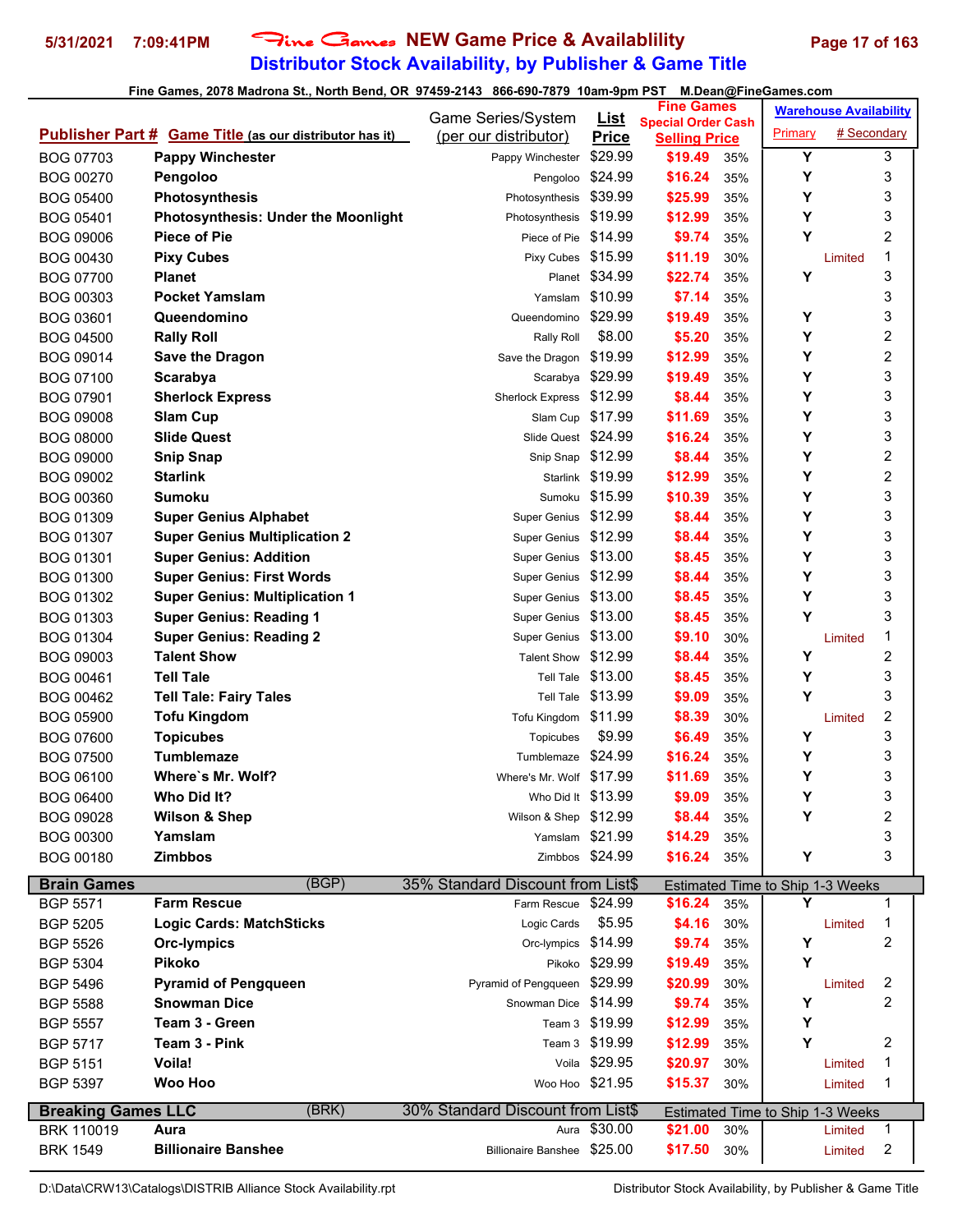## **Distributor Stock Availability, by Publisher & Game Title 5/31/2021 7:09:41PM** Fine Games **NEW Game Price & Availablility Page 18 of 163**

|                                      |                                                                             | Game Series/System                |                             | <b>Fine Games</b>               |            |                                  | <b>Warehouse Availability</b> |        |  |
|--------------------------------------|-----------------------------------------------------------------------------|-----------------------------------|-----------------------------|---------------------------------|------------|----------------------------------|-------------------------------|--------|--|
|                                      | <b>Publisher Part # Game Title (as our distributor has it)</b>              | (per our distributor)             | <u>List</u><br><b>Price</b> | <b>Special Order Cash</b>       |            | Primary                          | # Secondary                   |        |  |
| <b>BRK 1220</b>                      | <b>Boomtown Bandits</b>                                                     | <b>Boomtown Bandits</b>           | \$40.00                     | <b>Selling Price</b><br>\$28.00 | 30%        |                                  | Limited                       | 1      |  |
| <b>BRK 1004</b>                      | <b>CACA: El Juego</b>                                                       | Caca                              | \$10.00                     | \$7.00                          | 30%        |                                  | Limited                       | 1      |  |
| <b>BRK 1091</b>                      | <b>Jack Attack</b>                                                          | Jack Attack                       | \$10.00                     | \$7.00                          | 30%        |                                  | Limited                       | 1      |  |
| <b>BRK 110226</b>                    | <b>Keep Calm</b>                                                            | Keep Calm                         | \$25.00                     | \$16.25                         | 35%        | Y                                |                               | 1      |  |
| <b>BRK 1093</b>                      | <b>Match Plus</b>                                                           | Match Plus                        | \$30.00                     | \$21.00                         | 30%        |                                  | Limited                       | 1      |  |
| <b>BRK 1355</b>                      | <b>Moon Quake Escape</b>                                                    | Moon Quake Escape                 | \$60.00                     | \$39.00                         | 35%        | Y                                |                               | 1      |  |
| <b>BRK 1382</b>                      | <b>Nano Bugs</b>                                                            | Nano Bugs \$10.00                 |                             | \$7.00                          | 30%        |                                  | Limited                       | 1      |  |
|                                      | <b>Order of Invention</b>                                                   | Order on Invention                | \$20.00                     |                                 |            | Y                                |                               | 1      |  |
| <b>BRK 110366</b><br><b>BRK 1340</b> | <b>PAIRS Wild West</b>                                                      | Pairs Wild West \$10.00           |                             | \$13.00<br>\$6.50               | 35%        | Y                                |                               |        |  |
|                                      | <b>Pixel Party: The Tick</b>                                                | Pixel Party                       | \$20.00                     | \$14.00                         | 35%<br>30% |                                  |                               | 1      |  |
| <b>BRK 110319</b>                    |                                                                             |                                   |                             |                                 |            | Y                                | Limited                       |        |  |
| <b>BRK 1003</b>                      | Poop: Brown Bag Combo                                                       | Poop                              | \$20.00                     | \$13.00                         | 35%        | Y                                |                               |        |  |
| <b>BRK 1002</b>                      | Poop: Party Pooper                                                          | Poop                              | \$10.00<br>Poop \$10.00     | \$6.50                          | 35%        | Υ                                |                               | 2<br>2 |  |
| <b>BRK 1005</b>                      | <b>Poop: Public Restroom Edition</b><br><b>Sudden Dozen</b>                 | Sudden Dozen \$10.00              |                             | \$6.50<br>\$6.50                | 35%        | Y                                |                               | 1      |  |
| <b>BRK 1351</b>                      |                                                                             |                                   |                             |                                 | 35%        |                                  |                               | 2      |  |
| <b>BRK 110105</b>                    | <b>Suddenly Drunk: Gross Expansion</b>                                      | Suddenly Drunk \$15.00            |                             | \$9.75                          | 35%        | Y                                |                               |        |  |
| <b>BRK 1371</b>                      | <b>Suddenly Drunk: Hardcore Expansion</b>                                   | Suddenly Drunk \$15.00            |                             | \$9.75                          | 35%        | Υ<br>Y                           |                               | 1      |  |
| <b>BRK 1372</b>                      | <b>Suddenly Drunk: Sexy Expansion</b>                                       | Suddenly Drunk \$15.00            |                             | \$9.75<br>\$8.40                | 35%        |                                  |                               | 1      |  |
| <b>BRK 1090</b>                      | <b>The Cupcake Deck</b>                                                     | The Cupcake Deck \$12.00          | \$60.00                     |                                 | 30%        | Y                                | Limited                       | 3      |  |
| <b>BRK 110317</b>                    | <b>The Kings Abbey</b>                                                      | The Kings Abbey                   |                             | \$39.00<br>\$63.00              | 35%        |                                  |                               | 1      |  |
| BRK 110453                           | The Stars Align Display (6)<br><b>Twirk</b>                                 | The Stars Align \$90.00           |                             |                                 | 30%        |                                  | Limited                       |        |  |
| <b>BRK 1060</b>                      |                                                                             |                                   | Twirk \$15.00               | \$10.50                         | 30%        |                                  | Limited                       | 1      |  |
| <b>BRK 1115</b>                      | <b>Word Shuffle</b>                                                         | Word Shuffle \$15.00              |                             | \$10.50                         | 30%        |                                  | Limited                       | 1      |  |
| <b>BRK 1200</b>                      | <b>Zombie Shuffle</b>                                                       | Zombie Shuffle \$10.00            |                             | \$7.00                          | 30%        |                                  | Limited                       | 1      |  |
| <b>Brotherwise Games</b>             | (BGM)                                                                       | 35% Standard Discount from List\$ |                             |                                 |            | Estimated Time to Ship 1-3 Weeks |                               |        |  |
| <b>BGM 0003</b>                      | <b>Boss Monster 2: The Next Level</b>                                       | BOSS MONSTER \$24.95              |                             | \$16.22                         | 35%        | Y                                |                               | 3      |  |
| <b>BGM 0011</b>                      | <b>Boss Monster: Crash Landing Mini-Expansion</b>                           | BOSS MONSTER \$11.95              |                             | \$7.77                          | 35%        | Υ                                |                               | 3      |  |
| <b>BGM 016</b>                       | <b>Boss Monster: Implements of Destruction Expansi BOSS MONSTER \$10.00</b> |                                   |                             | \$6.50                          | 35%        | Y                                |                               | 3      |  |
| <b>BGM 0001</b>                      | Boss Monster: Master of the Dungeon Card Game BOSS MONSTER \$24.99          |                                   |                             | \$16.24                         | 35%        | Y                                |                               | 3      |  |
| <b>BGM 017</b>                       | <b>Boss Monster: Rise of the Minibosses</b>                                 | BOSS MONSTER \$24.95              |                             | \$16.22                         | 35%        | Y                                |                               | 3      |  |
| <b>BGM 0007</b>                      | <b>Boss Monster: The Playmat</b>                                            | BOSS MONSTER \$19.95              |                             | \$12.97                         | 35%        | Y                                |                               | 2      |  |
| <b>BGM 0002</b>                      | <b>Boss Monster: Tools of Hero-Kind Expansion</b>                           | BOSS MONSTER \$10.00              |                             | \$6.50                          | 35%        | Υ                                |                               | 3      |  |
| <b>BGM 252</b>                       | <b>Boss Monster: Vault of Villains Mini-Expansion</b>                       | BOSS MONSTER \$11.95              |                             | \$7.77                          | 35%        | Υ                                |                               | 3      |  |
| <b>BGM 018</b>                       | <b>Call to Adventure</b>                                                    | Call to Adventure \$39.95         |                             | \$25.97                         | 35%        | Υ                                |                               | 3      |  |
| <b>BGM 022</b>                       | Call to Adventure: The Name of the Wind Expansio Call to Adventure \$19.95  |                                   |                             | \$12.97                         | 35%        | Υ                                |                               | 3      |  |
| <b>BGM 214</b>                       | <b>Call To Adventure: The Stormlight Archive</b>                            | Call to Adventure \$39.95         |                             | \$25.97                         | 35%        | Y                                |                               | 3      |  |
| <b>BGM 245</b>                       | <b>Overboss: A Boss Monster Adventure</b>                                   | Overboss \$44.95                  |                             | \$29.22                         | 35%        | Y                                |                               | 2      |  |
| <b>BGM 013</b>                       | <b>Unearth</b>                                                              |                                   | Unearth \$34.95             | \$22.72                         | 35%        | Υ                                |                               | 3      |  |
| <b>BGM 019</b>                       | <b>Unearth: The Lost Tribe Expansion</b>                                    |                                   | Unearth \$19.95             | \$12.97                         | 35%        | Y                                |                               | 3      |  |
| <b>Bully Pulpit Games</b>            | (BPG)                                                                       | 32% Standard Discount from List\$ |                             |                                 |            | Estimated Time to Ship 1-3 Weeks |                               |        |  |
| <b>BPG 007</b>                       | <b>Durance</b>                                                              |                                   | Durance \$25.00             | \$17.00                         | 32%        | Y                                |                               | 2      |  |
| <b>BPG 020</b>                       | Fiasco 10 RPG: Playset Anthology - Volume 1                                 | Fiasco RPG \$20.00                |                             | \$13.60                         | 32%        | Υ                                |                               | 2      |  |
| <b>BPG 022</b>                       | Fiasco 12 RPG: Playset Anthology - Volume 3                                 | Fiasco RPG \$20.00                |                             | \$14.00                         | 30%        |                                  | Limited                       | 2      |  |
| <b>BPG 005</b>                       | <b>Fiasco Classic RPG</b>                                                   | Fiasco RPG \$25.00                |                             | \$17.00                         | 32%        | Υ                                |                               | 3      |  |
| <b>BPG 100</b>                       | <b>Fiasco RPG: Boxed Set (Revised)</b>                                      | Fiasco RPG \$30.00                |                             | \$20.40                         | 32%        | Υ                                |                               | 3      |  |
| <b>BPG 101</b>                       | <b>Fiasco RPG: Build a Fiasco Expansion Pack</b>                            | Fiasco RPG \$15.00                |                             | \$10.20                         | 32%        | Y                                |                               | 3      |  |
| <b>BPG 006</b>                       | <b>Fiasco RPG: Companion</b>                                                | Fiasco RPG \$25.00                |                             | \$17.00                         | 32%        | Y                                |                               | 2      |  |
| <b>BPG 105</b>                       | Fiasco RPG: Feel the Rush Expansion Pack                                    | Fiasco RPG \$15.00                |                             | \$10.20                         | 32%        | Y                                |                               | 3      |  |
| <b>BPG 103</b>                       | <b>Fiasco RPG: Teen Angst Expansion Pack</b>                                | Fiasco RPG \$15.00                |                             | \$10.20                         | 32%        | Y                                |                               | 3      |  |
| <b>BPG 104</b>                       | Fiasco RPG: Unknown Monsters Expansion Pack                                 | Fiasco RPG \$15.00                |                             | \$10.20                         | 32%        | Y                                |                               | 3      |  |
| <b>BPG 102</b>                       | <b>Fiasco RPG: USA Expansion Pack</b>                                       | Fiasco RPG \$15.00                |                             | \$10.20                         | 32%        | Y                                |                               | 3      |  |
|                                      |                                                                             |                                   |                             |                                 |            |                                  |                               |        |  |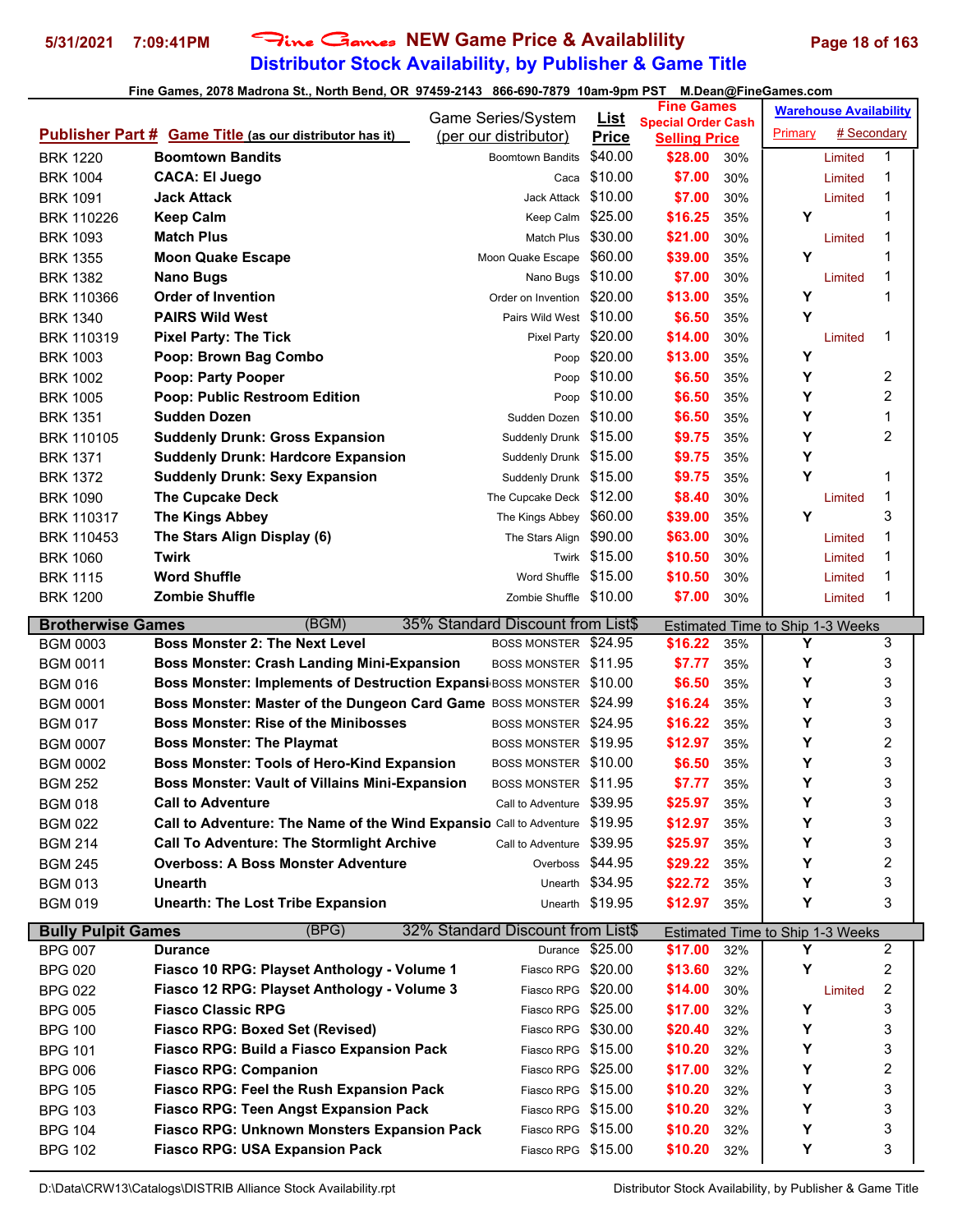## **Distributor Stock Availability, by Publisher & Game Title 5/31/2021 7:09:41PM** Fine Games **NEW Game Price & Availablility Page 19 of 163**

|                                  |                                                                                   | Game Series/System                          |                                | <b>Fine Games</b>               |          |                                         | <b>Warehouse Availability</b> |  |
|----------------------------------|-----------------------------------------------------------------------------------|---------------------------------------------|--------------------------------|---------------------------------|----------|-----------------------------------------|-------------------------------|--|
|                                  | <b>Publisher Part # Game Title (as our distributor has it)</b>                    | (per our distributor)                       | <u>List</u><br><b>Price</b>    | <b>Special Order Cash</b>       |          | Primary                                 | # Secondary                   |  |
| <b>BPG 014</b>                   | <b>Night Witches</b>                                                              | Night Witches                               | \$25.00                        | <b>Selling Price</b><br>\$17.00 | 32%      | Y                                       | 3                             |  |
| <b>BPG 055</b>                   | <b>Star Crossed 2nd Print</b>                                                     |                                             | Viceroy \$25.00                | \$17.00                         | 32%      | Υ                                       | 3                             |  |
| <b>BPG 004</b>                   | <b>The Roach Returns</b>                                                          | The Shab al-Hiri Roach \$10.00              |                                | \$6.80                          | 32%      | Υ                                       | 1                             |  |
| <b>BPG 030</b>                   | <b>The Skeletons</b>                                                              | The Skeletons \$15.00                       |                                | \$10.20                         | 32%      | Υ                                       |                               |  |
| <b>BPG 047</b>                   | <b>Winterhorn RPG</b>                                                             | Winterhorn RPG \$18.00                      |                                | \$12.24                         | 32%      | Υ                                       | 1                             |  |
|                                  |                                                                                   |                                             |                                |                                 |          |                                         |                               |  |
| <b>Burning Games</b>             | (BRG)                                                                             | 30% Standard Discount from List\$           |                                |                                 |          | Estimated Time to Ship 1-3 Weeks        |                               |  |
| BRG BGE11101 Ether Wars          |                                                                                   | Ether Wars \$49.99                          |                                | \$34.99                         | 30%      |                                         | $\mathbf{1}$<br>Limited       |  |
| <b>BRG BGE11010</b>              | <b>Faith: A Garden in Hell</b>                                                    | Faith RPG \$34.99                           |                                | \$22.74                         | 35%      | Υ                                       | 2                             |  |
|                                  | BRG BGE11018 Faith: Core Book                                                     | Faith RPG \$59.99                           |                                | \$41.99                         | 30%      |                                         | 2<br>Limited                  |  |
|                                  | BRG BGE11019 Faith: Core Book Basic Equipment Deck                                | Faith RPG \$14.99                           |                                | \$10.49                         | 30%      |                                         | 1<br>Limited                  |  |
|                                  | BRG BGE11020 Faith: Core Book Common Foes Deck - Alien Supe                       | Faith RPG \$14.99                           |                                | \$10.49                         | 30%      |                                         | 1<br>Limited                  |  |
|                                  | BRG BGE01005 Faith: Core Book Player Deck                                         | Faith RPG \$14.99                           |                                | \$10.49                         | 30%      |                                         | 1<br>Limited                  |  |
|                                  | BRG BGE11022 Faith: Deluxe Artbook                                                | Faith RPG \$44.99                           |                                | \$31.49                         | 30%      |                                         | 1<br>Limited                  |  |
|                                  | BRG BGE11005 Faith: Nefarious Folk NPC Deck                                       | Faith RPG \$14.99                           |                                | \$10.49                         | 30%      |                                         | 2<br>Limited                  |  |
| BRG BGE01017                     | Faith: Player Decks (Pack of 4)                                                   | Faith RPG \$34.99                           |                                | \$24.49                         | 30%      |                                         | 1<br>Limited                  |  |
| <b>BRG BGE01021</b>              | <b>Faith: The One Percent Gear &amp; NPC Deck</b>                                 | Faith RPG \$14.99                           |                                | \$10.49                         | 30%      |                                         | 1<br>Limited                  |  |
| <b>BRG BGE11023</b>              | <b>Faith: Tiantang Sourcebook</b>                                                 | Faith RPG \$34.99                           |                                | \$24.49                         | 30%      |                                         | 1<br>Limited                  |  |
|                                  | BRG BGE11024 Faith: Tiantang Zero-G Culture Gear & NPC Deck                       | Faith RPG \$14.99                           |                                | \$10.49                         | 30%      |                                         | 1<br>Limited                  |  |
|                                  | BRG BGE11004 Faith: Tools of the Trade Gear Deck                                  | Faith RPG \$14.99                           |                                | \$10.49                         | 30%      |                                         | 1<br>Limited                  |  |
| <b>Burning Wheel</b>             | (BurngW)                                                                          | 35% Standard Discount from List\$           |                                |                                 |          |                                         |                               |  |
| <b>GHQ 1600R</b>                 | <b>Burning Wheel RPG: Revised Edition</b>                                         | Burning Wheel \$35.00                       |                                | \$22.75                         | 35%      | Υ                                       | 3                             |  |
| GHQ 1700                         | <b>Burning Wheel: Codex</b>                                                       | Burning Wheel \$35.00                       |                                | \$22.75                         | 35%      | Υ                                       | 3                             |  |
| GHQ RND001                       | <b>Dungeon World RPG</b>                                                          | Dungeon World RPG \$25.00                   |                                | \$16.25                         | 35%      | Υ                                       | 3                             |  |
| GHQ 8000                         | <b>Mouse Guard: Swords &amp; Strongholds</b>                                      | Mouse Guard \$30.00                         |                                | \$19.50                         | 35%      | Υ                                       | 3                             |  |
| <b>Burnt Island Games</b>        | (BTI)                                                                             | 30% Standard Discount from List\$           |                                |                                 |          | <b>Estimated Time to Ship 1-3 Weeks</b> |                               |  |
| <b>BTI 1001</b>                  | <b>Endeavor - Age of Sail</b>                                                     | Endeavor Age of Sail \$75.00                |                                | \$52.50                         | 30%      |                                         | 1<br>Limited                  |  |
| <b>BTI 3001</b>                  | <b>Endeavor - Age of Sail: Age of Expansion</b>                                   | Endeavor Age of Sail \$30.00                |                                | \$21.00                         | 30%      |                                         | 1<br>Limited                  |  |
| <b>BTI 2001</b>                  | In the Hall of the Mountain King                                                  | In the Hall of the Mountain King \$49.00    |                                | \$31.85                         | 35%      | Y                                       | $\overline{2}$                |  |
| <b>Cakeread &amp; Walton</b>     | (CWN)                                                                             | 35% Standard Discount from List\$           |                                |                                 |          | Estimated Time to Ship 1-3 Weeks        |                               |  |
| CWN 005003                       | <b>OneDice: Pirates &amp; Dragons</b>                                             |                                             | OneDice \$24.99                | \$16.24                         | 35%      | Υ                                       | 2                             |  |
| <b>Calliope Games</b>            | (Callio)                                                                          | 0% Standard Discount from List\$            |                                |                                 |          | Estimated Time to Ship 1-3 Weeks        |                               |  |
| <b>CLP 132</b>                   | Ancestree (Titan Series - Eric Lang)                                              | Ancestree                                   | \$21.43                        | \$21.43                         | 0%       | Υ                                       | $\mathbf{3}$                  |  |
| <b>CLP 134</b>                   | <b>Capital City (Titan Series - James Ernest)</b>                                 | Capital City \$14.29                        |                                | \$14.29                         | 0%       | Υ                                       | 3                             |  |
| <b>CLP 118</b>                   |                                                                                   |                                             |                                |                                 |          |                                         |                               |  |
|                                  |                                                                                   |                                             |                                |                                 |          |                                         |                               |  |
|                                  | <b>Dicey Peaks</b>                                                                | Dicey Peaks \$21.43                         |                                | \$21.43                         | 0%       | Υ                                       | 3                             |  |
| <b>CLP 107</b>                   | <b>Double Double Dominoes</b>                                                     | Double Double Dominoes \$21.43              |                                | \$21.43                         | 0%       | Υ                                       | 3                             |  |
| <b>CLP 138</b>                   | <b>Everyone Loves a Parade (Titan Series - Mike Muyone Loves a Parade \$17.86</b> |                                             |                                | \$17.86                         | 0%       | Υ                                       | 3                             |  |
| <b>CLP 127</b>                   | <b>Roll For It! Deluxe</b>                                                        | ROLL FOR IT \$27.14                         |                                | \$27.14                         | 0%       | Υ                                       | 3                             |  |
| <b>CLP 114</b>                   | Running with the Bulls (Titan Series - Paul Petersoning with the Bulls \$28.57    |                                             |                                | \$28.57                         | 0%       | Υ                                       | $\overline{\mathbf{c}}$       |  |
| <b>CLP 136</b>                   | <b>ShipShape (Titan Series - Rob Daviau)</b>                                      | ShipShape \$21.43                           |                                | \$21.43                         | 0%       | Υ                                       | 3                             |  |
| <b>CLP 133</b>                   | <b>Shutterbug (Titan Series - Mike Elliott)</b>                                   | Shutterbug \$21.43                          |                                | \$21.43                         | 0%       | Υ                                       | 2                             |  |
| <b>CLP 137</b>                   | SpyMaster (Titan Series - Seth Johnson)                                           | SpyMaster \$28.57<br>Station Master \$17.86 |                                | \$28.57                         | 0%       | Υ                                       | 2                             |  |
| <b>CLP 139</b>                   | <b>Station Master</b>                                                             |                                             |                                | \$17.86                         | 0%       | Υ                                       | 3                             |  |
| <b>CLP 135</b>                   | <b>The Mansky Caper</b>                                                           | The Mansky Caper \$28.57<br>Thieves         |                                | \$28.57                         | 0%<br>0% | Υ<br>Υ                                  | 3                             |  |
| <b>CLP 111</b>                   | <b>Thieves</b>                                                                    |                                             | \$7.14                         | \$7.14                          |          |                                         | 2<br>3                        |  |
| <b>CLP 020</b>                   | Tsuro: The Game of the Path (stand alone)                                         | <b>TSURO</b>                                | <b>TSURO \$21.43</b><br>\$8.57 | \$21.43                         | 0%<br>0% | Υ<br>Υ                                  | 3                             |  |
| <b>CLP 121</b><br><b>CLP 117</b> | <b>Tsuro: Veterans of the Seas Expansion</b><br>Wordoku                           |                                             | Wordoku \$21.43                | \$8.57<br>\$21.43               | 0%       | Υ                                       | 3                             |  |
| <b>Capstone Games</b>            | (CSG)                                                                             | 32% Standard Discount from List\$           |                                |                                 |          | <b>Estimated Time to Ship 1-3 Weeks</b> |                               |  |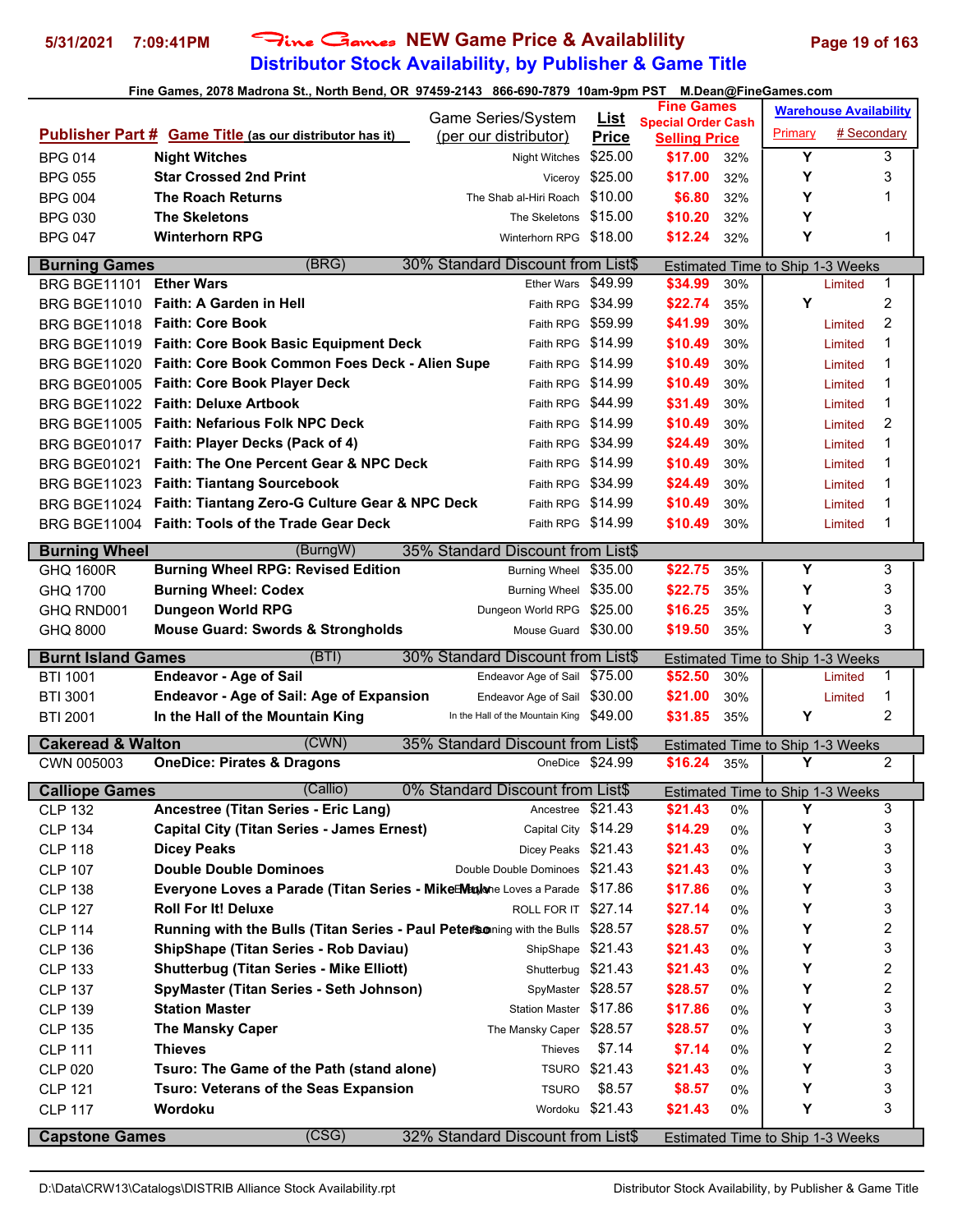## **Distributor Stock Availability, by Publisher & Game Title 5/31/2021 7:09:41PM** Fine Games **NEW Game Price & Availablility Page 20 of 163**

|                                |                                                                                                                      | Game Series/System                       | <u>List</u>      | <b>Fine Games</b>                                 |            |                                         | <b>Warehouse Availability</b>    |                              |  |
|--------------------------------|----------------------------------------------------------------------------------------------------------------------|------------------------------------------|------------------|---------------------------------------------------|------------|-----------------------------------------|----------------------------------|------------------------------|--|
|                                | <b>Publisher Part # Game Title (as our distributor has it)</b>                                                       | (per our distributor)                    | <b>Price</b>     | <b>Special Order Cash</b><br><b>Selling Price</b> |            | Primary                                 | # Secondary                      |                              |  |
| CSG BUS01                      | Bus                                                                                                                  | <b>Bus</b>                               | \$89.99          | \$61.19                                           | 32%        |                                         |                                  | 3                            |  |
| <b>CSG FG1010</b>              | <b>Cooper Island</b>                                                                                                 | Cooper Island                            | \$69.95          | \$47.57                                           | 32%        | Υ                                       |                                  | 3                            |  |
| <b>CSG FS1003</b>              | <b>Crystal Palace</b>                                                                                                | Crystal Palace                           | \$69.95          | \$47.57                                           | 32%        | Y                                       |                                  | 3                            |  |
| <b>CSG FS1002</b>              | Fuji                                                                                                                 |                                          | Full \$39.90     | \$27.93                                           | 30%        |                                         | Limited                          | 1                            |  |
| CSG ZF001                      | Gaia Project: A Terra Mystica Game                                                                                   | Gaia Project                             | \$99.99          | \$67.99                                           | 32%        | Υ                                       |                                  | 3                            |  |
| <b>CSG IR101</b>               | Iron Rail: 1 - Irish Gauge                                                                                           | Irish Gauge \$39.99                      |                  | \$27.19                                           | 32%        | Υ                                       |                                  | 3                            |  |
| CSG IR101PR                    | Iron Rail: 1 - Irish Gauge Promo                                                                                     |                                          | Promo \$35.99    | \$24.47                                           | 32%        | Υ                                       |                                  |                              |  |
| CSG IR201                      | Iron Rail: 2 - Ride the Rails                                                                                        | Ride the Rails                           | \$39.99          | \$27.19                                           | 32%        | Y                                       |                                  | 3                            |  |
| <b>CSG IR202</b>               | Iron Rail: 2 - Ride the Rails - France & Germany Ma                                                                  | Ride the Rails                           | \$19.99          | \$13.59                                           | 32%        | Υ                                       |                                  | 3                            |  |
| CSG IR201PR                    | Iron Rail: 2 - Ride the Rails Promo                                                                                  | Promo                                    | \$35.99          | \$24.47                                           | 32%        | Y                                       |                                  |                              |  |
| <b>CSG QG1010</b>              | La Cosa Nostra: Guns For Hire                                                                                        | La Cosa Nostra                           | \$9.95           | \$6.96                                            | 30%        |                                         | Limited                          | 1                            |  |
| CSG MCBO101                    | <b>Maracaibo</b>                                                                                                     | Maracaibo                                | \$57.59          | \$57.59                                           | 0%         | Υ                                       |                                  | 3                            |  |
| <b>CSG SC1003</b>              | <b>Race For the Chinese Zodiac</b>                                                                                   | Race For the Chinese Zodiac              | \$39.99          | \$27.19                                           | 32%        | Υ                                       |                                  | 3                            |  |
| <b>CSG SC1005</b>              | Race For the Chinese Zodiac: The Cat Expansiten For the Chinese Zodiac                                               |                                          | \$4.99           | \$3.39                                            | 32%        | Υ                                       |                                  | 3                            |  |
| CSG BC101                      | Ragusa                                                                                                               | Ragusa                                   | \$50.00          | \$34.00                                           | 32%        | Υ                                       |                                  | 3                            |  |
| <b>CSG SC2150</b>              | <b>Renature</b>                                                                                                      | Renature                                 | \$49.95          | \$33.97                                           | 32%        | Υ                                       |                                  | 3                            |  |
| CSG 5001                       | Stick `Em                                                                                                            |                                          | Stick Em \$14.95 | \$10.17                                           | 32%        | Y                                       |                                  | 3                            |  |
| <b>CSG ZM7240</b>              | <b>Terra Mystica</b>                                                                                                 | Terra Mystica                            | \$79.99          | \$54.39                                           | 32%        | Υ                                       |                                  | 3                            |  |
| <b>CSG ZM7242</b>              | <b>Terra Mystica: Fire and Ice Expansion</b>                                                                         | Terra Mystica                            | \$49.99          | \$34.99                                           | 30%        |                                         | Limited                          | 2                            |  |
| <b>CSG ZM7244</b>              | Terra Mystica: Merchants of the Seas Expansion                                                                       | Terra Mystica \$49.99                    |                  | \$33.99                                           | 32%        | Υ                                       |                                  | 2                            |  |
| <b>CSG ZM7249</b>              | <b>Terra Mystica: Mini Expansion 1</b>                                                                               | Terra Mystica                            | \$9.99           | \$6.79                                            | 32%        | Υ                                       |                                  | 3                            |  |
| <b>CSG SC1002</b>              | The Estates: Bid and Build                                                                                           | The Estates                              | \$39.95          | \$27.17                                           | 32%        | Υ                                       |                                  | 3                            |  |
| <b>CSG FG1001</b>              | Watergate                                                                                                            | Watergate \$34.95                        |                  | \$23.77                                           | 32%        | Y                                       |                                  | 3                            |  |
|                                | (CCW)                                                                                                                |                                          |                  |                                                   |            |                                         |                                  |                              |  |
| <b>Cardboard Console Games</b> |                                                                                                                      | 35% Standard Discount from List\$        |                  |                                                   |            |                                         | Estimated Time to Ship 1-3 Weeks |                              |  |
|                                |                                                                                                                      |                                          |                  |                                                   |            |                                         |                                  |                              |  |
| CCW DC10D                      | Dance Card! (Deluxe)                                                                                                 | Dance Card! \$45.00                      |                  | \$29.25                                           | 35%        | Y                                       |                                  | 1                            |  |
| <b>Cardfight Vanguard</b>      | (YCW)                                                                                                                | 0% Standard Discount from List\$         |                  |                                                   |            | Estimated Time to Ship 1-3 Weeks        |                                  |                              |  |
| YCW 403654-D                   | Dragoborne TCG: Alpha Dominance Trial Deck Dis Dragoborne TCG \$94.29                                                |                                          |                  | \$94.29                                           | 0%         |                                         | Limited                          | 1                            |  |
| <b>Cardlords</b>               | (CDR)                                                                                                                | 35% Standard Discount from List\$        |                  |                                                   |            | Estimated Time to Ship 1-3 Weeks        |                                  |                              |  |
| <b>CDR 006</b>                 | <b>Animalchemists</b>                                                                                                | Animalchemists                           | \$24.99          | \$16.24                                           | 35%        | Υ                                       |                                  | 3                            |  |
| <b>CDR 004</b>                 | <b>Fallen</b>                                                                                                        |                                          | Fallen \$19.99   | \$12.99                                           | 35%        | Υ                                       |                                  | 1                            |  |
|                                |                                                                                                                      |                                          |                  |                                                   |            |                                         |                                  |                              |  |
| <b>Catalyst Game Labs</b>      | (Cataly)                                                                                                             | 32% Standard Discount from List\$        |                  |                                                   |            | <b>Estimated Time to Ship 1-3 Weeks</b> |                                  |                              |  |
| CAT 35680                      | BattleTech: Alpha Strike - Commander`s Edition<br><b>BattleTech: Battle of Tukayyid</b>                              | BattleTech \$39.99<br>BattleTech         | \$39.99          | \$27.19                                           | 32%<br>32% | Y<br>Υ                                  |                                  | 1                            |  |
| CAT 35410                      |                                                                                                                      |                                          | \$14.95          | \$27.19                                           |            |                                         |                                  | $\overline{\mathbf{c}}$      |  |
| CAT 35800<br>CAT 35804         | BattleTech: BattleCorps Anthology V1 - The Corps BattleTech Fiction                                                  |                                          |                  | \$10.17<br>\$8.81                                 | 32%<br>32% | Υ<br>Υ                                  |                                  | $\overline{\mathbf{c}}$      |  |
|                                | BattleTech: BattleCorps Anthology V5 - Counteratt BattleTech Fiction \$12.95<br><b>BattleTech: Battlemech Manual</b> | BattleTech \$39.99                       |                  |                                                   |            | Υ                                       |                                  | 2                            |  |
| CAT 35010                      |                                                                                                                      |                                          |                  | \$27.19                                           | 32%        |                                         |                                  | $\overline{\mathbf{c}}$      |  |
| CAT 35020                      | <b>BattleTech: Beginner Box</b>                                                                                      | BattleTech \$19.99<br>BattleTech \$59.99 |                  | \$13.59                                           | 32%        | Υ<br>Υ                                  |                                  | 2<br>3                       |  |
| CAT 35006                      | <b>BattleTech: Interstellar Operations</b>                                                                           |                                          |                  | \$40.79                                           | 32%        | Υ                                       |                                  |                              |  |
| CAT 35152                      | BattleTech: Map Pack - Battle of Tukayyid<br><b>BattleTech: Map Set Grasslands</b>                                   | BattleTech \$34.99<br>BattleTech \$29.99 |                  | \$23.79<br>\$20.39                                | 32%<br>32% | Υ                                       |                                  | $\overline{\mathbf{c}}$<br>3 |  |
| CAT 35150                      |                                                                                                                      | BattleTech \$39.99                       |                  |                                                   |            |                                         |                                  | 1                            |  |
| CAT 35185<br>CAT 35003VA       | <b>BattleTech: Mechwarrior - Destiny</b><br><b>BattleTech: Tactical Operations - Advanced Rules</b>                  | BattleTech \$39.99                       |                  | \$27.99<br>\$27.19                                | 30%<br>32% | Υ                                       | Limited                          | 3                            |  |
|                                | <b>BattleTech: Tactical Operations - Advanced Units {</b>                                                            | BattleTech \$39.99                       |                  | \$27.19                                           | 32%        | Υ                                       |                                  | 3                            |  |
| CAT 35003VB                    | <b>BattleTech: Technical Readout Clan Invasion</b>                                                                   | BattleTech \$39.99                       |                  | \$27.19                                           | 32%        | Υ                                       |                                  | 3                            |  |
| CAT 35136                      | <b>BattleTech: Technical Readout Jihad</b>                                                                           | BattleTech \$39.99                       |                  | \$27.19                                           |            | Υ                                       |                                  | 3                            |  |
| CAT 35137                      | <b>BattleTech: Technical Readout Succession Wars</b>                                                                 | BattleTech \$39.99                       |                  | \$27.19                                           | 32%<br>32% | Υ                                       |                                  | 3                            |  |
| CAT 35135                      | <b>BattleTech: Total Warfare</b>                                                                                     | BattleTech \$39.99                       |                  | \$27.19                                           | 32%        | Υ                                       |                                  | $\overline{\mathbf{c}}$      |  |
| CAT 35001<br>CAT 60151         | <b>Cosmic Patrol RPG: Beyond the Gravastar</b>                                                                       | Cosmic Patrol RPG \$24.99                |                  | \$17.49                                           | 30%        |                                         | Limited                          | 1                            |  |
| <b>CAT 16000SK</b>             | Dungeons and Dragons: Dragonfire DBGung2md&Stagons: Dragonfire DBG \$250.00                                          |                                          |                  | \$170.00                                          | 32%        | Υ                                       |                                  | 3                            |  |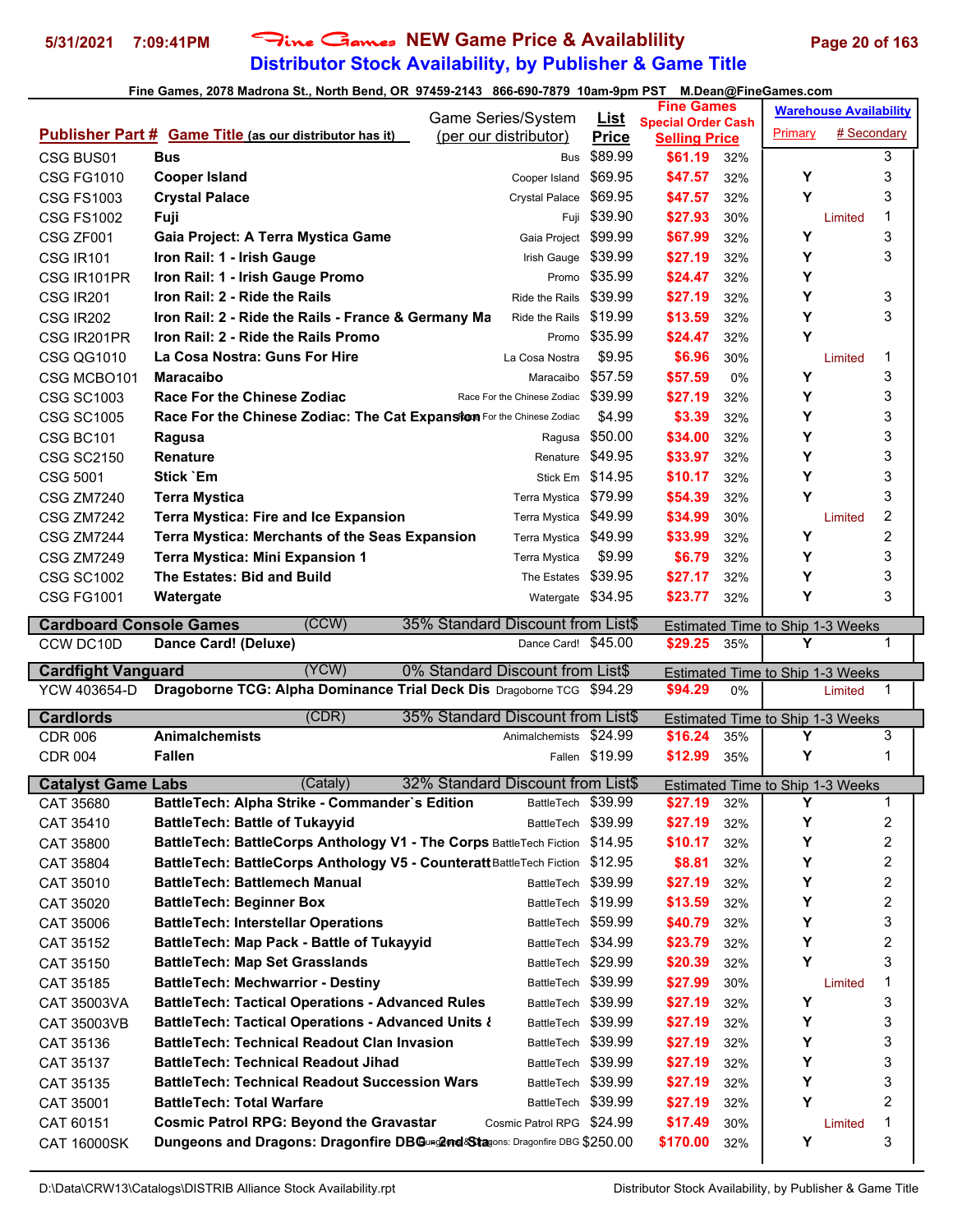## **Distributor Stock Availability, by Publisher & Game Title** 5/31/2021 7:09:41PM Fine Games NEW Game Price & Availablility Page 21 of 163

|                         |                                                                             | Game Series/System             | <u>List</u>  | <b>Fine Games</b>                                 |            |         | <b>Warehouse Availability</b> |        |
|-------------------------|-----------------------------------------------------------------------------|--------------------------------|--------------|---------------------------------------------------|------------|---------|-------------------------------|--------|
|                         | <b>Publisher Part # Game Title (as our distributor has it)</b>              | (per our distributor)          | <b>Price</b> | <b>Special Order Cash</b><br><b>Selling Price</b> |            | Primary | # Secondary                   |        |
| CAT 16204               | Dungeons and Dragons: Dragonfire DBGungAdventuons: Dragonfire DBG           |                                | \$19.99      | \$13.59                                           | 32%        | Y       |                               | 3      |
| CAT 16205               | Dungeons and Dragons: Dragonfire DBGungAdventuons: Dragonfire DBG           |                                | \$19.99      | \$13.99                                           | 30%        |         | Limited                       | 1      |
| CAT 16203               | <b>Dungeons and Dragons: Dragonfire DBGungArdwent Longonfire DBG</b>        |                                | \$19.99      | \$13.99                                           | 30%        |         | Limited                       | 1      |
| CAT 16202               | Dungeons and Dragons: Dragonfire DBGungArdwent pons: Dragonfire DBG         |                                | \$19.99      | \$13.59                                           | 32%        | Υ       |                               | 3      |
| CAT 16301               | Dungeons and Dragons: Dragonfire DBGungCampaigons: Dragonfire DBG           |                                | \$29.99      | \$20.39                                           | 32%        | Υ       |                               | 3      |
| CAT 16000               | Dungeons and Dragons: Dragonfire DBGungCore Segons: Dragonfire DBG          |                                | \$59.99      | \$40.79                                           | 32%        | Y       |                               | 2      |
| CAT 73000               | <b>Encounters: Bravest Warriors - Blue Deck</b>                             | Encounters                     | \$12.99      | \$9.09                                            | 30%        |         | Limited                       | 1      |
| CAT 73001               | <b>Encounters: Bravest Warriors - Red Deck</b>                              | Encounters                     | \$12.99      | \$9.09                                            | 30%        |         | Limited                       | 1      |
| CAT 27790               | Encounters: Shadowrun (stand alone)                                         | Encounters                     | \$29.99      | \$20.99                                           | 30%        |         | Limited                       | 1      |
| CAT 77010               | Jarl: The Vikings Tile Laying Game                                          |                                | Jarl \$39.99 | \$27.19                                           | 32%        | Υ       |                               | 2      |
| CAT 15000               | <b>Master of Orion - Conquest DBG</b>                                       | Master of Orion - Conquest DBG | \$19.99      | \$13.59                                           | 32%        | Υ       |                               | 2      |
| CAT 14000               | Paiko                                                                       | Paiko                          | \$49.99      | \$33.99                                           | 32%        | Υ       |                               | 3      |
| <b>CAT 27700X</b>       | <b>Shadowrun Crossfire DBG: Prime Runner</b>                                | Shadowrun Crossfire DBG        | \$59.99      | \$40.79                                           | 32%        | Y       |                               | 3      |
| CAT 27750               | <b>Shadowrun Crossfire DBG: Refit Kit</b>                                   | Shadowrun Crossfire DBG        | \$24.99      | \$16.99                                           | 32%        | Y       |                               | 3      |
| CAT 27050               | <b>Shadowrun RPG: 5th Edition GM Screen</b>                                 | Shadowrun RPG \$19.99          |              | \$13.59                                           | 32%        | Y       |                               | 3      |
| CAT 28003               | <b>Shadowrun RPG: 6th Edition - Street Wyrd</b>                             | Shadowrun RPG \$44.99          |              | \$30.59                                           | 32%        | Y       |                               | 3      |
| CAT 28400               | <b>Shadowrun RPG: 6th Edition 30 Nights</b>                                 | Shadowrun RPG \$39.99          |              | \$27.19                                           | 32%        | Y       |                               | 3      |
| CAT 28010               | <b>Shadowrun RPG: 6th Edition Beginner Box</b>                              | Shadowrun RPG \$24.99          |              | \$16.99                                           | 32%        | Υ       |                               | 3      |
| CAT 28450               | <b>Shadowrun RPG: 6th Edition Collapsing Now</b>                            | Shadowrun RPG \$44.99          |              | \$30.59                                           | 32%        | Υ       |                               | 3      |
| CAT 28000               | Shadowrun RPG: 6th Edition Core Rulebook (Sixth Shadowrun RPG \$49.99       |                                |              | \$33.99                                           | 32%        | Y       |                               | 3      |
| CAT 28300               | <b>Shadowrun RPG: 6th Edition Cutting Black</b>                             | Shadowrun RPG \$44.99          |              | \$30.59                                           | 32%        | Y       |                               | 3      |
| CAT 28501               | <b>Shadowrun RPG: 6th Edition Dice &amp; Edge Tokens</b>                    | Shadowrun RPG \$19.99          |              | \$13.59                                           | 32%        | Y       |                               | 3      |
| CAT 28001               | <b>Shadowrun RPG: 6th Edition Gamemaster Screen</b>                         | Shadowrun RPG \$19.99          |              | \$13.59                                           | 32%        | Y       |                               | 2      |
|                         | Shadowrun RPG: 6th Edition Mobile Grimoire Spel Shadowrun RPG \$14.99       |                                |              | \$10.19                                           | 32%        | Υ       |                               | 3      |
| CAT 450872<br>CAT 28880 | <b>Shadowrun RPG: 6th Edition Prime Runner Miniatu Shadowrun RPG</b>        |                                | \$19.99      | \$13.59                                           | 32%        | Υ       |                               | 3      |
| CAT 28500               | Shadowrun RPG: 6th Edition Rogue's Gallery - An Shadowrun RPG               |                                | \$19.99      | \$13.59                                           | 32%        | Υ       |                               | 3      |
| CAT 27512               | <b>Shadowrun RPG: 6th Edition World Tarot - Arcanis</b> Shadowrun RPG       |                                | \$39.99      | \$27.19                                           | 32%        | Y       |                               | 3      |
| CAT 27486               | <b>Shadowrun RPG: Anarchy Chicago Chaos</b>                                 | Shadowrun RPG \$34.99          |              | \$23.79                                           | 32%        | Υ       |                               | 3      |
| CAT 27010               | <b>Shadowrun RPG: Anarchy Hardcover</b>                                     | Shadowrun RPG \$39.99          |              | \$27.19                                           | 32%        | Y       |                               | 3      |
| CAT 26450               | <b>Shadowrun RPG: Artifacts Unbound</b>                                     | Shadowrun RPG \$24.99          |              | \$17.49                                           | 30%        |         | Limited                       | 1      |
| CAT 27203               | <b>Shadowrun RPG: Better Than Bad</b>                                       | Shadowrun RPG \$44.99          |              | \$30.59                                           | 32%        | Υ       |                               | 3      |
| CAT 27450               | <b>Shadowrun RPG: Bloody Business</b>                                       | Shadowrun RPG \$44.99          |              | \$30.59                                           | 32%        | Υ       |                               | 3      |
| CAT 27452               | <b>Shadowrun RPG: Book of the Lost</b>                                      | Shadowrun RPG \$39.99          |              | \$27.19                                           | 32%        | Υ       |                               | 3      |
| CAT 26855               | <b>Shadowrun RPG: Borrowed Time Paperback</b>                               | Shadowrun Fiction \$12.95      |              | \$9.06                                            | 30%        |         | Limited                       | 1      |
|                         | <b>Shadowrun RPG: Boundless Mercy</b>                                       | Shadowrun RPG \$19.99          |              | \$13.59                                           |            | Υ       |                               | 2      |
| CAT 27485<br>CAT 27005  | <b>Shadowrun RPG: Chrome Flesh Hardcover</b>                                | Shadowrun RPG \$49.99          |              | \$33.99                                           | 32%<br>32% | Υ       |                               | 2      |
| CAT 27009               | <b>Shadowrun RPG: Court of Shadows Hardcover</b>                            | Shadowrun RPG \$49.99          |              | \$33.99                                           | 32%        | Υ       |                               | 3      |
| CAT 27009LE             | <b>Shadowrun RPG: Court of Shadows Limited Editio</b> Shadowrun RPG \$74.99 |                                |              | \$52.49                                           | 30%        |         | Limited                       | 1      |
| CAT 27202               | <b>Shadowrun RPG: Cutting Aces</b>                                          | Shadowrun RPG \$44.99          |              | \$30.59                                           | 32%        | Y       |                               | 2      |
| CAT 27231               | <b>Shadowrun RPG: Dark Terrors</b>                                          | Shadowrun RPG \$44.99          |              | \$30.59                                           | 32%        | Υ       |                               | 3      |
|                         | <b>Shadowrun RPG: Data Trails Hardcover</b>                                 | Shadowrun RPG \$49.99          |              | \$33.99                                           | 32%        | Υ       |                               | 3      |
| CAT 27006               | <b>Shadowrun RPG: Denver 1 - Serrated Edge</b>                              | Shadowrun RPG \$19.99          |              | \$13.59                                           |            | Υ       |                               | 1      |
| CAT 27401               |                                                                             | Shadowrun RPG \$19.99          |              |                                                   | 32%        | Υ       |                               | 1      |
| CAT 27402               | Shadowrun RPG: Denver 2 - False Flag                                        |                                |              | \$13.59                                           | 32%        |         |                               | 3      |
| CAT 27403               | <b>Shadowrun RPG: Denver 3 - Ripping Reality</b>                            | Shadowrun RPG \$19.99          |              | \$13.59                                           | 32%        |         |                               | 1      |
| CAT 26212               | <b>Shadowrun RPG: Dirty Tricks</b>                                          | Shadowrun RPG \$34.99          |              | \$24.49                                           | 30%        |         | Limited                       |        |
| CAT 26860               | <b>Shadowrun RPG: Down Under Paperback</b>                                  | Shadowrun Fiction \$12.95      |              | \$9.06                                            | 30%        |         | Limited                       | 1      |
| CAT 26851               | <b>Shadowrun RPG: Fire and Frost Paperback</b>                              | Shadowrun Fiction \$12.95      |              | \$8.81                                            | 32%        | Υ       |                               | 1      |
| CAT 28002               | <b>Shadowrun RPG: Firing Squad</b>                                          | Shadowrun RPG \$44.99          |              | \$30.59                                           | 32%        | Υ       |                               | 3      |
| CAT 27011               | Shadowrun RPG: Forbidden Arcana                                             | Shadowrun RPG \$39.99          |              | \$27.19                                           | 32%        | Υ       |                               | 3<br>1 |
| CAT 27011LE             | <b>Shadowrun RPG: Forbidden Arcana Limited Editio</b> Shadowrun RPG \$75.00 |                                |              | \$51.00                                           | 32%        | Υ       |                               |        |
|                         |                                                                             |                                |              |                                                   |            |         |                               |        |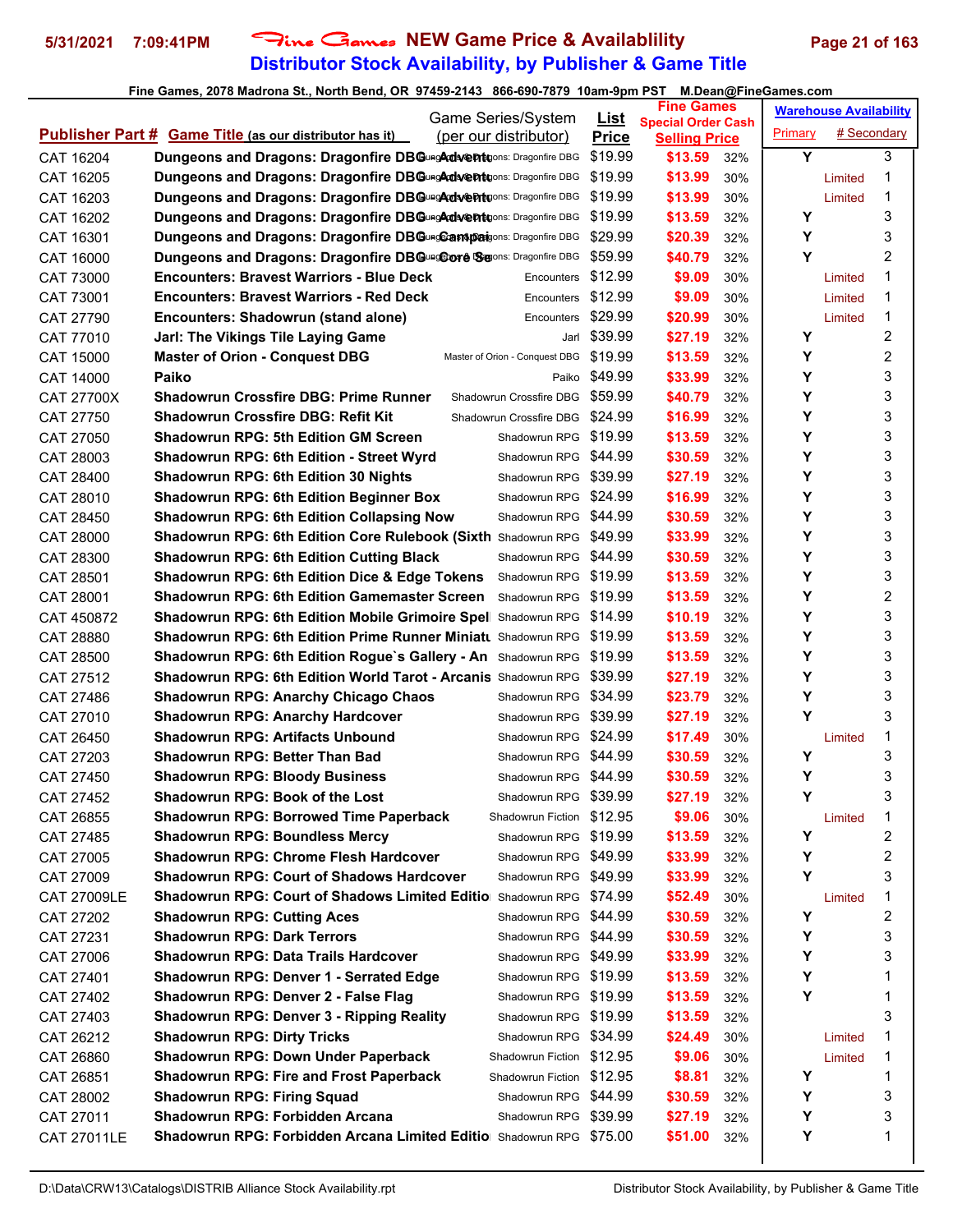## **Distributor Stock Availability, by Publisher & Game Title 5/31/2021 7:09:41PM** Fine Games **NEW Game Price & Availablility Page 22 of 163**

|                    |                                                                    | Game Series/System                | <b>List</b>      | <b>Fine Games</b>                                 |     |                                  | <b>Warehouse Availability</b> |   |  |
|--------------------|--------------------------------------------------------------------|-----------------------------------|------------------|---------------------------------------------------|-----|----------------------------------|-------------------------------|---|--|
|                    | <b>Publisher Part # Game Title (as our distributor has it)</b>     | (per our distributor)             | <b>Price</b>     | <b>Special Order Cash</b><br><b>Selling Price</b> |     | Primary                          | # Secondary                   |   |  |
| CAT 28504          | <b>Shadowrun RPG: Gun Rack</b>                                     | Shadowrun RPG                     | \$14.99          | \$10.19                                           | 32% | Y                                |                               | 3 |  |
| CAT 28505          | Shadowrun RPG: High Rollers Dice Pack                              | Shadowrun RPG                     | \$19.99          | \$13.59                                           | 32% | Y                                |                               | 3 |  |
| CAT 27008          | <b>Shadowrun RPG: Howling Shadows Hardcover</b>                    | Shadowrun RPG                     | \$49.99          | \$33.99                                           | 32% | Y                                |                               | 3 |  |
| <b>CAT 27008LE</b> | <b>Shadowrun RPG: Howling Shadows Limited Editio Shadowrun RPG</b> |                                   | \$74.99          | \$52.49                                           | 30% |                                  | Limited                       | 1 |  |
| CAT 27013          | <b>Shadowrun RPG: Kill Code Core Rulebook</b>                      | Shadowrun RPG                     | \$49.99          | \$33.99                                           | 32% | Y                                |                               | 3 |  |
| CAT 27451          | <b>Shadowrun RPG: Market Panic</b>                                 | Shadowrun RPG                     | \$44.99          | \$30.59                                           | 32% | Υ                                |                               | 3 |  |
| CAT 27454          | Shadowrun RPG: Neo-Anarchist's Streetpedia                         | Shadowrun RPG                     | \$34.99          | \$23.79                                           | 32% | Y                                |                               | 3 |  |
| CAT 27453          | <b>Shadowrun RPG: No Future</b>                                    | Shadowrun RPG \$49.99             |                  | \$33.99                                           | 32% | Y                                |                               | 3 |  |
| CAT 28451          | <b>Shadowrun RPG: Power Plays</b>                                  | Shadowrun RPG                     | \$39.99          | \$27.19                                           | 32% | Y                                |                               | 2 |  |
| CAT 27002          | <b>Shadowrun RPG: Run and Gun Softcover</b>                        | Shadowrun RPG                     | \$39.99          | \$27.19                                           | 32% | Y                                |                               | 3 |  |
| CAT 26100          | <b>Shadowrun RPG: Runners Toolkit</b>                              | Shadowrun RPG                     | \$44.99          | \$31.49                                           | 30% |                                  | Limited                       | 1 |  |
| CAT 27102          | <b>Shadowrun RPG: Runners Toolkit Alphaware Box: Shadowrun RPG</b> |                                   | \$59.99          | \$40.79                                           | 32% | Υ                                |                               | 1 |  |
| CAT 27110          | Shadowrun RPG: Seattle Sprawl Box Set                              | Shadowrun RPG                     | \$59.99          | \$40.79                                           | 32% | Y                                |                               | 3 |  |
| CAT 28301          | <b>Shadowrun RPG: Slip Streams</b>                                 | Shadowrun RPG                     | \$44.99          | \$30.59                                           | 32% | Y                                |                               | 3 |  |
| CAT 27502          | <b>Shadowrun RPG: Spell Cards V1</b>                               | Shadowrun RPG                     | \$9.99           | \$6.79                                            | 32% | Υ                                |                               | 3 |  |
| CAT 77700          | Shadowrun RPG: Sprawl Ops Board Game                               | Shadowrun RPG                     | \$49.99          | \$33.99                                           | 32% | Y                                |                               | 3 |  |
| CAT 77710          | Shadowrun RPG: Sprawl Ops Board Game 5 to 6 P Shadowrun RPG        |                                   | \$19.99          | \$13.59                                           | 32% | Υ                                |                               | 3 |  |
| CAT 27003S         | <b>Shadowrun RPG: Street Grimoire</b>                              | Shadowrun RPG                     | \$39.99          | \$27.19                                           | 32% | Υ                                |                               | 3 |  |
| CAT 27012          | <b>Shadowrun RPG: Street Lethal</b>                                | Shadowrun RPG                     | \$49.99          | \$33.99                                           | 32% | Y                                |                               | 3 |  |
| CAT 27506          | <b>Shadowrun RPG: The Complete Trog</b>                            | Shadowrun RPG                     | \$44.99          | \$30.59                                           | 32% | Υ                                |                               | 2 |  |
| CAT 27405          | <b>Shadowrun RPG: Toxic Alley</b>                                  | Shadowrun RPG                     | \$19.99          | \$13.59                                           | 32% | Υ                                |                               | 3 |  |
| CAT 27760          | <b>Shadowrun: Zero Day Card Game</b>                               | Shadowrun \$19.99                 |                  | \$13.59                                           | 32% | Y                                |                               | 3 |  |
| CAT 51101          | <b>Star Challengers: Space Station Crisis</b>                      | Star Challengers \$11.99          |                  | \$8.39                                            | 30% |                                  | Limited                       | 1 |  |
| CAT 14010          | <b>Super Camelot</b>                                               | Super Camelot \$49.99             |                  | \$33.99                                           | 32% | Y                                |                               | 3 |  |
| CAT 1300L          | The Duke: Lords Legacy                                             | The Duke                          | \$39.99          | \$27.19                                           | 32% | Y                                |                               | 3 |  |
| CAT 71300          | The Valiant Universe DBG: Core Set                                 | The Valiant Universe DBG          | \$59.99          | \$41.99                                           | 30% |                                  | Limited                       | 1 |  |
| CAT 71010          | Valiant Universe RPG: Transcendent's Edge Harddant Universe RPG    |                                   | \$39.99          | \$27.99                                           | 30% |                                  | Limited                       | 1 |  |
| CAT 77000          | <b>Vikings: The Board Game</b>                                     | Vikings: The Board Game           | \$59.99          | \$41.99                                           | 30% |                                  | Limited                       | 1 |  |
| CAT 12030          | <b>Wrath of Dragons</b>                                            | Wrath of Dragons                  | \$59.99          | \$40.79                                           | 32% | Υ                                |                               | 3 |  |
| Ceaco              | (Ceaco)                                                            | 35% Standard Discount from List\$ |                  |                                                   |     | Estimated Time to Ship 1-3 Weeks |                               |   |  |
| <b>GWI 7121</b>    | Dragonrealm A Game of Goblins & Gold                               | Dragonrealm \$25.00               |                  | \$16.25                                           | 35% | Y                                |                               | 1 |  |
| <b>GWI 108</b>     | Dragonwood                                                         | Dragonwood \$15.00                |                  | \$9.75                                            | 35% | Υ                                |                               | 1 |  |
| <b>GWI 415</b>     | <b>Forbidden Desert: Thirst for Survival</b>                       | Forbidden Desert \$27.00          |                  | \$17.55                                           | 35% | Y                                |                               | 2 |  |
| <b>GWI 317</b>     | Forbidden Island                                                   | Forbidden Island                  | \$20.00          | \$13.00                                           | 35% | Y                                |                               | 3 |  |
| <b>GWI 424</b>     | <b>Forbidden Sky</b>                                               | Forbidden Sky \$40.00             |                  | \$26.00                                           | 35% | Υ                                |                               | 3 |  |
| <b>GWI 420</b>     | <b>Go Away Monster!</b>                                            | Go Away Monster \$15.00           |                  | \$9.75                                            | 35% | Y                                |                               | 2 |  |
| <b>GWI 111</b>     | <b>Go Nuts for Donuts</b>                                          | Go Nuts for Donuts \$15.00        |                  | \$10.50                                           | 30% |                                  | Limited                       | 2 |  |
| <b>GWI 1110D</b>   | <b>Hello My Name Is</b>                                            | Hello My Name Is \$10.00          |                  | \$7.00                                            | 30% |                                  | Limited                       | 2 |  |
| <b>GWI 5219</b>    | <b>Hisss</b>                                                       | Hisss                             | \$14.00          | \$9.10                                            | 35% | Υ                                |                               |   |  |
| <b>GWI 1106D</b>   | In A Pickle: Port A Party Edition                                  | In a Pickle                       | \$10.00          | \$7.00                                            | 30% |                                  | Limited                       | 1 |  |
| <b>GWI 703</b>     | <b>Little Hands Playing Card Holder</b>                            | Little Hands Playing Card Holder  | \$4.00           | \$2.60                                            | 35% | Υ                                |                               | 2 |  |
| <b>GWI 255D</b>    | <b>Punto</b>                                                       | Punto                             | \$8.00           | \$5.20                                            | 35% | Υ                                |                               | 1 |  |
| <b>GWI 1201D</b>   | Qwixx                                                              |                                   | Qwixx \$11.00    | \$7.15                                            | 35% | Y                                |                               | 3 |  |
| <b>GWI 204</b>     | Rat-a-Tat Cat                                                      | Rat-a-Tat Cat \$12.00             |                  | \$8.40                                            | 30% |                                  | Limited                       | 1 |  |
| <b>GWI 1109D</b>   | Say It                                                             |                                   | Say It \$10.00   | \$6.50                                            | 35% | Υ                                |                               | 2 |  |
| <b>GWI 5505</b>    | <b>Scrambled States Deluxe Edition</b>                             | Scrambled States \$16.00          |                  | \$10.40                                           | 35% | Υ                                |                               |   |  |
| <b>GWI 200</b>     | <b>Slamwich</b>                                                    |                                   | Slamwich \$12.00 | \$7.80                                            | 35% | Y                                |                               | 1 |  |
| <b>GWI 200T</b>    | <b>Slamwich Deluxe Tin</b>                                         |                                   | Slamwich \$14.00 | \$9.10                                            | 35% | Y                                |                               | 1 |  |
| <b>GWI 230</b>     | <b>Sleeping Queens</b>                                             | <b>Sleeping Queens</b>            | \$12.00          | \$7.80                                            | 35% | Y                                |                               | 1 |  |
| <b>GWI 352D</b>    | <b>Sneaky Cards 2</b>                                              | Sneaky Cards \$10.00              |                  | \$6.50                                            | 35% | Y                                |                               | 2 |  |
|                    |                                                                    |                                   |                  |                                                   |     |                                  |                               |   |  |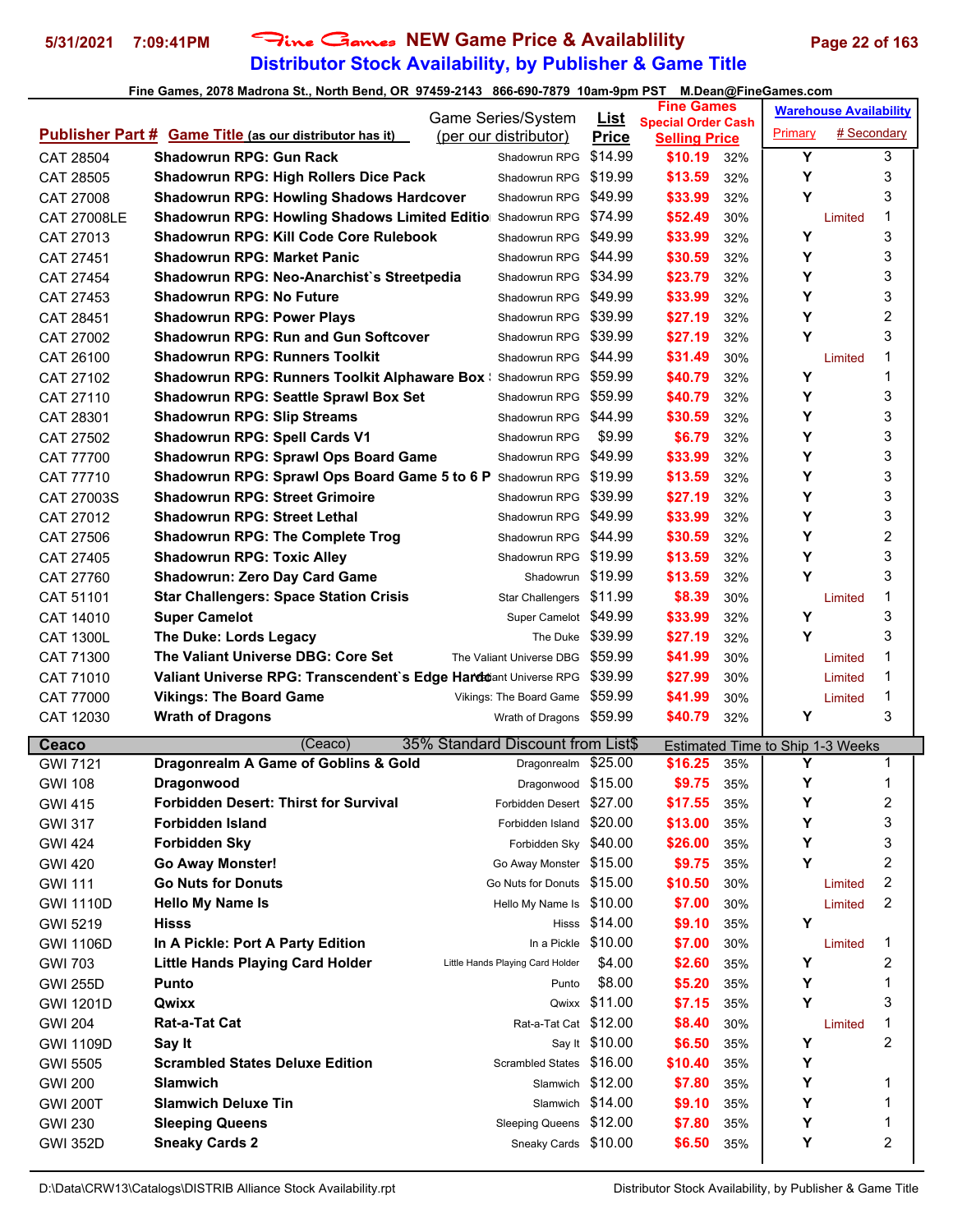## **Distributor Stock Availability, by Publisher & Game Title 5/31/2021 7:09:41PM** Fine Games **NEW Game Price & Availablility Page 23 of 163**

|                          |                                                                                    | Game Series/System                   |                         | <b>Fine Games</b>              |     |                                         | <b>Warehouse Availability</b> |                         |
|--------------------------|------------------------------------------------------------------------------------|--------------------------------------|-------------------------|--------------------------------|-----|-----------------------------------------|-------------------------------|-------------------------|
|                          | <b>Publisher Part # Game Title (as our distributor has it)</b>                     | (per our distributor)                | <u>List</u>             | <b>Special Order Cash</b>      |     | Primary                                 | # Secondary                   |                         |
| <b>GWI 351</b>           | <b>Sneaky Cards: Play it Forward</b>                                               | Sneaky Cards                         | <b>Price</b><br>\$10.00 | <b>Selling Price</b><br>\$6.50 | 35% | Υ                                       |                               | 1                       |
| <b>GWI 419</b>           | <b>Sushi Go Party!</b>                                                             |                                      | Sushi Go! \$22.00       | \$14.30                        | 35% | Y                                       |                               | 2                       |
| <b>GWI 249D</b>          | Sushi Go!                                                                          | Sushi Go!                            | \$13.00                 | \$8.45                         | 35% | Y                                       |                               | 3                       |
| GWI 426                  | Sushi Roll                                                                         | Sushi Roll \$24.00                   |                         | \$15.60                        | 35% | Y                                       |                               | 2                       |
|                          | <b>Too Many Monkeys</b>                                                            | Too Many Monkeys \$12.00             |                         |                                |     |                                         |                               | 1                       |
| <b>GWI 241</b>           | <b>Trash Pandas</b>                                                                | Trash Pandas \$12.00                 |                         | \$8.40                         | 30% | Y                                       | Limited                       | 3                       |
| <b>GWI 252</b>           | <b>Whozit</b>                                                                      |                                      | Whozit \$20.00          | \$7.80                         | 35% | Υ                                       |                               | 1                       |
| <b>GWI 7120</b>          |                                                                                    |                                      |                         | \$13.00                        | 35% |                                         |                               |                         |
| <b>Cephalofair Games</b> | (CPH)                                                                              | 35% Standard Discount from List\$    |                         |                                |     | Estimated Time to Ship 1-3 Weeks        |                               |                         |
| CPH 0301                 | Gloomhaven: Founders of Gloomhaven (stand alor                                     | Gloomhaven                           | \$70.00                 | \$45.50                        | 35% | Y                                       |                               | 3                       |
| CPH 0501                 | Gloomhaven: Jaws of the Lion (stand alone or exp                                   | Gloomhaven \$49.99                   |                         | \$32.49                        | 35% | Y                                       |                               | 3                       |
| CPH 0502                 | Gloomhaven: Jaws of the Lion Removable Sticker                                     | Gloomhaven                           | \$8.50                  | \$5.53                         | 35% | Y                                       |                               | 1                       |
| CPH 0701                 | Gloomhaven: The Black Barrow Puzzle (1000 Piece                                    |                                      | Puzzles \$19.99         | \$12.99                        | 35% | Y                                       |                               | 3                       |
| Chaosium Inc.            | (Chaos)                                                                            | 35% Standard Discount from List\$    |                         |                                |     | Estimated Time to Ship 1-3 Weeks        |                               |                         |
| CHA 23154                | Alone Against the Dark: A Solo Play Call of Cthulthe Against the Dark \$14.95      |                                      |                         | \$9.72                         | 35% | Y                                       |                               | 3                       |
| CHA 23135-H              | <b>Call of Cthulhu: 7th Edition Hardcover</b>                                      | Call of Cthulhu RPG \$54.95          |                         | \$35.72                        | 35% | Y                                       |                               | 3                       |
| CHA 23136-H              | Call of Cthulhu: 7th Edition Investigator Handbookall of Cthulhu RPG               |                                      | \$44.95                 | \$29.22                        | 35% | Υ                                       |                               | 3                       |
| CHA 23164                | Call of Cthulhu: Alone Against the Frost                                           | Call of Cthulhu RPG \$19.99          |                         | \$13.99                        | 30% |                                         | Limited                       | 2                       |
| CHA 23165-H              | Call of Cthulhu: Cthulhu Dark Ages Second Editionall of Cthulhu RPG \$44.95        |                                      |                         | \$29.22                        | 35% | Y                                       |                               | $\overline{\mathbf{c}}$ |
| CHA 23159                | Call of Cthulhu: Dead Light & Other Dark Turns Call of Cthulhu RPG \$14.99         |                                      |                         | \$9.74                         | 35% | Y                                       |                               | 3                       |
| CHA 23148-H              | <b>Call of Cthulhu: Doors to Darkness Hardcover</b>                                | Call of Cthulhu RPG \$34.95          |                         | \$22.72                        | 35% | Y                                       |                               | 2                       |
| CHA 23151-H              | Call of Cthulhu: Down Darker Trails - Terrors of Ctlall of Cthulhu RPG \$44.95     |                                      |                         | \$29.22                        | 35% | Y                                       |                               | 3                       |
| CHA 23166-H              | Call of Cthulhu: Harlem Unbound 2nd Edition                                        | Call of Cthulhu RPG \$49.99          |                         | \$32.49                        | 35% | Y                                       |                               | 3                       |
| CHA 23137                | <b>Call of Cthulhu: Keeper Screen Pack</b>                                         | Call of Cthulhu RPG \$29.95          |                         | \$19.47                        | 35% | Υ                                       |                               | 3                       |
| CHA 23139                | Call of Cthulhu: Keepers Decks (4)                                                 | Call of Cthulhu RPG \$29.95          |                         | \$19.47                        | 35% | Y                                       |                               | 3                       |
| CHA 23170-X              | Call of Cthulhu: Malleus Monstrorum Cthulhu Myttall of Cthulhu RPG \$89.99         |                                      |                         | \$62.99                        | 30% |                                         | Limited                       | $\overline{c}$          |
| CHA 23167-H              | <b>Call of Cthulhu: Mansions of Madness Vol. 1 Behi@all of Cthulhu RPG \$42.99</b> |                                      |                         | \$27.94                        | 35% | Y                                       |                               | 2                       |
| CHA 23153-X              | Call of Cthulhu: Masks of Nyarlathotep - An Epion B ks of Nyarlathotep \$129.99    |                                      |                         | \$84.49                        | 35% | Y                                       |                               | 1                       |
| CHA 23162-H              | Call of Cthulhu: Pulp Cthulhu - Cold Fire Within Call of Cthulhu RPG \$37.99       |                                      |                         | \$26.59                        | 30% |                                         | Limited                       | 1                       |
| CHA 23107-H              | Call of Cthulhu: Pulp Cthulhu - Two-Fisted Action Call of Cthulhu RPG \$44.95      |                                      |                         | \$29.22                        | 35% | Y                                       |                               |                         |
| CHA 23158-X              | <b>Call of Cthulhu: Starter Set</b>                                                | Call of Cthulhu RPG                  | \$24.99                 | \$16.24                        | 35% | Y                                       |                               | 3                       |
| CHA 5115                 | Call of Cthulhu: The Call of Cthulhu for Beginning II of Cthulhu Fiction \$19.95   |                                      |                         | \$12.97                        | 35% | Y                                       |                               | 2                       |
| CHA 23141-H              | Call of Cthulhu: The Grand Grimoire of Cthulhu Myall of Cthulhu RPG \$39.95        |                                      |                         | \$25.97                        | 35% | Y                                       |                               | 3                       |
| CHA 23171                | Call of Cthulhu: The Malleus Monstrorum Keeper Call of Cthulhu RPG \$14.99         |                                      |                         | \$9.74                         | 35% | Υ                                       |                               | 3                       |
| CHA 23163                | <b>Call of Cthulhu: The Shadow Over Providence</b>                                 | Call of Cthulhu RPG                  | \$9.99                  | \$6.49                         | 35% | Y                                       |                               | 2                       |
| CHA 23125-H              | Call of Cthulhu: The Two-Headed Serpent Hardco@all of Cthulhu RPG                  |                                      | \$44.95                 | \$29.22                        | 35% | Y                                       |                               | 2                       |
| CHA 5117-H               | H.P. Lovecraft`s: Dagon - For Beginning Readers                                    | HP Lovecrafts \$17.99                |                         | \$12.59                        | 30% |                                         | Limited                       | 2                       |
| CHA 1053-X               | <b>Miskatonic University: The Restricted Collection</b>                            | Khan of Khans \$24.99                |                         | \$16.24                        | 35% | Y                                       |                               | 3                       |
| CHA 2738-H               | <b>Paladin RPG: Core Rulebook</b>                                                  | King Arthur RPG \$59.99              |                         | \$41.99                        | 30% |                                         | Limited                       | 1                       |
| CHA 2739-H               | <b>Paladin RPG: Paladin Adventures</b>                                             | King Arthur RPG \$39.99              |                         | \$25.99                        | 35% |                                         |                               | 3                       |
| CHA 4029                 | <b>RuneQuest RPG: Gamemaster Screen Pack</b>                                       | RuneQuest RPG \$29.95                |                         | \$19.47                        | 35% | Υ                                       |                               | 3                       |
| CHA 4032-H               | <b>RuneQuest RPG: Glorantha Bestiary</b>                                           | RuneQuest RPG \$39.95                |                         | \$25.97                        | 35% | Y                                       |                               | 3                       |
| CHA 4028-H               | RuneQuest RPG: Roleplaying in Glorantha Core RI RuneQuest RPG \$54.95              |                                      |                         | \$35.72                        | 35% | Υ                                       |                               | 3                       |
| CHA 4028-X               | RuneQuest RPG: Roleplaying in Glorantha Deluxe RuneQuest RPG \$119.95              |                                      |                         | \$77.97                        | 35% | Y                                       |                               | 3                       |
| CHA 4039-H               | RuneQuest RPG: The Smoking Ruin and Other Sto RuneQuest RPG \$37.99                |                                      |                         | \$26.59                        | 30% |                                         | Limited                       | 1                       |
| CHA 23156-H              | <b>Shadows Over Stillwater RPG: Against the Mythos: Over Stillwater RPG</b>        |                                      | \$37.99                 | \$24.69                        | 35% | Y                                       |                               | 3                       |
| CHA 23155-H              | Terror Australis RPG: Call of Cthulhu in the LandTerror Australis RPG              |                                      | \$47.99                 | \$33.59                        | 30% |                                         | Limited                       | 2                       |
| CHA 7414                 | Wurm RPG: Core Rulebook - Ice Age                                                  | Wurm RPG \$39.99                     |                         | \$25.99                        | 35% | Y                                       |                               | 1                       |
| <b>Cheapass Games</b>    | (Cheapa)                                                                           | 35% Standard Discount from List\$    |                         |                                |     | <b>Estimated Time to Ship 1-3 Weeks</b> |                               |                         |
| CAG 237                  | <b>Before I Kill You Mister Spy</b>                                                | Before I Kill You Mister Spy \$10.00 |                         | \$6.50                         | 35% | Y                                       |                               | 3                       |
|                          |                                                                                    |                                      |                         |                                |     |                                         |                               |                         |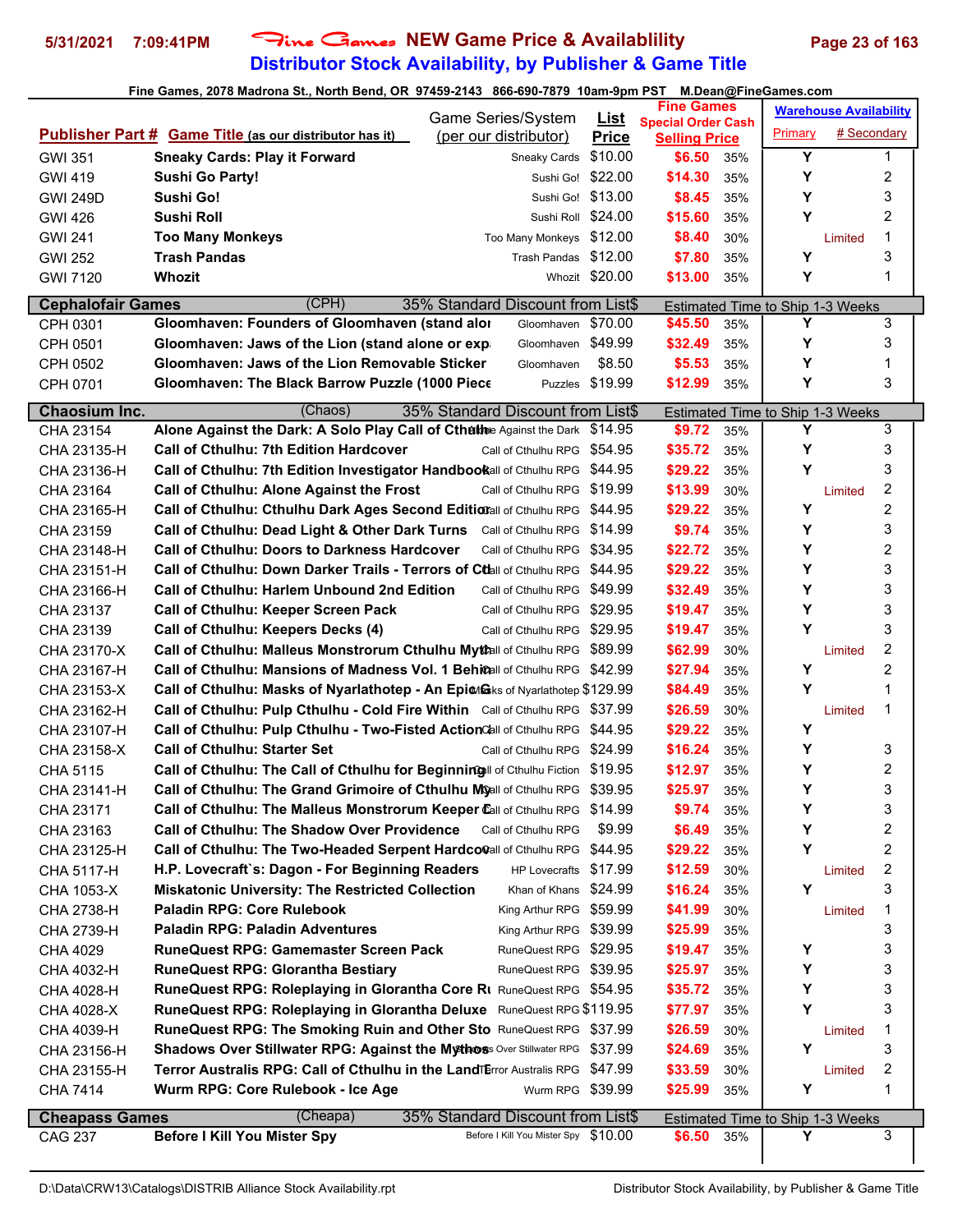## **Distributor Stock Availability, by Publisher & Game Title** 5/31/2021 7:09:41PM Fine Games NEW Game Price & Availablility Page 24 of 163

|                              |                                                                             | Game Series/System                | <u>List</u>     | <b>Fine Games</b>                                 |     |                                  | <b>Warehouse Availability</b> |
|------------------------------|-----------------------------------------------------------------------------|-----------------------------------|-----------------|---------------------------------------------------|-----|----------------------------------|-------------------------------|
|                              | <b>Publisher Part # Game Title (as our distributor has it)</b>              | (per our distributor)             | <b>Price</b>    | <b>Special Order Cash</b><br><b>Selling Price</b> |     | Primary                          | # Secondary                   |
| <b>CAG 232</b>               | Brawl: Chris (2016 Edition)                                                 | Brawl                             | \$8.50          | \$5.53                                            | 35% | Y                                | 3                             |
| <b>CAG 234</b>               | Brawl: Hale (2016 Edition)                                                  | Brawl                             | \$8.50          | \$5.53                                            | 35% | Y                                | 2                             |
| <b>CAG 235</b>               | Brawl: Morgan (2016 Edition)                                                | Brawl                             | \$8.50          | \$5.53                                            | 35% | Y                                | 3                             |
| <b>CAG 236</b>               | Brawl: Pearl (2016 Edition)                                                 | Brawl                             | \$8.50          | \$5.53                                            | 35% | Y                                | 3                             |
| <b>CAG 244</b>               | <b>Button Men: Beat People Up</b>                                           | <b>Button Men</b>                 | \$35.00         | \$22.75                                           | 35% | Y                                | 3                             |
| <b>CAG 254</b>               | <b>Button Men: Originals</b>                                                | <b>Button Men</b>                 | \$12.00         | \$7.80                                            | 35% | Υ                                | 3                             |
| <b>CAG 204</b>               | <b>Captain Treasure Boots (2nd Edition)</b>                                 | Captain Teasure Boots \$10.00     |                 | \$6.50                                            | 35% | Y                                | 3                             |
| <b>CAG 205</b>               | <b>Deadwood Studios, USA</b>                                                | Deadwood Studios, USA \$40.00     |                 | \$28.00                                           | 30% |                                  | 1<br>Limited                  |
| <b>CAG 218</b>               | Falling (2014 Edition)                                                      | Falling                           | \$10.00         | \$6.50                                            | 35% | Υ                                | 3                             |
| <b>CAG 202</b>               | <b>Fish Cook</b>                                                            | Fish Cook \$10.00                 |                 | \$6.50                                            | 35% | Y                                | 3                             |
| <b>CAG 206</b>               | Get Lucky - The Kill Doctor Lucky Card Game                                 | Kill Doctor Lucky \$17.00         |                 | \$11.05                                           | 35% | Y                                | 3                             |
| <b>CAG 246</b>               | Girl Genius - The Works: Deck 1 - Castle Wulfenba                           | <b>Girl Genius</b>                | \$12.00         | \$7.80                                            | 35% | Y                                | 3                             |
| <b>CAG 247</b>               | Girl Genius - The Works: Deck 2 - Circus of Advent                          | <b>Girl Genius</b>                | \$12.00         | \$7.80                                            | 35% | Y                                | 3                             |
| <b>CAG 248</b>               | Girl Genius - The Works: Deck 3 - Castle Heterodyr                          | Girl Genius \$12.00               |                 | \$7.80                                            | 35% | Y                                | 3                             |
| <b>CAG 249</b>               | Girl Genius - The Works: Deck 4 - Siege of Mechan                           | Girl Genius \$12.00               |                 | \$7.80                                            | 35% | Y                                | 3                             |
| <b>CAG 250</b>               | <b>Island of Doctor Lucky</b>                                               | Kill Doctor Lucky \$40.00         |                 | \$26.00                                           | 35% | Y                                | 3                             |
| <b>CAG 252</b>               | Jagermonster Poker Deck                                                     | Jagermonster \$10.00              |                 | \$6.50                                            | 35% | Y                                | 3                             |
| <b>CAG 242</b>               | Kill Doctor Lucky: Doctor Lucky's Mansion That Is Kill Doctor Lucky \$16.00 |                                   |                 | \$10.40                                           | 35% | Y                                | 3                             |
| <b>CAG 238</b>               | Kill Doctor Lucky: The Secret Lair of Doctor Lucky Kill Doctor Lucky        |                                   | \$16.00         | \$10.40                                           | 35% | Y                                | 3                             |
| <b>CAG 222</b>               | Lord of the Fries (2015 Edition)                                            | Lord of the Fries                 | \$25.00         | \$16.25                                           | 35% | Υ                                | 3                             |
| <b>CAG 224</b>               | Lord of the Fries: Chinese Expansion                                        | Lord of the Fries                 | \$10.00         | \$6.50                                            | 35% | Y                                | 3                             |
| <b>CAG 226</b>               | Lord of the Fries: Irish Pub Expansion                                      | Lord of the Fries                 | \$10.00         | \$6.50                                            | 35% | Y                                | 3                             |
| <b>CAG 225</b>               | Lord of the Fries: Italian Expansion                                        | Lord of the Fries                 | \$10.00         | \$6.50                                            | 35% | Y                                | 3                             |
| <b>CAG 223</b>               | Lord of the Fries: Mexican Expansion                                        | Lord of the Fries                 | \$10.00         | \$6.50                                            | 35% | Y                                | 3                             |
| <b>CAG 241</b>               | <b>Pairs: Deluxe Edition</b>                                                | Pairs                             | \$17.00         | \$11.05                                           | 35% | Y                                | 3                             |
| <b>CAG 212</b>               | <b>Pairs: Goblin Deck</b>                                                   | Pairs                             | \$10.00         | \$6.50                                            | 35% | Y                                | 3                             |
| <b>CAG 228</b>               | <b>Pairs: Goddesses of Food Deck</b>                                        | Pairs                             | \$10.00         | \$6.50                                            | 35% | Υ                                | 3                             |
| <b>CAG 253</b>               | <b>Pairs: Leaf Deck</b>                                                     | Pairs                             | \$12.00         | \$7.80                                            | 35% | Y                                | 3                             |
| <b>CAG 227</b>               | <b>Pairs: Lord of the Fries Deck</b>                                        |                                   | Pairs \$10.00   | \$6.50                                            | 35% | Y                                | 3                             |
| <b>CAG 217</b>               | <b>Pairs: Muses Deck</b>                                                    | Pairs                             | \$10.00         | \$6.50                                            | 35% | Y                                | 3                             |
| CAG 213                      | Pairs: Princess and Mr. Whiffle Deck                                        |                                   | Pairs \$10.00   | \$6.50                                            | 35% | Υ                                | 3                             |
| <b>CAG 215</b>               | <b>Pairs: Professor Elemental Deck</b>                                      |                                   | Pairs \$10.00   | \$6.50                                            | 35% | Υ                                | 3                             |
| CAG 216                      | <b>Pairs: Shallow Ones Deck</b>                                             |                                   | Pairs \$10.00   | \$6.50                                            | 35% | Υ                                | 3                             |
| <b>CAG 214</b>               | Pairs: The Kingkiller Chronicles #3 - Faen Deck                             |                                   | Pairs \$10.00   | \$6.50                                            | 35% | Y                                | 3                             |
| <b>CAG 219</b>               | <b>Pairs: Trolls Deck</b>                                                   |                                   | Pairs \$10.00   | \$6.50                                            | 35% | Υ                                | 3                             |
| <b>CAG 251</b>               | <b>Ricochet Poker</b>                                                       | Ricochet Poker \$10.00            |                 | \$6.50                                            | 35% | Y                                | 3                             |
| <b>CAG 220</b>               | <b>Stuff and Nonsense</b>                                                   | <b>Stuff and Nonsense</b>         | \$25.00         | \$16.25                                           | 35% | Y                                | 3                             |
| <b>CAG 245</b>               | Tak: A Beautiful Game University Edition                                    |                                   | Tak \$40.00     | \$26.00                                           | 35% | Y                                | 3                             |
| <b>CAG 201</b>               | <b>Unexploded Cow Deluxe Edition</b>                                        | Unexploded Cow \$25.00            |                 | \$16.25                                           | 35% | Y                                | 3                             |
| CAG 203                      | <b>Veritas</b>                                                              |                                   | Veritas \$10.00 | \$6.50                                            | 35% | Y                                | 3                             |
|                              |                                                                             |                                   |                 |                                                   |     |                                  |                               |
| <b>Chessex Manufacturing</b> | (Chessx)                                                                    | 35% Standard Discount from List\$ |                 |                                                   |     | Estimated Time to Ship 1-3 Weeks |                               |
| CHX 27841                    | 12mm D6 Festive Vibrant/Brown (36)                                          | Dice Menagerie                    | \$13.98         | \$9.09                                            | 35% | Y                                | 3                             |
| CHX 27896                    | 12mm D6 Lustrous Dark Blue/Green (36)                                       | Dice Menagerie \$13.98            |                 | \$9.09                                            | 35% | Υ                                | 3                             |
| CHX 27809                    | 12mm D6 Marble Green/Dark Green (36)                                        | Dice Menagerie \$13.98            |                 | \$9.09                                            | 35% | Y                                | 3                             |
| CHX 27822                    | 12mm D6 Vortex Electric Yellow/Green (36)                                   | Dice Menagerie                    | \$13.98         | \$9.09                                            | 35% | Y                                | 3                             |
| CHX 27823                    | 12mm D6 Vortex Solar/White (36)                                             | Dice Menagerie                    | \$13.98         | \$9.09                                            | 35% | Υ                                | 3                             |
| CHX 27649                    | 16mm D6 Festive Rio/Yellow (12)                                             | Dice Menagerie                    | \$9.98          | \$6.49                                            | 35% | Y                                | 3                             |
| CHX 27641                    | 16mm D6 Festive Vibrant/Brown (12)                                          | Dice Menagerie                    | \$9.98          | \$6.49                                            | 35% | Υ                                | 3                             |
| CHX 27696                    | 16mm D6 Lustrous Dark Blue/Green (12)                                       | Dice Menagerie                    | \$9.98          | \$6.49                                            | 35% | Y                                | 3                             |
| CHX 27609                    | 16mm D6 Marble Green/Dark Green (12)                                        | Dice Menagerie                    | \$9.98          | \$6.49                                            | 35% | Υ                                | 3                             |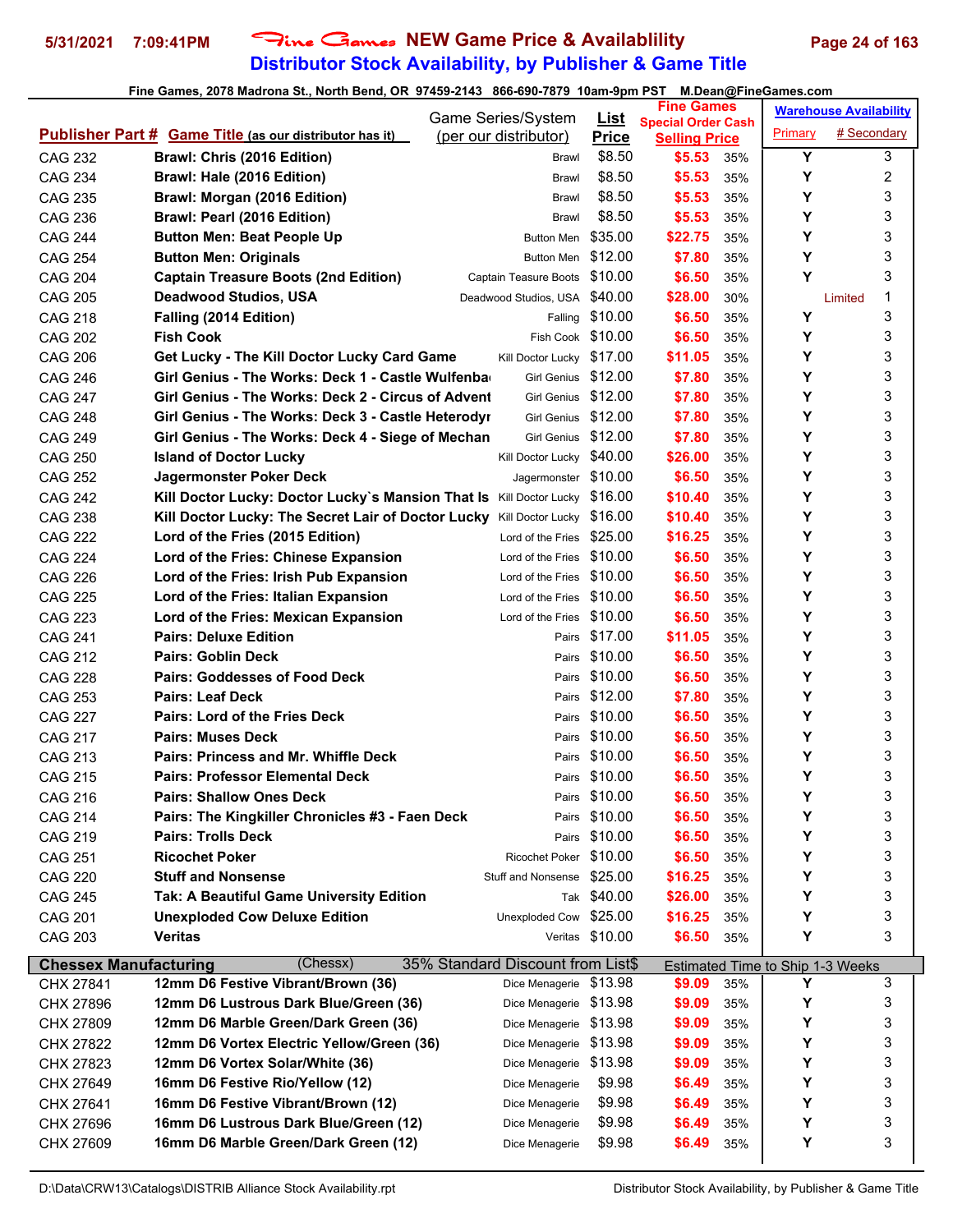## **Distributor Stock Availability, by Publisher & Game Title 5/31/2021 7:09:41PM** Fine Games **NEW Game Price & Availablility Page 25 of 163**

|           |                                                                | Game Series/System      |                             | <b>Fine Games</b>                                 |     |         | <b>Warehouse Availability</b> |   |
|-----------|----------------------------------------------------------------|-------------------------|-----------------------------|---------------------------------------------------|-----|---------|-------------------------------|---|
|           | <b>Publisher Part # Game Title (as our distributor has it)</b> | (per our distributor)   | <u>List</u><br><b>Price</b> | <b>Special Order Cash</b><br><b>Selling Price</b> |     | Primary | # Secondary                   |   |
| CHX 27622 | 16mm D6 Vortex Electric Yellow/Green (12)                      | Dice Menagerie          | \$9.98                      | \$6.49                                            | 35% | Υ       |                               | 3 |
| CHX 27623 | 16mm D6 Vortex Solar/White (12)                                | Dice Menagerie          | \$9.98                      | \$6.49                                            | 35% | Υ       |                               | 3 |
| CHX 25900 | Air Elemental 12mm D6 Dice Block (36)                          | Dice Blocks             | \$8.50                      | \$5.53                                            | 35% | Υ       |                               | 3 |
| CHX 29012 | <b>Aluminum Metallic 16mm D6 Dice Pair</b>                     | Dice- Metallic          | \$3.95                      | \$2.57                                            | 35% | Υ       |                               | 3 |
| CHX 96257 | Battlemat: 1.5in Reversible Squares-Hexes (23.5in              | Battlemat               | \$22.98                     | \$14.94                                           | 35% | Υ       |                               | 3 |
| CHX 96246 | Battlemat: 1in Reversible Squares-Hexes (23.5in x              | Battlemat \$22.98       |                             | \$14.94                                           | 35% | Y       |                               | 3 |
| CHX 01188 | Black Opal Frosted Glass Stones in 5.5` Tube (40)              | Glass Stones            | \$3.29                      | \$2.14                                            | 35% | Υ       |                               | 2 |
| CHX 01138 | Black Opal Glass Stones in 5.5` Tube (40)                      | <b>Glass Stones</b>     | \$3.29                      | \$2.14                                            | 35% | Υ       |                               | 3 |
| CHX 01178 | Black Opal Iridized Glass Stones in 5.5` Tube (40)             | Glass Stones            | \$3.29                      | \$2.14                                            | 35% | Y       |                               | 3 |
| CHX 02398 | <b>Black Velour Dice Pouch (large)</b>                         | Dice Bag                | \$2.50                      | \$1.63                                            | 35% | Υ       |                               | 3 |
| CHX 02378 | <b>Black Velour Dice Pouch (small)</b>                         | Dice Bag                | \$1.75                      | \$1.14                                            | 35% | Υ       |                               | 3 |
| CHX 02396 | <b>Blue Velour Dice Pouch (large)</b>                          | Dice Bag                | \$2.50                      | \$1.63                                            | 35% | Υ       |                               | 3 |
| CHX 02376 | <b>Blue Velour Dice Pouch (small)</b>                          | Dice Bag                | \$1.75                      | \$1.14                                            | 35% | Υ       |                               | 3 |
| CHX 27867 | Borealis 2: 12mm D6 Royal Purple/Gold (36)                     | Dice-Borealis 2 \$13.98 |                             | \$9.09                                            | 35% | Υ       |                               | 2 |
| CHX 27828 | Borealis 2: 12mm D6 Smoke/Silver (36)                          | Dice-Borealis 2 \$13.98 |                             | \$9.09                                            | 35% | Y       |                               | 2 |
| CHX 27625 | Borealis 2: 16mm D6 Light Green/Gold (12)                      | Dice-Borealis           | \$9.98                      | \$6.49                                            | 35% | Y       |                               | 3 |
| CHX 27624 | Borealis 2: 16mm D6 Magenta/Gold (12)                          | Dice-Borealis           | \$9.98                      | \$6.49                                            | 35% | Υ       |                               | 3 |
| CHX 27604 | Borealis 2: 16mm D6 Pink/Silver (12)                           | Dice-Borealis           | \$9.98                      | \$6.49                                            | 35% | Υ       |                               | 2 |
| CHX 27628 | Borealis 2: 16mm D6 Smoke/Silver (12)                          | Dice-Borealis 2         | \$9.98                      | \$6.49                                            | 35% | Υ       |                               | 3 |
| CHX 27686 | Borealis 2: 16mm D6 Teal/Gold (12)                             | Dice-Borealis 2         | \$9.98                      | \$6.49                                            | 35% | Y       |                               | 3 |
| CHX 27204 | Borealis 2: D10 Pink/Silver (10)                               | Dice-Borealis 2 \$13.98 |                             | \$9.09                                            | 35% | Y       |                               | 3 |
| CHX 27267 | Borealis 2: Poly D10 Royal Purple/Gold (10)                    | Dice-Borealis 2 \$13.98 |                             | \$9.09                                            | 35% | Y       |                               | 3 |
| CHX 27286 | Borealis 2: Poly D10 Teal/Gold (10)                            | Dice-Borealis 2 \$13.98 |                             | \$9.79                                            | 30% |         | Limited                       | 1 |
| CHX 27428 | Borealis 2: Poly Smoke/Silver (7)                              | Dice-Borelais 2         | \$9.98                      | \$6.49                                            | 35% | Υ       |                               | 3 |
| CHX 27981 | Borealis: 12mm d6 Icicle/light blue Luminary Dice I            | Dice-Borealis \$13.98   |                             | \$9.09                                            | 35% | Υ       |                               | 3 |
| CHX 27975 | Borealis: 12mm d6 Light Green/gold Luminary Dice               | Dice-Borealis \$13.98   |                             | \$9.09                                            | 35% | Υ       |                               | 3 |
| CHX 27978 | Borealis: 12mm d6 Light Smoke/silver Luminary Di               | Dice-Borealis \$13.98   |                             | \$9.09                                            | 35% | Υ       |                               | 3 |
| CHX 27984 | Borealis: 12mm d6 Pink/silver Luminary Dice Blocl              | Dice-Borealis \$13.98   |                             | \$9.09                                            | 35% | Υ       |                               | 3 |
| CHX 27977 | Borealis: 12mm d6 Purple/white Luminary Dice Blo               | Dice-Borealis \$13.98   |                             | \$9.09                                            | 35% | Y       |                               | 3 |
| CHX 27807 | Borealis: 12mm D6 Purple/White/Black (36)                      | Dice - 12mm D6 \$13.98  |                             | \$9.79                                            | 30% |         | Limited                       | 1 |
| CHX 27987 | Borealis: 12mm d6 Royal Purple/gold Luminary Dic               | Dice-Borealis \$13.98   |                             | \$9.09                                            | 35% | Υ       |                               | 3 |
| CHX 27986 | Borealis: 12mm d6 Sky Blue/white Luminary Dice E               | Dice-Borealis \$13.98   |                             | \$9.09                                            | 35% | Υ       |                               | 3 |
| CHX 27826 | Borealis: 12mm D6 Sky Blue/White/Black (36)                    | Dice - 12mm D6 \$13.98  |                             | \$9.09                                            | 35% | Y       |                               | 3 |
| CHX 27985 | Borealis: 12mm d6 Teal/gold Luminary Dice Block                | Dice-Borealis \$13.98   |                             | \$9.09                                            | 35% | Y       |                               | 3 |
| CHX 27781 | Borealis: 16mm d6 Icicle/light blue Luminary Dice I            | Dice-Borealis           | \$9.98                      | \$6.49                                            | 35% | Υ       |                               | 3 |
| CHX 27775 | Borealis: 16mm d6 Light Green/gold Luminary Dice               | Dice-Borealis           | \$9.98                      | \$6.49                                            | 35% | Υ       |                               | 3 |
| CHX 27778 | Borealis: 16mm d6 Light Smoke/silver Luminary Di               | Dice-Borealis           | \$9.98                      | \$6.49                                            | 35% | Υ       |                               | 3 |
| CHX 27784 | Borealis: 16mm d6 Pink/silver Luminary Dice Blocl              | Dice- Borealis          | \$9.98                      | \$6.49                                            | 35% | Υ       |                               | 3 |
| CHX 27777 | Borealis: 16mm d6 Purple/white Luminary Dice Blo               | Dice- Borealis          | \$9.98                      | \$6.49                                            | 35% | Υ       |                               | 3 |
| CHX 27607 | Borealis: 16mm D6 Purple/White/Black (12)                      | Dice- Borealis          | \$9.98                      | \$6.49                                            | 35% | Υ       |                               | 2 |
| CHX 27787 | Borealis: 16mm d6 Royal Purple/gold Luminary Dic               | Dice-Borealis           | \$9.98                      | \$6.49                                            | 35% | Υ       |                               | 3 |
| CHX 27786 | Borealis: 16mm d6 Sky Blue/white Luminary Dice E               | Dice- Borealis          | \$9.98                      | \$6.49                                            | 35% | Υ       |                               | 3 |
| CHX 27785 | Borealis: 16mm d6 Teal/gold Luminary Dice Block                | Dice- Borealis          | \$9.98                      | \$6.49                                            | 35% | Υ       |                               | 3 |
| CHX 27381 | Borealis: Icicle/light blue Luminary Set of Ten d10s           | Dice-Borealis \$13.98   |                             | \$9.09                                            | 35% | Υ       |                               | 3 |
| CHX 27375 | Borealis: Light Green/gold Luminary Set of Ten d1              | Dice-Borealis \$13.98   |                             | \$9.09                                            | 35% | Υ       |                               | 3 |
| CHX 27378 | Borealis: Light Smoke/silver Luminary Set of Ten c             | Dice-Borealis \$13.98   |                             | \$9.09                                            | 35% | Υ       |                               | 3 |
| CHX 27384 | Borealis: Pink/silver Luminary Set of Ten d10s                 | Dice-Borealis           | \$13.98                     | \$9.09                                            | 35% | Υ       |                               | 3 |
| CHX 27226 | Borealis: Poly D10 Sky Blue/White (10)                         | Dice-Borealis           | \$13.98                     | \$9.09                                            | 35% | Υ       |                               | 3 |
| CHX 27581 | Borealis: Polyhedral Icicle/light blue Luminary 7-Di           | Dice- Borealis          | \$9.98                      | \$6.49                                            | 35% | Υ       |                               | 3 |
| CHX 27575 | Borealis: Polyhedral Light Green/gold Luminary 7-              | Dice-Borealis           | \$9.98                      | \$6.49                                            | 35% | Υ       |                               | 3 |
|           |                                                                |                         |                             |                                                   |     |         |                               |   |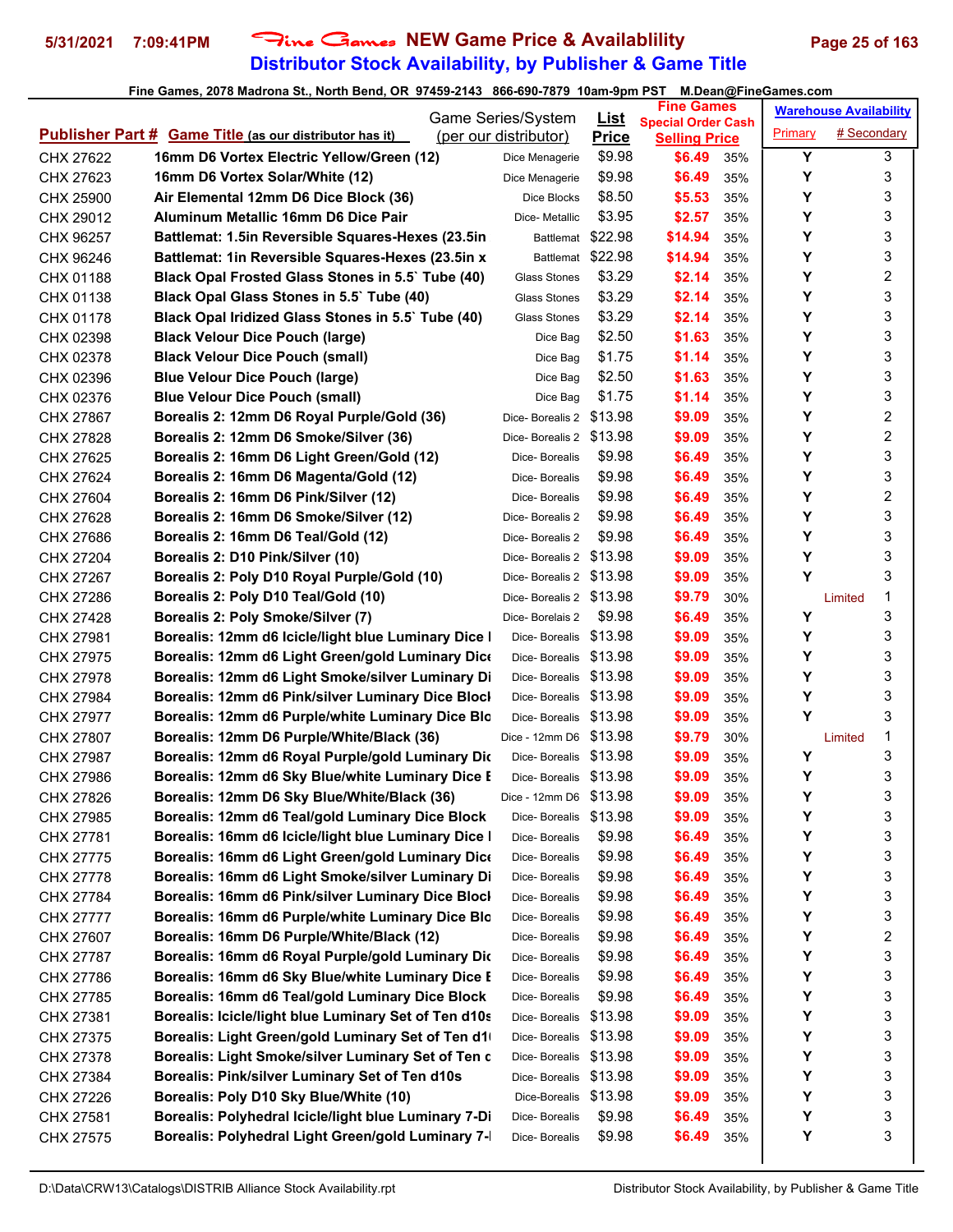## **Distributor Stock Availability, by Publisher & Game Title 5/31/2021 7:09:41PM** Fine Games **NEW Game Price & Availablility Page 26 of 163**

|            |                                                                                  | Game Series/System    | <u>List</u>  | <b>Fine Games</b>              |     |         | <b>Warehouse Availability</b> |   |
|------------|----------------------------------------------------------------------------------|-----------------------|--------------|--------------------------------|-----|---------|-------------------------------|---|
|            | <b>Publisher Part # Game Title (as our distributor has it)</b>                   | (per our distributor) | <b>Price</b> | <b>Special Order Cash</b>      |     | Primary | # Secondary                   |   |
| CHX 27578  | Borealis: Polyhedral Light Smoke/silver Luminary                                 | Dice-Borealis         | \$9.98       | <b>Selling Price</b><br>\$6.49 | 35% | Y       |                               | 3 |
| CHX 27584  | Borealis: Polyhedral Pink/silver Luminary 7-Die Se                               | Dice- Borealis        | \$9.98       | \$6.49                         | 35% | Y       |                               | 3 |
| CHX 27577  | Borealis: Polyhedral Purple/white Luminary 7-Die \$                              | Dice-Borealis         | \$9.98       | \$6.49                         | 35% | Υ       |                               | 3 |
| CHX 27587  | Borealis: Polyhedral Royal Purple/gold Luminary 7                                | Dice-Borealis         | \$9.98       | \$6.49                         | 35% | Y       |                               | 3 |
| CHX 27586  | Borealis: Polyhedral Sky Blue/white 7-Die Set                                    | Dice- Borealis        | \$9.98       | \$6.49                         | 35% | Υ       |                               | 3 |
| CHX 27585  | Borealis: Polyhedral Teal/gold Luminary 7-Die Set                                | Dice- Borealis        | \$9.98       | \$6.49                         | 35% | Υ       |                               | 3 |
| CHX 27377  | Borealis: Purple/white Luminary Set of Ten d10s                                  | Dice-Borealis         | \$13.98      | \$9.09                         | 35% | Y       |                               | 3 |
| CHX 27387  | Borealis: Royal Purple/gold Luminary Set of Ten d'                               | Dice- Borealis        | \$13.98      | \$9.09                         | 35% | Y       |                               | 3 |
| CHX 27386  | Borealis: Sky Blue/white Luminary Set of Ten d10s                                | Dice-Borealis         | \$13.98      | \$9.09                         | 35% | Y       |                               | 3 |
| CHX 27385  | Borealis: Teal/gold Luminary Set of Ten d10s                                     | Dice- Borealis        | \$13.98      | \$9.09                         | 35% | Y       |                               | 3 |
| CHX 02393  | <b>Burgundy Velour Dice Pouch (large)</b>                                        | Dice Bag              | \$2.50       | \$1.63                         | 35% | Y       |                               | 3 |
| CHX 02373  | <b>Burgundy Velour Dice Pouch (small)</b>                                        | Dice Bag              | \$1.75       | \$1.14                         | 35% | Υ       |                               | 3 |
| CHX 01198  | Catseye Mixed Colors Glass Stones in 5.5` Tube (4                                | <b>Glass Stones</b>   | \$3.29       | \$2.14                         | 35% | Y       |                               | 3 |
| CHX PRM010 | <b>Chessex Logo: A Serving of Dice Tapestry with RoChessex Tapestry \$100.00</b> |                       |              | \$70.00                        | 30% |         | Limited                       | 1 |
| CHX 27865  | Cirrus 12mm D6 Aqua/Silver (36)                                                  | Dice Menagerie        | \$13.98      | \$9.09                         | 35% | Y       |                               | 3 |
| CHX 27665  | Cirrus 16mm D6 Aqua/Silver (12)                                                  | Dice Menagerie        | \$9.98       | \$6.49                         | 35% | Y       |                               | 3 |
| CHX 27465  | Cirrus Poly Aqua/Silver (7)                                                      | Dice Menagerie        | \$9.98       | \$6.49                         | 35% | Y       |                               | 3 |
| CHX 25907  | Cobalt 12mm D6 Dice Block (36)                                                   | Dice Blocks           | \$8.50       | \$5.53                         | 35% | Y       |                               | 3 |
| CHX 29011  | <b>Copper Metallic 16mm D6 Dice Pair</b>                                         | Dice- Metallic        | \$3.95       | \$2.57                         | 35% | Υ       |                               | 3 |
| CHX 02750  | <b>Counter Tray</b>                                                              | <b>Counter Sheets</b> | \$3.98       | \$2.59                         | 35% | Υ       |                               | 2 |
| CHX 01137  | Crystal Aqua Blue Glass Stones in 5.5` Tube (40)                                 | Glass Stones          | \$3.29       | \$2.14                         | 35% | Y       |                               | 3 |
| CHX 01181  | Crystal Clear Frosted Glass Stones in 5.5` Tube (40)                             | Glass Stones          | \$3.29       | \$2.14                         | 35% | Y       |                               | 3 |
| CHX 01121  | Crystal Clear Glass Stones in 5.5` Tube (40)                                     | Glass Stones          | \$3.29       | \$2.14                         | 35% | Y       |                               | 3 |
| CHX 01176  | Crystal Dark Blue Iridized Glass Stones in 5.5` Tub                              | Glass Stones          | \$3.29       | \$2.14                         | 35% | Y       |                               | 3 |
| CHX 01125  | Crystal Dark Green Glass Stones in 5.5` Tube (40)                                | Glass Stones          | \$3.29       | \$2.14                         | 35% | Y       |                               | 3 |
| CHX 01175  | Crystal Green Iridized Glass Stones in 5.5` Tube (4)                             | Glass Stones          | \$3.29       | \$2.14                         | 35% | Υ       |                               | 3 |
| CHX 01136  | Crystal Light Blue Glass Stones in 5.5` Tube (40)                                | <b>Glass Stones</b>   | \$3.29       | \$2.14                         | 35% | Υ       |                               | 3 |
| CHX 01135  | Crystal Light Green Glass Stones in 5.5` Tube (40)                               | Glass Stones          | \$3.29       | \$2.14                         | 35% | Y       |                               | 3 |
| CHX 01187  | Crystal Lilac Frosted Glass Stones in 5.5` Tube (40)                             | Glass Stones          | \$3.29       | \$2.14                         | 35% | Y       |                               | 3 |
| CHX 01194  | Crystal Pink Frosted Glass Stones in 5.5` Tube (40)                              | Glass Stones          | \$3.29       | \$2.14                         | 35% | Y       |                               | 2 |
| CHX 01134  | Crystal Pink Glass Stones in 5.5` Tube (40)                                      | Glass Stones          | \$3.29       | \$2.14                         | 35% | Υ       |                               | 2 |
| CHX 01127  | Crystal Purple Glass Stones in 5.5` Tube (40)                                    | Glass Stones          | \$3.29       | \$2.14                         | 35% | Υ       |                               | 3 |
| CHX 01184  | Crystal Red Frosted Glass Stones in 5.5` Tube (40)                               | Glass Stones          | \$3.29       | \$2.14                         | 35% | Y       |                               | 3 |
| CHX 01124  | Crystal Red Glass Stones in 5.5` Tube (40)                                       | Glass Stones          | \$3.29       | \$2.14                         | 35% | Υ       |                               | 3 |
| CHX 01146  | Crystal Teal Glass Stones in 5.5' Tube (40)                                      | Glass Stones          | \$3.29       | \$2.14                         | 35% | Υ       |                               | 3 |
| CHX 01160  | Dark Blue Catseye Glass Stones in 5.5` Tube (40)                                 | <b>Glass Stones</b>   | \$3.29       | \$2.14                         | 35% | Υ       |                               | 3 |
| CHX 00023  | Dice Boot (Revised Clamshell Packaging)                                          | Dice Boot \$19.95     |              | \$12.97                        | 35% | Υ       |                               | 3 |
| CHX 27965  | Dice Menagerie 10: 12mm D6 Borealis Maple Greete- Dice Menagerie                 |                       | \$13.98      | \$9.09                         | 35% | Υ       |                               | 3 |
| CHX 27944  | Dice Menagerie 10: 12mm D6 Festive Pop Art/Blute:- Dice Menagerie                |                       | \$13.98      | \$9.09                         | 35% | Υ       |                               | 3 |
| CHX 27946  | Dice Menagerie 10: 12mm D6 Festive Waterlily/Whie- Dice Menagerie                |                       | \$13.98      | \$9.09                         | 35% | Υ       |                               | 3 |
| CHX 27966  | Dice Menagerie 10: 12mm D6 luminary Poly Sky/Sile-Dice Menagerie                 |                       | \$13.98      | \$9.09                         | 35% | Υ       |                               | 3 |
| CHX 27803  | Dice Menagerie 10: 12mm D6 Marble Oxi CopperDiae-Dice Menagerie                  |                       | \$13.98      | \$9.09                         | 35% | Υ       |                               | 3 |
| CHX 27744  | Dice Menagerie 10: 16mm D6 Festive Pop Art/Bluece- Dice Menagerie                |                       | \$9.98       | \$6.49                         | 35% | Υ       |                               | 3 |
| CHX 27653  | Dice Menagerie 10: 16mm D6 Festive Sunburst/Rece- Dice Menagerie                 |                       | \$9.98       | \$6.49                         | 35% | Υ       |                               | 3 |
| CHX 27766  | Dice Menagerie 10: 16mm D6 Luminary Sky/Silvende- Dice Menagerie                 |                       | \$9.98       | \$6.49                         | 35% | Υ       |                               | 3 |
| CHX 27765  | Dice Menagerie 10: 16mm D6 Maple Green/Yellowide- Dice Menagerie                 |                       | \$9.98       | \$6.49                         | 35% | Υ       |                               | 3 |
| CHX 27603  | Dice Menagerie 10: 16mm D6 Marble Oxi CopperDide- Dice Menagerie                 |                       | \$9.98       | \$6.49                         | 35% | Υ       |                               | 3 |
| CHX 27746  | Dice Menagerie 10: 16mm D6 Waterlily/White (12 pice-Dice Menagerie               |                       | \$9.98       | \$6.49                         | 35% | Υ       |                               | 3 |
| CHX LE914  | Dice Menagerie 10: D20 Assorted Bag of 50 DiceDise-Dice Menagerie                |                       | \$69.60      | \$45.24                        | 35% | Υ       |                               | 3 |
| CHX 27566  | Dice Menagerie 10: Luminary Poly Sky/Silver (7) Dice- Dice Menagerie             |                       | \$9.98       | \$6.49                         | 35% | Υ       |                               | 3 |
|            |                                                                                  |                       |              |                                |     |         |                               |   |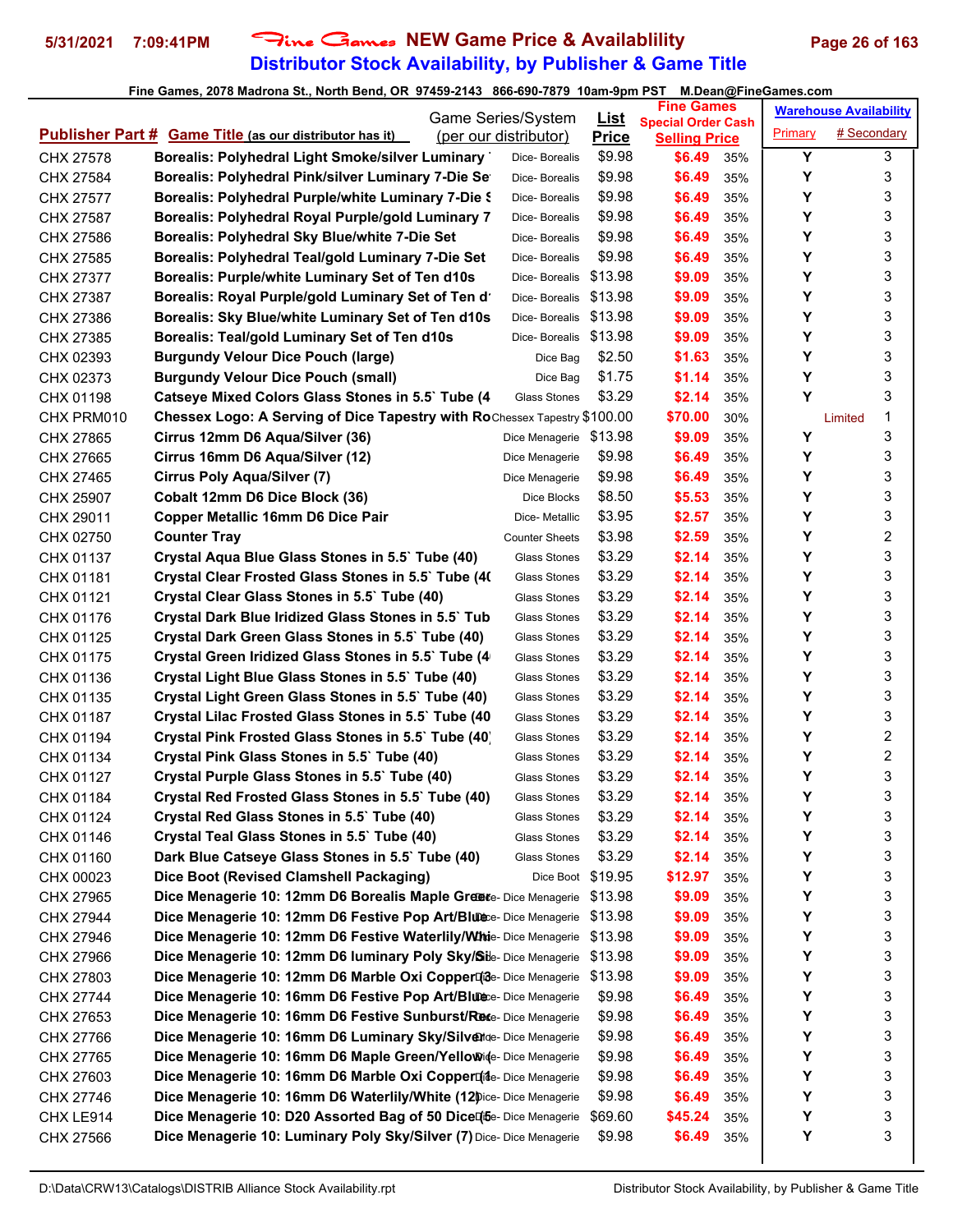## **Distributor Stock Availability, by Publisher & Game Title 5/31/2021 7:09:41PM** Fine Games **NEW Game Price & Availablility Page 27 of 163**

| Game Series/System                                                                      | <u>List</u>  | <b>Fine Games</b>                                 |     |         | <b>Warehouse Availability</b> |
|-----------------------------------------------------------------------------------------|--------------|---------------------------------------------------|-----|---------|-------------------------------|
| <b>Publisher Part # Game Title (as our distributor has it)</b><br>(per our distributor) | <b>Price</b> | <b>Special Order Cash</b><br><b>Selling Price</b> |     | Primary | # Secondary                   |
| Dice Menagerie 10: Poly Borealis Maple Green/Yelle- Dice Menagerie<br>CHX 27565         | \$9.98       | \$6.49                                            | 35% | Υ       | 3                             |
| Dice Menagerie 10: Poly D10 Festive Pop Art/Bluede- Dice Menagerie<br>CHX 27344         | \$13.98      | \$9.09                                            | 35% | Υ       | 3                             |
| Dice Menagerie 10: Poly D10 Festive Waterlily/Whitle- Dice Menagerie<br>CHX 27346       | \$13.98      | \$9.09                                            | 35% | Υ       | 3                             |
| Dice Menagerie 10: Poly D10 Marble Oxi Copper/Me-Dice Menagerie<br>CHX 27203            | \$13.98      | \$9.09                                            | 35% | Υ       | 3                             |
| Dice Menagerie 10: Poly Festive Pop Art/Blue (7) Dice- Dice Menagerie<br>CHX 27544      | \$9.98       | \$6.49                                            | 35% | Υ       | 3                             |
| Dice Menagerie 10: Poly Festive Sunburst/Red (7)ice- Dice Menagerie<br>CHX 27453        | \$9.98       | \$6.49                                            | 35% | Υ       | 3                             |
| Dice Menagerie 10: Poly Festive Waterlily/White (Nge-Dice Menagerie<br>CHX 27546        | \$9.98       | \$6.49                                            | 35% | Υ       | 3                             |
| Dice Menagerie 10: Poly Marble Oxi Copper/Whitede- Dice Menagerie<br>CHX 27403          | \$9.98       | \$6.49                                            | 35% | Υ       | 3                             |
| Dice Menagerie 10: Tens D10 Luminary Poly Skytse- Dice Menagerie<br>CHX 27366           | \$13.98      | \$9.09                                            | 35% | Υ       | 3                             |
| Dice Menagerie 10:12mm D6 Festive Sunburst/Rede-Dice Menagerie<br>CHX 27853             | \$13.98      | \$9.09                                            | 35% | Υ       | 3                             |
| Dice Menagerie 9: Ghostly Glow 12mm D6 Orange/<br>CHX 27923<br>Dice Menagerie           | \$15.98      | \$10.39                                           | 35% | Υ       | 3                             |
| Dice Menagerie 9: Ghostly Glow 16mm D6 Orange/<br>CHX 27723<br>Dice Menagerie           | \$11.98      | \$7.79                                            | 35% | Υ       | 3                             |
| Dice Menagerie 9: Ghostly Glow Poly Orange/Yello<br>Dice Menagerie<br>CHX 27523         | \$11.98      | \$7.79                                            | 35% | Υ       | 3                             |
| Dice Menagerie 9: Ghostly Glow Poly Pink/Silver (7)<br>Dice Menagerie<br>CHX 27524      | \$11.98      | \$7.79                                            | 35% | Υ       | 3                             |
| Dice Menagerie 9: Ghostly Glow12mm D6 Pink/Silv<br>CHX 27924<br>Dice Menagerie          | \$15.98      | \$10.39                                           | 35% | Υ       | 3                             |
| Dice Menagerie 9: Ghostly Glow16mm D6 Pink/Silv<br>CHX 27724<br>Dice Menagerie          | \$11.98      | \$7.79                                            | 35% | Υ       | 3                             |
| Dice Menagerie10: Poly Borealis D10 Maple Greente- Dice Menagerie<br>CHX 27365          | \$13.98      | \$9.09                                            | 35% | Υ       | 3                             |
| Dm5 Festive 16mm D6 Green/Silver (12)<br>CHX 27645<br>Dice Menagerie                    | \$9.98       | \$6.49                                            | 35% | Υ       | 3                             |
| Dm8 Poly D10 Festive Rio/Yellow (10)<br>CHX 27249<br>Dice-Dice Menagerie 8              | \$13.98      | \$9.09                                            | 35% | Υ       | 3                             |
| Dm8 Poly D10 Lustrous Dark Blue/Green (10)<br>Dice-Dice Menagerie 8<br>CHX 27296        | \$13.98      | \$9.09                                            | 35% | Υ       | 3                             |
| Dm8 Poly D10 Vortex Solar/White (10)<br>CHX 27223<br>Dice-Dice Menagerie 8              | \$13.98      | \$9.09                                            | 35% | Y       | 3                             |
| Dm9: Festive D10 Mosaic Yellow (10)<br>CHX 27250<br>Dice Menagerie                      | \$13.98      | \$9.79                                            | 30% |         | 1<br>Limited                  |
| CHX 25910<br>Earth Elemental 12mm D6 Dice Block (36)<br>Dice Blocks                     | \$8.50       | \$5.53                                            | 35% | Y       | 3                             |
| Empty Full-Color Cardboard Dice Set Display of redictionary Box Empty<br>CHX 29971      | \$5.98       | \$3.89                                            | 35% | Y       | 3                             |
| Empty Full-Color Cardboard Dice Set Display of redictionary Box Empty<br>CHX 29981      | \$9.98       | \$6.49                                            | 35% | Υ       | 2                             |
| Empty Full-Color Cardboard Dice Set Display of Rodroisplay Box Empty<br>CHX 29969       | \$3.98       | \$2.59                                            | 35% | Υ       | 2                             |
| Festive 12mm D6 Carousel/White (36)<br>CHX 27840<br>Dice Menagerie                      | \$13.98      | \$9.09                                            | 35% | Υ       | 3                             |
| Festive 12mm D6 Circus/Black (36)<br>Dice Menagerie<br>CHX 27842                        | \$13.98      | \$9.09                                            | 35% | Υ       | 3                             |
| Festive 12mm D6 Festive Mosaic Yellow (36)<br>CHX 27850<br>Dice Menagerie               | \$13.98      | \$9.09                                            | 35% | Υ       | 3                             |
| Festive 12mm D6 Green/Silver (36)<br>CHX 27845<br>Dice Menagerie                        | \$13.98      | \$9.09                                            | 35% | Υ       | 3                             |
| Festive 12mm D6 Rio/Yellow (36)<br>Dice Menagerie \$13.98<br>CHX 27849                  |              | \$9.09                                            | 35% | Υ       | 3                             |
| Festive 12mm D6 Violet/White (36)<br>Dice Menagerie \$13.98<br>CHX 27857                |              | \$9.09                                            | 35% | Υ       | 3                             |
| Festive 16mm D6 Circus/Black (12)<br>CHX 27642<br>Dice Menagerie                        | \$9.98       | \$6.49                                            | 35% | Υ       | 3                             |
| Festive 16mm D6 Violet/White (12)<br>CHX 27657<br>Dice Menagerie                        | \$9.98       | \$6.49                                            | 35% | Υ       | 3                             |
| <b>Festive Poly Carousel/White (7)</b><br>CHX 27440<br>Dice Menagerie                   | \$9.98       | \$6.49                                            | 35% | Υ       | 3                             |
| <b>Festive Poly Circus/Black (7)</b><br>CHX 27442<br>Dice Menagerie                     | \$9.98       | \$6.49                                            | 35% | Y       | 3                             |
| <b>Festive Poly Green/Silver (7)</b><br>CHX 27445<br>Dice Menagerie                     | \$9.98       | \$6.49                                            | 35% | Y       | 3                             |
| <b>Festive Poly Mosaic Yellow (7)</b><br>CHX 27450<br>Dice Menagerie                    | \$9.98       | \$6.49                                            | 35% | Υ       | 3                             |
| <b>Festive Poly Violet/White (7)</b><br>CHX 27457<br>Dice Menagerie                     | \$9.98       | \$6.49                                            | 35% | Υ       | 3                             |
| Festive: Poly D10 Green/Silver (10)<br>CHX 27245<br>Dice-Festive                        | \$13.98      | \$9.09                                            | 35% | Υ       | 3                             |
| <b>Figure Carrying Case With 3 Foam Sheets</b><br>CHX 02869<br>Miniatures Case          | \$12.95      | \$8.42                                            | 35% | Υ       | 3                             |
| Figure Carrying Case: 14 25mm Spaces<br>CHX 02860<br>Miniatures Case                    | \$12.95      | \$8.42                                            | 35% | Υ       | 3                             |
| Figure Storage Box: 25mm Large (40)<br>CHX 02852<br>Miniatures Case                     | \$29.95      | \$19.47                                           | 35% | Y       | 3                             |
| Figure Storage Box: 25mm Large (56)<br>Miniatures Case \$29.95<br>CHX 02851             |              | \$19.47                                           | 35% | Υ       | 3                             |
| Fire Elemental 12mm D6 Dice Block (36)<br>Dice Blocks<br>CHX 25903                      | \$8.50       | \$5.53                                            | 35% | Υ       | 3                             |
| Frosted Mixed Colors Glass Stones in 5.5` Tube (4)<br>CHX 01196<br>Glass Stones         | \$3.29       | \$2.14                                            | 35% | Y       | 3                             |
| Frosted: 12mm D6 Blue/White (36)<br>CHX 27806<br>Dice- Frosted                          | \$13.98      | \$9.09                                            | 35% | Υ       | 3                             |
| Frosted: 12mm D6 Clear/Black (36)<br>Dice-Frosted \$13.98<br>CHX 27801                  |              | \$9.09                                            | 35% | Υ       | 3                             |
| Frosted: 12mm D6 Pink (36)<br>Dice-Frosted \$13.98<br>CHX 27864                         |              | \$9.09                                            | 35% | Υ       | 3                             |
| Frosted: 12mm D6 Teal/White Block (36)<br>Dice-Frosted \$13.98<br>CHX 27805             |              | \$9.09                                            | 35% | Y       | 3                             |
|                                                                                         |              |                                                   |     |         |                               |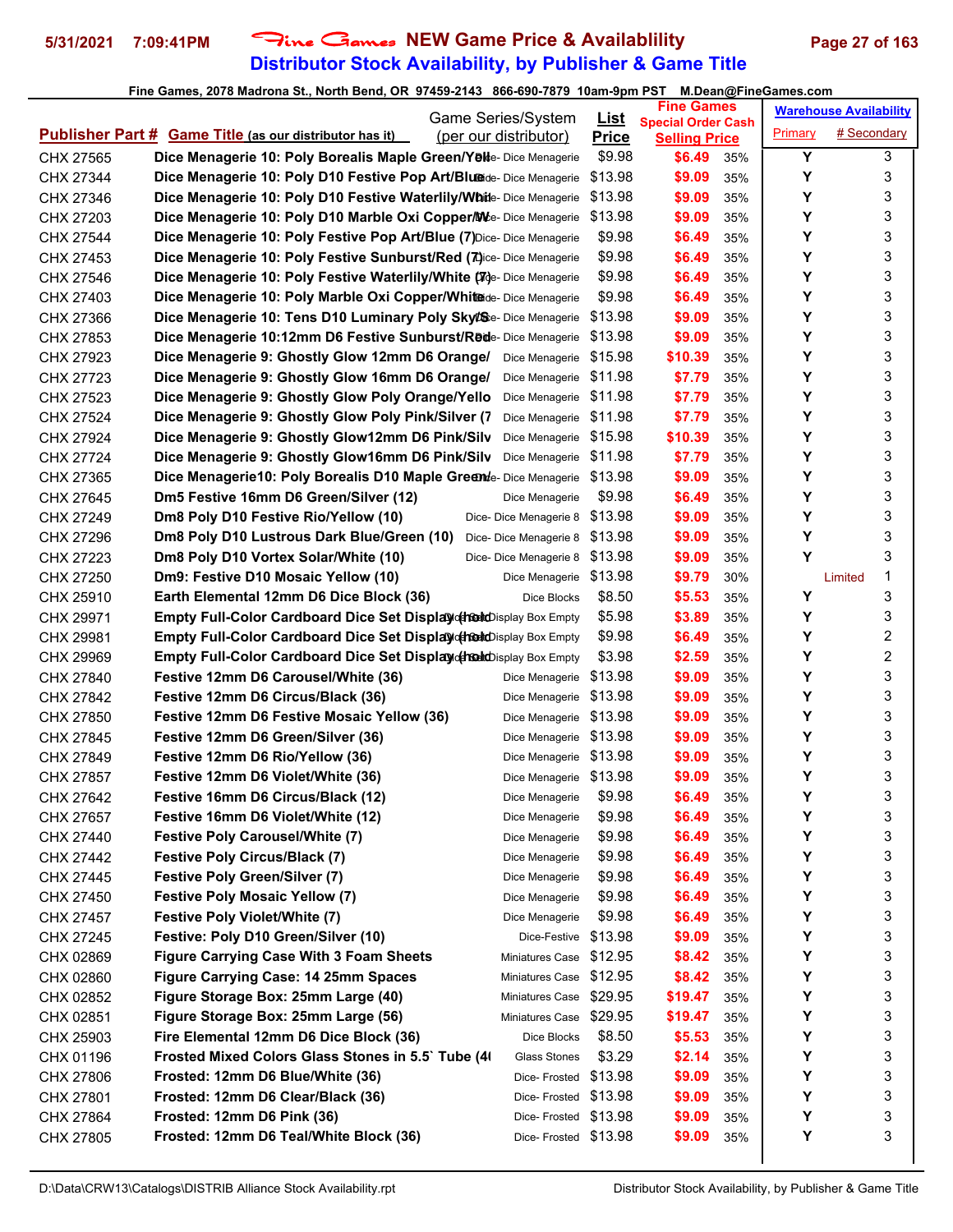## **Distributor Stock Availability, by Publisher & Game Title 5/31/2021 7:09:41PM** Fine Games **NEW Game Price & Availablility Page 28 of 163**

|           |                                                                | <b>Game Series/System</b> | <u>List</u>  | <b>Fine Games</b>                                 |     |         | <b>Warehouse Availability</b> |
|-----------|----------------------------------------------------------------|---------------------------|--------------|---------------------------------------------------|-----|---------|-------------------------------|
|           | <b>Publisher Part # Game Title (as our distributor has it)</b> | (per our distributor)     | <b>Price</b> | <b>Special Order Cash</b><br><b>Selling Price</b> |     | Primary | # Secondary                   |
| CHX 27606 | Frosted: 16mm D6 Blue/White (12)                               | Dice-Frosted              | \$9.98       | \$6.49                                            | 35% | Y       | 3                             |
| CHX 27601 | Frosted: 16mm D6 Clear/Black (12)                              | Dice-Frosted              | \$9.98       | \$6.49                                            | 35% | Y       | 3                             |
| CHX 27664 | Frosted: 16mm D6 Pink/White Block (12)                         | Dice- Frosted             | \$9.98       | \$6.49                                            | 35% | Υ       | 3                             |
| CHX 27605 | Frosted: 16mm D6 Teal/White Block (12)                         | Dice-Frosted              | \$9.98       | \$6.49                                            | 35% | Y       | 3                             |
| CHX 27406 | Frosted: Poly Blue/White Set (7)                               | Dice-Frosted              | \$9.98       | \$6.49                                            | 35% | Y       | 3                             |
| CHX 27416 | Frosted: Poly Caribbean Blue/White (7)                         | Dice-Frosted              | \$9.98       | \$6.49                                            | 35% | Υ       | 3                             |
| CHX 27264 | Frosted: Poly D10 Pink/White (10)                              | Dice-Frosted              | \$13.98      | \$9.09                                            | 35% | Υ       | 3                             |
| CHX 27205 | Frosted: Poly D10 Teal/White (10)                              | Dice-Frosted \$13.98      |              | \$9.09                                            | 35% | Υ       | 3                             |
| CHX 27464 | Frosted: Poly Pink/White (7)                                   | Dice- Frosted             | \$9.98       | \$6.49                                            | 35% | Y       | 3                             |
| CHX 27405 | Frosted: Poly Teal/White (7)                                   | Dice-Frosted              | \$9.98       | \$6.49                                            | 35% | Υ       | 3                             |
| CHX 27816 | Frosted:12mm D6 Caribbean Blue/White Block (36)                | Dice-Frosted \$13.98      |              | \$9.09                                            | 35% | Y       | 3                             |
| CHX 27616 | Frosted:16mm D6 Carib Blue/White Block (12)                    | Dice-Frosted              | \$9.98       | \$6.49                                            | 35% | Y       | 3                             |
| CHX 26830 | Gemini 2: 12mm D6 Black Pink/White (36)                        | Dice-Gemini 2 \$13.98     |              | \$9.09                                            | 35% | Υ       | 3                             |
| CHX 26828 | Gemini 2: 12mm D6 Blue Purple/Gold (36)                        | Dice-Gemini 2 \$13.98     |              | \$9.09                                            | 35% | Υ       | 3                             |
| CHX 26829 | Gemini 2: 12mm D6 Blue Red/Gold (36)                           | Dice-Gemini 2 \$13.98     |              | \$9.09                                            | 35% | Y       | 3                             |
| CHX 26831 | Gemini 2: 12mm D6 Green Red/White(36)                          | Dice-Gemini 2 \$13.98     |              | \$9.09                                            | 35% | Υ       | 3                             |
| CHX 26832 | Gemini 2: 12mm D6 Purple Steel/White (36)                      | Dice-Gemini 2 \$13.98     |              | \$9.09                                            | 35% | Υ       | 3                             |
| CHX 26630 | Gemini 2: 16mm D6 Black Pink/White (12)                        | Dice- Gemini 2            | \$9.98       | \$6.49                                            | 35% | Υ       | 3                             |
| CHX 26628 | Gemini 2: 16mm D6 Blue Purple/Gold (12)                        | Dice- Gemini 2            | \$9.98       | \$6.49                                            | 35% | Y       | 3                             |
| CHX 26629 | Gemini 2: 16mm D6 Blue Red/Gold (12)                           | Dice- Gemini 2            | \$9.98       | \$6.49                                            | 35% | Y       | 3                             |
| CHX 26631 | Gemini 2: 16mm D6 Green Red/White (12)                         | Dice- Gemini 2            | \$9.98       | \$6.49                                            | 35% | Y       | 3                             |
| CHX 26632 | Gemini 2: 16mm D6 Purple Steel/White(12)                       | Dice- Gemini 2            | \$9.98       | \$6.49                                            | 35% | Υ       | 3                             |
| CHX 26430 | Gemini 2: Poly Black Pink/White (7)                            | Dice- Gemini 2            | \$9.98       | \$6.49                                            | 35% | Y       | 3                             |
| CHX 26428 | Gemini 2: Poly Blue Purple/Gold (7)                            | Dice- Gemini 2            | \$9.98       | \$6.49                                            | 35% | Υ       | 3                             |
| CHX 26429 | Gemini 2: Poly Blue Red/Gold (7)                               | Dice- Gemini 2            | \$9.98       | \$6.49                                            | 35% | Υ       | 3                             |
| CHX 26231 | Gemini 2: Poly D10 Green Red/White (10)                        | Dice-Gemini 2 \$13.98     |              | \$9.09                                            | 35% | Y       | 3                             |
| CHX 26432 | Gemini 2: Poly Purple Steel/White (7)                          | Dice- Gemini 2            | \$9.98       | \$6.49                                            | 35% | Y       | 3                             |
| CHX 26835 | Gemini 3: 12mm D6 Black Blue Gold/Black (36)                   | Dice- Gemini 3 \$13.98    |              | \$9.09                                            | 35% | Υ       | 3                             |
| CHX 26833 | Gemini 3: 12mm D6 Black Red Gold/Black (36)                    | Dice-Gemini 3 \$13.98     |              | \$9.09                                            | 35% | Υ       | 3                             |
| CHX 26836 | Gemini 3: 12mm D6 Blue-Green Gold/Black (36)                   | Dice-Gemini 3 \$13.98     |              | \$9.09                                            | 35% | Y       | 3                             |
| CHX 26834 | Gemini 3: 12mm D6 Green Purple Gold/Black (36)                 | Dice-Gemini 3 \$13.98     |              | \$9.09                                            | 35% | Υ       | 3                             |
| CHX 26635 | Gemini 3: 16mm D6 Black Blue Gold/Black (12)                   | Dice- Gemini 3            | \$9.98       | \$6.49                                            | 35% | Υ       | 3                             |
| CHX 26633 | Gemini 3: 16mm D6 Black Red Gold/Black (12)                    | Dice- Gemini 3            | \$9.98       | \$6.49                                            | 35% | Y       | 3                             |
| CHX 26636 | Gemini 3: 16mm D6 Blue Green Gold/Black (12)                   | Dice- Gemini3             | \$9.98       | \$6.49                                            | 35% | Υ       | 3                             |
| CHX 26634 | Gemini 3: 16mm D6 Green Purple Gold/Black (12)                 | Dice- Gemini 3            | \$9.98       | \$6.49                                            | 35% | Υ       | 3                             |
| CHX 26435 | Gemini 3: Poly Black Blue/Gold (7)                             | Dice- Gemini 3            | \$9.98       | \$6.49                                            | 35% | Υ       | 3                             |
| CHX 26433 | Gemini 3: Poly Black Red/Gold (7)                              | Dice- Gemini 3            | \$9.98       | \$6.49                                            | 35% | Υ       | 3                             |
| CHX 26436 | Gemini 3: Poly Blue Green/Gold (7)                             | Dice- Gemini 3            | \$9.98       | \$6.49                                            | 35% | Υ       | 3                             |
| CHX 26434 | Gemini 3: Poly Green Purple/Gold (7)                           | Dice- Gemini 3            | \$9.98       | \$6.49                                            | 35% | Υ       | 3                             |
| CHX 26839 | Gemini 4: 12mm D6 Black Green/Gold (36)                        | Dice-Gemini 4             | \$13.98      | \$9.09                                            | 35% | Υ       | 3                             |
| CHX 26840 | Gemini 4: 12mm D6 Black Purple/Gold (36)                       | Dice-Gemini 4 \$13.98     |              | \$9.09                                            | 35% | Υ       | 3                             |
| CHX 26844 | Gemini 4: 12mm D6 White Teal/Black (36)                        | Dice-Gemini 4 \$13.98     |              | \$9.09                                            | 35% | Υ       | 3                             |
| CHX 26639 | Gemini 4: 16mm D6 Black Green/Gold (12)                        | Dice-Gemini 4             | \$9.98       | \$6.49                                            | 35% | Υ       | 3                             |
| CHX 26640 | Gemini 4: 16mm D6 Black Purple/Gold (12)                       | Dice-Gemini 4             | \$9.98       | \$6.49                                            | 35% | Υ       | 3                             |
| CHX 26644 | Gemini 4: 16mm D6 White Teal/Black (12)                        | Dice-Gemini 4             | \$9.98       | \$6.49                                            | 35% | Υ       | 3                             |
| CHX 26439 | Gemini 4: Poly Black Green/Gold (7)                            | Dice-Gemini 4             | \$9.98       | \$6.49                                            | 35% | Υ       | 3                             |
| CHX 26440 | Gemini 4: Poly Black Purple/Gold (7)                           | Dice-Gemini 4             | \$9.98       | \$6.49                                            | 35% | Υ       | 3                             |
| CHX 26845 | Gemini 5: 12mm D6 Black Gray/Green (36)                        | Dice-Gemini 5 \$13.98     |              | \$9.09                                            | 35% | Υ       | 3                             |
| CHX 26846 | Gemini 5: 12mm D6 Black Shell/White (36)                       | Dice-Gemini 5 \$13.98     |              | \$9.09                                            | 35% | Υ       | 3                             |
| CHX 26849 | Gemini 5: 12mm D6 Purple Teal/Gold (36)                        | Dice-Gemini 5 \$13.98     |              | \$9.09                                            | 35% | Υ       | 3                             |
|           |                                                                |                           |              |                                                   |     |         |                               |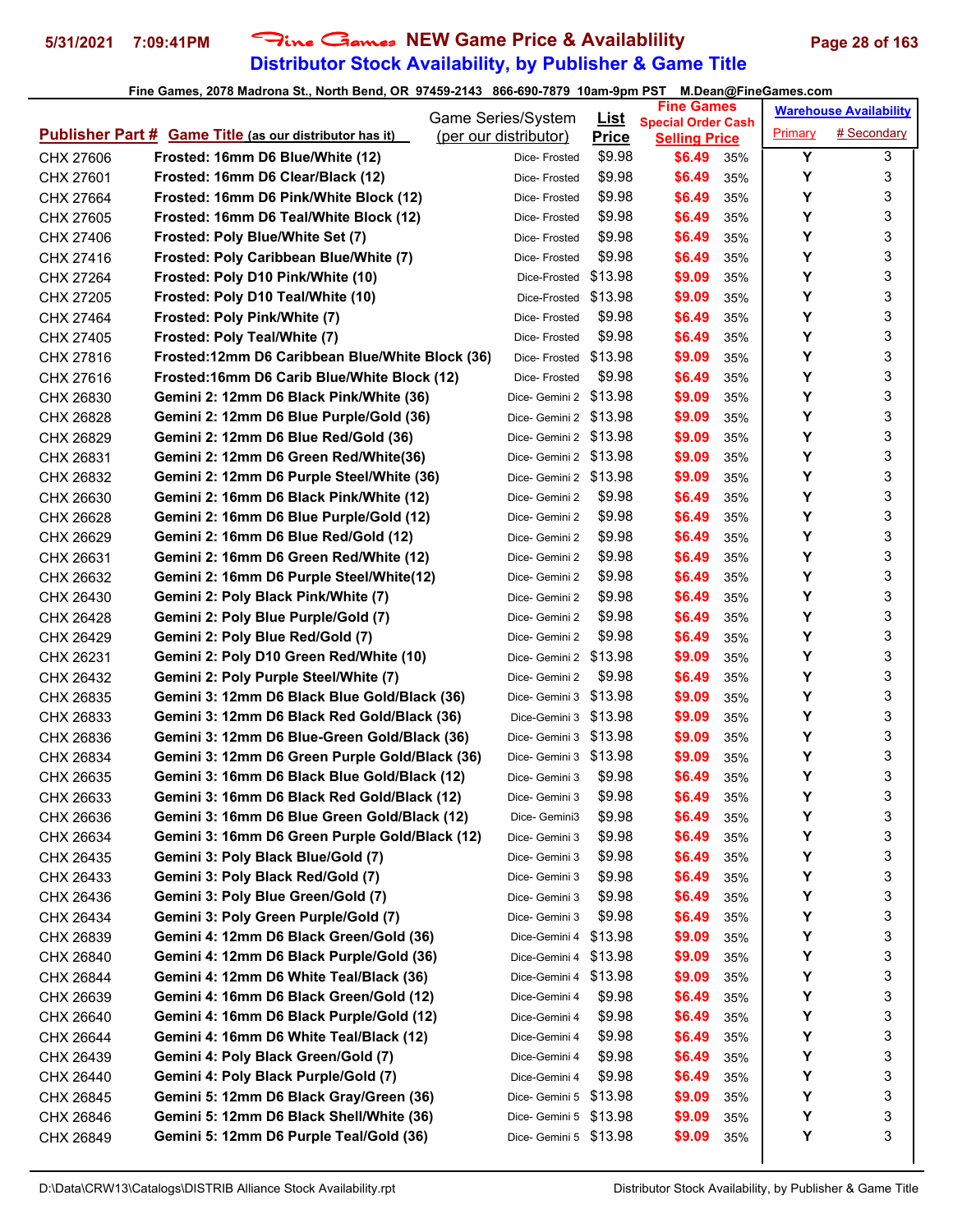## **Distributor Stock Availability, by Publisher & Game Title** 5/31/2021 7:09:41PM Fine Games NEW Game Price & Availablility Page 29 of 163

|           |                                                                | Game Series/System     | <u>List</u>  | <b>Fine Games</b>                                 |     |         | <b>Warehouse Availability</b> |                         |
|-----------|----------------------------------------------------------------|------------------------|--------------|---------------------------------------------------|-----|---------|-------------------------------|-------------------------|
|           | <b>Publisher Part # Game Title (as our distributor has it)</b> | (per our distributor)  | <b>Price</b> | <b>Special Order Cash</b><br><b>Selling Price</b> |     | Primary | # Secondary                   |                         |
| CHX 26850 | Gemini 5: 12mm D6 Red Yellow/Silver (36)                       | Dice- Gemini 5         | \$13.98      | \$9.09                                            | 35% | Y       |                               | 3                       |
| CHX 26645 | Gemini 5: 16mm D6 Black Gray/Green (12)                        | Dice- Gemini 5         | \$9.98       | \$6.49                                            | 35% | Y       |                               | 3                       |
| CHX 26646 | Gemini 5: 16mm D6 Black Shell/White (12)                       | Dice-Demini 5          | \$9.98       | \$6.49                                            | 35% | Υ       |                               | 3                       |
| CHX 26649 | Gemini 5: 16mm D6 Purple Teal/Gold (12)                        | Dice- Gemini 5         | \$9.98       | \$6.49                                            | 35% | Y       |                               | 3                       |
| CHX 26650 | Gemini 5: 16mm D6 Red Yellow/Silver (12)                       | Dice- Gemini 5         | \$9.98       | \$6.49                                            | 35% | Y       |                               | 3                       |
| CHX 26445 | Gemini 5: Poly Black Grey/Green (7)                            | Dice- Gemini 5         | \$9.98       | \$6.49                                            | 35% | Y       |                               | 3                       |
| CHX 26446 | Gemini 5: Poly Black Shell/White (7)                           | Dice- Gemini 5         | \$9.98       | \$6.49                                            | 35% | Y       |                               | 3                       |
| CHX 26449 | Gemini 5: Poly Purple Teal/Gold (7)                            | Dice- Gemini 5         | \$9.98       | \$6.49                                            | 35% | Υ       |                               | 3                       |
| CHX 26450 | Gemini 5: Poly Red Yellow/Silver (7)                           | Dice- Gemini 5         | \$9.98       | \$6.49                                            | 35% | Y       |                               | 3                       |
| CHX 26851 | Gemini 6: 12mm D6 Black Gold/Silver (36)                       | Dice- Gemini 6 \$13.98 |              | \$9.09                                            | 35% |         |                               | 3                       |
| CHX 26854 | Gemini 6: 12mm D6 Green Yellow/Silver (36)                     | Dice- Gemini 6         | \$13.98      | \$9.09                                            | 35% | Y       |                               | 2                       |
| CHX 26856 | Gemini 6: 12mm D6 Steel Teal/White (36)                        | Dice- Gemini 6         | \$13.98      | \$9.09                                            | 35% | Y       |                               | 3                       |
| CHX 26651 | Gemini 6: 16mm D6 Black Gold/Silver (12)                       | Dice- Gemini 6         | \$9.98       | \$6.49                                            | 35% | Υ       |                               | 3                       |
| CHX 26652 | Gemini 6: 16mm D6 Blue Orange/White (12)                       | Dice- Gemini 6         | \$9.98       | \$6.49                                            | 35% | Υ       |                               | 1                       |
| CHX 26654 | Gemini 6: 16mm D6 Green Yellow/Silver (12)                     | Dice- Gemini 6         | \$9.98       | \$6.49                                            | 35% | Y       |                               | 3                       |
| CHX 26656 | Gemini 6: 16mm D6 Steel Teal/White (12)                        | Dice- Gemini 6         | \$9.98       | \$6.49                                            | 35% | Y       |                               | 3                       |
| CHX 26251 | Gemini 6: Poly D10 Black Gold/Silver (10)                      | Dice-Gemini 6 \$13.98  |              | \$9.09                                            | 35% | Υ       |                               | 3                       |
| CHX 26252 | Gemini 6: Poly D10 Blue Orange/White (10)                      | Dice- Gemini 6         | \$13.98      | \$9.09                                            | 35% | Υ       |                               | 3                       |
| CHX 26454 | Gemini 6: Poly Green Yellow/Silver (7)                         | Dice- Gemini 6         | \$9.98       | \$6.49                                            | 35% | Y       |                               | 3                       |
| CHX 26456 | Gemini 6: Poly Steel Teal/White (7)                            | Dice- Gemini 6         | \$9.98       | \$6.49                                            | 35% | Υ       |                               | 3                       |
| CHX 26857 | Gemini 7: 12mm D6 Astral Blue/White/Red (36)                   | Dice- Gemini 7         | \$13.98      | \$9.09                                            | 35% | Υ       |                               | 3                       |
| CHX 26858 | Gemini 7: 12mm D6 Black Starlight/Red (36)                     | Dice- Gemini \$13.98   |              | \$9.09                                            | 35% | Y       |                               | 3                       |
| CHX 26859 | Gemini 7: 12mm D6 Blue/Teal/Gold (36)                          | Dice-Gemini 7 \$13.98  |              | \$9.09                                            | 35% | Y       |                               | 3                       |
| CHX 26862 | Gemini 7: 12mm D6 Red/Teal/Gold (36)                           | Dice-Gemini 7 \$13.98  |              | \$9.09                                            | 35% | Υ       |                               | 3                       |
| CHX 26657 | Gemini 7: 16mm D6 Astral Blue/White/Red (12)                   | Dice- Gemini 7         | \$9.98       | \$6.49                                            | 35% | Y       |                               | 3                       |
| CHX 26658 | Gemini 7: 16mm D6 Black Starlight/Red (12)                     | Dice- Gemini 7         | \$9.98       | \$6.49                                            | 35% | Y       |                               | 3                       |
| CHX 26659 | Gemini 7: 16mm D6 Blue/Teal/Gold (12)                          | Dice- Gemini 7         | \$9.98       | \$6.49                                            | 35% | Υ       |                               | 3                       |
| CHX 26661 | Gemini 7: 16mm D6 Orange/Steel/Gold (12)                       | Dice- Gemini 7         | \$9.98       | \$6.49                                            | 35% | Υ       |                               | 3                       |
| CHX 26662 | Gemini 7: 16mm D6 Red/Teal/Gold (12)                           | Dice- Gemini 7         | \$9.98       | \$6.49                                            | 35% | Υ       |                               | 3                       |
| CHX 26458 | Gemini 7: Poly Black Starlight/Red (7)                         | Dice- Gemini 7         | \$9.98       | \$6.49                                            | 35% | Y       |                               | 3                       |
| CHX 26459 | Gemini 7: Poly Blue/Teal/Gold (7)                              | Dice- Gemini 7         | \$9.98       | \$6.49                                            | 35% | Υ       |                               | 3                       |
| CHX 26257 | Gemini 7: Poly D10 Astral Blue/White/Red (10)                  | Dice- Gemini 7 \$13.98 |              | \$9.09                                            | 35% | Υ       |                               | 3                       |
| CHX 26259 | Gemini 7: Poly D10 Blue/Teal/Gold (10)                         | Dice-Gemini 7 \$13.98  |              | \$9.09                                            | 35% | Υ       |                               | 3                       |
| CHX 26261 | Gemini 7: Poly D10 Orange/Steel/Gold (10)                      | Dice- Gemini 7 \$13.98 |              | \$9.09                                            | 35% | Υ       |                               | 3                       |
| CHX 26262 | Gemini 7: Poly D10 Red/Teal/Gold (10)                          | Dice-Gemini 7 \$13.98  |              | \$9.09                                            | 35% | Υ       |                               | 3                       |
| CHX 26461 | Gemini 7: Poly Orange/Steel/Gold (7)                           | Dice- Gemini 7         | \$9.98       | \$6.99                                            | 30% |         | Limited                       | $\overline{\mathbf{c}}$ |
| CHX 26822 | Gemini: 12mm D6 Blue Gold/White (36)                           | Dice-Gemini \$13.98    |              | \$9.09                                            | 35% | Υ       |                               | 3                       |
| CHX 26823 | Gemini: 12mm D6 Blue Silver/White (36)                         | Dice-Gemini \$13.98    |              | \$9.09                                            | 35% | Υ       |                               | 3                       |
| CHX 26824 | Gemini: 12mm D6 Copper Steel/White (36)                        | Dice-Gemini \$13.98    |              | \$9.09                                            | 35% | Υ       |                               | 3                       |
| CHX 26825 | Gemini: 12mm D6 Gold Green/White (36)                          | Dice- Gemini \$13.98   |              | \$9.09                                            | 35% | Υ       |                               | 3                       |
| CHX 26826 | Gemini: 12mm D6 Purple Red/Gold (36)                           | Dice-Gemini \$13.98    |              | \$9.09                                            | 35% | Y       |                               | 3                       |
| CHX 30044 | Gemini: 16mm d6 Black-White/pink Dice Block (12                | Dice-Gemini \$11.98    |              | \$7.79                                            | 35% | Υ       |                               | 3                       |
| CHX 26622 | Gemini: 16mm D6 Blue Gold/White (12)                           | Dice-Gemini            | \$9.98       | \$6.49                                            | 35% | Υ       |                               | 3                       |
| CHX 26623 | Gemini: 16mm D6 Blue Silver/White (12)                         | Dice-Gemini            | \$9.98       | \$6.49                                            | 35% | Υ       |                               | 3                       |
| CHX 26624 | Gemini: 16mm D6 Copper Steel/White (12)                        | Dice-Gemini            | \$9.98       | \$6.49                                            | 35% | Υ       |                               | 3                       |
| CHX 26625 | Gemini: 16mm D6 Gold Green/White (12)                          | Dice-Gemini            | \$9.98       | \$6.49                                            | 35% | Υ       |                               | 3                       |
| CHX 26626 | Gemini: 16mm D6 Purple Red/Gold (12)                           | Dice-Gemini            | \$9.98       | \$6.49                                            | 35% | Υ       |                               | 3                       |
| CHX 26422 | Gemini: Poly Blue Gold/White (7)                               | Dice-Gemini            | \$9.98       | \$6.49                                            | 35% | Υ       |                               | 3                       |
| CHX 26423 | Gemini: Poly Blue Steel/White (7)                              | Dice-Gemini            | \$9.98       | \$6.49                                            | 35% | Υ       |                               | 3                       |
| CHX 26424 | Gemini: Poly Copper Steel/White (7)                            | Dice-Gemini            | \$9.98       | \$6.49                                            | 35% | Y       |                               | 3                       |
|           |                                                                |                        |              |                                                   |     |         |                               |                         |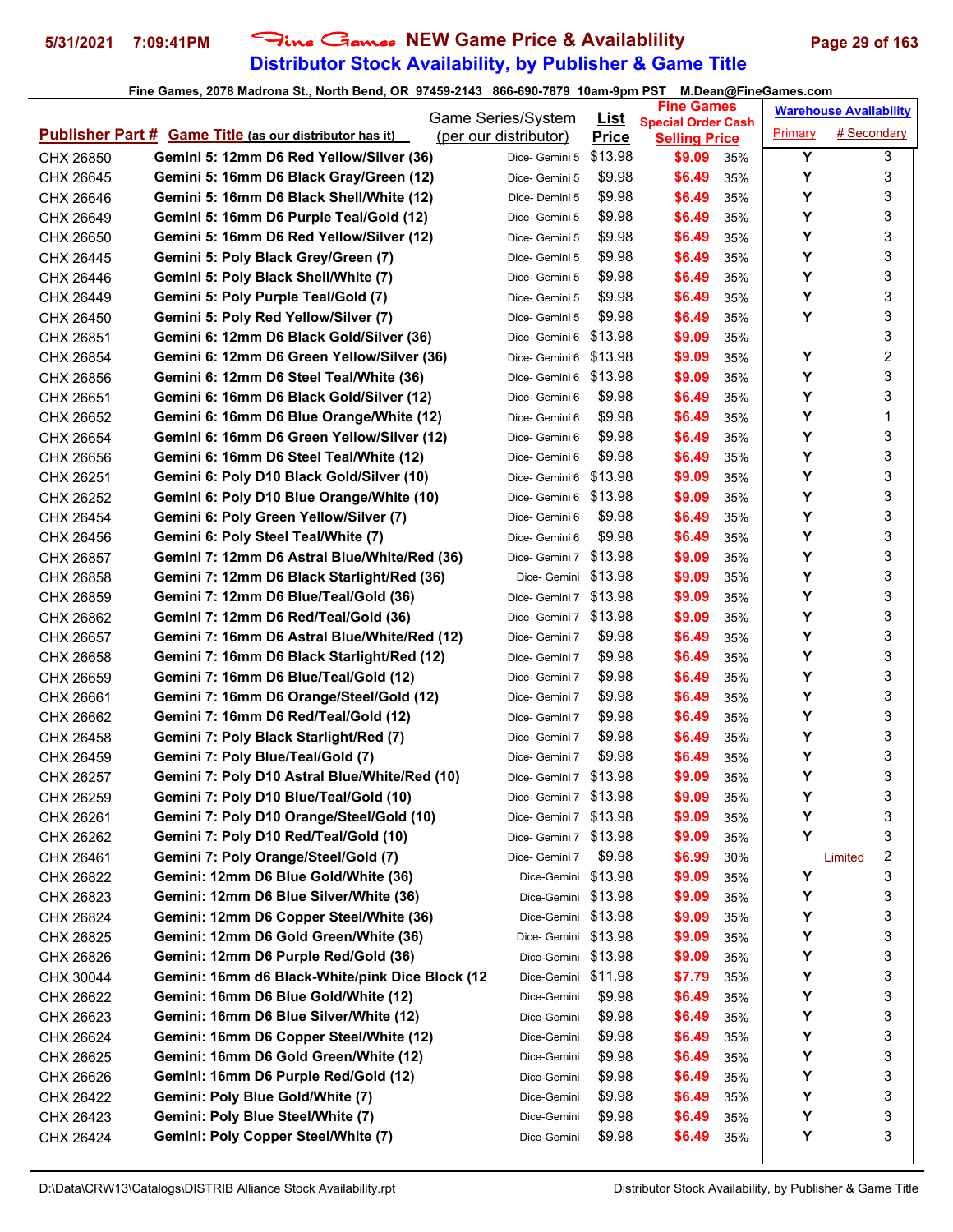## **Distributor Stock Availability, by Publisher & Game Title** 5/31/2021 7:09:41PM Fine Games NEW Game Price & Availablility Page 30 of 163

|            |                                                                | Game Series/System         |                             | <b>Fine Games</b>                                 |     |         | <b>Warehouse Availability</b> |   |
|------------|----------------------------------------------------------------|----------------------------|-----------------------------|---------------------------------------------------|-----|---------|-------------------------------|---|
|            | <b>Publisher Part # Game Title (as our distributor has it)</b> | (per our distributor)      | <u>List</u><br><b>Price</b> | <b>Special Order Cash</b><br><b>Selling Price</b> |     | Primary | # Secondary                   |   |
| CHX 29520  | Gemini: Poly D20 Numbers Assorted Bag of Dice (                | Dice- Gemini               | \$69.60                     | \$45.24                                           | 35% | Y       |                               | 3 |
| CHX 26425  | Gemini: Poly Gold Green/White (7)                              | Dice-Gemini                | \$9.98                      | \$6.49                                            | 35% | Υ       |                               | 3 |
| CHX 26426  | Gemini: Poly Purple Red/Gold (7)                               | Dice-Gemini                | \$9.98                      | \$6.49                                            | 35% | Υ       |                               | 3 |
| CHX 27903  | Glitter 12mm D6 Gold/Silver (36)                               | Dice Menagerie             | \$13.98                     | \$9.09                                            | 35% | Y       |                               | 3 |
| CHX 27904  | Glitter 12mm D6 Ruby/Gold (36)                                 | Dice Menagerie             | \$13.98                     | \$9.09                                            | 35% | Υ       |                               | 3 |
| CHX 27703  | Glitter 16mm D6 Gold/Silver (12)                               | Dice Menagerie             | \$9.98                      | \$6.49                                            | 35% | Y       |                               | 3 |
| CHX 27704  | Glitter 16mm D6 Ruby/Gold (12)                                 | Dice Menagerie             | \$9.98                      | \$6.49                                            | 35% | Υ       |                               | 3 |
| CHX 27503  | Glitter Poly Gold/Silver (7)                                   | Dice Menagerie             | \$9.98                      | \$6.49                                            | 35% | Y       |                               | 3 |
| CHX 27504  | Glitter Poly Ruby/Gold (7)                                     | Dice Menagerie             | \$9.98                      | \$6.49                                            | 35% | Y       |                               | 3 |
| CHX 25920  | Granite 12mm D6 Dice Block (36)                                | Dice Blocks                | \$8.50                      | \$5.53                                            | 35% | Y       |                               | 3 |
| CHX 02391  | <b>Gray Velour Dice Pouch (large)</b>                          | Dice Bag                   | \$2.50                      | \$1.63                                            | 35% | Y       |                               | 3 |
| CHX 01158  | Green Catseye Glass Stones in 5.5` Tube (40)                   | <b>Glass Stones</b>        | \$3.29                      | \$2.14                                            | 35% | Υ       |                               | 3 |
| CHX 02395  | <b>Green Velour Dice Pouch (large)</b>                         | Dice Bag                   | \$2.50                      | \$1.63                                            | 35% | Y       |                               | 3 |
| CHX 02375  | <b>Green Velour Dice Pouch (small)</b>                         | Dice Bag                   | \$1.75                      | \$1.14                                            | 35% | Y       |                               | 3 |
| CHX 02371  | <b>Grey Velour Dice Pouch (small)</b>                          | Dice Bag                   | \$1.75                      | \$1.14                                            | 35% | Υ       |                               | 3 |
| CHX CV0065 | <b>Heads/Tails Die d2</b>                                      | Dice-D <sub>2</sub>        | \$3.00                      | \$1.95                                            | 35% | Y       |                               |   |
| CHX 25917  | Hurricane 12mm D6 Dice Block (36)                              | Dice Blocks                | \$8.50                      | \$5.53                                            | 35% | Υ       |                               | 3 |
| CHX 01197  | Iridized Mixed Colors Glass Stones in 5.5` Tube (40)           | <b>Glass Stones</b>        | \$3.29                      | \$2.14                                            | 35% | Υ       |                               | 3 |
| CHX 30020  | Lab Dice 3 Gemini: Poly Mint Green/White/Orange                | Dice-Lab                   | \$11.98                     | \$7.79                                            | 35% | Υ       |                               | 3 |
| CHX 30021  | Lab Dice 3 Gemini: Poly Orange/Purple/White (7)                | Dice-Lab                   | \$11.98                     | \$7.79                                            | 35% | Y       |                               | 3 |
| CHX 30022  | Lab Dice 3 Gemini: Poly Red/White/Blue (7)                     | Dice- Lab \$11.98          |                             | \$8.39                                            | 30% |         | Limited                       | 2 |
| CHX 30043  | Lab Dice 4 Gemini: Poly Black-White/pink (7)                   | Dice-Lab \$11.98           |                             | \$7.79                                            | 35% | Y       |                               | 3 |
| CHX 30042  | Lab Dice 4 Gemini: Poly Clear-Pink/white Luminary              | Dice-Lab \$11.98           |                             | \$7.79                                            | 35% | Υ       |                               | 3 |
| CHX 30038  | Lab Dice 4 Heavy: Poly Orange/Turquoise (7)                    | Dice- Lab \$11.98          |                             | \$7.79                                            | 35% | Υ       |                               | 3 |
| CHX 30039  | Lab Dice 4 Heavy: Poly Turquoise/Orange (7)                    | Dice- Lab \$11.98          |                             | \$7.79                                            | 35% | Υ       |                               | 3 |
| CHX 30040  | Lab Dice 4 Nebula: Poly Copper Matrix/orange Lun               | Dice-Lab                   | \$11.98                     | \$7.79                                            | 35% | Υ       |                               | 3 |
| CHX 30041  | Lab Dice 4 Nebula: Poly Supernova/white Luminary               | Dice-Lab                   | \$11.98                     | \$7.79                                            | 35% | Y       |                               | 3 |
| CHX 29977  | Lab Dice: Cardboard Lab Dice Tube Set Display in               | Dice-Lab                   | \$9.98                      | \$6.49                                            | 35% | Υ       |                               | 3 |
| CHX 27818  | Leaf 12mm D6 Black/Gold/Silver (36)                            | Dice Menagerie             | \$13.98                     | \$9.09                                            | 35% | Y       |                               | 3 |
| CHX 27618  | Leaf 16mm D6 Black/Gold/Silver (12)                            | Dice Menagerie             | \$9.98                      | \$6.49                                            | 35% | Y       |                               | 3 |
| CHX 27418  | Leaf Poly Black/Gold/Silver (7)                                | Dice Menagerie             | \$9.98                      | \$6.49                                            | 35% | Υ       |                               | 3 |
| CHX 01152  | Lemon Catseye Glass Stones in 5.5` Tube (40)                   | Glass Stones               | \$3.29                      | \$2.14                                            | 35% | Υ       |                               | 3 |
| CHX 29900  | Loose Dice Sampler Tray - Large (empty)                        | Gaming Accessories \$24.00 |                             | \$16.80                                           | 30% |         | Limited                       | 1 |
| CHX 27890  | Lustrous 12mm D6 Slate/White (36)                              | Dice Menagerie \$13.98     |                             | \$9.09                                            | 35% | Υ       |                               | 3 |
| CHX 27690  | Lustrous 16mm D6 Slate/White (12)                              | Dice Menagerie             | \$9.98                      | \$6.49                                            | 35% | Υ       |                               | 3 |
| CHX 27490  | Lustrous Poly Slate/White (7)                                  | Dice Menagerie             | \$9.98                      | \$6.49                                            | 35% | Υ       |                               | 3 |
| CHX 27898  | Lustrous: 12mm D6 Black/Gold (36)                              | Dice - Lustrous \$13.98    |                             | \$9.09                                            | 35% | Υ       |                               | 3 |
| CHX 27893  | Lustrous: 12mm D6 Gold/Silver/Black (36)                       | Dice - Lustrous \$13.98    |                             | \$9.09                                            | 35% | Υ       |                               | 3 |
| CHX 27897  | Lustrous: 12mm D6 Purple/Gold/Black (36)                       | Dice - Lustrous \$13.98    |                             | \$9.09                                            | 35% | Υ       |                               | 3 |
| CHX 27899  | Lustrous: 12mm D6 Shadow/Gold/Black (36)                       | Dice - Lustrous            | \$13.98                     | \$9.09                                            | 35% | Υ       |                               | 3 |
| CHX 27698  | Lustrous: 16mm D6 Black/Gold (12)                              | Dice - Lustrous            | \$9.98                      | \$6.49                                            | 35% | Υ       |                               | 3 |
| CHX 27697  | Lustrous: 16mm D6 Purple/Gold/Black (12)                       | Dice - Lustrous            | \$9.98                      | \$6.49                                            | 35% | Υ       |                               | 3 |
| CHX 27699  | Lustrous: 16mm D6 Shadow/Gold/Black (12)                       | Dice - Lustrous            | \$9.98                      | \$6.49                                            | 35% | Υ       |                               | 3 |
| CHX 27498  | Lustrous: Poly Black/Gold (7)                                  | Dice - Lustrous            | \$9.98                      | \$6.49                                            | 35% | Υ       |                               | 3 |
| CHX 27493  | Lustrous: Poly Gold/Silver (7)                                 | Dice - Lustrous            | \$9.98                      | \$6.49                                            | 35% | Υ       |                               | 3 |
| CHX 27497  | Lustrous: Poly Purple/Gold (7)                                 | Dice - Lustrous            | \$9.98                      | \$6.49                                            | 35% | Υ       |                               | 3 |
| CHX 27499  | Lustrous: Poly Shadow/Gold (7)                                 | Dice - Lustrous            | \$9.98                      | \$6.49                                            | 35% | Υ       |                               | 3 |
| CHX 27802  | Marble 12mm D6 Ivory/Black (36)                                | Dice Menagerie             | \$13.98                     | \$9.09                                            | 35% | Υ       |                               | 3 |
| CHX 27602  | Marble 16mm D6 Ivory/Black (12)                                | Dice Menagerie             | \$9.98                      | \$6.49                                            | 35% | Υ       |                               | 3 |
| CHX 27402  | Marble Poly Ivory/Black (7)                                    | Dice Menagerie             | \$9.98                      | \$6.49                                            | 35% | Υ       |                               | 3 |
|            |                                                                |                            |                             |                                                   |     |         |                               |   |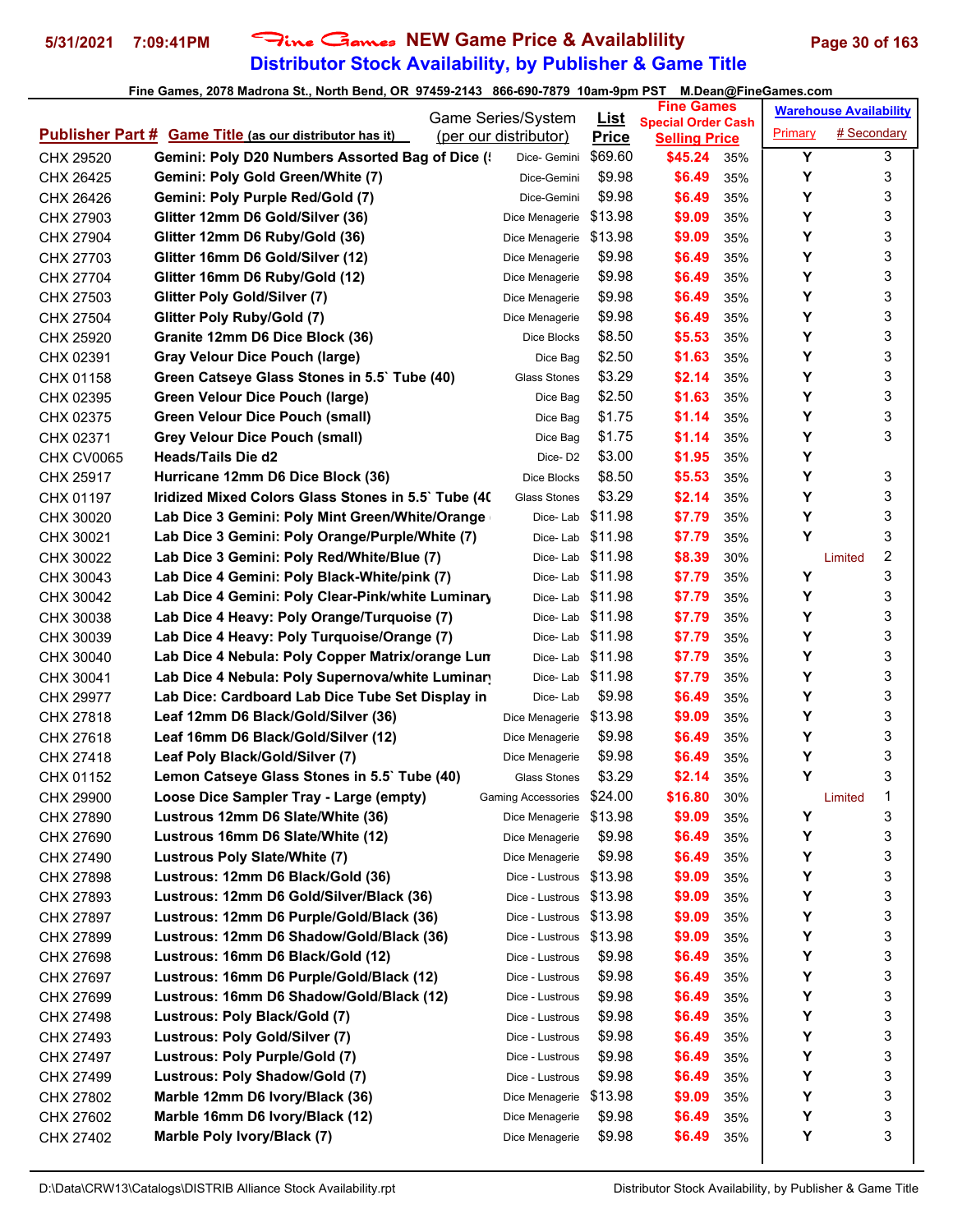## **Distributor Stock Availability, by Publisher & Game Title** 5/31/2021 7:09:41PM Fine Games NEW Game Price & Availablility Page 31 of 163

|           |                                                                | Game Series/System        | <u>List</u>     | <b>Fine Games</b>                                 |     |         | <b>Warehouse Availability</b> |   |
|-----------|----------------------------------------------------------------|---------------------------|-----------------|---------------------------------------------------|-----|---------|-------------------------------|---|
|           | <b>Publisher Part # Game Title (as our distributor has it)</b> | (per our distributor)     | <b>Price</b>    | <b>Special Order Cash</b><br><b>Selling Price</b> |     | Primary | # Secondary                   |   |
| CHX 03154 | Mat Marker Set (4)                                             | <b>Gaming Accessories</b> | \$10.40         | \$6.76                                            | 35% | Y       |                               | 3 |
| CHX 03156 | Mat Marker Set (6)                                             | Gaming Accessories        | \$16.20         | \$10.53                                           | 35% | Y       |                               | 3 |
| CHX 97257 | Megamat: 1.5in Reversible Squares-Hexes (34in x 4)             |                           | Megamat \$41.57 | \$41.57                                           | 0%  | Y       |                               | 3 |
| CHX 97246 | Megamat: 1in Reversible Squares-Hexes (34in x 48               |                           | Megamat \$41.57 | \$41.57                                           | 0%  | Y       |                               | 3 |
| CHX 25923 | Mercury 12mm D6 Dice Block (36)                                | Dice Blocks               | \$8.50          | \$5.53                                            | 35% | Y       |                               | 3 |
| CHX 27024 | Metal: Poly Copper (7)                                         | Dice-Metal \$34.98        |                 | \$22.74                                           | 35% | Y       |                               | 3 |
| CHX 27028 | Metal: Poly Dark Metal (7)                                     | Dice-Metal \$34.98        |                 | \$22.74                                           | 35% | Υ       |                               | 3 |
| CHX 27023 | Metal: Poly Old Brass (7)                                      | Dice-Metal \$34.98        |                 | \$22.74                                           | 35% | Y       |                               | 3 |
| CHX 27021 | Metal: Poly Silver (7)                                         | Dice-Metal \$34.98        |                 | \$22.74                                           | 35% | Y       |                               | 3 |
| CHX 98246 | Mondomat: 1in Reversible Squares-Hexes (48in x 9               | Mondomat \$103.29         |                 | \$103.29                                          | 0%  | Y       |                               | 3 |
| CHX 27866 | Nebula 12mm D6 Drk Blue/White/Black (36)                       | Dice Menagerie \$13.98    |                 | \$9.09                                            | 35% | Y       |                               | 3 |
| CHX 27666 | Nebula 16mm D6 Drk Blue/White/Black (12)                       | Dice Menagerie            | \$9.98          | \$6.49                                            | 35% | Y       |                               | 3 |
| CHX 29919 | Nebula: 12mm and 16mm d6 Dice Block Sampler (1                 | Dice-Nebula \$143.76      |                 | \$100.63                                          | 30% |         | Limited                       | 1 |
| CHX 27957 | Nebula: 12mm d6 Nocturnal/blue Luminary Dice BI                | Dice-Nebula \$13.98       |                 | \$9.79                                            | 30% |         | Limited                       | 2 |
| CHX 27956 | Nebula: 12mm d6 Oceanic/gold Luminary Dice Blo                 | Dice-Nebula \$13.98       |                 | \$9.09                                            | 35% | Y       |                               | 3 |
| CHX 27959 | Nebula: 12mm d6 Primary/blue Luminary Dice Bloc                | Dice-Nebula \$13.98       |                 | \$9.09                                            | 35% | Y       |                               | 3 |
| CHX 27954 | Nebula: 12mm d6 Red/silver Luminary Dice Block (               | Dice-Nebula \$13.98       |                 | \$9.09                                            | 35% | Y       |                               | 3 |
| CHX 27955 | Nebula: 12mm d6 Spring/white Luminary Dice Bloc                | Dice-Nebula \$13.98       |                 | \$9.09                                            | 35% | Y       |                               | 3 |
| CHX 27945 | Nebula: 12mm d6 Wisteria/white Luminary Dice Blo               | Dice-Nebula               | \$13.98         | \$9.09                                            | 35% | Y       |                               | 3 |
| CHX 27608 | Nebula: 16mm D6 Black/White Block (12)                         | Dice-Nebula               | \$9.98          | \$6.49                                            | 35% | Y       |                               | 3 |
| CHX 27757 | Nebula: 16mm d6 Nocturnal/blue Luminary Dice BI                | Dice-Nebula               | \$9.98          | \$6.49                                            | 35% | Υ       |                               | 2 |
| CHX 27756 | Nebula: 16mm d6 Oceanic/gold Luminary Dice Blo                 | Dice-Nebula               | \$9.98          | \$6.49                                            | 35% | Y       |                               | 3 |
| CHX 27759 | Nebula: 16mm d6 Primary/blue Luminary Dice Bloc                | Dice-Nebula               | \$9.98          | \$6.49                                            | 35% | Y       |                               | 3 |
| CHX 27754 | Nebula: 16mm d6 Red/silver Luminary Dice Block (               | Dice-Nebula               | \$9.98          | \$6.49                                            | 35% | Y       |                               | 3 |
| CHX 27755 | Nebula: 16mm d6 Spring/white Luminary Dice Bloc                | Dice-Nebula               | \$9.98          | \$6.49                                            | 35% | Y       |                               | 3 |
| CHX 27745 | Nebula: 16mm d6 Wisteria/white Luminary Dice Blo               | Dice-Nebula               | \$9.98          | \$6.49                                            | 35% | Y       |                               | 3 |
| CHX 27357 | Nebula: Nocturnal/blue Luminary Set of Ten Lumin               | Dice-Nebula               | \$13.98         | \$9.09                                            | 35% | Υ       |                               | 3 |
| CHX 27356 | Nebula: Oceanic/gold Luminary Set of Ten Lumina                | Dice-Nebula \$13.98       |                 | \$9.09                                            | 35% | Υ       |                               | 3 |
| CHX 27408 | Nebula: Poly Black/White (7)                                   | Dice-Nebula               | \$9.98          | \$6.49                                            | 35% | Y       |                               | 3 |
| CHX 27557 | Nebula: Polyhedral Nocturnal/blue Luminary 7-Die               | Dice-Nebula               | \$9.98          | \$6.49                                            | 35% | Y       |                               | 3 |
| CHX 27556 | Nebula: Polyhedral Oceanic/gold Luminary 7-Die S               | Dice-Nebula               | \$9.98          | \$6.49                                            | 35% | Υ       |                               | 3 |
| CHX 27559 | Nebula: Polyhedral Primary/blue Luminary 7-Die So              | Dice-Nebula               | \$9.98          | \$6.49                                            | 35% | Υ       |                               | 3 |
| CHX 27554 | Nebula: Polyhedral Red/silver Luminary 7-Die Set               | Dice-Nebula               | \$9.98          | \$6.49                                            | 35% | Υ       |                               | 3 |
| CHX 27555 | Nebula: Polyhedral Spring/white Luminary 7-Die So              | Dice-Nebula               | \$9.98          | \$6.49                                            | 35% | Υ       |                               | 3 |
| CHX 27545 | Nebula: Polyhedral Wisteria/white Luminary 7-Die !             | Dice-Nebula               | \$9.98          | \$6.49                                            | 35% | Υ       |                               | 3 |
| CHX 27359 | Nebula: Primary/blue Luminary Set of Ten Luminar               | Dice-Nebula \$13.98       |                 | \$9.09                                            | 35% | Y       |                               | 3 |
| CHX 27354 | Nebula: Red/silver Luminary Set of Ten Luminary o              | Dice-Nebula \$13.98       |                 | \$9.09                                            | 35% | Y       |                               | 3 |
| CHX 27355 | Nebula: Spring/white Luminary Set of Ten Luminar               | Dice-Nebula \$13.98       |                 | \$9.09                                            | 35% | Υ       |                               | 3 |
| CHX 27345 | Nebula: Wisteria/white Luminary Set of Ten Lumina              | Dice-Nebula               | \$13.98         | \$9.09                                            | 35% | Y       |                               | 3 |
| CHX 25918 | Ninja 12mm D6 Dice Block (36)                                  | Dice Blocks               | \$8.50          | \$5.53                                            | 35% | Υ       |                               | 3 |
| CHX 00501 | <b>One Minute Sand Game Timer</b>                              | <b>Gaming Accessories</b> | \$1.60          | \$1.04                                            | 35% | Y       |                               | 3 |
| CHX 25828 | Opaque: 12mm D6 Black/Gold (36)                                | Dice-Opaque               | \$5.95          | \$3.87                                            | 35% | Υ       |                               | 3 |
| CHX 25818 | Opaque: 12mm D6 Black/Red (36)                                 | Dice-Opaque               | \$5.95          | \$3.87                                            | 35% | Y       |                               | 3 |
| CHX 25808 | Opaque: 12mm D6 Black/White (36)                               | Dice-Opaque               | \$5.95          | \$3.87                                            | 35% | Υ       |                               | 3 |
| CHX 25806 | Opaque: 12mm D6 Blue/White (36)                                | Dice-Opaque               | \$5.95          | \$3.87                                            | 35% | Y       |                               | 3 |
| CHX 25820 | Opaque: 12mm D6 Dark Grey/Copper (36)                          | Dice-Opaque               | \$5.95          | \$3.87                                            | 35% | Y       |                               | 3 |
| CHX 25826 | Opaque: 12mm D6 Dusty Blue/Copper (36)                         | Dice-Opaque               | \$5.95          | \$3.87                                            | 35% | Υ       |                               | 3 |
| CHX 25815 | Opaque: 12mm D6 Dusty Green/Copper (36)                        | Dice-Opaque               | \$5.95          | \$3.87                                            | 35% | Y       |                               | 3 |
| CHX 25805 | Opaque: 12mm D6 Green/White (36)                               | Dice-Opaque               | \$5.95          | \$3.87                                            | 35% | Υ       |                               | 3 |
| CHX 25810 | Opaque: 12mm D6 Grey/Black (36)                                | Dice-Opaque               | \$5.95          | \$3.87                                            | 35% | Y       |                               | 3 |
|           |                                                                |                           |                 |                                                   |     |         |                               |   |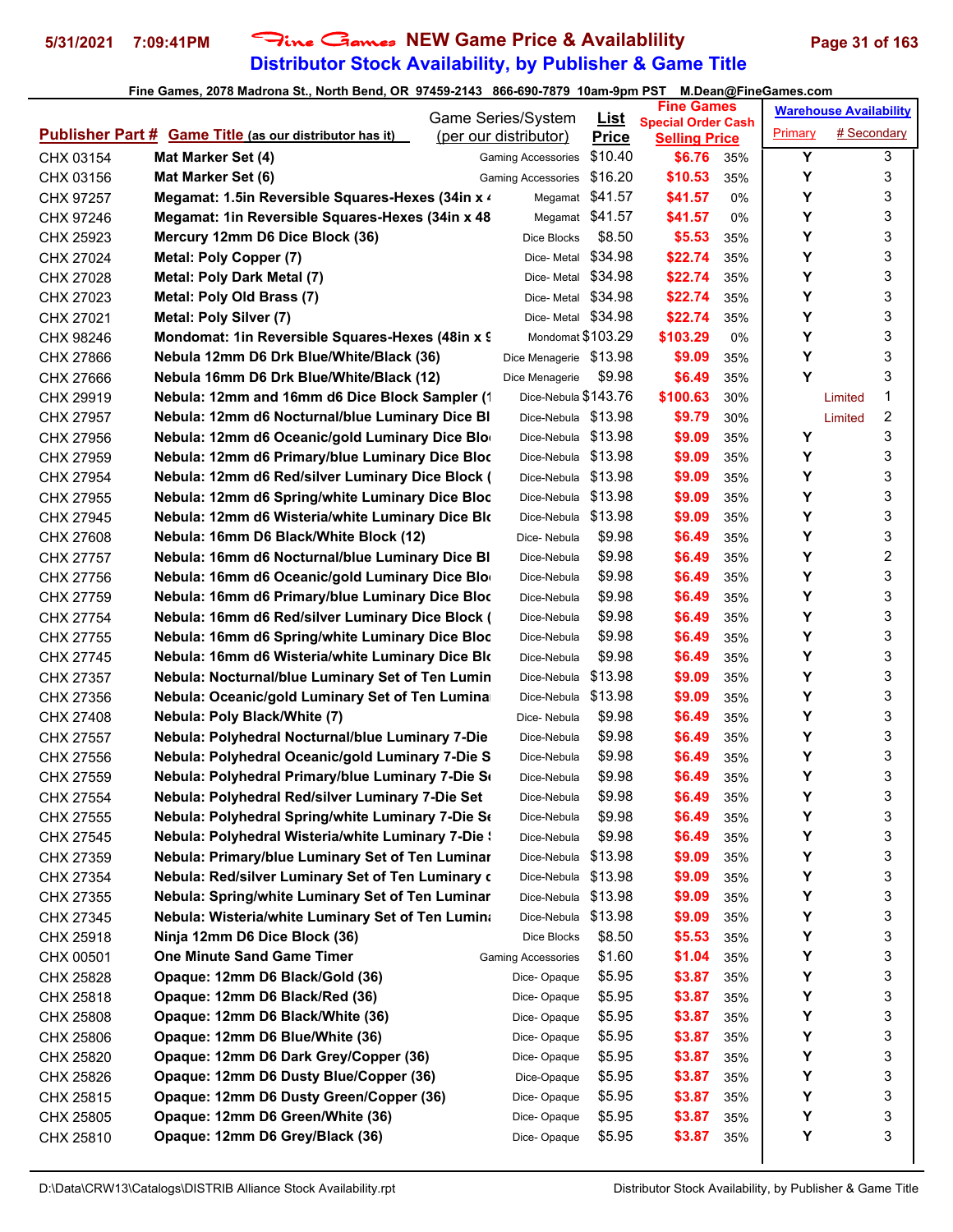## **Distributor Stock Availability, by Publisher & Game Title** 5/31/2021 7:09:41PM Fine Games NEW Game Price & Availablility Page 32 of 163

|                        |                                                                     | Game Series/System    | List         | <b>Fine Games</b>                                 |     |         | <b>Warehouse Availability</b> |
|------------------------|---------------------------------------------------------------------|-----------------------|--------------|---------------------------------------------------|-----|---------|-------------------------------|
|                        | <b>Publisher Part # Game Title (as our distributor has it)</b>      | (per our distributor) | <b>Price</b> | <b>Special Order Cash</b><br><b>Selling Price</b> |     | Primary | # Secondary                   |
| CHX 25800              | Opaque: 12mm D6 Ivory/Black (36)                                    | Dice-Opaque           | \$5.95       | \$3.87                                            | 35% | Υ       | 3                             |
| CHX 25827              | Opaque: 12mm D6 Light Purple/White (36)                             | Dice-Opaque           | \$5.95       | \$3.87                                            | 35% | Υ       | 3                             |
| CHX 25803              | Opaque: 12mm D6 Orange/Black (36)                                   | Dice-Opaque           | \$5.95       | \$3.87                                            | 35% | Y       | 3                             |
| CHX 25844              | Opaque: 12mm D6 Pink/White (36)                                     | Dice-Opaque           | \$5.95       | \$3.87                                            | 35% | Y       | 3                             |
| CHX 25807              | Opaque: 12mm D6 Purple/White                                        | Dice-Opaque           | \$5.95       | \$3.87                                            | 35% | Y       | 3                             |
| CHX 25814              | Opaque: 12mm D6 Red/Black (36)                                      | Dice-Opaque           | \$5.95       | \$3.87                                            | 35% | Υ       | 3                             |
| CHX 25804              | Opaque: 12mm D6 Red/White (36)                                      | Dice-Opaque           | \$5.95       | \$3.87                                            | 35% | Υ       | 3                             |
| CHX 25801              | Opaque: 12mm D6 White/Black (36)                                    | Dice-Opaque           | \$5.95       | \$3.87                                            | 35% | Y       | 3                             |
| CHX 25802              | Opaque: 12mm D6 Yellow/Black (36)                                   | Dice-Opaque           | \$5.95       | \$3.87                                            | 35% | Υ       | 3                             |
| CHX 25628              | Opaque: 16mm D6 Black/Gold (12)                                     | Dice-Opaque           | \$3.85       | \$2.50                                            | 35% | Y       | 3                             |
| CHX 25618              | Opaque: 16mm D6 Black/Red (12)                                      | Dice-Opaque           | \$3.85       | \$2.50                                            | 35% | Y       | 3                             |
| CHX 25608              | Opaque: 16mm D6 Black/White (12)                                    | Dice-Opaque           | \$3.85       | \$2.50                                            | 35% | Υ       | 3                             |
| CHX 25606              | Opaque: 16mm D6 Blue/White (12)                                     | Dice-Opaque           | \$3.85       | \$2.50                                            | 35% | Y       | 3                             |
| CHX 25620              | Opaque: 16mm D6 Dark Grey/Copper (12)                               | Dice-Opaque           | \$3.85       | \$2.50                                            | 35% | Y       | 3                             |
|                        | Opaque: 16mm D6 Dixie Dice (12)                                     | Opaque 16mm D6 Dice   | \$3.85       | \$2.50                                            | 35% | Y       | 3                             |
| CHX 25701<br>CHX 25626 | Opaque: 16mm D6 Dusty Blue/Copper (12)                              | Dice-Opaque           | \$3.85       | \$2.50                                            | 35% | Y       | 3                             |
|                        | Opaque: 16mm D6 Dusty Green/Copper (12)                             |                       | \$3.85       |                                                   |     | Υ       | 3                             |
| CHX 25615              |                                                                     | Dice-Opaque           |              | \$2.50                                            | 35% | Υ       |                               |
| CHX 25605              | Opaque: 16mm D6 Green/White (12)<br>Opaque: 16mm D6 Grey/Black (12) | Dice-Opaque           | \$3.85       | \$2.50                                            | 35% | Υ       | 3                             |
| CHX 25610              |                                                                     | Dice-Opaque           | \$3.85       | \$2.50                                            | 35% | Y       | 3<br>3                        |
| CHX 25600              | Opaque: 16mm D6 Ivory/Black (12)                                    | Dice-Opaque           | \$3.85       | \$2.50                                            | 35% | Υ       |                               |
| CHX 25616              | Opaque: 16mm D6 Light Blue/White(12)                                | Dice-Opaque           | \$3.85       | \$2.50                                            | 35% | Υ       | 3                             |
| CHX 25603              | Opaque: 16mm D6 Orange/Black (12)                                   | Dice-Opaque           | \$3.85       | \$2.50                                            | 35% |         | 3                             |
| CHX 25644              | Opaque: 16mm D6 Pink/ White (12)                                    | Dice-Opaque           | \$3.85       | \$2.50                                            | 35% | Υ       | 3                             |
| CHX 25607              | Opaque: 16mm D6 Purple/White (12)                                   | Dice-Opaque           | \$3.85       | \$2.50                                            | 35% | Υ       | 3                             |
| CHX 25614              | Opaque: 16mm D6 Red/Black (12)                                      | Dice-Opaque           | \$3.85       | \$2.50                                            | 35% | Υ       | 3                             |
| CHX 25604              | Opaque: 16mm D6 Red/White (12)                                      | Dice-Opaque           | \$3.85       | \$2.50                                            | 35% | Y       | 3                             |
| CHX 25601              | Opaque: 16mm D6 White/Black (12)                                    | Dice-Opaque           | \$3.85       | \$2.50                                            | 35% | Y       | 3                             |
| CHX 25602              | Opaque: 16mm D6 Yellow/Black (12)                                   | Dice-Opaque           | \$3.85       | \$2.50                                            | 35% | Υ       | 3                             |
| CHX 29410              | Opaque: D10 Poly Assorted Bag of Dice (50)                          | Dice-Opaque           | \$26.40      | \$17.16                                           | 35% | Υ       | 3                             |
| CHX 29412              | Opaque: D12 Poly Assorted Bag of Dice (50)                          | Dice-Opaque \$26.40   |              | \$17.16                                           | 35% | Y       | 3                             |
| CHX 29420              | Opaque: D20 Poly Assorted Bag of Dice (50)                          | Dice-Opaque \$26.40   |              | \$17.16                                           | 35% | Υ       | 3                             |
| CHX 29404              | Opaque: D4 Poly Assorted Bag of Dice (50)                           | Dice-Opaque \$26.40   |              | \$17.16                                           | 35% | Υ       | 3<br>3                        |
| CHX 29406              | Opaque: D6 Poly Assorted Bag of Dice (50)                           | Dice-Opaque \$26.40   |              | \$17.16                                           | 35% | Υ       |                               |
| CHX 29032              | Opaque: D6 White Blank Bag of 10                                    | Dice-Opaque           | \$4.95       | \$3.22                                            | 35% | Υ       | 3                             |
| CHX 29408              | Opaque: D8 Poly Assorted Bag of Dice (50)                           | Dice-Opaque \$26.40   |              | \$17.16                                           | 35% | Υ       | 3                             |
| CHX 25228              | Opaque: Poly D10 Black/Gold (10)                                    | Dice-Opaque           | \$5.50       | \$3.58                                            | 35% | Υ       | 3                             |
| CHX 26218              | Opaque: Poly D10 Black/Red (10)                                     | Dice-Opaque           | \$5.50       | \$3.58                                            | 35% | Υ       | 3                             |
| CHX 26208              | Opaque: Poly D10 Black/White (10)                                   | Dice-Opaque           | \$5.50       | \$3.58                                            | 35% | Υ       | 3                             |
| CHX 26206              | Opaque: Poly D10 Blue/White (10)                                    | Dice-Opaque           | \$5.50       | \$3.58                                            | 35% | Υ       | 3                             |
| CHX 26205              | Opaque: Poly D10 Green/White (10)                                   | Dice-Opaque           | \$5.50       | \$3.58                                            | 35% | Υ       | 3                             |
| CHX 26210              | Opaque: Poly D10 Grey/Black (10)                                    | Dice-Opaque           | \$5.50       | \$3.58                                            | 35% | Υ       | 3                             |
| CHX 26200              | Opaque: Poly D10 Ivory/Black (10)                                   | Dice-Opaque           | \$5.50       | \$3.58                                            | 35% | Υ       | 3                             |
| CHX 25244              | Opaque: Poly D10 Pink/White (10)                                    | Dice-Opaque           | \$5.50       | \$3.58                                            | 35% | Υ       | 3                             |
| CHX 26207              | Opaque: Poly D10 Purple/White (10)                                  | Dice-Opaque           | \$5.50       | \$3.58                                            | 35% | Υ       | 3                             |
| CHX 26204              | Opaque: Poly D10 Red/White (10)                                     | Dice-Opaque           | \$5.50       | \$3.58                                            | 35% | Υ       | 3                             |
| CHX 26201              | Opaque: Poly D10 White/Black (10)                                   | Dice-Opaque           | \$5.50       | \$3.58                                            | 35% | Υ       | 3                             |
| CHX 26202              | Opaque: Poly D10 Yellow/Black (10)                                  | Dice-Opaque           | \$5.50       | \$3.58                                            | 35% | Υ       | 3                             |
| CHX 25420              | Opaque: Poly Dark Grey/Copper (7)                                   | Dice-Opaque           | \$3.85       | \$2.50                                            | 35% | Υ       | 3                             |
| CHX 25415              | <b>Opaque: Poly Dusty Green/Copper (7)</b>                          | Dice-Opaque           | \$3.85       | \$2.50                                            | 35% | Υ       | 3                             |
| CHX 29040              | Opaque: Poly Ivory Blank Dice Set (6)                               | Dice-Opaque           | \$3.30       | \$2.14                                            | 35% | Υ       | 3                             |
|                        |                                                                     |                       |              |                                                   |     |         |                               |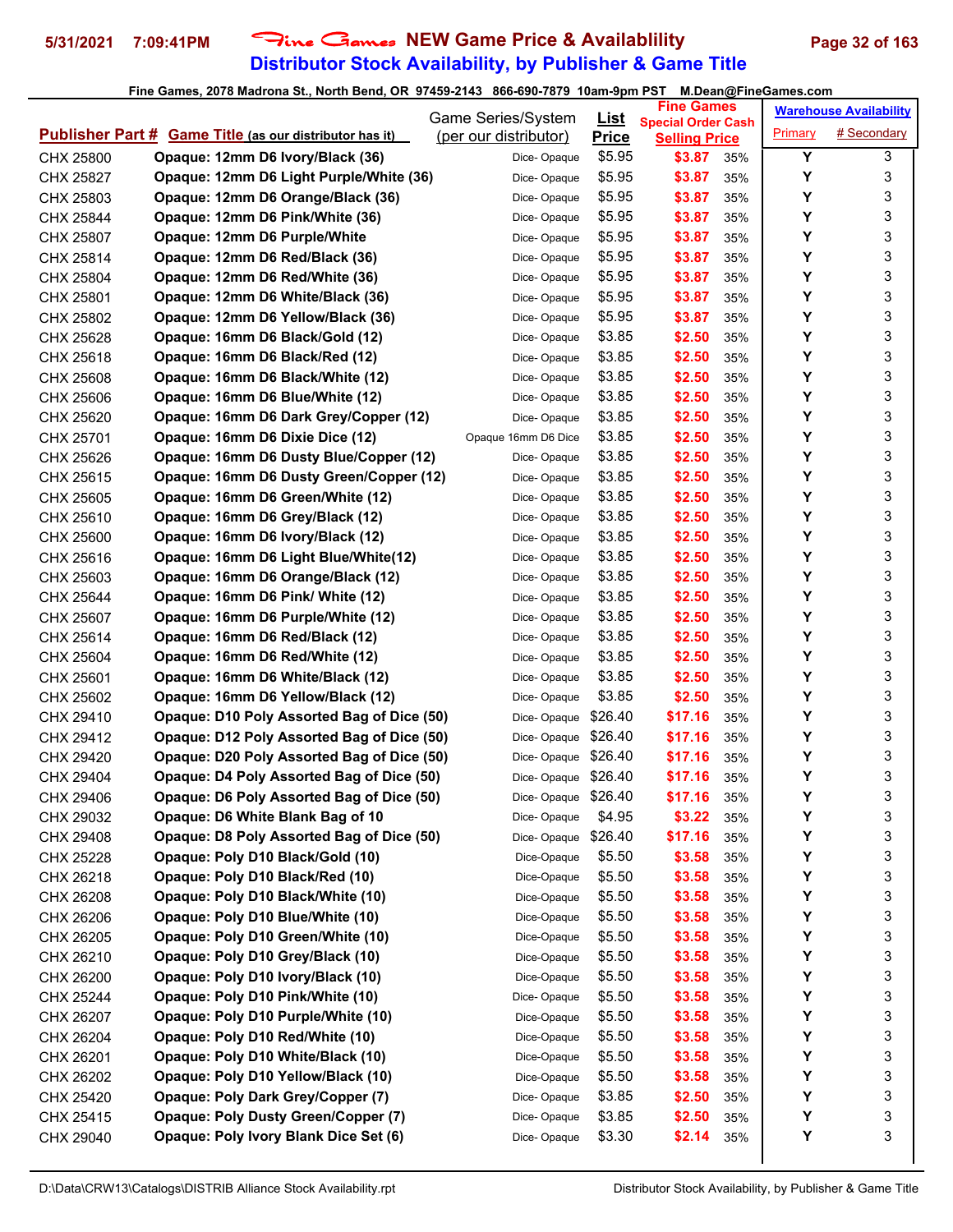## **Distributor Stock Availability, by Publisher & Game Title** 5/31/2021 7:09:41PM Fine Games NEW Game Price & Availablility Page 33 of 163

|           |                                                                | Game Series/System        |                             | <b>Fine Games</b>                                 |            |         | <b>Warehouse Availability</b> |
|-----------|----------------------------------------------------------------|---------------------------|-----------------------------|---------------------------------------------------|------------|---------|-------------------------------|
|           | <b>Publisher Part # Game Title (as our distributor has it)</b> | (per our distributor)     | <u>List</u><br><b>Price</b> | <b>Special Order Cash</b><br><b>Selling Price</b> |            | Primary | # Secondary                   |
| CHX 25444 | Opaque: Poly Pink/ White (7)                                   | Dice-Opaque               | \$3.85                      | \$2.50                                            | 35%        | Y       | 3                             |
| CHX 25428 | Opaque: Poly Set Black/Gold (7)                                | Dice-Opaque               | \$3.85                      | \$2.50                                            | 35%        | Υ       | 3                             |
| CHX 25418 | Opaque: Poly Set Black/Red (7)                                 | Dice-Opaque               | \$3.85                      | \$2.50                                            | 35%        | Υ       | 3                             |
| CHX 25408 | Opaque: Poly Set Black/White (7)                               | Dice-Opaque               | \$3.85                      | \$2.50                                            | 35%        | Y       | 3                             |
| CHX 25406 | Opaque: Poly Set Blue/White (7)                                | Dice-Opaque               | \$3.85                      | \$2.50                                            | 35%        | Y       | 3                             |
| CHX 25405 | Opaque: Poly Set Green/White (7)                               | Dice-Opaque               | \$3.85                      | \$2.50                                            | 35%        | Y       | 3                             |
| CHX 25410 | Opaque: Poly Set Grey/Black (7)                                | Dice-Opaque               | \$3.85                      | \$2.50                                            | 35%        | Y       | 3                             |
| CHX 25400 | Opaque: Poly Set Ivory/Black (7)                               | Dice-Opaque               | \$3.85                      | \$2.50                                            | 35%        | Υ       | 3                             |
| CHX 25416 | Opaque: Poly Set Light Blue/White (7)                          | Dice-Opaque               | \$3.85                      | \$2.50                                            | 35%        | Υ       | 3                             |
| CHX 25427 | <b>Opaque: Poly Set Light Purple/White (7)</b>                 | Dice-Opaque               | \$3.85                      | \$2.50                                            | 35%        | Y       | 3                             |
| CHX 25403 | Opaque: Poly Set Orange/Black (7)                              | Dice-Opaque               | \$3.85                      | \$2.50                                            | 35%        | Y       | 3                             |
| CHX 25407 | Opaque: Poly Set Purple/White (7)                              | Dice-Opaque               | \$3.85                      | \$2.50                                            | 35%        | Υ       | 3                             |
| CHX 25414 | Opaque: Poly Set Red/Black (7)                                 | Dice-Opaque               | \$3.85                      | \$2.50                                            | 35%        | Y       | 3                             |
| CHX 25404 | <b>Opaque: Poly Set Red/White (7)</b>                          | Dice-Opaque               | \$3.85                      | \$2.50                                            | 35%        | Y       | 3                             |
| CHX 25401 | Opaque: Poly Set White/Black (7)                               | Dice-Opaque               | \$3.85                      | \$2.50                                            | 35%        | Υ       | 3                             |
| CHX 25402 | Opaque: Poly Set Yellow/Black (7)                              | Dice-Opaque               | \$3.85                      | \$2.50                                            | 35%        | Y       | 3                             |
| CHX 29411 | Opaque: Tens10 Poly Assorted Bag of Dice (50)                  | Dice-Opaque               | \$26.40                     | \$17.16                                           | 35%        | Υ       | 3                             |
| CHX 01151 | Orange Catseye Glass Stones in 5.5` Tube (40)                  | <b>Glass Stones</b>       | \$3.29                      | \$2.14                                            | 35%        | Υ       | 3                             |
| CHX 29006 | Pair of Gold-plated 16mm D6 With Pips                          | <b>Gaming Accessories</b> | \$3.95                      | \$2.57                                            | 35%        | Υ       | 3                             |
| CHX 29007 | Pair of Silver-plated 16mm D6 With Pips                        | <b>Gaming Accessories</b> | \$3.95                      | \$2.57                                            | 35%        | Υ       | 3                             |
| CHX 27889 | Phantom: 12mm D6 Teal/Gold (36)                                | Dice-Phantom              | \$13.98                     | \$9.09                                            | 35%        | Υ       | 3                             |
| CHX 27689 | Phantom: 16mm D6 Teal/Gold (12)                                | Dice-Phantom              | \$9.98                      | \$6.49                                            | 35%        | Υ       | 3                             |
|           | Phantom: Poly Teal/Gold (7)                                    | Dice-Phantom              | \$9.98                      | \$6.49                                            | 35%        | Υ       | 3                             |
| CHX 27489 | <b>Plastic Figure Display Box: Large</b>                       | Miniatures Case           | \$2.75                      | \$1.79                                            | 35%        | Υ       | 3                             |
| CHX 02807 |                                                                |                           | \$1.50                      | \$0.98                                            |            | Υ       | 3                             |
| CHX 02804 | <b>Plastic Figure Display Box: Medium</b>                      | Miniatures Case           | \$1.50                      |                                                   | 35%        | Υ       | 3                             |
| CHX 02805 | <b>Plastic Figure Display Box: Medium Tall</b>                 | <b>Miniatures Case</b>    | \$1.25                      | \$0.98                                            | 35%        | Υ       | 3                             |
| CHX 02801 | <b>Plastic Figure Display Box: Small</b>                       | <b>Miniatures Case</b>    | \$13.98                     | \$0.81<br>\$9.09                                  | 35%        | Υ       | 3                             |
| CHX 27209 | Poly D10 Marble Green/Dark Green (10)                          | Dice Menagerie            | \$9.98                      | \$6.49                                            | 35%<br>35% | Υ       | 3                             |
| CHX 27449 | Poly Festive Rio/Yellow (7)                                    | Dice Menagerie            | \$9.98                      |                                                   |            | Y       | 3                             |
| CHX 27441 | Poly Festive Vibrant/Brown (7)                                 | Dice Menagerie            | \$9.98                      | \$6.49                                            | 35%        | Υ       | 3                             |
| CHX 27496 | Poly Lustrous Dark Blue/Green (7)                              | Dice Menagerie            | \$9.98                      | \$6.49                                            | 35%        | Υ       | 3                             |
| CHX 27409 | Poly Marble Green/Dark Green (7)                               | Dice-Dice Menagerie 8     |                             | \$6.49                                            | 35%        | Υ       | 3                             |
| CHX 27466 | Poly Nebula Dark Blue/White (7)                                | Dice Menagerie            | \$9.98                      | \$6.49                                            | 35%        |         |                               |
| CHX 27422 | Poly Vortex Electric Yellow/Green (7)                          | Dice Menagerie            | \$9.98                      | \$6.49                                            | 35%        | Υ       | 3                             |
| CHX 001D6 | <b>Pound of D6 Dice</b>                                        | Dice                      | \$19.95                     | \$12.97                                           | 35%        | Υ       | 3                             |
| CHX 001LB | <b>Pound of Dice (Assorted)</b>                                | Dice - Pound of Dice      | \$34.98                     | \$22.74                                           | 35%        | Υ       | 3                             |
| CHX 02397 | <b>Purple Velour Dice Pouch (large)</b>                        | Dice Bag                  | \$2.50                      | \$1.63                                            | 35%        | Υ       | 3                             |
| CHX 02377 | <b>Purple Velour Dice Pouch (small)</b>                        | Dice Bag                  | \$1.75                      | \$1.14                                            | 35%        | Υ       | 3                             |
| CHX 01164 | Red Catseye Glass Stones in 5.5` Tube (40)                     | <b>Glass Stones</b>       | \$3.29                      | \$2.14                                            | 35%        | Υ       | 2                             |
| CHX 02394 | <b>Red Velour Dice Pouch (large)</b>                           | Dice Bag                  | \$2.50                      | \$1.63                                            | 35%        | Υ       | 3                             |
| CHX 02374 | <b>Red Velour Dice Pouch (small)</b>                           | Dice Bag                  | \$1.75                      | \$1.14                                            | 35%        | Υ       | 3                             |
| CHX 27819 | Scarab 12mm D6 Blue/Blood/Gold (36)                            | Dice Menagerie            | \$13.98                     | \$9.09                                            | 35%        | Υ       | 3                             |
| CHX 27814 | Scarab 12mm D6 Scarlet/Gold (36)                               | Dice Menagerie            | \$13.98                     | \$9.09                                            | 35%        | Υ       | 3                             |
| CHX 27619 | Scarab 16mm D6 Blue/Blood/Gold (12)                            | Dice Menagerie            | \$9.98                      | \$6.49                                            | 35%        | Υ       | 3                             |
| CHX 27614 | Scarab 16mm D6 Scarlet/Gold (12)                               | Dice Menagerie            | \$9.98                      | \$6.49                                            | 35%        | Υ       | 3                             |
| CHX 27419 | Scarab Poly Blue/Blood/Gold (7)                                | Dice Menagerie            | \$9.98                      | \$6.49                                            | 35%        | Υ       | 3                             |
| CHX 27414 | Scarab Poly Scarlet/Gold (7)                                   | Dm4                       | \$9.98                      | \$6.49                                            | 35%        | Υ       | 3                             |
| CHX 27815 | Scarab: 12mm D6 Jade/Gold/Black (36)                           | Dice - Scarab             | \$13.98                     | \$9.09                                            | 35%        | Υ       | 3                             |
| CHX 27827 | Scarab: 12mm D6 Royal Blue/Gold (36)                           | Dice - Scarab \$13.98     |                             | \$9.09                                            | 35%        | Υ       | 3                             |
| CHX 27615 | Scarab: 16mm D6 Jade/Gold/Black (12)                           | Dice - Scarab             | \$9.98                      | \$6.49                                            | 35%        | Υ       | 3                             |
|           |                                                                |                           |                             |                                                   |            |         |                               |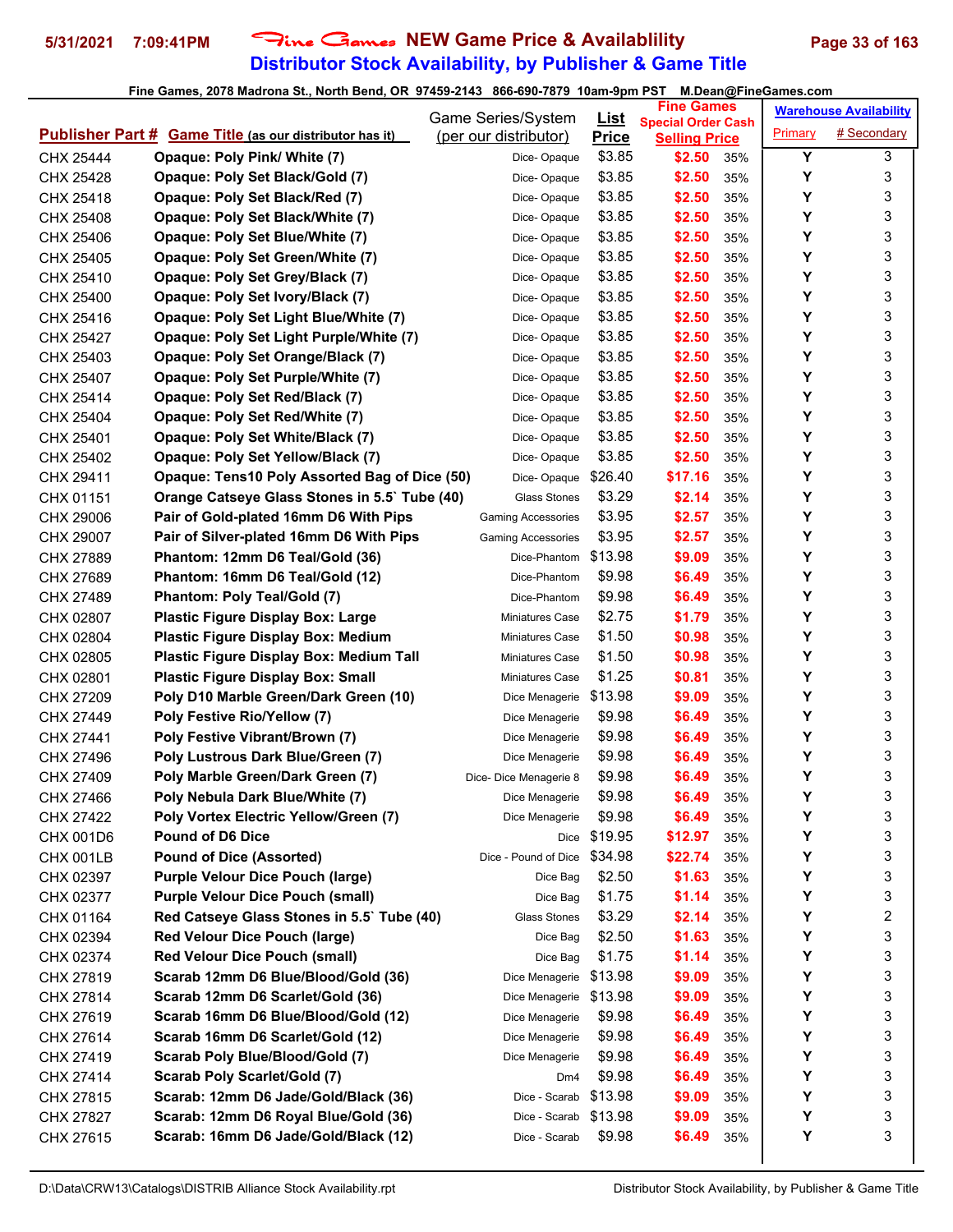## **Distributor Stock Availability, by Publisher & Game Title 5/31/2021 7:09:41PM** Fine Games **NEW Game Price & Availablility Page 34 of 163**

|                        |                                                                                    | Game Series/System                 | <u>List</u>       | <b>Fine Games</b>                                 |            |         | <b>Warehouse Availability</b> |
|------------------------|------------------------------------------------------------------------------------|------------------------------------|-------------------|---------------------------------------------------|------------|---------|-------------------------------|
|                        | <b>Publisher Part # Game Title (as our distributor has it)</b>                     | (per our distributor)              | <b>Price</b>      | <b>Special Order Cash</b><br><b>Selling Price</b> |            | Primary | # Secondary                   |
| CHX 27627              | Scarab: 16mm D6 Royal Blue/Gold (12)                                               | Dice - Scarab                      | \$9.98            | \$6.49                                            | 35%        | Υ       | 3                             |
| CHX 27219              | Scarab: Poly D10 Blue/Blood/Gold (10)                                              | Dice-Scarab                        | \$13.98           | \$9.09                                            | 35%        | Υ       | 3                             |
| CHX 27415              | Scarab: Poly Jade/Gold (7)                                                         | Dice - Scarab                      | \$9.98            | \$6.49                                            | 35%        | Υ       | 3                             |
| CHX 27427              | Scarab: Poly Royal Blue/Gold (7)                                                   | Dice - Scarab                      | \$9.98            | \$6.49                                            | 35%        | Y       | 3                             |
| CHX 29204              | Signature: Poly D4 Assorted Bag of Dice (50)                                       | Dice - Signature                   | \$69.60           | \$45.24                                           | 35%        | Υ       |                               |
| CHX 29208              | Signature: Poly D8 Assorted Bag of Dice (50)                                       | Dice - Signature                   | \$69.60           | \$45.24                                           | 35%        | Y       |                               |
| CHX 03159              | <b>Single Black Mat Marker</b>                                                     | <b>Gaming Accessories</b>          | \$2.70            | \$1.76                                            | 35%        | Y       | 3                             |
| CHX 25908              | Space 12mm D6 Dice Block (36)                                                      | Dice Blocks                        | \$8.50            | \$5.53                                            | 35%        | Υ       | 3                             |
| CHX 25940              | Speckled: 12mm D6 Hi-tech (36)                                                     | Dice - Speckled                    | \$8.50            | \$5.53                                            | 35%        | Y       | 3                             |
| CHX 25912              | Speckled: 12mm D6 Lotus Block (36)                                                 | Dice - Speckled                    | \$8.50            | \$5.53                                            | 35%        | Y       | 3                             |
| CHX 25947              | Speckled: 12mm D6 Silver Tetra (36)                                                | Dice - Speckled                    | \$8.50            | \$5.53                                            | 35%        | Y       | 3                             |
| CHX 25944              | Speckled: 12mm D6 Silver Volcano (36)                                              | Dice - Speckled                    | \$8.50            | \$5.53                                            | 35%        | Υ       | 3                             |
| CHX 25966              | Speckled: 12mm D6 Twilight (36)                                                    | Dice - Speckled                    | \$8.50            | \$5.53                                            | 35%        | Υ       | 3                             |
| CHX 25700              | Speckled: 16mm D6 Air (12)                                                         | Dice - Speckled                    | \$5.95            | \$3.87                                            | 35%        | Υ       | 3                             |
| CHX 25738              | Speckled: 16mm D6 Blue Stars (12)                                                  | Dice - Speckled                    | \$5.95            | \$3.87                                            | 35%        | Υ       | 3                             |
| CHX 25707              | Speckled: 16mm D6 Cobalt (12)                                                      | Dice - Speckled                    | \$5.95            | \$3.87                                            | 35%        | Υ       | 3                             |
| CHX 25710              | Speckled: 16mm D6 Earth (12)                                                       | Dice - Speckled                    | \$5.95            | \$3.87                                            | 35%        | Υ       | 3                             |
| CHX 25703              | Speckled: 16mm D6 Fire (12)                                                        | Dice - Speckled                    | \$5.95            | \$3.87                                            | 35%        | Υ       | 3                             |
| CHX 25735              | Speckled: 16mm D6 Golden Recon (12)                                                | Dice - Speckled                    | \$5.95            | \$3.87                                            | 35%        | Υ       | 3                             |
| CHX 25720              | Speckled: 16mm D6 Granite (12)                                                     | Dice - Speckled                    | \$5.95            | \$3.87                                            | 35%        | Υ       | 3                             |
| CHX 25740              | Speckled: 16mm D6 Hi-tech (12)                                                     | Dice - Speckled                    | \$5.95            | \$3.87                                            | 35%        | Υ       | 3                             |
| CHX 25717              | Speckled: 16mm D6 Hurricane (12)                                                   | Dice - Speckled                    | \$5.95            | \$3.87                                            | 35%        | Y       | 3                             |
| CHX 25712              | Speckled: 16mm D6 Lotus (12)                                                       | Dice - Speckled                    | \$5.95            | \$3.87                                            | 35%        | Υ       | 3                             |
| CHX 25723              | Speckled: 16mm D6 Mercury (12)                                                     | Dice - Speckled                    | \$5.95            | \$3.87                                            | 35%        | Υ       | 3                             |
|                        | Speckled: 16mm D6 Ninja (12)                                                       | Dice - Speckled                    | \$5.95            | \$3.87                                            | 35%        | Υ       | 3                             |
| CHX 25718              | Speckled: 16mm D6 Sea (12)                                                         |                                    | \$5.95            | \$3.87                                            | 35%        | Υ       | 3                             |
| CHX 25716<br>CHX 25747 | Speckled: 16mm D6 Silver Tetra (12)                                                | Dice - Speckled<br>Dice - Speckled | \$5.95            | \$3.87                                            | 35%        | Υ       | 3                             |
| CHX 25744              | Speckled: 16mm D6 Silver Volcano                                                   | Dice - Speckled                    | \$5.95            | \$3.87                                            | 35%        | Υ       | 3                             |
| CHX 25708              | Speckled: 16mm D6 Space (12)                                                       | Dice - Speckled                    | \$5.95            | \$3.87                                            | 35%        | Y       | 3                             |
| CHX 25704              | Speckled: 16mm D6 Strawberry (12)                                                  | Dice - Speckled                    | \$5.95            | \$3.87                                            | 35%        | Υ       | 3                             |
| CHX 25766              | Speckled: 16mm D6 Twilight (12)                                                    | Dice - Speckled                    | \$5.95            | \$3.87                                            | 35%        | Υ       | 3                             |
|                        | Speckled: 16mm D6 Water (12)                                                       | Dice - Speckled                    | \$5.95            | \$3.87                                            | 35%        | Υ       | 3                             |
| CHX 25706              | Speckled: 16mm Pip D6 Arctic (12)                                                  | Dice - Speckled                    | \$5.95            | \$3.87                                            | 35%        | Υ       | 3                             |
| CHX 25711              | Speckled: 16mm Pip D6 Gold Cobalt (12)                                             |                                    | \$5.95            | \$3.87                                            |            | Υ       | 3                             |
| CHX 25737              | Speckled: 16mm Pip D6 Recon (12)                                                   | Dice - Speckled<br>Dice - Speckled | \$5.95            | \$3.87                                            | 35%        | Υ       | 3                             |
| CHX 25725              | Speckled: 16mm Pip D6 Stealth (12)                                                 |                                    | \$5.95            |                                                   | 35%        | Υ       | 3                             |
| CHX 25746              | Speckled: 16mm Pip D6 Urban (12)                                                   | Dice - Speckled                    | \$5.95            | \$3.87                                            | 35%        | Υ       | 3                             |
| CHX 25728              |                                                                                    | Dice - Speckled                    |                   | \$3.87                                            | 35%        | Υ       | 3                             |
| CHX 25911              | Speckled: Artic 12mm D6 Block (36)<br>Speckled: D20 Poly Assorted Bag of Dice (50) | Dice - Speckled<br>Dice - Speckled | \$8.50<br>\$40.80 | \$5.53<br>\$26.52                                 | 35%        | Υ       | 3                             |
| CHX 29320              | Speckled: D4 Poly Assorted Bag of Dice (50)                                        | Dice - Speckled                    |                   |                                                   | 35%        | Υ       | 3                             |
| CHX 29304              | Speckled: Golden Cobalt 12mm D6 Block (36)                                         | Dice - Speckled                    | \$40.80<br>\$8.50 | \$26.52<br>\$5.53                                 | 35%<br>35% | Υ       | 3                             |
| CHX 25937              |                                                                                    |                                    |                   |                                                   |            | Υ       | 3                             |
| CHX 25338              | Speckled: Poly Blue Stars (7)                                                      | Dice - Speckled                    | \$5.95            | \$3.87                                            | 35%        |         |                               |
| CHX 25117              | Speckled: Poly D10 Hurricane (10)                                                  | Dice-Speckled                      | \$8.50            | \$5.53                                            | 35%        | Υ<br>Υ  | 3<br>3                        |
| CHX 25104              | Speckled: Poly D10 Strawberry (10)                                                 | Dice-Speckled                      | \$8.50            | \$5.53                                            | 35%        |         | 3                             |
| CHX 25124              | Speckled: Poly D10 Veronica (10)                                                   | Dice-Speckled                      | \$8.50            | \$5.53                                            | 35%        | Υ       |                               |
| CHX 25335              | Speckled: Poly Golden Recon (7)                                                    | Dice - Speckled                    | \$5.95            | \$3.87                                            | 35%        | Υ       | 3                             |
| CHX 25340              | Speckled: Poly Hi-tech (7)                                                         | Dice - Speckled                    | \$5.95            | \$3.87                                            | 35%        | Υ       | 3                             |
| CHX 25300              | Speckled: Poly Set Air (7)                                                         | Dice - Speckled                    | \$5.95            | \$3.87                                            | 35%        | Υ       | 3                             |
| CHX 25311              | Speckled: Poly Set Artic Camo (7)                                                  | Dice - Speckled                    | \$5.95            | \$3.87                                            | 35%        | Υ<br>Υ  | 3<br>3                        |
| CHX 25307              | Speckled: Poly Set Cobalt (7)                                                      | Dice - Speckled                    | \$5.95            | \$3.87                                            | 35%        |         |                               |
|                        |                                                                                    |                                    |                   |                                                   |            |         |                               |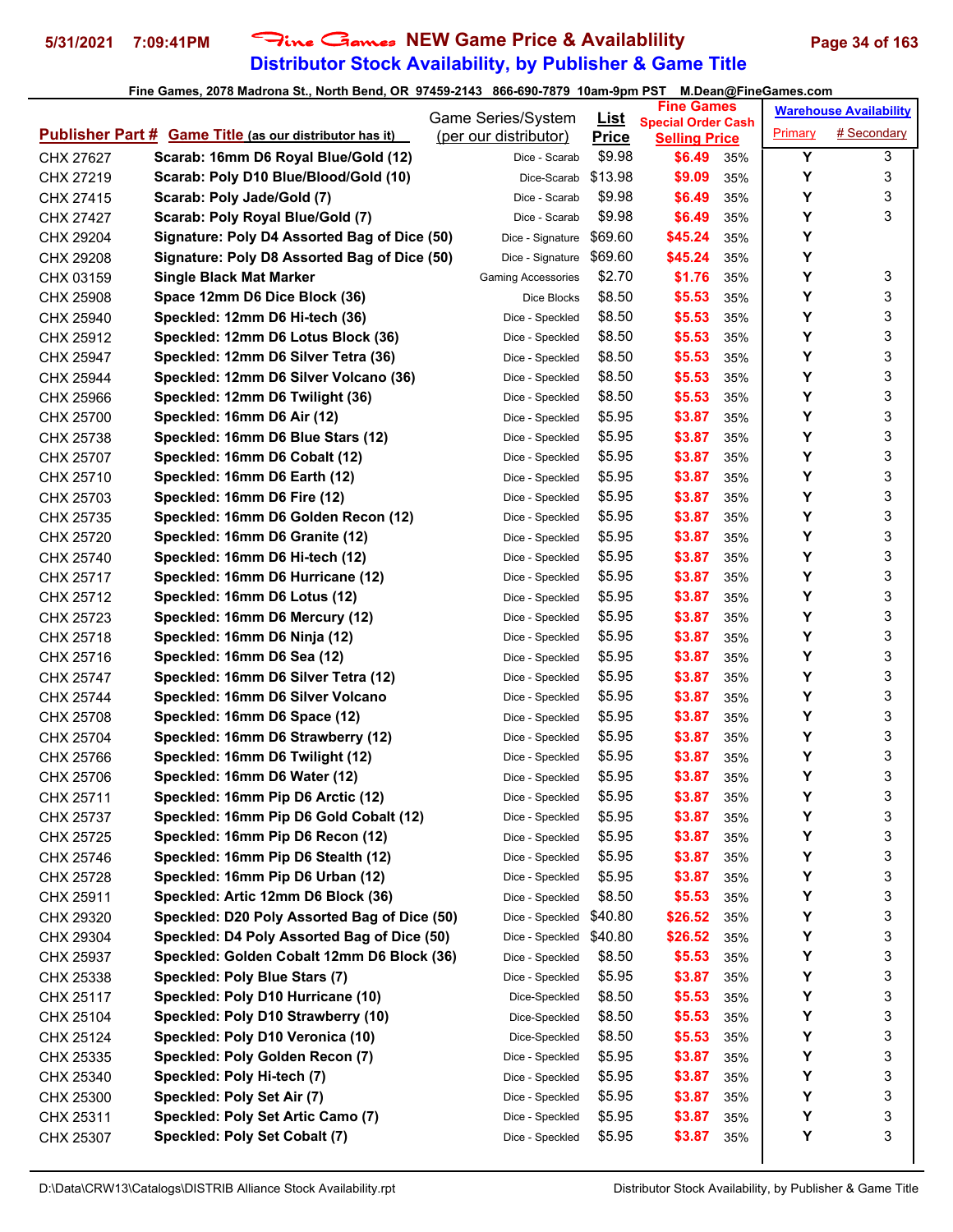## **Distributor Stock Availability, by Publisher & Game Title** 5/31/2021 7:09:41PM Fine Games NEW Game Price & Availablility Page 35 of 163

|                        |                                                                                 | Game Series/System                               | <u>List</u>      | <b>Fine Games</b>                                 |            |         | <b>Warehouse Availability</b> |   |
|------------------------|---------------------------------------------------------------------------------|--------------------------------------------------|------------------|---------------------------------------------------|------------|---------|-------------------------------|---|
|                        | <b>Publisher Part # Game Title (as our distributor has it)</b>                  | (per our distributor)                            | <b>Price</b>     | <b>Special Order Cash</b><br><b>Selling Price</b> |            | Primary | # Secondary                   |   |
| CHX 25310              | Speckled: Poly Set Earth (7)                                                    | Dice - Speckled                                  | \$5.95           | \$3.87                                            | 35%        | Y       |                               | 3 |
| CHX 25303              | Speckled: Poly Set Fire (7)                                                     | Dice - Speckled                                  | \$5.95           | \$3.87                                            | 35%        | Y       |                               | 3 |
| CHX 25337              | Speckled: Poly Set Golden Cobalt (7)                                            | Dice - Speckled                                  | \$5.95           | \$3.87                                            | 35%        | Y       |                               | 3 |
| CHX 25320              | Speckled: Poly Set Granite (7)                                                  | Dice - Speckled                                  | \$5.95           | \$3.87                                            | 35%        | Y       |                               | 3 |
| CHX 25317              | Speckled: Poly Set Hurricane (7)                                                | Dice - Speckled                                  | \$5.95           | \$3.87                                            | 35%        | Y       |                               | 3 |
| CHX 25312              | Speckled: Poly Set Lotus (7)                                                    | Dice - Speckled                                  | \$5.95           | \$3.87                                            | 35%        | Y       |                               | 3 |
| CHX 25323              | Speckled: Poly Set Mercury (7)                                                  | Dice - Speckled                                  | \$5.95           | \$3.87                                            | 35%        | Y       |                               | 3 |
| CHX 25318              | Speckled: Poly Set Ninja (7)                                                    | Dice - Speckled                                  | \$5.95           | \$3.87                                            | 35%        | Y       |                               | 3 |
| CHX 25325              | Speckled: Poly Set Recon (7)                                                    | Dice - Speckled                                  | \$5.95           | \$3.87                                            | 35%        | Y       |                               | 3 |
| CHX 25316              | Speckled: Poly Set Sea (7)                                                      | Dice - Speckled                                  | \$5.95           | \$3.87                                            | 35%        | Y       |                               | 3 |
| CHX 25308              | Speckled: Poly Set Space (7)                                                    | Dice - Speckled                                  | \$5.95           | \$3.87                                            | 35%        | Y       |                               | 3 |
| CHX 25346              | Speckled: Poly Set Stealth (7)                                                  | Dice - Speckled                                  | \$5.95           | \$3.87                                            | 35%        | Y       |                               | 3 |
| CHX 25304              | Speckled: Poly Set Strawberry (7)                                               | Dice - Speckled                                  | \$5.95           | \$3.87                                            | 35%        | Y       |                               | 3 |
| CHX 25328              | Speckled: Poly Set Urban Camo (7)                                               | Dice - Speckled                                  | \$5.95           | \$3.87                                            | 35%        | Y       |                               | 3 |
| CHX 25306              | Speckled: Poly Set Water (7)                                                    | Dice - Speckled                                  | \$5.95           | \$3.87                                            | 35%        | Y       |                               | 3 |
| CHX 25347              | Speckled: Poly Silver Tetra (7)                                                 | Dice - Speckled                                  | \$5.95           | \$3.87                                            | 35%        | Y       |                               | 3 |
| CHX 25344              | Speckled: Poly Silver Volcano (7)                                               | Dice - Speckled                                  | \$5.95           | \$3.87                                            | 35%        | Y       |                               | 3 |
| CHX 25366              | Speckled: Poly Twilight (7)                                                     | Dice - Speckled                                  | \$5.95           | \$3.87                                            | 35%        | Y       |                               | 3 |
| CHX 25925              | Speckled: Recon 12mm D6 Block (36)                                              | Dice - Speckled                                  | \$8.50           | \$5.53                                            | 35%        | Y       |                               | 3 |
| CHX 25916              | Speckled: Sea 12mm D6 Block (36)                                                | Dice - Speckled                                  | \$8.50           | \$5.53                                            | 35%        | Y       |                               | 3 |
| CHX 25946              | Speckled: Stealth 12mm D6 Block (36)                                            | Dice - Speckled                                  | \$8.50           | \$5.53                                            | 35%        | Y       |                               | 3 |
| CHX 25928              | Speckled: Urban Camo 12mm D6 Block                                              | Dice - Speckled                                  | \$8.50           | \$5.53                                            | 35%        | Y       |                               | 3 |
| CHX 03129              | Staedtler Water Soluble Single Black Broad Tip Manning Accessories              |                                                  | \$2.70           | \$1.76                                            | 35%        | Y       |                               | 3 |
|                        | Staedtler Water Soluble Single Blue Broad Tip Maraming Accessories              |                                                  | \$2.70           | \$1.76                                            | 35%        | Y       |                               | 3 |
| CHX 03123<br>CHX 03125 | Staedtler Water Soluble Single Green Broad Tip Maming Accessories               |                                                  | \$2.70           | \$1.89                                            | 30%        |         |                               | 2 |
| CHX 25904              | Strawberry 12mm D6 Dice Block (36)                                              | Dice Blocks                                      | \$8.50           | \$5.53                                            | 35%        | Y       | Limited                       | 3 |
| CHX 00503              | <b>Three Minute Sand Game Timer</b>                                             |                                                  | \$1.60           | \$1.04                                            |            | Y       |                               | 3 |
| CHX 01195              | <b>Translucent Mixed Colors Glass Stones in 5.5 Tub</b>                         | <b>Gaming Accessories</b><br><b>Glass Stones</b> | \$3.29           | \$2.14                                            | 35%<br>35% | Y       |                               | 3 |
|                        | <b>Translucent Poly Smoke/White (7) Revised</b>                                 | Dice-Translucent                                 | \$9.98           | \$6.49                                            | 35%        | Y       |                               | 3 |
| CHX 23078<br>CHX 23806 | Translucent: 12mm D6 Blue/White (36)                                            | Dice - Translucent                               | \$9.98           | \$6.49                                            | 35%        | Y       |                               | 3 |
| CHX 23801              | Translucent: 12mm D6 Clear/White (36)                                           | Dice - Translucent                               | \$9.98           | \$6.49                                            | 35%        | Y       |                               | 3 |
| CHX 23805              | Translucent: 12mm D6 Green/White (36)                                           | Dice - Translucent                               | \$9.98           | \$6.49                                            | 35%        | Υ       |                               | 3 |
| CHX 23803              | Translucent: 12mm D6 Orange/White (36)                                          | Dice - Translucent                               | \$9.98           | \$6.49                                            | 35%        | Υ       |                               | 3 |
| CHX 23814              | Translucent: 12mm D6 Pink/White (36)                                            | Dice-Translucent                                 | \$9.98           | \$6.49                                            | 35%        | Υ       |                               | 3 |
|                        | Translucent: 12mm D6 Purple/White (36)                                          | Dice - Translucent                               | \$9.98           | \$6.49                                            | 35%        | Υ       |                               | 3 |
| CHX 23807<br>CHX 23804 | Translucent: 12mm D6 Red/White (36)                                             | Dice - Translucent                               | \$9.98           | \$6.49                                            | 35%        | Υ       |                               | 3 |
|                        | Translucent: 12mm D6 Smoke/Red (36)                                             | Dice - Translucent                               | \$9.98           | \$6.49                                            | 35%        | Υ       |                               | 3 |
| CHX 23818<br>CHX 23808 | Translucent: 12mm D6 Smoke/White (36)                                           | Dice - Translucent                               | \$9.98           | \$6.49                                            | 35%        | Υ       |                               | 3 |
| CHX 23815              | Translucent: 12mm D6 Teal/White (36)                                            | Dice - Translucent                               | \$9.98           | \$6.49                                            | 35%        | Y       |                               | 3 |
| CHX 23802              | Translucent: 12mm D6 Yellow/White (36)                                          | Dice - Translucent                               | \$9.98           | \$6.49                                            | 35%        | Υ       |                               | 3 |
| CHX 23606              | Translucent: 16mm D6 Blue/White (12)                                            | Dice - Translucent                               | \$6.95           | \$4.52                                            | 35%        | Υ       |                               | 3 |
| CHX 23601              | Translucent: 16mm D6 Clear/White (12)                                           | Dice - Translucent                               | \$6.95           | \$4.52                                            | 35%        | Υ       |                               | 3 |
|                        |                                                                                 | Dice - Translucent                               | \$6.95           | \$4.52                                            |            | Υ       |                               | 3 |
| CHX 23605              | Translucent: 16mm D6 Green/White (12)<br>Translucent: 16mm D6 Orange/White (12) | Dice - Translucent                               | \$6.95           | \$4.52                                            | 35%<br>35% | Y       |                               | 3 |
| CHX 23603              | Translucent: 16mm D6 Pink/White (12)                                            | Dice-Translucent                                 | \$6.98           | \$4.54                                            | 35%        | Υ       |                               | 3 |
| CHX 23614              | Translucent: 16mm D6 Purple/White (12)                                          |                                                  | \$6.95           | \$4.52                                            |            | Υ       |                               | 3 |
| CHX 23607              | Translucent: 16mm D6 Red/White (12)                                             | Dice - Translucent                               | \$6.95           | \$4.52                                            | 35%        | Υ       |                               | 3 |
| CHX 23604              | Translucent: 16mm D6 Smoke/Red (12)                                             | Dice - Translucent                               | \$6.95           |                                                   | 35%        | Y       |                               | 3 |
| CHX 23618              |                                                                                 | Dice - Translucent                               |                  | \$4.52                                            | 35%        | Υ       |                               | 3 |
| CHX 23608              | Translucent: 16mm D6 Smoke/White (12)<br>Translucent: 16mm D6 Teal/White (12)   | Dice - Translucent<br>Dice - Translucent         | \$6.95<br>\$6.95 | \$4.52<br>\$4.52                                  | 35%        | Y       |                               | 3 |
| CHX 23615              |                                                                                 |                                                  |                  |                                                   | 35%        |         |                               |   |
|                        |                                                                                 |                                                  |                  |                                                   |            |         |                               |   |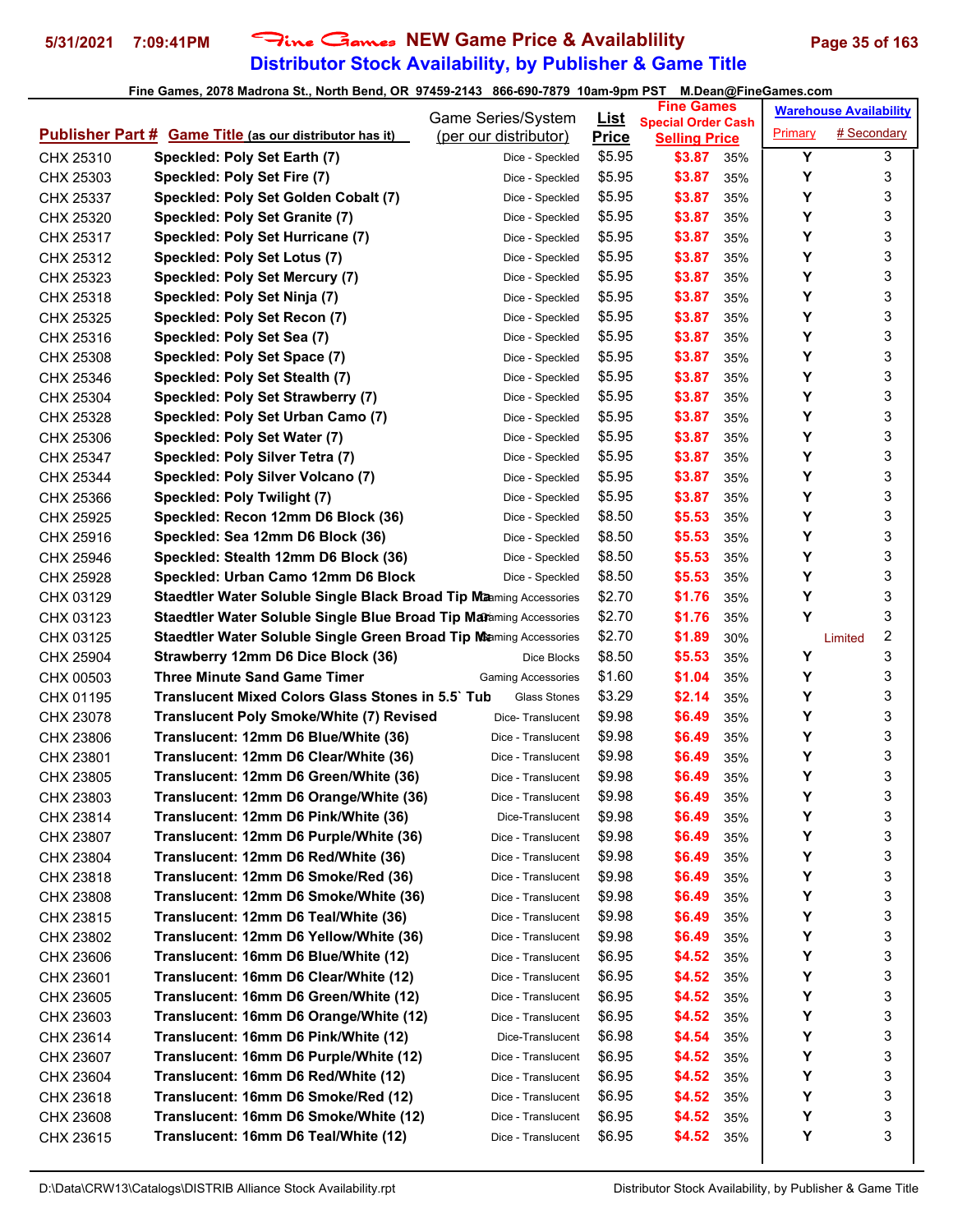## **Distributor Stock Availability, by Publisher & Game Title** 5/31/2021 7:09:41PM Fine Games NEW Game Price & Availablility Page 36 of 163

|                                                                | Game Series/System                                                       |                            | <u>List</u>            | <b>Fine Games</b>                                 |     | <b>Warehouse Availability</b> |         |   |
|----------------------------------------------------------------|--------------------------------------------------------------------------|----------------------------|------------------------|---------------------------------------------------|-----|-------------------------------|---------|---|
| <b>Publisher Part # Game Title (as our distributor has it)</b> |                                                                          | (per our distributor)      |                        | <b>Special Order Cash</b><br><b>Selling Price</b> |     | # Secondary<br>Primary        |         |   |
| CHX 23602                                                      | Translucent: 16mm D6 Yellow/White (12)                                   | Dice - Translucent         | <b>Price</b><br>\$6.95 | \$4.52                                            | 35% | Y                             |         | 3 |
| CHX 23076                                                      | Translucent: Poly Blue/White (7) Revised                                 | Dice - Translucent         | \$9.98                 | \$6.49                                            | 35% | Y                             |         | 3 |
| CHX 23071                                                      | Translucent: Poly Clear/White (7) Revised                                | Dice-Translucent           | \$9.98                 | \$6.49                                            | 35% | Υ                             |         | 3 |
| CHX 23276                                                      | Translucent: Poly D10 Blue/White (10) Revised                            | Dice - Translucent \$13.98 |                        | \$9.09                                            | 35% | Υ                             |         | 3 |
| CHX 23271                                                      | Translucent: Poly D10 Clear/White (10) Revised                           | Dice-Translucent \$13.98   |                        | \$9.09                                            | 35% | Υ                             |         | 3 |
| CHX 23275                                                      | Translucent: Poly D10 Green/White (10) Revised                           | Dice - Translucent \$13.98 |                        | \$9.09                                            | 35% | Y                             |         | 3 |
| CHX 23273                                                      | Translucent: Poly D10 Orange/White (10) Revised                          | Dice-Translucent \$13.98   |                        | \$9.09                                            | 35% | Y                             |         | 3 |
| CHX 23277                                                      | Translucent: Poly D10 Purple/White (10) Revised                          | Dice - Translucent \$13.98 |                        | \$9.09                                            | 35% | Υ                             |         | 3 |
| CHX 23274                                                      | Translucent: Poly D10 Red/White (10) Revised                             | Dice - Translucent \$13.98 |                        | \$9.09                                            | 35% | Y                             |         | 3 |
| CHX 23288                                                      | Translucent: Poly D10 Smoke/Red (10) Revised                             | Dice-Translucent \$13.98   |                        | \$9.09                                            | 35% | Y                             |         | 3 |
| CHX 23278                                                      | Translucent: Poly D10 Smoke/White (10) Revised                           | Dice-Translucent \$13.98   |                        | \$9.09                                            | 35% | Υ                             |         | 3 |
| CHX 23285                                                      | Translucent: Poly D10 Teal/White (10) Revised                            | Dice - Translucent \$13.98 |                        | \$9.09                                            | 35% | Υ                             |         | 3 |
| CHX 23272                                                      | Translucent: Poly D10 Yellow/White (10) Revised                          | Dice-Translucent \$13.98   |                        | \$9.09                                            | 35% | Y                             |         | 3 |
| CHX 29620                                                      | Translucent: Poly D20 Assorted Bag of Dice (50)                          | Dice-Translucent           | \$69.60                | \$45.24                                           | 35% | Y                             |         | 3 |
| CHX 29604                                                      | Translucent: Poly D4 Assorted Bag of Dice (50)                           | Dice-Translucent           | \$69.60                | \$45.24                                           | 35% | Υ                             |         |   |
| CHX 23075                                                      | Translucent: Poly Green/White (7) Revised                                | Dice - Translucent         | \$9.98                 | \$6.49                                            | 35% | Υ                             |         | 3 |
| CHX 23073                                                      | Translucent: Poly Orange/White (7) Revised                               | Dice-Translucent           | \$9.98                 | \$6.49                                            | 35% | Υ                             |         | 3 |
| CHX 23077                                                      | <b>Translucent: Poly Purple/White (7) Revised</b>                        | Dice - Translucent         | \$9.98                 | \$6.49                                            | 35% | Υ                             |         | 3 |
| CHX 23074                                                      | Translucent: Poly Red/White (7) Revised                                  | Dice - Translucent         | \$9.98                 | \$6.49                                            | 35% | Υ                             |         | 3 |
| CHX 23088                                                      | Translucent: Poly Smoke/Red (7) Revised                                  | Dice-Translucent           | \$9.98                 | \$6.49                                            | 35% | Y                             |         | 3 |
| CHX 23085                                                      | Translucent: Poly Teal/White (7) Revised                                 | Dice - Translucent         | \$9.98                 | \$6.49                                            | 35% | Υ                             |         | 3 |
| CHX 23072                                                      | Translucent: Poly Yellow/White (7) Revised                               | Dice-Translucent           | \$9.98                 | \$6.49                                            | 35% | Y                             |         | 3 |
| <b>CHX 2804BLK</b>                                             | <b>Unassembled Plastic Black Cap for Medium Figure Miniatures Case</b>   |                            | \$0.60                 | \$0.39                                            | 35% | Υ                             |         | 1 |
| <b>CHX 2805CRY</b>                                             | <b>Unassembled Plastic Crystal for Medium Tall Figur Miniatures Case</b> |                            | \$0.70                 | \$0.49                                            | 30% |                               | Limited | 1 |
| CHX 27878                                                      | Velvet: 12mm D6 Black/Red (36)                                           | Dice- Velvet               | \$13.98                | \$9.09                                            | 35% | Υ                             |         | 3 |
| CHX 27678                                                      | Velvet: 16mm D6 Black/Red/Black (12)                                     | Dice- Velvet               | \$9.98                 | \$6.49                                            | 35% | Υ                             |         | 3 |
| CHX 27478                                                      | Velvet: Poly Black/Red (7)                                               | Dice- Velvet               | \$9.98                 | \$6.49                                            | 35% | Y                             |         | 3 |
| CHX 27915                                                      | Vortex 12mm D6 Slime Yellow (36)                                         | Dice Menagerie             | \$13.98                | \$9.09                                            | 35% | Υ                             |         | 3 |
| CHX 27650                                                      | Vortex 16mm D6 Mosaic Yellow (12)                                        | Dice Menagerie             | \$9.98                 | \$6.49                                            | 35% | Y                             |         | 3 |
| CHX 27315                                                      | Vortex D10 Slime Yellow (10)                                             | Dice Menagerie \$13.98     |                        | \$9.09                                            | 35% | Y                             |         | 2 |
| CHX 27515                                                      | Vortex Poly Vortex Slime Yellow (7)                                      | Dice Menagerie             | \$9.98                 | \$6.49                                            | 35% | Υ                             |         | 3 |
| CHX 27715                                                      | Vortex16mm D6 Slime Yellow (12)                                          | Dice Menagerie             | \$9.98                 | \$6.49                                            | 35% | Υ                             |         | 3 |
| CHX 27836                                                      | Vortex: 12mm D6 Blue/Gold/Black (36)                                     | Dice-Vortex \$13.98        |                        | \$9.09                                            | 35% | Υ                             |         | 3 |
| CHX 27830                                                      | Vortex: 12mm D6 Bright Green/Black (36)                                  | Dice-Vortex \$13.98        |                        | \$9.09                                            | 35% | Υ                             |         | 3 |
| CHX 27834                                                      | Vortex: 12mm D6 Burgundy/Gold (36)                                       | Dice-Vortex \$13.98        |                        | \$9.09                                            | 35% | Υ                             |         | 3 |
| CHX 27835                                                      | Vortex: 12mm D6 Green/gold/Black (36)                                    | Dice-Vortex \$13.98        |                        | \$9.09                                            | 35% | Υ                             |         | 3 |
| CHX 27833                                                      | Vortex: 12mm D6 Orange/Black (36)                                        | Dice-Vortex \$13.98        |                        | \$9.09                                            | 35% | Υ                             |         | 3 |
| CHX 27854                                                      | Vortex: 12mm D6 Pink/Gold (36)                                           | Dice-Vortex \$13.98        |                        | \$9.09                                            | 35% | Υ                             |         | 3 |
| CHX 27837                                                      | Vortex: 12mm D6 Purple/Gold/Black (36)                                   | Dice-Vortex \$13.98        |                        | \$9.09                                            | 35% | Υ                             |         | 3 |
| CHX 27636                                                      | Vortex: 16mm D6 Blue/Gold/Black (12)                                     | Dice- Vortex               | \$9.98                 | \$6.49                                            | 35% | Υ                             |         | 3 |
| CHX 27630                                                      | Vortex: 16mm D6 Bright Green/Black (12)                                  | Dice- Vortex               | \$9.98                 | \$6.49                                            | 35% | Υ                             |         | 3 |
| CHX 27634                                                      | Vortex: 16mm D6 Burgundy/Gold/Black (12)                                 | Dice- Vortex               | \$9.98                 | \$6.49                                            | 35% | Υ                             |         | 3 |
| CHX 27635                                                      | Vortex: 16mm D6 Green/Gold/Black (12)                                    | Dice- Vortex               | \$9.98                 | \$6.49                                            | 35% | Υ                             |         | 3 |
| CHX 27633                                                      | Vortex: 16mm D6 Orange/Black (12)                                        | Dice- Vortex               | \$9.98                 | \$6.49                                            | 35% | Υ                             |         | 3 |
| CHX 27637                                                      | Vortex: 16mm D6 Purple/Gold/Black (12)                                   | Dice- Vortex               | \$9.98                 | \$6.49                                            | 35% | Υ                             |         | 3 |
| CHX 27639                                                      | Vortex: 16mm D6 Teal/Gold (12)                                           | Dice- Vortex               | \$9.98                 | \$6.49                                            | 35% | Υ                             |         | 3 |
| CHX 27436                                                      | Vortex: Poly Blue/Gold (7)                                               | Dice- Vortex               | \$9.98                 | \$6.49                                            | 35% | Υ                             |         | 3 |
| CHX 27430                                                      | Vortex: Poly Bright Green/Black (7)                                      | Dice- Vortex               | \$9.98                 | \$6.49                                            | 35% | Υ                             |         | 3 |
| CHX 27434                                                      | Vortex: Poly Burgundy/Gold (7)                                           | Dice- Vortex               | \$9.98                 | \$6.49                                            | 35% | Υ                             |         | 3 |
| CHX 27254                                                      | Vortex: Poly D10 Pink/Gold (10)                                          | Dice-Vortex \$13.98        |                        | \$9.09                                            | 35% | Υ                             |         | 2 |
|                                                                |                                                                          |                            |                        |                                                   |     |                               |         |   |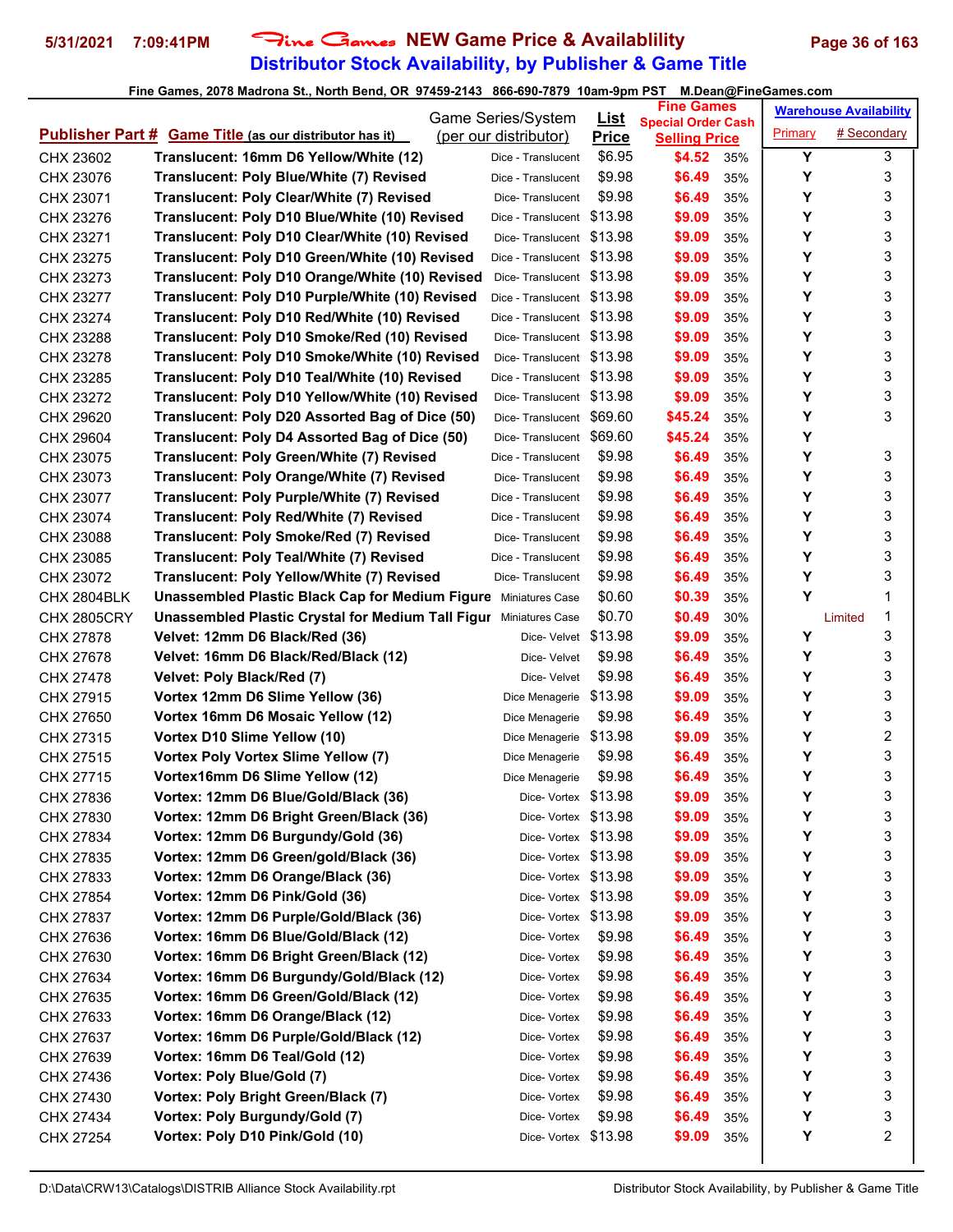# **Distributor Stock Availability, by Publisher & Game Title** 5/31/2021 7:09:41PM Fine Games NEW Game Price & Availablility Page 37 of 163

|                        | Game Series/System                                                                      |                                | <u>List</u>     | <b>Fine Games</b>                                 |     |                                         | <b>Warehouse Availability</b> |                         |
|------------------------|-----------------------------------------------------------------------------------------|--------------------------------|-----------------|---------------------------------------------------|-----|-----------------------------------------|-------------------------------|-------------------------|
|                        | <b>Publisher Part # Game Title (as our distributor has it)</b><br>(per our distributor) |                                | <b>Price</b>    | <b>Special Order Cash</b><br><b>Selling Price</b> |     | Primary                                 | # Secondary                   |                         |
| CHX 27244              | Vortex: Poly D10 Red/Yellow (10)                                                        | Dice- Vortex                   | \$13.98         | \$9.09                                            | 35% | Y                                       |                               | $\overline{\mathbf{c}}$ |
| CHX 27435              | Vortex: Poly Green/Gold (7)                                                             | Dice- Vortex                   | \$9.98          | \$6.49                                            | 35% | Y                                       |                               | 3                       |
| CHX 27433              | Vortex: Poly Orange/Black (7)                                                           | Dice- Vortex                   | \$9.98          | \$6.49                                            | 35% | Υ                                       |                               | 3                       |
| CHX 27437              | Vortex: Poly Purple/Gold (7)                                                            | Dice- Vortex                   | \$9.98          | \$6.49                                            | 35% | Υ                                       |                               | 3                       |
|                        | Water Elemental 12mm D6 Dice Block (36)                                                 | Dice Blocks                    | \$8.50          | \$5.53                                            |     | Y                                       |                               | 3                       |
| CHX 25906              |                                                                                         | Glass Stones                   | \$3.29          |                                                   | 35% | Υ                                       |                               | 3                       |
| CHX 01131              | White Opal Glass Stones in 5.5` Tube (40)<br>Yes/No Die d2                              |                                |                 | \$2.14                                            | 35% | Υ                                       |                               |                         |
| CHX CV0067             |                                                                                         | Dice-D <sub>2</sub>            | \$3.00          | \$1.95                                            | 35% |                                         |                               |                         |
| <b>Chronicle Books</b> | (CHR)<br>30% Standard Discount from List\$                                              |                                |                 |                                                   |     | Estimated Time to Ship 1-3 Weeks        |                               |                         |
| <b>CHR 3824</b>        | 500 Piece Puzzle: Little Feminist                                                       | Puzzles                        | \$13.99         | \$9.79                                            | 30% |                                         | Limited                       | 2                       |
| CHR 6925               | <b>Aunt Agatha's Attic</b>                                                              | Aunt Agatha's Attic            | \$16.95         | \$11.02                                           | 35% | Υ                                       |                               | 2                       |
| <b>CHR 4806</b>        | <b>Bouquet of Birds Shaped Puzzle (750 Piece)</b>                                       |                                | Puzzles \$19.99 | \$12.99                                           | 35% | Y                                       |                               | $\overline{2}$          |
| CHR 3021               | <b>Cat Donut Wooden Yo-Yo</b>                                                           | Cat Donut                      | \$5.99          | \$4.19                                            | 30% |                                         | Limited                       | 1                       |
| CHR 5773               | <b>Cat Party Greeting Card Puzzle (12 Piece)</b>                                        | Puzzles                        | \$5.99          | \$3.89                                            | 35% |                                         |                               | 3                       |
| CHR 8035               | <b>Cat Rescue</b>                                                                       | Cat Rescue                     | \$16.95         | \$11.02                                           | 35% | Υ                                       |                               | 1                       |
| <b>CHR 5377</b>        | <b>Cat-tastic! Board Game</b>                                                           | Cat-tastic \$17.99             |                 | \$11.69                                           | 35% | Y                                       |                               | 3                       |
| <b>CHR 1755</b>        | <b>Celtic Tales: Folktales from Ireland, Scotland, Britt</b>                            | Celtic Tales \$22.95           |                 | \$16.07                                           | 30% |                                         | Limited                       | 2                       |
| CHR 2461               | <b>Fantastic Women - A Top Score Game</b>                                               | Fantastic Women \$14.99        |                 | \$9.74                                            | 35% | Υ                                       |                               | $\overline{c}$          |
| CHR 0922               | <b>Four Word Thinking</b>                                                               | Four Word Thinking \$19.95     |                 | \$12.97                                           | 35% |                                         |                               | 3                       |
| <b>CHR 1754</b>        | <b>Game of Queens: A Drag Queen Card Race</b>                                           | Game of Queens                 | \$14.99         | \$9.74                                            | 35% | Υ                                       |                               | 1                       |
| <b>CHR 4342</b>        | <b>Game of Thrones: Tarot</b>                                                           | Game of Thrones                | \$24.95         | \$17.47                                           | 30% |                                         | Limited                       | 1                       |
| CHR 1548               | Game On, B*tches, Playing Cards                                                         | Playing Cards                  | \$12.95         | \$8.42                                            | 35% | Υ                                       |                               | 1                       |
| <b>CHR 1196</b>        | Karmaka: The Game of Transcendence                                                      | Karmaka \$29.95                |                 | \$19.47                                           | 35% | Υ                                       |                               | 3                       |
| CHR 3831               | <b>Little Feminist Playing Cards</b>                                                    | Playing Cards \$12.99          |                 | \$8.44                                            | 35% | Y                                       |                               | $\overline{2}$          |
| CHR 3710               | <b>Llamanoes</b>                                                                        | Dominoes                       | \$12.99         | \$8.44                                            | 35% | Y                                       |                               |                         |
| CHR 4471               | Nordic Tales: Folktales from Norway, Sweden, Finl                                       | Nordic Tales \$24.95           |                 | \$16.22                                           | 35% | Y                                       |                               | 2                       |
| <b>CHR 1043</b>        | Oh My God, Stacy!                                                                       | Oh My God Stacy \$19.95        |                 | \$12.97                                           | 35% | Υ                                       |                               | 1                       |
| CHR 2583               | <b>Pendleton Chess &amp; Checkers</b>                                                   | Chess & Checkers \$35.00       |                 | \$22.75                                           | 35% | Y                                       |                               |                         |
| CHR 7053               | Queens - Drag Race Playing Cards                                                        | <b>Playing Cards</b>           | \$10.99         | \$7.69                                            | 30% |                                         | Limited                       | 1                       |
| CHR 0687               | <b>Reductress Presents: Play the Patriarchy</b>                                         | Play the Patriarchy \$19.95    |                 | \$12.97                                           | 35% | Υ                                       |                               | 2                       |
| <b>CHR 5936</b>        | <b>Shakespeare Playing Cards</b>                                                        | Playing Cards \$14.99          |                 | \$9.74                                            | 35% | Y                                       |                               | 1                       |
| <b>CHR 8154</b>        | <b>Star Wars: Book of Sith</b>                                                          | Star Wars \$21.95              |                 | \$15.37                                           | 30% |                                         | Limited                       | 1                       |
| <b>CHR 1771</b>        | Star Wars: How to Speak Astromech with BB-8                                             | Star Wars \$16.95              |                 | \$11.02                                           | 35% | Y                                       |                               | 2                       |
| <b>CHR 2559</b>        | <b>Star Wars: How to Speak Wookie</b>                                                   | Star Wars \$16.95              |                 | \$11.87                                           | 30% |                                         | Limited                       | 1                       |
| CHR 6322               | Star Wars: Obsessed with Star Wars - Test Your Ki                                       | Star Wars \$19.95              |                 | \$12.97                                           | 35% | Y                                       |                               | 2                       |
| <b>CHR 3147</b>        | <b>Storytelling Card Game: The Shadow World</b>                                         | Storytelling Card Game \$19.99 |                 | \$12.99                                           | 35% | Υ                                       |                               | 1                       |
| CHR 6628               | S`mores Wars: The Campfire Card Game of Snack                                           | S'mores Wars \$19.95           |                 | \$12.97                                           | 35% | Y                                       |                               | 2                       |
| CHR 3146               | The Official Sherlock Puzzle Book                                                       | SHERLOCK HOLMES \$17.95        |                 | \$11.67                                           | 35% | Y                                       |                               | 1                       |
| <b>CHR 4899</b>        | Warhol Marilyn Double Sided Puzzle (500 Piece)                                          | Puzzles                        | \$15.99         | \$11.19                                           | 30% |                                         | Limited                       | 1                       |
| <b>CHR 7335</b>        | <b>You Tried Trophy</b>                                                                 | You Tried Trophy \$16.95       |                 | \$11.02                                           | 35% | Υ                                       |                               | 1                       |
|                        |                                                                                         |                                |                 |                                                   |     |                                         |                               |                         |
| <b>Cipher Studios</b>  | (NJD)<br>30% Standard Discount from List\$                                              |                                |                 |                                                   |     | Estimated Time to Ship 1-3 Weeks        |                               |                         |
| NJD 010805             | Ninja All-Stars: Yokozuna                                                               | Ninja All Stars \$12.95        |                 | \$9.06                                            | 30% |                                         | Limited                       | 1                       |
| NJD 060301             | <b>Starfinder Miniatures: Corpse Fleet Set 1</b>                                        | Starfinder RPG \$35.99         |                 | \$23.39                                           | 35% | Υ                                       |                               | 3                       |
| NJD 060101             | <b>Starfinder Miniatures: Iconic Heroes Set 1</b>                                       | Starfinder RPG \$39.99         |                 | \$27.99                                           | 30% |                                         | Limited                       | 2                       |
| NJD 060102             | <b>Starfinder Miniatures: Iconic Heroes Set 2</b>                                       | Starfinder RPG \$39.99         |                 | \$27.99                                           | 30% |                                         | Limited                       | 1                       |
| NJD 060201             | <b>Starfinder Miniatures: Pact Worlds Fleet Set 1</b>                                   | Starfinder RPG \$35.99         |                 | \$23.39                                           | 35% | Υ                                       |                               | 3                       |
| NJD 040101             | Way of the Fighter: Super                                                               | Way of the Fighter \$49.95     |                 | \$34.97                                           | 30% |                                         | Limited                       | 1                       |
| <b>Clash of Arms</b>   | (CofA)<br>30% Standard Discount from List\$                                             |                                |                 |                                                   |     | <b>Estimated Time to Ship 1-3 Weeks</b> |                               |                         |
| COA 01ENFR             | Coatl                                                                                   |                                | Coatl \$39.99   | \$27.99 30%                                       |     |                                         | Limited                       | 2                       |
| <b>Cmon Games</b>      | (SIF)<br>35% Standard Discount from List\$                                              |                                |                 |                                                   |     | Estimated Time to Ship 1-3 Weeks        |                               |                         |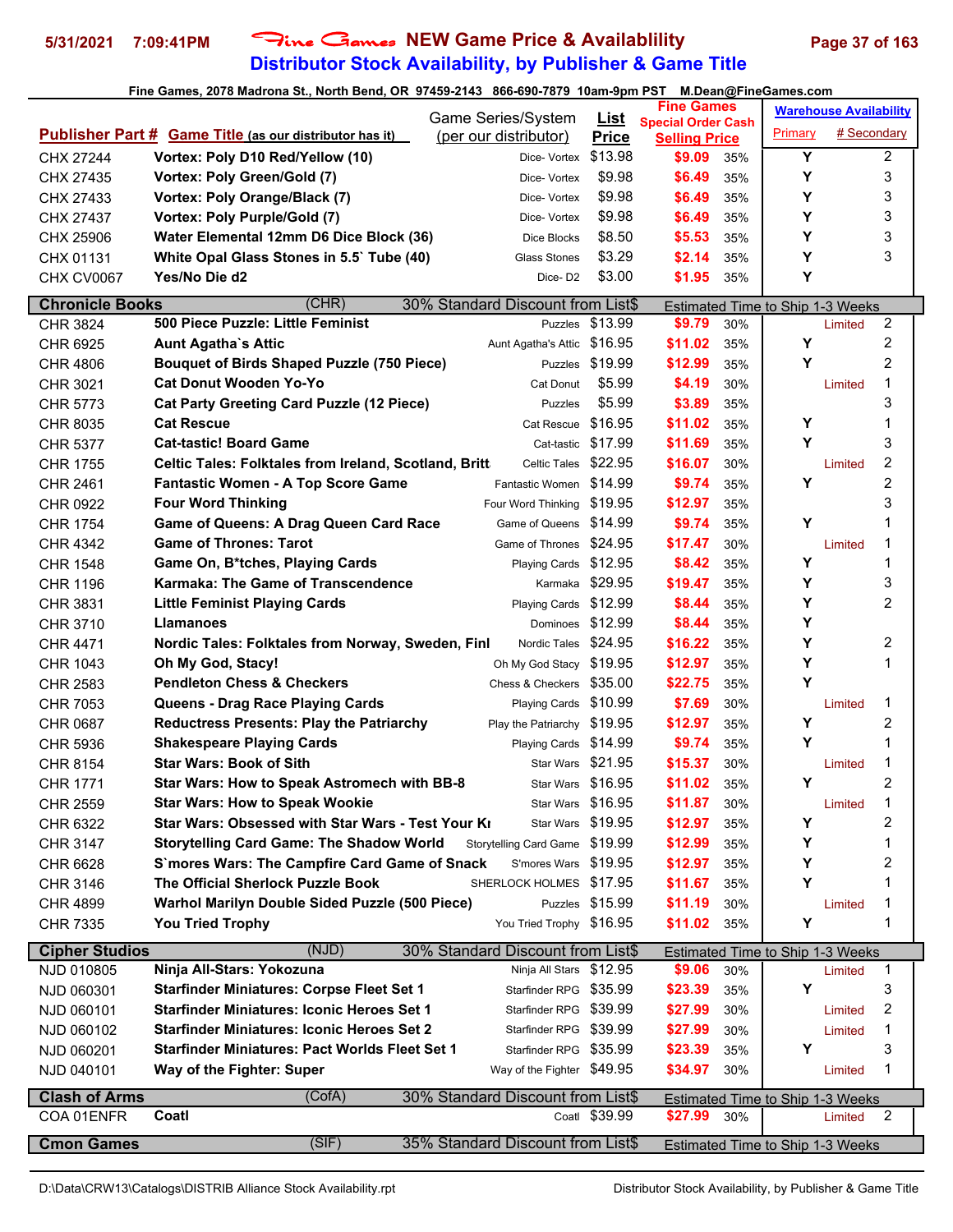# **Distributor Stock Availability, by Publisher & Game Title 5/31/2021 7:09:41PM** Fine Games **NEW Game Price & Availablility Page 38 of 163**

|                           | Fine Games, 2078 Madrona St., North Bend, OR 97459-2143 866-690-7879 10am-9pm PST          |                                                                   |     | M.Dean@FineGames.com             |                               |                |
|---------------------------|--------------------------------------------------------------------------------------------|-------------------------------------------------------------------|-----|----------------------------------|-------------------------------|----------------|
|                           | Game Series/System                                                                         | <b>Fine Games</b><br><u>List</u>                                  |     |                                  | <b>Warehouse Availability</b> |                |
|                           | <b>Publisher Part # Game Title (as our distributor has it)</b><br>(per our distributor)    | <b>Special Order Cash</b><br><b>Price</b><br><b>Selling Price</b> |     | Primary                          | # Secondary                   |                |
| SIF 00021                 | Gloomhaven Removable Sticker Set: Forgotten Cir<br>Gloomhaven                              | \$6.50<br>\$4.23                                                  | 35% | Y                                |                               | 1              |
| SIF 00020                 | Gloomhaven Removable Stickers Set<br>Gloomhaven                                            | \$10.00<br>\$6.50                                                 | 35% | Y                                |                               | 3              |
| SIF 00031                 | <b>Villagers: Expansion Pack</b><br>Villagers                                              | \$6.30<br>\$9.00                                                  | 30% |                                  | Limited                       | 1              |
|                           |                                                                                            |                                                                   |     |                                  |                               |                |
| <b>Cobblestone Games</b>  | (COB)<br>30% Standard Discount from List\$                                                 |                                                                   |     | Estimated Time to Ship 1-3 Weeks |                               |                |
| <b>COB 005</b>            | Builders of Blankenburg: Fields & Flocks Expansiters of Blankenburg \$50.00                | \$35.00                                                           | 30% |                                  | Limited                       | 1              |
| <b>Compass Games, LIc</b> | (Compas)<br>30% Standard Discount from List\$                                              |                                                                   |     | Estimated Time to Ship 2-4 Weeks |                               |                |
| CPS 1045                  | 1866: The Struggle for Supremacy in Germany<br>Puzzles \$79.00                             | \$55.30                                                           | 30% |                                  | Limited                       | 1              |
| <b>CPS 1112</b>           | Amerika Bomber: Evil Queen of the Skies<br>Amerika Bomber \$69.00                          | \$48.30                                                           | 30% | Υ                                |                               | 2              |
| <b>CPS 1085</b>           | Bar-Lev \$119.00<br>Bar-Lev: The 1973 Arab-Israeli War, Deluxe Edition                     | \$83.30                                                           | 30% | Y                                |                               | 2              |
| CPS 1031                  | <b>Blitz! A World In Conflict</b><br>Blitz A World In Conflict \$84.00                     | \$58.80                                                           | 30% |                                  | Limited                       | 1              |
| <b>CPS 1052</b>           | <b>Brezhnevs War: NATO vs The Warsaw Pact in Gerr</b> Brezhnevs War \$69.00                | \$48.30                                                           | 30% |                                  | Limited                       | 1              |
| <b>CPS 1102</b>           | Brief Borders War \$69.00<br><b>Brief Borders War</b>                                      | \$48.30                                                           | 30% | Υ                                |                               | 3              |
| <b>CPS 2002</b>           | <b>Cargo Express</b><br>Cargo Express \$69.00                                              | \$48.30                                                           | 30% | Y                                |                               | 1              |
| <b>CPS 2001</b>           | Colonialism<br>Colonialism \$89.00                                                         | \$62.30                                                           | 30% |                                  | Limited                       | 1              |
| <b>CPS 1097</b>           | Combat! \$139.00<br>Combat!                                                                | \$97.30                                                           | 30% |                                  | Limited                       | 1              |
| <b>CPS 1039</b>           | Commands and Colors \$109.00<br><b>Commands and Colors: Tricorne</b>                       | \$76.30                                                           | 30% | Υ                                |                               | 2              |
| CPS 1061                  | Commands and Colors: Tricorne Expansion 1 - Thimmands and Colors \$75.00                   | \$52.50                                                           | 30% |                                  | Limited                       | $\overline{2}$ |
| <b>CPS 1106</b>           | <b>CSS The Little Land - The Battle for Novorossiysk</b><br>Nemesis \$129.00               | \$90.30                                                           | 30% |                                  | Limited                       | 1              |
| <b>CPS 1108</b>           | Dawn of Empire \$55.00<br>Dawn of Empire                                                   | \$38.50                                                           | 30% | Υ                                |                               | 3              |
| <b>CPS 1088</b>           | <b>Decision at Kasserine</b><br>Decision at Kasserine \$89.00                              | \$62.30                                                           | 30% |                                  | Limited                       | $\overline{2}$ |
| <b>CPS 1057</b>           | <b>Empires and Alliances</b><br>Empires and Alliances \$99.00                              | \$69.30                                                           | 30% |                                  | Limited                       | 1              |
| <b>CPS 1032</b>           | <b>Fatal Alliances: The Great War</b><br>Fatal Alliances \$135.00                          | \$94.50                                                           | 30% |                                  | Limited                       | 1              |
| <b>CPS 1036</b>           | Fornovo \$69.00<br>Fornovo 1495                                                            | \$48.30                                                           | 30% |                                  | Limited                       | 1              |
| <b>CPS 1084</b>           | <b>Fortress Europa: Designer Signature Edition</b><br>Fortress Europa                      | \$85.00<br>\$59.50                                                | 30% | Υ                                |                               | 1              |
| <b>CPS 1076</b>           | Hearts and Minds: Vietnam 1965-1975<br>Hearts and Minds \$69.00                            | \$48.30                                                           | 30% | Y                                |                               |                |
| <b>CPS 1083</b>           | Late Unpleasantness: Two Campaigns to take Richte Unpleasantness \$89.00                   | \$62.30                                                           | 30% |                                  | Limited                       | 2              |
| <b>CPS 1046</b>           | Lebensraum \$99.00<br>Lebensraum: The War for Europe 1941-1945                             | \$69.30                                                           | 30% |                                  | Limited                       | 1              |
| CPS 1099                  | Napoleon Eagles: Storm in the East<br>Napoleon Eagles \$55.00                              | \$38.50                                                           | 30% | Y                                |                               | $\overline{c}$ |
| <b>CPS 1070</b>           | Nightfighter Ace: Air Defense Over Germany 1943- Nightfighter Ace \$99.00                  | \$69.30                                                           | 30% |                                  | Limited                       | 1              |
| <b>CPS 1072</b>           | No Peace Without Spain! 2nd Edition<br>No Peace Without Spain \$75.00                      | \$52.50                                                           | 30% |                                  | Limited                       | 1              |
| CPS 1073                  | Once We Move Like the Wind<br>Once We Move Like the Wind                                   | \$48.30<br>\$69.00                                                | 30% | Υ                                |                               | 3              |
| CPS 1019                  | <b>Operation Skorpion</b><br>Operation Skorpion \$55.00                                    | \$38.50                                                           | 30% |                                  | Limited                       | 1              |
| <b>CPS 083</b>            | Paper Wars #83: Rising Sun Over China<br>PAPER WARS \$46.95                                | \$32.87                                                           | 30% |                                  | Limited                       | 1              |
| <b>CPS 084</b>            | Paper Wars #84: Finnish Civil War<br>PAPER WARS \$46.95                                    | \$32.87                                                           | 30% |                                  | Limited                       | 1              |
| <b>CPS 086</b>            | Paper Wars #86: Nomads No More<br>PAPER WARS \$46.95                                       | \$32.87                                                           | 30% |                                  | Limited                       | 1              |
| <b>CPS 089</b>            | Paper Wars #89: Burning Mountains<br>PAPER WARS \$46.95                                    | \$32.87                                                           | 30% |                                  | Limited                       | 1              |
| CPS 1034                  | Paths to Hell: Operation Barbarossa - June-Decem<br>Paths to Hell \$80.00                  | \$56.00                                                           | 30% |                                  | Limited                       | 1              |
| <b>CPS 1060</b>           | <b>Prelude to Rebellion: Mobilization &amp; Unrest in Low</b> relude to Rebellion \$109.00 | \$76.30                                                           | 30% |                                  | Limited                       | 1              |
| <b>CPS 1062</b>           | Raiders of the Deep: U-boats of the Great War 19 Raiders of the Deep \$99.00               | \$69.30                                                           | 30% |                                  | Limited                       | 2              |
| <b>CPS 1082</b>           | <b>Red Poppies Campaigns Volume 3</b><br>Red Poppies Campaigns \$69.00                     | \$48.30                                                           | 30% |                                  | Limited                       | 1              |
| <b>CPS 1051</b>           | Red Poppies Campaigns: Volume 2 - Last LaurelsPoppies Campaigns \$65.00                    | \$45.50                                                           | 30% |                                  | Limited                       | 1              |
| <b>CPS 1048</b>           | Russia Besieged: Eastern Front World War 2 - Delt Russia Besieged \$99.00                  | \$69.30                                                           | 30% |                                  | Limited                       | 1              |
| <b>CPS 1047</b>           | Sovereign of the Seas<br>Sovereign of the Seas \$110.00                                    | \$77.00                                                           | 30% |                                  | Limited                       | 1              |
| <b>CPS 1113</b>           | <b>Stellar Horizons</b><br>Stellar Horizons \$149.00                                       | \$104.30                                                          | 30% | Y                                |                               | 3              |
| <b>CPS 1120</b>           | <b>The Conquistadors</b><br>The Conquistadors \$89.00                                      | \$62.30                                                           | 30% | Υ                                |                               | 2              |
| <b>CPS 1118</b>           | The Fulda Gap: The Battle For the Center<br>The Fulda Gap \$145.00                         | \$101.50                                                          | 30% |                                  | Limited                       | 2              |
| <b>CPS 1074</b>           | <b>Tinian: The Forgotten Battle</b><br>Tinian \$99.00                                      | \$69.30                                                           | 30% |                                  | Limited                       | 2              |
| <b>CPS 1078</b>           | War for the Union \$95.00<br>War For the Union: Designer's Edition                         | \$66.50                                                           | 30% |                                  | Limited                       | 2              |
| <b>CPS 1086</b>           | World War II \$65.00<br>World War II Commander: Battle of the Bulge                        | \$45.50                                                           | 30% |                                  | Limited                       | 2              |
|                           |                                                                                            |                                                                   |     |                                  |                               |                |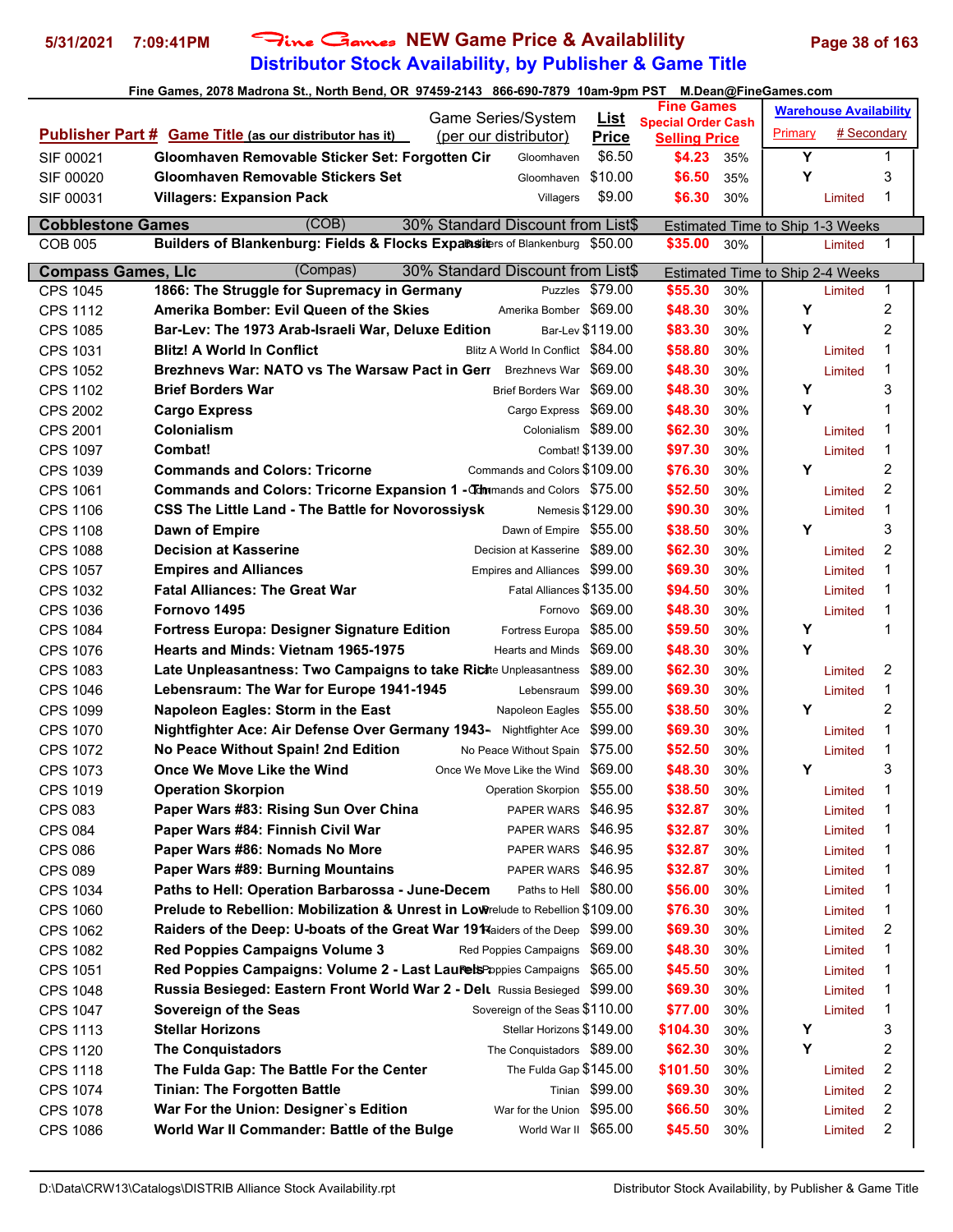# **Distributor Stock Availability, by Publisher & Game Title 5/31/2021 7:09:41PM** Fine Games **NEW Game Price & Availablility Page 39 of 163**

|                                     | Fine Games, 2078 Madrona St., North Bend, OR 97459-2143 866-690-7879 10am-9pm PST |                                                       |                  |                                                   |     | M.Dean@FineGames.com                  |                               |                |
|-------------------------------------|-----------------------------------------------------------------------------------|-------------------------------------------------------|------------------|---------------------------------------------------|-----|---------------------------------------|-------------------------------|----------------|
|                                     |                                                                                   | Game Series/System                                    | <u>List</u>      | <b>Fine Games</b>                                 |     |                                       | <b>Warehouse Availability</b> |                |
|                                     | <b>Publisher Part # Game Title (as our distributor has it)</b>                    | (per our distributor)                                 | <b>Price</b>     | <b>Special Order Cash</b><br><b>Selling Price</b> |     | Primary                               | # Secondary                   |                |
|                                     | (CGM)                                                                             |                                                       |                  |                                                   |     |                                       |                               |                |
| <b>Contention Games</b><br>CGM 0002 | <b>Imperium: The Contention (Retail Edition)</b>                                  | 35% Standard Discount from List\$<br>Imperium \$50.00 |                  | \$32.50                                           | 35% | Estimated Time to Ship 1-3 Weeks<br>Υ |                               |                |
|                                     |                                                                                   |                                                       |                  |                                                   |     |                                       |                               |                |
| <b>Coolminiornot Inc.</b>           | (COL)                                                                             | <b>Standard Discount from List\$</b>                  |                  |                                                   |     | Estimated Time to Ship 1-3 Weeks      |                               |                |
| COL AQ032                           | <b>Arcadia Quest: Riders</b>                                                      | Arcadia Quest \$64.99                                 |                  |                                                   |     |                                       | Limited                       | 1              |
| COL GRU001                          | <b>Gang Rush: Breakout</b>                                                        | Gang Rush \$74.99                                     |                  |                                                   |     | Υ                                     |                               | 3              |
| COL KKS001                          | <b>Kick-Ass: The Board Game</b>                                                   |                                                       | Kick-Ass \$59.99 |                                                   |     |                                       | Limited                       | 2              |
| COL RTL001                          | <b>Richard the Lionheart</b>                                                      | Richard the Lionheart \$69.99                         |                  |                                                   |     |                                       | Limited                       | 1              |
| COL RB023                           | Rum & Bones: Blutrausch Legion Heroes Set #1                                      | Rum and Bones \$26.99                                 |                  |                                                   |     |                                       | Limited                       | 1              |
| COL RBKS02                          | <b>Rum &amp; Bones: Skull Kickers Box Set</b>                                     | Rum and Bones \$24.99                                 |                  |                                                   |     |                                       | Limited                       | 1              |
| Corvus Belli, SSL                   | (CVB)                                                                             | 30% Standard Discount from List\$                     |                  |                                                   |     | Estimated Time to Ship 2-4 Weeks      |                               |                |
| CVB CBARI00                         | Aristeia!                                                                         | Aristeia                                              | \$59.99          | \$41.99                                           | 30% |                                       | Limited                       | 2              |
| CVB CBARI30                         | Aristeia! Full Metal Kozmo                                                        | Aristeia                                              | \$36.49          | \$25.54                                           | 30% |                                       | Limited                       | 1              |
| <b>CVB CBARI28</b>                  | Aristeia! Lunah Elven Ranger                                                      | Aristeia                                              | \$18.49          | \$12.94                                           | 30% |                                       | Limited                       | 1              |
| CVB CBARI45                         | Aristeia! Prysm Crimson Ice                                                       | Aristeia                                              | \$19.49          | \$12.67                                           | 35% |                                       |                               | 3              |
| CVB CBARI37                         | <b>Aristeia! Saif Traders Coliseum</b>                                            | Aristeia                                              | \$23.99          | \$16.79                                           | 30% |                                       | Limited                       | 1              |
| CVB CBARI33                         | Aristeia! The Corregidor Praesidio Arena                                          | Aristeia                                              | \$23.99          | \$16.79                                           | 30% |                                       | Limited                       | 2              |
| CVB 2CBARI49                        | <b>Aristeia! Transparent Dice Pack</b>                                            | Infinity                                              | \$11.99          | \$8.39                                            | 30% |                                       | Limited                       | 1              |
| CVB 70237                           | <b>Infinity Paint Set - Haggislam</b>                                             |                                                       | Paint \$32.99    | \$23.09                                           | 30% |                                       | Limited                       | 1              |
| CVB 289903                          | <b>Infinity Rulebook (2nd Edition Revised)</b>                                    |                                                       | Infinity \$54.33 | \$38.03                                           | 30% |                                       | Limited                       | 1              |
| CVB 285064                          | <b>Infinity: 25mm Line of Fire Bases</b>                                          | Infinity                                              | \$5.49           | \$3.57                                            | 35% | Y                                     |                               | 3              |
| CVB 285065                          | <b>Infinity: 40mm Line of Fire Bases</b>                                          | Infinity                                              | \$5.49           | \$3.57                                            | 35% | Y                                     |                               | 1              |
| CVB 285066                          | <b>Infinity: 55mm Line of Fire Bases</b>                                          | Infinity                                              | \$5.49           | \$3.57                                            | 35% | Y                                     |                               | 2              |
|                                     | CVB 280850-059 Infinity: ALEPH Achilles v2 (Hoplite Armor) (Multi F               | Infinity                                              | \$17.99          | \$12.59                                           | 30% |                                       | Limited                       | 1              |
|                                     | CVB 280865-078 Infinity: ALEPH Arjuna Unit                                        | Infinity                                              | \$40.99          | \$28.69                                           | 30% |                                       | Limited                       | 1              |
|                                     | CVB 280861-074 Infinity: ALEPH Asuras (Hacker)                                    | Infinity                                              | \$12.49          | \$8.74                                            | 30% |                                       | Limited                       | 1              |
|                                     | CVB 280834-043 Infinity: ALEPH Atalanta Agma's NCO & Spotbot                      |                                                       | Infinity \$13.49 | \$9.44                                            | 30% |                                       | Limited                       | 1              |
|                                     | CVB 280862-075 Infinity: ALEPH Dakini Tacbots                                     |                                                       | Infinity \$42.99 | \$27.94                                           | 35% | Y                                     |                               |                |
|                                     | CVB 280863-075 Infinity: ALEPH Dart, Optimate Huntress (Submach                   |                                                       | Infinity \$12.49 | \$8.74                                            | 30% |                                       | Limited                       | 1              |
|                                     | CVB 280808-024 Infinity: ALEPH Dasyus (Combi Rifle)                               |                                                       | Infinity \$10.99 | \$7.69                                            | 30% |                                       | Limited                       | 1              |
|                                     | CVB 280859-070 Infinity: ALEPH Garuda Tactbots (Boarding Shotgu                   |                                                       | Infinity \$15.49 | \$10.07                                           | 35% | Y                                     |                               | 1              |
|                                     | CVB 280750-085 Infinity: ALEPH John Hawkwood, Merc Officer (K1                    |                                                       | Infinity \$15.49 | \$10.84                                           | 30% |                                       | Limited                       | 2              |
|                                     | CVB 280867-086 Infinity: ALEPH Nagas (Hacker)                                     |                                                       | Infinity \$15.49 | \$10.07                                           | 35% |                                       |                               | 3              |
|                                     | CVB 280866-085 Infinity: ALEPH Operations Action Pack                             |                                                       | Infinity \$95.99 | \$62.39                                           | 35% |                                       |                               | 3              |
|                                     | CVB 280852-062 Infinity: ALEPH Posthumans, 2G Proxies                             | Infinity                                              | \$51.49          | \$36.04                                           | 30% |                                       | Limited                       | 1              |
|                                     | CVB 280864-076 Infinity: ALEPH Yadu Troops                                        | Infinity                                              | \$35.99          | \$25.19                                           | 30% |                                       | Limited                       | 1              |
|                                     | CVB 280172-052 Infinity: Ariadna 45th Highlander Rifles Galwegian                 |                                                       | Infinity \$36.99 | \$25.89                                           | 30% |                                       | Limited                       | 1              |
|                                     | CVB 280186-063 Infinity: Ariadna 5th Minutemen Regiment `Ohio`                    | Infinity                                              | \$33.49          | \$23.44                                           | 30% |                                       | Limited                       | 1              |
|                                     | CVB 280195-070 Infinity: Ariadna Blackjacks, 10th Heavy Ranger Ba                 | Infinity                                              | \$39.49          | \$27.64                                           | 30% |                                       | Limited                       | 1              |
|                                     | CVB 280196-071 Infinity: Ariadna Caledonian Mormaers (AP HMG)                     |                                                       | Infinity \$13.49 | \$9.44                                            | 30% |                                       | Limited                       | 1              |
|                                     | CVB 280138-024 Infinity: Ariadna Chasseurs (Adhesive-Launcher)                    |                                                       | Infinity \$10.99 | \$7.69                                            | 30% |                                       | Limited                       | 1              |
|                                     | CVB 280198-072 Infinity: Ariadna Chasseurs (Rifle, Light Flamethro)               |                                                       | Infinity \$12.49 | \$8.12                                            | 35% | Υ                                     |                               | 2              |
|                                     | CVB 280180-057 Infinity: Ariadna Col. Yevgueni Voronin, Cossack D                 |                                                       | Infinity \$20.49 | \$13.32                                           | 35% |                                       |                               | 3              |
|                                     | CVB 281106-077 Infinity: Ariadna Dynamo Reg. of Kazak Light Cava                  |                                                       | Infinity \$45.49 | \$31.84                                           | 30% |                                       | Limited                       | $\overline{c}$ |
|                                     | CVB 281111-084 Infinity: Ariadna Equipe Mirage-5                                  | Infinity                                              | \$45.49          | \$29.57                                           | 35% | Y                                     |                               | 1              |
|                                     | CVB 280182-059 Infinity: Ariadna Foxtrot Rangers (Boarding Shotgu                 | Infinity                                              | \$12.49          | \$8.74                                            | 30% |                                       | Limited                       | $\overline{c}$ |
|                                     | CVB 281105-076 Infinity: Ariadna Frontoviks, Assault Separated Bat                | Infinity                                              | \$36.99          | \$25.89                                           | 30% |                                       | Limited                       | 1              |
|                                     | CVB 281107-077 Infinity: Ariadna Irmandinhos (Boarding Shotgun)                   | Infinity                                              | \$14.49          | \$10.14                                           | 30% |                                       | Limited                       | 1              |
|                                     | CVB 281103-074 Infinity: Ariadna Line Kazaks                                      |                                                       | Infinity \$33.49 | \$23.44                                           | 30% |                                       | Limited                       | 1              |
|                                     | CVB 280184-062 Infinity: Ariadna Marauders, 5307th Composite Rar                  |                                                       | Infinity \$33.49 | \$21.77                                           | 35% |                                       |                               | 3              |
|                                     | CVB 280183-060 Infinity: Ariadna Mavericks, 9th Motorized Recon B                 |                                                       | Infinity \$42.99 | \$30.09                                           | 30% |                                       | Limited                       | 1              |
|                                     |                                                                                   |                                                       |                  |                                                   |     |                                       |                               |                |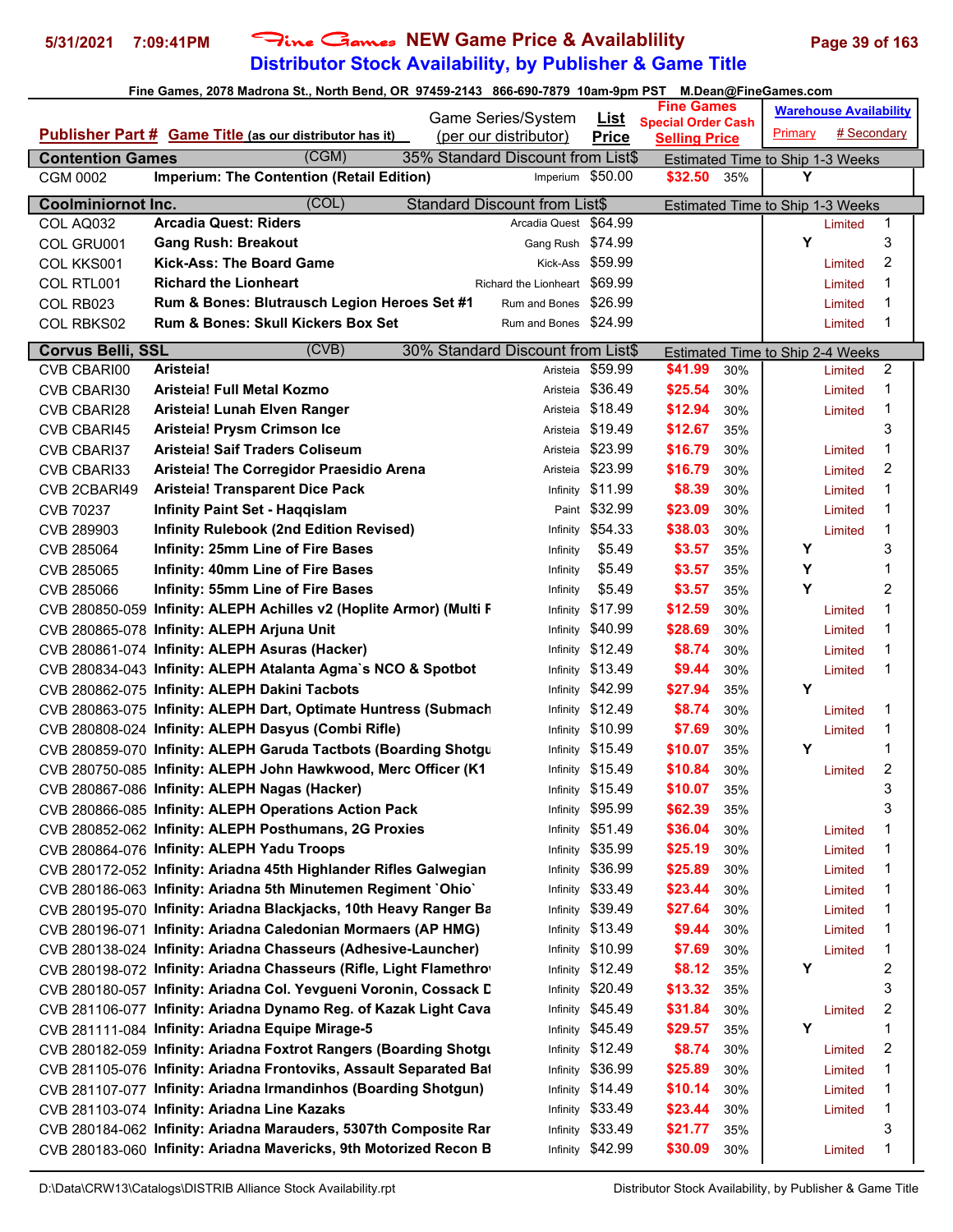# **Distributor Stock Availability, by Publisher & Game Title** 5/31/2021 7:09:41PM Fine Games NEW Game Price & Availablility Page 40 of 163

|             | Game Series/System                                                    |  | <u>List</u>           | <b>Fine Games</b> |                                                   | <b>Warehouse Availability</b> |         |             |                |
|-------------|-----------------------------------------------------------------------|--|-----------------------|-------------------|---------------------------------------------------|-------------------------------|---------|-------------|----------------|
|             | <b>Publisher Part # Game Title (as our distributor has it)</b>        |  | (per our distributor) | <b>Price</b>      | <b>Special Order Cash</b><br><b>Selling Price</b> |                               | Primary | # Secondary |                |
|             | CVB 281109-079 Infinity: Ariadna Pavel Aleksei McMannus, Spetsgr      |  | Infinity              | \$15.49           | \$10.84                                           | 30%                           |         | Limited     | 1              |
|             | CVB 281108-078 Infinity: Ariadna Streloks, Kazak Reconnaissance I     |  | Infinity              | \$13.49           | \$9.44                                            | 30%                           |         | Limited     | 1              |
|             | CVB 281102-073 Infinity: Ariadna Streloks, Kazak Reconnaissance I     |  | Infinity              | \$28.99           | \$20.29                                           | 30%                           |         | Limited     | 2              |
|             | CVB 281104-075 Infinity: Ariadna Support Pack                         |  | Infinity              | \$42.99           | \$30.09                                           | 30%                           |         | Limited     | 1              |
|             | CVB 281114-087 Infinity: Ariadna TankHunters (Autocannon)             |  | Infinity              | \$14.99           | \$10.49                                           | 30%                           |         | Limited     | 1              |
|             | CVB 281112-085 Infinity: Ariadna Tartary Army Corps Action Pack       |  | Infinity              | \$95.99           | \$62.39                                           | 35%                           |         |             | 3              |
|             | CVB 280185-062 Infinity: Ariadna The Unknown Ranger (Molotok)         |  | Infinity              | \$14.49           | \$10.14                                           | 30%                           |         | Limited     | 1              |
|             | CVB 280174-053 Infinity: Ariadna USAriadna Grunts                     |  |                       | Infinity \$39.49  | \$27.64                                           | 30%                           |         | Limited     | 1              |
|             | CVB 281113-086 Infinity: Ariadna Uxia McNeill (Assault Pistol)        |  | Infinity              | \$15.49           | \$10.84                                           | 30%                           |         | Limited     | 2              |
|             | CVB 280157-037 Infinity: Ariadna Uxia McNeill (Covert Action)         |  | Infinity              | \$10.99           | \$7.69                                            | 30%                           |         | Limited     | 1              |
|             | CVB 280197-072 Infinity: Ariadna Veteran Kazaks (AP HMG)              |  | Infinity              | \$13.49           | \$9.44                                            | 30%                           |         | Limited     | 1              |
|             | CVB 280142-026 Infinity: Ariadna William Wallace (EXP CCW)            |  | Infinity              | \$10.99           | \$7.69                                            | 30%                           |         | Limited     | 1              |
| CVB 285051  | Infinity: Bases 25mm (20)                                             |  | Infinity              | \$4.99            | \$3.24                                            | 35%                           |         |             | 3              |
| CVB 285052  | Infinity: Bases 40mm (5)                                              |  | Infinity              | \$4.99            | \$3.24                                            | 35%                           |         |             | 3              |
| CVB 285053  | Infinity: Bases 55mm (5)                                              |  | Infinity              | \$4.99            | \$3.49                                            | 30%                           |         | Limited     | 2              |
|             | CVB 280034-083 Infinity: Betrayal Characters Pack                     |  | Infinity              | \$55.49           | \$36.07                                           | 35%                           |         |             | 3              |
|             | CVB 280028-079 Infinity: Beyond Wildfire Expansion Pack               |  | Infinity              | \$54.99           | \$35.74                                           | 35%                           | Y       |             |                |
| CVB 286003  | <b>Infinity: Classified Objective Deck</b>                            |  | Infinity              | \$15.49           | \$10.07                                           | 35%                           | Y       |             | 3              |
| CVB 2288803 | <b>Infinity: CodeOne Rules</b>                                        |  | Infinity              | \$17.99           | \$11.69                                           | 35%                           | Y       |             | 3              |
|             | CVB 281603-083 Infinity: Combined Army - Shasvastii Action Pack       |  | Infinity              | \$95.99           | \$67.19                                           | 30%                           |         | Limited     | 1              |
|             | CVB 281610-087 Infinity: Combined Army Agent Dukash (Multi Rifle      |  | Infinity              | \$14.99           | \$10.49                                           | 30%                           |         | Limited     | 1              |
|             | CVB 280686-068 Infinity: Combined Army Avatar                         |  |                       | Infinity \$57.49  | \$40.24                                           | 30%                           |         | Limited     | 1              |
|             | CVB 281607-085 Infinity: Combined Army Booster Pack Alpha             |  | Infinity              | \$47.99           | \$31.19                                           | 35%                           | Υ       |             | 1              |
|             | CVB 281609-086 Infinity: Combined Army Booster Pack Beta              |  | Infinity              | \$45.49           | \$29.57                                           | 35%                           | Υ       |             | 2              |
|             | CVB 281605-083 Infinity: Combined Army Drone Remotes Pack             |  | Infinity              | \$45.49           | \$31.84                                           | 30%                           |         | Limited     | $\overline{c}$ |
|             | CVB 281608-085 Infinity: Combined Army Jayth Cutthroats, Shasva       |  | Infinity              | \$40.99           | \$26.64                                           | 35%                           | Υ       |             | 3              |
|             | CVB 280664-049 Infinity: Combined Army Kornak Gazarot Morat Su        |  | Infinity              | \$13.49           | \$9.44                                            | 30%                           |         | Limited     | 1              |
|             | CVB 280690-070 Infinity: Combined Army Kurgat, Reg. of Assault E      |  |                       | Infinity \$14.49  | \$10.14                                           | 30%                           |         | Limited     | 2              |
|             | CVB 280678-060 Infinity: Combined Army Overdron Batroids (3)          |  |                       | Infinity \$49.99  | \$34.99                                           | 30%                           |         | Limited     | 1              |
|             | CVB 280674-056 Infinity: Combined Army Oznat, Morat Hunting Reg       |  |                       | Infinity \$13.49  | \$9.44                                            | 30%                           |         | Limited     | 1              |
|             | CVB 280685-067 Infinity: Combined Army Pneumarch of the Ur Heg        |  |                       | Infinity \$12.49  | \$8.12                                            | 35%                           |         |             | 3              |
|             | CVB 280681-062 Infinity: Combined Army Raicho Pilot & Scindron A      |  |                       | Infinity \$20.49  | \$14.34                                           | 30%                           |         | Limited     | 1              |
|             | CVB 280663-048 Infinity: Combined Army Raktorak Morat Sergeant        |  |                       | Infinity \$14.49  | \$9.42                                            | 35%                           |         |             | 3              |
|             | CVB 280691-072 Infinity: Combined Army Rasyat Diplomatic Divisio      |  |                       | Infinity \$18.99  | \$13.29                                           | 30%                           |         | Limited     | 1              |
|             | CVB 280682-065 Infinity: Combined Army Rodok, Armed Imposition        |  | Infinity              | \$15.49           | \$10.84                                           | 30%                           |         | Limited     | 2              |
|             | CVB 281602-082 Infinity: Combined Army Shasvastii Haiduks (MULT       |  | Infinity              | \$19.99           | \$12.99                                           | 35%                           | Y       |             | 3              |
|             | CVB 280699-081 Infinity: Combined Army Shasvastii Nox Troops          |  | Infinity              | \$36.99           | \$25.89                                           | 30%                           |         | Limited     | 1              |
|             | CVB 280698-080 Infinity: Combined Army Shasvastii Seeed-Soldiers      |  | Infinity              | \$13.49           | \$9.44                                            | 30%                           |         | Limited     | 1              |
|             | CVB 281606-084 Infinity: Combined Army Shasvastii Special Armor       |  | Infinity              | \$53.99           | \$37.79                                           | 30%                           |         | Limited     | 2              |
|             | CVB 281604-083 Infinity: Combined Army Support Pack                   |  | Infinity              | \$30.99           | \$21.69                                           | 30%                           |         | Limited     | 2              |
|             | CVB 280679-061 Infinity: Combined Army Suryats, Assault Heavy In      |  | Infinity              | \$47.99           | \$33.59                                           | 30%                           |         | Limited     | 2              |
|             | CVB 280667-051 Infinity: Combined Army Unidron Batroids (4)           |  | Infinity              | \$39.49           | \$27.64                                           | 30%                           |         | Limited     | 2              |
|             | CVB 280677-058 Infinity: Combined Army Xeodron Batroids               |  | Infinity              | \$57.49           | \$40.24                                           | 30%                           |         | Limited     | 1              |
|             | CVB 280684-065 Infinity: Combined Army Zerat Special Missions Re      |  | Infinity              | \$20.49           | \$14.34                                           | 30%                           |         | Limited     | 1              |
| CVB 289503  | Infinity: Core Rulebook Hardcover (3rd Edition)                       |  | Infinity              | \$69.99           | \$45.49                                           | 35%                           | Y       |             | 1              |
| CVB 288903  | <b>Infinity: Daedalus Fall</b>                                        |  | Infinity              | \$59.99           | \$38.99                                           | 35%                           | Y       |             | 2              |
| CVB 285061  | <b>Infinity: Daedalus Gate Scenery Pack</b>                           |  | Infinity              | \$13.49           | \$9.44                                            | 30%                           |         | Limited     | 1              |
|             | CVB 280003-044 Infinity: Dire Foes Mission Pack 2 - Fleeting Allianc  |  | Infinity              | \$35.99           | \$25.19                                           | 30%                           |         | Limited     | 1              |
|             | CVB 280011-061 Infinity: Dire Foes Mission Pack 6 - Defiant Truth (1) |  | Infinity              | \$42.99           | \$27.94                                           | 35%                           | Y       |             |                |
|             | CVB 280018-070 Infinity: Dire Foes Mission Pack 7 - Candy Cloud       |  | Infinity              | \$42.99           | \$30.09                                           | 30%                           |         | Limited     | 1              |
|             |                                                                       |  |                       |                   |                                                   |                               |         |             |                |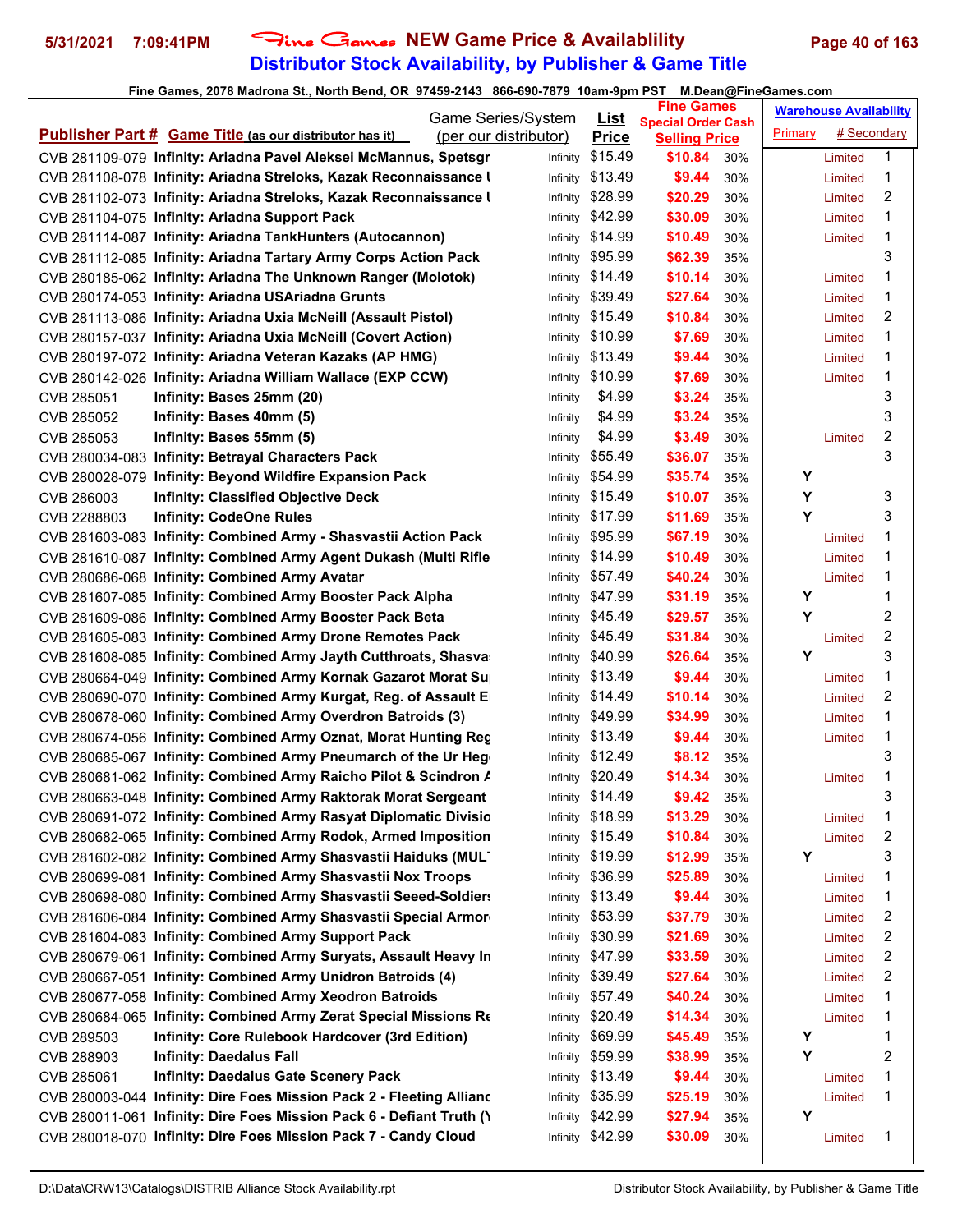# **Distributor Stock Availability, by Publisher & Game Title 5/31/2021 7:09:41PM** Fine Games **NEW Game Price & Availablility Page 41 of 163**

|                                                                                                                                 | Game Series/System    |          | <u>List</u>      | <b>Fine Games</b>                                 |            |         | <b>Warehouse Availability</b> |        |
|---------------------------------------------------------------------------------------------------------------------------------|-----------------------|----------|------------------|---------------------------------------------------|------------|---------|-------------------------------|--------|
| <b>Publisher Part # Game Title (as our distributor has it)</b>                                                                  | (per our distributor) |          | <b>Price</b>     | <b>Special Order Cash</b><br><b>Selling Price</b> |            | Primary | # Secondary                   |        |
| CVB 280025-077 Infinity: Dire Foes Mission Pack 8 - Nocturne                                                                    |                       | Infinity | \$36.99          | \$25.89                                           | 30%        |         | Limited                       | 1      |
| CVB 280035-084 Infinity: Dire Foes Mission Pack Beta - Void Tango                                                               |                       | Infinity | \$36.99          | \$24.04                                           | 35%        | Υ       |                               | 3      |
| CVB 280747-082 Infinity: Greif Operators (2 Breaker Pistols)                                                                    |                       | Infinity | \$15.49          | \$10.84                                           | 30%        |         | Limited                       | 2      |
| CVB 281408-084 Infinity: Haqqislam Action Pack                                                                                  |                       | Infinity | \$95.99          | \$62.39                                           | 35%        |         |                               | 3      |
| CVB 280493-069 Infinity: Haqqislam Asawira Regiment (Spitfire)                                                                  |                       | Infinity | \$16.99          | \$11.89                                           | 30%        |         | Limited                       | 2      |
| CVB 280468-048 Infinity: Haqqislam Ghulam Infantry                                                                              |                       | Infinity | \$36.99          | \$25.89                                           | 30%        |         | Limited                       | 1      |
| CVB 280495-071 Infinity: Haqqislam Hakims, Special Medical Assist                                                               |                       | Infinity | \$33.49          | \$23.44                                           | 30%        |         | Limited                       | 1      |
| CVB 280462-042 Infinity: Haqqislam Hassassin Barid (Hacker)                                                                     |                       | Infinity | \$10.99          | \$7.69                                            | 30%        |         | Limited                       | 1      |
| CVB 280496-072 Infinity: Haqqislam Hassassin Ragiks                                                                             |                       | Infinity | \$20.49          | \$14.34                                           | 30%        |         | Limited                       | 2      |
| CVB 280485-062 Infinity: Haqqislam Heavy Assault Regiment Al Fas                                                                |                       | Infinity | \$20.49          | \$14.34                                           | 30%        |         | Limited                       | 1      |
| CVB 281405-080 Infinity: Haqqislam Hortlak Jannisaries (Submaching)                                                             |                       | Infinity | \$13.49          | \$9.44                                            | 30%        |         | Limited                       | 2      |
| CVB 280449-031 Infinity: Haqqislam Kameel Remote                                                                                |                       | Infinity | \$36.99          | \$25.89                                           | 30%        |         | Limited                       | 1      |
| CVB 281401-075 Infinity: Haqqislam Khawarijs                                                                                    |                       |          | Infinity \$39.49 | \$27.64                                           | 30%        |         |                               | 1      |
|                                                                                                                                 |                       |          | Infinity \$13.49 | \$9.44                                            | 30%        |         | Limited                       | 2      |
| CVB 281406-081 Infinity: Haqqislam Mukhtar, Active Response Unit<br>CVB 280486-062 Infinity: Haqqislam Murabid Tuaregs (Hacker) |                       |          | \$12.49          |                                                   | 30%        |         | Limited                       | 1      |
|                                                                                                                                 |                       | Infinity | Infinity \$39.49 | \$8.74                                            |            |         | Limited                       | 1      |
| CVB 280474-053 Infinity: Haqqislam Naffatn<br>CVB 281403-077 Infinity: Haqqislam Namurr Active Response Unit (                  |                       |          | Infinity \$13.49 | \$27.64<br>\$9.44                                 | 30%<br>30% |         | Limited                       | 1      |
|                                                                                                                                 |                       |          | \$13.49          |                                                   |            | Y       | Limited                       |        |
| CVB 281407-081 Infinity: Haqqislam Namurr Active Response Unit (                                                                |                       | Infinity |                  | \$8.77                                            | 35%        |         |                               | 3      |
| CVB 280499-074 Infinity: Haqqislam Odalisques (Spitfire)                                                                        |                       | Infinity | \$12.49          | \$8.74<br>\$23.44                                 | 30%        |         | Limited                       | 1<br>1 |
| CVB 280498-073 Infinity: Haqqislam Remotes                                                                                      |                       |          | Infinity \$33.49 |                                                   | 30%        |         | Limited                       |        |
| CVB 280442-026 Infinity: Haqqislam Saladin, Liaison Officer (Combi                                                              |                       |          | Infinity \$10.99 | \$7.69                                            | 30%        |         | Limited                       | 1      |
| CVB 281402-077 Infinity: Haqqislam Zhayedan Intervention Troops                                                                 |                       | Infinity | \$36.99          | \$25.89                                           | 30%        |         | Limited                       | 2      |
| <b>Infinity: Human Sphere N3</b><br>CVB 289403                                                                                  |                       | Infinity | \$69.99          | \$45.49                                           | 35%        | Υ       |                               | 2      |
| Infinity: ITS Book Season 9 - Treason<br>CVB 2289203                                                                            |                       | Infinity | \$17.99          | \$12.59                                           | 30%        |         | Limited                       | 1      |
| Infinity: Kaldstrom Colonial Settlement Scenery Pa<br>CVB 285067                                                                |                       | Infinity | \$35.99          | \$25.19                                           | 30%        |         | Limited                       | 1      |
| CVB 285069<br><b>Infinity: Kaldstrom Scenery Expansion Pack</b>                                                                 |                       | Infinity | \$35.99          | \$25.19                                           | 30%        |         | Limited                       | 1      |
| <b>Infinity: Kurage Station Scenery Pack</b><br>CVB 285059                                                                      |                       |          | Infinity \$12.49 | \$8.74                                            | 30%        |         | Limited                       | 1      |
| CVB 280719-055 Infinity: Mercenaries Avicenna (Doctor)                                                                          |                       |          | Infinity \$12.49 | \$8.74                                            | 30%        |         | Limited                       | 1      |
| CVB 280732-073 Infinity: Mercenaries Cube Jagers, Mercenary Reco                                                                |                       | Infinity | \$13.49          | \$9.44                                            | 30%        |         | Limited                       | 2      |
| CVB 280725-066 Infinity: Mercenaries Joe `Scarface` Turner, Mercer                                                              |                       |          | Infinity \$12.49 | \$8.74                                            | 30%        |         | Limited                       | 1      |
| CVB 280721-058 Infinity: Mercenaries Miyamoto Mushashi Aristeia!                                                                |                       |          | Infinity \$26.49 | \$18.54                                           | 30%        |         | Limited                       | 1      |
| CVB 280715-047 Infinity: Mercenaries O-12 High Commissioner (HV                                                                 |                       |          | Infinity \$10.99 | \$7.69                                            | 30%        |         | Limited                       | 2      |
| CVB 280726-067 Infinity: Mercenaries Outrage Characters Pack                                                                    |                       |          | Infinity \$47.99 | \$33.59                                           | 30%        |         | Limited                       | 2      |
| CVB 280710-036 Infinity: Mercenaries Scarface and Cordelia. Armor                                                               |                       |          | Infinity \$49.99 | \$34.99                                           | 30%        |         | Limited                       | 1      |
| CVB 280728-069 Infinity: Mercenaries Warcors, War Correspondent                                                                 |                       |          | Infinity \$12.49 | \$8.74                                            | 30%        |         | Limited                       | 1      |
| CVB 280716-049 Infinity: Mercenaries Yojimbo Mercenary Sword                                                                    |                       | Infinity | \$29.99          | \$20.99                                           | 30%        |         | Limited                       | 1      |
| CVB 280703-013 Infinity: Mercenaries Yuan Yuan (Rifle, Chain Rifle)                                                             |                       | Infinity | \$18.99          | \$13.29                                           | 30%        |         | Limited                       | 1      |
| <b>Infinity: N4 Core Rules</b><br>CVB 2288603                                                                                   |                       | Infinity | \$77.99          | \$54.59                                           | 30%        |         | Limited                       | 2      |
| CVB 280751-086 Infinity: NA2 Aida Swanson, Submondo Smuggler                                                                    |                       | Infinity | \$15.49          | \$10.07                                           | 35%        |         |                               | 3      |
| CVB 280736-076 Infinity: NA2 Brawlers, Mercenary Enforcers                                                                      |                       | Infinity | \$36.99          | \$25.89                                           | 30%        |         | Limited                       | 2      |
| CVB 280742-080 Infinity: NA2 Kiel-Saan Covert Assault Unit (Mk12)                                                               |                       |          | Infinity \$17.99 | \$12.59                                           | 30%        |         | Limited                       | 2      |
| CVB 280739-078 Infinity: NA2 Kriigel Agents (Submachine Gun)                                                                    |                       |          | Infinity \$13.49 | \$9.44                                            | 30%        |         | Limited                       | 1      |
| CVB 280743-080 Infinity: NA2 Libertos Freedom Fighters (Light Sho                                                               |                       |          | Infinity \$13.49 | \$9.44                                            | 30%        |         | Limited                       | 1      |
| CVB 280752-086 Infinity: NA2 Monstruckers (Boarding Shotgun)                                                                    |                       |          | Infinity \$15.99 | \$11.19                                           | 30%        |         | Limited                       | 2      |
| CVB 280746-082 Infinity: NA2 Ninjas (Submachine Gun, Tactical Bo                                                                |                       |          | Infinity \$19.99 | \$13.99                                           | 30%        |         | Limited                       | 1      |
| CVB 280735-076 Infinity: NA2 Raoul Spector, Mercenary Operative (                                                               |                       | Infinity | \$13.49          | \$9.44                                            | 30%        |         | Limited                       | 1      |
| CVB 280741-079 Infinity: NA2 Soldiers of Fortune                                                                                |                       | Infinity | \$45.49          | \$29.57                                           | 35%        | Y       |                               | 1      |
| CVB 280737-077 Infinity: NA2 Taagma Schemers (Viral Sniper Rifle)                                                               |                       |          | Infinity \$13.49 | \$9.44                                            | 30%        |         | Limited                       | 1      |
| CVB 280733-073 Infinity: NA2-JSA Aragoto Senkenbutai                                                                            |                       | Infinity | \$35.99          | \$25.19                                           | 30%        |         | Limited                       | 1      |
| CVB 280379-055 Infinity: NA2-JSA Domaru Butai                                                                                   |                       | Infinity | \$42.99          | \$30.09                                           | 30%        |         | Limited                       | 1      |
|                                                                                                                                 |                       |          |                  |                                                   |            |         |                               |        |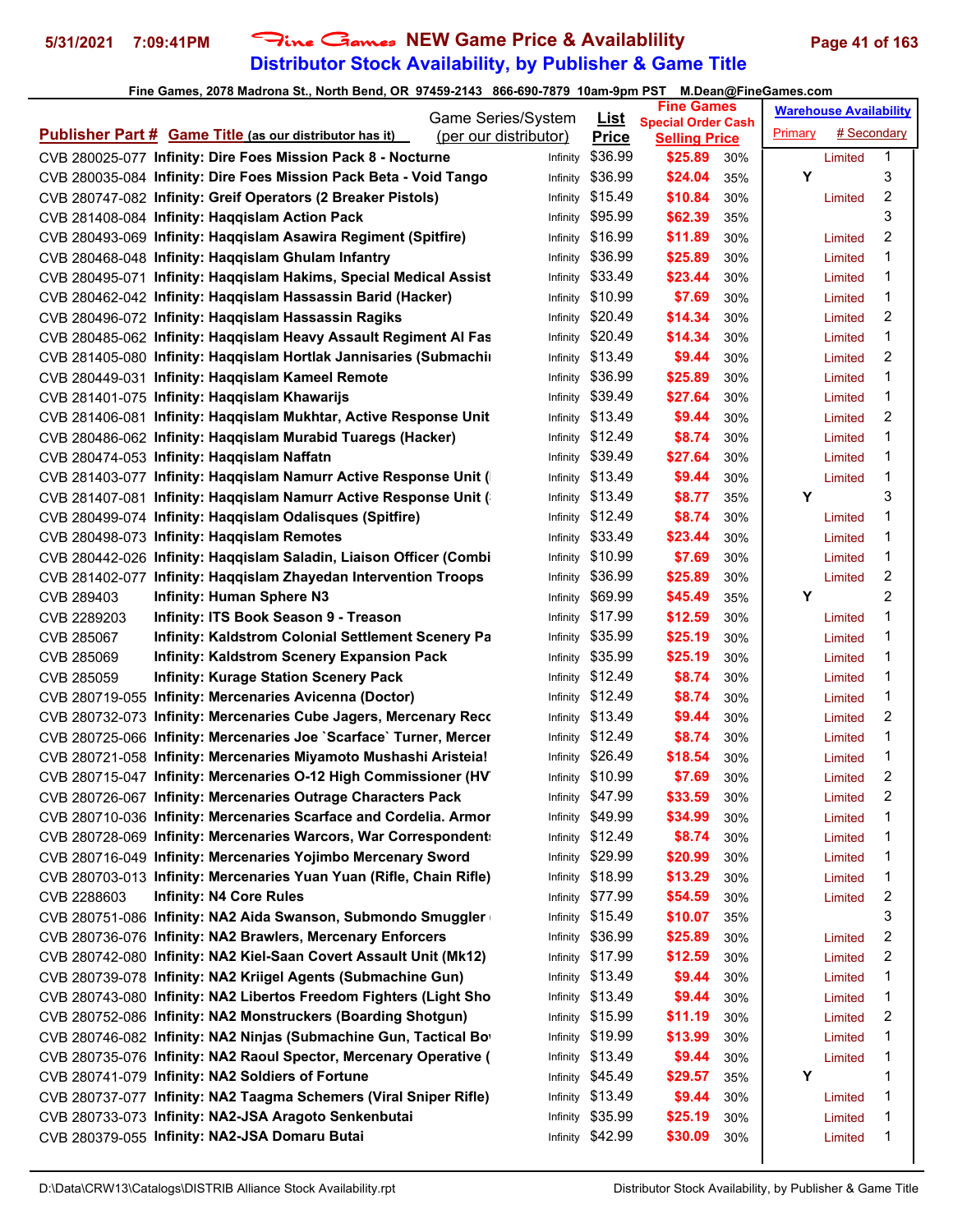# **Distributor Stock Availability, by Publisher & Game Title 5/31/2021 7:09:41PM** Fine Games **NEW Game Price & Availablility Page 42 of 163**

|                                                                    | Game Series/System    |                             | <b>Fine Games</b>                                 |     |         | <b>Warehouse Availability</b> |   |
|--------------------------------------------------------------------|-----------------------|-----------------------------|---------------------------------------------------|-----|---------|-------------------------------|---|
| <b>Publisher Part # Game Title (as our distributor has it)</b>     | (per our distributor) | <u>List</u><br><b>Price</b> | <b>Special Order Cash</b><br><b>Selling Price</b> |     | Primary | # Secondary                   |   |
| CVB 280363-041 Infinity: NA2-JSA Domaru Takeshi Neko Oyama (A      | Infinity              | \$12.49                     | \$8.74                                            | 30% |         | Limited                       | 1 |
| CVB 280734-075 Infinity: NA2-JSA Kaizoku Spec-Ops (Spitfire/Medil  | Infinity              | \$13.49                     | \$9.44                                            | 30% |         | Limited                       | 1 |
| CVB 280730-071 Infinity: NA2-JSA Keisotsu Butai                    | Infinity              | \$35.99                     | \$25.19                                           | 30% |         | Limited                       | 1 |
| CVB 280391-064 Infinity: NA2-JSA O-Yoroi Pilot                     |                       | Infinity \$12.49            | \$8.74                                            | 30% |         | Limited                       | 1 |
| CVB 280394-067 Infinity: NA2-JSA Shikami (Combi Rifle)             |                       | Infinity \$16.99            | \$11.89                                           | 30% |         | Limited                       | 2 |
| CVB 281301-070 Infinity: NA2-JSA Shikami (Contender)               |                       | Infinity \$16.99            | \$11.89                                           | 30% |         | Limited                       | 1 |
| CVB 280729-071 Infinity: NA2-JSA Tanko Zensenbutai                 |                       | Infinity \$42.99            | \$30.09                                           | 30% |         | Limited                       | 2 |
| CVB 281506-083 Infinity: Nomads Action Pack                        |                       | Infinity \$95.99            | \$67.19                                           | 30% |         | Limited                       | 2 |
| CVB 281508-086 Infinity: Nomads Cassandra Kusanagi (Spitfire)      |                       | Infinity \$15.49            | \$10.84                                           | 30% |         | Limited                       | 2 |
| CVB 280562-041 Infinity: Nomads Corregidor Jurisdictional Comma    |                       | Infinity \$47.99            | \$33.59                                           | 30% |         | Limited                       | 1 |
| CVB 281502-078 Infinity: Nomads Fast Offensive Unit Zondnautica    |                       | Infinity \$57.49            | \$40.24                                           | 30% |         | Limited                       | 1 |
| CVB 280596-072 Infinity: Nomads Hecklers (Combi Rifle)             |                       | Infinity \$17.99            | \$12.59                                           | 30% |         | Limited                       | 1 |
| CVB 280570-047 Infinity: Nomads Interventors of Tunguska (4)       |                       | Infinity \$33.49            | \$23.44                                           | 30% |         | Limited                       | 2 |
| CVB 280566-044 Infinity: Nomads Intruder, Corregidor Assault Com   |                       | Infinity \$10.99            | \$7.69                                            | 30% |         | Limited                       | 2 |
| CVB 280579-057 Infinity: Nomads Midnight Sun Analyst (HVT)         |                       | Infinity \$12.49            | \$8.74                                            | 30% |         | Limited                       | 2 |
| CVB 281503-079 Infinity: Nomads Puppetactica Company               |                       | Infinity \$35.99            | \$25.19                                           | 30% |         | Limited                       | 2 |
| CVB 280580-058 Infinity: Nomads Reverend Healer (Boarding Shotg    | Infinity              | \$14.49                     | \$10.14                                           | 30% |         | Limited                       | 1 |
| CVB 280592-070 Infinity: Nomads Spektrs                            | Infinity              | \$20.49                     | \$14.34                                           | 30% |         | Limited                       | 1 |
| CVB 280590-068 Infinity: Nomads Szalamandra Squadron               |                       | Infinity \$53.99            | \$37.79                                           | 30% |         | Limited                       | 1 |
| CVB 280588-066 Infinity: Nomads Taskmaster, Bakunin SWAST Tea      |                       | Infinity \$35.99            | \$25.19                                           | 30% |         | Limited                       | 1 |
| CVB 280529-018 Infinity: Nomads Tsyklon Sputniks                   | Infinity              | \$36.99                     | \$25.89                                           | 30% |         | Limited                       | 1 |
| CVB 281507-085 Infinity: Nomads Tunguska Cheerkillers              |                       | Infinity \$45.49            | \$29.57                                           | 35% | Υ       |                               | 2 |
| CVB 282002-080 Infinity: 0-12 Alpha Unit                           | Infinity              | \$22.49                     | \$14.62                                           | 35% | Υ       |                               |   |
| CVB 282009-085 Infinity: 0-12 Booster Pack Alpha                   | Infinity              | \$40.99                     | \$26.64                                           | 35% | Υ       |                               |   |
| CVB 282010-086 Infinity: O-12 Booster Pack Beta                    | Infinity              | \$40.99                     | \$26.64                                           | 35% | Υ       |                               | 3 |
| CVB 282004-081 Infinity: O-12 Copperbot Remotes Pack               | Infinity              | \$36.99                     | \$24.04                                           | 35% | Υ       |                               | 1 |
| CVB 282012-087 Infinity: O-12 Raptor Boarding Squad                |                       | Infinity \$50.49            | \$35.34                                           | 30% |         | Limited                       | 2 |
| CVB 282013-087 Infinity: O-12 Shona Carano, Aristeia! Swordmaste   |                       | Infinity \$14.99            | \$10.49                                           | 30% |         | Limited                       | 1 |
| CVB 282007-083 Infinity: O-12 Starmada Action Pack                 |                       | Infinity \$95.99            | \$62.39                                           | 35% | Υ       |                               | 1 |
| CVB 282006-083 Infinity: O-12 Support Pack, Specialized Support U  | Infinity              | \$33.99                     | \$23.79                                           | 30% |         | Limited                       | 1 |
| CVB 282001-080 Infinity: 0-12 Team Sirius                          |                       | Infinity \$27.59            | \$17.93                                           | 35% | Y       |                               | 1 |
| CVB 282008-084 Infinity: O-12 Zeta Unit                            |                       | Infinity \$53.99            | \$35.09                                           | 35% | Υ       |                               | 2 |
| CVB 282011-086 Infinity: O12 Nyoka Assault Troops                  |                       | Infinity \$47.99            | \$31.19                                           | 35% | Y       |                               | 3 |
| CVB 280277-052 Infinity: PanOceania Akalis Sikh Commandos (Spit    |                       | Infinity \$13.49            | \$9.44                                            | 30% |         | Limited                       | 1 |
| CVB 280234-019 Infinity: PanOceania Armbots Bulleteer (Spitfire, H | Infinity              | \$36.99                     | \$25.89                                           | 30% |         | Limited                       | 1 |
| CVB 280242-025 Infinity: PanOceania Armbots: Peacemaker and Au     |                       | Infinity \$33.49            | \$23.44                                           | 30% |         | Limited                       | 1 |
| CVB 280287-060 Infinity: PanOceania Black Friars (Multi Rifle)     | Infinity              | \$12.49                     | \$8.74                                            | 30% |         | Limited                       | 1 |
| CVB 281218-085 Infinity: PanOceania Booster Pack Alpha             | Infinity              | \$45.49                     | \$31.84                                           | 30% |         | Limited                       | 2 |
| CVB 280274-049 Infinity: PanOceania Fusiliers                      | Infinity              | \$36.99                     | \$25.89                                           | 30% |         | Limited                       | 1 |
| CVB 281212-080 Infinity: PanOceania Helot Militia                  | Infinity              | \$36.99                     | \$25.89                                           | 30% |         | Limited                       | 1 |
| CVB 280250-031 Infinity: PanOceania Hexas (MULTI Sniper)           |                       | Infinity \$10.99            | \$7.69                                            | 30% |         | Limited                       | 1 |
| CVB 280295-067 Infinity: PanOceania Jeanne d'Arc (Multi Rifle)     |                       | Infinity \$18.99            | \$13.29                                           | 30% |         | Limited                       | 1 |
| CVB 281201-071 Infinity: PanOceania Knight Hospitaller Gabriele de |                       | Infinity \$13.49            | \$9.44                                            | 30% |         | Limited                       | 2 |
| CVB 280298-069 Infinity: PanOceania Knights Hospitaller            | Infinity              | \$45.49                     | \$31.84                                           | 30% |         | Limited                       | 2 |
| CVB 280294-066 Infinity: PanOceania Locust, Clandestine Action Te  | Infinity              | \$12.49                     | \$8.12                                            | 35% |         |                               | 3 |
| CVB 281220-087 Infinity: PanOceania Military Orders Action Pack    | Infinity              | \$99.99                     | \$64.99                                           | 35% | Y       |                               | 3 |
| CVB 280256-035 Infinity: PanOceania Mulebot                        | Infinity              | \$36.99                     | \$25.89                                           | 30% |         | Limited                       | 1 |
| CVB 281210-077 Infinity: PanOceania ORC Troops                     | Infinity              | \$36.99                     | \$25.89                                           | 30% |         | Limited                       | 1 |
| CVB 280289-062 Infinity: PanOceania Order Sergeants                | Infinity              | \$29.99                     | \$20.99                                           | 30% |         | Limited                       | 1 |
| CVB 281209-076 Infinity: PanOceania Patsy Garnett, Orc Troops Var  | Infinity              | \$14.49                     | \$10.14                                           | 30% |         | Limited                       | 1 |
|                                                                    |                       |                             |                                                   |     |         |                               |   |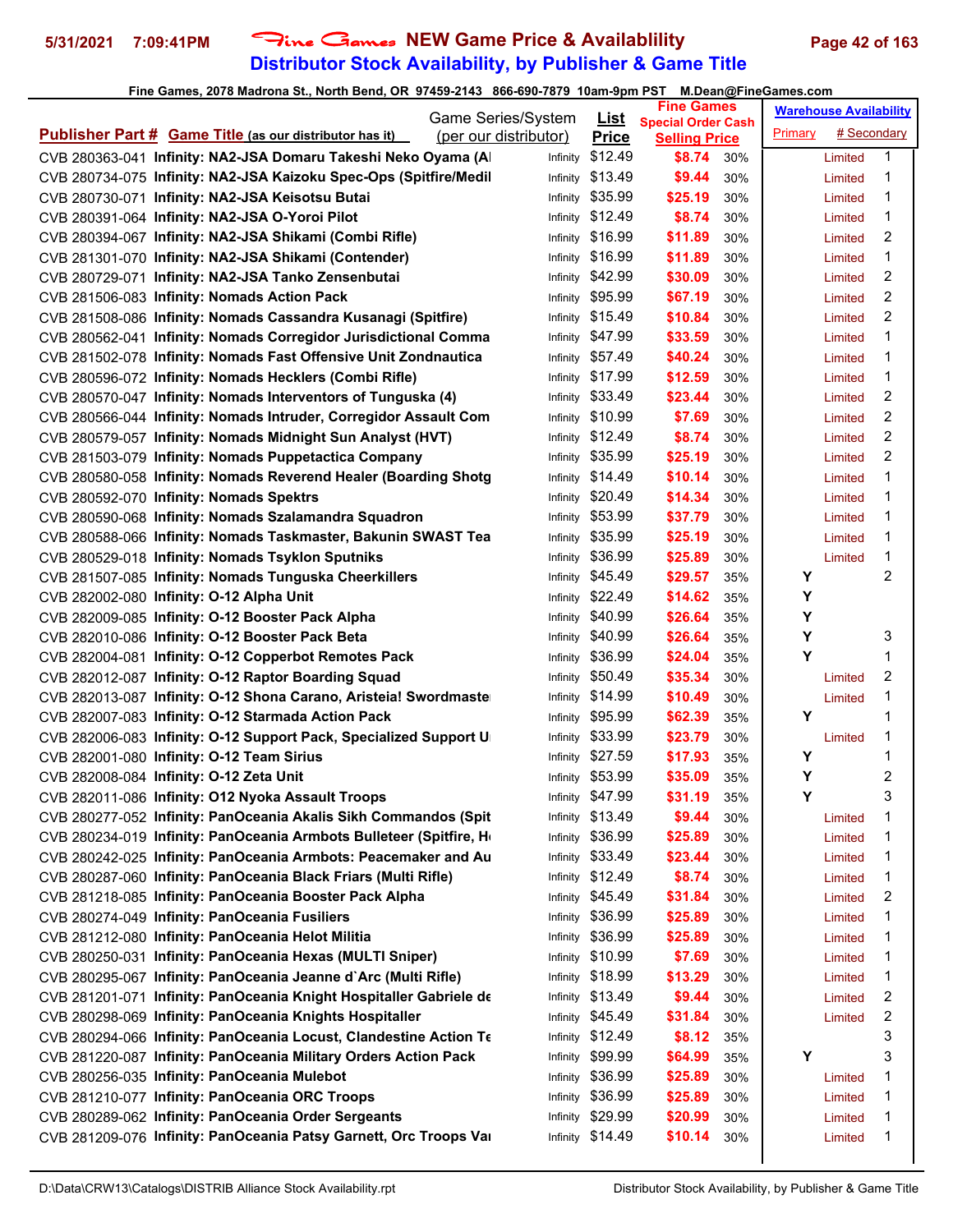# **Distributor Stock Availability, by Publisher & Game Title 5/31/2021 7:09:41PM** Fine Games **NEW Game Price & Availablility Page 43 of 163**

### **Fine Games, 2078 Madrona St., North Bend, OR 97459-2143 866-690-7879 10am-9pm PST M.Dean@FineGames.com**

| $\frac{1}{2}$ and cannot, for a magnetic capture of $\frac{1}{2}$ and $\frac{1}{2}$ are $\frac{1}{2}$ and $\frac{1}{2}$ and $\frac{1}{2}$ and $\frac{1}{2}$ |                                                                    |                       |                  | <b>Fine Games</b>         |     | m.bodn@rmoodmoo.com              | <b>Warehouse Availability</b> |   |
|-------------------------------------------------------------------------------------------------------------------------------------------------------------|--------------------------------------------------------------------|-----------------------|------------------|---------------------------|-----|----------------------------------|-------------------------------|---|
|                                                                                                                                                             |                                                                    | Game Series/System    | <u>List</u>      | <b>Special Order Cash</b> |     | Primary                          | # Secondary                   |   |
|                                                                                                                                                             | <b>Publisher Part # Game Title (as our distributor has it)</b>     | (per our distributor) | <b>Price</b>     | <b>Selling Price</b>      |     |                                  |                               |   |
|                                                                                                                                                             | CVB 280281-055 Infinity: PanOceania Seraphs, Military Order Armor  | Infinity              | \$49.99          | \$34.99                   | 30% |                                  | Limited                       | 1 |
|                                                                                                                                                             | CVB 280275-050 Infinity: PanOceania Squalo. Armored Heavy Lance    | Infinity              | \$42.99          | \$27.94                   | 35% | Y                                |                               |   |
|                                                                                                                                                             | CVB 281214-082 Infinity: PanOceania Support Pack                   | Infinity              | \$47.99          | \$33.59                   | 30% |                                  | Limited                       | 1 |
|                                                                                                                                                             | CVB 280299-070 Infinity: PanOceania Svalarheima Nisses             | Infinity              | \$20.49          | \$14.34                   | 30% |                                  | Limited                       | 1 |
|                                                                                                                                                             | CVB 280290-063 Infinity: PanOceania Tech Bee and Crabbot Ancilla   | Infinity              | \$20.49          | \$14.34                   | 30% |                                  | Limited                       | 1 |
| CVB 285068                                                                                                                                                  | Infinity: Salvora Technopole Scenery Expansion Pa                  | Infinity              | \$27.59          | \$19.31                   | 30% |                                  | Limited                       | 1 |
|                                                                                                                                                             | CVB 281505-083 Infinity: Securitate (Feuerbach)                    | Infinity              | \$13.49          | \$8.77                    | 35% |                                  |                               | 3 |
| CVB 289003                                                                                                                                                  | <b>Infinity: Third Offensive</b>                                   | Infinity              | \$53.99          | \$37.79                   | 30% |                                  | Limited                       | 2 |
|                                                                                                                                                             | CVB 280908-041 Infinity: Tohaa Chaksa Auxiliars                    | Infinity              | \$42.99          | \$30.09                   | 30% |                                  | Limited                       | 2 |
|                                                                                                                                                             | CVB 280913-044 Infinity: Tohaa Ectros Regiment (HMG)               | Infinity              | \$12.49          | \$8.74                    | 30% |                                  | Limited                       | 1 |
|                                                                                                                                                             | CVB 280748-084 Infinity: Tohaa Hatail Spec-Ops                     | Infinity              | \$17.99          | \$11.69                   | 35% | Υ                                |                               | 1 |
|                                                                                                                                                             | CVB 280935-074 Infinity: Tohaa Kaauri Sentinels                    | Infinity              | \$28.99          | \$20.29                   | 30% |                                  | Limited                       | 2 |
|                                                                                                                                                             | CVB 280922-053 Infinity: Tohaa Kaeltar Specialists                 | Infinity              | \$39.49          | \$27.64                   | 30% |                                  | Limited                       | 1 |
|                                                                                                                                                             | CVB 280924-054 Infinity: Tohaa Kosuil Assault Pioneers (K1 Combi   | Infinity              | \$13.49          | \$9.44                    | 30% |                                  | Limited                       | 2 |
|                                                                                                                                                             | CVB 280933-067 Infinity: Tohaa Neema Saatar, Ectros Regiment Off   | Infinity              | \$15.49          | \$10.84                   | 30% |                                  | Limited                       | 1 |
|                                                                                                                                                             | CVB 280902-037 Infinity: Tohaa Tohaa Diplomatic Delegates          | Infinity              | \$10.99          | \$7.69                    | 30% |                                  | Limited                       | 1 |
| CVB 289103                                                                                                                                                  | <b>Infinity: Uprising</b>                                          | Infinity              | \$47.99          | \$31.19                   | 35% | Υ                                |                               | 1 |
|                                                                                                                                                             | CVB 281318-085 Infinity: Yu Jing Booster Pack Alpha                | Infinity              | \$45.49          | \$29.57                   | 35% | Y                                |                               | 3 |
|                                                                                                                                                             | CVB 281319-086 Infinity: Yu Jing Booster Pack Beta                 | Infinity              | \$45.49          | \$31.84                   | 30% |                                  | Limited                       | 2 |
|                                                                                                                                                             | CVB 281303-074 Infinity: Yu Jing Celestial Guards                  | Infinity              | \$33.49          | \$23.44                   | 30% |                                  | Limited                       | 1 |
|                                                                                                                                                             | CVB 281305-076 Infinity: Yu Jing Daoying Operative Control Unit (H | Infinity              | \$12.49          | \$8.12                    | 35% |                                  |                               | 3 |
|                                                                                                                                                             | CVB 280383-057 Infinity: Yu Jing Dragon Lady, Imperial Service Jud | Infinity              | \$12.49          | \$8.74                    | 30% |                                  | Limited                       | 1 |
|                                                                                                                                                             | CVB 281306-076 Infinity: Yu Jing Haidao Special Support Group (MI  | Infinity              | \$17.99          | \$12.59                   | 30% |                                  | Limited                       | 1 |
|                                                                                                                                                             | CVB 281311-079 Infinity: Yu Jing Hulang Shocktroopers (Combi Rifl  | Infinity              | \$17.99          | \$12.59                   | 30% |                                  | Limited                       | 1 |
|                                                                                                                                                             | CVB 281316-084 Infinity: Yu Jing Liang Kai                         | Infinity              | \$15.49          | \$10.84                   | 30% |                                  | Limited                       | 2 |
|                                                                                                                                                             | CVB 281309-078 Infinity: Yu Jing Mowang Troops (MULTI Rifle/Red    | Infinity              | \$30.99          | \$20.14                   | 35% | Υ                                |                               | 1 |
|                                                                                                                                                             | CVB 280357-036 Infinity: Yu Jing Yaoxie Remotes (Lu Duan / Rui Sh  | Infinity              | \$36.99          | \$25.89                   | 30% |                                  | Limited                       | 1 |
|                                                                                                                                                             | CVB 281307-077 Infinity: Yu Jing Zhencha, Armored Reconnaissand    |                       | Infinity \$17.99 | \$12.59                   | 30% |                                  | Limited                       | 1 |
| <b>Cosmodrome Games</b>                                                                                                                                     | (COG)<br>30% Standard Discount from List\$                         |                       |                  |                           |     | Estimated Time to Ship 1-3 Weeks |                               |   |
| COG 52033                                                                                                                                                   | <b>First Contact</b>                                               | First Contact \$25.00 |                  | \$17.50                   | 30% |                                  | Limited                       | 1 |
| <b>Creative Goods Co.</b>                                                                                                                                   | (CGC)<br>35% Standard Discount from List\$                         |                       |                  |                           |     | Estimated Time to Ship 1-3 Weeks |                               |   |
| CGC 21206                                                                                                                                                   | Catan: Adult T-Shirt `It`s Pronounced Catan` - 2X                  |                       | Catan \$28.00    | \$18.20                   | 35% | Υ                                |                               |   |
| CGC 21208                                                                                                                                                   | Catan: Adult T-Shirt `It`s Pronounced Catan` - 4X                  |                       | Catan \$28.00    | \$18.20                   | 35% | Υ                                |                               |   |
| CGC 21203                                                                                                                                                   | Catan: Adult T-Shirt `It`s Pronounced Catan` - M                   |                       | Catan \$28.00    | \$18.20                   | 35% | Υ                                |                               |   |
| CGC 21202                                                                                                                                                   | Catan: Adult T-Shirt `It`s Pronounced Catan` - S                   |                       | Catan \$28.00    | \$18.20                   | 35% | Υ                                |                               | 1 |
| CGC 21205                                                                                                                                                   | Catan: Adult T-Shirt `It`s Pronounced Catan` - XL                  |                       | Catan \$28.00    | \$18.20                   | 35% | Y                                |                               |   |
| CGC 56110                                                                                                                                                   | <b>Catan: Greeting Cards - Graduation Congrats!</b>                | Catan                 | \$5.00           | \$3.50                    | 30% |                                  | Limited                       | 1 |
| CGC 56109                                                                                                                                                   | <b>Catan: Greeting Cards - Graduation Time to Settle</b>           | Catan                 | \$5.00           | \$3.50                    | 30% |                                  | Limited                       | 1 |
| CGC 56111                                                                                                                                                   | Catan: Greeting Cards - Graduation You Did It!                     | Catan                 | \$5.00           | \$3.50                    | 30% |                                  | Limited                       | 1 |
| CGC 21236                                                                                                                                                   | Catan: Ladies T-Shirt `Lady of Catan` Black - 2X                   | Catan                 | \$27.00          | \$17.55                   | 35% | Y                                |                               |   |
| CGC 21245                                                                                                                                                   | Catan: Ladies T-Shirt `Lady of Catan` Yellow - XL                  |                       | Catan \$25.00    | \$16.25                   | 35% | Υ                                |                               |   |
| CGC 15001                                                                                                                                                   | <b>Catan: Valentine Card Pack (6 Cards)</b>                        |                       | Catan \$15.00    | \$9.75                    | 35% | Y                                |                               |   |
| CGC 02003                                                                                                                                                   | <b>Catan: Wood Base Set - White</b>                                | Catan                 | \$7.00           | \$4.90                    | 30% |                                  | Limited                       |   |

CGC 21214 **Catan: Youth T-Shirt `Loco for Coco` - L** Catan \$28.00 **\$18.20** 35% **Y** 1 CGC 21213 **Catan: Youth T-Shirt `Loco for Coco` - M** Catan \$28.00 **\$18.20** 35% **Y** 1 CGC 21212 **Catan: Youth T-Shirt `Loco for Coco` - S** Catan \$28.00 **\$18.20** 35% **Y** 1 CGC 21211 **Catan: Youth T-Shirt `Loco for Coco` - XS** Catan \$28.00 **\$18.20** 35% **Y** 1 **Crocodile Games** (Crocod) 35% Standard Discount from List\$ Estimated Time to Ship 1-3 Weeks CDG 0020 **I Would Fight the Dragon** I Would Fight the Dragon \$11.99 **\$7.79** 35% **Y** 1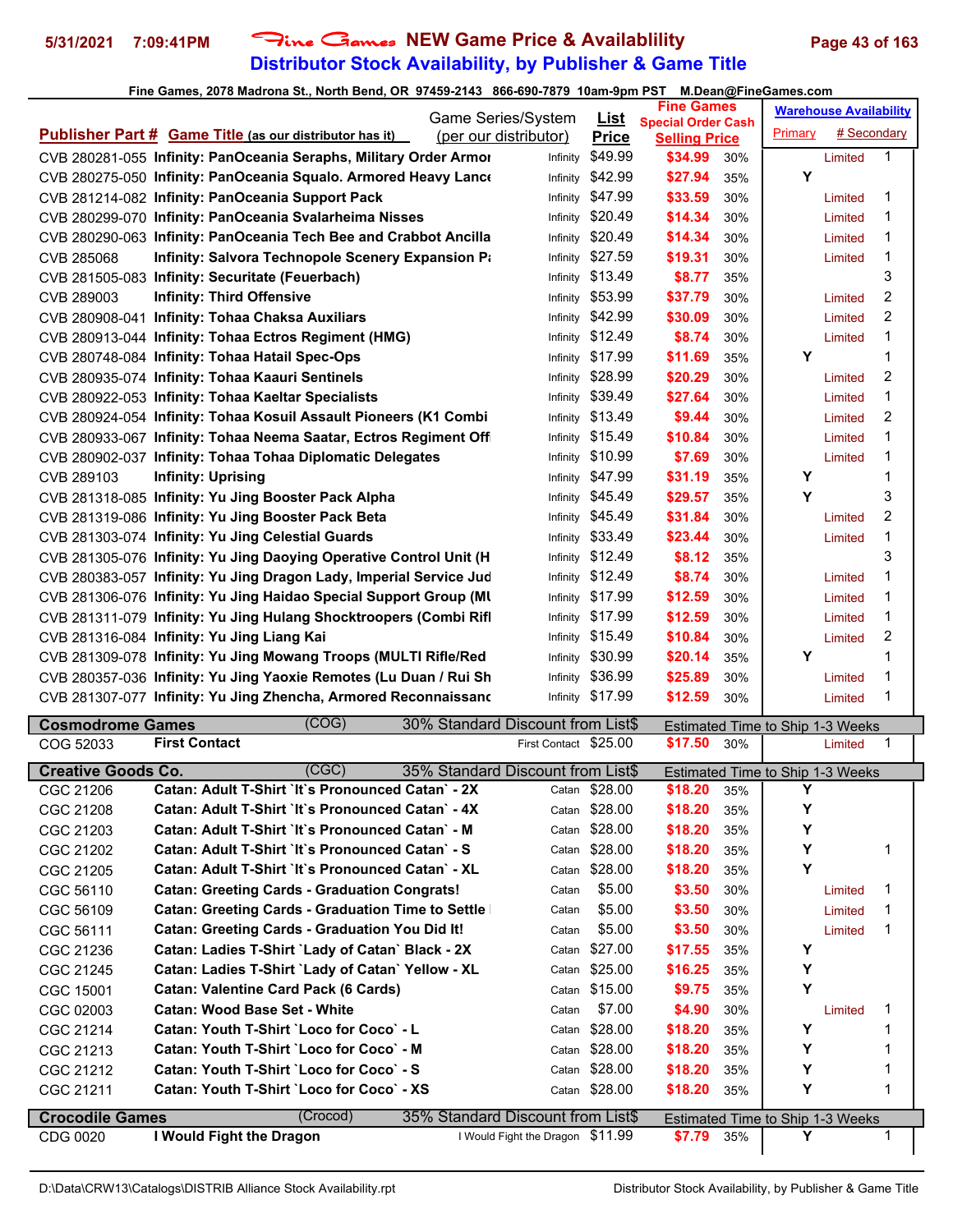# **Distributor Stock Availability, by Publisher & Game Title 5/31/2021 7:09:41PM** Fine Games **NEW Game Price & Availablility Page 44 of 163**

| <b>Special Order Cash</b><br># Secondary<br>Primary<br><b>Publisher Part # Game Title (as our distributor has it)</b><br>(per our distributor)<br><b>Price</b><br><b>Selling Price</b><br>(CGA)<br><b>Crowd Games LLC</b><br>35% Standard Discount from List\$<br>Estimated Time to Ship 1-3 Weeks<br>#ARTBOX<br>#ARTBOX \$35.00<br>Y<br>3<br>\$22.75<br>CGA 06001<br>35%<br>Y<br>2<br>Deep State - New World Order<br>Deep State - New World Order<br>\$40.00<br>\$26.00<br>CGA 03000<br>35%<br>Υ<br>\$30.00<br><b>Enigma - Beyond Code</b><br>\$19.50<br>CGA 04000<br>Enigma - Beyond Code<br>35%<br>$\overline{c}$<br>\$39.00<br>Υ<br>Ganesha<br>\$25.35<br>CGA 01001<br>35%<br>Ganesha<br>2<br><b>Windmill - Cozy Stories</b><br>Windmill - Cozy Stories \$15.00<br>\$10.50<br>30%<br>CGA 02001<br>Limited<br>(RGS)<br>0% Standard Discount from List\$<br><b>Cryptozoic Entertainment</b><br>Estimated Time to Ship 1-3 Weeks<br>Y<br>RGS 02161DEM Alice is Missing RPG Demo<br>\$7.14<br>\$7.14<br>Alice is Missing RPG<br>0%<br>Y<br>3<br>Altered Carbon RPG: Core Rulebook Hardcover Altered Carbon RPG<br>\$50.00<br>\$32.50<br>RGS 01156<br>35%<br>Υ<br><b>Altered Carbon RPG: GM Screen</b><br>3<br>\$20.00<br>\$13.00<br>RGS 02148<br>35%<br>Altered Carbon RPG<br>Υ<br>3<br>\$65.00<br>RGS 00807<br>\$42.25<br><b>Altiplano</b><br>35%<br>Altiplano<br>3<br>Υ<br>\$23.21<br><b>Altiplano Demo Copy PR1</b><br>\$23.21<br><b>RGS 00807DEM</b><br>0%<br>Altiplano<br>Υ<br>3<br><b>Aquicorn Cove</b><br>Aquicorn Cove \$35.00<br>\$22.75<br>RGS 02016<br>35%<br>Υ<br>3<br>RGS 02016DEM Aquicorn Cove Demo Copy PR1<br>Aquicorn Cove \$12.50<br>\$12.50<br>0%<br>3<br>Arboretum \$20.00<br>Υ<br><b>RGS 00830</b><br><b>Arboretum</b><br>\$13.00<br>35%<br>2<br>Y<br>\$7.14<br><b>Arboretum Demo Copy PR1</b><br>\$7.14<br><b>RGS 00830DEM</b><br>0%<br>Arboretum<br>Υ<br>3<br>\$20.00<br><b>Arboretum: Puzzle</b><br>\$13.00<br>RGS 02151<br>35%<br><b>Puzzles</b><br>Y<br>3<br>\$55.00<br>RGS 00819<br><b>Architects of the West Kingdom</b><br>\$35.75<br>West Kingdom<br>35%<br>3<br>Y<br>Architects of the West Kingdom Demo Copy PR1<br>West Kingdom<br>\$19.64<br>\$19.64<br><b>RGS 00819DEM</b><br>0%<br>Υ<br>3<br>Architects of the West Kingdom: Age of Artisans E<br>\$35.00<br>\$22.75<br>RGS 02069<br>West Kingdom<br>35%<br>Υ<br>3<br>RGS 02023DEM Artsee Demo Copy PR1<br>\$10.71<br>\$10.71<br>0%<br>Artsee<br>3<br>Υ<br>\$45.00<br>RGS 02135<br><b>Atheneum - Mystic Library</b><br>\$29.25<br>35%<br>Atheneum: Mystic Library<br>3<br>Y<br><b>RGS 02135DEM</b><br>Atheneum - Mystic Library Demo Copy PR1 Atheneum: Mystic Library<br>\$16.07<br>\$16.07<br>0%<br>Υ<br>Autumn Harvest - A Tea Dragon Society Card Gam Autumn Harvest \$25.00<br>\$16.25<br>RGS 01158<br>35%<br>Y<br>3<br><b>Autumn Harvest - A Tea Dragon Society Card Gam</b> Autumn Harvest<br>\$8.93<br>\$8.93<br><b>RGS 01158DEM</b><br>0%<br>Υ<br>3<br><b>Bargain Quest</b><br>\$40.00<br>RGS 00855<br>\$26.00<br><b>Bargain Quest</b><br>35%<br>Υ<br>3<br><b>Bargain Quest Demo Copy PR1</b><br>Bargain Quest \$14.29<br>\$14.29<br><b>RGS 00855DEM</b><br>0%<br>Υ<br>3<br>Bargain Quest: Bonus Pack Display (9)<br>Bargain Quest \$45.00<br>\$29.25<br><b>RGS 00898</b><br>35%<br>Υ<br>3<br><b>Bargain Quest: Chaotic Goods Expansion</b><br>\$6.50<br>RGS 00879<br>Bargain Quest \$10.00<br>35%<br>3<br>Υ<br>RGS 00876<br><b>Bargain Quest: Solo Mode Expansion</b><br>Bargain Quest \$10.00<br>\$6.50<br>35%<br>Y<br>3<br>Bargain Quest \$25.00<br><b>Bargain Quest: Sunk Costs Expansion</b><br>\$16.25<br>RGS 02141<br>35%<br><b>Batman the Animated Series: Almost GotBatmer@ardimated Series: Almost \$20.00</b><br>\$14.00<br>1<br>CZE 24083<br>30%<br>Limited<br>\$7.14<br>$\overline{\mathbf{c}}$<br><b>Byzanz Demo Copy PR1</b><br>\$7.14<br>Υ<br>RGS 00802DEM<br>0%<br>Byzanz<br>2<br>Y<br><b>Castell</b><br>\$60.00<br>\$39.00<br><b>RGS 00801</b><br>Castell<br>35%<br>3<br>\$21.43<br>Y<br><b>Castell Demo Copy PR1</b><br>\$21.43<br>Castell<br>0%<br><b>RGS 00801DEM</b><br>Y<br>3<br><b>Cat Tower</b><br>Cat Tower \$20.00<br>\$13.00<br>RGS 02117<br>35%<br>3<br>Y<br><b>Cat Tower Demo Copy PR1</b><br>\$7.14<br>\$7.14<br><b>RGS 02117DEM</b><br>0%<br>Cat Tower<br>3<br>Y<br><b>Circadians First Light</b><br>\$60.00<br>\$39.00<br>RGS 02021<br>Circadians<br>35%<br>3<br>Y<br><b>Circadians First Light Demo Copy PR1</b><br>\$21.43<br>\$21.43<br><b>RGS 02021DEM</b><br>Circadians<br>0%<br>Υ<br>3<br><b>Circus Puppy</b><br>\$20.00<br>\$13.00<br>RGS 00822<br>Circus Puppy<br>35%<br>3<br>Y<br><b>Circus Puppy Demo Copy PR1</b><br>\$7.14<br>\$7.14<br><b>RGS 00822DEM</b><br>Circus Puppy<br>0%<br>Υ<br>3<br>Clank \$60.00<br><b>Clank!: A Deck-Building Adventure</b><br>\$39.00<br>RGS 00552<br>35%<br>$\boldsymbol{2}$<br><b>Clank!: A Deck-Building Adventure Demo Copy PR</b><br>Clank \$21.43<br>\$21.43<br><b>RGS 00552DEM</b><br>0%<br>Limited<br>3<br>Υ<br><b>Clank!: Adventuring Party Expansion</b><br>\$30.00<br>\$19.50<br>RGS 02130<br>35%<br>Clank<br>Υ<br>3<br><b>Clank!: Expeditions - Gold and Silk Expansion</b><br>Clank \$20.00<br>RGS 00841<br>\$13.00<br>35%<br>Y<br>3<br>Clank!: Expeditions - Temple of the Ape Lords Exp<br>\$20.00<br>\$13.00<br>RGS 02044<br>Clank<br>35%<br>Υ<br>Clank!: In! Space!<br>3<br>\$60.00<br>\$39.00<br>RGS 00594<br>Clank<br>35%<br>Clank!: In! Space! - Apocalypse! Expansion<br>\$25.00<br>1<br>RGS 00828<br>\$17.50<br>30%<br>Limited<br>Clank<br>Υ<br>3<br>Clank!: In! Space! - Cyber Station 11 Expansion<br>Clank \$30.00<br>RGS 02058<br>\$19.50<br>35%<br>Clank \$21.43<br>Clank!: In! Space! Demo Copy PR1<br>\$21.43<br>2<br>RGS 00594DEM<br>0%<br>Limited |  | Game Series/System |             | <b>Fine Games</b> |  | <b>Warehouse Availability</b> |  |  |
|------------------------------------------------------------------------------------------------------------------------------------------------------------------------------------------------------------------------------------------------------------------------------------------------------------------------------------------------------------------------------------------------------------------------------------------------------------------------------------------------------------------------------------------------------------------------------------------------------------------------------------------------------------------------------------------------------------------------------------------------------------------------------------------------------------------------------------------------------------------------------------------------------------------------------------------------------------------------------------------------------------------------------------------------------------------------------------------------------------------------------------------------------------------------------------------------------------------------------------------------------------------------------------------------------------------------------------------------------------------------------------------------------------------------------------------------------------------------------------------------------------------------------------------------------------------------------------------------------------------------------------------------------------------------------------------------------------------------------------------------------------------------------------------------------------------------------------------------------------------------------------------------------------------------------------------------------------------------------------------------------------------------------------------------------------------------------------------------------------------------------------------------------------------------------------------------------------------------------------------------------------------------------------------------------------------------------------------------------------------------------------------------------------------------------------------------------------------------------------------------------------------------------------------------------------------------------------------------------------------------------------------------------------------------------------------------------------------------------------------------------------------------------------------------------------------------------------------------------------------------------------------------------------------------------------------------------------------------------------------------------------------------------------------------------------------------------------------------------------------------------------------------------------------------------------------------------------------------------------------------------------------------------------------------------------------------------------------------------------------------------------------------------------------------------------------------------------------------------------------------------------------------------------------------------------------------------------------------------------------------------------------------------------------------------------------------------------------------------------------------------------------------------------------------------------------------------------------------------------------------------------------------------------------------------------------------------------------------------------------------------------------------------------------------------------------------------------------------------------------------------------------------------------------------------------------------------------------------------------------------------------------------------------------------------------------------------------------------------------------------------------------------------------------------------------------------------------------------------------------------------------------------------------------------------------------------------------------------------------------------------------------------------------------------------------------------------------------------------------------------------------------------------------------------------------------------------------------------------------------------------------------------------------------------------------------------------------------------------------------------------------------------------------------------------------------------------------------------------------------------------------------------------------------------------------------------------------------------------------------------------------------------------------------------------------------------------------------------------------------------------------------------------------------------------------------------------------------------------------------------------------------------------------------------------------------------------------------------------------------------------------------------------------------------------------------------------------------------------------------------------------|--|--------------------|-------------|-------------------|--|-------------------------------|--|--|
|                                                                                                                                                                                                                                                                                                                                                                                                                                                                                                                                                                                                                                                                                                                                                                                                                                                                                                                                                                                                                                                                                                                                                                                                                                                                                                                                                                                                                                                                                                                                                                                                                                                                                                                                                                                                                                                                                                                                                                                                                                                                                                                                                                                                                                                                                                                                                                                                                                                                                                                                                                                                                                                                                                                                                                                                                                                                                                                                                                                                                                                                                                                                                                                                                                                                                                                                                                                                                                                                                                                                                                                                                                                                                                                                                                                                                                                                                                                                                                                                                                                                                                                                                                                                                                                                                                                                                                                                                                                                                                                                                                                                                                                                                                                                                                                                                                                                                                                                                                                                                                                                                                                                                                                                                                                                                                                                                                                                                                                                                                                                                                                                                                                                                                                                                            |  |                    | <u>List</u> |                   |  |                               |  |  |
|                                                                                                                                                                                                                                                                                                                                                                                                                                                                                                                                                                                                                                                                                                                                                                                                                                                                                                                                                                                                                                                                                                                                                                                                                                                                                                                                                                                                                                                                                                                                                                                                                                                                                                                                                                                                                                                                                                                                                                                                                                                                                                                                                                                                                                                                                                                                                                                                                                                                                                                                                                                                                                                                                                                                                                                                                                                                                                                                                                                                                                                                                                                                                                                                                                                                                                                                                                                                                                                                                                                                                                                                                                                                                                                                                                                                                                                                                                                                                                                                                                                                                                                                                                                                                                                                                                                                                                                                                                                                                                                                                                                                                                                                                                                                                                                                                                                                                                                                                                                                                                                                                                                                                                                                                                                                                                                                                                                                                                                                                                                                                                                                                                                                                                                                                            |  |                    |             |                   |  |                               |  |  |
|                                                                                                                                                                                                                                                                                                                                                                                                                                                                                                                                                                                                                                                                                                                                                                                                                                                                                                                                                                                                                                                                                                                                                                                                                                                                                                                                                                                                                                                                                                                                                                                                                                                                                                                                                                                                                                                                                                                                                                                                                                                                                                                                                                                                                                                                                                                                                                                                                                                                                                                                                                                                                                                                                                                                                                                                                                                                                                                                                                                                                                                                                                                                                                                                                                                                                                                                                                                                                                                                                                                                                                                                                                                                                                                                                                                                                                                                                                                                                                                                                                                                                                                                                                                                                                                                                                                                                                                                                                                                                                                                                                                                                                                                                                                                                                                                                                                                                                                                                                                                                                                                                                                                                                                                                                                                                                                                                                                                                                                                                                                                                                                                                                                                                                                                                            |  |                    |             |                   |  |                               |  |  |
|                                                                                                                                                                                                                                                                                                                                                                                                                                                                                                                                                                                                                                                                                                                                                                                                                                                                                                                                                                                                                                                                                                                                                                                                                                                                                                                                                                                                                                                                                                                                                                                                                                                                                                                                                                                                                                                                                                                                                                                                                                                                                                                                                                                                                                                                                                                                                                                                                                                                                                                                                                                                                                                                                                                                                                                                                                                                                                                                                                                                                                                                                                                                                                                                                                                                                                                                                                                                                                                                                                                                                                                                                                                                                                                                                                                                                                                                                                                                                                                                                                                                                                                                                                                                                                                                                                                                                                                                                                                                                                                                                                                                                                                                                                                                                                                                                                                                                                                                                                                                                                                                                                                                                                                                                                                                                                                                                                                                                                                                                                                                                                                                                                                                                                                                                            |  |                    |             |                   |  |                               |  |  |
|                                                                                                                                                                                                                                                                                                                                                                                                                                                                                                                                                                                                                                                                                                                                                                                                                                                                                                                                                                                                                                                                                                                                                                                                                                                                                                                                                                                                                                                                                                                                                                                                                                                                                                                                                                                                                                                                                                                                                                                                                                                                                                                                                                                                                                                                                                                                                                                                                                                                                                                                                                                                                                                                                                                                                                                                                                                                                                                                                                                                                                                                                                                                                                                                                                                                                                                                                                                                                                                                                                                                                                                                                                                                                                                                                                                                                                                                                                                                                                                                                                                                                                                                                                                                                                                                                                                                                                                                                                                                                                                                                                                                                                                                                                                                                                                                                                                                                                                                                                                                                                                                                                                                                                                                                                                                                                                                                                                                                                                                                                                                                                                                                                                                                                                                                            |  |                    |             |                   |  |                               |  |  |
|                                                                                                                                                                                                                                                                                                                                                                                                                                                                                                                                                                                                                                                                                                                                                                                                                                                                                                                                                                                                                                                                                                                                                                                                                                                                                                                                                                                                                                                                                                                                                                                                                                                                                                                                                                                                                                                                                                                                                                                                                                                                                                                                                                                                                                                                                                                                                                                                                                                                                                                                                                                                                                                                                                                                                                                                                                                                                                                                                                                                                                                                                                                                                                                                                                                                                                                                                                                                                                                                                                                                                                                                                                                                                                                                                                                                                                                                                                                                                                                                                                                                                                                                                                                                                                                                                                                                                                                                                                                                                                                                                                                                                                                                                                                                                                                                                                                                                                                                                                                                                                                                                                                                                                                                                                                                                                                                                                                                                                                                                                                                                                                                                                                                                                                                                            |  |                    |             |                   |  |                               |  |  |
|                                                                                                                                                                                                                                                                                                                                                                                                                                                                                                                                                                                                                                                                                                                                                                                                                                                                                                                                                                                                                                                                                                                                                                                                                                                                                                                                                                                                                                                                                                                                                                                                                                                                                                                                                                                                                                                                                                                                                                                                                                                                                                                                                                                                                                                                                                                                                                                                                                                                                                                                                                                                                                                                                                                                                                                                                                                                                                                                                                                                                                                                                                                                                                                                                                                                                                                                                                                                                                                                                                                                                                                                                                                                                                                                                                                                                                                                                                                                                                                                                                                                                                                                                                                                                                                                                                                                                                                                                                                                                                                                                                                                                                                                                                                                                                                                                                                                                                                                                                                                                                                                                                                                                                                                                                                                                                                                                                                                                                                                                                                                                                                                                                                                                                                                                            |  |                    |             |                   |  |                               |  |  |
|                                                                                                                                                                                                                                                                                                                                                                                                                                                                                                                                                                                                                                                                                                                                                                                                                                                                                                                                                                                                                                                                                                                                                                                                                                                                                                                                                                                                                                                                                                                                                                                                                                                                                                                                                                                                                                                                                                                                                                                                                                                                                                                                                                                                                                                                                                                                                                                                                                                                                                                                                                                                                                                                                                                                                                                                                                                                                                                                                                                                                                                                                                                                                                                                                                                                                                                                                                                                                                                                                                                                                                                                                                                                                                                                                                                                                                                                                                                                                                                                                                                                                                                                                                                                                                                                                                                                                                                                                                                                                                                                                                                                                                                                                                                                                                                                                                                                                                                                                                                                                                                                                                                                                                                                                                                                                                                                                                                                                                                                                                                                                                                                                                                                                                                                                            |  |                    |             |                   |  |                               |  |  |
|                                                                                                                                                                                                                                                                                                                                                                                                                                                                                                                                                                                                                                                                                                                                                                                                                                                                                                                                                                                                                                                                                                                                                                                                                                                                                                                                                                                                                                                                                                                                                                                                                                                                                                                                                                                                                                                                                                                                                                                                                                                                                                                                                                                                                                                                                                                                                                                                                                                                                                                                                                                                                                                                                                                                                                                                                                                                                                                                                                                                                                                                                                                                                                                                                                                                                                                                                                                                                                                                                                                                                                                                                                                                                                                                                                                                                                                                                                                                                                                                                                                                                                                                                                                                                                                                                                                                                                                                                                                                                                                                                                                                                                                                                                                                                                                                                                                                                                                                                                                                                                                                                                                                                                                                                                                                                                                                                                                                                                                                                                                                                                                                                                                                                                                                                            |  |                    |             |                   |  |                               |  |  |
|                                                                                                                                                                                                                                                                                                                                                                                                                                                                                                                                                                                                                                                                                                                                                                                                                                                                                                                                                                                                                                                                                                                                                                                                                                                                                                                                                                                                                                                                                                                                                                                                                                                                                                                                                                                                                                                                                                                                                                                                                                                                                                                                                                                                                                                                                                                                                                                                                                                                                                                                                                                                                                                                                                                                                                                                                                                                                                                                                                                                                                                                                                                                                                                                                                                                                                                                                                                                                                                                                                                                                                                                                                                                                                                                                                                                                                                                                                                                                                                                                                                                                                                                                                                                                                                                                                                                                                                                                                                                                                                                                                                                                                                                                                                                                                                                                                                                                                                                                                                                                                                                                                                                                                                                                                                                                                                                                                                                                                                                                                                                                                                                                                                                                                                                                            |  |                    |             |                   |  |                               |  |  |
|                                                                                                                                                                                                                                                                                                                                                                                                                                                                                                                                                                                                                                                                                                                                                                                                                                                                                                                                                                                                                                                                                                                                                                                                                                                                                                                                                                                                                                                                                                                                                                                                                                                                                                                                                                                                                                                                                                                                                                                                                                                                                                                                                                                                                                                                                                                                                                                                                                                                                                                                                                                                                                                                                                                                                                                                                                                                                                                                                                                                                                                                                                                                                                                                                                                                                                                                                                                                                                                                                                                                                                                                                                                                                                                                                                                                                                                                                                                                                                                                                                                                                                                                                                                                                                                                                                                                                                                                                                                                                                                                                                                                                                                                                                                                                                                                                                                                                                                                                                                                                                                                                                                                                                                                                                                                                                                                                                                                                                                                                                                                                                                                                                                                                                                                                            |  |                    |             |                   |  |                               |  |  |
|                                                                                                                                                                                                                                                                                                                                                                                                                                                                                                                                                                                                                                                                                                                                                                                                                                                                                                                                                                                                                                                                                                                                                                                                                                                                                                                                                                                                                                                                                                                                                                                                                                                                                                                                                                                                                                                                                                                                                                                                                                                                                                                                                                                                                                                                                                                                                                                                                                                                                                                                                                                                                                                                                                                                                                                                                                                                                                                                                                                                                                                                                                                                                                                                                                                                                                                                                                                                                                                                                                                                                                                                                                                                                                                                                                                                                                                                                                                                                                                                                                                                                                                                                                                                                                                                                                                                                                                                                                                                                                                                                                                                                                                                                                                                                                                                                                                                                                                                                                                                                                                                                                                                                                                                                                                                                                                                                                                                                                                                                                                                                                                                                                                                                                                                                            |  |                    |             |                   |  |                               |  |  |
|                                                                                                                                                                                                                                                                                                                                                                                                                                                                                                                                                                                                                                                                                                                                                                                                                                                                                                                                                                                                                                                                                                                                                                                                                                                                                                                                                                                                                                                                                                                                                                                                                                                                                                                                                                                                                                                                                                                                                                                                                                                                                                                                                                                                                                                                                                                                                                                                                                                                                                                                                                                                                                                                                                                                                                                                                                                                                                                                                                                                                                                                                                                                                                                                                                                                                                                                                                                                                                                                                                                                                                                                                                                                                                                                                                                                                                                                                                                                                                                                                                                                                                                                                                                                                                                                                                                                                                                                                                                                                                                                                                                                                                                                                                                                                                                                                                                                                                                                                                                                                                                                                                                                                                                                                                                                                                                                                                                                                                                                                                                                                                                                                                                                                                                                                            |  |                    |             |                   |  |                               |  |  |
|                                                                                                                                                                                                                                                                                                                                                                                                                                                                                                                                                                                                                                                                                                                                                                                                                                                                                                                                                                                                                                                                                                                                                                                                                                                                                                                                                                                                                                                                                                                                                                                                                                                                                                                                                                                                                                                                                                                                                                                                                                                                                                                                                                                                                                                                                                                                                                                                                                                                                                                                                                                                                                                                                                                                                                                                                                                                                                                                                                                                                                                                                                                                                                                                                                                                                                                                                                                                                                                                                                                                                                                                                                                                                                                                                                                                                                                                                                                                                                                                                                                                                                                                                                                                                                                                                                                                                                                                                                                                                                                                                                                                                                                                                                                                                                                                                                                                                                                                                                                                                                                                                                                                                                                                                                                                                                                                                                                                                                                                                                                                                                                                                                                                                                                                                            |  |                    |             |                   |  |                               |  |  |
|                                                                                                                                                                                                                                                                                                                                                                                                                                                                                                                                                                                                                                                                                                                                                                                                                                                                                                                                                                                                                                                                                                                                                                                                                                                                                                                                                                                                                                                                                                                                                                                                                                                                                                                                                                                                                                                                                                                                                                                                                                                                                                                                                                                                                                                                                                                                                                                                                                                                                                                                                                                                                                                                                                                                                                                                                                                                                                                                                                                                                                                                                                                                                                                                                                                                                                                                                                                                                                                                                                                                                                                                                                                                                                                                                                                                                                                                                                                                                                                                                                                                                                                                                                                                                                                                                                                                                                                                                                                                                                                                                                                                                                                                                                                                                                                                                                                                                                                                                                                                                                                                                                                                                                                                                                                                                                                                                                                                                                                                                                                                                                                                                                                                                                                                                            |  |                    |             |                   |  |                               |  |  |
|                                                                                                                                                                                                                                                                                                                                                                                                                                                                                                                                                                                                                                                                                                                                                                                                                                                                                                                                                                                                                                                                                                                                                                                                                                                                                                                                                                                                                                                                                                                                                                                                                                                                                                                                                                                                                                                                                                                                                                                                                                                                                                                                                                                                                                                                                                                                                                                                                                                                                                                                                                                                                                                                                                                                                                                                                                                                                                                                                                                                                                                                                                                                                                                                                                                                                                                                                                                                                                                                                                                                                                                                                                                                                                                                                                                                                                                                                                                                                                                                                                                                                                                                                                                                                                                                                                                                                                                                                                                                                                                                                                                                                                                                                                                                                                                                                                                                                                                                                                                                                                                                                                                                                                                                                                                                                                                                                                                                                                                                                                                                                                                                                                                                                                                                                            |  |                    |             |                   |  |                               |  |  |
|                                                                                                                                                                                                                                                                                                                                                                                                                                                                                                                                                                                                                                                                                                                                                                                                                                                                                                                                                                                                                                                                                                                                                                                                                                                                                                                                                                                                                                                                                                                                                                                                                                                                                                                                                                                                                                                                                                                                                                                                                                                                                                                                                                                                                                                                                                                                                                                                                                                                                                                                                                                                                                                                                                                                                                                                                                                                                                                                                                                                                                                                                                                                                                                                                                                                                                                                                                                                                                                                                                                                                                                                                                                                                                                                                                                                                                                                                                                                                                                                                                                                                                                                                                                                                                                                                                                                                                                                                                                                                                                                                                                                                                                                                                                                                                                                                                                                                                                                                                                                                                                                                                                                                                                                                                                                                                                                                                                                                                                                                                                                                                                                                                                                                                                                                            |  |                    |             |                   |  |                               |  |  |
|                                                                                                                                                                                                                                                                                                                                                                                                                                                                                                                                                                                                                                                                                                                                                                                                                                                                                                                                                                                                                                                                                                                                                                                                                                                                                                                                                                                                                                                                                                                                                                                                                                                                                                                                                                                                                                                                                                                                                                                                                                                                                                                                                                                                                                                                                                                                                                                                                                                                                                                                                                                                                                                                                                                                                                                                                                                                                                                                                                                                                                                                                                                                                                                                                                                                                                                                                                                                                                                                                                                                                                                                                                                                                                                                                                                                                                                                                                                                                                                                                                                                                                                                                                                                                                                                                                                                                                                                                                                                                                                                                                                                                                                                                                                                                                                                                                                                                                                                                                                                                                                                                                                                                                                                                                                                                                                                                                                                                                                                                                                                                                                                                                                                                                                                                            |  |                    |             |                   |  |                               |  |  |
|                                                                                                                                                                                                                                                                                                                                                                                                                                                                                                                                                                                                                                                                                                                                                                                                                                                                                                                                                                                                                                                                                                                                                                                                                                                                                                                                                                                                                                                                                                                                                                                                                                                                                                                                                                                                                                                                                                                                                                                                                                                                                                                                                                                                                                                                                                                                                                                                                                                                                                                                                                                                                                                                                                                                                                                                                                                                                                                                                                                                                                                                                                                                                                                                                                                                                                                                                                                                                                                                                                                                                                                                                                                                                                                                                                                                                                                                                                                                                                                                                                                                                                                                                                                                                                                                                                                                                                                                                                                                                                                                                                                                                                                                                                                                                                                                                                                                                                                                                                                                                                                                                                                                                                                                                                                                                                                                                                                                                                                                                                                                                                                                                                                                                                                                                            |  |                    |             |                   |  |                               |  |  |
|                                                                                                                                                                                                                                                                                                                                                                                                                                                                                                                                                                                                                                                                                                                                                                                                                                                                                                                                                                                                                                                                                                                                                                                                                                                                                                                                                                                                                                                                                                                                                                                                                                                                                                                                                                                                                                                                                                                                                                                                                                                                                                                                                                                                                                                                                                                                                                                                                                                                                                                                                                                                                                                                                                                                                                                                                                                                                                                                                                                                                                                                                                                                                                                                                                                                                                                                                                                                                                                                                                                                                                                                                                                                                                                                                                                                                                                                                                                                                                                                                                                                                                                                                                                                                                                                                                                                                                                                                                                                                                                                                                                                                                                                                                                                                                                                                                                                                                                                                                                                                                                                                                                                                                                                                                                                                                                                                                                                                                                                                                                                                                                                                                                                                                                                                            |  |                    |             |                   |  |                               |  |  |
|                                                                                                                                                                                                                                                                                                                                                                                                                                                                                                                                                                                                                                                                                                                                                                                                                                                                                                                                                                                                                                                                                                                                                                                                                                                                                                                                                                                                                                                                                                                                                                                                                                                                                                                                                                                                                                                                                                                                                                                                                                                                                                                                                                                                                                                                                                                                                                                                                                                                                                                                                                                                                                                                                                                                                                                                                                                                                                                                                                                                                                                                                                                                                                                                                                                                                                                                                                                                                                                                                                                                                                                                                                                                                                                                                                                                                                                                                                                                                                                                                                                                                                                                                                                                                                                                                                                                                                                                                                                                                                                                                                                                                                                                                                                                                                                                                                                                                                                                                                                                                                                                                                                                                                                                                                                                                                                                                                                                                                                                                                                                                                                                                                                                                                                                                            |  |                    |             |                   |  |                               |  |  |
|                                                                                                                                                                                                                                                                                                                                                                                                                                                                                                                                                                                                                                                                                                                                                                                                                                                                                                                                                                                                                                                                                                                                                                                                                                                                                                                                                                                                                                                                                                                                                                                                                                                                                                                                                                                                                                                                                                                                                                                                                                                                                                                                                                                                                                                                                                                                                                                                                                                                                                                                                                                                                                                                                                                                                                                                                                                                                                                                                                                                                                                                                                                                                                                                                                                                                                                                                                                                                                                                                                                                                                                                                                                                                                                                                                                                                                                                                                                                                                                                                                                                                                                                                                                                                                                                                                                                                                                                                                                                                                                                                                                                                                                                                                                                                                                                                                                                                                                                                                                                                                                                                                                                                                                                                                                                                                                                                                                                                                                                                                                                                                                                                                                                                                                                                            |  |                    |             |                   |  |                               |  |  |
|                                                                                                                                                                                                                                                                                                                                                                                                                                                                                                                                                                                                                                                                                                                                                                                                                                                                                                                                                                                                                                                                                                                                                                                                                                                                                                                                                                                                                                                                                                                                                                                                                                                                                                                                                                                                                                                                                                                                                                                                                                                                                                                                                                                                                                                                                                                                                                                                                                                                                                                                                                                                                                                                                                                                                                                                                                                                                                                                                                                                                                                                                                                                                                                                                                                                                                                                                                                                                                                                                                                                                                                                                                                                                                                                                                                                                                                                                                                                                                                                                                                                                                                                                                                                                                                                                                                                                                                                                                                                                                                                                                                                                                                                                                                                                                                                                                                                                                                                                                                                                                                                                                                                                                                                                                                                                                                                                                                                                                                                                                                                                                                                                                                                                                                                                            |  |                    |             |                   |  |                               |  |  |
|                                                                                                                                                                                                                                                                                                                                                                                                                                                                                                                                                                                                                                                                                                                                                                                                                                                                                                                                                                                                                                                                                                                                                                                                                                                                                                                                                                                                                                                                                                                                                                                                                                                                                                                                                                                                                                                                                                                                                                                                                                                                                                                                                                                                                                                                                                                                                                                                                                                                                                                                                                                                                                                                                                                                                                                                                                                                                                                                                                                                                                                                                                                                                                                                                                                                                                                                                                                                                                                                                                                                                                                                                                                                                                                                                                                                                                                                                                                                                                                                                                                                                                                                                                                                                                                                                                                                                                                                                                                                                                                                                                                                                                                                                                                                                                                                                                                                                                                                                                                                                                                                                                                                                                                                                                                                                                                                                                                                                                                                                                                                                                                                                                                                                                                                                            |  |                    |             |                   |  |                               |  |  |
|                                                                                                                                                                                                                                                                                                                                                                                                                                                                                                                                                                                                                                                                                                                                                                                                                                                                                                                                                                                                                                                                                                                                                                                                                                                                                                                                                                                                                                                                                                                                                                                                                                                                                                                                                                                                                                                                                                                                                                                                                                                                                                                                                                                                                                                                                                                                                                                                                                                                                                                                                                                                                                                                                                                                                                                                                                                                                                                                                                                                                                                                                                                                                                                                                                                                                                                                                                                                                                                                                                                                                                                                                                                                                                                                                                                                                                                                                                                                                                                                                                                                                                                                                                                                                                                                                                                                                                                                                                                                                                                                                                                                                                                                                                                                                                                                                                                                                                                                                                                                                                                                                                                                                                                                                                                                                                                                                                                                                                                                                                                                                                                                                                                                                                                                                            |  |                    |             |                   |  |                               |  |  |
|                                                                                                                                                                                                                                                                                                                                                                                                                                                                                                                                                                                                                                                                                                                                                                                                                                                                                                                                                                                                                                                                                                                                                                                                                                                                                                                                                                                                                                                                                                                                                                                                                                                                                                                                                                                                                                                                                                                                                                                                                                                                                                                                                                                                                                                                                                                                                                                                                                                                                                                                                                                                                                                                                                                                                                                                                                                                                                                                                                                                                                                                                                                                                                                                                                                                                                                                                                                                                                                                                                                                                                                                                                                                                                                                                                                                                                                                                                                                                                                                                                                                                                                                                                                                                                                                                                                                                                                                                                                                                                                                                                                                                                                                                                                                                                                                                                                                                                                                                                                                                                                                                                                                                                                                                                                                                                                                                                                                                                                                                                                                                                                                                                                                                                                                                            |  |                    |             |                   |  |                               |  |  |
|                                                                                                                                                                                                                                                                                                                                                                                                                                                                                                                                                                                                                                                                                                                                                                                                                                                                                                                                                                                                                                                                                                                                                                                                                                                                                                                                                                                                                                                                                                                                                                                                                                                                                                                                                                                                                                                                                                                                                                                                                                                                                                                                                                                                                                                                                                                                                                                                                                                                                                                                                                                                                                                                                                                                                                                                                                                                                                                                                                                                                                                                                                                                                                                                                                                                                                                                                                                                                                                                                                                                                                                                                                                                                                                                                                                                                                                                                                                                                                                                                                                                                                                                                                                                                                                                                                                                                                                                                                                                                                                                                                                                                                                                                                                                                                                                                                                                                                                                                                                                                                                                                                                                                                                                                                                                                                                                                                                                                                                                                                                                                                                                                                                                                                                                                            |  |                    |             |                   |  |                               |  |  |
|                                                                                                                                                                                                                                                                                                                                                                                                                                                                                                                                                                                                                                                                                                                                                                                                                                                                                                                                                                                                                                                                                                                                                                                                                                                                                                                                                                                                                                                                                                                                                                                                                                                                                                                                                                                                                                                                                                                                                                                                                                                                                                                                                                                                                                                                                                                                                                                                                                                                                                                                                                                                                                                                                                                                                                                                                                                                                                                                                                                                                                                                                                                                                                                                                                                                                                                                                                                                                                                                                                                                                                                                                                                                                                                                                                                                                                                                                                                                                                                                                                                                                                                                                                                                                                                                                                                                                                                                                                                                                                                                                                                                                                                                                                                                                                                                                                                                                                                                                                                                                                                                                                                                                                                                                                                                                                                                                                                                                                                                                                                                                                                                                                                                                                                                                            |  |                    |             |                   |  |                               |  |  |
|                                                                                                                                                                                                                                                                                                                                                                                                                                                                                                                                                                                                                                                                                                                                                                                                                                                                                                                                                                                                                                                                                                                                                                                                                                                                                                                                                                                                                                                                                                                                                                                                                                                                                                                                                                                                                                                                                                                                                                                                                                                                                                                                                                                                                                                                                                                                                                                                                                                                                                                                                                                                                                                                                                                                                                                                                                                                                                                                                                                                                                                                                                                                                                                                                                                                                                                                                                                                                                                                                                                                                                                                                                                                                                                                                                                                                                                                                                                                                                                                                                                                                                                                                                                                                                                                                                                                                                                                                                                                                                                                                                                                                                                                                                                                                                                                                                                                                                                                                                                                                                                                                                                                                                                                                                                                                                                                                                                                                                                                                                                                                                                                                                                                                                                                                            |  |                    |             |                   |  |                               |  |  |
|                                                                                                                                                                                                                                                                                                                                                                                                                                                                                                                                                                                                                                                                                                                                                                                                                                                                                                                                                                                                                                                                                                                                                                                                                                                                                                                                                                                                                                                                                                                                                                                                                                                                                                                                                                                                                                                                                                                                                                                                                                                                                                                                                                                                                                                                                                                                                                                                                                                                                                                                                                                                                                                                                                                                                                                                                                                                                                                                                                                                                                                                                                                                                                                                                                                                                                                                                                                                                                                                                                                                                                                                                                                                                                                                                                                                                                                                                                                                                                                                                                                                                                                                                                                                                                                                                                                                                                                                                                                                                                                                                                                                                                                                                                                                                                                                                                                                                                                                                                                                                                                                                                                                                                                                                                                                                                                                                                                                                                                                                                                                                                                                                                                                                                                                                            |  |                    |             |                   |  |                               |  |  |
|                                                                                                                                                                                                                                                                                                                                                                                                                                                                                                                                                                                                                                                                                                                                                                                                                                                                                                                                                                                                                                                                                                                                                                                                                                                                                                                                                                                                                                                                                                                                                                                                                                                                                                                                                                                                                                                                                                                                                                                                                                                                                                                                                                                                                                                                                                                                                                                                                                                                                                                                                                                                                                                                                                                                                                                                                                                                                                                                                                                                                                                                                                                                                                                                                                                                                                                                                                                                                                                                                                                                                                                                                                                                                                                                                                                                                                                                                                                                                                                                                                                                                                                                                                                                                                                                                                                                                                                                                                                                                                                                                                                                                                                                                                                                                                                                                                                                                                                                                                                                                                                                                                                                                                                                                                                                                                                                                                                                                                                                                                                                                                                                                                                                                                                                                            |  |                    |             |                   |  |                               |  |  |
|                                                                                                                                                                                                                                                                                                                                                                                                                                                                                                                                                                                                                                                                                                                                                                                                                                                                                                                                                                                                                                                                                                                                                                                                                                                                                                                                                                                                                                                                                                                                                                                                                                                                                                                                                                                                                                                                                                                                                                                                                                                                                                                                                                                                                                                                                                                                                                                                                                                                                                                                                                                                                                                                                                                                                                                                                                                                                                                                                                                                                                                                                                                                                                                                                                                                                                                                                                                                                                                                                                                                                                                                                                                                                                                                                                                                                                                                                                                                                                                                                                                                                                                                                                                                                                                                                                                                                                                                                                                                                                                                                                                                                                                                                                                                                                                                                                                                                                                                                                                                                                                                                                                                                                                                                                                                                                                                                                                                                                                                                                                                                                                                                                                                                                                                                            |  |                    |             |                   |  |                               |  |  |
|                                                                                                                                                                                                                                                                                                                                                                                                                                                                                                                                                                                                                                                                                                                                                                                                                                                                                                                                                                                                                                                                                                                                                                                                                                                                                                                                                                                                                                                                                                                                                                                                                                                                                                                                                                                                                                                                                                                                                                                                                                                                                                                                                                                                                                                                                                                                                                                                                                                                                                                                                                                                                                                                                                                                                                                                                                                                                                                                                                                                                                                                                                                                                                                                                                                                                                                                                                                                                                                                                                                                                                                                                                                                                                                                                                                                                                                                                                                                                                                                                                                                                                                                                                                                                                                                                                                                                                                                                                                                                                                                                                                                                                                                                                                                                                                                                                                                                                                                                                                                                                                                                                                                                                                                                                                                                                                                                                                                                                                                                                                                                                                                                                                                                                                                                            |  |                    |             |                   |  |                               |  |  |
|                                                                                                                                                                                                                                                                                                                                                                                                                                                                                                                                                                                                                                                                                                                                                                                                                                                                                                                                                                                                                                                                                                                                                                                                                                                                                                                                                                                                                                                                                                                                                                                                                                                                                                                                                                                                                                                                                                                                                                                                                                                                                                                                                                                                                                                                                                                                                                                                                                                                                                                                                                                                                                                                                                                                                                                                                                                                                                                                                                                                                                                                                                                                                                                                                                                                                                                                                                                                                                                                                                                                                                                                                                                                                                                                                                                                                                                                                                                                                                                                                                                                                                                                                                                                                                                                                                                                                                                                                                                                                                                                                                                                                                                                                                                                                                                                                                                                                                                                                                                                                                                                                                                                                                                                                                                                                                                                                                                                                                                                                                                                                                                                                                                                                                                                                            |  |                    |             |                   |  |                               |  |  |
|                                                                                                                                                                                                                                                                                                                                                                                                                                                                                                                                                                                                                                                                                                                                                                                                                                                                                                                                                                                                                                                                                                                                                                                                                                                                                                                                                                                                                                                                                                                                                                                                                                                                                                                                                                                                                                                                                                                                                                                                                                                                                                                                                                                                                                                                                                                                                                                                                                                                                                                                                                                                                                                                                                                                                                                                                                                                                                                                                                                                                                                                                                                                                                                                                                                                                                                                                                                                                                                                                                                                                                                                                                                                                                                                                                                                                                                                                                                                                                                                                                                                                                                                                                                                                                                                                                                                                                                                                                                                                                                                                                                                                                                                                                                                                                                                                                                                                                                                                                                                                                                                                                                                                                                                                                                                                                                                                                                                                                                                                                                                                                                                                                                                                                                                                            |  |                    |             |                   |  |                               |  |  |
|                                                                                                                                                                                                                                                                                                                                                                                                                                                                                                                                                                                                                                                                                                                                                                                                                                                                                                                                                                                                                                                                                                                                                                                                                                                                                                                                                                                                                                                                                                                                                                                                                                                                                                                                                                                                                                                                                                                                                                                                                                                                                                                                                                                                                                                                                                                                                                                                                                                                                                                                                                                                                                                                                                                                                                                                                                                                                                                                                                                                                                                                                                                                                                                                                                                                                                                                                                                                                                                                                                                                                                                                                                                                                                                                                                                                                                                                                                                                                                                                                                                                                                                                                                                                                                                                                                                                                                                                                                                                                                                                                                                                                                                                                                                                                                                                                                                                                                                                                                                                                                                                                                                                                                                                                                                                                                                                                                                                                                                                                                                                                                                                                                                                                                                                                            |  |                    |             |                   |  |                               |  |  |
|                                                                                                                                                                                                                                                                                                                                                                                                                                                                                                                                                                                                                                                                                                                                                                                                                                                                                                                                                                                                                                                                                                                                                                                                                                                                                                                                                                                                                                                                                                                                                                                                                                                                                                                                                                                                                                                                                                                                                                                                                                                                                                                                                                                                                                                                                                                                                                                                                                                                                                                                                                                                                                                                                                                                                                                                                                                                                                                                                                                                                                                                                                                                                                                                                                                                                                                                                                                                                                                                                                                                                                                                                                                                                                                                                                                                                                                                                                                                                                                                                                                                                                                                                                                                                                                                                                                                                                                                                                                                                                                                                                                                                                                                                                                                                                                                                                                                                                                                                                                                                                                                                                                                                                                                                                                                                                                                                                                                                                                                                                                                                                                                                                                                                                                                                            |  |                    |             |                   |  |                               |  |  |
|                                                                                                                                                                                                                                                                                                                                                                                                                                                                                                                                                                                                                                                                                                                                                                                                                                                                                                                                                                                                                                                                                                                                                                                                                                                                                                                                                                                                                                                                                                                                                                                                                                                                                                                                                                                                                                                                                                                                                                                                                                                                                                                                                                                                                                                                                                                                                                                                                                                                                                                                                                                                                                                                                                                                                                                                                                                                                                                                                                                                                                                                                                                                                                                                                                                                                                                                                                                                                                                                                                                                                                                                                                                                                                                                                                                                                                                                                                                                                                                                                                                                                                                                                                                                                                                                                                                                                                                                                                                                                                                                                                                                                                                                                                                                                                                                                                                                                                                                                                                                                                                                                                                                                                                                                                                                                                                                                                                                                                                                                                                                                                                                                                                                                                                                                            |  |                    |             |                   |  |                               |  |  |
|                                                                                                                                                                                                                                                                                                                                                                                                                                                                                                                                                                                                                                                                                                                                                                                                                                                                                                                                                                                                                                                                                                                                                                                                                                                                                                                                                                                                                                                                                                                                                                                                                                                                                                                                                                                                                                                                                                                                                                                                                                                                                                                                                                                                                                                                                                                                                                                                                                                                                                                                                                                                                                                                                                                                                                                                                                                                                                                                                                                                                                                                                                                                                                                                                                                                                                                                                                                                                                                                                                                                                                                                                                                                                                                                                                                                                                                                                                                                                                                                                                                                                                                                                                                                                                                                                                                                                                                                                                                                                                                                                                                                                                                                                                                                                                                                                                                                                                                                                                                                                                                                                                                                                                                                                                                                                                                                                                                                                                                                                                                                                                                                                                                                                                                                                            |  |                    |             |                   |  |                               |  |  |
|                                                                                                                                                                                                                                                                                                                                                                                                                                                                                                                                                                                                                                                                                                                                                                                                                                                                                                                                                                                                                                                                                                                                                                                                                                                                                                                                                                                                                                                                                                                                                                                                                                                                                                                                                                                                                                                                                                                                                                                                                                                                                                                                                                                                                                                                                                                                                                                                                                                                                                                                                                                                                                                                                                                                                                                                                                                                                                                                                                                                                                                                                                                                                                                                                                                                                                                                                                                                                                                                                                                                                                                                                                                                                                                                                                                                                                                                                                                                                                                                                                                                                                                                                                                                                                                                                                                                                                                                                                                                                                                                                                                                                                                                                                                                                                                                                                                                                                                                                                                                                                                                                                                                                                                                                                                                                                                                                                                                                                                                                                                                                                                                                                                                                                                                                            |  |                    |             |                   |  |                               |  |  |
|                                                                                                                                                                                                                                                                                                                                                                                                                                                                                                                                                                                                                                                                                                                                                                                                                                                                                                                                                                                                                                                                                                                                                                                                                                                                                                                                                                                                                                                                                                                                                                                                                                                                                                                                                                                                                                                                                                                                                                                                                                                                                                                                                                                                                                                                                                                                                                                                                                                                                                                                                                                                                                                                                                                                                                                                                                                                                                                                                                                                                                                                                                                                                                                                                                                                                                                                                                                                                                                                                                                                                                                                                                                                                                                                                                                                                                                                                                                                                                                                                                                                                                                                                                                                                                                                                                                                                                                                                                                                                                                                                                                                                                                                                                                                                                                                                                                                                                                                                                                                                                                                                                                                                                                                                                                                                                                                                                                                                                                                                                                                                                                                                                                                                                                                                            |  |                    |             |                   |  |                               |  |  |
|                                                                                                                                                                                                                                                                                                                                                                                                                                                                                                                                                                                                                                                                                                                                                                                                                                                                                                                                                                                                                                                                                                                                                                                                                                                                                                                                                                                                                                                                                                                                                                                                                                                                                                                                                                                                                                                                                                                                                                                                                                                                                                                                                                                                                                                                                                                                                                                                                                                                                                                                                                                                                                                                                                                                                                                                                                                                                                                                                                                                                                                                                                                                                                                                                                                                                                                                                                                                                                                                                                                                                                                                                                                                                                                                                                                                                                                                                                                                                                                                                                                                                                                                                                                                                                                                                                                                                                                                                                                                                                                                                                                                                                                                                                                                                                                                                                                                                                                                                                                                                                                                                                                                                                                                                                                                                                                                                                                                                                                                                                                                                                                                                                                                                                                                                            |  |                    |             |                   |  |                               |  |  |
|                                                                                                                                                                                                                                                                                                                                                                                                                                                                                                                                                                                                                                                                                                                                                                                                                                                                                                                                                                                                                                                                                                                                                                                                                                                                                                                                                                                                                                                                                                                                                                                                                                                                                                                                                                                                                                                                                                                                                                                                                                                                                                                                                                                                                                                                                                                                                                                                                                                                                                                                                                                                                                                                                                                                                                                                                                                                                                                                                                                                                                                                                                                                                                                                                                                                                                                                                                                                                                                                                                                                                                                                                                                                                                                                                                                                                                                                                                                                                                                                                                                                                                                                                                                                                                                                                                                                                                                                                                                                                                                                                                                                                                                                                                                                                                                                                                                                                                                                                                                                                                                                                                                                                                                                                                                                                                                                                                                                                                                                                                                                                                                                                                                                                                                                                            |  |                    |             |                   |  |                               |  |  |
|                                                                                                                                                                                                                                                                                                                                                                                                                                                                                                                                                                                                                                                                                                                                                                                                                                                                                                                                                                                                                                                                                                                                                                                                                                                                                                                                                                                                                                                                                                                                                                                                                                                                                                                                                                                                                                                                                                                                                                                                                                                                                                                                                                                                                                                                                                                                                                                                                                                                                                                                                                                                                                                                                                                                                                                                                                                                                                                                                                                                                                                                                                                                                                                                                                                                                                                                                                                                                                                                                                                                                                                                                                                                                                                                                                                                                                                                                                                                                                                                                                                                                                                                                                                                                                                                                                                                                                                                                                                                                                                                                                                                                                                                                                                                                                                                                                                                                                                                                                                                                                                                                                                                                                                                                                                                                                                                                                                                                                                                                                                                                                                                                                                                                                                                                            |  |                    |             |                   |  |                               |  |  |
|                                                                                                                                                                                                                                                                                                                                                                                                                                                                                                                                                                                                                                                                                                                                                                                                                                                                                                                                                                                                                                                                                                                                                                                                                                                                                                                                                                                                                                                                                                                                                                                                                                                                                                                                                                                                                                                                                                                                                                                                                                                                                                                                                                                                                                                                                                                                                                                                                                                                                                                                                                                                                                                                                                                                                                                                                                                                                                                                                                                                                                                                                                                                                                                                                                                                                                                                                                                                                                                                                                                                                                                                                                                                                                                                                                                                                                                                                                                                                                                                                                                                                                                                                                                                                                                                                                                                                                                                                                                                                                                                                                                                                                                                                                                                                                                                                                                                                                                                                                                                                                                                                                                                                                                                                                                                                                                                                                                                                                                                                                                                                                                                                                                                                                                                                            |  |                    |             |                   |  |                               |  |  |
|                                                                                                                                                                                                                                                                                                                                                                                                                                                                                                                                                                                                                                                                                                                                                                                                                                                                                                                                                                                                                                                                                                                                                                                                                                                                                                                                                                                                                                                                                                                                                                                                                                                                                                                                                                                                                                                                                                                                                                                                                                                                                                                                                                                                                                                                                                                                                                                                                                                                                                                                                                                                                                                                                                                                                                                                                                                                                                                                                                                                                                                                                                                                                                                                                                                                                                                                                                                                                                                                                                                                                                                                                                                                                                                                                                                                                                                                                                                                                                                                                                                                                                                                                                                                                                                                                                                                                                                                                                                                                                                                                                                                                                                                                                                                                                                                                                                                                                                                                                                                                                                                                                                                                                                                                                                                                                                                                                                                                                                                                                                                                                                                                                                                                                                                                            |  |                    |             |                   |  |                               |  |  |
|                                                                                                                                                                                                                                                                                                                                                                                                                                                                                                                                                                                                                                                                                                                                                                                                                                                                                                                                                                                                                                                                                                                                                                                                                                                                                                                                                                                                                                                                                                                                                                                                                                                                                                                                                                                                                                                                                                                                                                                                                                                                                                                                                                                                                                                                                                                                                                                                                                                                                                                                                                                                                                                                                                                                                                                                                                                                                                                                                                                                                                                                                                                                                                                                                                                                                                                                                                                                                                                                                                                                                                                                                                                                                                                                                                                                                                                                                                                                                                                                                                                                                                                                                                                                                                                                                                                                                                                                                                                                                                                                                                                                                                                                                                                                                                                                                                                                                                                                                                                                                                                                                                                                                                                                                                                                                                                                                                                                                                                                                                                                                                                                                                                                                                                                                            |  |                    |             |                   |  |                               |  |  |
|                                                                                                                                                                                                                                                                                                                                                                                                                                                                                                                                                                                                                                                                                                                                                                                                                                                                                                                                                                                                                                                                                                                                                                                                                                                                                                                                                                                                                                                                                                                                                                                                                                                                                                                                                                                                                                                                                                                                                                                                                                                                                                                                                                                                                                                                                                                                                                                                                                                                                                                                                                                                                                                                                                                                                                                                                                                                                                                                                                                                                                                                                                                                                                                                                                                                                                                                                                                                                                                                                                                                                                                                                                                                                                                                                                                                                                                                                                                                                                                                                                                                                                                                                                                                                                                                                                                                                                                                                                                                                                                                                                                                                                                                                                                                                                                                                                                                                                                                                                                                                                                                                                                                                                                                                                                                                                                                                                                                                                                                                                                                                                                                                                                                                                                                                            |  |                    |             |                   |  |                               |  |  |
|                                                                                                                                                                                                                                                                                                                                                                                                                                                                                                                                                                                                                                                                                                                                                                                                                                                                                                                                                                                                                                                                                                                                                                                                                                                                                                                                                                                                                                                                                                                                                                                                                                                                                                                                                                                                                                                                                                                                                                                                                                                                                                                                                                                                                                                                                                                                                                                                                                                                                                                                                                                                                                                                                                                                                                                                                                                                                                                                                                                                                                                                                                                                                                                                                                                                                                                                                                                                                                                                                                                                                                                                                                                                                                                                                                                                                                                                                                                                                                                                                                                                                                                                                                                                                                                                                                                                                                                                                                                                                                                                                                                                                                                                                                                                                                                                                                                                                                                                                                                                                                                                                                                                                                                                                                                                                                                                                                                                                                                                                                                                                                                                                                                                                                                                                            |  |                    |             |                   |  |                               |  |  |
|                                                                                                                                                                                                                                                                                                                                                                                                                                                                                                                                                                                                                                                                                                                                                                                                                                                                                                                                                                                                                                                                                                                                                                                                                                                                                                                                                                                                                                                                                                                                                                                                                                                                                                                                                                                                                                                                                                                                                                                                                                                                                                                                                                                                                                                                                                                                                                                                                                                                                                                                                                                                                                                                                                                                                                                                                                                                                                                                                                                                                                                                                                                                                                                                                                                                                                                                                                                                                                                                                                                                                                                                                                                                                                                                                                                                                                                                                                                                                                                                                                                                                                                                                                                                                                                                                                                                                                                                                                                                                                                                                                                                                                                                                                                                                                                                                                                                                                                                                                                                                                                                                                                                                                                                                                                                                                                                                                                                                                                                                                                                                                                                                                                                                                                                                            |  |                    |             |                   |  |                               |  |  |
|                                                                                                                                                                                                                                                                                                                                                                                                                                                                                                                                                                                                                                                                                                                                                                                                                                                                                                                                                                                                                                                                                                                                                                                                                                                                                                                                                                                                                                                                                                                                                                                                                                                                                                                                                                                                                                                                                                                                                                                                                                                                                                                                                                                                                                                                                                                                                                                                                                                                                                                                                                                                                                                                                                                                                                                                                                                                                                                                                                                                                                                                                                                                                                                                                                                                                                                                                                                                                                                                                                                                                                                                                                                                                                                                                                                                                                                                                                                                                                                                                                                                                                                                                                                                                                                                                                                                                                                                                                                                                                                                                                                                                                                                                                                                                                                                                                                                                                                                                                                                                                                                                                                                                                                                                                                                                                                                                                                                                                                                                                                                                                                                                                                                                                                                                            |  |                    |             |                   |  |                               |  |  |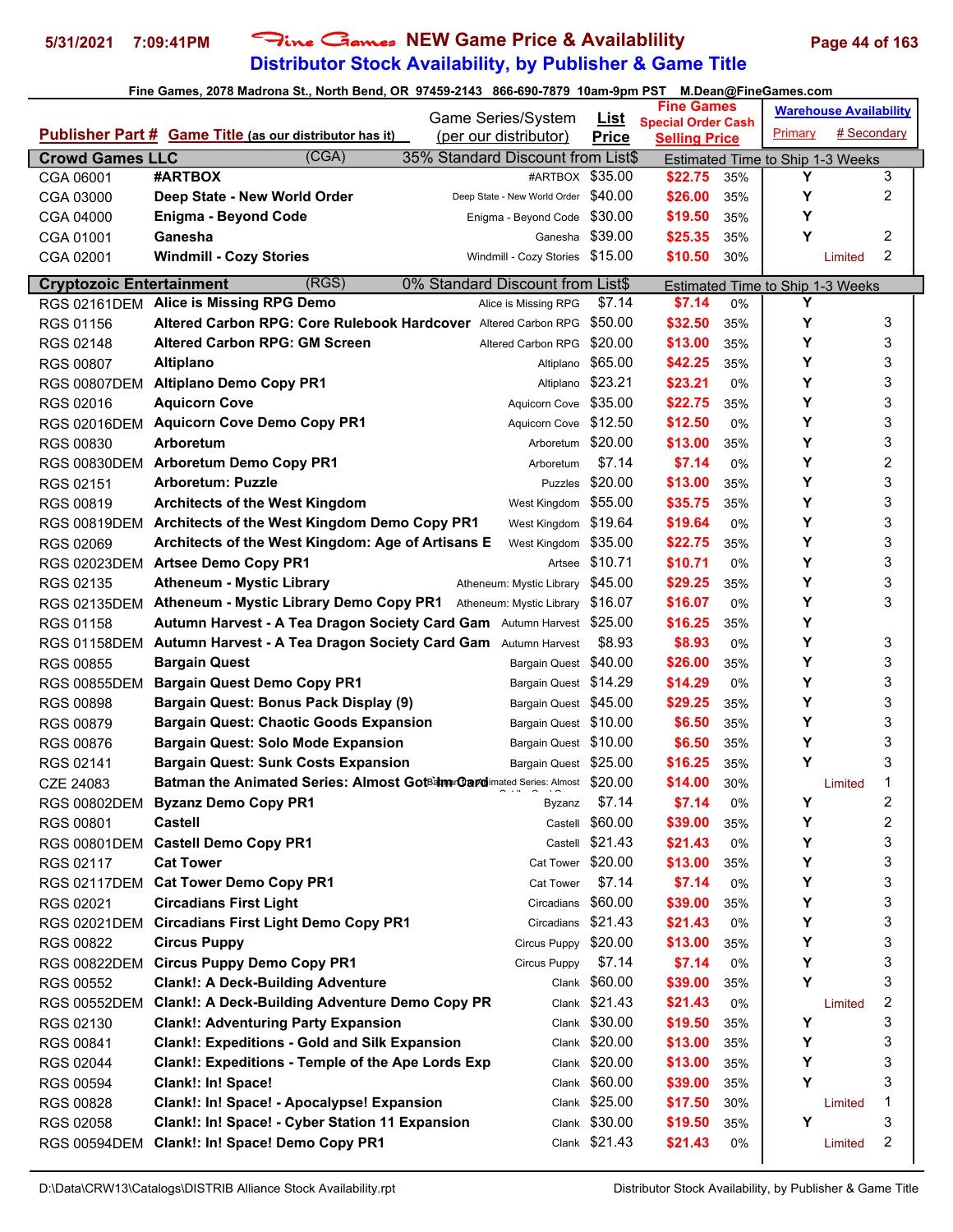# **Distributor Stock Availability, by Publisher & Game Title 5/31/2021 7:09:41PM** Fine Games **NEW Game Price & Availablility Page 45 of 163**

|                        |                                                                                       | Game Series/System |                                  | <b>Fine Games</b>           |                                                   | <b>Warehouse Availability</b> |         |             |   |
|------------------------|---------------------------------------------------------------------------------------|--------------------|----------------------------------|-----------------------------|---------------------------------------------------|-------------------------------|---------|-------------|---|
|                        | <b>Publisher Part # Game Title (as our distributor has it)</b>                        |                    | (per our distributor)            | <u>List</u><br><b>Price</b> | <b>Special Order Cash</b><br><b>Selling Price</b> |                               | Primary | # Secondary |   |
| RGS 02049              | Clank!: Legacy - Acquisitions Incorporated - The `(                                   |                    |                                  | Clank \$25.00               | \$16.25                                           | 35%                           | Y       |             | 3 |
| RGS 02001              | <b>Clank!: Legacy - Acquisitions Incorporated - Upper</b>                             |                    |                                  | Clank \$25.00               | \$16.25                                           | 35%                           | Y       |             | 3 |
| <b>RGS 00569</b>       | <b>Clank!: Sunken Treasures Expansion</b>                                             |                    |                                  | Clank \$25.00               | \$17.50                                           | 30%                           |         | Limited     | 2 |
| <b>RGS 00569DEM</b>    | <b>Clank!: Sunken Treasures Expansion Demo Copy I</b>                                 |                    | Clank                            | \$8.93                      | \$8.93                                            | 0%                            |         | Limited     | 1 |
| <b>RGS 00808</b>       | <b>Clank!: The Mummy's Curse Expansion</b>                                            |                    | Clank                            | \$25.00                     | \$16.25                                           | 35%                           |         |             | 3 |
| RGS 02047              | <b>ClipCut Parks</b>                                                                  |                    | ClipCut Parks \$25.00            |                             | \$16.25                                           | 35%                           | Υ       |             | 3 |
| <b>RGS 02047DEM</b>    | <b>ClipCut Parks Demo Copy</b>                                                        |                    | <b>ClipCut Parks</b>             | \$8.93                      | \$8.93                                            | 0%                            | Υ       |             | 3 |
| CZE 28517              | <b>Cryptkins Unleashed: Bob</b>                                                       |                    | Cryptkins Unleashed \$14.99      |                             | \$9.74                                            | 35%                           | Υ       |             | 3 |
| CZE 28449              | <b>Cryptkins Unleashed: Chupacabra</b>                                                |                    | Cryptkins Unleashed \$14.99      |                             | \$9.74                                            | 35%                           | Υ       |             | 3 |
| CZE 28456              | <b>Cryptkins Unleashed: Cthulhu</b>                                                   |                    | Cryptkins Unleashed \$14.99      |                             | \$9.74                                            | 35%                           | Υ       |             | 3 |
| CZE 28470              | <b>Cryptkins Unleashed: Nessie</b>                                                    |                    | Cryptkins Unleashed \$14.99      |                             | \$9.74                                            | 35%                           | Y       |             | 3 |
| CZE 15525              | DC Comics DBG: 2 - Heroes Unite (stand alone or ( DC Comics DBG \$40.00               |                    |                                  |                             | \$26.00                                           | 35%                           | Y       |             | 2 |
| CZE 17963              | DC Comics DBG: 3 - Forever Evil (stand alone or e: DC Comics DBG \$40.00              |                    |                                  |                             | \$28.00                                           | 30%                           |         | Limited     | 1 |
| CZE 18618              | <b>DC Comics DBG: 4 - Teen Titans (stand alone or e)</b> DC Comics DBG \$40.00        |                    |                                  |                             | \$26.00                                           | 35%                           | Υ       |             | 2 |
| CZE 28647              | DC Comics DBG: 5 - Dark Nights Metal (stand alon DC Comics DBG \$40.00                |                    |                                  |                             | \$26.00                                           | 35%                           | Y       |             |   |
| CZE 21969              | DC Comics DBG: Confrontations (stand alone or e: DC Comics DBG \$40.00                |                    |                                  |                             | \$26.00                                           | 35%                           | Υ       |             | 2 |
| CZE 17741              | DC Comics DBG: Crisis Expansion Pack 1                                                |                    | DC Comics DBG \$20.00            |                             | \$13.00                                           | 35%                           | Y       |             | 2 |
| CZE 18250              | DC Comics DBG: Crisis Expansion Pack 2                                                |                    | DC Comics DBG \$20.00            |                             | \$13.00                                           | 35%                           | Υ       |             | 3 |
| CZE 26803              | DC Comics DBG: Crisis Expansion Pack 4                                                |                    | DC Comics DBG \$20.00            |                             | \$13.00                                           | 35%                           | Υ       |             | 2 |
| CZE 19004              | DC Comics DBG: Crossover Expansion Pack 2 - AI DC Comics DBG \$13.00                  |                    |                                  |                             | \$8.45                                            | 35%                           | Υ       |             | 2 |
| CZE 19707              | DC Comics DBG: Crossover Expansion Pack 4 - W DC Comics DBG \$13.00                   |                    |                                  |                             | \$8.45                                            | 35%                           | Y       |             | 3 |
|                        | DC Comics DBG: Crossover Expansion Pack 6 - Bi DC Comics DBG \$13.00                  |                    |                                  |                             | \$9.10                                            | 30%                           |         | Limited     | 1 |
| CZE 21945<br>CZE 26445 | DC Comics DBG: Crossover Expansion Pack 7 - Ne DC Comics DBG \$13.00                  |                    |                                  |                             | \$8.45                                            | 35%                           | Υ       |             | 2 |
|                        | DC Comics DBG: Rebirth (stand alone or expansio DC Comics DBG \$45.00                 |                    |                                  |                             | \$29.25                                           | 35%                           | Y       |             | 2 |
| CZE 27060<br>CZE 27596 | DC Comics DBG: Rivals - Green Lantern VS Sinest DC Comics DBG                         |                    |                                  | \$20.00                     | \$13.00                                           | 35%                           | Y       |             | 2 |
| <b>RGS 00543DEM</b>    | Doggy Go! Demo Copy PR1                                                               |                    |                                  | \$7.14                      | \$7.14                                            | 0%                            |         |             | 1 |
| <b>RGS 00598</b>       | <b>Dokmus</b>                                                                         |                    | Doggy Go                         | Dokmus \$40.00              | \$28.00                                           |                               |         | Limited     | 1 |
|                        | <b>Dokmus Demo Copy PR1</b>                                                           |                    |                                  | Dokmus \$14.29              | \$14.29                                           | 30%                           | Υ       | Limited     | 2 |
| <b>RGS 00598DEM</b>    | Duel of Wands - Kids on Brooms Card Game                                              |                    | Duel of Wands \$20.00            |                             | \$13.00                                           | 0%                            | Y       |             | 3 |
| RGS 02194              | Duel of Wands - Kids on Brooms Card Game Demc                                         |                    | Duel of Wands                    | \$7.14                      | \$7.14                                            | 35%                           | Υ       |             | 3 |
| <b>RGS 02194DEM</b>    | <b>Early Release Bundle!</b>                                                          |                    |                                  | Bundle \$220.00             |                                                   | 0%                            | Υ       |             | 3 |
| RGS 02065              | EC Comics Puzzle Series: Weird Science No. 15                                         |                    |                                  | Puzzles \$20.00             | \$143.00                                          | 35%                           | Υ       |             | 3 |
| RGS 02220              | EC Comics Puzzle Series: Weird Science No. 16                                         |                    |                                  |                             | \$13.00                                           | 35%                           | Υ       |             | 3 |
| RGS 02219              |                                                                                       |                    |                                  | Puzzles \$20.00             | \$13.00                                           | 35%                           |         |             |   |
| RGS 02221              | <b>EC Comics Puzzle Series: Weird Science-Fantasy I</b>                               |                    |                                  | Puzzles \$20.00             | \$13.00                                           | 35%                           | Υ       |             | 3 |
| RGS 02222              | <b>EC Comics Puzzle Series: Weird Science-Fantasy I</b>                               |                    |                                  | Puzzles \$20.00             | \$13.00                                           | 35%                           | Υ<br>Υ  |             | 3 |
| CZE 12333              | Epic Spell Wars of the Battle Wizards: 1 -ED LO HOM of the Battle Wizards \$30.00     |                    |                                  |                             | \$19.50                                           | 35%                           | Υ       |             | 3 |
| CZE 16331              | Epic Spell Wars of the Battle Wizards: 2 ERLAMPblers of the Battle Wizards \$30.00    |                    |                                  |                             | \$19.50                                           | 35%                           |         |             | 2 |
| CZE 21921              | Epic Spell Wars of the Battle Wizards: 3 - Melee Vats of the Battle Wizards \$30.00   |                    |                                  |                             | \$19.50                                           | 35%                           | Υ       |             | 3 |
| CZE 28562              | Epic Spell Wars of the Battle Wizards: 5 -EMijimx varis of the Battle Wizards \$30.00 |                    |                                  |                             | \$19.50                                           | 35%                           | Υ       |             | 2 |
| RGS 00586              | <b>Explorers of the North Sea</b>                                                     |                    | Raiders of the North Sea \$55.00 |                             | \$38.50                                           | 30%                           |         | Limited     | 2 |
| <b>RGS 00586DEM</b>    | <b>Explorers of the North Sea Demo Copy PR1</b>                                       |                    | Raiders of the North Sea \$19.64 |                             | \$19.64                                           | 0%                            |         | Limited     | 2 |
| RGS 00590              | Explorers of the North Sea: Rocks of Ruin Expants is of the North Sea \$35.00         |                    |                                  |                             | \$22.75                                           | 35%                           | Υ       |             | 3 |
| RGS 00823              | <b>Fireworks</b>                                                                      |                    | Fireworks \$25.00                |                             | \$16.25                                           | 35%                           | Υ       |             | 3 |
| RGS 00823DEM           | <b>Fireworks Demo Copy PR1</b>                                                        |                    | Fireworks                        | \$8.93                      | \$8.93                                            | 0%                            | Υ       |             | 3 |
|                        | RGS 00565DEM FLATLINE: A FUSE Aftershock Game Demo Copy I                             |                    |                                  | Flatline \$17.86            | \$17.86                                           | 0%                            | Υ       |             | 3 |
| RGS 00504              | <b>FUSE</b>                                                                           |                    |                                  | Fuse \$30.00                | \$19.50                                           | 35%                           | Υ       |             | 3 |
|                        | RGS 00504DEM FUSE Demo Copy PR1                                                       |                    |                                  | Fuse \$10.71                | \$10.71                                           | 0%                            |         | Limited     | 2 |
|                        | RGS 02002DEM Game of Thrones - Oathbreaker Demo Copy PR1                              |                    | Game of Thrones \$12.50          |                             | \$12.50                                           | 0%                            | Υ       |             | 2 |
| RGS 00837              | <b>Gates of Delirium</b>                                                              |                    | Gates of Delirium \$45.00        |                             | \$29.25                                           | 35%                           | Υ       |             | 3 |
| RGS 00837DEM           | <b>Gates of Delirium Demo Copy</b>                                                    |                    | Gates of Delirium \$16.07        |                             | \$16.07                                           | 0%                            | Υ       |             | 2 |
|                        |                                                                                       |                    |                                  |                             |                                                   |                               |         |             |   |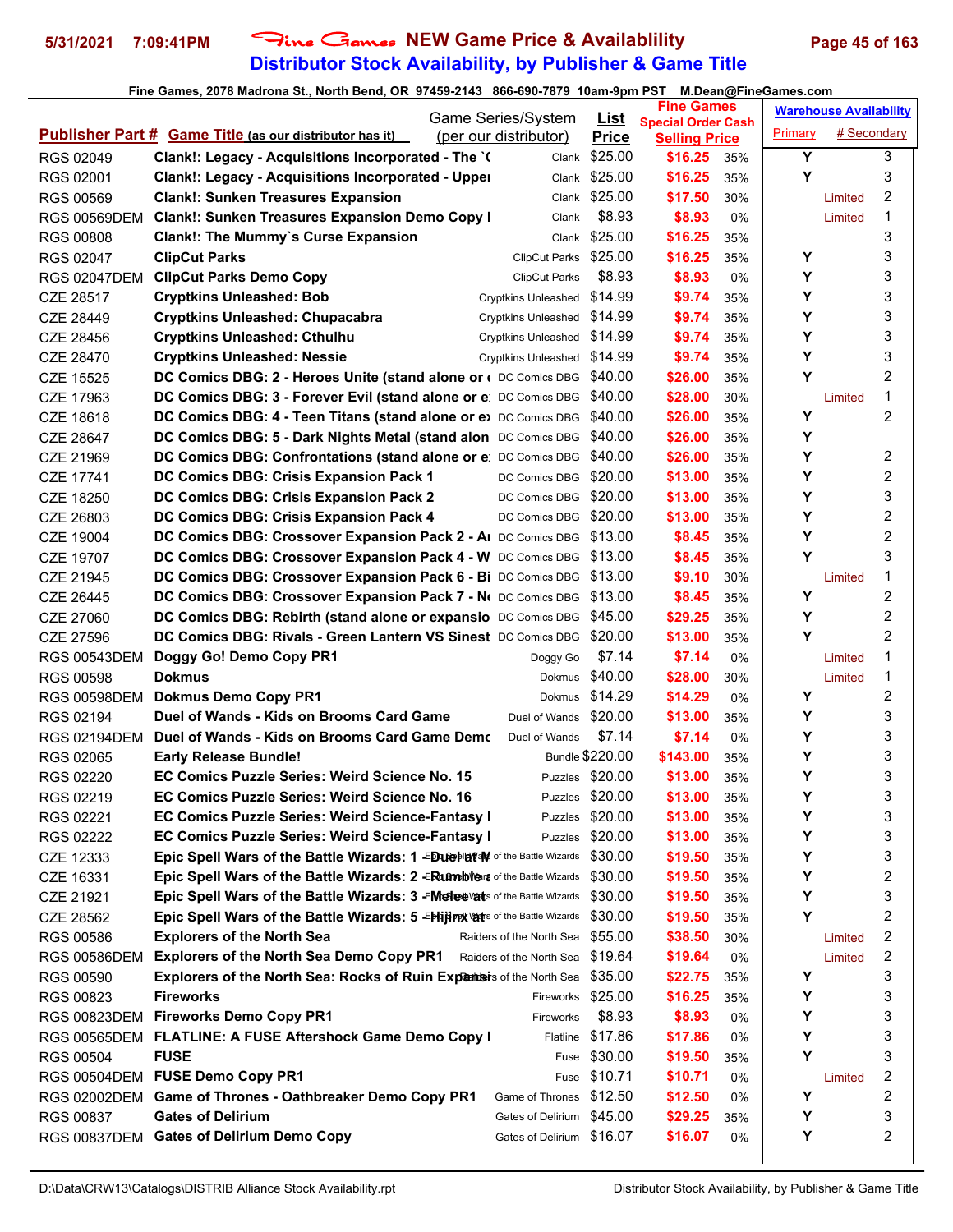# **Distributor Stock Availability, by Publisher & Game Title 5/31/2021 7:09:41PM** Fine Games **NEW Game Price & Availablility Page 46 of 163**

|                     | <b>Game Series/System</b>                                                               |                             | <b>Fine Games</b><br><b>Special Order Cash</b> |       |         | <b>Warehouse Availability</b> |                  |
|---------------------|-----------------------------------------------------------------------------------------|-----------------------------|------------------------------------------------|-------|---------|-------------------------------|------------------|
|                     | <b>Publisher Part # Game Title (as our distributor has it)</b><br>(per our distributor) | <u>List</u><br><b>Price</b> | <b>Selling Price</b>                           |       | Primary | # Secondary                   |                  |
| RGS 02061           | <b>Gloomy Graves</b><br>Gloomy Graves                                                   | \$20.00                     | \$13.00                                        | 35%   | Y       |                               | 3                |
| RGS 02061DEM        | <b>Gloomy Graves Demo Copy PR1</b><br>Gloomy Graves                                     | \$7.14                      | \$7.14                                         | $0\%$ | Y       |                               | 3                |
| RGS 01153           | Gudetama<br>Gudetama                                                                    | \$15.00                     | \$9.75                                         | 35%   | Υ       |                               |                  |
|                     | RGS 01153DEM Gudetama Demo Copy PR1<br>Gudetama                                         | \$5.36                      | \$5.36                                         | 0%    |         |                               | 3                |
|                     | RGS 00829DEM Gunkimono Demo Copy PR1<br>Gunkimono                                       | \$14.29                     | \$14.29                                        | 0%    | Y       |                               | 3                |
|                     | RGS 02000DEM Hex Roller Demo Copy PR1<br><b>Hex Roller</b>                              | \$7.14                      | \$7.14                                         | 0%    |         | Limited                       | $\boldsymbol{2}$ |
|                     | RGS 00567DEM Honshu Demo Copy PR1<br>Honshu                                             | \$8.93                      | \$8.93                                         | 0%    | Y       |                               | 2                |
| RGS 02035           | <b>Icarus</b><br>Icarus                                                                 | \$35.00                     | \$22.75                                        | 35%   | Y       |                               | 3                |
| <b>RGS 02035DEM</b> | <b>Icarus Demo Copy</b><br>Icarus                                                       | \$12.50                     | \$12.50                                        | 0%    | Y       |                               | 3                |
| RGS 08721           | Junior Braves Survival Guide to the ApocalypseBraves of the Apocalypse                  | \$24.99                     | \$16.24                                        | 35%   | Y       |                               | 3                |
| RGS 00810DEM        | <b>Junk Orbit Demo Copy PR1</b>                                                         | Junk Orbit \$12.50          | \$12.50                                        | 0%    | Y       |                               | 3                |
| RGS 07119           | Kids on Bikes RPG: Core Rulebook<br>Kids on Bikes RPG                                   | \$25.00                     | \$16.25                                        | 35%   | Y       |                               | 3                |
| RGS 00824           | Kids on Bikes RPG: Dice Set<br>Kids on Bikes RPG                                        | \$15.00                     | \$9.75                                         | 35%   | Υ       |                               | 3                |
| <b>RGS 00825</b>    | Kids on Bikes RPG: Powered Character Deck<br>Kids on Bikes RPG                          | \$15.00                     | \$9.75                                         | 35%   | Y       |                               | 3                |
| RGS 02153           | Kids on Bikes RPG: Puzzle<br>Puzzles                                                    | \$20.00                     | \$13.00                                        | 35%   | Y       |                               | 3                |
| RGS 04853           | Kids on Bikes RPG: Strange Adventures Vol. 1<br>Kids on Bikes RPG \$19.99               |                             | \$12.99                                        | 35%   | Y       |                               | 2                |
| RGS 04884           | Kids on Bikes RPG: Strange Adventures Vol. 2<br>Kids on Bikes RPG                       | \$20.00                     | \$13.00                                        | 35%   | Y       |                               | 3                |
|                     | Kids on Brooms RPG: Core Rule Book                                                      | \$25.00                     | \$16.25                                        |       | Y       |                               | 3                |
| RGS 01550           | Kids on Brooms RPG                                                                      |                             |                                                | 35%   | Y       |                               | 3                |
| RGS 00536           | <b>Kitty Paw</b><br><b>Kitty Paw</b>                                                    | \$20.00<br>\$7.14           | \$13.00<br>\$7.14                              | 35%   | Υ       |                               | 3                |
| <b>RGS 00536DEM</b> | <b>Kitty Paw Demo PR1</b><br><b>Kitty Paw</b>                                           | \$20.00                     |                                                | $0\%$ | Y       |                               | 3                |
| <b>RGS 00854</b>    | Kitty Paw: Valentine's Day Edition<br><b>Kitty Paw</b>                                  |                             | \$13.00                                        | 35%   | Y       |                               |                  |
| <b>RGS 00889</b>    | Lanterns Dice: Lights in the Sky<br>Lanterns                                            | \$25.00                     | \$16.25                                        | 35%   |         |                               | 3                |
| <b>RGS 00889DEM</b> | Lanterns Dice: Lights in the Sky Demo Copy PR1<br>Lanterns                              | \$8.93                      | \$8.93                                         | 0%    | Y       |                               | 3                |
| RGS 00558           | Lanterns: The Emperor's Gifts Expansion<br>Lanterns                                     | \$20.00                     | \$13.00                                        | 35%   | Y       |                               | 3                |
| RGS 00558DEM        | Lanterns: The Emperor's Gifts Expansion Demo Co<br>Lanterns                             | \$7.14                      | \$7.14                                         | 0%    | Y       |                               | 2                |
| RGS 00502           | <b>Lanterns: The Harvest Festival</b><br>Lanterns                                       | \$35.00                     | \$22.75                                        | 35%   | Y       |                               | 3                |
|                     | RGS 00502DEM Lanterns: The Harvest Festival Demo Copy PR1<br>Lanterns                   | \$12.50                     | \$12.50                                        | $0\%$ | Υ       |                               | 3                |
| RGS 02003           | Level Up Loot #1 Retail Purchase (Single Copy)<br>Promo                                 | \$15.00                     | \$9.75                                         | 35%   | Y       |                               | 3                |
| RGS 02046           | Level Up Loot #2 Retail Purchase<br>Promo                                               | \$20.00                     | \$13.00                                        | 35%   | Υ       |                               | 3                |
| CZE MDB0008         | Million Dollars, But: 80's Expansion Pack<br>Million Dollars, But                       | \$9.95                      | \$6.47                                         | 35%   |         |                               | 3                |
| CZE MDB0013         | Million Dollars, But: Con Crud Booster Pack Exptillion Dollars, But                     | \$4.95                      | \$3.22                                         | 35%   | Υ       |                               | 3                |
| <b>RGS 00875</b>    | Outbreak Undead 2nd Edition RPG: Game DiceOutbreak Undead RPG                           | \$9.99                      | \$6.49                                         | 35%   | Υ       |                               | 3                |
| RGS 04860           | Outbreak Undead 2nd Edition RPG: Gamemastering reak Undead RPG \$49.99                  |                             | \$32.49                                        | 35%   | Υ       |                               | 3                |
| RGS 00856           | <b>Outbreak Undead 2nd Edition RPG: Gamemastexita</b> reak Undead RPG                   | \$9.99                      | \$6.49                                         | 35%   | Υ       |                               | 3                |
| <b>RGS 00884</b>    | <b>Outbreak Undead 2nd Edition RPG: Gear Deck Outbreak Undead RPG</b>                   | \$11.99                     | \$7.79                                         | 35%   |         |                               | 3                |
| RGS 00883           | <b>Outbreak Undead 2nd Edition RPG: Loot Deck Outbreak Undead RPG</b>                   | \$11.99                     | \$7.79                                         | 35%   | Υ       |                               | 3                |
| RGS 00887           | Outbreak Undead 2nd Edition RPG: Player Referen reak Undead RPG                         | \$10.71                     | \$10.71                                        | 0%    | Υ       |                               | 3                |
| RGS 04822           | Outbreak Undead 2nd Edition RPG: Survivor's Guttireak Undead RPG                        | \$44.99                     | \$29.24                                        | 35%   | Υ       |                               | 3                |
| RGS 00845           | <b>Outbreak Undead 2nd Edition RPG: Survivor's Tatlaneal Undead RPG</b>                 | \$9.99                      | \$6.49                                         | 35%   | Y       |                               | 3                |
| <b>RGS 00885</b>    | Outbreak Undead 2nd Edition RPG: Traits DeckOutbreak Undead RPG                         | \$11.99                     | \$7.79                                         | 35%   | Υ       |                               | 3                |
| RGS 00886           | Outbreak Undead 2nd Edition RPG: Weapons Dectreak Undead RPG                            | \$11.99                     | \$7.79                                         | 35%   | Υ       |                               | 3                |
| RGS 00814           | <b>Overlight RPG: Deluxe Spirit Dice Set</b>                                            | Overlight \$15.00           | \$9.75                                         | 35%   | Υ       |                               | 3                |
| RGS 02150           | <b>Overlight RPG: Puzzle</b><br>Puzzles                                                 | \$20.00                     | \$13.00                                        | 35%   | Y       |                               | 3                |
| RGS 00813           | <b>Overlight RPG: Role Playing Game</b>                                                 | Overlight \$50.00           | \$32.50                                        | 35%   | Υ       |                               | 3                |
| RGS 02028           | <b>Overlight RPG: The Ivory Mausoleum Adventure</b>                                     | Overlight \$15.00           | \$9.75                                         | 35%   | Υ       |                               | 3                |
| RGS 00815           | Overlight RPG: The Skyborn Order and Its Enemies                                        | Overlight \$30.00           | \$19.50                                        | 35%   | Y       |                               | 3                |
| RGS 02033           | <b>Paladins of the West Kingdom</b><br>West Kingdom \$55.00                             |                             | \$35.75                                        | 35%   | Υ       |                               | 3                |
| RGS 02033DEM        | Paladins of the West Kingdom Demo Copy<br>West Kingdom \$19.64                          |                             | \$19.64                                        | 0%    | Y       |                               | 3                |
| CZE 26698           | <b>Pantone - The Game</b>                                                               | Pantone \$30.00             | \$19.50                                        | 35%   | Y       |                               | 2                |
| RGS 00832DEM        | Passing Through Petra Demo Copy PR1<br>Passing Through Petra \$21.43                    |                             | \$21.43                                        | 0%    |         | Limited                       | 2                |
|                     |                                                                                         |                             |                                                |       |         |                               |                  |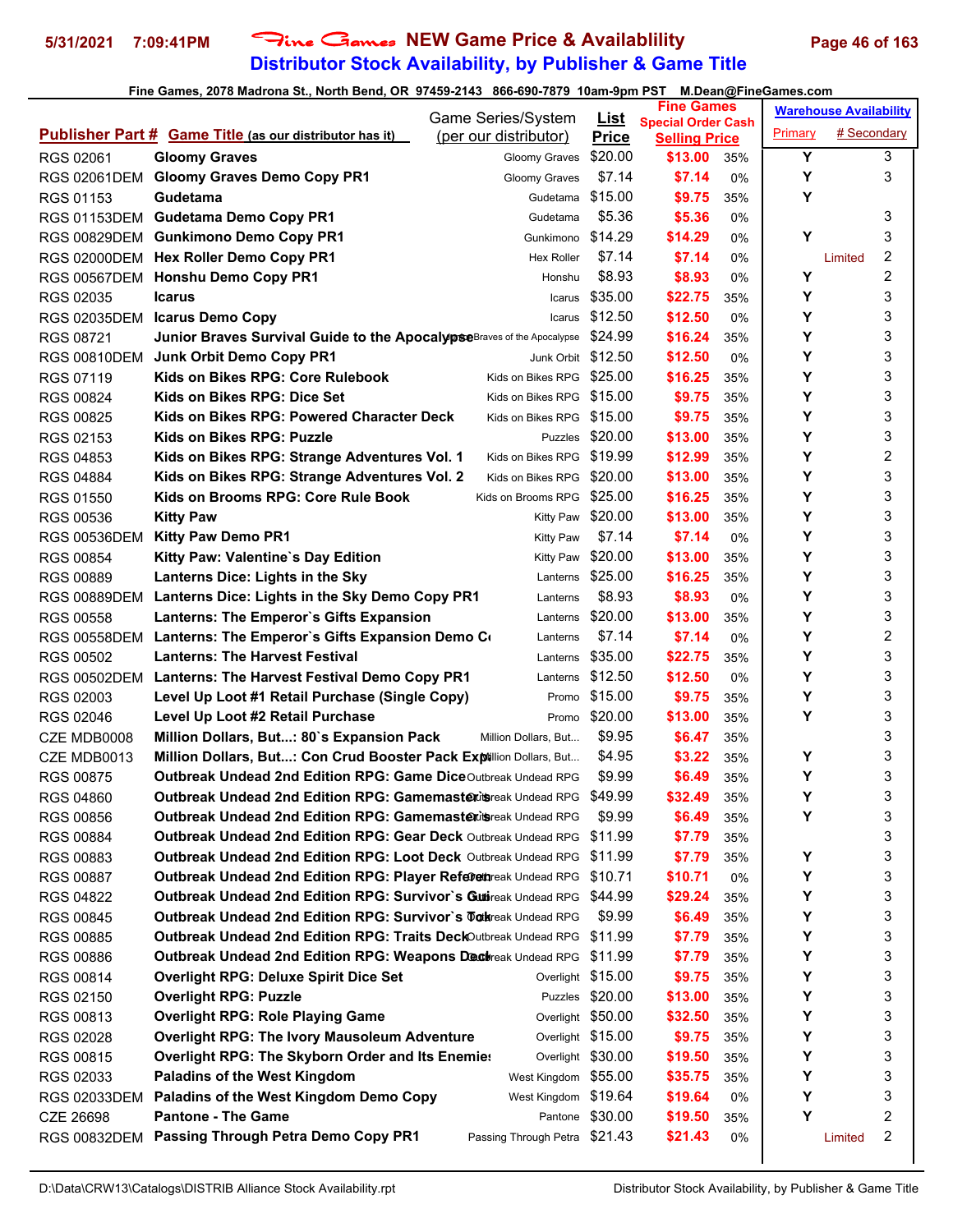# **Distributor Stock Availability, by Publisher & Game Title** 5/31/2021 7:09:41PM Fine Games NEW Game Price & Availablility Page 47 of 163

| <b>Special Order Cash</b><br># Secondary<br>Primary<br><b>Publisher Part # Game Title (as our distributor has it)</b><br>(per our distributor)<br><b>Price</b><br><b>Selling Price</b><br>\$45.00<br>1<br><b>Pie Town</b><br>\$31.50<br>RGS 00583<br>30%<br>Pie Town<br>Limited<br>2<br>\$16.07<br>Υ<br>Pie Town Demo Copy PR1<br>\$16.07<br>Pie Town<br><b>RGS 00583DEM</b><br>0%<br>Υ<br><b>Planet Defenders Demo Copy PR1</b><br>\$16.07<br>\$16.07<br>1<br>0%<br>RGS 00582DEM<br><b>Planet Defenders</b><br>2<br>Υ<br>Power Rangers - Heroes of the Grid Demo Copy PF<br>\$32.14<br>\$32.14<br><b>RGS 00850DEM</b><br>Power Rangers<br>0%<br>3<br>Υ<br>Power Rangers - Heroes of the Grid: Allies Pack<br>\$40.00<br>\$26.00<br>RGS 02078<br>Power Rangers<br>35%<br>Υ<br>3<br>Power Rangers - Heroes of the Grid: Cyclopsis Del<br>\$30.00<br>\$19.50<br><b>RGS 00865</b><br>Power Rangers<br>35%<br>Y<br>3<br>\$40.00<br>\$26.00<br>RGS 02063<br>Power Rangers - Heroes of the Grid: Mega Goldar I<br>Power Rangers<br>35%<br>2<br>\$30.00<br>Power Rangers - Heroes of the Grid: Megazord Del<br>\$21.00<br><b>RGS 00864</b><br>Power Rangers<br>30%<br>Limited<br>3<br>\$15.00<br>Y<br>\$9.75<br>RGS 00863<br>Power Rangers - Heroes of the Grid: Ranger Dice S<br>Power Rangers<br>35%<br>Υ<br>3<br>\$39.00<br>RGS 02131<br>Power Rangers - Heroes of the Grid: Rise of the Ps<br>Power Rangers<br>\$60.00<br>35%<br>3<br>Υ<br><b>RGS 00859</b><br>Power Rangers - Heroes of the Grid: Shattered Grid<br>\$60.00<br>\$39.00<br>Power Rangers<br>35%<br>Y<br>3<br>RGS 02132<br>Power Rangers - Heroes of the Grid: Villain Pack #<br>\$40.00<br>\$26.00<br>Power Rangers<br>35%<br>2<br>\$35.00<br>\$24.50<br>Power Rangers - Heroes of the Grid: Villian Pack #<br>Power Rangers<br><b>RGS 00866</b><br>30%<br>Limited<br>Υ<br>3<br>\$26.00<br>Power Rangers - Heroes of the Grid: Zeo Ranger P.<br>\$40.00<br><b>RGS 02009</b><br>Power Rangers<br>35%<br>3<br>\$12.50<br>Υ<br>Prowler's Passage Demo Copy PR1<br>\$12.50<br><b>RGS 00809DEM</b><br>Prowlers Passage<br>0%<br>3<br>Υ<br><b>Raiders of Scythia</b><br>\$55.00<br>\$35.75<br>RGS 02139<br>Raiders of Scythia<br>35%<br>3<br>Υ<br><b>Raiders of Scythia Demo Copy PR1</b><br>\$19.64<br>\$19.64<br>Raiders of Scythia<br>0%<br><b>RGS 02139DEM</b><br>Υ<br><b>Raiders of Scythia: Metal Coins (32)</b><br>1<br>RGS 02140<br>\$20.00<br>\$13.00<br>Raiders of Scythia<br>35%<br>3<br>Raiders of the North Sea: Collector's Box<br>Υ<br>RGS 02134<br>\$30.00<br>\$19.50<br>Raiders of the North Sea<br>35%<br>Υ<br>3<br><b>Raiders of the North Sea: Fields of Fame</b><br>\$35.00<br>\$22.75<br><b>RGS 00588</b><br>Raiders of the North Sea<br>35%<br>Υ<br>3<br><b>Raiders of the North Sea: Fields of Fame Dema@ers of the North Sea</b><br>\$12.50<br>\$12.50<br><b>RGS 00588DEM</b><br>0%<br>1<br>Raiders of the North Sea: Hall of Heroes Demorators of the North Sea<br>\$12.50<br>\$12.50<br><b>RGS 00589DEM</b><br>0%<br>Limited<br>3<br>\$20.00<br>Υ<br>RGS 02149<br><b>Raiders of the North Sea: Puzzle</b><br>\$13.00<br>Puzzles<br>35%<br>3<br>\$30.00<br>Υ<br><b>Revolution of 1828</b><br>\$19.50<br><b>RGS 00890</b><br>Revolution of 1828<br>35%<br>Υ<br>3<br>Revolution of 1828 Demo Copy PR1<br>\$10.71<br>\$10.71<br><b>RGS 00890DEM</b><br>Revolution of 1828<br>0%<br>2<br>Υ<br>RGS 00848<br><b>Reykholt</b><br>Reykholt \$60.00<br>\$39.00<br>35%<br>Υ<br>3<br><b>Reykholt Demo Copy PR1</b><br>Reykholt \$21.43<br>\$21.43<br><b>RGS 00848DEM</b><br>0%<br>Υ<br>3<br>\$40.00<br><b>Rick and Morty DBG: The Rickshank Rickdemption</b> ck and Morty DBG<br>\$26.00<br>CZE 27107<br>35%<br>1<br>Rick and Morty: Anatomy Park - The Game (stand a<br>\$30.00<br>\$21.00<br>30%<br>CZE 25127<br>Rick and Morty<br>Limited<br>3<br>Y<br>Rick and Morty: The Pickle Rick Game (stand alone<br>Rick and Morty \$45.00<br>\$29.25<br>35%<br>CZE 27084<br>1<br><b>Sabordage Demo Copy PR1</b><br>Sabordage \$12.50<br>\$12.50<br>Y<br><b>RGS 00800DEM</b><br>0%<br>Y<br>1<br>Santa's Renegades 2016 (Single)<br>\$6.50<br>RGS 00561<br>Santa's Renegades \$10.00<br>35%<br>3<br>Υ<br>Scott Pilgrim Miniatures The World: Core Gamelgrin Miniatures the World \$100.00<br>\$65.00<br>RGS 02053<br>35%<br>3<br>\$35.71<br>Υ<br>RGS 02053DEM Scott Pilgrim Miniatures The World: Core Gameigrip Miniatures the World \$35.71<br>0%<br>Y<br>1<br>RGS 00575DEM Scott Pilgrim's Precious Little Card Game Demo C<br>Scott Pilgrim \$16.07<br>\$16.07<br>0%<br>Shiba Inu House Demo Copy PR1<br>1<br>\$7.14<br>\$7.14<br>RGS 00563DEM<br>Shiba Inu House<br>0%<br>Limited<br>3<br>Υ<br><b>Shipwrights of the North Sea</b><br>\$55.00<br>\$35.75<br>RGS 00587<br>Raiders of the North Sea<br>35%<br>3<br>Shipwrights of the North Sea Demo Copy PR1 Raiders of the North Sea \$19.64<br>\$19.64<br>Y<br>RGS 00587DEM<br>0%<br>3<br>Slap It! Demo Copy PR1<br>\$5.36<br>Y<br>\$5.36<br>RGS 00525DEM<br>Slap It<br>0%<br>3<br><b>Solo Hero Series: Proving Grounds</b><br>\$22.75<br>Υ<br>RGS 00877<br>Solo Hero Series<br>\$35.00<br>35%<br>Y<br>3<br>Solo Hero Series: Proving Grounds Demo Copy PF Solo Hero Series<br>\$12.50<br>\$12.50<br><b>RGS 00877DEM</b><br>0%<br>2<br>\$12.50<br>RGS 02072DEM Solo Hero Series: Warp's Edge Demo Copy PR1<br>\$12.50<br>Solo Hero Series<br>0%<br>Limited<br>3<br>\$25.00<br>Υ<br><b>Space Battle Lunchtime Card Game</b><br>RGS 02071<br>Space Battle Lunchtime Card Game<br>\$16.25<br>35%<br>Υ<br>3<br>Space Battle Lunchtime Card Game Demo CopytiPlunchtime Card Game<br>\$8.93<br>\$8.93<br>RGS 02071DEM<br>0%<br>3<br>Υ<br><b>Spell Smashers</b><br>Spell Smashers \$45.00<br>\$29.25<br>RGS 00831<br>35%<br>3<br>Υ<br><b>Spell Smashers Demo Copy PR1</b><br>Spell Smashers \$16.07<br>\$16.07<br>RGS 00831DEM<br>0%<br>2<br><b>Spy Club Demo Copy PR1</b><br>\$16.07<br>\$16.07<br>Spy Club<br><b>RGS 00816DEM</b><br>0%<br>Limited<br>2<br>Υ<br><b>Spyfall: DC Spyfall</b><br>Spyfall \$25.00<br>\$16.25<br>CZE 19967<br>35%<br>2<br>Υ<br>Spyfall: Spyfall 2 (stand alone or expansion)<br>Spyfall \$25.00<br>\$16.25<br>CZE 21280<br>35%<br>1<br>Υ<br><b>Spyfall: Time Travel</b><br>Spyfall \$25.00<br>\$16.25<br>CZE 27879<br>35% | Game Series/System |  | <u>List</u> | <b>Fine Games</b> |  | <b>Warehouse Availability</b> |  |  |
|-----------------------------------------------------------------------------------------------------------------------------------------------------------------------------------------------------------------------------------------------------------------------------------------------------------------------------------------------------------------------------------------------------------------------------------------------------------------------------------------------------------------------------------------------------------------------------------------------------------------------------------------------------------------------------------------------------------------------------------------------------------------------------------------------------------------------------------------------------------------------------------------------------------------------------------------------------------------------------------------------------------------------------------------------------------------------------------------------------------------------------------------------------------------------------------------------------------------------------------------------------------------------------------------------------------------------------------------------------------------------------------------------------------------------------------------------------------------------------------------------------------------------------------------------------------------------------------------------------------------------------------------------------------------------------------------------------------------------------------------------------------------------------------------------------------------------------------------------------------------------------------------------------------------------------------------------------------------------------------------------------------------------------------------------------------------------------------------------------------------------------------------------------------------------------------------------------------------------------------------------------------------------------------------------------------------------------------------------------------------------------------------------------------------------------------------------------------------------------------------------------------------------------------------------------------------------------------------------------------------------------------------------------------------------------------------------------------------------------------------------------------------------------------------------------------------------------------------------------------------------------------------------------------------------------------------------------------------------------------------------------------------------------------------------------------------------------------------------------------------------------------------------------------------------------------------------------------------------------------------------------------------------------------------------------------------------------------------------------------------------------------------------------------------------------------------------------------------------------------------------------------------------------------------------------------------------------------------------------------------------------------------------------------------------------------------------------------------------------------------------------------------------------------------------------------------------------------------------------------------------------------------------------------------------------------------------------------------------------------------------------------------------------------------------------------------------------------------------------------------------------------------------------------------------------------------------------------------------------------------------------------------------------------------------------------------------------------------------------------------------------------------------------------------------------------------------------------------------------------------------------------------------------------------------------------------------------------------------------------------------------------------------------------------------------------------------------------------------------------------------------------------------------------------------------------------------------------------------------------------------------------------------------------------------------------------------------------------------------------------------------------------------------------------------------------------------------------------------------------------------------------------------------------------------------------------------------------------------------------------------------------------------------------------------------------------------------------------------------------------------------------------------------------------------------------------------------------------------------------------------------------------------------------------------------------------------------------------------------------------------------------------------------------------------------------------------------------------------------------------------------------------------------------------------------------------------------------------------------------------------------------------------------------------------------------------------------------------------------------------------------------------------------------------------------------------------------------------------------------------------------------------------------------------------------------------------------------------------------------------------------------------------|--------------------|--|-------------|-------------------|--|-------------------------------|--|--|
|                                                                                                                                                                                                                                                                                                                                                                                                                                                                                                                                                                                                                                                                                                                                                                                                                                                                                                                                                                                                                                                                                                                                                                                                                                                                                                                                                                                                                                                                                                                                                                                                                                                                                                                                                                                                                                                                                                                                                                                                                                                                                                                                                                                                                                                                                                                                                                                                                                                                                                                                                                                                                                                                                                                                                                                                                                                                                                                                                                                                                                                                                                                                                                                                                                                                                                                                                                                                                                                                                                                                                                                                                                                                                                                                                                                                                                                                                                                                                                                                                                                                                                                                                                                                                                                                                                                                                                                                                                                                                                                                                                                                                                                                                                                                                                                                                                                                                                                                                                                                                                                                                                                                                                                                                                                                                                                                                                                                                                                                                                                                                                                                                                                                                                                                                                                                                                                                                                                                                                                                                                                                                                                                                                                                                                                                       |                    |  |             |                   |  |                               |  |  |
|                                                                                                                                                                                                                                                                                                                                                                                                                                                                                                                                                                                                                                                                                                                                                                                                                                                                                                                                                                                                                                                                                                                                                                                                                                                                                                                                                                                                                                                                                                                                                                                                                                                                                                                                                                                                                                                                                                                                                                                                                                                                                                                                                                                                                                                                                                                                                                                                                                                                                                                                                                                                                                                                                                                                                                                                                                                                                                                                                                                                                                                                                                                                                                                                                                                                                                                                                                                                                                                                                                                                                                                                                                                                                                                                                                                                                                                                                                                                                                                                                                                                                                                                                                                                                                                                                                                                                                                                                                                                                                                                                                                                                                                                                                                                                                                                                                                                                                                                                                                                                                                                                                                                                                                                                                                                                                                                                                                                                                                                                                                                                                                                                                                                                                                                                                                                                                                                                                                                                                                                                                                                                                                                                                                                                                                                       |                    |  |             |                   |  |                               |  |  |
|                                                                                                                                                                                                                                                                                                                                                                                                                                                                                                                                                                                                                                                                                                                                                                                                                                                                                                                                                                                                                                                                                                                                                                                                                                                                                                                                                                                                                                                                                                                                                                                                                                                                                                                                                                                                                                                                                                                                                                                                                                                                                                                                                                                                                                                                                                                                                                                                                                                                                                                                                                                                                                                                                                                                                                                                                                                                                                                                                                                                                                                                                                                                                                                                                                                                                                                                                                                                                                                                                                                                                                                                                                                                                                                                                                                                                                                                                                                                                                                                                                                                                                                                                                                                                                                                                                                                                                                                                                                                                                                                                                                                                                                                                                                                                                                                                                                                                                                                                                                                                                                                                                                                                                                                                                                                                                                                                                                                                                                                                                                                                                                                                                                                                                                                                                                                                                                                                                                                                                                                                                                                                                                                                                                                                                                                       |                    |  |             |                   |  |                               |  |  |
|                                                                                                                                                                                                                                                                                                                                                                                                                                                                                                                                                                                                                                                                                                                                                                                                                                                                                                                                                                                                                                                                                                                                                                                                                                                                                                                                                                                                                                                                                                                                                                                                                                                                                                                                                                                                                                                                                                                                                                                                                                                                                                                                                                                                                                                                                                                                                                                                                                                                                                                                                                                                                                                                                                                                                                                                                                                                                                                                                                                                                                                                                                                                                                                                                                                                                                                                                                                                                                                                                                                                                                                                                                                                                                                                                                                                                                                                                                                                                                                                                                                                                                                                                                                                                                                                                                                                                                                                                                                                                                                                                                                                                                                                                                                                                                                                                                                                                                                                                                                                                                                                                                                                                                                                                                                                                                                                                                                                                                                                                                                                                                                                                                                                                                                                                                                                                                                                                                                                                                                                                                                                                                                                                                                                                                                                       |                    |  |             |                   |  |                               |  |  |
|                                                                                                                                                                                                                                                                                                                                                                                                                                                                                                                                                                                                                                                                                                                                                                                                                                                                                                                                                                                                                                                                                                                                                                                                                                                                                                                                                                                                                                                                                                                                                                                                                                                                                                                                                                                                                                                                                                                                                                                                                                                                                                                                                                                                                                                                                                                                                                                                                                                                                                                                                                                                                                                                                                                                                                                                                                                                                                                                                                                                                                                                                                                                                                                                                                                                                                                                                                                                                                                                                                                                                                                                                                                                                                                                                                                                                                                                                                                                                                                                                                                                                                                                                                                                                                                                                                                                                                                                                                                                                                                                                                                                                                                                                                                                                                                                                                                                                                                                                                                                                                                                                                                                                                                                                                                                                                                                                                                                                                                                                                                                                                                                                                                                                                                                                                                                                                                                                                                                                                                                                                                                                                                                                                                                                                                                       |                    |  |             |                   |  |                               |  |  |
|                                                                                                                                                                                                                                                                                                                                                                                                                                                                                                                                                                                                                                                                                                                                                                                                                                                                                                                                                                                                                                                                                                                                                                                                                                                                                                                                                                                                                                                                                                                                                                                                                                                                                                                                                                                                                                                                                                                                                                                                                                                                                                                                                                                                                                                                                                                                                                                                                                                                                                                                                                                                                                                                                                                                                                                                                                                                                                                                                                                                                                                                                                                                                                                                                                                                                                                                                                                                                                                                                                                                                                                                                                                                                                                                                                                                                                                                                                                                                                                                                                                                                                                                                                                                                                                                                                                                                                                                                                                                                                                                                                                                                                                                                                                                                                                                                                                                                                                                                                                                                                                                                                                                                                                                                                                                                                                                                                                                                                                                                                                                                                                                                                                                                                                                                                                                                                                                                                                                                                                                                                                                                                                                                                                                                                                                       |                    |  |             |                   |  |                               |  |  |
|                                                                                                                                                                                                                                                                                                                                                                                                                                                                                                                                                                                                                                                                                                                                                                                                                                                                                                                                                                                                                                                                                                                                                                                                                                                                                                                                                                                                                                                                                                                                                                                                                                                                                                                                                                                                                                                                                                                                                                                                                                                                                                                                                                                                                                                                                                                                                                                                                                                                                                                                                                                                                                                                                                                                                                                                                                                                                                                                                                                                                                                                                                                                                                                                                                                                                                                                                                                                                                                                                                                                                                                                                                                                                                                                                                                                                                                                                                                                                                                                                                                                                                                                                                                                                                                                                                                                                                                                                                                                                                                                                                                                                                                                                                                                                                                                                                                                                                                                                                                                                                                                                                                                                                                                                                                                                                                                                                                                                                                                                                                                                                                                                                                                                                                                                                                                                                                                                                                                                                                                                                                                                                                                                                                                                                                                       |                    |  |             |                   |  |                               |  |  |
|                                                                                                                                                                                                                                                                                                                                                                                                                                                                                                                                                                                                                                                                                                                                                                                                                                                                                                                                                                                                                                                                                                                                                                                                                                                                                                                                                                                                                                                                                                                                                                                                                                                                                                                                                                                                                                                                                                                                                                                                                                                                                                                                                                                                                                                                                                                                                                                                                                                                                                                                                                                                                                                                                                                                                                                                                                                                                                                                                                                                                                                                                                                                                                                                                                                                                                                                                                                                                                                                                                                                                                                                                                                                                                                                                                                                                                                                                                                                                                                                                                                                                                                                                                                                                                                                                                                                                                                                                                                                                                                                                                                                                                                                                                                                                                                                                                                                                                                                                                                                                                                                                                                                                                                                                                                                                                                                                                                                                                                                                                                                                                                                                                                                                                                                                                                                                                                                                                                                                                                                                                                                                                                                                                                                                                                                       |                    |  |             |                   |  |                               |  |  |
|                                                                                                                                                                                                                                                                                                                                                                                                                                                                                                                                                                                                                                                                                                                                                                                                                                                                                                                                                                                                                                                                                                                                                                                                                                                                                                                                                                                                                                                                                                                                                                                                                                                                                                                                                                                                                                                                                                                                                                                                                                                                                                                                                                                                                                                                                                                                                                                                                                                                                                                                                                                                                                                                                                                                                                                                                                                                                                                                                                                                                                                                                                                                                                                                                                                                                                                                                                                                                                                                                                                                                                                                                                                                                                                                                                                                                                                                                                                                                                                                                                                                                                                                                                                                                                                                                                                                                                                                                                                                                                                                                                                                                                                                                                                                                                                                                                                                                                                                                                                                                                                                                                                                                                                                                                                                                                                                                                                                                                                                                                                                                                                                                                                                                                                                                                                                                                                                                                                                                                                                                                                                                                                                                                                                                                                                       |                    |  |             |                   |  |                               |  |  |
|                                                                                                                                                                                                                                                                                                                                                                                                                                                                                                                                                                                                                                                                                                                                                                                                                                                                                                                                                                                                                                                                                                                                                                                                                                                                                                                                                                                                                                                                                                                                                                                                                                                                                                                                                                                                                                                                                                                                                                                                                                                                                                                                                                                                                                                                                                                                                                                                                                                                                                                                                                                                                                                                                                                                                                                                                                                                                                                                                                                                                                                                                                                                                                                                                                                                                                                                                                                                                                                                                                                                                                                                                                                                                                                                                                                                                                                                                                                                                                                                                                                                                                                                                                                                                                                                                                                                                                                                                                                                                                                                                                                                                                                                                                                                                                                                                                                                                                                                                                                                                                                                                                                                                                                                                                                                                                                                                                                                                                                                                                                                                                                                                                                                                                                                                                                                                                                                                                                                                                                                                                                                                                                                                                                                                                                                       |                    |  |             |                   |  |                               |  |  |
|                                                                                                                                                                                                                                                                                                                                                                                                                                                                                                                                                                                                                                                                                                                                                                                                                                                                                                                                                                                                                                                                                                                                                                                                                                                                                                                                                                                                                                                                                                                                                                                                                                                                                                                                                                                                                                                                                                                                                                                                                                                                                                                                                                                                                                                                                                                                                                                                                                                                                                                                                                                                                                                                                                                                                                                                                                                                                                                                                                                                                                                                                                                                                                                                                                                                                                                                                                                                                                                                                                                                                                                                                                                                                                                                                                                                                                                                                                                                                                                                                                                                                                                                                                                                                                                                                                                                                                                                                                                                                                                                                                                                                                                                                                                                                                                                                                                                                                                                                                                                                                                                                                                                                                                                                                                                                                                                                                                                                                                                                                                                                                                                                                                                                                                                                                                                                                                                                                                                                                                                                                                                                                                                                                                                                                                                       |                    |  |             |                   |  |                               |  |  |
|                                                                                                                                                                                                                                                                                                                                                                                                                                                                                                                                                                                                                                                                                                                                                                                                                                                                                                                                                                                                                                                                                                                                                                                                                                                                                                                                                                                                                                                                                                                                                                                                                                                                                                                                                                                                                                                                                                                                                                                                                                                                                                                                                                                                                                                                                                                                                                                                                                                                                                                                                                                                                                                                                                                                                                                                                                                                                                                                                                                                                                                                                                                                                                                                                                                                                                                                                                                                                                                                                                                                                                                                                                                                                                                                                                                                                                                                                                                                                                                                                                                                                                                                                                                                                                                                                                                                                                                                                                                                                                                                                                                                                                                                                                                                                                                                                                                                                                                                                                                                                                                                                                                                                                                                                                                                                                                                                                                                                                                                                                                                                                                                                                                                                                                                                                                                                                                                                                                                                                                                                                                                                                                                                                                                                                                                       |                    |  |             |                   |  |                               |  |  |
|                                                                                                                                                                                                                                                                                                                                                                                                                                                                                                                                                                                                                                                                                                                                                                                                                                                                                                                                                                                                                                                                                                                                                                                                                                                                                                                                                                                                                                                                                                                                                                                                                                                                                                                                                                                                                                                                                                                                                                                                                                                                                                                                                                                                                                                                                                                                                                                                                                                                                                                                                                                                                                                                                                                                                                                                                                                                                                                                                                                                                                                                                                                                                                                                                                                                                                                                                                                                                                                                                                                                                                                                                                                                                                                                                                                                                                                                                                                                                                                                                                                                                                                                                                                                                                                                                                                                                                                                                                                                                                                                                                                                                                                                                                                                                                                                                                                                                                                                                                                                                                                                                                                                                                                                                                                                                                                                                                                                                                                                                                                                                                                                                                                                                                                                                                                                                                                                                                                                                                                                                                                                                                                                                                                                                                                                       |                    |  |             |                   |  |                               |  |  |
|                                                                                                                                                                                                                                                                                                                                                                                                                                                                                                                                                                                                                                                                                                                                                                                                                                                                                                                                                                                                                                                                                                                                                                                                                                                                                                                                                                                                                                                                                                                                                                                                                                                                                                                                                                                                                                                                                                                                                                                                                                                                                                                                                                                                                                                                                                                                                                                                                                                                                                                                                                                                                                                                                                                                                                                                                                                                                                                                                                                                                                                                                                                                                                                                                                                                                                                                                                                                                                                                                                                                                                                                                                                                                                                                                                                                                                                                                                                                                                                                                                                                                                                                                                                                                                                                                                                                                                                                                                                                                                                                                                                                                                                                                                                                                                                                                                                                                                                                                                                                                                                                                                                                                                                                                                                                                                                                                                                                                                                                                                                                                                                                                                                                                                                                                                                                                                                                                                                                                                                                                                                                                                                                                                                                                                                                       |                    |  |             |                   |  |                               |  |  |
|                                                                                                                                                                                                                                                                                                                                                                                                                                                                                                                                                                                                                                                                                                                                                                                                                                                                                                                                                                                                                                                                                                                                                                                                                                                                                                                                                                                                                                                                                                                                                                                                                                                                                                                                                                                                                                                                                                                                                                                                                                                                                                                                                                                                                                                                                                                                                                                                                                                                                                                                                                                                                                                                                                                                                                                                                                                                                                                                                                                                                                                                                                                                                                                                                                                                                                                                                                                                                                                                                                                                                                                                                                                                                                                                                                                                                                                                                                                                                                                                                                                                                                                                                                                                                                                                                                                                                                                                                                                                                                                                                                                                                                                                                                                                                                                                                                                                                                                                                                                                                                                                                                                                                                                                                                                                                                                                                                                                                                                                                                                                                                                                                                                                                                                                                                                                                                                                                                                                                                                                                                                                                                                                                                                                                                                                       |                    |  |             |                   |  |                               |  |  |
|                                                                                                                                                                                                                                                                                                                                                                                                                                                                                                                                                                                                                                                                                                                                                                                                                                                                                                                                                                                                                                                                                                                                                                                                                                                                                                                                                                                                                                                                                                                                                                                                                                                                                                                                                                                                                                                                                                                                                                                                                                                                                                                                                                                                                                                                                                                                                                                                                                                                                                                                                                                                                                                                                                                                                                                                                                                                                                                                                                                                                                                                                                                                                                                                                                                                                                                                                                                                                                                                                                                                                                                                                                                                                                                                                                                                                                                                                                                                                                                                                                                                                                                                                                                                                                                                                                                                                                                                                                                                                                                                                                                                                                                                                                                                                                                                                                                                                                                                                                                                                                                                                                                                                                                                                                                                                                                                                                                                                                                                                                                                                                                                                                                                                                                                                                                                                                                                                                                                                                                                                                                                                                                                                                                                                                                                       |                    |  |             |                   |  |                               |  |  |
|                                                                                                                                                                                                                                                                                                                                                                                                                                                                                                                                                                                                                                                                                                                                                                                                                                                                                                                                                                                                                                                                                                                                                                                                                                                                                                                                                                                                                                                                                                                                                                                                                                                                                                                                                                                                                                                                                                                                                                                                                                                                                                                                                                                                                                                                                                                                                                                                                                                                                                                                                                                                                                                                                                                                                                                                                                                                                                                                                                                                                                                                                                                                                                                                                                                                                                                                                                                                                                                                                                                                                                                                                                                                                                                                                                                                                                                                                                                                                                                                                                                                                                                                                                                                                                                                                                                                                                                                                                                                                                                                                                                                                                                                                                                                                                                                                                                                                                                                                                                                                                                                                                                                                                                                                                                                                                                                                                                                                                                                                                                                                                                                                                                                                                                                                                                                                                                                                                                                                                                                                                                                                                                                                                                                                                                                       |                    |  |             |                   |  |                               |  |  |
|                                                                                                                                                                                                                                                                                                                                                                                                                                                                                                                                                                                                                                                                                                                                                                                                                                                                                                                                                                                                                                                                                                                                                                                                                                                                                                                                                                                                                                                                                                                                                                                                                                                                                                                                                                                                                                                                                                                                                                                                                                                                                                                                                                                                                                                                                                                                                                                                                                                                                                                                                                                                                                                                                                                                                                                                                                                                                                                                                                                                                                                                                                                                                                                                                                                                                                                                                                                                                                                                                                                                                                                                                                                                                                                                                                                                                                                                                                                                                                                                                                                                                                                                                                                                                                                                                                                                                                                                                                                                                                                                                                                                                                                                                                                                                                                                                                                                                                                                                                                                                                                                                                                                                                                                                                                                                                                                                                                                                                                                                                                                                                                                                                                                                                                                                                                                                                                                                                                                                                                                                                                                                                                                                                                                                                                                       |                    |  |             |                   |  |                               |  |  |
|                                                                                                                                                                                                                                                                                                                                                                                                                                                                                                                                                                                                                                                                                                                                                                                                                                                                                                                                                                                                                                                                                                                                                                                                                                                                                                                                                                                                                                                                                                                                                                                                                                                                                                                                                                                                                                                                                                                                                                                                                                                                                                                                                                                                                                                                                                                                                                                                                                                                                                                                                                                                                                                                                                                                                                                                                                                                                                                                                                                                                                                                                                                                                                                                                                                                                                                                                                                                                                                                                                                                                                                                                                                                                                                                                                                                                                                                                                                                                                                                                                                                                                                                                                                                                                                                                                                                                                                                                                                                                                                                                                                                                                                                                                                                                                                                                                                                                                                                                                                                                                                                                                                                                                                                                                                                                                                                                                                                                                                                                                                                                                                                                                                                                                                                                                                                                                                                                                                                                                                                                                                                                                                                                                                                                                                                       |                    |  |             |                   |  |                               |  |  |
|                                                                                                                                                                                                                                                                                                                                                                                                                                                                                                                                                                                                                                                                                                                                                                                                                                                                                                                                                                                                                                                                                                                                                                                                                                                                                                                                                                                                                                                                                                                                                                                                                                                                                                                                                                                                                                                                                                                                                                                                                                                                                                                                                                                                                                                                                                                                                                                                                                                                                                                                                                                                                                                                                                                                                                                                                                                                                                                                                                                                                                                                                                                                                                                                                                                                                                                                                                                                                                                                                                                                                                                                                                                                                                                                                                                                                                                                                                                                                                                                                                                                                                                                                                                                                                                                                                                                                                                                                                                                                                                                                                                                                                                                                                                                                                                                                                                                                                                                                                                                                                                                                                                                                                                                                                                                                                                                                                                                                                                                                                                                                                                                                                                                                                                                                                                                                                                                                                                                                                                                                                                                                                                                                                                                                                                                       |                    |  |             |                   |  |                               |  |  |
|                                                                                                                                                                                                                                                                                                                                                                                                                                                                                                                                                                                                                                                                                                                                                                                                                                                                                                                                                                                                                                                                                                                                                                                                                                                                                                                                                                                                                                                                                                                                                                                                                                                                                                                                                                                                                                                                                                                                                                                                                                                                                                                                                                                                                                                                                                                                                                                                                                                                                                                                                                                                                                                                                                                                                                                                                                                                                                                                                                                                                                                                                                                                                                                                                                                                                                                                                                                                                                                                                                                                                                                                                                                                                                                                                                                                                                                                                                                                                                                                                                                                                                                                                                                                                                                                                                                                                                                                                                                                                                                                                                                                                                                                                                                                                                                                                                                                                                                                                                                                                                                                                                                                                                                                                                                                                                                                                                                                                                                                                                                                                                                                                                                                                                                                                                                                                                                                                                                                                                                                                                                                                                                                                                                                                                                                       |                    |  |             |                   |  |                               |  |  |
|                                                                                                                                                                                                                                                                                                                                                                                                                                                                                                                                                                                                                                                                                                                                                                                                                                                                                                                                                                                                                                                                                                                                                                                                                                                                                                                                                                                                                                                                                                                                                                                                                                                                                                                                                                                                                                                                                                                                                                                                                                                                                                                                                                                                                                                                                                                                                                                                                                                                                                                                                                                                                                                                                                                                                                                                                                                                                                                                                                                                                                                                                                                                                                                                                                                                                                                                                                                                                                                                                                                                                                                                                                                                                                                                                                                                                                                                                                                                                                                                                                                                                                                                                                                                                                                                                                                                                                                                                                                                                                                                                                                                                                                                                                                                                                                                                                                                                                                                                                                                                                                                                                                                                                                                                                                                                                                                                                                                                                                                                                                                                                                                                                                                                                                                                                                                                                                                                                                                                                                                                                                                                                                                                                                                                                                                       |                    |  |             |                   |  |                               |  |  |
|                                                                                                                                                                                                                                                                                                                                                                                                                                                                                                                                                                                                                                                                                                                                                                                                                                                                                                                                                                                                                                                                                                                                                                                                                                                                                                                                                                                                                                                                                                                                                                                                                                                                                                                                                                                                                                                                                                                                                                                                                                                                                                                                                                                                                                                                                                                                                                                                                                                                                                                                                                                                                                                                                                                                                                                                                                                                                                                                                                                                                                                                                                                                                                                                                                                                                                                                                                                                                                                                                                                                                                                                                                                                                                                                                                                                                                                                                                                                                                                                                                                                                                                                                                                                                                                                                                                                                                                                                                                                                                                                                                                                                                                                                                                                                                                                                                                                                                                                                                                                                                                                                                                                                                                                                                                                                                                                                                                                                                                                                                                                                                                                                                                                                                                                                                                                                                                                                                                                                                                                                                                                                                                                                                                                                                                                       |                    |  |             |                   |  |                               |  |  |
|                                                                                                                                                                                                                                                                                                                                                                                                                                                                                                                                                                                                                                                                                                                                                                                                                                                                                                                                                                                                                                                                                                                                                                                                                                                                                                                                                                                                                                                                                                                                                                                                                                                                                                                                                                                                                                                                                                                                                                                                                                                                                                                                                                                                                                                                                                                                                                                                                                                                                                                                                                                                                                                                                                                                                                                                                                                                                                                                                                                                                                                                                                                                                                                                                                                                                                                                                                                                                                                                                                                                                                                                                                                                                                                                                                                                                                                                                                                                                                                                                                                                                                                                                                                                                                                                                                                                                                                                                                                                                                                                                                                                                                                                                                                                                                                                                                                                                                                                                                                                                                                                                                                                                                                                                                                                                                                                                                                                                                                                                                                                                                                                                                                                                                                                                                                                                                                                                                                                                                                                                                                                                                                                                                                                                                                                       |                    |  |             |                   |  |                               |  |  |
|                                                                                                                                                                                                                                                                                                                                                                                                                                                                                                                                                                                                                                                                                                                                                                                                                                                                                                                                                                                                                                                                                                                                                                                                                                                                                                                                                                                                                                                                                                                                                                                                                                                                                                                                                                                                                                                                                                                                                                                                                                                                                                                                                                                                                                                                                                                                                                                                                                                                                                                                                                                                                                                                                                                                                                                                                                                                                                                                                                                                                                                                                                                                                                                                                                                                                                                                                                                                                                                                                                                                                                                                                                                                                                                                                                                                                                                                                                                                                                                                                                                                                                                                                                                                                                                                                                                                                                                                                                                                                                                                                                                                                                                                                                                                                                                                                                                                                                                                                                                                                                                                                                                                                                                                                                                                                                                                                                                                                                                                                                                                                                                                                                                                                                                                                                                                                                                                                                                                                                                                                                                                                                                                                                                                                                                                       |                    |  |             |                   |  |                               |  |  |
|                                                                                                                                                                                                                                                                                                                                                                                                                                                                                                                                                                                                                                                                                                                                                                                                                                                                                                                                                                                                                                                                                                                                                                                                                                                                                                                                                                                                                                                                                                                                                                                                                                                                                                                                                                                                                                                                                                                                                                                                                                                                                                                                                                                                                                                                                                                                                                                                                                                                                                                                                                                                                                                                                                                                                                                                                                                                                                                                                                                                                                                                                                                                                                                                                                                                                                                                                                                                                                                                                                                                                                                                                                                                                                                                                                                                                                                                                                                                                                                                                                                                                                                                                                                                                                                                                                                                                                                                                                                                                                                                                                                                                                                                                                                                                                                                                                                                                                                                                                                                                                                                                                                                                                                                                                                                                                                                                                                                                                                                                                                                                                                                                                                                                                                                                                                                                                                                                                                                                                                                                                                                                                                                                                                                                                                                       |                    |  |             |                   |  |                               |  |  |
|                                                                                                                                                                                                                                                                                                                                                                                                                                                                                                                                                                                                                                                                                                                                                                                                                                                                                                                                                                                                                                                                                                                                                                                                                                                                                                                                                                                                                                                                                                                                                                                                                                                                                                                                                                                                                                                                                                                                                                                                                                                                                                                                                                                                                                                                                                                                                                                                                                                                                                                                                                                                                                                                                                                                                                                                                                                                                                                                                                                                                                                                                                                                                                                                                                                                                                                                                                                                                                                                                                                                                                                                                                                                                                                                                                                                                                                                                                                                                                                                                                                                                                                                                                                                                                                                                                                                                                                                                                                                                                                                                                                                                                                                                                                                                                                                                                                                                                                                                                                                                                                                                                                                                                                                                                                                                                                                                                                                                                                                                                                                                                                                                                                                                                                                                                                                                                                                                                                                                                                                                                                                                                                                                                                                                                                                       |                    |  |             |                   |  |                               |  |  |
|                                                                                                                                                                                                                                                                                                                                                                                                                                                                                                                                                                                                                                                                                                                                                                                                                                                                                                                                                                                                                                                                                                                                                                                                                                                                                                                                                                                                                                                                                                                                                                                                                                                                                                                                                                                                                                                                                                                                                                                                                                                                                                                                                                                                                                                                                                                                                                                                                                                                                                                                                                                                                                                                                                                                                                                                                                                                                                                                                                                                                                                                                                                                                                                                                                                                                                                                                                                                                                                                                                                                                                                                                                                                                                                                                                                                                                                                                                                                                                                                                                                                                                                                                                                                                                                                                                                                                                                                                                                                                                                                                                                                                                                                                                                                                                                                                                                                                                                                                                                                                                                                                                                                                                                                                                                                                                                                                                                                                                                                                                                                                                                                                                                                                                                                                                                                                                                                                                                                                                                                                                                                                                                                                                                                                                                                       |                    |  |             |                   |  |                               |  |  |
|                                                                                                                                                                                                                                                                                                                                                                                                                                                                                                                                                                                                                                                                                                                                                                                                                                                                                                                                                                                                                                                                                                                                                                                                                                                                                                                                                                                                                                                                                                                                                                                                                                                                                                                                                                                                                                                                                                                                                                                                                                                                                                                                                                                                                                                                                                                                                                                                                                                                                                                                                                                                                                                                                                                                                                                                                                                                                                                                                                                                                                                                                                                                                                                                                                                                                                                                                                                                                                                                                                                                                                                                                                                                                                                                                                                                                                                                                                                                                                                                                                                                                                                                                                                                                                                                                                                                                                                                                                                                                                                                                                                                                                                                                                                                                                                                                                                                                                                                                                                                                                                                                                                                                                                                                                                                                                                                                                                                                                                                                                                                                                                                                                                                                                                                                                                                                                                                                                                                                                                                                                                                                                                                                                                                                                                                       |                    |  |             |                   |  |                               |  |  |
|                                                                                                                                                                                                                                                                                                                                                                                                                                                                                                                                                                                                                                                                                                                                                                                                                                                                                                                                                                                                                                                                                                                                                                                                                                                                                                                                                                                                                                                                                                                                                                                                                                                                                                                                                                                                                                                                                                                                                                                                                                                                                                                                                                                                                                                                                                                                                                                                                                                                                                                                                                                                                                                                                                                                                                                                                                                                                                                                                                                                                                                                                                                                                                                                                                                                                                                                                                                                                                                                                                                                                                                                                                                                                                                                                                                                                                                                                                                                                                                                                                                                                                                                                                                                                                                                                                                                                                                                                                                                                                                                                                                                                                                                                                                                                                                                                                                                                                                                                                                                                                                                                                                                                                                                                                                                                                                                                                                                                                                                                                                                                                                                                                                                                                                                                                                                                                                                                                                                                                                                                                                                                                                                                                                                                                                                       |                    |  |             |                   |  |                               |  |  |
|                                                                                                                                                                                                                                                                                                                                                                                                                                                                                                                                                                                                                                                                                                                                                                                                                                                                                                                                                                                                                                                                                                                                                                                                                                                                                                                                                                                                                                                                                                                                                                                                                                                                                                                                                                                                                                                                                                                                                                                                                                                                                                                                                                                                                                                                                                                                                                                                                                                                                                                                                                                                                                                                                                                                                                                                                                                                                                                                                                                                                                                                                                                                                                                                                                                                                                                                                                                                                                                                                                                                                                                                                                                                                                                                                                                                                                                                                                                                                                                                                                                                                                                                                                                                                                                                                                                                                                                                                                                                                                                                                                                                                                                                                                                                                                                                                                                                                                                                                                                                                                                                                                                                                                                                                                                                                                                                                                                                                                                                                                                                                                                                                                                                                                                                                                                                                                                                                                                                                                                                                                                                                                                                                                                                                                                                       |                    |  |             |                   |  |                               |  |  |
|                                                                                                                                                                                                                                                                                                                                                                                                                                                                                                                                                                                                                                                                                                                                                                                                                                                                                                                                                                                                                                                                                                                                                                                                                                                                                                                                                                                                                                                                                                                                                                                                                                                                                                                                                                                                                                                                                                                                                                                                                                                                                                                                                                                                                                                                                                                                                                                                                                                                                                                                                                                                                                                                                                                                                                                                                                                                                                                                                                                                                                                                                                                                                                                                                                                                                                                                                                                                                                                                                                                                                                                                                                                                                                                                                                                                                                                                                                                                                                                                                                                                                                                                                                                                                                                                                                                                                                                                                                                                                                                                                                                                                                                                                                                                                                                                                                                                                                                                                                                                                                                                                                                                                                                                                                                                                                                                                                                                                                                                                                                                                                                                                                                                                                                                                                                                                                                                                                                                                                                                                                                                                                                                                                                                                                                                       |                    |  |             |                   |  |                               |  |  |
|                                                                                                                                                                                                                                                                                                                                                                                                                                                                                                                                                                                                                                                                                                                                                                                                                                                                                                                                                                                                                                                                                                                                                                                                                                                                                                                                                                                                                                                                                                                                                                                                                                                                                                                                                                                                                                                                                                                                                                                                                                                                                                                                                                                                                                                                                                                                                                                                                                                                                                                                                                                                                                                                                                                                                                                                                                                                                                                                                                                                                                                                                                                                                                                                                                                                                                                                                                                                                                                                                                                                                                                                                                                                                                                                                                                                                                                                                                                                                                                                                                                                                                                                                                                                                                                                                                                                                                                                                                                                                                                                                                                                                                                                                                                                                                                                                                                                                                                                                                                                                                                                                                                                                                                                                                                                                                                                                                                                                                                                                                                                                                                                                                                                                                                                                                                                                                                                                                                                                                                                                                                                                                                                                                                                                                                                       |                    |  |             |                   |  |                               |  |  |
|                                                                                                                                                                                                                                                                                                                                                                                                                                                                                                                                                                                                                                                                                                                                                                                                                                                                                                                                                                                                                                                                                                                                                                                                                                                                                                                                                                                                                                                                                                                                                                                                                                                                                                                                                                                                                                                                                                                                                                                                                                                                                                                                                                                                                                                                                                                                                                                                                                                                                                                                                                                                                                                                                                                                                                                                                                                                                                                                                                                                                                                                                                                                                                                                                                                                                                                                                                                                                                                                                                                                                                                                                                                                                                                                                                                                                                                                                                                                                                                                                                                                                                                                                                                                                                                                                                                                                                                                                                                                                                                                                                                                                                                                                                                                                                                                                                                                                                                                                                                                                                                                                                                                                                                                                                                                                                                                                                                                                                                                                                                                                                                                                                                                                                                                                                                                                                                                                                                                                                                                                                                                                                                                                                                                                                                                       |                    |  |             |                   |  |                               |  |  |
|                                                                                                                                                                                                                                                                                                                                                                                                                                                                                                                                                                                                                                                                                                                                                                                                                                                                                                                                                                                                                                                                                                                                                                                                                                                                                                                                                                                                                                                                                                                                                                                                                                                                                                                                                                                                                                                                                                                                                                                                                                                                                                                                                                                                                                                                                                                                                                                                                                                                                                                                                                                                                                                                                                                                                                                                                                                                                                                                                                                                                                                                                                                                                                                                                                                                                                                                                                                                                                                                                                                                                                                                                                                                                                                                                                                                                                                                                                                                                                                                                                                                                                                                                                                                                                                                                                                                                                                                                                                                                                                                                                                                                                                                                                                                                                                                                                                                                                                                                                                                                                                                                                                                                                                                                                                                                                                                                                                                                                                                                                                                                                                                                                                                                                                                                                                                                                                                                                                                                                                                                                                                                                                                                                                                                                                                       |                    |  |             |                   |  |                               |  |  |
|                                                                                                                                                                                                                                                                                                                                                                                                                                                                                                                                                                                                                                                                                                                                                                                                                                                                                                                                                                                                                                                                                                                                                                                                                                                                                                                                                                                                                                                                                                                                                                                                                                                                                                                                                                                                                                                                                                                                                                                                                                                                                                                                                                                                                                                                                                                                                                                                                                                                                                                                                                                                                                                                                                                                                                                                                                                                                                                                                                                                                                                                                                                                                                                                                                                                                                                                                                                                                                                                                                                                                                                                                                                                                                                                                                                                                                                                                                                                                                                                                                                                                                                                                                                                                                                                                                                                                                                                                                                                                                                                                                                                                                                                                                                                                                                                                                                                                                                                                                                                                                                                                                                                                                                                                                                                                                                                                                                                                                                                                                                                                                                                                                                                                                                                                                                                                                                                                                                                                                                                                                                                                                                                                                                                                                                                       |                    |  |             |                   |  |                               |  |  |
|                                                                                                                                                                                                                                                                                                                                                                                                                                                                                                                                                                                                                                                                                                                                                                                                                                                                                                                                                                                                                                                                                                                                                                                                                                                                                                                                                                                                                                                                                                                                                                                                                                                                                                                                                                                                                                                                                                                                                                                                                                                                                                                                                                                                                                                                                                                                                                                                                                                                                                                                                                                                                                                                                                                                                                                                                                                                                                                                                                                                                                                                                                                                                                                                                                                                                                                                                                                                                                                                                                                                                                                                                                                                                                                                                                                                                                                                                                                                                                                                                                                                                                                                                                                                                                                                                                                                                                                                                                                                                                                                                                                                                                                                                                                                                                                                                                                                                                                                                                                                                                                                                                                                                                                                                                                                                                                                                                                                                                                                                                                                                                                                                                                                                                                                                                                                                                                                                                                                                                                                                                                                                                                                                                                                                                                                       |                    |  |             |                   |  |                               |  |  |
|                                                                                                                                                                                                                                                                                                                                                                                                                                                                                                                                                                                                                                                                                                                                                                                                                                                                                                                                                                                                                                                                                                                                                                                                                                                                                                                                                                                                                                                                                                                                                                                                                                                                                                                                                                                                                                                                                                                                                                                                                                                                                                                                                                                                                                                                                                                                                                                                                                                                                                                                                                                                                                                                                                                                                                                                                                                                                                                                                                                                                                                                                                                                                                                                                                                                                                                                                                                                                                                                                                                                                                                                                                                                                                                                                                                                                                                                                                                                                                                                                                                                                                                                                                                                                                                                                                                                                                                                                                                                                                                                                                                                                                                                                                                                                                                                                                                                                                                                                                                                                                                                                                                                                                                                                                                                                                                                                                                                                                                                                                                                                                                                                                                                                                                                                                                                                                                                                                                                                                                                                                                                                                                                                                                                                                                                       |                    |  |             |                   |  |                               |  |  |
|                                                                                                                                                                                                                                                                                                                                                                                                                                                                                                                                                                                                                                                                                                                                                                                                                                                                                                                                                                                                                                                                                                                                                                                                                                                                                                                                                                                                                                                                                                                                                                                                                                                                                                                                                                                                                                                                                                                                                                                                                                                                                                                                                                                                                                                                                                                                                                                                                                                                                                                                                                                                                                                                                                                                                                                                                                                                                                                                                                                                                                                                                                                                                                                                                                                                                                                                                                                                                                                                                                                                                                                                                                                                                                                                                                                                                                                                                                                                                                                                                                                                                                                                                                                                                                                                                                                                                                                                                                                                                                                                                                                                                                                                                                                                                                                                                                                                                                                                                                                                                                                                                                                                                                                                                                                                                                                                                                                                                                                                                                                                                                                                                                                                                                                                                                                                                                                                                                                                                                                                                                                                                                                                                                                                                                                                       |                    |  |             |                   |  |                               |  |  |
|                                                                                                                                                                                                                                                                                                                                                                                                                                                                                                                                                                                                                                                                                                                                                                                                                                                                                                                                                                                                                                                                                                                                                                                                                                                                                                                                                                                                                                                                                                                                                                                                                                                                                                                                                                                                                                                                                                                                                                                                                                                                                                                                                                                                                                                                                                                                                                                                                                                                                                                                                                                                                                                                                                                                                                                                                                                                                                                                                                                                                                                                                                                                                                                                                                                                                                                                                                                                                                                                                                                                                                                                                                                                                                                                                                                                                                                                                                                                                                                                                                                                                                                                                                                                                                                                                                                                                                                                                                                                                                                                                                                                                                                                                                                                                                                                                                                                                                                                                                                                                                                                                                                                                                                                                                                                                                                                                                                                                                                                                                                                                                                                                                                                                                                                                                                                                                                                                                                                                                                                                                                                                                                                                                                                                                                                       |                    |  |             |                   |  |                               |  |  |
|                                                                                                                                                                                                                                                                                                                                                                                                                                                                                                                                                                                                                                                                                                                                                                                                                                                                                                                                                                                                                                                                                                                                                                                                                                                                                                                                                                                                                                                                                                                                                                                                                                                                                                                                                                                                                                                                                                                                                                                                                                                                                                                                                                                                                                                                                                                                                                                                                                                                                                                                                                                                                                                                                                                                                                                                                                                                                                                                                                                                                                                                                                                                                                                                                                                                                                                                                                                                                                                                                                                                                                                                                                                                                                                                                                                                                                                                                                                                                                                                                                                                                                                                                                                                                                                                                                                                                                                                                                                                                                                                                                                                                                                                                                                                                                                                                                                                                                                                                                                                                                                                                                                                                                                                                                                                                                                                                                                                                                                                                                                                                                                                                                                                                                                                                                                                                                                                                                                                                                                                                                                                                                                                                                                                                                                                       |                    |  |             |                   |  |                               |  |  |
|                                                                                                                                                                                                                                                                                                                                                                                                                                                                                                                                                                                                                                                                                                                                                                                                                                                                                                                                                                                                                                                                                                                                                                                                                                                                                                                                                                                                                                                                                                                                                                                                                                                                                                                                                                                                                                                                                                                                                                                                                                                                                                                                                                                                                                                                                                                                                                                                                                                                                                                                                                                                                                                                                                                                                                                                                                                                                                                                                                                                                                                                                                                                                                                                                                                                                                                                                                                                                                                                                                                                                                                                                                                                                                                                                                                                                                                                                                                                                                                                                                                                                                                                                                                                                                                                                                                                                                                                                                                                                                                                                                                                                                                                                                                                                                                                                                                                                                                                                                                                                                                                                                                                                                                                                                                                                                                                                                                                                                                                                                                                                                                                                                                                                                                                                                                                                                                                                                                                                                                                                                                                                                                                                                                                                                                                       |                    |  |             |                   |  |                               |  |  |
|                                                                                                                                                                                                                                                                                                                                                                                                                                                                                                                                                                                                                                                                                                                                                                                                                                                                                                                                                                                                                                                                                                                                                                                                                                                                                                                                                                                                                                                                                                                                                                                                                                                                                                                                                                                                                                                                                                                                                                                                                                                                                                                                                                                                                                                                                                                                                                                                                                                                                                                                                                                                                                                                                                                                                                                                                                                                                                                                                                                                                                                                                                                                                                                                                                                                                                                                                                                                                                                                                                                                                                                                                                                                                                                                                                                                                                                                                                                                                                                                                                                                                                                                                                                                                                                                                                                                                                                                                                                                                                                                                                                                                                                                                                                                                                                                                                                                                                                                                                                                                                                                                                                                                                                                                                                                                                                                                                                                                                                                                                                                                                                                                                                                                                                                                                                                                                                                                                                                                                                                                                                                                                                                                                                                                                                                       |                    |  |             |                   |  |                               |  |  |
|                                                                                                                                                                                                                                                                                                                                                                                                                                                                                                                                                                                                                                                                                                                                                                                                                                                                                                                                                                                                                                                                                                                                                                                                                                                                                                                                                                                                                                                                                                                                                                                                                                                                                                                                                                                                                                                                                                                                                                                                                                                                                                                                                                                                                                                                                                                                                                                                                                                                                                                                                                                                                                                                                                                                                                                                                                                                                                                                                                                                                                                                                                                                                                                                                                                                                                                                                                                                                                                                                                                                                                                                                                                                                                                                                                                                                                                                                                                                                                                                                                                                                                                                                                                                                                                                                                                                                                                                                                                                                                                                                                                                                                                                                                                                                                                                                                                                                                                                                                                                                                                                                                                                                                                                                                                                                                                                                                                                                                                                                                                                                                                                                                                                                                                                                                                                                                                                                                                                                                                                                                                                                                                                                                                                                                                                       |                    |  |             |                   |  |                               |  |  |
|                                                                                                                                                                                                                                                                                                                                                                                                                                                                                                                                                                                                                                                                                                                                                                                                                                                                                                                                                                                                                                                                                                                                                                                                                                                                                                                                                                                                                                                                                                                                                                                                                                                                                                                                                                                                                                                                                                                                                                                                                                                                                                                                                                                                                                                                                                                                                                                                                                                                                                                                                                                                                                                                                                                                                                                                                                                                                                                                                                                                                                                                                                                                                                                                                                                                                                                                                                                                                                                                                                                                                                                                                                                                                                                                                                                                                                                                                                                                                                                                                                                                                                                                                                                                                                                                                                                                                                                                                                                                                                                                                                                                                                                                                                                                                                                                                                                                                                                                                                                                                                                                                                                                                                                                                                                                                                                                                                                                                                                                                                                                                                                                                                                                                                                                                                                                                                                                                                                                                                                                                                                                                                                                                                                                                                                                       |                    |  |             |                   |  |                               |  |  |
|                                                                                                                                                                                                                                                                                                                                                                                                                                                                                                                                                                                                                                                                                                                                                                                                                                                                                                                                                                                                                                                                                                                                                                                                                                                                                                                                                                                                                                                                                                                                                                                                                                                                                                                                                                                                                                                                                                                                                                                                                                                                                                                                                                                                                                                                                                                                                                                                                                                                                                                                                                                                                                                                                                                                                                                                                                                                                                                                                                                                                                                                                                                                                                                                                                                                                                                                                                                                                                                                                                                                                                                                                                                                                                                                                                                                                                                                                                                                                                                                                                                                                                                                                                                                                                                                                                                                                                                                                                                                                                                                                                                                                                                                                                                                                                                                                                                                                                                                                                                                                                                                                                                                                                                                                                                                                                                                                                                                                                                                                                                                                                                                                                                                                                                                                                                                                                                                                                                                                                                                                                                                                                                                                                                                                                                                       |                    |  |             |                   |  |                               |  |  |
|                                                                                                                                                                                                                                                                                                                                                                                                                                                                                                                                                                                                                                                                                                                                                                                                                                                                                                                                                                                                                                                                                                                                                                                                                                                                                                                                                                                                                                                                                                                                                                                                                                                                                                                                                                                                                                                                                                                                                                                                                                                                                                                                                                                                                                                                                                                                                                                                                                                                                                                                                                                                                                                                                                                                                                                                                                                                                                                                                                                                                                                                                                                                                                                                                                                                                                                                                                                                                                                                                                                                                                                                                                                                                                                                                                                                                                                                                                                                                                                                                                                                                                                                                                                                                                                                                                                                                                                                                                                                                                                                                                                                                                                                                                                                                                                                                                                                                                                                                                                                                                                                                                                                                                                                                                                                                                                                                                                                                                                                                                                                                                                                                                                                                                                                                                                                                                                                                                                                                                                                                                                                                                                                                                                                                                                                       |                    |  |             |                   |  |                               |  |  |
|                                                                                                                                                                                                                                                                                                                                                                                                                                                                                                                                                                                                                                                                                                                                                                                                                                                                                                                                                                                                                                                                                                                                                                                                                                                                                                                                                                                                                                                                                                                                                                                                                                                                                                                                                                                                                                                                                                                                                                                                                                                                                                                                                                                                                                                                                                                                                                                                                                                                                                                                                                                                                                                                                                                                                                                                                                                                                                                                                                                                                                                                                                                                                                                                                                                                                                                                                                                                                                                                                                                                                                                                                                                                                                                                                                                                                                                                                                                                                                                                                                                                                                                                                                                                                                                                                                                                                                                                                                                                                                                                                                                                                                                                                                                                                                                                                                                                                                                                                                                                                                                                                                                                                                                                                                                                                                                                                                                                                                                                                                                                                                                                                                                                                                                                                                                                                                                                                                                                                                                                                                                                                                                                                                                                                                                                       |                    |  |             |                   |  |                               |  |  |
|                                                                                                                                                                                                                                                                                                                                                                                                                                                                                                                                                                                                                                                                                                                                                                                                                                                                                                                                                                                                                                                                                                                                                                                                                                                                                                                                                                                                                                                                                                                                                                                                                                                                                                                                                                                                                                                                                                                                                                                                                                                                                                                                                                                                                                                                                                                                                                                                                                                                                                                                                                                                                                                                                                                                                                                                                                                                                                                                                                                                                                                                                                                                                                                                                                                                                                                                                                                                                                                                                                                                                                                                                                                                                                                                                                                                                                                                                                                                                                                                                                                                                                                                                                                                                                                                                                                                                                                                                                                                                                                                                                                                                                                                                                                                                                                                                                                                                                                                                                                                                                                                                                                                                                                                                                                                                                                                                                                                                                                                                                                                                                                                                                                                                                                                                                                                                                                                                                                                                                                                                                                                                                                                                                                                                                                                       |                    |  |             |                   |  |                               |  |  |
|                                                                                                                                                                                                                                                                                                                                                                                                                                                                                                                                                                                                                                                                                                                                                                                                                                                                                                                                                                                                                                                                                                                                                                                                                                                                                                                                                                                                                                                                                                                                                                                                                                                                                                                                                                                                                                                                                                                                                                                                                                                                                                                                                                                                                                                                                                                                                                                                                                                                                                                                                                                                                                                                                                                                                                                                                                                                                                                                                                                                                                                                                                                                                                                                                                                                                                                                                                                                                                                                                                                                                                                                                                                                                                                                                                                                                                                                                                                                                                                                                                                                                                                                                                                                                                                                                                                                                                                                                                                                                                                                                                                                                                                                                                                                                                                                                                                                                                                                                                                                                                                                                                                                                                                                                                                                                                                                                                                                                                                                                                                                                                                                                                                                                                                                                                                                                                                                                                                                                                                                                                                                                                                                                                                                                                                                       |                    |  |             |                   |  |                               |  |  |
|                                                                                                                                                                                                                                                                                                                                                                                                                                                                                                                                                                                                                                                                                                                                                                                                                                                                                                                                                                                                                                                                                                                                                                                                                                                                                                                                                                                                                                                                                                                                                                                                                                                                                                                                                                                                                                                                                                                                                                                                                                                                                                                                                                                                                                                                                                                                                                                                                                                                                                                                                                                                                                                                                                                                                                                                                                                                                                                                                                                                                                                                                                                                                                                                                                                                                                                                                                                                                                                                                                                                                                                                                                                                                                                                                                                                                                                                                                                                                                                                                                                                                                                                                                                                                                                                                                                                                                                                                                                                                                                                                                                                                                                                                                                                                                                                                                                                                                                                                                                                                                                                                                                                                                                                                                                                                                                                                                                                                                                                                                                                                                                                                                                                                                                                                                                                                                                                                                                                                                                                                                                                                                                                                                                                                                                                       |                    |  |             |                   |  |                               |  |  |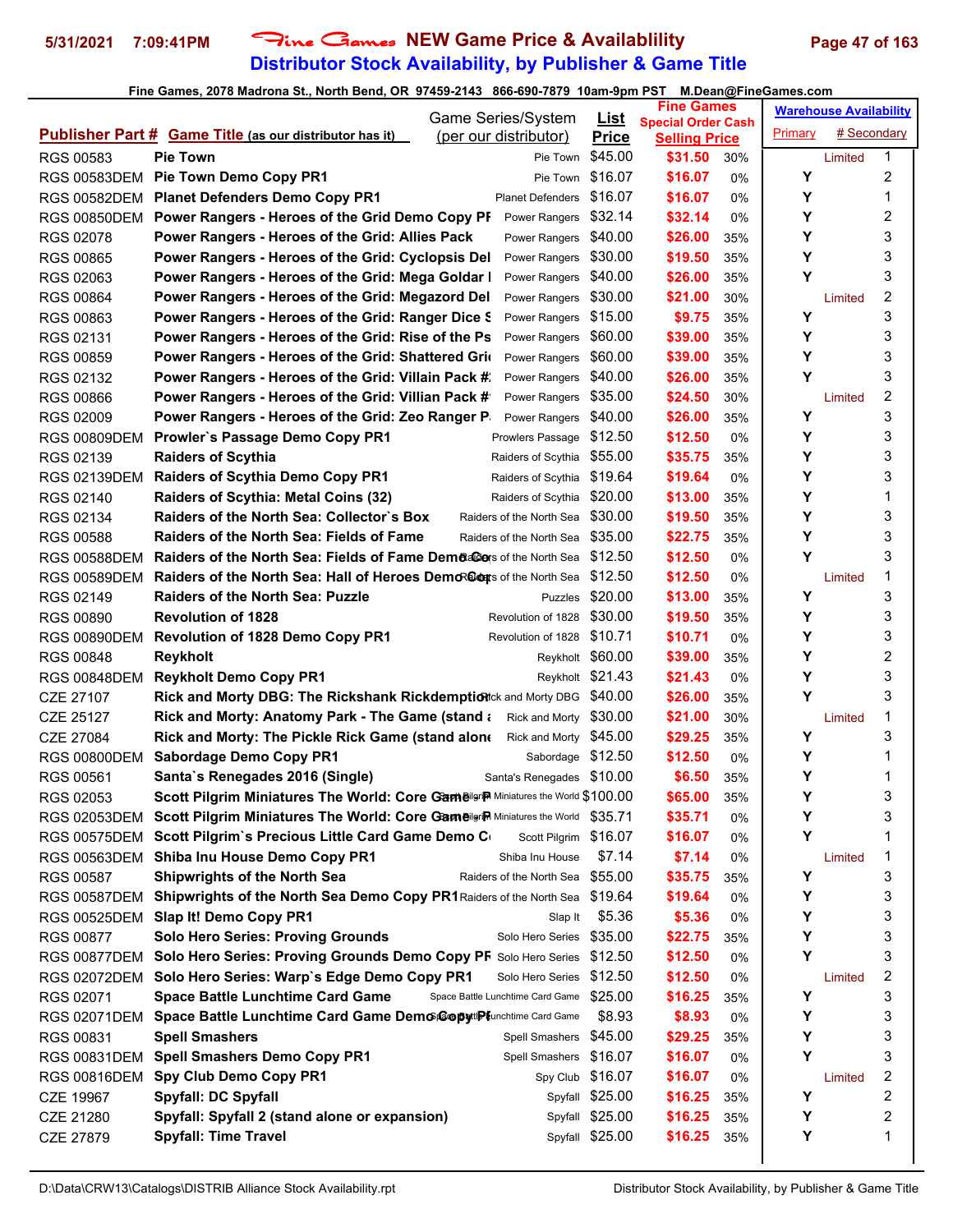# **Distributor Stock Availability, by Publisher & Game Title 5/31/2021 7:09:41PM** Fine Games **NEW Game Price & Availablility Page 48 of 163**

|                                     | Game Series/System                                                     |                                       | <u>List</u>    | <b>Fine Games</b><br><b>Special Order Cash</b> |     |                                         | <b>Warehouse Availability</b> |   |  |
|-------------------------------------|------------------------------------------------------------------------|---------------------------------------|----------------|------------------------------------------------|-----|-----------------------------------------|-------------------------------|---|--|
|                                     | <b>Publisher Part # Game Title (as our distributor has it)</b>         | (per our distributor)                 | <b>Price</b>   | <b>Selling Price</b>                           |     | Primary                                 | # Secondary                   |   |  |
| CZE 28678                           | <b>Spyfest</b>                                                         | Spyfest                               | \$25.00        | \$16.25                                        | 35% | Y                                       |                               | 3 |  |
| RGS 02050                           | <b>Stellar</b>                                                         | Stellar                               | \$20.00        | \$13.00                                        | 35% | Υ                                       |                               | 3 |  |
| <b>RGS 02050DEM</b>                 | <b>Stellar Demo Copy PR1</b>                                           | Stellar                               | \$7.14         | \$7.14                                         | 0%  |                                         |                               | 3 |  |
| RGS 02062                           | <b>Succulent</b>                                                       | Succulent                             | \$45.00        | \$29.25                                        | 35% | Υ                                       |                               | 3 |  |
| <b>RGS 02062DEM</b>                 | <b>Succulent Demo Copy PR1</b>                                         | Succulent                             | \$16.07        | \$16.07                                        | 0%  |                                         | Limited                       | 1 |  |
| <b>RGS 00593DEM</b>                 | <b>Sundae Split Demo Copy PR1</b>                                      | Sundae Split                          | \$5.36         | \$5.36                                         | 0%  | Y                                       |                               | 1 |  |
| RGS 07220                           | <b>Teens in Space</b>                                                  | Teens in Space \$24.99                |                | \$16.24                                        | 35% | Y                                       |                               | 3 |  |
| <b>RGS 00878</b>                    | <b>Terror Below</b>                                                    | <b>Terror Below</b>                   | \$45.00        | \$29.25                                        | 35% | Y                                       |                               | 3 |  |
|                                     | <b>Terror Below Demo Copy PR1</b>                                      | <b>Terror Below</b>                   | \$16.07        | \$16.07                                        |     | Y                                       |                               | 3 |  |
| <b>RGS 00878DEM</b>                 |                                                                        | The Blood of an Englishman \$15.00    |                | \$9.75                                         | 0%  | Υ                                       |                               | 3 |  |
| RGS 00554                           | The Blood of an Englishman                                             |                                       |                |                                                | 35% | Υ                                       |                               | 3 |  |
| <b>RGS 00554DEM</b>                 | The Blood of an Englishman Demo Copy PR1e Blood of an Englishman       |                                       | \$5.36         | \$5.36                                         | 0%  | Υ                                       |                               | 2 |  |
| RGS 00574                           | The Fox in the Forest                                                  | Fox in the Forest                     | \$15.00        | \$9.75                                         | 35% |                                         |                               |   |  |
| RGS 02048                           | The Fox in the Forest Duet                                             | Fox in the Forest \$15.00             |                | \$10.50                                        | 30% |                                         | Limited                       | 1 |  |
| RGS 84853                           | The North Sea Epilogues: A Roleplaying Gam Raiders of the North Sea    |                                       | \$30.00        | \$19.50                                        | 35% | Y                                       |                               | 3 |  |
| RGS 04851                           | The North Sea Epilogues: GM's Screen                                   | Raiders of the North Sea              | \$15.00        | \$9.75                                         | 35% | Y                                       |                               | 3 |  |
| RGS 00591                           | The North Sea Runesaga                                                 | Raiders of the North Sea              | \$25.00        | \$16.25                                        | 35% | Υ                                       |                               | 3 |  |
| RGS 00811                           | The Tea Dragon Society Card Game                                       | Tea Dragon Society                    | \$20.00        | \$13.00                                        | 35% | Y                                       |                               | 3 |  |
| <b>RGS 00811DEM</b>                 | The Tea Dragon Society Card Game Demo Copy Plea Dragon Society         |                                       | \$7.14         | \$7.14                                         | 0%  |                                         | Limited                       | 1 |  |
| CZE 02099                           | The Walking Dead (TV): No Sanctuary - The Killer VThe Walking Dead     |                                       | \$35.00        | \$22.75                                        | 35% | Y                                       |                               | 1 |  |
| RGS 02126                           | The West Kingdom: Tome Saga Expansion                                  | West Kingdom                          | \$30.00        | \$19.50                                        | 35% | Υ                                       |                               | 3 |  |
| RGS 02024                           | <b>Time Chase</b>                                                      | Time Chase                            | \$20.00        | \$13.00                                        | 35% | Y                                       |                               | 3 |  |
| <b>RGS 02024DEM</b>                 | Time Chase Demo Copy PR1                                               | Time Chase                            | \$7.14         | \$7.14                                         | 0%  | Υ                                       |                               | 3 |  |
| RGS 00599                           | <b>Topiary</b>                                                         | Topiary                               | \$30.00        | \$19.50                                        | 35% | Y                                       |                               | 2 |  |
| <b>RGS 00853</b>                    | <b>Trajan</b>                                                          | Trajan                                | \$70.00        | \$45.50                                        | 35% | Υ                                       |                               | 3 |  |
| <b>RGS 00853DEM</b>                 | <b>Trajan Demo Copy PR1</b>                                            | Trajan                                | \$25.00        | \$25.00                                        | 0%  | Y                                       |                               | 3 |  |
| RGS 02173                           | Vampire The Masquerade Rivals ECG: CitymDeck Susquerade Rivals ECG     |                                       | \$10.00        | \$6.50                                         | 35% | Y                                       |                               | 3 |  |
| RGS 02171                           | Vampire The Masquerade Rivals ECG: CorepSete Masquerade Rivals ECG     |                                       | \$45.00        | \$29.25                                        | 35% | Υ                                       |                               | 3 |  |
| <b>RGS 02171DEM</b>                 | Vampire The Masquerade Rivals ECG: CorepSeteDesquerade Rivals ECG      |                                       | \$16.07        | \$16.07                                        | 0%  | Y                                       |                               | 3 |  |
| RGS 02127                           | <b>Viscounts of the West Kingdom</b>                                   | West Kingdom                          | \$55.00        | \$35.75                                        | 35% | Υ                                       |                               | 3 |  |
| <b>RGS 02127DEM</b>                 | Viscounts of the West Kingdom Demo Copy PR1                            | West Kingdom                          | \$19.64        | \$19.64                                        | 0%  |                                         |                               | 3 |  |
| CZE 02673                           | <b>Wallet</b>                                                          |                                       | Wallet \$25.00 | \$16.25                                        | 35% | Y                                       |                               |   |  |
| RGS 01150                           | <b>Wardlings: Campaign Guide</b>                                       | Wardlings \$40.00                     |                | \$26.00                                        | 35% | Y                                       |                               | 3 |  |
| RGS 00820DEM                        | <b>Wendake Demo Copy PR1</b>                                           | Wendake \$23.21                       |                | \$23.21                                        | 0%  |                                         | Limited                       | 1 |  |
| CZE 08845                           | WW84 - Wonder Woman Card Game                                          | WW84 - Wonder Woman Card Game \$20.00 |                | \$13.00 35%                                    |     | Y                                       |                               | 3 |  |
| <b>Cubicle 7 Entertainment Ltd.</b> | (Cubic7)                                                               | 35% Standard Discount from List\$     |                |                                                |     | Estimated Time to Ship 1-3 Weeks        |                               |   |  |
| CB7 1130                            | Doctor Who RPG: Deluxe Dice Set                                        | DOCTOR WHO RPG \$14.99                |                | \$9.74                                         | 35% | Υ                                       |                               | 1 |  |
| CB7 1131                            | Doctor Who RPG: Twelfth Doctor Sourcebook DOCTOR WHO RPG \$39.99       |                                       |                | \$25.99                                        | 35% | Υ                                       |                               | 3 |  |
| CB7 2501                            | Warhammer Age of Sigmar - Soulbound RPG: Colle                         | Age of Sigmar \$119.99                |                | \$77.99                                        | 35% |                                         |                               | 3 |  |
| CB7 2503                            | Warhammer Age of Sigmar - Soulbound RPG: Gan                           | Age of Sigmar \$29.99                 |                | \$19.49                                        | 35% | Y                                       |                               | 1 |  |
| CB7 2500                            | Warhammer Age of Sigmar - Soulbound RPG: Rule                          | Age of Sigmar \$59.99                 |                | \$38.99                                        | 35% | Υ                                       |                               | 2 |  |
| CB7 2510                            | Warhammer Age of Sigmar - Soulbound RPG: Star                          | Age of Sigmar \$29.99                 |                | \$19.49                                        | 35% | Υ                                       |                               | 2 |  |
| CB7 2411                            | Warhammer Fantasy RPG: Enemy Within - Vola Barhmer Fantasy RPG \$34.99 |                                       |                | \$22.74                                        | 35% | Υ                                       |                               | 2 |  |
| CB7 2410                            | Warhammer Fantasy RPG: Enemy Within Campaigner Fantasy RPG \$39.99     |                                       |                | \$25.99                                        | 35% | Y                                       |                               | 2 |  |
| CB7 2408                            | Warhammer Fantasy RPG: Enemy Within Collectonmer Fantasy RPG \$149.99  |                                       |                | \$97.49                                        | 35% | Υ                                       |                               | 1 |  |
| CB7 2412                            | Warhammer Fantasy RPG: Enemy Within Collectonmer Fantasy RPG \$149.99  |                                       |                | \$97.49                                        | 35% | Y                                       |                               | 2 |  |
|                                     | Warhammer Fantasy RPG: Gamemaster's Screenmmer Fantasy RPG \$29.99     |                                       |                | \$19.49                                        | 35% | Y                                       |                               | 1 |  |
| CB7 2404                            | Warhammer Fantasy RPG: Rough Nights and Manumer Fantasy RPG \$34.99    |                                       |                | \$22.74                                        | 35% | Y                                       |                               |   |  |
| CB7 2403                            |                                                                        |                                       |                |                                                |     |                                         |                               |   |  |
| <b>Czech Games Edition</b>          | (CGE)                                                                  | 35% Standard Discount from List\$     |                |                                                |     | <b>Estimated Time to Ship 1-3 Weeks</b> |                               |   |  |
| CGE 00037                           | <b>Adrenaline</b>                                                      | Adrenaline \$69.95                    |                | \$45.47                                        | 35% | Υ                                       |                               | 3 |  |
| CGE 00027                           | <b>Alchemists</b>                                                      | Alchemists \$59.95                    |                | \$38.97                                        | 35% |                                         |                               | 3 |  |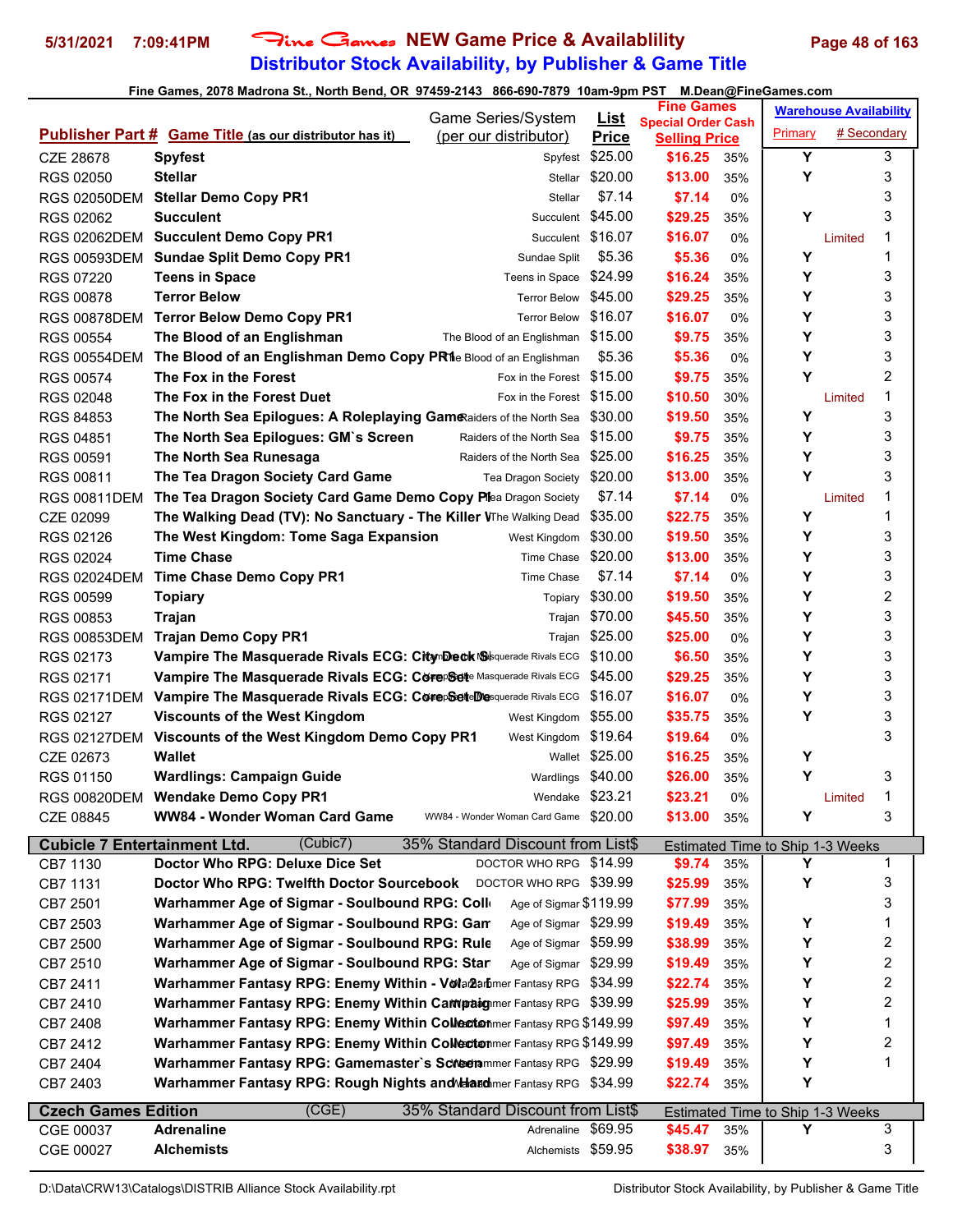# **Distributor Stock Availability, by Publisher & Game Title** 5/31/2021 7:09:41PM Fine Games NEW Game Price & Availablility Page 49 of 163

|                          |                                                                                              | Game Series/System                                |                             | <b>Fine Games</b>               |            |                                  | <b>Warehouse Availability</b> |                         |
|--------------------------|----------------------------------------------------------------------------------------------|---------------------------------------------------|-----------------------------|---------------------------------|------------|----------------------------------|-------------------------------|-------------------------|
|                          | <b>Publisher Part # Game Title (as our distributor has it)</b>                               | (per our distributor)                             | <u>List</u><br><b>Price</b> | <b>Special Order Cash</b>       |            | Primary                          | # Secondary                   |                         |
| CGE 00031                | <b>Codenames</b>                                                                             | Codenames                                         | \$19.95                     | <b>Selling Price</b><br>\$12.97 | 35%        | Y                                |                               | 3                       |
| CGE 00040                | <b>Codenames: Duet</b>                                                                       | Codenames                                         | \$19.95                     | \$12.97                         | 35%        | Υ                                |                               | 3                       |
| CGE 00053                | <b>Codenames: Duet XXL</b>                                                                   | Codenames                                         | \$39.95                     | \$25.97                         | 35%        | Y                                |                               | 3                       |
| CGE 00036                | <b>Codenames: Pictures</b>                                                                   | Codenames                                         | \$19.95                     | \$12.97                         | 35%        | Y                                |                               | 3                       |
|                          | <b>Dungeon Petz</b>                                                                          |                                                   | \$59.95                     | \$38.97                         |            |                                  |                               | 3                       |
| CGE 00015                | Pictomania                                                                                   | Dungeon Petz<br>Pictomania                        | \$19.99                     | \$12.99                         | 35%<br>35% | Υ                                |                               | 3                       |
| CGE 00047                | Pulsar 2849                                                                                  |                                                   | \$59.99                     | \$38.99                         |            | Υ                                |                               | 3                       |
| CGE 00042<br>CGE 00054   | <b>Sanctum</b>                                                                               | Pulsar 2849<br>Sanctum                            | \$59.99                     | \$38.99                         | 35%<br>35% | Υ                                |                               | 3                       |
| CGE 00005                | <b>Space Alert</b>                                                                           | Space Alert \$59.95                               |                             | \$38.97                         | 35%        | Υ                                |                               | 2                       |
| CGE 00032                | Through the Ages: A New Story of Civilization                                                | Through the Ages                                  | \$69.95                     | \$45.47                         | 35%        | Y                                |                               | 3                       |
| CGE 00056                | Through the Ages: New Leaders & Wonders Expan Through the Ages                               |                                                   | \$29.95                     | \$19.47                         | 35%        | Υ                                |                               | 2                       |
| CGE 00049                | <b>Trapwords</b>                                                                             | Trapwords                                         | \$19.95                     | \$12.97                         | 35%        | Υ                                |                               | 3                       |
| CGE 00019                | <b>Tzolk in The Mayan Calendar</b>                                                           | Tzolk'in The Mayan Calendar                       | \$59.95                     | \$38.97                         | 35%        | Υ                                |                               | 2                       |
| CGE 00026                | Tzolk in The Mayan Calendar: Tribes and Propheti The Mayan Calendar                          |                                                   | \$29.95                     | \$20.97                         | 30%        |                                  | Limited                       | 1                       |
|                          |                                                                                              |                                                   |                             |                                 |            |                                  |                               |                         |
| <b>Daily Magic Games</b> | (DMG)                                                                                        | 35% Standard Discount from List\$                 |                             |                                 |            | Estimated Time to Ship 1-3 Weeks |                               |                         |
| DMG FTC002               | Food Truck Champion: Helper's Mini ExpansionFood Truck Champion                              |                                                   | \$5.00                      | \$3.25                          | 35%        | Y                                |                               | 3                       |
| DMG MAR001               | <b>Margraves of Valeria</b>                                                                  | Valeria                                           | \$60.00                     | \$42.00                         | 30%        |                                  | Limited                       | 1                       |
| DMG STO002               | Sailing Toward Osiris: Governors and Envoys Expailing Toward Osiris                          |                                                   | \$15.00                     | \$9.75                          | 35%        | Υ                                |                               | 3                       |
| DMG SB001                | Songbirds                                                                                    | Songbirds \$20.00                                 |                             | \$14.00                         | 30%        |                                  | Limited                       | 2                       |
| <b>Dan Kriss Games</b>   | (DAK)                                                                                        | 35% Standard Discount from List\$                 |                             |                                 |            | Estimated Time to Ship 1-3 Weeks |                               |                         |
| DAK 0006                 | <b>Sixpence Bakery</b>                                                                       | Sixpence Bakery \$24.99                           |                             | \$16.24                         | 35%        | Υ                                |                               | 1                       |
| <b>Dan Verssen Games</b> | $\overline{\text{(Versse)}}$                                                                 | 30% Standard Discount from List\$                 |                             |                                 |            | Estimated Time to Ship 1-3 Weeks |                               |                         |
| DV1 009                  | 1500 - The New World                                                                         | Warfighter WWII                                   | \$59.99                     | \$41.99                         | 30%        | Υ                                |                               | 2                       |
|                          |                                                                                              |                                                   |                             |                                 |            |                                  |                               |                         |
|                          |                                                                                              |                                                   |                             |                                 |            |                                  |                               |                         |
| DV1 009C                 | 1500 - The New World: England Expansion                                                      | Warfighter WWII \$24.99                           |                             | \$17.49                         | 30%        | Υ                                |                               | 2                       |
| DV1 009B                 | 1500 - The New World: France Expansion                                                       | Warfighter WWII \$24.99                           |                             | \$17.49                         | 30%        | Υ                                |                               | $\overline{\mathbf{c}}$ |
| DV1 009A                 | 1500 - The New World: Neoprene Roll Up Game Ma Warfighter WWII                               |                                                   | \$24.99                     | \$17.49                         | 30%        | Υ                                |                               | 2                       |
| DV1 009E                 | 1500 - The New World: Netherlands Expansion                                                  | Warfighter WWII                                   | \$24.99                     | \$17.49                         | 30%        | Υ                                |                               | 2                       |
| <b>DV1 009F</b>          | 1500 - The New World: Portugal Expansion                                                     | Warfighter WWII \$24.99                           |                             | \$17.49                         | 30%        | Υ                                |                               | 2                       |
| DV1 009D                 | 1500 - The New World: Spain Expansion                                                        | Warfighter WWII                                   | \$24.99                     | \$17.49                         | 30%        | Υ<br>Y                           |                               | 2                       |
| DV1 035                  | <b>B-17 Flying Fortress Leader</b>                                                           | B-17 Leader<br>B-17 Leader \$59.99                | \$99.99                     | \$69.99<br>\$41.99              | 30%        |                                  | Limited                       | 2<br>1                  |
| DV1 035A                 | <b>B-17 Flying Fortress Leader Aircraft Miniatures</b>                                       |                                                   |                             |                                 | 30%        | Y                                |                               | 2                       |
| DV1 008<br>DV1 055A      | <b>Battle for Stalingrad</b>                                                                 | Battle for Stalingrad \$49.99                     |                             | \$34.99<br>\$13.99              | 30%<br>30% |                                  | Limited                       | 2                       |
|                          | By Stealth and Sea: Companion Book<br><b>Corsair Leader</b>                                  | By Stealth and Sea \$19.99                        |                             | \$76.99                         |            | Υ                                |                               | 1                       |
| DV1 040<br>DV1 CT-NEW    |                                                                                              | Corsair Leader \$109.99<br>Counter Sheets \$19.99 |                             |                                 | 30%<br>30% | Υ                                |                               | 2                       |
|                          | Deep Dish Counter Trays - 5 Pack<br>Down in Flames: Aces High                                | Down in Flames \$69.99                            |                             | \$13.99<br>\$48.99              | 30%        |                                  | Limited                       | 1                       |
| DV1 003<br>DV1 003A      |                                                                                              | Down in Flames \$19.99                            |                             | \$13.99                         | 30%        |                                  | Limited                       | 1                       |
| DV1 011A                 | Down in Flames: Aces High (Extra Cards Set)<br>Down in Flames: Guns Blazing (Extra Card Set) | Down in Flames \$29.99                            |                             | \$20.99                         | 30%        |                                  | Limited                       | 1                       |
| DV1 012                  | Down in Flames: Locked-On                                                                    | Down in Flames \$69.99                            |                             | \$48.99                         | 30%        | Y                                |                               | 1                       |
| DV1 022                  | <b>Fleet Commander Nimitz</b>                                                                | Fleet Commander Nimitz \$109.99                   |                             | \$76.99                         | 30%        | Υ                                |                               | 2                       |
| DV1 022C                 | Fleet Commander Nimitz: Expansion 1 - Yamannet Commander Nimitz \$39.99                      |                                                   |                             | \$27.99                         | 30%        | Y                                |                               | 2                       |
| DV1 022D                 | Fleet Commander Nimitz: Expansion 2 - Total WarCommander Nimitz \$19.99                      |                                                   |                             | \$13.99                         | 30%        |                                  | Limited                       | 1                       |
| DV1 022E                 | Fleet Commander Nimitz: Expansion 3 - Island Seet Commander Nimitz \$19.99                   |                                                   |                             | \$13.99                         | 30%        |                                  | Limited                       | 1                       |
| DV1 053A                 | FOR WHAT REMAINS: Blood on the Rails                                                         | For What Remains                                  | \$69.99                     | \$48.99                         | 30%        | Υ                                |                               | 2                       |
| DV1 053D                 | <b>FOR WHAT REMAINS: Dice Pack</b>                                                           | For What Remains                                  | \$29.99                     | \$20.99                         | 30%        | Υ                                |                               | 2                       |
| DV1 053B                 | FOR WHAT REMAINS: Out of the Basement                                                        | For What Remains                                  | \$69.99                     | \$48.99                         | 30%        | Υ                                |                               | 3                       |
| DV1 053                  | <b>FOR WHAT REMAINS: Streets of Ruin</b>                                                     | For What Remains                                  | \$69.99                     | \$48.99                         | 30%        | Υ                                |                               | 3                       |
| DV1 053C                 | FOR WHAT REMAINS: Tiles and Templates Pack For What Remains \$19.99                          |                                                   |                             | \$13.99                         | 30%        | Υ                                |                               | 2                       |
| DV1 GP                   | <b>Gamer Pack</b>                                                                            | Gamer Pack \$59.99                                |                             | \$41.99                         | 30%        | Υ                                |                               | 2                       |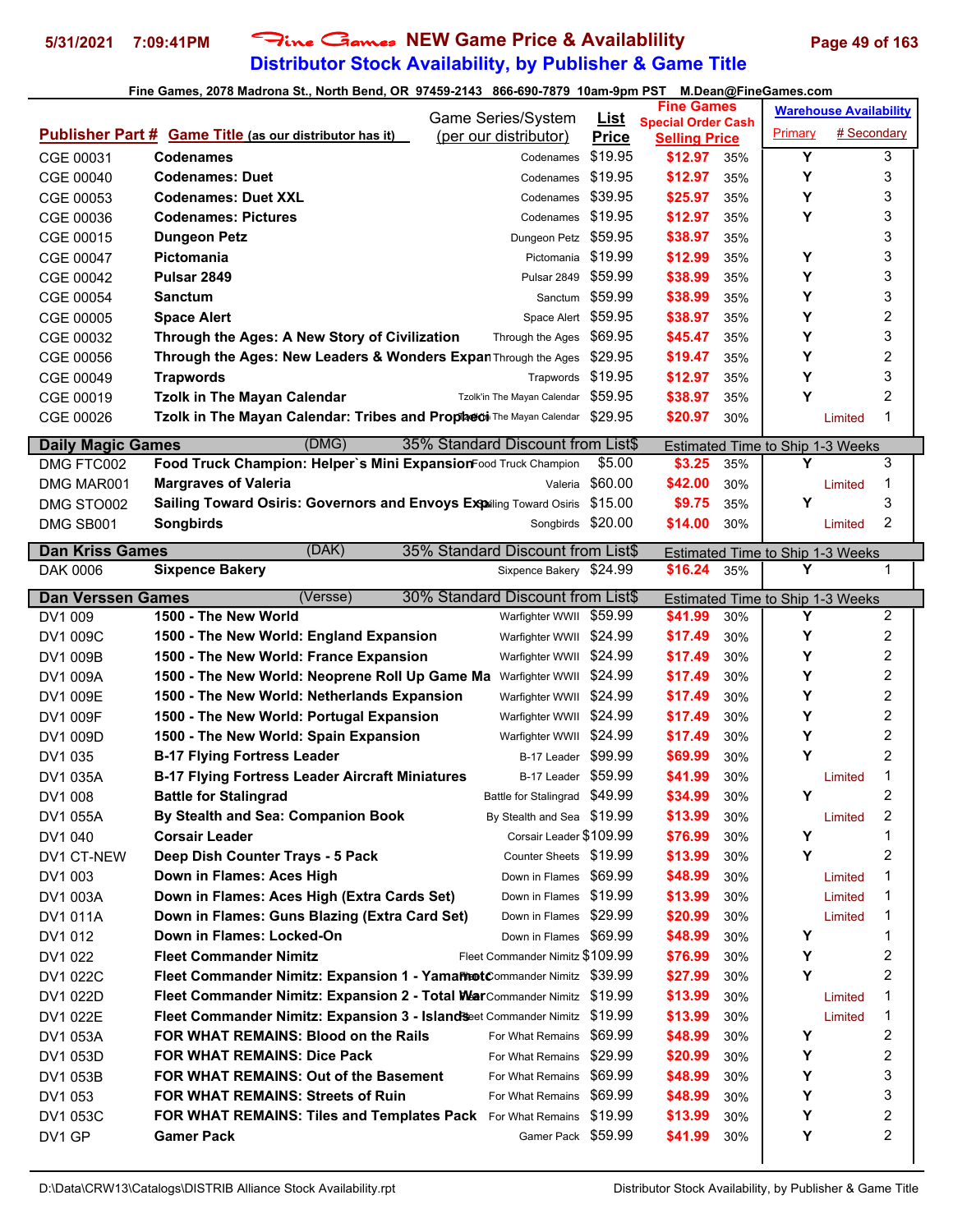# **Distributor Stock Availability, by Publisher & Game Title** 5/31/2021 7:09:41PM Fine Games NEW Game Price & Availablility Page 50 of 163

|                 |                                                                             | Game Series/System               | <u>List</u>       | <b>Fine Games</b>                                 |     |         | <b>Warehouse Availability</b> |   |
|-----------------|-----------------------------------------------------------------------------|----------------------------------|-------------------|---------------------------------------------------|-----|---------|-------------------------------|---|
|                 | <b>Publisher Part # Game Title (as our distributor has it)</b>              | (per our distributor)            | <b>Price</b>      | <b>Special Order Cash</b><br><b>Selling Price</b> |     | Primary | # Secondary                   |   |
| DV1 026         | <b>GATO Leader</b>                                                          | <b>GATO Leader</b>               | \$84.99           | \$59.49                                           | 30% | Y       |                               | 2 |
| DV1 015         | <b>Hornet Leader: Carrier Air Operations</b>                                | Hornet Leader                    | \$89.99           | \$62.99                                           | 30% | Y       |                               | 2 |
| DV1 021A        | Israeli Air Force Leader Miniatures                                         | Israeli Air Force Leader \$64.99 |                   | \$45.49                                           | 30% |         | Limited                       | 1 |
| DV1 020         | Kill Shot                                                                   |                                  | Kill Shot \$24.99 | \$17.49                                           | 30% | Y       |                               | 3 |
| DV1 005         | <b>Modern Land Battles: Target Acquired</b>                                 | <b>Modern Land Battles</b>       | \$59.99           | \$41.99                                           | 30% | Y       |                               | 3 |
| DV1 004         | Modern Naval Battles: Global Warfare (Reprint) Modern Naval Battles \$59.99 |                                  |                   | \$41.99                                           | 30% |         |                               | 3 |
| DV1 045         | <b>Pavlovs House</b>                                                        | Pavlovs House \$69.99            |                   | \$48.99                                           | 30% | Υ       |                               | 2 |
| DV1 041C        | Sherman Leader: German Mini Pack                                            | Sherman Leader \$109.99          |                   | \$76.99                                           | 30% | Υ       |                               |   |
| DV1 041B        | Sherman Leader: USA Mini Pack                                               | Sherman Leader \$109.99          |                   | \$76.99                                           | 30% | Y       |                               | 2 |
| DV1 017A        | Thunderbolt Apache Leader Miniatures FHUNDERBOLT APACHE LEADE \$24.99       |                                  |                   | \$17.49                                           | 30% |         | Limited                       | 1 |
| DV1 017B        | Thunderbolt Apache Leader: ExpansionHUNDER port APACHE LEADE \$39.99        |                                  |                   | \$27.99                                           | 30% |         | Limited                       | 1 |
| DV1 017C        | Thunderbolt Apache Leader: Expansion DINDERFASS APACHE LEADE \$19.99        |                                  |                   | \$13.99                                           | 30% |         | Limited                       | 1 |
| DV1 017D        | Thunderbolt Apache Leader: Expansion-GINERTERORD APACHE LEADE               |                                  | \$39.99           | \$27.99                                           | 30% |         | Limited                       | 1 |
| DV1 031         | <b>Tiger Leader</b>                                                         | Tiger Leader \$99.99             |                   | \$69.99                                           | 30% | Y       |                               | 2 |
| DV1 031C        | Tiger Leader: Expansion 1 - Blitzkrieg!                                     | Tiger Leader \$39.99             |                   | \$27.99                                           | 30% | Y       |                               | 1 |
| DV1 031D        | <b>Tiger Leader: Expansion 2 - Panzers!</b>                                 | Tiger Leader \$19.99             |                   | \$13.99                                           | 30% | Y       |                               | 1 |
| DV1 016         | <b>U-Boat Leader</b>                                                        | U-Boat Leader \$84.99            |                   | \$59.49                                           | 30% | Y       |                               | 1 |
| DV1 039         | War of the Worlds: England                                                  | War of the Worlds \$69.99        |                   | \$48.99                                           | 30% |         | Limited                       | 2 |
| DV1 039B        | War of the Worlds: France                                                   | War of the Worlds                | \$69.99           | \$48.99                                           | 30% | Y       |                               | 3 |
| DV1 039A        | War of the Worlds: Japan                                                    | War of the Worlds \$69.99        |                   | \$48.99                                           | 30% | Y       |                               | 2 |
| DV1 039C        | War of the Worlds: US East Coast                                            | War of the Worlds \$69.99        |                   | \$48.99                                           | 30% |         | Limited                       | 1 |
| DV1 030M        | Warfighter Expansion 14: Israeli Soldiers 1                                 | Warfighter \$19.99               |                   | \$13.99                                           | 30% | Y       |                               |   |
| DV1 030N        | Warfighter Expansion 15: Israeli Soldiers 2                                 | Warfighter \$19.99               |                   | \$13.99                                           | 30% | Y       |                               |   |
| DV1 030O        | <b>Warfighter Expansion 16: German Soldiers</b>                             | Warfighter \$19.99               |                   | \$13.99                                           | 30% | Y       |                               | 2 |
| DV1 030P        | Warfighter Expansion 17: North Korea Adversaries                            | Warfighter \$19.99               |                   | \$13.99                                           | 30% | Y       |                               | 1 |
| DV1 030Q        | Warfighter Expansion 18: Combo Soldiers with Nat                            | Warfighter \$19.99               |                   | \$13.99                                           | 30% | Y       |                               | 1 |
| DV1 030R        | Warfighter Expansion 19: Elite Jungle Adversaries                           | Warfighter \$19.99               |                   | \$13.99                                           | 30% | Y       |                               | 1 |
| <b>DV1 030S</b> | Warfighter Expansion 20 Shadow War - North Kore                             | Warfighter \$19.99               |                   | \$13.99                                           | 30% | Y       |                               | 1 |
| DV1 030T        | Warfighter Expansion 21: Shadow War - Bin Laden                             | Warfighter \$39.99               |                   | \$27.99                                           | 30% | Y       |                               | 1 |
| DV1 030U        | <b>Warfighter Expansion 22: US Airborne</b>                                 | Warfighter \$19.99               |                   | \$13.99                                           | 30% | Y       |                               | 1 |
| DV1 030V        | Warfighter Expansion 23: Shadow War - Syrian Air                            | Warfighter \$19.99               |                   | \$13.99                                           | 30% | Y       |                               | 1 |
| DV1 030W        | <b>Warfighter Expansion 24: Chinese Adversaries</b>                         | Warfighter \$19.99               |                   | \$13.99                                           | 30% | Υ       |                               | 2 |
| DV1 030Y        | Warfighter Expansion 26: Shadow War - UK Soldie                             | Warfighter \$19.99               |                   | \$13.99                                           | 30% | Υ       |                               | 1 |
| DV1 030Z        | <b>Warfighter Expansion 27: Polish Soldiers</b>                             | Warfighter \$19.99               |                   | \$13.99                                           | 30% | Y       |                               | 1 |
| DV1 030AA       | <b>Warfighter Expansion 28: Australian Soldiers</b>                         | Warfighter \$19.99               |                   | \$13.99                                           | 30% | Υ       |                               |   |
| DV1 030AB       | Warfighter Expansion 29: Shadow War - Multinatio                            | Warfighter \$19.99               |                   | \$13.99                                           | 30% | Υ       |                               |   |
| DV1 030AC       | <b>Warfighter Expansion 30: Canada 1</b>                                    | Warfighter \$19.99               |                   | \$13.99                                           | 30% | Υ       |                               | 1 |
| DV1 030AD       | <b>Warfighter Expansion 31: Canada 2</b>                                    | Warfighter \$19.99               |                   | \$13.99                                           | 30% | Υ       |                               | 1 |
| DV1 030AE       | Warfighter Expansion 32: African Warlords 1                                 | Warfighter \$19.99               |                   | \$13.99                                           | 30% | Y       |                               | 2 |
| DV1 030AF       | Warfighter Expansion 33: African Warlords 2                                 | Warfighter \$19.99               |                   | \$13.99                                           | 30% | Υ       |                               | 1 |
| DV1 030AG       | <b>Warfighter Expansion 34: Daytime Card Dividers</b>                       | Warfighter \$39.99               |                   | \$27.99                                           | 30% | Υ       |                               | 1 |
| DV1 030AH       | Warfighter Expansion 35: Shadow War Card Divide                             | Warfighter \$19.99               |                   | \$13.99                                           | 30% | Υ       |                               | 1 |
| DV1 030AI       | Warfighter Expansion 36: Shadow War - MV Golder                             | Warfighter \$19.99               |                   | \$13.99                                           | 30% | Υ       |                               | 2 |
| DV1 030AJ       | <b>Warfighter Expansion 37: Dogs and Handlers</b>                           | Warfighter \$39.99               |                   | \$27.99                                           | 30% | Υ       |                               | 1 |
| DV1 030AL       | Warfighter Expansion 39: Shadow War - Middle East                           | Warfighter \$19.99               |                   | \$13.99                                           | 30% | Υ       |                               |   |
| DV1 030AN       | Warfighter Expansion 41: Shadow War - Russian S                             | Warfighter \$19.99               |                   | \$13.99                                           | 30% | Y       |                               | 1 |
| DV1 030AO       | <b>Warfighter Expansion 42: Spooky Crate</b>                                | Warfighter \$59.99               |                   | \$41.99                                           | 30% | Y       |                               |   |
| DV1 030AP       | Warfighter Expansion 43: Shadow War - Oil Platfor                           | Warfighter \$19.99               |                   | \$13.99                                           | 30% |         | Limited                       | 1 |
| DV1 030AW       | <b>Warfighter Expansion 49: Fallujah</b>                                    | Warfighter \$19.99               |                   | \$13.99                                           | 30% |         | Limited                       | 2 |
| DV1 030AX       | Warfighter Expansion 50: Kandahar                                           | Warfighter \$19.99               |                   | \$13.99                                           | 30% |         | Limited                       | 1 |
|                 |                                                                             |                                  |                   |                                                   |     |         |                               |   |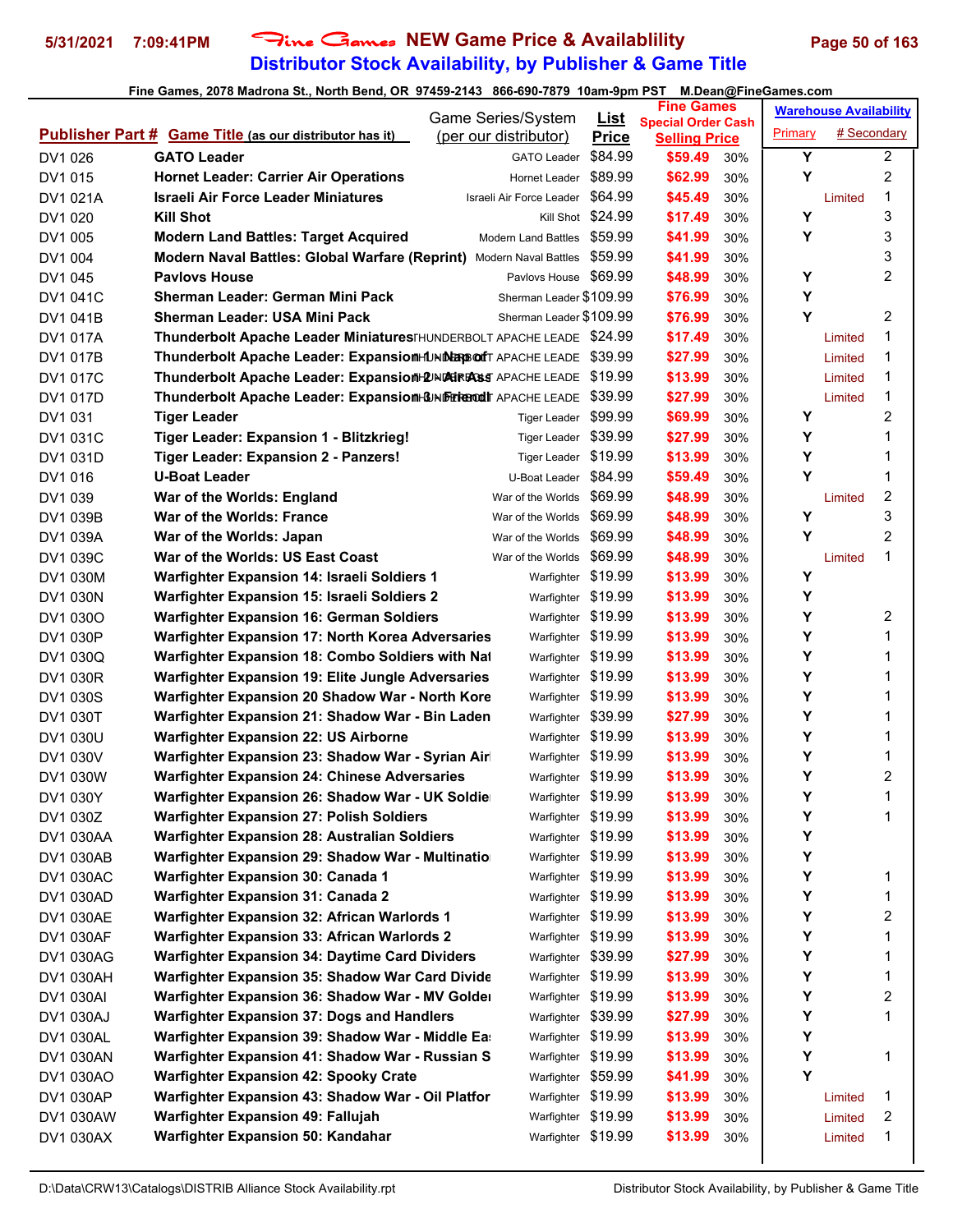# **Distributor Stock Availability, by Publisher & Game Title** 5/31/2021 7:09:41PM Fine Games NEW Game Price & Availablility Page 51 of 163

|                  |                                                                           | <b>Game Series/System</b> | <b>List</b>  | <b>Fine Games</b>               |     |         | <b>Warehouse Availability</b> |   |
|------------------|---------------------------------------------------------------------------|---------------------------|--------------|---------------------------------|-----|---------|-------------------------------|---|
|                  | <b>Publisher Part # Game Title (as our distributor has it)</b>            | (per our distributor)     | <b>Price</b> | <b>Special Order Cash</b>       |     | Primary | # Secondary                   |   |
| DV1 030BA        | <b>Warfighter Expansion 51: France</b>                                    | Warfighter                | \$19.99      | <b>Selling Price</b><br>\$13.99 | 30% |         | Limited                       | 2 |
| <b>DV1 036DB</b> | <b>Warfighter Expansion 54: Blackhawk Down</b>                            | Warfighter                | \$39.99      | \$27.99                         | 30% |         | Limited                       | 1 |
| DV1 030BE        | <b>Warfighter Expansion 55: Medals</b>                                    | Warfighter                | \$19.99      | \$13.99                         | 30% | Y       |                               | 1 |
| <b>DV1 030BG</b> | Warfighter Expansion 57: Shadow War - General S                           | Warfighter                | \$19.99      | \$13.99                         | 30% |         | Limited                       | 2 |
| DV1 030BH        | <b>Warfighter Expansion 58: Female Soldiers</b>                           | Warfighter                | \$19.99      | \$13.99                         | 30% |         | Limited                       | 2 |
| DV1 030G         | <b>Warfighter Expansion 7: Russian Federation</b>                         | Warfighter                | \$19.99      | \$13.99                         | 30% |         | Limited                       | 1 |
| DV1 030H         | Warfighter Expansion 8: Eastern Europe Adversari                          | Warfighter                | \$19.99      | \$13.99                         | 30% |         | Limited                       | 1 |
| DV1 054A         | Warfighter Multi-Era Expansion 1: Soldiers and Act                        | Warfighter                | \$39.99      | \$27.99                         | 30% | Y       |                               |   |
| DV1 036          | Warfighter World War II Core Game                                         | Warfighter WWII           | \$69.99      | \$48.99                         | 30% | Y       |                               | 2 |
| DV1 036U         | Warfighter World War II Expansion 14: Japan #1                            | Warfighter WWII           | \$19.99      | \$13.99                         | 30% |         | Limited                       | 2 |
| <b>DV1 036BK</b> | Warfighter World War II Expansion 46: Maquis                              | Warfighter WWII \$19.99   |              | \$13.99                         | 30% | Y       |                               | 2 |
| DV1 036BD        | Warfighter World War II Expansion 47: Mokra 1                             | Warfighter WWII           | \$19.99      | \$13.99                         | 30% | Y       |                               | 1 |
| DV1 036BE        | Warfighter World War II Expansion 48: Mokra 2                             | Warfighter WWII           | \$19.99      | \$13.99                         | 30% | Υ       |                               | 1 |
| <b>DV1 036BF</b> | Warfighter World War II Expansion 49: Castle Fran                         | Warfighter WWII           | \$19.99      | \$13.99                         | 30% | Y       |                               | 1 |
| DV1 036BG        | Warfighter World War II Expansion 50: Bastogne                            | Warfighter WWII           | \$19.99      | \$13.99                         | 30% |         | Limited                       | 1 |
| <b>DV1 036BH</b> | Warfighter World War II Expansion 51: Riyeh                               | Warfighter WWII           | \$19.99      | \$13.99                         | 30% | Y       |                               | 2 |
| DV1 036BI        | Warfighter World War II Expansion 52: Dieppe                              | Warfighter WWII           | \$19.99      | \$13.99                         | 30% | Υ       |                               | 1 |
| DV1 036BJ        | Warfighter World War II Expansion 53: Iwo Jima                            | Warfighter WWII           | \$19.99      | \$13.99                         | 30% | Υ       |                               | 2 |
| <b>DV1 036BC</b> | Warfighter World War II Expansion 54: Enigma Mac Warfighter WWII          |                           | \$19.99      | \$13.99                         | 30% | Y       |                               | 2 |
| DV1 036BL        | Warfighter World War II Expansion 55: Raata Road                          | Warfighter WWII           | \$19.99      | \$13.99                         | 30% | Υ       |                               | 2 |
| DV1 036BM        | Warfighter World War II Expansion 56: Tarawa                              | Warfighter WWII           | \$19.99      | \$13.99                         | 30% | Υ       |                               | 1 |
| DV1 036BN        | Warfighter World War II Expansion 57: Narvik                              | Warfighter WWII \$19.99   |              | \$13.99                         | 30% | Y       |                               | 1 |
| DV1 036BO        | Warfighter World War II Expansion 58: Castle Itter                        | Warfighter WWII           | \$39.99      | \$27.99                         | 30% | Y       |                               | 1 |
| DV1 036Y         | Warfighter World War II Expansion: Australia #1                           | Warfighter WWII           | \$19.99      | \$13.99                         | 30% | Υ       |                               | 1 |
| DV1 036Z         | Warfighter World War II Expansion: Australia #2                           | Warfighter WWII           | \$19.99      | \$13.99                         | 30% | Y       |                               |   |
| <b>DV1 036AC</b> | Warfighter World War II Expansion: China #1                               | Warfighter WWII           | \$19.99      | \$13.99                         | 30% |         | Limited                       | 1 |
| DV1 036AD        | Warfighter World War II Expansion: China #2                               | Warfighter WWII           | \$19.99      | \$13.99                         | 30% |         | Limited                       | 1 |
| DV1 036AI        | Warfighter World War II Expansion: China (Korean Warfighter WWII          |                           | \$19.99      | \$13.99                         | 30% |         | Limited                       | 2 |
| DV1 036V         | Warfighter World War II Expansion: Japan #2                               | Warfighter WWII           | \$19.99      | \$13.99                         | 30% | Y       |                               |   |
| <b>DV1 036AG</b> | Warfighter World War II Expansion: North Korea #1 Warfighter WWII         |                           | \$19.99      | \$13.99                         | 30% |         | Limited                       | 1 |
| DV1 036AH        | Warfighter World War II Expansion: North Korea #2 Warfighter WWII         |                           | \$19.99      | \$13.99                         | 30% |         | Limited                       | 1 |
| DV1 036AJ        | Warfighter World War II Expansion: South Korea # Warfighter WWII \$19.99  |                           |              | \$13.99                         | 30% |         | Limited                       | 1 |
| DV1 036AK        | Warfighter World War II Expansion: South Korea #: Warfighter WWII \$19.99 |                           |              | \$13.99                         | 30% |         | Limited                       | 1 |
| DV1 036AU        | Warfighter World War II Expansion: UK Airborne                            | Warfighter WWII \$19.99   |              | \$13.99                         | 30% |         | Limited                       | 1 |
| DV1 036AE        | Warfighter World War II Expansion: US Airborne                            | Warfighter WWII \$19.99   |              | \$13.99                         | 30% | Υ       |                               | 1 |
| DV1 036W         | Warfighter World War II Expansion: US Marine #1                           | Warfighter WWII \$19.99   |              | \$13.99                         | 30% | Υ       |                               |   |
| DV1 036X         | Warfighter World War II Expansion: US Marine #2                           | Warfighter WWII \$19.99   |              | \$13.99                         | 30% | Y       |                               | 1 |
| DV1 036AQ        | Warfighter World War II Expansion: Vehicle #1                             | Warfighter WWII           | \$39.99      | \$27.99                         | 30% |         | Limited                       | 1 |
| DV1 036AR        | Warfighter World War II Expansion: Vehicle #2                             | Warfighter WWII \$39.99   |              | \$27.99                         | 30% |         | Limited                       | 1 |
| DV1 036AV        | Warfighter World War II Expansion: Wave 1 Skills                          | Warfighter WWII \$19.99   |              | \$13.99                         | 30% | Υ       |                               |   |
| DV1 036AX        | Warfighter World War II: Korean War Neoprene Mat                          | Warfighter WWII           | \$29.99      | \$20.99                         | 30% |         | Limited                       | 1 |
| DV1 036T         | Warfighter World War II: Pacific Core Game                                | Warfighter WWII \$69.99   |              | \$48.99                         | 30% | Υ       |                               | 3 |
| DV1 036J         | Warfighter WWII Expansion 10: Russia #2                                   | Warfighter WWII \$19.99   |              | \$13.99                         | 30% | Y       |                               | 2 |
| DV1 036K         | Warfighter WWII Expansion 11: Poland #1                                   | Warfighter WWII \$19.99   |              | \$13.99                         | 30% |         | Limited                       | 2 |
| DV1 036L         | Warfighter WWII Expansion 12: Poland #2                                   | Warfighter WWII \$19.99   |              | \$13.99                         | 30% |         | Limited                       | 2 |
| DV1 036M         | <b>Warfighter WWII Expansion 13: Metal Tokens</b>                         | Warfighter WWII           | \$19.99      | \$13.99                         | 30% |         | Limited                       | 1 |
| DV1 036N         | Warfighter WWII Expansion 14: USA Metal Soldier                           | Warfighter WWII           | \$29.99      | \$20.99                         | 30% |         | Limited                       | 1 |
| DV1 036O         | Warfighter WWII Expansion 15: UK Metal Soldier M                          | Warfighter WWII           | \$29.99      | \$20.99                         | 30% | Υ       |                               | 1 |
| DV1 036P         | Warfighter WWII Expansion 16: Germany Metal Sol Warfighter WWII           |                           | \$29.99      | \$20.99                         | 30% |         | Limited                       | 1 |
| DV1 036Q         | Warfighter WWII Expansion 17: Russia Metal Soldi Warfighter WWII \$29.99  |                           |              | \$20.99                         | 30% |         | Limited                       | 1 |
|                  |                                                                           |                           |              |                                 |     |         |                               |   |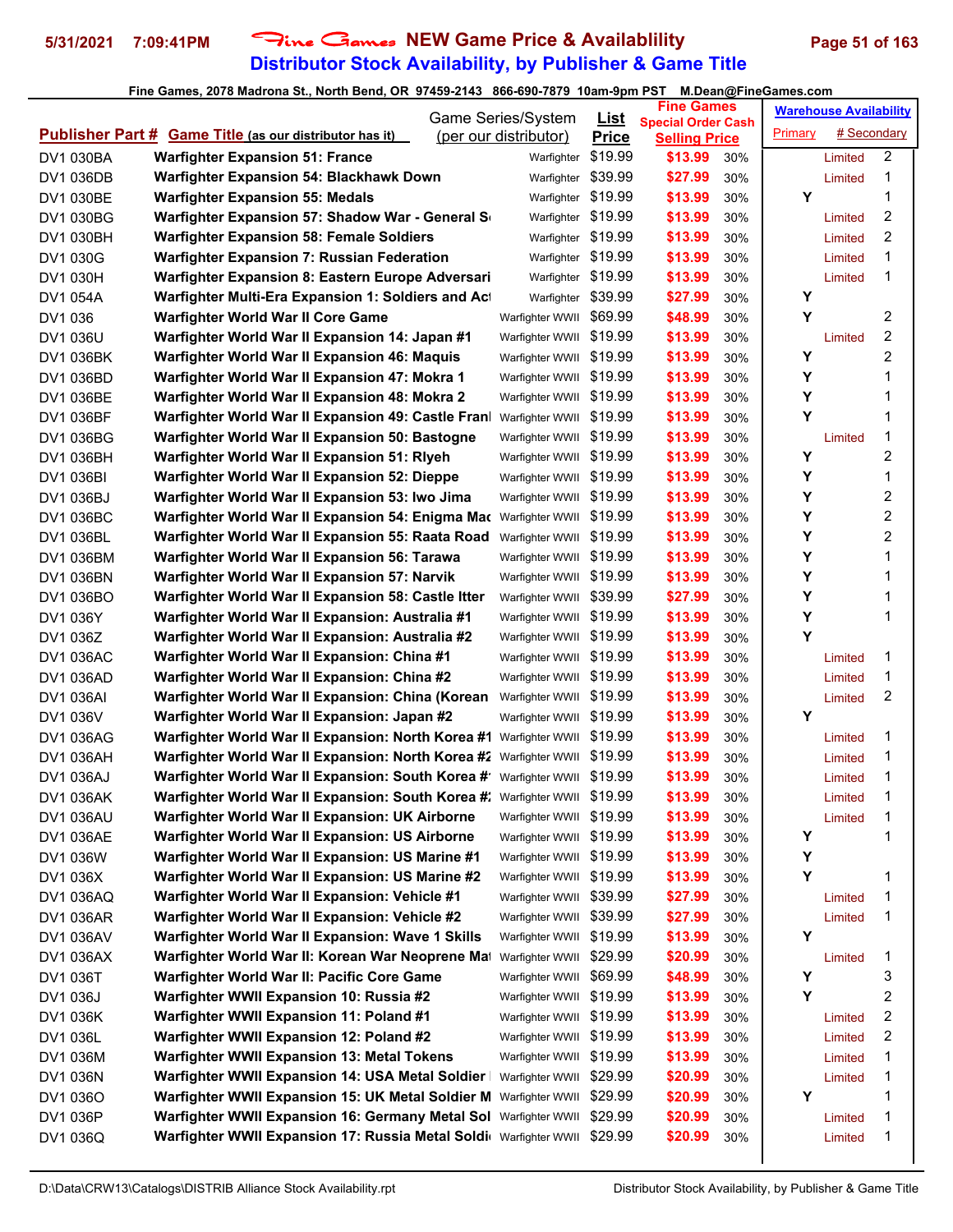# **Distributor Stock Availability, by Publisher & Game Title 5/31/2021 7:09:41PM** Fine Games **NEW Game Price & Availablility Page 52 of 163**

|                         |                                                                | Game Series/System                |                             | <b>Fine Games</b>               |     |                                              | <b>Warehouse Availability</b> |   |  |
|-------------------------|----------------------------------------------------------------|-----------------------------------|-----------------------------|---------------------------------|-----|----------------------------------------------|-------------------------------|---|--|
|                         | <b>Publisher Part # Game Title (as our distributor has it)</b> | (per our distributor)             | <u>List</u><br><b>Price</b> | <b>Special Order Cash</b>       |     | Primary                                      | # Secondary                   |   |  |
| DV1 036A                | Warfighter WWII Expansion 1: USA #1                            | Warfighter WWII                   | \$19.99                     | <b>Selling Price</b><br>\$13.99 | 30% | Y                                            |                               | 1 |  |
| DV1 036C                | Warfighter WWII Expansion 3: Germany #1                        | Warfighter WWII                   | \$19.99                     | \$13.99                         | 30% | Υ                                            |                               | 1 |  |
| DV1 036F                | Warfighter WWII Expansion 6: USA #2                            | Warfighter WWII                   | \$19.99                     | \$13.99                         | 30% | Y                                            |                               | 2 |  |
| DV1 036G                | <b>Warfighter WWII Expansion 7: UK#2</b>                       | Warfighter WWII                   | \$19.99                     | \$13.99                         | 30% |                                              | Limited                       | 2 |  |
| DV1 036H                | Warfighter WWII Expansion 8: Germany #2                        | Warfighter WWII                   | \$19.99                     | \$13.99                         | 30% |                                              | Limited                       | 1 |  |
| DV1 036I                | Warfighter WWII Expansion 9: Russia #1                         | Warfighter WWII                   | \$19.99                     | \$13.99                         | 30% |                                              | Limited                       | 2 |  |
| DV1 025X                | <b>Warfighter: PMC Core Game</b>                               | Warfighter                        | \$69.99                     | \$48.99                         | 30% | Y                                            |                               | 2 |  |
| DV1 030AQ               | <b>Warfighter: PMC Expansion 1</b>                             | Warfighter \$19.99                |                             | \$13.99                         | 30% | Υ                                            |                               |   |  |
| <b>DV1 030AR</b>        | <b>Warfighter: PMC Expansion 2</b>                             | Warfighter \$19.99                |                             | \$13.99                         | 30% | Υ                                            |                               | 2 |  |
| <b>DV1 030AS</b>        | <b>Warfighter: PMC Expansion 3</b>                             | Warfighter \$19.99                |                             | \$13.99                         | 30% | Υ                                            |                               | 1 |  |
| <b>DV1 030AT</b>        | <b>Warfighter: PMC Expansion 4</b>                             | Warfighter \$19.99                |                             | \$13.99                         | 30% | Υ                                            |                               | 1 |  |
| DV1 030AV               | <b>Warfighter: PMC Expansion 48 Easy Money</b>                 | Warfighter \$19.99                |                             | \$13.99                         | 30% | Y                                            |                               | 2 |  |
| DV1 030BF               | <b>Warfighter: PMC Expansion 56 Street Cred</b>                | Warfighter \$19.99                |                             | \$13.99                         | 30% |                                              | Limited                       | 2 |  |
| DV1 030L                | <b>Warfighter: Shadow War Core Game</b>                        | Warfighter \$69.99                |                             | \$48.99                         | 30% | Y                                            |                               | 2 |  |
| DV1 030J                | <b>Warfighter: US Soldier Miniatures</b>                       | Warfighter \$29.99                |                             | \$20.99                         | 30% |                                              | Limited                       | 1 |  |
| DV1 058                 | <b>Zero Leader</b>                                             | Zero Leader \$109.99              |                             | \$76.99                         | 30% | Υ                                            |                               | 2 |  |
| DV1 058A                | Zero Leader: Aces Expansion                                    | Zero Leader \$19.99               |                             | \$13.99                         | 30% | Y                                            |                               | 1 |  |
| <b>DV1 058C</b>         | Zero Leader: China Expansion                                   | Zero Leader \$39.99               |                             | \$27.99                         | 30% | Y                                            |                               | 1 |  |
| DV1 058D                | <b>Zero Leader: Miniatures</b>                                 | Zero Leader \$29.99               |                             | \$20.99                         | 30% | Y                                            |                               |   |  |
| DV1 058B                | <b>Zero Leader: Trainee Expansion</b>                          | Zero Leader \$19.99               |                             | \$13.99                         | 30% | Y                                            |                               | 1 |  |
|                         |                                                                |                                   |                             |                                 |     |                                              |                               |   |  |
| Days Of Wonder, Inc.    | (DayWon)                                                       | 30% Standard Discount from List\$ |                             |                                 |     | <b>Estimated Time to Ship 1-3 Weeks</b>      |                               |   |  |
| DOW 790014              | Small World: Figurine - Amazon                                 | Small World                       | \$99.99                     | \$69.99                         | 30% |                                              | Limited                       | 1 |  |
| DOW 790015              | <b>Small World: Figurine - Skeleton</b>                        | Small World                       | \$99.99                     | \$69.99                         | 30% |                                              | Limited                       | 1 |  |
| DOW 790016              | Small World: Figurine - Spiderin                               | Small World \$99.99               |                             |                                 | 30% |                                              | Limited                       | 1 |  |
|                         |                                                                |                                   |                             | \$69.99                         |     |                                              |                               |   |  |
| DOW 790017              | Small World: Figurine - Wizard                                 | Small World                       | \$99.99                     | \$69.99                         | 30% |                                              | Limited                       | 1 |  |
| <b>DOW DO7202</b>       | <b>Ticket To Ride: Europe</b>                                  | Ticket to Ride \$54.99            |                             | \$38.49                         | 30% | Υ                                            |                               | 3 |  |
| <b>Decision Games</b>   | (DecGms)                                                       | 25% Standard Discount from List\$ |                             |                                 |     | <b>Estimated Time to Ship 2-4 Weeks</b>      |                               |   |  |
| DCG WAW-60              | World at War #60: Eisenhower's War                             | World at War \$39.99              |                             | \$29.99                         | 25% | Υ                                            |                               |   |  |
| <b>Deep Water Games</b> | (DPW)                                                          | 35% Standard Discount from List\$ |                             |                                 |     |                                              |                               |   |  |
| DPW 7SUM01              | <b>7 Summits</b>                                               | 7 Summits                         | \$29.95                     | \$19.47                         | 35% | <b>Estimated Time to Ship 1-3 Weeks</b><br>Y |                               | 3 |  |
| DPW CLM100              | Claim                                                          |                                   | Claim \$14.95               | \$9.72                          | 35% | Υ                                            |                               | 3 |  |
| DPW CLM200              | Claim 2                                                        |                                   | Claim \$14.95               | \$10.46                         | 30% |                                              | Limited                       |   |  |
|                         | DPW CLMRMAG Claim: Reinforcements - Magic Expansion            |                                   | Claim \$14.95               | \$9.72                          | 35% | Υ                                            |                               | 3 |  |
|                         | DPW CLMRMAP Claim: Reinforcements - Maps Expansion             |                                   | Claim \$14.95               | \$9.72                          | 35% | Y                                            |                               | 3 |  |
|                         | DPW CLMRMER Claim: Reinforcements - Mercenaries Expansion      |                                   | Claim \$14.95               | \$9.72                          | 35% | Y                                            |                               | 3 |  |
| DPW CRY01011! Crystallo |                                                                | Crystallo                         | \$20.00                     | \$13.00                         | 35% | Y                                            |                               | 3 |  |
| DPW FLP100              | <b>Floor Plan</b>                                              | Floor Plan \$19.95                |                             | \$12.97                         | 35% | Υ                                            |                               | 3 |  |
| DPW MDS100              | <b>MonsDRAWsity</b>                                            | MonsDRAWsity \$24.95              |                             | \$16.22                         | 35% | Y                                            |                               | 3 |  |
|                         | DPW MDSXCUT MonsDRAWsity: Cute Creatures Expansion             | MonsDRAWsity                      | \$9.95                      | \$6.47                          | 35% | Y                                            |                               | 3 |  |
| DPW SAS                 | <b>Sorcerer and Stones</b>                                     | Sorcerer and Stones               | \$34.95                     | \$24.47                         | 30% |                                              | Limited                       | 1 |  |
| DPW TOT                 | <b>Trial of the Temples</b>                                    | Trial of the Temples              | \$39.95                     | \$25.97                         | 35% | Υ                                            |                               | 3 |  |
| DPW WTXDDA              | <b>Welcome To: Doomsday Expansion</b>                          | Welcome to                        | \$9.95                      | \$6.47                          | 35% | Υ                                            |                               | 3 |  |
| DPW WTDES04             | <b>Welcome To: Dry Erase</b>                                   | Welcome to                        | \$6.95                      | \$4.52                          | 35% | Y                                            |                               | 3 |  |
| DPW WTXHWN              | <b>Welcome To: Halloween Expansion</b>                         | Welcome to                        | \$9.95                      | \$6.47                          | 35% | Y                                            |                               | 3 |  |
| DPW WTXOUT              | <b>Welcome To: Outbreak Expansion</b>                          | Welcome to                        | \$9.95                      | \$6.47                          | 35% | Υ                                            |                               | 3 |  |
| DPW WTX100              | <b>Welcome To: Spring Expansion</b>                            | Welcome to                        | \$9.95                      | \$6.47                          | 35% | Υ                                            |                               | 3 |  |
| DPW WTXSUM              | <b>Welcome To: Summer Expansion</b>                            | Welcome to                        | \$9.95                      | \$6.47                          | 35% | Υ                                            |                               | 3 |  |
| DPW WTXWIN              | <b>Welcome To: Winter Wonderland Expansion</b>                 | Welcome to                        | \$9.95                      | \$6.47                          | 35% | Y                                            |                               | 3 |  |
| DPW BCGWT               | <b>Welcome To: Your Perfect Home</b>                           | Welcome to                        | \$29.95                     | \$19.47                         | 35% | Y                                            |                               | 3 |  |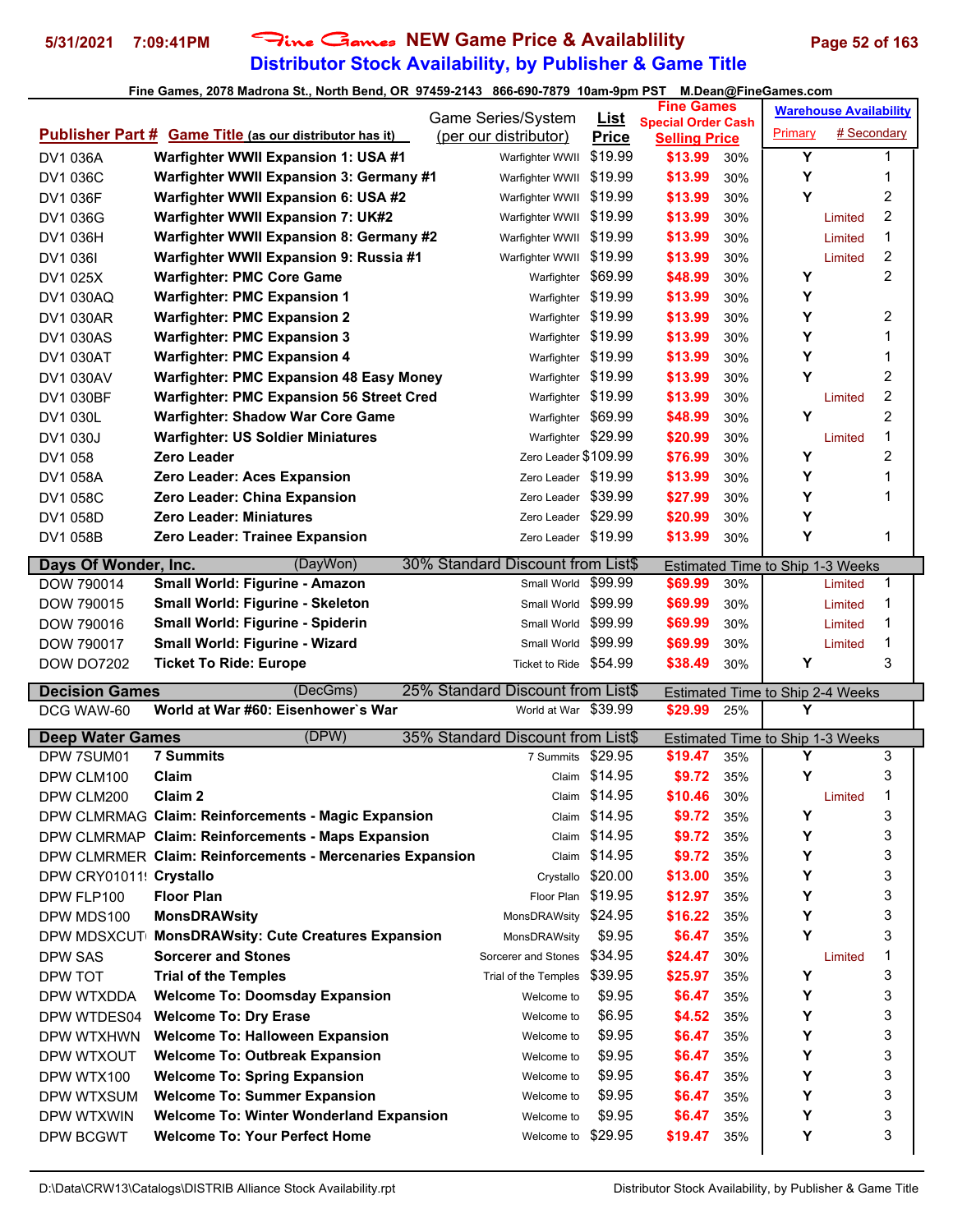# **Distributor Stock Availability, by Publisher & Game Title 5/31/2021 7:09:41PM** Fine Games **NEW Game Price & Availablility Page 53 of 163**

| Fine Games, 2078 Madrona St., North Bend, OR 97459-2143 866-690-7879 10am-9pm PST M.Dean@FineGames.com |                                                                            |                                                        |                        |                                                   |            |                                  |                               |                     |
|--------------------------------------------------------------------------------------------------------|----------------------------------------------------------------------------|--------------------------------------------------------|------------------------|---------------------------------------------------|------------|----------------------------------|-------------------------------|---------------------|
|                                                                                                        |                                                                            | Game Series/System                                     | <u>List</u>            | <b>Fine Games</b>                                 |            |                                  | <b>Warehouse Availability</b> |                     |
|                                                                                                        | Publisher Part # Game Title (as our distributor has it)                    | (per our distributor)                                  | <b>Price</b>           | <b>Special Order Cash</b><br><b>Selling Price</b> |            | Primary                          | # Secondary                   |                     |
| <b>Defiance Games LLC</b>                                                                              | (DFG)                                                                      | 35% Standard Discount from List\$                      |                        |                                                   |            | Estimated Time to Ship 1-3 Weeks |                               |                     |
| <b>DFG 0071</b>                                                                                        | <b>Biblios: Quill and Parchment</b>                                        |                                                        | <b>BIBLIOS \$25.00</b> | \$16.25                                           | 35%        | Υ                                |                               |                     |
| <b>DFG 003</b>                                                                                         | <b>School of Sorcery</b>                                                   | School of Sorcery \$25.00                              |                        | \$17.50                                           | 30%        |                                  | Limited                       | 1                   |
|                                                                                                        |                                                                            |                                                        |                        |                                                   |            |                                  |                               |                     |
| Devir U. S. LLc<br>DVR GRETCHIN Gretchinz                                                              | (Devir)                                                                    | 30% Standard Discount from List\$<br>Gretchinz \$34.99 |                        |                                                   |            |                                  |                               | 2                   |
|                                                                                                        |                                                                            |                                                        | Holmes \$24.99         | \$24.49                                           | 30%        | Y                                | Limited                       | 1                   |
|                                                                                                        | DVR BGHOLME: Holmes: Sherlock & Mycroft                                    |                                                        | Karekare \$34.99       | \$17.49                                           | 30%        |                                  |                               | 1                   |
| DVR DEVKAREE Karekare                                                                                  |                                                                            |                                                        | Papua \$39.99          | \$24.49<br>\$27.99                                | 30%        |                                  | Limited                       | 1                   |
| DVR BGPAPEN Papua<br>DVR DEVPOLIS Polis                                                                |                                                                            | Polis                                                  | \$69.99                | \$48.99                                           | 30%<br>30% | Υ                                | Limited                       | 3                   |
| DVR DEVRATZZ Ratzzia                                                                                   |                                                                            | Ratzzia                                                | \$34.99                | \$24.49                                           | 30%        | Υ                                |                               |                     |
| DVR DEVTCM                                                                                             | <b>The Color Monster</b>                                                   | The Color Monster                                      | \$29.99                | \$20.99                                           | 30%        | Υ                                |                               | 1                   |
|                                                                                                        |                                                                            |                                                        |                        |                                                   |            |                                  |                               |                     |
| <b>Dex Protection</b>                                                                                  | (DEX)                                                                      | <b>Standard Discount from List\$</b>                   |                        |                                                   |            | Estimated Time to Ship 1-3 Weeks |                               |                     |
| DEX CLM003                                                                                             | <b>Creation Line Deck Box: Medium - Brown</b>                              | Deck Boxes                                             | \$15.00                |                                                   |            | Υ                                |                               |                     |
| DEX CLS002                                                                                             | <b>Creation Line Deck Box: Small - Blue</b>                                | Deck Boxes                                             | \$10.00                |                                                   |            |                                  | Limited                       | 1                   |
| DEX DB4002                                                                                             | Dex Binder 4: Pink                                                         | Card Album                                             | \$18.00                |                                                   |            |                                  | Limited                       | 1                   |
| DEX DCC002                                                                                             | Dex Carrying Case: Dark Blue                                               | Deck Boxes                                             | \$50.00                |                                                   |            |                                  | Limited                       | 1                   |
| DEX DCC003                                                                                             | Dex Carrying Case: Green                                                   | Deck Boxes                                             | \$50.00                |                                                   |            | Y                                |                               | 2                   |
| DEX DCC004                                                                                             | Dex Carrying Case: Red                                                     | Deck Boxes                                             | \$50.00                |                                                   |            | Y                                |                               |                     |
| DEX DCC005                                                                                             | <b>Dex Carrying Case: White</b>                                            | Deck Boxes \$50.00                                     |                        |                                                   |            |                                  | Limited                       | 1                   |
| DEX DSM002                                                                                             | Dex Mini Sleeve: Blue (60)                                                 | <b>Card Sleeves</b>                                    | \$5.99                 |                                                   |            | Y<br>Y                           |                               | 2                   |
| DEX DSM003                                                                                             | Dex Mini Sleeve: Green (60)                                                | <b>Card Sleeves</b>                                    | \$5.99                 |                                                   |            |                                  |                               | 3                   |
| DEX DSM004                                                                                             | Dex Mini Sleeve: Red (60)                                                  | <b>Card Sleeves</b>                                    | \$5.99                 |                                                   |            | Y                                |                               | 3                   |
| DEX DS003                                                                                              | Dex Sleeve: Green (100)                                                    | <b>Card Sleeves</b>                                    | \$6.99                 |                                                   |            | Y<br>Υ                           |                               | 2<br>$\overline{c}$ |
| DEX DS004                                                                                              | Dex Sleeve: Red (100)                                                      | <b>Card Sleeves</b>                                    | \$6.99                 |                                                   |            | Υ                                |                               |                     |
| DEX DS005                                                                                              | Dex Sleeve: White (100)                                                    | <b>Card Sleeves</b>                                    | \$6.99<br>\$45.00      |                                                   |            | Y                                |                               | 3                   |
| DEX GC002                                                                                              | <b>Game Chest Storage Box: Blue</b>                                        | Deck Boxes                                             |                        |                                                   |            |                                  |                               | 2                   |
| DEX GC003                                                                                              | <b>Game Chest Storage Box: Grey</b>                                        | Deck Boxes<br>Deck Boxes \$45.00                       | \$45.00                |                                                   |            |                                  | Limited                       | 1                   |
| DEX GC004                                                                                              | <b>Game Chest Storage Box: Red</b>                                         |                                                        | \$45.00                |                                                   |            |                                  | Limited                       | 2                   |
| DEX GC005                                                                                              | <b>Game Chest Storage Box: White</b><br>ProLine Deck Box: Large - Blue     | Deck Boxes                                             | \$35.00                |                                                   |            |                                  | Limited                       | 1                   |
| DEX PLL002                                                                                             |                                                                            | Deck Boxes<br>Deck Boxes \$35.00                       |                        |                                                   |            |                                  | Limited                       | 3                   |
| DEX PLL003                                                                                             | ProLine Deck Box: Large - Purple<br><b>ProLine Deck Box: Small - Black</b> | Deck Boxes \$30.00                                     |                        |                                                   |            |                                  |                               | 1                   |
| DEX PLS001                                                                                             | <b>ProLine Deck Box: Small - Blue</b>                                      |                                                        | \$30.00                |                                                   |            |                                  | Limited                       | 3                   |
| DEX PLS002                                                                                             | <b>ProLine Deck Box: Small - Green</b>                                     | Deck Boxes<br>Deck Boxes \$30.00                       |                        |                                                   |            |                                  |                               | 3                   |
| DEX PLS004                                                                                             | <b>ProLine Deck Box: Small - Grey</b>                                      | Deck Boxes \$30.00                                     |                        |                                                   |            |                                  |                               | 3                   |
| DEX PLS005<br>DEX PLS003                                                                               | ProLine Deck Box: Small - Purple                                           | Deck Boxes \$30.00                                     |                        |                                                   |            |                                  |                               | 3                   |
| DEX PLS006                                                                                             | ProLine Deck Box: Small - Red                                              | Deck Boxes \$30.00                                     |                        |                                                   |            |                                  |                               | 3                   |
| DEX PLL100                                                                                             | <b>Proline Inserts EDH: Black</b>                                          | Deck Boxes \$10.00                                     |                        |                                                   |            | Υ                                |                               | 3                   |
| DEX SLCR003                                                                                            | Safari Line Deck Box: Small - Crocodile                                    | Deck Boxes \$15.00                                     |                        |                                                   |            | Y                                |                               | 1                   |
| DEX SLPY003                                                                                            | Safari Line Deck Box: Small - Python                                       | Deck Boxes \$15.00                                     |                        |                                                   |            |                                  | Limited                       | 1                   |
| DEX DZB4002                                                                                            | The Dex Zip Binder 4: Pink                                                 | Card Album \$20.00                                     |                        |                                                   |            |                                  | Limited                       | 1                   |
| DEX DZB9007                                                                                            | The Dex Zip Binder 9: Red                                                  | Card Album \$28.00                                     |                        |                                                   |            | Υ                                |                               |                     |
| DEX DBL001                                                                                             | <b>The Dualist Deckbox: Black</b>                                          | Deck Boxes \$18.00                                     |                        |                                                   |            | Υ                                |                               | 2                   |
| DEX DBL003                                                                                             | The Dualist Deckbox: Blue                                                  | Deck Boxes \$18.00                                     |                        |                                                   |            | Υ                                |                               | 1                   |
| DEX DBL008                                                                                             | The Dualist Deckbox: Dark Blue                                             | Deck Boxes \$18.00                                     |                        |                                                   |            | Υ                                |                               | 2                   |
| DEX DBL006                                                                                             | The Dualist Deckbox: Green                                                 | Deck Boxes \$18.00                                     |                        |                                                   |            | Υ                                |                               | 1                   |
| DEX DBL002                                                                                             | <b>The Dualist Deckbox: Pink</b>                                           | Deck Boxes \$18.00                                     |                        |                                                   |            | Y                                |                               | 2                   |
| DEX DBL005                                                                                             | <b>The Dualist Deckbox: Purple</b>                                         | Deck Boxes \$18.00                                     |                        |                                                   |            |                                  |                               | 3                   |
| DEX DBL007                                                                                             | The Dualist Deckbox: Red                                                   | Deck Boxes \$18.00                                     |                        |                                                   |            |                                  | Limited                       | 1                   |
|                                                                                                        |                                                                            |                                                        |                        |                                                   |            |                                  |                               |                     |

DEX DBL004 **The Dualist Deckbox: White Deck Boxes \$18.00** Deck Boxes \$18.00 Limited 2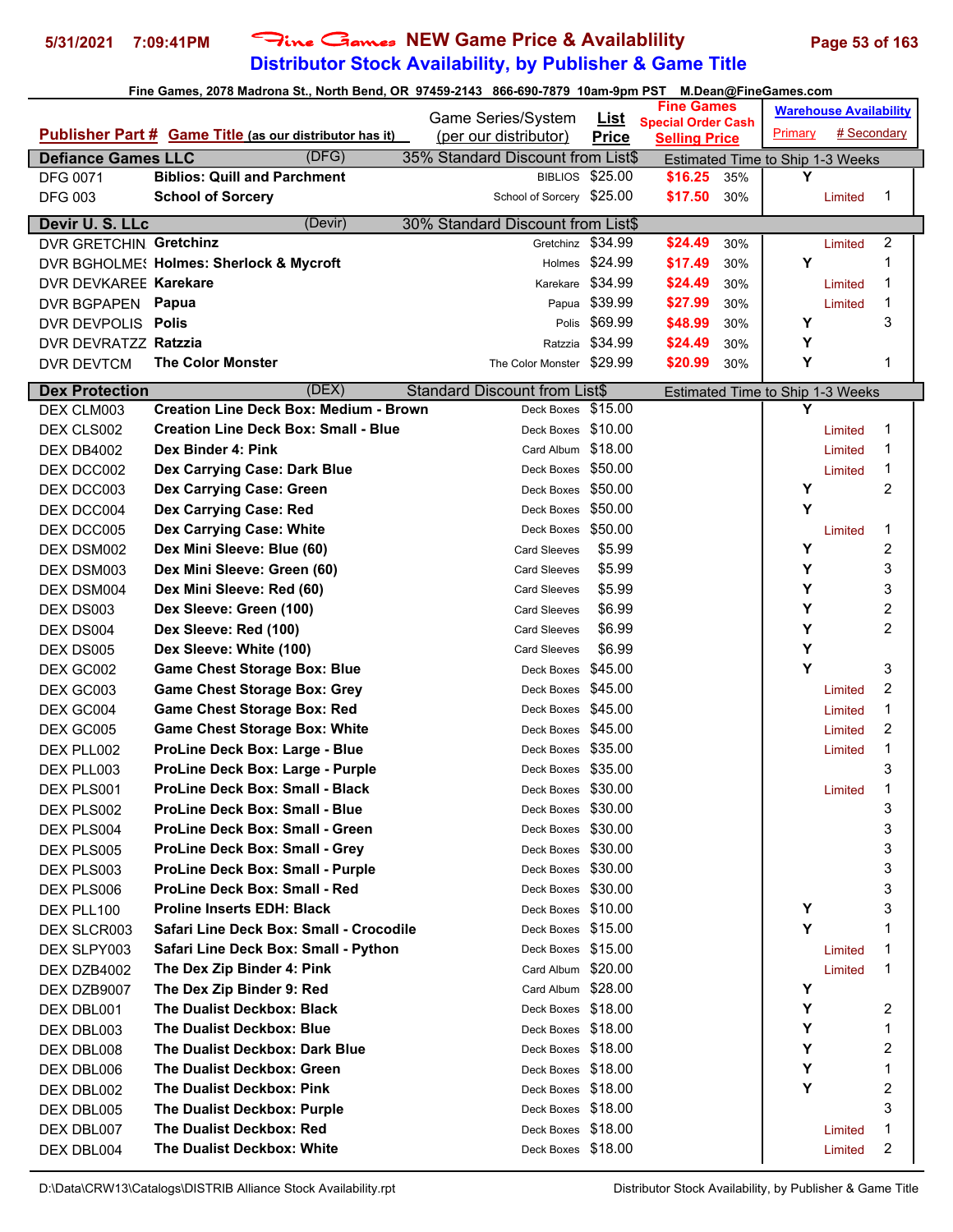# **Distributor Stock Availability, by Publisher & Game Title** 5/31/2021 7:09:41PM Fine Games NEW Game Price & Availablility Page 54 of 163

|                                |                                                                   | Game Series/System                                        | <b>List</b>      | <b>Fine Games</b>                                 |     |                                       | <b>Warehouse Availability</b> |                         |
|--------------------------------|-------------------------------------------------------------------|-----------------------------------------------------------|------------------|---------------------------------------------------|-----|---------------------------------------|-------------------------------|-------------------------|
|                                | <b>Publisher Part # Game Title (as our distributor has it)</b>    | (per our distributor)                                     | <b>Price</b>     | <b>Special Order Cash</b><br><b>Selling Price</b> |     | Primary                               | # Secondary                   |                         |
| DEX DBL009                     | The Dualist Deckbox: Yellow                                       | Card Album                                                | \$18.00          |                                                   |     | $\overline{\mathsf{Y}}$               |                               | $\overline{2}$          |
|                                |                                                                   |                                                           |                  |                                                   |     |                                       |                               |                         |
| <b>Diamond Comics</b>          | (DIA)                                                             | 30% Standard Discount from List\$                         |                  |                                                   |     | Estimated Time to Ship 1-3 Weeks      |                               |                         |
| <b>DIA STL084788</b>           | <b>Adventure Zone Volume 01 Here There Be Gerblins</b>            | <b>Graphic Novel</b>                                      | \$19.99          | \$13.99                                           | 30% |                                       | Limited                       | 1                       |
| <b>DIA STL091715</b>           | <b>Birthright Volume 01 Homecoming Trade Paperbac</b>             | Graphic Novel                                             | \$14.99          | \$9.74                                            | 35% | Y                                     |                               | 3                       |
| <b>DIA STL108039</b>           | Die Trade Volume 01 Fantasy Heartbreaker Trade F                  | <b>Graphic Novel</b>                                      | \$9.99           | \$6.99                                            | 30% |                                       | Limited                       | $\overline{c}$          |
| <b>DIA STK639858</b>           | I Kill Giants Fifth Anniversary Edition Trade Paperl              | <b>Graphic Novel</b>                                      | \$19.99          | \$13.99                                           | 30% |                                       | Limited                       | 1                       |
| <b>DIA STL097819</b>           | Immortal Hulk Volume 01 Or Is He Both Trade Pape                  | <b>Graphic Novel</b>                                      | \$15.99          | \$11.19                                           | 30% |                                       | Limited                       | $\mathbf 1$             |
| <b>DIA STK418773</b>           | Locke & Key Volume 02 Head Games Trade Papert                     | <b>Graphic Novel</b>                                      | \$19.99          | \$12.99                                           | 35% | Y                                     |                               | $\overline{\mathbf{c}}$ |
| <b>DIA STK438068</b>           | Locke & Key Volume 03 Crown of Shadows Trade I                    | <b>Graphic Novel</b>                                      | \$19.99          | \$12.99                                           | 35% | Y                                     |                               | 3                       |
| <b>DIA STL021790</b>           | Paper Girls Volume 02 Trade Paperback (TPB)/Gra                   | <b>Graphic Novel</b>                                      | \$12.99          | \$9.09                                            | 30% |                                       | Limited                       | 1                       |
| <b>DIA STL048546</b>           | Pathfinder Volume 01 Dark Waters Rising Trade Pa                  | <b>Graphic Novel</b>                                      | \$19.99          | \$12.99                                           | 35% | Y                                     |                               |                         |
| <b>DIA STL146113</b>           | POP! Funkoverse Strategy Game Aggretsuko 100 I POP! Funkoverse    |                                                           | \$11.14          | \$11.14                                           | 0%  |                                       | Limited                       | $\mathbf 1$             |
| <b>DIA JUN198208</b>           | POP! Games Dungeons & Dragons Asmodeus Viny                       | POP! Games                                                | \$9.29           | \$9.29                                            | 0%  | Y                                     |                               | $\mathbf 1$             |
| <b>DIA STK634308</b>           | Rat Queens Volume 01 Sass & Sorcery Trade Pape                    | <b>Graphic Novel</b>                                      | \$9.99           | \$6.49                                            | 35% | Υ                                     |                               | 1                       |
| DIA C725130265                 | Red Sonja: Hyrkanias Legacy Board Game                            | Red Sonja                                                 | \$37.14          | \$37.14                                           | 0%  |                                       | Limited                       | $\mathbf 1$             |
| <b>DIA STL138665</b>           | <b>Rick and Morty Versus Dungeons &amp; Dragons Volur</b>         | <b>Graphic Novel</b>                                      | \$19.99          | \$13.99                                           | 30% |                                       | Limited                       | $\mathbf 1$             |
| <b>DIA STK473334</b>           | Saga Volume 01 Trade Paperback (TPB)/Graphic N                    | <b>Graphic Novel</b>                                      | \$9.99           | \$6.99                                            | 30% |                                       | Limited                       | $\overline{c}$          |
| <b>DIA STK523870</b>           | Saga Volume 02 Trade Paperback (TPB)/Graphic N                    | Graphic Novel                                             | \$14.99          | \$9.74                                            | 35% |                                       |                               | 3                       |
| <b>DIA STL068137</b>           | The Overstreet Guide to Collecting Tabletop Game Overstreet Guide |                                                           | \$14.86          | \$14.86                                           | 0%  |                                       | Limited                       | 1                       |
| <b>DIA STK527134</b>           | Walking Dead Volume 01 Days Gone Byex Trade P                     | <b>Graphic Novel</b>                                      | \$14.99          | \$10.49                                           | 30% |                                       | Limited                       | $\mathbf 1$             |
| <b>DIA STK386727</b>           | Walking Dead Volume 02 Miles Behind Us Trade Pa                   | Graphic Novel \$14.99                                     |                  | \$10.49                                           | 30% |                                       | Limited                       | 1                       |
| <b>Dietz Foundation Games</b>  | (DTZ)                                                             | 35% Standard Discount from List\$                         |                  |                                                   |     | Estimated Time to Ship 1-3 Weeks      |                               |                         |
| DTZ 1929                       | Supercharged!                                                     | Supercharged                                              | \$35.00          | \$22.75                                           | 35% | Y                                     |                               | $\overline{2}$          |
|                                |                                                                   |                                                           |                  |                                                   |     |                                       |                               |                         |
| Dr. Finn's Games               | (DHG)                                                             | 35% Standard Discount from List\$                         |                  |                                                   |     | Estimated Time to Ship 1-3 Weeks      |                               |                         |
| DHG OUO                        | <b>Over Under Ostrich</b>                                         | Over Under Ostrich                                        | \$10.00          | \$6.50                                            | 35% | Y                                     |                               | 2                       |
| DHG SCECS                      | <b>Santa Cookie Elf Candy Snowman</b>                             | Santa Cookie Elf Candy Snowman                            | \$10.00          | \$6.50                                            | 35% | Y                                     |                               | 2                       |
| DHG TCGCP                      | <b>Taco Cat Goat Cheese Pizza</b>                                 | Taco Cat Goat Cheese Pizza                                | \$10.00          | \$6.50                                            | 35% | Y                                     |                               | 2                       |
|                                |                                                                   |                                                           |                  |                                                   |     |                                       |                               |                         |
| <b>Dragon Dawn Publishing</b>  | (DDP)                                                             | 35% Standard Discount from List\$                         |                  |                                                   |     | Estimated Time to Ship 1-3 Weeks      |                               |                         |
| DDP DARWINNII Darwinning       |                                                                   | Darwinning \$35.00                                        |                  | \$22.75 35%                                       |     | Y                                     |                               | 3                       |
| <b>Dranda Games</b>            | (DRN)                                                             | 35% Standard Discount from List\$                         |                  |                                                   |     | Estimated Time to Ship 1-3 Weeks      |                               |                         |
| DRN SS001                      | <b>Solar Storm</b>                                                | Solar Storm \$25.00                                       |                  | \$16.25                                           | 35% | Y                                     |                               | 3                       |
| <b>Drawlab Games</b>           | (DLB)                                                             | 35% Standard Discount from List\$                         |                  |                                                   |     | Estimated Time to Ship 1-3 Weeks      |                               |                         |
| DLB ALI                        | <b>Alice in Wordland</b>                                          | Alice in Wordland \$29.99                                 |                  | \$19.49                                           | 35% |                                       |                               | 3                       |
| <b>DLB FIRAGI</b>              | <b>Fired Up: Agility Expansion</b>                                |                                                           | Fired Up \$17.99 | \$11.69                                           | 35% | Υ                                     |                               | 2                       |
| <b>DLB FIRMON</b>              | <b>Fired Up: Monster Expansion</b>                                |                                                           | Fired Up \$29.99 | \$19.49                                           | 35% | Υ                                     |                               | 3                       |
| DCB MSC                        | <b>Mystic Scrolls</b>                                             | Mystic Scrolls \$29.99                                    |                  | \$19.49                                           | 35% | Υ                                     |                               | 3                       |
| DLB WIW                        | <b>Witless Wizards</b>                                            | Witless Wizards \$24.99                                   |                  | \$17.49                                           | 30% |                                       | Limited                       | 2                       |
| <b>Drinking Quest</b>          | (DRQ)                                                             | 35% Standard Discount from List\$                         |                  |                                                   |     | Estimated Time to Ship 1-3 Weeks      |                               |                         |
| <b>DRQ 00J</b>                 | <b>Drinking Quest: Journey into Draught</b>                       | DRINKING QUEST RPG \$29.99                                |                  | \$19.49                                           | 35% |                                       |                               | 3                       |
| DRQ 00L                        | <b>Drinking Quest: Liquor Before Honor</b>                        | DRINKING QUEST RPG \$30.00                                |                  | \$19.50                                           | 35% | Υ                                     |                               | 2                       |
| <b>DRQ 006</b>                 | <b>Drinking Quest: Old Habits</b>                                 | DRINKING QUEST RPG \$29.99                                |                  | \$19.49                                           | 35% | Υ                                     |                               | 3                       |
| <b>DRQ W001</b>                | <b>Haiku Warrior</b>                                              | Haiku Warrior \$25.00                                     |                  | \$16.25                                           | 35% | Υ                                     |                               | 3                       |
| DRQ HCK001                     | <b>Heck - A Tiny Card Game</b>                                    |                                                           | Heck \$29.99     | \$19.49                                           | 35% | Y                                     |                               | 3                       |
| DRQ NFD001                     | <b>Newfoundland Jam</b>                                           | Newfoundland Jam \$34.99                                  |                  | \$22.74                                           | 35% | Υ                                     |                               | 3                       |
| DRQ PTG002                     | <b>Pretending to Grownup</b>                                      | Pretending to Grownup \$25.00                             |                  | \$16.25                                           | 35% | Υ                                     |                               |                         |
|                                |                                                                   |                                                           |                  |                                                   |     |                                       |                               |                         |
| <b>DTDA Games</b><br>DTD PU256 | (DTD)<br><b>Light Hunters: Battalion of Darkness</b>              | 0% Standard Discount from List\$<br>Light Hunters \$26.74 |                  | \$26.74                                           | 0%  | Estimated Time to Ship 1-3 Weeks<br>Y |                               |                         |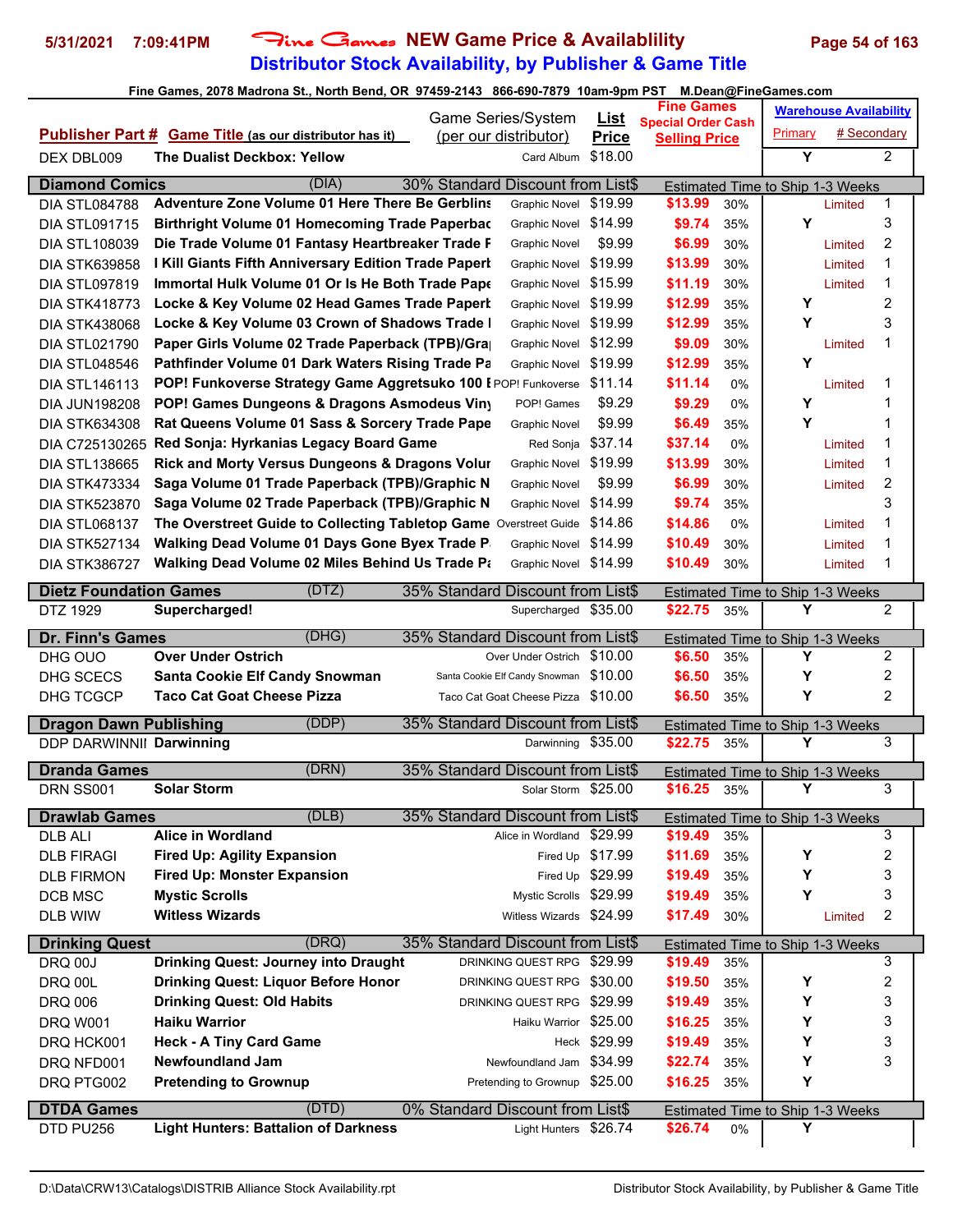# **Distributor Stock Availability, by Publisher & Game Title 5/31/2021 7:09:41PM** Fine Games **NEW Game Price & Availablility Page 55 of 163**

|                                  |                                                                                  | Game Series/System                |                             | <b>Fine Games</b>                                 |            |                                              | <b>Warehouse Availability</b> |                |
|----------------------------------|----------------------------------------------------------------------------------|-----------------------------------|-----------------------------|---------------------------------------------------|------------|----------------------------------------------|-------------------------------|----------------|
|                                  | <b>Publisher Part # Game Title (as our distributor has it)</b>                   | (per our distributor)             | <u>List</u><br><b>Price</b> | <b>Special Order Cash</b><br><b>Selling Price</b> |            | Primary                                      | # Secondary                   |                |
| <b>Elk Creek Games</b>           | (ECG)                                                                            | 35% Standard Discount from List\$ |                             |                                                   |            | Estimated Time to Ship 1-3 Weeks             |                               |                |
| <b>ECG 008</b>                   | <b>Atlantis Rising: Deluxe Components</b>                                        | <b>Atlantis Rising</b>            | \$35.00                     | \$22.75                                           | 35%        | Υ                                            |                               | $\overline{2}$ |
| <b>ECG 009</b>                   | <b>Atlantis Rising: Playmat</b>                                                  | <b>Atlantis Rising</b>            | \$25.00                     | \$16.25                                           | 35%        | Υ                                            |                               | 3              |
| <b>ECG 001</b>                   | <b>End of the Trail</b>                                                          | End of the Trail                  | \$25.00                     | \$16.25                                           | 35%        | Υ                                            |                               | 3              |
| <b>ECG 002</b>                   | <b>End of the Trail: Deluxe Components</b>                                       | End of the Trail \$12.00          |                             | \$7.80                                            | 35%        | Υ                                            |                               | 3              |
| <b>ECG 004</b>                   | <b>End of the Trail: Playmat</b>                                                 | End of the Trail \$15.00          |                             | \$9.75                                            | 35%        | Υ                                            |                               | $\overline{2}$ |
| <b>Elzra</b>                     | (ELZ)                                                                            | 35% Standard Discount from List\$ |                             |                                                   |            |                                              |                               |                |
| ELZ 1500                         | <b>Catacombs: Wyverns of Wylemuir</b>                                            | Catacombs \$39.99                 |                             | \$25.99                                           | 35%        | <b>Estimated Time to Ship 1-3 Weeks</b><br>Υ |                               |                |
|                                  |                                                                                  |                                   |                             |                                                   |            |                                              |                               |                |
| <b>Enginuity LLC</b>             | (ENG)                                                                            | 35% Standard Discount from List\$ |                             |                                                   |            | Estimated Time to Ship 1-3 Weeks<br>Y        |                               |                |
| <b>ENG 1111</b>                  | <b>Spicy Dice Display (12)</b>                                                   | Spicy Dice \$179.40               |                             | \$116.61                                          | 35%        |                                              |                               | $\overline{2}$ |
| <b>Everything Epic Games LLC</b> | (LTM)                                                                            | 35% Standard Discount from List\$ |                             |                                                   |            | Estimated Time to Ship 1-3 Weeks             |                               |                |
| LTM 013                          | <b>Adventure Tactics: Domiannes Tower</b>                                        | <b>Adventure Tactics</b>          | \$90.00                     | \$58.50                                           | 35%        | Y                                            |                               | $\overline{2}$ |
| LTM 011                          | Matryoshka                                                                       | Matryoshka \$16.00                |                             | \$10.40                                           | 35%        | Υ                                            |                               |                |
| LTM 016                          | <b>Squire for Hire</b>                                                           | Squire for Hire                   | \$9.00                      | \$6.30                                            | 30%        |                                              | Limited                       | 2              |
| <b>Evil Hat Productions LLC</b>  | (EHP)                                                                            | 35% Standard Discount from List\$ |                             |                                                   |            | Estimated Time to Ship 1-3 Weeks             |                               |                |
| EHP 0054                         | <b>AGON RPG HC</b>                                                               | <b>AGON RPG</b>                   | \$25.00                     | \$16.25                                           | 35%        | Υ                                            |                               | 3              |
| EHP 0048                         | <b>Band of Blades (Blades in the Dark system) RPG Bland of Blades RPG</b>        |                                   | \$45.00                     | \$29.25                                           | 35%        | Y                                            |                               | 3              |
| EHP 0030                         | <b>Blades in the Dark RPG Hardcover</b>                                          | Blades in the Dark RPG            | \$30.00                     | \$19.50                                           | 35%        | Υ                                            |                               | 2              |
| EHP 0043                         | <b>Channel A: Alpha Genesis Edition</b>                                          | Channel A: Alpha Genesis Edition  | \$29.99                     | \$19.49                                           | 35%        | Υ                                            |                               | 3              |
| EHP 8003                         | Designers and Dragons: The 00's                                                  | Designers and Dragons             | \$20.00                     | \$13.00                                           | 35%        | Y                                            |                               | 2              |
| EHP 8000                         | Designers and Dragons: The 70's                                                  | Designers and Dragons             | \$20.00                     | \$13.00                                           | 35%        | Υ                                            |                               | 3              |
| EHP 0013                         | <b>Dont Turn Your Back</b>                                                       | Dont Turn Your Back \$40.00       |                             | \$28.00                                           | 30%        |                                              | Limited                       | 1              |
| EHP 0016                         | Fate Core RPG: Do - Fate of the Flying Temple Cor                                | Fate Core RPG                     | \$20.00                     | \$14.00                                           | 30%        |                                              | Limited                       | 1              |
| EHP 0002                         | <b>Fate Core RPG: Fate Accelerated</b>                                           | Fate Core RPG                     | \$5.00                      | \$3.25                                            | 35%        | Υ                                            |                               | 3              |
| EHP 0055                         | <b>Fate Core RPG: Fate Condensed</b>                                             | Fate Core RPG                     | \$8.00                      | \$5.20                                            | 35%        | Υ                                            |                               | 3              |
| EHP 0001                         | <b>Fate Core RPG: Fate Core System</b>                                           | Fate Core RPG \$25.00             |                             | \$16.25                                           | 35%        | Υ                                            |                               | 3              |
| EHP 9022                         | Fate Core RPG: Fate Dice - Accelerated Core (12)                                 | Fate Core RPG                     | \$15.00                     | \$9.75                                            | 35%        | Υ                                            |                               | 3              |
| EHP 9013                         | Fate Core RPG: Fate Dice - Antiquity (12)                                        | Fate Core RPG                     | \$15.00                     | \$9.75                                            | 35%        | Y                                            |                               | 3              |
| EHP 9006                         | Fate Core RPG: Fate Dice - Atomic Robo (12)                                      | Fate Core RPG \$15.00             |                             | \$10.50                                           | 30%        |                                              | Limited                       | 1              |
| EHP 9005                         | Fate Core RPG: Fate Dice - Centurion (12)                                        | Fate Core RPG                     | \$15.00                     | \$9.75                                            | 35%        | Υ                                            |                               | 3              |
| EHP 9004                         | Fate Core RPG: Fate Dice - Dresden Files Winter K                                | Fate Core RPG \$18.00             |                             | \$11.70                                           | 35%        | Y                                            |                               | 3              |
| EHP 9012                         | Fate Core RPG: Fate Dice - Eldritch (12)                                         | Fate Core RPG                     | \$15.00                     | \$9.75                                            | 35%        | Υ                                            |                               | 3              |
| EHP 9019                         | Fate Core RPG: Fate Dice - Fire (4)                                              | Fate Core RPG                     | \$6.00                      | \$3.90                                            | 35%        | Υ                                            |                               | 3              |
| EHP 9016                         | Fate Core RPG: Fate Dice - Frost (12)<br>Fate Core RPG: Fate Dice - Infernal (4) | Fate Core RPG<br>Fate Core RPG    | \$15.00<br>\$8.00           | \$9.75                                            | 35%        | Υ<br>Υ                                       |                               | 3<br>3         |
| EHP 9021                         | Fate Core RPG: Fate Dice - Midnight (4)                                          | Fate Core RPG                     | \$6.00                      | \$5.20<br>\$3.90                                  | 35%<br>35% | Υ                                            |                               | 3              |
| EHP 9020<br>EHP 9010             | Fate Core RPG: Fate Dice - Valentine (12)                                        | Fate Core RPG \$15.00             |                             | \$9.75                                            | 35%        | Υ                                            |                               | 3              |
|                                  | Fate Core RPG: Fate Dice - Vampire (12)                                          | Fate Core RPG \$15.00             |                             | \$9.75                                            | 35%        | Υ                                            |                               | 3              |
| EHP 9011<br>EHP 0047             | Fate Core RPG: Fate of Cthulhu Core Rules Hardco                                 | Fate Core RPG \$35.00             |                             | \$22.75                                           | 35%        | Υ                                            |                               | 3              |
| EHP 9023                         | <b>Fate Core RPG: Fate Points - Accelerated Core Blu</b>                         | Fate Core RPG \$12.00             |                             | \$7.80                                            | 35%        | Υ                                            |                               | 3              |
| EHP 0053                         | <b>Fate Core RPG: Fate Space Toolkit Hardcover</b>                               | Fate Core RPG                     | \$20.00                     | \$13.00                                           | 35%        | Υ                                            |                               | 3              |
| EHP 0005                         | <b>Fate Core RPG: Fate System Toolkit</b>                                        | Fate Core RPG \$20.00             |                             | \$13.00                                           | 35%        | Υ                                            |                               | 3              |
| EHP 0045                         | <b>Fate Core RPG: Shadow of the Century Hardcover</b>                            | Fate Core RPG \$25.00             |                             | \$16.25                                           | 35%        | Υ                                            |                               | 3              |
| EHP 0042                         | <b>Fate Core RPG: Tachyon Squadron Hardcover</b>                                 | Fate Core RPG \$25.00             |                             | \$16.25                                           | 35%        | Υ                                            |                               | 3              |
| EHP 9015                         | <b>Fate Core RPG: The Deck of Fate</b>                                           | Fate Core RPG \$15.00             |                             | \$9.75                                            | 35%        | Υ                                            |                               | 3              |
| EHP 0032                         | <b>Fate Core RPG: The Dresden Files Accelerated Hai</b>                          | Fate Core RPG \$34.99             |                             | \$22.74                                           | 35%        | Υ                                            |                               | 3              |
| EHP 0019                         | <b>Fate Core RPG: Venture City</b>                                               | Fate Core RPG \$20.00             |                             | \$13.00                                           | 35%        | Υ                                            |                               | 3              |
| EHP 0044                         | For the Queen                                                                    | For the Queen \$19.99             |                             | \$12.99                                           | 35%        | Υ                                            |                               | 3              |
| EHP 0035                         | <b>Greedy Dragons</b>                                                            | Greedy Dragons \$12.99            |                             | \$8.44                                            | 35%        | Υ                                            |                               | 3              |
|                                  |                                                                                  |                                   |                             |                                                   |            |                                              |                               |                |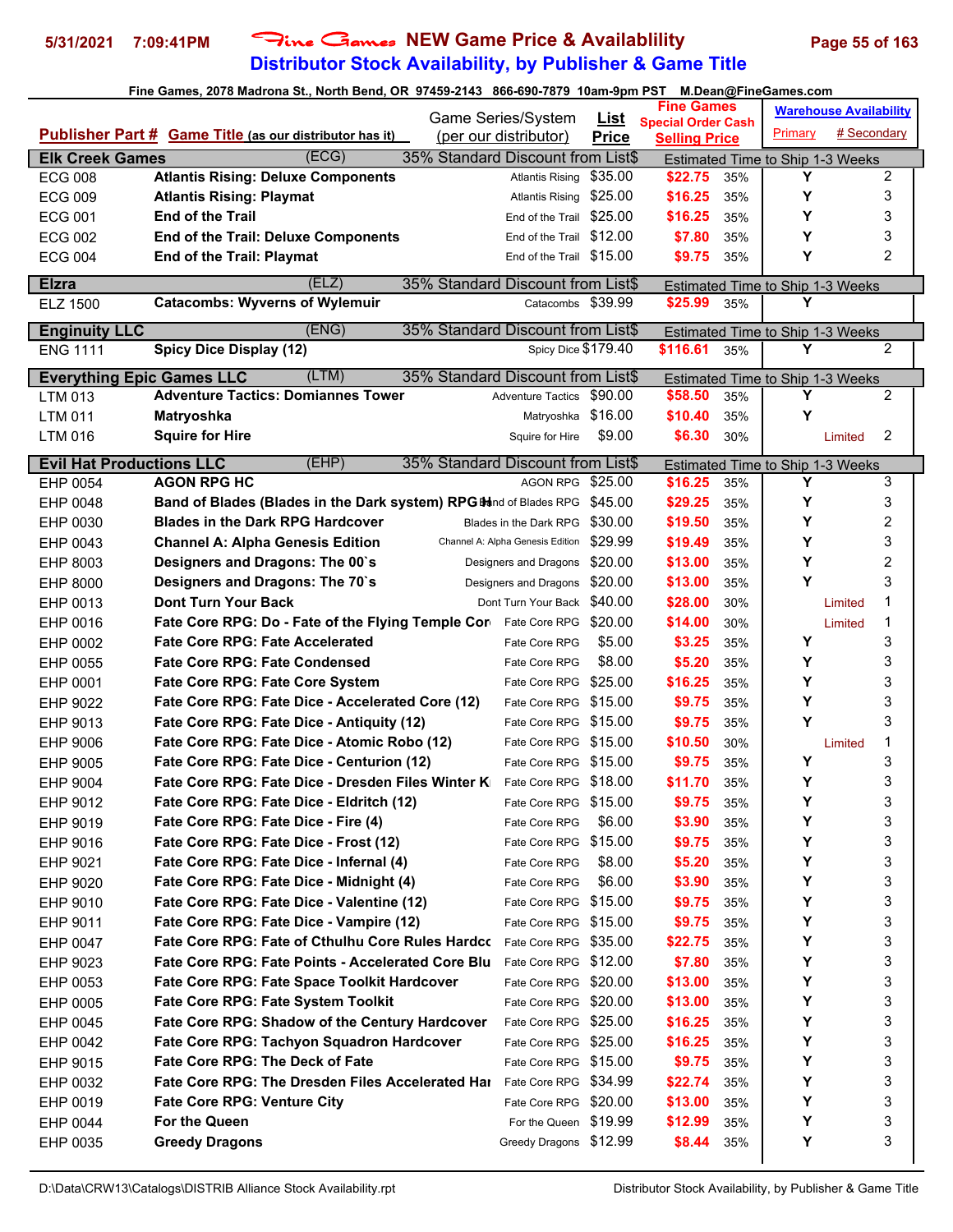# **Distributor Stock Availability, by Publisher & Game Title 5/31/2021 7:09:41PM** Fine Games **NEW Game Price & Availablility Page 56 of 163**

### **Fine Games, 2078 Madrona St., North Bend, OR 97459-2143 866-690-7879 10am-9pm PST M.Dean@FineGames.com**

|                                           |                                                                         | Game Series/System                                         | <u>List</u>      | <b>Fine Games</b>                                 |       |                                         | <b>Warehouse Availability</b> |                |
|-------------------------------------------|-------------------------------------------------------------------------|------------------------------------------------------------|------------------|---------------------------------------------------|-------|-----------------------------------------|-------------------------------|----------------|
|                                           | <b>Publisher Part # Game Title (as our distributor has it)</b>          | (per our distributor)                                      | <b>Price</b>     | <b>Special Order Cash</b><br><b>Selling Price</b> |       | Primary                                 | # Secondary                   |                |
| EHP 0041                                  | <b>Improv for Gamers Hardcover</b>                                      | Improv for Gamers                                          | \$20.00          | \$13.00                                           | 35%   | Y                                       |                               | 2              |
| EHP 0026                                  | Kaiju Incorporated: The Card Game                                       | Kaiju Incorporated                                         | \$20.00          | \$14.00                                           | 30%   |                                         | Limited                       | 2              |
| EHP 0033                                  | Karthun: Lands of Conflict Hardcover                                    | Karthun: Lands of Conflict                                 | \$40.00          | \$26.00                                           | 35%   | Y                                       |                               | 1              |
| EHP 0009                                  | <b>Monster of the Week RPG</b>                                          | Monster of the Week RPG                                    | \$25.00          | \$16.25                                           | 35%   | Υ                                       |                               | 3              |
| EHP 0046                                  | Monster of the Week RPG: Tome of Mysteries Monster of the Week RPG      |                                                            | \$25.00          | \$16.25                                           | 35%   | Υ                                       |                               | 3              |
| EHP 0040                                  | Scum and Villainy (Blades in the Dark system) RRIn and Villainy RPG     |                                                            | \$35.00          | \$22.75                                           | 35%   | Y                                       |                               | 3              |
| EHP 0022                                  | The Dresden Files Cooperative Card Gamee Dresden Files Cooperative Card |                                                            | \$39.99          | \$25.99                                           | 35%   | Υ                                       |                               | 3              |
| EHP 0023                                  | The Dresden Files Cooperative Card Gamee Expansiles Cooperative Card    |                                                            | \$9.99           | \$6.49                                            | 35%   | Y                                       |                               | 3              |
| EHP 0024                                  | The Dresden Files Cooperative Card Gamee Expansiles Cooperative Card    |                                                            | \$9.99           | \$6.49                                            | 35%   | Y                                       |                               | 3              |
| EHP 0025                                  | The Dresden Files Cooperative Card Gamee Expansiles Cooperative Card    |                                                            | \$9.99           | \$6.49                                            | 35%   | Y                                       |                               | 3              |
| EHP 0037                                  | The Dresden Files Cooperative Card Gamee Expansiles Cooperative Card    |                                                            | \$9.99           | \$6.49                                            | 35%   | Y                                       |                               | 3              |
| EHP 0038                                  | The Dresden Files Cooperative Card Gamee Expansiles Cooperative Card    |                                                            | \$9.99           | \$6.49                                            | 35%   | Υ                                       |                               | 3              |
| EHP 3002                                  | The Dresden Files RPG: V2 - Our World                                   | The Dresden Files RPG                                      | \$39.99          | \$25.99                                           | 35%   | Υ                                       |                               | 3              |
| EHP 0069                                  | <b>Thirsty Sword Lesbians RPG Hardcover</b>                             | Thirsty Sword Lesbians RPG                                 | \$30.00          | \$19.50                                           | 35%   | Υ                                       |                               | 3              |
| EHP 0036                                  | Uprising: The Dystopian Universe RPG Hardcoverstopian Universe RPG      |                                                            | \$39.99          | \$25.99                                           | 35%   | Υ                                       |                               | 3              |
|                                           |                                                                         |                                                            |                  |                                                   |       |                                         |                               |                |
| <b>Exploding Kittens LLC</b>              | (EKG)                                                                   | 0% Standard Discount from List\$                           |                  |                                                   |       | Estimated Time to Ship 1-3 Weeks        |                               |                |
|                                           | EKG CAT-MOUT A Game of Cat & Mouth                                      | A Game of Cat & Mouth \$28.00                              |                  | \$28.00                                           | 0%    | Y                                       |                               | 3              |
|                                           | EKG BVB-CORE Bears vs Babies                                            | Bears vs Babies                                            | \$27.14          | \$27.14                                           | 0%    | Y                                       |                               | 1              |
|                                           | EKG BVB-NSFW Bears vs Babies NSFW Expansion Pack                        | Bears vs Babies                                            | \$8.29           | \$8.29                                            | 0%    | Y                                       |                               | 2              |
| <b>EKG 1ED</b>                            | <b>Exploding Kittens First Edition (Limited)</b>                        | <b>Exploding Kittens</b>                                   | \$29.71          | \$29.71                                           | 0%    | Υ                                       |                               | 3              |
| <b>EKG NSFW1-1</b>                        | <b>Exploding Kittens NSFW Edition</b>                                   | <b>Exploding Kittens</b>                                   | \$22.86          | \$22.86                                           | $0\%$ | Υ                                       |                               | 2              |
| EKG ORG1-1                                | <b>Exploding Kittens Original Edition</b>                               | <b>Exploding Kittens</b>                                   | \$22.86          | \$22.86                                           | 0%    | Y                                       |                               | 3              |
| EKG PP-1                                  | <b>Exploding Kittens Party Pack</b>                                     | <b>Exploding Kittens</b>                                   | \$32.29          | \$32.29                                           | 0%    | Υ                                       |                               | 3              |
| <b>EKG 3EXP</b>                           | <b>Exploding Kittens: Barking Kittens</b>                               | <b>Exploding Kittens</b>                                   | \$18.57          | \$18.57                                           | 0%    |                                         | Limited                       | 1              |
| <b>EKG 1EXP</b>                           | <b>Exploding Kittens: Imploding Kittens Expansion</b>                   | <b>Exploding Kittens</b>                                   | \$18.57          | \$18.57                                           | 0%    | Y                                       |                               | 2              |
| <b>EKG 2EXP</b>                           | <b>Exploding Kittens: Streaking Kittens Expansion</b>                   | <b>Exploding Kittens</b>                                   | \$6.57           | \$6.57                                            | 0%    | Υ                                       |                               | 3              |
|                                           | EKG TREXCORE On A Scale Of One To T-Rex                                 | On a Scale of One to TREX \$22.86                          |                  | \$22.86                                           | 0%    | Υ                                       |                               | 1              |
|                                           | EKG POETRY-C Poetry for Neanderthals                                    | Poetry for Neanderthals                                    | \$22.86          | \$22.86                                           | $0\%$ | Υ                                       |                               | 1              |
|                                           | EKG TTB-CORE Throw Throw Burrito                                        | <b>Throw Throw Burrito</b>                                 | \$28.00          | \$28.00                                           | 0%    | Υ                                       |                               | 3              |
|                                           | EKG TTBEXOUT Throw Throw Burrito: Extreme Outdoor Edition               | Throw Throw Burrito                                        | \$35.71          | \$35.71                                           | 0%    | Y                                       |                               | 2              |
|                                           | EKG CRABS-CO You've Got Crabs                                           | You've Got Crabs \$22.86                                   |                  | \$22.86                                           | 0%    | Υ                                       |                               | 3              |
|                                           | EKG CRABS-1E) You've Got Crabs: Imitation Crab Expansion Kit            | You've Got Crabs \$15.14                                   |                  | \$15.14                                           | 0%    | Y                                       |                               | 3              |
| <b>Facade Games</b>                       | (FCD)                                                                   | 35% Standard Discount from List\$                          |                  |                                                   |       | Estimated Time to Ship 1-3 Weeks        |                               |                |
| FCD DWD1001                               | Deadwood 1876                                                           | Deadwood \$24.99                                           |                  | \$16.24                                           | 35%   | Υ                                       |                               | 2              |
| FCD SAL2002                               | <b>Salem 1692</b>                                                       |                                                            | Salem \$24.99    | \$16.24                                           | 35%   | Y                                       |                               | 3              |
| FCD TOR1001                               | Tortuga 1667                                                            |                                                            | Tortuga \$24.99  | \$16.24                                           | 35%   | Y                                       |                               | 3              |
| FCD TRP1001                               | <b>Trophies</b>                                                         |                                                            | Trophies \$14.99 | \$9.74                                            | 35%   | Υ                                       |                               | 3              |
|                                           | (FFE)                                                                   |                                                            |                  |                                                   |       |                                         |                               |                |
| <b>Far Future Enterprises</b><br>FFE 0400 | <b>Traveller5: Core Rules Slipcase</b>                                  | 30% Standard Discount from List\$<br>Traveller RPG \$99.99 |                  | \$69.99                                           | 30%   | <b>Estimated Time to Ship 1-3 Weeks</b> | Limited                       | 2              |
|                                           |                                                                         |                                                            |                  |                                                   |       |                                         |                               |                |
| <b>FASA Games (Fasa II)</b>               | (FAS)                                                                   | 35% Standard Discount from List\$                          |                  |                                                   |       | <b>Estimated Time to Ship 1-3 Weeks</b> |                               |                |
| FAS 14204                                 | Earthdawn: The Adept's Journey - Mystic Paths                           | Earthdawn \$39.99                                          |                  | \$25.99                                           | 35%   | Υ                                       |                               | $\overline{c}$ |
| FAS 21201                                 | <b>Fading Suns: Criticorum Discord</b>                                  | Fading Suns RPG \$34.95                                    |                  | \$24.47                                           | 30%   |                                         | Limited                       | 1              |
| <b>Fat Goblin Games</b>                   | (FBG)                                                                   | 30% Standard Discount from List\$                          |                  |                                                   |       | Estimated Time to Ship 1-3 Weeks        |                               |                |
| FBG 5004                                  | <b>Close Encounters: Onyx Station (Starfinder)</b>                      | Starfinder RPG \$11.95                                     |                  | \$8.36                                            | 30%   |                                         | Limited                       | 1              |
| FBG 5002                                  | Starfinder RPG: Alien Evolution - Cosmic Race Gui                       | Starfinder RPG \$29.95                                     |                  | \$19.47                                           | 35%   | Υ                                       |                               | 3              |
| <b>FBG 5000</b>                           | Starfinder RPG: Cosmic Odyssey - Pirates of the S                       | Starfinder RPG \$19.95                                     |                  | \$12.97                                           | 35%   | Υ                                       |                               | 3              |
| FBG 5003                                  | <b>Starfinder RPG: Hyperspace Fiends</b>                                | Starfinder RPG \$11.95                                     |                  | \$7.77                                            | 35%   | Υ                                       |                               | 2              |
| FBG 8001                                  | <b>Stranger Stuff (TinyD6)</b>                                          |                                                            | TinyD6 \$19.95   | \$12.97                                           | 35%   | Υ                                       |                               |                |
| FBG 9001                                  | <b>US Marshals RPG</b>                                                  | US Marshals RPG \$19.95                                    |                  | \$12.97                                           | 35%   | Υ                                       |                               | 2              |
|                                           |                                                                         |                                                            |                  |                                                   |       |                                         |                               |                |

D:\Data\CRW13\Catalogs\DISTRIB Alliance Stock Availability.rpt Distributor Stock Availability, by Publisher & Game Title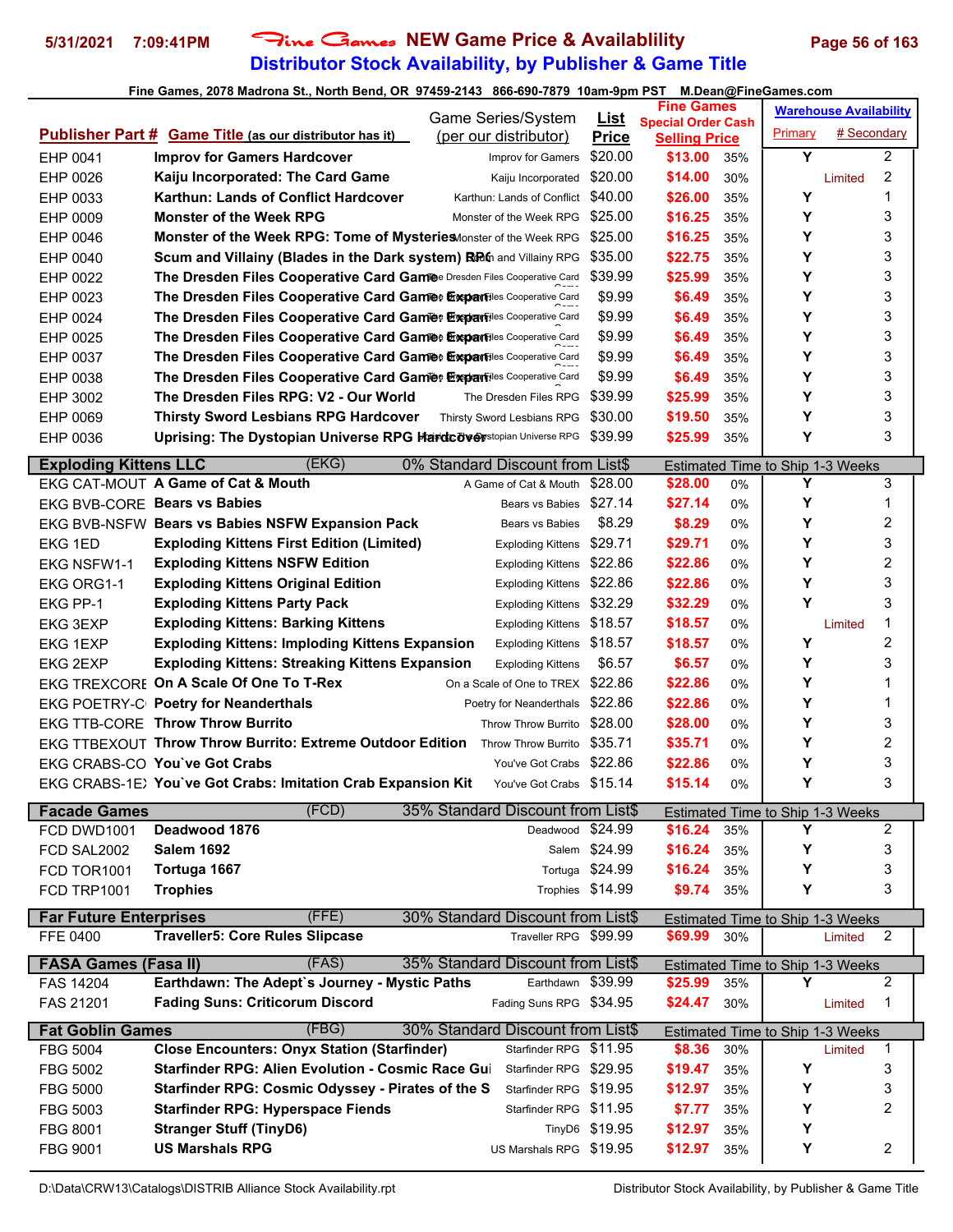# **Distributor Stock Availability, by Publisher & Game Title 5/31/2021 7:09:41PM** Fine Games **NEW Game Price & Availablility Page 57 of 163**

|                             |                                                                                     | Game Series/System                | <u>List</u>     | <b>Fine Games</b>                                 |     |                                         | <b>Warehouse Availability</b> |   |  |
|-----------------------------|-------------------------------------------------------------------------------------|-----------------------------------|-----------------|---------------------------------------------------|-----|-----------------------------------------|-------------------------------|---|--|
|                             | <b>Publisher Part # Game Title (as our distributor has it)</b>                      | (per our distributor)             | <b>Price</b>    | <b>Special Order Cash</b><br><b>Selling Price</b> |     | Primary                                 | # Secondary                   |   |  |
|                             |                                                                                     |                                   |                 |                                                   |     |                                         |                               |   |  |
| <b>Fearlight Games</b>      | (FLG)                                                                               | 35% Standard Discount from List\$ |                 |                                                   |     | Estimated Time to Ship 1-3 Weeks        |                               |   |  |
| FLG FTG110                  | <b>Baker Street: Casebook #1</b>                                                    | Baker Street \$24.99              |                 | \$16.24                                           | 35% | Y                                       |                               | 2 |  |
| <b>FLG 3001</b>             | <b>The Million Dollar Doodle</b>                                                    | The Million Dollar Doodle         | \$30.00         | \$19.50                                           | 35% | Y                                       |                               | 3 |  |
| <b>FLG 3000</b>             | Wing It: Beyond (stand alone or expansion)                                          |                                   | Wing It \$20.00 | \$13.00                                           | 35% | Υ                                       |                               | 3 |  |
| <b>FLG 1003</b>             | Wing It: The Game of Extreme Storytelling                                           |                                   | Wing It \$30.00 | \$19.50                                           | 35% | Y                                       |                               | 3 |  |
| <b>Final Frontier Games</b> | (FFN)                                                                               | 35% Standard Discount from List\$ |                 |                                                   |     | <b>Estimated Time to Ship 1-3 Weeks</b> |                               |   |  |
| FFN 4003                    | <b>A Fistful of Meeples</b>                                                         | A Fistful of Meeples \$24.00      |                 | \$15.60                                           | 35% | Υ                                       |                               | 1 |  |
| Fink & fink                 | (FNK)                                                                               | 35% Standard Discount from List\$ |                 |                                                   |     | Estimated Time to Ship 1-3 Weeks        |                               |   |  |
| FNK 51031                   | <b>Battleworld: Boss Level - Thanos Ship</b>                                        | Battleworld \$14.99               |                 | \$9.74                                            | 35% | Y                                       |                               | 3 |  |
| <b>FNK 49097</b>            | <b>Battleworld: Capsul (Ball)</b>                                                   | Battleworld                       | \$8.99          | \$5.84                                            | 35% | Y                                       |                               | 3 |  |
| <b>FNK 49095</b>            | <b>Battleworld: Mega Pack</b>                                                       | Battleworld \$24.99               |                 | \$16.24                                           | 35% | Y                                       |                               | 3 |  |
| <b>FNK 51025</b>            | <b>Battleworld: Storage Case</b>                                                    | Battleworld                       | \$19.99         | \$12.99                                           | 35% | Υ                                       |                               |   |  |
| <b>FNK 51032</b>            | <b>Battleworld: Travel Portal</b>                                                   | Battleworld                       | \$7.99          | \$5.19                                            | 35% | Y                                       |                               | 3 |  |
| <b>FNK 48721</b>            | <b>Christmas Story: A MAJOR Card Game</b>                                           | Christmas Story                   | \$6.99          | \$4.54                                            | 35% | Y                                       |                               | 2 |  |
| FNK 48715                   | <b>Elf: Snowball Showdown</b>                                                       | Elf                               | \$6.99          | \$4.89                                            | 30% |                                         | Limited                       | 1 |  |
| FNK 48716                   | <b>Footloose Party Game</b>                                                         | FootLoose                         | \$16.99         | \$11.04                                           | 35% | Y                                       |                               | 3 |  |
| <b>FNK 48713</b>            | Godzilla: Tokyo Clash Strategy Game                                                 | Godzilla                          | \$34.99         | \$22.74                                           | 35% | Y                                       |                               | 1 |  |
| <b>FNK 48717</b>            | <b>Last Defense</b>                                                                 | Last Defense                      | \$19.99         | \$12.99                                           | 35% | Y                                       |                               | 2 |  |
| <b>FNK 49252</b>            | <b>National Lampoon's Vacation</b>                                                  | National Lampoons Vacation        | \$6.99          | \$4.54                                            | 35% | Y                                       |                               |   |  |
| <b>FNK 45893</b>            | POP Funkoverse: DC 102 - Expandalone                                                | POP! Funkoverse                   | \$24.99         | \$16.24                                           | 35% | Y                                       |                               | 3 |  |
| <b>FNK 46069</b>            | POP Funkoverse: Jaws 100 - Expandalone                                              | POP! Funkoverse                   | \$24.99         | \$16.24                                           | 35% | Y                                       |                               | 2 |  |
| <b>FNK 45890</b>            | POP Funkoverse: Kool-Aid Man 100 - Expansion                                        | POP! Funkoverse                   | \$14.99         | \$10.49                                           | 30% |                                         | Limited                       | 2 |  |
| <b>FNK 48712</b>            | <b>Pop Tarts Card Game</b>                                                          | Pop Tarts                         | \$9.99          | \$6.49                                            | 35% | Υ                                       |                               | 1 |  |
| <b>FNK 46060</b>            | Pop! Funkoverse: Game of Thrones 100 - 4 pack                                       | POP! Funkoverse                   | \$39.99         | \$25.99                                           | 35% | Y                                       |                               | 2 |  |
| <b>FNK 49357</b>            | <b>Something Wild Card Game: Aladdin</b>                                            | Something Wild                    | \$7.99          | \$5.19                                            | 35% | Y                                       |                               | 2 |  |
| <b>FNK 48722</b>            | Something Wild Card Game: Nightmare Before Chi                                      | Something Wild                    | \$7.99          | \$5.19                                            | 35% | Y                                       |                               | 3 |  |
| <b>FNK 49354</b>            | <b>Something Wild Card Game: Toy Story</b>                                          | Something Wild                    | \$7.99          | \$5.19                                            | 35% | Y                                       |                               | 3 |  |
| FNK 49356                   | <b>Something Wild Card Game: Villains</b>                                           | Something Wild                    | \$7.99          | \$5.19                                            | 35% | Y                                       |                               | 3 |  |
| FNK 48718                   | <b>Yacht Rock Party Game</b>                                                        | Yacht Rock \$16.99                |                 | \$11.04                                           | 35% | Y                                       |                               | 2 |  |
| <b>Firelock Games</b>       | (FGD)                                                                               | 0% Standard Discount from List\$  |                 |                                                   |     | Estimated Time to Ship 1-3 Weeks        |                               |   |  |
| FGD 0048                    | <b>Blood &amp; Plunder: Bark</b>                                                    | Blood & Plunder \$35.00           |                 | \$35.00                                           | 0%  |                                         | Limited                       | 1 |  |
| FGD 0073                    | <b>Blood &amp; Plunder: Canoa Ship</b>                                              | Blood & Plunder \$14.29           |                 | \$14.29                                           | 0%  |                                         | Limited                       |   |  |
| FGD 0081                    | <b>Blood &amp; Plunder: Dutch Activation Deck</b>                                   | Blood & Plunder \$12.86           |                 | \$12.86                                           | 0%  |                                         | Limited                       | 2 |  |
| FGD 0004                    | <b>Blood &amp; Plunder: English Action Deck</b>                                     | Blood & Plunder \$12.86           |                 | \$12.86                                           | 0%  |                                         | Limited                       | 1 |  |
| FGD 0030                    | <b>Blood &amp; Plunder: English Freebooters Unit</b>                                | Blood & Plunder \$10.71           |                 | \$10.71                                           | 0%  |                                         | Limited                       | 1 |  |
| FGD 0069                    | Blood & Plunder: English William Kidd Legendary                                     | Blood & Plunder                   | \$5.71          | \$5.71                                            | 0%  |                                         | Limited                       | 1 |  |
| FGD 0082                    | <b>Blood &amp; Plunder: European Forces Activation Decl</b>                         | Blood & Plunder \$12.86           |                 | \$12.86                                           | 0%  |                                         | Limited                       | 1 |  |
| FGD 0063                    | Blood & Plunder: European Sailor Weapon Upgrad                                      | Blood & Plunder \$10.71           |                 | \$10.71                                           | 0%  |                                         | Limited                       | 1 |  |
| FGD 0003                    | <b>Blood &amp; Plunder: French Action Deck</b>                                      | Blood & Plunder \$12.86           |                 | \$12.86                                           | 0%  |                                         | Limited                       | 1 |  |
| FGD 0109                    | <b>Blood &amp; Plunder: French Coureurs des Bois</b>                                | Blood & Plunder \$10.71           |                 | \$10.71                                           | 0%  |                                         | Limited                       | 1 |  |
| FGD 0008                    | <b>Blood &amp; Plunder: French Dice</b>                                             | Blood & Plunder \$11.43           |                 | \$11.43                                           | 0%  |                                         | Limited                       | 1 |  |
| FGD 0095                    | <b>Blood &amp; Plunder: Gun Emplacement</b>                                         | Blood & Plunder \$17.14           |                 | \$17.14                                           | 0%  |                                         | Limited                       | 1 |  |
| FGD 0084                    | <b>Blood &amp; Plunder: Mounted Commander</b>                                       | Blood & Plunder                   | \$8.57          | \$8.57                                            | 0%  |                                         | Limited                       | 2 |  |
| FGD 0090                    | <b>Blood &amp; Plunder: Native American Warrior Archers</b> Blood & Plunder \$10.71 |                                   |                 | \$10.71                                           | 0%  |                                         | Limited                       | 1 |  |
| FGD 0107                    | <b>Blood &amp; Plunder: Organized Play Quarterly Kit</b>                            | Blood & Plunder \$16.07           |                 | \$16.07                                           | 0%  | Y                                       |                               | 1 |  |
| FGD 0047                    | Blood & Plunder: Plunder D10 Dice Set                                               | Blood & Plunder \$11.43           |                 | \$11.43                                           | 0%  |                                         |                               | 3 |  |
|                             | Blood & Plunder: Spanish Juan Corso Legendary (                                     | Blood & Plunder                   | \$5.71          | \$5.71                                            | 0%  |                                         |                               | 1 |  |
| FGD 0070                    | Blood & Plunder: Spanish Milicianos Indios Unit                                     | Blood & Plunder \$10.71           |                 | \$10.71                                           | 0%  |                                         | Limited<br>Limited            | 1 |  |
| FGD 0035                    | <b>Blood &amp; Plunder: Unaligned Action Deck</b>                                   | Blood & Plunder \$12.86           |                 | \$12.86                                           |     |                                         |                               | 2 |  |
| FGD 0002                    |                                                                                     |                                   |                 |                                                   | 0%  |                                         | Limited                       |   |  |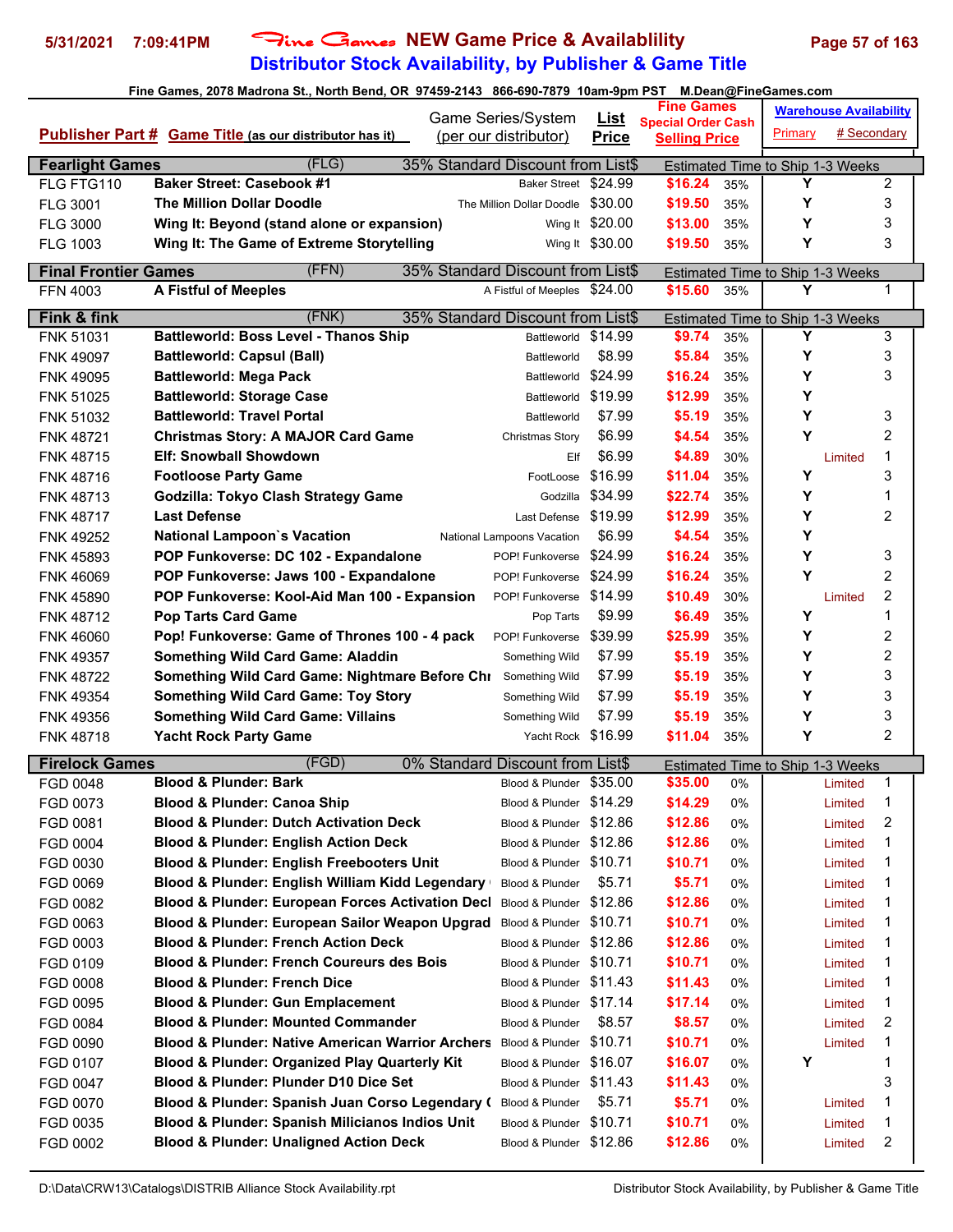## **Distributor Stock Availability, by Publisher & Game Title 5/31/2021 7:09:41PM** Fine Games **NEW Game Price & Availablility Page 58 of 163**

|                                     |                                                                                       |                                             |                         | <b>Fine Games</b>               |       |                                              | <b>Warehouse Availability</b> |                |
|-------------------------------------|---------------------------------------------------------------------------------------|---------------------------------------------|-------------------------|---------------------------------|-------|----------------------------------------------|-------------------------------|----------------|
|                                     | <b>Publisher Part # Game Title (as our distributor has it)</b>                        | Game Series/System<br>(per our distributor) | <u>List</u>             | <b>Special Order Cash</b>       |       | Primary                                      | # Secondary                   |                |
| <b>FGD BV0001</b>                   | <b>Blood &amp; Valor: Rulebook</b>                                                    | Blood & Valor                               | <b>Price</b><br>\$27.86 | <b>Selling Price</b><br>\$27.86 | $0\%$ | Y                                            |                               | $\overline{c}$ |
| <b>FGD OI0001</b>                   | Oak & Iron: Core Box                                                                  | Oak & Iron \$50,00                          |                         | \$50.00                         | 0%    |                                              | Limited                       | 2              |
|                                     |                                                                                       |                                             |                         |                                 |       |                                              |                               |                |
| <b>Floyd Lu</b>                     | (FLU)                                                                                 | 30% Standard Discount from List\$           |                         |                                 |       | Estimated Time to Ship 1-3 Weeks             |                               |                |
| FLU RF002                           | The Refuge: Terror from the Deep Playmat                                              | The Refuge \$19.99                          |                         | \$13.99                         | 30%   | Y                                            |                               |                |
| <b>Flying Frog Productions, LIc</b> | (FlyFrg)                                                                              | 35% Standard Discount from List\$           |                         |                                 |       | Estimated Time to Ship 1-3 Weeks             |                               |                |
| FFP 0207                            | A Touch of Evil 10th Anniversary Limited Edition                                      | A Touch of Evil                             | \$99.95                 | \$64.97                         | 35%   | Υ                                            |                               | 1              |
| FFP 07E14                           | Forbidden Fortress Jorogumo Spider Queen XL ErForbidden Fortress                      |                                             | \$34.95                 | \$22.72                         | 35%   | Υ                                            |                               |                |
| FFP 0103                            | Last Night on Earth: Growing Hunger Expansion Last Night on Earth                     |                                             | \$39.95                 | \$27.97                         | 30%   |                                              | Limited                       | 1              |
| FFP 0101                            | Last Night on Earth: The Zombie Game                                                  | Last Night on Earth \$59.95                 |                         | \$38.97                         | 35%   | Υ                                            |                               | 3              |
| FFP 0713                            | Shadows of Brimstone Forest of the Dead, Deluxmedows of Brimstone \$79.95             |                                             |                         | \$51.97                         | 35%   | Y                                            |                               | 2              |
| <b>FFP 07E16</b>                    | <b>Shadows of Brimstone Wasteland Terralisk XL Bnadows of Brimstone</b>               |                                             | \$29.95                 | \$19.47                         | 35%   | Y                                            |                               | 1              |
| <b>FFP 07H02</b>                    | Shadows of Brimstone: Alt Gender Hero Pack, Shedows of Brimstone                      |                                             | \$31.95                 | \$22.37                         | 30%   |                                              | Limited                       | 2              |
| FFP 07DE06                          | <b>Shadows of Brimstone: Beli`al XXL Sized Deluxe Edows of Brimstone</b>              |                                             | \$44.95                 | \$31.47                         | 30%   |                                              | Limited                       | 1              |
| FFP 0709                            | <b>Shadows of Brimstone: Blasted Wastes Deluxe Ortidows of Brimstone</b>              |                                             | \$79.95                 | \$55.96                         | 30%   |                                              | Limited                       | 2              |
| FFP 07E27                           | <b>Shadows of Brimstone: Bone Eaters Enemy Pack</b> adows of Brimstone                |                                             | \$19.95                 | \$13.97                         | 30%   |                                              | Limited                       | 1              |
| FFP 0701-R                          | Shadows of Brimstone: City of Ancients Revised Gdows of Brimstone \$119.95            |                                             |                         | \$77.97                         | 35%   | Υ                                            |                               | 3              |
| <b>FFP 07H05</b>                    | <b>Shadows of Brimstone: Hero Pack Cowboy</b>                                         | Shadows of Brimstone \$21.95                |                         | \$14.27                         | 35%   | Y                                            |                               | $\overline{c}$ |
| <b>FFP 07H07</b>                    | <b>Shadows of Brimstone: Hero Pack Drifter</b>                                        | Shadows of Brimstone \$21.95                |                         | \$15.37                         | 30%   |                                              | Limited                       | 1              |
| <b>FFP 07H08</b>                    | <b>Shadows of Brimstone: Hero Pack Frontier Doc</b> Shadows of Brimstone \$21.95      |                                             |                         | \$15.37                         | 30%   |                                              | Limited                       | 1              |
| <b>FFP 07H06</b>                    | <b>Shadows of Brimstone: Hero Pack Gambler</b>                                        | Shadows of Brimstone \$21.95                |                         | \$15.37                         | 30%   |                                              | Limited                       | 1              |
| <b>FFP 07H03</b>                    | <b>Shadows of Brimstone: Hero Pack Orphan</b>                                         | Shadows of Brimstone                        | \$21.95                 | \$15.37                         | 30%   |                                              | Limited                       | 1              |
| <b>FFP 07H04</b>                    | <b>Shadows of Brimstone: Hero Pack Prospector</b> Shadows of Brimstone                |                                             | \$21.95                 | \$15.37                         | 30%   |                                              | Limited                       | 1              |
| <b>FFP 07H10</b>                    | <b>Shadows of Brimstone: Hero Pack Wandering Samadows of Brimstone \$21.95</b>        |                                             |                         | \$14.27                         | 35%   | Υ                                            |                               | 2              |
| FFP 07E23                           | Shadows of Brimstone: Magma Fiends Enemy Panadows of Brimstone \$19.95                |                                             |                         | \$12.97                         | 35%   | Y                                            |                               | 1              |
| FFP 07A01                           | <b>Shadows of Brimstone: Old West Allies</b>                                          | Shadows of Brimstone \$39.95                |                         | \$27.97                         | 30%   |                                              | Limited                       | 1              |
| FFP 07E12                           | Shadows of Brimstone: Scourge Rats Enemy Path Nows of Brimstone \$19.95               |                                             |                         | \$12.97                         | 35%   | Y                                            |                               | 1              |
| FFP 07E25                           | <b>Shadows of Brimstone: Shikarri Nomad Crusadens</b> dows of Brimstone \$19.95       |                                             |                         | \$12.97                         | 35%   | Υ                                            |                               | 2              |
| FFP 0702-R                          | Shadows of Brimstone: Swamps of Death Revis <sup>8</sup> dadows of Brimstone \$119.95 |                                             |                         | \$83.96                         | 30%   |                                              | Limited                       | 1              |
| FFP 07DE05                          | Shadows of Brimstone: Undead Outlaws Deluxes Eddows of Brimstone \$39.95              |                                             |                         | \$27.97                         | 30%   |                                              | Limited                       | $\overline{2}$ |
| <b>Flying Meeple</b>                | (GSU)                                                                                 | 0% Standard Discount from List\$            |                         |                                 |       | Estimated Time to Ship 1-3 Weeks             |                               |                |
| GSU A2160                           | 1d20 Orb - Heartwood with Moonsilver                                                  | PolyHero Dice                               | \$5.34                  | \$5.34                          | 0%    |                                              |                               | 3              |
| <b>GSU A2162</b>                    | 1d20 Orb - Parchment with Black Ink                                                   | PolyHero Dice                               | \$5.34                  | \$5.34                          | 0%    |                                              | Limited                       | 1              |
| <b>GSU A2167</b>                    | 1d20 Orb - Wizardstone with Mystic Runes                                              | PolyHero Dice                               | \$5.34                  | \$5.34                          | 0%    |                                              | Limited                       | 1              |
| <b>GSU H2400</b>                    | Archmage                                                                              | Archmage \$49.03                            |                         | \$49.03                         | 0%    | Y                                            |                               | 2              |
| GSU FLY2301                         | <b>Roll &amp; Seek: The Musuem</b>                                                    | Roll and Seek \$20.00                       |                         | \$14.00                         | 30%   |                                              | Limited                       | 1              |
|                                     | (FRB)                                                                                 | 32% Standard Discount from List\$           |                         |                                 |       |                                              |                               |                |
| <b>Forbidden Games</b><br>FRB 1400  | <b>Extraordinary Adventures: Pirates</b>                                              | <b>Extraordinary Adventures</b>             | \$49.99                 | \$33.99                         | 32%   | <b>Estimated Time to Ship 1-3 Weeks</b><br>Y |                               | 3              |
| FRB 1100                            | <b>Railroad Rivals</b>                                                                | Railroad Rivals \$49.99                     |                         | \$33.99                         | 32%   | Y                                            |                               | 3              |
| FRB 1001                            | Victory & Glory: Napoleon                                                             | Victory and Glory \$99.99                   |                         | \$67.99                         | 32%   | Υ                                            |                               |                |
|                                     |                                                                                       |                                             |                         |                                 |       |                                              |                               |                |
| <b>Forge Studios</b>                | (FGS)                                                                                 | 35% Standard Discount from List\$           |                         |                                 |       | <b>Estimated Time to Ship 1-3 Weeks</b>      |                               |                |
| FGS CG01                            | The Rangers Combat Card Game                                                          | Rangers Combat \$12.95                      |                         | \$8.42 35%                      |       | Υ                                            |                               | $\overline{2}$ |
| <b>Formal Ferret Games</b>          | (FRM)                                                                                 | 30% Standard Discount from List\$           |                         |                                 |       | <b>Estimated Time to Ship 1-3 Weeks</b>      |                               |                |
| FRM WRDY01                          | <b>Wordsy</b>                                                                         |                                             | Wordsy \$20.00          | \$14.00                         | 30%   |                                              | Limited                       | $\mathbf{1}$   |
| <b>Fred Distributing</b>            | (Fred)                                                                                | 35% Standard Discount from List\$           |                         |                                 |       | Estimated Time to Ship 1-3 Weeks             |                               |                |
| FRD 102117                          | <b>Can't Stop! Express</b>                                                            | Can't Stop!                                 | \$9.99                  | \$6.49                          | 35%   | Υ                                            |                               | 2              |
| FRD 101124                          | <b>For Sale</b>                                                                       |                                             | For Sale \$29.99        | \$19.49                         | 35%   | Υ                                            |                               | 1              |
| FRD 102197                          | <b>Incan Gold</b>                                                                     | Incan Gold \$29.99                          |                         | \$19.49                         | 35%   | Υ                                            |                               | 2              |
|                                     |                                                                                       |                                             |                         |                                 |       |                                              |                               |                |
| <b>Free League Games</b>            | (FLF)                                                                                 | 35% Standard Discount from List\$           |                         |                                 |       | <b>Estimated Time to Ship 1-3 Weeks</b>      |                               |                |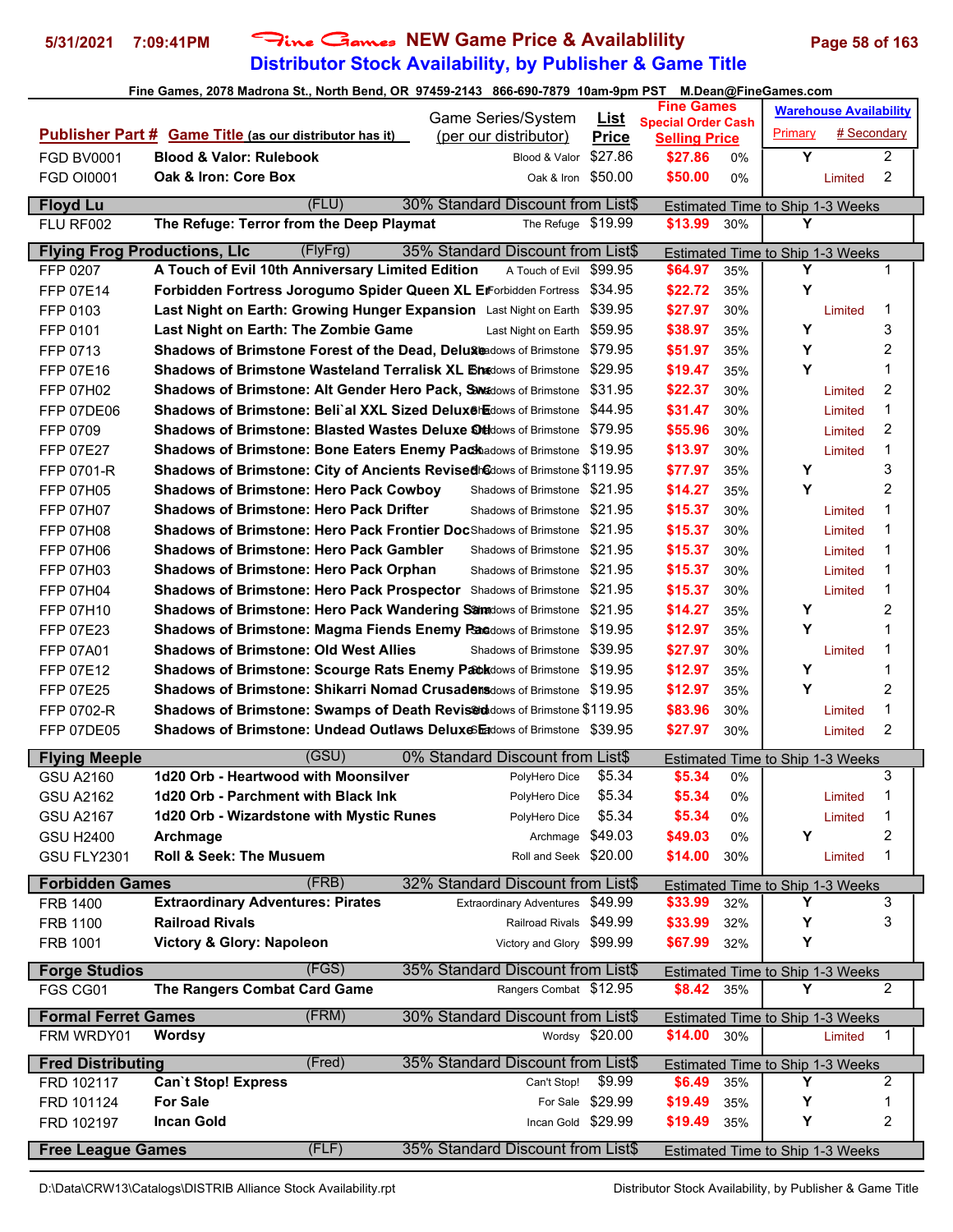# **Distributor Stock Availability, by Publisher & Game Title 5/31/2021 7:09:41PM** Fine Games **NEW Game Price & Availablility Page 59 of 163**

### **Fine Games, 2078 Madrona St., North Bend, OR 97459-2143 866-690-7879 10am-9pm PST M.Dean@FineGames.com**

|                             |                                                                                                                                       | Game Series/System                                           | <u>List</u>      | <b>Fine Games</b>                                 |            |                                  | <b>Warehouse Availability</b> |                         |  |
|-----------------------------|---------------------------------------------------------------------------------------------------------------------------------------|--------------------------------------------------------------|------------------|---------------------------------------------------|------------|----------------------------------|-------------------------------|-------------------------|--|
|                             | <b>Publisher Part # Game Title (as our distributor has it)</b>                                                                        | (per our distributor)                                        | <b>Price</b>     | <b>Special Order Cash</b><br><b>Selling Price</b> |            | Primary                          | # Secondary                   |                         |  |
| FLF ALE002                  | <b>Alien RPG</b>                                                                                                                      | Alien RPG                                                    | \$49.99          | \$32.49                                           | 35%        | Y                                |                               | 1                       |  |
| FLF ALE004                  | Alien RPG: Base Dice                                                                                                                  | Alien RPG \$19.99                                            |                  | \$12.99                                           | 35%        | Y                                |                               | 2                       |  |
| FLF ALE005                  | <b>Alien RPG: Stress Dice</b>                                                                                                         | Alien RPG                                                    | \$19.99          | \$12.99                                           | 35%        | Υ                                |                               |                         |  |
| FLF COR002                  | <b>Coriolis RPG: The Last Cyclade</b>                                                                                                 | Coriolis RPG \$39.99                                         |                  | \$25.99                                           | 35%        |                                  |                               | 3                       |  |
| FLF FBL014                  | Forbidden Lands RPG: Crypt of the Mellified Magebidden Lands RPG                                                                      |                                                              | \$23.99          | \$15.59                                           | 35%        | Υ                                |                               |                         |  |
| FLF FBL007                  | Forbidden Lands RPG: The Bitter Reach Hardcovebidden Lands RPG                                                                        |                                                              | \$39.99          | \$25.99                                           | 35%        | Y                                |                               | 1                       |  |
| FLF FLW09                   | <b>MORK BORG - Cult Feretory</b>                                                                                                      | MORK BORG \$19.99                                            |                  | \$13.99                                           | 30%        |                                  | Limited                       | 1                       |  |
|                             | FLF MUH051113 Mutant: Year Zero RPG - Zone Compendium 4: Mihent: Year Zero RPG \$19.99                                                |                                                              |                  | \$13.99                                           | 30%        |                                  | Limited                       | 1                       |  |
| FLF SYM017                  | <b>Symbaroum RPG: Starter Set</b>                                                                                                     | Symbaroum RPG \$39.99                                        |                  | \$25.99                                           | 35%        | Υ                                |                               |                         |  |
| FLF TAL006                  | Tales from the Loop RPG: Out of Time                                                                                                  | Tales from the Loop RPG \$33.99                              |                  | \$22.09                                           | 35%        | Y                                |                               |                         |  |
| FLF TAL003                  | Things from the Flood RPG                                                                                                             | Things from the Flood RPG \$45.99                            |                  | \$32.19                                           | 30%        |                                  | Limited                       | 1                       |  |
| FLF VAS01                   | Vaesen Nordic Horror RPG Hardcover                                                                                                    | Vaesen Nordic Horror RPG                                     | \$49.99          | \$32.49                                           | 35%        | Y                                |                               | 1                       |  |
| FLF VAS04                   | Vaesen Nordic Horror RPG: GM Screen and Mapen Nordic Horror RPG \$29.99                                                               |                                                              |                  | \$20.99                                           | 30%        |                                  | Limited                       | 1                       |  |
| <b>Frog God Games</b>       | (FGG)                                                                                                                                 | 35% Standard Discount from List\$                            |                  |                                                   |            | Estimated Time to Ship 1-3 Weeks |                               |                         |  |
| FGG 3LR01                   | <b>3 Laws of Robotics</b>                                                                                                             | 3 Laws of Robotics                                           | \$14.95          | \$9.72                                            | 35%        | Y                                |                               | 3                       |  |
| FGG BK01                    | Bosk                                                                                                                                  |                                                              | Bosk \$44.95     | \$29.22                                           | 35%        | Υ                                |                               | 3                       |  |
| FGG DC01DX                  | <b>Dome Crushers - Gigantic Edition</b>                                                                                               | Dome Crushers                                                | \$9.95           | \$6.96                                            | 30%        |                                  | Limited                       | 1                       |  |
| FGG ER02                    | <b>Epic Resort (2nd Edition)</b>                                                                                                      | Epic Resort \$44.95                                          |                  | \$29.22                                           | 35%        | Υ                                |                               | 3                       |  |
| FGG ERV01                   | Epic Resort: Villain's Vacation Expansion                                                                                             | Epic Resort \$19.95                                          |                  | \$12.97                                           | 35%        | Υ                                |                               | 2                       |  |
| FGG HFC01                   | <b>Holi - Festival of Colors</b>                                                                                                      | Holi Festival of Colors \$39.95                              |                  | \$25.97                                           | 35%        | Υ                                |                               | 3                       |  |
| FGG NW01                    | News at 11                                                                                                                            | News at 11                                                   | \$19.95          | \$12.97                                           | 35%        | Υ                                |                               | 3                       |  |
| FGG SA01                    | Sagrada                                                                                                                               |                                                              | Sagrada \$39.95  | \$25.97                                           | 35%        | Y                                |                               | 3                       |  |
| FGG SA02                    | Sagrada: 5-6 Player Expansion                                                                                                         |                                                              | Sagrada \$24.95  | \$16.22                                           | 35%        | Υ                                |                               | 3                       |  |
| FGG SA04                    | <b>Sagrada: Life Expansion</b>                                                                                                        |                                                              | Sagrada \$19.95  | \$12.97                                           | 35%        | Y                                |                               | 3                       |  |
|                             |                                                                                                                                       |                                                              |                  |                                                   |            |                                  |                               |                         |  |
| FGG SA03                    | <b>Sagrada: Passion Expansion</b>                                                                                                     |                                                              | Sagrada \$19.95  | \$12.97                                           | 35%        | Y                                |                               | 3                       |  |
| FGG VW02                    | <b>Vault Wars (2nd Edition)</b>                                                                                                       | Vault Wars \$24.95                                           |                  | \$16.22                                           | 35%        | Υ                                |                               | 3                       |  |
|                             | (FRO)                                                                                                                                 |                                                              |                  |                                                   |            |                                  |                               |                         |  |
| <b>Frosted Games</b>        |                                                                                                                                       | 25% Standard Discount from List\$<br>Advent Calendar \$74.25 |                  | \$55.69                                           | 25%        | Estimated Time to Ship 1-3 Weeks | Limited                       | 1                       |  |
|                             | FRO ADVENT21 Brettspiel Advent Calendar 2016<br>FRO ADVENT21 Brettspiel Advent Calendar 2016 - Essen (Compact Advent Calendar \$74.25 |                                                              |                  | \$55.69                                           | 25%        |                                  | Limited                       | 1                       |  |
|                             |                                                                                                                                       |                                                              |                  |                                                   |            |                                  |                               |                         |  |
| <b>Gallant Knight Games</b> | (GAL)                                                                                                                                 | 35% Standard Discount from List\$                            |                  |                                                   |            | Estimated Time to Ship 1-3 Weeks |                               |                         |  |
| <b>GAL HOTA01</b>           | Horsemen of the Apocalypse Card Game Horsemen of the Apocalypse                                                                       |                                                              | \$9.99           | \$6.49                                            | 35%        | Υ                                |                               |                         |  |
| GAL BRG001                  | The Hero`s Jouney Fantasy Roleplaying 2E                                                                                              | The Hero's Journey \$29.99                                   |                  | \$19.49                                           | 35%        | Y                                |                               | $\mathfrak{p}$          |  |
| <b>Game Tank</b>            | (GTN)                                                                                                                                 | 35% Standard Discount from List\$                            |                  |                                                   |            | Estimated Time to Ship 1-3 Weeks |                               |                         |  |
| GTN 1002                    | The Wizard's Dice Tower                                                                                                               | Dice Tower \$45.00                                           |                  | \$29.25                                           | 35%        | Υ                                |                               | 3                       |  |
| <b>Games Workshop</b>       | (GmWork)                                                                                                                              | 25% Standard Discount from List\$                            |                  |                                                   |            | Estimated Time to Ship 1-3 Weeks |                               |                         |  |
| GAW 400-37                  | Adeptus Titanicus: Cerastus Knights Acheron & C; Adeptus Titanicus \$65.00                                                            |                                                              |                  | \$48.75                                           | 25%        |                                  | Limited                       | $\mathbf{1}$            |  |
| GAW 200-01                  | <b>Blood Bowl: Second Season Edition</b>                                                                                              | Blood Bowl \$140.00                                          |                  | \$105.00                                          | 25%        |                                  | Limited                       | 2                       |  |
| GAW 200-90                  | Blood Bowl: Spike! Journal Issue 11                                                                                                   | Blood Bowl \$15.00                                           |                  | \$11.25                                           | 25%        |                                  | Limited                       | 1                       |  |
| GAW 63-14                   | Citadel Brush: Large Base Brush                                                                                                       | <b>Brushes</b>                                               | \$8.75           | \$6.56                                            | 25%        |                                  | Limited                       | 1                       |  |
| GAW 63-17                   | Citadel Brush: Large Shade Brush                                                                                                      | <b>Brushes</b>                                               | \$12.25          | \$9.19                                            | 25%        |                                  | Limited                       | 1                       |  |
| GAW 21-25                   | Citadel Paint: Base - Abaddon Black                                                                                                   | Paint                                                        | \$4.55           | \$3.41                                            | 25%        | Υ                                |                               | $\overline{\mathbf{c}}$ |  |
| GAW 21-01                   | <b>Citadel Paint: Base - Averland Sunset</b>                                                                                          | Paint                                                        | \$4.55           | \$3.41                                            | 25%        | Υ                                |                               | 1                       |  |
| GAW 21-29                   | Citadel Paint: Base - Balthasar Gold                                                                                                  | Paint                                                        | \$4.55           | \$3.41                                            | 25%        | Υ                                |                               | 2                       |  |
| GAW 21-49                   | Citadel Paint: Base - Barak-Nar Burgundy                                                                                              | Paint                                                        | \$4.55           | \$3.41                                            | 25%        | Υ                                |                               | 2                       |  |
| GAW 21-18                   | <b>Citadel Paint: Base - Bugmans Glow</b>                                                                                             | Paint                                                        | \$4.55           | \$3.41                                            | 25%        | Y                                |                               | $\overline{\mathbf{c}}$ |  |
| GAW 21-09                   | Citadel Paint: Base - Caledor Sky                                                                                                     | Paint                                                        | \$4.55           | \$3.41                                            | 25%        | Υ                                |                               | $\overline{\mathbf{c}}$ |  |
| GAW 21-12                   | Citadel Paint: Base - Caliban Green                                                                                                   | Paint                                                        | \$4.55           | \$3.41                                            | 25%        | Υ                                |                               | $\overline{c}$          |  |
| GAW 21-14<br>GAW 21-50      | Citadel Paint: Base - Castellan Green<br><b>Citadel Paint: Base - Catachan Fleshtone</b>                                              | Paint<br>Paint                                               | \$4.55<br>\$4.55 | \$3.41<br>\$3.41                                  | 25%<br>25% | Υ<br>Υ                           |                               | $\overline{2}$          |  |

D:\Data\CRW13\Catalogs\DISTRIB Alliance Stock Availability.rpt Distributor Stock Availability, by Publisher & Game Title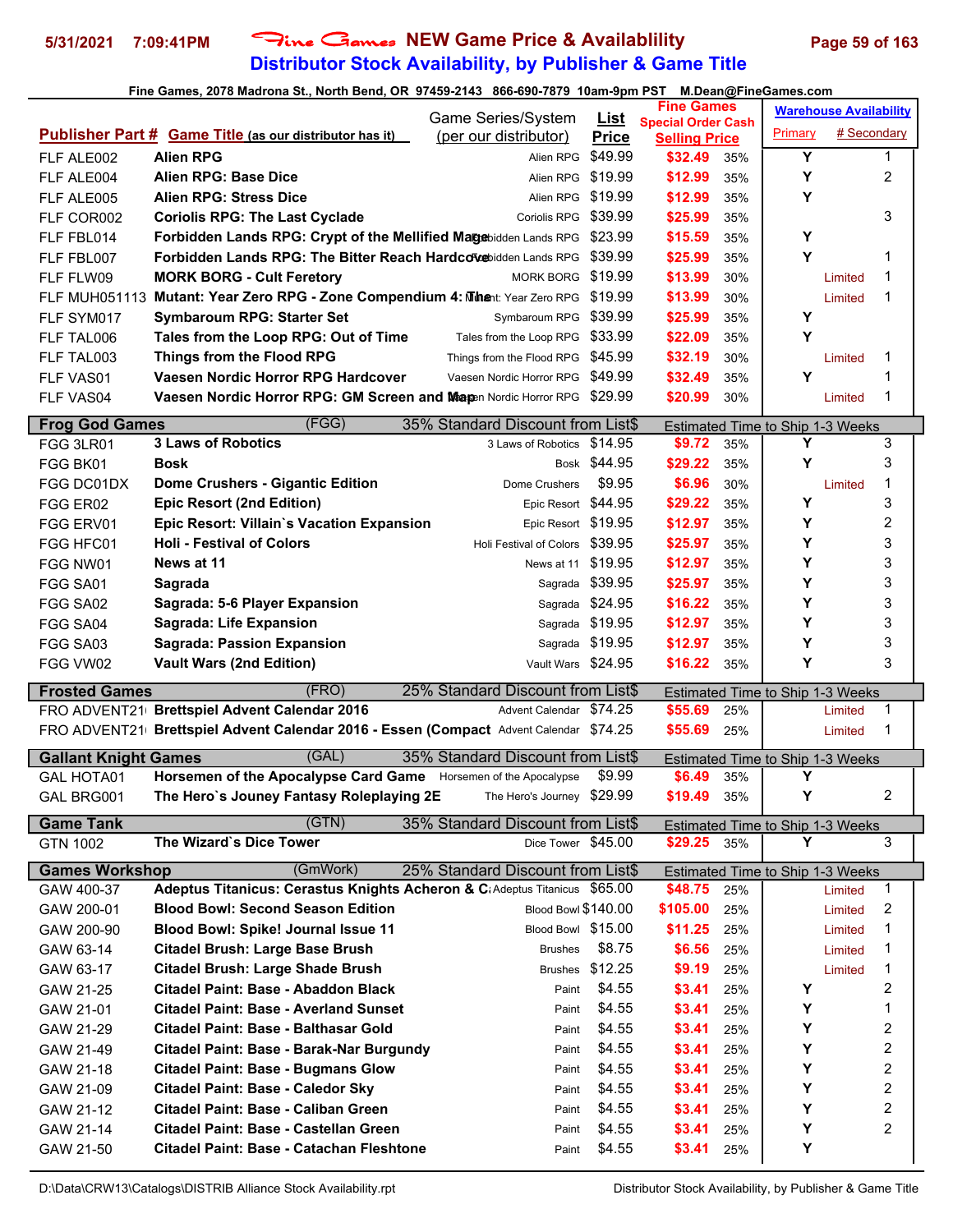# **Distributor Stock Availability, by Publisher & Game Title** 5/31/2021 7:09:41PM Fine Games NEW Game Price & Availablility Page 60 of 163

|                                                                    | Game Series/System    | List         | <b>Fine Games</b>                                 |     |         | <b>Warehouse Availability</b> |                |
|--------------------------------------------------------------------|-----------------------|--------------|---------------------------------------------------|-----|---------|-------------------------------|----------------|
| <b>Publisher Part # Game Title (as our distributor has it)</b>     | (per our distributor) | <b>Price</b> | <b>Special Order Cash</b><br><b>Selling Price</b> |     | Primary | # Secondary                   |                |
| GAW 21-26<br><b>Citadel Paint: Base - Celestra Grey</b>            | Paint                 | \$4.55       | \$3.41                                            | 25% | Y       |                               | 1              |
| Citadel Paint: Base - Corax White<br>GAW 21-52                     | Paint                 | \$4.55       | \$3.41                                            | 25% |         | Limited                       | 1              |
| Citadel Paint: Base - Corvus Black<br>GAW 21-44                    | Paint                 | \$4.55       | \$3.41                                            | 25% |         | Limited                       | 1              |
| <b>Citadel Paint: Base - Daemonette Hide</b><br>GAW 21-06          | Paint                 | \$4.55       | \$3.41                                            | 25% | Y       |                               | 2              |
| Citadel Paint: Base - Death Guard Green 12ml<br>GAW 21-37          | Paint                 | \$4.55       | \$3.41                                            | 25% | Y       |                               | 2              |
| Citadel Paint: Base - Death Korps Drab<br>GAW 21-40                | Paint                 | \$4.55       | \$3.41                                            | 25% | Y       |                               | $\overline{2}$ |
| <b>Citadel Paint: Base - Deathworld Forest</b><br>GAW 21-15        | Paint                 | \$4.55       | \$3.41                                            | 25% |         | Limited                       | 2              |
| <b>Citadel Paint: Base - Dryad Bark</b><br>GAW 21-23               | Paint                 | \$4.55       | \$3.41                                            | 25% | Υ       |                               | $\overline{2}$ |
| Citadel Paint: Base - Gal Vorbak Red<br>GAW 21-41                  | Paint                 | \$4.55       | \$3.41                                            | 25% | Y       |                               | 1              |
| <b>Citadel Paint: Base - Grey Knights Steel</b><br>GAW 21-47       | Paint                 | \$4.55       | \$3.41                                            | 25% | Y       |                               | 1              |
| <b>Citadel Paint: Base - Grey Seer</b><br>GAW 21-54                | Paint                 | \$4.55       | \$3.41                                            | 25% |         | Limited                       | 1              |
| Citadel Paint: Base - Incubi Darkness<br>GAW 21-11                 | Paint                 | \$4.55       | \$3.41                                            | 25% |         | Limited                       | 2              |
| Citadel Paint: Base - Ionrach Skin<br>GAW 21-38                    | Paint                 | \$4.55       | \$3.41                                            | 25% | Y       |                               | 2              |
| Citadel Paint: Base - Iron Hands Steel<br>GAW 21-46                | Paint                 | \$4.55       | \$3.41                                            | 25% | Y       |                               | 2              |
| <b>Citadel Paint: Base - Iron Warriors</b><br>GAW 21-48            | Paint                 | \$4.55       | \$3.41                                            | 25% | Y       |                               | 2              |
| Citadel Paint: Base - Jokaero Orange<br>GAW 21-02                  | Paint                 | \$4.55       | \$3.41                                            | 25% | Υ       |                               | 3              |
| Citadel Paint: Base - Kantor Blue<br>GAW 21-07                     | Paint                 | \$4.55       | \$3.41                                            | 25% | Υ       |                               | 3              |
| Citadel Paint: Base - Khorne Red<br>GAW 21-04                      | Paint                 | \$4.55       | \$3.41                                            | 25% | Υ       |                               | 1              |
| <b>Citadel Paint: Base - Leadbelcher</b><br>GAW 21-28              | Paint                 | \$4.55       | \$3.41                                            | 25% |         | Limited                       | 2              |
| Citadel Paint: Base - Lupercal Green<br>GAW 21-45                  | Paint                 | \$4.55       | \$3.41                                            | 25% | Υ       |                               | 1              |
| Citadel Paint: Base - Macragge Blue<br>GAW 21-08                   | Paint                 | \$4.55       | \$3.41                                            | 25% | Y       |                               | 1              |
| <b>Citadel Paint: Base - Mechanicus Standard Grey</b><br>GAW 21-24 | Paint                 | \$4.55       | \$3.41                                            | 25% | Υ       |                               | 2              |
| <b>Citadel Paint: Base - Mephiston Red</b><br>GAW 21-03            | Paint                 | \$4.55       | \$3.41                                            | 25% | Υ       |                               | 3              |
| <b>Citadel Paint: Base - Morghast Bone</b><br>GAW 21-51            | Paint                 | \$4.55       | \$3.41                                            | 25% | Υ       |                               | 1              |
| <b>Citadel Paint: Base - Mournfang Brown</b><br>GAW 21-20          | Paint                 | \$4.55       | \$3.41                                            | 25% | Y       |                               | 2              |
| Citadel Paint: Base - Naggaroth Night<br>GAW 21-05                 | Paint                 | \$4.55       | \$3.41                                            | 25% | Y       |                               | 3              |
| <b>Citadel Paint: Base - Night Lords Blue</b><br>GAW 21-42         | Paint                 | \$4.55       | \$3.41                                            | 25% |         | Limited                       | 2              |
| Citadel Paint: Base - Nocturne Green<br>GAW 21-43                  | Paint                 | \$4.55       | \$3.41                                            | 25% |         | Limited                       | 1              |
| <b>Citadel Paint: Base - Phoenician Purple</b><br>GAW 21-39        | Paint                 | \$4.55       | \$3.41                                            | 25% | Y       |                               | 2              |
| Citadel Paint: Base - Rakarth Flesh<br>GAW 21-27                   | Paint                 | \$4.55       | \$3.41                                            | 25% | Υ       |                               | 2              |
| Citadel Paint: Base - Retributor Armour<br>GAW 21-35               | Paint                 | \$6.20       | \$4.65                                            | 25% | Y       |                               | $\overline{2}$ |
| Citadel Paint: Base - Rhinox Hide<br>GAW 21-22                     | Paint                 | \$4.55       | \$3.41                                            | 25% |         | Limited                       | 2              |
| Citadel Paint: Base - Runelord Brass<br>GAW 21-55                  | Paint                 | \$6.10       | \$4.57                                            | 25% | Y       |                               | 3              |
| <b>Citadel Paint: Base - Screamer Pink</b><br>GAW 21-33            | Paint                 | \$4.55       | \$3.41                                            | 25% | Υ       |                               | 1              |
| <b>Citadel Paint: Base - Screaming Bell</b><br>GAW 21-30           | Paint                 | \$4.55       | \$3.41                                            | 25% | Υ       |                               | 2              |
| Citadel Paint: Base - Steel Legion Drab<br>GAW 21-17               | Paint                 | \$4.55       | \$3.41                                            | 25% | Υ       |                               | 2              |
| Citadel Paint: Base - Stegadon Scale Green<br>GAW 21-10            | Paint                 | \$4.55       | \$3.41                                            | 25% | Υ       |                               | 2              |
| <b>Citadel Paint: Base - The Fang</b><br>GAW 21-32                 | Paint                 | \$4.55       | \$3.41                                            | 25% | Υ       |                               | 2              |
| Citadel Paint: Base - Thousand Sons Blue 12ml<br>GAW 21-36         | Paint                 | \$4.55       | \$3.41                                            | 25% | Υ       |                               | 2              |
| Citadel Paint: Base - Waaagh! Flesh<br>GAW 21-13                   | Paint                 | \$4.55       | \$3.41                                            | 25% | Υ       |                               | 2              |
| <b>Citadel Paint: Base - Warplock Bronze</b><br>GAW 21-31          | Paint                 | \$4.55       | \$3.41                                            | 25% | Υ       |                               | 2              |
| Citadel Paint: Base - XV-88<br>GAW 21-21                           | Paint                 | \$4.55       | \$3.41                                            | 25% | Υ       |                               | 1              |
| Citadel Paint: Base - Zandri Dust<br>GAW 21-16                     | Paint                 | \$4.55       | \$3.41                                            | 25% | Υ       |                               | 3              |
| <b>Citadel Paint: Contrast - Aethermatic Blue</b><br>GAW 29-41     | Paint                 | \$7.80       | \$5.85                                            | 25% | Υ       |                               | 2              |
| <b>Citadel Paint: Contrast - Aggaros Dunes</b><br>GAW 29-25        | Paint                 | \$7.80       | \$5.85                                            | 25% | Υ       |                               | 1              |
| Citadel Paint: Contrast - Akhelian Green<br>GAW 29-19              | Paint                 | \$7.80       | \$5.85                                            | 25% | Υ       |                               | 2              |
| <b>Citadel Paint: Contrast - Apothecary White</b><br>GAW 29-34     | Paint                 | \$7.80       | \$5.85                                            | 25% | Υ       |                               | 2              |
| Citadel Paint: Contrast - Basilicanum Grey<br>GAW 29-37            | Paint                 | \$7.80       | \$5.85                                            | 25% | Υ       |                               | 2              |
| <b>Citadel Paint: Contrast - Black Templar</b><br>GAW 29-38        | Paint                 | \$7.80       | \$5.85                                            | 25% |         |                               | 3              |
| <b>Citadel Paint: Contrast - Blood Angels Red</b><br>GAW 29-12     | Paint                 | \$7.80       | \$5.85                                            | 25% | Υ       |                               | 2              |
|                                                                    |                       |              |                                                   |     |         |                               |                |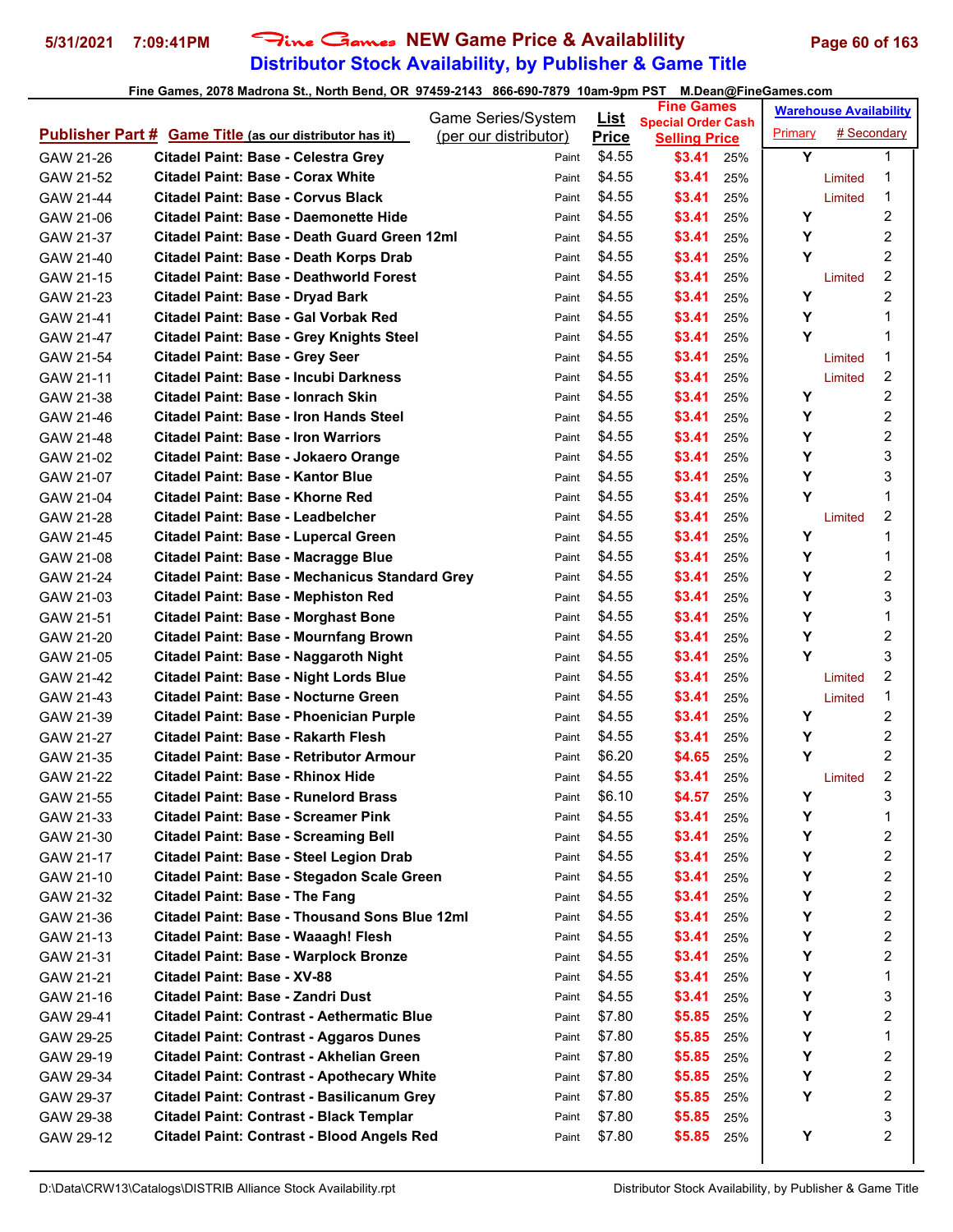# **Distributor Stock Availability, by Publisher & Game Title 5/31/2021 7:09:41PM** Fine Games **NEW Game Price & Availablility Page 61 of 163**

|                                                                  | Game Series/System    | <u>List</u>  | <b>Fine Games</b>                                 |         | <b>Warehouse Availability</b> |                |
|------------------------------------------------------------------|-----------------------|--------------|---------------------------------------------------|---------|-------------------------------|----------------|
| <b>Publisher Part # Game Title (as our distributor has it)</b>   | (per our distributor) | <b>Price</b> | <b>Special Order Cash</b><br><b>Selling Price</b> | Primary | # Secondary                   |                |
| GAW 29-23<br>Citadel Paint: Contrast - Creed Camo                | Paint                 | \$7.80       | \$5.85<br>25%                                     | Y       |                               | 1              |
| <b>Citadel Paint: Contrast - Cygor Brown</b><br>GAW 29-29        | Paint                 | \$7.80       | \$5.85<br>25%                                     | Y       |                               | 1              |
| Citadel Paint: Contrast - Dark Angels Green<br>GAW 29-20         | Paint                 | \$7.80       | \$5.85<br>25%                                     | Υ       |                               | $\overline{c}$ |
| <b>Citadel Paint: Contrast - Darkoath Flesh</b><br>GAW 29-33     | Paint                 | \$7.80       | \$5.85<br>25%                                     | Y       |                               | 1              |
| <b>Citadel Paint: Contrast - Fleshtearers Red</b><br>GAW 29-13   | Paint                 | \$7.80       | \$5.85<br>25%                                     | Y       |                               | 2              |
| Citadel Paint: Contrast - Fyreslayer Flesh<br>GAW 29-31          | Paint                 | \$7.80       | \$5.85<br>25%                                     | Υ       |                               | 2              |
| Citadel Paint: Contrast - Goregrunta Fur<br>GAW 29-28            | Paint                 | \$7.80       | \$5.85<br>25%                                     | Y       |                               | 1              |
| <b>Citadel Paint: Contrast - Gryph-charger Grey</b><br>GAW 29-35 | Paint                 | \$7.80       | \$5.85<br>25%                                     |         | Limited                       | 1              |
| <b>Citadel Paint: Contrast - Gryph-hound Orange</b><br>GAW 29-11 | Paint                 | \$7.80       | \$5.85<br>25%                                     | Y       |                               | 2              |
| <b>Citadel Paint: Contrast - Guilliman Flesh</b><br>GAW 29-32    | Paint                 | \$7.80       | \$5.85<br>25%                                     | Y       |                               | 3              |
| Citadel Paint: Contrast - Iyanden Yellow<br>GAW 29-10            | Paint                 | \$7.80       | \$5.85<br>25%                                     | Y       |                               | 3              |
| Citadel Paint: Contrast - Leviadon Blue<br>GAW 29-17             | Paint                 | \$7.80       | \$5.85<br>25%                                     | Y       |                               | 2              |
| <b>Citadel Paint: Contrast - Magos Purple</b><br>GAW 29-16       | Paint                 | \$7.80       | \$5.85<br>25%                                     | Y       |                               | 2              |
| Citadel Paint: Contrast - Militarum Green<br>GAW 29-24           | Paint                 | \$7.80       | \$5.85<br>25%                                     | Y       |                               | 1              |
| <b>Citadel Paint: Contrast - Nazdreg Yellow</b><br>GAW 29-21     | Paint                 | \$7.80       | \$5.85<br>25%                                     | Υ       |                               | $\overline{c}$ |
| <b>Citadel Paint: Contrast - Ork Flesh</b><br>GAW 29-22          | Paint                 | \$7.80       | \$5.85<br>25%                                     | Y       |                               |                |
| <b>Citadel Paint: Contrast - Shyish Purple</b><br>GAW 29-15      | Paint                 | \$7.80       | \$5.85<br>25%                                     | Y       |                               | 1              |
| <b>Citadel Paint: Contrast - Skeleton Horde</b><br>GAW 29-26     | Paint                 | \$7.80       | \$5.85<br>25%                                     | Y       |                               | 1              |
| <b>Citadel Paint: Contrast - Snakebite Leather</b><br>GAW 29-27  | Paint                 | \$7.80       | \$5.85<br>25%                                     | Y       |                               | 1              |
| <b>Citadel Paint: Contrast - Space Wolves Grey</b><br>GAW 29-36  | Paint                 | \$7.80       | \$5.85<br>25%                                     | Y       |                               |                |
| <b>Citadel Paint: Contrast - Talassar Blue</b><br>GAW 29-39      | Paint                 | \$7.80       | \$5.85<br>25%                                     | Y       |                               | 2              |
| <b>Citadel Paint: Contrast - Terradon Turquoise</b><br>GAW 29-43 | Paint                 | \$7.80       | \$5.85<br>25%                                     | Υ       |                               | 1              |
| Citadel Paint: Contrast - Ultramarines Blue<br>GAW 29-18         | Paint                 | \$7.80       | \$5.85<br>25%                                     | Y       |                               | 2              |
| <b>Citadel Paint: Contrast - Volupus Pink</b><br>GAW 29-14       | Paint                 | \$7.80       | \$5.85<br>25%                                     | Y       |                               | $\overline{2}$ |
| <b>Citadel Paint: Contrast - Warp Lightning</b><br>GAW 29-40     | Paint                 | \$7.80       | \$5.85<br>25%                                     | Y       |                               | 1              |
| <b>Citadel Paint: Contrast - Wyldwood</b><br>GAW 29-30           | Paint                 | \$7.80       | \$5.85<br>25%                                     | Y       |                               | 1              |
| <b>Citadel Paint: Dry - Longbeard Grey</b><br>GAW 23-12          | Paint                 | \$4.55       | \$3.41<br>25%                                     |         | Limited                       | 2              |
| <b>Citadel Paint: Dry - Necron Compound</b><br>GAW 23-13         | Paint                 | \$4.55       | \$3.41<br>25%                                     |         | Limited                       | 1              |
| Citadel Paint: Dry - Ryza Rust<br>GAW 23-16                      | Paint                 | \$4.55       | \$3.41<br>25%                                     |         | Limited                       | $\overline{c}$ |
| Citadel Paint: Layer - Administratum Grey<br>GAW 22-50           | Paint                 | \$4.55       | \$3.41<br>25%                                     | Υ       |                               | 2              |
| Citadel Paint: Layer - Ahriman Blue 12ml<br>GAW 22-76            | Paint                 | \$4.55       | \$3.41<br>25%                                     |         | Limited                       | 2              |
| GAW 22-13<br><b>Citadel Paint: Layer - Alaitoc Blue</b>          | Paint                 | \$4.55       | \$3.41<br>25%                                     | Y       |                               | 2              |
| <b>Citadel Paint: Layer - Altdorf Guard Blue</b><br>GAW 22-15    | Paint                 | \$4.55       | \$3.41<br>25%                                     | Y       |                               | 1              |
| GAW 22-62<br>Citadel Paint: Layer - Auruc Armour Gold            | Paint                 | \$4.55       | \$3.41<br>25%                                     | Y       |                               | 2              |
| Citadel Paint: Layer - Balor Brown<br>GAW 22-43                  | Paint                 | \$4.55       | \$3.41<br>25%                                     |         | Limited                       | 2              |
| Citadel Paint: Layer - Baneblade Brown<br>GAW 22-48              | Paint                 | \$4.55       | \$3.41<br>25%                                     | Y       |                               | 2              |
| <b>Citadel Paint: Layer - Bestigor Flesh</b><br>GAW 22-38        | Paint                 | \$4.55       | \$3.41<br>25%                                     |         | Limited                       | 2              |
| Citadel Paint: Layer - Blood Reaver Flesh<br>GAW 22-92           | Paint                 | \$4.55       | \$3.41<br>25%                                     |         | Limited                       | 1              |
| <b>Citadel Paint: Layer - Brass Scorpion</b><br>GAW 22-65        | Paint                 | \$4.55       | \$3.41<br>25%                                     | Y       |                               | 2              |
| Citadel Paint: Layer - Cadian Fleshtone<br>GAW 22-36             | Paint                 | \$4.55       | \$3.41<br>25%                                     | Υ       |                               | 2              |
| Citadel Paint: Layer - Calgar Blue<br>GAW 22-16                  | Paint                 | \$4.55       | \$3.41<br>25%                                     | Υ       |                               | 2              |
| <b>Citadel Paint: Layer - Canoptek Alloy</b><br>GAW 22-94        | Paint                 | \$6.10       | \$4.57<br>25%                                     | Y       |                               | 2              |
| Citadel Paint: Layer - Castellax Bronze<br>GAW 22-89             | Paint                 | \$4.55       | \$3.41<br>25%                                     |         | Limited                       | 1              |
| <b>Citadel Paint: Layer - Dawnstone</b><br>GAW 22-49             | Paint                 | \$4.55       | \$3.41<br>25%                                     |         | Limited                       | 1              |
| Citadel Paint: Layer - Deathclaw Brown<br>GAW 22-41              | Paint                 | \$4.55       | \$3.41<br>25%                                     |         | Limited                       | 2              |
| Citadel Paint: Layer - Deepkin Flesh<br>GAW 22-77                | Paint                 | \$4.55       | \$3.41<br>25%                                     |         | Limited                       | 2              |
| Citadel Paint: Layer - Doombull Brown<br>GAW 22-45               | Paint                 | \$4.55       | \$3.41<br>25%                                     |         | Limited                       | 2              |
| Citadel Paint: Layer - Elysian Green<br>GAW 22-30                | Paint                 | \$4.55       | \$3.41<br>25%                                     |         | Limited                       | 1              |
| Citadel Paint: Layer - Emperors Children<br>GAW 22-70            | Paint                 | \$4.55       | \$3.41<br>25%                                     | Y       |                               | 2              |
| Citadel Paint: Layer - Eshin Grey<br>GAW 22-51                   | Paint                 | \$4.55       | \$3.41<br>25%                                     | Y       |                               | 1              |
|                                                                  |                       |              |                                                   |         |                               |                |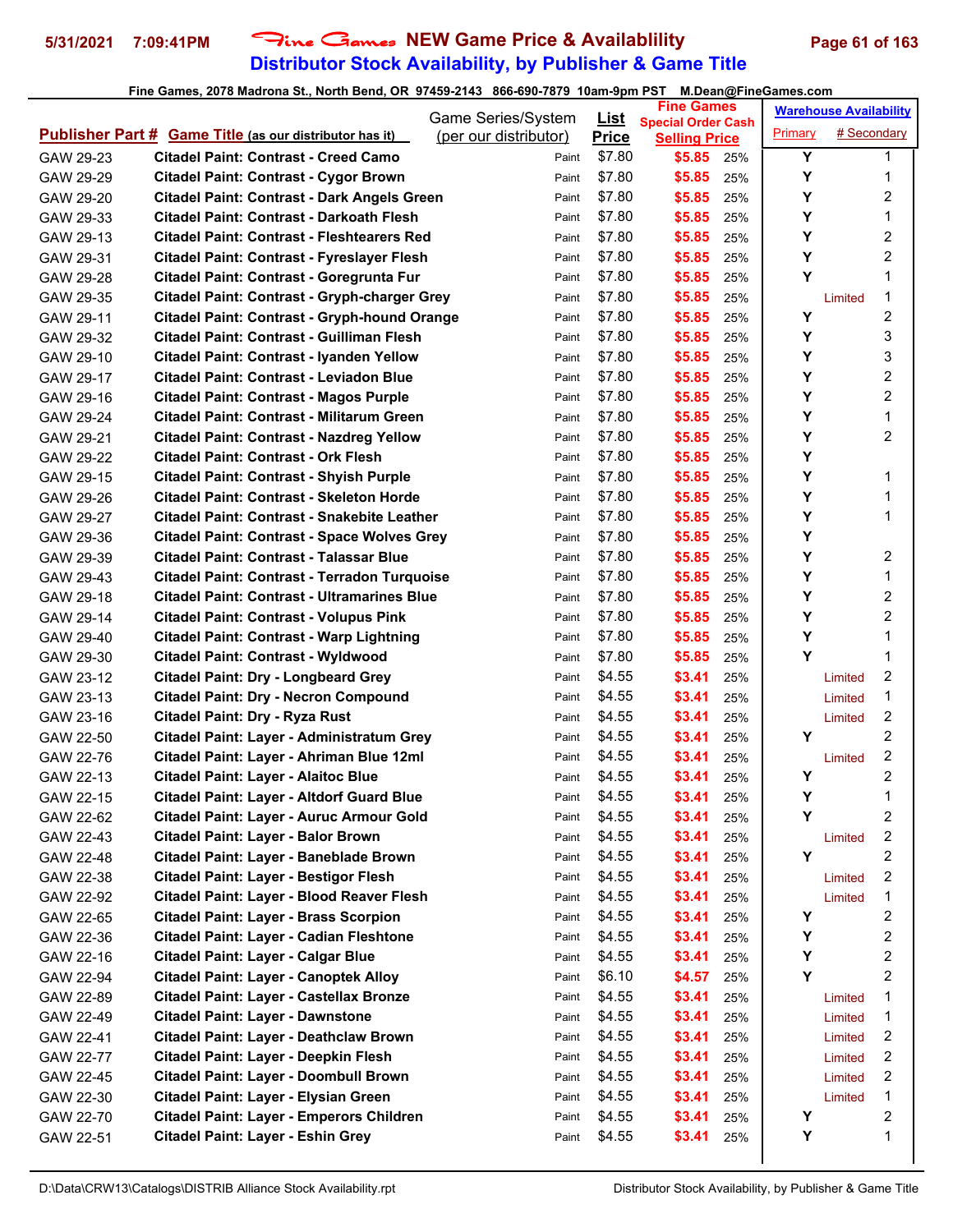# **Distributor Stock Availability, by Publisher & Game Title 5/31/2021 7:09:41PM** Fine Games **NEW Game Price & Availablility Page 62 of 163**

|                                                                | Game Series/System    | List         | <b>Fine Games</b>                                 |     |         | <b>Warehouse Availability</b> |                         |
|----------------------------------------------------------------|-----------------------|--------------|---------------------------------------------------|-----|---------|-------------------------------|-------------------------|
| <b>Publisher Part # Game Title (as our distributor has it)</b> | (per our distributor) | <b>Price</b> | <b>Special Order Cash</b><br><b>Selling Price</b> |     | Primary | # Secondary                   |                         |
| GAW 22-05<br><b>Citadel Paint: Layer - Evil Suns Scarlet</b>   | Paint                 | \$4.55       | \$3.41                                            | 25% |         | Limited                       | 1                       |
| Citadel Paint: Layer - Fenrisian Grey<br>GAW 22-68             | Paint                 | \$4.55       | \$3.41                                            | 25% |         |                               | 3                       |
| Citadel Paint: Layer - Fire Dragon Bright<br>GAW 22-04         | Paint                 | \$4.55       | \$3.41                                            | 25% | Υ       |                               | 2                       |
| Citadel Paint: Layer - Flash Gitz Yellow<br>GAW 22-02          | Paint                 | \$4.55       | \$3.41                                            | 25% | Y       |                               | 2                       |
| Citadel Paint: Layer - Flayed One Flesh<br>GAW 22-72           | Paint                 | \$4.55       | \$3.41                                            | 25% |         | Limited                       | 1                       |
| Citadel Paint: Layer - Gehennas Gold<br>GAW 22-61              | Paint                 | \$4.55       | \$3.41                                            | 25% | Y       |                               | 2                       |
| GAW 22-10<br>Citadel Paint: Layer - Genestealer Purple         | Paint                 | \$4.55       | \$3.41                                            | 25% | Y       |                               | 2                       |
| <b>Citadel Paint: Layer - Gorthor Brown</b><br>GAW 22-47       | Paint                 | \$4.55       | \$3.41                                            | 25% | Υ       |                               | $\overline{2}$          |
| Citadel Paint: Layer - Hashut Copper<br>GAW 22-63              | Paint                 | \$4.55       | \$3.41                                            | 25% | Y       |                               | 2                       |
| <b>Citadel Paint: Layer - Hoeth Blue</b><br>GAW 22-14          | Paint                 | \$4.55       | \$3.41                                            | 25% |         | Limited                       | 2                       |
| Citadel Paint: Layer - Ironbreaker<br>GAW 22-59                | Paint                 | \$4.55       | \$3.41                                            | 25% | Y       |                               | 3                       |
| Citadel Paint: Layer - Kabalite Green<br>GAW 22-21             | Paint                 | \$4.55       | \$3.41                                            | 25% |         | Limited                       | 2                       |
| Citadel Paint: Layer - Kakophoni Purple<br>GAW 22-86           | Paint                 | \$4.55       | \$3.41                                            | 25% |         | Limited                       | 1                       |
| GAW 22-35<br>Citadel Paint: Layer - Karak Stone                | Paint                 | \$4.55       | \$3.41                                            | 25% |         | Limited                       | 1                       |
| Citadel Paint: Layer - Kislev Flesh<br>GAW 22-37               | Paint                 | \$4.55       | \$3.41                                            | 25% | Υ       |                               | 2                       |
| Citadel Paint: Layer - Knight-Questor Flesh<br>GAW 22-93       | Paint                 | \$4.55       | \$3.41                                            | 25% |         | Limited                       | 1                       |
| Citadel Paint: Layer - Liberator Gold<br>GAW 22-71             | Paint                 | \$6.10       | \$4.57                                            | 25% |         | Limited                       | 2                       |
| GAW 22-27<br><b>Citadel Paint: Layer - Loren Forest</b>        | Paint                 | \$4.55       | \$3.41                                            | 25% | Υ       |                               | 2                       |
| GAW 22-18<br>Citadel Paint: Layer - Lothern Blue               | Paint                 | \$4.55       | \$3.41                                            | 25% | Y       |                               | 2                       |
| Citadel Paint: Layer - Moot Green<br>GAW 22-24                 | Paint                 | \$4.55       | \$3.41                                            | 25% |         |                               | 3                       |
| <b>Citadel Paint: Layer - Nurgling Green</b><br>GAW 22-29      | Paint                 | \$4.55       | \$3.41                                            | 25% |         | Limited                       | 1                       |
| Citadel Paint: Layer - Ogryn Camo<br>GAW 22-31                 | Paint                 | \$4.55       | \$3.41                                            | 25% |         | Limited                       | 1                       |
| Citadel Paint: Layer - Pallid Wyche Flesh<br>GAW 22-58         | Paint                 | \$4.55       | \$3.41                                            | 25% | Υ       |                               | 2                       |
| <b>Citadel Paint: Layer - Pink Horror</b><br>GAW 22-69         | Paint                 | \$4.55       | \$3.41                                            | 25% |         | Limited                       | 1                       |
| <b>Citadel Paint: Layer - Runefang Steel</b><br>GAW 22-60      | Paint                 | \$4.55       | \$3.41                                            | 25% | Υ       |                               | 3                       |
| <b>Citadel Paint: Layer - Russ Grey</b><br>GAW 22-67           | Paint                 | \$4.55       | \$3.41                                            | 25% | Y       |                               | 2                       |
| <b>Citadel Paint: Layer - Screaming Skull</b><br>GAW 22-33     | Paint                 | \$4.55       | \$3.41                                            | 25% | Y       |                               | 1                       |
| Citadel Paint: Layer - Skarsnik Green<br>GAW 22-26             | Paint                 | \$4.55       | \$3.41                                            | 25% |         | Limited                       | 2                       |
| GAW 22-54<br>Citadel Paint: Layer - Skavenblight Dinge         | Paint                 | \$4.55       | \$3.41                                            | 25% | Υ       |                               | 2                       |
| Citadel Paint: Layer - Skrag Brown<br>GAW 22-40                | Paint                 | \$4.55       | \$3.41                                            | 25% | Y       |                               | 2                       |
| Citadel Paint: Layer - Skullcrusher Brass<br>GAW 22-73         | Paint                 | \$6.20       | \$4.65                                            | 25% |         | Limited                       | 2                       |
| GAW 22-19<br>Citadel Paint: Layer - Sotek Green                | Paint                 | \$4.55       | \$3.41                                            | 25% | Υ       |                               | 2                       |
| GAW 22-08<br><b>Citadel Paint: Layer - Squig Orange</b>        | Paint                 | \$4.55       | \$3.41                                            | 25% | Y       |                               | 3                       |
| <b>Citadel Paint: Layer - Stormhost Silver</b><br>GAW 22-75    | Paint                 | \$6.10       | \$4.57                                            | 25% |         |                               | 3                       |
| Citadel Paint: Layer - Stormvermin Fur<br>GAW 22-55            | Paint                 | \$4.55       | \$3.41                                            | 25% | Υ       |                               |                         |
| Citadel Paint: Layer - Straken Green<br>GAW 22-28              | Paint                 | \$4.55       | \$3.41                                            | 25% |         | Limited                       | 1                       |
| Citadel Paint: Layer - Sybarite Green<br>GAW 22-22             | Paint                 | \$4.55       | \$3.41                                            | 25% |         | Limited                       | 2                       |
| <b>Citadel Paint: Layer - Sycorax Bronze</b><br>GAW 22-64      | Paint                 | \$4.55       | \$3.41                                            | 25% | Υ       |                               | 1                       |
| Citadel Paint: Layer - Tallarn Sand<br>GAW 22-34               | Paint                 | \$4.55       | \$3.41                                            | 25% | Υ       |                               | 2                       |
| Citadel Paint: Layer - Tau Light Ochre<br>GAW 22-42            | Paint                 | \$4.55       | \$3.41                                            | 25% |         | Limited                       | 2                       |
| <b>Citadel Paint: Layer - Teclis Blue</b><br>GAW 22-17         | Paint                 | \$4.55       | \$3.41                                            | 25% | Υ       |                               | 2                       |
| Citadel Paint: Layer - Temple Guard Blue<br>GAW 22-20          | Paint                 | \$4.55       | \$3.41                                            | 25% | Y       |                               | 2                       |
| Citadel Paint: Layer - Troll Slayer Orange<br>GAW 22-03        | Paint                 | \$4.55       | \$3.41                                            | 25% | Υ       |                               | 2                       |
| Citadel Paint: Layer - Tuskgor Fur<br>GAW 22-46                | Paint                 | \$4.55       | \$3.41                                            | 25% |         | Limited                       | $\overline{\mathbf{c}}$ |
| <b>Citadel Paint: Layer - Ulthuan Grey</b><br>GAW 22-56        | Paint                 | \$4.55       | \$3.41                                            | 25% |         |                               | 3                       |
| Citadel Paint: Layer - Ungor Flesh<br>GAW 22-39                | Paint                 | \$4.55       | \$3.41                                            | 25% |         | Limited                       | 1                       |
| Citadel Paint: Layer - Ushabti Bone<br>GAW 22-32               | Paint                 | \$4.55       | \$3.41                                            | 25% | Y       |                               | 1                       |
| Citadel Paint: Layer - Vulkan Green<br>GAW 22-90               | Paint                 | \$4.55       | \$3.41                                            | 25% |         | Limited                       | 2                       |
| <b>Citadel Paint: Layer - Warboss Green</b><br>GAW 22-25       | Paint                 | \$4.55       | \$3.41                                            | 25% | Υ       |                               | 2                       |
| <b>Citadel Paint: Layer - Warpstone Glow</b><br>GAW 22-23      | Paint                 | \$4.55       | \$3.41                                            | 25% |         | Limited                       | 2                       |
|                                                                |                       |              |                                                   |     |         |                               |                         |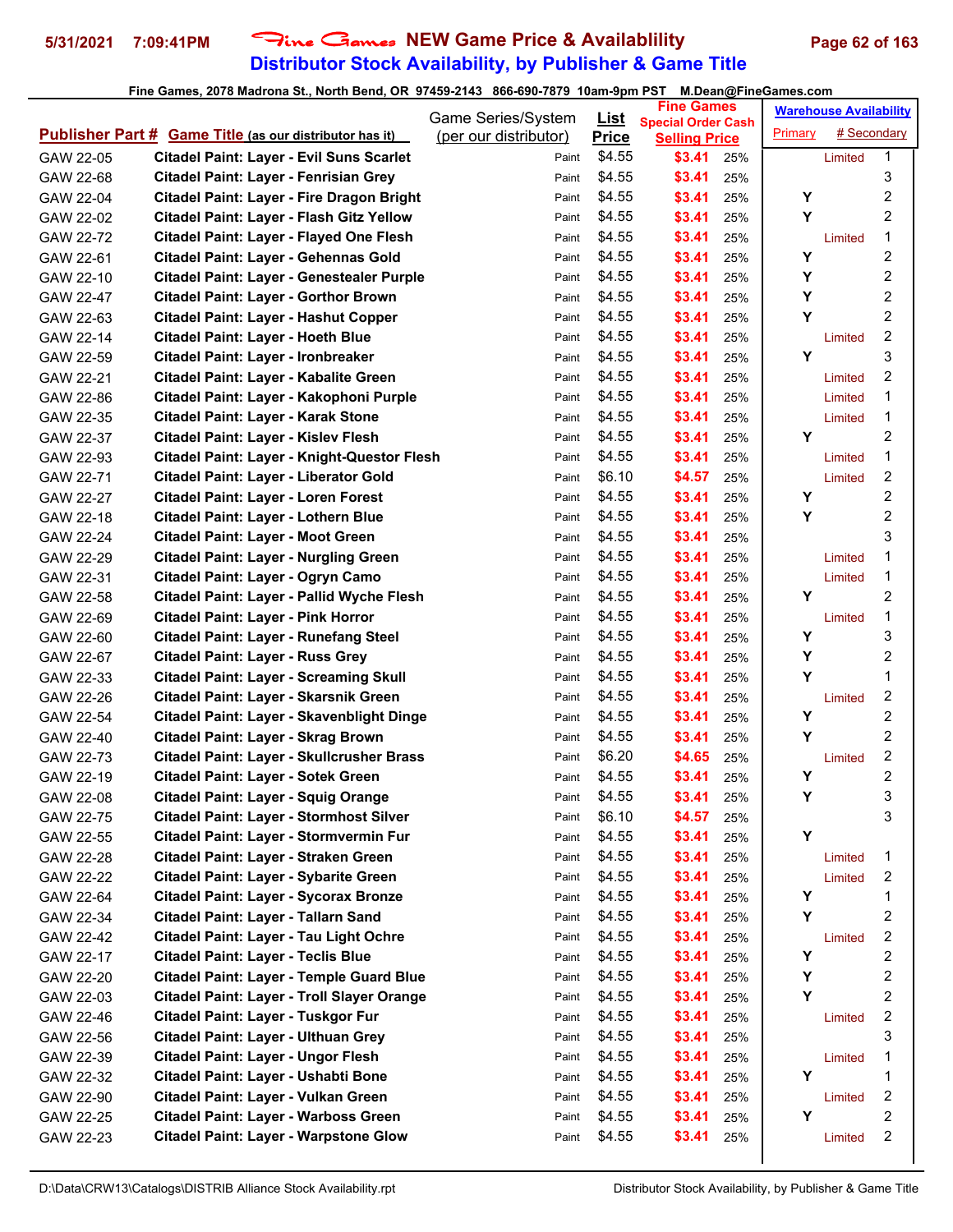# **Distributor Stock Availability, by Publisher & Game Title 5/31/2021 7:09:41PM** Fine Games **NEW Game Price & Availablility Page 63 of 163**

|                                                                     | Game Series/System    | <u>List</u>   | <b>Fine Games</b>                                 |     |         | <b>Warehouse Availability</b> |                         |
|---------------------------------------------------------------------|-----------------------|---------------|---------------------------------------------------|-----|---------|-------------------------------|-------------------------|
| <b>Publisher Part # Game Title (as our distributor has it)</b>      | (per our distributor) | <b>Price</b>  | <b>Special Order Cash</b><br><b>Selling Price</b> |     | Primary | # Secondary                   |                         |
| Citadel Paint: Layer - Wazdakka Red<br>GAW 22-07                    | Paint                 | \$4.55        | \$3.41                                            | 25% |         | Limited                       | $\overline{2}$          |
| Citadel Paint: Layer - White Scar<br>GAW 22-57                      | Paint                 | \$4.55        | \$3.41                                            | 25% | Y       |                               | 3                       |
| Citadel Paint: Layer - Wildrider Red<br>GAW 22-06                   | Paint                 | \$4.55        | \$3.41                                            | 25% | Υ       |                               | $\overline{2}$          |
| GAW 22-91<br><b>Citadel Paint: Layer - Word Bearers Red</b>         | Paint                 | \$4.55        | \$3.41                                            | 25% |         | Limited                       | 1                       |
| <b>Citadel Paint: Layer - Xereus Purple</b><br>GAW 22-09            | Paint                 | \$4.55        | \$3.41                                            | 25% | Υ       |                               | 1                       |
| <b>Citadel Paint: Layer - Yriel Yellow</b><br>GAW 22-01             | Paint                 | \$4.55        | \$3.41                                            | 25% |         | Limited                       | 1                       |
| Citadel Paint: Layer - Zamesi Desert<br>GAW 22-44                   | Paint                 | \$4.55        | \$3.41                                            | 25% | Y       |                               | $\boldsymbol{2}$        |
| <b>Citadel Paint: Shade - Agrax Earthshade</b><br>GAW 24-15         | Paint                 | \$7.80        | \$5.85                                            | 25% |         |                               | 3                       |
| <b>Citadel Paint: Shade - Agrax Earthshade Gloss</b><br>GAW 24-26   | Paint                 | \$7.80        | \$5.85                                            | 25% |         | Limited                       | 2                       |
| Citadel Paint: Shade - Athonian Camoshade<br>GAW 24-21              | Paint                 | \$7.80        | \$5.85                                            | 25% | Υ       |                               | 3                       |
| Citadel Paint: Shade - Biel-Tan Green<br>GAW 24-19                  | Paint                 | \$7.80        | \$5.85                                            | 25% | Y       |                               | 3                       |
| <b>Citadel Paint: Shade - Carroburg Crimson</b><br>GAW 24-13        | Paint                 | \$7.80        | \$5.85                                            | 25% |         | Limited                       | 2                       |
| <b>Citadel Paint: Shade - Casandora Yellow</b><br>GAW 24-18         | Paint                 | \$7.80        | \$5.85                                            | 25% |         | Limited                       | 2                       |
| Citadel Paint: Shade - Coelia Greenshade<br>GAW 24-22               | Paint                 | \$7.80        | \$5.85                                            | 25% |         | Limited                       | $\overline{c}$          |
| GAW 24-28<br>Citadel Paint: Shade - Cryptek Armourshade             | Paint                 | \$7.80        | \$5.85                                            | 25% | Y       |                               | 3                       |
| GAW 24-17<br><b>Citadel Paint: Shade - Drakenhof Nightshade</b>     | Paint                 | \$7.80        | \$5.85                                            | 25% | Y       |                               | 2                       |
| Citadel Paint: Shade - Druchii Violet<br>GAW 24-16                  | Paint                 | \$7.80        | \$5.85                                            | 25% |         |                               | 3                       |
| Citadel Paint: Shade - Fuegan Orange 24ml<br>GAW 24-20              | Paint                 | \$7.80        | \$5.85                                            | 25% |         | Limited                       | 2                       |
| <b>Citadel Paint: Shade - Nuln Oil</b><br>GAW 24-14                 | Paint                 | \$7.80        | \$5.85                                            | 25% | Υ       |                               | 2                       |
| Citadel Paint: Shade - Nuln Oil Gloss<br>GAW 24-25                  | Paint                 | \$7.80        | \$5.85                                            | 25% |         |                               | 3                       |
| Citadel Paint: Shade - Reikland Fleshshade<br>GAW 24-24             | Paint                 | \$7.80        | \$5.85                                            | 25% | Υ       |                               | $\overline{c}$          |
| Citadel Paint: Shade - Reikland Fleshshade Gloss<br>GAW 24-27       | Paint                 | \$7.80        | \$5.85                                            | 25% |         | Limited                       | $\overline{2}$          |
| Citadel Paint: Shade - Seraphim Sepia<br>GAW 24-23                  | Paint                 | \$7.80        | \$5.85                                            | 25% |         | Limited                       | 2                       |
| Citadel Paint: Technical - Agrellan Badland<br>GAW 27-23            | Paint                 | \$7.80        | \$5.85                                            | 25% |         | Limited                       | 2                       |
| Citadel Paint: Technical - Agrellan Earth<br>GAW 27-22              | Paint                 | \$7.80        | \$5.85                                            | 25% | Y       |                               | 2                       |
| Citadel Paint: Technical - Ardcoat<br>GAW 27-03                     | Paint                 | \$7.80        | \$5.85                                            | 25% | Υ       |                               | $\overline{2}$          |
| <b>Citadel Paint: Technical - Armageddon Dunes</b><br>GAW 27-29     | Paint                 | \$7.80        | \$5.85                                            | 25% |         | Limited                       | 2                       |
| GAW 27-28<br><b>Citadel Paint: Technical - Armageddon Dust</b>      | Paint                 | \$7.80        | \$5.85                                            | 25% |         | Limited                       | $\overline{c}$          |
| GAW 27-30<br><b>Citadel Paint: Technical - Astrogranite</b>         | Paint                 | \$7.80        | \$5.85                                            | 25% |         | Limited                       | 2                       |
| <b>Citadel Paint: Technical - Astrogranite Debris</b><br>GAW 27-31  | Paint                 | \$7.80        | \$5.85                                            | 25% | Y       |                               | 2                       |
| Citadel Paint: Technical - Blood For The Blood Goo<br>GAW 27-05     | Paint                 | \$4.55        | \$3.41                                            | 25% | Y       |                               | 3                       |
| <b>Citadel Paint: Technical - Contrast Medium</b><br>GAW 27-33      | Paint                 | \$7.80        | \$5.85                                            | 25% | Υ       |                               | $\overline{\mathbf{c}}$ |
| Citadel Paint: Technical - Hexwraith Flame<br>GAW 27-20             | Paint                 | \$7.80        | \$5.85                                            | 25% | Y       |                               | 1                       |
| GAW 27-02<br>Citadel Paint: Technical - Lahmian Medium              | Paint                 | \$7.80        | \$5.85                                            | 25% |         | Limited                       | 2                       |
| Citadel Paint: Technical - Martian Ironcrust<br>GAW 27-25           | Paint                 | \$7.80        | \$5.85                                            | 25% |         | Limited                       | 2                       |
| Citadel Paint: Technical - Martian Ironearth<br>GAW 27-24           | Paint                 | \$7.80        | \$5.85                                            | 25% |         | Limited                       | $\overline{c}$          |
| <b>Citadel Paint: Technical - Mordant Earth</b><br>GAW 27-21        | Paint                 | \$7.80        | \$5.85                                            | 25% |         | Limited                       | 1                       |
| <b>Citadel Paint: Technical - Nighthaunt Gloom</b><br>GAW 27-19     | Paint                 | \$7.80        | \$5.85                                            | 25% | Y       |                               | 2                       |
| Citadel Paint: Technical - Nihilakh Oxide<br>GAW 27-06              | Paint                 | \$4.55        | \$3.41                                            | 25% |         |                               | 3                       |
| <b>Citadel Paint: Technical - Nurgles Rot</b><br>GAW 27-09          | Paint                 | \$4.55        | \$3.41                                            | 25% |         | Limited                       | $\overline{\mathbf{c}}$ |
| <b>Citadel Paint: Technical - Soulstone Blue 12ml</b><br>GAW 27-13  | Paint                 | \$4.55        | \$3.41                                            | 25% |         | Limited                       | 2                       |
| <b>Citadel Paint: Technical - Spiritstone Red 12ml</b><br>GAW 27-12 | Paint                 | \$4.55        | \$3.41                                            | 25% | Y       |                               | 3                       |
| <b>Citadel Paint: Technical - Stirland Battlemire</b><br>GAW 27-27  | Paint                 | \$7.80        | \$5.85                                            | 25% |         | Limited                       | 2                       |
| <b>Citadel Paint: Technical - Stirland Mud</b><br>GAW 27-26         | Paint                 | \$7.80        | \$5.85                                            | 25% |         | Limited                       | $\overline{\mathbf{c}}$ |
| <b>Citadel Paint: Technical - Stormshield</b><br>GAW 27-34          | Paint                 | \$7.80        | \$5.85                                            | 25% | Y       |                               | 1                       |
| <b>Citadel Paint: Technical - Tesseract Glow</b><br>GAW 27-35       | Paint                 | \$7.80        | \$5.85                                            | 25% | Υ       |                               | 3                       |
| <b>Citadel Paint: Technical - Typhus Corrosion</b><br>GAW 27-10     | Paint                 | \$4.55        | \$3.41                                            | 25% | Y       |                               | 3                       |
| Citadel Paint: Technical - Valhallan Blizzard<br>GAW 27-32          | Paint                 | \$7.80        | \$5.85                                            | 25% |         | Limited                       | 1                       |
| Citadel Paint: Technical - Waystone Green<br>GAW 27-14              | Paint                 | \$4.55        | \$3.41                                            | 25% | Y       |                               | $\boldsymbol{2}$        |
| <b>Citadel Painting Handle MK2</b><br>GAW 66-09                     |                       | Paint \$12.50 | \$9.38                                            | 25% |         | Limited                       | 1                       |
|                                                                     |                       |               |                                                   |     |         |                               |                         |
|                                                                     |                       |               |                                                   |     |         |                               |                         |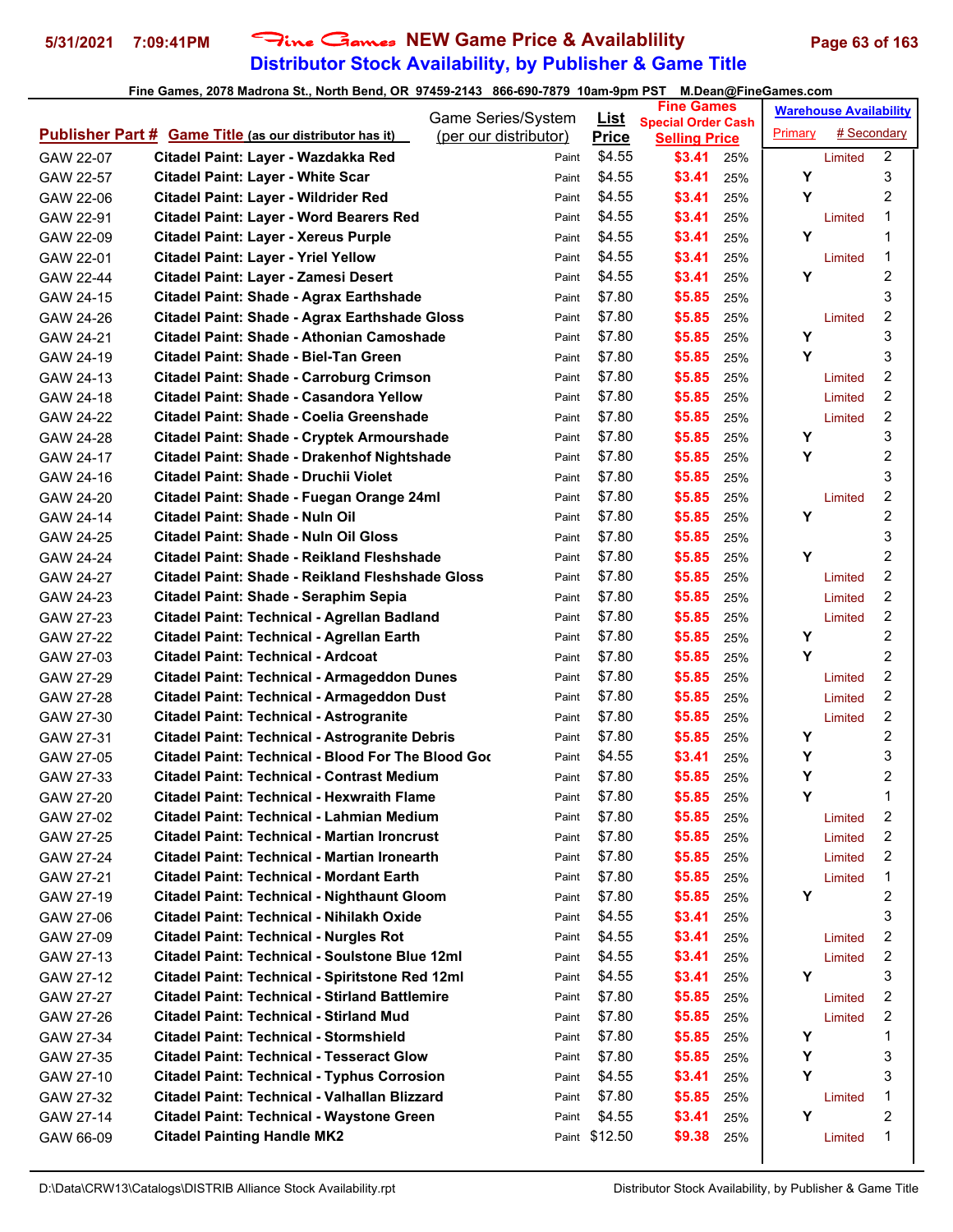# **Distributor Stock Availability, by Publisher & Game Title 5/31/2021 7:09:41PM** Fine Games **NEW Game Price & Availablility Page 64 of 163**

|               |                                                                             | Game Series/System            | <u>List</u>   | <b>Fine Games</b>                                 |     |         | <b>Warehouse Availability</b> |                |
|---------------|-----------------------------------------------------------------------------|-------------------------------|---------------|---------------------------------------------------|-----|---------|-------------------------------|----------------|
|               | <b>Publisher Part # Game Title (as our distributor has it)</b>              | (per our distributor)         | <b>Price</b>  | <b>Special Order Cash</b><br><b>Selling Price</b> |     | Primary | # Secondary                   |                |
| GAW 60-07     | <b>Citadel Water Pot</b>                                                    |                               | Paint \$10.00 | \$7.50                                            | 25% |         | Limited                       | 1              |
| GAW 66-62     | <b>Citadel: Fine Detail Cutters</b>                                         | Miniatures Tools              | \$35.00       | \$26.25                                           | 25% |         | Limited                       | 1              |
| GAW 66-12     | <b>Citadel: Liquid Green Stuff</b>                                          | <b>Miniatures Tools</b>       | \$6.50        | \$4.88                                            | 25% | Υ       |                               | 1              |
| GAW 66-65     | <b>Citadel: Mouldline Remover</b>                                           | Miniatures Tools              | \$18.00       | \$13.50                                           | 25% | Υ       |                               | 2              |
| GAW 60-36     | <b>Citadel: Palette Pad (Single Pad)</b>                                    |                               | Paint \$10.00 | \$7.50                                            | 25% |         | Limited                       | 1              |
| GAW 66-53     | <b>Citadel: Plastic Glue (Global)</b>                                       | Glue                          | \$7.35        | \$5.51                                            | 25% | Y       |                               | 2              |
| GAW 64-29     | <b>Citadel: Skulls</b>                                                      | Miniatures Tools              | \$30.00       | \$22.50                                           | 25% |         |                               | 3              |
| GAW 300-19    | <b>Necromunda: Gang War 3</b>                                               | Necromunda                    | \$30.00       | \$22.50                                           | 25% |         | Limited                       | 1              |
| GAW 40-02     | Warhammer 40K: 9th Edition Rulebook                                         | Warhammer 40,000              | \$65.00       | \$48.75                                           | 25% |         |                               | 3              |
| GAW 52-24     | Warhammer 40K: Adepta Sororitas The Triumph oVarhammer 40,000 \$110.00      |                               |               | \$82.50                                           | 25% |         | Limited                       | 1              |
| GAW 59-13     | Warhammer 40K: Adeptus Mechanicus Onager DWarhammer 40,000 \$75.00          |                               |               | \$56.25                                           | 25% |         | Limited                       | 1              |
|               | GAW 40-11-2016 Warhammer 40K: Angel's Blade Hardcover                       | Warhammer 40,000              | \$50.00       | \$37.50                                           | 25% |         | Limited                       | 1              |
| GAW 47-09     | Warhammer 40K: Astra Militarum Cadian CommanVarhammer 40,000                |                               | \$36.00       | \$27.00                                           | 25% | Y       |                               | 1              |
| GAW 47-19     | Warhammer 40K: Astra Militarum Cadian Heavy WVarhammer 40,000               |                               | \$40.00       | \$30.00                                           | 25% |         | Limited                       | 1              |
| GAW 47-17     | Warhammer 40K: Astra Militarum Cadian Infantry Warhammer 40,000             |                               | \$36.00       | \$27.00                                           | 25% |         | Limited                       | 1              |
| GAW 47-12     | Warhammer 40K: Astra Militarum Sentinel                                     | Warhammer 40,000              | \$36.00       | \$27.00                                           | 25% |         | Limited                       | 1              |
| GAW 43-01-OLD | Warhammer 40K: Chaos Space Marine Codex (SofWarhammer 40,000 \$41.00        |                               |               | \$30.75                                           | 25% |         | Limited                       | 1              |
| GAW 43-49     | Warhammer 40K: Chaos Space Marine Death Guawarhammer 40,000 \$150.00        |                               |               | \$112.50                                          | 25% |         | Limited                       | 1              |
| GAW 43-39     | Warhammer 40K: Chaos Space Marine Thousand Warhammer 40,000 \$60.00         |                               |               | \$45.00                                           | 25% |         | Limited                       | 1              |
| GAW 39-17     | Warhammer 40K: Combat Patrol - Deathwatch                                   | Warhammer 40,000 \$140,00     |               | \$105.00                                          | 25% |         | Limited                       | 1              |
| GAW 53-37     | Warhammer 40K: Combat Patrol - Space Wolves Warhammer 40,000 \$140.00       |                               |               | \$105.00                                          | 25% |         | Limited                       | 1              |
| GAW 40-05     | <b>Warhammer 40K: Command Edition</b>                                       | Warhammer 40,000 \$165.00     |               | \$123.75                                          | 25% | Υ       |                               | 1              |
| GAW 40-12     | Warhammer 40K: Crusade - Beyond the Veil                                    | Warhammer 40,000 \$40.00      |               | \$30.00                                           | 25% |         | Limited                       | 1              |
| GAW 44-02     | Warhammer 40K: Dark Angels Datacards                                        | Warhammer Underworlds \$15.00 |               | \$11.25                                           | 25% |         | Limited                       | 1              |
| GAW 45-07     | Warhammer 40K: Dark Eldar Kabalite Warriors                                 | Warhammer 40,000              | \$36.00       | \$27.00                                           | 25% |         | Limited                       | 2              |
| GAW 43-78     | Warhammer 40K: Death Guard Miasmic Malignifie Warhammer 40,000              |                               | \$60.00       | \$45.00                                           | 25% |         | Limited                       | $\overline{c}$ |
| GAW 39-01     | Warhammer 40K: Deathwatch Codex                                             | Warhammer 40,000              | \$30.00       | \$22.50                                           | 25% | Y       |                               | $\overline{c}$ |
|               | GAW 39-01-OLD Warhammer 40K: Deathwatch Codex (Hardcover) Warhammer 40,000  |                               | \$50.00       | \$37.50                                           | 25% |         | Limited                       | 1              |
|               | GAW 39-01-2018 Warhammer 40K: Deathwatch Codex (Hardcover) Warhammer 40,000 |                               | \$40.00       | \$30.00                                           | 25% |         | Limited                       | 1              |
| GAW 40-03     | <b>Warhammer 40K: Elite Edition</b>                                         | Warhammer 40,000              | \$99.00       | \$74.25                                           | 25% | Υ       |                               |                |
|               | GAW 40-13-2013 Warhammer 40K: Escalation                                    | Warhammer 40,000              | \$49.50       | \$37.13                                           | 25% |         | Limited                       | 1              |
| GAW 51-62     | Warhammer 40K: Genestealer Cults Atalan Jackal@arhammer 40,000              |                               | \$55.00       | \$41.25                                           | 25% |         | Limited                       | 1              |
| GAW 51-52     | Warhammer 40K: Genestealer Cults Neophyte Hylovarhammer 40,000 \$44.00      |                               |               | \$33.00                                           | 25% |         | Limited                       | 1              |
| GAW 57-08     | Warhammer 40K: Grey Knights Strike Squad                                    | Warhammer 40,000 \$60.00      |               | \$45.00                                           | 25% |         | Limited                       | 1              |
| GAW 54-01     | Warhammer 40K: Imperial Knights Codex                                       | Warhammer 40,000 \$40.00      |               | \$30.00                                           | 25% | Y       |                               | 1              |
| GAW 54-15     | Warhammer 40K: Imperial Knights Knight Precept Varhammer 40,000 \$157.00    |                               |               | \$117.75                                          | 25% |         | Limited                       | 1              |
| GAW 49-25     | Warhammer 40K: Necrons Convergence of Dominivarhammer 40,000 \$60.00        |                               |               | \$45.00                                           | 25% |         | Limited                       | 1              |
| GAW 49-30     | Warhammer 40K: Necrons CTan Shard of the VoidVarhammer 40,000 \$110.00      |                               |               | \$82.50                                           | 25% |         | Limited                       | 2              |
| GAW 49-27     | Warhammer 40K: Necrons Hexmark Destroyer                                    | Warhammer 40,000              | \$35.00       | \$26.25                                           | 25% |         | Limited                       | 2              |
| GAW 49-28     | Warhammer 40K: Necrons Lokhusts Heavy DestroVarhammer 40,000                |                               | \$35.00       | \$26.25                                           | 25% |         |                               | 3              |
| GAW 49-32     | Warhammer 40K: Necrons Ophydian Destroyers Warhammer 40,000                 |                               | \$55.00       | \$41.25                                           | 25% |         | Limited                       | 1              |
| GAW 50-01     | Warhammer 40K: Ork Codex                                                    | Warhammer 40,000              | \$40.00       | \$30.00                                           | 25% |         | Limited                       | 1              |
| GAW 50-17     | Warhammer 40K: Ork Killa Kans                                               | Warhammer 40,000 \$55.00      |               | \$41.25                                           | 25% |         | Limited                       | 1              |
| GAW 50-22     | Warhammer 40K: Ork Lootas/Burna Boyz                                        | Warhammer 40,000              | \$34.00       | \$25.50                                           | 25% |         | Limited                       | 1              |
| GAW 50-12     | Warhammer 40K: Ork Nobz                                                     | Warhammer 40,000              | \$34.00       | \$25.50                                           | 25% |         | Limited                       | 1              |
| GAW 40-33     | Warhammer 40K: Psychic Awakening - The GreateVarhammer 40,000               |                               | \$40.00       | \$30.00                                           | 25% |         | Limited                       | 1              |
| GAW 40-04     | <b>Warhammer 40K: Recruit Edition</b>                                       | Warhammer 40,000              | \$50.00       | \$37.50                                           | 25% | Y       |                               |                |
| GAW 40-02-60  | Warhammer 40K: Rulebook 7th Edition Hardcover Warhammer 40,000              |                               | \$85.00       | \$63.75                                           | 25% |         | Limited                       | 1              |
| GAW AR2-60    | Warhammer 40K: Shadow War - Armageddon Rule/arhammer 40,000                 |                               | \$40.00       | \$30.00                                           | 25% |         | Limited                       | 1              |
| GAW 41-05     | Warhammer 40K: Shield of Baal Exterminatus SoftVarhammer 40,000             |                               | \$66.00       | \$49.50                                           | 25% |         | Limited                       | 1              |
|               |                                                                             |                               |               |                                                   |     |         |                               |                |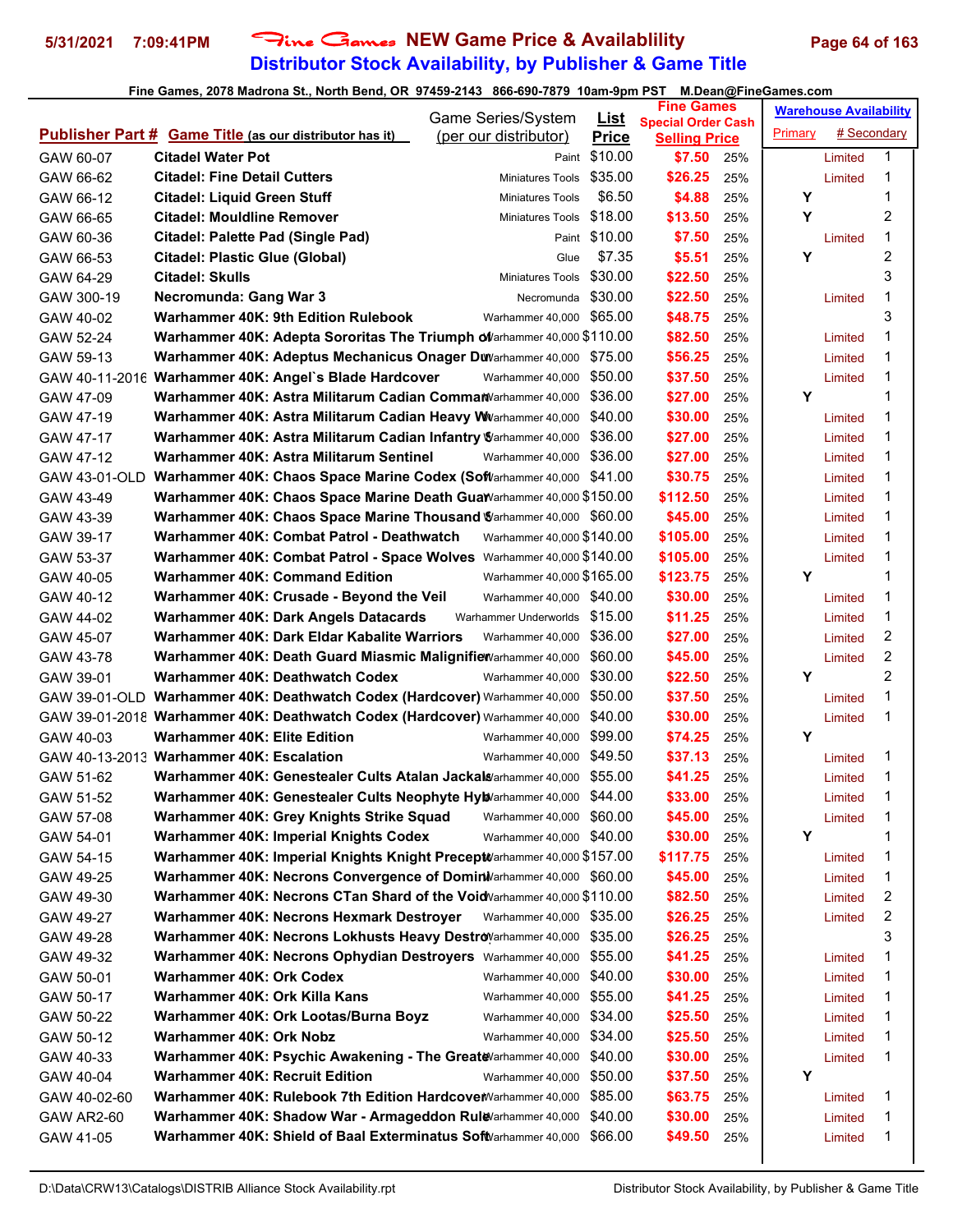# **Distributor Stock Availability, by Publisher & Game Title 5/31/2021 7:09:41PM** Fine Games **NEW Game Price & Availablility Page 65 of 163**

| Game Series/System                                                                                                       |              | <b>Fine Games</b>               | <b>Warehouse Availability</b>           |
|--------------------------------------------------------------------------------------------------------------------------|--------------|---------------------------------|-----------------------------------------|
| <b>Publisher Part # Game Title (as our distributor has it)</b>                                                           | <u>List</u>  | <b>Special Order Cash</b>       | # Secondary                             |
| (per our distributor)                                                                                                    | <b>Price</b> |                                 | Primary                                 |
| GAW 48-01-OLD Warhammer 40K: Space Marine Codex                                                                          | \$58.00      | <b>Selling Price</b><br>\$43.50 | 1                                       |
| Warhammer 40,000                                                                                                         | \$36.00      | 25%                             | Limited                                 |
| Warhammer 40,000                                                                                                         |              | \$27.00                         | 1                                       |
| Warhammer 40K: Space Marine Land Speeder<br>GAW 48-13<br>Warhammer 40K: Space Marine Primaris Hellblast Warhammer 40,000 | \$60.00      | 25%<br>\$45.00                  | Limited<br>1                            |
| GAW 48-76                                                                                                                |              | 25%                             | Limited<br>1                            |
| Warhammer 40K: Space Marine Primaris Intercess Varhammer 40,000<br>GAW 48-75                                             | \$60.00      | \$45.00<br>25%                  | Limited                                 |
| Warhammer 40K: Space Marine Primaris Reivers Warhammer 40,000                                                            | \$60.00      | \$45.00                         | 1                                       |
| GAW 48-71                                                                                                                |              | 25%                             | Limited                                 |
| Warhammer 40K: Space Marine Scouts With Snip & arhammer 40,000                                                           | \$34.00      | \$25.50                         | 1                                       |
| GAW 48-29                                                                                                                |              | 25%                             | Limited                                 |
| Warhammer 40K: Space Marines Assault Interces Syarhammer 40,000                                                          | \$60.00      | \$45.00                         | Y                                       |
| GAW 48-36                                                                                                                |              | 25%                             | 2                                       |
| GAW 41-01                                                                                                                | \$30.00      | \$22.50                         | 1                                       |
| Warhammer 40K: Space Marines Blood Angels Covarhammer 40,000                                                             |              | 25%                             | Limited                                 |
| Warhammer 40K: Space Marines Blood Angels DaVarhammer 40,000                                                             | \$15.00      | \$11.25                         | 1                                       |
| GAW 41-04                                                                                                                |              | 25%                             | Limited                                 |
| Warhammer 40K: Space Marines Outriders<br>GAW 48-41<br>Warhammer 40,000                                                  | \$60.00      | \$45.00<br>25%                  | 1<br>Limited                            |
| Warhammer 40K: Space Marines Primaris Chapla Warhammer 40,000                                                            | \$45.00      | \$33.75                         | 2                                       |
| GAW 48-31                                                                                                                |              | 25%                             | Limited                                 |
| Warhammer 40K: Space Marines Primaris EliminatVarhammer 40,000                                                           | \$50.00      | \$37.50                         | 1                                       |
| GAW 48-93                                                                                                                |              | 25%                             | Limited                                 |
| Warhammer 40K: Space Marines Primaris Infiltrato/arhammer 40,000                                                         | \$60.00      | \$45.00                         | 1                                       |
| GAW 48-97                                                                                                                |              | 25%                             | Limited                                 |
| Warhammer 40K: Space Wolves Codex<br>GAW 53-01<br>Warhammer 40,000                                                       | \$30.00      | \$22.50<br>25%                  | Y<br>1                                  |
| Warhammer 40K: Space Wolves Hounds of Morka Narhammer 40,000                                                             | \$45.00      | \$33.75                         | 1                                       |
| GAW 53-26                                                                                                                |              | 25%                             | Limited                                 |
| Warhammer 40K: Start Collecting! Astra Militarum Varhammer 40,000                                                        | \$90.00      | \$67.50                         | 2                                       |
| GAW 70-47                                                                                                                |              | 25%                             | Limited                                 |
| Warhammer 40K: Start Collecting! Genestealer Cullarhammer 40,000                                                         | \$95.00      | \$71.25                         | 2                                       |
| GAW 70-60                                                                                                                |              | 25%                             | Y                                       |
| Warhammer 40K: Start Collecting! Militarum Temp Varhammer 40,000                                                         | \$95.00      | \$71.25                         | 1                                       |
| GAW 70-54                                                                                                                |              | 25%                             | Limited                                 |
| Warhammer 40K: Start Collecting! Tau Empire<br>GAW 70-56<br>Warhammer 40,000                                             | \$95.00      | \$71.25<br>25%                  | 1<br>Limited                            |
| Warhammer 40K: Tau Empire Pathfinder Team<br>GAW 56-09<br>Warhammer 40,000                                               | \$38.00      | \$28.50<br>25%                  | 1<br>Limited                            |
| Warhammer 40K: Tyranid Shield of Baal Leviatha Warhammer 40,000                                                          | \$66.00      | \$49.50                         | 1                                       |
| GAW 51-04                                                                                                                |              | 25%                             | Limited                                 |
| Warhammer 40K: Warzone - Valedor<br>GAW 40-18-2014<br>Warhammer 40,000                                                   | \$33.00      | \$24.75<br>25%                  | 1<br>Limited                            |
| Warhammer 40K: Wound Trackers (6)<br>GAW 40-47<br>Warhammer 40,000                                                       | \$75.00      | \$56.25<br>25%                  | 1<br>Limited                            |
| Warhammer Age of Sigmar: Battletome - ChaosaDmer: Age of Sigmar \$33.00                                                  |              | \$24.75                         | 1                                       |
| GAW 80-06                                                                                                                |              | 25%                             | Limited                                 |
| Warhammer Age of Sigmar: Chaos Battletomerhakther: Age of Sigmar                                                         | \$58.00      | \$43.50                         | 1                                       |
| GAW 83-02-60-C                                                                                                           |              | 25%                             | Limited                                 |
| GAW 83-03-OLD Warhammer Age of Sigmar: Chaos Everchosen Praner: Age of Sigmar                                            | \$50.00      | \$37.50<br>25%                  | 1<br>Limited                            |
| Warhammer Age of Sigmar: Chaos Skaven Thanquier: Age of Sigmar                                                           | \$66.00      | \$49.50                         | 1                                       |
| GAW 90-03                                                                                                                |              | 25%                             | Limited                                 |
| Warhammer Age of Sigmar: Chaos Slaves to Dankmer: Age of Sigmar                                                          | \$45.00      | \$33.75                         | 1                                       |
| GAW 83-23                                                                                                                |              | 25%                             | Limited                                 |
| Warhammer Age of Sigmar: Chaos Tzeentch Areamer: Age of Sigmar                                                           | \$35.00      | \$26.25                         | 1                                       |
| GAW 83-76                                                                                                                |              | 25%                             | Limited                                 |
| Warhammer Age of Sigmar: Grand Alliance W@haomer: Age of Sigmar                                                          | \$33.00      | \$24.75                         | 1                                       |
| GAW 80-13                                                                                                                |              | 25%                             | Limited                                 |
| Warhammer Age of Sigmar: Hedonites of Slaanesher: Age of Sigmar                                                          | \$50.00      | \$37.50                         | 1                                       |
| GAW 83-83                                                                                                                |              | 25%                             | Limited                                 |
| Warhammer Age of Sigmar: Hedonites of Slaanesher: Age of Sigmar                                                          | \$60.00      | \$45.00                         | 1                                       |
| GAW 83-90                                                                                                                |              | 25%                             | Limited                                 |
| <b>Warhammer Age of Sigmar: Hedonites of Slaamesher: Age of Sigmar \$55.00</b>                                           |              | \$41.25                         | 1                                       |
| GAW 83-84                                                                                                                |              | 25%                             | Limited                                 |
| Warhammer Age of Sigmar: Hedonites of Slaanesher: Age of Sigmar \$50.00                                                  |              | \$37.50                         | 1                                       |
| GAW 83-89                                                                                                                |              | 25%                             | Limited                                 |
| Warhammer Age of Sigmar: Hedonites of Slaanesher: Age of Sigmar \$65.00                                                  |              | \$48.75                         | 1                                       |
| GAW 83-86                                                                                                                |              | 25%                             | Limited                                 |
| Warhammer Age of Sigmar: Lumineth RealmMarondsher: Age of Sigmar<br>GAW 87-03                                            | \$25.00      | \$18.75<br>25%                  | Υ                                       |
| Warhammer Age of Sigmar: Order BattletomearhStener: Age of Sigmar                                                        | \$58.00      | \$43.50                         | 1                                       |
| GAW 96-01-OLD                                                                                                            |              | 25%                             | Limited                                 |
| Warhammer Age of Sigmar: Painting Guide Warhammer: Age of Sigmar                                                         | \$30.00      | \$22.50                         | 1                                       |
| GAW 80-04                                                                                                                |              | 25%                             | Limited                                 |
| Warhammer Age of Sigmar: Shadow and Painerhammer: Age of Sigmar \$170.00                                                 |              | \$127.50                        | 1                                       |
| GAW 80-37                                                                                                                |              | 25%                             | Limited                                 |
| Warhammer Age of Sigmar: Soulblight Graveloralsmer: Age of Sigmar                                                        | \$35.00      | \$26.25                         | Y                                       |
| GAW 91-54                                                                                                                |              | 25%                             | 1                                       |
| Warhammer Age of Sigmar: Soulblight Graveloralsmer: Age of Sigmar                                                        | \$35.00      | \$26.25                         | Υ                                       |
| GAW 91-51                                                                                                                |              | 25%                             | 1                                       |
| Warhammer Age of Sigmar: Souls Wars - Wrathaofner: Age of Sigmar                                                         | \$50.00      | \$37.50                         | 1                                       |
| GAW 80-05                                                                                                                |              | 25%                             | Limited                                 |
| Warhammer Age of Sigmar: Start Collecting WSexamer: Age of Sigmar                                                        | \$90.00      | \$67.50                         | Y                                       |
| GAW 70-88                                                                                                                |              | 25%                             | 1                                       |
| Warhammer Age of Sigmar: Warcry Tome of Ghammer: Age of Sigmar                                                           | \$35.00      | \$26.25                         | 1                                       |
| GAW 111-38-201                                                                                                           |              | 25%                             | Limited                                 |
| GAW 604407990 Warhammer Underworlds: Shadespire Quartenlyi@mmer Underworlds \$50.00                                      |              | \$37.50<br>25%                  | 1<br>Limited                            |
| (GBL)<br><b>Gaming Ballistic LLC</b><br>35% Standard Discount from List\$                                                |              |                                 | <b>Estimated Time to Ship 1-3 Weeks</b> |
| Dungeon Fantasy RPG: Hall of Judgment Secondhigeon Fantasy RPG \$27.99<br><b>GBL 0008S</b>                               |              | \$18.19<br>35%                  | Y                                       |
| Dungeon Fantasy RPG: The Citadel at Nordvormungeon Fantasy RPG \$27.99<br><b>GBL 0007S</b>                               |              | \$18.19<br>35%                  | Υ                                       |
| (GKG)<br>35% Standard Discount from List\$<br><b>Gate Keeper Games</b>                                                   |              |                                 | <b>Estimated Time to Ship 1-3 Weeks</b> |
| Aether Dice: Ork York (7 Polyhedral Dice Set)<br>Aether Dice \$15.95<br>GKG AE248                                        |              | \$10.37<br>35%                  | 3<br>Y                                  |
|                                                                                                                          |              |                                 |                                         |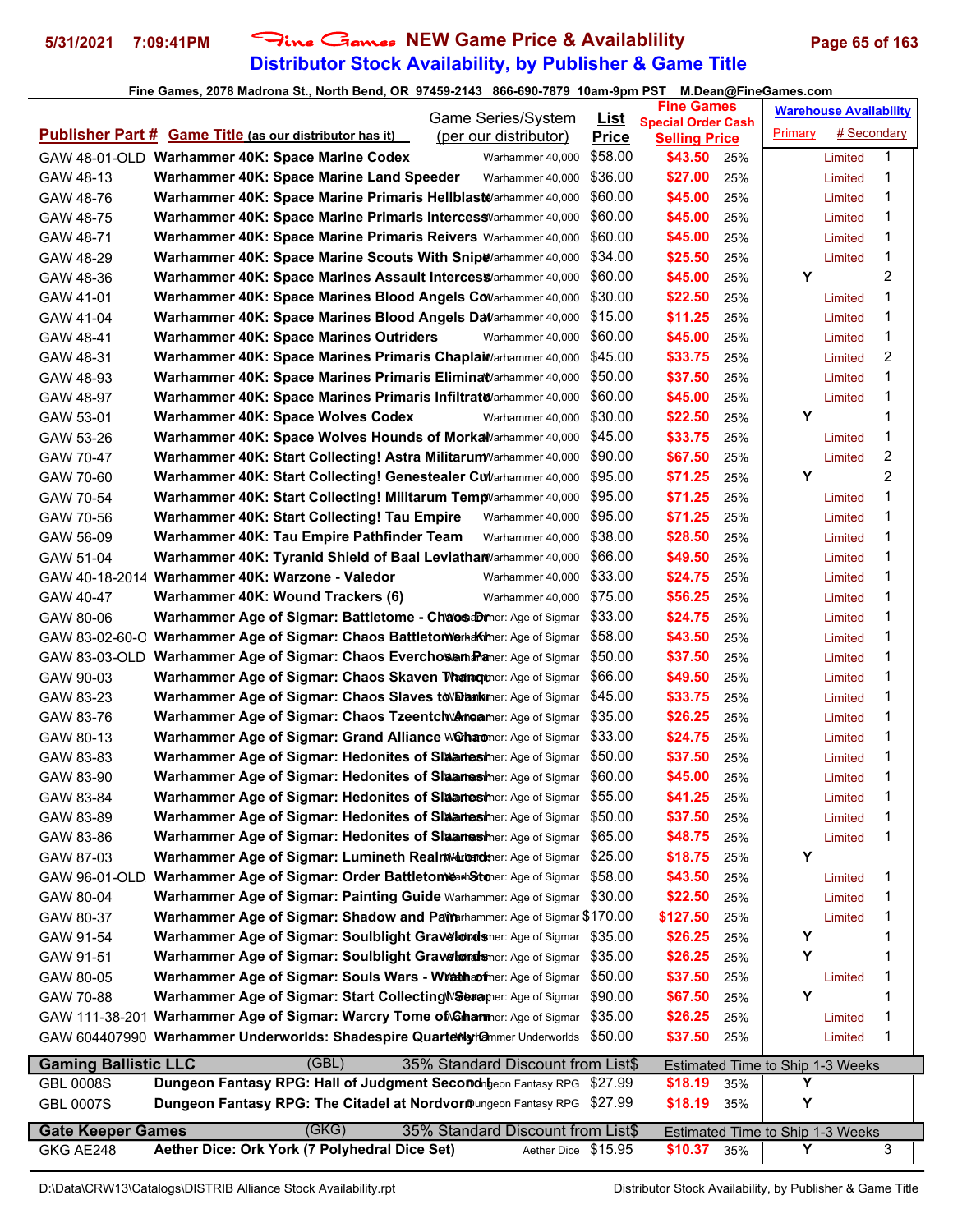# **Distributor Stock Availability, by Publisher & Game Title 5/31/2021 7:09:41PM** Fine Games **NEW Game Price & Availablility Page 66 of 163**

|                                  |                                                                                                                             | Game Series/System                                       | <u>List</u>       | <b>Fine Games</b>               |     |                                  | <b>Warehouse Availability</b> |   |
|----------------------------------|-----------------------------------------------------------------------------------------------------------------------------|----------------------------------------------------------|-------------------|---------------------------------|-----|----------------------------------|-------------------------------|---|
|                                  | <b>Publisher Part # Game Title (as our distributor has it)</b>                                                              | (per our distributor)                                    | <b>Price</b>      | <b>Special Order Cash</b>       |     | Primary                          | # Secondary                   |   |
| GKG AE157                        | Aether Dice: Rasberry and Cream (7 Polyhedral Dic                                                                           | Aether Dice                                              | \$15.95           | <b>Selling Price</b><br>\$10.37 | 35% | Y                                |                               | 1 |
| GKG DC02                         | <b>Dice Tower Dice Case</b>                                                                                                 | <b>Halfsies Dice</b>                                     | \$4.95            | \$3.22                          | 35% | Y                                |                               |   |
| <b>GKG E0750</b>                 | <b>Eclipse Dice: Amethyst</b>                                                                                               | Eclipse Dice                                             | \$15.95           | \$10.37                         | 35% | Υ                                |                               | 1 |
| GKG 0450                         | <b>Eclipse Dice: Corona</b>                                                                                                 | <b>Eclipse Dice</b>                                      | \$15.95           | \$10.37                         | 35% | Y                                |                               | 2 |
| <b>GKG E0530</b>                 | <b>Eclipse Dice: Cyanethyst</b>                                                                                             | Eclipse Dice                                             | \$15.95           | \$11.16                         | 30% |                                  | Limited                       | 1 |
| <b>GKG E0290</b>                 | <b>Eclipse Dice: Elf King</b>                                                                                               | Eclipse Dice \$15.95                                     |                   | \$10.37                         | 35% | Υ                                |                               | 3 |
| <b>GKG E0870</b>                 | <b>Eclipse Dice: Luna</b>                                                                                                   | Eclipse Dice \$15.95                                     |                   | \$11.16                         | 30% |                                  | Limited                       | 1 |
| <b>GKG 534</b>                   | Halfsies Dice - Fire & Dice (7 Polyhedral Dice Set)                                                                         | Halfsies Dice \$11.95                                    |                   | \$7.77                          | 35% | Y                                |                               |   |
| GKG H31                          | Halfsies Dice: Baby (7 Polyhedral Dice Set)                                                                                 | Halfsies Dice \$13.95                                    |                   | \$9.76                          | 30% |                                  | Limited                       | 1 |
| GKG H38                          | Halfsies Dice: Bat (7 Polyhedral Dice Set)                                                                                  | Halfsies Dice \$13.95                                    |                   | \$9.07                          | 35% | Υ                                |                               | 3 |
| GKG H <sub>18</sub>              | Halfsies Dice: Glamour (7 Polyhedral Dice Set)                                                                              | Halfsies Dice \$13.95                                    |                   | \$9.07                          | 35% | Y                                |                               | 1 |
| GKG H70                          | Halfsies Dice: Halo (7 Polyhedral Dice Set)                                                                                 | Halfsies Dice \$13.95                                    |                   | \$9.07                          | 35% | Y                                |                               | 1 |
| <b>GKG H552</b>                  | Halfsies Dice: Joker - Upgraded Case (7 Polyhedra                                                                           | Halfsies Dice \$13.95                                    |                   | \$9.76                          | 30% |                                  | Limited                       | 2 |
| GKG H <sub>30</sub>              | Halfsies Dice: King's Dice (7 Polyhedral Dice Set)                                                                          | Halfsies Dice \$13.95                                    |                   | \$9.76                          | 30% |                                  | Limited                       | 1 |
| <b>GKG H523</b>                  | Halfsies Dice: Mother Earth - Upgraded Case (7 Po.                                                                          | Halfsies Dice \$13.95                                    |                   | \$9.07                          | 35% | Y                                |                               |   |
| GKG H <sub>58</sub>              | Halfsies Dice: Panther (7 Polyhedral Dice Set)                                                                              | Halfsies Dice \$13.95                                    |                   | \$9.76                          | 30% |                                  | Limited                       | 1 |
| <b>GKG H544</b>                  | Halfsies Dice: Phoenix - Upgradede Case (7 Polyhe                                                                           | Halfsies Dice \$13.95                                    |                   | \$9.76                          | 30% |                                  | Limited                       | 1 |
| <b>GKG H51</b>                   | Halfsies Dice: Princess (7 Polyhedral Dice Set)                                                                             | Halfsies Dice \$13.95                                    |                   | \$9.07                          | 35% | Υ                                |                               |   |
| GKG H <sub>20</sub>              | Halfsies Dice: Robin Hood (7 Polyhedral Dice Set)                                                                           | Halfsies Dice \$13.95                                    |                   | \$9.76                          | 30% |                                  | Limited                       | 1 |
| <b>GKG H578</b>                  | Halfsies Dice: Yin Yang - Upgraded Case (7 Polyhe                                                                           | Halfsies Dice \$13.95                                    |                   | \$9.07                          | 35% | Y                                |                               |   |
| <b>GKG N0302</b>                 | <b>Neutron Dice: Glacier (7 Polyhedral Dice Set)</b>                                                                        | NEUTRON DICE \$14.95                                     |                   | \$10.46                         | 30% |                                  |                               | 1 |
| <b>GKG N020</b>                  | <b>Neutron Dice: Hunter (7 Polyhedral Dice Set)</b>                                                                         | NEUTRON DICE \$14.95                                     |                   | \$10.46                         | 30% |                                  | Limited<br>Limited            | 1 |
| GKG N070                         | <b>Neutron Dice: Ice (7 Polyhedral Dice Set)</b>                                                                            | NEUTRON DICE \$14.95                                     |                   | \$10.46                         | 30% |                                  | Limited                       | 1 |
| <b>GKG N0202</b>                 | <b>Neutron Dice: Mint (7 Polyhedral Dice Set)</b>                                                                           | NEUTRON DICE \$14.95                                     |                   | \$9.72                          | 35% | Υ                                |                               | 1 |
| <b>GKG N030</b>                  | Neutron Dice: Power Teal (7 Polyhedral Dice Set)                                                                            | NEUTRON DICE \$14.95                                     |                   | \$10.46                         | 30% |                                  |                               | 2 |
| <b>GKG N0103</b>                 | <b>Neutron Dice: Wine (7 Polyhedral Dice Set)</b>                                                                           | NEUTRON DICE \$14.95                                     |                   | \$9.72                          | 35% | Υ                                | Limited                       | 3 |
|                                  | <b>Reality Shard: Devotion (7 Polyhedral Dice Set)</b>                                                                      | Reality Shard Dice \$16.95                               |                   | \$11.87                         |     |                                  |                               | 1 |
| GKG R93339                       |                                                                                                                             |                                                          |                   |                                 | 30% |                                  | Limited                       | 2 |
| <b>GKG R22922</b>                | <b>Reality Shard: Might (7 Polyhedral Dice Set)</b><br><b>Reality Shard: Thought (7 Polyhedral Dice Set)</b>                | Reality Shard Dice \$16.95<br>Reality Shard Dice \$16.95 |                   | \$11.87<br>\$11.87              | 30% |                                  | Limited                       | 1 |
| <b>GKG R55355</b>                |                                                                                                                             | Reality Shard Dice \$16.95                               |                   |                                 | 30% |                                  | Limited                       | 1 |
| <b>GKG R77877</b>                | Reality Shard: Truth (7 Polyhedral Dice Set)<br>Supernova Dice: Adamantine (7 Polyhedral Dice Se                            | Halfsies Dice \$14.95                                    |                   | \$11.87<br>\$10.46              | 30% |                                  | Limited                       | 1 |
| GKG SN209                        |                                                                                                                             |                                                          |                   |                                 | 30% | Υ                                | Limited                       | 3 |
| GKG SN508                        | Supernova Dice: Panther (7 Polyhedral Dice Set)                                                                             | Supernova Dice \$14.95                                   |                   | \$9.72<br>\$9.72                | 35% | Y                                |                               | 1 |
| GKG SN503                        | Supernova Dice: Psionic Combat (7 Polyhedral Dic Supernova Dice \$14.95<br>Supernova Dice: The Heir (7 Polyhedral Dice Set) | Supernova Dice \$14.95                                   |                   |                                 | 35% | Υ                                |                               | 1 |
| GKG SN309                        |                                                                                                                             |                                                          |                   | \$9.72 35%                      |     |                                  |                               |   |
| <b>Geekon</b>                    | (GKO)                                                                                                                       | 35% Standard Discount from List\$                        |                   |                                 |     | Estimated Time to Ship 1-3 Weeks |                               |   |
|                                  | GKO WAISTSTR Ultimate Boardgame Backpack Waist Strap                                                                        | 4 Way Box Bands \$30.00                                  |                   | \$19.50 35%                     |     | Υ                                |                               | 3 |
| <b>Genius Games</b>              | (GEN)                                                                                                                       | 35% Standard Discount from List\$                        |                   |                                 |     | Estimated Time to Ship 1-3 Weeks |                               |   |
| <b>GEN 1004</b>                  | <b>Covalence: A Molecule Building Game</b>                                                                                  | Covalence \$19.99                                        |                   | \$12.99                         | 35% | Υ                                |                               | 3 |
| <b>GEN 1006</b>                  | <b>Cytosis: A Cell Biology Game 2nd Edition</b>                                                                             |                                                          | Cytosis \$39.99   | \$27.99                         | 30% |                                  | Limited                       | 2 |
| <b>GEN 5006</b>                  | <b>Cytosis: Custom Macromolecule Pieces</b>                                                                                 |                                                          | Cytosis \$11.99   | \$7.79                          | 35% | Υ                                |                               | 1 |
| <b>GEN 1506</b>                  | <b>Cytosis: Virus Expansion</b>                                                                                             |                                                          | Cytosis \$14.99   | \$9.74                          | 35% | Υ                                |                               | 3 |
| GEN GOT1010                      | <b>Ecosystem</b>                                                                                                            | Ecosystem \$14.99                                        |                   | \$9.74                          | 35% | Y                                |                               | 2 |
| GEN GOT1011                      | Genotype                                                                                                                    |                                                          | Genotype \$49.99  | \$32.49                         | 35% | Υ                                |                               | 2 |
| <b>GEN 1003</b>                  | Ion: A Compound Building Game                                                                                               |                                                          | lon \$20.00       | \$13.00                         | 35% | Y                                |                               | 3 |
| GEN GOT1009                      | <b>Nerd Words: Science</b>                                                                                                  | Nerd Words \$29.99                                       |                   | \$19.49                         | 35% | Υ                                |                               | 3 |
| <b>GEN 1002</b>                  | Peptide: A Protein Building Game                                                                                            |                                                          | Peptide \$19.99   | \$12.99                         | 35% | Y                                |                               | 3 |
| GEN GOT1012                      | <b>Subatomic: An Atom Building Game 2nd Edition</b>                                                                         | Subatomic \$39.99                                        |                   | \$27.99                         | 30% |                                  | Limited                       | 2 |
| <b>GEN 1005</b>                  | Virulence: An Infectious Card Game                                                                                          |                                                          | Virulence \$19.99 | \$12.99                         | 35% | Υ                                |                               | 3 |
| <b>Global Games Distribution</b> | (GGD)                                                                                                                       | 0% Standard Discount from List\$                         |                   |                                 |     |                                  |                               |   |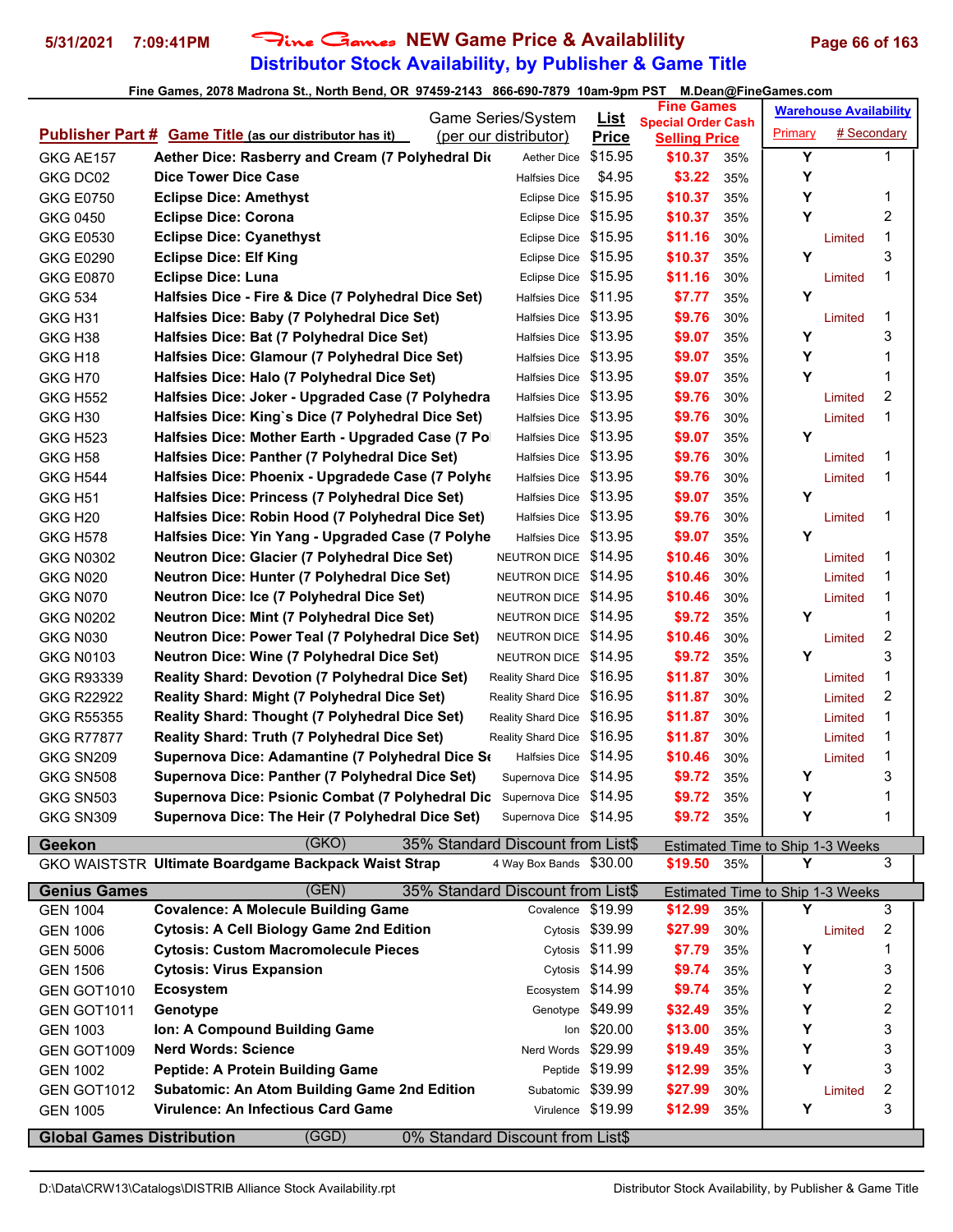# **Distributor Stock Availability, by Publisher & Game Title** 5/31/2021 7:09:41PM Fine Games NEW Game Price & Availablility Page 67 of 163

|                                     | Game Series/System                                                                      | <b>List</b>    | <b>Fine Games</b>                                 |     |         | <b>Warehouse Availability</b> |   |
|-------------------------------------|-----------------------------------------------------------------------------------------|----------------|---------------------------------------------------|-----|---------|-------------------------------|---|
|                                     | <b>Publisher Part # Game Title (as our distributor has it)</b><br>(per our distributor) | <b>Price</b>   | <b>Special Order Cash</b><br><b>Selling Price</b> |     | Primary | # Secondary                   |   |
| GGD JPG470                          | <b>Argoat</b>                                                                           | Argoat \$20.86 | \$20.86                                           | 0%  |         | Limited                       | 2 |
| GGD JPG800                          | <b>Big Eyes, Small Mouth RPG 4th Edition</b><br><b>Big Eyes Small Mouth</b>             | \$50.13        | \$50.13                                           | 0%  | Υ       |                               | 1 |
| GGD JPG813                          | Big Eyes, Small Mouth RPG 4th Edition: Dice To Wig Eyes Small Mouth                     | \$29.21        | \$29.21                                           | 0%  | Υ       |                               | 1 |
| GGD JPG132                          | <b>Core Connection: Rise of Atlantis</b><br>Core Connection                             | \$33.39        | \$33.39                                           | 0%  | Y       |                               | 2 |
| GGD JPG250                          | <b>Cowboy Bebop Space Serenade</b><br>Cowboy Bebop                                      | \$41.74        | \$41.74                                           | 0%  | Y       |                               | 1 |
| GGD JPG154                          | Heart of Crown: Fairy Garden - Path Before Heaver<br>Heart of Crown \$16.67             |                | \$16.67                                           | 0%  | Υ       |                               |   |
| GGD JPG153                          | Heart of Crown \$20.86<br>Heart of Crown: Fairy Garden - Six City Alliance              |                | \$20.86                                           | 0%  |         | Limited                       | 1 |
| GGD JPG152                          | Heart of Crown \$16.67<br><b>Heart of Crown: Northern Enchantress Expansion</b>         |                | \$16.67                                           | 0%  | Υ       |                               |   |
| GGD JPG630                          | Kamigami Battles: Avatars of Cosmic Fire Expansi Kamigami Battles                       | \$16.67        | \$16.67                                           | 0%  | Υ       |                               | 1 |
| GGD JPG627                          | Kamigami Battles: Children of Danu Expansion<br>Kamigami Battles                        | \$16.67        | \$16.67                                           | 0%  | Y       |                               | 2 |
| GGD JPG629                          | Kamigami Battles: Court of the Emperor Expansion Kamigami Battles                       | \$16.67        | \$16.67                                           | 0%  | Y       |                               | 2 |
| GGD JPG628                          | Kamigami Battles: Warriors of the Dawn Expansiol Kamigami Battles                       | \$16.67        | \$16.67                                           | 0%  | Υ       |                               | 1 |
| GGD JPG700                          | Love Formula<br>Love Formula                                                            | \$20.86        | \$20.86                                           | 0%  | Υ       |                               | 2 |
| GGD JPG701                          | Love Formula: Lucky in Love Expansion<br>Love Formula                                   | \$16.67        | \$16.67                                           | 0%  |         | Limited                       | 1 |
| GGD JPG502                          | Naruto Ninja Arena<br>Naruto                                                            | \$33.39        | \$33.39                                           | 0%  | Y       |                               | 3 |
| GGD JPG563                          | <b>Robotech: Brace for Impact</b><br>Robotech                                           | \$33.39        | \$33.39                                           | 0%  |         | Limited                       | 2 |
| GGD JPG566                          | <b>Robotech: Cyclone Run</b><br>Robotech                                                | \$20.86        | \$20.86                                           | 0%  |         | Limited                       | 1 |
| GGD DYS403                          | Sailor Moon Crystal: Dice Challenge - Season 3 Ex<br>Sailor Moon                        | \$20.86        | \$20.86                                           | 0%  | Υ       |                               | 2 |
| GGD JPG650                          | <b>Starlight Stage</b><br><b>Starlight Stage</b>                                        | \$20.86        | \$20.86                                           | 0%  | Υ       |                               |   |
| GGD JPG651                          | <b>Starlight Stage: Shining Star Expansion</b><br>Starlight Stage \$12.50               |                | \$12.50                                           | 0%  | Y       |                               |   |
| GGD JPG004                          | <b>Tanto Cuore: Oktoberfest</b><br>Tanto Cuore \$41.74                                  |                | \$41.74                                           | 0%  | Y       |                               | 2 |
| GGD JPG005                          | <b>Tanto Cuore: Winter Romance</b><br>Tanto Cuore \$41.74                               |                | \$41.74                                           | 0%  |         | Limited                       | 1 |
|                                     | (GMT)<br>30% Standard Discount from List\$                                              |                |                                                   |     |         |                               |   |
| <b>Gmt Games</b><br><b>GMT 1904</b> | 1862: Railway Mania in the Eastern Counties of Eng                                      | 18XX \$79.00   | Estimated Time to Ship 1-3 Weeks<br>\$55.30       | 30% |         | Limited                       | 1 |
| GMT 2013                            | 1918-1919: Storm in the West<br>1918-1919                                               | \$49.00        | \$34.30                                           | 30% |         | Limited                       | 1 |
| <b>GMT 1706</b>                     | 1960 - The Making of the President<br>1960                                              | \$90.00        | \$63.00                                           | 30% |         | Limited                       | 2 |
| <b>GMT 1202</b>                     | 1989 - Dawn of Freedom<br>1989                                                          | \$65.00        | \$45.50                                           | 30% |         | Limited                       | 1 |
| <b>GMT 2002</b>                     | A Time for Trumpets: The Battle of the Bulge, DeceTime for Trumpets \$149.00            |                | \$104.30                                          | 30% | Υ       |                               | 3 |
| <b>GMT 2012</b>                     | <b>Apocalypse Road</b><br>Apocalypse Road \$72.00                                       |                | \$50.40                                           | 30% | Y       |                               | 2 |
| GMT 0304-18                         | ARDENNES '44 \$55.00<br>Ardennes 44: The Battle of the Bulge                            |                | \$38.50                                           | 30% |         | Limited                       | 1 |
| <b>GMT 1917</b>                     | <b>Battle Line: Medieval</b><br><b>Battle Line</b>                                      | \$24.00        | \$16.80                                           | 30% |         | Limited                       | 1 |
| GMT 2010                            | Bayonets & Tomahawks: The French and IndiaBayMhets & Tomahawks \$59.00                  |                | \$41.30                                           | 30% |         | Limited                       | 2 |
| <b>GMT 2006</b>                     | Beneath the Med: Regina Marina at Sea, 1940-43<br>The Hunters                           | \$52.00        | \$36.40                                           | 30% |         | Limited                       | 2 |
| GMT 1920                            | Coin: All Bridges Burning - Red Revolt and White (<br>Coin                              | \$72.00        | \$50.40                                           | 30% |         | Limited                       | 2 |
| <b>GMT 1720</b>                     | Coin: Pendragon - The Fall of Roman Britain<br>Coin                                     | \$95.00        | \$66.50                                           | 30% |         | Limited                       | 1 |
| GMT 0710-14                         | Combat Commander: Battle Pack #1 - Paratroopet mbat Commander                           | \$20.00        | \$14.00                                           | 30% |         | Limited                       | 1 |
| GMT 1308                            | <b>Combat Commander: Battle Pack #5 - Fall of the W</b> embat Commander                 | \$30.00        | \$21.00                                           | 30% |         |                               | 3 |
| <b>GMT 1512</b>                     | Combat Commander: Battle Pack #7 - Leader of Membat Commander                           | \$20.00        | \$14.00                                           | 30% |         | Limited                       | 1 |
| GMT 1401                            | <b>Combat Commander: Battle Pack 6 - Sea Lion</b><br><b>Combat Commander</b>            | \$27.00        | \$18.90                                           | 30% |         | Limited                       | 1 |
| GMT 0811                            | <b>Combat Commander: Pacific</b><br>Combat Commander \$79.00                            |                | \$55.30                                           | 30% |         | Limited                       | 1 |
| GMT 0606-13                         |                                                                                         |                |                                                   |     |         |                               | 3 |
|                                     | <b>Commands and Colors: Ancients Expansion #1 - Command &amp; Colors</b>                | \$60.00        | \$42.00                                           | 30% |         |                               |   |
| GMT 1014                            | <b>Commands and Colors: Napoleonics</b><br>Command & Colors                             | \$75.00        | \$52.50                                           | 30% |         | Limited                       | 2 |
| <b>GMT 1310</b>                     | Counter Insurgencies: A Distant Plain - Conflict icounter Insurgencies                  | \$78.00        | \$54.60                                           | 30% |         | Limited                       | 1 |
| GMT 1212                            | <b>Counter Insurgencies: Andean Abyss</b><br>Counter Insurgencies                       | \$75.00        | \$52.50                                           | 30% | Υ       |                               |   |
| GMT 1514                            | Counter Insurgencies: Falling Sky - The Gallic Revunter Insurgencies                    | \$80.00        | \$56.00                                           | 30% |         | Limited                       | 1 |
| GMT 1903                            | Counter Insurgencies: Gandhi - The Decolonization unter Insurgencies                    | \$81.00        | \$56.70                                           | 30% |         | Limited                       | 1 |
| GMT 2009                            | <b>Dominant Species: Marine</b><br><b>Dominant Species</b>                              | \$78.00        | \$54.60                                           | 30% |         |                               | 3 |
| GMT 2011                            | <b>Flying Colors: Deluxe Edition</b><br><b>Flying Colors</b>                            | \$75.00        | \$52.50                                           | 30% | Υ       |                               | 3 |
| GMT 0011-14                         | For the People: The American Civil War, 1861-1865<br>For the People                     | \$65.00        | \$45.50                                           | 30% |         | Limited                       | 1 |
| GMT 1918                            | Labyrinth: The War on Terror - Expansion 2 the Foth: The War on Terror                  | \$28.00        | \$19.60                                           | 30% |         | Limited                       | 1 |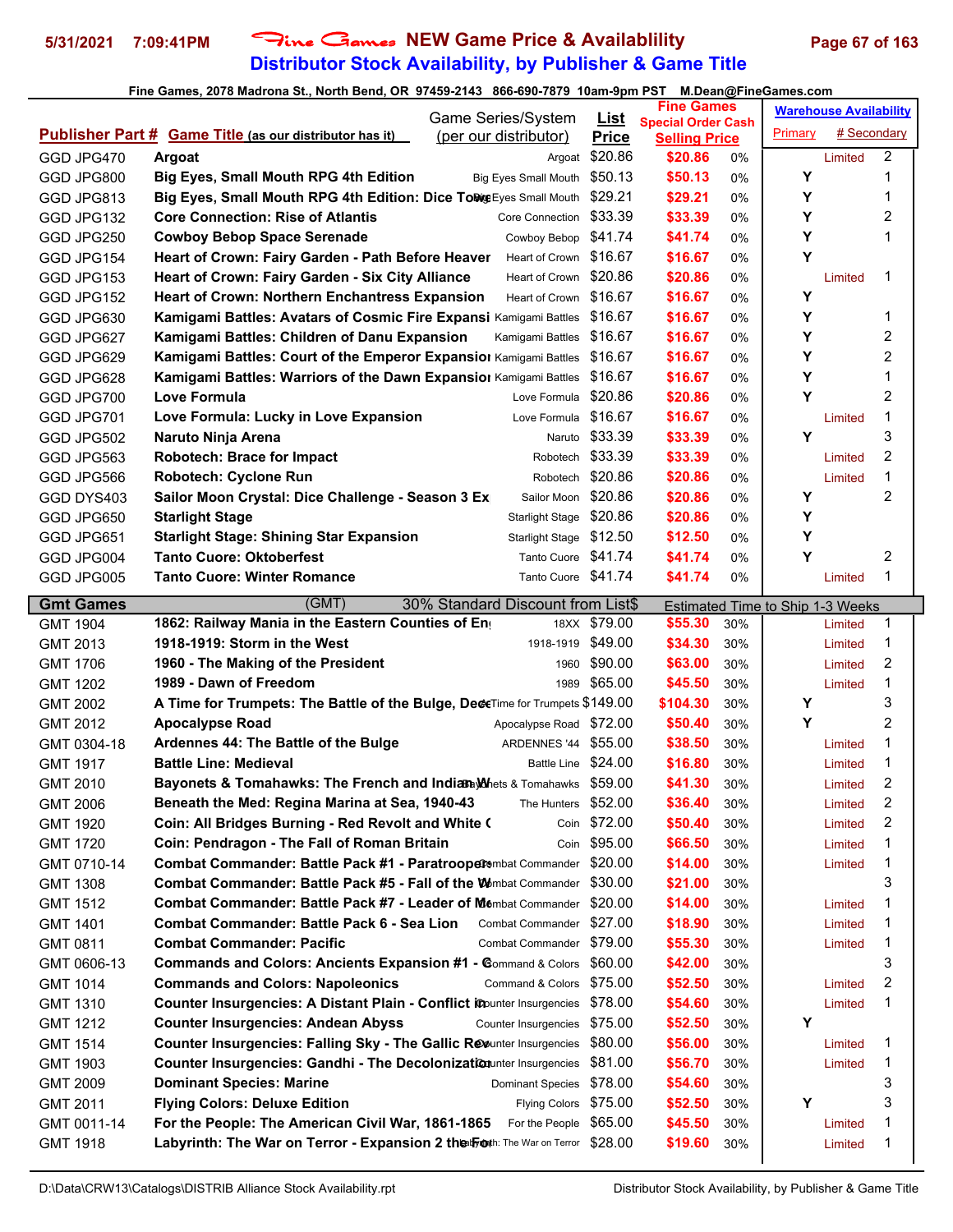# **Distributor Stock Availability, by Publisher & Game Title 5/31/2021 7:09:41PM** Fine Games **NEW Game Price & Availablility Page 68 of 163**

|                              | Game Series/System                                                                                                                              | <u>List</u>         | <b>Fine Games</b>                                 | <b>Warehouse Availability</b>           |
|------------------------------|-------------------------------------------------------------------------------------------------------------------------------------------------|---------------------|---------------------------------------------------|-----------------------------------------|
|                              | <b>Publisher Part # Game Title (as our distributor has it)</b><br>(per our distributor)                                                         | <b>Price</b>        | <b>Special Order Cash</b><br><b>Selling Price</b> | # Secondary<br>Primary                  |
| <b>GMT 1311</b>              | Navajo Wars<br>Navajo Wars                                                                                                                      | \$69.00             | \$48.30<br>30%                                    | 1<br>Limited                            |
| <b>GMT 1908</b>              | Nevsky: Teutons and Rus in Collusion 1240-1242 & Campaign Series \$80.00                                                                        |                     | \$56.00<br>30%                                    | 2<br>Limited                            |
| GMT 1206                     | <b>Next War: Korea</b><br>Next War                                                                                                              | \$85.00             | \$59.50<br>30%                                    | 3<br>Y                                  |
| <b>GMT 2014</b>              | <b>Next War: Vietnam</b><br>Next War                                                                                                            | \$89.00             | \$62.30<br>30%                                    | 2<br>Limited                            |
| GMT 1213-18                  | <b>Space Empires: Close Encounters Expansion</b><br>Space Empires                                                                               | \$59.00             | \$41.30<br>30%                                    | 1<br>Limited                            |
| GMT 1913                     | <b>Stalingrad 42</b><br>Stalingrad 42 \$75.00                                                                                                   |                     | \$52.50<br>30%                                    | Y<br>1                                  |
| <b>GMT 2005</b>              | Storm Over Asia: The Pacific Prequel to A World at Storm Over Asia \$105.00                                                                     |                     | \$73.50<br>30%                                    | Υ<br>3                                  |
| <b>GMT 1815</b>              | <b>Talon: 1000</b>                                                                                                                              | Talon \$35.00       | \$24.50<br>30%                                    | 1<br>Limited                            |
| GMT 2003                     | American Revolution \$59.00<br>The Battle of Rhode Island                                                                                       |                     | \$41.30<br>30%                                    | 1<br>Y                                  |
| <b>GMT 1907</b>              | The Hunted: Twilight of the U-Boats 1943-45                                                                                                     | The Hunters \$55.00 | \$38.50<br>30%                                    | 3<br>Y                                  |
| GMT 2017                     | <b>The Last Hundred Yards: Vol. 2 Airborne Over Eurast Hundred Yards</b> \$59.00                                                                |                     | \$41.30<br>30%                                    | 1<br>Y                                  |
| <b>GMT 1405</b>              | <b>Thunder Alley</b><br>Thunder Alley \$64.00                                                                                                   |                     | \$44.80<br>30%                                    | 2<br>Υ                                  |
| GMT 1610                     | Time of Crisis: The Roman Empire in Turmoil, 235-<br>Time of Crisis \$65.00                                                                     |                     | \$45.50<br>30%                                    | 2<br>Limited                            |
| GMT 0510-16                  | Twilight Struggle: The Cold War, 1945-1989<br>Twilight Struggle \$65.00                                                                         |                     | \$45.50<br>30%                                    | 3<br>Y                                  |
| <b>GMT 2004</b>              | Versailles 1919 \$89.00<br>Versailles 1919: The Struggle to Create a Lasting P                                                                  |                     | \$62.30<br>30%                                    | Υ                                       |
| <b>GMT 1919</b>              | Wing Leader: Origins 1936 - 1942 Expansion                                                                                                      | Wing Leader \$45.00 | \$31.50<br>30%                                    | Y                                       |
|                              |                                                                                                                                                 |                     |                                                   |                                         |
| <b>God Hates Games</b>       | (GDH)<br>35% Standard Discount from List\$                                                                                                      |                     |                                                   | Estimated Time to Ship 1-3 Weeks        |
| GDH 001                      | <b>God Hates Charades</b><br>God Hates Charades \$25.00                                                                                         |                     | \$16.25<br>35%                                    | Υ<br>1                                  |
| <b>Goliath Games LLC</b>     | (GGL)<br>30% Standard Discount from List\$                                                                                                      |                     |                                                   | <b>Estimated Time to Ship 1-3 Weeks</b> |
| <b>GGL CUF10030</b>          | <b>Chiseled - A Deck Sculpting Card Game</b><br>Chiseled                                                                                        | \$29.99             | \$20.99<br>30%                                    | 1<br>Limited                            |
| GGL GO02                     | Gorinto                                                                                                                                         | Gorinto \$40.00     | \$26.00<br>35%                                    | 2<br>Y                                  |
| GGL CS-RR01                  | <b>Rare Roses</b>                                                                                                                               | Rare Roses \$30.00  | \$19.50<br>35%                                    | 3<br>Y                                  |
| GGL SH01                     | <b>Shikoku</b>                                                                                                                                  | Shikoku \$25.00     | \$17.50<br>30%                                    | 1<br>Limited                            |
|                              |                                                                                                                                                 |                     |                                                   |                                         |
|                              |                                                                                                                                                 |                     |                                                   |                                         |
| <b>Good Games Publishers</b> | (GOP)<br>30% Standard Discount from List\$                                                                                                      |                     |                                                   | Estimated Time to Ship 1-3 Weeks        |
| GOP 012                      | <b>Fluttering Souls</b><br>Fluttering Souls \$12.99                                                                                             |                     | \$9.09<br>30%                                     | 2<br>Limited                            |
| GOP 010                      | <b>Funfair</b>                                                                                                                                  | Funfair \$39.99     | \$25.99<br>35%                                    | Y<br>3                                  |
| GOP 013                      | <b>Guild Master</b><br>Guild Master \$49.99                                                                                                     |                     | \$34.99<br>30%                                    | 2<br>Limited                            |
| GOP 004                      | <b>Unfair</b>                                                                                                                                   | Unfair \$49.99      | \$32.49<br>35%                                    | 2<br>Y                                  |
| GOP 005                      | Unfair: Alien, B-Movie, Dinosaur, Western Expansi                                                                                               | Unfair \$34.99      | \$22.74<br>35%                                    | 3<br>Y                                  |
| <b>Goodman Games</b>         | (GMG)<br>30% Standard Discount from List\$                                                                                                      |                     |                                                   | Estimated Time to Ship 1-3 Weeks        |
| <b>GMG 5070H</b>             | Dungeon Crawl Classics RPG: Demon Skullingsune Stawl Classics RPG \$69.99                                                                       |                     | \$48.99<br>30%                                    | 2<br>Limited                            |
| GMG 5070H-KS                 | Dungeon Crawl Classics RPG: Demon SkubLingeeissrawl Classics RPG                                                                                | \$69.99             | \$45.49<br>35%                                    | Υ                                       |
| <b>GMG 5070J</b>             | Dungeon Crawl Classics RPG: Sanjulan LimitedrEtrawl Classics RPG                                                                                | \$59.99             | \$38.99<br>35%                                    | Υ                                       |
| <b>GMG 5070Z</b>             | <b>Dungeon Crawl Classics RPG: Shanna Dabakaduinawl Classics RPG</b>                                                                            | \$59.99             | \$38.99<br>35%                                    | Υ<br>1                                  |
| GMG 5066                     | Dungeon Crawl Classics: #67 Sailors on the Stanlerawl Classics RPG                                                                              | \$9.99              | \$6.49<br>35%                                     | Υ<br>1                                  |
| GMG 52020                    | Dungeon Crawl Classics: 2020 Holiday Modulgeon Thawl Classics RPG                                                                               | \$9.99              | \$6.49<br>35%                                     | Y<br>3                                  |
| GMG 5071                     | Dungeon Crawl Classics: Annual (DCC Compilationawl Classics RPG \$49.99                                                                         |                     | \$32.49<br>35%                                    | Υ<br>1                                  |
| <b>GMG 5070Y</b>             | Dungeon Crawl Classics: Core Rules - Softcoyeen Brawl Classics RPG \$29.99                                                                      |                     | \$19.49<br>35%                                    | Υ<br>1                                  |
| <b>GMG 5070T</b>             | Dungeon Crawl Classics: Core Rules - Softwoyen Erawl Classics RPG \$24.99                                                                       |                     | \$16.24<br>35%                                    | Υ                                       |
| GMG 5070                     | <b>Dungeon Crawl Classics: Core Rules Hard Congern Crawl Classics RPG</b>                                                                       | \$39.99             | \$25.99<br>35%                                    | Y<br>1                                  |
| GMG 53015A                   | Dungeon Crawl Classics: Horror #1 - They Segved Chawl Classics RPG                                                                              | \$9.99              | \$6.99<br>30%                                     | 1<br>Limited                            |
| GMG 53020                    | Dungeon Crawl Classics: Horror #6 - The Web of Arawl Classics RPG                                                                               | \$9.99              | \$6.49<br>35%                                     | 2<br>Y                                  |
| GMG 5103                     | Dungeon Crawl Classics: Judges Screen - Thick eons & Dragons RPG \$19.99                                                                        |                     | \$12.99<br>35%                                    | Υ<br>1                                  |
| GMG 5214                     | Dungeon Crawl Classics: Lankhmar #4 - VlolenceChawl Classics RPG                                                                                | \$9.99              | \$6.99<br>30%                                     | 1<br>Limited                            |
| GMG 5070Q                    | Dungeon Crawl Classics: Quick Start RuleSungeon Crawl Classics RPG                                                                              | \$5.00              | \$3.50<br>30%                                     | 1<br>Limited                            |
| GMG 4396                     | <b>Metamorphosis Alpha - Doom on the Wardemetamorphosis Alpha RPG</b>                                                                           | \$19.99             | \$12.99<br>35%                                    | Y                                       |
| GMG 6200                     | <b>Mutant Crawl Classics RPG</b><br>Mutant Crawl Classics RPG \$39.99                                                                           |                     | \$27.99<br>30%                                    | 1<br>Limited                            |
| GMG 6221<br>GMG 6212         | <b>Mutant Crawl Classics RPG: #11 The Omnivanya of Chawl Classics RPG</b><br>Mutant Crawl Classics RPG: #2 A Fallen StaMfontAthawl Classics RPG | \$9.99<br>\$9.99    | \$6.49<br>35%<br>\$6.49<br>35%                    | 3<br>Υ<br>Υ                             |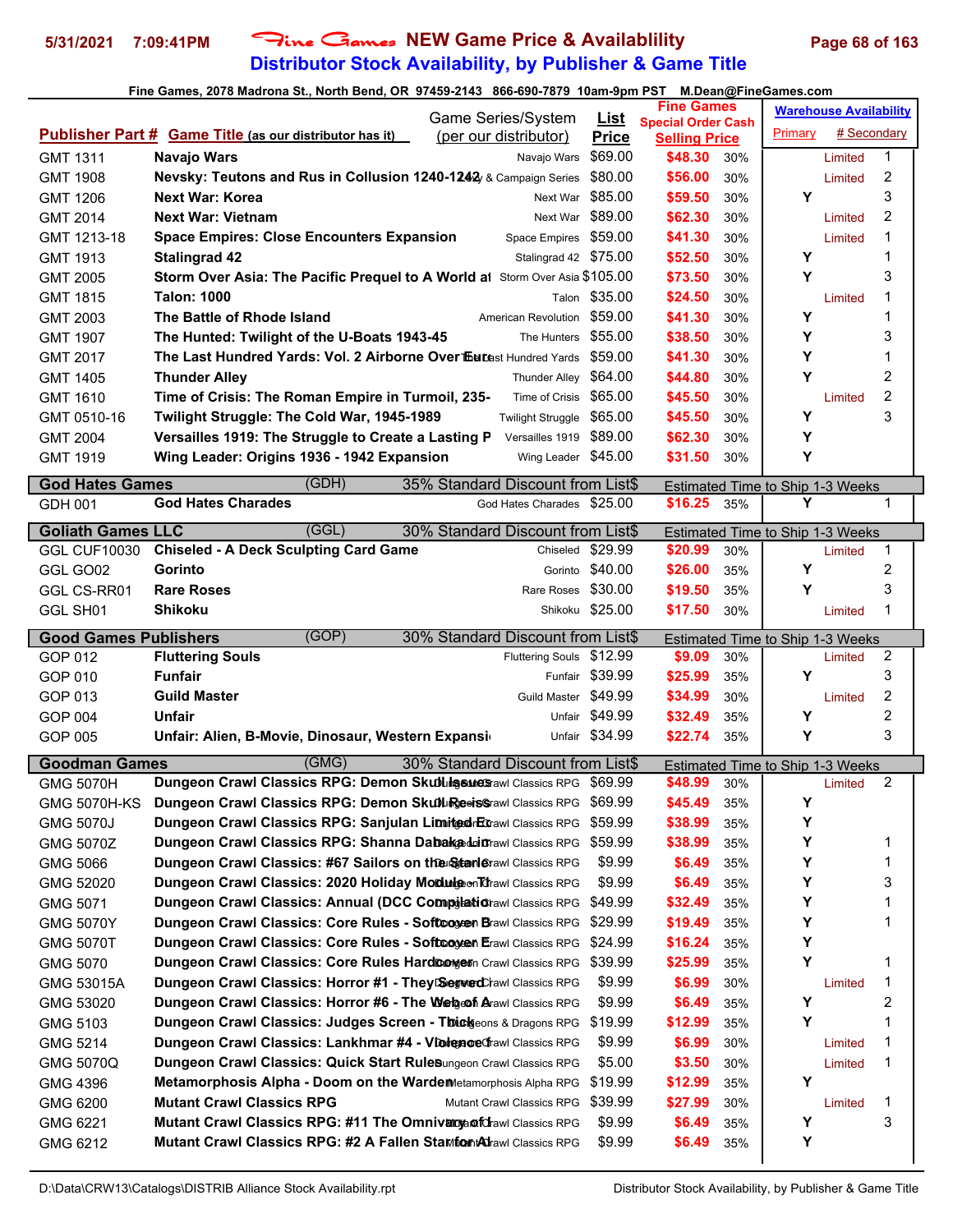### **Distributor Stock Availability, by Publisher & Game Title 5/31/2021 7:09:41PM** Fine Games **NEW Game Price & Availablility Page 69 of 163**

### **Fine Games, 2078 Madrona St., North Bend, OR 97459-2143 866-690-7879 10am-9pm PST M.Dean@FineGames.com Publisher Part # Game Title (as our distributor has it) List Price** Selling Price Primary **Warehouse Availability** # Secondary **Fine Games Special Order Cash** Game Series/System (per our distributor) **GMG 5001 Original Adventures Reincarnated #1: Into the Boots & Dragons RPG \$49.99 \$32.49 35% | Y** GMG 50003 **Original Adventures Reincarnated #3: Expedition of the Sangons RPG \$49.99 \$32.49 35% | Y 2** GMG 50004 **Original Adventures Reincarnated #4 - The Lost Cates** & Dragons RPG \$49.99 \$32.49 35% **Y** Y 2 GMG 50005 **Original Adventures Reincarnated #5: Castle Ambers & Dragons RPG \$49.99 \$32.49 35% | Y 1** GMG 50002 **Original Adventures Reincarnated: #2 - The Isle of Dread** Dungeons and Dragons RPG \$49.99 **\$32.49** 35% **Y** GMG 4504 **Tales from the Magician`s Skull #5** Tales from the Magician's Skull \$14.99 \$9.74 35% **Y** 3 **Grail Games** (GRL) 35% Standard Discount from List\$ Estimated Time to Ship 1-3 Weeks GRL 3355 **Medici: The Dice Game** Medici \$25.00 **\$16.25** 35% **Y** 1 GRL MNICR100 The Manhattan Project: Chain Reaction The Manhattan Project \$14.99 \$10.49 30% Limited 1 GRL MNIEE100 The Manhattan Project: Energy Empire The Manhattan Project \$64.99 **\$45.49** 30% Limited 1 GRL MNIMHP10 The Manhattan Project: Nations Expansion The Manhattan Project \$5.99 **\$4.19** 30% Limited 1 **Greater Than Games** (GTG) 35% Standard Discount from List\$ Estimated Time to Ship 1-3 Weeks GTG MNKY-BOT **Bottom of the Ninth** 3 **Bottom of the Ninth \$19.95 \$12.97** 35% **Y** 3 GTG BOT9-BLSI **Bottom of the Ninth: Big League Support** Bottom of the Ninth \$4.95 **\$3.22** 35% **Y** 3 GTG BOT9-CLUI **Bottom of the Ninth: Clubhouse** Bottom of the Ninth \$19.95 **\$12.97** 35% **Y** 3 GTG BOT9-SOT! Bottom of the Ninth: Sentinels of the Ninth Bottom of the Ninth \$4.95 **\$3.22** 35% **Y** 3 **GTG RSTR-CMP Compounded** 3 **Compounded \$34.95 \$22.72** 35% **Y** 3 GTG GSFMIN1 **Galactic Strike Force: Miniatures Pack** Galactic Strike Force \$29.95 **\$20.97** 30% Limited 1 GTG MNKY-GHF Great Heartland Hauling **Creat Heartland Hauling \$19.95 \$12.97** 35% **Y** 3 GTG HBRW-COF **Homebrewers** and the state and the state of the Same Crafters \$39.95 **\$25.97** 35% **Y** 3 GTG MEDM-CORE**Medium** Medium \$19.95 **\$12.97** 35% **Y** 3 GTG MEDM-SITE **Medium: Second Site** Medium \$9.95 **\$6.47** 35% **Y** 3 GTG MBRW-COI Microbrewers - The Brewcrafters Travel Card Gam Brew Crafters \$9.95 **\$6.47** 35% | Y 3 **GTG RSTR-NBE New Bedford** 2 **New Bedford \$39.95 <b>\$25.97** 35% | Y 2 GTG NBED-TIDE **New Bedford: Rising Tide** New Bedford \$19.95 **\$12.97** 35% **Y** 3 GTG SRPG-COL **Sentinel Comics RPG: Coloring Book** Sentinel Comics RPG \$9.95 **\$6.47** 35% | Y 2 GTG SRPG-COF **Sentinel Comics RPG: Core Rulebook** Sentinel Comics RPG \$59.95 **\$38.97** 35% **Y** 3 GTG SRPG-DICE Sentinel Comics RPG: Dice Set Sentinel Comics RPG \$19.95 **\$12.97** 35% **Y** 3 GTG SRPG-GMK Sentinel Comics RPG: GM Kit Sentinel Comics RPG \$39.95 **\$25.97** 35% **Y** 3 GTG SRPG-SCC Sentinel Comics RPG: Special Edition Core Rulebontinel Comics RPG \$99.95 \$64.97 35% | Y 2 GTG SRPG-SKIT **Sentinel Comics RPG: Starter Kit** Sentinel Comics RPG \$19.95 **\$12.97** 35% | Y 2 GTG SOTM-5FV<sub>I</sub> Sentinels of the Multiverse: 5th Anniversary Foi\$<sup>Minels of the Multiverse \$49.95 **\$32.47** 35% **Y** 3</sup> GTG SOTM-AME Sentinels of the Multiverse: Ambuscade Expansioninels of the Multiverse \$4.95 \$3.22 35% | Y 3 GTG SOTM-BNC Sentinels of the Multiverse: Benchmark Expansioninels of the Multiverse \$4.95 **\$3.22** 35% **Y** 3 GTG SOTM-TRIE Sentinels of the Multiverse: Celestial Tribunal Expirels of the Multiverse \$3.95 **\$2.57** 35% **Y** 3 GTG SOTM-CHC Sentinels of the Multiverse: Chokepoint Expansion The Multiverse \$4.95 \$3.22 35% **Y** 3 GTG SOTM-VAR **Sentinels of the Multiverse: Complete Hero Variant** inels of the Multiverse \$19.95 **\$12.97** 35% **Y** 3 GTG SOTM-MISI **Sentinels of the Multiverse: Miss Information Expainels of the Multiverse** \$4.95 **\$3.22** 35% **Y** 3 GTG SOTM-OBL Sentinels of the Multiverse: OblivAeon Expansion inels of the Multiverse \$39.95 **\$25.97** 35% **Y** 3 GTG SOTM-OTIV **Sentinels of the Multiverse: Omnitron IV Expansion** Interal of the Multiverse \$3.95 \$2.57 35% **Y** 3 GTG SOTM-OSV Sentinels of the Multiverse: Oversized Villain Charrinels of the Multiverse \$14.95 **\$9.72** 35% **Y** 2 GTG SOTM-RCIF Sentinels of the Multiverse: Rook City & Infernal Rinels of the Multiverse \$39.95 **\$25.97** 35% **Y** 3 GTG SOTM-STW **Sentinels of the Multiverse: Shattered Timelines and nels** of the Multiverse \$39.95 \$25.97 35% **Y** 3

GTG SOTM-SILV **Sentinels of the Multiverse: Silver Gulch Expansion** and the Multiverse \$3.95 \$2.57 35% **Y** 3 GTG SOTM-STN **Sentinels of the Multiverse: Stuntman Expansion** and the Multiverse \$4.95 \$3.22 35% **Y** 3 **GTG SOTM-FINV Sentinels of the Multiverse: The Final Wasteland Express of the Multiverse** \$3.95 **\$2.57** 35% **Y** 3 GTG SOTM-SCH **Sentinels of the Multiverse: The Scholar Expansion** inels of the Multiverse \$4.95 **\$3.22** 35% **Y** 3 GTG SOTM-VEN Sentinels of the Multiverse: Vengeance Expansion Tine Sof the Multiverse \$29.95 \$19.47 35% **Y** Y 3 GTG SOTM-VOT Sentinels of the Multiverse: Villains of the Multivertinels of the Multiverse \$29.95 \$19.47 35% **Y** Y 3 GTG SOTM-VOIL Sentinels of the Multiverse: Void Guard Expansioninels of the Multiverse \$19.95 \$13.97 30% Limited 2

D:\Data\CRW13\Catalogs\DISTRIB Alliance Stock Availability.rpt Distributor Stock Availability, by Publisher & Game Title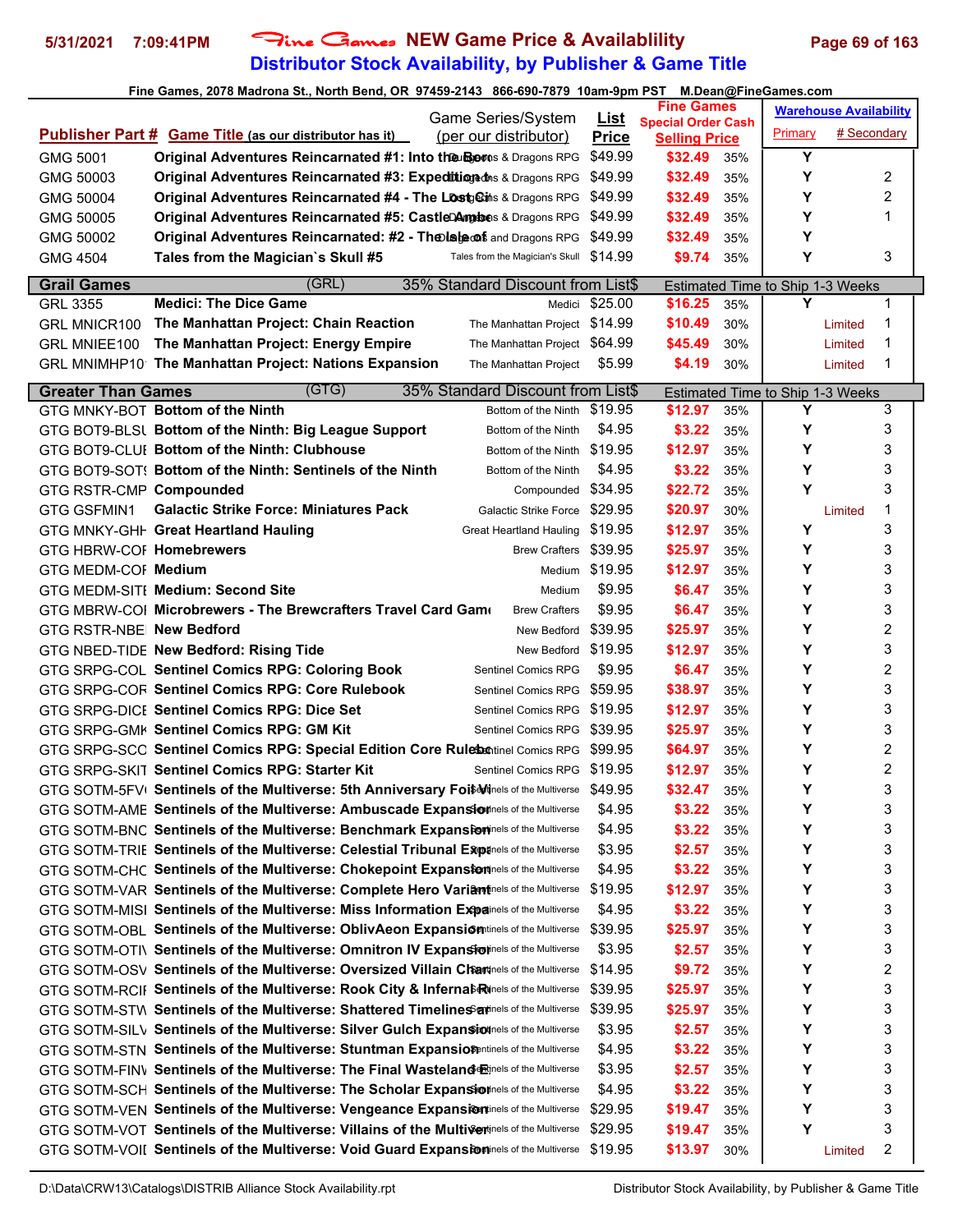# **Distributor Stock Availability, by Publisher & Game Title 5/31/2021 7:09:41PM** Fine Games **NEW Game Price & Availablility Page 70 of 163**

|                               |                                                                                      | Game Series/System                 | <u>List</u>     | <b>Fine Games</b>                                 |     |                                  | <b>Warehouse Availability</b> |                |  |
|-------------------------------|--------------------------------------------------------------------------------------|------------------------------------|-----------------|---------------------------------------------------|-----|----------------------------------|-------------------------------|----------------|--|
|                               | <b>Publisher Part # Game Title (as our distributor has it)</b>                       | (per our distributor)              | <b>Price</b>    | <b>Special Order Cash</b><br><b>Selling Price</b> |     | Primary                          | # Secondary                   |                |  |
|                               | GTG SOTM-WA( Sentinels of the Multiverse: Wager Master Expañsinels of the Multiverse |                                    | \$4.95          | \$3.22                                            | 35% | Y                                |                               | 3              |  |
|                               | GTG TAKB-COR Tak - A Beautiful Game                                                  | Tak                                | \$59.95         | \$38.97                                           | 35% | Υ                                |                               | 3              |  |
|                               | GTG TT-IND-ABI Tinker Turf Sci-Fi Terrain: Industrial Starter Set - A                | <b>TinkerTurf</b>                  | \$64.00         | \$41.60                                           | 35% | Υ                                |                               | 3              |  |
|                               | GTG TT-IND-NEL Tinker Turf Sci-Fi Terrain: Industrial Starter Set - N                | TinkerTurf                         | \$64.00         | \$41.60                                           | 35% | Υ                                |                               | 3              |  |
|                               | GTG TT-IND-REL Tinker Turf Sci-Fi Terrain: Industrial Starter Set - R                | TinkerTurf                         | \$64.00         | \$41.60                                           | 35% | Υ                                |                               | 3              |  |
|                               | GTG TT-IND-STI Tinker Turf Sci-Fi Terrain: Industrial Starter Set - St               | TinkerTurf \$64.00                 |                 | \$41.60                                           | 35% | Y                                |                               | 3              |  |
|                               | GTG TT-CON-NE TinkerTurf Sci-Fi Terrain: Containers - Neutral                        | TinkerTurf \$24.99                 |                 | \$17.49                                           | 30% |                                  | Limited                       | 2              |  |
|                               | GTG TT-ELS-NE TinkerTurf Sci-Fi Terrain: Elevations - Neutral                        | TinkerTurf \$34.99                 |                 | \$24.49                                           | 30% |                                  | Limited                       | 1              |  |
|                               | GTG TT-LAC-NE TinkerTurf Sci-Fi Terrain: Ladders & Catwalks - Ne                     | TinkerTurf \$24.99                 |                 | \$17.49                                           | 30% |                                  | Limited                       | 1              |  |
|                               | GTG TT-MRC-AE TinkerTurf Sci-Fi Terrain: MagLev Rail & Car - Abai                    | TinkerTurf \$36.99                 |                 | \$24.04                                           | 35% | Υ                                |                               | 3              |  |
|                               | GTG TT-MRC-NE TinkerTurf Sci-Fi Terrain: MagLev Rail & Car - Neut                    | TinkerTurf \$36.99                 |                 | \$24.04                                           | 35% | Y                                |                               | 3              |  |
|                               | GTG TT-COV-NE TinkerTurf Sci-Fi Terrain: Scatter Cover - Neutral                     | TinkerTurf \$32.99                 |                 | \$21.44                                           | 35% |                                  |                               | 3              |  |
|                               | GTG TROG-COF Trogdor! - The Board Game                                               |                                    | Trogdor \$60.00 | \$39.00                                           | 35% | Υ                                |                               | 3              |  |
|                               |                                                                                      |                                    |                 |                                                   |     |                                  |                               |                |  |
| <b>Green Couch Games</b>      | (GCG)                                                                                | 30% Standard Discount from List\$  |                 |                                                   |     | Estimated Time to Ship 1-3 Weeks |                               |                |  |
| GCG 009                       | <b>Before the Earth Explodes</b>                                                     | Before the Earth Explodes \$20.00  |                 | \$14.00                                           | 30% |                                  | Limited                       | 1              |  |
| GCG 012                       | Into the Black Forest                                                                | Into the Black Forest \$20.00      |                 | \$13.00                                           | 35% | Y                                |                               |                |  |
| <b>Green Ronin Publishing</b> | (GreenR)                                                                             | 35% Standard Discount from List\$  |                 |                                                   |     | Estimated Time to Ship 1-3 Weeks |                               |                |  |
| GRR 6508                      | Blue Rose RPG: Aldis - City of the Blue Rose                                         | Blue Rose RPG \$39.95              |                 | \$25.97                                           | 35% | Y                                |                               | 1              |  |
| GRR 6507                      | <b>Blue Rose RPG: Conviction Tokens</b>                                              | Blue Rose RPG \$14.95              |                 | \$10.46                                           | 30% |                                  | Limited                       | 1              |  |
| GRR 6504                      | <b>Blue Rose RPG: Dice Set</b>                                                       | Blue Rose RPG \$14.95              |                 | \$9.72                                            | 35% | Υ                                |                               | 3              |  |
| GRR 6502                      | <b>Blue Rose RPG: Narrators Kit</b>                                                  | Blue Rose RPG \$14.95              |                 | \$9.72                                            | 35% | Υ                                |                               | $\overline{c}$ |  |
| GRR 6503                      | Blue Rose RPG: Six of Swords - Adventures in the                                     | Blue Rose RPG \$29.95              |                 | \$19.47                                           | 35% | Y                                |                               | 2              |  |
| GRR 6501                      | <b>Blue Rose RPG: The AGE RPG of Romantic Fantas</b> Blue Rose RPG \$49.95           |                                    |                 | \$32.47                                           | 35% | Υ                                |                               | 3              |  |
| GRR 3601                      | Book of the Righteous: A Complete Pantheon of geofics & Dragons RPG \$49.95          |                                    |                 | \$32.47                                           | 35% | Y                                |                               | 3              |  |
| GRR 4003                      | Cinema & Sorcery: The Comprehensive Guide to FCinema & Sorcery \$29.95               |                                    |                 | \$20.97                                           | 30% |                                  | Limited                       | 2              |  |
| <b>GRR 2808</b>               | Dragon Age RPG Core Rulebook                                                         | Dragon Age RPG \$59.95             |                 | \$38.97                                           | 35% | Y                                |                               | 3              |  |
| GRR 2811                      | Dragon Age RPG: Faces of Thedas Sourcebook                                           | Dragon Age RPG \$34.95             |                 | \$22.72                                           | 35% | Y                                |                               | 3              |  |
| GRR 2810                      | Dragon Age RPG: Game Masters Kit (Revised)                                           | Dragon Age RPG \$24.95             |                 | \$16.22                                           | 35% | Υ                                |                               | 3              |  |
| <b>GRR 4002</b>               | <b>Family Games: The 100 Best</b>                                                    | Family Games: The 100 Best \$24.95 |                 | \$16.22                                           | 35% | Y                                |                               | 2              |  |
| GRR 6001                      | <b>Fantasy AGE RPG: Basic Rulebook Roleplaying GFantasy AGE RPG \$29.95</b>          |                                    |                 | \$19.47                                           | 35% | Y                                |                               | 3              |  |
| GRR 6004                      | <b>Fantasy AGE RPG: Bestiary Hardcover</b>                                           | Fantasy AGE RPG \$32.95            |                 | \$21.42                                           | 35% | Y                                |                               | 3              |  |
| GRR 6006                      | Fantasy AGE RPG: Campaign Builders Guide HardFantasy AGE RPG \$32.95                 |                                    |                 | \$21.42                                           | 35% | Y                                |                               | 3              |  |
| GRR 6005                      | <b>Fantasy AGE RPG: Companion Hardcover</b>                                          | Fantasy AGE RPG \$32.95            |                 | \$21.42                                           | 35% | Υ                                |                               | 3              |  |
| GRR 6003                      | <b>Fantasy AGE RPG: Game Masters Kit</b>                                             | Fantasy AGE RPG \$19.95            |                 | \$12.97                                           | 35% | Υ                                |                               | 3              |  |
| GRR 6008                      | <b>Fantasy AGE RPG: Lairs Hardcover</b>                                              | Fantasy AGE RPG \$34.95            |                 | \$22.72                                           | 35% | Y                                |                               | 3              |  |
| GRR 1910                      | <b>Freeport Companion: Pathfinder RPG Edition</b>                                    | Pathfinder RPG \$27.95             |                 | \$19.57                                           | 30% |                                  | Limited                       | 1              |  |
| <b>GRR 1912</b>               | <b>Freeport: The City of Adventure</b>                                               | Pathfinder RPG \$74.95             |                 | \$48.72                                           | 35% | Υ                                |                               | 3              |  |
| GRR 4001                      | <b>Hobby Games: The 100 Best</b>                                                     | Hobby Games: The 100 Best \$24.95  |                 | \$16.22                                           | 35% | Υ                                |                               | 2              |  |
| GRR 3603                      | Lost Citadel RPG: A Setting Sourcebook for 5E                                        | Lost Citadel RPG \$54.95           |                 | \$35.72                                           | 35% | Υ                                |                               | 3              |  |
| GRR 3606                      | Lost Citadel RPG: GM Screen                                                          | Lost Citadel RPG \$14.95           |                 | \$9.72                                            | 35% | Υ                                |                               | 3              |  |
| <b>GRR 7002</b>               | Lost Citadel RPG: Tales of the Lost Citadel (Softco Lost Citadel RPG \$15.99         |                                    |                 | \$10.39                                           | 35% | Υ                                |                               | 3              |  |
| GRR 3012                      | Love 2 Hate: Comics Expansion                                                        | Love 2 Hate $$12.95$               |                 | \$9.06                                            | 30% |                                  | Limited                       | 1              |  |
| GRR 3011                      | Love 2 Hate: Politics Expansion                                                      | Love 2 Hate $$12.95$               |                 | \$9.06                                            | 30% |                                  | Limited                       | 1              |  |
| GRR 6301                      | <b>Modern AGE RPG: Basic Rulebook</b>                                                | Modern AGE RPG \$34.95             |                 | \$22.72                                           | 35% | Y                                |                               | 3              |  |
| GRR 6304                      | <b>Modern AGE RPG: Companion</b>                                                     | Modern AGE RPG \$32.95             |                 | \$21.42                                           | 35% | Υ                                |                               | 3              |  |
| GRR 6305                      | <b>Modern AGE RPG: Enemies &amp; Allies</b>                                          | Modern AGE RPG \$32.95             |                 | \$21.42                                           | 35% | Υ                                |                               | 3              |  |
| GRR 6303                      | Modern AGE RPG: Game Master's Kit                                                    | Modern AGE RPG \$19.95             |                 | \$12.97                                           | 35% | Υ                                |                               | 3              |  |
| GRR 6302                      | Modern AGE RPG: The World of Lazarus - Campai Modern AGE RPG \$34.95                 |                                    |                 | \$22.72                                           | 35% | Υ                                |                               | 3              |  |
| GRR 6306                      | <b>Modern AGE RPG: Threefold</b>                                                     | Modern AGE RPG \$39.95             |                 | \$25.97                                           | 35% | Υ                                |                               | 3              |  |
| GRR 5512                      | Mutants and Masterminds Gamemasters Kit, Revis and Masterminds \$19.95               |                                    |                 | \$12.97                                           | 35% | Υ                                |                               | 3              |  |
|                               |                                                                                      |                                    |                 |                                                   |     |                                  |                               |                |  |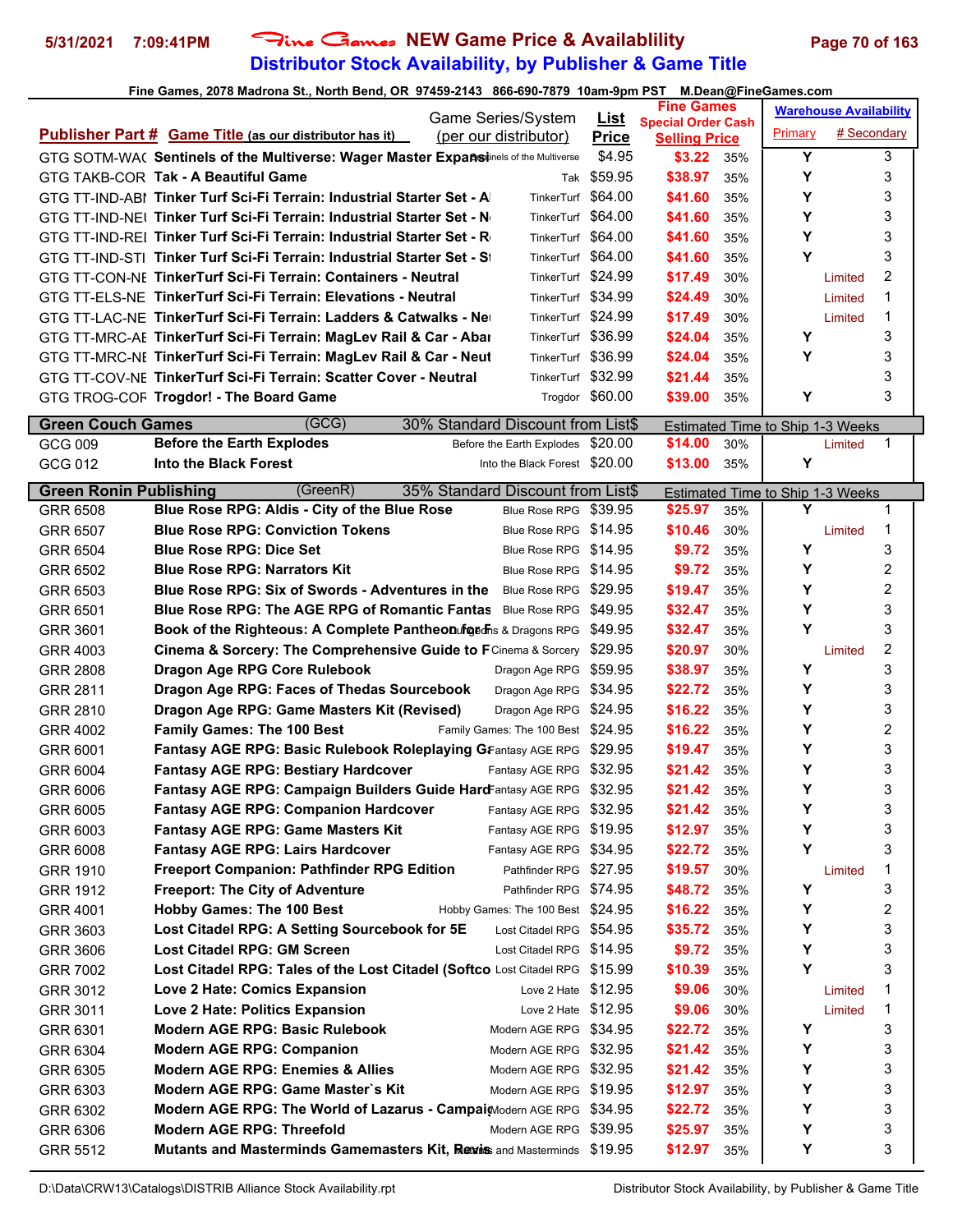# **Distributor Stock Availability, by Publisher & Game Title** 5/31/2021 7:09:41PM Fine Games NEW Game Price & Availablility Page 71 of 163

|                          | Game Series/System                                                                             | <u>List</u>                            | <b>Fine Games</b>                                 |         | <b>Warehouse Availability</b> |
|--------------------------|------------------------------------------------------------------------------------------------|----------------------------------------|---------------------------------------------------|---------|-------------------------------|
|                          | <b>Publisher Part # Game Title (as our distributor has it)</b><br>(per our distributor)        | <b>Price</b>                           | <b>Special Order Cash</b><br><b>Selling Price</b> | Primary | # Secondary                   |
| <b>GRR 5504</b>          | <b>Mutants and Masterminds: 3rd Edition Emerald to the Masterminds Containsting Management</b> | \$59.95                                | \$38.97<br>35%                                    | Υ       | 3                             |
| <b>GRR 5505</b>          | <b>Mutants and Masterminds: 3rd Edition Threat Repts</b> and Masterminds \$29.95               |                                        | \$19.47<br>35%                                    | Υ       | 3                             |
| <b>GRR 5514</b>          | <b>Mutants and Masterminds: Atlas of Earth - Primments and Masterminds</b>                     | \$44.95                                | \$29.22<br>35%                                    | Y       | 3                             |
| GRR 5516                 | <b>Mutants and Masterminds: Basic Hero Handbook</b> tis and Masterminds                        | \$29.95                                | \$19.47<br>35%                                    |         | 3                             |
| <b>GRR 5507</b>          | <b>Mutants and Masterminds: Cosmic Handbook</b> Mutants and Masterminds                        | \$29.95                                | \$19.47<br>35%                                    | Υ       | 3                             |
| GRR 5518                 | <b>Mutants and Masterminds: Deluxe Gamemasters Genal Masterminds \$39.95</b>                   |                                        | \$25.97<br>35%                                    |         | 3                             |
| <b>GRR 5511</b>          | Mutants and Masterminds: Freedom City Campaigs and Masterminds \$49.95                         |                                        | \$32.47<br>35%                                    | Υ       | 3                             |
| GRR 7003                 | Mutants and Masterminds: Height of the Stormundos and Masterminds \$15.99                      |                                        | \$10.39<br>35%                                    | Υ       | 3                             |
| GRR 5513                 | Mutants and Masterminds: Hero High Source blooks and Masterminds \$32.95                       |                                        | \$21.42<br>35%                                    | Υ       | 3                             |
| <b>GRR 7005</b>          | Mutants and Masterminds: Roadtrip to Ruin Noves and Masterminds \$15.99                        |                                        | \$10.39<br>35%                                    | Υ       | 3                             |
| <b>GRR 5515</b>          | <b>Mutants and Masterminds: Rogues Gallery Sources and Masterminds \$34.95</b>                 |                                        | \$22.72<br>35%                                    | Y       | 3                             |
| <b>GRR 5517</b>          | <b>Mutants and Masterminds: Superteam Handbook</b> nts and Masterminds                         | \$34.95                                | \$22.72<br>35%                                    | Y       | 3                             |
| GRR 5519                 | <b>Mutants and Masterminds: Time Travelers Codex</b> its and Masterminds                       | \$39.95                                | \$25.97<br>35%                                    | Y       | 3                             |
| <b>GRR 4502</b>          | Ork! The Roleplaying Game: 2nd Edition                                                         | Ork RPG \$29.95                        | \$19.47<br>35%                                    | Υ       | 2                             |
| <b>GRR 1914</b>          | Pathfinder RPG \$34.95<br><b>Pathfinder RPG: Freeport Bestiary Sourcebook</b>                  |                                        | \$22.72<br>35%                                    | Υ       | 1                             |
| <b>GRR 1915</b>          | <b>Pathfinder RPG: Return to Freeport</b><br>Pathfinder RPG \$34.95                            |                                        | \$22.72<br>35%                                    | Υ       | 3                             |
| GRR 7102                 | <b>Sacred Band: Sacred Band Chronicles Book Mutants and Masterminds \$15.99</b>                |                                        | \$10.39<br>35%                                    | Υ       | 2                             |
| <b>GRR 7001</b>          | <b>Shadowtide: A Blue Rose Novel</b><br>Blue Rose RPG \$15.99                                  |                                        | \$10.39<br>35%                                    | Y       | 3                             |
| <b>GRR 7004</b>          | Sovereigns of the Blue Rose: A Blue Rose Novel<br>Blue Rose RPG \$15.99                        |                                        | \$10.39<br>35%                                    | Y       | 3                             |
| GRR 6603                 | The Expanse RPG: Abzus Bounty<br>The Expanse RPG \$32.95                                       |                                        | \$21.42<br>35%                                    | Y       | 3                             |
| GRR 6606                 | The Expanse RPG: Belter Dice Set<br>The Expanse RPG \$14.95                                    |                                        | \$9.72<br>35%                                     | Υ       | 3                             |
| GRR 6604                 | The Expanse RPG: Earther Dice Set<br>The Expanse RPG \$14.95                                   |                                        | \$9.72<br>35%                                     | Y       | 3                             |
| GRR 6602                 | The Expanse RPG: Game Master's Kit<br>The Expanse RPG \$24.95                                  |                                        | \$16.22<br>35%                                    | Y       | 3                             |
| GRR 6605                 | The Expanse RPG: Martian Dice Set<br>The Expanse RPG \$14.95                                   |                                        | \$9.72<br>35%                                     | Y       | 3                             |
|                          |                                                                                                |                                        |                                                   |         |                               |
|                          |                                                                                                |                                        |                                                   |         |                               |
| <b>Greenlake Games</b>   | (GLG)<br>35% Standard Discount from List\$                                                     |                                        | Estimated Time to Ship 1-3 Weeks                  |         |                               |
| GLG DL001                | Dragon Land \$30.00<br>Dragon Land                                                             |                                        | \$19.50<br>35%                                    | Y       | 3                             |
| GLG HLAS01               | Heroes of Land Air & Sea \$100.00<br>Heroes of Land, Air & Sea                                 |                                        | \$65.00<br>35%                                    | Y       | 2                             |
| GLG HLASP201             | Heroes of Land, Air & Sea: Mercanary Pack 1 Heroes of Land Air & Sea \$15.00                   |                                        | \$9.75<br>35%                                     | Y       | 3                             |
| GLG HLASP301             | Heroes of Land, Air & Sea: Mercanary Pack 2 Heroes of Land Air & Sea \$10.00                   |                                        | \$6.50<br>35%                                     | Y       | 3                             |
| GLG HLASP501             | Heroes of Land, Air & Sea: Mercanary Pack 3 Heroes of Land Air & Sea \$15.00                   |                                        | \$9.75<br>35%                                     | Y       | 3                             |
| GLG HLASP101             | Heroes of Land, Air & Sea: Nomads Expansioneroes of Land Air & Sea \$20.00                     |                                        | \$13.00<br>35%                                    | Υ       | 3                             |
|                          | GLG HLASOC01 Heroes of Land, Air & Sea: Order and Chaos Exepas of Land Air & Sea \$80.00       |                                        | \$52.00<br>35%                                    | Υ       | 3                             |
| GLG HLASP01              | Heroes of Land, Air & Sea: Pestilence Expansiones of Land Air & Sea \$50.00                    |                                        | \$32.50<br>35%                                    | Y       | 3                             |
| GLG HLASA03              | Heroes of Land, Air & Sea: Pestilience BoostereRas of Land Air & Sea \$15.00                   |                                        | \$9.75<br>35%                                     | Y       | 3                             |
| GLG HLASA02              | Heroes of Land, Air & Sea: Sleeve Pack<br>Heroes of Land Air & Sea \$15.00                     |                                        | \$9.75<br>35%                                     | Y       | 3                             |
| <b>GLG TED</b>           | <b>Tiny Epic Defenders</b>                                                                     | Tiny Epic \$30.00                      | \$19.50<br>35%                                    | Y       | 3                             |
| <b>GLG TEDTDW</b>        | Tiny Epic Defenders: The Dark Wark Expansion                                                   | Tiny Epic \$30.00                      | \$19.50<br>35%                                    | Y       | 3                             |
| <b>GLG TEDINO</b>        | <b>Tiny Epic Dinosaurs</b>                                                                     | Tiny Epic \$30.00                      | \$19.50<br>35%                                    | Υ       | 3                             |
| GLG TEDINOA01            | <b>Tiny Epic Dinosaurs: Game Mat</b>                                                           | Tiny Epic \$25.00                      | \$16.25<br>35%                                    | Υ       | 3                             |
| <b>GLG TEGBO</b>         | Tiny Epic Galaxies - BLAST OFF (stand alone)                                                   | Tiny Epic \$20.00                      | \$13.00<br>35%                                    | Υ       | 3                             |
| <b>GLG TEGA01</b>        | <b>Tiny Epic Galaxies: Game Mat</b>                                                            | Tiny Epic \$25.00                      | \$16.25<br>35%                                    | Y       | 3                             |
| <b>GLG TEK</b>           | <b>Tiny Epic Kingdoms</b>                                                                      | Tiny Epic \$30.00                      | \$19.50<br>35%                                    | Υ       | 3                             |
| <b>GLG TEKHC</b>         | Tiny Epic Kingdoms: Heroes Call Expansion                                                      | Tiny Epic \$30.00                      | \$19.50<br>35%                                    | Y       | 3                             |
| <b>GLG TEM</b>           | <b>Tiny Epic Mechs</b>                                                                         | Tiny Epic \$30.00                      | \$19.50<br>35%                                    | Υ       | 3                             |
| <b>GLG TEPMC</b>         | <b>Tiny Epic Metal Coins</b>                                                                   | Tiny Epic \$15.00                      | \$9.75<br>35%                                     | Υ       | 3                             |
| <b>GLG TEP</b>           | <b>Tiny Epic Pirates</b>                                                                       | Tiny Epic \$30.00                      | \$19.50<br>35%                                    | Υ       | 3                             |
| <b>GLG TEPCA</b>         | Tiny Epic Pirates: Curse of Amdiak Expansion                                                   | Tiny Epic \$15.00                      | \$9.75<br>35%                                     | Υ       | 3                             |
| GLG TEPA02               | <b>Tiny Epic Pirates: Player Mat Sets</b>                                                      | Tiny Epic \$25.00                      | \$16.25<br>35%                                    | Y       | 2                             |
| GLG TEPA01<br>GLG TEPA03 | <b>Tiny Epic Priates: Game Mat</b><br><b>Tiny Epic Skull Dice Set</b>                          | Tiny Epic \$30.00<br>Tiny Epic \$10.00 | \$19.50<br>35%<br>\$6.50<br>35%                   | Υ<br>Υ  | 3<br>3                        |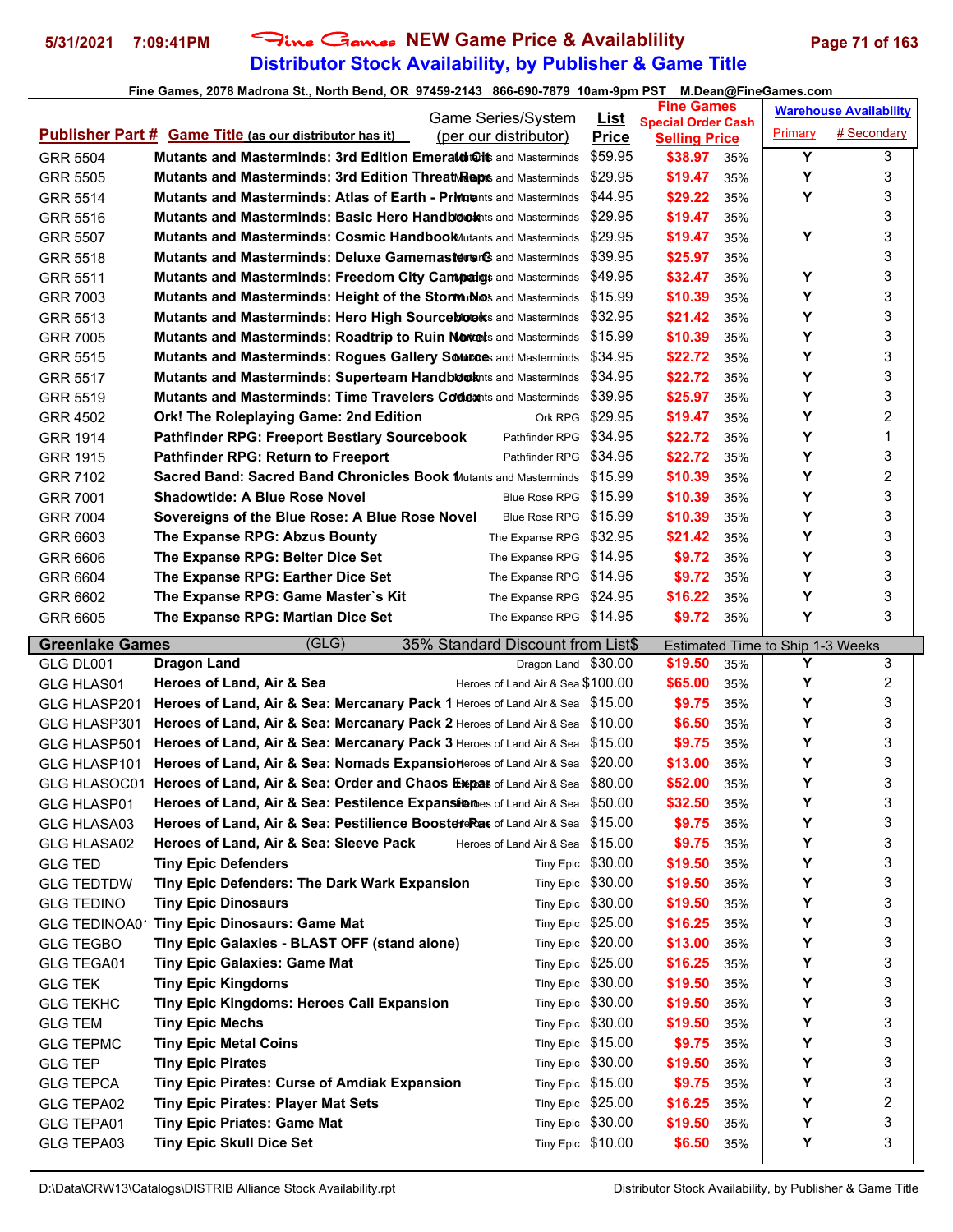# **Distributor Stock Availability, by Publisher & Game Title 5/31/2021 7:09:41PM** Fine Games **NEW Game Price & Availablility Page 72 of 163**

|                          |                                                                        |                                                                |                             | <b>Fine Games</b>               |     |                                  | <b>Warehouse Availability</b> |              |
|--------------------------|------------------------------------------------------------------------|----------------------------------------------------------------|-----------------------------|---------------------------------|-----|----------------------------------|-------------------------------|--------------|
|                          | Publisher Part # Game Title (as our distributor has it)                | Game Series/System<br>(per our distributor)                    | <b>List</b><br><b>Price</b> | <b>Special Order Cash</b>       |     | Primary                          | # Secondary                   |              |
| <b>GLG TET</b>           | <b>Tiny Epic Tactics</b>                                               | Tiny Epic                                                      | \$30.00                     | <b>Selling Price</b><br>\$19.50 | 35% | Y                                |                               | 3            |
| GLG TETA01               | <b>Tiny Epic Tactics: Game Mat</b>                                     | <b>Tiny Epic</b>                                               | \$30.00                     | \$19.50                         | 35% | Y                                |                               | 3            |
| <b>GLG TETMP</b>         | <b>Tiny Epic Tactics: Map Pack Expansion</b>                           | Tiny Epic \$15.00                                              |                             | \$9.75                          | 35% | Υ                                |                               | 3            |
| <b>GLG TEZ</b>           | <b>Tiny Epic Zombies</b>                                               | Tiny Epic                                                      | \$30.00                     | \$19.50                         | 35% | Υ                                |                               | 3            |
| GLG TEZ01                | <b>Tiny Epic Zombies: Game Mat</b>                                     | Tiny Epic \$30.00                                              |                             | \$19.50                         | 35% | Y                                |                               | 3            |
| <b>GLG UTEG</b>          | <b>Ultra Tiny Epic Galaxies</b>                                        | Tiny Epic \$15.00                                              |                             | \$9.75                          | 35% | Y                                |                               | 3            |
|                          |                                                                        |                                                                |                             |                                 |     |                                  |                               |              |
| <b>Grey Fox Games</b>    | (GreyFx)<br>War of the Worlds: The New Wave                            | 30% Standard Discount from List\$<br>War of the Worlds \$39.99 |                             | \$27.99                         |     | Estimated Time to Ship 1-3 Weeks |                               |              |
| GFG 96727                |                                                                        |                                                                |                             |                                 | 30% |                                  | Limited                       | 1            |
| <b>Griggling Games</b>   | (GGM)                                                                  | 30% Standard Discount from List\$                              |                             |                                 |     | Estimated Time to Ship 1-3 Weeks |                               |              |
| <b>GGM 002</b>           | <b>Destination Neptune</b>                                             | Destination Neptune \$29.95                                    |                             | \$20.97                         | 30% |                                  | Limited                       | $\mathbf{1}$ |
| <b>GGM 004</b>           | Santa's Bag                                                            | Santas Bag                                                     | \$9.95                      | \$6.47                          | 35% | Y                                |                               |              |
| <b>Gut Bustin' Games</b> | (GutBus)                                                               | 35% Standard Discount from List\$                              |                             |                                 |     | Estimated Time to Ship 1-3 Weeks |                               |              |
| <b>GUT 1005</b>          | <b>Cheap Shot</b>                                                      | Cheap Shot \$19.99                                             |                             | \$12.99                         | 35% | Y                                |                               | 3            |
| <b>GUT 1006</b>          | <b>Cheap Shot Expansion: Cheaper Shots</b>                             | Cheap Shot                                                     | \$9.99                      | \$6.49                          | 35% | Υ                                |                               | 3            |
| <b>GUT 1016</b>          | <b>Creeps of Keister Island Card Game</b>                              | Creeps of Keister Island                                       | \$20.00                     | \$13.00                         | 35% | Υ                                |                               | 3            |
| <b>GUT 1009</b>          | <b>Flea Marketeers Board Game</b>                                      | Flea Marketeers                                                | \$31.99                     | \$20.79                         | 35% | Υ                                |                               | 3            |
| <b>GUT 1017</b>          | Gobs of Jobs                                                           | Gobs of Jobs \$32.00                                           |                             | \$20.80                         | 35% | Υ                                |                               | 3            |
| <b>GUT 1018</b>          | <b>Horrible House Pets Card Game</b>                                   | Horrible House Pets \$19.99                                    |                             | \$12.99                         | 35% | Υ                                |                               | 3            |
| <b>GUT 1004</b>          | <b>Oh Gnome You Dont!</b>                                              | Oh Gnome You Don't \$31.99                                     |                             | \$20.79                         | 35% | Υ                                |                               | 3            |
| <b>GUT 1000</b>          | <b>Redneck Life</b>                                                    | Redneck Life \$29.99                                           |                             | \$19.49                         | 35% | Υ                                |                               | 3            |
| <b>GUT 1001</b>          | Redneck Life: Bustin a Gut Expansion                                   | Redneck Life \$15.99                                           |                             | \$10.39                         | 35% | Υ                                |                               | 3            |
| <b>GUT 1015</b>          | Redneck Life: Livin the Dream Expansion #2                             | Redneck Life \$20.00                                           |                             | \$13.00                         | 35% | Y                                |                               | 3            |
| <b>GUT 1002</b>          | <b>Trailer Park Wars!</b>                                              | Trailer Park Wars! \$29.99                                     |                             | \$19.49                         | 35% | Y                                |                               | 3            |
| <b>GUT 1012</b>          | Trailer Park Wars!: Green Yard Flamingos (100)                         | Trailer Park Wars! \$12.00                                     |                             | \$8.40                          | 30% |                                  | Limited                       | 2            |
| <b>GUT 1010</b>          | Trailer Park Wars!: Orange Yard Flamingos (100)                        | Trailer Park Wars! \$12.00                                     |                             | \$7.80                          | 35% |                                  |                               | 3            |
| <b>GUT 1003</b>          | Trailer Park Wars!: Pink Yard Flamingos (100)                          | Trailer Park Wars! \$11.99                                     |                             | \$7.79                          | 35% | Υ                                |                               | 3            |
| <b>GUT 1008</b>          | Trailer Park Wars!: Purple Yard Flamingos (100)                        | Trailer Park Wars! \$12.00                                     |                             | \$7.80                          | 35% | Υ                                |                               | 2            |
| <b>GUT 1007</b>          | Trailer Park Wars!: Terror in the Trailer Park ExpanTrailer Park Wars! |                                                                | \$20.00                     | \$14.00                         | 30% |                                  | Limited                       | 1            |
| <b>GUT 1011</b>          | Trailer Park Wars!: Yellow Yard Flamingos (100)                        | Trailer Park Wars! \$12.00                                     |                             | \$8.40                          | 30% |                                  | Limited                       | 1            |
| <b>Haba USA</b>          | (HAB)                                                                  | 32% Standard Discount from List\$                              |                             |                                 |     | Estimated Time to Ship 1-3 Weeks |                               |              |
| HAB 304899               | <b>Air Bears</b>                                                       | Air Bears \$14.99                                              |                             | \$10.19                         | 32% | Υ                                |                               | 1            |
| <b>HAB 3678</b>          | <b>Animal Upon Animal</b>                                              | Animal Upon Animal                                             | \$24.99                     | \$16.99                         | 32% | Υ                                |                               | 3            |
| HAB 305732               | Animal Upon Animal: A Christmas Stacking Gamenimal Upon Animal         |                                                                | \$29.99                     | \$20.99                         | 30% |                                  | Limited                       | 2            |
| HAB 303337               | Boom, Bang, Gold                                                       | Boom, Bang, Gold                                               | \$29.99                     | \$20.39                         | 32% | Y                                |                               | 2            |
| HAB 303794               | <b>Brain Builder Ben</b>                                               | Brain Builder \$24.99                                          |                             | \$16.99                         | 32% | Υ                                |                               | 1            |
| HAB 301603               | <b>Brandon the Brave</b>                                               | Brandon the Brave \$19.99                                      |                             | \$13.59                         | 32% | Υ                                |                               | 2            |
| HAB 305303               | <b>Cloaked Cats</b>                                                    | Cloaked Cats \$19.99                                           |                             | \$13.59                         | 32% | Υ                                |                               | 3            |
| HAB 305300               | Dragon's Breath The Hatching                                           | Dragons Breath \$14.99                                         |                             | \$10.19                         | 32% | Y                                |                               | 3            |
| HAB 304900               | <b>Floaty Fight</b>                                                    | Floaty Fight \$14.99                                           |                             | \$10.49                         | 30% |                                  | Limited                       | 2            |
| HAB 305588               | <b>Hedgehog Haberdash</b>                                              | Hedgehog Haberdash \$19.99                                     |                             | \$13.59                         | 32% | Υ                                |                               | 2            |
| HAB 304546               | Honga                                                                  |                                                                | Honga \$49.99               | \$33.99                         | 32% | Υ                                |                               | 2            |
| HAB 300932               | Karuba                                                                 |                                                                | Karuba \$34.99              | \$23.79                         | 32% | Υ                                |                               |              |
| HAB 303589               | <b>Karuba The Card Game</b>                                            |                                                                | Karuba \$21.99              | \$14.95                         | 32% | Y                                |                               |              |
| HAB 302703               | <b>Little Bird Big Hunger</b>                                          | Little Bird Big Hunger \$14.99                                 |                             | \$10.49                         | 30% |                                  | Limited                       | 2            |
| <b>HAB 3147</b>          | <b>Little Orchard</b>                                                  |                                                                | Orchard \$24.99             | \$16.99                         | 32% | Y                                |                               | 2            |
| HAB 301703               | <b>Magical Pyramids</b>                                                | <b>Magical Pyramids</b>                                        | \$29.99                     | \$20.99                         | 30% |                                  | Limited                       | 2            |
| HAB 305302               | Miyabi                                                                 |                                                                | Miyabi \$39.99              | \$27.19                         | 32% | Υ                                |                               | 2            |
| <b>HAB 4416</b>          | <b>Monza</b>                                                           |                                                                | Monza \$24.99               | \$17.49                         | 30% |                                  | Limited                       | 1            |
| HAB 305850               | <b>MONZA 20th Anniversary Edition</b>                                  |                                                                | Monza \$29.99               | \$20.39                         | 32% | Υ                                |                               | 3            |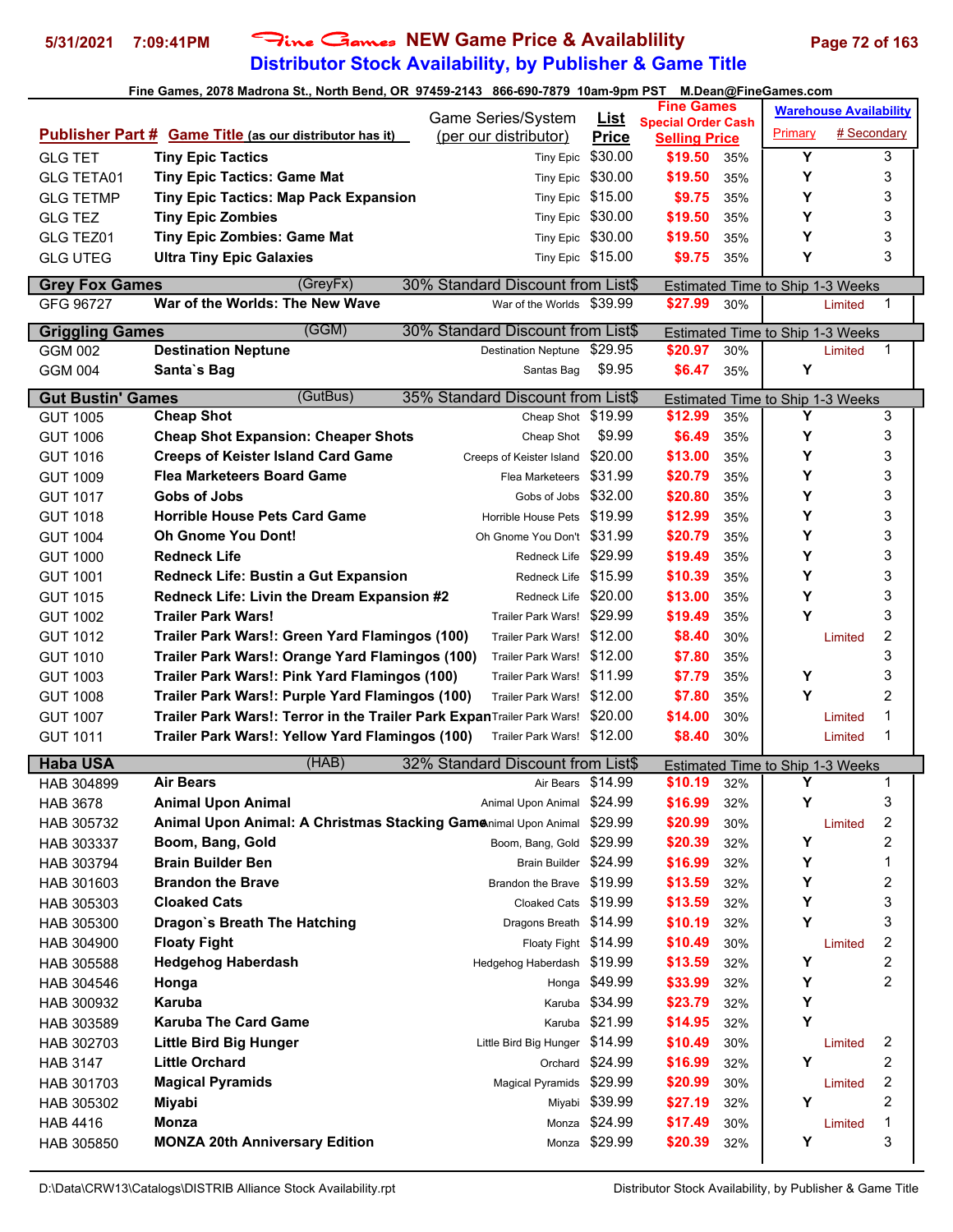# **Distributor Stock Availability, by Publisher & Game Title 5/31/2021 7:09:41PM** Fine Games **NEW Game Price & Availablility Page 73 of 163**

|                                            |                                                                           | Game Series/System                 |                             | <b>Fine Games</b>               |            |                                         | <b>Warehouse Availability</b> |                |  |
|--------------------------------------------|---------------------------------------------------------------------------|------------------------------------|-----------------------------|---------------------------------|------------|-----------------------------------------|-------------------------------|----------------|--|
|                                            | <b>Publisher Part # Game Title (as our distributor has it)</b>            | (per our distributor)              | <u>List</u><br><b>Price</b> | <b>Special Order Cash</b>       |            | Primary                                 | # Secondary                   |                |  |
| HAB 305040                                 | Mountains                                                                 | Mountains                          | \$29.99                     | <b>Selling Price</b><br>\$20.39 | 32%        | Y                                       |                               | 1              |  |
| <b>HAB 4778</b>                            | My Very First Games: Animal Upon Animal                                   | My Very First Games                | \$39.99                     | \$27.99                         | 30%        |                                         | Limited                       | 1              |  |
| HAB 301257                                 | My Very First Games: Hungry as a Bear                                     | My Very First Games                | \$19.99                     | \$13.59                         | 32%        | Υ                                       |                               | 2              |  |
| <b>HAB 3177</b>                            | My Very First Games: My First Orchard                                     | My Very First Games                | \$29.99                     | \$20.39                         | 32%        | Υ                                       |                               | 2              |  |
|                                            | On the Hunt for Dinos                                                     | On the Hunt for Dinos              | \$9.99                      | \$6.99                          | 30%        |                                         |                               | 1              |  |
| HAB 303154                                 | <b>Rhino Hero</b>                                                         | Rhino Hero                         | \$14.99                     | \$10.19                         | 32%        | Υ                                       | Limited                       | 2              |  |
| <b>HAB 4789</b><br>HAB 306193              | <b>Rhino Hero Junior</b>                                                  | Rhino Hero                         | \$29.99                     | \$20.39                         | 32%        | Y                                       |                               | 3              |  |
|                                            | <b>Rhino Hero Super Battle</b>                                            | Rhino Hero                         | \$34.99                     |                                 |            | Υ                                       |                               | 2              |  |
| HAB 303383                                 |                                                                           | Snail Sprint \$29.99               |                             | \$23.79<br>\$20.39              | 32%        | Y                                       |                               | 1              |  |
| HAB 304558                                 | <b>Snail Sprint</b><br>The Key: Sabotage at Lucky Llama Land              |                                    | The Key \$29.99             | \$20.99                         | 32%<br>30% |                                         | Limited                       | 2              |  |
| HAB 305940<br>HAB 301256                   | Unicorn Glitterluck                                                       | Unicorn Glitterluck \$19.99        |                             | \$13.99                         | 30%        |                                         | Limited                       | 2              |  |
|                                            |                                                                           | Unicorn Glitterluck \$21.99        |                             | \$14.95                         |            | Υ                                       |                               | 1              |  |
| HAB 304925                                 | <b>Unicorn Glitterluck Cloud Stacking</b>                                 | Unicorn Glitterluck \$29.99        |                             | \$20.99                         | 32%        |                                         |                               | 2              |  |
| HAB 303155                                 | Unicorn Glitterluck: A Party for Rosalie                                  |                                    |                             |                                 | 30%        | Υ                                       | Limited                       | $\overline{c}$ |  |
| HAB 305338                                 | <b>Valley of the Vikings</b>                                              | Valley of the Vikings              | \$29.99                     | \$20.39                         | 32%        |                                         |                               | 2              |  |
| HAB 305105                                 | <b>Wobble King</b>                                                        | Wobble King \$14.99                |                             | \$10.19                         | 32%        | Υ                                       |                               |                |  |
| <b>Hammerdog Games</b>                     | (Hammer)                                                                  | 35% Standard Discount from List\$  |                             |                                 |            | Estimated Time to Ship 1-3 Weeks        |                               |                |  |
| <b>HDG 8000</b>                            | The Dread House RPG Hardcover                                             | The Dread House RPG                | \$49.95                     | \$32.47                         | 35%        | Y                                       |                               | 1              |  |
| <b>HDG 7100</b>                            | The Grande Temple of Jing (5e/Pathfinder)                                 | Dungeons & Dragons RPG             | \$59.95                     | \$38.97                         | 35%        | Υ                                       |                               | 1              |  |
| <b>HDG 2002</b>                            | The Worlds Greatest Screen (Black)                                        | The Worlds Greatest Screen         | \$29.95                     | \$19.47                         | 35%        | Y                                       |                               | 2              |  |
| <b>HDG 2007</b>                            | The Worlds Greatest Screen (Blue)                                         | The Worlds Greatest Screen         | \$29.95                     | \$20.97                         | 30%        |                                         | Limited                       | 1              |  |
| <b>HDG 2001</b>                            | The Worlds Greatest Screen (Gold)                                         | The Worlds Greatest Screen         | \$29.95                     | \$20.97                         | 30%        |                                         | Limited                       | 1              |  |
| <b>HDG 2005</b>                            | The Worlds Greatest Screen (Purple)                                       | The Worlds Greatest Screen         | \$29.95                     | \$20.97                         | 30%        |                                         | Limited                       | 2              |  |
| <b>HDG 2003</b>                            | The Worlds Greatest Screen (Red)                                          | The Worlds Greatest Screen \$29.95 |                             | \$20.97                         | 30%        |                                         | Limited                       | $\overline{c}$ |  |
| <b>HDG 2000</b>                            | The Worlds Greatest Screen (Silver)                                       | The Worlds Greatest Screen         | \$29.95                     | \$20.97                         | 30%        |                                         | Limited                       | $\overline{c}$ |  |
| <b>HDG 2107</b>                            | The Worlds Greatest Screen Horizontal and Thandsds Greatest Screen        |                                    | \$31.95                     | \$22.37                         | 30%        |                                         | Limited                       | 1              |  |
| <b>HDG 2101</b>                            | <b>The Worlds Greatest Screen Horizontal andThawdsds</b> Greatest Screen  |                                    | \$31.95                     | \$22.37                         | 30%        |                                         | Limited                       | 1              |  |
| <b>HDG 2106</b>                            | <b>The Worlds Greatest Screen Horizontal andThawdsds</b> Greatest Screen  |                                    | \$31.95                     | \$22.37                         | 30%        |                                         | Limited                       | 1              |  |
| <b>HDG 2108</b>                            | <b>The Worlds Greatest Screen Horizontal and Thamdes</b> Greatest Screen  |                                    | \$31.95                     | \$22.37                         | 30%        |                                         | Limited                       | 1              |  |
| <b>HDG 2104</b>                            | <b>The Worlds Greatest Screen Horizontal and bands</b> us Greatest Screen |                                    | \$31.95                     | \$22.37                         | 30%        |                                         | Limited                       | 1              |  |
| HDG 2103                                   | The Worlds Greatest Screen Horizontal and Thands Greatest Screen \$31.95  |                                    |                             | \$22.37                         | 30%        |                                         | Limited                       | 1              |  |
| <b>Hasbro: Milton-Bradley</b>              | (Milton)                                                                  | 0% Standard Discount from List\$   |                             |                                 |            |                                         |                               |                |  |
| MLB E18460000 Awkward Hugs                 |                                                                           | Awkward Hugs \$23.69               |                             | \$23.69                         | 0%         |                                         | Limited                       | 1              |  |
| <b>MLB A3264</b>                           | <b>Battleship</b>                                                         | Battleship                         | \$20.90                     | \$20.90                         | 0%         |                                         | Limited                       | 1              |  |
| <b>MLB A2120</b>                           | Jenga Classic                                                             | Jenga                              | \$16.90                     | \$16.90                         | 0%         |                                         | Limited                       | 1              |  |
| <b>MLB B6925</b>                           | Magic The Gathering: Arena of the Planeswalkens: ITHE GATHERING           |                                    | \$23.69                     | \$23.69                         | 0%         |                                         | Limited                       | 1              |  |
| MLB E62910000                              | Monopoly: Gamer Overwatch Collector's Edition                             | Monopoly \$87.49                   |                             |                                 |            |                                         | Limited                       | 1              |  |
| <b>Hawk Wargames</b>                       | (HWG)                                                                     | 30% Standard Discount from List\$  |                             |                                 |            | Estimated Time to Ship 1-3 Weeks        |                               |                |  |
|                                            | HWG HDF10003 Dropfleet Commander: Activation Cards                        | Dropfleet Commander                | \$12.00                     | \$8.40                          | 30%        |                                         | Limited                       | $\mathbf{1}$   |  |
|                                            | HWG HDF32003 Dropfleet Commander: Scourge Frigate Box                     | Dropfleet Commander \$38.00        |                             | \$26.60                         | 30%        |                                         | Limited                       | 1              |  |
|                                            | HWG DZC22014 Dropzone Commander: Scourge Warriors                         | Dropzone Commander \$19.00         |                             | \$13.30                         | 30%        |                                         | Limited                       | 1              |  |
| <b>Hit Point Games</b>                     | (PCG)                                                                     | 35% Standard Discount from List\$  |                             |                                 |            | <b>Estimated Time to Ship 1-3 Weeks</b> |                               |                |  |
| <b>PCG 010</b>                             | The Dead Eye                                                              | The Dead Eye \$25.00               |                             | \$16.25                         | 35%        | Υ                                       |                               | $\mathbf{1}$   |  |
|                                            | (HPS)                                                                     | 30% Standard Discount from List\$  |                             |                                 |            |                                         |                               |                |  |
| <b>Hit Point Sales</b><br><b>HPS 10072</b> | Kingdom Builder: Marshlands Expansion 3                                   | Kingdom Builder \$39.99            |                             | \$27.99                         | 30%        | Estimated Time to Ship 1-3 Weeks        | Limited                       | $\mathbf{1}$   |  |
|                                            |                                                                           |                                    |                             |                                 |            |                                         |                               |                |  |
| <b>Hush Hush Projects USA</b>              | (HHP)                                                                     | 24% Standard Discount from List\$  |                             |                                 |            | <b>Estimated Time to Ship 1-3 Weeks</b> |                               |                |  |
| HHP 0011                                   | Fog of Love: Diversity Cover                                              | Fog of Love \$50.00                |                             | \$38.00                         | 24%        |                                         | Limited                       | 1              |  |
| <b>HHP 0007</b>                            | Fog of Love: Female Cover                                                 | Fog of Love \$50.00                |                             | \$38.00                         | 24%        | Υ                                       |                               | 3              |  |
| <b>HHP 0002</b>                            | Fog of Love: It Will Never Last Expansion                                 | Fog of Love \$15.00                |                             | \$11.40                         | 24%        | Υ                                       |                               | 2              |  |
|                                            |                                                                           |                                    |                             |                                 |            |                                         |                               |                |  |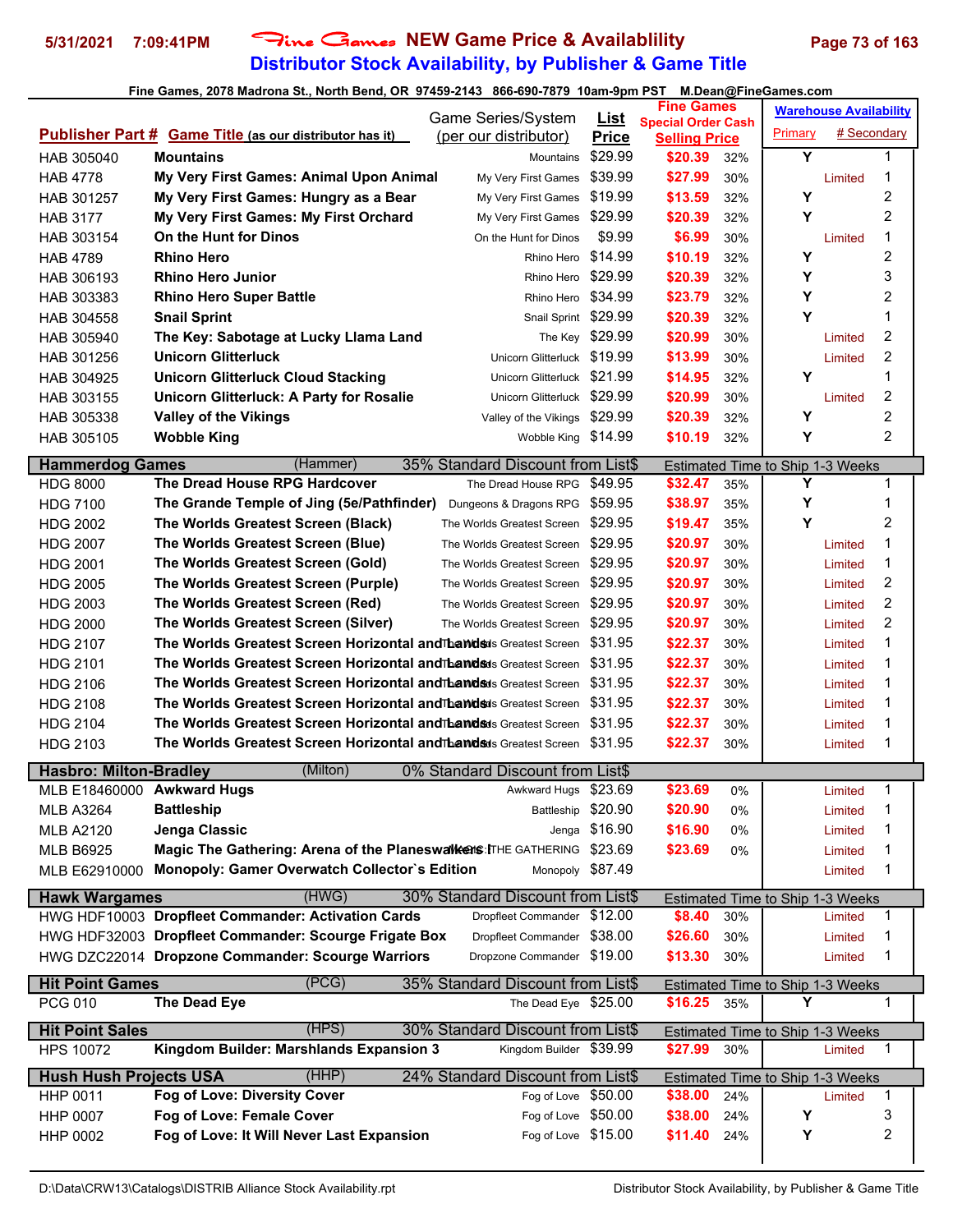# **Distributor Stock Availability, by Publisher & Game Title** 5/31/2021 7:09:41PM Fine Games NEW Game Price & Availablility Page 74 of 163

### **Fine Games, 2078 Madrona St., North Bend, OR 97459-2143 866-690-7879 10am-9pm PST M.Dean@FineGames.com**

|                     |                                                                                                                     | Game Series/System                    |                             | <b>Fine Games</b>               |            |                                  | <b>Warehouse Availability</b> |                         |
|---------------------|---------------------------------------------------------------------------------------------------------------------|---------------------------------------|-----------------------------|---------------------------------|------------|----------------------------------|-------------------------------|-------------------------|
|                     | <b>Publisher Part # Game Title (as our distributor has it)</b>                                                      | (per our distributor)                 | <b>List</b><br><b>Price</b> | <b>Special Order Cash</b>       |            | Primary                          | # Secondary                   |                         |
| <b>HHP 0008</b>     | Fog of Love: Male Cover                                                                                             | Fog of Love                           | \$50.00                     | <b>Selling Price</b><br>\$38.00 | 24%        | Υ                                |                               | 3                       |
| <b>HHP 0004</b>     | Fog of Love: Trouble with the In-laws Expansion                                                                     | Fog of Love \$15.00                   |                             | \$11.40                         | 24%        | Υ                                |                               | 3                       |
|                     |                                                                                                                     |                                       |                             |                                 |            |                                  |                               |                         |
| <b>IDW Games</b>    | (IDW)                                                                                                               | 30% Standard Discount from List\$     |                             |                                 |            | Estimated Time to Ship 1-3 Weeks |                               |                         |
| <b>IDW 01652</b>    | Amoeba                                                                                                              | Amoeba                                | \$19.99                     | \$13.99                         | 30%        |                                  | Limited                       | 2                       |
| <b>IDW 00898</b>    | Awesome Kingdom: Tower of Hateskull                                                                                 | Awesome Kingdom                       | \$29.99                     | \$20.99                         | 30%        |                                  | Limited                       | 1                       |
| <b>IDW 01808</b>    | <b>Batman: The Animated Series - Gotham City Under The Animated Series</b>                                          |                                       | \$14.99                     | \$9.74                          | 35%        | Υ                                |                               | 3                       |
| <b>IDW 01537</b>    | Batman: The Animated Series - Gotham UnderaSine The Animated Series                                                 |                                       | \$49.99<br>\$34.99          | \$32.49                         | 35%        | Υ<br>Υ                           |                               | 2<br>$\overline{c}$     |
| <b>IDW 01658</b>    | Batman: The Animated Series - Rogues Gallepytman: The Animated Series                                               |                                       | \$39.99                     | \$22.74<br>\$27.99              | 35%        |                                  |                               | 1                       |
| <b>IDW 01309</b>    | <b>Centipede (Atari)</b><br><b>Galaxy Hunters</b>                                                                   | Centipede                             | \$79.99                     | \$51.99                         | 30%<br>35% | Υ                                | Limited                       | 3                       |
| IDW 01533           |                                                                                                                     | <b>Galaxy Hunters</b>                 | \$29.99                     |                                 |            | Υ                                |                               | 3                       |
| <b>IDW 01997</b>    | <b>Galaxy Hunters: New Ways To Hunt Expansion</b><br><b>Ghostbusters Blackout</b>                                   | <b>Galaxy Hunters</b><br>Ghostbusters | \$39.99                     | \$19.49<br>\$25.99              | 35%        | Y                                |                               | 3                       |
| <b>IDW 01678</b>    | Masque of the Red Death (Edgar Allen Poe)                                                                           | Masque of the Red Death               | \$59.99                     | \$41.99                         | 35%<br>30% |                                  |                               | 1                       |
| <b>IDW 01379</b>    | Seikatsu: A Pet's Life                                                                                              |                                       | Seikatsu \$29.99            | \$19.49                         |            | Υ                                | Limited                       | 3                       |
| <b>IDW 01827</b>    |                                                                                                                     |                                       |                             | \$81.24                         | 35%<br>35% | Υ                                |                               | 3                       |
| <b>IDW 01680</b>    | Teenage Mutant Ninja Turtles: Change is Constante Mutant Ninja Turtles \$124.99                                     |                                       |                             |                                 |            | Y                                |                               |                         |
| <b>IDW 01682</b>    | Teenage Mutant Ninja Turtles: City Fall (AUGS) enage Mutant Ninja Turtles \$124.99<br><b>The Towers of Arkhanos</b> | The Towers of Arkhanos \$39.99        |                             | \$81.24                         | 35%        |                                  |                               | 3<br>2                  |
| <b>IDW 01694</b>    |                                                                                                                     |                                       |                             | \$27.99                         | 30%        | Υ                                | Limited                       | $\overline{c}$          |
| <b>IDW 01835</b>    | The Towers of Arkhanos: Silver Lotus Order Experiovers of Arkhanos                                                  |                                       | \$24.99                     | \$16.24                         | 35%        |                                  |                               | 2                       |
| <b>IDW 01656</b>    | Tonari                                                                                                              |                                       | Tonari \$29.99              | \$19.49                         | 35%        | Υ                                |                               |                         |
| <b>IELLO Games</b>  | (IEL)                                                                                                               | 35% Standard Discount from List\$     |                             |                                 |            | Estimated Time to Ship 1-3 Weeks |                               |                         |
| IEL 51410           | 8 Bit Box                                                                                                           |                                       | 8 Bit Box \$44.99           | \$29.24                         | 35%        | Υ                                |                               | 3                       |
| IEL 51269           | <b>Alien Wars</b>                                                                                                   | Alien Wars \$19.99                    |                             | \$13.99                         | 30%        |                                  | Limited                       | 1                       |
| <b>IEL 51028</b>    | <b>Biblios</b>                                                                                                      | <b>BIBLIOS</b>                        | \$25.99                     | \$16.89                         | 35%        | Υ                                |                               | 2                       |
| IEL 51629           | <b>Break the Code</b>                                                                                               | Break the Code \$16.99                |                             | \$11.04                         | 35%        | Υ                                |                               | 3                       |
| <b>IEL 51313</b>    | <b>Bunny Kingdom</b>                                                                                                | Bunny Kingdom \$51.99                 |                             | \$33.79                         | 35%        |                                  |                               | 3                       |
| <b>IEL 51585</b>    | Bunny Kingdom: In the Sky Expansion                                                                                 | Bunny Kingdom                         | \$34.99                     | \$22.74                         | 35%        | Υ                                |                               | $\overline{c}$          |
| <b>IEL 51798PRE</b> | <b>Catapult Feud PreRelease</b>                                                                                     | Catapult Kingdoms                     | \$39.99                     | \$25.99                         | 35%        | Y                                |                               | 3                       |
| IEL 00072           | <b>Decrypto</b>                                                                                                     |                                       | Decrypto \$22.99            | \$14.94                         | 35%        | Υ                                |                               | 1                       |
| <b>IEL 00092</b>    | <b>Decrypto: Laser Drive Expansion</b>                                                                              |                                       | Decrypto \$14.99            | \$9.74                          | 35%        | Υ                                |                               | 2                       |
| <b>IEL 51690</b>    | <b>Detective Charlie</b>                                                                                            | Detective Charlie \$22.49             |                             | \$14.62                         | 35%        | Υ                                |                               | 3                       |
| <b>IEL 51520</b>    | <b>Double Rumble</b>                                                                                                | Double Rumble \$15.99                 |                             | \$10.39                         | 35%        | Υ                                |                               | 1                       |
| <b>IEL 51215</b>    | Dungeon Fighter: Stormy Winds                                                                                       | Dungeon Fighter \$29.99               |                             | \$20.99                         | 30%        |                                  | Limited                       | 1                       |
| IEL 51214           | Dungeon Fighter: The Big Wave                                                                                       | Dungeon Fighter \$29.99               |                             | \$20.99                         | 30%        |                                  | Limited                       | 1                       |
| IEL 51797           | <b>Dwar7s Fall</b>                                                                                                  | Dwar7s Fall \$34.99                   |                             | \$22.74                         | 35%        | Υ                                |                               | 3                       |
| IEL 51396           | <b>Fairy Tile</b>                                                                                                   | Fairy Tile \$31.99                    |                             | \$20.79                         | 35%        | Y                                |                               | 3                       |
| IEL 51476           | Farmini                                                                                                             |                                       | Farmini \$11.99             | \$7.79                          | 35%        | Y                                |                               | 1                       |
| <b>IEL 00088</b>    | Flash 8                                                                                                             | FLASH 8 \$24.99                       |                             | \$16.24                         | 35%        | Υ                                |                               | 3                       |
| IEL 51664           | <b>Flyin Goblin</b>                                                                                                 | Flyin' Goblin \$34.99                 |                             | \$22.74                         | 35%        | Υ                                |                               | 3                       |
| IEL 51136           | <b>Guardians Chronicles</b>                                                                                         | Guardians Chronicles \$69.99          |                             | \$48.99                         | 30%        |                                  | Limited                       | 1                       |
| IEL 51208           | <b>Guardians Chronicles: True King of Atlantis</b>                                                                  | <b>Guardians Chronicles</b>           | \$29.99                     | \$20.99                         | 30%        |                                  | Limited                       | 1                       |
| IEL 62001           | <b>Heroes of Black Reach</b>                                                                                        | Heroes of Black Reach \$74.99         |                             | \$52.49                         | 30%        |                                  | Limited                       | 2                       |
| <b>IEL 62002ELI</b> | <b>Heroes of Black Reach Elite Release</b>                                                                          | Heroes of Black Reach \$74.99         |                             | \$52.49                         | 30%        |                                  | Limited                       | 1                       |
| IEL 62031           | Heroes of Black Reach: Drop Zone Demo Kit                                                                           | Heroes of Black Reach \$24.99         |                             | \$16.24                         | 35%        | Υ                                |                               |                         |
| IEL 58043           | Heroes of Normandie: Gazette #2                                                                                     | Heroes of Normandie \$14.99           |                             | \$10.49                         | 30%        |                                  | Limited                       | 1                       |
| IEL 51141           | <b>Heroes of Normandie: T-Pack River Set</b>                                                                        | Heroes of Normandie \$24.99           |                             | \$16.24                         | 35%        | Υ                                |                               | 1                       |
| IEL 63002           | <b>Heroes of Stalingrad</b>                                                                                         | Tales & Games \$69.99                 |                             | \$45.49                         | 35%        | Y                                |                               | 3                       |
| <b>IEL 51511</b>    | <b>High Risk</b>                                                                                                    | High Risk \$14.99                     |                             | \$9.74                          | 35%        | Y                                |                               | 3                       |
| IEL 51620           | <b>Ishtar</b>                                                                                                       |                                       | Ishtar \$49.99              | \$32.49                         | 35%        | Υ                                |                               | 2                       |
| IEL 51310           | Kanagawa                                                                                                            | Kanagawa \$31.99                      |                             | \$20.79                         | 35%        | Υ                                |                               | $\overline{\mathbf{c}}$ |
| IEL 51592           | Kanagawa: Yokai Expansion                                                                                           | Kanagawa \$14.99                      |                             | \$9.74                          | 35%        | Υ                                |                               | 2                       |

D:\Data\CRW13\Catalogs\DISTRIB Alliance Stock Availability.rpt Distributor Stock Availability, by Publisher & Game Title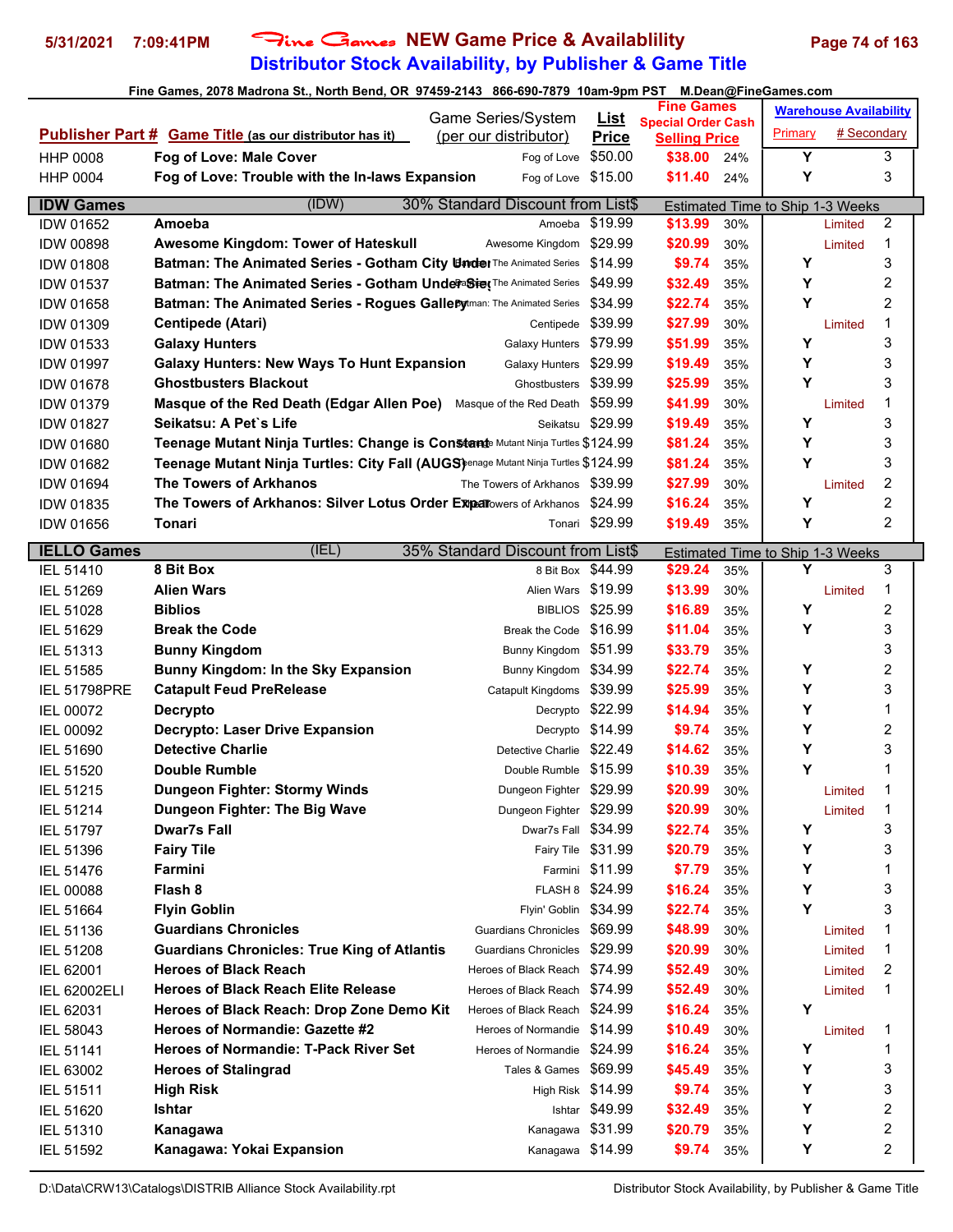# **Distributor Stock Availability, by Publisher & Game Title** 5/31/2021 7:09:41PM Fine Games NEW Game Price & Availablility Page 75 of 163

|                     |                                                                | Game Series/System                | <u>List</u>      | <b>Fine Games</b>                                 |            |         | <b>Warehouse Availability</b> |                         |
|---------------------|----------------------------------------------------------------|-----------------------------------|------------------|---------------------------------------------------|------------|---------|-------------------------------|-------------------------|
|                     | <b>Publisher Part # Game Title (as our distributor has it)</b> | (per our distributor)             | <b>Price</b>     | <b>Special Order Cash</b><br><b>Selling Price</b> |            | Primary | # Secondary                   |                         |
| <b>IEL 51170</b>    | <b>King of New York</b>                                        | King of New York \$51.99          |                  | \$33.79                                           | 35%        | Υ       |                               | 3                       |
| IEL 51290           | King of New York: Power up Expansion                           | King of New York \$20.99          |                  | \$13.64                                           | 35%        | Y       |                               | 3                       |
| IEL 51314           | King of Tokyo: 2016 Edition                                    | King of Tokyo \$42.99             |                  | \$27.94                                           | 35%        | Y       |                               | 3                       |
| <b>IEL 51350</b>    | King of Tokyo: Cthulhu Monster Pack                            | King of Tokyo \$10.99             |                  | \$7.14                                            | 35%        | Y       |                               | 3                       |
| <b>IEL 51637</b>    | King of Tokyo: Cybertooth Monster Pack                         | King of Tokyo \$10.99             |                  | \$7.14                                            | 35%        |         |                               | 3                       |
| <b>IEL 51678</b>    | King of Tokyo: Dark Edition                                    | King of Tokyo \$49.99             |                  | \$32.49                                           | 35%        | Υ       |                               | 3                       |
| <b>IEL 51418</b>    | King of Tokyo: Halloween 2017 Edition                          | King of Tokyo \$20.99             |                  | \$13.64                                           | 35%        | Υ       |                               | 3                       |
| <b>IEL 51531</b>    | King of Tokyo: New York Anubis Monster Pack                    | King of Tokyo \$10.99             |                  | \$7.14                                            | 35%        | Y       |                               | 3                       |
| <b>IEL 51421</b>    | King of Tokyo: New York King Kong Monster Pack                 | King of Tokyo \$10.99             |                  | \$7.14                                            | 35%        | Y       |                               | 3                       |
| IEL 51368           | King of Tokyo: Power Up Expansion 2017                         | King of Tokyo \$20.99             |                  | \$13.64                                           | 35%        | Y       |                               | 3                       |
| <b>IEL 51108</b>    | King of Tokyo: The Halloween Monster Pack Expar                | King of Tokyo \$19.99             |                  | \$12.99                                           | 35%        | Y       |                               | 3                       |
| <b>IEL 51682</b>    | Kitara                                                         |                                   | Kitara \$34.99   | \$22.74                                           | 35%        | Υ       |                               | 3                       |
| <b>IEL 51687</b>    | <b>Kraken Attack</b>                                           | Kraken Attack \$34.99             |                  | \$22.74                                           | 35%        | Y       |                               | 2                       |
| <b>IEL 51529</b>    | <b>Legendary Forests</b>                                       | Legendary Forests \$19.99         |                  | \$12.99                                           | 35%        | Υ       |                               | 3                       |
| <b>IEL 51601</b>    | <b>Little Battle</b>                                           | Little Battle \$11.99             |                  | \$7.79                                            | 35%        | Y       |                               | $\boldsymbol{2}$        |
| IEL 51611           | <b>Little Town</b>                                             | Little Town \$29.99               |                  | \$19.49                                           | 35%        | Y       |                               | 2                       |
| <b>IEL 00103</b>    | <b>Master Word</b>                                             | Master Word \$22.99               |                  | \$14.94                                           | 35%        | Y       |                               | 3                       |
| <b>IEL ML01EN</b>   | Mia London and the Case of the 625 Scoundrels                  | Mia London \$22.99                |                  | \$14.94                                           | 35%        | Y       |                               | 1                       |
| <b>IEL 51470</b>    | <b>Mini Game Display</b>                                       | Game Display \$171.43             |                  | \$171.43                                          | 0%         |         | Limited                       | 2                       |
| <b>IEL 51572</b>    | <b>Monsieur Carrousel</b>                                      | Monsieur Carrousel \$34.99        |                  | \$22.74                                           |            | Υ       |                               | 3                       |
|                     | <b>Mountains of Madness</b>                                    | Mountains of Madness \$41,99      |                  | \$27.29                                           | 35%<br>35% | Y       |                               | 3                       |
| <b>IEL 51374</b>    | <b>Mythic Battles: Tribute of Blood</b>                        | MYTHIC BATTLES \$24.99            |                  | \$17.49                                           | 30%        |         |                               | 1                       |
| <b>IEL 51133</b>    |                                                                | Ninja Academy \$14.99             |                  | \$9.74                                            |            | Υ       | Limited                       | 3                       |
| <b>IEL 51609</b>    | Ninja Academy<br><b>Pacific Rails Inc.</b>                     | Pacific Rails Inc \$44.99         |                  | \$29.24                                           | 35%        | Y       |                               | 3                       |
| <b>IEL 51796</b>    | <b>Raids</b>                                                   |                                   | Raids \$44.99    |                                                   | 35%        | Υ       |                               | 2                       |
| <b>IEL 51514</b>    |                                                                |                                   |                  | \$29.24                                           | 35%        | Y       |                               | $\overline{c}$          |
| <b>IEL 51727</b>    | <b>Royal Visit</b>                                             | Royal Visit \$24.99               |                  | \$16.24                                           | 35%        | Y       |                               |                         |
| IEL 51303           | <b>Schotten Totten</b>                                         | Schotten Totten \$14.99           |                  | \$9.74                                            | 35%        | Y       |                               | 3<br>3                  |
| <b>IEL 51758</b>    | <b>Schotten Totten 2</b>                                       | Schotten Totten \$14.99           |                  | \$9.74                                            | 35%        |         |                               |                         |
| <b>IEL 51758DEM</b> | <b>Schotten Totten 2 Demo</b>                                  | Schotten Totten                   | \$7.50           | \$5.25                                            | 30%        |         | Limited                       | 1                       |
| <b>IEL 51474</b>    | <b>SOS Dino</b>                                                | SOS Dino \$29.99                  |                  | \$19.49                                           | 35%        | Υ       |                               | 1                       |
| <b>IEL 51474DEM</b> | <b>SOS Dino Demo Copy</b>                                      | SOS Dino \$15.00                  |                  | \$9.75                                            | 35%        | Υ<br>Y  |                               | 3                       |
| <b>IEL 00097</b>    | <b>Stay Cool</b>                                               | Stay Cool \$24.99                 |                  | \$16.24                                           | 35%        |         |                               | 2                       |
| <b>IEL 76007</b>    | <b>Steam Park: Play Dirty</b>                                  | Steam Park \$35.99                |                  | \$25.19                                           | 30%        |         | Limited                       |                         |
| <b>IEL 76008</b>    | <b>Steam Park: Robots</b>                                      | Steam Park \$20.99                |                  | \$14.69                                           | 30%        |         | Limited                       | 2                       |
| IEL 51223           | <b>Steam Torpedo: R&amp;D</b>                                  | Steam Torpedo \$14.99             |                  | \$10.49                                           | 30%        |         | Limited                       | 1                       |
| <b>IEL 51481</b>    | <b>Sticky Chameleons</b>                                       | Sticky Chameleons \$15.99         |                  | \$11.19                                           | 30%        |         | Limited                       | 2                       |
| IEL 51688           | <b>Superfly</b>                                                |                                   | Superfly \$19.99 | \$12.99                                           | 35%        | Y       |                               | 3                       |
| IEL 51283           | Tem-Purr-A                                                     | Tempurra \$14.99                  |                  | \$9.74                                            | 35%        | Υ       |                               | 1                       |
| IEL 51254           | The Big Book of Madness                                        | Big Book of Madness \$41.99       |                  | \$27.29                                           | 35%        | Υ       |                               | 3                       |
| <b>IEL 51372</b>    | The Big Book of Madness: The Vth Element                       | Big Book of Madness \$19.99       |                  | \$12.99                                           | 35%        | Υ       |                               | 3                       |
| <b>IEL 51479</b>    | The Legend of the Cherry Tree                                  | The Legend of Cherry Tree \$25.99 |                  | \$16.89                                           | 35%        | Υ       |                               | $\overline{\mathbf{c}}$ |
| <b>IEL 51344</b>    | <b>The Mysterious Forest</b>                                   | The Mysterious Forest \$24.99     |                  | \$16.24                                           | 35%        | Υ       |                               | 2                       |
| IEL 51669           | <b>Time Bomb Evolution</b>                                     | Time Bomb Evolution \$14.99       |                  | \$9.74                                            | 35%        | Υ       |                               | 3                       |
| <b>IEL 51475</b>    | <b>Troll and Dragon</b>                                        | Troll and Dragon \$19.99          |                  | \$12.99                                           | 35%        | Υ       |                               | 2                       |
| IEL 51305           | <b>Welcome Back to the Dungeon</b>                             | WELCOME TO THE DUNGEON \$14.99    |                  | \$9.74                                            | 35%        | Y       |                               | 3                       |
| IEL 51234           | <b>Welcome to the Dungeon</b>                                  | WELCOME TO THE DUNGEON \$14.99    |                  | \$9.74                                            | 35%        | Υ       |                               | 3                       |
| <b>IEL ZKE01EN</b>  | <b>Zombie Kidz: Evolution</b>                                  | Zombie Kidz \$22.99               |                  | \$14.94                                           | 35%        | Υ       |                               | 3                       |
| IEL ZTE01           | <b>Zombie Teenz Evolution</b>                                  | Zombie Teenz Evolution \$24.99    |                  | \$16.24                                           | 35%        | Υ       |                               | 3                       |
| <b>IEL 51600</b>    | Zoo Run                                                        |                                   | Zoo Run \$19.99  | \$12.99                                           | 35%        | Υ       |                               | 3                       |
| <b>IEL 51600DEM</b> | Zoo Run Demo Copy                                              |                                   | Zoo Run \$10.00  | \$7.00                                            | 30%        |         | Limited                       | 1                       |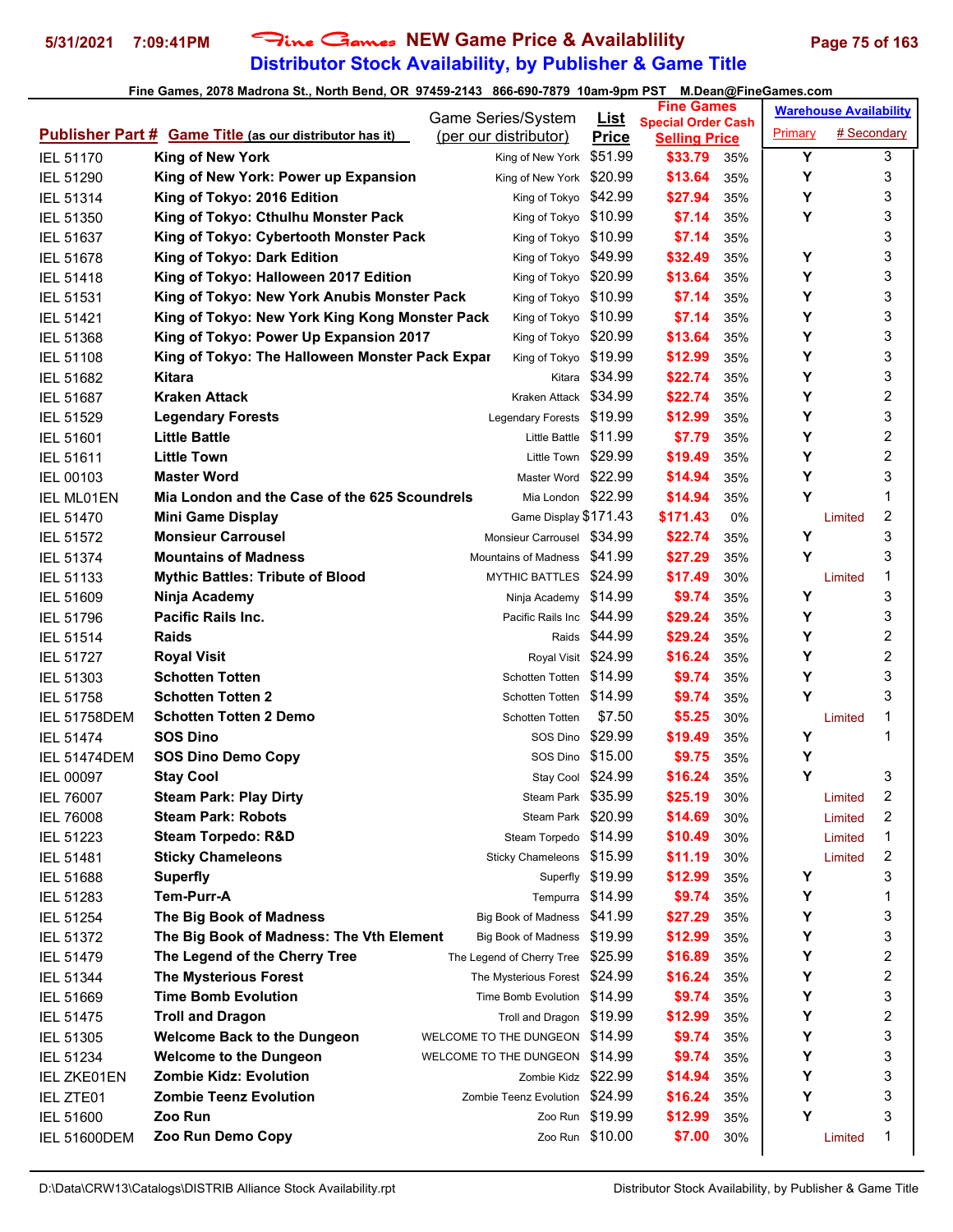# **Distributor Stock Availability, by Publisher & Game Title 5/31/2021 7:09:41PM** Fine Games **NEW Game Price & Availablility Page 76 of 163**

|                                 |                                                                      |                                             |                | <b>Fine Games</b>         |     |                                       | <b>Warehouse Availability</b> |                |
|---------------------------------|----------------------------------------------------------------------|---------------------------------------------|----------------|---------------------------|-----|---------------------------------------|-------------------------------|----------------|
|                                 | <b>Publisher Part # Game Title (as our distributor has it)</b>       | Game Series/System<br>(per our distributor) | <u>List</u>    | <b>Special Order Cash</b> |     | Primary                               | # Secondary                   |                |
| <b>Immortal Eyes Games</b>      | (IEG)<br>35% Standard Discount from List\$                           |                                             | <b>Price</b>   | <b>Selling Price</b>      |     |                                       |                               |                |
| IEG <sub>42</sub>               | Inca Empire: The Card Game                                           | Inca Empire \$24.99                         |                | \$16.24                   | 35% | Estimated Time to Ship 1-3 Weeks<br>Υ |                               | 3              |
|                                 |                                                                      |                                             |                |                           |     |                                       |                               |                |
| <b>Incarnate Games</b>          | (AKT)<br>30% Standard Discount from List\$                           |                                             |                |                           |     | Estimated Time to Ship 1-3 Weeks      |                               |                |
| <b>AKT BGLTDED</b>              | <b>Ascended Kings</b>                                                | Ascended Kings \$70.00                      |                | \$49.00                   | 30% | Y                                     |                               | $\overline{2}$ |
| <b>SFY SBASE01</b>              | <b>Sing For Your Supper</b>                                          | Sing For Your Supper \$19.99                |                | \$13.99                   | 30% |                                       | Limited                       | 1              |
| <b>Indie Boards &amp; Cards</b> | (IBC)<br>35% Standard Discount from List\$                           |                                             |                |                           |     | Estimated Time to Ship 1-3 Weeks      |                               |                |
| <b>IBC AEB01</b>                | Aeon's End DBG: Buried Secrets Expansion                             | Aeon's End DBG                              | \$19.99        | \$12.99                   | 35% | Y                                     |                               | 3              |
| <b>IBC AETW01</b>               | Aeon's End DBG: Into the Wild                                        | Aeon's End DBG \$19.99                      |                | \$12.99                   | 35% | Υ                                     |                               | 3              |
| <b>IBC AEL01</b>                | Aeon's End DBG: Legacy                                               | Aeon's End DBG \$79.99                      |                | \$55.99                   | 30% |                                       | Limited                       | 2              |
| <b>IBC AELAR01</b>              | Aeon's End DBG: Legacy Reset Pack                                    | Aeon's End DBG \$35.00                      |                | \$22.75                   | 35% | Υ                                     |                               | 3              |
| <b>IBC AEOUT01</b>              | Aeon's End DBG: Outcasts                                             | Aeon's End DBG \$60.00                      |                | \$39.00                   | 35% | Υ                                     |                               | 3              |
| <b>IBC AERG01</b>               | Aeon's End DBG: Return to Gravehold Expansion                        | Aeon's End DBG \$19.99                      |                | \$12.99                   | 35% | Y                                     |                               | 3              |
| <b>IBC AESD01</b>               | Aeon's End DBG: Shattered Dreams                                     | Aeon's End DBG \$19.99                      |                | \$12.99                   | 35% | Y                                     |                               | 3              |
| <b>IBC AESV01</b>               | Aeon's End DBG: Southern Village Expansion                           | Aeon's End DBG \$19.99                      |                | \$12.99                   | 35% | Y                                     |                               | 3              |
| <b>IBC AEDD2</b>                | Aeon's End DBG: The Depths Expansion 2nd Editi Aeon's End DBG        |                                             | \$19.99        | \$12.99                   | 35% |                                       |                               | 3              |
| <b>IBC AENA01</b>               | Aeon's End DBG: The New Age                                          | Aeon's End DBG                              | \$59.99        | \$41.99                   | 30% |                                       | Limited                       | 2              |
| <b>IBC AEDO1</b>                | Aeon's End DBG: The Outer Dark Expansion                             | Aeon's End DBG \$19.99                      |                | \$12.99                   | 35% | Υ                                     |                               | 3              |
| <b>IBC AEDV1</b>                | Aeon's End DBG: The Void                                             | Aeon's End DBG \$19.99                      |                | \$12.99                   | 35% | Y                                     |                               | 3              |
| <b>IBC DIS01</b>                | <b>Among Thieves</b>                                                 | Among Thieves                               | \$19.99        | \$12.99                   | 35% | Y                                     |                               | 3              |
| <b>IBC COU1</b>                 | Coup                                                                 |                                             | Coup \$14.99   | \$9.74                    | 35% | Y                                     |                               | 3              |
| <b>IBC G541</b>                 | <b>Coup: Rebellion G54</b>                                           | Coup: Rebellion G54                         | \$29.99        | \$19.49                   | 35% | Y                                     |                               | 3              |
| <b>IBC COUR2</b>                | <b>Coup: Reformation Expansion 2nd Edition</b>                       | Coup                                        | \$11.99        | \$7.79                    | 35% | Υ                                     |                               | 3              |
| <b>IBC CRW01</b>                | <b>Crossed Words</b>                                                 | Crossed Words \$24.99                       |                | \$16.24                   | 35% | Y                                     |                               | 3              |
| <b>IBC DOC01</b>                | <b>Doctor! Doctor!</b>                                               | Doctor Doctor \$19.99                       |                | \$13.99                   | 30% |                                       | Limited                       | 1              |
| <b>IBC DMWC2</b>                | Don't Mess with Cthulhu Deluxe                                       | Don't Mess with Cthulhu                     | \$19.99        | \$12.99                   | 35% | Υ                                     |                               | 3              |
| <b>IBC CFIN01</b>               | <b>Finger Guns at High Noon</b>                                      | Finger Guns                                 | \$14.99        | \$9.74                    | 35% | Υ                                     |                               | 3              |
| <b>IBC FPF2</b>                 | <b>Flash Point Fire Rescue: 2nd Edition</b>                          | <b>Flash Point Fire Rescue</b>              | \$39.99        | \$25.99                   | 35% | Υ                                     |                               | 3              |
| <b>IBC FPN1</b>                 | Flash Point Fire Rescue: 2nd Story Expansion Flash Point Fire Rescue |                                             | \$14.99        | \$9.74                    | 35% | Υ                                     |                               | 3              |
| <b>IBC FPD1</b>                 | Flash Point Fire Rescue: Dangerous Waters Expan Point Fire Rescue    |                                             | \$14.99        | \$9.74                    | 35% | Υ                                     |                               | 3              |
| <b>IBC FPE1</b>                 | Flash Point Fire Rescue: Extreme Danger Expansix Point Fire Rescue   |                                             | \$39.99        | \$25.99                   | 35% | Υ                                     |                               | 3              |
| <b>IBC FPHD1</b>                | Flash Point Fire Rescue: Honor and Duty Expartsit Point Fire Rescue  |                                             | \$14.99        | \$9.74                    | 35% | Υ                                     |                               | 3              |
| <b>IBC FPU1</b>                 | Flash Point Fire Rescue: Urban Structures Expans Point Fire Rescue   |                                             | \$14.99        | \$9.74                    | 35% | Y                                     |                               | 3              |
| IBC KD301                       | Kodama 3D                                                            | Kodama: The Tree Spirits                    | \$29.99        | \$19.49                   | 35% | Υ                                     |                               | 3              |
| <b>IBC DUO1</b>                 | Kodama Duo                                                           | Kodama Duo                                  | \$19.99        | \$12.99                   | 35% | Υ                                     |                               | 3              |
| <b>IBC KODF1</b>                | <b>Kodama Forest</b>                                                 | Kodama Forest \$35.00                       |                | \$22.75                   | 35% | Υ                                     |                               | 3              |
| <b>IBC KOD2</b>                 | Kodama: The Tree Spirits (2nd Edition)                               | Kodama: The Tree Spirits                    | \$19.99        | \$12.99                   | 35% | Υ                                     |                               | 2              |
| <b>IBC KKR1</b>                 | Kokoro: Avenue of the Kodama                                         |                                             | Kokoro \$19.99 | \$12.99                   | 35% | Υ                                     |                               | 3              |
| <b>IBC MMY01</b>                | <b>Magic Money</b>                                                   | Magic Money \$20.00                         |                | \$13.00                   | 35% | Υ                                     |                               | 3              |
| <b>IBC ONR1</b>                 | <b>One Night Revolution</b>                                          | One Night Revolution                        | \$24.99        | \$16.24                   | 35% | Υ                                     |                               | 3              |
| <b>IBC SEN01</b>                | <b>Senators</b>                                                      | Senators                                    | \$24.99        | \$16.24                   | 35% | Υ                                     |                               | 1              |
| <b>IBC SFEE01</b>               | <b>Sherlock Files: Vol. I - Elementary Entries</b>                   | Sherlock Files                              | \$24.99        | \$16.24                   | 35% | Υ                                     |                               | 2              |
| IBC SFCC001                     | <b>Sherlock Files: Vol. II - Curious Capers</b>                      | Sherlock Files                              | \$25.00        | \$16.25                   | 35% | Υ                                     |                               | 3              |
| <b>IBC SFPP01</b>               | <b>Sherlock Files: Vol. III - Puzzling Plots</b>                     | <b>Sherlock Files</b>                       | \$25.00        | \$16.25                   | 35% | Υ                                     |                               | 3              |
| <b>IBC SFF01</b>                | <b>Sherlock Files: Vol. IV - Fatal Frontiers</b>                     | Sherlock Files \$24.99                      |                | \$16.24                   | 35% | Υ                                     |                               | 2              |
| <b>IBC CLD01</b>                | <b>The Coldest Night</b>                                             | The Coldest Night \$19.99                   |                | \$12.99                   | 35% | Υ                                     |                               | 3              |
| <b>IBC RES3</b>                 | The Resistance (3rd Edition)                                         | The Resistance \$19.99                      |                | \$12.99                   | 35% | Υ                                     |                               | 3              |
| <b>IBC AVA1</b>                 | The Resistance: Avalon (stand alone or expansion)                    | The Resistance \$19.99                      |                | \$12.99                   | 35% | Υ                                     |                               | 3              |
| <b>IBC RESHA</b>                | The Resistance: Hidden Agenda Expansion                              | The Resistance                              | \$11.99        | \$7.79                    | 35% | Υ                                     |                               | 3              |
| <b>IBC RESPT1</b>               | The Resistance: The Plot Thickens Expansion                          | The Resistance                              | \$11.99        | \$7.79                    | 35% | Υ                                     |                               | 3              |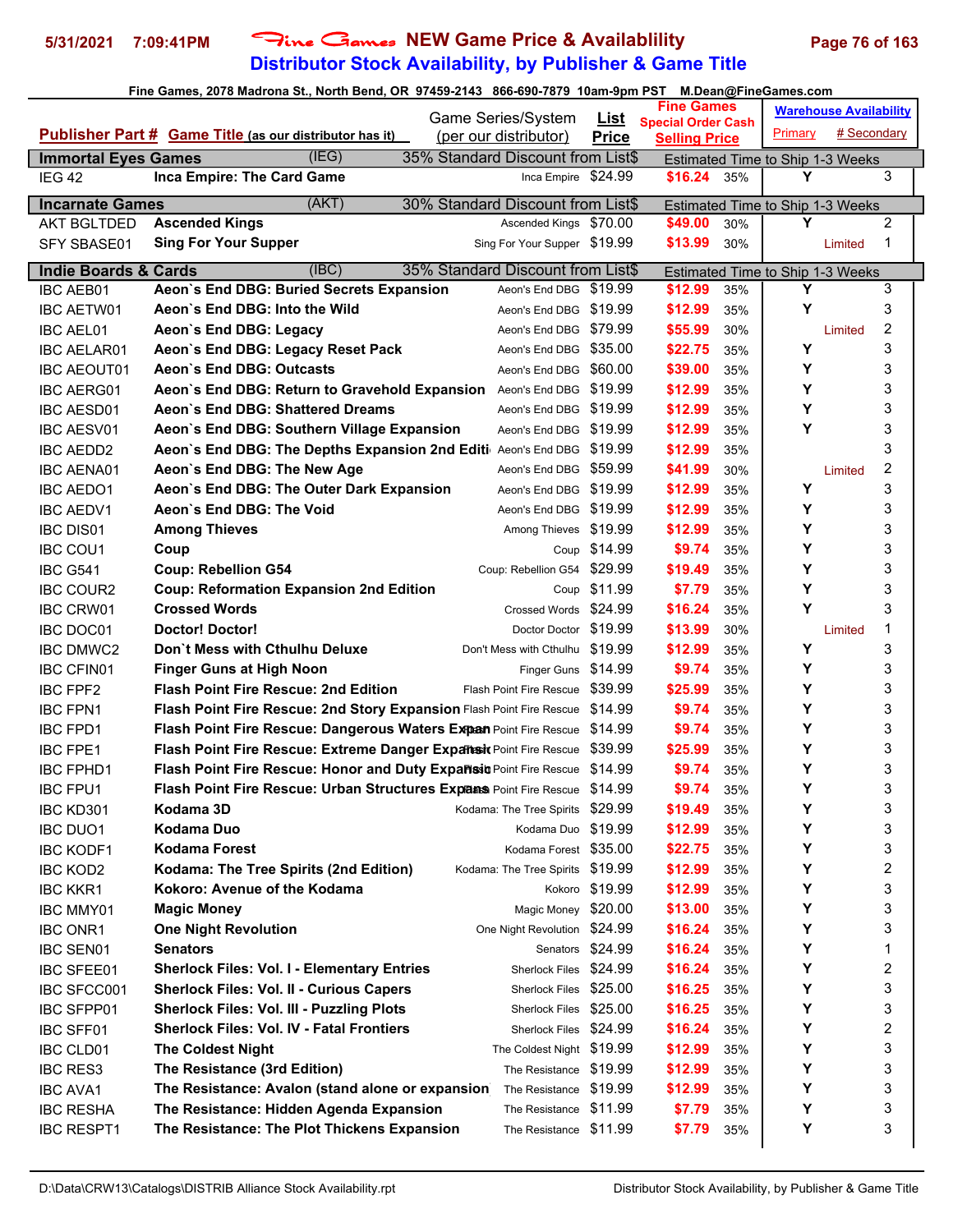# **Distributor Stock Availability, by Publisher & Game Title** 5/31/2021 7:09:41PM Fine Games NEW Game Price & Availablility Page 77 of 163

| Fine Games, 2078 Madrona St., North Bend, OR  97459-2143   866-690-7879  10am-9pm PST    M.Dean@FineGames.com |  |
|---------------------------------------------------------------------------------------------------------------|--|

| <b>Special Order Cash</b><br>Primary<br># Secondary<br>Publisher Part # Game Title (as our distributor has it)<br>(per our distributor)<br><b>Price</b><br><b>Selling Price</b><br>(IUG)<br>30% Standard Discount from List\$<br><b>Inside Up Games</b><br><b>Estimated Time to Ship 1-3 Weeks</b><br><b>7 Souls</b><br>\$39.00<br>\$27.30<br>1<br><b>IUG 006</b><br>7 Souls<br>30%<br>Limited<br>Sea Change<br>\$10.00<br>\$7.00<br>1<br><b>IUG 008</b><br>Sea Change<br>30%<br>Limited<br>The Quick and the Undead<br>Υ<br>1<br><b>IUG 007</b><br>The Quick and the Undead<br>\$42.00<br>\$27.30<br>35%<br>(JBG)<br><b>Jellybean Games</b><br>35% Standard Discount from List\$<br>Estimated Time to Ship 1-3 Weeks<br><b>Hidden Panda</b><br>Hidden Panda \$19.95<br>\$12.97<br>3<br>JBG 556601<br>35%<br>2<br>Y<br>JBG 556501<br><b>Village Pillage</b><br>Village Pillage \$19.95<br>\$12.97<br>35%<br>(JWP)<br><b>John Wick Presents</b><br>35% Standard Discount from List\$<br>Estimated Time to Ship 1-3 Weeks<br>Y<br>7th Sea RPG: 2nd Edition - Core Rulebook Hardcot RPG: 2nd Edition<br>3<br>\$38.99<br><b>JWP 7000</b><br>\$59.99<br>35%<br>Y<br>3<br><b>7th Sea RPG: 2nd Edition - Gamemaster Screen</b> Sea RPG: 2nd Edition \$19.99<br>\$12.99<br><b>JWP 7A006</b><br>35%<br>3<br>7th Sea RPG: 2nd Edition - Heroes and Villainsh Saa RPG: 2nd Edition \$39.99<br>Υ<br><b>JWP 7002</b><br>\$25.99<br>35%<br>3<br>\$39.99<br>\$25.99<br>Y<br>7th Sea RPG: 2nd Edition - Lands of Gold and hi\$ea RPG: 2nd Edition<br><b>JWP 7008</b><br>35%<br>Y<br>3<br>\$39.99<br>7th Sea RPG: 2nd Edition - Nations of Theah Vth Sta RPG: 2nd Edition<br>\$25.99<br><b>JWP 7004</b><br>35%<br>3<br>7th Sea RPG: 2nd Edition - Nations of Theah V2 Sta RPG: 2nd Edition<br>\$39.99<br>Υ<br><b>JWP 7005</b><br>\$25.99<br>35%<br>3<br>\$39.99<br>Υ<br><b>JWP 7003</b><br><b>7th Sea RPG: 2nd Edition - Pirate Nations Hardicosa RPG: 2nd Edition</b><br>\$25.99<br>35%<br>Y<br>3<br>7th Sea RPG: 2nd Edition - The Crescent EmpireSea RPG: 2nd Edition<br>\$39.99<br>\$25.99<br><b>JWP 7006</b><br>35%<br>Y<br>2<br>7th Sea RPG: 2nd Edition - The New World 7th Sea RPG: 2nd Edition \$39.99<br>\$25.99<br><b>JWP 7007</b><br>35%<br>(JDG)<br>35% Standard Discount from List\$<br><b>Jordan Draper Games</b><br>Estimated Time to Ship 1-3 Weeks<br>3<br>Import/Export \$50.00<br>\$32.50<br>Υ<br><b>JDG IMEX</b><br>Import/Export<br>35%<br>Y<br>3<br>Japanese Designers \$20.00<br>\$13.00<br><b>JDG JDES-CACT Japanese Designers: Cactus</b><br>35%<br>3<br>JDG JDES-COLF Japanese Designers: Colorful<br>\$20.00<br>\$13.00<br>35%<br>Japanese Designers<br>3<br>\$20.00<br>\$13.00<br>Υ<br><b>JDG JDES-PRAS Japanese Designers: Praise</b><br>Japanese Designers<br>35%<br>3<br>Y<br>JDG MTRL-METI Material Series: Metal<br>\$35.00<br>\$22.75<br><b>Material Series</b><br>35%<br>3<br>Υ<br>JDG TKYO-LNDF Tokyo Series: Coin Laundry<br>\$40.00<br>\$26.00<br><b>Tokyo Series</b><br>35%<br>3<br>\$25.00<br>Υ<br>JDG TKYO-TORI Tokyo Series: Currency Torraku<br>\$16.25<br><b>Tokyo Series</b><br>35%<br>3<br>Y<br>\$40.00<br>JDG TKYO-SHO' Tokyo Series: Game Show<br>\$26.00<br><b>Tokyo Series</b><br>35%<br>3<br>\$40.00<br>Υ<br>JDG TKYO-JIDO Tokyo Series: Jidohanbaiki<br>\$26.00<br><b>Tokyo Series</b><br>35%<br>3<br>Υ<br>\$40.00<br>\$26.00<br>JDG TKYO-JUTA Tokyo Series: Jutaku<br>35%<br><b>Tokyo Series</b><br>3<br>Y<br>\$50.00<br>\$32.50<br>JDG TKYO-MTRI Tokyo Series: Metro<br>35%<br><b>Tokyo Series</b><br>3<br>Y<br>JDG TKYO-CATS Tokyo Series: Washi Game - Cats<br>\$10.00<br>\$6.50<br><b>Tokyo Series</b><br>35%<br>3<br>Υ<br>JDG TKYO-COP: Tokyo Series: Washi Game - Cops<br>Tokyo Series \$10.00<br>\$6.50<br>35%<br>(KEN)<br>30% Standard Discount from List\$<br><b>Kenzer &amp; Company</b><br><b>Estimated Time to Ship 1-3 Weeks</b><br>Hackmaster: GameMasters Guide (Softcover)<br>\$39.99<br>\$27.99<br>1<br><b>KEN 2603</b><br>HackMaster<br>30%<br>Limited<br>\$5.99<br>Knights of the Dinner Table #272<br>Knights of the Dinner Table<br>\$4.19<br>1<br>30%<br><b>KEN 272</b><br>Limited<br>Knights of the Dinner Table #273<br>\$5.99<br>\$4.19<br>2<br>Knights of the Dinner Table<br>30%<br><b>KEN 273</b><br>Limited<br>Knights of the Dinner Table #276<br>\$5.99<br>2<br><b>KEN 276</b><br>Knights of the Dinner Table<br>\$4.19<br>30%<br>Limited<br>Knights of the Dinner Table: Bundle of Trouble Nots of the Dinner Table<br>\$14.99<br>Y<br><b>KEN 762</b><br>\$9.74<br>35%<br>(KYM)<br><b>Keymaster Games</b><br>32% Standard Discount from List\$<br>Estimated Time to Ship 1-3 Weeks<br><b>Campy Creatures: Expansion I</b><br>Υ<br>$\overline{2}$<br>\$14.99<br>\$10.19<br><b>KYM 02X1</b><br>32%<br>Campy Creatures<br><b>Control 2nd Edition</b><br>Control \$12.99<br>2<br>KYM 0103<br>\$9.09<br>30%<br>Limited<br>3<br>PARKS \$24.99<br>\$16.99<br>Υ<br><b>PARKS: Nightfall Expansion</b><br>KYM 05X01<br>32%<br>(KTG)<br>35% Standard Discount from List\$<br><b>Kids Table Boardgames</b><br><b>Estimated Time to Ship 1-3 Weeks</b><br><b>Foodfighters: Salty Expansion Faction</b><br>\$6.50<br><b>KTG 1006</b><br>FoodFighters<br>\$4.23<br>35%<br>Y<br>Fossilis \$45.00<br>\$29.25<br>Υ<br>1<br>KTG 6001<br><b>Fossilis</b><br>35%<br>(KLG)<br><b>Kolassal Games</b><br>35% Standard Discount from List\$<br>Estimated Time to Ship 1-3 Weeks<br><b>Omen - Heir to the Dunes</b><br>2<br>Omen \$25.00<br>\$16.25 35%<br>Y<br>KLG OME010<br>(KOP)<br><b>Koplow Games</b><br>0% Standard Discount from List\$<br><b>Estimated Time to Ship 1-3 Weeks</b><br>Dice Bag: Black Velvet Blue Satin Lined (Large)<br>KOP 09916<br>\$6.04<br>\$6.04<br>Y<br>1<br>Dice Bag<br>0% |  | Game Series/System | <b>List</b> | <b>Fine Games</b> | <b>Warehouse Availability</b> |  |
|------------------------------------------------------------------------------------------------------------------------------------------------------------------------------------------------------------------------------------------------------------------------------------------------------------------------------------------------------------------------------------------------------------------------------------------------------------------------------------------------------------------------------------------------------------------------------------------------------------------------------------------------------------------------------------------------------------------------------------------------------------------------------------------------------------------------------------------------------------------------------------------------------------------------------------------------------------------------------------------------------------------------------------------------------------------------------------------------------------------------------------------------------------------------------------------------------------------------------------------------------------------------------------------------------------------------------------------------------------------------------------------------------------------------------------------------------------------------------------------------------------------------------------------------------------------------------------------------------------------------------------------------------------------------------------------------------------------------------------------------------------------------------------------------------------------------------------------------------------------------------------------------------------------------------------------------------------------------------------------------------------------------------------------------------------------------------------------------------------------------------------------------------------------------------------------------------------------------------------------------------------------------------------------------------------------------------------------------------------------------------------------------------------------------------------------------------------------------------------------------------------------------------------------------------------------------------------------------------------------------------------------------------------------------------------------------------------------------------------------------------------------------------------------------------------------------------------------------------------------------------------------------------------------------------------------------------------------------------------------------------------------------------------------------------------------------------------------------------------------------------------------------------------------------------------------------------------------------------------------------------------------------------------------------------------------------------------------------------------------------------------------------------------------------------------------------------------------------------------------------------------------------------------------------------------------------------------------------------------------------------------------------------------------------------------------------------------------------------------------------------------------------------------------------------------------------------------------------------------------------------------------------------------------------------------------------------------------------------------------------------------------------------------------------------------------------------------------------------------------------------------------------------------------------------------------------------------------------------------------------------------------------------------------------------------------------------------------------------------------------------------------------------------------------------------------------------------------------------------------------------------------------------------------------------------------------------------------------------------------------------------------------------------------------------------------------------------------------------------------------------------------------------------------------------------------------------------------------------------------------------------------------------------------------------------------------------------------------------------------------------------------------------------------------------------------------------------------------------------------------------------------------------------------------------------------------------------------------------------------------------------------------------------------------------------------------------------------------------------------------------------------------------------------------------------------------------------------------------------------------------------------------------------------------------------------------------------------------------------------------------------------------------------------------------------------------------------------------------------------------------|--|--------------------|-------------|-------------------|-------------------------------|--|
|                                                                                                                                                                                                                                                                                                                                                                                                                                                                                                                                                                                                                                                                                                                                                                                                                                                                                                                                                                                                                                                                                                                                                                                                                                                                                                                                                                                                                                                                                                                                                                                                                                                                                                                                                                                                                                                                                                                                                                                                                                                                                                                                                                                                                                                                                                                                                                                                                                                                                                                                                                                                                                                                                                                                                                                                                                                                                                                                                                                                                                                                                                                                                                                                                                                                                                                                                                                                                                                                                                                                                                                                                                                                                                                                                                                                                                                                                                                                                                                                                                                                                                                                                                                                                                                                                                                                                                                                                                                                                                                                                                                                                                                                                                                                                                                                                                                                                                                                                                                                                                                                                                                                                                                                                                                                                                                                                                                                                                                                                                                                                                                                                                                                                                                                                      |  |                    |             |                   |                               |  |
|                                                                                                                                                                                                                                                                                                                                                                                                                                                                                                                                                                                                                                                                                                                                                                                                                                                                                                                                                                                                                                                                                                                                                                                                                                                                                                                                                                                                                                                                                                                                                                                                                                                                                                                                                                                                                                                                                                                                                                                                                                                                                                                                                                                                                                                                                                                                                                                                                                                                                                                                                                                                                                                                                                                                                                                                                                                                                                                                                                                                                                                                                                                                                                                                                                                                                                                                                                                                                                                                                                                                                                                                                                                                                                                                                                                                                                                                                                                                                                                                                                                                                                                                                                                                                                                                                                                                                                                                                                                                                                                                                                                                                                                                                                                                                                                                                                                                                                                                                                                                                                                                                                                                                                                                                                                                                                                                                                                                                                                                                                                                                                                                                                                                                                                                                      |  |                    |             |                   |                               |  |
|                                                                                                                                                                                                                                                                                                                                                                                                                                                                                                                                                                                                                                                                                                                                                                                                                                                                                                                                                                                                                                                                                                                                                                                                                                                                                                                                                                                                                                                                                                                                                                                                                                                                                                                                                                                                                                                                                                                                                                                                                                                                                                                                                                                                                                                                                                                                                                                                                                                                                                                                                                                                                                                                                                                                                                                                                                                                                                                                                                                                                                                                                                                                                                                                                                                                                                                                                                                                                                                                                                                                                                                                                                                                                                                                                                                                                                                                                                                                                                                                                                                                                                                                                                                                                                                                                                                                                                                                                                                                                                                                                                                                                                                                                                                                                                                                                                                                                                                                                                                                                                                                                                                                                                                                                                                                                                                                                                                                                                                                                                                                                                                                                                                                                                                                                      |  |                    |             |                   |                               |  |
|                                                                                                                                                                                                                                                                                                                                                                                                                                                                                                                                                                                                                                                                                                                                                                                                                                                                                                                                                                                                                                                                                                                                                                                                                                                                                                                                                                                                                                                                                                                                                                                                                                                                                                                                                                                                                                                                                                                                                                                                                                                                                                                                                                                                                                                                                                                                                                                                                                                                                                                                                                                                                                                                                                                                                                                                                                                                                                                                                                                                                                                                                                                                                                                                                                                                                                                                                                                                                                                                                                                                                                                                                                                                                                                                                                                                                                                                                                                                                                                                                                                                                                                                                                                                                                                                                                                                                                                                                                                                                                                                                                                                                                                                                                                                                                                                                                                                                                                                                                                                                                                                                                                                                                                                                                                                                                                                                                                                                                                                                                                                                                                                                                                                                                                                                      |  |                    |             |                   |                               |  |
|                                                                                                                                                                                                                                                                                                                                                                                                                                                                                                                                                                                                                                                                                                                                                                                                                                                                                                                                                                                                                                                                                                                                                                                                                                                                                                                                                                                                                                                                                                                                                                                                                                                                                                                                                                                                                                                                                                                                                                                                                                                                                                                                                                                                                                                                                                                                                                                                                                                                                                                                                                                                                                                                                                                                                                                                                                                                                                                                                                                                                                                                                                                                                                                                                                                                                                                                                                                                                                                                                                                                                                                                                                                                                                                                                                                                                                                                                                                                                                                                                                                                                                                                                                                                                                                                                                                                                                                                                                                                                                                                                                                                                                                                                                                                                                                                                                                                                                                                                                                                                                                                                                                                                                                                                                                                                                                                                                                                                                                                                                                                                                                                                                                                                                                                                      |  |                    |             |                   |                               |  |
|                                                                                                                                                                                                                                                                                                                                                                                                                                                                                                                                                                                                                                                                                                                                                                                                                                                                                                                                                                                                                                                                                                                                                                                                                                                                                                                                                                                                                                                                                                                                                                                                                                                                                                                                                                                                                                                                                                                                                                                                                                                                                                                                                                                                                                                                                                                                                                                                                                                                                                                                                                                                                                                                                                                                                                                                                                                                                                                                                                                                                                                                                                                                                                                                                                                                                                                                                                                                                                                                                                                                                                                                                                                                                                                                                                                                                                                                                                                                                                                                                                                                                                                                                                                                                                                                                                                                                                                                                                                                                                                                                                                                                                                                                                                                                                                                                                                                                                                                                                                                                                                                                                                                                                                                                                                                                                                                                                                                                                                                                                                                                                                                                                                                                                                                                      |  |                    |             |                   |                               |  |
|                                                                                                                                                                                                                                                                                                                                                                                                                                                                                                                                                                                                                                                                                                                                                                                                                                                                                                                                                                                                                                                                                                                                                                                                                                                                                                                                                                                                                                                                                                                                                                                                                                                                                                                                                                                                                                                                                                                                                                                                                                                                                                                                                                                                                                                                                                                                                                                                                                                                                                                                                                                                                                                                                                                                                                                                                                                                                                                                                                                                                                                                                                                                                                                                                                                                                                                                                                                                                                                                                                                                                                                                                                                                                                                                                                                                                                                                                                                                                                                                                                                                                                                                                                                                                                                                                                                                                                                                                                                                                                                                                                                                                                                                                                                                                                                                                                                                                                                                                                                                                                                                                                                                                                                                                                                                                                                                                                                                                                                                                                                                                                                                                                                                                                                                                      |  |                    |             |                   |                               |  |
|                                                                                                                                                                                                                                                                                                                                                                                                                                                                                                                                                                                                                                                                                                                                                                                                                                                                                                                                                                                                                                                                                                                                                                                                                                                                                                                                                                                                                                                                                                                                                                                                                                                                                                                                                                                                                                                                                                                                                                                                                                                                                                                                                                                                                                                                                                                                                                                                                                                                                                                                                                                                                                                                                                                                                                                                                                                                                                                                                                                                                                                                                                                                                                                                                                                                                                                                                                                                                                                                                                                                                                                                                                                                                                                                                                                                                                                                                                                                                                                                                                                                                                                                                                                                                                                                                                                                                                                                                                                                                                                                                                                                                                                                                                                                                                                                                                                                                                                                                                                                                                                                                                                                                                                                                                                                                                                                                                                                                                                                                                                                                                                                                                                                                                                                                      |  |                    |             |                   |                               |  |
|                                                                                                                                                                                                                                                                                                                                                                                                                                                                                                                                                                                                                                                                                                                                                                                                                                                                                                                                                                                                                                                                                                                                                                                                                                                                                                                                                                                                                                                                                                                                                                                                                                                                                                                                                                                                                                                                                                                                                                                                                                                                                                                                                                                                                                                                                                                                                                                                                                                                                                                                                                                                                                                                                                                                                                                                                                                                                                                                                                                                                                                                                                                                                                                                                                                                                                                                                                                                                                                                                                                                                                                                                                                                                                                                                                                                                                                                                                                                                                                                                                                                                                                                                                                                                                                                                                                                                                                                                                                                                                                                                                                                                                                                                                                                                                                                                                                                                                                                                                                                                                                                                                                                                                                                                                                                                                                                                                                                                                                                                                                                                                                                                                                                                                                                                      |  |                    |             |                   |                               |  |
|                                                                                                                                                                                                                                                                                                                                                                                                                                                                                                                                                                                                                                                                                                                                                                                                                                                                                                                                                                                                                                                                                                                                                                                                                                                                                                                                                                                                                                                                                                                                                                                                                                                                                                                                                                                                                                                                                                                                                                                                                                                                                                                                                                                                                                                                                                                                                                                                                                                                                                                                                                                                                                                                                                                                                                                                                                                                                                                                                                                                                                                                                                                                                                                                                                                                                                                                                                                                                                                                                                                                                                                                                                                                                                                                                                                                                                                                                                                                                                                                                                                                                                                                                                                                                                                                                                                                                                                                                                                                                                                                                                                                                                                                                                                                                                                                                                                                                                                                                                                                                                                                                                                                                                                                                                                                                                                                                                                                                                                                                                                                                                                                                                                                                                                                                      |  |                    |             |                   |                               |  |
|                                                                                                                                                                                                                                                                                                                                                                                                                                                                                                                                                                                                                                                                                                                                                                                                                                                                                                                                                                                                                                                                                                                                                                                                                                                                                                                                                                                                                                                                                                                                                                                                                                                                                                                                                                                                                                                                                                                                                                                                                                                                                                                                                                                                                                                                                                                                                                                                                                                                                                                                                                                                                                                                                                                                                                                                                                                                                                                                                                                                                                                                                                                                                                                                                                                                                                                                                                                                                                                                                                                                                                                                                                                                                                                                                                                                                                                                                                                                                                                                                                                                                                                                                                                                                                                                                                                                                                                                                                                                                                                                                                                                                                                                                                                                                                                                                                                                                                                                                                                                                                                                                                                                                                                                                                                                                                                                                                                                                                                                                                                                                                                                                                                                                                                                                      |  |                    |             |                   |                               |  |
|                                                                                                                                                                                                                                                                                                                                                                                                                                                                                                                                                                                                                                                                                                                                                                                                                                                                                                                                                                                                                                                                                                                                                                                                                                                                                                                                                                                                                                                                                                                                                                                                                                                                                                                                                                                                                                                                                                                                                                                                                                                                                                                                                                                                                                                                                                                                                                                                                                                                                                                                                                                                                                                                                                                                                                                                                                                                                                                                                                                                                                                                                                                                                                                                                                                                                                                                                                                                                                                                                                                                                                                                                                                                                                                                                                                                                                                                                                                                                                                                                                                                                                                                                                                                                                                                                                                                                                                                                                                                                                                                                                                                                                                                                                                                                                                                                                                                                                                                                                                                                                                                                                                                                                                                                                                                                                                                                                                                                                                                                                                                                                                                                                                                                                                                                      |  |                    |             |                   |                               |  |
|                                                                                                                                                                                                                                                                                                                                                                                                                                                                                                                                                                                                                                                                                                                                                                                                                                                                                                                                                                                                                                                                                                                                                                                                                                                                                                                                                                                                                                                                                                                                                                                                                                                                                                                                                                                                                                                                                                                                                                                                                                                                                                                                                                                                                                                                                                                                                                                                                                                                                                                                                                                                                                                                                                                                                                                                                                                                                                                                                                                                                                                                                                                                                                                                                                                                                                                                                                                                                                                                                                                                                                                                                                                                                                                                                                                                                                                                                                                                                                                                                                                                                                                                                                                                                                                                                                                                                                                                                                                                                                                                                                                                                                                                                                                                                                                                                                                                                                                                                                                                                                                                                                                                                                                                                                                                                                                                                                                                                                                                                                                                                                                                                                                                                                                                                      |  |                    |             |                   |                               |  |
|                                                                                                                                                                                                                                                                                                                                                                                                                                                                                                                                                                                                                                                                                                                                                                                                                                                                                                                                                                                                                                                                                                                                                                                                                                                                                                                                                                                                                                                                                                                                                                                                                                                                                                                                                                                                                                                                                                                                                                                                                                                                                                                                                                                                                                                                                                                                                                                                                                                                                                                                                                                                                                                                                                                                                                                                                                                                                                                                                                                                                                                                                                                                                                                                                                                                                                                                                                                                                                                                                                                                                                                                                                                                                                                                                                                                                                                                                                                                                                                                                                                                                                                                                                                                                                                                                                                                                                                                                                                                                                                                                                                                                                                                                                                                                                                                                                                                                                                                                                                                                                                                                                                                                                                                                                                                                                                                                                                                                                                                                                                                                                                                                                                                                                                                                      |  |                    |             |                   |                               |  |
|                                                                                                                                                                                                                                                                                                                                                                                                                                                                                                                                                                                                                                                                                                                                                                                                                                                                                                                                                                                                                                                                                                                                                                                                                                                                                                                                                                                                                                                                                                                                                                                                                                                                                                                                                                                                                                                                                                                                                                                                                                                                                                                                                                                                                                                                                                                                                                                                                                                                                                                                                                                                                                                                                                                                                                                                                                                                                                                                                                                                                                                                                                                                                                                                                                                                                                                                                                                                                                                                                                                                                                                                                                                                                                                                                                                                                                                                                                                                                                                                                                                                                                                                                                                                                                                                                                                                                                                                                                                                                                                                                                                                                                                                                                                                                                                                                                                                                                                                                                                                                                                                                                                                                                                                                                                                                                                                                                                                                                                                                                                                                                                                                                                                                                                                                      |  |                    |             |                   |                               |  |
|                                                                                                                                                                                                                                                                                                                                                                                                                                                                                                                                                                                                                                                                                                                                                                                                                                                                                                                                                                                                                                                                                                                                                                                                                                                                                                                                                                                                                                                                                                                                                                                                                                                                                                                                                                                                                                                                                                                                                                                                                                                                                                                                                                                                                                                                                                                                                                                                                                                                                                                                                                                                                                                                                                                                                                                                                                                                                                                                                                                                                                                                                                                                                                                                                                                                                                                                                                                                                                                                                                                                                                                                                                                                                                                                                                                                                                                                                                                                                                                                                                                                                                                                                                                                                                                                                                                                                                                                                                                                                                                                                                                                                                                                                                                                                                                                                                                                                                                                                                                                                                                                                                                                                                                                                                                                                                                                                                                                                                                                                                                                                                                                                                                                                                                                                      |  |                    |             |                   |                               |  |
|                                                                                                                                                                                                                                                                                                                                                                                                                                                                                                                                                                                                                                                                                                                                                                                                                                                                                                                                                                                                                                                                                                                                                                                                                                                                                                                                                                                                                                                                                                                                                                                                                                                                                                                                                                                                                                                                                                                                                                                                                                                                                                                                                                                                                                                                                                                                                                                                                                                                                                                                                                                                                                                                                                                                                                                                                                                                                                                                                                                                                                                                                                                                                                                                                                                                                                                                                                                                                                                                                                                                                                                                                                                                                                                                                                                                                                                                                                                                                                                                                                                                                                                                                                                                                                                                                                                                                                                                                                                                                                                                                                                                                                                                                                                                                                                                                                                                                                                                                                                                                                                                                                                                                                                                                                                                                                                                                                                                                                                                                                                                                                                                                                                                                                                                                      |  |                    |             |                   |                               |  |
|                                                                                                                                                                                                                                                                                                                                                                                                                                                                                                                                                                                                                                                                                                                                                                                                                                                                                                                                                                                                                                                                                                                                                                                                                                                                                                                                                                                                                                                                                                                                                                                                                                                                                                                                                                                                                                                                                                                                                                                                                                                                                                                                                                                                                                                                                                                                                                                                                                                                                                                                                                                                                                                                                                                                                                                                                                                                                                                                                                                                                                                                                                                                                                                                                                                                                                                                                                                                                                                                                                                                                                                                                                                                                                                                                                                                                                                                                                                                                                                                                                                                                                                                                                                                                                                                                                                                                                                                                                                                                                                                                                                                                                                                                                                                                                                                                                                                                                                                                                                                                                                                                                                                                                                                                                                                                                                                                                                                                                                                                                                                                                                                                                                                                                                                                      |  |                    |             |                   |                               |  |
|                                                                                                                                                                                                                                                                                                                                                                                                                                                                                                                                                                                                                                                                                                                                                                                                                                                                                                                                                                                                                                                                                                                                                                                                                                                                                                                                                                                                                                                                                                                                                                                                                                                                                                                                                                                                                                                                                                                                                                                                                                                                                                                                                                                                                                                                                                                                                                                                                                                                                                                                                                                                                                                                                                                                                                                                                                                                                                                                                                                                                                                                                                                                                                                                                                                                                                                                                                                                                                                                                                                                                                                                                                                                                                                                                                                                                                                                                                                                                                                                                                                                                                                                                                                                                                                                                                                                                                                                                                                                                                                                                                                                                                                                                                                                                                                                                                                                                                                                                                                                                                                                                                                                                                                                                                                                                                                                                                                                                                                                                                                                                                                                                                                                                                                                                      |  |                    |             |                   |                               |  |
|                                                                                                                                                                                                                                                                                                                                                                                                                                                                                                                                                                                                                                                                                                                                                                                                                                                                                                                                                                                                                                                                                                                                                                                                                                                                                                                                                                                                                                                                                                                                                                                                                                                                                                                                                                                                                                                                                                                                                                                                                                                                                                                                                                                                                                                                                                                                                                                                                                                                                                                                                                                                                                                                                                                                                                                                                                                                                                                                                                                                                                                                                                                                                                                                                                                                                                                                                                                                                                                                                                                                                                                                                                                                                                                                                                                                                                                                                                                                                                                                                                                                                                                                                                                                                                                                                                                                                                                                                                                                                                                                                                                                                                                                                                                                                                                                                                                                                                                                                                                                                                                                                                                                                                                                                                                                                                                                                                                                                                                                                                                                                                                                                                                                                                                                                      |  |                    |             |                   |                               |  |
|                                                                                                                                                                                                                                                                                                                                                                                                                                                                                                                                                                                                                                                                                                                                                                                                                                                                                                                                                                                                                                                                                                                                                                                                                                                                                                                                                                                                                                                                                                                                                                                                                                                                                                                                                                                                                                                                                                                                                                                                                                                                                                                                                                                                                                                                                                                                                                                                                                                                                                                                                                                                                                                                                                                                                                                                                                                                                                                                                                                                                                                                                                                                                                                                                                                                                                                                                                                                                                                                                                                                                                                                                                                                                                                                                                                                                                                                                                                                                                                                                                                                                                                                                                                                                                                                                                                                                                                                                                                                                                                                                                                                                                                                                                                                                                                                                                                                                                                                                                                                                                                                                                                                                                                                                                                                                                                                                                                                                                                                                                                                                                                                                                                                                                                                                      |  |                    |             |                   |                               |  |
|                                                                                                                                                                                                                                                                                                                                                                                                                                                                                                                                                                                                                                                                                                                                                                                                                                                                                                                                                                                                                                                                                                                                                                                                                                                                                                                                                                                                                                                                                                                                                                                                                                                                                                                                                                                                                                                                                                                                                                                                                                                                                                                                                                                                                                                                                                                                                                                                                                                                                                                                                                                                                                                                                                                                                                                                                                                                                                                                                                                                                                                                                                                                                                                                                                                                                                                                                                                                                                                                                                                                                                                                                                                                                                                                                                                                                                                                                                                                                                                                                                                                                                                                                                                                                                                                                                                                                                                                                                                                                                                                                                                                                                                                                                                                                                                                                                                                                                                                                                                                                                                                                                                                                                                                                                                                                                                                                                                                                                                                                                                                                                                                                                                                                                                                                      |  |                    |             |                   |                               |  |
|                                                                                                                                                                                                                                                                                                                                                                                                                                                                                                                                                                                                                                                                                                                                                                                                                                                                                                                                                                                                                                                                                                                                                                                                                                                                                                                                                                                                                                                                                                                                                                                                                                                                                                                                                                                                                                                                                                                                                                                                                                                                                                                                                                                                                                                                                                                                                                                                                                                                                                                                                                                                                                                                                                                                                                                                                                                                                                                                                                                                                                                                                                                                                                                                                                                                                                                                                                                                                                                                                                                                                                                                                                                                                                                                                                                                                                                                                                                                                                                                                                                                                                                                                                                                                                                                                                                                                                                                                                                                                                                                                                                                                                                                                                                                                                                                                                                                                                                                                                                                                                                                                                                                                                                                                                                                                                                                                                                                                                                                                                                                                                                                                                                                                                                                                      |  |                    |             |                   |                               |  |
|                                                                                                                                                                                                                                                                                                                                                                                                                                                                                                                                                                                                                                                                                                                                                                                                                                                                                                                                                                                                                                                                                                                                                                                                                                                                                                                                                                                                                                                                                                                                                                                                                                                                                                                                                                                                                                                                                                                                                                                                                                                                                                                                                                                                                                                                                                                                                                                                                                                                                                                                                                                                                                                                                                                                                                                                                                                                                                                                                                                                                                                                                                                                                                                                                                                                                                                                                                                                                                                                                                                                                                                                                                                                                                                                                                                                                                                                                                                                                                                                                                                                                                                                                                                                                                                                                                                                                                                                                                                                                                                                                                                                                                                                                                                                                                                                                                                                                                                                                                                                                                                                                                                                                                                                                                                                                                                                                                                                                                                                                                                                                                                                                                                                                                                                                      |  |                    |             |                   |                               |  |
|                                                                                                                                                                                                                                                                                                                                                                                                                                                                                                                                                                                                                                                                                                                                                                                                                                                                                                                                                                                                                                                                                                                                                                                                                                                                                                                                                                                                                                                                                                                                                                                                                                                                                                                                                                                                                                                                                                                                                                                                                                                                                                                                                                                                                                                                                                                                                                                                                                                                                                                                                                                                                                                                                                                                                                                                                                                                                                                                                                                                                                                                                                                                                                                                                                                                                                                                                                                                                                                                                                                                                                                                                                                                                                                                                                                                                                                                                                                                                                                                                                                                                                                                                                                                                                                                                                                                                                                                                                                                                                                                                                                                                                                                                                                                                                                                                                                                                                                                                                                                                                                                                                                                                                                                                                                                                                                                                                                                                                                                                                                                                                                                                                                                                                                                                      |  |                    |             |                   |                               |  |
|                                                                                                                                                                                                                                                                                                                                                                                                                                                                                                                                                                                                                                                                                                                                                                                                                                                                                                                                                                                                                                                                                                                                                                                                                                                                                                                                                                                                                                                                                                                                                                                                                                                                                                                                                                                                                                                                                                                                                                                                                                                                                                                                                                                                                                                                                                                                                                                                                                                                                                                                                                                                                                                                                                                                                                                                                                                                                                                                                                                                                                                                                                                                                                                                                                                                                                                                                                                                                                                                                                                                                                                                                                                                                                                                                                                                                                                                                                                                                                                                                                                                                                                                                                                                                                                                                                                                                                                                                                                                                                                                                                                                                                                                                                                                                                                                                                                                                                                                                                                                                                                                                                                                                                                                                                                                                                                                                                                                                                                                                                                                                                                                                                                                                                                                                      |  |                    |             |                   |                               |  |
|                                                                                                                                                                                                                                                                                                                                                                                                                                                                                                                                                                                                                                                                                                                                                                                                                                                                                                                                                                                                                                                                                                                                                                                                                                                                                                                                                                                                                                                                                                                                                                                                                                                                                                                                                                                                                                                                                                                                                                                                                                                                                                                                                                                                                                                                                                                                                                                                                                                                                                                                                                                                                                                                                                                                                                                                                                                                                                                                                                                                                                                                                                                                                                                                                                                                                                                                                                                                                                                                                                                                                                                                                                                                                                                                                                                                                                                                                                                                                                                                                                                                                                                                                                                                                                                                                                                                                                                                                                                                                                                                                                                                                                                                                                                                                                                                                                                                                                                                                                                                                                                                                                                                                                                                                                                                                                                                                                                                                                                                                                                                                                                                                                                                                                                                                      |  |                    |             |                   |                               |  |
|                                                                                                                                                                                                                                                                                                                                                                                                                                                                                                                                                                                                                                                                                                                                                                                                                                                                                                                                                                                                                                                                                                                                                                                                                                                                                                                                                                                                                                                                                                                                                                                                                                                                                                                                                                                                                                                                                                                                                                                                                                                                                                                                                                                                                                                                                                                                                                                                                                                                                                                                                                                                                                                                                                                                                                                                                                                                                                                                                                                                                                                                                                                                                                                                                                                                                                                                                                                                                                                                                                                                                                                                                                                                                                                                                                                                                                                                                                                                                                                                                                                                                                                                                                                                                                                                                                                                                                                                                                                                                                                                                                                                                                                                                                                                                                                                                                                                                                                                                                                                                                                                                                                                                                                                                                                                                                                                                                                                                                                                                                                                                                                                                                                                                                                                                      |  |                    |             |                   |                               |  |
|                                                                                                                                                                                                                                                                                                                                                                                                                                                                                                                                                                                                                                                                                                                                                                                                                                                                                                                                                                                                                                                                                                                                                                                                                                                                                                                                                                                                                                                                                                                                                                                                                                                                                                                                                                                                                                                                                                                                                                                                                                                                                                                                                                                                                                                                                                                                                                                                                                                                                                                                                                                                                                                                                                                                                                                                                                                                                                                                                                                                                                                                                                                                                                                                                                                                                                                                                                                                                                                                                                                                                                                                                                                                                                                                                                                                                                                                                                                                                                                                                                                                                                                                                                                                                                                                                                                                                                                                                                                                                                                                                                                                                                                                                                                                                                                                                                                                                                                                                                                                                                                                                                                                                                                                                                                                                                                                                                                                                                                                                                                                                                                                                                                                                                                                                      |  |                    |             |                   |                               |  |
|                                                                                                                                                                                                                                                                                                                                                                                                                                                                                                                                                                                                                                                                                                                                                                                                                                                                                                                                                                                                                                                                                                                                                                                                                                                                                                                                                                                                                                                                                                                                                                                                                                                                                                                                                                                                                                                                                                                                                                                                                                                                                                                                                                                                                                                                                                                                                                                                                                                                                                                                                                                                                                                                                                                                                                                                                                                                                                                                                                                                                                                                                                                                                                                                                                                                                                                                                                                                                                                                                                                                                                                                                                                                                                                                                                                                                                                                                                                                                                                                                                                                                                                                                                                                                                                                                                                                                                                                                                                                                                                                                                                                                                                                                                                                                                                                                                                                                                                                                                                                                                                                                                                                                                                                                                                                                                                                                                                                                                                                                                                                                                                                                                                                                                                                                      |  |                    |             |                   |                               |  |
|                                                                                                                                                                                                                                                                                                                                                                                                                                                                                                                                                                                                                                                                                                                                                                                                                                                                                                                                                                                                                                                                                                                                                                                                                                                                                                                                                                                                                                                                                                                                                                                                                                                                                                                                                                                                                                                                                                                                                                                                                                                                                                                                                                                                                                                                                                                                                                                                                                                                                                                                                                                                                                                                                                                                                                                                                                                                                                                                                                                                                                                                                                                                                                                                                                                                                                                                                                                                                                                                                                                                                                                                                                                                                                                                                                                                                                                                                                                                                                                                                                                                                                                                                                                                                                                                                                                                                                                                                                                                                                                                                                                                                                                                                                                                                                                                                                                                                                                                                                                                                                                                                                                                                                                                                                                                                                                                                                                                                                                                                                                                                                                                                                                                                                                                                      |  |                    |             |                   |                               |  |
|                                                                                                                                                                                                                                                                                                                                                                                                                                                                                                                                                                                                                                                                                                                                                                                                                                                                                                                                                                                                                                                                                                                                                                                                                                                                                                                                                                                                                                                                                                                                                                                                                                                                                                                                                                                                                                                                                                                                                                                                                                                                                                                                                                                                                                                                                                                                                                                                                                                                                                                                                                                                                                                                                                                                                                                                                                                                                                                                                                                                                                                                                                                                                                                                                                                                                                                                                                                                                                                                                                                                                                                                                                                                                                                                                                                                                                                                                                                                                                                                                                                                                                                                                                                                                                                                                                                                                                                                                                                                                                                                                                                                                                                                                                                                                                                                                                                                                                                                                                                                                                                                                                                                                                                                                                                                                                                                                                                                                                                                                                                                                                                                                                                                                                                                                      |  |                    |             |                   |                               |  |
|                                                                                                                                                                                                                                                                                                                                                                                                                                                                                                                                                                                                                                                                                                                                                                                                                                                                                                                                                                                                                                                                                                                                                                                                                                                                                                                                                                                                                                                                                                                                                                                                                                                                                                                                                                                                                                                                                                                                                                                                                                                                                                                                                                                                                                                                                                                                                                                                                                                                                                                                                                                                                                                                                                                                                                                                                                                                                                                                                                                                                                                                                                                                                                                                                                                                                                                                                                                                                                                                                                                                                                                                                                                                                                                                                                                                                                                                                                                                                                                                                                                                                                                                                                                                                                                                                                                                                                                                                                                                                                                                                                                                                                                                                                                                                                                                                                                                                                                                                                                                                                                                                                                                                                                                                                                                                                                                                                                                                                                                                                                                                                                                                                                                                                                                                      |  |                    |             |                   |                               |  |
|                                                                                                                                                                                                                                                                                                                                                                                                                                                                                                                                                                                                                                                                                                                                                                                                                                                                                                                                                                                                                                                                                                                                                                                                                                                                                                                                                                                                                                                                                                                                                                                                                                                                                                                                                                                                                                                                                                                                                                                                                                                                                                                                                                                                                                                                                                                                                                                                                                                                                                                                                                                                                                                                                                                                                                                                                                                                                                                                                                                                                                                                                                                                                                                                                                                                                                                                                                                                                                                                                                                                                                                                                                                                                                                                                                                                                                                                                                                                                                                                                                                                                                                                                                                                                                                                                                                                                                                                                                                                                                                                                                                                                                                                                                                                                                                                                                                                                                                                                                                                                                                                                                                                                                                                                                                                                                                                                                                                                                                                                                                                                                                                                                                                                                                                                      |  |                    |             |                   |                               |  |
|                                                                                                                                                                                                                                                                                                                                                                                                                                                                                                                                                                                                                                                                                                                                                                                                                                                                                                                                                                                                                                                                                                                                                                                                                                                                                                                                                                                                                                                                                                                                                                                                                                                                                                                                                                                                                                                                                                                                                                                                                                                                                                                                                                                                                                                                                                                                                                                                                                                                                                                                                                                                                                                                                                                                                                                                                                                                                                                                                                                                                                                                                                                                                                                                                                                                                                                                                                                                                                                                                                                                                                                                                                                                                                                                                                                                                                                                                                                                                                                                                                                                                                                                                                                                                                                                                                                                                                                                                                                                                                                                                                                                                                                                                                                                                                                                                                                                                                                                                                                                                                                                                                                                                                                                                                                                                                                                                                                                                                                                                                                                                                                                                                                                                                                                                      |  |                    |             |                   |                               |  |
|                                                                                                                                                                                                                                                                                                                                                                                                                                                                                                                                                                                                                                                                                                                                                                                                                                                                                                                                                                                                                                                                                                                                                                                                                                                                                                                                                                                                                                                                                                                                                                                                                                                                                                                                                                                                                                                                                                                                                                                                                                                                                                                                                                                                                                                                                                                                                                                                                                                                                                                                                                                                                                                                                                                                                                                                                                                                                                                                                                                                                                                                                                                                                                                                                                                                                                                                                                                                                                                                                                                                                                                                                                                                                                                                                                                                                                                                                                                                                                                                                                                                                                                                                                                                                                                                                                                                                                                                                                                                                                                                                                                                                                                                                                                                                                                                                                                                                                                                                                                                                                                                                                                                                                                                                                                                                                                                                                                                                                                                                                                                                                                                                                                                                                                                                      |  |                    |             |                   |                               |  |
|                                                                                                                                                                                                                                                                                                                                                                                                                                                                                                                                                                                                                                                                                                                                                                                                                                                                                                                                                                                                                                                                                                                                                                                                                                                                                                                                                                                                                                                                                                                                                                                                                                                                                                                                                                                                                                                                                                                                                                                                                                                                                                                                                                                                                                                                                                                                                                                                                                                                                                                                                                                                                                                                                                                                                                                                                                                                                                                                                                                                                                                                                                                                                                                                                                                                                                                                                                                                                                                                                                                                                                                                                                                                                                                                                                                                                                                                                                                                                                                                                                                                                                                                                                                                                                                                                                                                                                                                                                                                                                                                                                                                                                                                                                                                                                                                                                                                                                                                                                                                                                                                                                                                                                                                                                                                                                                                                                                                                                                                                                                                                                                                                                                                                                                                                      |  |                    |             |                   |                               |  |
|                                                                                                                                                                                                                                                                                                                                                                                                                                                                                                                                                                                                                                                                                                                                                                                                                                                                                                                                                                                                                                                                                                                                                                                                                                                                                                                                                                                                                                                                                                                                                                                                                                                                                                                                                                                                                                                                                                                                                                                                                                                                                                                                                                                                                                                                                                                                                                                                                                                                                                                                                                                                                                                                                                                                                                                                                                                                                                                                                                                                                                                                                                                                                                                                                                                                                                                                                                                                                                                                                                                                                                                                                                                                                                                                                                                                                                                                                                                                                                                                                                                                                                                                                                                                                                                                                                                                                                                                                                                                                                                                                                                                                                                                                                                                                                                                                                                                                                                                                                                                                                                                                                                                                                                                                                                                                                                                                                                                                                                                                                                                                                                                                                                                                                                                                      |  |                    |             |                   |                               |  |
|                                                                                                                                                                                                                                                                                                                                                                                                                                                                                                                                                                                                                                                                                                                                                                                                                                                                                                                                                                                                                                                                                                                                                                                                                                                                                                                                                                                                                                                                                                                                                                                                                                                                                                                                                                                                                                                                                                                                                                                                                                                                                                                                                                                                                                                                                                                                                                                                                                                                                                                                                                                                                                                                                                                                                                                                                                                                                                                                                                                                                                                                                                                                                                                                                                                                                                                                                                                                                                                                                                                                                                                                                                                                                                                                                                                                                                                                                                                                                                                                                                                                                                                                                                                                                                                                                                                                                                                                                                                                                                                                                                                                                                                                                                                                                                                                                                                                                                                                                                                                                                                                                                                                                                                                                                                                                                                                                                                                                                                                                                                                                                                                                                                                                                                                                      |  |                    |             |                   |                               |  |
|                                                                                                                                                                                                                                                                                                                                                                                                                                                                                                                                                                                                                                                                                                                                                                                                                                                                                                                                                                                                                                                                                                                                                                                                                                                                                                                                                                                                                                                                                                                                                                                                                                                                                                                                                                                                                                                                                                                                                                                                                                                                                                                                                                                                                                                                                                                                                                                                                                                                                                                                                                                                                                                                                                                                                                                                                                                                                                                                                                                                                                                                                                                                                                                                                                                                                                                                                                                                                                                                                                                                                                                                                                                                                                                                                                                                                                                                                                                                                                                                                                                                                                                                                                                                                                                                                                                                                                                                                                                                                                                                                                                                                                                                                                                                                                                                                                                                                                                                                                                                                                                                                                                                                                                                                                                                                                                                                                                                                                                                                                                                                                                                                                                                                                                                                      |  |                    |             |                   |                               |  |
|                                                                                                                                                                                                                                                                                                                                                                                                                                                                                                                                                                                                                                                                                                                                                                                                                                                                                                                                                                                                                                                                                                                                                                                                                                                                                                                                                                                                                                                                                                                                                                                                                                                                                                                                                                                                                                                                                                                                                                                                                                                                                                                                                                                                                                                                                                                                                                                                                                                                                                                                                                                                                                                                                                                                                                                                                                                                                                                                                                                                                                                                                                                                                                                                                                                                                                                                                                                                                                                                                                                                                                                                                                                                                                                                                                                                                                                                                                                                                                                                                                                                                                                                                                                                                                                                                                                                                                                                                                                                                                                                                                                                                                                                                                                                                                                                                                                                                                                                                                                                                                                                                                                                                                                                                                                                                                                                                                                                                                                                                                                                                                                                                                                                                                                                                      |  |                    |             |                   |                               |  |
|                                                                                                                                                                                                                                                                                                                                                                                                                                                                                                                                                                                                                                                                                                                                                                                                                                                                                                                                                                                                                                                                                                                                                                                                                                                                                                                                                                                                                                                                                                                                                                                                                                                                                                                                                                                                                                                                                                                                                                                                                                                                                                                                                                                                                                                                                                                                                                                                                                                                                                                                                                                                                                                                                                                                                                                                                                                                                                                                                                                                                                                                                                                                                                                                                                                                                                                                                                                                                                                                                                                                                                                                                                                                                                                                                                                                                                                                                                                                                                                                                                                                                                                                                                                                                                                                                                                                                                                                                                                                                                                                                                                                                                                                                                                                                                                                                                                                                                                                                                                                                                                                                                                                                                                                                                                                                                                                                                                                                                                                                                                                                                                                                                                                                                                                                      |  |                    |             |                   |                               |  |
|                                                                                                                                                                                                                                                                                                                                                                                                                                                                                                                                                                                                                                                                                                                                                                                                                                                                                                                                                                                                                                                                                                                                                                                                                                                                                                                                                                                                                                                                                                                                                                                                                                                                                                                                                                                                                                                                                                                                                                                                                                                                                                                                                                                                                                                                                                                                                                                                                                                                                                                                                                                                                                                                                                                                                                                                                                                                                                                                                                                                                                                                                                                                                                                                                                                                                                                                                                                                                                                                                                                                                                                                                                                                                                                                                                                                                                                                                                                                                                                                                                                                                                                                                                                                                                                                                                                                                                                                                                                                                                                                                                                                                                                                                                                                                                                                                                                                                                                                                                                                                                                                                                                                                                                                                                                                                                                                                                                                                                                                                                                                                                                                                                                                                                                                                      |  |                    |             |                   |                               |  |
|                                                                                                                                                                                                                                                                                                                                                                                                                                                                                                                                                                                                                                                                                                                                                                                                                                                                                                                                                                                                                                                                                                                                                                                                                                                                                                                                                                                                                                                                                                                                                                                                                                                                                                                                                                                                                                                                                                                                                                                                                                                                                                                                                                                                                                                                                                                                                                                                                                                                                                                                                                                                                                                                                                                                                                                                                                                                                                                                                                                                                                                                                                                                                                                                                                                                                                                                                                                                                                                                                                                                                                                                                                                                                                                                                                                                                                                                                                                                                                                                                                                                                                                                                                                                                                                                                                                                                                                                                                                                                                                                                                                                                                                                                                                                                                                                                                                                                                                                                                                                                                                                                                                                                                                                                                                                                                                                                                                                                                                                                                                                                                                                                                                                                                                                                      |  |                    |             |                   |                               |  |
|                                                                                                                                                                                                                                                                                                                                                                                                                                                                                                                                                                                                                                                                                                                                                                                                                                                                                                                                                                                                                                                                                                                                                                                                                                                                                                                                                                                                                                                                                                                                                                                                                                                                                                                                                                                                                                                                                                                                                                                                                                                                                                                                                                                                                                                                                                                                                                                                                                                                                                                                                                                                                                                                                                                                                                                                                                                                                                                                                                                                                                                                                                                                                                                                                                                                                                                                                                                                                                                                                                                                                                                                                                                                                                                                                                                                                                                                                                                                                                                                                                                                                                                                                                                                                                                                                                                                                                                                                                                                                                                                                                                                                                                                                                                                                                                                                                                                                                                                                                                                                                                                                                                                                                                                                                                                                                                                                                                                                                                                                                                                                                                                                                                                                                                                                      |  |                    |             |                   |                               |  |
|                                                                                                                                                                                                                                                                                                                                                                                                                                                                                                                                                                                                                                                                                                                                                                                                                                                                                                                                                                                                                                                                                                                                                                                                                                                                                                                                                                                                                                                                                                                                                                                                                                                                                                                                                                                                                                                                                                                                                                                                                                                                                                                                                                                                                                                                                                                                                                                                                                                                                                                                                                                                                                                                                                                                                                                                                                                                                                                                                                                                                                                                                                                                                                                                                                                                                                                                                                                                                                                                                                                                                                                                                                                                                                                                                                                                                                                                                                                                                                                                                                                                                                                                                                                                                                                                                                                                                                                                                                                                                                                                                                                                                                                                                                                                                                                                                                                                                                                                                                                                                                                                                                                                                                                                                                                                                                                                                                                                                                                                                                                                                                                                                                                                                                                                                      |  |                    |             |                   |                               |  |
|                                                                                                                                                                                                                                                                                                                                                                                                                                                                                                                                                                                                                                                                                                                                                                                                                                                                                                                                                                                                                                                                                                                                                                                                                                                                                                                                                                                                                                                                                                                                                                                                                                                                                                                                                                                                                                                                                                                                                                                                                                                                                                                                                                                                                                                                                                                                                                                                                                                                                                                                                                                                                                                                                                                                                                                                                                                                                                                                                                                                                                                                                                                                                                                                                                                                                                                                                                                                                                                                                                                                                                                                                                                                                                                                                                                                                                                                                                                                                                                                                                                                                                                                                                                                                                                                                                                                                                                                                                                                                                                                                                                                                                                                                                                                                                                                                                                                                                                                                                                                                                                                                                                                                                                                                                                                                                                                                                                                                                                                                                                                                                                                                                                                                                                                                      |  |                    |             |                   |                               |  |
|                                                                                                                                                                                                                                                                                                                                                                                                                                                                                                                                                                                                                                                                                                                                                                                                                                                                                                                                                                                                                                                                                                                                                                                                                                                                                                                                                                                                                                                                                                                                                                                                                                                                                                                                                                                                                                                                                                                                                                                                                                                                                                                                                                                                                                                                                                                                                                                                                                                                                                                                                                                                                                                                                                                                                                                                                                                                                                                                                                                                                                                                                                                                                                                                                                                                                                                                                                                                                                                                                                                                                                                                                                                                                                                                                                                                                                                                                                                                                                                                                                                                                                                                                                                                                                                                                                                                                                                                                                                                                                                                                                                                                                                                                                                                                                                                                                                                                                                                                                                                                                                                                                                                                                                                                                                                                                                                                                                                                                                                                                                                                                                                                                                                                                                                                      |  |                    |             |                   |                               |  |
|                                                                                                                                                                                                                                                                                                                                                                                                                                                                                                                                                                                                                                                                                                                                                                                                                                                                                                                                                                                                                                                                                                                                                                                                                                                                                                                                                                                                                                                                                                                                                                                                                                                                                                                                                                                                                                                                                                                                                                                                                                                                                                                                                                                                                                                                                                                                                                                                                                                                                                                                                                                                                                                                                                                                                                                                                                                                                                                                                                                                                                                                                                                                                                                                                                                                                                                                                                                                                                                                                                                                                                                                                                                                                                                                                                                                                                                                                                                                                                                                                                                                                                                                                                                                                                                                                                                                                                                                                                                                                                                                                                                                                                                                                                                                                                                                                                                                                                                                                                                                                                                                                                                                                                                                                                                                                                                                                                                                                                                                                                                                                                                                                                                                                                                                                      |  |                    |             |                   |                               |  |
|                                                                                                                                                                                                                                                                                                                                                                                                                                                                                                                                                                                                                                                                                                                                                                                                                                                                                                                                                                                                                                                                                                                                                                                                                                                                                                                                                                                                                                                                                                                                                                                                                                                                                                                                                                                                                                                                                                                                                                                                                                                                                                                                                                                                                                                                                                                                                                                                                                                                                                                                                                                                                                                                                                                                                                                                                                                                                                                                                                                                                                                                                                                                                                                                                                                                                                                                                                                                                                                                                                                                                                                                                                                                                                                                                                                                                                                                                                                                                                                                                                                                                                                                                                                                                                                                                                                                                                                                                                                                                                                                                                                                                                                                                                                                                                                                                                                                                                                                                                                                                                                                                                                                                                                                                                                                                                                                                                                                                                                                                                                                                                                                                                                                                                                                                      |  |                    |             |                   |                               |  |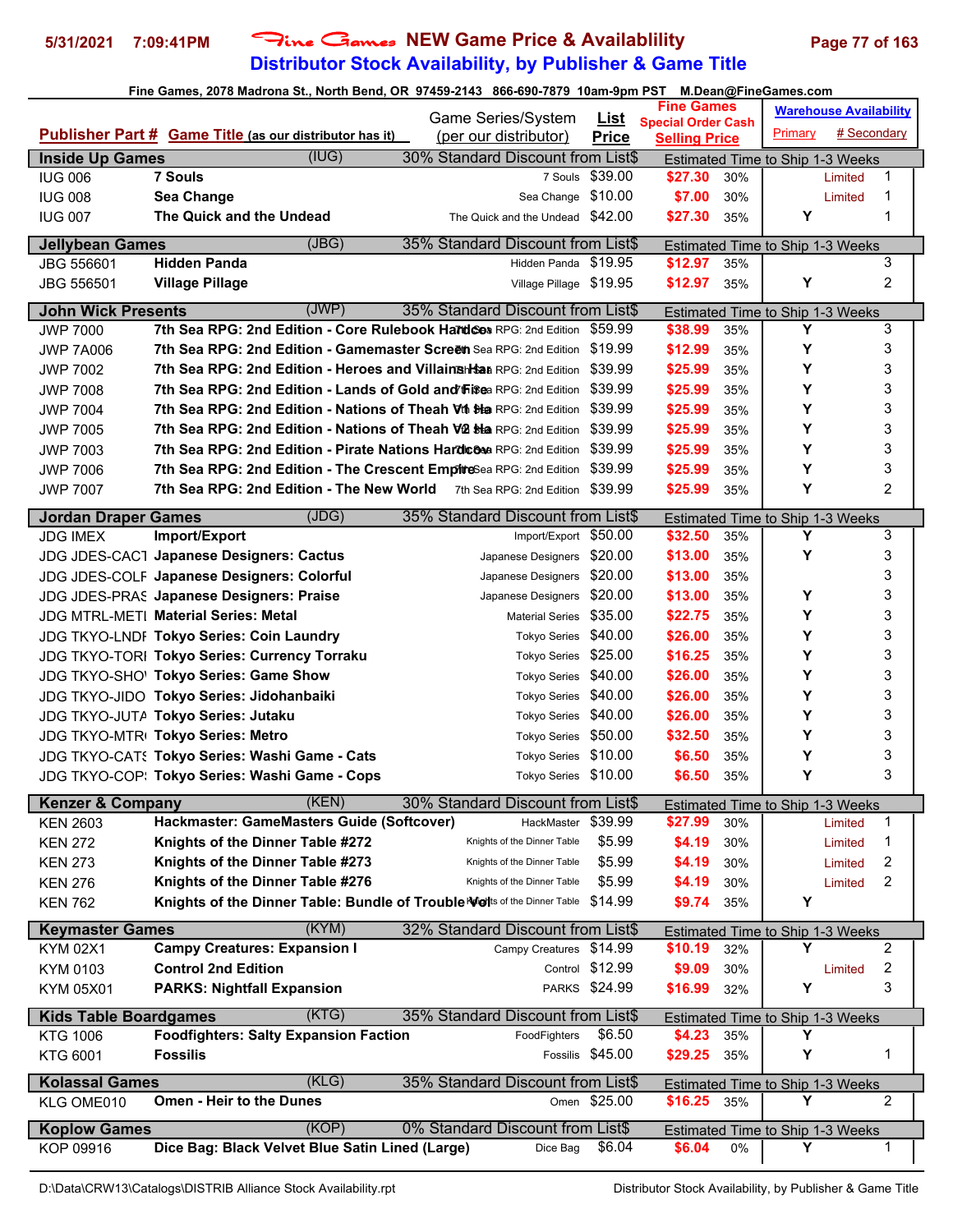# **Distributor Stock Availability, by Publisher & Game Title** 5/31/2021 7:09:41PM Fine Games NEW Game Price & Availablility Page 78 of 163

|                  |                                                                             | Game Series/System    | <u>List</u>  | <b>Fine Games</b>                                 |    |         | <b>Warehouse Availability</b> |                         |
|------------------|-----------------------------------------------------------------------------|-----------------------|--------------|---------------------------------------------------|----|---------|-------------------------------|-------------------------|
|                  | <b>Publisher Part # Game Title (as our distributor has it)</b>              | (per our distributor) | <b>Price</b> | <b>Special Order Cash</b><br><b>Selling Price</b> |    | Primary | # Secondary                   |                         |
| KOP 09912        | Dice Bag: Black Velvet Blue Satin Lined (Small)                             | Dice Bag              | \$3.14       | \$3.14                                            | 0% |         | Limited                       | 1                       |
| KOP 09917        | Dice Bag: Black Velvet Gold Satin Lined (Large)                             | Dice Bag              | \$6.04       | \$6.04                                            | 0% | Υ       |                               | 2                       |
| KOP 09913        | Dice Bag: Black Velvet Gold Satin Lined (Small)                             | Dice Bag              | \$4.20       | \$4.20                                            | 0% | Υ       |                               | $\overline{\mathbf{c}}$ |
| KOP 09918        | Dice Bag: Black Velvet Purple Satin Lined (Large)                           | Dice Bag              | \$6.04       | \$6.04                                            | 0% |         | Limited                       | 1                       |
| KOP 09914        | Dice Bag: Black Velvet Purple Satin Lined (Small)                           | Dice Bag              | \$4.20       | \$4.20                                            | 0% | Υ       |                               | 1                       |
| KOP 09915        | Dice Bag: Black Velvet Red Satin Lined (Small)                              | Dice Bag              | \$4.20       | \$4.20                                            | 0% | Y       |                               | 2                       |
| <b>KOP 18833</b> | Dice Bag: Leather Dice Bag                                                  | Dice Bag              | \$3.01       | \$3.01                                            | 0% |         |                               | 3                       |
| <b>KOP 19043</b> | Dice Bag: Leather Dice Pouch                                                | Dice Bag              | \$3.69       | \$3.69                                            | 0% | Υ       |                               | 1                       |
| KOP 19042        | Dice Bag: Leather Dice Pouch - Small                                        | Dice Bag              | \$3.01       | \$3.01                                            | 0% | Y       |                               | 3                       |
| <b>KOP 11888</b> | Dice Tray: Octagon 10in Wood Dice Tray                                      | Dice Tray             | \$17.50      | \$17.50                                           | 0% |         |                               | 3                       |
| KOP 00519        | Dice: 16mm Skull Dice Black                                                 | Dice                  | \$0.54       | \$0.54                                            | 0% | Υ       |                               | 1                       |
| KOP 00521        | Dice: 16mm Skull Dice Red                                                   | Dice                  | \$0.54       | \$0.54                                            | 0% | Υ       |                               | 1                       |
| KOP 00523        | Dice: 16mm Skull Dice White                                                 | Dice                  | \$0.54       | \$0.54                                            | 0% | Y       |                               |                         |
| KOP 04491        | Dice: 18mm Dice Bones                                                       | Dice                  | \$1.19       | \$1.19                                            | 0% | Υ       |                               | 1                       |
| <b>KOP 18500</b> | Dice: 35mm D60 Blue                                                         | Dice-35mm             | \$4.36       | \$4.36                                            | 0% | Υ       |                               |                         |
| <b>KOP 18501</b> | Dice: 35mm D60 Green                                                        | Dice-35mm             | \$4.70       | \$4.70                                            | 0% | Υ       |                               |                         |
| KOP 18503        | Dice: 35mm D60 White                                                        | Dice-35mm             | \$4.36       | \$4.36                                            | 0% |         | Limited                       | 1                       |
| KOP 12616        | Dice: D12 Body Parts Die                                                    | DICE-BODY PARTS       | \$0.79       | \$0.79                                            | 0% |         | Limited                       | 2                       |
| KOP 03882        | Dice: Loaded Dice (Pair)                                                    | Dice-Loaded           | \$3.01       | \$3.01                                            | 0% |         | Limited                       | 1                       |
| KOP 02890        | Glitter: Poly Black/White (7)(Hook Top)                                     | Dice- Glitter Poly    | \$4.37       | \$4.37                                            | 0% |         | Limited                       | 2                       |
| KOP 02891        | Glitter: Poly Blue/White (7)(Hook Top)                                      | Dice- Glitter Poly    | \$4.37       | \$4.37                                            | 0% | Υ       |                               | 3                       |
| KOP 02892        | Glitter: Poly Clear/White (7)(Hook Top)                                     | Dice- Glitter Poly    | \$4.37       | \$4.37                                            | 0% |         | Limited                       | $\overline{c}$          |
| KOP 02893        | Glitter: Poly Green/White (7)(Hook Top)                                     | Dice- Glitter Poly    | \$4.37       | \$4.37                                            | 0% |         | Limited                       | 2                       |
| KOP 02894        | Glitter: Poly Purple/White (7)(Hook Top)                                    | Dice- Glitter Poly    | \$4.37       | \$4.37                                            | 0% | Υ       |                               | 1                       |
| KOP 02896        | Glitter: Poly Yellow/White (7)(Hook Top)                                    | Dice- Glitter Poly    | \$4.37       | \$4.37                                            | 0% |         |                               | 3                       |
| KOP 00002        | L-C-R Game                                                                  | L-C-R                 | \$5.94       | \$5.94                                            | 0% | Υ       |                               | 3                       |
| KOP 00001        | L-C-R: Game Blister Card                                                    | L-C-R                 | \$6.54       | \$6.54                                            | 0% | Υ       |                               | 1                       |
| KOP 00723        | L-C-R: Wild Dice Game                                                       | $L-C-R$               | \$9.76       | \$9.76                                            | 0% |         | Limited                       | 2                       |
| KOP 05001        | Life Stones: Glass Stones Amber (20)                                        | Life Stones           | \$1.69       | \$1.69                                            | 0% | Y       |                               | 3                       |
| KOP 05002        | Life Stones: Glass Stones Blue (20)                                         | Life Stones           | \$1.69       | \$1.69                                            | 0% |         |                               | 3                       |
| KOP 05003        | Life Stones: Glass Stones Clear (20)                                        | Life Stones           | \$1.69       | \$1.69                                            | 0% |         | Limited                       | 1                       |
| KOP 05004        | Life Stones: Glass Stones Emerald (20)                                      | Life Stones           | \$1.69       | \$1.69                                            | 0% |         | Limited                       | 1                       |
| KOP 05005        | Life Stones: Glass Stones Red (20)                                          | Life Stones           | \$1.69       | \$1.69                                            | 0% |         | Limited                       | 1                       |
| KOP 13378        | Mini Poker Chip Tube - Black (50)                                           | POKER CHIPS           | \$2.14       | \$2.14                                            | 0% |         |                               | 3                       |
| KOP 13379        | Mini Poker Chip Tube - Blue (50)                                            | POKER CHIPS           | \$2.14       | \$2.14                                            | 0% | Υ       |                               | 1                       |
| KOP 13380        | Mini Poker Chip Tube - Brown (50)                                           | POKER CHIPS           | \$2.14       | \$2.14                                            | 0% | Υ       |                               | 3                       |
| KOP 13382        | Mini Poker Chip Tube - Orange (50)                                          | POKER CHIPS           | \$2.14       | \$2.14                                            | 0% | Υ       |                               | 2                       |
| KOP 13383        | Mini Poker Chip Tube - Pink (50)                                            | POKER CHIPS           | \$2.14       | \$2.14                                            | 0% | Υ       |                               | $\overline{\mathbf{c}}$ |
| <b>KOP 13384</b> | Mini Poker Chip Tube - Purple (50)                                          | POKER CHIPS           | \$2.14       | \$2.14                                            | 0% | Υ       |                               | 3                       |
| KOP 13385        | Mini Poker Chip Tube - Red (50)                                             | POKER CHIPS           | \$2.14       | \$2.14                                            | 0% | Υ       |                               | 3                       |
| KOP 13386        | Mini Poker Chip Tube - White (50)                                           | POKER CHIPS           | \$2.14       | \$2.14                                            | 0% | Υ       |                               | 3                       |
| KOP 13387        | Mini Poker Chip Tube - Yellow (50)                                          | POKER CHIPS           | \$2.14       | \$2.14                                            | 0% | Y       |                               | 2                       |
| <b>KOP 11677</b> | Opaque: 55mm D20 Countdown Red/White                                        | Dice-Opaque           | \$6.26       | \$6.26                                            | 0% |         | Limited                       | 1                       |
| KOP 12501        | <b>Opaque: D12 Hit Location Die</b>                                         | Dice-Opaque           | \$0.79       | \$0.79                                            | 0% | Υ       |                               | 1                       |
| KOP 19417        | <b>Opaque: Layered Poly Cotton Candy Assortment of Sparent Layered Poly</b> |                       | \$8.37       | \$8.37                                            | 0% |         | Limited                       | 1                       |
| KOP 19413        | Opaque: Layered Poly Old Glory Assortment (7) (blaque Layered Poly          |                       | \$8.37       | \$8.37                                            | 0% | Υ       |                               | 3                       |
| KOP 19414        | Opaque: Layered Poly Yellow Rose Assortment (Tpaque Layered Poly            |                       | \$8.37       | \$8.37                                            | 0% |         | Limited                       | 2                       |
| <b>KOP 18984</b> | Opaque: Mini Poly Black/Green (7)                                           | Dice- Mini Poly       | \$2.83       | \$2.83                                            | 0% |         | Limited                       | 2                       |
| KOP 18983        | Opaque: Mini Poly Black/Red (7)                                             | Dice- Mini Poly       | \$2.83       | \$2.83                                            | 0% |         | Limited                       | 1                       |
| KOP 18982        | Opaque: Mini Poly Black/White (7)                                           | Dice- Mini Poly       | \$2.83       | \$2.83                                            | 0% |         | Limited                       | 1                       |
|                  |                                                                             |                       |              |                                                   |    |         |                               |                         |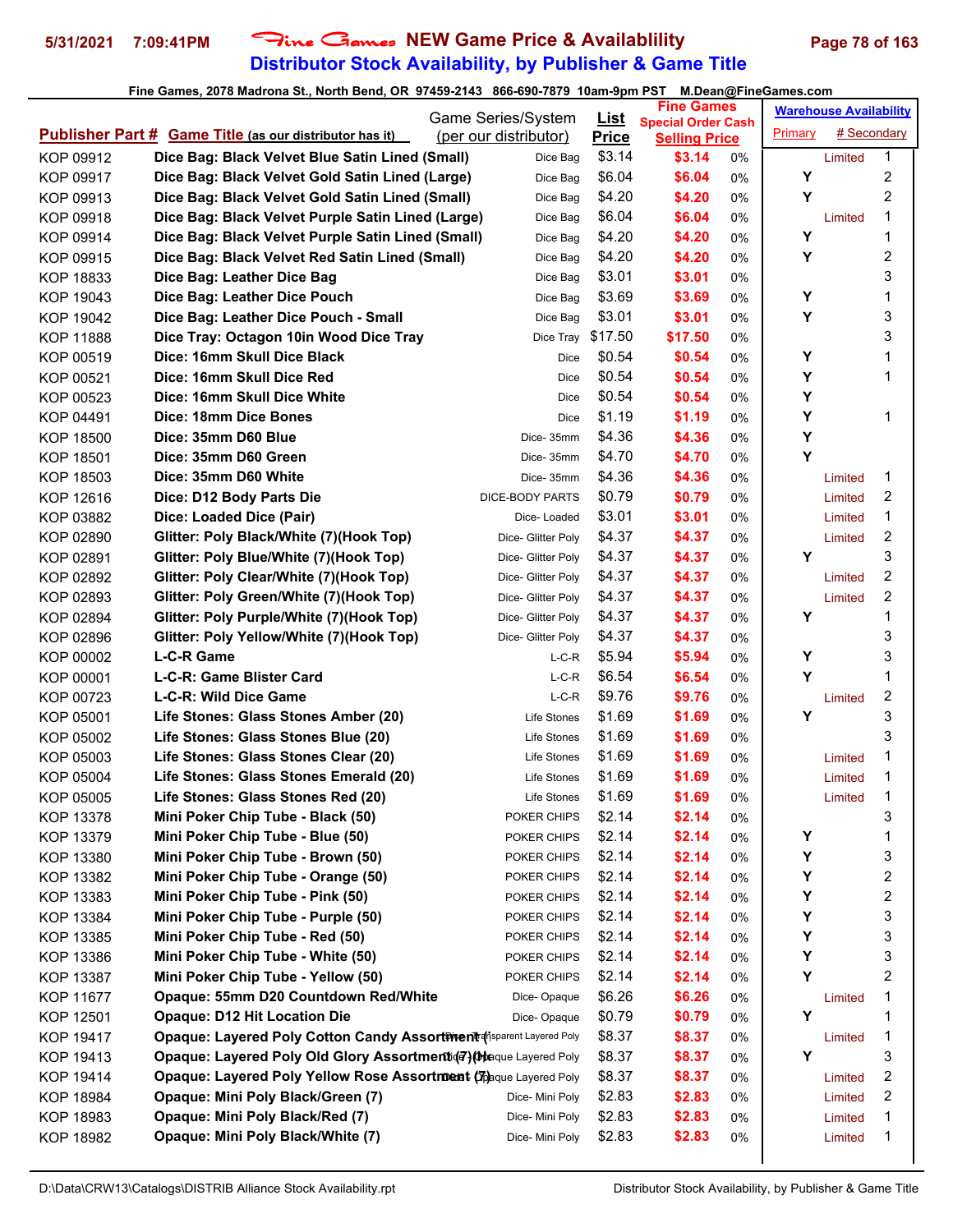# **Distributor Stock Availability, by Publisher & Game Title** 5/31/2021 7:09:41PM Fine Games NEW Game Price & Availablility Page 79 of 163

|                        |                                                                                                                 | Game Series/System                   | <u>List</u>      | <b>Fine Games</b>               |          |                                         | <b>Warehouse Availability</b> |                  |  |
|------------------------|-----------------------------------------------------------------------------------------------------------------|--------------------------------------|------------------|---------------------------------|----------|-----------------------------------------|-------------------------------|------------------|--|
|                        | <b>Publisher Part # Game Title (as our distributor has it)</b>                                                  | (per our distributor)                | <b>Price</b>     | <b>Special Order Cash</b>       |          | <b>Primary</b>                          | # Secondary                   |                  |  |
| KOP 05854              | Opaque: Poly Jumbo Assortment (7) (Plug Top)                                                                    | Dice-Opaque                          | \$10.99          | <b>Selling Price</b><br>\$10.99 | 0%       |                                         | Limited                       | $\overline{2}$   |  |
| KOP 05859              | Opaque: Poly Jumbo White (7)(Plug Top)                                                                          | Dice-Opaque                          | \$10.99          | \$10.99                         | 0%       | Υ                                       |                               | 1                |  |
| KOP 06772              | Opaque: Triantakohedron D30 Assortment (5)                                                                      | Dice-Opaque                          | \$8.13           | \$8.13                          | 0%       | Y                                       |                               | 1                |  |
| KOP 06006              | <b>Opaque: Triantakohedron D30 Black/White</b>                                                                  | Dice-Opaque                          | \$1.57           | \$1.57                          | 0%       | Y                                       |                               | 2                |  |
| KOP 06007              | Opaque: Triantakohedron D30 Blue/White                                                                          | Dice-Opaque                          | \$1.57           | \$1.57                          | 0%       | Υ                                       |                               | $\boldsymbol{2}$ |  |
| KOP 06008              | <b>Opaque: Triantakohedron D30 Green/White</b>                                                                  | Dice-Opaque                          | \$1.57           | \$1.57                          | 0%       | Y                                       |                               | 2                |  |
| KOP 06009              | Opaque: Triantakohedron D30 Red/White                                                                           | Dice-Opaque                          | \$1.57           | \$1.57                          | 0%       |                                         | Limited                       | 2                |  |
| KOP 06010              | <b>Opaque: Triantakohedron D30 White/Black</b>                                                                  | Dice-Opaque                          | \$1.57           | \$1.57                          | 0%       | Y                                       |                               | 3                |  |
| KOP 06011              | <b>Opaque: Triantakohedron D30 Yellow/Black</b>                                                                 | Dice-Opaque                          | \$1.57           | \$1.57                          | 0%       | Y                                       |                               | 1                |  |
| KOP 02972              | Pearl: Poly Charcoal/White (7)(Plug Top)                                                                        | Dice - Pearl Poly                    | \$4.83           | \$4.83                          | 0%       |                                         | Limited                       | 1                |  |
| KOP 02838              | Pearl: Poly D20 Assortment in Bag (10)                                                                          | Dice - Pearl Poly                    | \$6.26           | \$6.26                          | 0%       |                                         | Limited                       | 1                |  |
| KOP 02962              | Pearl: Poly Purple Assortment (7)(Plastic Box)                                                                  | Dice - Pearl Poly                    | \$4.83           | \$4.83                          | 0%       |                                         | Limited                       | 1                |  |
| KOP 02976              | Pearl: Poly Purple Assortment (7)(Plug Top)                                                                     | Dice - Pearl Poly                    | \$4.83           | \$4.83                          | 0%       |                                         | Limited                       | 1                |  |
| KOP 02984              | Pearl: Poly Red Assortment (7)(Hook Top)                                                                        | Dice - Pearl Poly                    | \$4.83           | \$4.83                          | 0%       |                                         | Limited                       | 1                |  |
| KOP 02977              | Pearl: Poly Red/White (7)(Plug Top)                                                                             | Dice - Pearl Poly                    | \$4.83           | \$4.83                          | 0%       |                                         | Limited                       | 1                |  |
| <b>KOP 18384</b>       | Rock Paper Scissors Lizard Spock DiceRGamer Scissors Lizard Spock Dice                                          |                                      | \$2.01           | \$2.01                          | 0%       | Υ                                       |                               | 3                |  |
| KOP 19367              | Round: 22mm Black with White Pips Dice Pair in B                                                                | Dice - Round                         | \$3.01           | \$3.01                          | 0%       | Υ                                       |                               | 1                |  |
| <b>KOP 19368</b>       | Round: 22mm Green with White Pips Dice Pair in E                                                                | Dice - Round                         | \$3.01           | \$3.01                          | 0%       | Υ                                       |                               | 1                |  |
| KOP 19369              | Round: 22mm Navy with White Pips Dice Pair in Ba                                                                | Dice - Round                         | \$3.01           | \$3.01                          | 0%       | Υ                                       |                               | 2                |  |
| <b>KOP 19370</b>       | Round: 22mm Red with White Pips Dice Pair in Bag                                                                | Dice - Round                         | \$3.01           | \$3.01                          |          | Y                                       |                               | 1                |  |
|                        | Round: 22mm White with Black Pips Dice Pair in B                                                                |                                      | \$3.01           | \$3.01                          | 0%       |                                         |                               | 1                |  |
| KOP 19371              | <b>Transparent: 19mm D6 Clear Double Die</b>                                                                    | Dice - Round                         | \$0.30           | \$0.30                          | 0%<br>0% |                                         | Limited<br>Limited            | 1                |  |
| KOP 10299<br>KOP 10301 | Transparent: 19mm D6 Purple Double Die                                                                          | Dice-Transparent                     | \$0.30           | \$0.30                          |          | Y                                       |                               |                  |  |
|                        | <b>Transparent: 19mm D6 Yellow Double Die</b>                                                                   | Dice-Transparent                     | \$0.30           | \$0.30                          | 0%       |                                         |                               | 1                |  |
| KOP 10303              | Transparent: 55mm D20 Countdown Pearl/Gold                                                                      | Dice-Transparent<br>Dice-Transparent | \$9.37           | \$9.37                          | 0%       |                                         | Limited                       | 1                |  |
| KOP 18302              |                                                                                                                 |                                      | \$9.37           | \$9.37                          | 0%       |                                         | Limited                       | 1                |  |
| <b>KOP 17967</b>       | Transparent: 55mm D20 Countdown Ruby/Gold                                                                       | Dice-Transparent                     | \$0.63           |                                 | 0%       | Y                                       | Limited                       | 2                |  |
| <b>KOP 11952</b>       | Transparent: 5mm 3-in-a-Cube Die (1 Red, 1 White, Dice- Transparent                                             |                                      | \$4.43           | \$0.63                          | 0%       |                                         |                               | 1                |  |
| KOP 10796<br>KOP 12593 | Transparent: 5mm D6 Assortment Tube (30)                                                                        | Dice-Transparent                     | \$0.63           | \$4.43<br>\$0.63                | 0%       | Υ                                       | Limited                       | $\overline{c}$   |  |
|                        | <b>Transparent: D10 Blue Double Die</b>                                                                         | Dice-Transparent                     | \$0.63           |                                 | 0%       |                                         |                               | 1                |  |
| <b>KOP 12594</b>       | <b>Transparent: D10 Green Double Die</b><br><b>Transparent: D10 Red Double Die</b>                              | Dice-Transparent                     | \$0.63           | \$0.63                          | 0%       |                                         | Limited                       | 1                |  |
| KOP 12595              |                                                                                                                 | Dice-Transparent                     | \$0.63           | \$0.63                          | 0%       | Υ                                       | Limited                       | 3                |  |
| <b>KOP 12598</b>       | <b>Transparent: D12 Blue Double Die</b>                                                                         | Dice-Transparent                     |                  | \$0.63                          | 0%       | Υ                                       |                               | 2                |  |
| KOP 12457              | <b>Transparent: D12 Clear Double Die</b>                                                                        | Dice- Transparent                    | \$0.63<br>\$0.63 | \$0.63                          | 0%       |                                         |                               | 3                |  |
| KOP 12600              | <b>Transparent: D12 Red Double Die</b>                                                                          | Dice-Transparent                     | \$0.63           | \$0.63<br>\$0.63                | 0%       |                                         |                               | 1                |  |
| KOP 12606              | <b>Transparent: D20 Red Double Die</b><br>Transparent: Layered Poly Dusk Assortment (7) (Hasparent Layered Poly | Dice-Transparent                     |                  |                                 | 0%       |                                         | Limited                       |                  |  |
| KOP 19420              | Transparent: Layered Poly Mint Blue Assortment of isparent Layered Poly                                         |                                      | \$9.04<br>\$9.04 | \$9.04<br>\$9.04                | 0%       |                                         |                               | 3<br>2           |  |
| KOP 19415              | Transparent: Layered Poly Pastel Assortment (7) (thsparent Layered Poly                                         |                                      | \$9.04           |                                 | 0%       |                                         | Limited                       | 3                |  |
| KOP 19419              | Transparent: Layered Poly Purple Haze Assortmensparent Layered Poly                                             |                                      | \$9.04           | \$9.04                          | 0%       |                                         |                               | 1                |  |
| KOP 19418              |                                                                                                                 |                                      |                  | \$9.04                          | 0%       | Y<br>Υ                                  |                               |                  |  |
| KOP 19421              | Transparent: Layered Poly Shades of Green <sup>DA</sup> ssion sparent Layered Poly                              |                                      | \$9.04           | \$9.04                          | 0%       |                                         |                               | 3                |  |
| KOP 19416              | Transparent: Layered Poly Sunset Assortment (Thisparent Layered Poly                                            |                                      | \$9.04           | \$9.04                          | 0%       |                                         |                               | 3                |  |
| KOP 19185              | Transparent: Mini Poly Red/White (7)                                                                            | Dice- Mini Transparent Poly          | \$3.57           | \$3.57                          | 0%       |                                         | Limited                       | 2                |  |
| KOP 19045              | Transparent: Poly Jumbo D20 Blue Die                                                                            | Dice-Transparent Poly                | \$2.01           | \$2.01                          | 0%       |                                         | Limited                       | 2                |  |
| KOP 02997              | Transparent: Poly Yellow Assortment (7) (PlasticiBs Transparent Poly                                            |                                      | \$4.37           | \$4.37                          | 0%       |                                         | Limited                       | 2                |  |
|                        | (LFP)<br><b>Lamentations of the Flame Princ</b>                                                                 | 30% Standard Discount from List\$    |                  |                                 |          | <b>Estimated Time to Ship 1-3 Weeks</b> |                               |                  |  |
| LFP 0066               | Lamentations of the Flame Princess RPG14 dventuof the Flame Princess                                            |                                      | \$64.99          | \$45.49                         | 30%      |                                         | Limited                       | 1                |  |
| LFP 0069               | Lamentations of the Flame Princess RPG1-Bigt Rup of the Flame Princess                                          |                                      | \$39.99          | \$25.99                         | 35%      | Υ                                       |                               |                  |  |
| Lark & Clam            | (LNC)                                                                                                           | 35% Standard Discount from List\$    |                  |                                 |          | <b>Estimated Time to Ship 1-3 Weeks</b> |                               |                  |  |
| <b>LNC 2467</b>        | <b>Codenames: Deep Undercover 2.0</b>                                                                           | Codenames \$19.99                    |                  | \$12.99                         | 35%      | Y                                       |                               | 3                |  |
| LC2 001                | <b>Deer Lord: Bling Edition</b>                                                                                 | Deer Lord \$19.99                    |                  | \$12.99                         | 35%      | Υ                                       |                               | 2                |  |
|                        |                                                                                                                 |                                      |                  |                                 |          |                                         |                               |                  |  |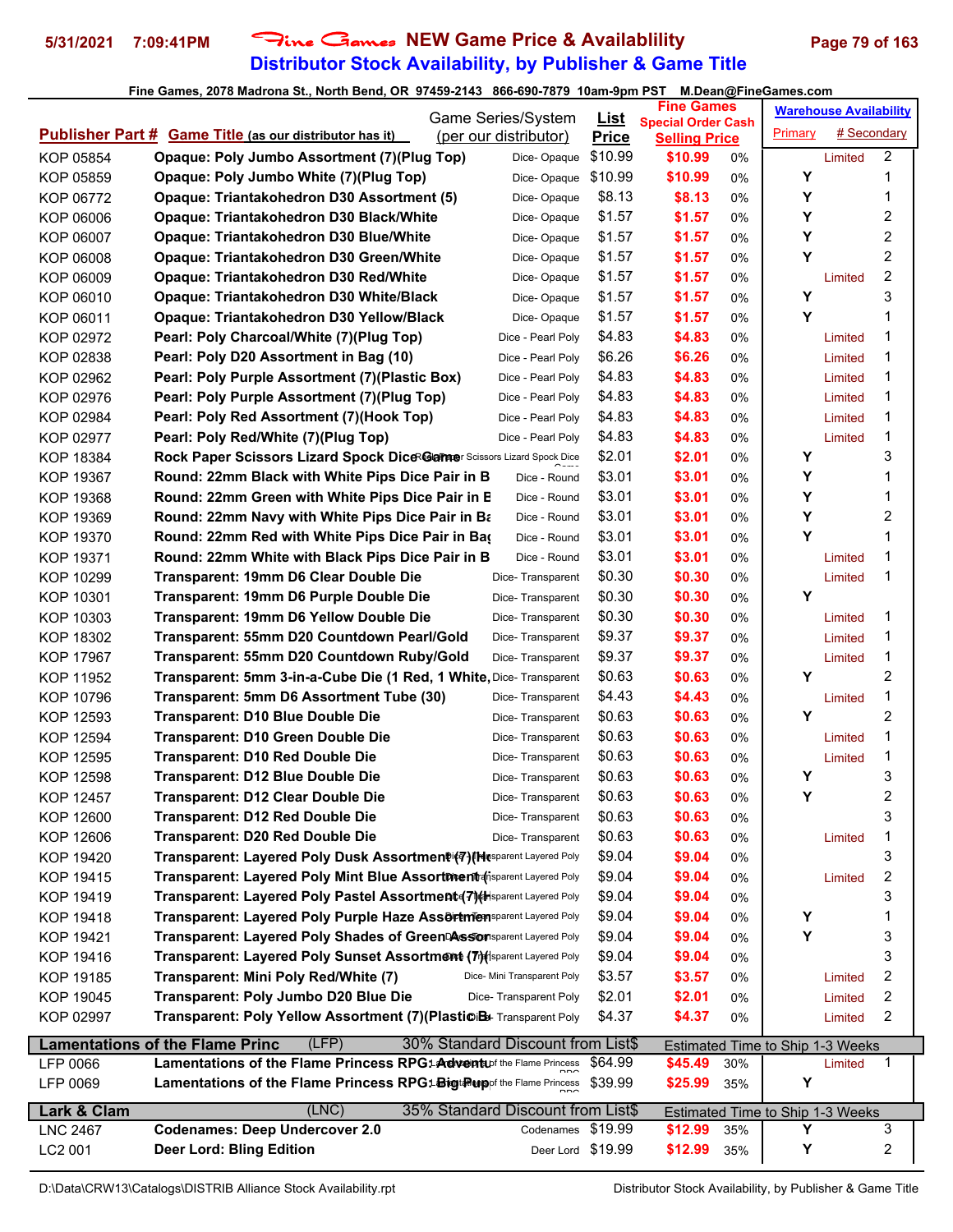# **Distributor Stock Availability, by Publisher & Game Title 5/31/2021 7:09:41PM** Fine Games **NEW Game Price & Availablility Page 80 of 163**

|                                           | ا (5 ـ 10 ـ 1011) 1- 100-2010 100-2010 100-2010 100-2010 100-2010 100-2010 100-2010 100-2010 100-20 | Game Series/System                        |                             | <b>Fine Games</b>                                 |            | <b>M.Dean@FineGameS.COM</b><br><b>Warehouse Availability</b> |                    |                         |
|-------------------------------------------|-----------------------------------------------------------------------------------------------------|-------------------------------------------|-----------------------------|---------------------------------------------------|------------|--------------------------------------------------------------|--------------------|-------------------------|
|                                           | Publisher Part # Game Title (as our distributor has it)                                             | (per our distributor)                     | <u>List</u><br><b>Price</b> | <b>Special Order Cash</b><br><b>Selling Price</b> |            | Primary                                                      | # Secondary        |                         |
|                                           |                                                                                                     |                                           |                             |                                                   |            |                                                              |                    |                         |
| <b>Lay Waste Games</b><br><b>LWS 1401</b> | (LWS)<br><b>Life Siphon</b>                                                                         | 35% Standard Discount from List\$         | Life Siphon \$50.00         | \$32.50                                           | 35%        | Estimated Time to Ship 1-3 Weeks<br>Υ                        |                    | 3                       |
|                                           |                                                                                                     |                                           |                             |                                                   |            |                                                              |                    |                         |
| <b>Leder Games</b>                        | (LED)                                                                                               | 35% Standard Discount from List\$         |                             |                                                   |            | Estimated Time to Ship 1-3 Weeks                             |                    |                         |
| LED 01006                                 | <b>Root: Resin Clearing Markers</b>                                                                 |                                           | Root \$20.00                | \$13.00                                           | 35%        | Y                                                            |                    | 3                       |
| LED 01009                                 | <b>Root: The Clockwork Expansion</b>                                                                |                                           | Root \$40.00                | \$26.00                                           | 35%        | Υ                                                            |                    | $\overline{\mathbf{c}}$ |
| LED 01004                                 | <b>Root: The Exiles and Partisans Deck</b>                                                          |                                           | Root \$10.00                | \$6.50                                            | 35%        | Y                                                            |                    | $\boldsymbol{2}$        |
| LED 01001                                 | <b>Root: The Riverfolk Expansion</b>                                                                |                                           | Root \$40.00                | \$26.00                                           | 35%        | Y                                                            |                    | 3                       |
| LED 01002                                 | <b>Root: The Underworld Expansion</b>                                                               |                                           | Root \$50.00                | \$32.50                                           | 35%        | Y                                                            |                    | 2<br>$\mathbf 1$        |
| LED 01005                                 | <b>Root: The Vagabond Pack</b>                                                                      |                                           | Root \$10.00                | \$6.50                                            | 35%        | Y<br>Υ                                                       |                    |                         |
| LED 00005                                 | <b>Vast: Bonus Cards Expansion</b>                                                                  | Vast                                      | \$5.00<br>Vast \$25.00      | \$3.25<br>\$17.50                                 | 35%<br>30% |                                                              |                    | 2<br>$\mathbf 1$        |
| LED 00007                                 | <b>Vast: The Haunted Hallways Expansion</b>                                                         |                                           |                             |                                                   |            |                                                              | Limited            |                         |
| <b>Legendary Games</b>                    | (LEP)                                                                                               | 35% Standard Discount from List\$         |                             |                                                   |            | Estimated Time to Ship 1-3 Weeks                             |                    |                         |
| <b>LGP 420AE00</b>                        | Aegis of Empires RPG: Player's Guide                                                                | Dungeons & Dragons RPG \$15.99            |                             | \$10.39                                           | 35%        | Y                                                            |                    |                         |
|                                           | LGP 418CU015E Fighters Unlimited (5E)                                                               | Dungeons & Dragons RPG \$15.99            |                             | \$10.39                                           | 35%        | Υ                                                            |                    |                         |
|                                           | LGP 340KB10PF Forest Kingdom Campaign Compendium (Pathfind Pathfinder RPG \$49.99                   |                                           |                             | \$34.99                                           | 30%        |                                                              | Limited            | 1                       |
|                                           | LGP 208LP085E Legendary Planet: Mind Tyrants of the MercilesseMhs & Dragons RPG                     |                                           | \$24.99                     | \$17.49                                           | 30%        |                                                              | Limited            | 1                       |
|                                           | LGP 239IG05SF Scorpions of Perdition (Starfinder)                                                   | Starfinder RPG                            | \$14.99                     | \$9.74                                            | 35%        | Y                                                            |                    |                         |
|                                           | LGP 383SE02SF Star Intrigue (Starfinder)                                                            | Starfinder RPG \$14.99                    |                             | \$9.74                                            | 35%        | Y                                                            |                    | 2                       |
|                                           | LGP 207LP07SF Starfinder RPG: Legendary Planet: The Depths of I                                     | Starfinder RPG \$24.99                    |                             | \$16.24                                           | 35%        | Y                                                            |                    | 1                       |
|                                           | LGP 200IG04SF Starfinder RPG: Starfall                                                              | Starfinder RPG                            | \$19.99                     | \$12.99                                           | 35%        | Υ                                                            |                    | 1                       |
|                                           | LGP 327LP12SF Stargates (Starfinder)                                                                | Starfinder RPG                            | \$11.99                     | \$7.79                                            | 35%        | Υ                                                            |                    | $\overline{2}$          |
|                                           | LGP 375UL085E Ultimate Stongholds (5E)                                                              | Dungeons & Dragons RPG \$15.99            |                             | \$10.39                                           | 35%        | Y                                                            |                    |                         |
| <b>Legion Events</b>                      | (LGN)                                                                                               | 35% Standard Discount from List\$         |                             |                                                   |            | Estimated Time to Ship 1-3 Weeks                             |                    |                         |
| LGN BGSSQ6                                | <b>Board Game Sleeves: Square (50)</b>                                                              | <b>Card Sleeves</b>                       | \$2.99                      | \$1.94                                            | 35%        | Y                                                            |                    | 2                       |
| <b>LGN BGSSE4</b>                         | Board Game Sleeves: Standard European (50)                                                          | <b>Card Sleeves</b>                       | \$2.99                      | \$1.94                                            | 35%        | Y                                                            |                    | 3                       |
| LGN MAT107                                | Boomzooka Sleeves (50)                                                                              | <b>Card Sleeves</b>                       | \$4.40                      | \$4.40                                            | 0%         |                                                              | Limited            | 1                       |
| <b>LGN BRKBLK</b>                         | <b>Brick Sleeves Flat Black (100)</b>                                                               | <b>Card Sleeves</b>                       | \$6.80                      | \$6.80                                            | 0%         |                                                              | Limited            | $\mathbf 1$             |
| <b>LGN BRKPNK</b>                         | <b>Brick Sleeves Pretty in Pink (100)</b>                                                           | <b>Card Sleeves</b>                       | \$8.49                      | \$5.94                                            | 30%        |                                                              | Limited            | 1                       |
| LGN MAT103                                | <b>Crossword Sleeves (50)</b>                                                                       | <b>Card Sleeves</b>                       | \$4.40                      | \$4.40                                            | 0%         |                                                              | Limited            | 1                       |
| <b>LGN MAT045</b>                         | Double Matte Bad Beets Sleeves (50)                                                                 | <b>Card Sleeves</b>                       | \$3.71                      | \$3.71                                            | 0%         |                                                              | Limited            | $\mathbf 1$             |
| <b>LGN BLUDMT</b>                         | Double Matte Blue Sleeves (50)                                                                      | <b>Card Sleeves</b>                       | \$2.34                      | \$1.64                                            | 30%        |                                                              | Limited            | $\mathbf 1$             |
| LGN MAT081                                | Double Matte Dragonhide Sleeves Green (50)                                                          | <b>Card Sleeves</b>                       | \$4.40                      | \$4.40                                            | 0%         |                                                              | Limited            | 1                       |
| <b>LGN TELDMT</b>                         | Double Matte Teal Sleeves (50)                                                                      | Card Sleeves                              | \$4.49                      | \$2.92                                            | 35%        | Y                                                            |                    | $\overline{\mathbf{c}}$ |
| LGN BOX097                                | Draw Go Deck Box<br><b>EPIC 400 Count Cardbox</b>                                                   | Deck Boxes                                | \$3.20                      | \$3.20                                            | 0%         |                                                              | Limited            | $\mathbf 1$             |
| LGN EPC985                                | Iconic Bolt Art Sleeves (50)                                                                        | Deck Boxes                                | \$14.86<br>\$2.70           | \$14.86<br>\$2.70                                 | 0%         |                                                              | Limited<br>Limited | 1<br>1                  |
| LGN ART122                                | <b>Legion Convertibles Dual Green Deckbox</b>                                                       | <b>Card Sleeves</b><br>Deck Boxes \$36.00 |                             | \$36.00                                           | 0%         |                                                              |                    | 1                       |
| <b>LGN BF03198</b><br><b>LGN BF03211</b>  | <b>Legion Convertibles Dual Red Deckbox</b>                                                         | Deck Boxes \$36.00                        |                             | \$36.00                                           | 0%<br>0%   |                                                              | Limited<br>Limited | 2                       |
| <b>LGN BF03181</b>                        | <b>Legion Convertibles Dual White Deckbox</b>                                                       | Deck Boxes                                | \$36.00                     | \$36.00                                           | 0%         | Y                                                            |                    | 2                       |
| <b>LGN BF03259</b>                        | <b>Legion Convertibles Horizontal Blue Deckbox</b>                                                  | Deck Boxes                                | \$12.00                     | \$12.00                                           | 0%         | Y                                                            |                    |                         |
| <b>LGN BF03235</b>                        | <b>Legion Convertibles Horizontal White Deckbox</b>                                                 | Deck Boxes                                | \$12.00                     | \$12.00                                           | 0%         | Υ                                                            |                    | $\overline{2}$          |
| <b>LGN BF03280</b>                        | <b>Legion Convertibles Vertical White Deckbox</b>                                                   | Deck Boxes                                | \$12.00                     | \$12.00                                           | 0%         | Y                                                            |                    |                         |
| LGN MAT053                                | Legion Logo 2015 Double Matte Sleeves (50)                                                          | <b>Card Sleeves</b>                       | \$4.99                      | \$3.49                                            | 30%        |                                                              | Limited            | 1                       |
| LGN ART028                                | Legion Logo Art Sleeves (50)                                                                        | Card Sleeves                              | \$2.97                      | \$2.97                                            | 0%         |                                                              | Limited            | 1                       |
| LGN MAT072                                | <b>Lotus Card Sleeves (50)</b>                                                                      | <b>Card Sleeves</b>                       | \$4.40                      | \$4.40                                            | 0%         |                                                              | Limited            | 1                       |
| LGN BOX091                                | <b>Not Today Satan Deck Box</b>                                                                     | Deck Boxes                                | \$3.20                      | \$3.20                                            | 0%         |                                                              | Limited            | $\mathbf 1$             |
| LGN DEFS01                                | Sideload Defender Inner Sleeves (100) Clear                                                         | <b>Card Sleeves</b>                       | \$3.60                      | \$3.60                                            | 0%         |                                                              | Limited            | 1                       |
| LGN MAT037                                | <b>Something Wicked Art Sleeves (50)</b>                                                            | <b>Card Sleeves</b>                       | \$4.40                      | \$4.40                                            | 0%         |                                                              | Limited            | 1                       |
| LGN BOXPB30                               | The Princess Bride: 30th Anniversary Double Deck                                                    | <b>Card Sleeves</b>                       | \$8.00                      | \$8.00                                            | 0%         | Y                                                            |                    | 3                       |
|                                           |                                                                                                     |                                           |                             |                                                   |            |                                                              |                    |                         |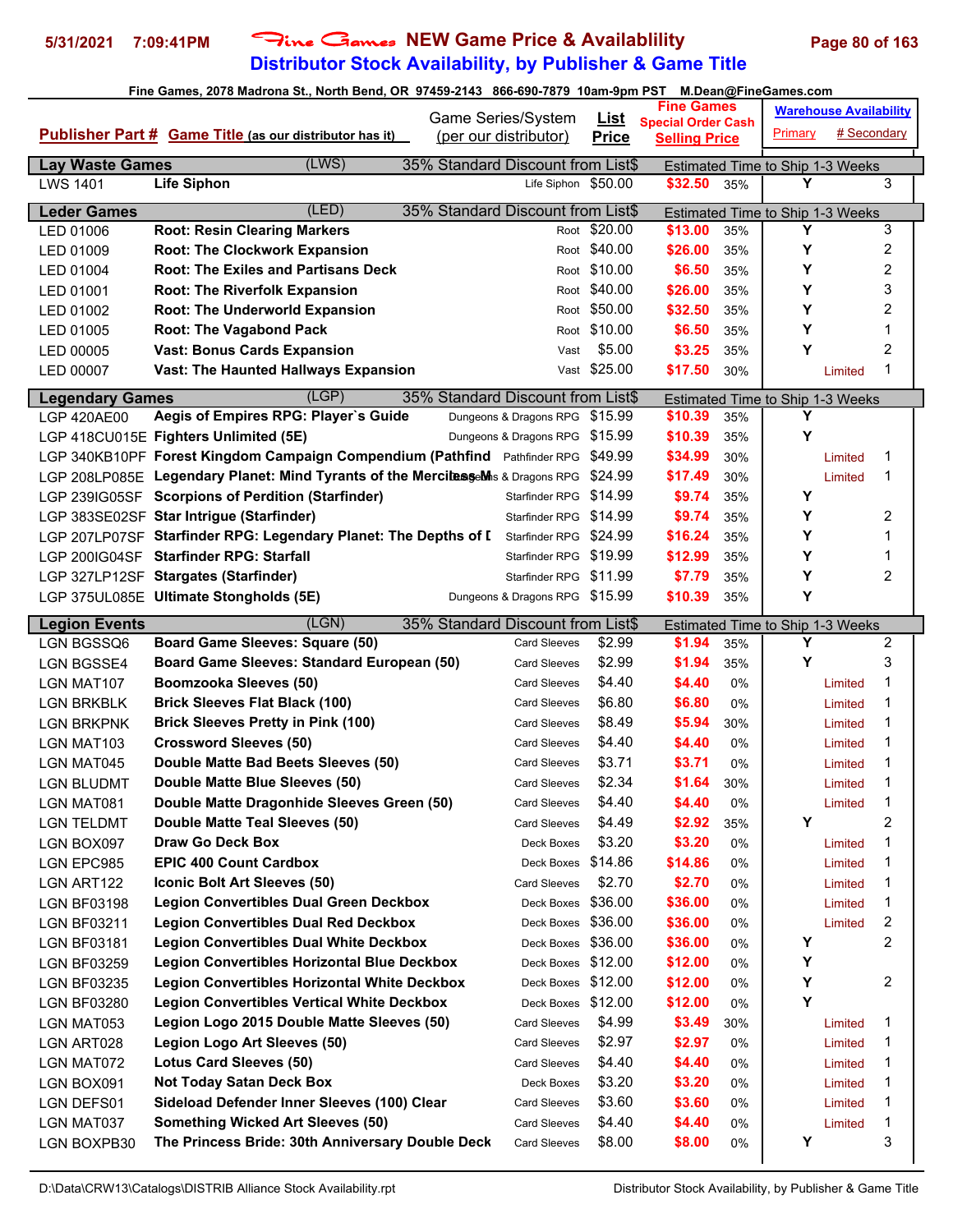# **Distributor Stock Availability, by Publisher & Game Title 5/31/2021 7:09:41PM** Fine Games **NEW Game Price & Availablility Page 81 of 163**

|                               |                                                                | Game Series/System                                    | <u>List</u>    | <b>Fine Games</b>                                 |            |                                              | <b>Warehouse Availability</b> |   |
|-------------------------------|----------------------------------------------------------------|-------------------------------------------------------|----------------|---------------------------------------------------|------------|----------------------------------------------|-------------------------------|---|
|                               | <b>Publisher Part # Game Title (as our distributor has it)</b> | (per our distributor)                                 | <b>Price</b>   | <b>Special Order Cash</b><br><b>Selling Price</b> |            | Primary                                      | # Secondary                   |   |
| <b>LGN PLMPB30</b>            | The Princess Bride: 30th Anniversary Playmat                   | <b>Card Sleeves</b>                                   | \$14.99        | \$9.74                                            | 35%        | Y                                            |                               | 1 |
| LGN BOXVK02                   | Veiled Kingdoms St. Levin Deck Box2                            | Deck Boxes                                            | \$5.94         | \$5.94                                            | 0%         |                                              | Limited                       | 1 |
| LGN BN4VK01                   | Veiled Kingdoms Vast 2x2 Binder                                | Card Album                                            | \$13.37        | \$13.37                                           | 0%         |                                              | Limited                       | 1 |
| LGN MAT104                    | Zen Garden Sleeves (50)                                        | <b>Card Sleeves</b>                                   | \$4.40         | \$4.40                                            | 0%         |                                              |                               | 3 |
| LGN MAT106                    | Zoo Stripe Sleeves (50)                                        | <b>Card Sleeves</b>                                   | \$4.40         | \$4.40                                            | 0%         |                                              | Limited                       | 2 |
|                               |                                                                |                                                       |                |                                                   |            |                                              |                               |   |
| <b>Level 99 Games</b>         | (L99)                                                          | 35% Standard Discount from List\$                     |                |                                                   |            | Estimated Time to Ship 1-3 Weeks             |                               |   |
| <b>L99 BCP04</b>              | <b>BattleCON: Anath Adrusteia Solo Fighter</b>                 | <b>BattleCON</b>                                      | \$9.99         | \$6.49                                            | 35%        | Y                                            |                               |   |
| <b>L99 BCP11</b>              | <b>BattleCON: Andrus Dochartaigh Cal Solo Fighter</b>          | <b>BattleCON</b>                                      | \$9.99         | \$6.49                                            | 35%        | Υ                                            |                               | 1 |
| <b>L99 BCP05</b>              | BattleCON: Claus & Wyndhal Solo Fighter                        | BattleCON                                             | \$9.99         | \$6.49                                            | 35%        | Υ                                            |                               |   |
| L99 BCP12                     | <b>BattleCON: Dolores Malephaise Cal Solo Fighter</b>          | <b>BattleCON</b>                                      | \$9.99         | \$6.49                                            | 35%        | Υ                                            |                               | 1 |
| <b>L99 BCP08</b>              | <b>BattleCON: Lucius Solo Fighter</b>                          | BattleCON                                             | \$9.99         | \$6.49                                            | 35%        | Υ                                            |                               |   |
| L99 BCP10                     | <b>BattleCON: Rheye Cal Solo Fighter</b>                       | <b>BattleCON</b>                                      | \$9.99         | \$6.49                                            | 35%        | Y                                            |                               |   |
| L99 BCP13                     | <b>BattleCON: Victor Solo</b>                                  | <b>BattleCON</b>                                      | \$9.99         | \$6.49                                            | 35%        | Y                                            |                               |   |
| L99 EXBB4                     | Exceed: BlazBlue - Hazama Box                                  | Exceed                                                | \$34.99        | \$22.74                                           | 35%        | Υ                                            |                               | 1 |
| L99 EXBB2                     | Exceed: BlazBlue - Jin Box                                     | Exceed                                                | \$34.99        | \$22.74                                           | 35%        | Υ                                            |                               | 1 |
| L99 EXBB3                     | Exceed: BlazBlue - Noel Box                                    | Exceed                                                | \$34.99        | \$22.74                                           | 35%        | Υ                                            |                               | 1 |
| L99 EXBB1                     | Exceed: BlazBlue - Ragna Box                                   | Exceed                                                | \$34.99        | \$22.74                                           | 35%        | Y                                            |                               | 1 |
| L99 EXPR9                     | <b>Exceed: Spectral Knight</b>                                 |                                                       | Exceed \$11.99 | \$7.79                                            | 35%        | Υ                                            |                               |   |
| Loke                          | (LBM)                                                          | 35% Standard Discount from List\$                     |                |                                                   |            | Estimated Time to Ship 1-3 Weeks             |                               |   |
| LBM 019                       | <b>Battle Mats: Add On Scenery - Magic Effects</b>             | <b>Battle Mats</b>                                    | \$12.99        | \$8.44                                            | 35%        | Υ                                            |                               | 1 |
| <b>LBM 018</b>                | <b>Battle Mats: Add On Scenery - Trimmings</b>                 | Battle Mats \$12.99                                   |                | \$8.44                                            | 35%        | Y                                            |                               | 2 |
| LBM 020                       | Battle Mats: Add On Scenery - War & Seige                      | <b>Battle Mats</b>                                    | \$12.99        | \$8.44                                            | 35%        | Υ                                            |                               | 3 |
| <b>LBM 011</b>                | <b>Battle Mats: Add-On Scenery for RPG Battle Maps</b>         | <b>Battle Mats</b>                                    | \$12.99        | \$8.44                                            | 35%        | Υ                                            |                               | 3 |
| LBM 015                       | <b>Battle Mats: Battle Mat Board - Grass/Flagstone</b>         | <b>Battle Mats</b>                                    | \$22.99        | \$14.94                                           | 35%        | Y                                            |                               | 3 |
| <b>LBM 001</b>                | <b>Battle Mats: Big Book of Battle Mats</b>                    | Battle Mats \$26.99                                   |                | \$17.54                                           | 35%        |                                              |                               | 3 |
| LBM 003                       | <b>Battle Mats: Big Book of Battle Mats - Volume II</b>        | Battle Mats \$26.99                                   |                | \$17.54                                           | 35%        | Υ                                            |                               | 1 |
| <b>LBM 012</b>                | <b>Battle Mats: Big Book of CyberPunk Battle Mats</b>          | <b>Battle Mats</b>                                    | \$26.99        | \$17.54                                           | 35%        | Y                                            |                               | 3 |
| LBM 005                       | <b>Battle Mats: Big Book of Sci-Fi Battle Mats</b>             | <b>Battle Mats</b>                                    | \$26.99        | \$17.54                                           | 35%        | Υ                                            |                               | 2 |
| LBM 016                       | Battle Mats: Book of Battle Mats - Towns & Tavern:             | <b>Battle Mats</b>                                    | \$44.99        | \$29.24                                           | 35%        | Y                                            |                               | 2 |
| <b>LBM 002</b>                | <b>Battle Mats: Giant Book of Battle Mats</b>                  | <b>Battle Mats</b>                                    | \$42.99        | \$27.94                                           | 35%        | Υ                                            |                               | 3 |
| LBM 004                       | Battle Mats: Giant Book of Battle Mats - Volume II             | <b>Battle Mats</b>                                    | \$42.99        | \$27.94                                           | 35%        | Υ                                            |                               | 2 |
| LBM 013                       | <b>Battle Mats: Giant Book of CyberPunk Battle Mats</b>        | Battle Mats \$42.99                                   |                | \$27.94                                           | 35%        | Y                                            |                               | 1 |
| LBM 006                       | <b>Battle Mats: Giant Book of Sci-Fi Battle Mats</b>           | Battle Mats \$42.99                                   |                | \$27.94                                           | 35%        | Υ                                            |                               | 1 |
| <b>LBM 010</b>                | Battle Mats: Little Book of Battle Mats - Dungeon E            | <b>Battle Mats</b>                                    | \$12.99        | \$8.44                                            | 35%        |                                              |                               | 3 |
| LBM 009                       | <b>Battle Mats: The Dungeon - Books of Battle Mats</b>         | Battle Mats \$44.99                                   |                | \$29.24                                           | 35%        |                                              |                               | 3 |
| <b>Lone Shark Games</b>       | (LSG2)                                                         | 32% Standard Discount from List\$                     |                |                                                   |            | Estimated Time to Ship 1-3 Weeks             |                               |   |
| LSG 20104                     | <b>Apocrypha: Mission Pack</b>                                 | Apocrypha                                             | \$4.95         | \$3.37                                            | 32%        | Y                                            |                               | 3 |
| LSG 20103                     | Apocrypha: The Devil - Expansion Box 2                         | Apocrypha \$40.00                                     |                | \$27.20                                           | 32%        | Y                                            |                               | 2 |
| LSG 20102                     | Apocrypha: The Flesh - Expansion Box 1                         | Apocrypha \$40.00                                     |                | \$27.20                                           | 32%        | Υ                                            |                               | 3 |
|                               |                                                                |                                                       |                |                                                   |            |                                              |                               |   |
| <b>Looney Labs</b><br>LOO 423 | (Loo)<br><b>Adult Mad Libs: The Game</b>                       | 35% Standard Discount from List\$<br>Mad Libs \$20.00 |                | \$13.00                                           | 35%        | <b>Estimated Time to Ship 1-3 Weeks</b><br>Y |                               | 3 |
|                               | <b>Anatomy Fluxx (DISPLAY 6)</b>                               |                                                       | Fluxx \$16.00  | \$10.40                                           |            | Υ                                            |                               | 3 |
| LOO 084<br>LOO 002            | <b>Aquarius Deck (DISPLAY 6)</b>                               | Aquarius                                              | \$16.00        | \$10.40                                           | 35%<br>35% | Υ                                            |                               | 3 |
|                               | Are You A Robot? Bundle of 5                                   | Are You A Robot \$10.00                               |                | \$6.50                                            | 35%        | Υ                                            |                               | 3 |
| LOO 104-B<br>LOO 037          | Are You The Traitor? Deck (DISPLAY 6)                          | Are you the Traitor? \$16.00                          |                | \$10.40                                           |            | Y                                            |                               | 3 |
|                               | Are You The Traitor?: Demo Copy                                | Are you the Traitor?                                  | \$9.60         | \$6.72                                            | 35%        |                                              |                               | 1 |
| LOO DC-037                    | <b>Astronomy Fluxx (DISPLAY 6)</b>                             |                                                       | Fluxx \$16.00  | \$10.40                                           | 30%        | Υ                                            | Limited                       | 3 |
| LOO 097                       | <b>Chemistry Fluxx (DISPLAY 6)</b>                             |                                                       | \$16.00        |                                                   | 35%        | Y                                            |                               | 3 |
| LOO 078                       | <b>Choose One: Demo Kit</b>                                    | Fluxx<br>Choose One \$17.14                           |                | \$10.40                                           | 35%        |                                              |                               |   |
| <b>LOO DK-058</b>             |                                                                |                                                       |                | \$17.14                                           | 0%         |                                              | Limited                       | 1 |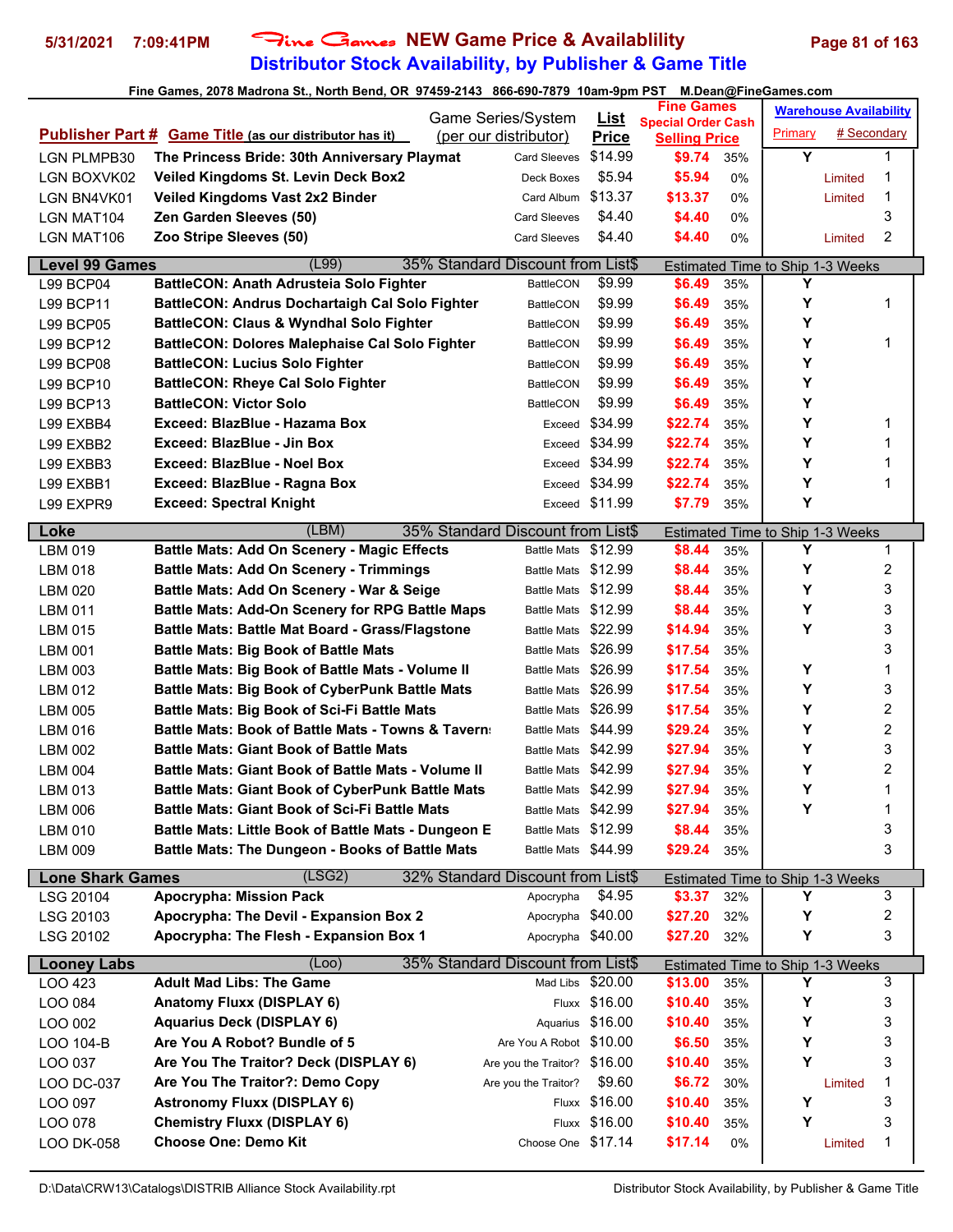# **Distributor Stock Availability, by Publisher & Game Title 5/31/2021 7:09:41PM** Fine Games **NEW Game Price & Availablility Page 82 of 163**

|            |                                                                | Game Series/System     | List            | <b>Fine Games</b>                                 |     |         | <b>Warehouse Availability</b> |   |
|------------|----------------------------------------------------------------|------------------------|-----------------|---------------------------------------------------|-----|---------|-------------------------------|---|
|            | <b>Publisher Part # Game Title (as our distributor has it)</b> | (per our distributor)  | <b>Price</b>    | <b>Special Order Cash</b><br><b>Selling Price</b> |     | Primary | # Secondary                   |   |
| LOO 009    | <b>Chrononauts Deck (DISPLAY 6)</b>                            | Chrononauts            | \$20.00         | \$13.00                                           | 35% | Y       |                               | 3 |
| LOO 013    | Chrononauts: Lost Identities Booster Pack (DISPL.              | Chrononauts            | \$3.00          | \$1.95                                            | 35% | Υ       |                               | 3 |
| LOO 041    | <b>Chrononauts: The Gore Years</b>                             | Chrononauts            | \$5.00          | \$3.25                                            | 35% | Υ       |                               | 3 |
| LOO 052    | <b>Cthulhu Fluxx: Deck (DISPLAY 6)</b>                         | Fluxx                  | \$16.00         | \$10.40                                           | 35% | Y       |                               | 3 |
| LOO 080    | Doctor Who Fluxx (DISPLAY 6)                                   | Fluxx                  | \$20.00         | \$13.00                                           | 35% | Y       |                               | 3 |
| LOO 101    | Doctor Who Fluxx 13th Doctor Expansion                         | Fluxx                  | \$5.00          | \$3.25                                            | 35% | Y       |                               | 3 |
| LOO 421    | <b>Drinking Fluxx (DISPLAY 6)</b>                              | Fluxx                  | \$25.00         | \$16.25                                           | 35% | Y       |                               | 3 |
| LOO 059    | Early American Chrononauts Deck (DISPLAY 6)                    | Chrononauts            | \$20.00         | \$13.00                                           | 35% | Υ       |                               | 3 |
| LOO 087    | Fairy Tale Fluxx (DISPLAY 6)                                   |                        | Fluxx \$16.00   | \$10.40                                           | 35% | Υ       |                               | 3 |
| LOO 114    | <b>Fantasy Fluxx (DISPLAY 6)</b>                               |                        | Fluxx \$16.00   | \$10.40                                           | 35% | Υ       |                               | 3 |
| LOO DC-114 | <b>Fantasy Fluxx Demo Copy</b>                                 | Fluxx                  | \$9.60          | \$6.24                                            | 35% | Y       |                               |   |
| LOO 070    | Firefly Fluxx: Deck (DISPLAY 6)                                | Fluxx                  | \$20.00         | \$13.00                                           | 35% | Y       |                               | 3 |
| LOO 001    | Fluxx 5.0 Edition: Deck (DISPLAY 6)                            |                        | Fluxx \$16.00   | \$10.40                                           | 35% | Υ       |                               | 3 |
| LOO 090    | Fluxx 5.0: Creeper Pack Expansion                              | Fluxx                  | \$5.00          | \$3.50                                            | 30% |         | Limited                       | 1 |
| LOO 032    | <b>Fluxx Espanol</b>                                           | Fluxx                  | \$8.00          | \$5.20                                            | 35% | Y       |                               | 3 |
| LOO 012    | <b>Fluxx: Blanxx Booster Pack</b>                              | Fluxx                  | \$5.00          | \$3.25                                            | 35% | Υ       |                               | 3 |
| LOO 066    | Fluxx: Dice Pack (DISPLAY 6)                                   | Fluxx                  | \$5.00          | \$3.25                                            | 35% | Υ       |                               | 1 |
| LOO 083    | Get the MacGuffin (DISPLAY 12)                                 | Get the MacGuffin      | \$10.00         | \$6.50                                            | 35% | Υ       |                               | 3 |
| LOO DK083  | Get the MacGuffin Event-Within-an-Event Kit                    | Get the MacGuffin      | \$50.00         | \$32.50                                           | 35% | Υ       |                               | 3 |
| LOO 096    | Get the MacGuffin: Plan C                                      | Get the MacGuffin      | \$5.00          | \$3.25                                            | 35% | Y       |                               | 3 |
| LOO 064    | Holiday Fluxx: Deck (DISPLAY 6)                                |                        | Fluxx \$16.00   | \$10.40                                           | 35% | Y       |                               | 3 |
| LOO 111    | <b>Homeworlds</b>                                              | Pyramids               | \$20.00         | \$13.00                                           | 35% | Υ       |                               | 3 |
| LOO 109    | <b>Ice Duo</b>                                                 | Pyramids \$20.00       |                 | \$13.00                                           | 35% | Y       |                               | 3 |
| LOO 029    | Jewish Fluxx: Booster                                          | Fluxx                  | \$2.00          | \$1.30                                            | 35% | Υ       |                               | 3 |
| LOO 103    | Jumanji Fluxx Specialty Edition                                | Fluxx                  | \$20.00         | \$13.00                                           | 35% | Y       |                               | 3 |
| LOO 076    | <b>Just Desserts: Better with Bacon Expansion</b>              | <b>Just Desserts</b>   | \$5.00          | \$3.50                                            | 30% |         | Limited                       | 1 |
| LOO 075    | <b>Just Desserts: Just Coffee Expansion</b>                    | <b>Just Desserts</b>   | \$5.00          | \$3.25                                            | 35% | Y       |                               | 2 |
| LOO 062    | Loonacy Deck (DISPLAY 6)                                       | Loonacy                | \$16.00         | \$11.20                                           | 30% |         | Limited                       | 2 |
| LOO 072    | <b>Mad Libs: The Game</b>                                      | Mad Libs               | \$20.00         | \$13.00                                           | 35% | Y       |                               | 3 |
| LOO DC-072 | <b>Mad Libs: The Game Demo Copy</b>                            | Mad Libs \$12.00       |                 | \$8.40                                            | 30% |         | Limited                       | 1 |
| LOO 110    | <b>Martian Chess</b>                                           | Pyramids \$20.00       |                 | \$13.00                                           | 35% | Υ       |                               | 3 |
| LOO 038    | <b>Martian Fluxx (DISPLAY 6)</b>                               |                        | Fluxx \$16.00   | \$10.40                                           | 35% | Υ       |                               | 3 |
| LOO 102    | <b>Marvel Fluxx Specialty Edition</b>                          |                        | Fluxx \$20.00   | \$13.00                                           | 35% | Υ       |                               | 3 |
| LOO 088    | Mary Engelbreit Loonacy (DISPLAY 8)                            |                        | Loonacy \$10.00 | \$6.50                                            | 35% | Υ       |                               | 1 |
| LOO 077    | Math Fluxx: Deck (DISPLAY 6)                                   |                        | Fluxx \$16.00   | \$10.40                                           | 35% | Υ       |                               | 3 |
| LOO 057    | <b>Monster Fluxx (DISPLAY 8)</b>                               |                        | Fluxx \$10.00   | \$6.50                                            | 35% | Υ       |                               | 3 |
| LOO 036    | Monty Python Fluxx: Deck (DISPLAY 6)                           |                        | Fluxx \$20.00   | \$13.00                                           | 35% | Υ       |                               | 3 |
| LOO 079    | <b>Nanofictionary (DISPLAY 6)</b>                              | Nanofictionary \$16.00 |                 | \$10.40                                           | 35% | Υ       |                               | 3 |
| LOO 089    | <b>Nanofictionary Blanks Expansion Pack</b>                    | Nanofictionary         | \$5.00          | \$3.25                                            | 35% | Y       |                               | 3 |
| LOO DC-079 | <b>Nanofictionary Demo Copy</b>                                | Nanofictionary         | \$9.60          | \$6.72                                            | 30% |         | Limited                       | 1 |
| LOO 071    | Nature Fluxx: Deck (DISPLAY 6)                                 |                        | Fluxx \$16.00   | \$10.40                                           | 35% | Υ       |                               | 2 |
| LOO 108    | <b>Nomids</b>                                                  | Pyramids \$20.00       |                 | \$13.00                                           | 35% | Υ       |                               | 3 |
| LOO 050    | Oz Fluxx (DISPLAY 6)                                           |                        | Fluxx \$16.00   | \$10.40                                           | 35% | Υ       |                               | 3 |
| LOO 053    | <b>Pink Hijinks</b>                                            | Pyramids \$12.00       |                 | \$7.80                                            | 35% | Υ       |                               | 3 |
| LOO 045    | Pirate Fluxx: Deck (DISPLAY 6)                                 |                        | Fluxx \$16.00   | \$10.40                                           | 35% | Υ       |                               | 3 |
| LOO 074    | <b>Pyramid Arcade</b>                                          | Pyramids \$77.00       |                 | \$50.05                                           | 35% | Υ       |                               | 3 |
| LOO 039    | Seven Dragons (DISPLAY 6)                                      | Seven Dragons \$16.00  |                 | \$10.40                                           | 35% | Υ       |                               | 3 |
| LOO 106    | <b>SpongeBob Fluxx - Specialty Edition</b>                     |                        | Fluxx \$20.00   | \$13.00                                           | 35% | Υ       |                               | 3 |
| LOO 047    | Star Fluxx: Deck (DISPLAY 6)                                   |                        | Fluxx \$16.00   | \$10.40                                           | 35% | Υ       |                               | 3 |
| LOO 099    | <b>Star Trek Chrono-Trek (DISPLAY 4)</b>                       | Chrononauts \$20.00    |                 | \$13.00                                           | 35% | Υ       |                               | 3 |
|            |                                                                |                        |                 |                                                   |     |         |                               |   |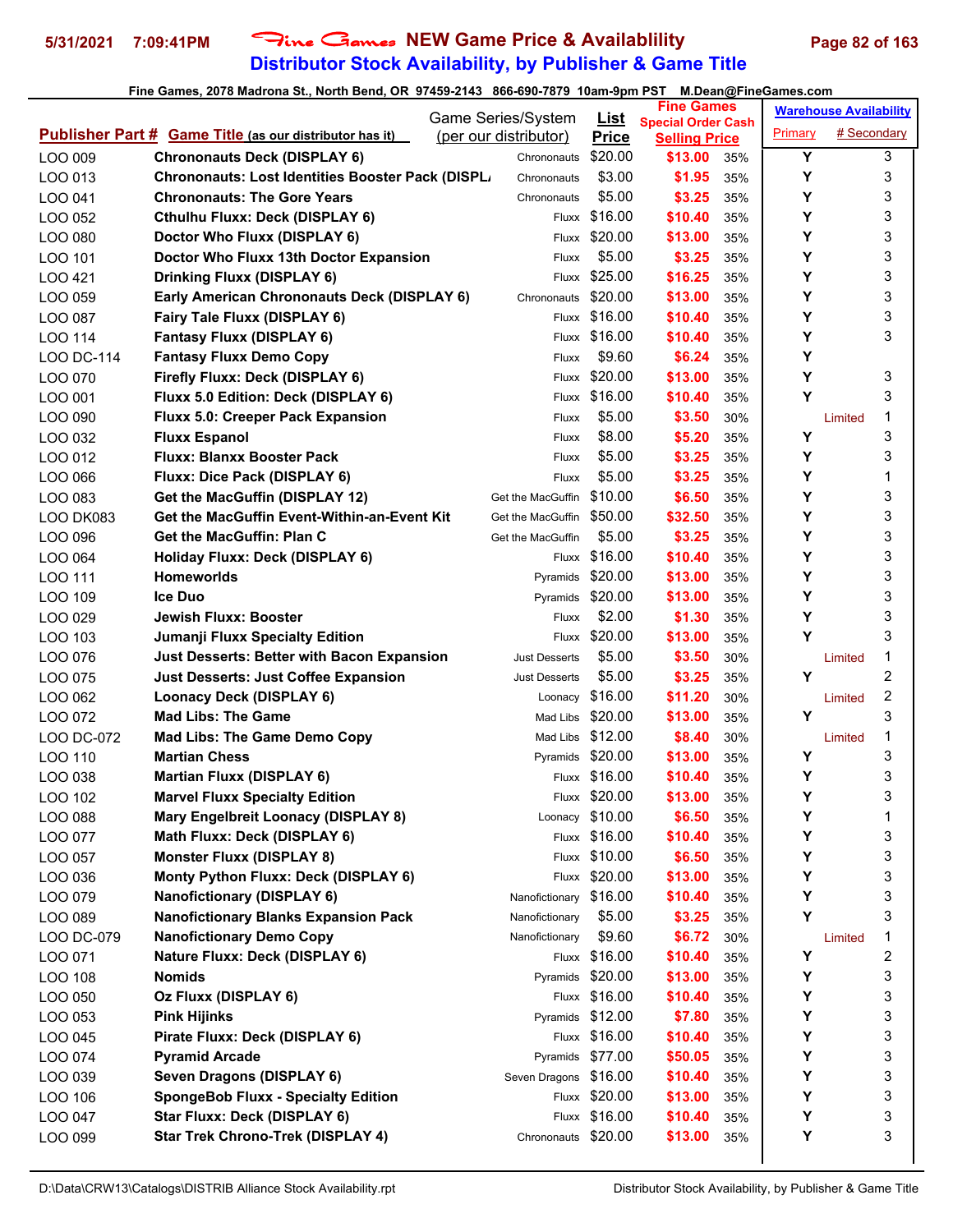## **Distributor Stock Availability, by Publisher & Game Title 5/31/2021 7:09:41PM** Fine Games **NEW Game Price & Availablility Page 83 of 163**

|                                   |                                                                          |                                             |                             | <b>Fine Games</b>               |     |                                         | <b>Warehouse Availability</b> |                         |
|-----------------------------------|--------------------------------------------------------------------------|---------------------------------------------|-----------------------------|---------------------------------|-----|-----------------------------------------|-------------------------------|-------------------------|
|                                   | Publisher Part # Game Title (as our distributor has it)                  | Game Series/System<br>(per our distributor) | <b>List</b><br><b>Price</b> | <b>Special Order Cash</b>       |     | Primary                                 | # Secondary                   |                         |
| LOO 085                           | <b>Star Trek Fluxx (DISPLAY 6)</b>                                       | Fluxx                                       | \$20.00                     | <b>Selling Price</b><br>\$13.00 | 35% | Υ                                       |                               | 3                       |
| LOO 094                           | <b>Star Trek Fluxx: Bridge Expansion</b>                                 | Fluxx                                       | \$5.00                      | \$3.25                          | 35% | Υ                                       |                               | 3                       |
| LOO 098                           | Star Trek: Deep Space Nine Fluxx (DISPLAY 6)                             |                                             | Fluxx \$20.00               | \$13.00                         | 35% | Υ                                       |                               | 3                       |
| LOO DC-098                        | <b>Star Trek: Deep Space Nine Fluxx Demo Copy</b>                        |                                             | Fluxx \$12.00               | \$8.40                          | 30% |                                         | Limited                       | 1                       |
| LOO 086                           | Star Trek: The Next Generation Fluxx (DISPLAY 6)                         | Fluxx                                       | \$20.00                     | \$13.00                         | 35% | Υ                                       |                               | 3                       |
| LOO 105                           | Star Trek: Voyager Fluxx (DISPLAY 6)                                     | Fluxx                                       | \$20.00                     | \$13.00                         | 35% | Υ                                       |                               | 3                       |
| LOO 420                           | Stoner Fluxx: Deck (DISPLAY 6)                                           | <b>Stoner Fluxx</b>                         | \$20.00                     | \$13.00                         | 35% | Υ                                       |                               | 3                       |
| <b>LOO DC-420</b>                 | <b>Stoner Fluxx: Demo Copy</b>                                           |                                             | Fluxx \$12.00               | \$8.40                          | 30% |                                         | Limited                       | 1                       |
| LOO 422                           | <b>Stoner Loonacy Deck</b>                                               | Loonacy                                     | \$10.00                     | \$6.50                          | 35% | Υ                                       |                               | $\boldsymbol{2}$        |
| LOO 100                           | Time Breaker (DISPLAY 4)                                                 | Time Breaker                                | \$20.00                     | \$13.00                         | 35% | Υ                                       |                               | 3                       |
| LOO 082                           | Zendo                                                                    | Pyramids \$40.00                            |                             | \$26.00                         | 35% | Υ                                       |                               | $\overline{c}$          |
| LOO 095                           | Zendo Rules Expansion #1                                                 | Pyramids                                    | \$5.00                      | \$3.25                          | 35% | Y                                       |                               | 3                       |
| LOO 113                           | <b>Zendo Rules Expansion #2</b>                                          | Pyramids                                    | \$5.00                      | \$3.25                          | 35% | Y                                       |                               | 3                       |
| LOO 033                           | Zombie Fluxx: Deck (DISPLAY 6)                                           |                                             | Fluxx \$16.00               | \$10.40                         | 35% | Υ                                       |                               | 3                       |
|                                   |                                                                          |                                             |                             |                                 |     |                                         |                               |                         |
| <b>Lucky Duck Games</b>           | (LKY)                                                                    | 35% Standard Discount from List\$           |                             |                                 |     | Estimated Time to Ship 1-3 Weeks        |                               |                         |
| LKY BV0-R01-EN Baron Voodoo       |                                                                          | Baron Voodoo                                | \$39.99                     | \$25.99                         | 35% | Υ                                       |                               | 3                       |
| <b>LKY 035</b>                    | <b>Chronicles of Crime</b>                                               | <b>Chronicles of Crime</b>                  | \$39.99                     | \$27.99                         | 30% |                                         | Limited                       | 1                       |
|                                   | LKY CCM-R01-E Chronicles of Crime: 1400                                  | <b>Chronicles of Crime</b>                  | \$29.99                     | \$19.49                         | 35% | Υ                                       |                               | 2                       |
| LKY SWAGAN01 Ganymede             |                                                                          | Ganymede \$29.99                            |                             | \$19.49                         | 35% | Υ                                       |                               | 3                       |
| <b>LKY 060</b>                    | Jetpack Joyride                                                          | Jetpack Joyride \$24.99                     |                             | \$16.24                         | 35% | Y                                       |                               | 3                       |
| LKY KNG-R01-E King of 12          |                                                                          | King of 12 \$22.99                          |                             | \$16.09                         | 30% |                                         | Limited                       | 1                       |
| LKY BLMON01K Montmartre           |                                                                          | Montmartre                                  | \$19.99                     | \$12.99                         | 35% | Υ                                       |                               | 3                       |
| LKY MUT-R01-EI Mutants            |                                                                          | Mutants                                     | \$39.99                     | \$25.99                         | 35% | Υ                                       |                               | 1                       |
|                                   | LKY MUT-R03-E  Mutants: Next Level                                       | Mutants                                     | \$24.99                     | \$17.49                         | 30% |                                         | Limited                       | 1                       |
| LKY RTPA196                       | Rush M.D.                                                                | Rush M.D.                                   | \$59.99                     | \$38.99                         | 35% | Υ                                       |                               | 3                       |
| LKY TGBASE-EN Tang Garden         |                                                                          | Tang Garden \$65.00                         |                             | \$42.25                         | 35% | Υ                                       |                               | 2                       |
|                                   | LKY COM-R01-E The Court of Miracles                                      | The Court of Miracles                       | \$39.99                     | \$25.99                         | 35% | Y                                       |                               | 1                       |
| <b>LKY 002</b>                    | Vikings Gone Wild: Guild War Expansion                                   | Vikings Gone Wild \$19.99                   |                             | \$13.99                         | 30% |                                         | Limited                       | 1                       |
| <b>LKY 003</b>                    | Vikings Gone Wild: Kind of Magic Expansion                               | Vikings Gone Wild                           | \$19.99                     | \$13.99                         | 30% |                                         | Limited                       | 1                       |
| <b>LKY Y030</b>                   | <b>Zombie Tsunami</b>                                                    | Zombie Tsunami \$29.99                      |                             | \$19.49                         | 35% | Υ                                       |                               | 1                       |
| <b>Lynnvander Studios</b>         | (LYN)                                                                    | 35% Standard Discount from List\$           |                             |                                 |     | Estimated Time to Ship 1-3 Weeks        |                               |                         |
| LYN GASC01                        | Gascony's Legacy                                                         | Gascony's Legacy \$39.99                    |                             | \$25.99                         | 35% | Υ                                       |                               |                         |
| LYN GASC02                        | Gascony's Legacy: Count of Monte Cristo ExpansiGascony's Legacy \$17.99  |                                             |                             | \$12.59                         | 30% |                                         | Limited                       | $\overline{\mathbf{c}}$ |
| LYN GASC03                        | Gascony's Legacy: Man In the Iron Mask Expansio Gascony's Legacy \$17.99 |                                             |                             | \$12.59                         | 30% |                                         | Limited                       | 1                       |
| <b>Maestro Media Ventures LLC</b> | (MMV)                                                                    | 35% Standard Discount from List\$           |                             |                                 |     | Estimated Time to Ship 1-3 Weeks        |                               |                         |
| MMV TWGAME                        | <b>Tapeworm</b>                                                          | Tapeworm                                    | \$15.00                     | \$9.75                          | 35% | Y                                       |                               | 3                       |
| MMV 2548                          | The Binding of Isaac: Collectible Figures - Set of 4INDING OF ISAAC      |                                             | \$60.00                     | \$42.00                         | 30% |                                         | Limited                       | 1                       |
| MMV 2512                          | The Binding of Isaac: Four Souls                                         | THE BINDING OF ISAAC                        | \$39.99                     | \$25.99                         | 35% | Υ                                       |                               | 2                       |
| MMV UAGAME                        | The Umbrella Academy                                                     | The Umbrella Academy \$25.00                |                             | \$16.25                         | 35% |                                         |                               | 3                       |
| <b>Magpie Games</b>               | (MPG)                                                                    | 35% Standard Discount from List\$           |                             |                                 |     | Estimated Time to Ship 1-3 Weeks        |                               |                         |
| MPG B06                           | <b>Wizard Kittens: Magical Monsters</b>                                  | Wizard Kittens \$14.99                      |                             | \$9.74                          | 35% | Y                                       |                               | 3                       |
| MPG MPGB01                        | Zombie World                                                             | Zombie World \$24.99                        |                             | \$16.24                         | 35% | Υ                                       |                               | 3                       |
| MPG MPGB02                        | Zombie World: The Farm Expansion                                         | Zombie World \$14.99                        |                             | \$9.74                          | 35% | Υ                                       |                               | 3                       |
| MPG MPGB03                        | <b>Zombie World: The Mall Expansion</b>                                  | Zombie World \$14.99                        |                             | \$9.74                          | 35% | Υ                                       |                               | 3                       |
| <b>Mariucci J Designs</b>         | (MJD)                                                                    | 30% Standard Discount from List\$           |                             |                                 |     |                                         |                               |                         |
| MJD H0322                         | HEXplore It: The Forests of Adrimon Living Card D                        | Hexplore It \$15.00                         |                             | \$10.50                         | 30% | <b>Estimated Time to Ship 1-3 Weeks</b> | Limited                       | $\mathbf{1}$            |
| <b>MJD H0332</b>                  | HEXplore It: The Sands of Shurax Living Card Decl                        | Hexplore It \$15.00                         |                             | \$10.50                         | 30% |                                         | Limited                       | 1                       |
|                                   |                                                                          |                                             |                             |                                 |     |                                         |                               |                         |
| <b>Marvel Enterprises, Inc.</b>   | (Marvel)                                                                 | 35% Standard Discount from List\$           |                             |                                 |     | <b>Estimated Time to Ship 1-3 Weeks</b> |                               |                         |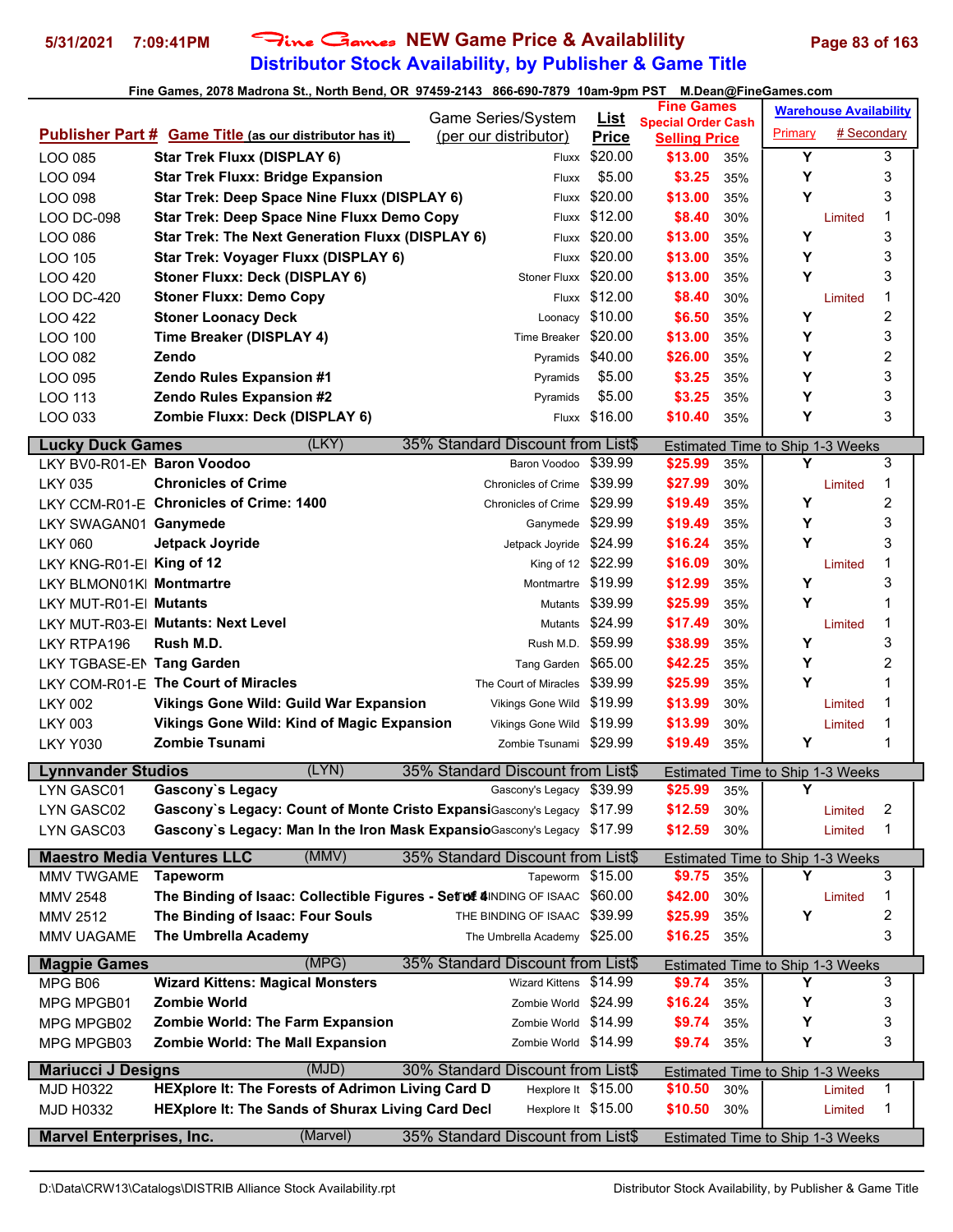# **Distributor Stock Availability, by Publisher & Game Title** 5/31/2021 7:09:41PM Fine Games NEW Game Price & Availablility Page 84 of 163

| $\frac{1}{2}$ and $\frac{1}{2}$ and $\frac{1}{2}$ and $\frac{1}{2}$ and $\frac{1}{2}$ are solved in the second of $\frac{1}{2}$ and $\frac{1}{2}$ and $\frac{1}{2}$ and $\frac{1}{2}$ and $\frac{1}{2}$ and $\frac{1}{2}$ are solved in the second of $\frac{1}{2}$ and $\frac{1$<br>Game Series/System |                                                                |                                    | <b>Fine Games</b>           |                           |       | <b>Warehouse Availability</b>    |             |   |
|---------------------------------------------------------------------------------------------------------------------------------------------------------------------------------------------------------------------------------------------------------------------------------------------------------|----------------------------------------------------------------|------------------------------------|-----------------------------|---------------------------|-------|----------------------------------|-------------|---|
|                                                                                                                                                                                                                                                                                                         | <b>Publisher Part # Game Title (as our distributor has it)</b> | (per our distributor)              | <u>List</u><br><b>Price</b> | <b>Special Order Cash</b> |       | Primary                          | # Secondary |   |
|                                                                                                                                                                                                                                                                                                         |                                                                |                                    | \$25.00                     | <b>Selling Price</b>      |       | $\overline{\mathbf{Y}}$          |             | 1 |
| <b>MVL 010</b>                                                                                                                                                                                                                                                                                          | <b>Out Style</b><br><b>Shake Up</b>                            | Out Style<br>Shake Up \$20.00      |                             | \$16.25<br>\$13.00        | 35%   | Υ                                |             |   |
| <b>MVL 008</b>                                                                                                                                                                                                                                                                                          | <b>Shake Up: Expansion</b>                                     |                                    |                             | \$9.10                    | 35%   | Υ                                |             | 2 |
| <b>MVL 008A</b>                                                                                                                                                                                                                                                                                         |                                                                | Shake Up \$14.00                   |                             |                           | 35%   |                                  |             |   |
| <b>Mary Flanagan Games</b>                                                                                                                                                                                                                                                                              | (MFL)                                                          | 35% Standard Discount from List\$  |                             |                           |       | Estimated Time to Ship 1-3 Weeks |             |   |
| MFL S01VI                                                                                                                                                                                                                                                                                               | Visitor in Blackwood Grove                                     | Visitor in Blackwood Grove \$20.00 |                             | \$13.00                   | 35%   | Υ                                |             | 1 |
| <b>Mattel</b>                                                                                                                                                                                                                                                                                           | (MAT)                                                          | 30% Standard Discount from List\$  |                             |                           |       |                                  |             |   |
| MAT SBAR001                                                                                                                                                                                                                                                                                             | <b>Barony</b>                                                  |                                    | Barony \$39.99              | \$27.99                   | 30%   |                                  | Limited     | 1 |
| <b>MAT T5931</b>                                                                                                                                                                                                                                                                                        | <b>Blink Game: To Go</b>                                       | Blink                              | \$4.93                      | \$4.93                    | 0%    | Y                                |             |   |
| MAT 42050                                                                                                                                                                                                                                                                                               | <b>SKIP-BO Card Game</b>                                       |                                    | SKIP-BO \$10.69             | \$10.69                   | $0\%$ |                                  | Limited     | 1 |
| <b>Mayday Games</b>                                                                                                                                                                                                                                                                                     | (Mayday)                                                       | 30% Standard Discount from List\$  |                             |                           |       | Estimated Time to Ship 1-3 Weeks |             |   |
| <b>MDG 7027</b>                                                                                                                                                                                                                                                                                         | Animeeples: Wooden Farmer Expansion                            | Animeeples \$15.95                 |                             | \$11.16                   | 30%   |                                  | Limited     | 1 |
| <b>MDG 4225</b>                                                                                                                                                                                                                                                                                         | AssassinCon                                                    | AssassinCon \$29.95                |                             | \$20.97                   | 30%   |                                  | Limited     | 1 |
| <b>MDG SKS-0318</b>                                                                                                                                                                                                                                                                                     | Board Game Upgrade Set: Metal Industrial Coins (               |                                    | Coins \$15.95               | \$11.16                   | 30%   |                                  | Limited     | 1 |
| <b>MDG 4320</b>                                                                                                                                                                                                                                                                                         | <b>Coconuts</b>                                                |                                    | Coconuts \$35.95            | \$23.37                   | 35%   | Υ                                |             | 1 |
| <b>MDG 4316</b>                                                                                                                                                                                                                                                                                         | Dead Man`s Draw Card Game                                      | Dead Man's Draw \$20.00            |                             | \$14.00                   | 30%   |                                  | Limited     | 1 |
| <b>MDG 4309</b>                                                                                                                                                                                                                                                                                         | <b>Get Bit: Deluxe Tin Edition</b>                             |                                    | Get Bit \$25.95             | \$16.87                   | 35%   | Υ                                |             |   |
| <b>MDG SKS-0314</b>                                                                                                                                                                                                                                                                                     | <b>Red Outpost</b>                                             | Red Outpost \$35.00                |                             | \$22.75                   | 35%   | Υ                                |             | 3 |
| <b>MDG 7041</b>                                                                                                                                                                                                                                                                                         | Sleeves: Card Game Sleeves 63.5mm x 88mm Gree                  | <b>Card Sleeves</b>                | \$2.25                      | \$1.46                    | 35%   | Υ                                |             | 3 |
| <b>MDG 7124</b>                                                                                                                                                                                                                                                                                         | Sleeves: Card Game Sleeves 70mm x 70mm (100)                   | <b>Card Sleeves</b>                | \$2.25                      | \$1.46                    | 35%   | Υ                                |             | 3 |
| <b>MDG 7125</b>                                                                                                                                                                                                                                                                                         | Sleeves: Card Game Sleeves 80mm x 80mm (100)                   | <b>Card Sleeves</b>                | \$2.50                      | \$1.63                    | 35%   | Y                                |             | 3 |
| <b>MDG 7028</b>                                                                                                                                                                                                                                                                                         | Sleeves: Euro Card Sleeves 59mm x 92mm (100)                   | <b>Card Sleeves</b>                | \$2.25                      | \$1.46                    | 35%   | Y                                |             | 3 |
| <b>MDG 7102</b>                                                                                                                                                                                                                                                                                         | Sleeves: Magnum Copper Sleeves 65mm x 100mm                    | <b>Card Sleeves</b>                | \$3.50                      | \$2.28                    | 35%   | Y                                |             | 3 |
| <b>MDG 7104</b>                                                                                                                                                                                                                                                                                         | Sleeves: Magnum Gold Sleeves 80mm x 120mm (D                   | <b>Card Sleeves</b>                | \$3.50                      | \$2.28                    | 35%   | Y                                |             | 3 |
| <b>MDG 7103</b>                                                                                                                                                                                                                                                                                         | Sleeves: Magnum Silver Sleeves 70mm x 110mm (I                 | <b>Card Sleeves</b>                | \$3.50                      | \$2.28                    | 35%   | Υ                                |             | 3 |
| <b>MDG 7045</b>                                                                                                                                                                                                                                                                                         | Sleeves: Mini Chimera Game Sleeves 43mm x 65m                  | <b>Card Sleeves</b>                | \$1.75                      | \$1.14                    | 35%   | Υ                                |             | 2 |
| <b>MDG 7035</b>                                                                                                                                                                                                                                                                                         | Sleeves: Mini Euro Card Sleeves 45mm x 68mm (1)                | <b>Card Sleeves</b>                | \$1.75                      | \$1.14                    | 35%   | Υ                                |             | 3 |
| <b>MDG 7039</b>                                                                                                                                                                                                                                                                                         | Sleeves: Mini USA Sleeves 41mm x 63mm Yellow (                 | <b>Card Sleeves</b>                | \$1.75                      | \$1.14                    | 35%   | Y                                |             | 3 |
| <b>MDG 7077</b>                                                                                                                                                                                                                                                                                         | Sleeves: Premium Card Sleeves 63.5mm x 88mm D                  | <b>Card Sleeves</b>                | \$2.25                      | \$1.46                    | 35%   | Y                                |             | 3 |
| <b>MDG 7135</b>                                                                                                                                                                                                                                                                                         | Sleeves: Premium Custom Card Sleeves 50mm x 7                  | <b>Card Sleeves</b>                | \$2.50                      | \$1.63                    | 35%   | Υ                                |             | 2 |
| <b>MDG 7148</b>                                                                                                                                                                                                                                                                                         | Sleeves: Premium Custom Tiny Epic Kingdoms Sle                 | <b>Card Sleeves</b>                | \$3.50                      | \$2.28                    | 35%   | Υ                                |             | 3 |
| <b>MDG 7029</b>                                                                                                                                                                                                                                                                                         | Sleeves: Premium Euro Card Sleeves 59mm x 92m                  | <b>Card Sleeves</b>                | \$2.50                      | \$1.63                    | 35%   | Υ                                |             | 3 |
| MDG 7106                                                                                                                                                                                                                                                                                                | Sleeves: Premium Magnum Copper Sleeves 65mm                    | <b>Card Sleeves</b>                | \$4.95                      | \$3.22                    | 35%   | Υ                                |             | 3 |
| <b>MDG 7146</b>                                                                                                                                                                                                                                                                                         | Sleeves: Premium Magnum Gold Sleeves 80mm x '                  | <b>Card Sleeves</b>                | \$3.50                      | \$2.28                    | 35%   | Υ                                |             | 3 |
| <b>MDG 7144</b>                                                                                                                                                                                                                                                                                         | Sleeves: Premium Magnum Silver Sleeves 70mm x                  | <b>Card Sleeves</b>                | \$3.50                      | \$2.28                    | 35%   | Υ                                |             | 3 |
| <b>MDG 7145</b>                                                                                                                                                                                                                                                                                         | Sleeves: Premium Medium Square Card Sleeves 8(                 | <b>Card Sleeves</b>                | \$2.50                      | \$1.63                    | 35%   | Υ                                |             | 3 |
| <b>MDG 7079</b>                                                                                                                                                                                                                                                                                         | Sleeves: Premium Mini Chimera Sleeves 43mm x 6                 | <b>Card Sleeves</b>                | \$1.85                      | \$1.20                    | 35%   | Υ                                |             | 3 |
| <b>MDG 7080</b>                                                                                                                                                                                                                                                                                         | Sleeves: Premium Mini Euro Sleeves 45mm x 68mr                 | <b>Card Sleeves</b>                | \$1.85                      | \$1.20                    | 35%   | Υ                                |             | 3 |
| <b>MDG 7075</b>                                                                                                                                                                                                                                                                                         | Sleeves: Premium Mini USA Sleeves 41mm x 63mn                  | <b>Card Sleeves</b>                | \$1.85                      | \$1.20                    | 35%   | Υ                                |             | 3 |
| <b>MDG 7078</b>                                                                                                                                                                                                                                                                                         | Sleeves: Premium USA Chimera Sleeves 57.5mm x                  | <b>Card Sleeves</b>                | \$2.25                      | \$1.46                    | 35%   | Υ                                |             | 3 |
| <b>MDG 7076</b>                                                                                                                                                                                                                                                                                         | Sleeves: Premium USA Sleeves 56mm x 87mm Pur                   | <b>Card Sleeves</b>                | \$2.25                      | \$1.58                    | 30%   |                                  | Limited     | 2 |
| <b>MDG 7136</b>                                                                                                                                                                                                                                                                                         | Sleeves: Premium Yucatan Narrow Card Game Sle                  | <b>Card Sleeves</b>                | \$2.50                      | \$1.63                    | 35%   | Υ                                |             | 2 |
| <b>MDG 7105</b>                                                                                                                                                                                                                                                                                         | Sleeves: Ultra-Snug Card Sleeves (100)                         | <b>Card Sleeves</b>                | \$1.49                      | \$0.97                    | 35%   | Y                                |             | 3 |
| <b>MDG 7044</b>                                                                                                                                                                                                                                                                                         | Sleeves: USA Chimera Game Sleeves 57.5mm x 89                  | <b>Card Sleeves</b>                | \$2.25                      | \$1.46                    | 35%   | Υ                                |             | 3 |
| <b>MDG 7109</b>                                                                                                                                                                                                                                                                                         | Sleeves: Yucatan Narrow Card Sleeves 54mm x 80                 | <b>Card Sleeves</b>                | \$2.25                      | \$1.46                    | 35%   | Υ                                |             | 3 |
| <b>Mercs Miniatures</b>                                                                                                                                                                                                                                                                                 | (MCX)                                                          | 30% Standard Discount from List\$  |                             |                           |       | Estimated Time to Ship 2-4 Weeks |             |   |
| <b>MCX 5102</b>                                                                                                                                                                                                                                                                                         | <b>Myth: Muckers Captain Pack</b>                              |                                    | Myth \$20.00                | \$14.00                   | 30%   |                                  | Limited     | 1 |
|                                                                                                                                                                                                                                                                                                         |                                                                |                                    |                             |                           |       |                                  |             |   |
| <b>Mercury Games</b>                                                                                                                                                                                                                                                                                    | (MCY)                                                          | 30% Standard Discount from List\$  |                             |                           |       | Estimated Time to Ship 1-3 Weeks |             |   |
| <b>MCY 1801</b>                                                                                                                                                                                                                                                                                         | Big City: 20th Anniversary Jumbo Edition                       |                                    | Big City \$150.00           | \$105.00                  | 30%   | Y                                |             |   |
| <b>MCY 1803</b>                                                                                                                                                                                                                                                                                         | <b>Big City: Urban Upgrade Expansion</b>                       |                                    | Big City \$50.00            | \$35.00                   | 30%   |                                  | Limited     | 1 |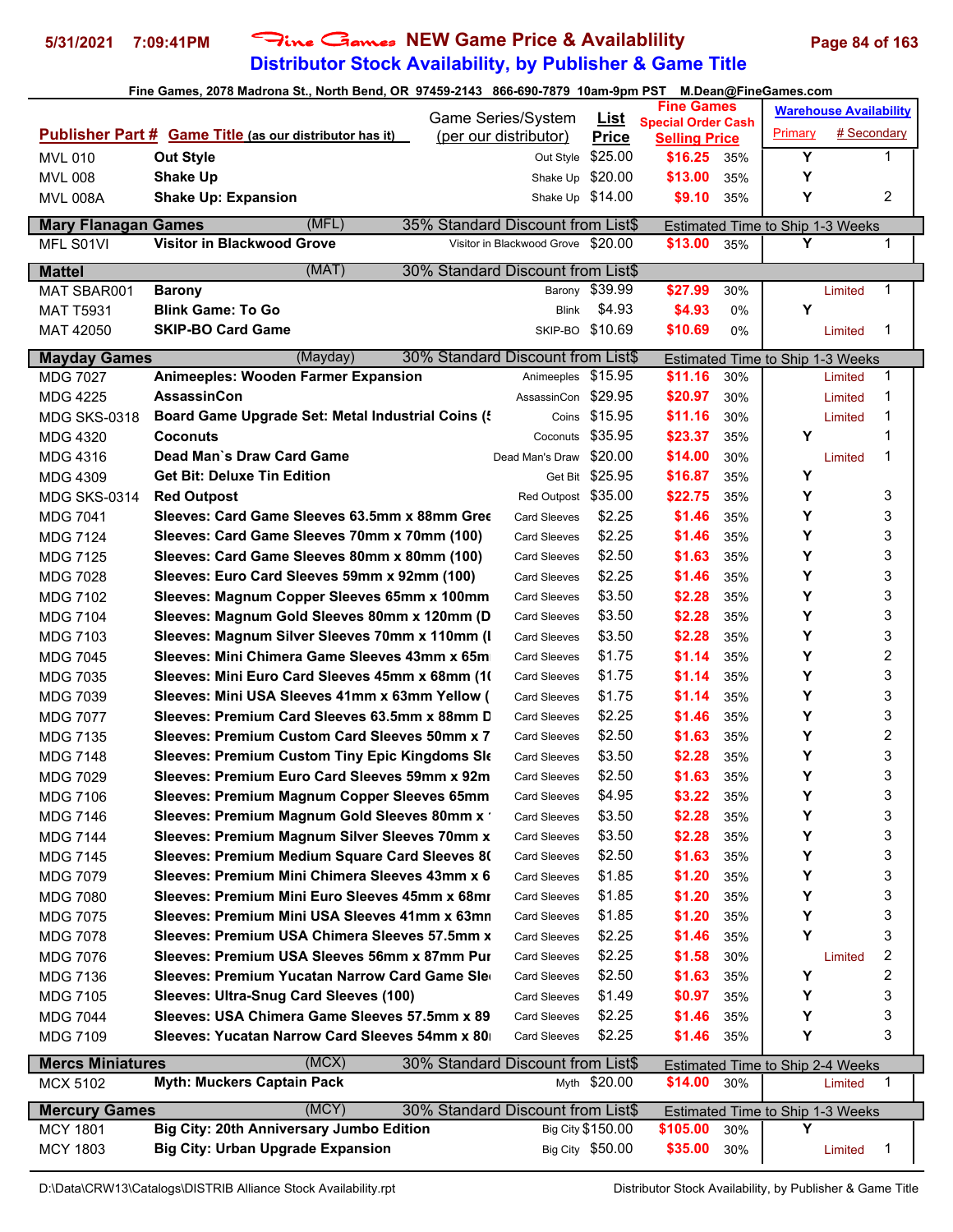# **Distributor Stock Availability, by Publisher & Game Title** 5/31/2021 7:09:41PM Fine Games NEW Game Price & Availablility Page 85 of 163

|                                    |                                                                                                       | Game Series/System                | <u>List</u>  | Fine Games                                        |            |                                       | <b>Warehouse Availability</b> |
|------------------------------------|-------------------------------------------------------------------------------------------------------|-----------------------------------|--------------|---------------------------------------------------|------------|---------------------------------------|-------------------------------|
|                                    | <b>Publisher Part # Game Title (as our distributor has it)</b>                                        | (per our distributor)             | <b>Price</b> | <b>Special Order Cash</b><br><b>Selling Price</b> |            | Primary                               | # Secondary                   |
|                                    |                                                                                                       |                                   |              |                                                   |            |                                       |                               |
| <b>Metallic Dice Company</b>       | (MET)                                                                                                 | 35% Standard Discount from List\$ | \$4.99       |                                                   |            | Estimated Time to Ship 1-3 Weeks<br>Y | 3                             |
| <b>MET 4181</b><br><b>MET 4175</b> | 10mm Mini Stardust Acrylic Poly Dice Set: Blue w/                                                     | Dice-Stardust<br>Dice-Stardust    | \$4.99       | \$3.24<br>\$3.24                                  | 35%<br>35% | Υ                                     | 3                             |
| <b>MET 4177</b>                    | 10mm Mini Stardust Acrylic Poly Dice Set: Galaxy<br>10mm Mini Stardust Acrylic Poly Dice Set: Gray w/ | Dice-Stardust                     | \$4.99       | \$3.24                                            | 35%        | Υ                                     | 3                             |
| <b>MET 4179</b>                    | 10mm Mini Stardust Acrylic Poly Dice Set: Purple (                                                    | Dice-Stardust                     | \$4.99       | \$3.24                                            | 35%        | Υ                                     | 3                             |
| <b>MET 4174</b>                    | 10mm Mini Stardust Acrylic Poly Dice Set: Supervo                                                     | Dice-Stardust                     | \$4.99       | \$3.24                                            | 35%        | Υ                                     | 3                             |
| <b>MET 4180</b>                    | 10mm Mini Stardust Acrylic Poly Dice Set: Turquoi                                                     | Dice-Stardust                     | \$4.99       | \$3.24                                            | 35%        | Υ                                     | 3                             |
| <b>MET 176</b>                     | 16mm Acrylic Stardust Poly Dice Set: Blue/Purple                                                      | Dice-Stardust                     | \$9.99       | \$6.49                                            | 35%        | Υ                                     | 3                             |
| <b>MET 175</b>                     | 16mm Acrylic Stardust Poly Dice Set: Galaxy (7)                                                       | Dice-Stardust                     | \$9.99       | \$6.49                                            | 35%        | Υ                                     | 3                             |
| <b>MET 177</b>                     | 16mm Acrylic Stardust Poly Dice Set: Gray/Silver N                                                    | Dice-Stardust                     | \$9.99       | \$6.49                                            | 35%        | Υ                                     | 3                             |
| <b>MET 178</b>                     | 16mm Acrylic Stardust Poly Dice Set: Green/Blue N                                                     | Dice-Stardust                     | \$9.99       | \$6.49                                            | 35%        | Y                                     | 3                             |
| <b>MET 174</b>                     | 16mm Acrylic Stardust Poly Dice Set: Supervolcan                                                      | Dice-Stardust                     | \$9.99       | \$6.49                                            | 35%        | Υ                                     | 3                             |
| <b>MET 031</b>                     | 16mm Aluminum Plated Acrylic Poly Dice Set: Rair                                                      | Dice- Acrylic                     | \$14.99      | \$9.74                                            | 35%        | Υ                                     | 3                             |
| <b>MET 032</b>                     | 16mm Aluminum Plated Acrylic Poly Dice Set: Rair                                                      | Dice- Acrylic                     | \$19.99      | \$12.99                                           | 35%        | Y                                     | 3                             |
| <b>MET 007</b>                     | 16mm Antique Copper Metal Dice Set                                                                    | Dice-Metal \$40.00                |              | \$26.00                                           | 35%        | Υ                                     | 3                             |
| <b>MET 005</b>                     | 16mm Antique Gold Metal Dice Set                                                                      | Dice-Metal                        | \$40.00      | \$26.00                                           | 35%        | Y                                     | 3                             |
| <b>MET 006</b>                     | 16mm Antique Silver Metal Dice Set                                                                    | Dice-Metal \$40.00                |              | \$26.00                                           | 35%        | Υ                                     | 3                             |
| <b>MET 004</b>                     | 16mm Black Metal Dice Set                                                                             | Dice- Metal                       | \$40.00      | \$26.00                                           | 35%        | Υ                                     | 3                             |
| <b>MET 012</b>                     | 16mm Blue Painted Metal Polyhedral Dice Set                                                           | Dice- Metal                       | \$40.00      | \$26.00                                           | 35%        | Υ                                     | 3                             |
| <b>MET 003</b>                     | 16mm Copper Metal Dice Set                                                                            | Dice-Metal                        | \$40.00      | \$26.00                                           | 35%        | Υ                                     | 3                             |
| <b>MET 632</b>                     | 16mm Eternal Resin Polyhedral Dice Set: Blue/Blad                                                     | Dice-Resin                        | \$13.99      | \$9.09                                            | 35%        | Y                                     | 3                             |
| <b>MET 631</b>                     | 16mm Eternal Resin Polyhedral Dice Set: Fire (7)                                                      | Dice-Resin \$13.99                |              | \$9.09                                            | 35%        | Υ                                     | 3                             |
| <b>MET 633</b>                     | 16mm Eternal Resin Polyhedral Dice Set: Purple/B                                                      | Dice-Resin \$13.99                |              | \$9.09                                            | 35%        | Υ                                     | 3                             |
| <b>MET 634</b>                     | 16mm Eternal Resin Polyhedral Dice Set: Teal/Blac                                                     | Dice-Resin                        | \$13.99      | \$9.09                                            | 35%        | Υ                                     | 3                             |
| <b>MET 014</b>                     | 16mm Flame Torched Rainbow Metal Polyhedral D                                                         | Dice-Metal                        | \$40.00      | \$26.00                                           | 35%        | Υ                                     | 3                             |
| <b>MET 001</b>                     | 16mm Gold Metal Dice Set                                                                              | Dice-Metal                        | \$40.00      | \$26.00                                           | 35%        | Υ                                     | 3                             |
| <b>MET 010</b>                     | 16mm Green Painted Metal Polyhedral Dice Set                                                          | Dice- Metal                       | \$40.00      | \$26.00                                           | 35%        | Υ                                     | 3                             |
| <b>MET 018</b>                     | 16mm Metal Polyhedral Dice Set: Antique Copper \                                                      | Dice-Metal                        | \$40.00      | \$26.00                                           | 35%        | Y                                     | 3                             |
| <b>MET 019</b>                     | 16mm Metal Polyhedral Dice Set: Blue with Black E                                                     | Dice-Metal \$42.00                |              | \$27.30                                           | 35%        | Υ                                     | 3                             |
| <b>MET 017</b>                     | 16mm Metal Polyhedral Dice Set: Gold with Purple                                                      | Dice-Metal \$40.00                |              | \$26.00                                           | 35%        | Y                                     | 3                             |
| <b>MET 021</b>                     | 16mm Metal Polyhedral Dice Set: Rainbow with Blu                                                      | Dice-Metal \$42.00                |              | \$27.30                                           | 35%        | Υ                                     | 3                             |
| <b>MET 009</b>                     | 16mm Pink Painted Metal Polyhedral Dice Set                                                           | Dice-Metal \$40.00                |              | \$26.00                                           | 35%        | Υ                                     | 3                             |
| <b>MET 013</b>                     | 16mm Purple Painted Metal Polyhedral Dice Set                                                         | Dice-Metal \$40.00                |              | \$26.00                                           | 35%        | Y                                     | 3                             |
| <b>MET 011</b>                     | 16mm Red Painted Metal Polyhedral Dice Set                                                            | Dice- Metal                       | \$40.00      | \$26.00                                           | 35%        | Υ                                     | 3                             |
| <b>MET 682</b>                     | 16mm Resin Flash Dice Poly Set: Blue (7)                                                              | Dice-Flash \$13.99                |              | \$9.09                                            | 35%        | Υ                                     | 3                             |
| <b>MET 680</b>                     | 16mm Resin Flash Dice Poly Set: Clear/Light Blue                                                      | Dice-Flash \$13.99                |              | \$9.09                                            | 35%        | Υ                                     | 3                             |
| <b>MET 684</b>                     | 16mm Resin Flash Dice Poly Set: Pink (7)                                                              | Dice-Flash \$13.99                |              | \$9.09                                            | 35%        | Υ                                     | 3                             |
| <b>MET 683</b>                     | 16mm Resin Flash Dice Poly Set: Purple (7)                                                            | Dice-Flash \$13.99                |              | \$9.09                                            | 35%        | Υ                                     | 3                             |
| <b>MET 681</b>                     | 16mm Resin Flash Dice Poly Set: Red (7)                                                               | Dice-Flash \$13.99                |              | \$9.09                                            | 35%        | Υ                                     | 3                             |
| <b>MET 685</b>                     | 16mm Resin Flash Dice Poly Set: Teal (7)                                                              | Dice-Flash \$13.99                |              | \$9.09                                            | 35%        | Υ                                     | 3                             |
| <b>MET 696</b>                     | 16mm Resin Poly Dice Set: Pearl Citrine with Copp                                                     | Dice-Pearl \$15.99                |              | \$10.39                                           | 35%        | Υ                                     | 3                             |
| <b>MET 687</b>                     | 16mm Resin Poly Dice Set: Pearl Purple with Gold                                                      | Dice-Pearl \$15.99                |              | \$10.39                                           | 35%        | Υ                                     | 3                             |
| <b>MET 695</b>                     | 16mm Resin Poly Dice Set: Pearl Red with Copper                                                       | Dice-Pearl \$15.99                |              | \$10.39                                           | 35%        | Υ                                     | 3                             |
| <b>MET 688</b>                     | 16mm Resin Poly Dice Set: Pearl with Copper Num                                                       | Dice-Pearl \$15.99                |              | \$10.39                                           | 35%        | Υ                                     | 3                             |
| <b>MET 689</b>                     | 16mm Resin Poly Dice Set: Pearl with Purple Numl                                                      | Dice-Pearl \$15.99                |              | \$10.39                                           | 35%        | Υ                                     | 3                             |
| <b>MET 603</b>                     | 16mm Resin Polyhedral Dice Set: Sea Conch (7)                                                         | Dice-Resin                        | \$13.99      | \$9.09                                            | 35%        | Υ                                     | 3                             |
| <b>MET 002</b>                     | 16mm Silver Metal Dice Set                                                                            | Dice-Metal \$40.00                |              | \$26.00                                           | 35%        | Y                                     | 3                             |
| <b>MET 008</b>                     | 16mm Sterling Gray Metal Polyhedral Dice Set                                                          | Dice-Metal                        | \$40.00      | \$26.00                                           | 35%        | Υ                                     | 3                             |
| <b>MET 102</b>                     | 16mm Stone Poly Opalite Dice Set (7)                                                                  | Dice-Opalite Dice                 | \$49.99      | \$32.49                                           | 35%        | Υ                                     | 3                             |
| <b>MET 015</b>                     | 16mm Turquoise Painted Metal Polyhedral Dice Se                                                       | Dice-Metal \$40.00                |              | \$26.00                                           | 35%        | Υ                                     | 3                             |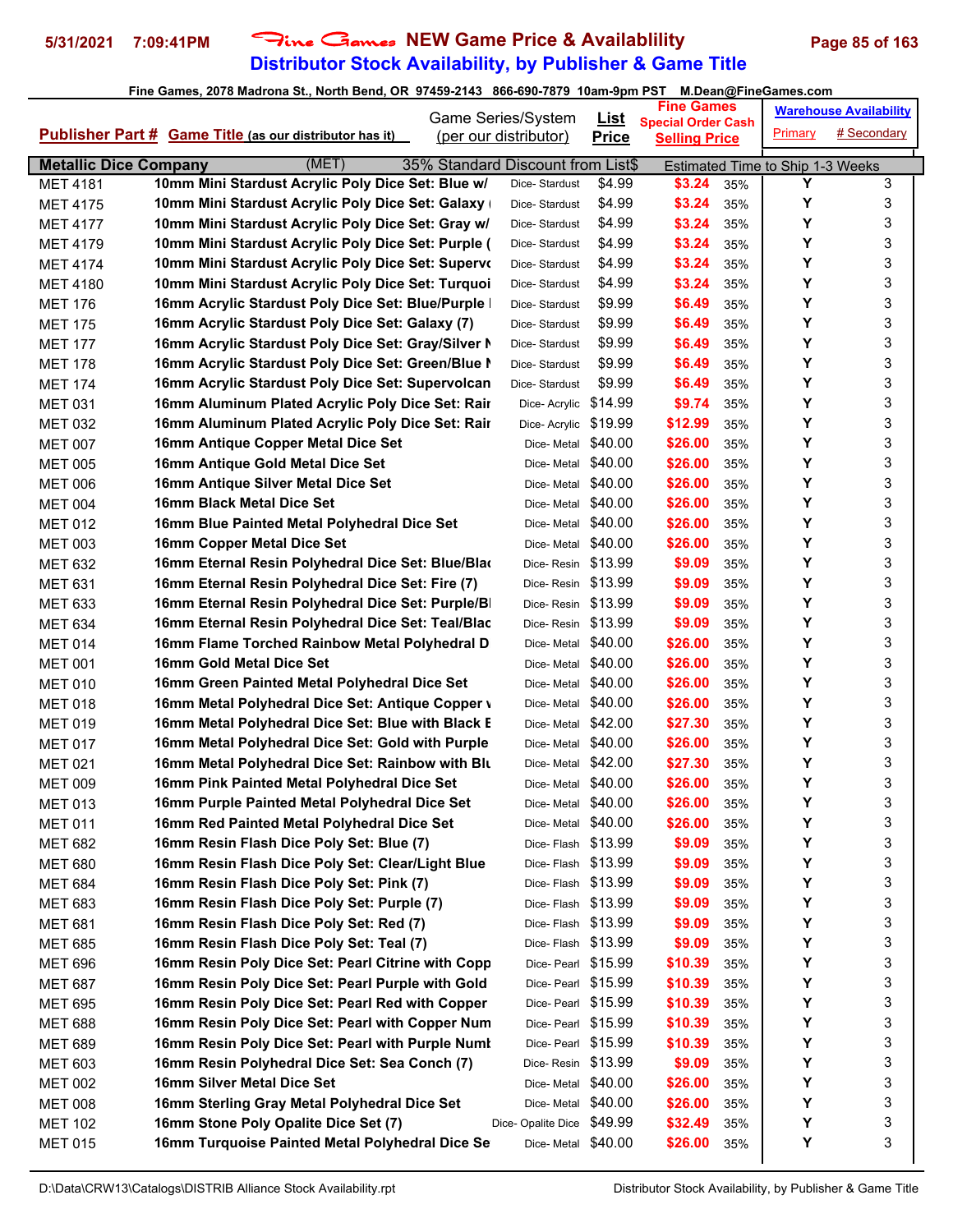# **Distributor Stock Availability, by Publisher & Game Title** 5/31/2021 7:09:41PM Fine Games NEW Game Price & Availablility Page 86 of 163

|                                   |                                                                                                         | Game Series/System                 |                             | <b>Fine Games</b>              |            |         | <b>Warehouse Availability</b> |
|-----------------------------------|---------------------------------------------------------------------------------------------------------|------------------------------------|-----------------------------|--------------------------------|------------|---------|-------------------------------|
|                                   | <b>Publisher Part # Game Title (as our distributor has it)</b>                                          | (per our distributor)              | <u>List</u><br><b>Price</b> | <b>Special Order Cash</b>      |            | Primary | # Secondary                   |
| <b>MET 9003</b>                   | 4in x 6in Black Velvet Dice Bag with Gold Satin Lin                                                     | Dice Bag                           | \$4.00                      | <b>Selling Price</b><br>\$2.60 | 35%        | Y       | 3                             |
| <b>MET 9002</b>                   | 4in x 6in Blue Velvet Dice Bag with Gold Satin Linir                                                    | Dice Bag                           | \$4.00                      | \$2.60                         | 35%        | Υ       | 3                             |
| <b>MET 9006</b>                   | 4in x 6in Gold Velvet Dice Bag with Red Satin Linin                                                     | Dice Bag                           | \$4.00                      | \$2.60                         | 35%        | Υ       | 3                             |
| <b>MET 9007</b>                   | 4in x 6in Purple Velvet Dice Bag with Gold Satin Lin                                                    | Dice Bag                           | \$4.00                      | \$2.60                         | 35%        | Y       | 3                             |
| <b>MET 9001</b>                   | 4in x 6in Red Velvet Dice Bag with Gold Satin Linin                                                     | Dice Bag                           | \$4.00                      | \$2.60                         | 35%        | Υ       | 3                             |
| <b>MET 8003</b>                   | 6in x 8in LARGE Black Velvet Dice Bag with Black                                                        | Dice Bag                           | \$6.00                      | \$3.90                         | 35%        | Υ       | 3                             |
| <b>MET 8002</b>                   | 6in x 8in LARGE Blue Velvet Dice Bag with Gold Sa                                                       | Dice Bag                           | \$6.00                      | \$3.90                         | 35%        | Υ       | 3                             |
| <b>MET 8005</b>                   | 6in x 8in LARGE Green Velvet Dice Bag with Gold \                                                       | Dice Bag                           | \$6.00                      | \$3.90                         | 35%        | Y       | 3                             |
| <b>MET 8007</b>                   | 6in x 8in LARGE Purple Velvet Dice Bag with Gold                                                        | Dice Bag                           | \$6.00                      | \$3.90                         | 35%        | Υ       | 3                             |
| <b>MET 8001</b>                   | 6in x 8in LARGE Red Velvet Dice Bag with Blue Sa                                                        | Dice Bag                           | \$6.00                      | \$3.90                         | 35%        | Υ       | 3                             |
| <b>MET 023</b>                    | Digital Enamel Metal Dice Set, 16mm: Green with B                                                       | Dice- Metal                        | \$42.00                     | \$27.30                        | 35%        | Y       | 3                             |
| <b>MET 024</b>                    | Digital Enamel Metal Dice Set, 16mm: Red with Bla                                                       | Dice- Metal                        | \$42.00                     | \$27.30                        | 35%        | Υ       | 3                             |
| <b>MET 022</b>                    | Digital Enamel Metal Dice Set, 16mm: Silver with To                                                     | Dice- Metal                        | \$40.00                     | \$26.00                        | 35%        | Υ       | 3                             |
| <b>MET 543</b>                    | <b>Fold Up Leather Dice Tower: Black</b>                                                                | Dice Tower                         | \$19.99                     | \$12.99                        | 35%        | Y       | 3                             |
| <b>MET 542</b>                    | <b>Fold Up Velvet Dice Tower: Blue</b>                                                                  | Dice Tower                         | \$19.99                     | \$12.99                        | 35%        | Y       | 3                             |
| <b>MET 545</b>                    | Fold Up Velvet Dice Tower: Green                                                                        | Dice Tower \$19.99                 |                             | \$12.99                        | 35%        | Υ       | 3                             |
| <b>MET 547</b>                    | Fold Up Velvet Dice Tower: Purple                                                                       | Dice Tower \$19.99                 |                             | \$12.99                        | 35%        | Υ       | 3                             |
| <b>MET 541</b>                    | Fold Up Velvet Dice Tower: Red                                                                          | Dice Tower                         | \$19.99                     | \$12.99                        | 35%        | Υ       | 3                             |
| <b>MET 548</b>                    | <b>Fold Up Velvet Dice Tower: Watercolor Rainbow</b>                                                    | Dice Tower \$19.99                 |                             | \$12.99                        | 35%        | Υ       | 3                             |
| <b>MET 606</b>                    | Icy Opal Resin: 16mm Dice Poly Set Black /Silver N                                                      | Dice- Icy Opal \$12.99             |                             | \$8.44                         | 35%        | Υ       | 3                             |
| <b>MET 604</b>                    | Icy Opal Resin: 16mm Dice Poly Set Clear (7)                                                            | Dice- Icy Opal \$12.99             |                             | \$8.44                         | 35%        | Y       | 3                             |
| <b>MET 607</b>                    | Icy Opal Resin: 16mm Dice Poly Set Purple/Silver I                                                      | Dice- Icy Opal \$12.99             |                             | \$8.44                         | 35%        | Υ       | 3                             |
| <b>MET 605</b>                    | Icy Opal Resin: 16mm Dice Poly Set Red/Silver Nur                                                       | Dice- Icy Opal \$12.99             |                             | \$8.44                         | 35%        | Υ       | 3                             |
| <b>MET 608</b>                    | Icy Opal Resin: 16mm Dice Poly Set Teal/Purple Nu                                                       | Dice- Icy Opal \$12.99             |                             | \$8.44                         | 35%        | Υ       | 3                             |
| <b>MET 422</b>                    | Mini Polyhedral Dice Set: Dark Blue/Light Blue with                                                     | Dice- Mini Poly                    | \$4.99                      | \$3.49                         | 30%        |         | $\boldsymbol{2}$<br>Limited   |
| <b>MET 4203</b>                   | Mini Polyhedral Dice Set: Ethereal Black with White                                                     | Dice- Mini Poly                    | \$4.99                      | \$3.24                         | 35%        | Υ       | 3                             |
| <b>MET 4205</b>                   | Mini Polyhedral Dice Set: Ethereal Green with Whit                                                      | Dice- Mini Poly                    | \$4.99                      | \$3.24                         | 35%        | Υ       | 3                             |
| <b>MET 4212</b>                   | Mini Polyhedral Dice Set: Ethereal Light Blue with \                                                    | Dice- Mini Poly                    | \$4.99                      | \$3.24                         | 35%        | Y       | 3                             |
| <b>MET 4208</b>                   | Mini Polyhedral Dice Set: Ethereal Light Purple wit                                                     | Dice- Mini Poly                    | \$4.99                      | \$3.24                         | 35%        | Y       | 3                             |
| <b>MET 4302</b>                   | Mini Polyhedral Dice Set: Glow Blue with Black Nu                                                       | Dice- Mini Poly                    | \$4.99                      | \$3.24                         | 35%        | Υ       | 3                             |
| <b>MET 4310</b>                   | <b>Mini Polyhedral Dice Set: Glow Clear with Black Nu</b>                                               | Dice- Mini Poly                    | \$4.99                      | \$3.24                         | 35%        | Υ       | 3                             |
| <b>MET 4304</b>                   | Mini Polyhedral Dice Set: Glow Orange with Black                                                        | Dice- Mini Poly                    | \$4.99                      | \$3.24                         | 35%        | Υ       | 3                             |
| <b>MET 4307</b>                   | Mini Polyhedral Dice Set: Glow Purple with Black N                                                      | Dice- Mini Poly                    | \$4.99                      | \$3.24                         | 35%        | Υ       | 3                             |
| <b>MET 4155</b>                   | Mini Polyhedral Dice Set: Green/Light Green with C                                                      | Dice- Mini Poly                    | \$4.99                      | \$3.24                         | 35%        | Υ       | 3                             |
| MET 41032                         | Mini Polyhedral Dice Set: Marble with Blue Number                                                       | Dice- Mini Poly                    | \$4.99                      | \$3.24                         | 35%        | Υ       | 3                             |
| MET 41038                         | Mini Polyhedral Dice Set: Marble with Gold Numbe                                                        | Dice- Mini Poly                    | \$4.99                      | \$3.24                         | 35%        | Υ       | 3                             |
| MET 41037                         | Mini Polyhedral Dice Set: Marble with Purple Numt                                                       | Dice- Mini Poly                    | \$4.99                      | \$3.24                         | 35%        | Υ       | 3                             |
| <b>MET 41031</b>                  | Mini Polyhedral Dice Set: Marble with Red numbers<br>Mini Polyhedral Dice Set: Pink/Black with White Nu | Dice- Mini Poly                    | \$4.99                      | \$3.24                         | 35%        | Υ       | 3<br>3                        |
| <b>MET 473</b>                    | Mini Polyhedral Dice Set: Purple/Teal with Blue Nu                                                      | Dice- Mini Poly<br>Dice- Mini Poly | \$4.99<br>\$4.99            | \$3.24<br>\$3.24               | 35%        | Υ<br>Υ  | 3                             |
| <b>MET 4172</b>                   | Mini Polyhedral Dice Set: Red/Black with Gold Nun                                                       | Dice- Mini Poly                    | \$4.99                      | \$3.24                         | 35%<br>35% | Υ       | 3                             |
| <b>MET 4113</b><br><b>MET 412</b> | Mini Polyhedral Dice Set: Red/Blue with White Nun                                                       | Dice- Mini Poly                    | \$4.99                      | \$3.24                         | 35%        | Υ       | 3                             |
|                                   | Pearl Resin 16mm Poly Dice Set: Pink / Copper Nu                                                        | Dice-Pearl \$15.99                 |                             | \$10.39                        | 35%        | Υ       | 3                             |
| <b>MET 691</b><br><b>MET 690</b>  | Pearl Resin 16mm Poly Dice Set: Teal /Copper Nur                                                        | Dice-Pearl \$15.99                 |                             | \$10.39                        | 35%        | Υ       | 3                             |
| <b>MET 693</b>                    | Pearl Resin 16mm Poly Dice Set: Gradient Purple/1                                                       | Dice-Pearl \$15.99                 |                             | \$10.39                        | 35%        | Υ       | 3                             |
| <b>MET 692</b>                    | Pearl Resin 16mm Poly Dice Set: Royal Blue/Gold I                                                       | Dice-Pearl \$15.99                 |                             | \$10.39                        | 35%        | Υ       | 3                             |
| <b>MET 694</b>                    | Pearl Resin 16mm Poly Dice Set: Sea Foam/Green                                                          | Dice-Pearl \$15.99                 |                             | \$10.39                        | 35%        | Υ       | 3                             |
| <b>MET 101</b>                    | <b>Pound of Assorted Premium Resin Dice</b>                                                             | Dice- Pound of Resin Dice          | \$44.99                     | \$29.24                        | 35%        | Υ       | 3                             |
| <b>MET 815</b>                    | <b>Premium Wood Dice Vault: Cherry</b>                                                                  | Dice-Metal \$37.99                 |                             | \$24.69                        | 35%        | Υ       | 3                             |
| <b>MET 814</b>                    | <b>Premium Wood Dice Vault: Maple</b>                                                                   | Dice-Metal \$37.99                 |                             | \$24.69                        | 35%        | Υ       | 3                             |
|                                   |                                                                                                         |                                    |                             |                                |            |         |                               |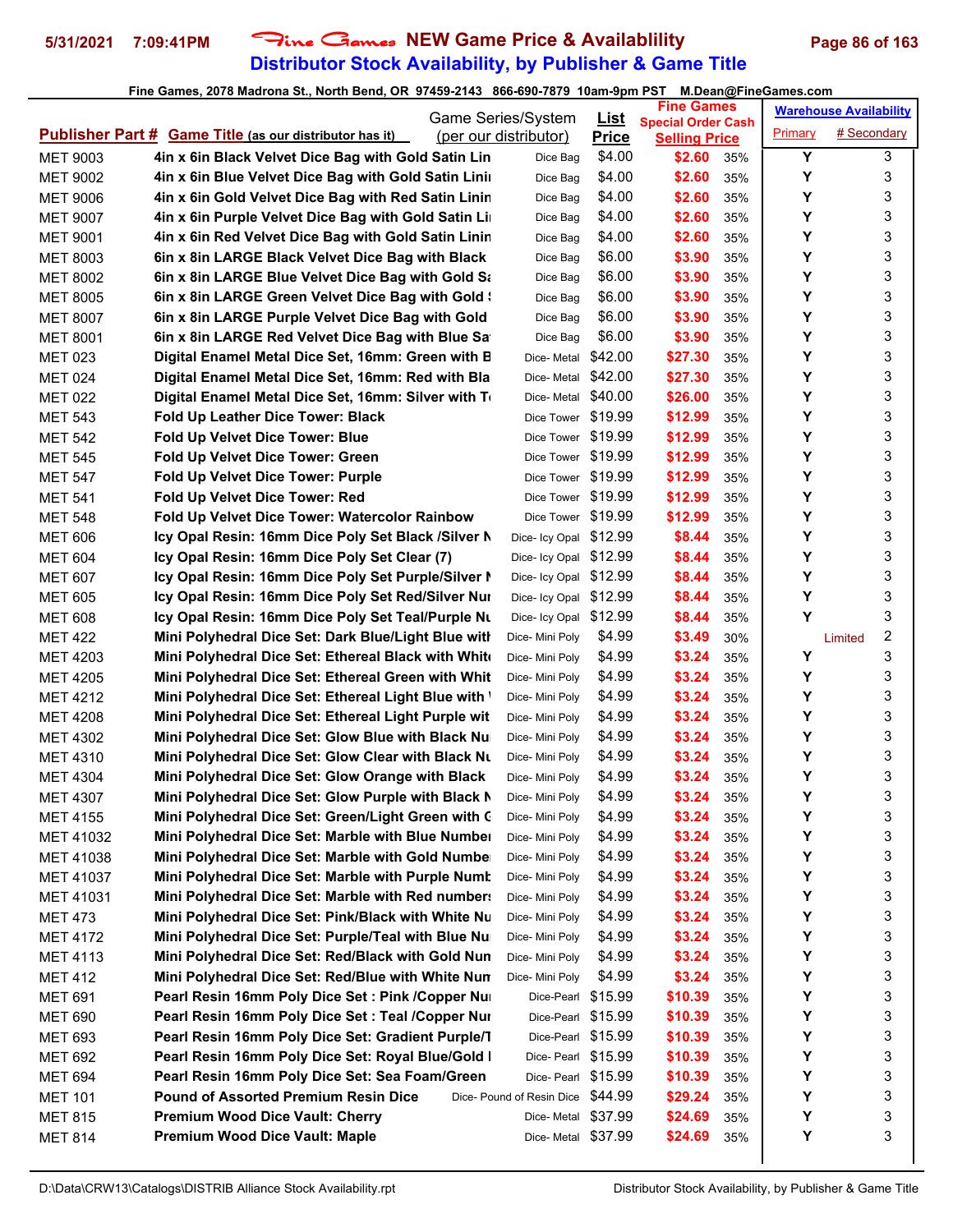# **Distributor Stock Availability, by Publisher & Game Title** 5/31/2021 7:09:41PM Fine Games NEW Game Price & Availablility Page 87 of 163

|                                  |                                                                              | Game Series/System                |                             | <b>Fine Games</b>                                 |     |                                         | <b>Warehouse Availability</b> |
|----------------------------------|------------------------------------------------------------------------------|-----------------------------------|-----------------------------|---------------------------------------------------|-----|-----------------------------------------|-------------------------------|
|                                  | <b>Publisher Part # Game Title (as our distributor has it)</b>               | (per our distributor)             | <u>List</u><br><b>Price</b> | <b>Special Order Cash</b><br><b>Selling Price</b> |     | Primary                                 | # Secondary                   |
| <b>MET 808</b>                   | Premium Wood Hexagon Dice Case: Maple                                        | Dice-Metal                        | \$39.99                     | \$25.99                                           | 35% | Y                                       | $\overline{2}$                |
| <b>MET 811</b>                   | Premium Wood Round Case Dice Case: Maple                                     | Dice- Metal                       | \$39.99                     | \$25.99                                           | 35% | Υ                                       | 3                             |
| <b>MET 812</b>                   | <b>Premium Wood Round Dice Case: Cherry</b>                                  | Dice-Metal                        | \$39.99                     | \$25.99                                           | 35% | Υ                                       | 1                             |
| <b>MET 813</b>                   | Premium Wood Round Dice Case: Purple Heart                                   | Dice-Metal                        | \$44.99                     | \$29.24                                           | 35% | Y                                       | 1                             |
| <b>MET 923</b>                   | <b>Silicone Round Dice Case: Black</b>                                       | Silicone Dice Case                | \$13.99                     | \$9.09                                            | 35% | Υ                                       | 3                             |
| <b>MET 922</b>                   | Silicone Round Dice Case: Blue/White/Light Blue Silicone Dice Case \$13.99   |                                   |                             | \$9.09                                            | 35% | Υ                                       | 3                             |
| <b>MET 925</b>                   | Silicone Round Dice Case: Green/Black/White                                  | Silicone Dice Case \$13.99        |                             | \$9.09                                            | 35% | Υ                                       | 3                             |
| <b>MET 924</b>                   | Silicone Round Dice Case: Purple/Grey/Light Blue Silicone Dice Case \$13.99  |                                   |                             | \$9.09                                            | 35% | Υ                                       | 3                             |
| <b>MET 921</b>                   | <b>Silicone Round Dice Case: Red/Black/White</b>                             | Silicone Dice Case \$13.99        |                             | \$9.09                                            | 35% | Υ                                       | 3                             |
| <b>MET 181</b>                   | Stardust 16mm Acrylic Poly Dice Set: Blue w/ Silve                           | Dice-Stardust                     | \$9.99                      | \$6.49                                            | 35% | Y                                       | 3                             |
| <b>MET 179</b>                   | Stardust 16mm Acrylic Poly Dice Set: Purple (7)                              | Dice-Stardust                     | \$9.99                      | \$6.49                                            | 35% | Υ                                       | 3                             |
| <b>MET 180</b>                   | Stardust 16mm Acrylic Poly Dice Set: Teal (7)                                | Dice-Stardust                     | \$9.99                      | \$6.49                                            | 35% | Υ                                       | 3                             |
| <b>MET 706</b>                   | Unicorn Resin 16mm Polyhedral Dice Set: Arctic S                             | Dice-Unicorn \$13.99              |                             | \$9.09                                            | 35% | Υ                                       | 3                             |
| <b>MET 705</b>                   | Unicorn Resin 16mm Polyhedral Dice Set: Blushing                             | Dice-Unicorn \$13.99              |                             | \$9.09                                            | 35% | Υ                                       | 3                             |
|                                  | Unicorn Resin 16mm Polyhedral Dice Set: Cosmic                               | Dice-Unicorn \$13.99              |                             | \$9.09                                            | 35% | Υ                                       | 3                             |
| <b>MET 708</b><br><b>MET 709</b> | Unicorn Resin 16mm Polyhedral Dice Set: Icy Ever                             | Dice-Unicorn \$13.99              |                             | \$9.09                                            |     | Y                                       | 3                             |
|                                  |                                                                              | Dice-Unicorn \$13.99              |                             |                                                   | 35% | Y                                       | 3                             |
| <b>MET 703</b>                   | Unicorn Resin 16mm Polyhedral Dice Set: Midnigh                              |                                   |                             | \$9.09                                            | 35% | Υ                                       | $\overline{c}$                |
| <b>MET 707</b>                   | Unicorn Resin 16mm Polyhedral Dice Set: Mystic E                             | Dice-Unicorn \$13.99              |                             | \$9.09                                            | 35% |                                         |                               |
| <b>MET 704</b>                   | Unicorn Resin 16mm Polyhedral Dice Set: Phoenix                              | Dice-Unicorn \$13.99              |                             | \$9.09                                            | 35% | Υ                                       | $\overline{c}$                |
| <b>MET 711</b>                   | Unicorn Resin 16mm Polyhedral Dice Set: Royal Su                             | Dice-Unicorn \$13.99              |                             | \$9.09                                            | 35% | Υ                                       | 3                             |
| <b>MET 701</b>                   | Unicorn Resin 16mm Polyhedral Dice Set: Unicorn                              | Dice-Unicorn \$13.99              |                             | \$9.09                                            | 35% | Υ                                       | 3                             |
| <b>MET 702</b>                   | Unicorn Resin 16mm Polyhedral Dice Set: Violet In                            | Dice-Unicorn \$13.99              |                             | \$9.09                                            | 35% | Υ                                       | 3                             |
| <b>MET 720</b>                   | Unicorn Resin Poly Dice Set: Astral Swell (7)                                | Dice-Unicorn \$13.99              |                             | \$9.09                                            | 35% | Υ                                       | 3                             |
| <b>MET 712</b>                   | Unicorn Resin Poly Dice Set: Aurora (7)                                      | Dice-Unicorn \$15.99              |                             | \$10.39                                           | 35% | Y                                       | 3                             |
| <b>MET 718</b>                   | Unicorn Resin Poly Dice Set: Battle Wounds (7)                               | Dice-Unicorn \$13.99              |                             | \$9.09                                            | 35% | Υ                                       | 3                             |
| <b>MET 719</b>                   | Unicorn Resin Poly Dice Set: Celestial Blossom (7)                           | Dice-Unicorn \$13.99              |                             | \$9.09                                            | 35% | Υ                                       | 3                             |
| <b>MET 713</b>                   | Unicorn Resin Poly Dice Set: Fancy Fae (7)                                   | Dice-Unicorn \$13.99              |                             | \$9.09                                            | 35% | Υ                                       | 3                             |
| <b>MET 716</b>                   | Unicorn Resin Poly Dice Set: Rainbow Ice (7)                                 | Dice-Unicorn \$13.99              |                             | \$9.09                                            | 35% | Υ                                       | 3                             |
| <b>MET 721</b>                   | Unicorn Resin Poly Dice Set: Red (7)                                         | Dice-Unicorn \$13.99              |                             | \$9.09                                            | 35% | Υ                                       | 3                             |
| <b>MET 717</b>                   | Unicorn Resin Poly Dice Set: Rogue Rage (7)                                  | Dice-Unicorn \$13.99              |                             | \$9.09                                            | 35% | Υ                                       | 3                             |
| <b>MET 715</b>                   | Unicorn Resin Poly Dice Set: Sea Kelp (7)                                    | Dice-Unicorn \$13.99              |                             | \$9.09                                            | 35% | Υ                                       | 3                             |
| <b>MET 714</b>                   | Unicorn Resin Poly Dice Set: Stellar Storm (7)                               | Dice- Unicorn \$13.99             |                             | \$9.09                                            | 35% | Y                                       | 3                             |
| <b>MET 9101</b>                  | <b>Velvet Compartment Dice Bag with Pockets: Galax</b>                       | Dice Bag \$19.99                  |                             | \$12.99                                           | 35% | Υ                                       | 3                             |
| MET 9102                         | <b>Velvet Compartment Dice Bag with Pockets: Nebul</b>                       | Dice Bag \$19.99                  |                             | \$12.99                                           | 35% | Υ                                       | 3                             |
| <b>MET 533</b>                   | Velvet Folding Dice Tray with Leather Backing: 10i Folding Dice Tray \$16.00 |                                   |                             | \$10.40                                           | 35% | Υ                                       | 3                             |
| <b>MET 532</b>                   | Velvet Folding Dice Tray with Leather Backing: 10i Folding Dice Tray \$16.00 |                                   |                             | \$10.40                                           | 35% | Υ                                       | 3                             |
| <b>MET 535</b>                   | Velvet Folding Dice Tray with Leather Backing: 10i Folding Dice Tray \$16.00 |                                   |                             | \$10.40                                           | 35% | Υ                                       | 3                             |
| <b>MET 537</b>                   | Velvet Folding Dice Tray with Leather Backing: 10i Folding Dice Tray         |                                   | \$16.00                     | \$10.40                                           | 35% | Y                                       | 3                             |
| <b>MET 534</b>                   | Velvet Folding Dice Tray with Leather Backing: 10i Folding Dice Tray         |                                   | \$16.00                     | \$10.40                                           | 35% | Υ                                       | 3                             |
| <b>MET 531</b>                   | Velvet Folding Dice Tray with Leather Backing: 10i Folding Dice Tray         |                                   | \$16.00                     | \$10.40                                           | 35% | Υ                                       | 3                             |
| <b>MET 538</b>                   | Velvet Folding Dice Tray with Leather Backing: 10` Folding Dice Tray \$16.00 |                                   |                             | \$10.40                                           | 35% | Υ                                       | 3                             |
| <b>Mindware</b>                  | (MDW)                                                                        | 0% Standard Discount from List\$  |                             |                                                   |     | <b>Estimated Time to Ship 1-3 Weeks</b> |                               |
| <b>MDW 32016W</b>                | Qwirkle                                                                      |                                   | Qwirkle \$25.83             | \$25.83                                           | 0%  | Υ                                       | 3                             |
| <b>MDW 52132W</b>                | Qwirkle - Travel                                                             |                                   | Qwirkle \$16.07             | \$16.07                                           | 0%  |                                         | 2<br>Limited                  |
| MDW 42034W                       | <b>Qwirkle Cubes</b>                                                         | Qwirkle Cubes \$25.83             |                             | \$25.83                                           | 0%  |                                         | 1<br>Limited                  |
| <b>Modiphius</b>                 | (MUH)                                                                        | 30% Standard Discount from List\$ |                             |                                                   |     | <b>Estimated Time to Ship 1-3 Weeks</b> |                               |
| MUH 00117                        | Achtung! Cthulhu Miniatures: Badger's Command tung! Cthulhu RPG \$18.99      |                                   |                             | \$13.29                                           | 30% |                                         | 1<br>Limited                  |
| MUH 00118                        | Achtung! Cthulhu Miniatures: Pathfinder Demonbitung! Cthulhu RPG \$18.99     |                                   |                             | \$13.29                                           | 30% |                                         | 1<br>Limited                  |
| MUH 051903                       | <b>Agents of Concordia</b>                                                   | Agents of Concordia \$55.00       |                             | \$35.75                                           | 35% | Υ                                       | 2                             |
| MUH 051837                       | <b>Black Void RPG</b>                                                        | Black Void RPG \$50.00            |                             | \$35.00                                           | 30% |                                         | 1<br>Limited                  |
|                                  |                                                                              |                                   |                             |                                                   |     |                                         |                               |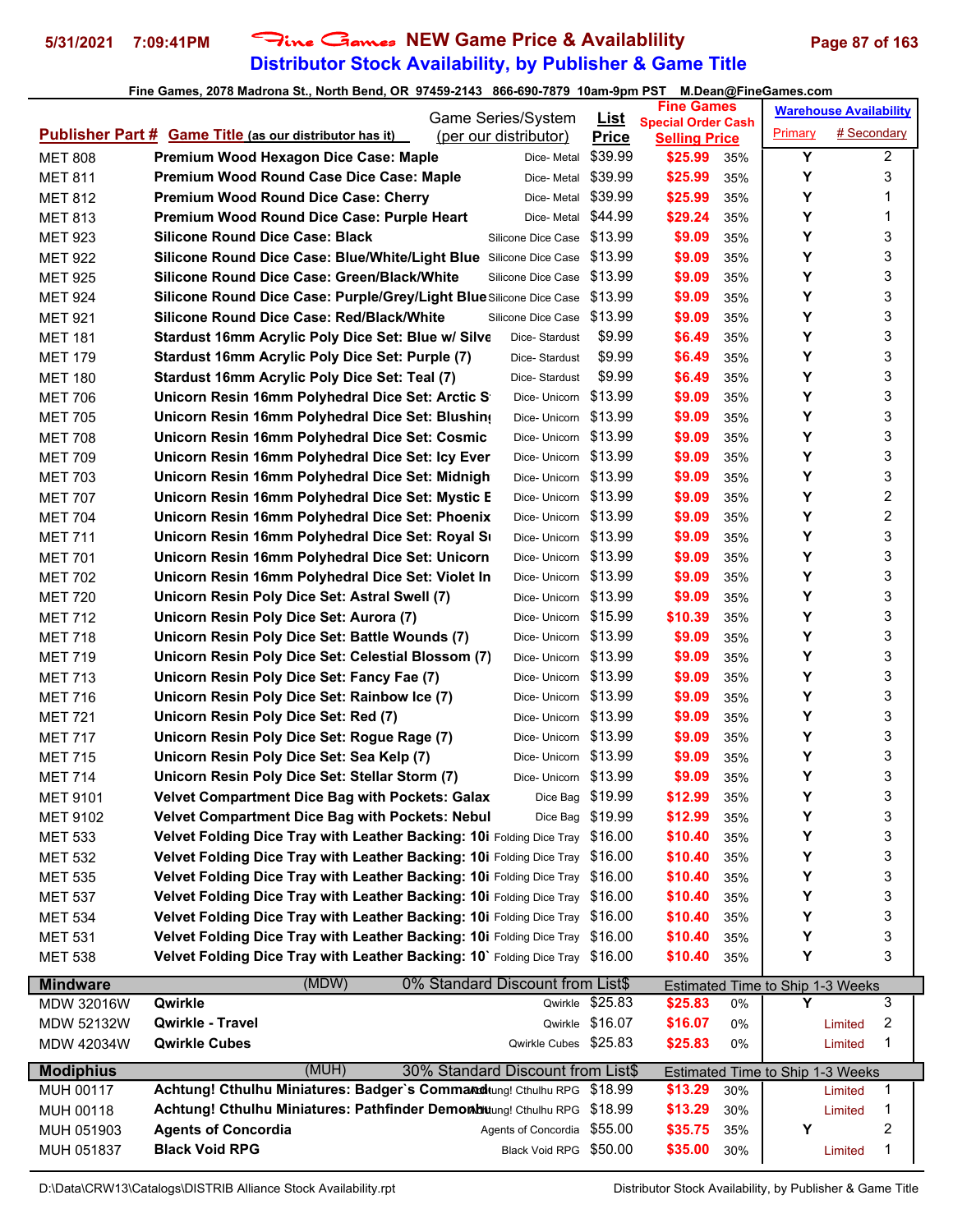# **Distributor Stock Availability, by Publisher & Game Title** 5/31/2021 7:09:41PM Fine Games NEW Game Price & Availablility Page 88 of 163

|             |                                                                              | Game Series/System                 | <b>List</b>      | <b>Fine Games</b>                                 |     |         | <b>Warehouse Availability</b> |                |
|-------------|------------------------------------------------------------------------------|------------------------------------|------------------|---------------------------------------------------|-----|---------|-------------------------------|----------------|
|             | <b>Publisher Part # Game Title (as our distributor has it)</b>               | (per our distributor)              | <b>Price</b>     | <b>Special Order Cash</b><br><b>Selling Price</b> |     | Primary | # Secondary                   |                |
| MUH 051756  | <b>City of Mist RPG: Master of Ceremonies Toolkit</b>                        | City of Mist RPG                   | \$44.95          | \$31.47                                           | 30% |         | Limited                       | 1              |
| MUH 052029  | <b>Elder Scrolls: Call to Arms</b>                                           | ELDER SCROLLS \$45.00              |                  | \$29.25                                           | 35% | Υ       |                               | 1              |
| MUH 051936  | <b>Elder Scrolls: Call to Arms - Adventurer Allies</b>                       | ELDER SCROLLS \$39.99              |                  | \$25.99                                           | 35% | Υ       |                               | 1              |
| MUH 052077  | Elder Scrolls: Call to Arms - Chapter 1 Card Pack CELDER SCROLLS \$38.00     |                                    |                  | \$24.70                                           | 35% | Y       |                               |                |
| MUH 052025  | <b>Elder Scrolls: Call to Arms - Draugr Ancients</b>                         | ELDER SCROLLS \$45.00              |                  | \$29.25                                           | 35% | Y       |                               | 1              |
| MUH 052059  | Elder Scrolls: Call to Arms - Draugr Guardians (ReELDER SCROLLS \$50.00      |                                    |                  | \$32.50                                           | 35% | Y       |                               | 3              |
| MUH 051938  | <b>Elder Scrolls: Call to Arms - Imperial Officers</b>                       | ELDER SCROLLS \$45.00              |                  | \$31.50                                           | 30% |         | Limited                       | 1              |
| MUH 052060  | Elder Scrolls: Call to Arms - Skeleton Horde (ResinELDER SCROLLS \$49.00     |                                    |                  | \$31.85                                           | 35% | Y       |                               | $\overline{c}$ |
| MUH 051939  | <b>Elder Scrolls: Call to Arms - Stormcloak ChieftainsELDER SCROLLS</b>      |                                    | \$45.00          | \$29.25                                           | 35% | Y       |                               | 3              |
| MUH 052030  | Elder Scrolls: Call To Arms: Imperial Legion PlastiELDER SCROLLS             |                                    | \$33.00          | \$21.45                                           | 35% | Y       |                               |                |
| MUH 052031  | Elder Scrolls: Call To Arms: Stormcloak Plastic Fa∈LDER SCROLLS              |                                    | \$33.00          | \$21.45                                           | 35% | Y       |                               |                |
| MUH 051724  | <b>Fallout: Wasteland Warfare - Assaultrons &amp; Protect</b>                | Fallout                            | \$39.00          | \$27.30                                           | 30% |         | Limited                       | 1              |
| MUH 051815  | Fallout: Wasteland Warfare - Brotherhood of Steel                            |                                    | Fallout \$32.00  | \$20.80                                           | 35% | Υ       |                               | 2              |
| MUH 051237  | <b>Fallout: Wasteland Warfare - Brotherhood of Steel</b>                     |                                    | Fallout \$33.99  | \$22.09                                           | 35% | Υ       |                               |                |
| MUH 052150  | Fallout: Wasteland Warfare - Caesar's Legion Milita                          |                                    | Fallout \$26.00  | \$16.90                                           | 35% | Y       |                               |                |
| MUH 051773  | Fallout: Wasteland Warfare - Deathclaw                                       |                                    | Fallout \$28.00  | \$19.60                                           | 30% |         | Limited                       | 1              |
| MUH 051279  | <b>Fallout: Wasteland Warfare - Dice Set</b>                                 |                                    | Fallout \$19.99  | \$12.99                                           | 35% | Y       |                               |                |
| MUH 052003  | <b>Fallout: Wasteland Warfare - Enclave Frank Horrigg</b>                    |                                    | Fallout \$39.99  | \$25.99                                           | 35% | Υ       |                               | 1              |
| MUH 052035  | <b>Fallout: Wasteland Warfare - Enclave Hellfire Set</b>                     |                                    | Fallout \$27.00  | \$17.55                                           | 35% | Υ       |                               |                |
| MUH 051998  | <b>Fallout: Wasteland Warfare - Enclave High Comma</b>                       |                                    | Fallout \$28.50  | \$19.95                                           | 30% |         | Limited                       | 1              |
| MUH 052036  | <b>Fallout: Wasteland Warfare - Enclave Soldier Set</b>                      |                                    | Fallout \$27.00  | \$17.55                                           | 35% | Y       |                               | 1              |
| MUH 052034  | Fallout: Wasteland Warfare - Enclave Tesla Set                               |                                    | Fallout \$27.00  | \$17.55                                           | 35% | Y       |                               | 3              |
| MUH 052001  | Fallout: Wasteland Warfare - Enclave Wave Card E                             |                                    | Fallout \$31.00  | \$20.15                                           | 35% | Y       |                               | 3              |
| MUH 052008  | Fallout: Wasteland Warfare - Fog Crawler                                     |                                    | Fallout \$49.00  | \$31.85                                           | 35% | Υ       |                               | 2              |
| MUH 051729  | <b>Fallout: Wasteland Warfare - Ghouls</b>                                   |                                    | Fallout \$36.00  | \$23.40                                           | 35% | Y       |                               |                |
| MUH 052007  | Fallout: Wasteland Warfare - Mirelurk Hatchlings +                           |                                    | Fallout \$18.99  | \$13.29                                           | 30% |         | Limited                       | 1              |
| MUH 052145  | <b>Fallout: Wasteland Warfare - NCR Core Box</b>                             |                                    | Fallout \$50.00  | \$32.50                                           | 35% | Υ       |                               |                |
| MUH 051240  | <b>Fallout: Wasteland Warfare - Super Mutants Suicid</b>                     |                                    | Fallout \$33.99  | \$22.09                                           | 35% | Y       |                               | $\overline{2}$ |
| MUH 051245  | <b>Fallout: Wasteland Warfare - Survivors Heroes of S</b>                    |                                    | Fallout \$26.99  | \$17.54                                           | 35% | Y       |                               |                |
| MUH 042209  | Fate Core RPG: Mindjammer - Children of Orion - T                            | Fate Core RPG \$24.99              |                  | \$16.24                                           | 35% | Y       |                               | 1              |
| MUH 042207  | Fate Core RPG: Mindjammer - Companion                                        | Fate Core RPG \$24.99              |                  | \$16.24                                           | 35% | Υ       |                               | 1              |
| MUH 042208  | Fate Core RPG: Mindjammer - The Player's Guide                               | Fate Core RPG \$19.99              |                  | \$12.99                                           | 35% | Y       |                               |                |
| MUH 050225  | <b>Infinity RPG: ALEPH</b>                                                   |                                    | Infinity \$20.00 | \$14.00                                           | 30% |         | Limited                       | 1              |
| MUH 050231  | <b>Infinity RPG: GM Screen</b>                                               |                                    | Infinity \$25.99 | \$16.89                                           | 35% | Y       |                               |                |
| MUH 050224  | <b>Infinity RPG: PanOceania</b>                                              | Infinity RPG \$20.00               |                  | \$14.00                                           | 30% |         | Limited                       | 1              |
| MUH 050208  | <b>Infinity RPG: Quantronic Heat</b>                                         |                                    | Infinity \$14.99 | \$10.49                                           | 30% |         | Limited                       | 2              |
| MUH 051467  | John Carter of Mars: Prince Helium Era                                       | John Carter of Mars \$35.00        |                  | \$22.75                                           | 35% | Υ       |                               |                |
| MUH ENP2001 | <b>Judge Dredd RPG: The Robot Wars</b>                                       | Judge Dredd \$25.00                |                  | \$17.50                                           | 30% |         | Limited                       | 2              |
| MUH 050569  | Kult: Divinity Lost Dice Set (Two Custom Dice)                               | Kult RPG \$13.00                   |                  | \$8.45                                            | 35% | Y       |                               | 3              |
| MUH 051957  | <b>Liminal RPG</b>                                                           | Liminal RPG \$50.00                |                  | \$32.50                                           | 35% | Υ       |                               | 2              |
| MUH 051320  | <b>Nibiru RPG: Narrators Screen</b>                                          | Nibiru RPG                         | \$27.00          | \$18.90                                           | 30% |         | Limited                       | 2              |
| MUH 051946  | <b>Odyssey of the Dragonlords</b>                                            | Odyssey of the Dragonlords \$54.99 |                  | \$38.49                                           | 30% |         | Limited                       | 1              |
| MUH 051947  | Odyssey of the Dragonlords GM Screen and Map of the Dragonlords \$24.99      |                                    |                  | \$17.49                                           | 30% |         | Limited                       | 1              |
| MUH 051066  | Star Trek Adventures RPG: Alpha Quadrant Star Trek Adventures RPG            |                                    | \$32.99          | \$21.44                                           | 35% | Υ       |                               |                |
| MUH 051060  | <b>Star Trek Adventures RPG: Core Rulebook</b> Star Trek Adventures RPG      |                                    | \$57.99          | \$37.69                                           | 35% | Υ       |                               |                |
| MUH 051069  | <b>Star Trek Adventures: Delta Quadrant</b>                                  | Star Trek Adventures RPG           | \$32.99          | \$21.44                                           | 35% | Υ       |                               | 1              |
| MUH 051068  | <b>Star Trek Adventures: Gamma Quadrant</b>                                  | Star Trek Adventures RPG \$32.99   |                  | \$21.44                                           | 35% | Υ       |                               |                |
| MUH 052096  | Star Trek Adventures: Klingon Empire Collector's Rek Adventures RPG \$100.00 |                                    |                  | \$65.00                                           | 35% | Υ       |                               | 3              |
| MUH 051071  | Star Trek Adventures: Klingon Empire Core Bookek Adventures RPG \$55.00      |                                    |                  | \$35.75                                           | 35% | Υ       |                               | 2              |
| MUH 051476  | Star Trek Adventures: Next Generation AwaySKiling Adventures RPG \$39.99     |                                    |                  | \$25.99                                           | 35% | Y       |                               |                |
|             |                                                                              |                                    |                  |                                                   |     |         |                               |                |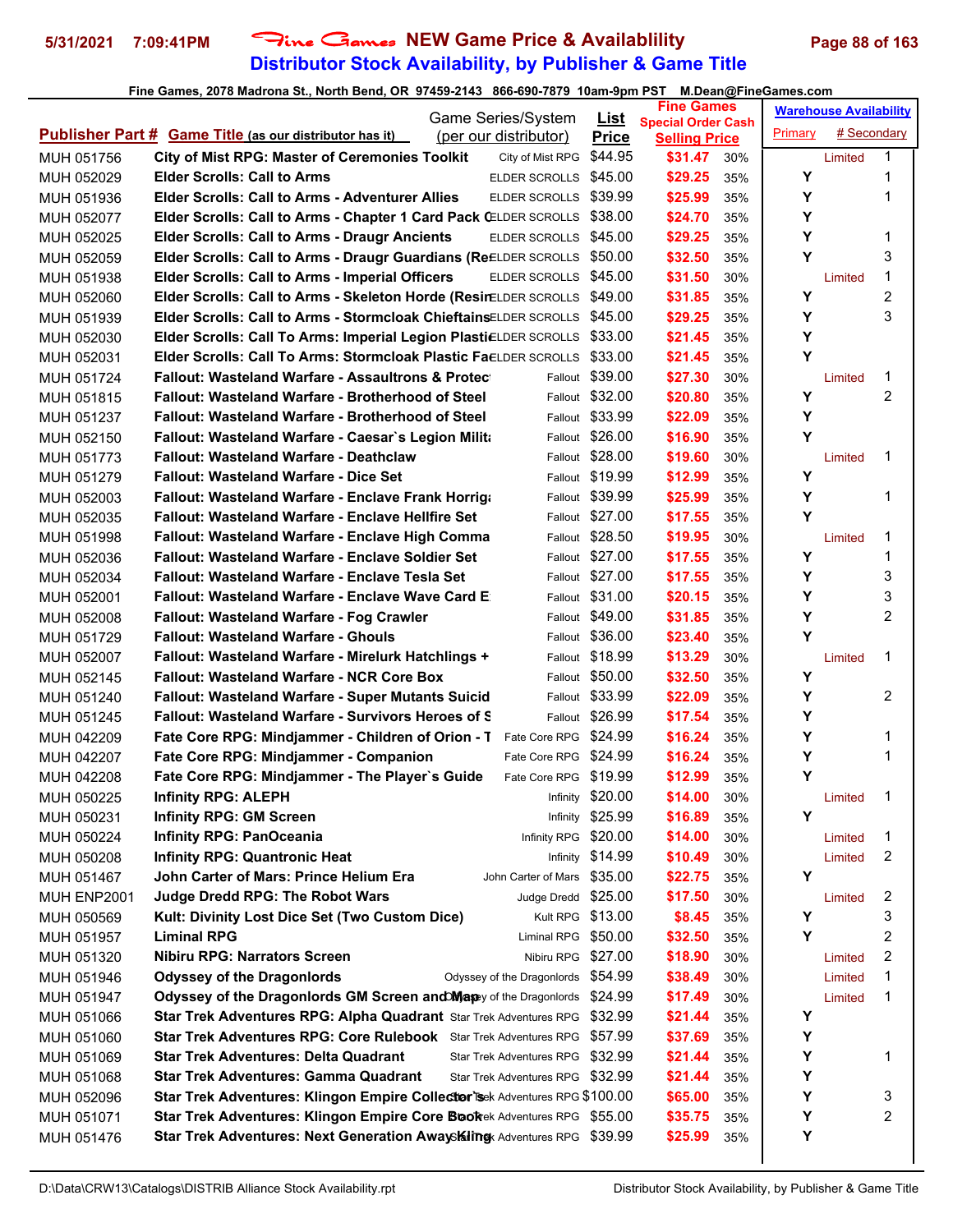### **Distributor Stock Availability, by Publisher & Game Title 5/31/2021 7:09:41PM** Fine Games **NEW Game Price & Availablility Page 89 of 163**

| Fine Games, 2078 Madrona St., North Bend, OR 97459-2143 866-690-7879 10am-9pm PST M.Dean@FineGames.com |                                                                             |                                                    |              |                      |     |                                  |                               |                |
|--------------------------------------------------------------------------------------------------------|-----------------------------------------------------------------------------|----------------------------------------------------|--------------|----------------------|-----|----------------------------------|-------------------------------|----------------|
| <b>Fine Games</b><br>Game Series/System<br><u>List</u><br><b>Special Order Cash</b>                    |                                                                             |                                                    |              |                      |     |                                  | <b>Warehouse Availability</b> |                |
|                                                                                                        | <b>Publisher Part # Game Title (as our distributor has it)</b>              | (per our distributor)                              | <b>Price</b> | <b>Selling Price</b> |     | Primary                          | # Secondary                   |                |
| MUH 051064                                                                                             | Star Trek Adventures: The Operations Division Trek Adventures RPG           |                                                    | \$34.99      | \$22.74 35%          |     | Y                                |                               |                |
| MUH 051590                                                                                             | Vampire The Masquerade: Anarch Bundle                                       | Vampire the Masquerade \$500.00                    |              | \$325.00             | 35% | Y                                |                               | 3              |
| MUH 051589                                                                                             | Vampire The Masquerade: Camarilla Bundle Vampire the Masquerade \$500.00    |                                                    |              | \$325.00             | 35% | Y                                |                               | 2              |
|                                                                                                        | Vampire The Masquerade: The Fall of LondonVampire the Masquerade \$49.99    |                                                    |              | \$32.49              | 35% | Y                                |                               |                |
| MUH 052039                                                                                             |                                                                             |                                                    |              |                      |     |                                  |                               | 1              |
| MUH 052116                                                                                             | Vampire: The Masquerade - Discipline and Bloed plre the Masquerade \$31.99  |                                                    |              | \$22.39              | 30% |                                  | Limited                       |                |
| <b>Mondo Games</b>                                                                                     | (MNG)                                                                       | 35% Standard Discount from List\$                  |              |                      |     | Estimated Time to Ship 1-3 Weeks |                               |                |
| MNG DSK001                                                                                             | <b>Disney Shadowed Kingdom</b>                                              | Disney Shadowed Kingdom \$20.00                    |              | \$13.00              | 35% | Υ                                |                               | $\overline{2}$ |
| MNG DC001                                                                                              | <b>Dream Crush</b>                                                          | Dream Crush \$30.00                                |              | \$19.50              | 35% | Υ                                |                               | 3              |
| MNG KOM001                                                                                             | King of Movies - The Leonard Maltin Game                                    | King of Movies \$25.00                             |              | \$16.25              | 35% |                                  |                               | 3              |
| <b>MNG 6827</b>                                                                                        | <b>Video Vortex</b>                                                         | Video Vortex \$40.00                               |              | \$28.00              | 30% |                                  | Limited                       | 2              |
| <b>Mongoose Publishing</b>                                                                             | (Mongoo)                                                                    | 35% Standard Discount from List\$                  |              |                      |     | Estimated Time to Ship 1-3 Weeks |                               |                |
| MGP 40030                                                                                              | Journal of the Travellers' Aid Society Volume Four                          | Traveller RPG \$24.99                              |              | \$16.24              | 35% | Υ                                |                               | 1              |
| MGP 40032                                                                                              | Journal of the Travellers' Aid Society Volume Six                           | Traveller RPG \$24.99                              |              | \$16.24              | 35% | Y                                |                               |                |
| MGP 50007                                                                                              | Paranoia: Implausible Deniability                                           | Paranoia RPG \$19.99                               |              | \$13.99              | 30% |                                  | Limited                       | 1              |
| MGP 40036                                                                                              | Traveller RPG: Fire on the Sindalian Main Adventu⊧                          | Traveller RPG \$19.99                              |              | \$12.99              | 35% | Y                                |                               | 2              |
| MGP 40022                                                                                              | Traveller RPG: Reach Adventure 6 - Exodus                                   | Traveller RPG \$14.99                              |              | \$9.74               | 35% | Y                                |                               |                |
| MGP 40035                                                                                              | Traveller RPG: The Last Train Out of Rakken-Goll /                          | Traveller RPG \$14.99                              |              | \$10.49              | 30% |                                  | Limited                       | 1              |
|                                                                                                        |                                                                             |                                                    |              |                      |     |                                  |                               |                |
| <b>Monkefun Studios</b>                                                                                | (MFS)                                                                       | 35% Standard Discount from List\$                  |              |                      |     | Estimated Time to Ship 1-3 Weeks |                               |                |
| <b>MFS 5501</b>                                                                                        | <b>A Town Called Malice</b>                                                 | A Town Called Mallice \$24.99                      |              | \$16.24              | 35% | Y                                |                               | 3              |
| <b>Monster Fight Club</b>                                                                              | (MFC)                                                                       | 35% Standard Discount from List\$                  |              |                      |     | Estimated Time to Ship 1-3 Weeks |                               |                |
| MFC 33007                                                                                              | <b>Cyberpunk Red RPG: Combat Zoners - Heavies</b>                           | Cyberpunk RPG \$20.00                              |              | \$13.00              | 35% | Υ                                |                               | 2              |
| <b>MFC 33008</b>                                                                                       | <b>Cyberpunk Red RPG: Combat Zoners - Punks</b>                             | Cyberpunk RPG \$20.00                              |              | \$13.00              | 35% | Y                                |                               | 2              |
| MFC 33014                                                                                              | <b>Cyberpunk Red RPG: Combat Zoners C</b>                                   | Cyberpunk RPG \$20.00                              |              | \$13.00              | 35% | Y                                |                               |                |
| MFC 33001                                                                                              | Cyberpunk Red RPG: Edgerunners A - Solo, Tech,                              | Cyberpunk RPG \$20.00                              |              | \$13.00              | 35% | Y                                |                               | 3              |
| MFC 33002                                                                                              | Cyberpunk Red RPG: Edgerunners B - Tech, Noma                               | Cyberpunk RPG \$20.00                              |              | \$13.00              | 35% | Y                                |                               | 3              |
| MFC 33004                                                                                              | Cyberpunk Red RPG: Edgerunners D - Solo, Noma                               | Cyberpunk RPG \$20.00                              |              | \$13.00              | 35% | Y                                |                               | 2              |
| MFC 33009                                                                                              | <b>Cyberpunk Red RPG: Generation Red A</b>                                  | Cyberpunk RPG \$20.00                              |              | \$13.00              | 35% | Υ                                |                               | 3              |
| MFC 33010                                                                                              | <b>Cyberpunk Red RPG: Generation Red B</b>                                  | Cyberpunk RPG \$20.00                              |              | \$13.00              | 35% | Υ                                |                               | 3              |
| MFC 33005                                                                                              | Cyberpunk Red RPG: Lawmen - Command                                         | Cyberpunk RPG \$20.00                              |              | \$13.00              | 35% | Υ                                |                               | 2              |
| MFC 33006                                                                                              | <b>Cyberpunk Red RPG: Lawmen - Enforcers</b>                                | Cyberpunk RPG \$20.00                              |              | \$13.00              | 35% | Y                                |                               | 2              |
| MFC 33011                                                                                              | <b>Cyberpunk Red RPG: Rockerboys A</b>                                      | Cyberpunk RPG \$20.00                              |              | \$13.00              | 35% | Y                                |                               | 3              |
| MFC 33012                                                                                              | Cyberpunk Red RPG: Trauma Team A                                            | Cyberpunk RPG \$20.00                              |              | \$13.00              | 35% | Y                                |                               | 1              |
| MFC 33013                                                                                              | Cyberpunk Red RPG: Trauma Team B                                            | Cyberpunk RPG \$20.00                              |              | \$13.00              | 35% | Y                                |                               |                |
| MFC 20103                                                                                              | Monster Game Mat: 3x3 - Broken Grassland / DeseMonster Game Mat \$40.00     |                                                    |              | \$26.00              | 35% | Υ                                |                               |                |
| MFC 20200                                                                                              | Monster Game Mat: 6x4 - Broken Grassland / DeseMonster Game Mat \$100.00    |                                                    |              | \$65.00              | 35% | Υ                                |                               | 2              |
| MFC 20100                                                                                              | Monster Game Mat: 6x4 - Broken Grassland / Dese Monster Game Mat \$100.00   |                                                    |              | \$65.00              | 35% | Y                                |                               |                |
| MFC 10101                                                                                              | <b>Monster Scenery: Autumn Forest</b>                                       | Monster Scenery \$40.00                            |              | \$26.00              | 35% | Υ                                |                               | 3              |
| MFC 10301                                                                                              | <b>Monster Scenery: Barren Ground</b>                                       | Monster Scenery \$40.00                            |              | \$26.00              |     | Y                                |                               | 2              |
|                                                                                                        |                                                                             |                                                    |              | \$26.00              | 35% | Y                                |                               |                |
| MFC 10201                                                                                              | <b>Monster Scenery: Barren Hills</b>                                        | Monster Scenery \$40.00<br>Monster Scenery \$40.00 |              |                      | 35% |                                  |                               | 3              |
| MFC 10400                                                                                              | <b>Monster Scenery: Bridges &amp; Barricades</b>                            |                                                    |              | \$26.00              | 35% | Y                                |                               |                |
| MFC 10300                                                                                              | <b>Monster Scenery: Broken Ground</b>                                       | Monster Scenery \$40.00                            |              | \$26.00              | 35% | Υ                                |                               | 3              |
| MFC 10200                                                                                              | <b>Monster Scenery: Rock Hills</b>                                          | Monster Scenery \$40.00                            |              | \$26.00              | 35% | Υ                                |                               | 3              |
| MFC 10100                                                                                              | <b>Monster Scenery: Verdant Forest</b>                                      | Monster Scenery \$40.00                            |              | \$26.00              | 35% | Υ                                |                               | 3              |
| MFC 10500                                                                                              | <b>Monster Scenery: Verdant Green Bushes</b>                                | Monster Scenery \$24.00                            |              | \$15.60              | 35% | Y                                |                               | 3              |
| <b>Monte Cook Games</b>                                                                                | (MKG)                                                                       | 35% Standard Discount from List\$                  |              |                      |     | Estimated Time to Ship 1-3 Weeks |                               |                |
| <b>MKG 248</b>                                                                                         | Arcana of the Ancients: Beneath the Monolith Arcana of the Ancients \$44.99 |                                                    |              | \$29.24              | 35% |                                  |                               | 3              |
| <b>MKG 249</b>                                                                                         | Arcana of the Ancients: Where the Machines Waitana of the Ancients \$29.99  |                                                    |              | \$19.49              | 35% | Y                                |                               |                |
| <b>MKG 215</b>                                                                                         | Cypher System RPG 2nd Edition: Character Portfoypher System RPG \$19.99     |                                                    |              | \$12.99              | 35% | Υ                                |                               | 2              |
| <b>MKG 205</b>                                                                                         | <b>Cypher System RPG 2nd Edition: Rulebook</b>                              | Cypher System RPG \$69.99                          |              | \$45.49              | 35% | Υ                                |                               | 2              |
|                                                                                                        |                                                                             |                                                    |              |                      |     |                                  |                               |                |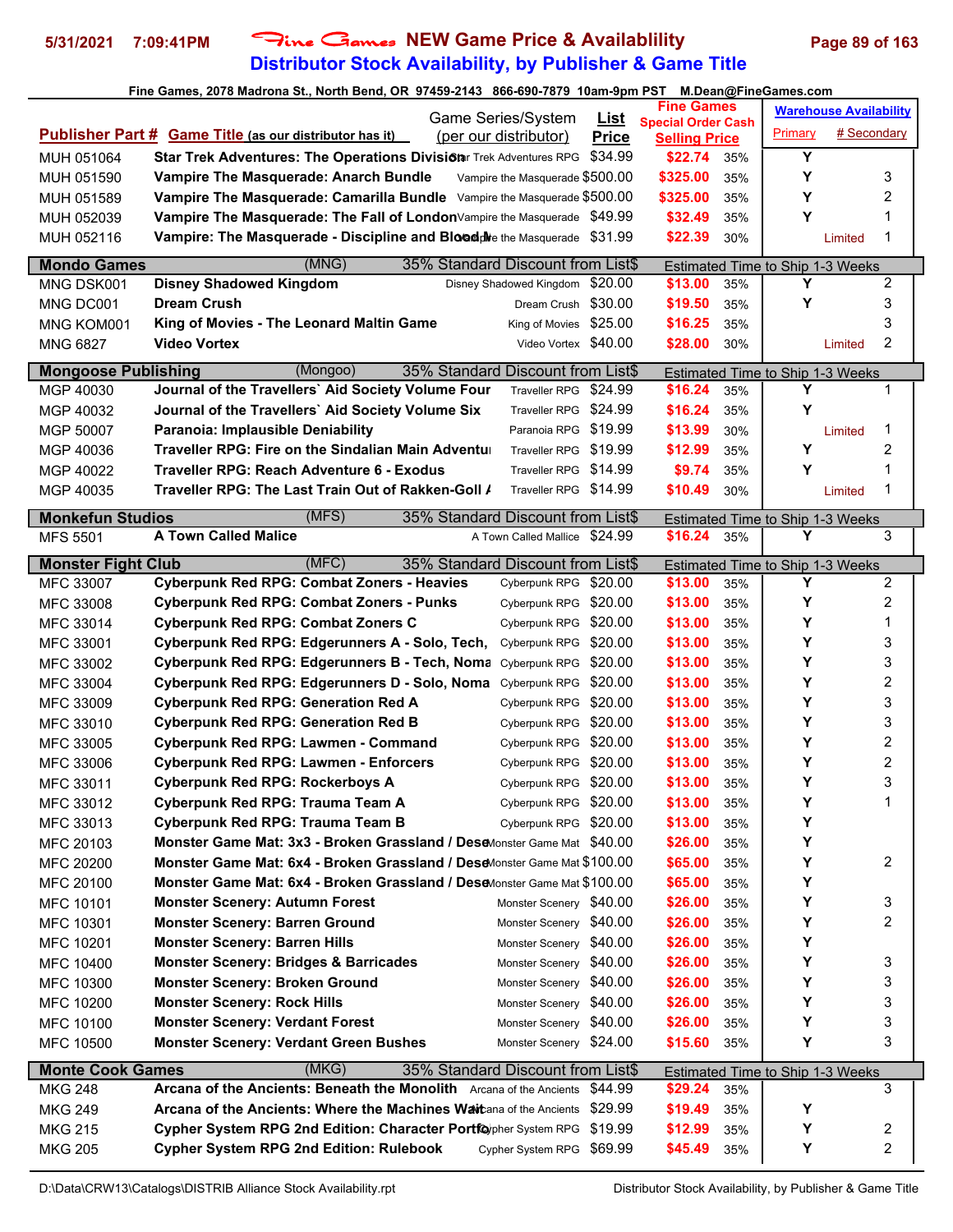### **Distributor Stock Availability, by Publisher & Game Title 5/31/2021 7:09:41PM** Fine Games **NEW Game Price & Availablility Page 90 of 163**

### **Fine Games, 2078 Madrona St., North Bend, OR 97459-2143 866-690-7879 10am-9pm PST M.Dean@FineGames.com**

|                                  | Game Series/System                                                                      | <u>List</u>       | <b>Fine Games</b>                                 | <b>Warehouse Availability</b>           |
|----------------------------------|-----------------------------------------------------------------------------------------|-------------------|---------------------------------------------------|-----------------------------------------|
|                                  | <b>Publisher Part # Game Title (as our distributor has it)</b><br>(per our distributor) | <b>Price</b>      | <b>Special Order Cash</b><br><b>Selling Price</b> | Primary<br># Secondary                  |
| <b>MKG 210</b>                   | <b>Cypher System RPG 2nd Edition: Stay Alive!</b><br>Cypher System RPG                  | \$49.99           | \$32.49<br>35%                                    | Y<br>$\overline{2}$                     |
| <b>MKG 212</b>                   | Cypher System RPG 2nd Edition: We Are All MadClypher System RPG                         | \$44.99           | \$29.24<br>35%                                    | Y<br>$\overline{c}$                     |
| <b>MKG 105</b>                   | <b>Cypher System RPG: Unmasked Hardcover</b><br>Cypher System RPG                       | \$44.99           | \$29.24<br>35%                                    | Υ                                       |
| <b>MKG 189</b>                   | <b>Invisible Sun RPG: Book M</b><br>Invisible Sun                                       | \$49.00           | \$34.30<br>30%                                    | 1<br>Limited                            |
| <b>MKG 224</b>                   | <b>Invisible Sun RPG: Teratology</b><br>Invisible Sun                                   | \$45.00           | \$29.25<br>35%                                    | Υ<br>1                                  |
| <b>MKG 226</b>                   | <b>Invisible Sun RPG: The Nightside</b><br>Invisible Sun \$45.00                        |                   | \$31.50<br>30%                                    | 1<br>Limited                            |
| MKG 225                          | Invisible Sun RPG: The Threshold<br>Invisible Sun \$45.00                               |                   | \$29.25<br>35%                                    | Υ<br>3                                  |
| <b>MKG 151</b>                   | Invisible Sun RPG: Vislae Kit<br>Invisible Sun \$36.00                                  |                   | \$23.40<br>35%                                    | Y<br>1                                  |
| <b>MKG 074</b>                   | <b>No Thank You Evil! RPG</b><br>No Thank You Evil! RPG \$39.99                         |                   | \$25.99<br>35%                                    | 3                                       |
| <b>MKG 196</b>                   | No Thank You Evil! RPG: It's Raining Cats and Dinank You Evil! RPG                      | \$24.99           | \$17.49<br>30%                                    | $\overline{c}$<br>Limited               |
| <b>MKG 260</b>                   | Numenera RPG: Character & Creature Standups<br>Numenera RPG                             | \$19.99           | \$12.99<br>35%                                    | $\overline{1}$<br>Υ                     |
| <b>MKG 251</b>                   | <b>Numenera RPG: Character Portfolios (5)</b><br>Numenera RPG                           | \$19.99           | \$12.99<br>35%                                    | $\overline{c}$<br>Y                     |
| <b>MKG 159</b>                   | <b>Numenera RPG: Discovery</b><br>Numenera RPG                                          | \$59.99           | \$41.99<br>30%                                    | $\mathbf 1$<br>Limited                  |
| <b>MKG 259</b>                   | Numenera RPG: Edge of the Sun<br>Numenera RPG \$44.99                                   |                   | \$29.24<br>35%                                    | Υ<br>$\overline{c}$                     |
| <b>MKG 258</b>                   | Numenera RPG: Liminal Shore<br>Numenera RPG \$44.99                                     |                   | \$29.24<br>35%                                    | $\overline{c}$<br>Υ                     |
| <b>MKG 168</b>                   | <b>Numenera RPG: Ninth World Bestiary 3</b><br>Numenera RPG \$44.99                     |                   | \$29.24<br>35%                                    | Y<br>$\overline{2}$                     |
|                                  | <b>Numenera RPG: Priests of the Aeons</b><br>Numenera RPG \$44.99                       |                   | \$31.49<br>30%                                    | $\overline{2}$                          |
| <b>MKG 166</b>                   | Numenera RPG: Starter Set<br>Numenera RPG \$24.99                                       |                   | \$17.49<br>30%                                    | Limited<br>1<br>Limited                 |
| <b>MKG 132</b><br><b>MKG 040</b> | Numenera RPG: Torment - Tides of Numenera - Th<br>Numenera RPG \$39.99                  |                   | \$25.99                                           | Υ                                       |
|                                  |                                                                                         |                   | 35%                                               | Y<br>2                                  |
| <b>MKG 253</b>                   | <b>Numenera RPG: Voices of the Datasphere</b><br>Numenera RPG \$44.99                   |                   | \$29.24<br>35%                                    | Y                                       |
| <b>MKG 065</b>                   | <b>Numenera RPG: Weird Discoveries</b><br>Numenera RPG \$24.99                          |                   | \$16.24<br>35%                                    | $\overline{c}$<br>$\overline{2}$<br>Υ   |
| <b>MKG 268</b>                   | Ptolus: A Player's Guide to Ptolus                                                      | Ptolus \$17.99    | \$11.69<br>35%                                    |                                         |
| <b>MKG 265</b>                   | Ptolus: Monte Cook's City by the Spire (Cypher Sy                                       | Ptolus \$149.99   | \$97.49<br>35%                                    | Y<br>$\overline{2}$                     |
| <b>MKG 070</b>                   | The Strange RPG: Cypher Chest<br>The Strange RPG \$29.99                                |                   | \$20.99<br>30%                                    | 1<br>Limited                            |
| <b>MKG 213</b>                   | Your Best Game Ever: GM Notebook<br>Your Best Game Ever \$19.99                         |                   | \$13.99<br>30%                                    | 1<br>Limited                            |
| <b>MKG 214</b>                   | Your Best Game Ever: Player Notebook<br>Your Best Game Ever \$19.99                     |                   | \$12.99<br>35%                                    | $\overline{c}$<br>Υ                     |
| <b>Mr. B Games</b>               | (MIB)<br>30% Standard Discount from List\$                                              |                   |                                                   | Estimated Time to Ship 1-3 Weeks        |
| MIB 1021                         | Alien Uprising: Zothren Invasion Stand Alone Card<br>Alien Uprising                     | \$25.00           | \$17.50<br>30%                                    | 1<br>Limited                            |
| MIB 1023                         | <b>Aviation Tycoon</b><br>Aviation Tycoon \$40.00                                       |                   | \$26.00<br>35%                                    | Y<br>$\overline{c}$                     |
| MIB 1017                         | Days of Ire \$64.99<br>Days of Ire: Budapest 1956 (2nd Edition)                         |                   | \$45.49<br>30%                                    | $\overline{c}$<br>Limited               |
| MIB 999                          | <b>Far Space Foundry</b><br>Far Space Foundry \$39.99                                   |                   | \$27.99<br>30%                                    | $\mathbf 1$<br>Limited                  |
| <b>MIB 999E</b>                  | Far Space Foundry: Ether Ore Expansion<br>Far Space Foundry \$15.00                     |                   | \$10.50<br>30%                                    | $\mathbf 1$<br>Limited                  |
| MIB 1028                         | Journey of the Emperor<br>Journey of the Emperor \$25.99                                |                   | \$16.89<br>35%                                    | Υ<br>3                                  |
| MIB 1019                         | <b>Liars Dice: 30th Anniversary Edition</b><br>Liars Dice \$33.00                       |                   | \$21.45<br>35%                                    | 3                                       |
| MIB 1018                         | Madness at Midnight \$39.99<br><b>Madness at Midnight</b>                               |                   | \$27.99<br>30%                                    | 1<br>Limited                            |
| MIB 1022                         | Matryoshka<br>Ninja Crusade \$14.99                                                     |                   | \$10.49<br>30%                                    | 1<br>Limited                            |
| MIB 1026                         | <b>Nights of Fire: Battle for Budapest</b><br>Nights of Fire \$65.00                    |                   | \$42.25<br>35%                                    | 3<br>Υ                                  |
| <b>MIB 1026RA</b>                | Nights of Fire \$45.00<br><b>Nights of Fire: Days and Nights - Red Army Expans</b>      |                   | \$29.25<br>35%                                    | 3<br>Υ                                  |
| MIB 1024                         | Panic                                                                                   | Panic \$14.99     | \$9.74<br>35%                                     | Y<br>1                                  |
| MIB 1008                         | <b>Realm of Heroes</b><br>Realm of Heroes \$20.00                                       |                   | \$14.00<br>30%                                    | 1<br>Limited                            |
| MIB 1006                         | Spurs: A Tale in the Old West                                                           | Spurs \$40.00     | \$28.00<br>30%                                    | 1<br>Limited                            |
| MIB 1032                         | <b>Stacked</b>                                                                          | Stacked \$59.99   | \$38.99<br>35%                                    | Υ<br>3                                  |
| <b>Nauvoo</b>                    | (NVG)<br>35% Standard Discount from List\$                                              |                   |                                                   | Estimated Time to Ship 1-3 Weeks        |
| <b>NVG 011</b>                   | <b>CrossTalk</b><br>CrossTalk \$35.00                                                   |                   | \$22.75<br>35%                                    | Y<br>3                                  |
| <b>NVG 003</b>                   | <b>Stockpile: Illicit Investments Expansion</b>                                         | Stockpile \$14.99 | \$9.74<br>35%                                     | 3<br>Υ                                  |
| <b>NVG 021</b>                   | <b>The Reckoners</b><br>The Reckoners \$100.00                                          |                   | \$65.00<br>35%                                    | Y<br>3                                  |
|                                  |                                                                                         |                   |                                                   |                                         |
| <b>Nerdburger Games</b>          | (NBG)<br>32% Standard Discount from List\$                                              |                   |                                                   | Estimated Time to Ship 1-3 Weeks        |
|                                  | NBG CAP002HB Capers RPG (Hardcover)<br>Capers RPG \$44.99                               |                   | \$30.59 32%                                       | Y<br>$\overline{2}$                     |
| <b>Ninja Division Games</b>      | (SH7)<br>35% Standard Discount from List\$                                              |                   |                                                   | <b>Estimated Time to Ship 1-3 Weeks</b> |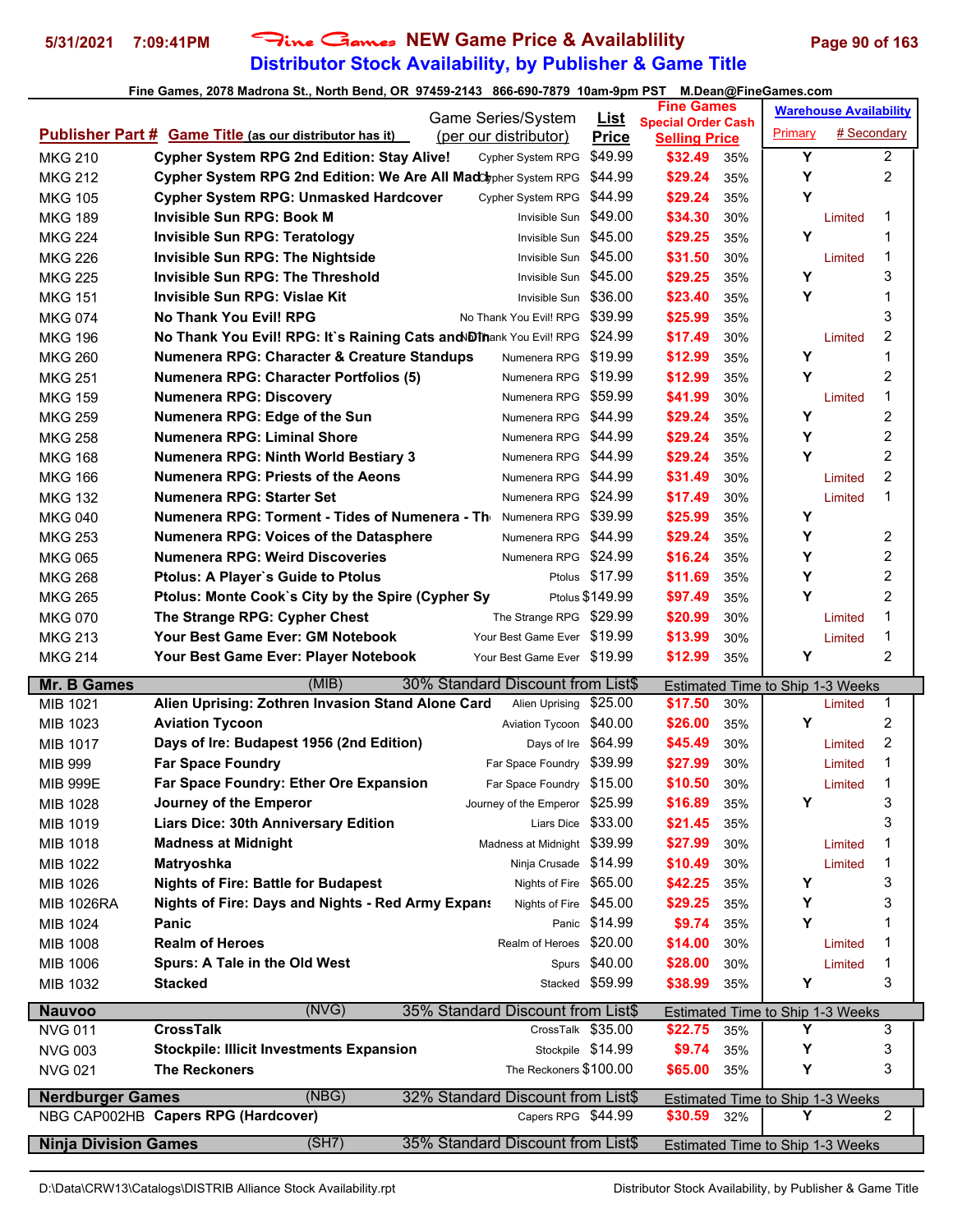# **Distributor Stock Availability, by Publisher & Game Title** 5/31/2021 7:09:41PM Fine Games NEW Game Price & Availablility Page 91 of 163

|                   | Game Series/System                                                                      | <u>List</u>  | <b>Fine Games</b>                                 |         | <b>Warehouse Availability</b> |
|-------------------|-----------------------------------------------------------------------------------------|--------------|---------------------------------------------------|---------|-------------------------------|
|                   | <b>Publisher Part # Game Title (as our distributor has it)</b><br>(per our distributor) | <b>Price</b> | <b>Special Order Cash</b><br><b>Selling Price</b> | Primary | # Secondary                   |
| SH7 G440502       | My Hero Academia: League of Villains<br>My Hero Academia                                | \$32.99      | \$21.44<br>35%                                    | Y       | 3                             |
| SH7 440501        | My Hero Academia: The Card Game<br>My Hero Academia                                     | \$24.99      | \$17.49<br>30%                                    |         | 2<br>Limited                  |
| SH7 440401        | <b>Sonic The Hedgehog: Battle Racers</b><br>Sonic the Hedgehog                          | \$34.99      | \$24.49<br>30%                                    |         | 1<br>Limited                  |
| SH7 440402        | Sonic The Hedgehog: Battle Racers Boss Expansionic the Hedgehog                         | \$19.99      | \$12.99<br>35%                                    | Y       | 3                             |
| SH7 440403        | Sonic The Hedgehog: Battle Racers Boss Expansionic the Hedgehog                         | \$19.99      | \$12.99<br>35%                                    | Y       | 3                             |
| SH7 440101        | Space Dandy: Galactic Deck-Building Game Deluxo<br>Space Dandy                          | \$49.99      | \$32.49<br>35%                                    | Υ       | 2                             |
| SH7 440201        | <b>Tokyo Ghoul: The Card Game</b><br>Tokyo Ghoul \$34.99                                |              | \$22.74<br>35%                                    | Y       | 3                             |
| SH7 440701        | War of Three Kingdoms \$29.99<br>War of Three Kingdoms: The Card Game                   |              | \$19.49<br>35%                                    | Y       | 3                             |
| <b>Nord Games</b> | (NRG)<br>35% Standard Discount from List\$                                              |              | Estimated Time to Ship 1-3 Weeks                  |         |                               |
|                   | NRG LORE-DD-F Dungeon Discoveries: Curious Treasure<br>Dungeon Discoveries              | \$15.00      | \$9.75<br>35%                                     | Y       | 3                             |
|                   | NRG LORE-DD-F Dungeon Discoveries: Fumbled Searches<br>Dungeon Discoveries \$15.00      |              | \$9.75<br>35%                                     | Υ       | 3                             |
|                   | NRG LORE-DD-< Dungeon Discoveries: Scifi Locations<br>Dungeon Discoveries \$15.00       |              | \$9.75<br>35%                                     | Υ       | 3                             |
|                   | NRG LORE-DD-{ Dungeon Discoveries: Scifi Searches<br>Dungeon Discoveries \$15.00        |              | \$9.75<br>35%                                     | Υ       | 3                             |
|                   | NRG LORE-DD-{ Dungeon Discoveries: Scifi Story Hooks<br>Dungeon Discoveries             | \$15.00      | \$9.75<br>35%                                     | Υ       | 3                             |
|                   | NRG LORE-DD-F Dungeon Discoveries: Wilderland Voyage<br>Dungeon Discoveries             | \$15.00      | \$9.75<br>35%                                     | Υ       | 2                             |
| <b>NRG 1002</b>   | <b>Game Masters Toolbox: Critical Hit Deck for GMs</b> me Masters Toolbox \$15.00       |              | \$9.75<br>35%                                     | Υ       | 1                             |
| <b>NRG 1001</b>   | Game Masters Toolbox: Critical Hit Deck for Playene Masters Toolbox \$15.00             |              | \$9.75<br>35%                                     | Υ       | 2                             |
| <b>NRG 1033</b>   | <b>Game Masters Toolbox: Fates &amp; Fortunes</b><br>Game Masters Toolbox \$15.00       |              | \$9.75<br>35%                                     | Y       | 3                             |
| <b>NRG 1014</b>   | Game Masters Toolbox: Objects of Intrigue - Duange Masters Toolbox \$15.00              |              | \$9.75<br>35%                                     | Υ       |                               |
| <b>NRG 1015</b>   | <b>Game Masters Toolbox: Objects of Intrigue - Uredete Masters Toolbox \$15.00</b>      |              | \$9.75<br>35%                                     | Υ       | 2                             |
| <b>NRG 1016</b>   | Game Masters Toolbox: Objects of Intrigue - Watere Masters Toolbox \$15.00              |              | \$9.75<br>35%                                     | Υ       | 2                             |
| <b>NRG 1017</b>   | <b>Game Masters Toolbox: Objects of Intrigue - Wildee Masters Toolbox \$15.00</b>       |              | \$9.75<br>35%                                     | Υ       | 2                             |
| <b>NRG 1024</b>   | <b>Game Masters Toolbox: Treasure Trove CR 1-4</b> Game Masters Toolbox \$15.00         |              | \$9.75<br>35%                                     | Υ       | 3                             |
| <b>NRG 1027</b>   | Game Masters Toolbox: Treasure Trove CR 13-66me Masters Toolbox \$15.00                 |              | \$9.75<br>35%                                     | Υ       | 2                             |
| <b>NRG 1028</b>   | Game Masters Toolbox: Treasure Trove CR 17-20me Masters Toolbox \$15.00                 |              | \$9.75<br>35%                                     | Y       | 3                             |
| <b>NRG 1025</b>   | <b>Game Masters Toolbox: Treasure Trove CR 5-8</b> Game Masters Toolbox \$15.00         |              | \$9.75<br>35%                                     | Υ       | 3                             |
| <b>NRG 1026</b>   | Game Masters Toolbox: Treasure Trove CR 9-12ame Masters Toolbox \$15.00                 |              | \$9.75<br>35%                                     | Υ       | 3                             |
| <b>NRG 3001</b>   | Game Masters Toolbox: Ultimate Bestiary - Revence Masters Toolbox                       | \$25.00      | \$16.25<br>35%                                    | Υ       | 3                             |
| <b>NRG 2051</b>   | Game Masters Toolbox: Ultimate NPC - Skulduggee Masters Toolbox \$40.00                 |              | \$26.00<br>35%                                    | Υ       | 3                             |
| <b>NRG 1010</b>   | Game Masters Toolbox: Wandering Monster Deckne Masters Toolbox \$15.00                  |              | \$9.75<br>35%                                     | Υ       | 2                             |
| <b>NRG 1011</b>   | Game Masters Toolbox: Wandering Monster Deckne Masters Toolbox \$15.00                  |              | \$9.75<br>35%                                     | Υ       | 3                             |
| <b>NRG 1012</b>   | <b>Game Masters Toolbox: Wandering Monster De&amp;kne Masters Toolbox \$15.00</b>       |              | \$9.75<br>35%                                     | Υ       | 1                             |
| <b>NRG 1013</b>   | Game Masters Toolbox: Wandering Monster Deckne Masters Toolbox \$15.00                  |              | \$9.75<br>35%                                     | Y       | 3                             |
| <b>NRG 2151</b>   | Heroes of High Fantasy: Artifices of Quartztoil Flowes of High Fantasy                  | \$10.00      | \$6.50<br>35%                                     | Υ       | 3                             |
| <b>NRG 1023</b>   | <b>Random Trap Generator Deck</b><br>Random Trap Generator Deck                         | \$20.00      | \$13.00<br>35%                                    | Υ       | 3                             |
|                   | NRG LORE-RINI Remarkable Inns & Their Drinks<br>Remarkable Inns \$20.00                 |              | \$13.00<br>35%                                    | Υ       | 2                             |
|                   | NRG LORE-RINI Remarkable Inns & Their Drinks Hardcover<br>Remarkable Inns               | \$30.00      | \$19.50<br>35%                                    | Υ       | 3                             |
|                   | NRG LORE-RSH Remarkable Shops & Their Wares<br>Remarkable Shops                         | \$23.00      | \$14.95<br>35%                                    | Υ       | 2                             |
|                   | NRG LORE-RSH Remarkable Shops & Their Wares Hardcover<br>Remarkable Shops               | \$30.00      | \$19.50<br>35%                                    | Υ       | 3                             |
| <b>NRG 2105</b>   | <b>Spectacular Settlements</b><br><b>Spectacular Settlements</b>                        | \$50.00      | \$32.50<br>35%                                    | Υ       | 2                             |
| <b>NRG 2101</b>   | The Ultimate Guide to Alchemy, Crafting, and Encle to Alchemy, Crafting,                | \$40.00      | \$26.00<br>35%                                    | Υ       | 1                             |
| <b>NRG 1077</b>   | The Ultimate Guide to Alchemy, Crafting, and EngerItem Compendium                       | \$15.00      | \$9.75<br>35%                                     | Υ       | 1                             |
| <b>NRG 1075</b>   | The Ultimate Guide to Alchemy, Crafting, and EngerItem Compendium                       | \$15.00      | \$9.75<br>35%                                     | Υ       | 1                             |
| <b>NRG 1078</b>   | <b>The Ultimate Guide to Alchemy, Crafting, and Execution Compendium</b>                | \$15.00      | \$9.75<br>35%                                     | Υ       | 1                             |
| <b>NRG 1076</b>   | The Ultimate Guide to Alchemy, Crafting, and Engeritem Compendium                       | \$15.00      | \$9.75<br>35%                                     | Υ       | 1                             |
| <b>NRG 1018</b>   | <b>Treacherous Trap Deck: CR 1-4</b><br>Treacherous Trap Deck \$15.00                   |              | \$9.75<br>35%                                     | Υ       | 3                             |
| <b>NRG 1021</b>   | Treacherous Trap Deck: CR 13-16<br>Treacherous Trap Deck \$15.00                        |              | \$9.75<br>35%                                     | Υ       | 3                             |
| <b>NRG 1022</b>   | Treacherous Trap Deck: CR 17-20<br>Treacherous Trap Deck \$15.00                        |              | \$9.75<br>35%                                     | Υ       | 3                             |
| <b>NRG 1019</b>   | Treacherous Trap Deck: CR 5-8<br>Treacherous Trap Deck \$15.00                          |              | \$9.75<br>35%                                     | Υ       | 3                             |
| <b>NRG 1020</b>   | Treacherous Trap Deck: CR 9-12<br>Treacherous Trap Deck \$15.00                         |              | \$9.75<br>35%                                     | Y       | 3                             |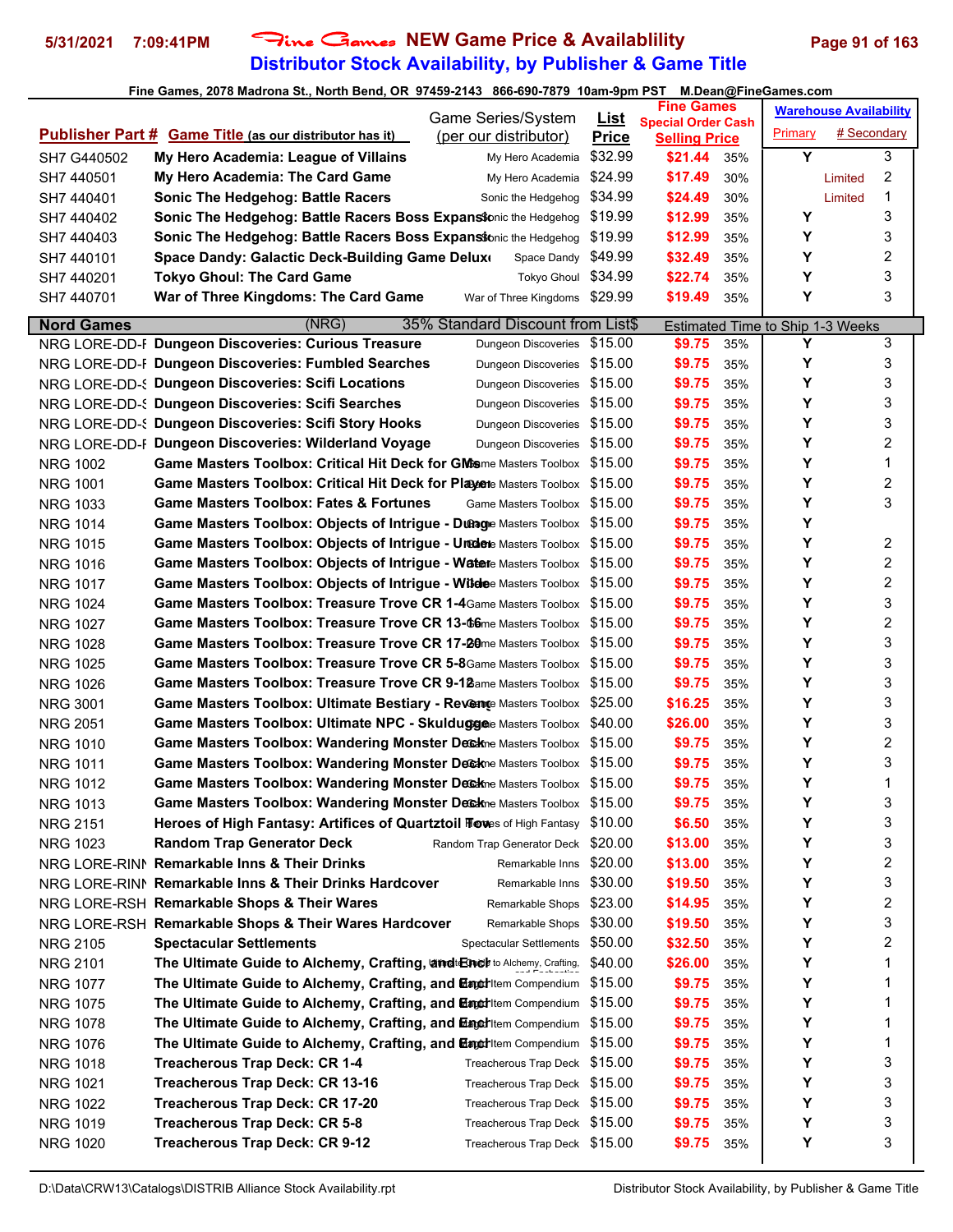# **Distributor Stock Availability, by Publisher & Game Title 5/31/2021 7:09:41PM** Fine Games **NEW Game Price & Availablility Page 92 of 163**

|                                            | $\frac{1}{2}$ and $\frac{1}{2}$ and $\frac{1}{2}$ , the contract of $\frac{1}{2}$ and $\frac{1}{2}$ and $\frac{1}{2}$ and $\frac{1}{2}$ and $\frac{1}{2}$ and $\frac{1}{2}$ and $\frac{1}{2}$ and $\frac{1}{2}$ and $\frac{1}{2}$ and $\frac{1}{2}$ and $\frac{1}{2}$ and $\frac{1}{2}$ an |                                                                     |                   | m.pean@rmpoames.com<br><b>Fine Games</b>           | <b>Warehouse Availability</b> |             |                |
|--------------------------------------------|--------------------------------------------------------------------------------------------------------------------------------------------------------------------------------------------------------------------------------------------------------------------------------------------|---------------------------------------------------------------------|-------------------|----------------------------------------------------|-------------------------------|-------------|----------------|
|                                            |                                                                                                                                                                                                                                                                                            | Game Series/System                                                  |                   | <b>List</b> Special Order Cash                     |                               |             |                |
|                                            | <b>Publisher Part # Game Title (as our distributor has it)</b>                                                                                                                                                                                                                             | (per our distributor)                                               | <b>Price</b>      | <b>Selling Price</b>                               | Primary                       | # Secondary |                |
| <b>NRG 1073</b>                            | Ultimate Bestiary: The Dreaded Accursed - Referer Ultimate Bestiary                                                                                                                                                                                                                        |                                                                     | \$20.00           | \$13.00<br>35%                                     | Y                             |             | 3              |
| <b>NRG 1074</b>                            | Ultimate Bestiary: The Dreaded Accursed - Referer Ultimate Bestiary \$20.00                                                                                                                                                                                                                |                                                                     |                   | \$13.00<br>35%                                     | Υ                             |             | 3              |
| <b>North Star Games</b>                    | (NortSt)                                                                                                                                                                                                                                                                                   | 35% Standard Discount from List\$                                   |                   | Estimated Time to Ship 1-3 Weeks                   |                               |             |                |
| <b>NSG 700</b>                             | <b>Blurble</b>                                                                                                                                                                                                                                                                             |                                                                     | Blurble \$19.99   | \$12.99<br>35%                                     |                               |             | 3              |
| <b>NSG 640</b>                             | <b>Dirty Pig</b>                                                                                                                                                                                                                                                                           | Dirty Pig                                                           | \$14.99           | \$9.74<br>35%                                      | Υ                             |             | 3              |
| <b>NSG 450</b>                             | <b>Dude</b>                                                                                                                                                                                                                                                                                |                                                                     | Dude \$12.99      | \$9.09<br>30%                                      |                               | Limited     | $\overline{2}$ |
| <b>NSG 501</b>                             | <b>Evolution 2017</b>                                                                                                                                                                                                                                                                      |                                                                     | Evolution \$39.99 | \$25.99<br>35%                                     | Υ                             |             | 3              |
| <b>NSG 506</b>                             | <b>Evolution Tournament Kit</b>                                                                                                                                                                                                                                                            | Evolution                                                           | \$28.57           | \$28.57<br>0%                                      |                               | Limited     | 2              |
| <b>NSG 525</b>                             | <b>Evolution: Climate Conversion Kit</b>                                                                                                                                                                                                                                                   | Evolution                                                           | \$29.99           | \$19.49<br>35%                                     | Υ                             |             | 3              |
| <b>NSG 520</b>                             | <b>Evolution: Climate Stand-Alone Game</b>                                                                                                                                                                                                                                                 |                                                                     | Evolution \$59.99 | \$38.99<br>35%                                     | Υ                             |             | 3              |
| <b>NSG 531</b>                             | <b>Evolution: Oceans</b>                                                                                                                                                                                                                                                                   |                                                                     | Evolution \$49.99 | \$32.49<br>35%                                     | Υ                             |             | 3              |
| <b>NSG 600</b>                             | Happy Salmon - Green (DISPLAY 4)                                                                                                                                                                                                                                                           | Happy Salmon \$14.99                                                |                   | \$10.49<br>30%                                     |                               | Limited     | 1              |
| <b>NSG 650</b>                             | <b>Monster Match</b>                                                                                                                                                                                                                                                                       | Monster Match \$14.99                                               |                   | \$9.74<br>35%                                      | Υ                             |             | $\overline{c}$ |
| <b>NSG 451</b>                             | <b>More Dude</b>                                                                                                                                                                                                                                                                           |                                                                     | Dude \$12.99      | \$8.44<br>35%                                      | Υ                             |             | 3              |
| <b>NSG 201</b>                             | Say Anything 10th Edition                                                                                                                                                                                                                                                                  | Say Anything \$19.99                                                |                   | \$12.99<br>35%                                     |                               |             | 3              |
| <b>NSG 250</b>                             | <b>Say Anything: Family</b>                                                                                                                                                                                                                                                                | Say Anything \$19.99                                                |                   | \$12.99                                            | Υ                             |             | 3              |
|                                            | <b>Taverns of Tiefenthal</b>                                                                                                                                                                                                                                                               | Taverns of Tiefenthal \$49.99                                       |                   | 35%<br>\$32.49<br>35%                              | Υ                             |             | 1              |
| <b>NSG 862</b>                             |                                                                                                                                                                                                                                                                                            |                                                                     |                   |                                                    |                               |             |                |
| <b>NSG 130</b>                             | Wits & Wagers: It's Vegas Baby (stand alone)                                                                                                                                                                                                                                               | Wits & Wagers \$29.99                                               |                   | \$19.49<br>35%                                     | Υ                             |             | 3              |
| <b>NSG 150</b>                             | <b>Wits and Wagers: Family</b>                                                                                                                                                                                                                                                             | Wits & Wagers \$19.99                                               |                   | \$12.99<br>35%                                     | Υ                             |             | 3              |
| <b>Odd Bird Games</b>                      | (ODD)                                                                                                                                                                                                                                                                                      | 30% Standard Discount from List\$                                   |                   | Estimated Time to Ship 1-3 Weeks                   |                               |             |                |
| <b>ODD 110</b>                             | Feudum: Windmills & Catapults Expansion                                                                                                                                                                                                                                                    |                                                                     | Feudum \$29.99    | \$20.99<br>30%                                     |                               | Limited     | 1              |
| <b>Oink Games</b>                          | (ONK)                                                                                                                                                                                                                                                                                      | 35% Standard Discount from List\$                                   |                   | Estimated Time to Ship 1-3 Weeks                   |                               |             |                |
|                                            | ONK 0001FANY A Fake Artist Goes to New York                                                                                                                                                                                                                                                | A Fake Artist goes to New York \$23.00                              |                   | \$14.95<br>35%                                     | Y                             |             | $\overline{2}$ |
| ONK 0001DSA                                | Deep Sea Adventure                                                                                                                                                                                                                                                                         | Deep Sea Adventure \$23.00                                          |                   | \$14.95<br>35%                                     | Υ                             |             | $\overline{c}$ |
| <b>ONK DRN</b>                             | <b>Durian</b>                                                                                                                                                                                                                                                                              |                                                                     | Durian \$23.00    | \$16.10<br>30%                                     |                               | Limited     | 1              |
| <b>ONK FFNR</b>                            | Fafnir                                                                                                                                                                                                                                                                                     |                                                                     | Fafnir \$23.00    | \$14.95<br>35%                                     | Υ                             |             | 3              |
| <b>ONK FFT</b>                             | <b>Flotsam Fight</b>                                                                                                                                                                                                                                                                       | Flotsam Fight                                                       | \$23.00           | \$16.10<br>30%                                     |                               | Limited     | 2              |
| ONK 0001INS                                | <b>Insider</b>                                                                                                                                                                                                                                                                             |                                                                     | Insider $$23.00$  | \$16.10<br>30%                                     |                               | Limited     | 2              |
| <b>ONK INSB</b>                            | <b>Insider: Black</b>                                                                                                                                                                                                                                                                      |                                                                     | Insider $$23.00$  | \$14.95<br>35%                                     | Υ                             |             | 1              |
| <b>ONK MSK</b>                             | <b>Maskmen</b>                                                                                                                                                                                                                                                                             | Maskemen \$23.00                                                    |                   | \$14.95<br>35%                                     | Υ                             |             | 3              |
| <b>ONK MNB</b>                             | <b>Moneybags</b>                                                                                                                                                                                                                                                                           | Moneybags \$39.00                                                   |                   | \$25.35<br>35%                                     | Υ                             |             |                |
| ONK 9TP                                    | <b>Nine Tiles Panic</b>                                                                                                                                                                                                                                                                    | Nine Tiles Panic \$39.00                                            |                   | \$25.35<br>35%                                     |                               |             | 3              |
| ONK 0001STU                                | <b>Startups</b>                                                                                                                                                                                                                                                                            |                                                                     | Startups \$23.00  | \$14.95<br>35%                                     |                               |             | 3              |
| <b>ONK TNP</b>                             | <b>Tricks and the Phantom</b>                                                                                                                                                                                                                                                              | Tricks and the Phantom \$23.00                                      |                   | \$14.95<br>35%                                     | Υ                             |             | 3              |
| ONK ZOG                                    | Zogen                                                                                                                                                                                                                                                                                      |                                                                     | Zogen \$23.00     | \$14.95<br>35%                                     | Υ                             |             |                |
| <b>ONI Press</b>                           | (ONI)                                                                                                                                                                                                                                                                                      | 32% Standard Discount from List\$                                   |                   |                                                    |                               |             |                |
| ONI RT001                                  | Rolled & Told V1 Hardcover (5E)                                                                                                                                                                                                                                                            | Rolled & Told \$39.99                                               |                   | Estimated Time to Ship 1-3 Weeks<br>\$27.19<br>32% | Υ                             |             | 3              |
| ONI RT002                                  | Rolled & Told V2 Hardcover (5E)                                                                                                                                                                                                                                                            | Rolled & Told \$49.99                                               |                   | \$33.99<br>32%                                     | Υ                             |             | 3              |
|                                            |                                                                                                                                                                                                                                                                                            |                                                                     |                   |                                                    |                               |             |                |
| <b>Onyx Path Publishing</b><br>ONX COFD006 | (ONX)<br><b>Contagion Chronicle</b>                                                                                                                                                                                                                                                        | 35% Standard Discount from List\$<br>Vampire the Masquerade \$50.00 |                   | Estimated Time to Ship 1-3 Weeks<br>\$32.50<br>35% | Y                             |             | 3              |
|                                            |                                                                                                                                                                                                                                                                                            | Dystopia Rising RPG \$55.00                                         |                   |                                                    |                               |             |                |
| ONX DRE001                                 | <b>Dystopia Rising: Evolution</b>                                                                                                                                                                                                                                                          | Pugmire RPG \$45.00                                                 |                   | \$38.50<br>30%                                     | Υ                             | Limited     | 1<br>1         |
| ONX PUG014                                 | <b>Pirates of Pugmire</b>                                                                                                                                                                                                                                                                  |                                                                     |                   | \$29.25<br>35%                                     |                               |             |                |
| ONX TRI014                                 | Trinity Continuum RPG: Aeon Reference Screeminity Continuum RPG \$19.99                                                                                                                                                                                                                    |                                                                     |                   | \$12.99<br>35%                                     | Υ                             |             | 1              |
| <b>Osprey Publishing</b>                   | (Osprey)                                                                                                                                                                                                                                                                                   | 20% Standard Discount from List\$                                   |                   | Estimated Time to Ship 1-3 Weeks                   |                               |             |                |
| OSP OWG026                                 | A Billion Suns: Interstellar Fleet Battles                                                                                                                                                                                                                                                 | A Billion Suns \$20.00                                              |                   | \$16.00<br>20%                                     | Y                             |             | 1              |
| OSP AVG005                                 | <b>Albatros D.I-D.II</b>                                                                                                                                                                                                                                                                   | AIR VANGARD \$18.95                                                 |                   | \$15.16<br>20%                                     |                               | Limited     | 1              |
| OSP BOLT6                                  | <b>Bolt Action: Armies of France and the Allies</b>                                                                                                                                                                                                                                        | <b>Bolt Action Miniatures</b>                                       | \$24.95           | \$19.96<br>20%                                     |                               | Limited     | 2              |
| OSP BOLT2                                  | <b>Bolt Action: Armies of the United States</b>                                                                                                                                                                                                                                            | <b>Bolt Action Miniatures</b>                                       | \$24.95           | \$19.96<br>20%                                     |                               | Limited     | 1              |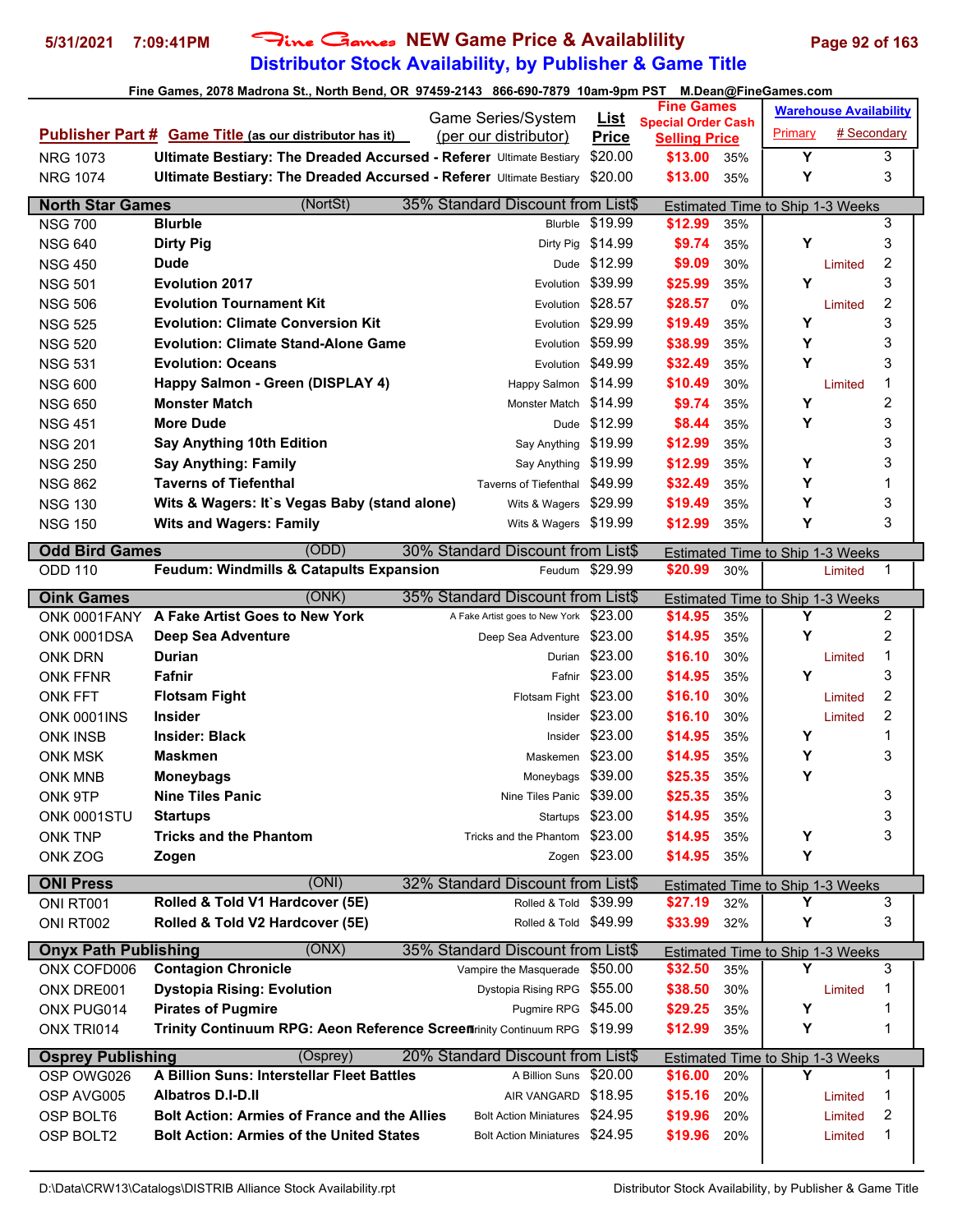### **Distributor Stock Availability, by Publisher & Game Title 5/31/2021 7:09:41PM** Fine Games **NEW Game Price & Availablility Page 93 of 163**

|                              |                                                                                                                                                |                         | <b>Fine Games</b>               |            |                                       | <b>Warehouse Availability</b> |                         |  |
|------------------------------|------------------------------------------------------------------------------------------------------------------------------------------------|-------------------------|---------------------------------|------------|---------------------------------------|-------------------------------|-------------------------|--|
|                              | Game Series/System                                                                                                                             | <u>List</u>             | <b>Special Order Cash</b>       |            | Primary                               | # Secondary                   |                         |  |
|                              | <b>Publisher Part # Game Title (as our distributor has it)</b><br>(per our distributor)                                                        | <b>Price</b><br>\$30.00 | <b>Selling Price</b><br>\$24.00 |            | Y                                     |                               | 3                       |  |
| OSP BTC035<br>OSP BTC029     | Bolt Action: Campaign: Mariana & Palau Islands Bolt Action Miniatures<br><b>Bolt Action: Korea Supplement</b><br><b>Bolt Action Miniatures</b> | \$24.96                 | \$24.96                         | 20%<br>0%  |                                       |                               | 3                       |  |
|                              | <b>Bolt Action: Ostfront - Barbarossa to Berlin</b><br><b>Bolt Action Miniatures</b>                                                           | \$20.63                 | \$16.50                         | 20%        |                                       |                               | 1                       |  |
| OSP BTC010                   | British Light Infantry & Rifle Tactics of the Napoler<br><b>Elite Series</b>                                                                   | \$19.00                 | \$15.20                         |            |                                       | Limited<br>Limited            | $\mathbf 1$             |  |
| OSP ELI215                   |                                                                                                                                                | \$19.00                 |                                 | 20%        |                                       |                               | 1                       |  |
| OSP OWG18                    | Chosen Men: Military Skirmish Games in the NaporREY WARGAMES                                                                                   | \$35.00                 | \$15.20<br>\$28.00              | 20%        |                                       | Limited                       | 1                       |  |
| OSP GAM019                   | <b>Cryptid</b><br><b>Osprey Games</b>                                                                                                          | \$25.00                 | \$20.00                         | 20%<br>20% | Υ                                     | Limited                       |                         |  |
| OSP FGVA008                  | <b>Frostgrave: Ghost Archipelago - Cities of Bronze</b><br>Frostgrave<br>Frostgrave: Ghost Archipelago - Tales of the Lost I                   | \$8.99                  | \$7.19                          |            | Y                                     |                               | -1                      |  |
| OSP FGVA002<br>OSP FGV10     | Frostgrave<br>Frostgrave: Oathgold - A Tale of the Frozen City                                                                                 | \$8.99                  | \$7.19                          | 20%<br>20% |                                       |                               | 1                       |  |
|                              | Frostgrave<br><b>Frostgrave: Perilous Dark</b>                                                                                                 | \$25.00                 | \$20.00                         | 20%        | Υ                                     | Limited                       | $\mathbf 1$             |  |
| OSP FGV12<br>OSP FGV14       | Frostgrave<br>Frostgrave: Wizard Eye - The Art of Frostgrave<br>Frostgrave                                                                     | \$40.00                 | \$32.00                         | 20%        | Υ                                     |                               | 3                       |  |
| OSP GVW001                   | <b>Gamma Wolves</b><br>Gamma Wolves                                                                                                            | \$30.00                 | \$24.00                         | 20%        | Y                                     |                               | 1                       |  |
|                              | Gaslands                                                                                                                                       | \$30.00                 | \$24.00                         |            | Y                                     |                               | $\overline{2}$          |  |
| OSP GAS1                     | Gaslands - Post Apocalyptic Vehicular Mayhem: R                                                                                                |                         |                                 | 20%        |                                       |                               | $\mathbf 1$             |  |
| OSP GM247                    | History of the Panzerwaffe: Volume 2 - 1943-45<br><b>General Military</b>                                                                      | \$40.00                 | \$32.00                         | 20%        |                                       | Limited                       |                         |  |
| OSP GAM037                   | <b>Inkling</b><br>Inkling                                                                                                                      | \$24.00                 | \$19.20                         | 20%        | Υ                                     |                               | $\overline{2}$<br>1     |  |
| OSP 837424                   | <b>Jackals RPG</b><br>Jackals RPG                                                                                                              | \$35.00                 | \$28.00                         | 20%        | Υ                                     |                               |                         |  |
| OSP GAM010                   | Lost Expedition: A Game of Survival in the Amazor<br><b>Osprey Games</b>                                                                       | \$30.00                 | \$24.00                         | 20%        |                                       | Limited                       | $\mathbf 1$             |  |
| OSP GAM036                   | Merv - The Heart of the Silk Road<br>Merv - The Heart of the Silk Road                                                                         | \$65.00                 | \$52.00                         | 20%        | Υ                                     |                               | $\overline{c}$          |  |
| OSP OAK001                   | <b>Oathmark: Battles of the Lost Age</b><br>Oathmark                                                                                           | \$35.00                 | \$28.00                         | 20%        | Υ                                     |                               | $\overline{c}$          |  |
| OSP OAK003                   | <b>Oathmark: Oathbreakers</b><br>Oathmark \$25.00                                                                                              |                         | \$20.00                         | 20%        | Y                                     |                               | 1                       |  |
| OSP 832900                   | <b>Ragnarok: The Abyss</b><br>Morpheus Engine \$30.00                                                                                          |                         | \$24.00                         | 20%        | Υ                                     |                               | 1                       |  |
| OSP RPG010                   | <b>Those Dark Places</b><br>Those Dark Places \$25.00                                                                                          |                         | \$20.00                         | 20%        | Y                                     |                               | $\overline{c}$          |  |
| OSP GAM035                   | Village Green \$21.00<br><b>Village Green</b>                                                                                                  |                         | \$16.80                         | 20%        | Υ                                     |                               | $\overline{c}$          |  |
| OSP 841551                   | Wildlands \$60.00<br><b>Wildlands: The Ancients Expansion</b>                                                                                  |                         | \$48.00                         | 20%        |                                       | Limited                       | $\overline{2}$          |  |
|                              |                                                                                                                                                |                         |                                 |            |                                       |                               |                         |  |
| <b>Overworld Games</b>       | (OWG)<br>30% Standard Discount from List\$                                                                                                     |                         |                                 |            | Estimated Time to Ship 1-3 Weeks      |                               |                         |  |
| OWG 0402                     | <b>New Salem 2nd Edition</b><br>New Salem                                                                                                      | \$39.99                 | \$27.99                         | 30%        |                                       | Limited                       | 1                       |  |
| OWG 0901                     | Valiant Card Game: Ninjak VS the Valiant Universe Valiant Card Game \$29.99                                                                    |                         | \$20.99                         | 30%        |                                       | Limited                       | 1                       |  |
|                              | (Paizo)<br>35% Standard Discount from List\$                                                                                                   |                         |                                 |            |                                       |                               |                         |  |
| <b>Paizo Publishing, Llc</b> | <b>Combat Tiers: Base Set</b><br><b>Combat Tiers</b>                                                                                           | \$39.99                 | \$25.99                         | 35%        | Estimated Time to Ship 1-3 Weeks<br>Υ |                               | 1                       |  |
| PZO TTLCT001<br>PZO TTLCT002 | <b>Combat Tiers: Extension Pack</b><br><b>Combat Tiers</b>                                                                                     | \$9.99                  | \$6.49                          | 35%        | Υ                                     |                               | 3                       |  |
|                              | PZO KOBCC5EF Creature Codex (Pocket Edition) (5E)<br>Dungeons & Dragons RPG                                                                    | \$24.99                 | \$16.24                         | 35%        | Y                                     |                               | 3                       |  |
| PZO KOBCC5E                  | <b>Creature Codex Hardcover (5E)</b><br>Dungeons & Dragons RPG                                                                                 | \$49.99                 | \$34.99                         | 30%        |                                       | Limited                       | $\overline{2}$          |  |
|                              | Dungeons & Dragons RPG                                                                                                                         | \$24.99                 |                                 |            | Υ                                     |                               |                         |  |
| PZO KOB9139                  | Deep Magic (Pocket Edition) (5E)<br>Dungeons & Dragons RPG                                                                                     | \$49.99                 | \$16.24                         | 35%<br>35% | Υ                                     |                               | 3<br>3                  |  |
| PZO KOBEMP5<br>PZO 4040      | <b>Empire of the Ghouls Hardcover (5E)</b><br><b>GameMastery: Map Pack - Vehicles</b><br>GameMastery                                           | \$12.99                 | \$32.49<br>\$8.44               | 35%        | Υ                                     |                               | 1                       |  |
| PZO KOB9047                  | <b>Kobold Guide to Monsters</b><br>Kobold Guide                                                                                                | \$19.99                 | \$12.99                         | 35%        |                                       |                               | 3                       |  |
|                              | Midgard Worldbook Hardcover (5E)<br>Dungeons & Dragons RPG                                                                                     | \$49.99                 |                                 | 35%        | Υ                                     |                               | 3                       |  |
| PZO KOB9238                  | Pathfinder Adventure Card Game: Bard Classi DecAdventure Card Game                                                                             | \$19.99                 | \$32.49                         | 35%        | Υ                                     |                               |                         |  |
| PZO 6801<br>PZO 6040         | Pathfinder Adventure Card Game: Core SetF(RevisAdventure Card Game                                                                             | \$59.99                 | \$12.99<br>\$38.99              | 35%        | Υ                                     |                               | 2<br>3                  |  |
|                              | Pathfinder Adventure Card Game: Curse of Hiten Grindventure Card Game                                                                          | \$49.99                 |                                 |            |                                       |                               |                         |  |
| PZO 6041                     | Pathfinder Adventure Card Game: Fighter Classde Adventure Card Game                                                                            | \$19.99                 | \$32.49                         | 35%        | Υ                                     |                               | 3<br>1                  |  |
| PZO 6803<br>PZO 6804         | Pathfinder Adventure Card Game: Ranger Classi DAdventure Card Game                                                                             | \$19.99                 | \$12.99<br>\$12.99              | 35%<br>35% | Υ<br>Υ                                |                               | $\overline{\mathbf{c}}$ |  |
| PZO 6806                     | Pathfinder Adventure Card Game: SorcererF@lass Adventure Card Game                                                                             | \$19.99                 | \$12.99                         | 35%        | Υ                                     |                               | 3                       |  |
| PZO 6807                     | Pathfinder Adventure Card Game: Wizard ClassdDedventure Card Game                                                                              | \$19.99                 | \$12.99                         | 35%        | Υ                                     |                               | $\overline{\mathbf{c}}$ |  |
| PZO 2208                     | Pathfinder RPG: Advanced GM Screen (P2)<br>Pathfinder RPG                                                                                      | \$19.99                 | \$12.99                         | 35%        | Υ                                     |                               | 3                       |  |
|                              | Pathfinder RPG: Advanced Player's Guide (Pocket<br>Pathfinder RPG                                                                              | \$24.99                 | \$16.24                         | 35%        | Υ                                     |                               | 3                       |  |
| PZO 2105-PE<br>PZO 2220      | Pathfinder RPG \$14.99<br>Pathfinder RPG: Advanced Player's Guide - Charae                                                                     |                         | \$9.74                          | 35%        | Υ                                     |                               | $\overline{\mathbf{c}}$ |  |
| PZO 2221                     | Pathfinder RPG: Advanced Player's Guide - Spell I<br>Pathfinder RPG \$24.99                                                                    |                         | \$16.24                         | 35%        | Υ                                     |                               | 3                       |  |
| PZO 2105                     | Pathfinder RPG: Advanced Player's Guide Hardcov<br>Pathfinder RPG                                                                              | \$49.99                 | \$32.49                         | 35%        | Υ                                     |                               | 3                       |  |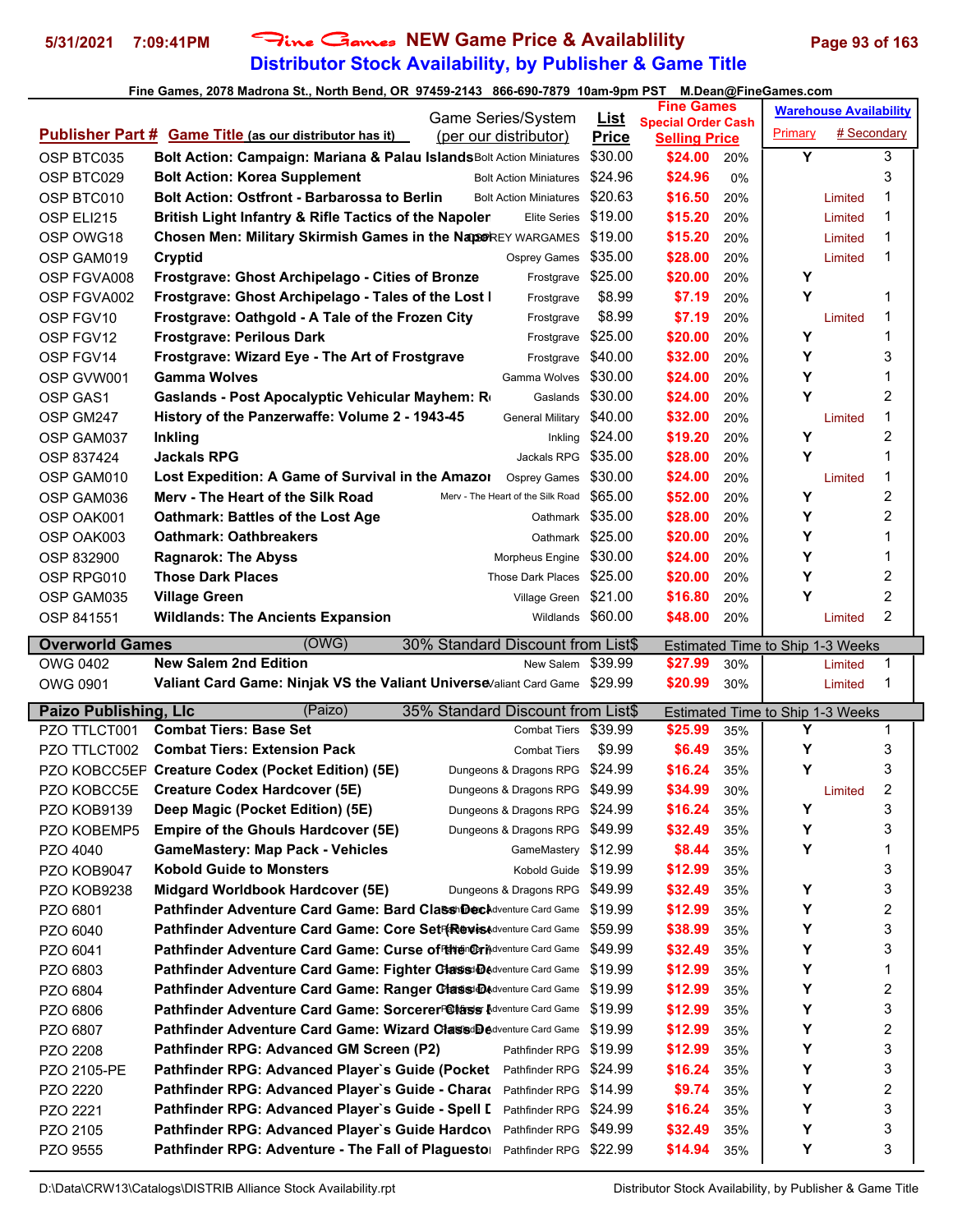# **Distributor Stock Availability, by Publisher & Game Title** 5/31/2021 7:09:41PM Fine Games NEW Game Price & Availablility Page 94 of 163

|                      |                                                                                       | Game Series/System                               | <u>List</u>  | <b>Fine Games</b>                                 |            |         | <b>Warehouse Availability</b> |                  |
|----------------------|---------------------------------------------------------------------------------------|--------------------------------------------------|--------------|---------------------------------------------------|------------|---------|-------------------------------|------------------|
|                      | <b>Publisher Part # Game Title (as our distributor has it)</b>                        | (per our distributor)                            | <b>Price</b> | <b>Special Order Cash</b><br><b>Selling Price</b> |            | Primary | # Secondary                   |                  |
| PZO 9557             | Pathfinder RPG: Adventure - The Slithering (P2)                                       | Pathfinder RPG                                   | \$22.99      | \$14.94                                           | 35%        | Y       |                               | $\overline{2}$   |
| PZO 9558             | Pathfinder RPG: Adventure - Troubles in Otari (P2)                                    | Pathfinder RPG                                   | \$22.99      | \$14.94                                           | 35%        | Υ       |                               | 3                |
| PZO 2216             | Pathfinder RPG: Adventure Gear Deck (P2)                                              | Pathfinder RPG \$22.99                           |              | \$14.94                                           | 35%        | Υ       |                               | 3                |
| PZO 90163            | Pathfinder RPG: Adventure Path - Abomination Va⊧                                      | Pathfinder RPG \$24.99                           |              | \$16.24                                           | 35%        | Υ       |                               | 3                |
| PZO 90164            | Pathfinder RPG: Adventure Path - Abomination Va⊧                                      | Pathfinder RPG                                   | \$24.99      | \$16.24                                           | 35%        | Υ       |                               | 2                |
| PZO 90165            | Pathfinder RPG: Adventure Path - Abomination Va                                       | Pathfinder RPG                                   | \$24.99      | \$16.24                                           | 35%        | Υ       |                               | 3                |
| PZO 90145            | Pathfinder RPG: Adventure Path - Age of Ashes Pa                                      | Pathfinder RPG \$24.99                           |              | \$16.24                                           | 35%        | Υ       |                               | 3                |
| PZO 90146            | Pathfinder RPG: Adventure Path - Age of Ashes Pa                                      | Pathfinder RPG \$24.99                           |              | \$16.24                                           | 35%        | Υ       |                               | $\boldsymbol{2}$ |
| PZO 90147            | Pathfinder RPG: Adventure Path - Age of Ashes Pa                                      | Pathfinder RPG \$24.99                           |              | \$16.24                                           | 35%        | Υ       |                               | 2                |
| PZO 90148            | Pathfinder RPG: Adventure Path - Age of Ashes Pa                                      | Pathfinder RPG \$24.99                           |              | \$16.24                                           | 35%        | Υ       |                               | 2                |
| PZO 90149            | Pathfinder RPG: Adventure Path - Age of Ashes Pa                                      | Pathfinder RPG \$24.99                           |              | \$16.24                                           | 35%        | Υ       |                               | 2                |
| PZO 90150            | Pathfinder RPG: Adventure Path - Age of Ashes Pa                                      | Pathfinder RPG                                   | \$24.99      | \$16.24                                           | 35%        | Υ       |                               | 2                |
| PZO 90157            | Pathfinder RPG: Adventure Path - Agents of Edgev                                      | Pathfinder RPG                                   | \$24.99      | \$16.24                                           | 35%        | Υ       |                               | 2                |
| PZO 90158            | Pathfinder RPG: Adventure Path - Agents of Edgev                                      | Pathfinder RPG                                   | \$24.99      | \$16.24                                           | 35%        | Υ       |                               | 2                |
| PZO 90159            | Pathfinder RPG: Adventure Path - Agents of Edgev                                      | Pathfinder RPG \$24.99                           |              | \$16.24                                           | 35%        | Υ       |                               | $\overline{c}$   |
| PZO 90160            | Pathfinder RPG: Adventure Path - Agents of Edgev                                      | Pathfinder RPG \$24.99                           |              | \$16.24                                           | 35%        | Υ       |                               | 2                |
| PZO 90161            | Pathfinder RPG: Adventure Path - Agents of Edgev                                      | Pathfinder RPG \$24.99                           |              | \$16.24                                           | 35%        | Υ       |                               | 2                |
| PZO 90162            | Pathfinder RPG: Adventure Path - Agents of Edgev                                      | Pathfinder RPG \$24.99                           |              | \$16.24                                           | 35%        | Υ       |                               | 2                |
| PZO 90151            | <b>Pathfinder RPG: Adventure Path - Extinction Curse</b>                              | Pathfinder RPG                                   | \$24.99      | \$16.24                                           | 35%        | Υ       |                               | 3                |
| PZO 90152            | <b>Pathfinder RPG: Adventure Path - Extinction Curse</b>                              | Pathfinder RPG                                   | \$24.99      | \$16.24                                           | 35%        | Υ       |                               | 2                |
| PZO 90153            | <b>Pathfinder RPG: Adventure Path - Extinction Curse</b>                              | Pathfinder RPG                                   | \$24.99      | \$16.24                                           | 35%        | Υ       |                               | 3                |
| PZO 90154            | <b>Pathfinder RPG: Adventure Path - Extinction Curse</b>                              | Pathfinder RPG \$24.99                           |              | \$16.24                                           | 35%        | Υ       |                               | 3                |
| PZO 90155            | <b>Pathfinder RPG: Adventure Path - Extinction Curse</b>                              | Pathfinder RPG \$24.99                           |              | \$16.24                                           | 35%        | Υ       |                               | 3                |
| PZO 90156            | <b>Pathfinder RPG: Adventure Path - Extinction Curse</b>                              | Pathfinder RPG                                   | \$24.99      | \$16.24                                           | 35%        | Υ       |                               | 3                |
| PZO 9070             | Pathfinder RPG: Adventure Path - Reign of Winter                                      | Pathfinder RPG \$22.99                           |              | \$16.09                                           | 30%        |         | Limited                       | 1                |
| PZO 9063             | Pathfinder RPG: Adventure Path - Shattered Star P                                     | Pathfinder RPG                                   | \$19.99      | \$13.99                                           | 30%        |         | Limited                       | 1                |
| PZO 9064             | Pathfinder RPG: Adventure Path - Shattered Star P                                     | Pathfinder RPG                                   | \$19.99      | \$13.99                                           | 30%        |         | Limited                       | 1                |
| PZO 9065             | Pathfinder RPG: Adventure Path - Shattered Star P                                     | Pathfinder RPG                                   | \$19.99      | \$13.99                                           | 30%        |         | Limited                       | 1                |
| PZO 9066             | Pathfinder RPG: Adventure Path - Shattered Star P                                     | Pathfinder RPG \$19.99                           |              | \$13.99                                           | 30%        |         | Limited                       | 1                |
| PZO 9060             | Pathfinder RPG: Adventure Path - Skull and Shack                                      | Pathfinder RPG \$19.99                           |              | \$13.99                                           | 30%        |         | Limited                       | 1                |
| PZO 2106             | Pathfinder RPG: Beginner Box (P2)                                                     | Pathfinder RPG \$39.99                           |              | \$25.99                                           | 35%        | Y       |                               | 3                |
| PZO 2102-PE          | Pathfinder RPG: Bestiary (Pocket Edition) (P2)                                        | Pathfinder RPG \$24.99                           |              | \$16.24                                           | 35%        | Υ       |                               | 3                |
| PZO 2104-PE          | Pathfinder RPG: Bestiary 2 (Pocket Edition) (P2)                                      | Pathfinder RPG \$24.99                           |              | \$16.24                                           | 35%        | Y       |                               | 3                |
| PZO 2219             | Pathfinder RPG: Bestiary 2 Battle Cards (P2)                                          | Pathfinder RPG \$59.99                           |              | \$38.99                                           | 35%        | Υ       |                               | 2                |
| PZO 2104             | Pathfinder RPG: Bestiary 2 Hardcover (P2)                                             | Pathfinder RPG \$49.99                           |              | \$32.49                                           | 35%        | Υ       |                               | 3                |
| PZO 2107-PE          | Pathfinder RPG: Bestiary 3 (Pocket Edition) (P2)                                      | Pathfinder RPG \$24.99                           |              | \$16.24                                           | 35%        | Y<br>Y  |                               | 3                |
| PZO 2107             | Pathfinder RPG: Bestiary 3 Hardcover (P2)                                             | Pathfinder RPG \$49.99                           |              | \$32.49                                           | 35%        |         |                               | 3                |
| PZO 2107-SE          | Pathfinder RPG: Bestiary 3 Hardcover (Special Edi                                     | Pathfinder RPG \$69.99                           |              | \$48.99                                           | 30%        | Y       | Limited                       | 1<br>2           |
| PZO 2210<br>PZO 2102 | Pathfinder RPG: Bestiary Battle Cards (P2)<br>Pathfinder RPG: Bestiary Hardcover (P2) | Pathfinder RPG \$59.99<br>Pathfinder RPG \$49.99 |              | \$38.99<br>\$32.49                                | 35%<br>35% | Υ       |                               | 3                |
| PZO 9257             | Pathfinder RPG: Campaign Setting - Castles of the                                     | Pathfinder RPG \$19.99                           |              | \$13.99                                           |            |         | Limited                       | 1                |
| PZO 9255             | Pathfinder RPG: Campaign Setting - Chronicle of tl                                    | Pathfinder RPG \$19.99                           |              | \$13.99                                           | 30%<br>30% |         | Limited                       | 1                |
| PZO 9256             | Pathfinder RPG: Campaign Setting - Fey Revisited                                      | Pathfinder RPG \$19.99                           |              | \$13.99                                           | 30%        |         | Limited                       | 1                |
| PZO 9260             | Pathfinder RPG: Campaign Setting - Map Folio - Re                                     | Pathfinder RPG \$19.99                           |              | \$13.99                                           | 30%        |         | Limited                       | 1                |
| PZO 9252             | Pathfinder RPG: Campaign Setting - Mystery Mons                                       | Pathfinder RPG \$19.99                           |              | \$13.99                                           | 30%        |         | Limited                       | 1                |
| PZO 2202             | Pathfinder RPG: Character Sheet Pack (P2)                                             | Pathfinder RPG \$14.99                           |              | \$9.74                                            | 35%        | Y       |                               | 3                |
| PZO 2217             | Pathfinder RPG: Chase Cards Deck (P2)                                                 | Pathfinder RPG \$14.99                           |              | \$9.74                                            | 35%        | Υ       |                               | 3                |
| PZO 2203             | Pathfinder RPG: Combat Pad (P2)                                                       | Pathfinder RPG \$24.99                           |              | \$16.24                                           | 35%        | Y       |                               | 3                |
| PZO 2204             | Pathfinder RPG: Condition Card Deck (P2)                                              | Pathfinder RPG \$22.99                           |              | \$14.94                                           | 35%        | Υ       |                               | 3                |
| PZO 2101-PE          | Pathfinder RPG: Core Rulebook (Pocket Edition) (F                                     | Pathfinder RPG \$29.99                           |              | \$19.49                                           | 35%        | Y       |                               | 3                |
|                      |                                                                                       |                                                  |              |                                                   |            |         |                               |                  |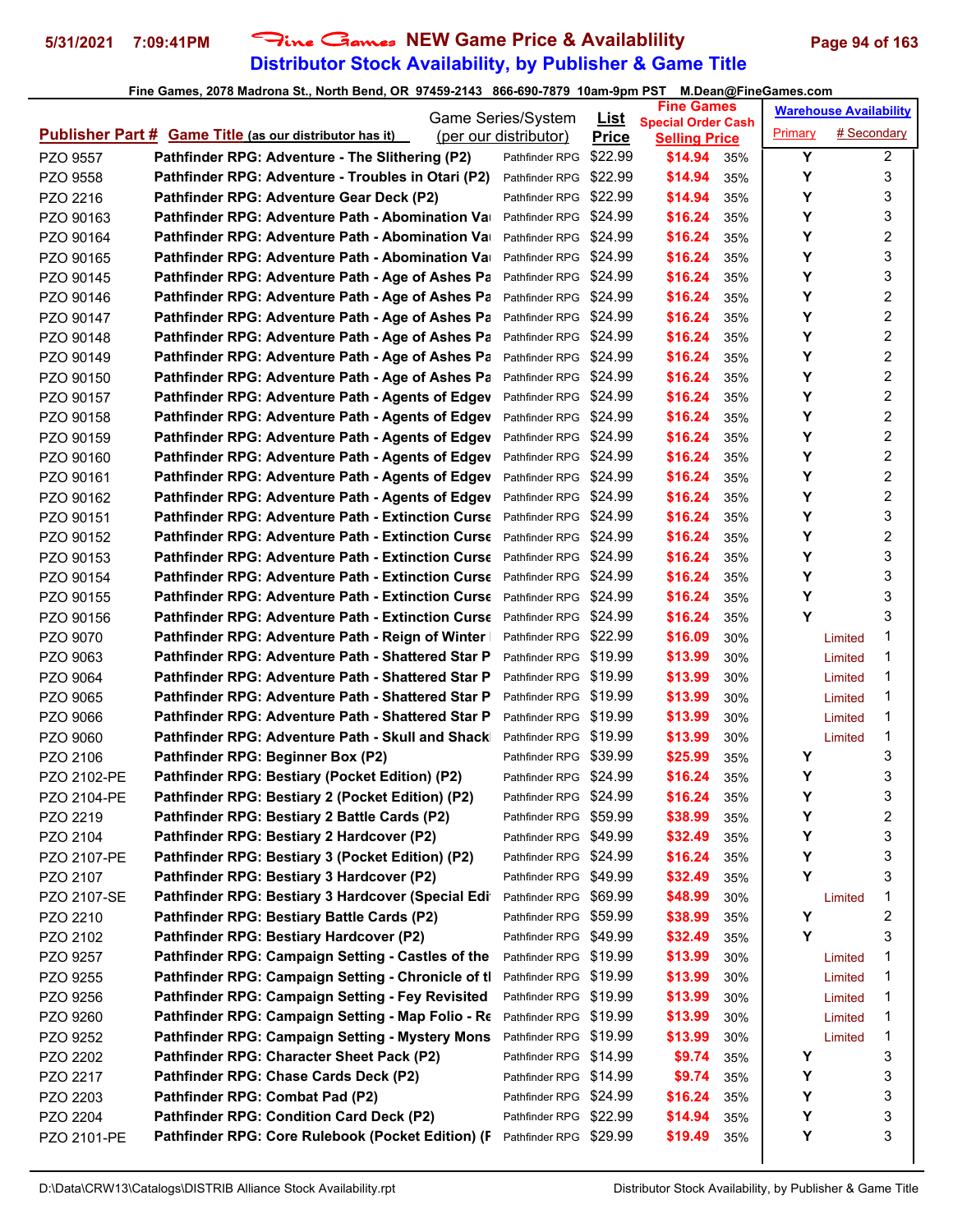# **Distributor Stock Availability, by Publisher & Game Title** 5/31/2021 7:09:41PM Fine Games NEW Game Price & Availablility Page 95 of 163

|              |                                                                | Game Series/System     | <u>List</u>  | <b>Fine Games</b>                                 |     |         | <b>Warehouse Availability</b> |                  |
|--------------|----------------------------------------------------------------|------------------------|--------------|---------------------------------------------------|-----|---------|-------------------------------|------------------|
|              | <b>Publisher Part # Game Title (as our distributor has it)</b> | (per our distributor)  | <b>Price</b> | <b>Special Order Cash</b><br><b>Selling Price</b> |     | Primary | # Secondary                   |                  |
| PZO 2101     | Pathfinder RPG: Core Rulebook Hardcover (P2)                   | Pathfinder RPG         | \$59.99      | \$38.99                                           | 35% | Y       |                               | 3                |
| PZO 2206     | Pathfinder RPG: Critical Fumble Deck (P2)                      | Pathfinder RPG \$12.99 |              | \$8.44                                            | 35% | Y       |                               | 3                |
| PZO 2205     | Pathfinder RPG: Critical Hit Deck (P2)                         | Pathfinder RPG \$12.99 |              | \$8.44                                            | 35% | Y       |                               | 3                |
| PZO 30082    | Pathfinder RPG: Flip-Mat - Airship                             | Pathfinder RPG \$14.99 |              | \$9.74                                            | 35% | Y       |                               | 3                |
| PZO 30101    | Pathfinder RPG: Flip-Mat - Ambush Sites Multi-Pac              | Pathfinder RPG \$24.99 |              | \$16.24                                           | 35% | Y       |                               | 2                |
| PZO 30084    | Pathfinder RPG: Flip-Mat - Arcane Library                      | Pathfinder RPG \$14.99 |              | \$9.74                                            | 35% | Y       |                               | 3                |
| PZO 30078    | Pathfinder RPG: Flip-Mat - Asylum                              | Pathfinder RPG \$14.99 |              | \$9.74                                            | 35% | Υ       |                               | 3                |
| PZO 30024    | Pathfinder RPG: Flip-Mat - Basic (Revised Edition)             | Pathfinder RPG \$14.99 |              | \$9.74                                            | 35% | Y       |                               | 3                |
| PZO 30024-MP | Pathfinder RPG: Flip-Mat - Basic Terrain Multi Pacl            | Pathfinder RPG \$24.99 |              | \$16.24                                           | 35% | Y       |                               | 3                |
| PZO 30106    | Pathfinder RPG: Flip-Mat - Bigger Ancient Dungeor              | Pathfinder RPG \$19.99 |              | \$12.99                                           | 35% | Y       |                               | 3                |
| PZO 30069    | Pathfinder RPG: Flip-Mat - Bigger Basic                        | Pathfinder RPG \$19.99 |              | \$12.99                                           | 35% | Y       |                               | 2                |
| PZO 30089    | Pathfinder RPG: Flip-Mat - Bigger Bridge                       | Pathfinder RPG \$19.99 |              | \$12.99                                           | 35% |         |                               | 3                |
| PZO 30083    | Pathfinder RPG: Flip-Mat - Bigger Caverns                      | Pathfinder RPG \$19.99 |              | \$12.99                                           | 35% | Υ       |                               | 3                |
| PZO 30074    | Pathfinder RPG: Flip-Mat - Bigger Dungeon                      | Pathfinder RPG \$19.99 |              | \$12.99                                           | 35% | Y       |                               | 3                |
| PZO 30102    | Pathfinder RPG: Flip-Mat - Bigger Flooded Dungeo               | Pathfinder RPG \$19.99 |              | \$12.99                                           | 35% | Y       |                               | 3                |
| PZO 30077    | Pathfinder RPG: Flip-Mat - Bigger Forest                       | Pathfinder RPG \$19.99 |              | \$12.99                                           | 35% | Y       |                               | 3                |
| PZO 30086    | Pathfinder RPG: Flip-Mat - Bigger Keep                         | Pathfinder RPG \$19.99 |              | \$12.99                                           | 35% | Υ       |                               | 3                |
| PZO 30109    | Pathfinder RPG: Flip-Mat - Bigger Pirate Ship                  | Pathfinder RPG \$19.99 |              | \$12.99                                           | 35% | Υ       |                               | 3                |
| PZO 30095    | Pathfinder RPG: Flip-Mat - Bigger Sewer                        | Pathfinder RPG \$19.99 |              | \$12.99                                           | 35% | Y       |                               | 3                |
| PZO 30071    | Pathfinder RPG: Flip-Mat - Bigger Tavern                       | Pathfinder RPG \$19.99 |              | \$12.99                                           | 35% | Υ       |                               | 3                |
| PZO 30099    | Pathfinder RPG: Flip-Mat - Bigger Temple                       | Pathfinder RPG \$19.99 |              | \$12.99                                           | 35% | Υ       |                               | 3                |
| PZO 30092    | Pathfinder RPG: Flip-Mat - Bigger Village                      | Pathfinder RPG \$19.99 |              | \$12.99                                           | 35% | Y       |                               | 3                |
| PZO 30091    | Pathfinder RPG: Flip-Mat - Carnival                            | Pathfinder RPG \$14.99 |              | \$9.74                                            | 35% | Y       |                               | 3                |
| PZO 30104    | Pathfinder RPG: Flip-Mat - Castles Multi-Pack                  | Pathfinder RPG \$24.99 |              | \$16.24                                           | 35% | Y       |                               | 3                |
| PZO GENFM001 | Pathfinder RPG: Flip-Mat - Cavernous Lair                      | Pathfinder RPG \$14.99 |              | \$9.74                                            | 35% | Υ       |                               | 3                |
| PZO 30111    | Pathfinder RPG: Flip-Mat - City Sites Multi-Pack               | Pathfinder RPG \$24.99 |              | \$16.24                                           | 35% | Y       |                               | 3                |
| PZO 30096    | Pathfinder RPG: Flip-Mat - Docks                               | Pathfinder RPG \$14.99 |              | \$9.74                                            | 35% | Y       |                               | 3                |
| PZO 30088    | Pathfinder RPG: Flip-Mat - Dungeons Multi-Pack                 | Pathfinder RPG \$24.99 |              | \$17.49                                           | 30% |         | Limited                       | $\boldsymbol{2}$ |
| PZO 30079    | Pathfinder RPG: Flip-Mat - Elemental Planes Multi-             | Pathfinder RPG \$24.99 |              | \$16.24                                           | 35% | Υ       |                               | 3                |
| PZO 30081    | Pathfinder RPG: Flip-Mat - Forbidden Jungle                    | Pathfinder RPG \$14.99 |              | \$9.74                                            | 35% | Y       |                               | 3                |
| PZO 30090    | Pathfinder RPG: Flip-Mat - Forest Fire                         | Pathfinder RPG \$14.99 |              | \$9.74                                            | 35% |         |                               | 3                |
| PZO 30093    | Pathfinder RPG: Flip-Mat - Forests Multi-Pack                  | Pathfinder RPG \$24.99 |              | \$16.24                                           | 35% | Υ       |                               | 3                |
| PZO 30064    | Pathfinder RPG: Flip-Mat - Giant Lairs                         | Pathfinder RPG \$13.99 |              | \$9.09                                            | 35% | Υ       |                               | 3                |
| PZO 30108    | Pathfinder RPG: Flip-Mat - Haunted Dungeons Mult               | Pathfinder RPG \$24.99 |              | \$16.24                                           | 35% | Υ       |                               | 3                |
| PZO 30085    | Pathfinder RPG: Flip-Mat - Haunted House                       | Pathfinder RPG \$14.99 |              | \$9.74                                            | 35% | Υ       |                               | 3                |
| PZO 30075    | Pathfinder RPG: Flip-Mat - Lost City                           | Pathfinder RPG \$14.99 |              | \$9.74                                            | 35% | Y       |                               | 3                |
| PZO 30076    | Pathfinder RPG: Flip-Mat - Mythos Dungeon                      | Pathfinder RPG \$14.99 |              | \$9.74                                            | 35% | Y       |                               | 3                |
| PZO 30113    | <b>Pathfinder RPG: Flip-Mat - Shipwrecks</b>                   | Pathfinder RPG \$14.99 |              | \$9.74                                            | 35% | Y       |                               | 3                |
| PZO 30087    | Pathfinder RPG: Flip-Mat - Sunken City                         | Pathfinder RPG \$14.99 |              | \$9.74                                            | 35% | Y       |                               | 3                |
| PZO 30100    | Pathfinder RPG: Flip-Mat - The Fall of Plaguestone             | Pathfinder RPG \$14.99 |              | \$9.74                                            | 35% | Υ       |                               | 3                |
| PZO 30103    | Pathfinder RPG: Flip-Mat - The Rusty Dragon Inn                | Pathfinder RPG \$14.99 |              | \$9.74                                            | 35% | Y       |                               | 3                |
| PZO 30107    | Pathfinder RPG: Flip-Mat - The Slithering (P2)                 | Pathfinder RPG \$14.99 |              | \$9.74                                            | 35% | Y       |                               | 3                |
| PZO 30110    | Pathfinder RPG: Flip-Mat - Troubles in Otari (P2)              | Pathfinder RPG \$14.99 |              | \$9.74                                            | 35% | Y       |                               | 3                |
| PZO 30065    | Pathfinder RPG: Flip-Mat - Warship                             | Pathfinder RPG \$13.99 |              | \$9.09                                            | 35% | Υ       |                               | 3                |
| PZO 30098    | Pathfinder RPG: Flip-Mat - Wicked Dungeon                      | Pathfinder RPG \$14.99 |              | \$9.74                                            | 35% | Y       |                               | 3                |
| PZO 30094    | Pathfinder RPG: Flip-Mat - Wizard's Dungeon                    | Pathfinder RPG \$14.99 |              | \$9.74                                            | 35% | Υ       |                               | 3                |
| PZO 31020    | Pathfinder RPG: Flip-Mat Classics - Ancient Dunge              | Pathfinder RPG \$13.99 |              | \$9.09                                            | 35% | Υ       |                               | 3                |
| PZO 31013    | Pathfinder RPG: Flip-Mat Classics - Arena                      | Pathfinder RPG \$13.99 |              | \$9.09                                            | 35% | Y       |                               | 3                |
| PZO 31029    | Pathfinder RPG: Flip-Mat Classics - Bandit Outpos              | Pathfinder RPG \$13.99 |              | \$9.09                                            | 35% | Υ       |                               | 2                |
| PZO 31015    | Pathfinder RPG: Flip-Mat Classics - Battlefield                | Pathfinder RPG \$13.99 |              | \$9.09                                            | 35% | Υ       |                               | 3                |
|              |                                                                |                        |              |                                                   |     |         |                               |                  |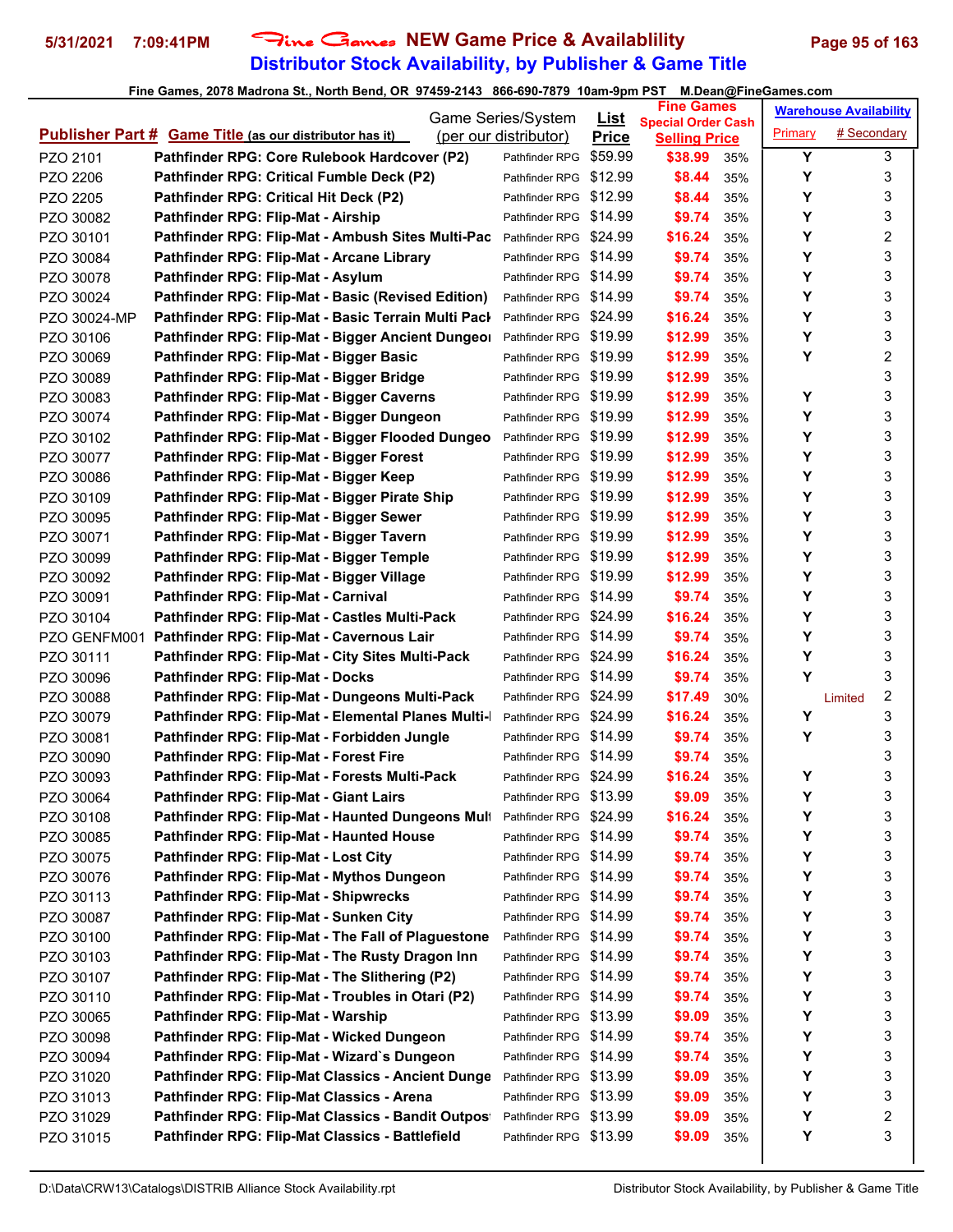# **Distributor Stock Availability, by Publisher & Game Title 5/31/2021 7:09:41PM** Fine Games **NEW Game Price & Availablility Page 96 of 163**

| <b>Special Order Cash</b><br># Secondary<br>Primary<br><b>Publisher Part # Game Title (as our distributor has it)</b><br>(per our distributor)<br><b>Price</b><br><b>Selling Price</b><br>Y<br>3<br>Pathfinder RPG: Flip-Mat Classics - Cathedral<br>\$14.99<br>PZO 31030<br>\$9.74<br>Pathfinder RPG<br>35%<br>3<br>Y<br>Pathfinder RPG: Flip-Mat Classics - City Gates<br>Pathfinder RPG \$13.99<br>\$9.09<br>PZO 31027<br>35%<br>Y<br>3<br>Pathfinder RPG: Flip-Mat Classics - City Market<br>Pathfinder RPG \$13.99<br>\$9.09<br>35%<br>PZO 31028<br>Y<br>1<br><b>Pathfinder RPG: Flip-Mat Classics - City Streets</b><br>PZO 31007<br>Pathfinder RPG \$13.99<br>\$9.09<br>35%<br>3<br>Y<br>Pathfinder RPG: Flip-Mat Classics - Darklands<br>Pathfinder RPG \$13.99<br>\$9.09<br>PZO 31014<br>35%<br>Y<br>3<br>Pathfinder RPG: Flip-Mat Classics - Deep Forest<br>\$9.09<br>Pathfinder RPG \$13.99<br>PZO 31024<br>35%<br>Υ<br>2<br>\$9.09<br><b>Pathfinder RPG: Flip-Mat Classics - Desert</b><br>Pathfinder RPG \$13.99<br>PZO 31019<br>35%<br>3<br>Y<br>Pathfinder RPG: Flip-Mat Classics - Dragon's Lair<br>Pathfinder RPG \$13.99<br>PZO 31025<br>\$9.09<br>35%<br>3<br>Y<br>\$9.09<br>Pathfinder RPG: Flip-Mat Classics - Dungeon<br>Pathfinder RPG \$13.99<br>PZO 31009<br>35%<br>Y<br>3<br>Pathfinder RPG: Flip-Mat Classics - Falls and Rapio<br>Pathfinder RPG \$14.99<br>\$9.74<br>PZO 31031<br>35%<br>2<br>Y<br><b>Pathfinder RPG: Flip-Mat Classics - Forest</b><br>PZO 31005<br>Pathfinder RPG \$13.99<br>\$9.09<br>35%<br>3<br>Y<br>Pathfinder RPG: Flip-Mat Classics - Hamlet<br>Pathfinder RPG \$13.99<br>PZO 31026<br>\$9.09<br>35%<br>Υ<br>3<br>Pathfinder RPG: Flip-Mat Classics - Hill Country<br>Pathfinder RPG \$13.99<br>\$9.09<br>PZO 31023<br>35%<br>Υ<br>3<br>Pathfinder RPG: Flip-Mat Classics - Pirate Ship<br>\$9.09<br>PZO 31022<br>Pathfinder RPG \$13.99<br>35%<br>Υ<br>3<br>Pathfinder RPG: Flip-Mat Classics - Prison<br>Pathfinder RPG \$13.99<br>PZO 31008<br>\$9.09<br>35%<br>3<br>PZO 31016<br>Pathfinder RPG: Flip-Mat Classics - Pub Crawl<br>Pathfinder RPG \$13.99<br>\$9.09<br>35%<br>3<br>Υ<br>Pathfinder RPG: Flip-Mat Classics - Red Light Disti<br>Pathfinder RPG \$14.99<br>\$9.74<br>PZO 31033<br>35%<br>Y<br>3<br>Pathfinder RPG: Flip-Mat Classics - River Crossing<br>\$9.09<br>PZO 31011<br>Pathfinder RPG \$13.99<br>35%<br>3<br>Y<br>Pathfinder RPG: Flip-Mat Classics - Seedy Tavern<br>Pathfinder RPG \$13.99<br>\$9.09<br>PZO 31018<br>35%<br>Υ<br>3<br>Pathfinder RPG: Flip-Mat Classics - Ship<br>Pathfinder RPG \$13.99<br>\$9.09<br>PZO 31002<br>35%<br>Υ<br>3<br>Pathfinder RPG: Flip-Mat Classics - Slum Quarter<br>\$9.74<br>Pathfinder RPG \$14.99<br>PZO 31032<br>35%<br>Y<br>3<br>Pathfinder RPG: Flip-Mat Classics - Swamp<br>Pathfinder RPG \$13.99<br>\$9.09<br>PZO 31006<br>35%<br>3<br>Y<br>Pathfinder RPG: Flip-Mat Classics - Tavern<br>\$9.09<br>PZO 31001<br>Pathfinder RPG \$13.99<br>35%<br>2<br>Υ<br>Pathfinder RPG: Flip-Mat Classics - Town Square<br>Pathfinder RPG \$13.99<br>\$9.09<br>PZO 31010<br>35%<br>3<br>Υ<br>Pathfinder RPG: Flip-Mat Classics - Twisted Caver<br>\$9.74<br>PZO 31034<br>Pathfinder RPG \$14.99<br>35%<br>3<br>Y<br>Pathfinder RPG: Flip-Mat Classics - Village Square<br>PZO 31004<br>Pathfinder RPG \$13.99<br>\$9.09<br>35%<br>Υ<br>3<br>Pathfinder RPG: Flip-Mat Classics - Warehouse<br>PZO 31021<br>Pathfinder RPG \$13.99<br>\$9.09<br>35%<br>3<br>Υ<br>Pathfinder RPG \$13.99<br><b>Pathfinder RPG: Flip-Mat Classics - Watch Station</b><br>\$9.09<br>PZO 31017<br>35%<br>Y<br>3<br>Pathfinder RPG: Flip-Mat Classics - Waterfront Tav<br>Pathfinder RPG \$13.99<br>\$9.09<br>PZO 31012<br>35%<br>Y<br>3<br>Pathfinder RPG: Flip-Mat Classics - Woodlands<br>Pathfinder RPG \$13.99<br>PZO 31003<br>\$9.09<br>35%<br>3<br>Υ<br>PZO 4087<br>Pathfinder RPG: Flip-Tiles - Darklands Fire Caves I<br>Pathfinder RPG \$19.99<br>\$12.99<br>35%<br>Υ<br>3<br>\$12.99<br>Pathfinder RPG: Flip-Tiles - Darklands Perils Expar<br>Pathfinder RPG \$19.99<br>PZO 4083<br>35%<br>3<br>Y<br>Pathfinder RPG \$34.99<br>\$22.74<br>35%<br>Pathfinder RPG: Flip-Tiles - Darklands Starter Set<br>PZO 4082<br>2<br>Υ<br>Pathfinder RPG: Flip-Tiles - Dungeon Mazes Expan<br>Pathfinder RPG \$19.99<br>\$12.99<br>PZO 4084<br>35%<br>3<br>Pathfinder RPG: Flip-Tiles - Dungeon Perils Expan:<br>\$12.99<br>Pathfinder RPG \$19.99<br>PZO 4074<br>35%<br>Υ<br>3<br>Pathfinder RPG: Flip-Tiles - Dungeon Starter Set<br>Pathfinder RPG \$34.99<br>\$22.74<br>PZO 4073<br>35%<br>Υ<br>3<br>Pathfinder RPG: Flip-Tiles - Dungeon Vaults Expan<br>\$12.99<br>PZO 4079<br>Pathfinder RPG \$19.99<br>35%<br>2<br>Υ<br>Pathfinder RPG: Flip-Tiles - Forest Highlands Expa<br>PZO 4080<br>Pathfinder RPG \$19.99<br>\$12.99<br>35%<br>3<br>Pathfinder RPG: Flip-Tiles - Forest Perils Expansio<br>Pathfinder RPG \$19.99<br>\$12.99<br>PZO 4076<br>35%<br>$\overline{\mathbf{c}}$<br>Υ<br>Pathfinder RPG: Flip-Tiles - Forest Starter Set<br>Pathfinder RPG \$34.99<br>\$22.74<br>PZO 4075<br>35%<br>3<br>Υ<br>Pathfinder RPG: Flip-Tiles - Haunted Woodlands E:<br>\$12.99<br>PZO 4085<br>Pathfinder RPG<br>\$19.99<br>35%<br>3<br>Υ<br>Pathfinder RPG \$19.99<br>\$12.99<br>Pathfinder RPG: Flip-Tiles - Urban Perils Expansio<br>PZO 4078<br>35%<br>Υ<br>3<br>Pathfinder RPG: Flip-Tiles - Urban Sewers Expansi<br>Pathfinder RPG \$19.99<br>\$12.99<br>PZO 4081<br>35%<br>3<br>Pathfinder RPG: Flip-Tiles - Urban Slums Expansic<br>Pathfinder RPG \$19.99<br>\$12.99<br>PZO 4086<br>35%<br>3<br>Pathfinder RPG: Flip-Tiles - Urban Starter Set<br>Pathfinder RPG \$34.99<br>PZO 4077<br>\$22.74<br>35%<br>3<br>PZO 4090<br>Pathfinder RPG: Flip-Tiles - Urban Waterfront Expa<br>Pathfinder RPG \$19.99<br>\$12.99<br>Y<br>35%<br>3<br>Pathfinder RPG: Flip-Tiles - Wilderness Perils Expa<br>Υ<br>Pathfinder RPG<br>\$19.99<br>\$12.99<br>PZO 4089<br>35%<br>Υ<br>3<br>Pathfinder RPG: Flip-Tiles - Wilderness Starter Set<br>\$22.74<br>PZO 4088<br>Pathfinder RPG<br>\$34.99<br>35%<br>3<br>Υ<br>Pathfinder RPG: Gamemastery Guide (Pocket Editi<br>\$16.24<br>Pathfinder RPG<br>\$24.99<br>PZO 2103-PE<br>35%<br>3<br>Y<br>Pathfinder RPG: Gamemastery Guide Hardcover (F<br>\$32.49<br>Pathfinder RPG \$49.99<br>PZO 2103<br>35% |  | Game Series/System | <u>List</u> | <b>Fine Games</b> |  | <b>Warehouse Availability</b> |
|----------------------------------------------------------------------------------------------------------------------------------------------------------------------------------------------------------------------------------------------------------------------------------------------------------------------------------------------------------------------------------------------------------------------------------------------------------------------------------------------------------------------------------------------------------------------------------------------------------------------------------------------------------------------------------------------------------------------------------------------------------------------------------------------------------------------------------------------------------------------------------------------------------------------------------------------------------------------------------------------------------------------------------------------------------------------------------------------------------------------------------------------------------------------------------------------------------------------------------------------------------------------------------------------------------------------------------------------------------------------------------------------------------------------------------------------------------------------------------------------------------------------------------------------------------------------------------------------------------------------------------------------------------------------------------------------------------------------------------------------------------------------------------------------------------------------------------------------------------------------------------------------------------------------------------------------------------------------------------------------------------------------------------------------------------------------------------------------------------------------------------------------------------------------------------------------------------------------------------------------------------------------------------------------------------------------------------------------------------------------------------------------------------------------------------------------------------------------------------------------------------------------------------------------------------------------------------------------------------------------------------------------------------------------------------------------------------------------------------------------------------------------------------------------------------------------------------------------------------------------------------------------------------------------------------------------------------------------------------------------------------------------------------------------------------------------------------------------------------------------------------------------------------------------------------------------------------------------------------------------------------------------------------------------------------------------------------------------------------------------------------------------------------------------------------------------------------------------------------------------------------------------------------------------------------------------------------------------------------------------------------------------------------------------------------------------------------------------------------------------------------------------------------------------------------------------------------------------------------------------------------------------------------------------------------------------------------------------------------------------------------------------------------------------------------------------------------------------------------------------------------------------------------------------------------------------------------------------------------------------------------------------------------------------------------------------------------------------------------------------------------------------------------------------------------------------------------------------------------------------------------------------------------------------------------------------------------------------------------------------------------------------------------------------------------------------------------------------------------------------------------------------------------------------------------------------------------------------------------------------------------------------------------------------------------------------------------------------------------------------------------------------------------------------------------------------------------------------------------------------------------------------------------------------------------------------------------------------------------------------------------------------------------------------------------------------------------------------------------------------------------------------------------------------------------------------------------------------------------------------------------------------------------------------------------------------------------------------------------------------------------------------------------------------------------------------------------------------------------------------------------------------------------------------------------------------------------------------------------------------------------------------------------------------------------------------------------------------------------------------------------------------------------------------------------------------------------------------------------------------------------------------------------------------------------------------------------------------------------------------------------------------------------------------------------------------------------------------|--|--------------------|-------------|-------------------|--|-------------------------------|
|                                                                                                                                                                                                                                                                                                                                                                                                                                                                                                                                                                                                                                                                                                                                                                                                                                                                                                                                                                                                                                                                                                                                                                                                                                                                                                                                                                                                                                                                                                                                                                                                                                                                                                                                                                                                                                                                                                                                                                                                                                                                                                                                                                                                                                                                                                                                                                                                                                                                                                                                                                                                                                                                                                                                                                                                                                                                                                                                                                                                                                                                                                                                                                                                                                                                                                                                                                                                                                                                                                                                                                                                                                                                                                                                                                                                                                                                                                                                                                                                                                                                                                                                                                                                                                                                                                                                                                                                                                                                                                                                                                                                                                                                                                                                                                                                                                                                                                                                                                                                                                                                                                                                                                                                                                                                                                                                                                                                                                                                                                                                                                                                                                                                                                                                                                                                                                                                                                                                                                                                                                                                                                                                                                                                                                                                                                                                              |  |                    |             |                   |  |                               |
|                                                                                                                                                                                                                                                                                                                                                                                                                                                                                                                                                                                                                                                                                                                                                                                                                                                                                                                                                                                                                                                                                                                                                                                                                                                                                                                                                                                                                                                                                                                                                                                                                                                                                                                                                                                                                                                                                                                                                                                                                                                                                                                                                                                                                                                                                                                                                                                                                                                                                                                                                                                                                                                                                                                                                                                                                                                                                                                                                                                                                                                                                                                                                                                                                                                                                                                                                                                                                                                                                                                                                                                                                                                                                                                                                                                                                                                                                                                                                                                                                                                                                                                                                                                                                                                                                                                                                                                                                                                                                                                                                                                                                                                                                                                                                                                                                                                                                                                                                                                                                                                                                                                                                                                                                                                                                                                                                                                                                                                                                                                                                                                                                                                                                                                                                                                                                                                                                                                                                                                                                                                                                                                                                                                                                                                                                                                                              |  |                    |             |                   |  |                               |
|                                                                                                                                                                                                                                                                                                                                                                                                                                                                                                                                                                                                                                                                                                                                                                                                                                                                                                                                                                                                                                                                                                                                                                                                                                                                                                                                                                                                                                                                                                                                                                                                                                                                                                                                                                                                                                                                                                                                                                                                                                                                                                                                                                                                                                                                                                                                                                                                                                                                                                                                                                                                                                                                                                                                                                                                                                                                                                                                                                                                                                                                                                                                                                                                                                                                                                                                                                                                                                                                                                                                                                                                                                                                                                                                                                                                                                                                                                                                                                                                                                                                                                                                                                                                                                                                                                                                                                                                                                                                                                                                                                                                                                                                                                                                                                                                                                                                                                                                                                                                                                                                                                                                                                                                                                                                                                                                                                                                                                                                                                                                                                                                                                                                                                                                                                                                                                                                                                                                                                                                                                                                                                                                                                                                                                                                                                                                              |  |                    |             |                   |  |                               |
|                                                                                                                                                                                                                                                                                                                                                                                                                                                                                                                                                                                                                                                                                                                                                                                                                                                                                                                                                                                                                                                                                                                                                                                                                                                                                                                                                                                                                                                                                                                                                                                                                                                                                                                                                                                                                                                                                                                                                                                                                                                                                                                                                                                                                                                                                                                                                                                                                                                                                                                                                                                                                                                                                                                                                                                                                                                                                                                                                                                                                                                                                                                                                                                                                                                                                                                                                                                                                                                                                                                                                                                                                                                                                                                                                                                                                                                                                                                                                                                                                                                                                                                                                                                                                                                                                                                                                                                                                                                                                                                                                                                                                                                                                                                                                                                                                                                                                                                                                                                                                                                                                                                                                                                                                                                                                                                                                                                                                                                                                                                                                                                                                                                                                                                                                                                                                                                                                                                                                                                                                                                                                                                                                                                                                                                                                                                                              |  |                    |             |                   |  |                               |
|                                                                                                                                                                                                                                                                                                                                                                                                                                                                                                                                                                                                                                                                                                                                                                                                                                                                                                                                                                                                                                                                                                                                                                                                                                                                                                                                                                                                                                                                                                                                                                                                                                                                                                                                                                                                                                                                                                                                                                                                                                                                                                                                                                                                                                                                                                                                                                                                                                                                                                                                                                                                                                                                                                                                                                                                                                                                                                                                                                                                                                                                                                                                                                                                                                                                                                                                                                                                                                                                                                                                                                                                                                                                                                                                                                                                                                                                                                                                                                                                                                                                                                                                                                                                                                                                                                                                                                                                                                                                                                                                                                                                                                                                                                                                                                                                                                                                                                                                                                                                                                                                                                                                                                                                                                                                                                                                                                                                                                                                                                                                                                                                                                                                                                                                                                                                                                                                                                                                                                                                                                                                                                                                                                                                                                                                                                                                              |  |                    |             |                   |  |                               |
|                                                                                                                                                                                                                                                                                                                                                                                                                                                                                                                                                                                                                                                                                                                                                                                                                                                                                                                                                                                                                                                                                                                                                                                                                                                                                                                                                                                                                                                                                                                                                                                                                                                                                                                                                                                                                                                                                                                                                                                                                                                                                                                                                                                                                                                                                                                                                                                                                                                                                                                                                                                                                                                                                                                                                                                                                                                                                                                                                                                                                                                                                                                                                                                                                                                                                                                                                                                                                                                                                                                                                                                                                                                                                                                                                                                                                                                                                                                                                                                                                                                                                                                                                                                                                                                                                                                                                                                                                                                                                                                                                                                                                                                                                                                                                                                                                                                                                                                                                                                                                                                                                                                                                                                                                                                                                                                                                                                                                                                                                                                                                                                                                                                                                                                                                                                                                                                                                                                                                                                                                                                                                                                                                                                                                                                                                                                                              |  |                    |             |                   |  |                               |
|                                                                                                                                                                                                                                                                                                                                                                                                                                                                                                                                                                                                                                                                                                                                                                                                                                                                                                                                                                                                                                                                                                                                                                                                                                                                                                                                                                                                                                                                                                                                                                                                                                                                                                                                                                                                                                                                                                                                                                                                                                                                                                                                                                                                                                                                                                                                                                                                                                                                                                                                                                                                                                                                                                                                                                                                                                                                                                                                                                                                                                                                                                                                                                                                                                                                                                                                                                                                                                                                                                                                                                                                                                                                                                                                                                                                                                                                                                                                                                                                                                                                                                                                                                                                                                                                                                                                                                                                                                                                                                                                                                                                                                                                                                                                                                                                                                                                                                                                                                                                                                                                                                                                                                                                                                                                                                                                                                                                                                                                                                                                                                                                                                                                                                                                                                                                                                                                                                                                                                                                                                                                                                                                                                                                                                                                                                                                              |  |                    |             |                   |  |                               |
|                                                                                                                                                                                                                                                                                                                                                                                                                                                                                                                                                                                                                                                                                                                                                                                                                                                                                                                                                                                                                                                                                                                                                                                                                                                                                                                                                                                                                                                                                                                                                                                                                                                                                                                                                                                                                                                                                                                                                                                                                                                                                                                                                                                                                                                                                                                                                                                                                                                                                                                                                                                                                                                                                                                                                                                                                                                                                                                                                                                                                                                                                                                                                                                                                                                                                                                                                                                                                                                                                                                                                                                                                                                                                                                                                                                                                                                                                                                                                                                                                                                                                                                                                                                                                                                                                                                                                                                                                                                                                                                                                                                                                                                                                                                                                                                                                                                                                                                                                                                                                                                                                                                                                                                                                                                                                                                                                                                                                                                                                                                                                                                                                                                                                                                                                                                                                                                                                                                                                                                                                                                                                                                                                                                                                                                                                                                                              |  |                    |             |                   |  |                               |
|                                                                                                                                                                                                                                                                                                                                                                                                                                                                                                                                                                                                                                                                                                                                                                                                                                                                                                                                                                                                                                                                                                                                                                                                                                                                                                                                                                                                                                                                                                                                                                                                                                                                                                                                                                                                                                                                                                                                                                                                                                                                                                                                                                                                                                                                                                                                                                                                                                                                                                                                                                                                                                                                                                                                                                                                                                                                                                                                                                                                                                                                                                                                                                                                                                                                                                                                                                                                                                                                                                                                                                                                                                                                                                                                                                                                                                                                                                                                                                                                                                                                                                                                                                                                                                                                                                                                                                                                                                                                                                                                                                                                                                                                                                                                                                                                                                                                                                                                                                                                                                                                                                                                                                                                                                                                                                                                                                                                                                                                                                                                                                                                                                                                                                                                                                                                                                                                                                                                                                                                                                                                                                                                                                                                                                                                                                                                              |  |                    |             |                   |  |                               |
|                                                                                                                                                                                                                                                                                                                                                                                                                                                                                                                                                                                                                                                                                                                                                                                                                                                                                                                                                                                                                                                                                                                                                                                                                                                                                                                                                                                                                                                                                                                                                                                                                                                                                                                                                                                                                                                                                                                                                                                                                                                                                                                                                                                                                                                                                                                                                                                                                                                                                                                                                                                                                                                                                                                                                                                                                                                                                                                                                                                                                                                                                                                                                                                                                                                                                                                                                                                                                                                                                                                                                                                                                                                                                                                                                                                                                                                                                                                                                                                                                                                                                                                                                                                                                                                                                                                                                                                                                                                                                                                                                                                                                                                                                                                                                                                                                                                                                                                                                                                                                                                                                                                                                                                                                                                                                                                                                                                                                                                                                                                                                                                                                                                                                                                                                                                                                                                                                                                                                                                                                                                                                                                                                                                                                                                                                                                                              |  |                    |             |                   |  |                               |
|                                                                                                                                                                                                                                                                                                                                                                                                                                                                                                                                                                                                                                                                                                                                                                                                                                                                                                                                                                                                                                                                                                                                                                                                                                                                                                                                                                                                                                                                                                                                                                                                                                                                                                                                                                                                                                                                                                                                                                                                                                                                                                                                                                                                                                                                                                                                                                                                                                                                                                                                                                                                                                                                                                                                                                                                                                                                                                                                                                                                                                                                                                                                                                                                                                                                                                                                                                                                                                                                                                                                                                                                                                                                                                                                                                                                                                                                                                                                                                                                                                                                                                                                                                                                                                                                                                                                                                                                                                                                                                                                                                                                                                                                                                                                                                                                                                                                                                                                                                                                                                                                                                                                                                                                                                                                                                                                                                                                                                                                                                                                                                                                                                                                                                                                                                                                                                                                                                                                                                                                                                                                                                                                                                                                                                                                                                                                              |  |                    |             |                   |  |                               |
|                                                                                                                                                                                                                                                                                                                                                                                                                                                                                                                                                                                                                                                                                                                                                                                                                                                                                                                                                                                                                                                                                                                                                                                                                                                                                                                                                                                                                                                                                                                                                                                                                                                                                                                                                                                                                                                                                                                                                                                                                                                                                                                                                                                                                                                                                                                                                                                                                                                                                                                                                                                                                                                                                                                                                                                                                                                                                                                                                                                                                                                                                                                                                                                                                                                                                                                                                                                                                                                                                                                                                                                                                                                                                                                                                                                                                                                                                                                                                                                                                                                                                                                                                                                                                                                                                                                                                                                                                                                                                                                                                                                                                                                                                                                                                                                                                                                                                                                                                                                                                                                                                                                                                                                                                                                                                                                                                                                                                                                                                                                                                                                                                                                                                                                                                                                                                                                                                                                                                                                                                                                                                                                                                                                                                                                                                                                                              |  |                    |             |                   |  |                               |
|                                                                                                                                                                                                                                                                                                                                                                                                                                                                                                                                                                                                                                                                                                                                                                                                                                                                                                                                                                                                                                                                                                                                                                                                                                                                                                                                                                                                                                                                                                                                                                                                                                                                                                                                                                                                                                                                                                                                                                                                                                                                                                                                                                                                                                                                                                                                                                                                                                                                                                                                                                                                                                                                                                                                                                                                                                                                                                                                                                                                                                                                                                                                                                                                                                                                                                                                                                                                                                                                                                                                                                                                                                                                                                                                                                                                                                                                                                                                                                                                                                                                                                                                                                                                                                                                                                                                                                                                                                                                                                                                                                                                                                                                                                                                                                                                                                                                                                                                                                                                                                                                                                                                                                                                                                                                                                                                                                                                                                                                                                                                                                                                                                                                                                                                                                                                                                                                                                                                                                                                                                                                                                                                                                                                                                                                                                                                              |  |                    |             |                   |  |                               |
|                                                                                                                                                                                                                                                                                                                                                                                                                                                                                                                                                                                                                                                                                                                                                                                                                                                                                                                                                                                                                                                                                                                                                                                                                                                                                                                                                                                                                                                                                                                                                                                                                                                                                                                                                                                                                                                                                                                                                                                                                                                                                                                                                                                                                                                                                                                                                                                                                                                                                                                                                                                                                                                                                                                                                                                                                                                                                                                                                                                                                                                                                                                                                                                                                                                                                                                                                                                                                                                                                                                                                                                                                                                                                                                                                                                                                                                                                                                                                                                                                                                                                                                                                                                                                                                                                                                                                                                                                                                                                                                                                                                                                                                                                                                                                                                                                                                                                                                                                                                                                                                                                                                                                                                                                                                                                                                                                                                                                                                                                                                                                                                                                                                                                                                                                                                                                                                                                                                                                                                                                                                                                                                                                                                                                                                                                                                                              |  |                    |             |                   |  |                               |
|                                                                                                                                                                                                                                                                                                                                                                                                                                                                                                                                                                                                                                                                                                                                                                                                                                                                                                                                                                                                                                                                                                                                                                                                                                                                                                                                                                                                                                                                                                                                                                                                                                                                                                                                                                                                                                                                                                                                                                                                                                                                                                                                                                                                                                                                                                                                                                                                                                                                                                                                                                                                                                                                                                                                                                                                                                                                                                                                                                                                                                                                                                                                                                                                                                                                                                                                                                                                                                                                                                                                                                                                                                                                                                                                                                                                                                                                                                                                                                                                                                                                                                                                                                                                                                                                                                                                                                                                                                                                                                                                                                                                                                                                                                                                                                                                                                                                                                                                                                                                                                                                                                                                                                                                                                                                                                                                                                                                                                                                                                                                                                                                                                                                                                                                                                                                                                                                                                                                                                                                                                                                                                                                                                                                                                                                                                                                              |  |                    |             |                   |  |                               |
|                                                                                                                                                                                                                                                                                                                                                                                                                                                                                                                                                                                                                                                                                                                                                                                                                                                                                                                                                                                                                                                                                                                                                                                                                                                                                                                                                                                                                                                                                                                                                                                                                                                                                                                                                                                                                                                                                                                                                                                                                                                                                                                                                                                                                                                                                                                                                                                                                                                                                                                                                                                                                                                                                                                                                                                                                                                                                                                                                                                                                                                                                                                                                                                                                                                                                                                                                                                                                                                                                                                                                                                                                                                                                                                                                                                                                                                                                                                                                                                                                                                                                                                                                                                                                                                                                                                                                                                                                                                                                                                                                                                                                                                                                                                                                                                                                                                                                                                                                                                                                                                                                                                                                                                                                                                                                                                                                                                                                                                                                                                                                                                                                                                                                                                                                                                                                                                                                                                                                                                                                                                                                                                                                                                                                                                                                                                                              |  |                    |             |                   |  |                               |
|                                                                                                                                                                                                                                                                                                                                                                                                                                                                                                                                                                                                                                                                                                                                                                                                                                                                                                                                                                                                                                                                                                                                                                                                                                                                                                                                                                                                                                                                                                                                                                                                                                                                                                                                                                                                                                                                                                                                                                                                                                                                                                                                                                                                                                                                                                                                                                                                                                                                                                                                                                                                                                                                                                                                                                                                                                                                                                                                                                                                                                                                                                                                                                                                                                                                                                                                                                                                                                                                                                                                                                                                                                                                                                                                                                                                                                                                                                                                                                                                                                                                                                                                                                                                                                                                                                                                                                                                                                                                                                                                                                                                                                                                                                                                                                                                                                                                                                                                                                                                                                                                                                                                                                                                                                                                                                                                                                                                                                                                                                                                                                                                                                                                                                                                                                                                                                                                                                                                                                                                                                                                                                                                                                                                                                                                                                                                              |  |                    |             |                   |  |                               |
|                                                                                                                                                                                                                                                                                                                                                                                                                                                                                                                                                                                                                                                                                                                                                                                                                                                                                                                                                                                                                                                                                                                                                                                                                                                                                                                                                                                                                                                                                                                                                                                                                                                                                                                                                                                                                                                                                                                                                                                                                                                                                                                                                                                                                                                                                                                                                                                                                                                                                                                                                                                                                                                                                                                                                                                                                                                                                                                                                                                                                                                                                                                                                                                                                                                                                                                                                                                                                                                                                                                                                                                                                                                                                                                                                                                                                                                                                                                                                                                                                                                                                                                                                                                                                                                                                                                                                                                                                                                                                                                                                                                                                                                                                                                                                                                                                                                                                                                                                                                                                                                                                                                                                                                                                                                                                                                                                                                                                                                                                                                                                                                                                                                                                                                                                                                                                                                                                                                                                                                                                                                                                                                                                                                                                                                                                                                                              |  |                    |             |                   |  |                               |
|                                                                                                                                                                                                                                                                                                                                                                                                                                                                                                                                                                                                                                                                                                                                                                                                                                                                                                                                                                                                                                                                                                                                                                                                                                                                                                                                                                                                                                                                                                                                                                                                                                                                                                                                                                                                                                                                                                                                                                                                                                                                                                                                                                                                                                                                                                                                                                                                                                                                                                                                                                                                                                                                                                                                                                                                                                                                                                                                                                                                                                                                                                                                                                                                                                                                                                                                                                                                                                                                                                                                                                                                                                                                                                                                                                                                                                                                                                                                                                                                                                                                                                                                                                                                                                                                                                                                                                                                                                                                                                                                                                                                                                                                                                                                                                                                                                                                                                                                                                                                                                                                                                                                                                                                                                                                                                                                                                                                                                                                                                                                                                                                                                                                                                                                                                                                                                                                                                                                                                                                                                                                                                                                                                                                                                                                                                                                              |  |                    |             |                   |  |                               |
|                                                                                                                                                                                                                                                                                                                                                                                                                                                                                                                                                                                                                                                                                                                                                                                                                                                                                                                                                                                                                                                                                                                                                                                                                                                                                                                                                                                                                                                                                                                                                                                                                                                                                                                                                                                                                                                                                                                                                                                                                                                                                                                                                                                                                                                                                                                                                                                                                                                                                                                                                                                                                                                                                                                                                                                                                                                                                                                                                                                                                                                                                                                                                                                                                                                                                                                                                                                                                                                                                                                                                                                                                                                                                                                                                                                                                                                                                                                                                                                                                                                                                                                                                                                                                                                                                                                                                                                                                                                                                                                                                                                                                                                                                                                                                                                                                                                                                                                                                                                                                                                                                                                                                                                                                                                                                                                                                                                                                                                                                                                                                                                                                                                                                                                                                                                                                                                                                                                                                                                                                                                                                                                                                                                                                                                                                                                                              |  |                    |             |                   |  |                               |
|                                                                                                                                                                                                                                                                                                                                                                                                                                                                                                                                                                                                                                                                                                                                                                                                                                                                                                                                                                                                                                                                                                                                                                                                                                                                                                                                                                                                                                                                                                                                                                                                                                                                                                                                                                                                                                                                                                                                                                                                                                                                                                                                                                                                                                                                                                                                                                                                                                                                                                                                                                                                                                                                                                                                                                                                                                                                                                                                                                                                                                                                                                                                                                                                                                                                                                                                                                                                                                                                                                                                                                                                                                                                                                                                                                                                                                                                                                                                                                                                                                                                                                                                                                                                                                                                                                                                                                                                                                                                                                                                                                                                                                                                                                                                                                                                                                                                                                                                                                                                                                                                                                                                                                                                                                                                                                                                                                                                                                                                                                                                                                                                                                                                                                                                                                                                                                                                                                                                                                                                                                                                                                                                                                                                                                                                                                                                              |  |                    |             |                   |  |                               |
|                                                                                                                                                                                                                                                                                                                                                                                                                                                                                                                                                                                                                                                                                                                                                                                                                                                                                                                                                                                                                                                                                                                                                                                                                                                                                                                                                                                                                                                                                                                                                                                                                                                                                                                                                                                                                                                                                                                                                                                                                                                                                                                                                                                                                                                                                                                                                                                                                                                                                                                                                                                                                                                                                                                                                                                                                                                                                                                                                                                                                                                                                                                                                                                                                                                                                                                                                                                                                                                                                                                                                                                                                                                                                                                                                                                                                                                                                                                                                                                                                                                                                                                                                                                                                                                                                                                                                                                                                                                                                                                                                                                                                                                                                                                                                                                                                                                                                                                                                                                                                                                                                                                                                                                                                                                                                                                                                                                                                                                                                                                                                                                                                                                                                                                                                                                                                                                                                                                                                                                                                                                                                                                                                                                                                                                                                                                                              |  |                    |             |                   |  |                               |
|                                                                                                                                                                                                                                                                                                                                                                                                                                                                                                                                                                                                                                                                                                                                                                                                                                                                                                                                                                                                                                                                                                                                                                                                                                                                                                                                                                                                                                                                                                                                                                                                                                                                                                                                                                                                                                                                                                                                                                                                                                                                                                                                                                                                                                                                                                                                                                                                                                                                                                                                                                                                                                                                                                                                                                                                                                                                                                                                                                                                                                                                                                                                                                                                                                                                                                                                                                                                                                                                                                                                                                                                                                                                                                                                                                                                                                                                                                                                                                                                                                                                                                                                                                                                                                                                                                                                                                                                                                                                                                                                                                                                                                                                                                                                                                                                                                                                                                                                                                                                                                                                                                                                                                                                                                                                                                                                                                                                                                                                                                                                                                                                                                                                                                                                                                                                                                                                                                                                                                                                                                                                                                                                                                                                                                                                                                                                              |  |                    |             |                   |  |                               |
|                                                                                                                                                                                                                                                                                                                                                                                                                                                                                                                                                                                                                                                                                                                                                                                                                                                                                                                                                                                                                                                                                                                                                                                                                                                                                                                                                                                                                                                                                                                                                                                                                                                                                                                                                                                                                                                                                                                                                                                                                                                                                                                                                                                                                                                                                                                                                                                                                                                                                                                                                                                                                                                                                                                                                                                                                                                                                                                                                                                                                                                                                                                                                                                                                                                                                                                                                                                                                                                                                                                                                                                                                                                                                                                                                                                                                                                                                                                                                                                                                                                                                                                                                                                                                                                                                                                                                                                                                                                                                                                                                                                                                                                                                                                                                                                                                                                                                                                                                                                                                                                                                                                                                                                                                                                                                                                                                                                                                                                                                                                                                                                                                                                                                                                                                                                                                                                                                                                                                                                                                                                                                                                                                                                                                                                                                                                                              |  |                    |             |                   |  |                               |
|                                                                                                                                                                                                                                                                                                                                                                                                                                                                                                                                                                                                                                                                                                                                                                                                                                                                                                                                                                                                                                                                                                                                                                                                                                                                                                                                                                                                                                                                                                                                                                                                                                                                                                                                                                                                                                                                                                                                                                                                                                                                                                                                                                                                                                                                                                                                                                                                                                                                                                                                                                                                                                                                                                                                                                                                                                                                                                                                                                                                                                                                                                                                                                                                                                                                                                                                                                                                                                                                                                                                                                                                                                                                                                                                                                                                                                                                                                                                                                                                                                                                                                                                                                                                                                                                                                                                                                                                                                                                                                                                                                                                                                                                                                                                                                                                                                                                                                                                                                                                                                                                                                                                                                                                                                                                                                                                                                                                                                                                                                                                                                                                                                                                                                                                                                                                                                                                                                                                                                                                                                                                                                                                                                                                                                                                                                                                              |  |                    |             |                   |  |                               |
|                                                                                                                                                                                                                                                                                                                                                                                                                                                                                                                                                                                                                                                                                                                                                                                                                                                                                                                                                                                                                                                                                                                                                                                                                                                                                                                                                                                                                                                                                                                                                                                                                                                                                                                                                                                                                                                                                                                                                                                                                                                                                                                                                                                                                                                                                                                                                                                                                                                                                                                                                                                                                                                                                                                                                                                                                                                                                                                                                                                                                                                                                                                                                                                                                                                                                                                                                                                                                                                                                                                                                                                                                                                                                                                                                                                                                                                                                                                                                                                                                                                                                                                                                                                                                                                                                                                                                                                                                                                                                                                                                                                                                                                                                                                                                                                                                                                                                                                                                                                                                                                                                                                                                                                                                                                                                                                                                                                                                                                                                                                                                                                                                                                                                                                                                                                                                                                                                                                                                                                                                                                                                                                                                                                                                                                                                                                                              |  |                    |             |                   |  |                               |
|                                                                                                                                                                                                                                                                                                                                                                                                                                                                                                                                                                                                                                                                                                                                                                                                                                                                                                                                                                                                                                                                                                                                                                                                                                                                                                                                                                                                                                                                                                                                                                                                                                                                                                                                                                                                                                                                                                                                                                                                                                                                                                                                                                                                                                                                                                                                                                                                                                                                                                                                                                                                                                                                                                                                                                                                                                                                                                                                                                                                                                                                                                                                                                                                                                                                                                                                                                                                                                                                                                                                                                                                                                                                                                                                                                                                                                                                                                                                                                                                                                                                                                                                                                                                                                                                                                                                                                                                                                                                                                                                                                                                                                                                                                                                                                                                                                                                                                                                                                                                                                                                                                                                                                                                                                                                                                                                                                                                                                                                                                                                                                                                                                                                                                                                                                                                                                                                                                                                                                                                                                                                                                                                                                                                                                                                                                                                              |  |                    |             |                   |  |                               |
|                                                                                                                                                                                                                                                                                                                                                                                                                                                                                                                                                                                                                                                                                                                                                                                                                                                                                                                                                                                                                                                                                                                                                                                                                                                                                                                                                                                                                                                                                                                                                                                                                                                                                                                                                                                                                                                                                                                                                                                                                                                                                                                                                                                                                                                                                                                                                                                                                                                                                                                                                                                                                                                                                                                                                                                                                                                                                                                                                                                                                                                                                                                                                                                                                                                                                                                                                                                                                                                                                                                                                                                                                                                                                                                                                                                                                                                                                                                                                                                                                                                                                                                                                                                                                                                                                                                                                                                                                                                                                                                                                                                                                                                                                                                                                                                                                                                                                                                                                                                                                                                                                                                                                                                                                                                                                                                                                                                                                                                                                                                                                                                                                                                                                                                                                                                                                                                                                                                                                                                                                                                                                                                                                                                                                                                                                                                                              |  |                    |             |                   |  |                               |
|                                                                                                                                                                                                                                                                                                                                                                                                                                                                                                                                                                                                                                                                                                                                                                                                                                                                                                                                                                                                                                                                                                                                                                                                                                                                                                                                                                                                                                                                                                                                                                                                                                                                                                                                                                                                                                                                                                                                                                                                                                                                                                                                                                                                                                                                                                                                                                                                                                                                                                                                                                                                                                                                                                                                                                                                                                                                                                                                                                                                                                                                                                                                                                                                                                                                                                                                                                                                                                                                                                                                                                                                                                                                                                                                                                                                                                                                                                                                                                                                                                                                                                                                                                                                                                                                                                                                                                                                                                                                                                                                                                                                                                                                                                                                                                                                                                                                                                                                                                                                                                                                                                                                                                                                                                                                                                                                                                                                                                                                                                                                                                                                                                                                                                                                                                                                                                                                                                                                                                                                                                                                                                                                                                                                                                                                                                                                              |  |                    |             |                   |  |                               |
|                                                                                                                                                                                                                                                                                                                                                                                                                                                                                                                                                                                                                                                                                                                                                                                                                                                                                                                                                                                                                                                                                                                                                                                                                                                                                                                                                                                                                                                                                                                                                                                                                                                                                                                                                                                                                                                                                                                                                                                                                                                                                                                                                                                                                                                                                                                                                                                                                                                                                                                                                                                                                                                                                                                                                                                                                                                                                                                                                                                                                                                                                                                                                                                                                                                                                                                                                                                                                                                                                                                                                                                                                                                                                                                                                                                                                                                                                                                                                                                                                                                                                                                                                                                                                                                                                                                                                                                                                                                                                                                                                                                                                                                                                                                                                                                                                                                                                                                                                                                                                                                                                                                                                                                                                                                                                                                                                                                                                                                                                                                                                                                                                                                                                                                                                                                                                                                                                                                                                                                                                                                                                                                                                                                                                                                                                                                                              |  |                    |             |                   |  |                               |
|                                                                                                                                                                                                                                                                                                                                                                                                                                                                                                                                                                                                                                                                                                                                                                                                                                                                                                                                                                                                                                                                                                                                                                                                                                                                                                                                                                                                                                                                                                                                                                                                                                                                                                                                                                                                                                                                                                                                                                                                                                                                                                                                                                                                                                                                                                                                                                                                                                                                                                                                                                                                                                                                                                                                                                                                                                                                                                                                                                                                                                                                                                                                                                                                                                                                                                                                                                                                                                                                                                                                                                                                                                                                                                                                                                                                                                                                                                                                                                                                                                                                                                                                                                                                                                                                                                                                                                                                                                                                                                                                                                                                                                                                                                                                                                                                                                                                                                                                                                                                                                                                                                                                                                                                                                                                                                                                                                                                                                                                                                                                                                                                                                                                                                                                                                                                                                                                                                                                                                                                                                                                                                                                                                                                                                                                                                                                              |  |                    |             |                   |  |                               |
|                                                                                                                                                                                                                                                                                                                                                                                                                                                                                                                                                                                                                                                                                                                                                                                                                                                                                                                                                                                                                                                                                                                                                                                                                                                                                                                                                                                                                                                                                                                                                                                                                                                                                                                                                                                                                                                                                                                                                                                                                                                                                                                                                                                                                                                                                                                                                                                                                                                                                                                                                                                                                                                                                                                                                                                                                                                                                                                                                                                                                                                                                                                                                                                                                                                                                                                                                                                                                                                                                                                                                                                                                                                                                                                                                                                                                                                                                                                                                                                                                                                                                                                                                                                                                                                                                                                                                                                                                                                                                                                                                                                                                                                                                                                                                                                                                                                                                                                                                                                                                                                                                                                                                                                                                                                                                                                                                                                                                                                                                                                                                                                                                                                                                                                                                                                                                                                                                                                                                                                                                                                                                                                                                                                                                                                                                                                                              |  |                    |             |                   |  |                               |
|                                                                                                                                                                                                                                                                                                                                                                                                                                                                                                                                                                                                                                                                                                                                                                                                                                                                                                                                                                                                                                                                                                                                                                                                                                                                                                                                                                                                                                                                                                                                                                                                                                                                                                                                                                                                                                                                                                                                                                                                                                                                                                                                                                                                                                                                                                                                                                                                                                                                                                                                                                                                                                                                                                                                                                                                                                                                                                                                                                                                                                                                                                                                                                                                                                                                                                                                                                                                                                                                                                                                                                                                                                                                                                                                                                                                                                                                                                                                                                                                                                                                                                                                                                                                                                                                                                                                                                                                                                                                                                                                                                                                                                                                                                                                                                                                                                                                                                                                                                                                                                                                                                                                                                                                                                                                                                                                                                                                                                                                                                                                                                                                                                                                                                                                                                                                                                                                                                                                                                                                                                                                                                                                                                                                                                                                                                                                              |  |                    |             |                   |  |                               |
|                                                                                                                                                                                                                                                                                                                                                                                                                                                                                                                                                                                                                                                                                                                                                                                                                                                                                                                                                                                                                                                                                                                                                                                                                                                                                                                                                                                                                                                                                                                                                                                                                                                                                                                                                                                                                                                                                                                                                                                                                                                                                                                                                                                                                                                                                                                                                                                                                                                                                                                                                                                                                                                                                                                                                                                                                                                                                                                                                                                                                                                                                                                                                                                                                                                                                                                                                                                                                                                                                                                                                                                                                                                                                                                                                                                                                                                                                                                                                                                                                                                                                                                                                                                                                                                                                                                                                                                                                                                                                                                                                                                                                                                                                                                                                                                                                                                                                                                                                                                                                                                                                                                                                                                                                                                                                                                                                                                                                                                                                                                                                                                                                                                                                                                                                                                                                                                                                                                                                                                                                                                                                                                                                                                                                                                                                                                                              |  |                    |             |                   |  |                               |
|                                                                                                                                                                                                                                                                                                                                                                                                                                                                                                                                                                                                                                                                                                                                                                                                                                                                                                                                                                                                                                                                                                                                                                                                                                                                                                                                                                                                                                                                                                                                                                                                                                                                                                                                                                                                                                                                                                                                                                                                                                                                                                                                                                                                                                                                                                                                                                                                                                                                                                                                                                                                                                                                                                                                                                                                                                                                                                                                                                                                                                                                                                                                                                                                                                                                                                                                                                                                                                                                                                                                                                                                                                                                                                                                                                                                                                                                                                                                                                                                                                                                                                                                                                                                                                                                                                                                                                                                                                                                                                                                                                                                                                                                                                                                                                                                                                                                                                                                                                                                                                                                                                                                                                                                                                                                                                                                                                                                                                                                                                                                                                                                                                                                                                                                                                                                                                                                                                                                                                                                                                                                                                                                                                                                                                                                                                                                              |  |                    |             |                   |  |                               |
|                                                                                                                                                                                                                                                                                                                                                                                                                                                                                                                                                                                                                                                                                                                                                                                                                                                                                                                                                                                                                                                                                                                                                                                                                                                                                                                                                                                                                                                                                                                                                                                                                                                                                                                                                                                                                                                                                                                                                                                                                                                                                                                                                                                                                                                                                                                                                                                                                                                                                                                                                                                                                                                                                                                                                                                                                                                                                                                                                                                                                                                                                                                                                                                                                                                                                                                                                                                                                                                                                                                                                                                                                                                                                                                                                                                                                                                                                                                                                                                                                                                                                                                                                                                                                                                                                                                                                                                                                                                                                                                                                                                                                                                                                                                                                                                                                                                                                                                                                                                                                                                                                                                                                                                                                                                                                                                                                                                                                                                                                                                                                                                                                                                                                                                                                                                                                                                                                                                                                                                                                                                                                                                                                                                                                                                                                                                                              |  |                    |             |                   |  |                               |
|                                                                                                                                                                                                                                                                                                                                                                                                                                                                                                                                                                                                                                                                                                                                                                                                                                                                                                                                                                                                                                                                                                                                                                                                                                                                                                                                                                                                                                                                                                                                                                                                                                                                                                                                                                                                                                                                                                                                                                                                                                                                                                                                                                                                                                                                                                                                                                                                                                                                                                                                                                                                                                                                                                                                                                                                                                                                                                                                                                                                                                                                                                                                                                                                                                                                                                                                                                                                                                                                                                                                                                                                                                                                                                                                                                                                                                                                                                                                                                                                                                                                                                                                                                                                                                                                                                                                                                                                                                                                                                                                                                                                                                                                                                                                                                                                                                                                                                                                                                                                                                                                                                                                                                                                                                                                                                                                                                                                                                                                                                                                                                                                                                                                                                                                                                                                                                                                                                                                                                                                                                                                                                                                                                                                                                                                                                                                              |  |                    |             |                   |  |                               |
|                                                                                                                                                                                                                                                                                                                                                                                                                                                                                                                                                                                                                                                                                                                                                                                                                                                                                                                                                                                                                                                                                                                                                                                                                                                                                                                                                                                                                                                                                                                                                                                                                                                                                                                                                                                                                                                                                                                                                                                                                                                                                                                                                                                                                                                                                                                                                                                                                                                                                                                                                                                                                                                                                                                                                                                                                                                                                                                                                                                                                                                                                                                                                                                                                                                                                                                                                                                                                                                                                                                                                                                                                                                                                                                                                                                                                                                                                                                                                                                                                                                                                                                                                                                                                                                                                                                                                                                                                                                                                                                                                                                                                                                                                                                                                                                                                                                                                                                                                                                                                                                                                                                                                                                                                                                                                                                                                                                                                                                                                                                                                                                                                                                                                                                                                                                                                                                                                                                                                                                                                                                                                                                                                                                                                                                                                                                                              |  |                    |             |                   |  |                               |
|                                                                                                                                                                                                                                                                                                                                                                                                                                                                                                                                                                                                                                                                                                                                                                                                                                                                                                                                                                                                                                                                                                                                                                                                                                                                                                                                                                                                                                                                                                                                                                                                                                                                                                                                                                                                                                                                                                                                                                                                                                                                                                                                                                                                                                                                                                                                                                                                                                                                                                                                                                                                                                                                                                                                                                                                                                                                                                                                                                                                                                                                                                                                                                                                                                                                                                                                                                                                                                                                                                                                                                                                                                                                                                                                                                                                                                                                                                                                                                                                                                                                                                                                                                                                                                                                                                                                                                                                                                                                                                                                                                                                                                                                                                                                                                                                                                                                                                                                                                                                                                                                                                                                                                                                                                                                                                                                                                                                                                                                                                                                                                                                                                                                                                                                                                                                                                                                                                                                                                                                                                                                                                                                                                                                                                                                                                                                              |  |                    |             |                   |  |                               |
|                                                                                                                                                                                                                                                                                                                                                                                                                                                                                                                                                                                                                                                                                                                                                                                                                                                                                                                                                                                                                                                                                                                                                                                                                                                                                                                                                                                                                                                                                                                                                                                                                                                                                                                                                                                                                                                                                                                                                                                                                                                                                                                                                                                                                                                                                                                                                                                                                                                                                                                                                                                                                                                                                                                                                                                                                                                                                                                                                                                                                                                                                                                                                                                                                                                                                                                                                                                                                                                                                                                                                                                                                                                                                                                                                                                                                                                                                                                                                                                                                                                                                                                                                                                                                                                                                                                                                                                                                                                                                                                                                                                                                                                                                                                                                                                                                                                                                                                                                                                                                                                                                                                                                                                                                                                                                                                                                                                                                                                                                                                                                                                                                                                                                                                                                                                                                                                                                                                                                                                                                                                                                                                                                                                                                                                                                                                                              |  |                    |             |                   |  |                               |
|                                                                                                                                                                                                                                                                                                                                                                                                                                                                                                                                                                                                                                                                                                                                                                                                                                                                                                                                                                                                                                                                                                                                                                                                                                                                                                                                                                                                                                                                                                                                                                                                                                                                                                                                                                                                                                                                                                                                                                                                                                                                                                                                                                                                                                                                                                                                                                                                                                                                                                                                                                                                                                                                                                                                                                                                                                                                                                                                                                                                                                                                                                                                                                                                                                                                                                                                                                                                                                                                                                                                                                                                                                                                                                                                                                                                                                                                                                                                                                                                                                                                                                                                                                                                                                                                                                                                                                                                                                                                                                                                                                                                                                                                                                                                                                                                                                                                                                                                                                                                                                                                                                                                                                                                                                                                                                                                                                                                                                                                                                                                                                                                                                                                                                                                                                                                                                                                                                                                                                                                                                                                                                                                                                                                                                                                                                                                              |  |                    |             |                   |  |                               |
|                                                                                                                                                                                                                                                                                                                                                                                                                                                                                                                                                                                                                                                                                                                                                                                                                                                                                                                                                                                                                                                                                                                                                                                                                                                                                                                                                                                                                                                                                                                                                                                                                                                                                                                                                                                                                                                                                                                                                                                                                                                                                                                                                                                                                                                                                                                                                                                                                                                                                                                                                                                                                                                                                                                                                                                                                                                                                                                                                                                                                                                                                                                                                                                                                                                                                                                                                                                                                                                                                                                                                                                                                                                                                                                                                                                                                                                                                                                                                                                                                                                                                                                                                                                                                                                                                                                                                                                                                                                                                                                                                                                                                                                                                                                                                                                                                                                                                                                                                                                                                                                                                                                                                                                                                                                                                                                                                                                                                                                                                                                                                                                                                                                                                                                                                                                                                                                                                                                                                                                                                                                                                                                                                                                                                                                                                                                                              |  |                    |             |                   |  |                               |
|                                                                                                                                                                                                                                                                                                                                                                                                                                                                                                                                                                                                                                                                                                                                                                                                                                                                                                                                                                                                                                                                                                                                                                                                                                                                                                                                                                                                                                                                                                                                                                                                                                                                                                                                                                                                                                                                                                                                                                                                                                                                                                                                                                                                                                                                                                                                                                                                                                                                                                                                                                                                                                                                                                                                                                                                                                                                                                                                                                                                                                                                                                                                                                                                                                                                                                                                                                                                                                                                                                                                                                                                                                                                                                                                                                                                                                                                                                                                                                                                                                                                                                                                                                                                                                                                                                                                                                                                                                                                                                                                                                                                                                                                                                                                                                                                                                                                                                                                                                                                                                                                                                                                                                                                                                                                                                                                                                                                                                                                                                                                                                                                                                                                                                                                                                                                                                                                                                                                                                                                                                                                                                                                                                                                                                                                                                                                              |  |                    |             |                   |  |                               |
|                                                                                                                                                                                                                                                                                                                                                                                                                                                                                                                                                                                                                                                                                                                                                                                                                                                                                                                                                                                                                                                                                                                                                                                                                                                                                                                                                                                                                                                                                                                                                                                                                                                                                                                                                                                                                                                                                                                                                                                                                                                                                                                                                                                                                                                                                                                                                                                                                                                                                                                                                                                                                                                                                                                                                                                                                                                                                                                                                                                                                                                                                                                                                                                                                                                                                                                                                                                                                                                                                                                                                                                                                                                                                                                                                                                                                                                                                                                                                                                                                                                                                                                                                                                                                                                                                                                                                                                                                                                                                                                                                                                                                                                                                                                                                                                                                                                                                                                                                                                                                                                                                                                                                                                                                                                                                                                                                                                                                                                                                                                                                                                                                                                                                                                                                                                                                                                                                                                                                                                                                                                                                                                                                                                                                                                                                                                                              |  |                    |             |                   |  |                               |
|                                                                                                                                                                                                                                                                                                                                                                                                                                                                                                                                                                                                                                                                                                                                                                                                                                                                                                                                                                                                                                                                                                                                                                                                                                                                                                                                                                                                                                                                                                                                                                                                                                                                                                                                                                                                                                                                                                                                                                                                                                                                                                                                                                                                                                                                                                                                                                                                                                                                                                                                                                                                                                                                                                                                                                                                                                                                                                                                                                                                                                                                                                                                                                                                                                                                                                                                                                                                                                                                                                                                                                                                                                                                                                                                                                                                                                                                                                                                                                                                                                                                                                                                                                                                                                                                                                                                                                                                                                                                                                                                                                                                                                                                                                                                                                                                                                                                                                                                                                                                                                                                                                                                                                                                                                                                                                                                                                                                                                                                                                                                                                                                                                                                                                                                                                                                                                                                                                                                                                                                                                                                                                                                                                                                                                                                                                                                              |  |                    |             |                   |  |                               |
|                                                                                                                                                                                                                                                                                                                                                                                                                                                                                                                                                                                                                                                                                                                                                                                                                                                                                                                                                                                                                                                                                                                                                                                                                                                                                                                                                                                                                                                                                                                                                                                                                                                                                                                                                                                                                                                                                                                                                                                                                                                                                                                                                                                                                                                                                                                                                                                                                                                                                                                                                                                                                                                                                                                                                                                                                                                                                                                                                                                                                                                                                                                                                                                                                                                                                                                                                                                                                                                                                                                                                                                                                                                                                                                                                                                                                                                                                                                                                                                                                                                                                                                                                                                                                                                                                                                                                                                                                                                                                                                                                                                                                                                                                                                                                                                                                                                                                                                                                                                                                                                                                                                                                                                                                                                                                                                                                                                                                                                                                                                                                                                                                                                                                                                                                                                                                                                                                                                                                                                                                                                                                                                                                                                                                                                                                                                                              |  |                    |             |                   |  |                               |
|                                                                                                                                                                                                                                                                                                                                                                                                                                                                                                                                                                                                                                                                                                                                                                                                                                                                                                                                                                                                                                                                                                                                                                                                                                                                                                                                                                                                                                                                                                                                                                                                                                                                                                                                                                                                                                                                                                                                                                                                                                                                                                                                                                                                                                                                                                                                                                                                                                                                                                                                                                                                                                                                                                                                                                                                                                                                                                                                                                                                                                                                                                                                                                                                                                                                                                                                                                                                                                                                                                                                                                                                                                                                                                                                                                                                                                                                                                                                                                                                                                                                                                                                                                                                                                                                                                                                                                                                                                                                                                                                                                                                                                                                                                                                                                                                                                                                                                                                                                                                                                                                                                                                                                                                                                                                                                                                                                                                                                                                                                                                                                                                                                                                                                                                                                                                                                                                                                                                                                                                                                                                                                                                                                                                                                                                                                                                              |  |                    |             |                   |  |                               |
|                                                                                                                                                                                                                                                                                                                                                                                                                                                                                                                                                                                                                                                                                                                                                                                                                                                                                                                                                                                                                                                                                                                                                                                                                                                                                                                                                                                                                                                                                                                                                                                                                                                                                                                                                                                                                                                                                                                                                                                                                                                                                                                                                                                                                                                                                                                                                                                                                                                                                                                                                                                                                                                                                                                                                                                                                                                                                                                                                                                                                                                                                                                                                                                                                                                                                                                                                                                                                                                                                                                                                                                                                                                                                                                                                                                                                                                                                                                                                                                                                                                                                                                                                                                                                                                                                                                                                                                                                                                                                                                                                                                                                                                                                                                                                                                                                                                                                                                                                                                                                                                                                                                                                                                                                                                                                                                                                                                                                                                                                                                                                                                                                                                                                                                                                                                                                                                                                                                                                                                                                                                                                                                                                                                                                                                                                                                                              |  |                    |             |                   |  |                               |
|                                                                                                                                                                                                                                                                                                                                                                                                                                                                                                                                                                                                                                                                                                                                                                                                                                                                                                                                                                                                                                                                                                                                                                                                                                                                                                                                                                                                                                                                                                                                                                                                                                                                                                                                                                                                                                                                                                                                                                                                                                                                                                                                                                                                                                                                                                                                                                                                                                                                                                                                                                                                                                                                                                                                                                                                                                                                                                                                                                                                                                                                                                                                                                                                                                                                                                                                                                                                                                                                                                                                                                                                                                                                                                                                                                                                                                                                                                                                                                                                                                                                                                                                                                                                                                                                                                                                                                                                                                                                                                                                                                                                                                                                                                                                                                                                                                                                                                                                                                                                                                                                                                                                                                                                                                                                                                                                                                                                                                                                                                                                                                                                                                                                                                                                                                                                                                                                                                                                                                                                                                                                                                                                                                                                                                                                                                                                              |  |                    |             |                   |  |                               |
|                                                                                                                                                                                                                                                                                                                                                                                                                                                                                                                                                                                                                                                                                                                                                                                                                                                                                                                                                                                                                                                                                                                                                                                                                                                                                                                                                                                                                                                                                                                                                                                                                                                                                                                                                                                                                                                                                                                                                                                                                                                                                                                                                                                                                                                                                                                                                                                                                                                                                                                                                                                                                                                                                                                                                                                                                                                                                                                                                                                                                                                                                                                                                                                                                                                                                                                                                                                                                                                                                                                                                                                                                                                                                                                                                                                                                                                                                                                                                                                                                                                                                                                                                                                                                                                                                                                                                                                                                                                                                                                                                                                                                                                                                                                                                                                                                                                                                                                                                                                                                                                                                                                                                                                                                                                                                                                                                                                                                                                                                                                                                                                                                                                                                                                                                                                                                                                                                                                                                                                                                                                                                                                                                                                                                                                                                                                                              |  |                    |             |                   |  |                               |
|                                                                                                                                                                                                                                                                                                                                                                                                                                                                                                                                                                                                                                                                                                                                                                                                                                                                                                                                                                                                                                                                                                                                                                                                                                                                                                                                                                                                                                                                                                                                                                                                                                                                                                                                                                                                                                                                                                                                                                                                                                                                                                                                                                                                                                                                                                                                                                                                                                                                                                                                                                                                                                                                                                                                                                                                                                                                                                                                                                                                                                                                                                                                                                                                                                                                                                                                                                                                                                                                                                                                                                                                                                                                                                                                                                                                                                                                                                                                                                                                                                                                                                                                                                                                                                                                                                                                                                                                                                                                                                                                                                                                                                                                                                                                                                                                                                                                                                                                                                                                                                                                                                                                                                                                                                                                                                                                                                                                                                                                                                                                                                                                                                                                                                                                                                                                                                                                                                                                                                                                                                                                                                                                                                                                                                                                                                                                              |  |                    |             |                   |  |                               |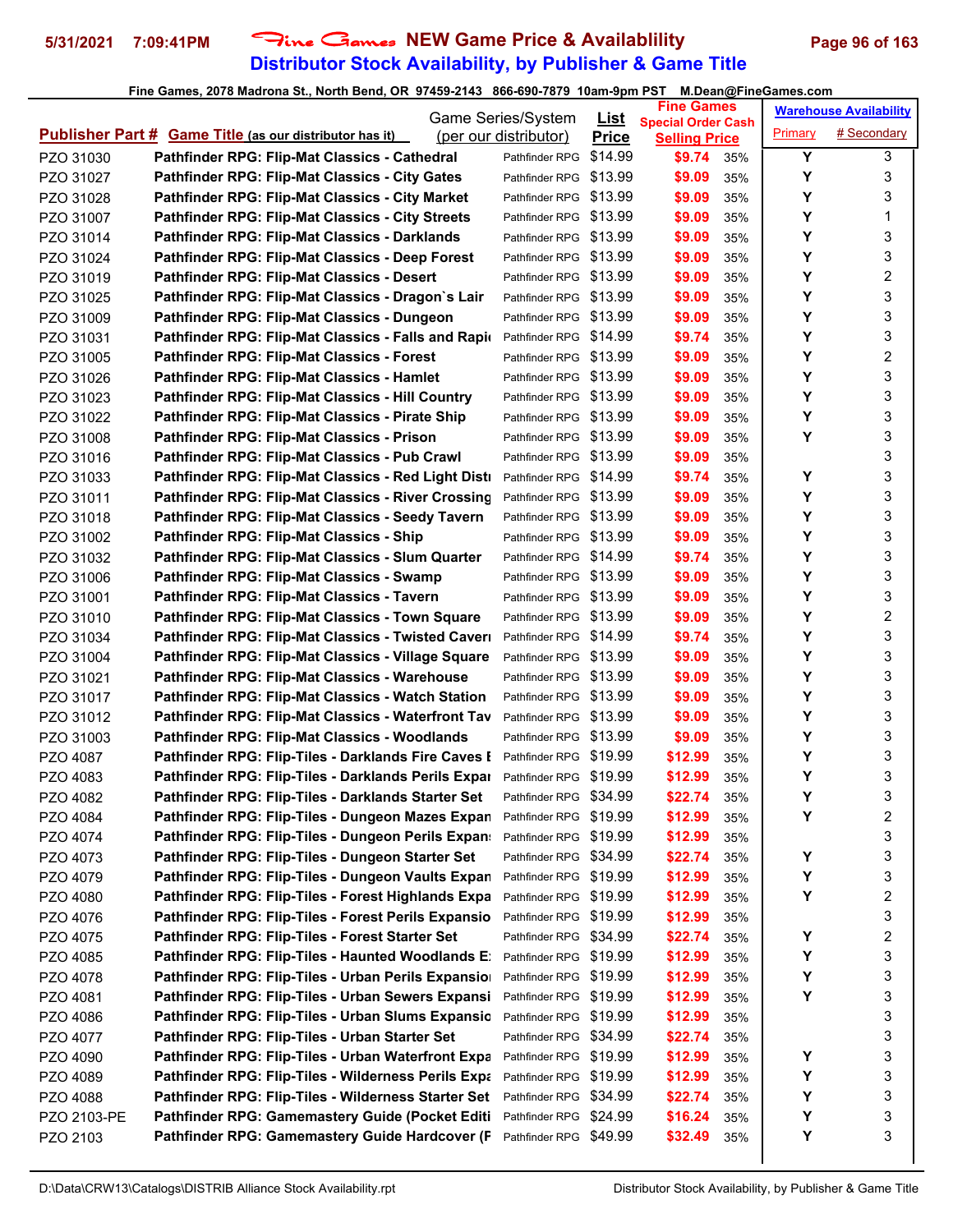# **Distributor Stock Availability, by Publisher & Game Title** 5/31/2021 7:09:41PM Fine Games NEW Game Price & Availablility Page 97 of 163

|                    |                                                                | Game Series/System     |                             | <b>Fine Games</b>                                 |     |         | <b>Warehouse Availability</b> |   |
|--------------------|----------------------------------------------------------------|------------------------|-----------------------------|---------------------------------------------------|-----|---------|-------------------------------|---|
|                    | <b>Publisher Part # Game Title (as our distributor has it)</b> | (per our distributor)  | <u>List</u><br><b>Price</b> | <b>Special Order Cash</b><br><b>Selling Price</b> |     | Primary | # Secondary                   |   |
| PZO 2201           | Pathfinder RPG: GM Screen (P2)                                 | Pathfinder RPG         | \$19.99                     | \$12.99                                           | 35% | Υ       |                               | 3 |
| PZO 9308           | Pathfinder RPG: Lost Omens - Ancestry Guide Har                | Pathfinder RPG         | \$34.99                     | \$22.74                                           | 35% | Υ       |                               | 3 |
| PZO 9302           | Pathfinder RPG: Lost Omens - Character Guide Ha                | Pathfinder RPG         | \$34.99                     | \$22.74                                           | 35% | Υ       |                               | 3 |
| PZO 9303           | Pathfinder RPG: Lost Omens - Gods and Magic Ha                 | Pathfinder RPG         | \$34.99                     | \$22.74                                           | 35% | Υ       |                               | 3 |
| PZO 9306           | Pathfinder RPG: Lost Omens - Legends Hardcover                 | Pathfinder RPG         | \$34.99                     | \$22.74                                           | 35% | Υ       |                               | 3 |
| PZO 9307           | Pathfinder RPG: Lost Omens - Pathfinder Society (              | Pathfinder RPG         | \$34.99                     | \$22.74                                           | 35% | Υ       |                               | 3 |
| PZO 9301           | Pathfinder RPG: Lost Omens - World Guide Hardco                | Pathfinder RPG         | \$36.99                     | \$24.04                                           | 35% | Υ       |                               | 2 |
| PZO 2222           | Pathfinder RPG: Magic Armaments Deck (P2)                      | Pathfinder RPG \$22.99 |                             | \$14.94                                           | 35% | Υ       |                               | 3 |
| PZO 4063           | <b>Pathfinder RPG: Map Pack - Labyrinths</b>                   | Pathfinder RPG \$14.99 |                             | \$9.74                                            | 35% | Υ       |                               | 3 |
| PZO 4059           | Pathfinder RPG: Map Pack - Marsh Trails                        | Pathfinder RPG \$14.99 |                             | \$9.74                                            | 35% | Υ       |                               | 3 |
| PZO 4068           | Pathfinder RPG: Map Pack - Ruined Village                      | Pathfinder RPG \$14.99 |                             | \$9.74                                            | 35% | Υ       |                               | 2 |
| PZO 4067           | Pathfinder RPG: Map Pack - Secret Rooms                        | Pathfinder RPG \$14.99 |                             | \$9.74                                            | 35% |         |                               | 3 |
| PZO 4072           | Pathfinder RPG: Map Pack - Starship Decks                      | Pathfinder RPG \$14.99 |                             | \$9.74                                            | 35% | Υ       |                               | 3 |
| PZO 2218           | Pathfinder RPG: NPC Battle Cards (P2)                          | Pathfinder RPG \$29.99 |                             | \$19.49                                           | 35% | Y       |                               | 3 |
| <b>PZO GWK0001</b> | Pathfinder RPG: Online - Thornkeep                             | Pathfinder RPG \$24.99 |                             | \$17.49                                           | 30% |         | Limited                       | 1 |
| PZO 1037           | Pathfinder RPG: Pawns - Age of Ashes Pawn Colle                | Pathfinder RPG \$24.99 |                             | \$16.24                                           | 35% | Υ       |                               | 2 |
| PZO 1042           | Pathfinder RPG: Pawns - Agents of Edgewatch Pav                | Pathfinder RPG \$24.99 |                             | \$16.24                                           | 35% | Υ       |                               | 3 |
| PZO 1036-B         | Pathfinder RPG: Pawns - Base Assortment (P2)                   | Pathfinder RPG \$14.99 |                             | \$9.74                                            | 35% | Υ       |                               | 2 |
| PZO 1039           | Pathfinder RPG: Pawns - Bestiary 2 Pawn Collectic              | Pathfinder RPG         | \$39.99                     | \$25.99                                           | 35% | Υ       |                               | 3 |
| PZO 1043           | Pathfinder RPG: Pawns - Bestiary 3 Pawn Collectic              | Pathfinder RPG \$39.99 |                             | \$25.99                                           | 35% | Y       |                               | 3 |
| PZO 1036           | Pathfinder RPG: Pawns - Bestiary Box (P2)                      | Pathfinder RPG \$49.99 |                             | \$32.49                                           | 35% | Υ       |                               | 3 |
| PZO 1040           | <b>Pathfinder RPG: Pawns - Extinction Curse Pawn Compation</b> | Pathfinder RPG \$24.99 |                             | \$16.24                                           | 35% | Υ       |                               | 3 |
| PZO 1038           | Pathfinder RPG: Pawns - Gamemastery Guide NPC                  | Pathfinder RPG \$25.99 |                             | \$16.89                                           | 35% | Υ       |                               | 2 |
| PZO 1041           | Pathfinder RPG: Pawns - Player Character Pawn C                | Pathfinder RPG         | \$24.99                     | \$16.24                                           | 35% | Υ       |                               | 3 |
| PZO 1028           | Pathfinder RPG: Pawns - The Ironfang Invasion Pa               | Pathfinder RPG         | \$24.99                     | \$16.24                                           | 35% | Υ       |                               |   |
| PZO 9495           | Pathfinder RPG: Player Companion - Heroes of Go                | Pathfinder RPG         | \$14.99                     | \$10.49                                           | 30% |         | Limited                       | 1 |
| PZO 2100-M         | Pathfinder RPG: Playtest Adventure - Doomsday D                | Pathfinder RPG         | \$24.99                     | \$17.49                                           | 30% |         | Limited                       | 1 |
| PZO 2100-SE        | Pathfinder RPG: Playtest Rulebook Hardcover Spe                | Pathfinder RPG         | \$59.99                     | \$38.99                                           | 35% | Υ       |                               | 2 |
| PZO 2224           | Pathfinder RPG: Potions and Talismans Deck (P2)                | Pathfinder RPG \$22.99 |                             | \$14.94                                           | 35% | Υ       |                               | 3 |
| PZO 2211           | Pathfinder RPG: Spell Cards - Arcane (P2)                      | Pathfinder RPG \$29.99 |                             | \$19.49                                           | 35% | Υ       |                               | 3 |
| PZO 2212           | Pathfinder RPG: Spell Cards - Divine (P2)                      | Pathfinder RPG \$24.99 |                             | \$16.24                                           | 35% | Υ       |                               | 3 |
| PZO 2213           | Pathfinder RPG: Spell Cards - Focus (P2)                       | Pathfinder RPG \$24.99 |                             | \$16.24                                           | 35% | Υ       |                               | 2 |
| PZO 2214           | Pathfinder RPG: Spell Cards - Occult (P2)                      | Pathfinder RPG \$29.99 |                             | \$19.49                                           | 35% | Υ       |                               | 3 |
| PZO 2215           | Pathfinder RPG: Spell Cards - Primal (P2)                      | Pathfinder RPG \$24.99 |                             | \$16.24                                           | 35% | Υ       |                               | 3 |
| PZO 1128           | Pathfinder RPG: Strategy Guide Hardcover                       | Pathfinder RPG \$29.99 |                             | \$19.49                                           | 35% | Υ       |                               | 2 |
| PZO 2209           | Pathfinder RPG: Weapons and Armor Deck (P2)                    | Pathfinder RPG \$22.99 |                             | \$14.94                                           | 35% | Υ       |                               | 3 |
| PZO 7209           | Starfinder RPG: Adventure Path - Against the Aeor              | Starfinder RPG \$22.99 |                             | \$14.94                                           | 35% | Υ       |                               | 2 |
| PZO 7208           | Starfinder RPG: Adventure Path - Against the Aeor              | Starfinder RPG \$22.99 |                             | \$14.94                                           | 35% | Υ       |                               | 3 |
| PZO 7207           | Starfinder RPG: Adventure Path - Against the Aeor              | Starfinder RPG \$22.99 |                             | \$14.94                                           | 35% | Y       |                               | 3 |
| PZO 7219           | Starfinder RPG: Adventure Path - Attack of the Swa             | Starfinder RPG \$22.99 |                             | \$14.94                                           | 35% | Υ       |                               | 3 |
| PZO 7220           | Starfinder RPG: Adventure Path - Attack of the Swi             | Starfinder RPG         | \$22.99                     | \$14.94                                           | 35% | Υ       |                               | 1 |
| PZO 7221           | Starfinder RPG: Adventure Path - Attack of the Swi             | Starfinder RPG \$22.99 |                             | \$14.94                                           | 35% | Υ       |                               | 3 |
| PZO 7222           | Starfinder RPG: Adventure Path - Attack of the Swi             | Starfinder RPG \$22.99 |                             | \$14.94                                           | 35% | Υ       |                               | 3 |
| PZO 7223           | Starfinder RPG: Adventure Path - Attack of the Swi             | Starfinder RPG \$22.99 |                             | \$14.94                                           | 35% | Υ       |                               | 3 |
| PZO 7224           | Starfinder RPG: Adventure Path - Attack of the Swa             | Starfinder RPG \$22.99 |                             | \$14.94                                           | 35% | Υ       |                               | 3 |
| PZO 7213           | Starfinder RPG: Adventure Path - Dawn of Flame P               | Starfinder RPG \$22.99 |                             | \$14.94                                           | 35% | Y       |                               | 3 |
| PZO 7214           | Starfinder RPG: Adventure Path - Dawn of Flame P               | Starfinder RPG         | \$22.99                     | \$14.94                                           | 35% | Υ       |                               | 3 |
| PZO 7215           | Starfinder RPG: Adventure Path - Dawn of Flame P               | Starfinder RPG \$22.99 |                             | \$14.94                                           | 35% | Υ       |                               | 3 |
| PZO 7216           | Starfinder RPG: Adventure Path - Dawn of Flame P               | Starfinder RPG \$22.99 |                             | \$14.94                                           | 35% | Υ       |                               | 3 |
| PZO 7217           | Starfinder RPG: Adventure Path - Dawn of Flame P               | Starfinder RPG \$22.99 |                             | \$14.94                                           | 35% | Υ       |                               | 3 |
|                    |                                                                |                        |                             |                                                   |     |         |                               |   |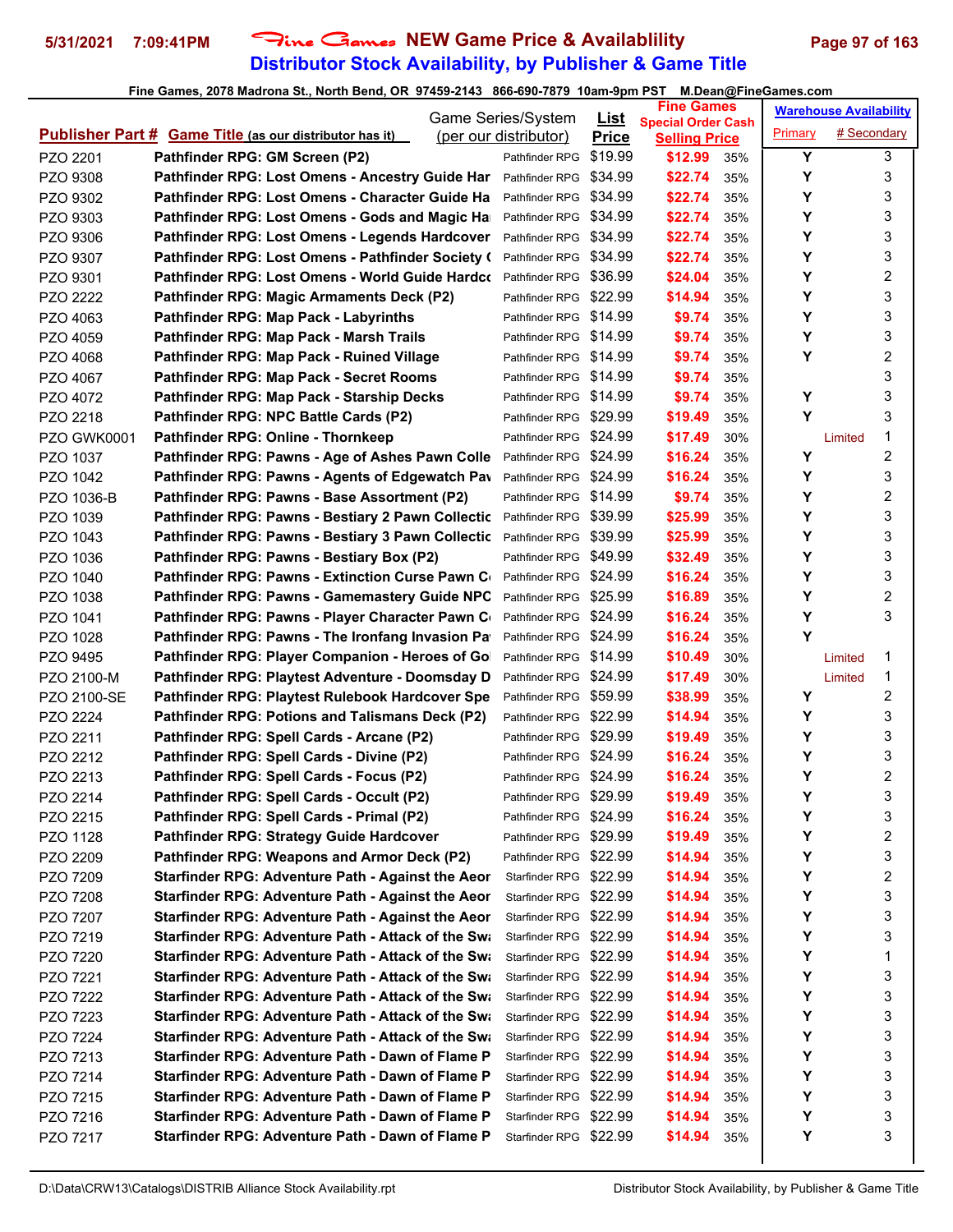# **Distributor Stock Availability, by Publisher & Game Title** 5/31/2021 7:09:41PM Fine Games NEW Game Price & Availablility Page 98 of 163

|             |                                                                | Game Series/System     |                             | <b>Fine Games</b>                                 |     |         | <b>Warehouse Availability</b> |   |
|-------------|----------------------------------------------------------------|------------------------|-----------------------------|---------------------------------------------------|-----|---------|-------------------------------|---|
|             | <b>Publisher Part # Game Title (as our distributor has it)</b> | (per our distributor)  | <u>List</u><br><b>Price</b> | <b>Special Order Cash</b><br><b>Selling Price</b> |     | Primary | # Secondary                   |   |
| PZO 7218    | Starfinder RPG: Adventure Path - Dawn of Flame P               | Starfinder RPG         | \$22.99                     | \$14.94                                           | 35% | Y       |                               | 2 |
| PZO 7203    | Starfinder RPG: Adventure Path - Dead Suns Part :              | Starfinder RPG         | \$22.99                     | \$14.94                                           | 35% | Y       |                               | 3 |
| PZO 7231    | <b>Starfinder RPG: Adventure Path - Devastation Ark</b>        | Starfinder RPG \$22.99 |                             | \$14.94                                           | 35% | Y       |                               | 3 |
| PZO 7232    | <b>Starfinder RPG: Adventure Path - Devastation Ark</b>        | Starfinder RPG \$22.99 |                             | \$14.94                                           | 35% | Y       |                               | 3 |
| PZO 7233    | <b>Starfinder RPG: Adventure Path - Devastation Ark</b>        | Starfinder RPG         | \$22.99                     | \$14.94                                           | 35% | Υ       |                               | 3 |
| PZO 7234    | Starfinder RPG: Adventure Path - Fly Free or Die P.            | Starfinder RPG \$22.99 |                             | \$14.94                                           | 35% | Y       |                               | 3 |
| PZO 7235    | Starfinder RPG: Adventure Path - Fly Free or Die P             | Starfinder RPG \$22.99 |                             | \$14.94                                           | 35% | Y       |                               | 3 |
| PZO 7236    | Starfinder RPG: Adventure Path - Fly Free or Die P.            | Starfinder RPG \$22.99 |                             | \$14.94                                           | 35% | Υ       |                               | 3 |
| PZO 7237    | Starfinder RPG: Adventure Path - Fly Free or Die P.            | Starfinder RPG \$22.99 |                             | \$14.94                                           | 35% | Y       |                               | 3 |
| PZO 7238    | Starfinder RPG: Adventure Path - Fly Free or Die P.            | Starfinder RPG \$22.99 |                             | \$14.94                                           | 35% |         |                               | 3 |
| PZO 7210    | Starfinder RPG: Adventure Path - Signal of Scream              | Starfinder RPG \$22.99 |                             | \$14.94                                           | 35% | Υ       |                               | 3 |
| PZO 7211    | Starfinder RPG: Adventure Path - Signal of Scream              | Starfinder RPG         | \$22.99                     | \$14.94                                           | 35% | Υ       |                               | 3 |
| PZO 7212    | Starfinder RPG: Adventure Path - Signal of Scream              | Starfinder RPG \$22.99 |                             | \$14.94                                           | 35% | Y       |                               | 3 |
| PZO 7229    | Starfinder RPG: Adventure Path - The Threefold C $\mathsf c$   | Starfinder RPG         | \$22.99                     | \$14.94                                           | 35% | Y       |                               | 3 |
| PZO 7225    | Starfinder RPG: Adventure Path - The Threefold C $\mathsf c$   | Starfinder RPG         | \$22.99                     | \$14.94                                           | 35% | Y       |                               | 3 |
| PZO 7226    | Starfinder RPG: Adventure Path - The Threefold Co              | Starfinder RPG         | \$22.99                     | \$14.94                                           | 35% | Υ       |                               | 3 |
| PZO 7227    | Starfinder RPG: Adventure Path - The Threefold C $\epsilon$    | Starfinder RPG         | \$22.99                     | \$14.94                                           | 35% | Y       |                               | 2 |
| PZO 7230    | Starfinder RPG: Adventure Path - The Threefold Co              | <b>Starfinder RPG</b>  | \$22.99                     | \$14.94                                           | 35% |         |                               | 3 |
| PZO 7228    | <b>Starfinder RPG: Adventure Path - The Threefold Co.</b>      | Starfinder RPG         | \$22.99                     | \$14.94                                           | 35% | Υ       |                               | 3 |
| PZO 7109    | <b>Starfinder RPG: Alien Archive 2 Hardcover</b>               | Starfinder RPG \$39.99 |                             | \$25.99                                           | 35% | Υ       |                               | 2 |
| PZO 7111    | <b>Starfinder RPG: Alien Archive 3 Hardcover</b>               | Starfinder RPG \$39.99 |                             | \$25.99                                           | 35% | Υ       |                               | 3 |
| PZO 7115    | Starfinder RPG: Alien Archive 4 Hardcover                      | Starfinder RPG \$39.99 |                             | \$25.99                                           | 35% | Y       |                               | 3 |
| PZO 7105    | Starfinder RPG: Alien Archive Hardcover                        | Starfinder RPG \$39.99 |                             | \$27.99                                           | 30% |         | Limited                       | 2 |
| PZO 7420    | Starfinder RPG: Alien Character Deck                           | Starfinder RPG \$14.99 |                             | \$9.74                                            | 35% | Y       |                               | 3 |
| PZO 7108    | <b>Starfinder RPG: Armory Hardcover</b>                        | Starfinder RPG \$39.99 |                             | \$25.99                                           | 35% |         |                               | 3 |
| PZO 7110    | <b>Starfinder RPG: Beginner Box</b>                            | Starfinder RPG \$39.99 |                             | \$25.99                                           | 35% | Y       |                               | 3 |
| PZO 7112    | <b>Starfinder RPG: Character Operations Manual Hard</b>        | Starfinder RPG \$39.99 |                             | \$25.99                                           | 35% | Y       |                               | 3 |
| PZO 7106    | <b>Starfinder RPG: Combat Pad</b>                              | Starfinder RPG \$24.99 |                             | \$16.24                                           | 35% | Υ       |                               | 3 |
| PZO 7104    | <b>Starfinder RPG: Condition Cards</b>                         | Starfinder RPG \$12.99 |                             | \$8.44                                            | 35% | Υ       |                               | 3 |
| PZO 7101-PE | <b>Starfinder RPG: Core Rulebook (Pocket Edition)</b>          | Starfinder RPG \$19.99 |                             | \$12.99                                           | 35% | Y       |                               | 3 |
| PZO 7101    | <b>Starfinder RPG: Core Rulebook Hardcover</b>                 | Starfinder RPG \$59.99 |                             | \$38.99                                           | 35% | Υ       |                               | 3 |
| PZO 7409    | <b>Starfinder RPG: Critical Fumble Deck</b>                    | Starfinder RPG \$10.99 |                             | \$7.14                                            | 35% | Υ       |                               | 3 |
| PZO 7406    | <b>Starfinder RPG: Critical Hit Deck</b>                       | Starfinder RPG \$10.99 |                             | \$7.14                                            | 35% | Υ       |                               | 3 |
| PZO 7414    | <b>Starfinder RPG: Deck of Many Worlds</b>                     | Starfinder RPG \$19.99 |                             | \$12.99                                           | 35% | Υ       |                               | 3 |
| PZO 7308    | <b>Starfinder RPG: Flip-Mat - Asteroid</b>                     | Starfinder RPG \$14.99 |                             | \$9.74                                            | 35% | Υ       |                               | 3 |
| PZO 7302    | Starfinder RPG: Flip-Mat - Basic Starfield                     | Starfinder RPG \$19.99 |                             | \$12.99                                           | 35% | Υ       |                               | 3 |
| PZO 7301    | Starfinder RPG: Flip-Mat - Basic Terrain                       | Starfinder RPG \$14.99 |                             | \$9.74                                            | 35% | Υ       |                               | 3 |
| PZO 7303    | <b>Starfinder RPG: Flip-Mat - Cantina</b>                      | Starfinder RPG \$14.99 |                             | \$9.74                                            | 35% | Υ       |                               | 3 |
| PZO 7325    | <b>Starfinder RPG: Flip-Mat - Crashed Starship</b>             | Starfinder RPG \$14.99 |                             | \$9.74                                            | 35% | Υ       |                               | 3 |
| PZO 7317    | Starfinder RPG: Flip-Mat - Dead World                          | Starfinder RPG \$14.99 |                             | \$9.74                                            | 35% | Υ       |                               | 2 |
| PZO 7320    | <b>Starfinder RPG: Flip-Mat - Desert World</b>                 | Starfinder RPG \$14.99 |                             | \$9.74                                            | 35% | Υ       |                               | 3 |
| PZO 7321    | <b>Starfinder RPG: Flip-Mat - Giant Starship</b>               | Starfinder RPG \$19.99 |                             | \$12.99                                           | 35% | Υ       |                               | 3 |
| PZO 7310    | Starfinder RPG: Flip-Mat - Hospital                            | Starfinder RPG \$14.99 |                             | \$9.74                                            | 35% | Υ       |                               | 3 |
| PZO 7314    | Starfinder RPG: Flip-Mat - Ice World                           | Starfinder RPG \$14.99 |                             | \$9.74                                            | 35% | Υ       |                               | 3 |
| PZO 7311    | Starfinder RPG: Flip-Mat - Jungle World                        | Starfinder RPG \$14.99 |                             | \$9.74                                            | 35% | Υ       |                               | 3 |
| PZO 7323    | <b>Starfinder RPG: Flip-Mat - Planetary Atmosphere</b>         | Starfinder RPG \$19.99 |                             | \$12.99                                           | 35% | Υ       |                               | 3 |
| PZO 7324    | <b>Starfinder RPG: Flip-Mat - Solar Temple</b>                 | Starfinder RPG \$14.99 |                             | \$9.74                                            | 35% | Υ       |                               | 3 |
| PZO 7306    | <b>Starfinder RPG: Flip-Mat - Space Station</b>                | Starfinder RPG \$14.99 |                             | \$9.74                                            | 35% | Υ       |                               | 3 |
| PZO 7313    | <b>Starfinder RPG: Flip-Mat - Spaceport</b>                    | Starfinder RPG \$14.99 |                             | \$9.74                                            | 35% | Υ       |                               | 2 |
| PZO 7319    | Starfinder RPG: Flip-Mat - Stadium                             | Starfinder RPG \$14.99 |                             | \$9.74                                            | 35% | Υ       |                               | 3 |
|             |                                                                |                        |                             |                                                   |     |         |                               |   |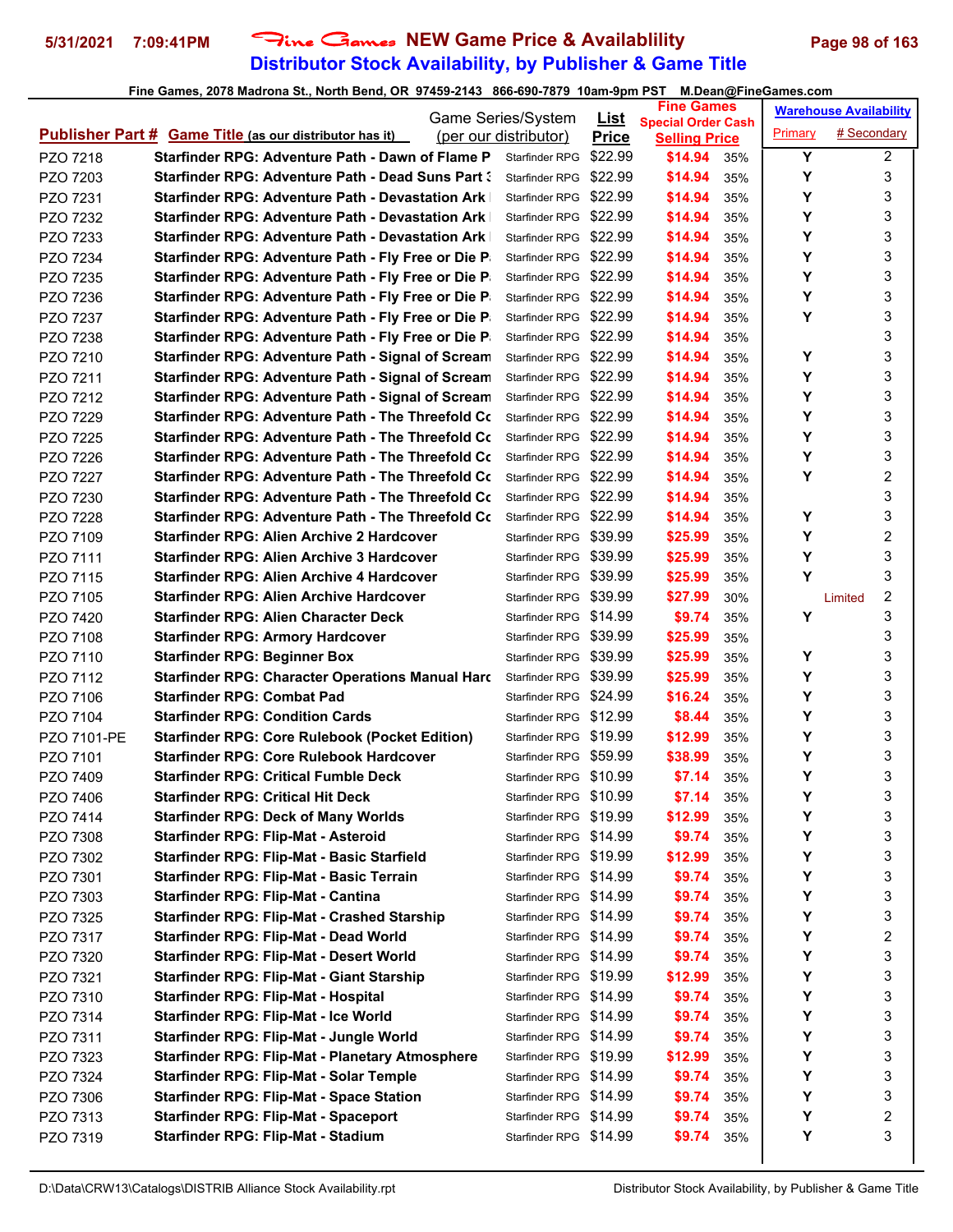# **Distributor Stock Availability, by Publisher & Game Title** 5/31/2021 7:09:41PM Fine Games NEW Game Price & Availablility Page 99 of 163

|                        |                                                                         | Game Series/System             | <u>List</u>  | <b>Fine Games</b>                                 |            |                | <b>Warehouse Availability</b> |                         |
|------------------------|-------------------------------------------------------------------------|--------------------------------|--------------|---------------------------------------------------|------------|----------------|-------------------------------|-------------------------|
|                        | <b>Publisher Part # Game Title (as our distributor has it)</b>          | (per our distributor)          | <b>Price</b> | <b>Special Order Cash</b><br><b>Selling Price</b> |            | <b>Primary</b> | # Secondary                   |                         |
| PZO 7318               | Starfinder RPG: Flip-Mat - Starfinder Society Starsl                    | Starfinder RPG                 | \$14.99      | \$9.74                                            | 35%        | Y              |                               | 3                       |
| PZO 7315               | <b>Starfinder RPG: Flip-Mat - Starliner</b>                             | Starfinder RPG \$14.99         |              | \$9.74                                            | 35%        | Υ              |                               | $\overline{c}$          |
| PZO 7304               | Starfinder RPG: Flip-Mat - Starship                                     | Starfinder RPG \$14.99         |              | \$9.74                                            | 35%        | Y              |                               | $\overline{c}$          |
| PZO 7309               | Starfinder RPG: Flip-Mat - Starship - Ghost Ship                        | Starfinder RPG \$14.99         |              | \$9.74                                            | 35%        | Y              |                               | 3                       |
| PZO 7307               | Starfinder RPG: Flip-Mat - Starship - The Sunrise N                     | Starfinder RPG \$19.99         |              | \$12.99                                           | 35%        | Υ              |                               | 3                       |
| PZO 7322               | <b>Starfinder RPG: Flip-Mat - Transport Hub</b>                         | Starfinder RPG \$14.99         |              | \$9.74                                            | 35%        | Y              |                               | 3                       |
| PZO 7316               | <b>Starfinder RPG: Flip-Mat - Undercity</b>                             | Starfinder RPG \$14.99         |              | \$9.74                                            | 35%        | Υ              |                               | 3                       |
| PZO 7305               | Starfinder RPG: Flip-Mat - Urban Sprawl                                 | Starfinder RPG \$14.99         |              | \$9.74                                            | 35%        | Υ              |                               | $\overline{c}$          |
| PZO 7312               | <b>Starfinder RPG: Flip-Mat - Warship</b>                               | Starfinder RPG \$14.99         |              | \$9.74                                            | 35%        | Y              |                               | 3                       |
| PZO 7506               | <b>Starfinder RPG: Flip-Tiles - Alien Planet Moonscap</b>               | Starfinder RPG \$19.99         |              | \$12.99                                           | 35%        | Υ              |                               | 3                       |
| PZO 7505               | Starfinder RPG: Flip-Tiles - Alien Planet Starter Set                   | Starfinder RPG \$34.99         |              | \$22.74                                           | 35%        | Υ              |                               | $\overline{c}$          |
| PZO 7504               | Starfinder RPG: Flip-Tiles - City Hazards Expansion                     | Starfinder RPG \$19.99         |              | \$12.99                                           | 35%        | Y              |                               | 3                       |
| PZO 7503               | <b>Starfinder RPG: Flip-Tiles - City Starter Set</b>                    | Starfinder RPG \$34.99         |              | \$22.74                                           | 35%        | Υ              |                               | 3                       |
| PZO 7502               | <b>Starfinder RPG: Flip-Tiles - Space Station Emerger</b>               | Starfinder RPG \$19.99         |              | \$12.99                                           | 35%        | Υ              |                               | 3                       |
| PZO 7501               | <b>Starfinder RPG: Flip-Tiles - Space Station Starter S</b>             | Starfinder RPG \$34.99         |              | \$22.74                                           | 35%        | Υ              |                               | 3                       |
| PZO 7116               | <b>Starfinder RPG: Galaxy Exploration Manual Hardco</b>                 | Starfinder RPG \$39.99         |              | \$25.99                                           | 35%        | Y              |                               | 3                       |
| PZO 7102               | <b>Starfinder RPG: GM Screen</b>                                        | Starfinder RPG \$19.99         |              | \$12.99                                           | 35%        | Y              |                               | 3                       |
| PZO 7113               | <b>Starfinder RPG: Near Space Hardcover</b>                             | Starfinder RPG \$39.99         |              | \$25.99                                           | 35%        | Y              |                               | 3                       |
| PZO 7107               | <b>Starfinder RPG: Pact Worlds Hardcover</b>                            | Starfinder RPG \$44.99         |              | \$31.49                                           | 30%        |                | Limited                       | 2                       |
| PZO 7407               | <b>Starfinder RPG: Pawns - Against the Aeon Throne</b>                  | Starfinder RPG \$19.99         |              | \$12.99                                           | 35%        | Υ              |                               | 3                       |
| PZO 7408               | Starfinder RPG: Pawns - Alien Archive 2 Pawn Box                        | Starfinder RPG \$44.99         |              | \$29.24                                           | 35%        | Υ              |                               | 3                       |
| PZO 7415               | Starfinder RPG: Pawns - Alien Archive 3 Pawn Box                        | Starfinder RPG \$34.99         |              | \$22.74                                           | 35%        | Υ              |                               | 3                       |
| PZO 7423               | Starfinder RPG: Pawns - Alien Archive 4 Pawn Box                        | Starfinder RPG \$34.99         |              | \$22.74                                           | 35%        | Υ              |                               | 3                       |
| PZO 7403               | <b>Starfinder RPG: Pawns - Alien Archive Pawn Box</b>                   | Starfinder RPG \$44.99         |              | \$29.24                                           | 35%        | Υ              |                               | $\overline{c}$          |
| PZO 7416               | Starfinder RPG: Pawns - Attack of the Swarm! Paw                        | Starfinder RPG \$24.99         |              | \$16.24                                           | 35%        | Υ              |                               | 3                       |
| PZO 7401               | <b>Starfinder RPG: Pawns - Base Assortment</b>                          | Starfinder RPG                 | \$9.99       | \$6.49                                            | 35%        |                |                               | 3                       |
| PZO 7402               | <b>Starfinder RPG: Pawns - Core Pawn Collection</b>                     | Starfinder RPG                 | \$24.99      | \$16.24                                           | 35%        | Υ              |                               | 3                       |
| PZO 7413               | Starfinder RPG: Pawns - Dawn of Flame Pawn Coll                         | Starfinder RPG \$24.99         |              | \$16.24                                           | 35%        | Υ              |                               | 3                       |
| PZO 7405               | Starfinder RPG: Pawns - Dead Suns Pawn Collection                       | Starfinder RPG \$24.99         |              | \$16.24                                           | 35%        | Υ              |                               | 3                       |
| PZO 7417               | Starfinder RPG: Pawns - Near Space Pawn Collecti                        | Starfinder RPG \$19.99         |              | \$12.99                                           | 35%        | Y              |                               | 3                       |
| PZO 7404               | Starfinder RPG: Pawns - Pact Worlds Pawn Collect                        | Starfinder RPG \$24.99         |              | \$16.24                                           | 35%        | Υ              |                               | 3                       |
| PZO 7410               | Starfinder RPG: Pawns - Signal of Screams Pawn (                        | Starfinder RPG \$19.99         |              | \$12.99                                           | 35%        | Y              |                               | 3                       |
| PZO 7421               | Starfinder RPG: Pawns - Starship Operations Mant Starfinder RPG \$24.99 |                                |              | \$16.24                                           | 35%        | Y              |                               | 3                       |
| PZO 7412               | Starfinder RPG: Pawns - Tech Terrain Pawn Collec                        | Starfinder RPG \$24.99         |              | \$16.24                                           | 35%        | Υ              |                               | 3                       |
| PZO 7422               | <b>Starfinder RPG: Pawns - The Devastation Ark Pawr</b>                 | Starfinder RPG \$19.99         |              | \$12.99                                           | 35%        | Υ              |                               | 3                       |
| PZO 7419               | <b>Starfinder RPG: Pawns - The Threefold Conspiracy</b>                 | Starfinder RPG \$24.99         |              | \$16.24                                           | 35%        | Υ              |                               | 3                       |
|                        | <b>Starfinder RPG: Player Character Folio</b>                           | Starfinder RPG                 | \$9.99       | \$6.49                                            | 35%        | Υ              |                               | $\overline{\mathbf{c}}$ |
| PZO 7103<br>PZO 7411   | <b>Starfinder RPG: Rules Reference Cards Deck</b>                       | Starfinder RPG \$19.99         |              | \$12.99                                           | 35%        | Υ              |                               | 3                       |
| PZO 7418               | <b>Starfinder RPG: Starship Combat Reference Cards</b>                  | Starfinder RPG \$22.99         |              | \$14.94                                           | 35%        | Υ              |                               | 3                       |
| PZO 7114               | <b>Starfinder RPG: Starship Operations Manual Hardc</b>                 | Starfinder RPG                 | \$39.99      | \$25.99                                           | 35%        | Υ              |                               | 2                       |
| PZO KOBGGD2            | The Complete Kobold Guide to RPG Design                                 | Kobold Guide \$19.99           |              | \$12.99                                           | 35%        |                |                               | 3                       |
|                        | PZO KOBTOBPE Tome of Beasts (Pocket Edition) (5E)                       | Dungeons & Dragons RPG \$21.99 |              | \$14.29                                           | 35%        | Υ              |                               | 3                       |
|                        | Tome of Beasts 2 - Lairs (5E)                                           | Dungeons & Dragons RPG         | \$24.99      |                                                   |            | Υ              |                               | 3                       |
| PZO KOBBOL2            | PZO KOBTOB10 Tome of Beasts Hardcover (5E)                              | Dungeons & Dragons RPG         | \$49.99      | \$16.24<br>\$32.49                                | 35%<br>35% | Υ              |                               | 2                       |
|                        | Tome of Beasts II (Pocket Edition) (5E)                                 | Dungeons & Dragons RPG         | \$24.99      | \$16.24                                           | 35%        | Υ              |                               | 3                       |
| <b>PZO KOB9122</b>     | Tome of Beasts II Hardcover (5E)                                        | Dungeons & Dragons RPG         | \$49.99      | \$32.49                                           |            |                |                               | 3                       |
| PZO KOBTOB2            | PZO KOBTOB2-I Tome of Beasts II Pawns (5E)                              | Dungeons & Dragons RPG         | \$34.99      | \$22.74                                           | 35%        | Υ              |                               | 3                       |
|                        | PZO KOBWARG Warlock Grimoire 2 Hardcover (5E)                           | Dungeons & Dragons RPG         | \$24.99      | \$16.24                                           | 35%<br>35% | Υ              |                               | 3                       |
|                        |                                                                         |                                |              |                                                   |            |                |                               |                         |
| <b>Palladium Books</b> | (Pallad)                                                                | Standard Discount from List\$  |              |                                                   |            |                |                               |                         |
| PAL 0507               | After the Bomb RPG: Mutants Down Under                                  | After the Bomb                 | \$9.95       |                                                   |            | Υ              |                               | 1                       |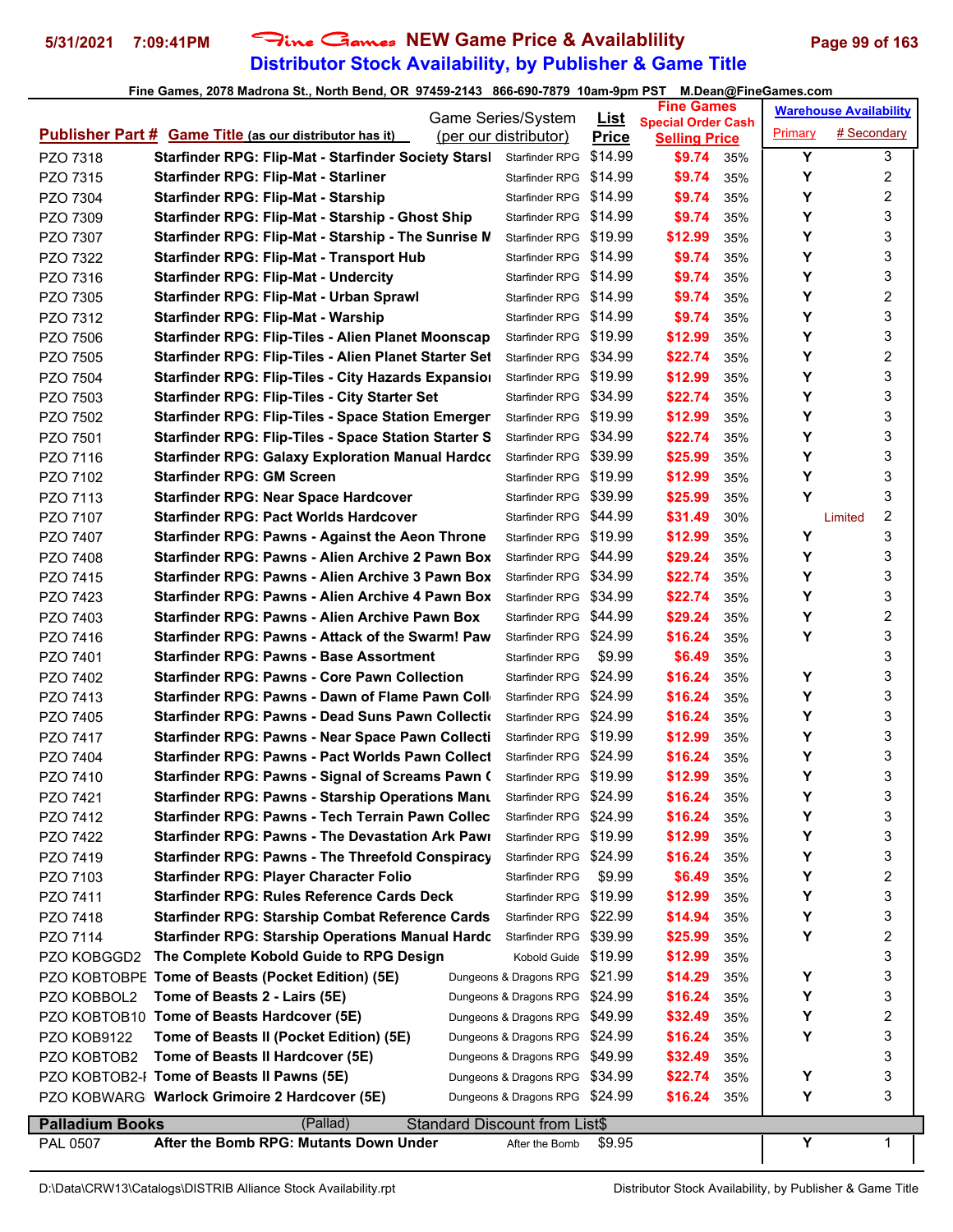# **Distributor Stock Availability, by Publisher & Game Title 5/31/2021 7:09:41PM** Fine Games **NEW Game Price & Availablility Page 100 of 163**

|                   |                                                                          | Game Series/System            | <u>List</u>  | <b>Fine Games</b>                                 |         | <b>Warehouse Availability</b> |                |
|-------------------|--------------------------------------------------------------------------|-------------------------------|--------------|---------------------------------------------------|---------|-------------------------------|----------------|
|                   | <b>Publisher Part # Game Title (as our distributor has it)</b>           | (per our distributor)         | <b>Price</b> | <b>Special Order Cash</b><br><b>Selling Price</b> | Primary | # Secondary                   |                |
| PAL 0513          | After the Bomb RPG: Mutants in Avalon                                    | After the Bomb                | \$16.95      |                                                   | Y       |                               | 1              |
| PAL 0514          | After the Bomb RPG: Mutants in Orbit                                     | After the Bomb                | \$16.95      |                                                   | Υ       |                               | 3              |
| PAL 0511          | After the Bomb RPG: Mutants of the Yucatan                               | After the Bomb                | \$9.95       |                                                   |         | Limited                       | 1              |
| PAL 0505          | After the Bomb RPG: Road Hogs                                            | After the Bomb                | \$9.95       |                                                   | Υ       |                               | 2              |
| PAL 0700          | <b>Beyond the Supernatural RPG</b>                                       | Beyond The Supernatural RPG   | \$26.99      |                                                   | Υ       |                               | 3              |
| <b>PAL 0700HC</b> | <b>Beyond the Supernatural RPG Hardcover</b>                             | Beyond The Supernatural RPG   | \$36.99      |                                                   |         | Limited                       | 1              |
| PAL 0401          | <b>Book of Weapons and Armour</b>                                        | Palladium Fantasy RPG         | \$8.95       |                                                   | Υ       |                               | 1              |
| PAL 0403          | <b>Book of Weapons and Assassins</b>                                     | Palladium Fantasy RPG         | \$9.99       |                                                   | Υ       |                               | 1              |
| PAL 0402          | <b>Book of Weapons and Castles</b>                                       | Palladium Fantasy RPG         | \$8.95       |                                                   | Υ       |                               | 2              |
| PAL 0230          | Dead Reign RPG                                                           | Dead Reign RPG \$26.99        |              |                                                   |         | Limited                       | 1              |
| PAL 0237          | Dead Reign RPG: In the Face of Death                                     | Dead Reign RPG \$22.99        |              |                                                   |         | Limited                       | 1              |
| PAL 0231          | Dead Reign RPG: Sourcebook 1 Civilization Gone                           | Dead Reign RPG                | \$14.99      |                                                   | Υ       |                               | 1              |
| PAL 0232          | Dead Reign RPG: Sourcebook 2 Dark Places                                 | Dead Reign RPG \$14.99        |              |                                                   |         | Limited                       | 2              |
| PAL 0233          | Dead Reign RPG: Sourcebook 3 Endless Dead                                | Dead Reign RPG \$16.95        |              |                                                   |         | Limited                       | 2              |
| PAL 0234          | Dead Reign RPG: Sourcebook 4 Fear the Reaper                             | Dead Reign RPG \$12.95        |              |                                                   | Υ       |                               | $\overline{c}$ |
| PAL 0235          | Dead Reign RPG: Sourcebook 5 Graveyard Earth                             | Dead Reign RPG \$12.95        |              |                                                   |         | Limited                       | 1              |
| PAL 0236          | Dead Reign RPG: Sourcebook 6 Hell Followed                               | Dead Reign RPG \$20.95        |              |                                                   | Υ       |                               | 2              |
| <b>PAL 2562</b>   | <b>Future Visions - Artistry of Charles Walton II</b>                    | Future Visions \$13.95        |              |                                                   | Υ       |                               | 3              |
| <b>PAL 0500HC</b> | <b>Heroes Unlimited RPG Hardcover</b>                                    | <b>Heroes Unlimited RPG</b>   | \$39.99      |                                                   |         | Limited                       | 2              |
| <b>PAL 0515</b>   | <b>Heroes Unlimited RPG: Aliens Unlimited</b>                            | Heroes Unlimited RPG \$26.99  |              |                                                   |         | Limited                       | 1              |
| PAL 0519          | Heroes Unlimited RPG: Aliens Unlimited Galaxy-Goes Unlimited RPG         |                               | \$24.95      |                                                   | Υ       |                               | 2              |
| PAL 0518          | <b>Heroes Unlimited RPG: Gramercy Island</b>                             | <b>Heroes Unlimited RPG</b>   | \$24.95      |                                                   |         | Limited                       | 2              |
| PAL 0516          | Heroes Unlimited RPG: Heroes Unlimited GMs Gitatioes Unlimited RPG       |                               | \$26.99      |                                                   |         | Limited                       | 1              |
| <b>PAL 0520</b>   | <b>Heroes Unlimited RPG: Mutant Underground</b>                          | <b>Heroes Unlimited RPG</b>   | \$17.99      |                                                   |         | Limited                       | 1              |
| PAL 0521          | <b>Heroes Unlimited RPG: Powers Unlimited 1</b>                          | <b>Heroes Unlimited RPG</b>   | \$16.95      |                                                   |         | Limited                       | 2              |
| PAL 0522          | <b>Heroes Unlimited RPG: Powers Unlimited 2</b>                          | <b>Heroes Unlimited RPG</b>   | \$16.95      |                                                   | Y       |                               | 1              |
| PAL 0523          | <b>Heroes Unlimited RPG: Powers Unlimited 3</b>                          | <b>Heroes Unlimited RPG</b>   | \$18.99      |                                                   | Υ       |                               | 1              |
| PAL 0501          | <b>Heroes Unlimited RPG: Villains Unlimited</b>                          | Heroes Unlimited RPG          | \$26.99      |                                                   | Υ       |                               | 2              |
| PAL 0870          | John Zeleznik Coloring Book                                              | <b>RIFTS RPG</b>              | \$5.95       |                                                   | Y       |                               | 3              |
| PAL 0731          | <b>Nightbane RPG: Between the Shadows</b>                                | Nightbane RPG \$22.99         |              |                                                   |         | Limited                       | 1              |
| PAL 0736          | <b>Nightbane RPG: Dark Designs</b>                                       | Nightbane RPG \$20.95         |              |                                                   |         | Limited                       | 1              |
| PAL 0732          | <b>Nightbane RPG: Nightlands</b>                                         | Nightbane RPG \$20.95         |              |                                                   |         | Limited                       | 2              |
| PAL 0735          | <b>Nightbane RPG: Survival Guide</b>                                     | Nightbane \$20.95             |              |                                                   |         | Limited                       | $\overline{2}$ |
| PAL 0733          | <b>Nightbane RPG: Through the Glass Darkly</b>                           | Nightbane RPG \$20.95         |              |                                                   |         | Limited                       | 1              |
| PAL 0525          | <b>Ninjas and Superspies RPG</b>                                         | Ninjas & Superspies RPG       | \$22.99      |                                                   | Y       |                               | 1              |
| <b>PAL 0526</b>   | Ninjas and Superspies RPG: Mystic China                                  | Ninjas & Superspies RPG       | \$24.95      |                                                   | Υ       |                               | 2              |
| PAL 0450          | <b>Palladium Fantasy RPG</b>                                             | Palladium Fantasy RPG \$28.99 |              |                                                   |         | Limited                       | 1              |
| <b>PAL 0450HC</b> | <b>Palladium Fantasy RPG Hardcover</b>                                   | Palladium Fantasy RPG         | \$39.99      |                                                   |         | Limited                       | 1              |
| PAL 0455          | <b>Palladium Fantasy RPG: Adventures on the Highlandium Fantasy RPG</b>  |                               | \$26.99      |                                                   | Y       |                               | 3              |
| PAL 0463          | Palladium Fantasy RPG: Baalgor Wastelands Palladium Fantasy RPG          |                               | \$26.99      |                                                   | Υ       |                               | 3              |
| <b>PAL 0474</b>   | Palladium Fantasy RPG: Bizantium and the Northedium Fantasy RPG          |                               | \$24.95      |                                                   |         | Limited                       | 2              |
| <b>PAL 0465</b>   | <b>Palladium Fantasy RPG: Eastern Territory</b>                          | Palladium Fantasy RPG         | \$24.95      |                                                   |         | Limited                       | 1              |
| PAL 0458          | Palladium Fantasy RPG: Island at the Edge of the addium Fantasy RPG      |                               | \$22.99      |                                                   | Y       |                               | 2              |
| PAL 0469          | Palladium Fantasy RPG: Land of the Damned 2PEtedium Fantasy RPG          |                               | \$24.95      |                                                   | Υ       |                               |                |
| <b>PAL 0466</b>   | Palladium Fantasy RPG: Library of Bletherad Palladium Fantasy RPG        |                               | \$22.99      |                                                   | Υ       |                               | 1              |
| PAL 0464          | <b>Palladium Fantasy RPG: Mount Nimro</b>                                | Palladium Fantasy RPG         | \$20.95      |                                                   | Υ       |                               | 2              |
| PAL 0467          | <b>Palladium Fantasy RPG: Northern Hinterlands Palladium Fantasy RPG</b> |                               | \$24.95      |                                                   |         | Limited                       | 2              |
| PAL 0462          | <b>Palladium Fantasy RPG: Western Empire</b>                             | Palladium Fantasy RPG         | \$24.95      |                                                   | Υ       |                               | 2              |
| <b>PAL 0471</b>   | Palladium Fantasy RPG: Wolfen Empire                                     | Palladium Fantasy RPG         | \$22.99      |                                                   | Υ       |                               | 1              |
| PAL 0459          | Palladium Fantasy RPG: Yin Sloth Jungles                                 | Palladium Fantasy RPG         | \$20.95      |                                                   |         | Limited                       | 1              |
|                   |                                                                          |                               |              |                                                   |         |                               |                |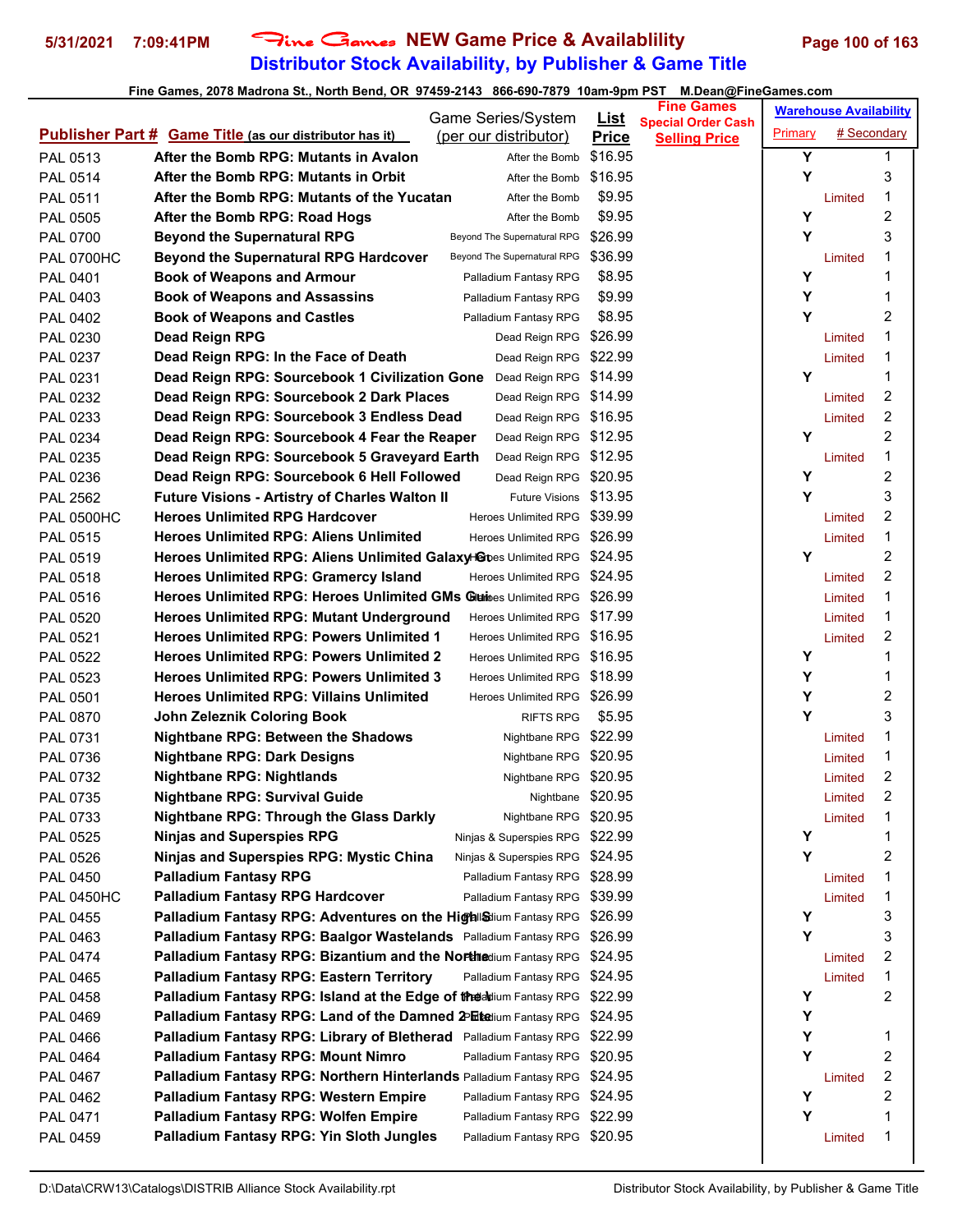# **Distributor Stock Availability, by Publisher & Game Title 5/31/2021 7:09:41PM** Fine Games **NEW Game Price & Availablility Page 101 of 163**

|                 |                                                                                    | Game Series/System       | <u>List</u>    | <b>Fine Games</b>                                 |         | <b>Warehouse Availability</b> |                |
|-----------------|------------------------------------------------------------------------------------|--------------------------|----------------|---------------------------------------------------|---------|-------------------------------|----------------|
|                 | <b>Publisher Part # Game Title (as our distributor has it)</b>                     | (per our distributor)    | <b>Price</b>   | <b>Special Order Cash</b><br><b>Selling Price</b> | Primary | # Secondary                   |                |
| PAL 0600        | <b>Recon RPG: Deluxe Revised</b>                                                   | Recon RPG                | \$26.99        |                                                   |         | Limited                       | 1              |
| PAL 0164        | <b>Rifter: #64</b>                                                                 |                          | Rifter \$11.95 |                                                   | Υ       |                               | 1              |
| PAL 0166        | <b>Rifter: #66</b>                                                                 |                          | Rifter \$13.95 |                                                   | Υ       |                               | $\overline{c}$ |
| PAL 0169        | <b>Rifter: #69</b>                                                                 |                          | Rifter \$13.95 |                                                   | Υ       |                               |                |
| PAL 0178        | <b>Rifter: #78</b>                                                                 |                          | Rifter \$13.95 |                                                   | Υ       |                               |                |
| PAL 0179        | <b>Rifter: #79</b>                                                                 |                          | Rifter \$13.95 |                                                   | Υ       |                               | 3              |
| PAL 0180        | <b>Rifter: #80</b>                                                                 |                          | Rifter \$14.99 |                                                   | Υ       |                               | 3              |
| PAL 0181        | <b>Rifter: #81</b>                                                                 |                          | Rifter \$14.99 |                                                   | Υ       |                               | 3              |
| PAL 0183        | <b>Rifter: #83</b>                                                                 |                          | Rifter \$14.99 |                                                   | Υ       |                               | $\overline{c}$ |
| PAL 0184        | <b>Rifter: #84</b>                                                                 |                          | Rifter \$14.99 |                                                   | Υ       |                               | 3              |
| PAL 2510        | Rifts and the Megaverse Zeleznik Art BookTS & Other Worlds the Art of John \$22.95 |                          |                |                                                   | Υ       |                               | 1              |
| PAL 0661        | <b>Rifts Chaos Earth: Creatures of Chaos</b>                                       | RIFTS RPG \$12.95        |                |                                                   | Υ       |                               |                |
| <b>PAL 0666</b> | <b>Rifts Chaos Earth: Resurrection</b>                                             | RIFTS RPG \$20.95        |                |                                                   | Υ       |                               | 1              |
| PAL 0849        | <b>Rifts RPG: Adventure Guide</b>                                                  | RIFTS RPG \$26.99        |                |                                                   | Υ       |                               |                |
| PAL 0853        | <b>Rifts RPG: Adventure Sourcebook 1 Forbidden Kn</b>                              | <b>RIFTS RPG</b>         | \$9.99         |                                                   | Υ       |                               | 2              |
| PAL 0854        | Rifts RPG: Adventure Sourcebook 2 Firetown                                         | RIFTS RPG \$12.95        |                |                                                   | Y       |                               | 1              |
| PAL 0855        | Rifts RPG: Adventure Sourcebook 3 Black Vault                                      | <b>RIFTS RPG</b>         | \$9.99         |                                                   |         | Limited                       | 1              |
| PAL 0856        | <b>Rifts RPG: Adventure Sourcebook 4 Vanguard</b>                                  | <b>RIFTS RPG</b>         | \$9.95         |                                                   |         | Limited                       | 2              |
| PAL 0848        | <b>Rifts RPG: Book of Magic</b>                                                    | <b>RIFTS RPG</b>         | \$28.99        |                                                   |         | Limited                       | 1              |
| <b>PAL 8018</b> | <b>Rifts RPG: Brodkil and Witchling Miniature Pack</b>                             | RIFTS Miniatures \$18.00 |                |                                                   | Y       |                               | 3              |
| <b>PAL 8004</b> | Rifts RPG: Coalition Dog Pack #1 Miniature Pack                                    | RIFTS Miniatures \$18.00 |                |                                                   | Υ       |                               | 3              |
| PAL 8011        | <b>Rifts RPG: Coalition Dog Pack #2 Miniature Pack</b>                             | RIFTS Miniatures \$18.00 |                |                                                   | Υ       |                               |                |
| <b>PAL 8009</b> | <b>Rifts RPG: Coalition SAMAS #1 Miniature Pack</b>                                | RIFTS Miniatures \$22.00 |                |                                                   | Υ       |                               | 3              |
| <b>PAL 8008</b> | <b>Rifts RPG: Coalition Skelebots #1 Miniature Pack</b>                            | RIFTS Miniatures \$18.00 |                |                                                   | Υ       |                               | 3              |
| PAL 8010        | <b>Rifts RPG: Coalition Sky Cycle Miniature Pack</b>                               | RIFTS Miniatures \$22.00 |                |                                                   | Υ       |                               | $\overline{c}$ |
| PAL 0889        | <b>Rifts RPG: Coalition States: Heroes of Humanity</b>                             | RIFTS RPG \$20.95        |                |                                                   | Υ       |                               |                |
| PAL 0839        | Rifts RPG: Coalition Wars Siege on Tolkeen 1 Sedi                                  | RIFTS RPG \$22.99        |                |                                                   | Υ       |                               | 1              |
| PAL 0840        | Rifts RPG: Coalition Wars Siege on Tolkeen 2 CS C                                  | RIFTS RPG \$18.99        |                |                                                   | Υ       |                               | 1              |
| PAL 0841        | <b>Rifts RPG: Coalition Wars Siege on Tolkeen 3 Sorc</b>                           | RIFTS RPG \$16.95        |                |                                                   | Υ       |                               | 2              |
| PAL 0842        | Rifts RPG: Coalition Wars Siege on Tolkeen 4 Cybe                                  | RIFTS RPG \$17.99        |                |                                                   | Υ       |                               | 1              |
| PAL 0843        | Rifts RPG: Coalition Wars Siege on Tolkeen 5 Shad                                  | RIFTS RPG \$16.95        |                |                                                   | Υ       |                               | 1              |
| PAL 0803        | <b>Rifts RPG: Conversion Book 1 Revised</b>                                        | RIFTS RPG \$24.95        |                |                                                   | Υ       |                               | 2              |
| PAL 0811        | Rifts RPG: Conversion Book 2 Pantheons of the M∈                                   | RIFTS RPG \$24.95        |                |                                                   | Υ       |                               | $\mathfrak{p}$ |
| <b>PAL 8016</b> | Rifts RPG: Cyber-Adventurers #1 Miniature Pack RIFTS Miniatures \$18.00            |                          |                |                                                   | Υ       |                               | 3              |
| PAL 8006        | <b>Rifts RPG: Cyborgs #1 Miniature Pack</b>                                        | RIFTS Miniatures \$18.00 |                |                                                   | Υ       |                               | 3              |
| PAL 8015        | <b>Rifts RPG: Damaged Skelebots #1 Miniature Pack</b> RIFTS Miniatures \$12.00     |                          |                |                                                   | Υ       |                               | 3              |
| PAL 8019        | <b>Rifts RPG: Damaged Skelebots #2 Miniature Pack</b> RIFTS Miniatures \$18.00     |                          |                |                                                   | Υ       |                               | 3              |
| PAL 0809        | <b>Rifts RPG: Dimension Book 1 Wormwood</b>                                        | RIFTS RPG \$22.99        |                |                                                   | Υ       |                               | 2              |
| PAL 0875        | <b>Rifts RPG: Dimension Book 12 Dimensional Outbre</b>                             | <b>RIFTS RPG \$24.95</b> |                |                                                   |         | Limited                       | 1              |
| PAL 0880        | <b>Rifts RPG: Dimension Book 13 Fleets of the Three</b>                            | RIFTS RPG \$18.99        |                |                                                   |         | Limited                       | 1              |
| PAL 0883        | <b>Rifts RPG: Dimension Book 14 Thundercloud Gala</b>                              | RIFTS RPG \$20.95        |                |                                                   | Y       |                               | 2              |
| PAL 0816        | <b>Rifts RPG: Dimension Book 2 Phase World</b>                                     | RIFTS RPG \$26.99        |                |                                                   |         | Limited                       | 1              |
| PAL 0817        | <b>Rifts RPG: Dimension Book 3 Phase World Source</b>                              | RIFTS RPG \$16.95        |                |                                                   | Y       |                               | 2              |
| PAL 0830        | <b>Rifts RPG: Dimension Book 4 Skraypers</b>                                       | RIFTS RPG \$20.95        |                |                                                   | Υ       |                               | 2              |
| PAL 0847        | <b>Rifts RPG: Dimension Book 5 Anvil Galaxy</b>                                    | RIFTS RPG \$22.99        |                |                                                   | Y       |                               | 2              |
| PAL 0851        | <b>Rifts RPG: Dimension Book 6 Three Galaxies</b>                                  | RIFTS RPG \$22.99        |                |                                                   | Y       |                               | 1              |
| PAL 0859        | Rifts RPG: Dimension Book 7 Megaverse Builder                                      | RIFTS RPG \$16.95        |                |                                                   | Υ       |                               | 1              |
| PAL 0860        | <b>Rifts RPG: Dimension Book 8 Naruni Wave 2</b>                                   | RIFTS RPG \$16.95        |                |                                                   | Υ       |                               | 2              |
| PAL 0845        | <b>Rifts RPG: Game Master Guide</b>                                                | RIFTS RPG \$28.99        |                |                                                   |         | Limited                       | 1              |
| PAL 0877        | <b>Rifts RPG: Heroes of the Megaverse</b>                                          | RIFTS RPG \$16.95        |                |                                                   | Υ       |                               | 1              |
|                 |                                                                                    |                          |                |                                                   |         |                               |                |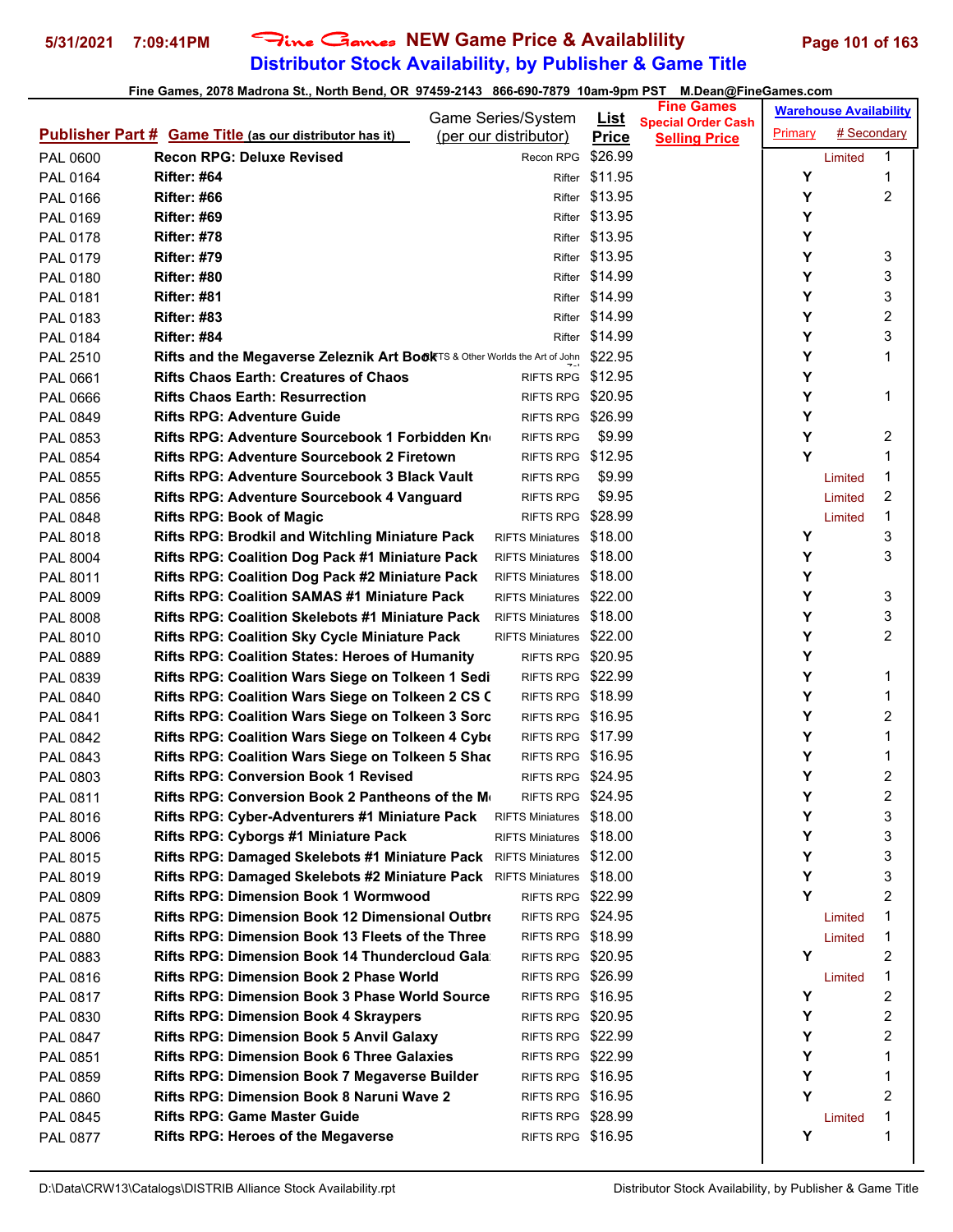# **Distributor Stock Availability, by Publisher & Game Title 5/31/2021 7:09:41PM** Fine Games **NEW Game Price & Availablility Page 102 of 163**

|                 |                                                                                    | Game Series/System       | <u>List</u>  | <b>Fine Games</b>                                 |         | <b>Warehouse Availability</b> |                  |
|-----------------|------------------------------------------------------------------------------------|--------------------------|--------------|---------------------------------------------------|---------|-------------------------------|------------------|
|                 | <b>Publisher Part # Game Title (as our distributor has it)</b>                     | (per our distributor)    | <b>Price</b> | <b>Special Order Cash</b><br><b>Selling Price</b> | Primary | # Secondary                   |                  |
| PAL 0823        | Rifts RPG: Index & Adventures - Volume I                                           | RIFTS RPG \$17.99        |              |                                                   | Y       |                               | $\overline{2}$   |
| PAL 0831        | <b>Rifts RPG: Index Volume 2</b>                                                   | RIFTS RPG \$16.95        |              |                                                   | Y       |                               | 1                |
| <b>PAL 0871</b> | <b>Rifts RPG: Machinations of Doom</b>                                             | RIFTS RPG \$18.95        |              |                                                   | Y       |                               | 1                |
| PAL 0805        | <b>Rifts RPG: Mechnoids Sourcebook 2</b>                                           | RIFTS RPG \$18.99        |              |                                                   | Υ       |                               | 1                |
| PAL 0876        | <b>Rifts RPG: Megaverse in Flames</b>                                              | RIFTS RPG \$24.95        |              |                                                   |         | Limited                       | 1                |
| <b>PAL 8005</b> | Rifts RPG: Men of Magic #1 Miniature Pack                                          | RIFTS Miniatures \$18.00 |              |                                                   | Y       |                               | $\boldsymbol{2}$ |
| PAL 0813        | <b>Rifts RPG: Mercenaries</b>                                                      | RIFTS RPG \$22.99        |              |                                                   | Y       |                               | 3                |
| PAL 0863        | <b>Rifts RPG: MercTown</b>                                                         | RIFTS RPG \$20.95        |              |                                                   | Y       |                               | 2                |
| PAL 0824        | <b>Rifts RPG: Primer &amp; Adventures</b>                                          | RIFTS RPG \$18.99        |              |                                                   | Y       |                               | 1                |
| PAL 8020        | <b>Rifts RPG: Psi-Stalkers and Scouts #1 Miniature P: RIFTS Miniatures \$18.00</b> |                          |              |                                                   | Y       |                               | $\overline{c}$   |
| <b>PAL 8017</b> | <b>Rifts RPG: Rogues and Scout #1 Miniature Pack</b>                               | RIFTS Miniatures \$18.00 |              |                                                   | Y       |                               | 2                |
| PAL 0890        | <b>Rifts RPG: Secrets of the Atlanteans</b>                                        | RIFTS RPG \$26.99        |              |                                                   |         | Limited                       | 1                |
| <b>PAL 8007</b> | <b>Rifts RPG: Simvan and Ostrosaurus Miniature Pac RIFTS Miniatures \$18.00</b>    |                          |              |                                                   | Y       |                               | 3                |
| PAL 0812        | <b>Rifts RPG: Sourcebook 3 Mindwerks</b>                                           | RIFTS RPG \$17.99        |              |                                                   | Y       |                               | 2                |
| PAL 0828        | <b>Rifts RPG: Sourcebook 4 Coalition Navy</b>                                      | RIFTS RPG \$16.95        |              |                                                   | Y       |                               | $\overline{2}$   |
| PAL 0878        | <b>Rifts RPG: Sourcebook Shemarrian Nation</b>                                     | RIFTS RPG \$17.99        |              |                                                   | Y       |                               | 1                |
| PAL 0891        | Rifts RPG: Sovietski World Book                                                    | RIFTS RPG \$26.99        |              |                                                   |         |                               | 3                |
| <b>PAL 0884</b> | <b>Rifts RPG: Vampires Sourcebook</b>                                              | RIFTS RPG \$20.95        |              |                                                   |         | Limited                       | 1                |
| PAL 0802-E      | Rifts RPG: World Book 1 Vampire Kingdoms, Revis                                    | RIFTS RPG \$26.99        |              |                                                   | Υ       |                               | 1                |
| PAL 0820        | <b>Rifts RPG: World Book 10 Juicer Uprising</b>                                    | RIFTS RPG \$20.95        |              |                                                   | Y       |                               | 2                |
| PAL 0821        | <b>Rifts RPG: World Book 11 Coalition War Campaign</b>                             | RIFTS RPG \$24.95        |              |                                                   | Y       |                               | $\overline{2}$   |
| PAL 0822        | <b>Rifts RPG: World Book 12 Psyscape</b>                                           | RIFTS RPG \$20.95        |              |                                                   | Υ       |                               |                  |
| PAL 0825        | Rifts RPG: World Book 13 Lone Star                                                 | RIFTS RPG \$22.99        |              |                                                   | Y       |                               |                  |
| PAL 0826        | Rifts RPG: World Book 14 New West                                                  | RIFTS RPG \$26.99        |              |                                                   |         | Limited                       | 2                |
| PAL 0827        | <b>Rifts RPG: World Book 15 Spirit West</b>                                        | RIFTS RPG \$24.95        |              |                                                   | Υ       |                               | 1                |
| PAL 0832        | Rifts RPG: World Book 17 Warlords of Russia                                        | RIFTS RPG \$26.99        |              |                                                   | Y       |                               | 2                |
| PAL 0833        | <b>Rifts RPG: World Book 18 Mystic Russia</b>                                      | RIFTS RPG \$22.99        |              |                                                   | Y       |                               | 2                |
| PAL 0834        | Rifts RPG: World Book 19 Australia                                                 | RIFTS RPG \$24.95        |              |                                                   | Y       |                               | 1                |
| <b>PAL 0835</b> | Rifts RPG: World Book 20 Canada                                                    | RIFTS RPG \$24.95        |              |                                                   |         | Limited                       | 1                |
| PAL 0836        | Rifts RPG: World Book 21 Splynn Dimensional Mar                                    | RIFTS RPG \$26.99        |              |                                                   | Y       |                               | 1                |
| PAL 0837        | <b>Rifts RPG: World Book 22 Free Quebec</b>                                        | RIFTS RPG \$26.99        |              |                                                   | Υ       |                               | 2                |
| PAL 0838        | <b>Rifts RPG: World Book 23 Xiticix Invasion</b>                                   | RIFTS RPG \$22.99        |              |                                                   | Y       |                               | 2                |
| PAL 0858        | Rifts RPG: World Book 25 China 2                                                   | RIFTS RPG \$22.99        |              |                                                   |         | Limited                       | 1                |
| <b>PAL 0862</b> | <b>Rifts RPG: World Book 26 Dinosaur Swamp</b>                                     | RIFTS RPG \$22.99        |              |                                                   |         | Limited                       | 1                |
| PAL 0866        | <b>Rifts RPG: World Book 27 Adventures in Dinosaur</b>                             | RIFTS RPG \$20.95        |              |                                                   |         | Limited                       | 1                |
| PAL 0868        | Rifts RPG: World Book 28 Arzno - Vampire Incursion                                 | RIFTS RPG \$22.99        |              |                                                   |         | Limited                       | 2                |
| PAL 0869        | Rifts RPG: World Book 29 Madhaven                                                  | RIFTS RPG \$18.99        |              |                                                   |         | Limited                       | 1                |
| PAL 0807        | <b>Rifts RPG: World Book 3 England</b>                                             | RIFTS RPG \$22.99        |              |                                                   |         | Limited                       | 1                |
| PAL 0874        | Rifts RPG: World Book 30 D-Bees of North Americ                                    | RIFTS RPG \$26.99        |              |                                                   |         | Limited                       | 1                |
| PAL 0881        | <b>Rifts RPG: World Book 31 Triax 2</b>                                            | RIFTS RPG \$26.99        |              |                                                   |         | Limited                       | 1                |
| PAL 0885        | <b>Rifts RPG: World Book 32 Lemuria</b>                                            | RIFTS RPG \$26.99        |              |                                                   |         | Limited                       | 1                |
| PAL 0808        | <b>Rifts RPG: World Book 4 Africa</b>                                              | RIFTS RPG \$20.95        |              |                                                   | Υ       |                               | 1                |
| PAL 0810        | <b>Rifts RPG: World Book 5 Triax and the NGR</b>                                   | RIFTS RPG \$24.95        |              |                                                   |         | Limited                       | 2                |
| PAL 0814        | <b>Rifts RPG: World Book 6 South America 1</b>                                     | RIFTS RPG \$20.95        |              |                                                   | Υ       |                               |                  |
| PAL 0815        | <b>Rifts RPG: World Book 7 Underseas</b>                                           | RIFTS RPG \$26.99        |              |                                                   | Υ       |                               | 1                |
| PAL 0818        | Rifts RPG: World Book 8 Japan                                                      | RIFTS RPG \$26.99        |              |                                                   | Υ       |                               | 1                |
| PAL 0819        | <b>Rifts RPG: World Book 9 South America 2</b>                                     | RIFTS RPG \$24.95        |              |                                                   | Υ       |                               |                  |
| PAL 0887        | Rifts RPG: World Book Northern Gun 1                                               | RIFTS RPG \$26.99        |              |                                                   | Y       |                               |                  |
| PAL 0888        | <b>Rifts RPG: World Book Northern Gun 2</b>                                        | RIFTS RPG \$26.99        |              |                                                   |         | Limited                       | 1                |
| PAL 8002        | <b>Rifts RPG: Xiticix Miniature Pack</b>                                           | RIFTS Miniatures \$18.00 |              |                                                   | Υ       |                               | 3                |
|                 |                                                                                    |                          |              |                                                   |         |                               |                  |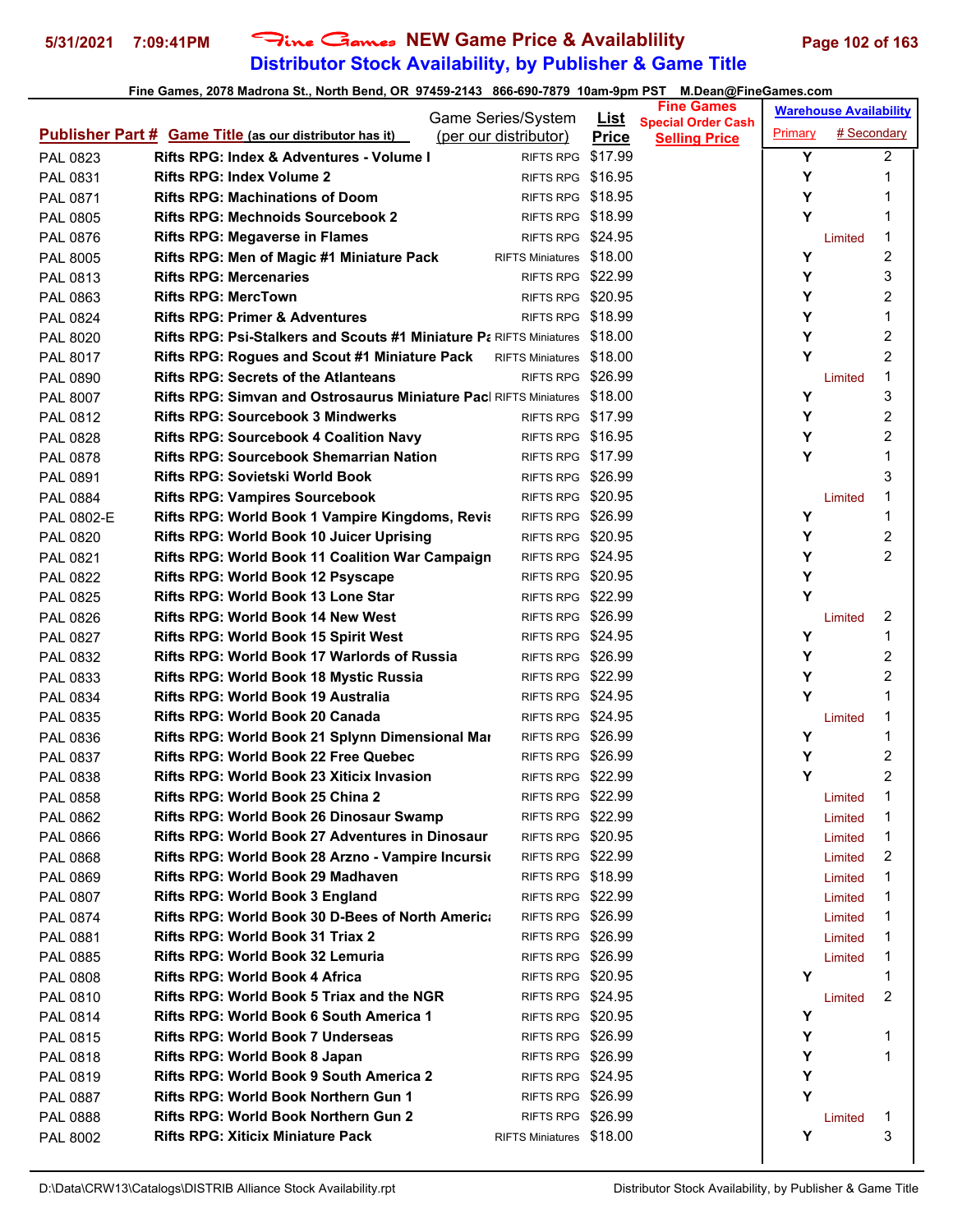# **Distributor Stock Availability, by Publisher & Game Title 5/31/2021 7:09:41PM** Fine Games **NEW Game Price & Availablility Page 103 of 163**

|                          |                                                                | <b>Game Series/System</b>         | <u>List</u>       | <b>Fine Games</b>                                 |     |                                       | <b>Warehouse Availability</b> |        |
|--------------------------|----------------------------------------------------------------|-----------------------------------|-------------------|---------------------------------------------------|-----|---------------------------------------|-------------------------------|--------|
|                          | <b>Publisher Part # Game Title (as our distributor has it)</b> | (per our distributor)             | <b>Price</b>      | <b>Special Order Cash</b><br><b>Selling Price</b> |     | Primary                               | # Secondary                   |        |
| PAL 0308                 | Rifts: Duty's Edge Novel                                       | <b>RIFTS Fiction</b>              | \$12.99           |                                                   |     |                                       | Limited                       | 1      |
| PAL 0306                 | Rifts: Hammer of the Forge Volume One - The Cosi               | RIFTS Fiction \$13.99             |                   |                                                   |     | Y                                     |                               | 2      |
| PAL 0307                 | Rifts: Hammer of the Forge Volume Two - The Recl               | RIFTS Fiction \$14.99             |                   |                                                   |     | Υ                                     |                               | 1      |
| PAL 0301                 | <b>Rifts: Novel One Sonic Boom</b>                             | RIFTS Fiction \$13.99             |                   |                                                   |     | Υ                                     |                               | 3      |
| PAL 0303                 | <b>Rifts: Novel Three Treacherous Awakenings</b>               | RIFTS Fiction \$15.99             |                   |                                                   |     | Υ                                     |                               | 1      |
| PAL 0302                 | <b>Rifts: Novel Two Deceptions Web</b>                         | <b>RIFTS Fiction</b>              | \$9.95            |                                                   |     |                                       | Limited                       | 1      |
| PAL 0305                 | <b>Rifts: Path of the Storm</b>                                | RIFTS RPG \$12.95                 |                   |                                                   |     | Υ                                     |                               | 1      |
| PAL 0304                 | <b>Rifts: Tales of the Chi-Town Burbs</b>                      | RIFTS RPG \$12.95                 |                   |                                                   |     | Υ                                     |                               | 3      |
| <b>PAL 0200</b>          | <b>Splicers RPG</b>                                            | Splicers RPG \$23.95              |                   |                                                   |     | Y                                     |                               | 1      |
| PAL 0201                 | <b>Splicers: I Am Legion Adventure Sourcebook</b>              | Splicers RPG                      | \$26.99           |                                                   |     | Y                                     |                               | 1      |
| PAL 0400                 | The Mechanoid Invasion Trilogy                                 | The Mechanoid Invasion Trilogy    | \$26.99           |                                                   |     | Υ                                     |                               | 3      |
| PAL 0404                 | Weapons, Armor and Castles of the Orient                       | Palladium Fantasy RPG             | \$9.99            |                                                   |     | Y                                     |                               | 1      |
|                          |                                                                |                                   |                   |                                                   |     |                                       |                               |        |
| <b>Pandasaurus Games</b> | (PAN)<br><b>Arraial</b>                                        | 33% Standard Discount from List\$ |                   |                                                   |     | Estimated Time to Ship 1-3 Weeks<br>Y |                               |        |
| PAN 20101                |                                                                | Arraial                           | \$44.95           | \$30.12<br>\$16.06                                | 33% |                                       |                               | 3<br>3 |
|                          | PAN 20101DEM Arraial Demo Copy                                 |                                   | Arraial \$16.06   |                                                   | 0%  | Y                                     |                               |        |
| PAN 201706               | <b>Coaster Park</b>                                            | Coaster Park \$49.95              |                   | \$33.47                                           | 33% | Υ                                     |                               |        |
| PAN 202007               | Ctrl                                                           |                                   | Ctrl \$24.95      | \$16.72                                           | 33% | Y                                     |                               | 3      |
| <b>PAN 202007DEN</b>     | <b>Ctrl Demo Copy</b>                                          | Ctrl                              | \$8.91            | \$8.91                                            | 0%  |                                       |                               | 3      |
| PAN 202016               | <b>Gods Love Dinosaurs</b>                                     | God's Love Dinosaurs              | \$39.95           | \$26.77                                           | 33% | Υ                                     |                               | 3      |
|                          | PAN 202016DEN Gods Love Dinosaurs Demo Copy                    | God's Love Dinosaurs              | \$14.27           | \$14.27                                           | 0%  |                                       | Limited                       | 1      |
| PAN 201906               | Godspeed                                                       | Godspeed \$59.95                  |                   | \$40.17                                           | 33% | Υ                                     |                               | 3      |
|                          | PAN 201906DEN Godspeed Demo Copy                               | Godspeed \$21.41                  |                   | \$21.41                                           | 0%  | Υ                                     |                               | 3      |
| PAN 201819               | <b>Illusion</b>                                                |                                   | Illusion \$12.95  | \$8.68                                            | 33% | Υ                                     |                               | 3      |
|                          | PAN 201819DEN Illusion Demo Copy                               | Illusion                          | \$4.63            | \$4.63                                            | 0%  | Y                                     |                               | 3      |
| PAN 201821               | <b>Machi Koro: 5th Anniversary Edition</b>                     | Machi Koro \$29.95                |                   | \$20.07                                           | 33% | Υ                                     |                               | 3      |
|                          | PAN 201821DEM Machi Koro: 5th Anniversary Edition Demo Copy    | Machi Koro                        | \$10.70           | \$10.70                                           | 0%  |                                       | Limited                       | 1      |
| PAN 201905               | <b>Machi Koro: 5th Anniversary Expansions</b>                  | Machi Koro                        | \$29.99           | \$20.99                                           | 30% |                                       | Limited                       | 2      |
| PAN 201902               | <b>Mental Blocks</b>                                           | <b>Mental Blocks</b>              | \$39.95           | \$26.77                                           | 33% | Υ                                     |                               | 3      |
|                          | PAN 201902DEN Mental Blocks Demo Copy                          | Mental Blocks \$14.27             |                   | \$14.27                                           | 0%  | Y                                     |                               | 3      |
| PAN 201802               | <b>Minerva</b>                                                 |                                   | Minerva \$49.95   | \$33.47                                           | 33% | Y                                     |                               | 3      |
| PAN 202013               | Ohanami                                                        | Ohanami \$14.95                   |                   | \$10.02                                           | 33% |                                       |                               | 3      |
|                          | PAN 202013DEN Ohanami Demo Copy                                | Ohanami                           | \$5.34            | \$5.34                                            | 0%  |                                       | Limited                       | 1      |
| PAN 201907               | <b>Passtally</b>                                               |                                   | Passtally \$29.95 | \$20.07                                           | 33% | Υ                                     |                               | 3      |
|                          | PAN 201907DEN Passtally Demo Copy                              |                                   | Passtally \$10.70 | \$10.70                                           | 0%  | Υ                                     |                               | 3      |
| PAN 201866               | Qwinto                                                         | Qwinto                            | \$14.99           | \$10.04                                           | 33% | Υ                                     |                               | 2      |
|                          | PAN 201866DEM Qwinto Demo Copy                                 | Qwinto                            | \$5.36            | \$5.36                                            | 0%  | Υ                                     |                               | 3      |
| PAN 201705               | <b>Red Scare</b>                                               | Red Scare \$29.95                 |                   | \$20.07                                           | 33% | Υ                                     |                               | 2      |
| PAN 202017               | <b>Robots</b>                                                  |                                   | Robots \$14.95    | \$10.02                                           | 33% | Υ                                     |                               | 3      |
| PAN 202017DEM            | <b>Robots Demo Copy</b>                                        | Robots                            | \$5.34            | \$5.34                                            | 0%  | Υ                                     |                               | 3      |
| PAN 201910               | <b>Silver &amp; Gold</b>                                       | Silver & Gold \$19.95             |                   | \$13.37                                           | 33% | Υ                                     |                               | 3      |
|                          | PAN 201910DEN Silver & Gold Demo Copy                          | Silver & Gold                     | \$7.13            | \$7.13                                            | 0%  | Υ                                     |                               | 2      |
| PAN 202005               | Sonora                                                         | Sonora                            | \$29.95           | \$20.07                                           | 33% | Υ                                     |                               | 3      |
|                          | PAN 202005DEM Sonora Demo Copy                                 |                                   | Sonora \$10.70    | \$10.70                                           | 0%  | Υ                                     |                               | 2      |
| PAN 202012               | <b>Tammany Hall</b>                                            | Tammany Hall \$49.95              |                   | \$33.47                                           | 33% | Y                                     |                               | 3      |
|                          | PAN 202012DEN Tammany Hall Demo Copy                           | Tammany Hall \$17.84              |                   | \$17.84                                           | 0%  |                                       | Limited                       | 1      |
| PAN 201820               | <b>The Game</b>                                                | The Game \$12.95                  |                   | \$8.68                                            | 33% | Y                                     |                               | 3      |
|                          | PAN 201820DEN The Game Demo Copy                               | The Game                          | \$4.63            | \$4.63                                            | 0%  |                                       | Limited                       | 2      |
| PAN 202015               | The Game: Face to Face                                         | The Game \$14.95                  |                   | \$10.46                                           | 30% |                                       | Limited                       | 1      |
| PAN 202014               | The Game: Quick and Easy                                       | The Game \$14.95                  |                   | \$10.02                                           | 33% | Υ                                     |                               | 3      |
|                          | PAN 202014DEN The Game: Quick and Easy Demo Copy               | The Game                          | \$5.34            | \$5.34                                            | 0%  | Υ                                     |                               | 3      |
|                          |                                                                |                                   |                   |                                                   |     |                                       |                               |        |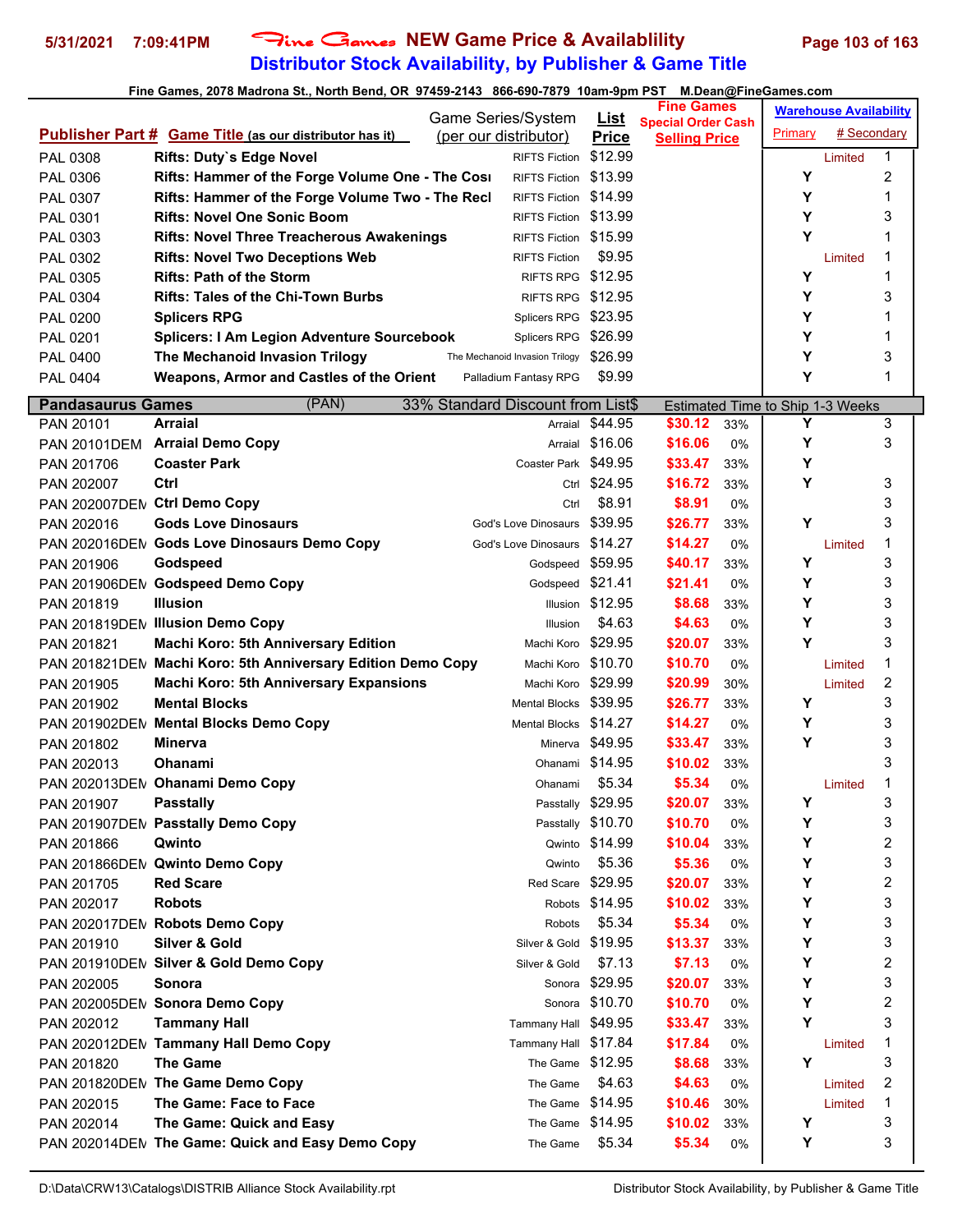# **Distributor Stock Availability, by Publisher & Game Title 5/31/2021 7:09:41PM** Fine Games **NEW Game Price & Availablility Page 104 of 163**

|                             |                                                                                     | Game Series/System                 | <u>List</u>      | <b>Fine Games</b>                                 |           |                                  | <b>Warehouse Availability</b> |                  |  |
|-----------------------------|-------------------------------------------------------------------------------------|------------------------------------|------------------|---------------------------------------------------|-----------|----------------------------------|-------------------------------|------------------|--|
|                             | <b>Publisher Part # Game Title (as our distributor has it)</b>                      | (per our distributor)              | <b>Price</b>     | <b>Special Order Cash</b><br><b>Selling Price</b> |           | Primary                          | # Secondary                   |                  |  |
| PAN 201809                  | The Mind                                                                            | The Mind                           | \$12.99          | \$8.70                                            | 33%       | Y                                |                               | 3                |  |
|                             | PAN 201809DEN The Mind Demo Copy                                                    | The Mind                           | \$4.64           | \$4.64                                            | 0%        |                                  | Limited                       | 1                |  |
| PAN 202002                  | <b>The Mind Extreme</b>                                                             | The Mind Extreme                   | \$14.95          | \$10.02                                           | 33%       | Υ                                |                               | 3                |  |
|                             | PAN 202002DEN The Mind Extreme Demo Copy                                            | The Mind Extreme                   | \$5.34           | \$5.34                                            | 0%        | Υ                                |                               | 3                |  |
| PAN 202011                  | <b>Umbra Via</b>                                                                    | Umbra Via                          | \$39.95          | \$26.77                                           | 33%       | Υ                                |                               | 3                |  |
|                             | PAN 202011DEN Umbra Via Demo Copy                                                   | Umbra Via                          | \$14.27          | \$14.27                                           | 0%        | Υ                                |                               | 2                |  |
| PAN 201701                  | <b>Wasteland Express Delivery Service</b>                                           | Wasteland Express Delivery Service | \$89.95          | \$60.27                                           | 33%       | Y                                |                               | 3                |  |
|                             | PAN 201701DEN Wasteland Express Delivery Service DemO'SODPVExpress Delivery Service |                                    | \$32.13          | \$32.13                                           | 0%        | Υ                                |                               | 1                |  |
|                             | Wayfinders                                                                          |                                    | \$39.95          | \$26.77                                           |           | Υ                                |                               | 3                |  |
| PAN 201908                  | PAN 201908DEN Wayfinders Demo Copy                                                  | Wayfinders<br>Wayfinders \$14.27   |                  | \$14.27                                           | 33%<br>0% | Υ                                |                               | $\overline{2}$   |  |
|                             |                                                                                     |                                    |                  |                                                   |           |                                  |                               |                  |  |
| <b>Party People Games</b>   | (PPG)                                                                               | 30% Standard Discount from List\$  |                  |                                                   |           | Estimated Time to Ship 1-3 Weeks |                               |                  |  |
| <b>PPG 2005</b>             | <b>Double Play Cement Shoes</b>                                                     | Double Play \$20.00                |                  | \$14.00                                           | 30%       |                                  | Limited                       | 1                |  |
| <b>PPG 2007</b>             | <b>Double Play Dodgeball</b>                                                        | Double Play \$20.00                |                  | \$14.00                                           | 30%       |                                  | Limited                       | 1                |  |
| PPG 2006                    | <b>Double Play Gangsters and Rats</b>                                               | Double Play \$20.00                |                  | \$14.00                                           | 30%       |                                  | Limited                       | 1                |  |
| <b>PPG 2009</b>             | Double Play Gorilla Warfare (18+)                                                   | Double Play \$20.00                |                  | \$14.00                                           | 30%       |                                  | Limited                       | 1                |  |
| PPG 1001                    | Double Vision (18+)                                                                 | Double Vision \$50.00              |                  | \$35.00                                           | 30%       |                                  | Limited                       | 1                |  |
| PPG 3001                    | <b>Party People Holiday Edition</b>                                                 | Party People \$20.00               |                  | \$14.00                                           | 30%       |                                  | Limited                       | 1                |  |
| PPG 3003                    | Party People Sexy Edition (18+)                                                     | Double Play \$20.00                |                  | \$14.00                                           | 30%       |                                  | Limited                       | 1                |  |
| PPG 4001                    | Tossers                                                                             |                                    | Tossers \$10.00  | \$7.00                                            | 30%       |                                  | Limited                       | 1                |  |
| <b>Patch Products, Inc.</b> | (Patch)                                                                             | 0% Standard Discount from List\$   |                  |                                                   |           | Estimated Time to Ship 1-3 Weeks |                               |                  |  |
| <b>PAT 7424</b>             | <b>5 Second Rule Junior</b>                                                         | 5 Second Rule                      | \$15.43          | \$15.43                                           | 0%        | Y                                |                               | 2                |  |
| PAT 7453                    | <b>5 Second Rule: Anniversary Edition</b>                                           | 5 Second Rule \$17.74              |                  | \$17.74                                           | 0%        | Υ                                |                               | 1                |  |
| PAT 7491                    | <b>Break In: Alcatraz</b>                                                           | Break In                           | \$17.74          | \$17.74                                           | 0%        | Υ                                |                               |                  |  |
| PAT 7490                    | <b>Break In: Area 51</b>                                                            | Break In                           | \$17.74          | \$17.74                                           | 0%        | Υ                                |                               | 3                |  |
| PAT 6910                    | <b>Farkle</b>                                                                       | Farkle                             | \$7.71           | \$7.71                                            | 0%        | Υ                                |                               | 2                |  |
| PAT 6911                    | <b>Farkle Dice Cup (DISPLAY 6)</b>                                                  | Farkle                             | \$6.17           | \$6.17                                            | 0%        | Υ                                |                               | 2                |  |
| PAT 6912                    | <b>Farkle Flip</b>                                                                  | Farkle                             | \$6.17           | \$6.17                                            | 0%        | Υ                                |                               | $\overline{c}$   |  |
| PAT 6922                    | <b>Farkle Score Sheets</b>                                                          | Farkle                             | \$1.93           | \$1.93                                            | 0%        | Υ                                |                               | 2                |  |
| <b>PAT 7708</b>             | <b>Game of Things Card Game</b>                                                     | Game of Things                     | \$7.71           | \$7.71                                            | 0%        | Υ                                |                               | $\overline{c}$   |  |
| PAT 1450                    | <b>Imperial Poker Playing Cards</b>                                                 | Poker                              | \$2.31           | \$2.31                                            | 0%        |                                  | Limited                       | 1                |  |
| <b>PAT 30</b>               | <b>Original Wooly Willy</b>                                                         | <b>Wooly Willy</b>                 | \$1.93           | \$1.93                                            | 0%        | Υ                                |                               | 3                |  |
| <b>PAT 7487</b>             | Reign                                                                               | Reign                              | \$19.29          | \$19.29                                           | 0%        | Υ                                |                               | $\overline{2}$   |  |
| <b>PAT 7384</b>             | <b>Stinky Pig</b>                                                                   | Stinky Pig                         | \$9.26           | \$9.26                                            | 0%        | Υ                                |                               | 1                |  |
| <b>PAT 671</b>              | <b>Take N Play Anywhere: Checkers</b>                                               | Take N Play Anywhere               | \$7.71           | \$7.71                                            | 0%        | Υ                                |                               | 2                |  |
| <b>PAT 672</b>              | <b>Take N Play Anywhere: Chess</b>                                                  | Take N Play Anywhere               | \$7.71           | \$7.71                                            | 0%        | Υ                                |                               | 3                |  |
| PAT 673                     | Take N Play Anywhere: Hangman                                                       | Take N Play Anywhere               | \$7.71           | \$7.71                                            | 0%        | Υ                                |                               | 3                |  |
| <b>PAT 675</b>              | Take N Play Anywhere: Tic-Tac-Toe                                                   | Take N Play Anywhere               | \$7.71           | \$7.71                                            | 0%        | Υ                                |                               | 1                |  |
| <b>PAT 7488</b>             | Windward                                                                            | Windward                           | \$50.14          | \$50.14                                           | 0%        | Υ                                |                               | 1                |  |
|                             |                                                                                     |                                    |                  |                                                   |           |                                  |                               |                  |  |
| <b>Paw Warrior Games</b>    | (PWG)                                                                               | 30% Standard Discount from List\$  |                  |                                                   |           | Estimated Time to Ship 1-3 Weeks |                               |                  |  |
| <b>PWG 8005</b>             | <b>Pomegranate Planet</b>                                                           | Pomegranate Planet \$25.00         |                  | \$17.50                                           | 30%       |                                  | Limited                       | 1                |  |
| <b>Pegasus Spiele</b>       | (PSD)                                                                               | 25% Standard Discount from List\$  |                  |                                                   |           | Estimated Time to Ship 1-3 Weeks |                               |                  |  |
| <b>PSD 57700E</b>           | Armata Strigoi                                                                      | Armata Strigoi \$59.99             |                  | \$44.99                                           | 25%       | Y                                |                               | 3                |  |
| PSD 57701G                  | <b>Armata Strigoi: Resurrection</b>                                                 | Armata Strigoi \$39.95             |                  | \$29.96                                           | 25%       | Y                                |                               | 2                |  |
| PSD 55155E                  | <b>Celtic</b>                                                                       |                                    | Celtic \$39.99   | \$29.99                                           | 25%       | Υ                                |                               | 3                |  |
| PSD 57801E                  | Kyoto                                                                               | Kyoto                              | \$29.99          | \$22.49                                           | 25%       | Υ                                |                               | 2                |  |
| <b>PSD 47500E</b>           | Talisman Adventures RPG: Core Rule Book Talisman Adventures RPG                     |                                    | \$49.99          | \$37.49                                           | 25%       | Y                                |                               | 2                |  |
| PSD 47501E                  | Talisman Adventures RPG: Core Rule Book Limiten Adventures RPG                      |                                    | \$69.99          | \$52.49                                           | 25%       |                                  | Limited                       | $\boldsymbol{2}$ |  |
| <b>PSD 56200E</b>           | <b>Talisman Revised 4th Edition</b>                                                 | Talisman                           | \$59.95          | \$44.96                                           | 25%       |                                  | Limited                       | 2                |  |
| <b>PSD 56207E</b>           | <b>Talisman: The Blood Moon Expansion</b>                                           |                                    | Talisman \$24.95 | \$18.71                                           | 25%       | Υ                                |                               | 1                |  |
|                             |                                                                                     |                                    |                  |                                                   |           |                                  |                               |                  |  |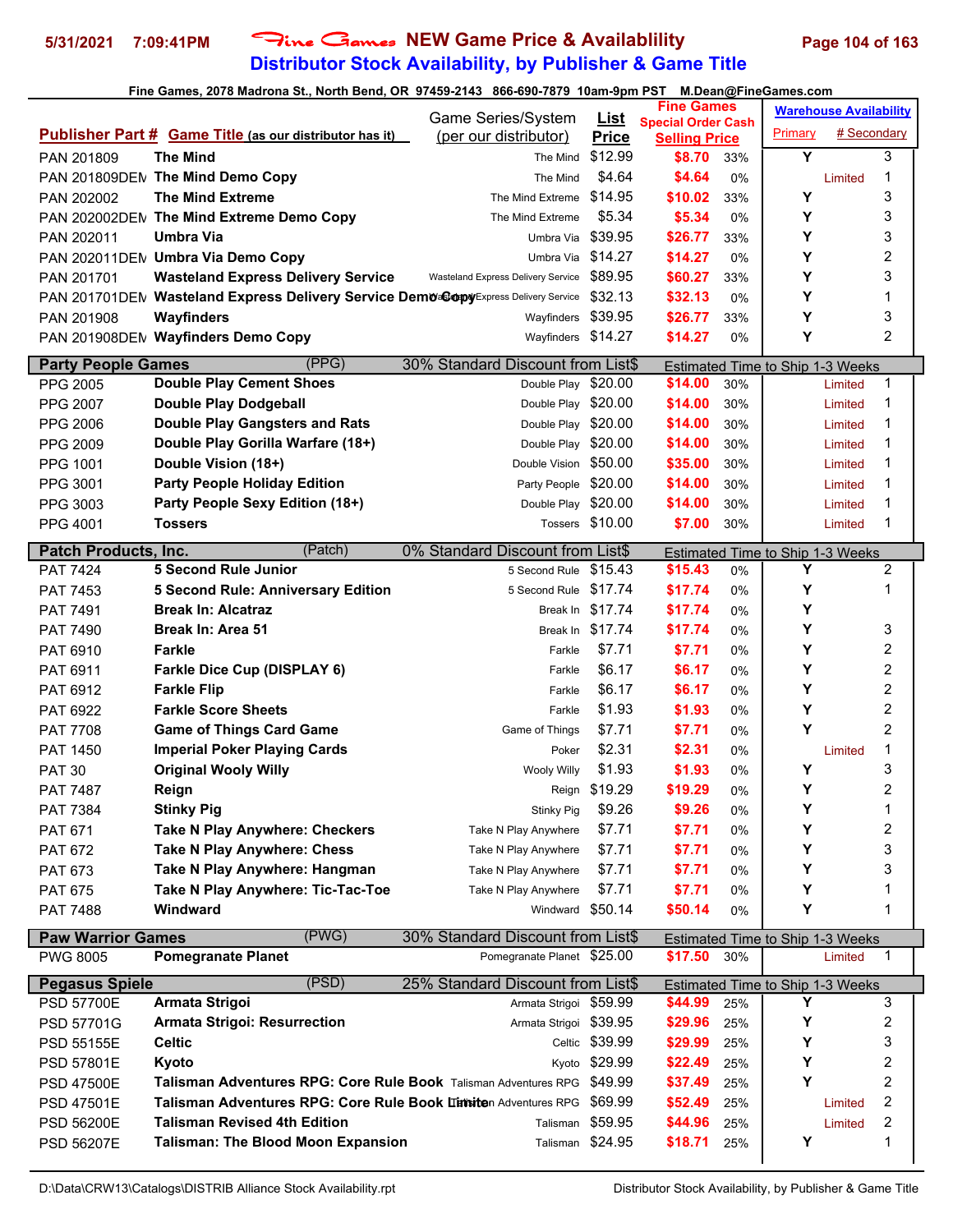# **Distributor Stock Availability, by Publisher & Game Title 5/31/2021 7:09:41PM** Fine Games **NEW Game Price & Availablility Page 105 of 163**

|                             |                                                                            | Game Series/System                | <b>List</b>         | <b>Fine Games</b>                                 |     |         | <b>Warehouse Availability</b>           |                |
|-----------------------------|----------------------------------------------------------------------------|-----------------------------------|---------------------|---------------------------------------------------|-----|---------|-----------------------------------------|----------------|
|                             | <b>Publisher Part # Game Title (as our distributor has it)</b>             | (per our distributor)             | <b>Price</b>        | <b>Special Order Cash</b><br><b>Selling Price</b> |     | Primary | # Secondary                             |                |
| PSD 56212E                  | <b>Talisman: The Cataclysm Expansion</b>                                   | Talisman                          | \$49.95             | \$37.46                                           | 25% | Y       |                                         | 3              |
| PSD 56208E                  | <b>Talisman: The City Expansion</b>                                        | Talisman                          | \$39.95             | \$29.96                                           | 25% | Υ       |                                         | 2              |
| <b>PSD 56206E</b>           | <b>Talisman: The Dragon Expansion</b>                                      | Talisman                          | \$39.95             | \$29.96                                           | 25% | Y       |                                         | 3              |
| <b>PSD 56202E</b>           | <b>Talisman: The Dungeon Expansion</b>                                     | Talisman                          | \$39.95             | \$29.96                                           | 25% | Y       |                                         | 2              |
| PSD 56209E                  | <b>Talisman: The Firelands Expansion</b>                                   | Talisman                          | \$24.95             | \$18.71                                           | 25% | Y       |                                         | 3              |
| PSD 56203E                  | <b>Talisman: The Frostmarch Expansion</b>                                  | Talisman                          | \$24.95             | \$18.71                                           | 25% | Υ       |                                         | 3              |
| PSD 56211E                  | <b>Talisman: The Harbinger Expansion</b>                                   | Talisman                          | \$24.95             | \$18.71                                           | 25% | Y       |                                         | 3              |
| PSD 56204E                  | <b>Talisman: The Highland Expansion</b>                                    | Talisman                          | \$39.95             | \$29.96                                           | 25% | Υ       |                                         | 3              |
| PSD 56213E                  | <b>Talisman: The Lost Realms Expansion</b>                                 | Talisman                          | \$19.95             | \$14.96                                           | 25% | Y       |                                         | 2              |
| PSD 56201E                  | <b>Talisman: The Reaper Expansion</b>                                      | Talisman                          | \$24.95             | \$18.71                                           | 25% | Y       |                                         | 1              |
| <b>PSD 56205E</b>           | <b>Talisman: The Sacred Pool Expansion</b>                                 | Talisman                          | \$24.95             | \$18.71                                           | 25% | Y       |                                         | 3              |
| PSD 56210E                  | <b>Talisman: The Woodlands Expansion</b>                                   | Talisman                          | \$39.95             | \$29.96                                           | 25% | Υ       |                                         | 3              |
| PSD 18175E                  | Undo: Forbidden Knowledge                                                  | <b>UNDO</b>                       | \$14.99             | \$11.24                                           | 25% | Y       |                                         | 1              |
| <b>PSD 18177E</b>           | <b>UNDO: Peak of No Return</b>                                             |                                   | <b>UNDO \$14.99</b> | \$11.24                                           | 25% | Y       |                                         | 1              |
| PSD 18174E                  | Undo: Treasure Fever                                                       |                                   | UNDO \$14.99        | \$11.24                                           | 25% | Y       |                                         | $\overline{c}$ |
|                             |                                                                            |                                   |                     |                                                   |     |         |                                         |                |
| <b>Pendelhaven Games</b>    | (PNH)                                                                      | 35% Standard Discount from List\$ |                     |                                                   |     | Y       | Estimated Time to Ship 1-3 Weeks        |                |
| PNH 0900                    | Creatures from Fairy-Tales and Myth (Story Book)e of the Norns RPG \$59.98 |                                   | \$49.98             | \$38.99                                           | 35% |         |                                         | 1<br>1         |
| <b>PNH 0027</b>             | Fate of the Norns RPG: Creatures from Fairy-Tales of the Norns RPG         |                                   | \$34.98             | \$34.99                                           | 30% | Υ       | Limited                                 | 2              |
| <b>PNH 0040</b>             | Fate of the Norns: Ragnarok - Dead Man's Bladea of the Norns RPG           |                                   |                     | \$22.74                                           | 35% | Y       |                                         | $\overline{2}$ |
| PNH 0034                    | Fate of the Norns: Ragnarok - Horn of the Krakelate of the Norns RPG       |                                   | \$39.98             | \$25.99                                           | 35% |         |                                         |                |
| <b>Petroglyph Games</b>     | (Petrog)                                                                   | 0% Standard Discount from List\$  |                     |                                                   |     |         | Estimated Time to Ship 1-3 Weeks        |                |
| PTG 8-BIT-ATTA 8 Bit Attack |                                                                            | 8 Bit Attack \$42.84              |                     | \$42.84                                           | 0%  | Y       |                                         | $\overline{2}$ |
| PTG CW-U12                  | <b>Cthulhu Wars: Alternate Faction Acolytes</b>                            | Cthulhu Wars                      | \$50.00             | \$35.00                                           | 30% |         | Limited                                 | 1              |
| PTG CWD-1                   | <b>Cthulhu Wars: Duel</b>                                                  | Cthulhu Wars                      | \$30.00             | \$21.00                                           | 30% |         | Limited                                 | 2              |
| PTG CWF5                    | <b>Cthulhu Wars: Tcho-Tchos Faction Expansion</b>                          | Cthulhu Wars \$50.00              |                     | \$32.50                                           | 35% | Υ       |                                         | 3              |
| PTG PA                      | <b>Planet Apocalypse</b>                                                   | Planet Apocalypse                 | \$99.00             | \$69.30                                           | 30% |         | Limited                                 | 1              |
| PTG PAE2                    | <b>Planet Apocalypse: Dragon Pack Expansion</b>                            | Planet Apocalypse                 | \$74.99             | \$52.49                                           | 30% |         | Limited                                 | 1              |
| PTG PAE4                    | <b>Planet Apocalypse: Power Pack Expansion</b>                             | Planet Apocalypse                 | \$79.99             | \$51.99                                           | 35% | Y       |                                         | 3              |
| PTG PAE1                    | <b>Planet Apocalypse: Void Pack Expansion</b>                              | Planet Apocalypse                 | \$69.99             | \$45.49                                           | 35% | Υ       |                                         |                |
| PTG RPG-2-1                 | Sandy Petersens Cthulhu Mythos Yig Snake Grand                             | Cthulhu Mythos                    | \$24.99             | \$16.24                                           | 35% | Υ       |                                         | 3              |
| PTG RPG-1-1                 | Sandy Petersens Cthulhu Mythos: Ghoul Island                               | Cthulhu Mythos                    | \$24.99             | \$16.24                                           | 35% | Υ       |                                         | 3              |
| PTG STRP                    | <b>Startropolis</b>                                                        | Startropolis \$49.99              |                     | \$32.49                                           | 35% | Υ       |                                         | 3              |
|                             | (PIN)<br><b>Pinnacle Entertainment Group</b>                               | 35% Standard Discount from List\$ |                     |                                                   |     |         | Estimated Time to Ship 1-3 Weeks        |                |
| PIN 10223                   | Savage Worlds RPG: Deadlands - Lake ChronicleSavage Worlds RPG             |                                   | \$24.99             | \$16.24                                           | 35% | Υ       |                                         | 2              |
| PIN 91120                   | Savage Worlds RPG: Deadlands - Map of the Weißevage Worlds RPG             |                                   | \$4.99              | \$3.24                                            | 35% | Υ       |                                         | 2              |
| PIN 91132                   | Savage Worlds RPG: Deadlands - Map Pack 1 Granavage Worlds RPG             |                                   | \$14.99             | \$9.74                                            | 35% | Y       |                                         | 2              |
| PIN 91133                   | Savage Worlds RPG: Deadlands - Map Pack 2 Bo&vage Worlds RPG               |                                   | \$14.99             | \$9.74                                            | 35% | Υ       |                                         | 2              |
| <b>PIN 10224</b>            | Savage Worlds RPG: Deadlands - The Weird Westavage Worlds RPG              |                                   | \$19.99             | \$12.99                                           | 35% | Υ       |                                         |                |
| <b>PIN 10222</b>            | Savage Worlds RPG: Deadlands - The Weird Westavage Worlds RPG              |                                   | \$19.99             | \$12.99                                           | 35% | Υ       |                                         |                |
| <b>PIN 10226</b>            | Savage Worlds RPG: Deadlands - The Weird Westavage Worlds RPG              |                                   | \$29.99             | \$19.49                                           | 35% | Υ       |                                         | 1              |
| <b>PIN 10017</b>            | Savage Worlds RPG: Deadlands Hell on Earth - Reavage Worlds RPG            |                                   | \$39.99             | \$27.99                                           | 30% |         | Limited                                 | 1              |
| <b>PIN 10029</b>            | <b>Savage Worlds RPG: Power Cards</b>                                      | Savage Worlds RPG                 | \$14.99             | \$9.74                                            | 35% | Υ       |                                         |                |
| PIN 10028                   | <b>Savage Worlds RPG: Status Cards</b>                                     | Savage Worlds RPG \$14.99         |                     | \$10.49                                           | 30% |         | Limited                                 | 2              |
| <b>Plaid Hat Games</b>      | (SW)                                                                       | 32% Standard Discount from List\$ |                     |                                                   |     |         | <b>Estimated Time to Ship 1-3 Weeks</b> |                |
| PHG 210-5                   | Ashes: Reborn - The Boy Among Wolves Expansic                              | Ashes                             | \$14.95             | \$10.17                                           | 32% | Υ       |                                         | 3              |
| PHG 201-5                   | Ashes: Reborn - The Children of Blackcloud Expar                           | Ashes                             | \$14.95             | \$10.17                                           | 32% | Υ       |                                         | 3              |
| PHG 212-5                   | Ashes: Reborn - The Demons of Darmas Expansio                              | Ashes                             | \$14.95             | \$10.17                                           | 32% | Υ       |                                         | 3              |
| PHG 204-5                   | Ashes: Reborn - The Duchess of Deception Expans                            | Ashes                             | \$14.95             | \$10.17                                           | 32% | Υ       |                                         | 3              |
| PHG 202-5                   | Ashes: Reborn - The Frostdale Giants Expansion D                           | Ashes                             | \$14.95             | \$10.17                                           | 32% | Υ       |                                         | 3              |
|                             |                                                                            |                                   |                     |                                                   |     |         |                                         |                |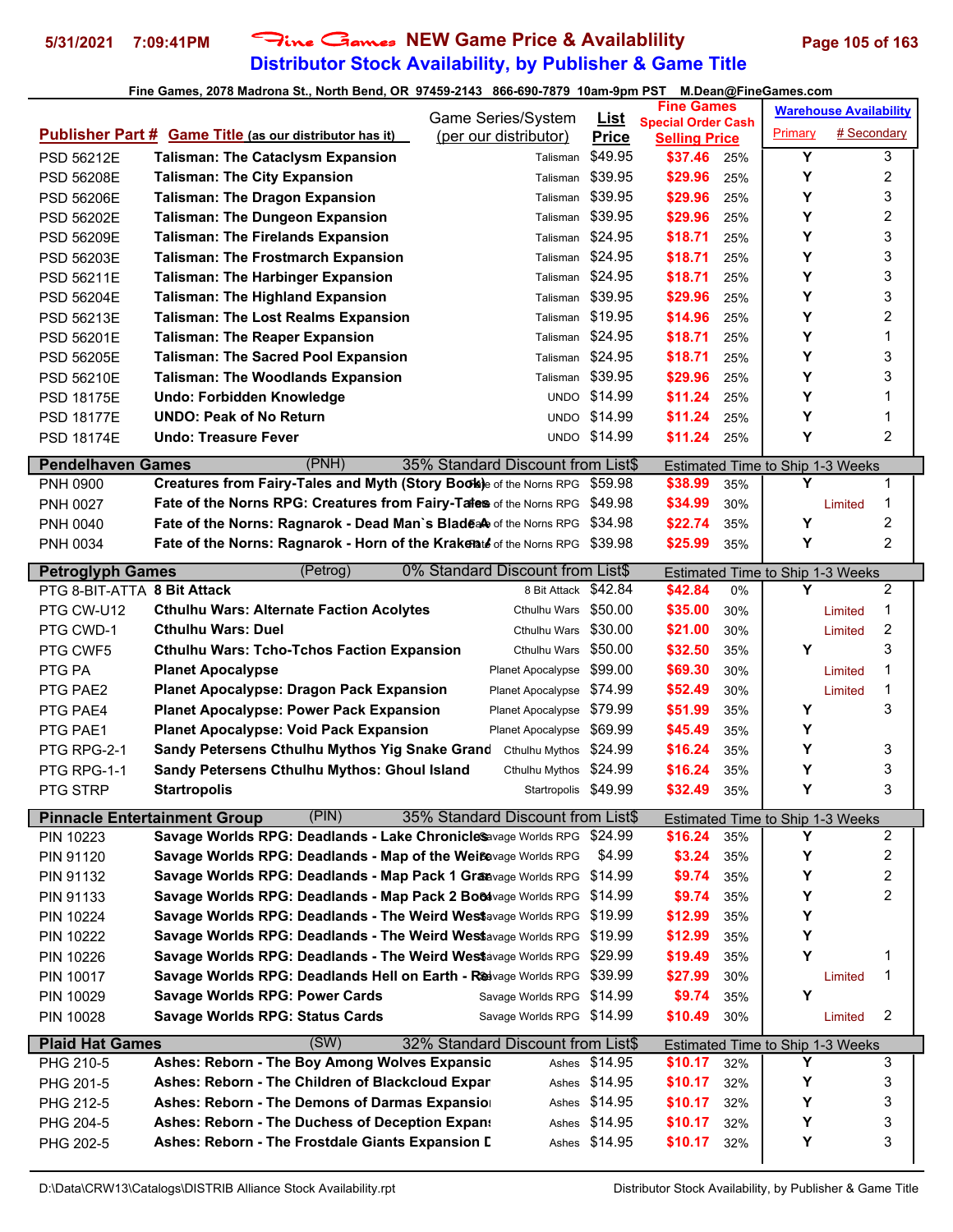# **Distributor Stock Availability, by Publisher & Game Title 5/31/2021 7:09:41PM** Fine Games **NEW Game Price & Availablility Page 106 of 163**

|                             |                                                                                     | Game Series/System            |                             | <b>Fine Games</b>                                 |            |                                         | <b>Warehouse Availability</b> |                         |  |
|-----------------------------|-------------------------------------------------------------------------------------|-------------------------------|-----------------------------|---------------------------------------------------|------------|-----------------------------------------|-------------------------------|-------------------------|--|
|                             | <b>Publisher Part # Game Title (as our distributor has it)</b>                      | (per our distributor)         | <u>List</u><br><b>Price</b> | <b>Special Order Cash</b><br><b>Selling Price</b> |            | Primary                                 | # Secondary                   |                         |  |
| PHG 213-5                   | Ashes: Reborn - The Ghost Guardian Expansion D                                      | Ashes                         | \$14.95                     | \$10.17                                           | 32%        | Υ                                       |                               | $\overline{\mathbf{c}}$ |  |
| PHG 209-5                   | Ashes: Reborn - The Goddess of Ishra Expansion I                                    | Ashes                         | \$14.95                     | \$10.17                                           | 32%        | Υ                                       |                               | 3                       |  |
| PHG 215-5                   | Ashes: Reborn - The Grave King Expansion Deck                                       | Ashes                         | \$14.95                     | \$10.17                                           | 32%        | Υ                                       |                               | 3                       |  |
| PHG 214-5                   | Ashes: Reborn - The King of Titans Expansion Dec                                    | Ashes                         | \$14.95                     | \$10.17                                           | 32%        | Υ                                       |                               | 3                       |  |
| PHG 205-5                   | Ashes: Reborn - The Law of Lions Deluxe Expansion                                   | Ashes                         | \$29.95                     | \$20.37                                           | 32%        | Υ                                       |                               | 3                       |  |
| PHG 207-5                   | Ashes: Reborn - The Masters of Gravity Expansion                                    | Ashes                         | \$14.95                     | \$10.17                                           | 32%        | Υ                                       |                               | 3                       |  |
| PHG 216-5                   | Ashes: Reborn - The Protector of Argaia Expansion                                   | Ashes                         | \$14.95                     | \$10.17                                           | 32%        | Υ                                       |                               | 3                       |  |
| PHG 203-5                   | Ashes: Reborn - The Roaring Rose Expansion Dec                                      | Ashes                         | \$14.95                     | \$10.17                                           | 32%        | Υ                                       |                               | 3                       |  |
| PHG 206-5                   | Ashes: Reborn - The Song of Soaksend Deluxe Ex                                      | Ashes                         | \$29.95                     | \$20.37                                           | 32%        | Υ                                       |                               | 3                       |  |
| PHG 211-5                   | Ashes: Reborn - The Spirits of Memoria Expansion                                    | Ashes                         | \$14.95                     | \$10.17                                           | 32%        | Υ                                       |                               | 3                       |  |
| <b>Plastic Soldier Co.</b>  | (PSC)<br>30% Standard Discount from List\$                                          |                               |                             |                                                   |            |                                         |                               |                         |  |
|                             | PSC WW2V1503 15mm Easy Assembly: British and Commonwealth Assembly Miniatures       |                               | \$23.79                     | \$16.65                                           | 30%        | Estimated Time to Ship 1-3 Weeks        | Limited                       | 1                       |  |
|                             | PSC WW201500 15mm Easy Assembly: Early War German Heavyaly Assembly Miniatures      |                               | \$25.07                     | \$17.55                                           | 30%        |                                         | Limited                       | 1                       |  |
|                             | PSC WW2V1501 15mm Easy Assembly: German Panzer III J,1\$mmMEany Assembly Miniatures |                               | \$25.65                     | \$17.95                                           | 30%        |                                         | Limited                       | 1                       |  |
|                             | PSC WW2V1502 15mm Easy Assembly: M5 Halftrack                                       | 15mm Easy Assembly Miniatures | \$25.65                     | \$17.95                                           | 30%        |                                         | Limited                       | 1                       |  |
|                             | PSC WW2V1502 15mm Easy Assembly: Pz 38T and Marder Variatts Assembly Miniatures     |                               | \$25.65                     | \$17.95                                           | 30%        |                                         | Limited                       | 1                       |  |
|                             | PSC WW2V1501 15mm Easy Assembly: Sherman M4A4 and Fireflayy Assembly Miniatures     |                               | \$25.65                     | \$17.95                                           | 30%        |                                         | Limited                       | 1                       |  |
|                             | PSC WW2V1503 15mm Easy Assembly: Stuart Honey                                       | 15mm Easy Assembly Miniatures | \$25.65                     | \$17.95                                           | 30%        |                                         | Limited                       | 1                       |  |
| PSC RAV001                  | <b>Battle Ravens The Shieldwall Boardgame</b>                                       | <b>Battle Ravens</b>          | \$45.37                     | \$31.76                                           | 30%        |                                         | Limited                       | 1                       |  |
| PSC RAV002                  | <b>Battle Ravens: Norman Army</b>                                                   | <b>Battle Ravens</b>          | \$13.94                     | \$9.76                                            | 30%        |                                         | Limited                       | 1                       |  |
| PSC BGK021                  | <b>Battlegroup: British Datacards</b>                                               | Battlegroup                   | \$6.43                      | \$4.50                                            | 30%        |                                         | Limited                       | 1                       |  |
| PSC BGK023                  | <b>Battlegroup: Russian Datacards</b>                                               | Battlegroup                   | \$6.43                      | \$4.50                                            | 30%        |                                         | Limited                       | 1                       |  |
| PSC BGK032                  | <b>Battlegroup: Spring Awakening</b>                                                | Battlegroup                   | \$15.68                     | \$10.98                                           | 30%        |                                         | Limited                       | 1                       |  |
| PSC BRT001                  | <b>Britannia: Classic and Duel Edition</b>                                          |                               | Britannia \$100.00          | \$70.00                                           | 30%        |                                         | Limited                       | 1                       |  |
| PSC MIL001                  | Milito - The Ancient Warfare Card Game                                              | Milito                        | \$32.50                     | \$21.13                                           | 35%        | Υ                                       |                               |                         |  |
| PSC RED004                  | <b>Red Alert: Dreadnought Starship Escalation Pack</b>                              |                               | Red Alert \$23.45           | \$15.24                                           | 35%        | Υ                                       |                               | 1                       |  |
| PSC RED005                  | Red Alert: Logistics & Space Platform Escalation F                                  |                               | Red Alert \$26.05           | \$18.23                                           | 30%        |                                         | Limited                       | 1                       |  |
| PSC RED007                  | <b>Red Alert: Meteor Storm Escalation Pack</b>                                      |                               | Red Alert \$16.94           | \$11.01                                           | 35%        | Υ                                       |                               | 2                       |  |
| PSC RED006                  | <b>Red Alert: Space Rift Escalation Pack</b>                                        |                               | Red Alert \$16.94           | \$11.01                                           | 35%        | Y                                       |                               | 1                       |  |
| PSC RED002                  | Red Alert: Vice Admiral Flagship Escalation Pack                                    |                               | Red Alert \$23.45           | \$16.42                                           | 30%        |                                         | Limited                       | 1                       |  |
| PSC ROM001                  | Rome & Roll                                                                         | Rome & Roll                   | \$45.00                     | \$29.25                                           | 35%        | Υ                                       |                               | 3                       |  |
| PSC SHA001                  | <b>SHAEF (Supreme Headquarters Allied Expeditiona</b>                               |                               | SHAEF \$80.00               | \$56.00                                           | 30%        |                                         | Limited                       | 1                       |  |
| <b>Playfusion Inc</b>       | (PFI)<br>35% Standard Discount from List\$                                          |                               |                             |                                                   |            | <b>Estimated Time to Ship 1-3 Weeks</b> |                               |                         |  |
| PFI L71410                  | Lightseekers: TCG Awakening Booster Display (24                                     | Lightseekers \$95.76          |                             | \$62.24                                           | 35%        | Y                                       |                               |                         |  |
| PFI PF82001                 | Lightseekers: TCG Mythical Booster Display (40)                                     | Lightseekers \$159.60         |                             | \$111.72                                          | 30%        |                                         | Limited                       | 1                       |  |
| PFI W82507                  | Warhammer: Age of Sigmar Champions TC@/Camminer: Age of Sigmar \$120.00             |                               |                             | \$78.00                                           | 35%        | Υ                                       |                               |                         |  |
| PFI W82551                  | Warhammer: Age of Sigmar Champions TC@/Savaner: Age of Sigmar \$96.00               |                               |                             | \$62.40                                           | 35%        | Υ                                       |                               |                         |  |
| <b>Poketto Games</b>        | (POK)<br>35% Standard Discount from List\$                                          |                               |                             |                                                   |            |                                         |                               |                         |  |
|                             | POK MINT-COOI Mint Cooperative                                                      |                               | Mint \$14.99                | \$9.74                                            | 35%        | Estimated Time to Ship 1-3 Weeks<br>Υ   |                               | 3                       |  |
| POK MINT-DLVF Mint Delivery |                                                                                     |                               | Mint \$14.99                | \$9.74                                            | 35%        | Υ                                       |                               | 3                       |  |
| POK MINT-WOR Mint Works     |                                                                                     |                               | Mint \$14.99                | \$9.74                                            | 35%        | Y                                       |                               | 3                       |  |
|                             |                                                                                     |                               |                             |                                                   |            |                                         |                               |                         |  |
| <b>Portal Games</b>         | (PLG)<br>35% Standard Discount from List\$                                          |                               |                             |                                                   |            | Estimated Time to Ship 1-3 Weeks<br>Υ   |                               |                         |  |
| <b>PLG 1375</b>             | <b>Detective</b>                                                                    |                               | Detective \$50.00           | \$32.50                                           | 35%        |                                         |                               | 3                       |  |
| PLG 1933                    | <b>Detective: Dig Deeper Expansion</b>                                              | Detective                     | \$15.00                     | \$9.75                                            | 35%        |                                         |                               | 3                       |  |
| <b>PLG 1911</b>             | <b>Detective: Season One</b><br><b>First Martians: Adventures on the Red Planet</b> | Detective                     | \$30.00<br>\$75.00          | \$21.00                                           | 30%        |                                         | Limited                       | 1<br>3                  |  |
| <b>PLG 0088</b>             |                                                                                     | <b>First Martians</b>         |                             | \$48.75                                           | 35%        |                                         |                               |                         |  |
| PLG 0565                    | <b>Imperial Settlers</b><br><b>Imperial Settlers: Amazons Expansion</b>             | <b>Imperial Settlers</b>      | \$50.00<br>\$29.00          | \$35.00                                           | 30%        | Υ                                       | Limited                       | 2<br>2                  |  |
| PLG 1283                    | Imperial Settlers: Empires of the North (stand alon Imperial Settlers               | <b>Imperial Settlers</b>      | \$60.00                     | \$18.85<br>\$39.00                                | 35%<br>35% |                                         |                               | 3                       |  |
| <b>PLG 1231</b>             |                                                                                     |                               |                             |                                                   |            |                                         |                               |                         |  |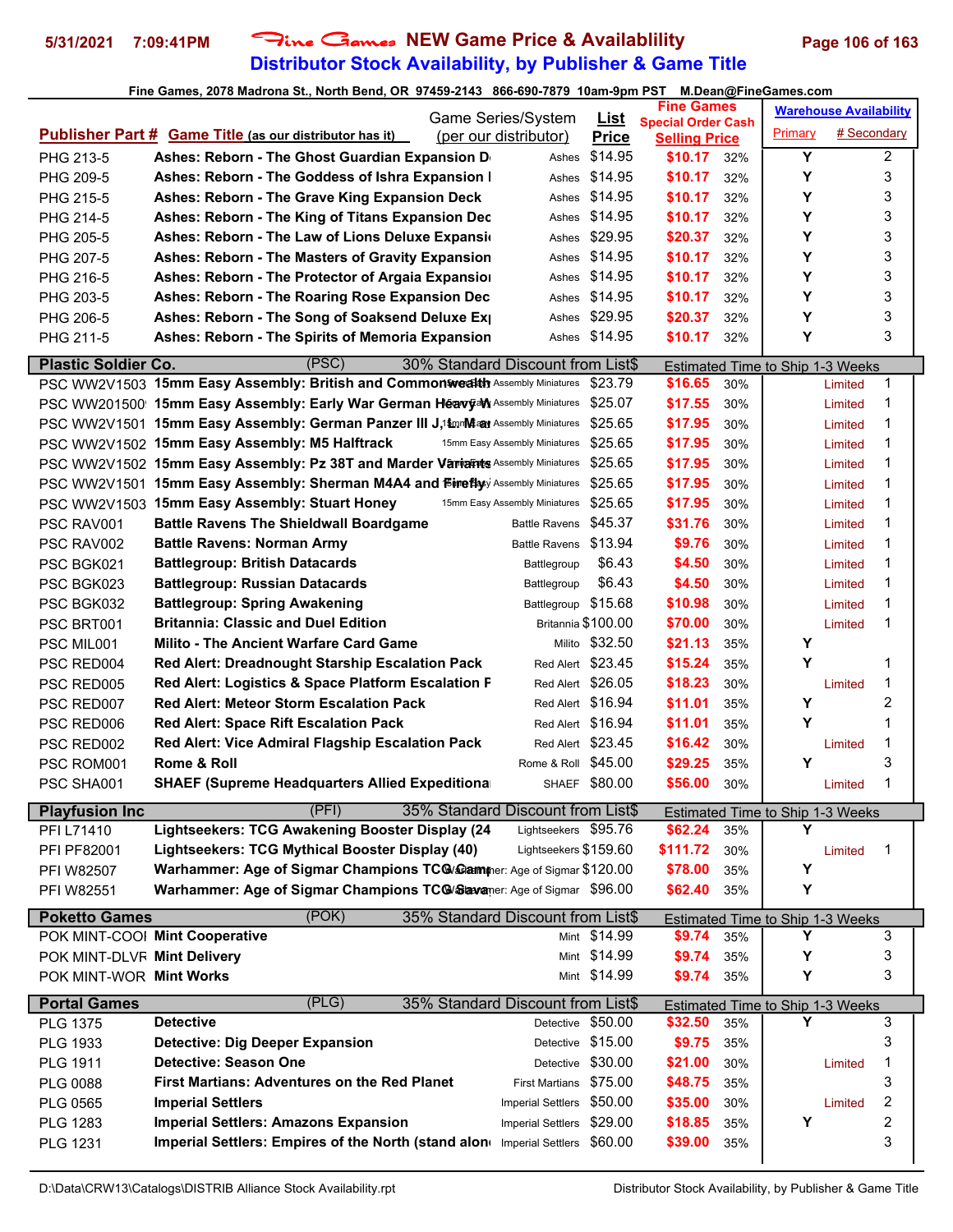# **Distributor Stock Availability, by Publisher & Game Title 5/31/2021 7:09:41PM** Fine Games **NEW Game Price & Availablility Page 107 of 163**

| Game Series/System<br><u>List</u><br><b>Special Order Cash</b><br>Primary<br><b>Publisher Part # Game Title (as our distributor has it)</b><br>(per our distributor)<br><b>Price</b><br><b>Selling Price</b><br>\$25.00<br><b>PLG 1234</b><br><b>Imperial Settlers: Empires of the North - Barbarian</b><br>\$17.50<br><b>Imperial Settlers</b><br>30%<br>Limited | <b>Warehouse Availability</b> |
|-------------------------------------------------------------------------------------------------------------------------------------------------------------------------------------------------------------------------------------------------------------------------------------------------------------------------------------------------------------------|-------------------------------|
|                                                                                                                                                                                                                                                                                                                                                                   | # Secondary                   |
|                                                                                                                                                                                                                                                                                                                                                                   | 2                             |
| \$25.00<br>Υ<br>Imperial Settlers: Empires of the North - Japanese<br>\$16.25<br>35%<br>PLG 1232<br><b>Imperial Settlers</b>                                                                                                                                                                                                                                      | 2                             |
| Υ<br>\$25.00<br>\$16.25<br>PLG 1233<br>Imperial Settlers: Empires of the North - Roman Ba<br><b>Imperial Settlers</b><br>35%                                                                                                                                                                                                                                      | 2                             |
| Y<br>\$40.00<br><b>PLG 1211</b><br><b>Imperial Settlers: Rise of the Empire Expansion</b><br>\$26.00<br>35%<br><b>Imperial Settlers</b>                                                                                                                                                                                                                           | 3                             |
| Y<br>\$30.00<br>\$19.50<br>Imperial Settlers: Roll and Write (stand alone)<br><b>PLG 1221</b><br><b>Imperial Settlers</b><br>35%                                                                                                                                                                                                                                  | 2                             |
| <b>Monolith Arena</b><br>\$35.00<br>\$50.00<br>PLG 1313<br>30%<br>Monolith Arena<br>Limited                                                                                                                                                                                                                                                                       | 1                             |
| Y<br>\$6.50<br>Neuroshima Hex 3.0: Smart Expansion<br>\$10.00<br><b>PLG 1016</b><br>35%<br>Neuroshima Hex                                                                                                                                                                                                                                                         | 1                             |
| Neuroshima Hex \$10.00<br><b>PLG 1009</b><br>Neuroshima Hex 3.0: Vegas Expansion<br>\$7.00<br>30%<br>Limited                                                                                                                                                                                                                                                      | 1                             |
| \$7.00<br>Neuroshima Hex: Steel Police Expansion (2.5 Editi Neuroshima Hex \$10.00<br><b>PLG 0947</b><br>30%<br>Limited                                                                                                                                                                                                                                           | 1                             |
| Y<br><b>Pret-a-Porter</b><br>\$60.00<br>\$39.00<br>PLG 2111<br>35%<br>Pret-a-porter                                                                                                                                                                                                                                                                               |                               |
| \$65.00<br><b>PLG 0064</b><br><b>Robinson Crusoe: Adventures of the Cursed Islan( Robinson Crusoe)</b><br>\$45.50<br>30%<br>Limited                                                                                                                                                                                                                               | 1                             |
| <b>PLG 0065</b><br><b>Robinson Crusoe: Treasure Chest</b><br>Robinson Crusoe<br>\$40.00<br>\$28.00<br>30%<br>Limited                                                                                                                                                                                                                                              | 2                             |
| Y<br><b>Theseus: The Dark Orbit - Bots Expansion</b><br>Theseus: The Dark Orbit \$19.00<br>\$12.35<br><b>PLG 0640</b><br>35%                                                                                                                                                                                                                                      | 1                             |
| \$35.00<br><b>Vienna Connection</b><br>Vienna Connection \$50.00<br>30%<br><b>PLG 1941</b><br>Limited                                                                                                                                                                                                                                                             | 1                             |
|                                                                                                                                                                                                                                                                                                                                                                   |                               |
| (PHZ)<br><b>Primal Horizon</b><br>30% Standard Discount from List\$<br>Estimated Time to Ship 1-3 Weeks                                                                                                                                                                                                                                                           |                               |
| <b>Convert Everything DVD</b><br>\$19.95<br>\$13.97<br>Miniatures Tools<br>30%<br><b>PHZ 226</b><br>Limited                                                                                                                                                                                                                                                       | 1                             |
| \$13.97<br><b>Damage Everything DVD</b><br>\$19.95<br><b>PHZ 221</b><br>30%<br>Limited<br>Miniatures Tools                                                                                                                                                                                                                                                        | 1                             |
| \$3.89<br>Υ<br>\$5.99<br>35%<br>PHZ 101<br>Hss Drill Bits $1/16(6)$<br>Miniatures Tools                                                                                                                                                                                                                                                                           | 3                             |
| \$3.99<br>\$2.59<br>Υ<br><b>PHZ 105</b><br>Hss Drill Bits 1/4 (1)<br>35%<br><b>Miniatures Tools</b>                                                                                                                                                                                                                                                               | 3                             |
| \$6.99<br>\$4.54<br>Υ<br>Hss Drill Bits 1/8 (4)<br>PHZ 103<br>35%<br>Miniatures Tools                                                                                                                                                                                                                                                                             | 3                             |
| Y<br><b>Hss Drill Bits 3/16 (3)</b><br>\$6.99<br>\$4.54<br>PHZ 104<br>35%<br><b>Miniatures Tools</b>                                                                                                                                                                                                                                                              | 2                             |
| Υ<br>\$5.99<br>\$3.89<br><b>Hss Drill Bits 3/32 (5)</b><br>35%<br><b>PHZ 102</b><br><b>Miniatures Tools</b>                                                                                                                                                                                                                                                       | 2                             |
| Υ<br>\$19.99<br>\$12.99<br>Magnet/Drill Bit Combo 1/16 x 1/32<br><b>PHZ 201</b><br>35%<br><b>Miniatures Tools</b>                                                                                                                                                                                                                                                 | 2                             |
| Y<br>\$19.99<br>\$12.99<br>PHZ 203<br>Magnet/Drill Bit Combo 1/8 x 1/16<br>35%<br>Miniatures Tools                                                                                                                                                                                                                                                                | 3                             |
| Υ<br>\$19.99<br>\$12.99<br>35%<br><b>PHZ 204</b><br>Magnet/Drill Bit Combo 3/16 x 1/16<br><b>Miniatures Tools</b>                                                                                                                                                                                                                                                 | 2                             |
| Υ<br>Miniatures Tools \$19.99<br>\$12.99<br><b>PHZ 202</b><br>Magnet/Drill Bit Combo 3/32 x 1/16<br>35%                                                                                                                                                                                                                                                           | 3                             |
| Υ<br>PHZ 001<br>\$17.99<br>\$11.69<br>Magnets 1/16 x 1/32 (50)<br>35%<br>Miniatures Magnets                                                                                                                                                                                                                                                                       | 2                             |
| Υ<br>Magnets 1/2 X 1/16 (4)<br>\$17.99<br>\$11.69<br><b>PHZ 008</b><br><b>Miniatures Magnets</b><br>35%                                                                                                                                                                                                                                                           | 2                             |
| Υ<br>\$11.69<br>Magnets 1/4 x 1/16 (25)<br>\$17.99<br>35%<br><b>PHZ 005</b><br><b>Miniatures Magnets</b>                                                                                                                                                                                                                                                          | 2                             |
| Υ<br>Miniatures Magnets \$17.99<br>Magnets 1/8 x 1/16 (50)<br>\$11.69<br>35%<br>PHZ 003                                                                                                                                                                                                                                                                           | 1                             |
| Y<br>Magnets 3/16 x 1/16 (25)<br>\$17.99<br>\$11.69<br><b>PHZ 004</b><br><b>Miniatures Magnets</b><br>35%                                                                                                                                                                                                                                                         | 2                             |
| \$12.59<br>Magnets 3/32 x 1/16 (50)<br>Miniatures Magnets \$17.99<br>30%<br>PHZ 002<br>Limited                                                                                                                                                                                                                                                                    | 2                             |
| <b>PHZ 006</b><br>Magnets 3/8 x 1/16 (10)<br>Miniatures Magnets \$17.99<br>\$11.69<br>35%<br>Υ                                                                                                                                                                                                                                                                    | 2                             |
| 30% Standard Discount from List\$<br><b>Privateer Press, LIc</b><br>(Privat)<br><b>Estimated Time to Ship 1-3 Weeks</b>                                                                                                                                                                                                                                           |                               |
| Hordes: Grymkin The Wicked Harvest Template Se<br>\$11.99<br>\$8.39<br>PIP 91148<br>30%<br>Hordes<br>Limited                                                                                                                                                                                                                                                      | 1                             |
| Hordes: Legion of Everblight Blight Archon (Resin<br>\$37.99<br>\$26.59<br>PIP 73117<br>30%<br>Hordes<br>Limited                                                                                                                                                                                                                                                  | 1                             |
|                                                                                                                                                                                                                                                                                                                                                                   |                               |
| Hordes: Legion of Everblight Virtue Champion Sold<br>\$17.99<br>Υ<br>PIP 73118<br>\$11.69<br>35%<br>Hordes                                                                                                                                                                                                                                                        | 2                             |
| \$59.99<br><b>PIP 406</b><br>Iron Kingdoms Full Metal Fantasy RPG: Kingsor Natl Metal Fantasy RPG<br>\$41.99<br>30%<br>Limited                                                                                                                                                                                                                                    | 1                             |
| Y<br>Monsterpocalypse: Building Construction Yard (R(Monsterpocalypse<br>\$15.99<br>\$10.39<br>PIP 51094<br>35%                                                                                                                                                                                                                                                   | 2                             |
| \$12.04<br>\$12.04<br><b>Monsterpocalypse: Building Statue of Liberty (ResMonsterpocalypse</b><br>PIP 51059<br>0%<br>Limited                                                                                                                                                                                                                                      | 1                             |
| Υ<br>Monsterpocalypse: Building Uber Corp Internation Monsterpocalypse<br>\$14.46<br>0%<br>PIP 51065<br>\$14.46                                                                                                                                                                                                                                                   |                               |
| Υ<br>Monsterpocalypse: City Assets 1 (White Metal)<br>\$13.99<br>Monsterpocalypse<br>\$9.09<br>35%<br>PIP 51095                                                                                                                                                                                                                                                   | 3                             |
| Υ<br>Monsterpocalypse: City Assets 2 (Resin and WhiteMonsterpocalypse<br>\$11.04<br>PIP 51096<br>\$16.99<br>35%                                                                                                                                                                                                                                                   | 3                             |
| Υ<br>Monsterpocalypse: City Assets 3 (Resin and WhiteMonsterpocalypse<br>\$11.04<br>\$16.99<br>PIP 51097<br>35%                                                                                                                                                                                                                                                   | 3                             |
| Monsterpocalypse: Destroyers Savage Swarm StalMonsterpocalypse<br>\$49.99<br>\$34.99<br>PIP 51120<br>30%<br>Limited                                                                                                                                                                                                                                               | 2                             |
| \$22.99<br>\$14.94<br>Υ<br>Monsterpocalypse: Elemental Champions Fire KanMonsterpocalypse<br>PIP 51122<br>35%                                                                                                                                                                                                                                                     | 2                             |
| Y<br>\$28.11<br>\$28.11<br><b>Monsterpocalypse: Empire of the Apes Ape Bomb</b> Monsterpocalypse<br>PIP 51069<br>0%                                                                                                                                                                                                                                               |                               |
| \$28.11<br>PIP 51031<br>Monsterpocalypse: Empire of the Apes Assault ApMonsterpocalypse<br>\$28.11<br>0%<br>Limited                                                                                                                                                                                                                                               | 2                             |
| \$15.26<br>Monsterpocalypse: Empire of the Apes Jungle ForMonsterpocalypse<br>\$15.26<br>PIP 51047<br>Limited<br>0%                                                                                                                                                                                                                                               | 1                             |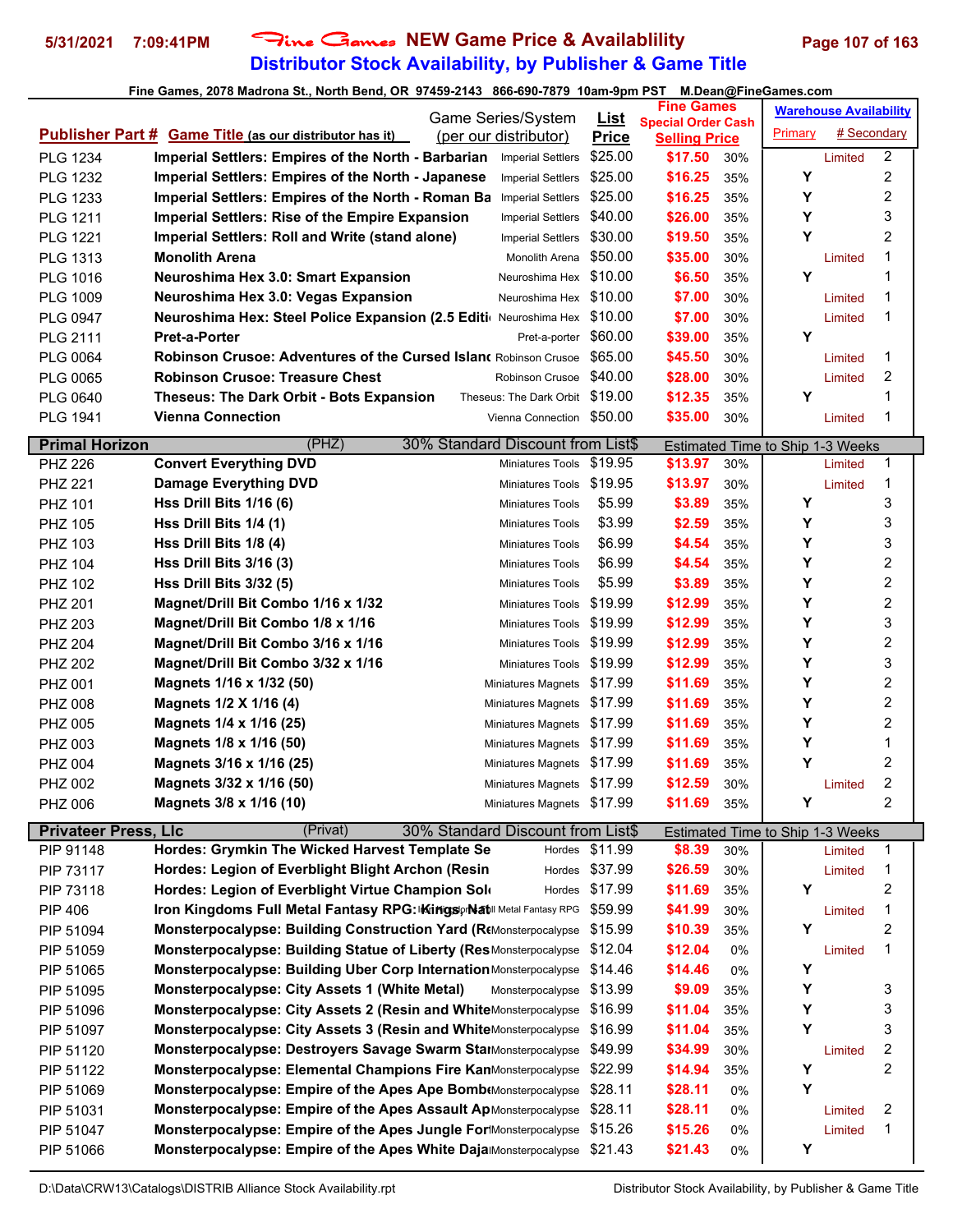# **Distributor Stock Availability, by Publisher & Game Title 5/31/2021 7:09:41PM** Fine Games **NEW Game Price & Availablility Page 108 of 163**

|           | Game Series/System                                                                      | <u>List</u>        | <b>Fine Games</b>                                 |         | <b>Warehouse Availability</b> |                |  |
|-----------|-----------------------------------------------------------------------------------------|--------------------|---------------------------------------------------|---------|-------------------------------|----------------|--|
|           | <b>Publisher Part # Game Title (as our distributor has it)</b><br>(per our distributor) | <b>Price</b>       | <b>Special Order Cash</b><br><b>Selling Price</b> | Primary | # Secondary                   |                |  |
| PIP 51087 | <b>Monsterpocalypse: Globbicus Waste Monster (ResMonsterpocalypse</b>                   | \$34.99            | \$24.49<br>30%                                    |         | Limited                       | 1              |  |
| PIP 51080 | Monsterpocalypse: Incinerus Elemental Champion Monsterpocalypse                         | \$27.99            | \$18.19<br>35%                                    | Υ       |                               | 2              |  |
| PIP 51116 | Monsterpocalypse: Legion of Mutates Bashers ancMonsterpocalypse                         | \$24.99            | \$16.24<br>35%                                    | Υ       |                               | 2              |  |
| PIP 51115 | <b>Monsterpocalypse: Legion of Mutates Cassander Monsterpocalypse</b>                   | \$29.99            | \$19.49<br>35%                                    | Υ       |                               | 1              |  |
| PIP 51126 | Monsterpocalypse: Legion of Mutates Slashers an Monsterpocalypse                        | \$29.99            | \$20.99<br>30%                                    |         | Limited                       | 1              |  |
| PIP 51125 | Monsterpocalypse: Legion of Mutates Taharka MoIMonsterpocalypse                         | \$27.99            | \$19.59<br>30%                                    |         | Limited                       | 1              |  |
| PIP 51132 | <b>Monsterpocalypse: Lords of Cthul Morgoth Monst</b> Monsterpocalypse                  | \$27.99            | \$19.59<br>30%                                    |         | Limited                       | 2              |  |
| PIP 51068 | Monsterpocalypse: Lords of Cthul Snatchers & HelMonsterpocalypse                        | \$20.09            | \$20.09<br>0%                                     | Υ       |                               | 1              |  |
| PIP 51067 | <b>Monsterpocalypse: Lords of Cthul Ulgoth Monster Monsterpocalypse</b>                 | \$27.14            | \$27.14<br>0%                                     |         | Limited                       | 1              |  |
| PIP 51023 | Monsterpocalypse: Martian Menace Deimos-9 MonMonsterpocalypse                           | \$42.84            | \$42.84<br>0%                                     |         | Limited                       | 1              |  |
| PIP 51075 | Monsterpocalypse: Martian Menace Tharsis-5 Mon Monsterpocalypse                         | \$32.99            | \$21.44<br>35%                                    | Y       |                               | 2              |  |
| PIP 51128 | Monsterpocalypse: Masters of the 8th Dimension JMonsterpocalypse                        | \$29.99            | \$19.49<br>35%                                    | Υ       |                               | 1              |  |
| PIP 51127 | Monsterpocalypse: Masters of the 8th Dimension 7Monsterpocalypse                        | \$31.99            | \$20.79<br>35%                                    | Υ       |                               | 1              |  |
| PIP 51117 | <b>Monsterpocalypse: Masters of the 8th Dimension TMonsterpocalypse</b>                 | \$29.99            | \$19.49<br>35%                                    | Υ       |                               | 1              |  |
| PIP 51118 | <b>Monsterpocalypse: Masters of the 8th Dimension \</b> Monsterpocalypse                | \$21.99            | \$14.29<br>35%                                    | Υ       |                               | 3              |  |
| PIP 51079 | <b>Monsterpocalypse: Mollock Brutes and Mollock BeMonsterpocalypse</b>                  | \$32.99            | \$23.09<br>30%                                    |         | Limited                       | 1              |  |
| PIP 51073 | Monsterpocalypse: Planet Eaters Scorchers & Ext(Monsterpocalypse                        | \$28.11            | \$28.11<br>0%                                     | Υ       |                               | 1              |  |
| PIP 51071 | <b>Monsterpocalypse: Planet Eaters Xaxor Monster (FMonsterpocalypse</b>                 | \$28.11            | \$28.11<br>0%                                     | Y       |                               |                |  |
| PIP 51121 | Monsterpocalypse: Protectors Elemental Champio Monsterpocalypse                         | \$49.99            | \$34.99<br>30%                                    |         | Limited                       | 1              |  |
| PIP 51123 | Monsterpocalypse: Savage Swarm Dire Ants & SpyMonsterpocalypse                          | \$22.99            | \$14.94<br>35%                                    | Υ       |                               | 3              |  |
| PIP 51088 | Monsterpocalypse: Scavenger Vans and Scrapper Monsterpocalypse                          | \$27.99            | \$18.19<br>35%                                    | Y       |                               | 3              |  |
| PIP 51086 | <b>Monsterpocalypse: Sergeant Titanica Green Fury MMonsterpocalypse</b>                 | \$24.99            | \$16.24<br>35%                                    |         |                               | 3              |  |
| PIP 51084 | Monsterpocalypse: Shadow Sun C-Type Shinobi alMonsterpocalypse                          | \$25.99            | \$18.19<br>30%                                    |         | Limited                       | 1              |  |
| PIP 51082 | Monsterpocalypse: Shadow Sun Zor-Magna Monst Monsterpocalypse                           | \$24.99            | \$16.24<br>35%                                    | Υ       |                               | 1              |  |
| PIP 51131 | <b>Monsterpocalypse: Terrasaurs Tyranix Monster (R</b> iMonsterpocalypse                | \$29.99            | \$20.99<br>30%                                    |         | Limited                       | 2              |  |
| PIP 51078 | <b>Monsterpocalypse: Triton Steel Shell Crabs and PsMonsterpocalypse</b>                | \$29.99            | \$19.49<br>35%                                    | Y       |                               | 1              |  |
| PIP 51064 | Monsterpocalypse: Uber Corp Gorghadratron Mon Monsterpocalypse                          | \$25.00            | \$25.00<br>0%                                     |         | Limited                       | 2              |  |
| PIP 51083 | <b>Monsterpocalypse: Uber Corp International Mecha Monsterpocalypse</b>                 | \$27.99            | \$19.59<br>30%                                    |         | Limited                       | 1              |  |
| PIP 51063 | <b>Monsterpocalypse: Uber Corp International Shinot</b> Monsterpocalypse                | \$22.49            | \$22.49<br>0%                                     |         | Limited                       | 1              |  |
| PIP 51091 | Monsterpocalypse: Uprising Blastikutter SubterrarMonsterpocalypse                       | \$29.99            | \$20.99<br>30%                                    |         | Limited                       | 1              |  |
| PIP 51058 | <b>Monsterpocalypse: Uprising Hammerklak Subterra</b> Monsterpocalypse                  | \$42.84            | \$42.84<br>0%                                     | Υ       |                               |                |  |
| PIP 51109 | Monsterpocalypse: Zerkalo Bloc Komkor 001 MonsMonsterpocalypse                          | \$29.99            | \$20.99<br>30%                                    |         | Limited                       | 1              |  |
| PIP 51107 | Monsterpocalypse: Zerkalo Bloc WW82s (4) and PrMonsterpocalypse \$24.99                 |                    | \$16.24<br>35%                                    | Υ       |                               |                |  |
| PIP 99188 | Organized Play: Longest Night 2020 Prize Kit                                            | League Kit \$26.79 | \$26.79<br>0%                                     |         | Limited                       | $\overline{2}$ |  |
| PIP 93176 | P3 Paint: Galvanized Steel<br>Paint                                                     | \$4.50             | \$2.93<br>35%                                     | Υ       |                               |                |  |
| PIP 93032 | P3 Paint: Hammerfall Khaki<br>Paint                                                     | \$4.50             | \$2.93<br>35%                                     | Υ       |                               |                |  |
| PIP 93022 | P3 Paint: Khador Red Highlight<br>Paint                                                 | \$4.50             | \$2.93<br>35%                                     | Υ       |                               |                |  |
| PIP 93126 | P3 Paint: Mage Hunter Green<br>Paint                                                    | \$4.50             | \$2.93<br>35%                                     | Υ       |                               |                |  |
| PIP 63024 | Riot Quest: 100% Mayhem Gear Expansion (mixed)                                          | Riot Quest \$49.99 | \$32.49<br>35%                                    | Y       |                               | 3              |  |
| PIP 63046 | Riot Quest: Bumbles Guard (Resin and White Meta                                         | Riot Quest \$24.99 | \$17.49<br>30%                                    |         | Limited                       | 1              |  |
| PIP 63021 | Riot Quest: Chuck Dogwood Guard (White Metal)                                           | Riot Quest \$17.99 | \$12.59<br>30%                                    |         | Limited                       | 1              |  |
| PIP 63036 | Riot Quest: Dez and Gubbin, Dynamite Duo Gunne                                          | Riot Quest \$14.99 | \$9.74<br>35%                                     | Υ       |                               | 1              |  |
| PIP 63034 | Riot Quest: Gudrun the Wasted Fighter (Resin/Meta                                       | Riot Quest \$19.99 | \$12.99<br>35%                                    | Υ       |                               | 1              |  |
| PIP 63043 | Riot Quest: Kogan the Exile Fighter (Resin and Wh                                       | Riot Quest \$14.99 | \$9.74<br>35%                                     | Υ       |                               |                |  |
| PIP 63042 | Riot Quest: Lynda the Forgotten Specialist (White                                       | Riot Quest \$14.99 | \$10.49<br>30%                                    |         | Limited                       | 1              |  |
| PIP 63044 | Riot Quest: Major Aline Bennet Scout (White Metal                                       | Riot Quest \$19.99 | \$12.99<br>35%                                    | Υ       |                               | 1              |  |
| PIP 63014 | Riot Quest: Master Gurglepox Specialist (Resin and                                      | Riot Quest \$24.99 | \$17.49<br>30%                                    |         | Limited                       | 2              |  |
| PIP 99185 | <b>Riot Quest: Throwdown Prize Kit</b>                                                  | League Kit \$18.57 | \$18.57<br>0%                                     |         | Limited                       | 2              |  |
| PIP 63038 | Riot Quest: Underboss Vizkoya Rogue (White Meta                                         | Riot Quest \$14.99 | \$9.74<br>35%                                     | Υ       |                               | 2              |  |
| PIP 84002 | Warcaster: Aeternus Continuum Immortal Weaver                                           | Warcaster \$14.99  | \$9.74<br>35%                                     | Υ       |                               | 1              |  |
|           |                                                                                         |                    |                                                   |         |                               |                |  |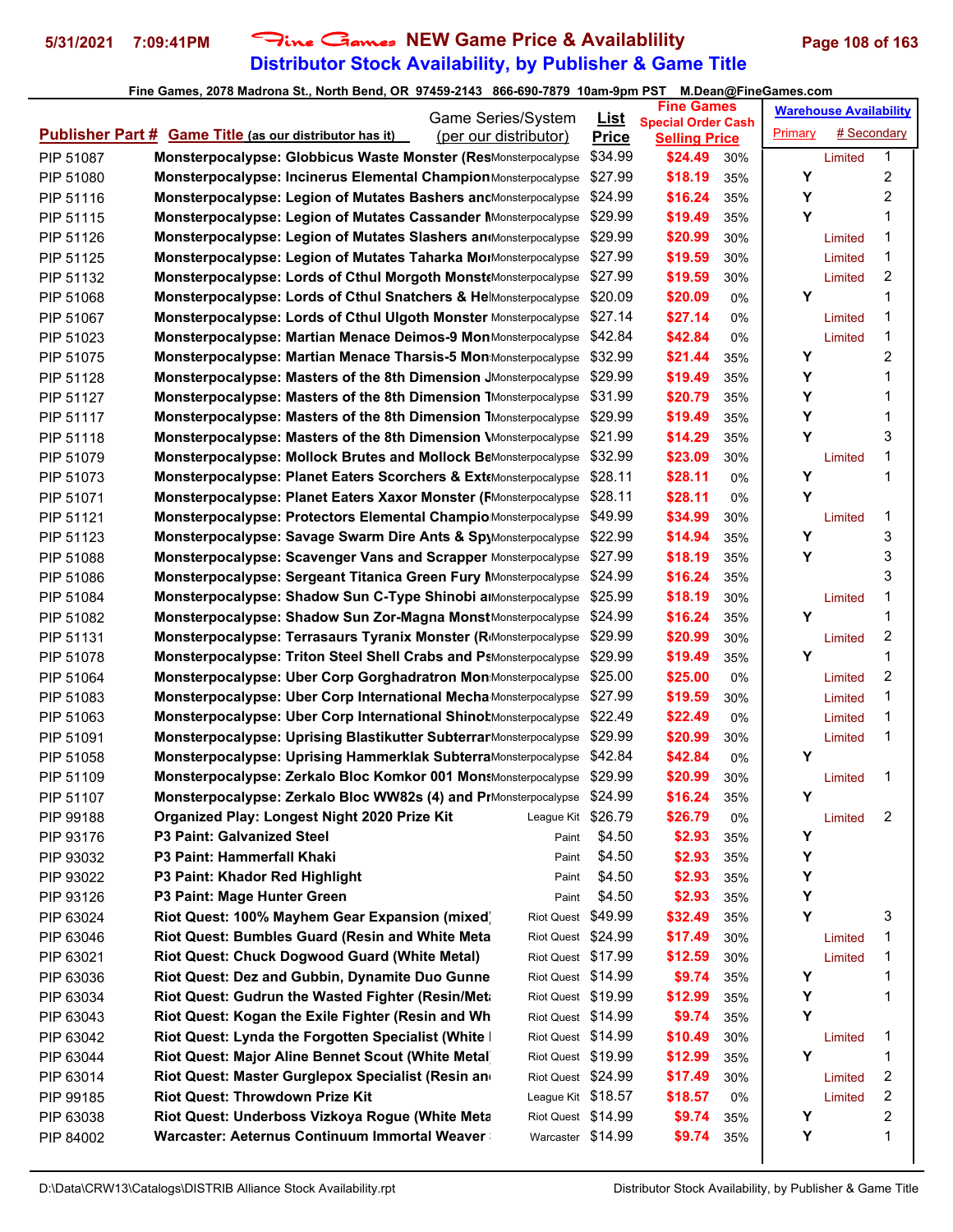## **Distributor Stock Availability, by Publisher & Game Title 5/31/2021 7:09:41PM** Fine Games **NEW Game Price & Availablility Page 109 of 163**

|                         |                                                                | Game Series/System                | <u>List</u>    | <b>Fine Games</b>                                 |            | <b>Warehouse Availability</b>           |                    |                |  |
|-------------------------|----------------------------------------------------------------|-----------------------------------|----------------|---------------------------------------------------|------------|-----------------------------------------|--------------------|----------------|--|
|                         | <b>Publisher Part # Game Title (as our distributor has it)</b> | (per our distributor)             | <b>Price</b>   | <b>Special Order Cash</b><br><b>Selling Price</b> |            | Primary                                 | # Secondary        |                |  |
| PIP 84003               | Warcaster: Aeternus Continuum Marauder Solo (M                 | Warcaster                         | \$19.99        | \$12.99                                           | 35%        | Y                                       |                    | 1              |  |
| PIP 84015               | Warcaster: Aeternus Continuum Nemesis A Weapon                 | Warcaster                         | \$11.99        | \$7.79                                            | 35%        | Y                                       |                    |                |  |
| PIP 84006               | Warcaster: Aeternus Continuum Scourge A Light V                | Warcaster                         | \$29.99        | \$19.49                                           | 35%        | Y                                       |                    |                |  |
| PIP 84012               | Warcaster: Aeternus Continuum Scourge A Weapo                  | Warcaster                         | \$9.99         | \$6.49                                            | 35%        | Y                                       |                    | 2              |  |
| PIP 84010               | Warcaster: Aeternus Continuum Scourge B Light V                | Warcaster                         | \$29.99        | \$19.49                                           | 35%        | Y                                       |                    | 1              |  |
| PIP 84013               | Warcaster: Aeternus Continuum Scourge B Weapo                  | Warcaster                         | \$9.99         | \$6.49                                            | 35%        | Y                                       |                    | 1              |  |
| PIP 84005               | Warcaster: Aeternus Continuum Vassal Reavers S                 | Warcaster                         | \$24.99        | \$16.24                                           | 35%        | Y                                       |                    | 1              |  |
| PIP 83006               | Warcaster: Iron Star Alliance Firebrand A Light Wa             | Warcaster \$29.99                 |                | \$19.49                                           | 35%        | Y                                       |                    |                |  |
| PIP 83011               | Warcaster: Iron Star Alliance Firebrand A Weapon               | Warcaster                         | \$9.99         | \$6.49                                            | 35%        | Y                                       |                    |                |  |
| PIP 83010               | Warcaster: Iron Star Alliance Firebrand B Light Wa             | Warcaster \$29.99                 |                | \$19.49                                           | 35%        | Y                                       |                    |                |  |
| PIP 83012               | Warcaster: Iron Star Alliance Firebrand B Weapon               | Warcaster                         | \$9.99         | \$6.49                                            | 35%        | Y                                       |                    | 1              |  |
| PIP 83014               | Warcaster: Iron Star Alliance Morningstar A Weapo              | Warcaster                         | \$11.99        | \$7.79                                            | 35%        | Y                                       |                    | 1              |  |
| PIP 83004               | <b>Warcaster: Iron Star Alliance Paladin Commander:</b>        | Warcaster \$14.99                 |                | \$9.74                                            | 35%        | Y                                       |                    |                |  |
| PIP 83005               | Warcaster: Iron Star Alliance Paladin Enforcers Sq             | Warcaster \$24.99                 |                | \$16.24                                           | 35%        | Y                                       |                    | 1              |  |
| PIP 83002               | Warcaster: Iron Star Alliance Paladin Weaver Solo              | Warcaster \$14.99                 |                | \$9.74                                            | 35%        | Y                                       |                    | 1              |  |
| PIP 82002               | Warcaster: Marcher Worlds Coalition Weaver Solo                | Warcaster \$14.99                 |                | \$9.74                                            | 35%        | Y                                       |                    | 3              |  |
| PIP 82006               | Warcaster: Marcher Worlds Dusk Wolf A Light War                | Warcaster \$29.99                 |                | \$19.49                                           | 35%        | Y                                       |                    |                |  |
| PIP 82013               | Warcaster: Marcher Worlds Dusk Wolf A Weapon F                 | Warcaster                         | \$9.99         | \$6.49                                            | 35%        | Y                                       |                    |                |  |
| PIP 82014               | Warcaster: Marcher Worlds Dusk Wolf B Weapon F                 | Warcaster                         | \$9.99         | \$6.49                                            | 35%        | Y                                       |                    |                |  |
| PIP 82004               | Warcaster: Marcher Worlds Hunter Solo (Metal)                  | Warcaster \$14.99                 |                | \$9.74                                            | 35%        | Y                                       |                    |                |  |
| PIP 82005               | Warcaster: Marcher Worlds Ranger Fire Team Squa                | Warcaster \$24.99                 |                | \$16.24                                           | 35%        | Y                                       |                    | 2              |  |
| PIP 82016               | Warcaster: Marcher Worlds Strike Raptor A Weapo                | Warcaster \$11.99                 |                | \$7.79                                            | 35%        | Y                                       |                    |                |  |
| PIP 37026               | Warmachine: Crucible Guard Ascendant Mentalist                 | Warmachine \$19.99                |                | \$13.99                                           | 30%        |                                         |                    | 1              |  |
| PIP 37029               | <b>Warmachine: Crucible Guard Containment Operati</b>          | Warmachine \$24.99                |                | \$17.49                                           | 30%        |                                         | Limited<br>Limited | $\overline{c}$ |  |
|                         | Warmachine: Crucible Guard Failed Experiments U                | Warmachine \$49.99                |                | \$34.99                                           |            |                                         |                    | 1              |  |
| PIP 37027               | Warmachine: Crucible Guard Rocketman Stinger S                 | Warmachine \$14.99                |                | \$10.49                                           | 30%<br>30% |                                         | Limited            | 2              |  |
| PIP 37028               |                                                                | Warmachine \$39.99                |                |                                                   |            |                                         | Limited            | 1              |  |
| PIP 34127               | <b>Warmachine: Cryx Battlegroup (Plastic)</b>                  | Warmachine \$89.99                |                | \$27.99                                           | 30%        |                                         | Limited            | 1              |  |
| PIP 34153               | Warmachine: Cryx Bloodgorgers Unit (Resin and V                |                                   |                | \$62.99                                           | 30%        |                                         | Limited            |                |  |
| PIP 31097               | Warmachine: Cygnar Stormblade Infantry and Stor                | Warmachine \$44.99                |                | \$31.49                                           | 30%        |                                         | Limited            | 1              |  |
| PIP 38013               | Warmachine: Infernals Agathon, the Voice in the D              | Warmachine \$34.99                |                | \$24.49                                           | 30%        |                                         | Limited            | 1              |  |
| PIP 41165               | Warmachine: Mercenaries Alexia, the Undying Solo               | Warmachine \$15.99                |                | \$11.19                                           | 30%        |                                         | Limited            | 1              |  |
| PIP 41171               | Warmachine: Mercenaries Morrowan Order of Illun                | Warmachine \$49.99                |                | \$34.99                                           | 30%        |                                         | Limited            | 1              |  |
| PIP 41174               | Warmachine: Mercenaries Prime Artificer Nemo & .               | Warmachine \$109.99               |                | \$71.49                                           | 35%        | Y                                       |                    | 1              |  |
| PIP 41155               | Warmachine: Mercenaries Steelhead Mortar Crew I                | Warmachine \$34.99                |                | \$24.49                                           | 30%        |                                         | Limited            | 1              |  |
| PIP 1066                | Warmachine: Prime (Hardcover)                                  | Warmachine \$59.99                |                | \$41.99                                           | 30%        |                                         | Limited            | 1              |  |
| PIP 35095               | Warmachine: Retribution of Scyrah House Ellowuy                | Warmachine \$19.99                |                | \$13.99                                           | 30%        |                                         | Limited            | 1              |  |
| PIP 35096               | Warmachine: Retribution of Scyrah House Ellowuy                | Warmachine \$49.99                |                | \$34.99                                           | 30%        |                                         | Limited            | 1              |  |
| PIP 99184               | Winter Rampage 2020 Prize Kit                                  | League Kit \$71.43                |                | \$71.43                                           | 0%         |                                         | Limited            | 1              |  |
| <b>Prolific Games</b>   | (PLE)                                                          | 35% Standard Discount from List\$ |                |                                                   |            | Estimated Time to Ship 1-3 Weeks        |                    |                |  |
| <b>PLF 100</b>          | <b>Flapjacks and Sasquatches</b>                               | Flapjacks and Sasquatches \$25.00 |                | \$16.25                                           | 35%        | Y                                       |                    | 2              |  |
| <b>PLF 600</b>          | <b>Pack Wars</b>                                               | Pack Wars \$20.00                 |                | \$14.00                                           | 30%        |                                         | Limited            | 1              |  |
| <b>Pythagoras Games</b> | (PYG)                                                          | 30% Standard Discount from List\$ |                |                                                   |            | Estimated Time to Ship 1-3 Weeks        |                    |                |  |
| PYG 0010                | Garum                                                          |                                   | Garum \$45.00  | \$31.50                                           | 30%        |                                         | Limited            | 1              |  |
| <b>Quick Simple Fun</b> | (QSF)                                                          | 35% Standard Discount from List\$ |                |                                                   |            | Estimated Time to Ship 1-3 Weeks        |                    |                |  |
| QSF 177654              | Chakra                                                         |                                   | Chakra \$29.99 | \$19.49                                           | 35%        | Y                                       |                    | 3              |  |
| QSF 177640              | <b>Squirrelin Around</b>                                       | Squirrelin Around \$34.99         |                | \$22.74                                           | 35%        | Υ                                       |                    | 3              |  |
| R & R Games, Inc.       | (RNR)                                                          | 30% Standard Discount from List\$ |                |                                                   |            |                                         |                    |                |  |
| <b>RRG 343</b>          | Coralia                                                        | Coralia                           | \$39.99        | \$27.99                                           | 30%        | <b>Estimated Time to Ship 1-3 Weeks</b> | Limited            | 1              |  |
| <b>RRG 370</b>          | <b>Great Voyage</b>                                            | Great Voyage \$39.99              |                | \$25.99                                           | 35%        | Υ                                       |                    | 1              |  |
|                         |                                                                |                                   |                |                                                   |            |                                         |                    |                |  |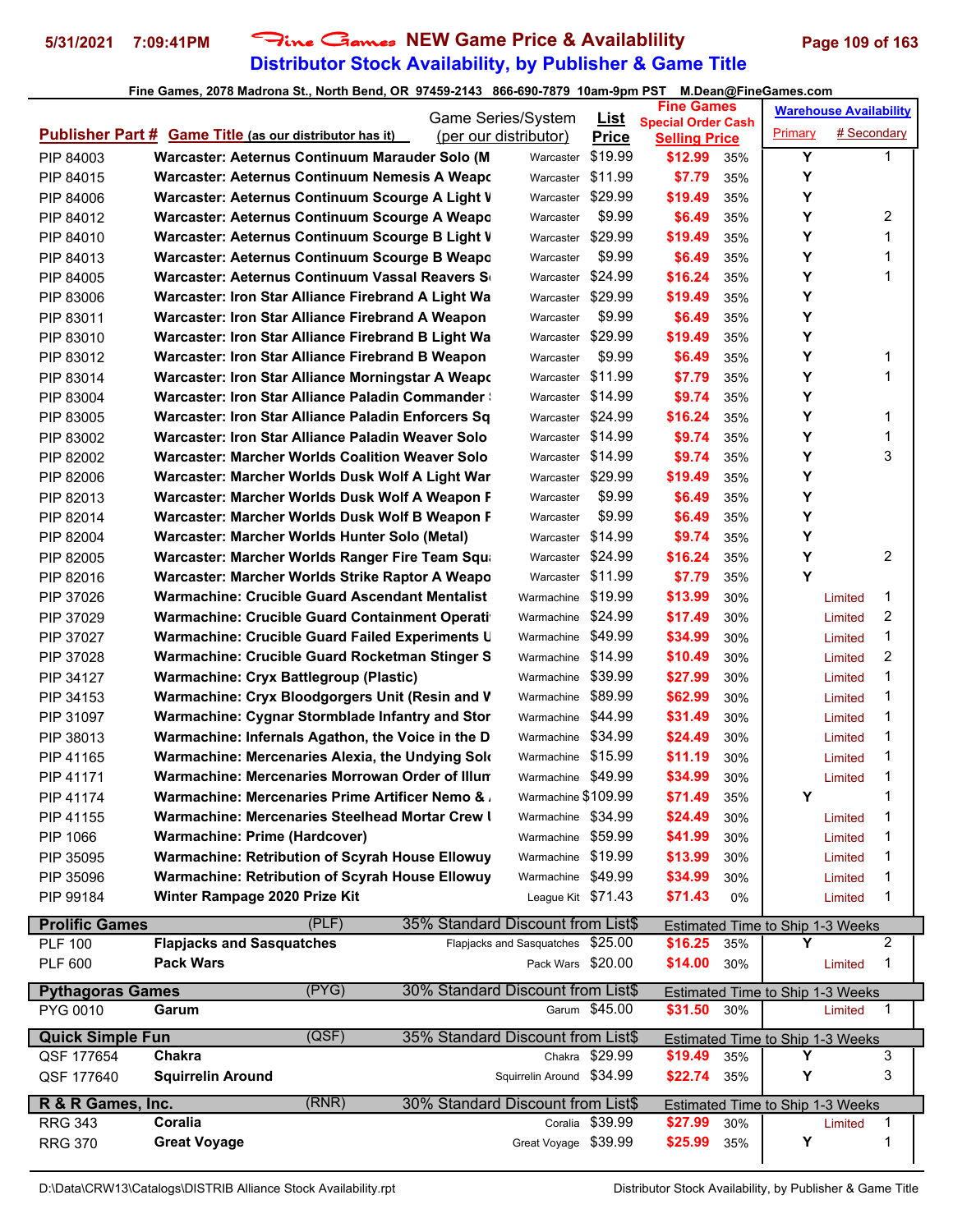# **Distributor Stock Availability, by Publisher & Game Title 5/31/2021 7:09:41PM** Fine Games **NEW Game Price & Availablility Page 110 of 163**

|                             |                                                                     | Game Series/System                | <b>List</b>     | <b>Fine Games</b>                                 |     |                                       | <b>Warehouse Availability</b> |   |  |
|-----------------------------|---------------------------------------------------------------------|-----------------------------------|-----------------|---------------------------------------------------|-----|---------------------------------------|-------------------------------|---|--|
|                             | <b>Publisher Part # Game Title (as our distributor has it)</b>      | (per our distributor)             | <b>Price</b>    | <b>Special Order Cash</b><br><b>Selling Price</b> |     | Primary                               | # Secondary                   |   |  |
| <b>RRG 869</b>              | Hanabi                                                              | Hanabi                            | \$10.95         | \$7.12                                            | 35% | Y                                     |                               | 3 |  |
| <b>RRG 711</b>              | Hide & Seek Safari Monkey II                                        | Hide & Seek \$34.99               |                 | \$22.74                                           | 35% | Υ                                     |                               | 2 |  |
| <b>RRG 926</b>              | <b>MimiQ</b>                                                        | Mimiq                             | \$6.99          | \$4.54                                            | 35% | Y                                     |                               | 1 |  |
| <b>RRG 410</b>              | <b>Outback</b>                                                      | Outback                           | \$34.99         | \$22.74                                           | 35% | Υ                                     |                               | 1 |  |
| <b>RRG 440</b>              | <b>Pass the Pot</b>                                                 | Pass the Pot \$15.99              |                 | \$10.39                                           | 35% | Y                                     |                               | 2 |  |
| <b>RRG 940</b>              | <b>Pyramid Poker</b>                                                | Pyramid Poker \$19.99             |                 | \$13.99                                           | 30% |                                       | Limited                       | 1 |  |
| <b>RRG 444</b>              | Rajas of the Ganges: Goodie Box 2                                   | Rajas of the Ganges \$19.99       |                 | \$13.99                                           | 30% |                                       | Limited                       | 2 |  |
| <b>RRG 447</b>              | Rajas of the Ganges: The Dice Charmers - Roll & Majas of the Ganges |                                   | \$21.99         | \$14.29                                           | 35% | Y                                     |                               | 3 |  |
| <b>RRG 450</b>              | <b>Rome: City of Marble</b>                                         | Rome: City of Marble              | \$39.99         | \$27.99                                           | 30% |                                       | Limited                       | 1 |  |
| <b>RRG 458</b>              | <b>Spellcaster: Potions</b>                                         | Spellcaster                       | \$8.99          | \$6.29                                            | 30% |                                       | Limited                       | 1 |  |
| <b>RRG 964</b>              | <b>Swipe Out!</b>                                                   | Swipe Out \$19.99                 |                 | \$13.99                                           | 30% |                                       | Limited                       | 1 |  |
| <b>RRG 966</b>              | The Table Is Lava                                                   | The Table Is Lava \$14.99         |                 | \$10.49                                           | 30% |                                       | Limited                       | 1 |  |
| <b>RRG 963</b>              | The Table Is Lava: Coconuts Expansion                               | The Table Is Lava                 | \$4.99          | \$3.49                                            | 30% |                                       | Limited                       | 1 |  |
| <b>RRG 972</b>              | Times Up!: Title Recall Expansion Pack 2                            | Times Up!                         | \$6.99          | \$4.54                                            | 35% | Y                                     |                               | 1 |  |
| <b>RRG 973</b>              | Times Up!: Title Recall Expansion Pack 3                            | Times Up!                         | \$6.99          | \$4.54                                            | 35% | Y                                     |                               | 1 |  |
| <b>RRG 997</b>              | <b>UnNatural Selection</b>                                          | <b>Unnatural Selection</b>        | \$9.99          | \$6.99                                            | 30% |                                       | Limited                       | 2 |  |
|                             |                                                                     |                                   |                 |                                                   |     |                                       |                               |   |  |
| R. Talsorian Games, Inc.    | (Talsor)                                                            | 35% Standard Discount from List\$ |                 |                                                   |     | Estimated Time to Ship 1-3 Weeks      |                               |   |  |
| <b>RTG CP3002</b>           | Cyberpunk 2020                                                      | Cyberpunk RPG                     | \$30.00         | \$19.50                                           | 35% | Υ                                     |                               | 3 |  |
| <b>RTG CP3521</b>           | Cyberpunk 2020: Bartmoss Brainwave                                  | Cyberpunk RPG                     | \$15.00         | \$9.75                                            | 35% | Υ                                     |                               | 2 |  |
| <b>RTG CP3461</b>           | Cyberpunk 2020: Blackhands Weapons                                  | Cyberpunk RPG                     | \$12.00         | \$7.80                                            | 35% | Υ                                     |                               |   |  |
| <b>RTG CP3531</b>           | Cyberpunk 2020: Chromebook 1 and 2                                  | Cyberpunk RPG                     | \$25.00         | \$16.25                                           | 35% | Υ                                     |                               | 1 |  |
| <b>RTG CP3391</b>           | Cyberpunk 2020: Edgerunner, Inc.                                    | Cyberpunk RPG                     | \$14.00         | \$9.10                                            | 35% | Υ                                     |                               |   |  |
| <b>RTG CP3421</b>           | <b>Cyberpunk 2020: Eurosource Plus</b>                              | Cyberpunk RPG                     | \$16.00         | \$10.40                                           | 35% | Y                                     |                               | 1 |  |
| <b>RTG CP3131</b>           | Cyberpunk 2020: Eurotour                                            | Cyberpunk RPG                     | \$12.00         | \$8.40                                            | 30% |                                       | Limited                       | 1 |  |
| <b>RTG CP3491</b>           | Cyberpunk 2020: Firestorm - Shockwave                               | Cyberpunk RPG                     | \$20.00         | \$14.00                                           | 30% |                                       | Limited                       | 1 |  |
| <b>RTG CP3481</b>           | Cyberpunk 2020: Firestorm - Stormfront                              | Cyberpunk RPG                     | \$20.00         | \$14.00                                           | 30% |                                       | Limited                       | 2 |  |
| <b>RTG CP3121</b>           | Cyberpunk 2020: Forlorn Hope                                        | Cyberpunk RPG                     | \$12.00         | \$8.40                                            | 30% |                                       | Limited                       | 1 |  |
| <b>RTG CP3221</b>           | Cyberpunk 2020: Home of the Brave                                   | Cyberpunk RPG                     | \$16.00         | \$10.40                                           | 35% | Υ                                     |                               | 1 |  |
| <b>RTG CP3291</b>           | Cyberpunk 2020: Listen Up                                           | Cyberpunk RPG                     | \$14.00         | \$9.80                                            | 30% |                                       | Limited                       | 1 |  |
| <b>RTG CP3431</b>           | <b>Cyberpunk 2020: Live and Direct</b>                              | Cyberpunk RPG                     | \$14.00         | \$9.10                                            | 35% | Y                                     |                               |   |  |
| <b>RTG CP3191</b>           | Cyberpunk 2020: Maximum Metal                                       | Cyberpunk RPG \$18.00             |                 | \$11.70                                           | 35% | Y                                     |                               | 2 |  |
| <b>RTG CP3501</b>           | Cyberpunk 2020: Night City                                          | Cyberpunk RPG \$22.00             |                 | \$15.40                                           | 30% |                                       | Limited                       | 1 |  |
| <b>RTG CP3311</b>           | Cyberpunk 2020: Pacific Rim                                         | Cyberpunk RPG \$16.00             |                 | \$11.20                                           | 30% |                                       | Limited                       | 1 |  |
| <b>RTG CP3361</b>           | Cyberpunk 2020: Solo of Fortune #2                                  | Cyberpunk RPG \$16.00             |                 | \$10.40                                           | 35% | Y                                     |                               | 3 |  |
| <b>RTG CP3271</b>           | Cyberpunk 2020: Wildside                                            | Cyberpunk RPG \$14.00             |                 | \$9.10                                            | 35% | Y                                     |                               | 1 |  |
| <b>RTG CR3000</b>           | <b>Cyberpunk Red Jumpstart Kit</b>                                  | Cyberpunk RPG \$29.99             |                 | \$19.49                                           | 35% | Y                                     |                               | 3 |  |
| <b>RTG CR3001</b>           | <b>Cyberpunk Red: Core Rulebook</b>                                 | Cyberpunk RPG \$60.00             |                 | \$39.00                                           | 35% | Υ                                     |                               | 2 |  |
| <b>Rather Dashing Games</b> | (RDG)                                                               | 35% Standard Discount from List\$ |                 |                                                   |     | Estimated Time to Ship 1-3 Weeks      |                               |   |  |
| RDG ALDR                    | <b>ALDR The High Sage</b>                                           |                                   | ALDR \$29.99    | \$19.49                                           | 35% | Y                                     |                               | 3 |  |
| <b>RDG DMRF</b>             | <b>Dwarven Miner - Reforged</b>                                     | Dwarven Miner \$49.99             |                 | \$32.49                                           | 35% | Y                                     |                               | 3 |  |
| <b>RDG SLVR</b>             | <b>Element - Silver</b>                                             |                                   | Element \$39.99 | \$25.99                                           | 35% | Υ                                     |                               | 3 |  |
| RDG PZ01                    | <b>Flinthoof Puzzle</b>                                             |                                   | Puzzles \$19.99 | \$12.99                                           | 35% | Υ                                     |                               | 3 |  |
| RDG PZ03                    | Keep `Em Gaming Puzzle                                              |                                   | Puzzles \$19.99 | \$12.99                                           | 35% | Υ                                     |                               | 3 |  |
| <b>RDG DARK</b>             | Wakening Lair: The Dark Forest (stand alone or ex                   | Wakening Lair \$39.99             |                 | \$25.99                                           | 35% | Y                                     |                               | 2 |  |
| RDG PZ02                    | We Come in Peace Puzzle                                             |                                   | Puzzles \$19.99 | \$12.99                                           | 35% | Υ                                     |                               | 3 |  |
| <b>Ravensburger Games</b>   | (RVN)                                                               | 30% Standard Discount from List\$ |                 |                                                   |     |                                       |                               |   |  |
| RVN 272464                  | <b>Bidder Up</b>                                                    | Bidder Up \$39.99                 |                 | \$27.99                                           | 30% | Estimated Time to Ship 1-3 Weeks<br>Y |                               |   |  |
| RVN 26972                   | <b>Broom Service - The Card Game</b>                                | Broom Service \$14.99             |                 | \$10.49                                           | 30% | Υ                                     |                               | 3 |  |
| <b>RVN 26926</b>            | <b>Carpe Diem</b>                                                   | Carpe Diem \$49.99                |                 | \$34.99                                           | 30% | Y                                     |                               |   |  |
|                             |                                                                     |                                   |                 |                                                   |     |                                       |                               |   |  |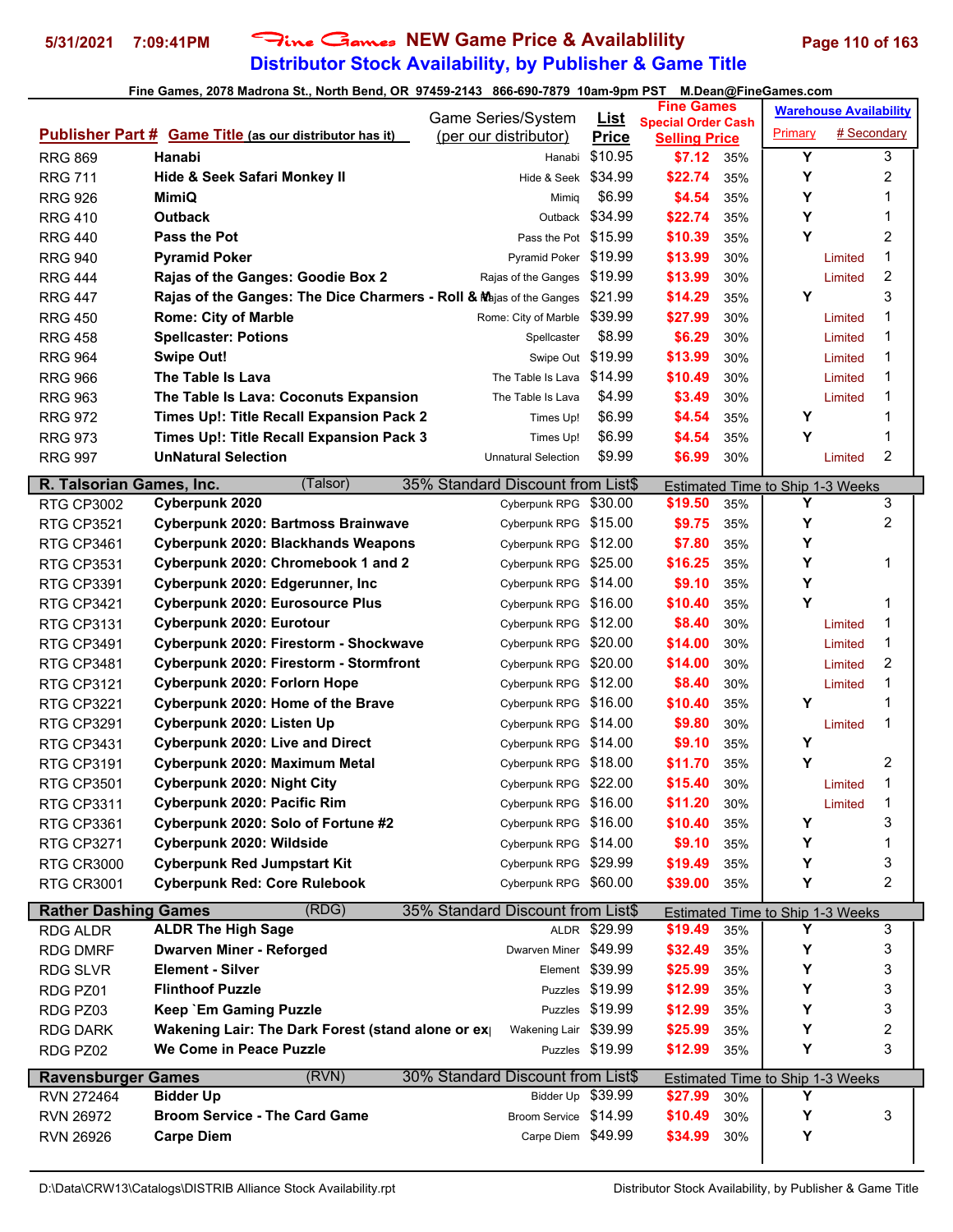## **Distributor Stock Availability, by Publisher & Game Title 5/31/2021 7:09:41PM** Fine Games **NEW Game Price & Availablility Page 111 of 163**

#### **Fine Games, 2078 Madrona St., North Bend, OR 97459-2143 866-690-7879 10am-9pm PST M.Dean@FineGames.com**

|                          | $\frac{1}{2}$ and compare the contract of the contract of the contract of the contract of the spin $\sim$ |                                   |                  | <b>Fine Games</b>         |     |                                  | <b>Warehouse Availability</b> |                |
|--------------------------|-----------------------------------------------------------------------------------------------------------|-----------------------------------|------------------|---------------------------|-----|----------------------------------|-------------------------------|----------------|
|                          |                                                                                                           | Game Series/System                | <u>List</u>      | <b>Special Order Cash</b> |     |                                  |                               |                |
|                          | <b>Publisher Part # Game Title (as our distributor has it)</b>                                            | (per our distributor)             | <b>Price</b>     | <b>Selling Price</b>      |     | Primary                          | # Secondary                   |                |
| RVN 60001739             | <b>Disney Villainous</b>                                                                                  | <b>Disney Villainous</b>          | \$39.99          | \$27.99                   | 30% | $\overline{\mathsf{Y}}$          |                               | 3              |
| RVN 60001837             | <b>Disney Villainous Evil Comes Prepared</b>                                                              | Disney Villainous                 | \$34.99          | \$24.49                   | 30% | Y                                |                               | 3              |
| RVN 60001866             | <b>Disney Villainous: Perfectly Wretched</b>                                                              | Disney Villainous \$34.99         |                  | \$24.49                   | 30% | Y                                |                               | 3              |
| RVN 60001796             | <b>Disney Villainous: Wicked to the Core</b>                                                              | Disney Villainous                 | \$34.99          | \$24.49                   | 30% | Υ                                |                               | 3              |
| <b>RVN 26031</b>         | <b>Harry Potter Labyrinth</b>                                                                             | Labyrinth                         | \$34.99          | \$24.49                   | 30% | Y                                |                               | 3              |
| RVN 60001836             | <b>Horrified: Universal Monsters</b>                                                                      | Horrified                         | \$44.99          | \$31.49                   | 30% | Y                                |                               | 3              |
| RVN 60001818             | Jaws                                                                                                      | Jaws                              | \$39.99          | \$27.99                   | 30% | Y                                |                               | 3              |
| RVN 60001761             | <b>Jurassic Park Danger! Game</b>                                                                         | Jurassic Park \$34.99             |                  | \$24.49                   | 30% | Y                                |                               | 2              |
| RVN 60001797             | <b>King Me!</b>                                                                                           |                                   | King Me \$24.99  | \$17.49                   | 30% | Υ                                |                               | $\overline{2}$ |
| <b>RVN 26448</b>         | Labyrinth                                                                                                 | Labyrinth \$31.99                 |                  | \$22.39                   | 30% |                                  | Limited                       | $\overline{2}$ |
| <b>RVN 26918</b>         | Las Vegas Royale 20th Anniversary Edition (Alea) Las Vegas Royale                                         |                                   | \$49.99          | \$34.99                   | 30% |                                  | Limited                       | 1              |
| RVN 60001871             | <b>Marvel Villainous: Infinite Power</b>                                                                  | Marvel Villainous                 | \$44.99          | \$31.49                   | 30% | Y                                |                               | 3              |
| <b>RVN 26994</b>         | <b>Notre Dame</b>                                                                                         | Notre Dame \$44.99                |                  | \$31.49                   | 30% |                                  | Limited                       | 1              |
| <b>RVN 26740</b>         | <b>Paku Paku</b>                                                                                          | Paku Paku \$12.99                 |                  | \$9.09                    | 30% |                                  | Limited                       | $\overline{c}$ |
| <b>RVN 01205</b>         | <b>Pictopia: Disney Edition</b>                                                                           |                                   | Pictopia \$25.99 | \$18.19                   | 30% | Υ                                |                               | 1              |
| RVN 60001631             | <b>Pictopia: HARRY POTTER Edition</b>                                                                     |                                   | Pictopia \$25.99 | \$18.19                   | 30% | Y                                |                               | 3              |
| RVN 60001925             | <b>Pusheen The Cat: Perrfect Pick Card Game</b>                                                           | Pusheen                           | \$24.99          | \$17.49                   | 30% |                                  | Limited                       | 1              |
| <b>RVN 26045</b>         | <b>Red Peak</b>                                                                                           | Red Peak \$29.99                  |                  | \$20.99                   | 30% | Υ                                |                               | $\overline{c}$ |
| RVN 82412-0              | <b>Rise of Queensdale</b>                                                                                 | Rise of Queensdale                | \$80.00          | \$56.00                   | 30% | Y                                |                               | $\overline{c}$ |
| <b>RVN 81206</b>         | San Juan                                                                                                  | San Juan                          | \$36.99          | \$25.89                   | 30% | Y                                |                               | 1              |
| <b>RVN 22289</b>         | <b>Scotland Yard Junior</b>                                                                               | Scotland Yard                     | \$19.99          | \$13.99                   | 30% |                                  | Limited                       | 1              |
| <b>RVN 26601</b>         | <b>Scotland Yard Revised Edition</b>                                                                      | Scotland Yard                     | \$40.99          | \$28.69                   | 30% |                                  |                               | 3              |
| RVN 60001511             | <b>Suspicion</b>                                                                                          | Suspicion \$24.99                 |                  | \$17.49                   | 30% | Υ                                |                               | $\overline{c}$ |
| <b>RVN 26925</b>         | The Castles of Burgundy 20th Anniversary Editionastles of Burgundy                                        |                                   | \$59.99          | \$41.99                   | 30% | Y                                |                               | 3              |
| <b>RVN 26129</b>         | The Quest for El Dorado: The Golden Temples Tatauest for El Dorado                                        |                                   | \$39.99          | \$27.99                   | 30% | Y                                |                               | 3              |
| RVN 60001841             | <b>Wonder Woman: Challenge of the Amazons</b>                                                             | Wonder Woman \$44.99              |                  | \$31.49                   | 30% | Υ                                |                               |                |
| <b>Reaper Miniatures</b> | (Reaper)                                                                                                  | 35% Standard Discount from List\$ |                  |                           |     | Estimated Time to Ship 1-3 Weeks |                               |                |
| RPR 49025                | <b>Bones Black: 10 Ft Container</b>                                                                       | <b>Bones Black</b>                | \$6.99           | \$4.54                    | 35% | Υ                                |                               | 1              |
| RPR 49033                | Bones Black: 20` Shipping Container                                                                       | <b>Bones Black</b>                | \$8.99           | \$5.84                    | 35% | Υ                                |                               | 2              |
| <b>RPR 49024</b>         | <b>Bones Black: 40 Ft Container</b>                                                                       | Bones Black \$12.99               |                  | \$8.44                    | 35% | Y                                |                               | 3              |
| <b>RPR 44059</b>         | <b>Bones Black: Acidic Ooze</b>                                                                           | <b>Bones Black</b>                | \$3.49           | \$2.27                    | 35% |                                  |                               | 3              |
| RPR 49001                | <b>Bones Black: Alien Overlords (3)</b>                                                                   | Bones Black                       | \$7.99           | \$5.19                    | 35% | Υ                                |                               | 1              |
| RPR 49011                | <b>Bones Black: Androids (2)</b>                                                                          | Bones Black                       | \$5.99           | \$3.89                    | 35% | Υ                                |                               | 1              |
| RPR 49027                | <b>Bones Black: Andromdedan Hunter</b>                                                                    | <b>Bones Black</b>                | \$3.49           | \$2.27                    | 35% | Υ                                |                               | 3              |
| RPR 49023                | <b>Bones Black: Andromedan Queen</b>                                                                      | Bones Black                       | \$3.49           | \$2.27                    | 35% | Υ                                |                               | 2              |
| RPR 49022                | <b>Bones Black: Andromedan Vizier</b>                                                                     | Bones Black                       | \$3.49           | \$2.27                    | 35% | Υ                                |                               | 3              |
| RPR 44091                | <b>Bones Black: Anhurian Cavalry</b>                                                                      | <b>Bones Black</b>                | \$4.99           | \$3.24                    | 35% | Υ                                |                               | 3              |
| RPR 44064                | <b>Bones Black: Armorback Barbarian</b>                                                                   | <b>Bones Black</b>                | \$3.49           | \$2.27                    | 35% | Υ                                |                               | 3              |

RPR 49007 **Bones Black: Armorback Demolitionist** Bones Black \$3.49 **\$2.27** 35% **Y** 2 RPR 44012 **Bones Black: Ashanna, Female Genie** Bones Black \$7.99 **\$5.19** 35% **Y** 3 RPR 44130 **Bones Black: Baba Yaga`s Hut Box Set** Bones Black \$59.99 **\$41.99** 30% Limited 2 RPR 44086 **Bones Black: Black Bear Tribe Cavemen (4)** Bones Black \$9.99 **\$6.49** 35% **Y** 2 RPR 44063 **Bones Black: Blacktooth Savage** Bones Black \$3.99 **\$2.59** 35% **Y** 3 RPR 49008 **Bones Black: Blacktooth Suppressor** Bones Black \$3.99 **\$2.59** 35% **Y** 3 RPR 49017 **Bones Black: Blood Nebula Mercenary** Bones Black \$3.49 **\$2.27** 35% **Y** 2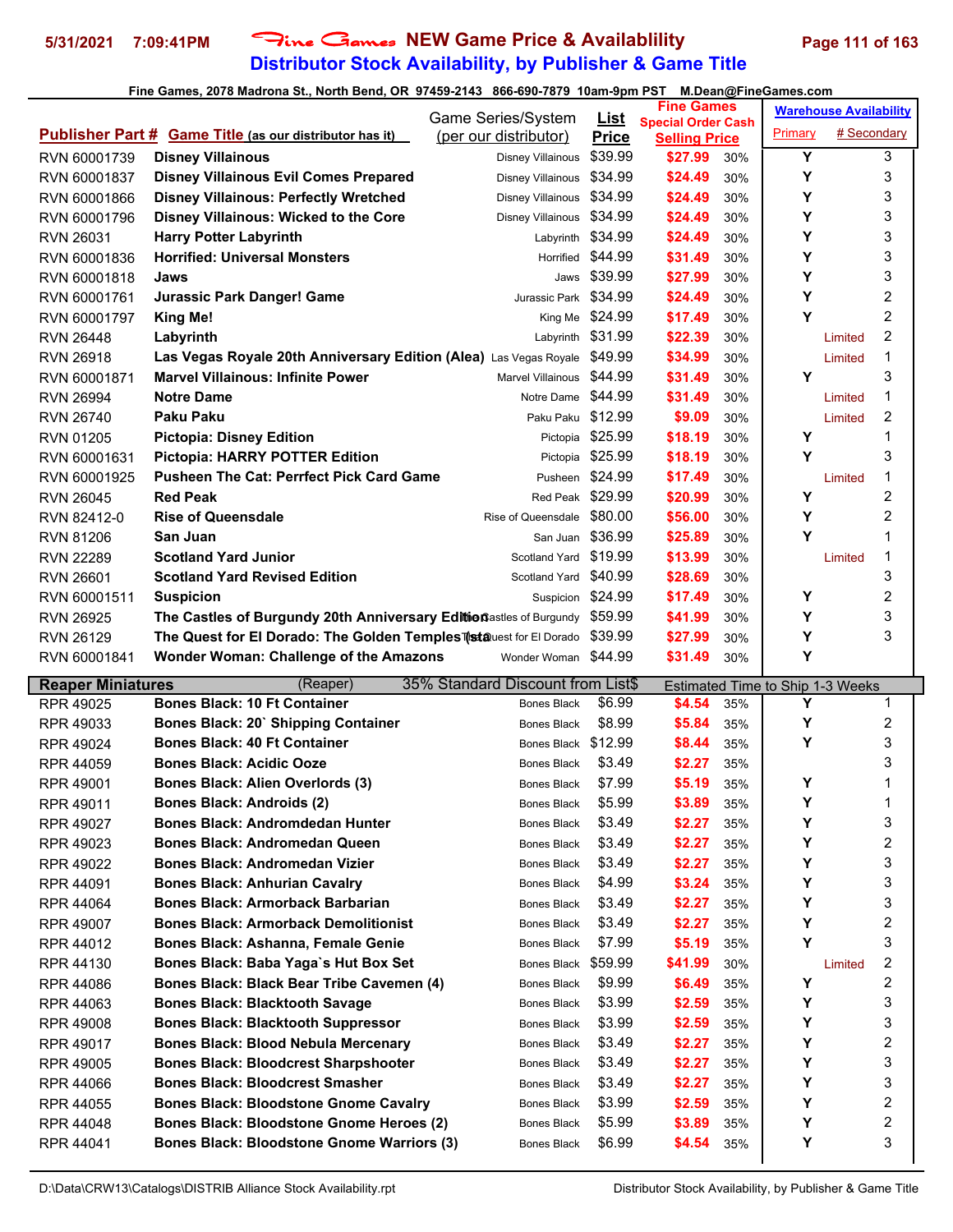# **Distributor Stock Availability, by Publisher & Game Title 5/31/2021 7:09:41PM** Fine Games **NEW Game Price & Availablility Page 112 of 163**

|                  |                                                                | Game Series/System    | <u>List</u>  | <b>Fine Games</b>                                 |     |         | <b>Warehouse Availability</b> |                |
|------------------|----------------------------------------------------------------|-----------------------|--------------|---------------------------------------------------|-----|---------|-------------------------------|----------------|
|                  | <b>Publisher Part # Game Title (as our distributor has it)</b> | (per our distributor) | <b>Price</b> | <b>Special Order Cash</b><br><b>Selling Price</b> |     | Primary | # Secondary                   |                |
| RPR 44025        | <b>Bones Black: Bloodwolf</b>                                  | Bones Black           | \$3.99       | \$2.59                                            | 35% | Y       |                               | 3              |
| <b>RPR 44032</b> | <b>Bones Black: Boat</b>                                       | Bones Black           | \$3.99       | \$2.79                                            | 30% |         | Limited                       | 2              |
| <b>RPR 49004</b> | <b>Bones Black: Bollards (12)</b>                              | Bones Black           | \$4.99       | \$3.24                                            | 35% | Υ       |                               | 3              |
| <b>RPR 44015</b> | <b>Bones Black: Bones D Vandra Lukesia</b>                     | Bones Black           | \$3.49       | \$2.27                                            | 35% | Υ       |                               | 2              |
| RPR 44058        | <b>Bones Black: Burrowing Behemoth</b>                         | <b>Bones Black</b>    | \$5.99       | \$3.89                                            | 35% | Υ       |                               | 3              |
| RPR 49028        | <b>Bones Black: Caine, Cyber-Troll</b>                         | Bones Black           | \$4.49       | \$2.92                                            | 35% | Y       |                               | 3              |
| RPR 44062        | <b>Bones Black: Carnivorous Pudding</b>                        | Bones Black           | \$8.99       | \$6.29                                            | 30% |         | Limited                       | 2              |
| <b>RPR 44080</b> | <b>Bones Black: Carnotaurus</b>                                | Bones Black           | \$6.99       | \$4.54                                            | 35% | Υ       |                               | 2              |
| RPR 44140        | <b>Bones Black: Cart</b>                                       | Bones Black           | \$4.99       | \$3.24                                            | 35% | Υ       |                               | 3              |
| <b>RPR 44082</b> | <b>Bones Black: Cave Bear</b>                                  | Bones Black           | \$4.99       | \$3.24                                            | 35% | Υ       |                               | 2              |
| <b>RPR 44057</b> | <b>Bones Black: Cave Spider</b>                                | Bones Black           | \$6.99       | \$4.54                                            | 35% | Υ       |                               | 1              |
| RPR 44097        | <b>Bones Black: Chaos Toad Brawler</b>                         | Bones Black           | \$8.99       | \$5.84                                            | 35% | Υ       |                               | 3              |
| <b>RPR 44098</b> | <b>Bones Black: Chaos Toad Savage</b>                          | Bones Black           | \$4.99       | \$3.24                                            | 35% | Υ       |                               | 3              |
| RPR 44137        | <b>Bones Black: Chaos Toad Sorcerer</b>                        | Bones Black           | \$3.99       | \$2.59                                            | 35% | Υ       |                               | 3              |
| RPR 44076        | <b>Bones Black: Clubtail</b>                                   | <b>Bones Black</b>    | \$6.99       | \$4.54                                            | 35% | Y       |                               | $\overline{2}$ |
| RPR 44110        | <b>Bones Black: Crab Man</b>                                   | Bones Black           | \$4.99       | \$3.49                                            | 30% |         | Limited                       | 2              |
| RPR 49015        | <b>Bones Black: Crosswire, Super Villain</b>                   | Bones Black           | \$3.49       | \$2.27                                            | 35% | Υ       |                               | 3              |
| RPR 44139        | <b>Bones Black: Dark Dwarf Cleaver</b>                         | Bones Black           | \$3.49       | \$2.27                                            | 35% | Υ       |                               | 3              |
| RPR 44074        | <b>Bones Black: Dark Elf Elite</b>                             | <b>Bones Black</b>    | \$3.49       | \$2.27                                            | 35% |         |                               | 3              |
| <b>RPR 44070</b> | <b>Bones Black: Dark Elf Female Warrior</b>                    | Bones Black           | \$3.49       | \$2.44                                            | 30% |         | Limited                       | 2              |
| <b>RPR 44072</b> | <b>Bones Black: Dark Elf Male Warrior</b>                      | Bones Black           | \$3.49       | \$2.44                                            | 30% |         | Limited                       | 2              |
| RPR 44071        | <b>Bones Black: Dark Elf Priestess</b>                         | Bones Black           | \$3.49       | \$2.44                                            | 30% |         | Limited                       | 1              |
| RPR 44090        | <b>Bones Black: Dark Elf Queen on Throne</b>                   | Bones Black           | \$7.99       | \$5.19                                            | 35% |         |                               | 3              |
| <b>RPR 44073</b> | <b>Bones Black: Dark Elf Wizard</b>                            | Bones Black           | \$3.49       | \$2.27                                            | 35% |         |                               | 3              |
| <b>RPR 44044</b> | <b>Bones Black: Dark Watcher</b>                               | Bones Black           | \$5.99       | \$4.19                                            | 30% |         | Limited                       | 2              |
| <b>RPR 44047</b> | Bones Black: Deep Gnome Heroes (2)                             | Bones Black           | \$5.99       | \$4.19                                            | 30% |         | Limited                       | 1              |
| RPR 44035        | <b>Bones Black: Dreadmere Townsfolk - Fishmongers</b>          | Bones Black           | \$6.99       | \$4.54                                            | 35% | Υ       |                               | 3              |
| RPR 44033        | <b>Bones Black: Dreadmere Townsfolk - Fishwife &amp; C</b>     | Bones Black           | \$6.99       | \$4.54                                            | 35% | Υ       |                               | 2              |
| <b>RPR 49036</b> | <b>Bones Black: Dumpster</b>                                   | Bones Black           | \$4.99       | \$3.24                                            | 35% | Υ       |                               | 3              |
| RPR 44109        | <b>Bones Black: Enlarged Dark Dwarf Smiter</b>                 | Bones Black           | \$5.99       | \$3.89                                            | 35% | Υ       |                               | 2              |
| <b>RPR 97427</b> | <b>Bones Black: February 2020</b>                              | Bones Black \$61.66   |              | \$43.16                                           | 30% |         | Limited                       | 2              |
| <b>RPR 44093</b> | <b>Bones Black: Fertility Idol</b>                             | Bones Black           | \$5.99       | \$3.89                                            | 35% | Υ       |                               | 3              |
| RPR 44135        | <b>Bones Black: Fungal Bruiser</b>                             | Bones Black \$6.99    |              | \$4.54                                            | 35% | Υ       |                               | 3              |
| RPR 44136        | <b>Bones Black: Fungal Guardian</b>                            | Bones Black           | \$6.99       | \$4.54                                            | 35% | Υ       |                               | 3              |
| <b>RPR 44050</b> | <b>Bones Black: Fungal Queen</b>                               | Bones Black           | \$8.99       | \$6.29                                            | 30% |         | Limited                       | 2              |
| RPR 44056        | <b>Bones Black: Fungoids (3)</b>                               | Bones Black           | \$6.99       | \$4.89                                            | 30% |         | Limited                       | 2              |
| <b>RPR 44079</b> | <b>Bones Black: Giant Cave Sloth</b>                           | Bones Black           | \$6.99       | \$4.54                                            | 35% | Υ       |                               | 3              |
| RPR 44138        | <b>Bones Black: Giant Rhino Beetle</b>                         | Bones Black           | \$5.99       | \$3.89                                            | 35% | Υ       |                               | 3              |
| <b>RPR 44078</b> | <b>Bones Black: Giant Snake</b>                                | Bones Black           | \$3.49       | \$2.44                                            | 30% |         | Limited                       | 2              |
| RPR 44061        | <b>Bones Black: Gloom Stalker</b>                              | Bones Black           | \$7.99       | \$5.59                                            | 30% |         | Limited                       | 1              |
| <b>RPR 44038</b> | <b>Bones Black: Gulper</b>                                     | Bones Black           | \$7.99       | \$5.19                                            | 35% | Υ       |                               | 3              |
| RPR 44068        | <b>Bones Black: Hornslasher</b>                                | Bones Black           | \$4.99       | \$3.24                                            | 35% | Υ       |                               | 3              |
| RPR 49029        | <b>Bones Black: IMEF Bulldog</b>                               | Bones Black           | \$5.99       | \$3.89                                            | 35% | Υ       |                               | 2              |
| RPR 44113        | <b>Bones Black: Irontongue Priest</b>                          | Bones Black           | \$3.49       | \$2.27                                            | 35% | Υ       |                               | 1              |
| RPR 44096        | <b>Bones Black: Jade Fire Champion</b>                         | Bones Black           | \$3.49       | \$2.27                                            | 35% | Υ       |                               | 3              |
| RPR 44088        | <b>Bones Black: Jade Fire Chieftain</b>                        | Bones Black           | \$3.49       | \$2.27                                            | 35% |         |                               | 3              |
| <b>RPR 44089</b> | <b>Bones Black: Jade Fire Shaman</b>                           | Bones Black           | \$3.49       | \$2.27                                            | 35% | Y       |                               |                |
| <b>RPR 44094</b> | <b>Bones Black: Jade Fire Spearman</b>                         | Bones Black           | \$3.49       | \$2.27                                            | 35% | Υ       |                               | 3              |
| RPR 44095        | <b>Bones Black: Jade Fire Warrior</b>                          | Bones Black           | \$3.49       | \$2.27                                            | 35% | Υ       |                               | 3              |
| RPR 44013        | <b>Bones Black: Jakob Knochengard</b>                          | Bones Black           | \$3.49       | \$2.44                                            | 30% |         | Limited                       | 2              |
|                  |                                                                |                       |              |                                                   |     |         |                               |                |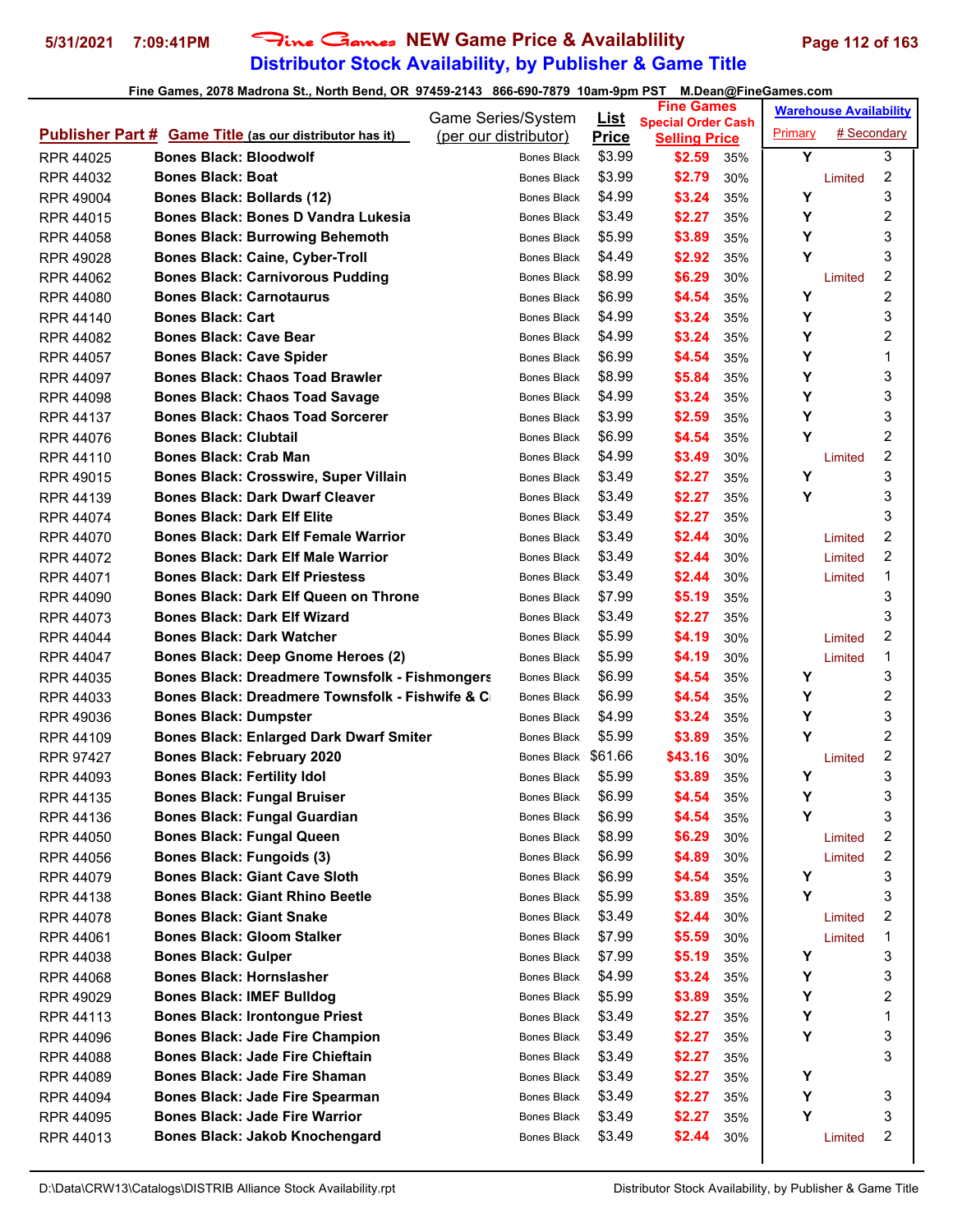# **Distributor Stock Availability, by Publisher & Game Title 5/31/2021 7:09:41PM** Fine Games **NEW Game Price & Availablility Page 113 of 163**

|                  |                                                                | Game Series/System    |                     | <u>List</u>  | <b>Fine Games</b>                                 |     |         | <b>Warehouse Availability</b> |   |
|------------------|----------------------------------------------------------------|-----------------------|---------------------|--------------|---------------------------------------------------|-----|---------|-------------------------------|---|
|                  | <b>Publisher Part # Game Title (as our distributor has it)</b> | (per our distributor) |                     | <b>Price</b> | <b>Special Order Cash</b><br><b>Selling Price</b> |     | Primary | # Secondary                   |   |
| <b>RPR 49032</b> | Bones Black: John Bishop, Space Cowboy                         |                       | <b>Bones Black</b>  | \$3.49       | \$2.27                                            | 35% | Y       |                               | 1 |
| <b>RPR 44017</b> | <b>Bones Black: Juliana, Herbalist</b>                         |                       | <b>Bones Black</b>  | \$3.49       | \$2.27                                            | 35% | Υ       |                               | 3 |
| <b>RPR 49019</b> | Bones Black: Keryx, Cyborg Assassin                            |                       | <b>Bones Black</b>  | \$3.49       | \$2.27                                            | 35% | Υ       |                               | 3 |
| RPR 44101        | Bones Black: Lord of the Jungle - Deluxe Boxed Se              |                       | Bones Black         | \$19.99      | \$12.99                                           | 35% | Y       |                               | 2 |
| RPR 49031        | <b>Bones Black: Malvernis Soldier</b>                          |                       | <b>Bones Black</b>  | \$3.49       | \$2.27                                            | 35% | Υ       |                               | 3 |
| <b>RPR 44119</b> | <b>Bones Black: Marsh Troll</b>                                |                       | Bones Black         | \$6.99       | \$4.54                                            | 35% | Y       |                               | 3 |
| <b>RPR 49010</b> | Bones Black: Modern Accessories (Gas Cans & Py                 |                       | Bones Black         | \$3.99       | \$2.59                                            | 35% | Υ       |                               | 3 |
| <b>RPR 49034</b> | <b>Bones Black: Modern Barrels (2)</b>                         |                       | <b>Bones Black</b>  | \$4.99       | \$3.24                                            | 35% | Υ       |                               | 3 |
| RPR 44121        | <b>Bones Black: Moor Troll</b>                                 |                       | <b>Bones Black</b>  | \$5.99       | \$3.89                                            | 35% | Y       |                               | 2 |
| RPR 44102        | <b>Bones Black: Mumlak - Deluxe Boxed Set</b>                  |                       | Bones Black \$24.99 |              | \$16.24                                           | 35% | Y       |                               | 2 |
| RPR 44133        | <b>Bones Black: Mystic Portal</b>                              |                       | Bones Black \$19.99 |              | \$12.99                                           | 35% | Y       |                               | 1 |
| <b>RPR 44092</b> | <b>Bones Black: Overlord Cavalry</b>                           |                       | <b>Bones Black</b>  | \$4.99       | \$3.24                                            | 35% |         |                               | 3 |
| <b>RPR 44104</b> | <b>Bones Black: Penguin Attack Pack (4)</b>                    |                       | Bones Black         | \$9.99       | \$6.99                                            | 30% |         | Limited                       | 2 |
| <b>RPR 44077</b> | Bones Black: People of the Dawnlands (4)                       |                       | <b>Bones Black</b>  | \$9.99       | \$6.49                                            | 35% | Y       |                               | 3 |
| <b>RPR 44111</b> | <b>Bones Black: Pygmy Mammoth</b>                              |                       | <b>Bones Black</b>  | \$8.99       | \$6.29                                            | 30% |         | Limited                       | 1 |
| RPR 49030        | <b>Bones Black: Rach Soldier</b>                               |                       | <b>Bones Black</b>  | \$3.49       | \$2.27                                            | 35% | Υ       |                               | 2 |
| RPR 44051        | <b>Bones Black: Raft</b>                                       |                       | <b>Bones Black</b>  | \$3.49       | \$2.44                                            | 30% |         | Limited                       | 2 |
| RPR 49021        | <b>Bones Black: Rand</b>                                       |                       | <b>Bones Black</b>  | \$3.49       | \$2.27                                            | 35% | Υ       |                               | 2 |
| <b>RPR 44026</b> | <b>Bones Black: Razormouth</b>                                 |                       | <b>Bones Black</b>  | \$3.99       | \$2.79                                            | 30% |         | Limited                       | 2 |
| <b>RPR 44019</b> | <b>Bones Black: Reeve Planomap</b>                             |                       | Bones Black         | \$3.49       | \$2.44                                            | 30% |         | Limited                       | 2 |
| <b>RPR 44002</b> | <b>Bones Black: Rock Troll</b>                                 |                       | Bones Black         | \$8.99       | \$5.84                                            | 35% | Υ       |                               | 2 |
| <b>RPR 44039</b> | <b>Bones Black: Rockmaw</b>                                    |                       | <b>Bones Black</b>  | \$3.99       | \$2.59                                            | 35% | Y       |                               | 3 |
| <b>RPR 44087</b> | <b>Bones Black: Runehorn Hut</b>                               |                       | Bones Black \$14.99 |              | \$9.74                                            | 35% | Y       |                               | 3 |
| RPR 44122        | <b>Bones Black: Sabertooth Pug</b>                             |                       | <b>Bones Black</b>  | \$3.49       | \$2.27                                            | 35% | Y       |                               | 3 |
| <b>RPR 49026</b> | Bones Black: Sci Fi Barrels (2)                                |                       | <b>Bones Black</b>  | \$4.99       | \$3.24                                            | 35% | Y       |                               | 3 |
| RPR 44045        | <b>Bones Black: Shrieking Fungi (3)</b>                        |                       | <b>Bones Black</b>  | \$3.49       | \$2.44                                            | 30% |         | Limited                       | 2 |
| <b>RPR 49009</b> | <b>Bones Black: Skywing Infiltrator</b>                        |                       | Bones Black         | \$3.49       | \$2.27                                            | 35% | Y       |                               | 3 |
| RPR 44067        | <b>Bones Black: Skywing Stormcaller</b>                        |                       | Bones Black         | \$3.49       | \$2.27                                            | 35% | Υ       |                               | 3 |
| <b>RPR 49018</b> | <b>Bones Black: Slade, Cyborg Hero</b>                         |                       | <b>Bones Black</b>  | \$3.49       | \$2.27                                            | 35% | Y       |                               | 3 |
| <b>RPR 49003</b> | Bones Black: Sliggs and Squarg (3)                             |                       | Bones Black         | \$6.99       | \$4.54                                            | 35% | Y       |                               | 3 |
| <b>RPR 49035</b> | <b>Bones Black: Soda Machine</b>                               |                       | Bones Black         | \$3.49       | \$2.27                                            | 35% | Υ       |                               | 3 |
| <b>RPR 49016</b> | <b>Bones Black: Space Henchman</b>                             |                       | <b>Bones Black</b>  | \$3.49       | \$2.27                                            | 35% | Υ       |                               | 3 |
| RPR 44084        | <b>Bones Black: Stone Giant Carver</b>                         |                       | Bones Black         | \$9.99       | \$6.49                                            | 35% | Υ       |                               | 3 |
| RPR 44083        | <b>Bones Black: Stone Giant Champion</b>                       |                       | Bones Black         | \$9.99       | \$6.49                                            | 35% | Υ       |                               | 3 |
| <b>RPR 44085</b> | <b>Bones Black: Stone Giant Guard</b>                          |                       | Bones Black         | \$9.99       | \$6.49                                            | 35% | Υ       |                               | 2 |
| <b>RPR 44049</b> | <b>Bones Black: Stone Lurker</b>                               |                       | Bones Black         | \$4.99       | \$3.49                                            | 30% |         | Limited                       | 1 |
| <b>RPR 44027</b> | <b>Bones Black: Terror Fish</b>                                |                       | Bones Black         | \$3.99       | \$2.79                                            | 30% |         | Limited                       | 1 |
| RPR 49020        | <b>Bones Black: Tess, Adventuring Heroine</b>                  |                       | Bones Black         | \$3.49       | \$2.27                                            | 35% | Y       |                               | 3 |
| <b>RPR 44020</b> | <b>Bones Black: The Crimson Herald</b>                         |                       | <b>Bones Black</b>  | \$3.49       | \$2.44                                            | 30% |         | Limited                       | 2 |
| RPR 44116        | <b>Bones Black: Thrasher Snail</b>                             |                       | <b>Bones Black</b>  | \$6.99       | \$4.54                                            | 35% | Y       |                               | 3 |
| <b>RPR 49006</b> | <b>Bones Black: Thunderfoot Commander</b>                      |                       | Bones Black         | \$3.99       | \$2.59                                            | 35% | Υ       |                               | 3 |
| RPR 44065        | <b>Bones Black: Thunderfoot Defender</b>                       |                       | Bones Black         | \$3.99       | \$2.59                                            | 35% | Υ       |                               | 2 |
| RPR 49002        | <b>Bones Black: Toolbots (3)</b>                               |                       | Bones Black         | \$4.99       | \$3.24                                            | 35% | Y       |                               | 3 |
| <b>RPR 44028</b> | <b>Bones Black: Torlan</b>                                     |                       | <b>Bones Black</b>  | \$4.99       | \$3.49                                            | 30% |         | Limited                       | 2 |
| RPR 44131        | <b>Bones Black: Tree of Despair Boxed Set</b>                  |                       | Bones Black \$24.99 |              | \$16.24                                           | 35% | Υ       |                               | 2 |
| RPR 44120        | <b>Bones Black: Two Headed Troll</b>                           |                       | <b>Bones Black</b>  | \$9.99       | \$6.49                                            | 35% | Y       |                               | 3 |
| <b>RPR 44052</b> | <b>Bones Black: Vatanis</b>                                    |                       | <b>Bones Black</b>  | \$3.49       | \$2.27                                            | 35% | Υ       |                               | 2 |
| <b>RPR 44125</b> | <b>Bones Black: Winter Wolf</b>                                |                       | Bones Black         | \$4.99       | \$3.24                                            | 35% | Υ       |                               | 3 |
| <b>RPR 44036</b> | Bones Black: Women of Dreadmere (3)                            |                       | Bones Black         | \$8.99       | \$5.84                                            | 35% | Υ       |                               | 1 |
| RPR 49014        | <b>Bones Black: XairBot (Large)</b>                            |                       | Bones Black         | \$4.99       | \$3.24                                            | 35% |         |                               | 3 |
|                  |                                                                |                       |                     |              |                                                   |     |         |                               |   |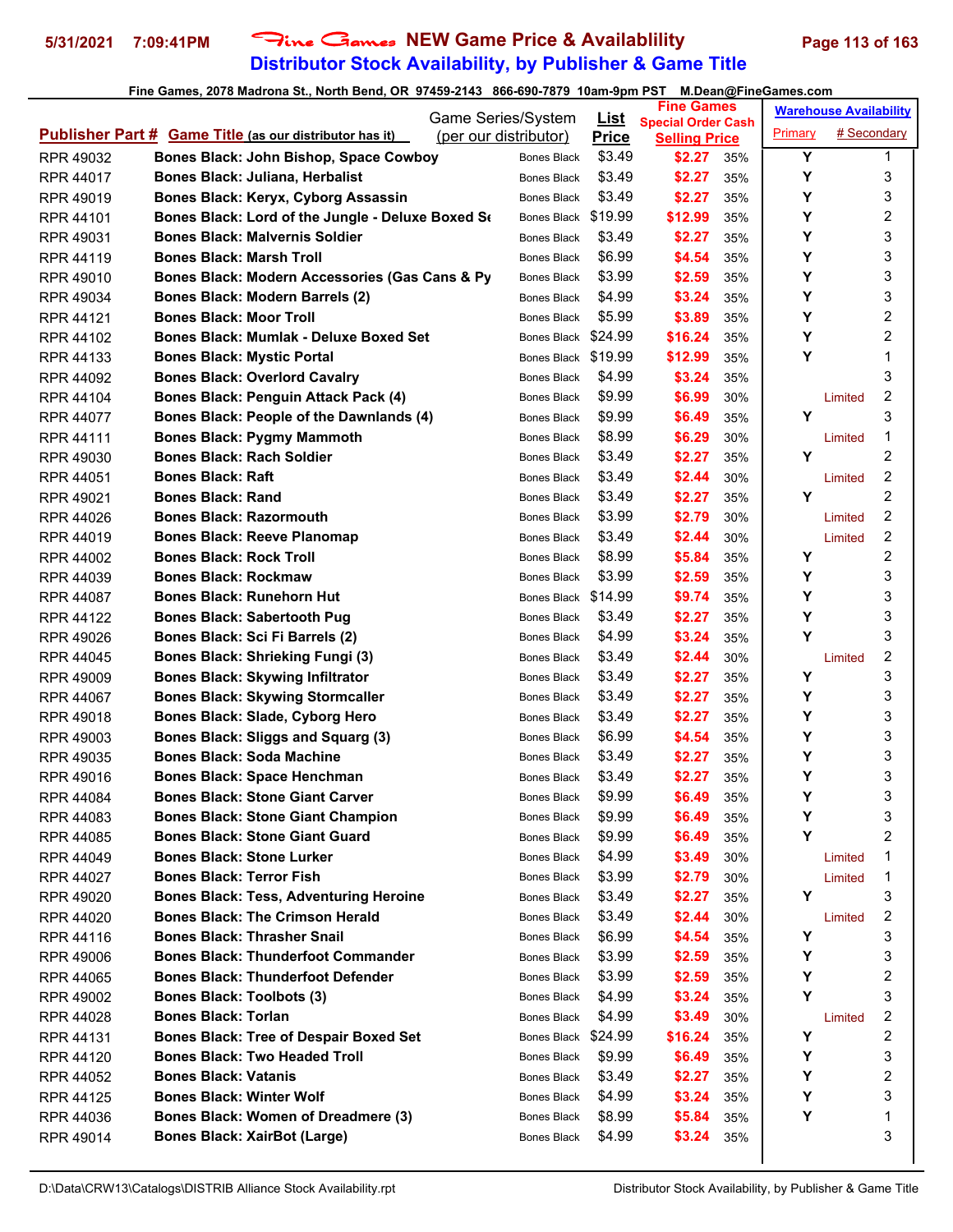# **Distributor Stock Availability, by Publisher & Game Title 5/31/2021 7:09:41PM** Fine Games **NEW Game Price & Availablility Page 114 of 163**

|                  |                                                                            | Game Series/System        | <u>List</u>  | <b>Fine Games</b>                                 |     | <b>Warehouse Availability</b> |             |                         |
|------------------|----------------------------------------------------------------------------|---------------------------|--------------|---------------------------------------------------|-----|-------------------------------|-------------|-------------------------|
|                  | <b>Publisher Part # Game Title (as our distributor has it)</b>             | (per our distributor)     | <b>Price</b> | <b>Special Order Cash</b><br><b>Selling Price</b> |     | Primary                       | # Secondary |                         |
| RPR 49013        | <b>Bones Black: XairBot (Medium)</b>                                       | Bones Black               | \$4.49       | \$2.92                                            | 35% | Y                             |             | 3                       |
| RPR 49012        | <b>Bones Black: XairBot (Small)</b>                                        | Bones Black               | \$3.49       | \$2.27                                            | 35% | Y                             |             | 3                       |
| <b>RPR 44003</b> | Bones Black: Ziba, Female Efreeti                                          | Bones Black               | \$7.99       | \$5.19                                            | 35% | Υ                             |             | 3                       |
| <b>RPR 77603</b> | <b>Bonesylvanians: Bart</b>                                                | DARK HEAVEN: BONES        | \$2.99       | \$1.94                                            | 35% | Υ                             |             | 2                       |
| <b>RPR 77599</b> | <b>Bonesylvanians: Cal</b>                                                 | DARK HEAVEN: BONES        | \$2.99       | \$2.09                                            | 30% |                               | Limited     | $\overline{\mathbf{c}}$ |
| RPR 77612        | <b>Bonesylvanians: Drak</b>                                                | DARK HEAVEN: BONES        | \$2.99       | \$1.94                                            | 35% | Υ                             |             | 2                       |
| <b>RPR 77610</b> | <b>Bonesylvanians: Esme</b>                                                | DARK HEAVEN: BONES        | \$2.99       | \$1.94                                            | 35% | Y                             |             | 2                       |
| <b>RPR 77606</b> | <b>Bonesylvanians: Gil</b>                                                 | DARK HEAVEN: BONES        | \$2.99       | \$1.94                                            | 35% | Y                             |             | 3                       |
| <b>RPR 77601</b> | <b>Bonesylvanians: Gus</b>                                                 | DARK HEAVEN: BONES        | \$2.99       | \$1.94                                            | 35% | Y                             |             | 2                       |
| <b>RPR 77604</b> | <b>Bonesylvanians: Jack</b>                                                | DARK HEAVEN: BONES        | \$2.99       | \$1.94                                            | 35% | Y                             |             | 3                       |
| <b>RPR 77608</b> | <b>Bonesylvanians: Jaques</b>                                              | DARK HEAVEN: BONES        | \$2.99       | \$1.94                                            | 35% | Υ                             |             | 3                       |
| <b>RPR 77611</b> | <b>Bonesylvanians: Lon</b>                                                 | DARK HEAVEN: BONES        | \$2.99       | \$2.09                                            | 30% |                               | Limited     | $\overline{\mathbf{c}}$ |
| <b>RPR 77605</b> | <b>Bonesylvanians: Mel</b>                                                 | DARK HEAVEN: BONES        | \$2.99       | \$1.94                                            | 35% | Υ                             |             | 2                       |
| <b>RPR 77602</b> | <b>Bonesylvanians: Morty</b>                                               | DARK HEAVEN: BONES        | \$2.99       | \$1.94                                            | 35% | Y                             |             | 2                       |
| RPR 77607        | <b>Bonesylvanians: Patch</b>                                               | DARK HEAVEN: BONES        | \$2.99       | \$1.94                                            | 35% | Y                             |             | 2                       |
| <b>RPR 77596</b> | <b>Bonesylvanians: Sandy</b>                                               | DARK HEAVEN: BONES        | \$2.99       | \$1.94                                            | 35% | Y                             |             | 2                       |
| <b>RPR 77595</b> | <b>Bonesylvanians: Tish</b>                                                | DARK HEAVEN: BONES        | \$2.99       | \$1.94                                            | 35% | Y                             |             | $\overline{2}$          |
| <b>RPR 77597</b> | <b>Bonesylvanians: Tut</b>                                                 | <b>DARK HEAVEN: BONES</b> | \$2.99       | \$1.94                                            | 35% | Υ                             |             | 1                       |
| <b>RPR 77598</b> | <b>Bonesylvanians: Van</b>                                                 | <b>DARK HEAVEN: BONES</b> | \$2.99       | \$1.94                                            | 35% | Y                             |             | 2                       |
| RPR 08501        | Brush: Small Drybrush (#2 Flat)                                            | <b>Brushes</b>            | \$5.99       | \$4.19                                            | 30% |                               | Limited     | 1                       |
| RPR 50341        | Chronoscope Modern Miniatures: Mrs. Claushronoscope Modern Miniatures      |                           | \$5.99       | \$4.19                                            | 30% |                               | Limited     | 1                       |
| RPR 50335        | <b>Chronoscope Modern Miniatures: NCO Wallyh@lark</b> ee Modern Miniatures |                           | \$5.99       | \$4.19                                            | 30% |                               | Limited     | 1                       |
| RPR 50340        | <b>Chronoscope Modern Miniatures: Zombie Germanpe Modern Miniatures</b>    |                           | \$9.99       | \$6.99                                            | 30% |                               | Limited     | 1                       |
| RPR 80026        | Chronoscope: Bones Classic - Agatha Fox                                    | Chronoscope: Bones        | \$2.99       | \$1.94                                            | 35% | Y                             |             | 2                       |
| <b>RPR 80005</b> | <b>Chronoscope: Bones Classic - Andre Durand</b>                           | Chronoscope: Bones        | \$2.99       | \$1.94                                            | 35% | Υ                             |             | 1                       |
| RPR 80072        | Chronoscope: Bones Classic - Antactic ExplorerChronoscope: Bones           |                           | \$2.99       | \$2.09                                            | 30% |                               | Limited     | 2                       |
| <b>RPR 80001</b> | Chronoscope: Bones Classic - Ape-X                                         | Chronoscope: Bones        | \$3.99       | \$2.79                                            | 30% |                               | Limited     | 2                       |
| <b>RPR 80048</b> | Chronoscope: Bones Classic - Aztec IMEF Troop@tronoscope: Bones            |                           | \$2.99       | \$1.94                                            | 35% | Y                             |             | 1                       |
| RPR 80022        | <b>Chronoscope: Bones Classic - Berkeley Zombie Haronoscope: Bones</b>     |                           | \$2.99       | \$1.94                                            | 35% | Y                             |             | $\overline{c}$          |
| RPR 80076        | Chronoscope: Bones Classic - Blackstar Corsair@Aronoscope: Bones           |                           | \$3.99       | \$2.59                                            | 35% | Y                             |             | 3                       |
| RPR 80078        | Chronoscope: Bones Classic - Blackstar Corsair@ronoscope: Bones            |                           | \$3.99       | \$2.79                                            | 30% |                               | Limited     | 1                       |
| <b>RPR 80025</b> | <b>Chronoscope: Bones Classic - Bonnie</b>                                 | Chronoscope: Bones        | \$2.99       | \$1.94                                            | 35% | Υ                             |             | 3                       |
| RPR 80002        | <b>Chronoscope: Bones Classic - Deadeve Slim</b>                           | Chronoscope: Bones        | \$2.99       | \$1.94                                            | 35% | Y                             |             | $\mathfrak{p}$          |
| RPR 80031        | <b>Chronoscope: Bones Classic - Decker Lugstampt</b> hronoscope: Bones     |                           | \$2.99       | \$1.94                                            | 35% | Υ                             |             | $\overline{\mathbf{c}}$ |
| RPR 80024        | Chronoscope: Bones Classic - Deputy Wayne Tischronoscope: Bones            |                           | \$2.99       | \$1.94                                            | 35% | Υ                             |             | 3                       |
| RPR 80006        | <b>Chronoscope: Bones Classic - Dita Steampunk Witronoscope: Bones</b>     |                           | \$2.99       | \$2.09                                            | 30% |                               | Limited     | 1                       |
| RPR 80055        | Chronoscope: Bones Classic - Dragons Teeth (3)Chronoscope: Bones           |                           | \$7.99       | \$5.19                                            | 35% | Υ                             |             | 2                       |
| RPR 80003        | <b>Chronoscope: Bones Classic - Ellen Stone</b>                            | Chronoscope: Bones        | \$2.99       | \$1.94                                            | 35% | Y                             |             | 1                       |
| RPR 80044        | <b>Chronoscope: Bones Classic - Flying Saucer</b>                          | Chronoscope: Bones        | \$7.99       | \$5.59                                            | 30% |                               | Limited     | 1                       |
| RPR 80014        | Chronoscope: Bones Classic - Garvin Markus Nothronoscope: Bones            |                           | \$2.99       | \$1.94                                            | 35% | Υ                             |             |                         |
| RPR 80047        | Chronoscope: Bones Classic - Gray Alien Leader Shronoscope: Bones          |                           | \$2.99       | \$1.94                                            | 35% | Y                             |             | 1                       |
| RPR 80045        | Chronoscope: Bones Classic - Gray Alien Scientistronoscope: Bones          |                           | \$2.99       | \$1.94                                            | 35% | Υ                             |             | 1                       |
| RPR 80046        | <b>Chronoscope: Bones Classic - Gray Alien WarrioCs</b> ronoscope: Bones   |                           | \$2.99       | \$1.94                                            | 35% | Y                             |             | 1                       |
| RPR 80020        | Chronoscope: Bones Classic - IMEF Erik Proudfocorronoscope: Bones          |                           | \$2.99       | \$2.09                                            | 30% |                               | Limited     | 2                       |
| RPR 80016        | Chronoscope: Bones Classic - IMEF Nick Stone Chronoscope: Bones            |                           | \$2.99       | \$1.94                                            | 35% | Υ                             |             | 1                       |
| RPR 80021        | Chronoscope: Bones Classic - IMEF Sarah BlitzeChronoscope: Bones           |                           | \$2.99       | \$1.94                                            | 35% | Y                             |             | 2                       |
| RPR 80018        | <b>Chronoscope: Bones Classic - IMEF Torch McHughronoscope: Bones</b>      |                           | \$2.99       | \$2.09                                            | 30% |                               | Limited     | 1                       |
| RPR 80074        | Chronoscope: Bones Classic - Jake Ryan, Hero Extronoscope: Bones           |                           | \$2.99       | \$1.94                                            | 35% | Y                             |             | 1                       |
| RPR 80069        | Chronoscope: Bones Classic - Jane Porter, Victothronoscope: Bones          |                           | \$2.99       | \$2.09                                            | 30% |                               | Limited     | 2                       |
| RPR 80049        | Chronoscope: Bones Classic - Jigsaw IMEF Medichronoscope: Bones            |                           | \$2.99       | \$1.94                                            | 35% | Υ                             |             | 1                       |
|                  |                                                                            |                           |              |                                                   |     |                               |             |                         |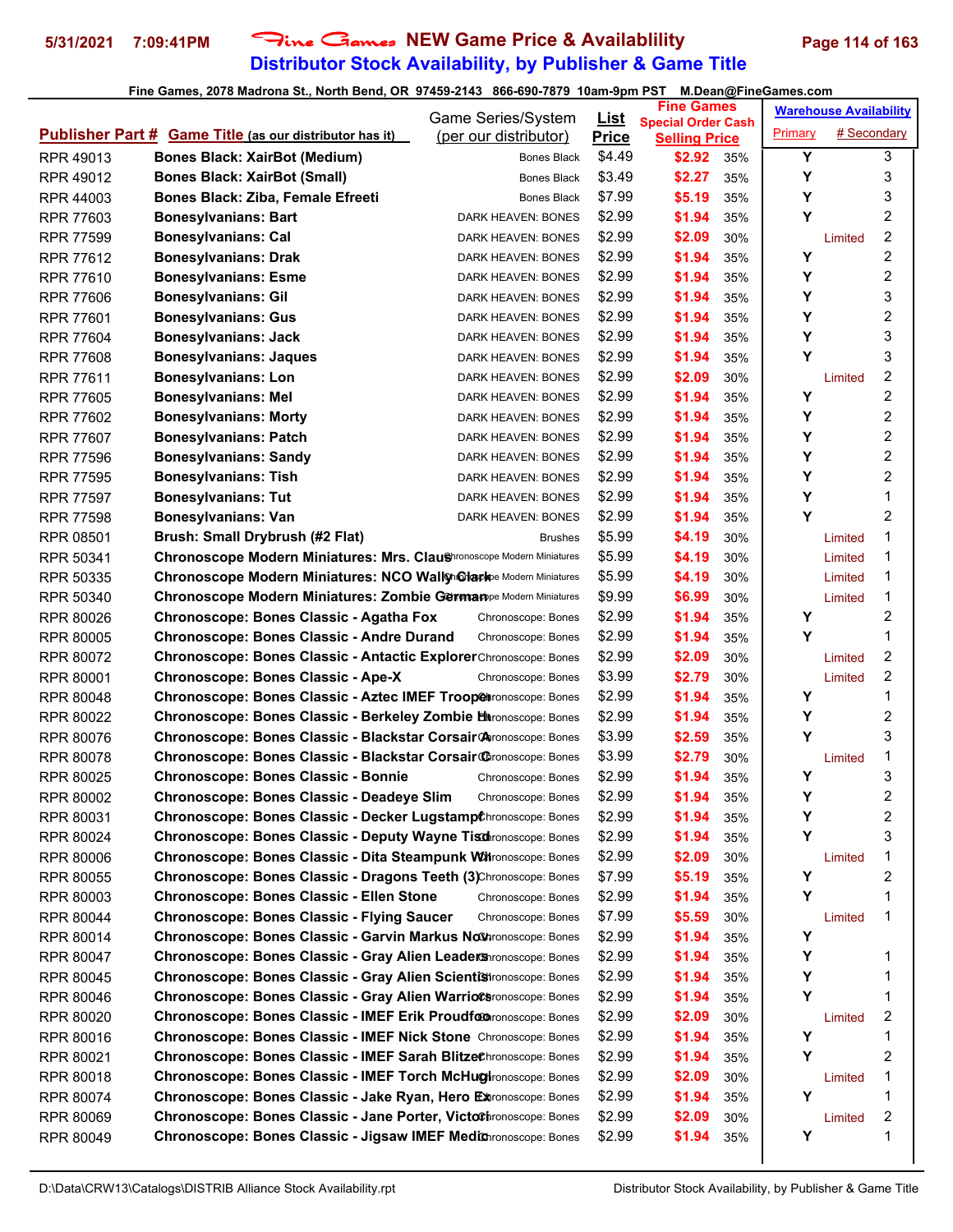# **Distributor Stock Availability, by Publisher & Game Title 5/31/2021 7:09:41PM** Fine Games **NEW Game Price & Availablility Page 115 of 163**

|                  |                                                                                     | Game Series/System    | <u>List</u>      | <b>Fine Games</b>                                 |     |                | <b>Warehouse Availability</b> |                |
|------------------|-------------------------------------------------------------------------------------|-----------------------|------------------|---------------------------------------------------|-----|----------------|-------------------------------|----------------|
|                  | <b>Publisher Part # Game Title (as our distributor has it)</b>                      | (per our distributor) | <b>Price</b>     | <b>Special Order Cash</b><br><b>Selling Price</b> |     | <b>Primary</b> | # Secondary                   |                |
| RPR 80041        | Chronoscope: Bones Classic - Kulathi Invaders Leronoscope: Bones                    |                       | \$6.99           | \$4.54                                            | 35% | Y              |                               | $\overline{a}$ |
| RPR 80043        | <b>Chronoscope: Bones Classic - Kulathi Invaders Rh</b> ronoscope: Bones            |                       | \$6.99           | \$4.54                                            | 35% | Υ              |                               | 2              |
| RPR 80042        | <b>Chronoscope: Bones Classic - Kulathi Invaders Tonronoscope: Bones</b>            |                       | \$6.99           | \$4.54                                            | 35% | Υ              |                               | 2              |
| RPR 80027        | <b>Chronoscope: Bones Classic - Nightslip</b>                                       | Chronoscope: Bones    | \$2.99           | \$1.94                                            | 35% | Υ              |                               | 3              |
| RPR 80029        | Chronoscope: Bones Classic - Nine Suns Henchothronoscope: Bones                     |                       | \$2.99           | \$1.94                                            | 35% | Υ              |                               | 1              |
| RPR 80032        | Chronoscope: Bones Classic - Ninja                                                  | Chronoscope: Bones    | \$2.99           | \$1.94                                            | 35% |                |                               | 3              |
| RPR 80013        | <b>Chronoscope: Bones Classic - Nova Corp Femal@Hronoscope: Bones</b>               |                       | \$6.99           | \$4.54                                            | 35% | Υ              |                               |                |
| RPR 80010        | Chronoscope: Bones Classic - Nova Corp Sergeanronoscope: Bones                      |                       | \$2.99           | \$1.94                                            | 35% | Υ              |                               | 2              |
| RPR 80012        | Chronoscope: Bones Classic - Nova Corp SoldieC#ronoscope: Bones                     |                       | \$6.99           | \$4.54                                            | 35% | Y              |                               |                |
| <b>RPR 80065</b> | Chronoscope: Bones Classic - Physician                                              | Chronoscope: Bones    | \$2.99           | \$2.09                                            | 30% |                | Limited                       | 1              |
| RPR 80073        | Chronoscope: Bones Classic - Pulp Era Professom ronoscope: Bones                    |                       | \$2.99           | \$2.09                                            | 30% |                | Limited                       | 1              |
| RPR 80070        | Chronoscope: Bones Classic - Pulp Hera Female@Pronoscope: Bones                     |                       | \$2.99           | \$2.09                                            | 30% |                | Limited                       | 2              |
| <b>RPR 80009</b> | <b>Chronoscope: Bones Classic - Rex Dark Future Heronoscope: Bones</b>              |                       | \$2.99           | \$1.94                                            | 35% |                |                               | 3              |
| <b>RPR 80008</b> | <b>Chronoscope: Bones Classic - Rosie, Chronotech Arconoscope: Bones</b>            |                       | \$2.99           | \$1.94                                            | 35% | Υ              |                               |                |
| RPR 80030        | <b>Chronoscope: Bones Classic - Sam Ayers</b>                                       | Chronoscope: Bones    | \$2.99           | \$1.94                                            | 35% | Υ              |                               | 1              |
| <b>RPR 80004</b> | <b>Chronoscope: Bones Classic - Sascha DuBois</b>                                   | Chronoscope: Bones    | \$2.99           | \$1.94                                            | 35% | Υ              |                               |                |
| RPR 80063        | Chronoscope: Bones Classic - Ship Hand                                              | Chronoscope: Bones    | \$2.99           | \$1.94                                            | 35% | Υ              |                               |                |
| RPR 80036        | <b>Chronoscope: Bones Classic - Shipping Containenronoscope: Bones</b>              |                       | \$8.99           | \$5.84                                            | 35% |                |                               | 3              |
| RPR 80028        | <b>Chronoscope: Bones Classic - Sister Maria</b>                                    |                       | \$2.99           | \$1.94                                            | 35% | Υ              |                               | 2              |
|                  | Chronoscope: Bones Classic - Skids IMEF Troop@tronoscope: Bones                     | Chronoscope: Bones    | \$2.99           | \$1.94                                            | 35% | Υ              |                               | 1              |
| RPR 80051        | Chronoscope: Bones Classic - Slyder IMEF Trooperonoscope: Bones                     |                       | \$2.99           | \$1.94                                            | 35% | Y              |                               | 2              |
| RPR 80050        |                                                                                     |                       | \$3.99           | \$2.79                                            | 30% |                |                               | 1              |
| RPR 80084        | <b>Chronoscope: Bones Classic - Space Mousling Conronoscope: Bones</b>              |                       |                  |                                                   |     |                | Limited                       | 1              |
| <b>RPR 80086</b> | <b>Chronoscope: Bones Classic - Space Mousling Ftaronoscope: Bones</b>              |                       | \$2.99           | \$2.09                                            | 30% |                | Limited                       | 1              |
| <b>RPR 80085</b> | Chronoscope: Bones Classic - Space Mousling Herronoscope: Bones                     |                       | \$3.99           | \$2.79                                            | 30% | Υ              | Limited                       |                |
| RPR 80052        | Chronoscope: Bones Classic - Starship Door                                          | Chronoscope: Bones    | \$3.99           | \$2.59                                            | 35% | Y              |                               | 2<br>2         |
| <b>RPR 80054</b> | Chronoscope: Bones Classic - Starship TerminalChronoscope: Bones                    |                       | \$2.99           | \$1.94                                            | 35% | Υ              |                               |                |
| RPR 80037        | <b>Chronoscope: Bones Classic - Telephone Box</b>                                   | Chronoscope: Bones    | \$4.99<br>\$2.99 | \$3.24                                            | 35% |                |                               | 3              |
| RPR 80007        | <b>Chronoscope: Bones Classic - The Black Mist</b>                                  | Chronoscope: Bones    |                  | \$1.94                                            | 35% | Υ              |                               | 3              |
| RPR 80068        | Chronoscope: Bones Classic - Victorians (3)                                         | Chronoscope: Bones    | \$8.99           | \$5.84                                            | 35% | Υ              |                               |                |
| RPR 80034        | Chronoscope: Bones Classic - Weapons Locker Chronoscope: Bones                      |                       | \$3.99           | \$2.59                                            | 35% |                |                               | 1              |
| RPR 80058        | Chronoscope: Bones Classic - Wild West Wizard Coronoscope: Bones                    |                       | \$2.99<br>\$8.99 | \$1.94<br>\$5.84                                  | 35% | Υ<br>Υ         |                               | 3              |
| RPR 50353        | Chronoscope: Modern Metal - Bolo Shanga, CMercupe Modern Miniatures                 |                       |                  | \$7.79                                            | 35% |                |                               | 3              |
| RPR 50354        | Chronoscope: Modern Metal - CyberReavers (2) pscope Modern Miniatures               |                       | \$11.99          |                                                   | 35% |                |                               |                |
| RPR 50355        | Chronoscope: Modern Metal - CyberReavers IIIp( $\circledast$ pope Modern Miniatures |                       | \$11.99          | \$7.79                                            | 35% | Υ              |                               | 3              |
| <b>RPR 89556</b> | <b>Colors of Golarion: Adamantine 1/2oz</b>                                         | Paint                 | \$3.99           | \$2.59                                            | 35% | Υ              |                               | 1              |
| RPR 89523        | <b>Colors of Golarion: Akata Blue 1/2oz</b>                                         | Paint                 | \$3.99           | \$2.59                                            | 35% | Υ              |                               | 2              |
| RPR 89516        | <b>Colors of Golarion: Alchemical Green 1/2oz</b>                                   | Paint                 | \$3.99           | \$2.59                                            | 35% | Υ              |                               | 1              |
| RPR 89527        | <b>Colors of Golarion: Andoran Blue 1/2oz</b>                                       | Paint                 | \$3.99           | \$2.59                                            | 35% | Υ              |                               | 2              |
| RPR 89534        | <b>Colors of Golarion: Arclord Purple 1/2oz</b>                                     | Paint                 | \$3.99           | \$2.59                                            | 35% | Υ              |                               | 2              |
| RPR 89507        | <b>Colors of Golarion: Asmodeus Red 1/2oz</b>                                       | Paint                 | \$3.99           | \$2.59                                            | 35% | Υ              |                               | 2              |
| RPR 89533        | <b>Colors of Golarion: Azlanti Violet 1/2oz</b>                                     | Paint                 | \$3.99           | \$2.59                                            | 35% | Υ              |                               | 1              |
| RPR 89546        | <b>Colors of Golarion: Besmara Black 1/2oz</b>                                      | Paint                 | \$3.99           | \$2.59                                            | 35% | Υ              |                               | 1              |
| RPR 89515        | <b>Colors of Golarion: Boggard Green 1/2oz</b>                                      | Paint                 | \$3.99           | \$2.59                                            | 35% | Υ              |                               | 2              |
| RPR 89553        | <b>Colors of Golarion: Brevoy Copper 1/2oz</b>                                      | Paint                 | \$3.99           | \$2.59                                            | 35% | Υ              |                               | 1              |
| RPR 89555        | <b>Colors of Golarion: Bright Bronze 1/2oz</b>                                      | Paint                 | \$3.99           | \$2.59                                            | 35% | Υ              |                               |                |
| RPR 89506        | <b>Colors of Golarion: Cailean Wine 1/2oz</b>                                       | Paint                 | \$3.99           | \$2.59                                            | 35% | Υ              |                               | 2              |
| RPR 89512        | <b>Colors of Golarion: Cairn Stone 1/2oz</b>                                        | Paint                 | \$3.99           | \$2.59                                            | 35% | Υ              |                               | 1              |
| RPR 89513        | <b>Colors of Golarion: Calistria Yellow 1/202</b>                                   | Paint                 | \$3.99           | \$2.59                                            | 35% | Υ              |                               | 2              |
| RPR 89509        | <b>Colors of Golarion: Cavalier Orange 1/2oz</b>                                    | Paint                 | \$3.99           | \$2.59                                            | 35% | Υ              |                               | 1              |
| RPR 89554        | <b>Colors of Golarion: Clockwork Brass 1/2oz</b>                                    | Paint                 | \$3.99           | \$2.59                                            | 35% | Υ              |                               | 1              |
|                  |                                                                                     |                       |                  |                                                   |     |                |                               |                |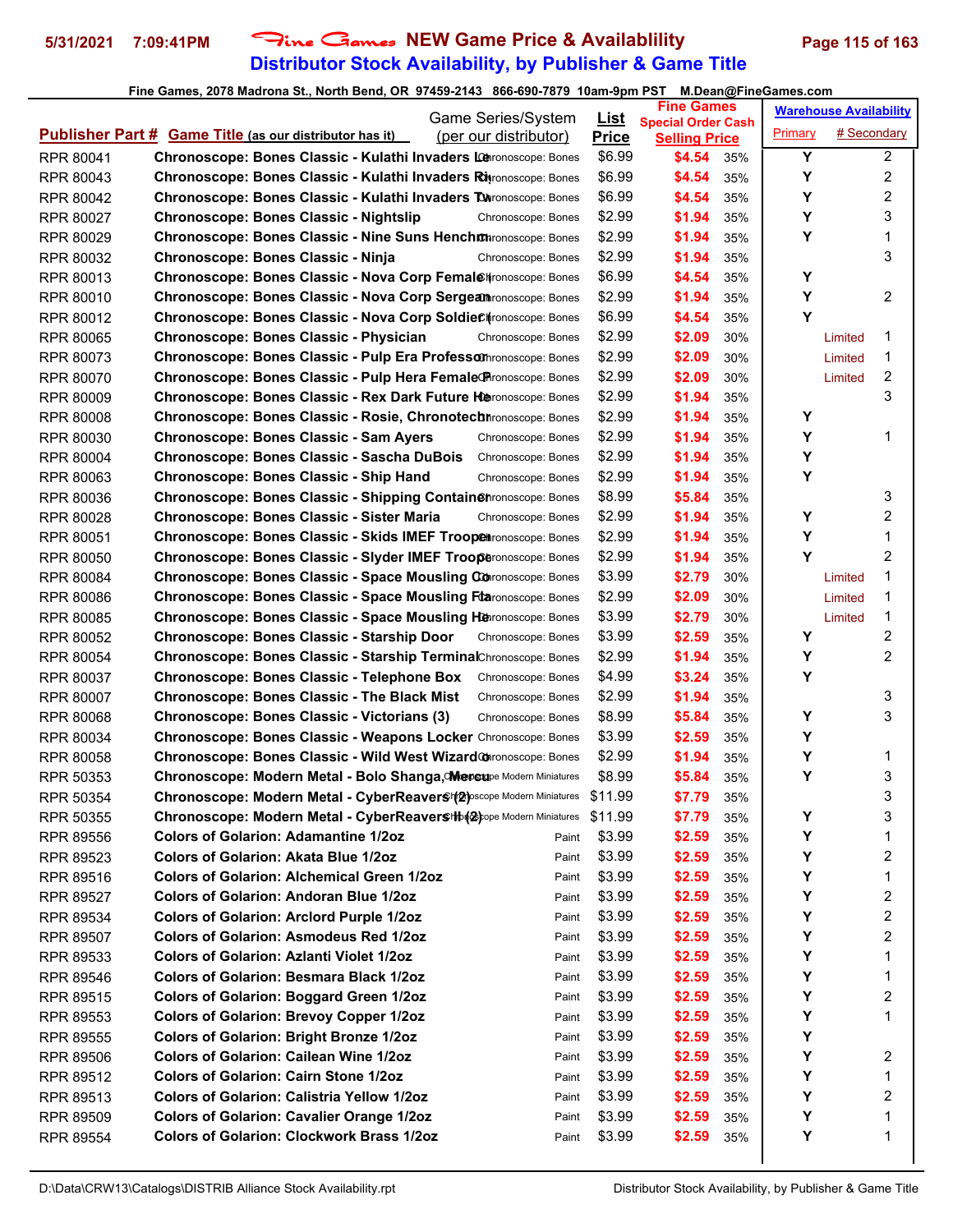# **Distributor Stock Availability, by Publisher & Game Title 5/31/2021 7:09:41PM** Fine Games **NEW Game Price & Availablility Page 116 of 163**

|                  |                                                                | Game Series/System    | <u>List</u>  | <b>Fine Games</b>                                 |     |         | <b>Warehouse Availability</b> |                |
|------------------|----------------------------------------------------------------|-----------------------|--------------|---------------------------------------------------|-----|---------|-------------------------------|----------------|
|                  | <b>Publisher Part # Game Title (as our distributor has it)</b> | (per our distributor) | <b>Price</b> | <b>Special Order Cash</b><br><b>Selling Price</b> |     | Primary | # Secondary                   |                |
| RPR 89549        | <b>Colors of Golarion: Cold Iron 1/2oz</b>                     | Paint                 | \$3.99       | \$2.59                                            | 35% | Y       |                               |                |
| RPR 89550        | <b>Colors of Golarion: Crusader Silver 1/2oz</b>               | Paint                 | \$3.99       | \$2.59                                            | 35% | Y       |                               |                |
| RPR 89530        | <b>Colors of Golarion: Desna Blue 1/2oz</b>                    | Paint                 | \$3.99       | \$2.59                                            | 35% | Υ       |                               | 2              |
| RPR 89528        | <b>Colors of Golarion: Ezren Blue 1/2oz</b>                    | Paint                 | \$3.99       | \$2.59                                            | 35% | Υ       |                               | 2              |
| RPR 89532        | <b>Colors of Golarion: Ghoul Violet 1/2oz</b>                  | Paint                 | \$3.99       | \$2.59                                            | 35% | Y       |                               | $\overline{2}$ |
| RPR 89519        | <b>Colors of Golarion: Goblin Green 1/2oz</b>                  | Paint                 | \$3.99       | \$2.59                                            | 35% | Υ       |                               |                |
| <b>RPR 89545</b> | <b>Colors of Golarion: Gozreh Gray 1/2oz</b>                   | Paint                 | \$3.99       | \$2.59                                            | 35% | Y       |                               | 2              |
| RPR 89522        | <b>Colors of Golarion: Grindylow Blue 1/2oz</b>                | Paint                 | \$3.99       | \$2.59                                            | 35% | Y       |                               | $\overline{2}$ |
| RPR 89543        | <b>Colors of Golarion: Gug Umber 1/2oz</b>                     | Paint                 | \$3.99       | \$2.59                                            | 35% | Y       |                               | 1              |
| <b>RPR 89529</b> | Colors of Golarion: Hobgoblin Glue 1/2oz                       | Paint                 | \$3.99       | \$2.59                                            | 35% | Y       |                               | $\overline{c}$ |
| RPR 89520        | <b>Colors of Golarion: Hodag Green 1/2oz</b>                   | Paint                 | \$3.99       | \$2.59                                            | 35% | Y       |                               | 2              |
| RPR 89524        | <b>Colors of Golarion: Ice Devil Blue 1/2oz</b>                | Paint                 | \$3.99       | \$2.59                                            | 35% | Y       |                               | 1              |
| <b>RPR 89525</b> | <b>Colors of Golarion: Irrisen Blue 1/2oz</b>                  | Paint                 | \$3.99       | \$2.59                                            | 35% | Υ       |                               | $\overline{c}$ |
| <b>RPR 89551</b> | <b>Colors of Golarion: Keleshite Gold 1/2oz</b>                | Paint                 | \$3.99       | \$2.59                                            | 35% | Υ       |                               | 2              |
| <b>RPR 89539</b> | <b>Colors of Golarion: Kellid Tan 1/2oz</b>                    | Paint                 | \$3.99       | \$2.59                                            | 35% | Υ       |                               | $\overline{2}$ |
| RPR 89531        | <b>Colors of Golarion: Kraken Purple 1/2oz</b>                 | Paint                 | \$3.99       | \$2.59                                            | 35% | Y       |                               | 1              |
| RPR 89541        | <b>Colors of Golarion: Kyonin Beige 1/2oz</b>                  | Paint                 | \$3.99       | \$2.59                                            | 35% | Y       |                               | $\overline{c}$ |
| RPR 89517        | Colors of Golarion: Lini Green 1/2oz                           | Paint                 | \$3.99       | \$2.59                                            | 35% | Υ       |                               | 2              |
| RPR 89544        | <b>Colors of Golarion: Mana Waste Gray 1/2oz</b>               | Paint                 | \$3.99       | \$2.59                                            | 35% | Y       |                               | 1              |
| RPR 89526        | <b>Colors of Golarion: Marid Blue 1/2oz</b>                    | Paint                 | \$3.99       | \$2.59                                            | 35% | Υ       |                               | 2              |
| RPR 89521        | <b>Colors of Golarion: Medusa Green 1/2oz</b>                  | Paint                 | \$3.99       | \$2.59                                            | 35% | Y       |                               | 2              |
| RPR 89505        | <b>Colors of Golarion: Merisiel Red 1/2oz</b>                  | Paint                 | \$3.99       | \$2.59                                            | 35% | Υ       |                               | 1              |
| <b>RPR 89502</b> | <b>Colors of Golarion: Milani Rose 1/2oz</b>                   | Paint                 | \$3.99       | \$2.59                                            | 35% | Y       |                               | 1              |
| RPR 89538        | <b>Colors of Golarion: Mwangi Brown 1/2oz</b>                  | Paint                 | \$3.99       | \$2.59                                            | 35% | Υ       |                               | $\overline{c}$ |
| RPR 89510        | <b>Colors of Golarion: Numeria Rust 1/2oz</b>                  | Paint                 | \$3.99       | \$2.59                                            | 35% | Υ       |                               | 1              |
| RPR 89511        | <b>Colors of Golarion: Osirian Sand 1/2oz</b>                  | Paint                 | \$3.99       | \$2.59                                            | 35% | Y       |                               | 1              |
| <b>RPR 89535</b> | Colors of Golarion: Pharasma Purple 1/2oz                      | Paint                 | \$3.99       | \$2.59                                            | 35% | Υ       |                               | 2              |
| RPR 89514        | <b>Colors of Golarion: Sarenrae Yellow 1/2oz</b>               | Paint                 | \$3.99       | \$2.59                                            | 35% | Υ       |                               | 1              |
| RPR 89504        | <b>Colors of Golarion: Seoni Scarlet 1/2oz</b>                 | Paint                 | \$3.99       | \$2.59                                            | 35% | Υ       |                               | 1              |
| RPR 89536        | Colors of Golarion: Seugathi Purple 1/2oz                      | Paint                 | \$3.99       | \$2.59                                            | 35% | Y       |                               | 1              |
| <b>RPR 89501</b> | <b>Colors of Golarion: Shelyn Blush 1/2oz</b>                  | Paint                 | \$3.99       | \$2.59                                            | 35% | Y       |                               | 2              |
| RPR 89542        | Colors of Golarion: Shoanti Sienna 1/2oz                       | Paint                 | \$3.99       | \$2.59                                            | 35% | Υ       |                               | 1              |
| RPR 89503        | <b>Colors of Golarion: Sinspawn Pink 1/2oz</b>                 | Paint                 | \$3.99       | \$2.59                                            | 35% | Υ       |                               | 1              |
| <b>RPR 89548</b> | <b>Colors of Golarion: Skeleton White 1/2oz</b>                | Paint                 | \$3.99       | \$2.59                                            | 35% | Υ       |                               |                |
| RPR 89540        | <b>Colors of Golarion: Taldan Pink 1/2oz</b>                   | Paint                 | \$3.99       | \$2.59                                            | 35% | Υ       |                               | 2              |
| RPR 89537        | <b>Colors of Golarion: Thuvian Sun Orchid 1/20z</b>            | Paint                 | \$3.99       | \$2.59                                            | 35% | Y       |                               |                |
| RPR 89518        | Colors of Golarion: Tian Xia Jade 1/2oz                        | Paint                 | \$3.99       | \$2.59                                            | 35% | Y       |                               | 1              |
| RPR 89547        | <b>Colors of Golarion: Unicorn White 1/2oz</b>                 | Paint                 | \$3.99       | \$2.59                                            | 35% | Υ       |                               |                |
| RPR 89508        | Colors of Golarion: Urgathoa Red 1/2oz                         | Paint                 | \$3.99       | \$2.59                                            | 35% | Y       |                               | 2              |
| <b>RPR 89552</b> | <b>Colors of Golarion: Valeros Gold 1/2oz</b>                  | Paint                 | \$3.99       | \$2.59                                            | 35% | Υ       |                               | 2              |
| RPR 03983        | Dark Haeven: Undead Samurai                                    | Dark Heaven           | \$6.99       | \$4.54                                            | 35% | Y       |                               | 1              |
| RPR 03080        | Dark Heaven: Anwyn Female Bard                                 | Dark Heaven           | \$4.99       | \$3.24                                            | 35% | Υ       |                               |                |
| RPR 03732        | Dark Heaven: Arathanel, Elf Ranger                             | Dark Heaven           | \$7.79       | \$5.06                                            | 35% | Y       |                               | 1              |
| RPR 04006        | Dark Heaven: Arik Axereaver, Barbarian                         | Dark Heaven           | \$8.99       | \$5.84                                            | 35% | Y       |                               | 1              |
| RPR 03876        | Dark Heaven: Armorback Barbarian (Ankylosaurus                 | Dark Heaven           | \$9.79       | \$6.85                                            | 30% |         | Limited                       | 1              |
| RPR 02510        | Dark Heaven: Balto Burroewll Gnome Illusionist                 | Dark Heaven           | \$4.49       | \$2.92                                            | 35% | Υ       |                               |                |
| RPR 04028        | Dark Heaven: Barnabus Frost, Pirate Lord of Brine              | Dark Heaven           | \$8.99       | \$6.29                                            | 30% |         | Limited                       | 1              |
| RPR 03200        | Dark Heaven: Benedikt Hellhorn Evil Warrior                    | Dark Heaven \$10.99   |              | \$7.69                                            | 30% |         | Limited                       | 1              |
| RPR 03917        | Dark Heaven: Bergamot, Halfling Rogue                          | Dark Heaven           | \$6.99       | \$4.89                                            | 30% |         | Limited                       | 1              |
| RPR 02829        | Dark Heaven: Bertrand Traveling Monk                           | Dark Heaven           | \$4.99       | \$3.24                                            | 35% | Υ       |                               | 2              |
|                  |                                                                |                       |              |                                                   |     |         |                               |                |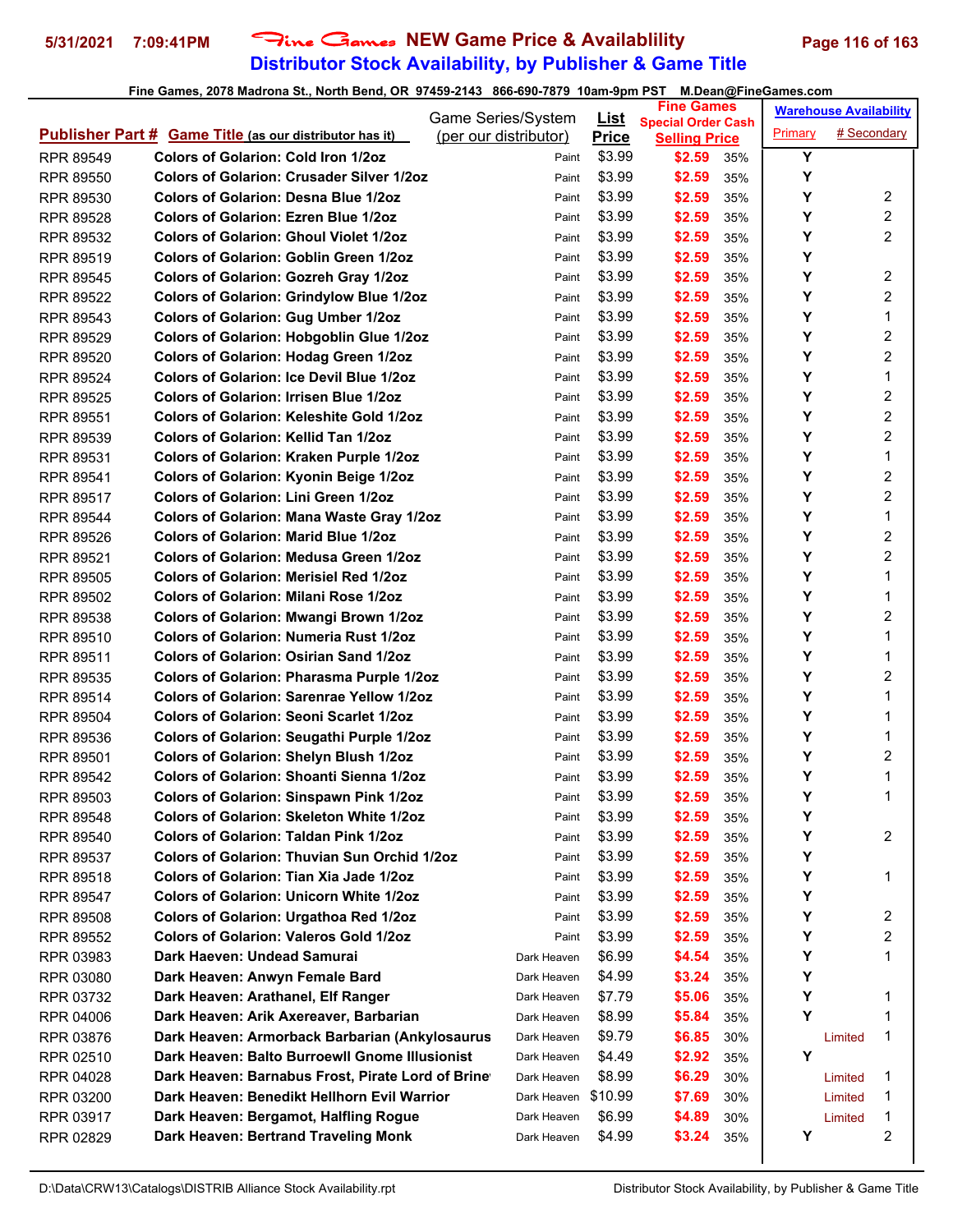# **Distributor Stock Availability, by Publisher & Game Title 5/31/2021 7:09:41PM** Fine Games **NEW Game Price & Availablility Page 117 of 163**

| Game Series/System                                                                          | <u>List</u>  | <b>Fine Games</b>                                 |         | <b>Warehouse Availability</b> |
|---------------------------------------------------------------------------------------------|--------------|---------------------------------------------------|---------|-------------------------------|
| <b>Publisher Part # Game Title (as our distributor has it)</b><br>(per our distributor)     | <b>Price</b> | <b>Special Order Cash</b><br><b>Selling Price</b> | Primary | # Secondary                   |
| Dark Heaven: Bjorn Dwarven Warrior<br>RPR 02607<br>Dark Heaven                              | \$5.99       | \$3.89<br>35%                                     | Y       |                               |
| Dark Heaven: Blacksilk Male Thief<br>Dark Heaven<br>RPR 03097                               | \$5.99       | \$4.19<br>30%                                     |         | 1<br>Limited                  |
| Dark Heaven: Blacktooth Savage (Tyrannosaurus)<br>Dark Heaven \$13.49<br>RPR 03877          |              | \$9.44<br>30%                                     |         | 1<br>Limited                  |
| Dark Heaven: Bloodcrest Smasher (Parasaur)<br>RPR 03875<br>Dark Heaven                      | \$9.79       | \$6.85<br>30%                                     |         | 1<br>Limited                  |
| Dark Heaven: Bog Homonculus<br>RPR 03902<br>Dark Heaven                                     | \$7.49       | \$5.24<br>30%                                     |         | 1<br>Limited                  |
| Dark Heaven: Bones - Satheras Male Warlock DARK HEAVEN: BONES<br><b>RPR 77040</b>           | \$2.99       | \$1.94<br>35%                                     | Υ       | 1                             |
| Dark Heaven: Bones Arran Rabin Wizard<br><b>RPR 77209</b><br><b>DARK HEAVEN: BONES</b>      | \$2.99       | \$1.94<br>35%                                     | Y       |                               |
| Dark Heaven: Bones Classic - 2015 KickstarteD&WHEAVEN: BONES<br><b>RPR 77491</b>            | \$3.99       | \$2.59<br>35%                                     | Y       | 3                             |
| Dark Heaven: Bones Classic - Aaron<br>RPR 77222<br>DARK HEAVEN: BONES                       | \$2.99       | \$1.94<br>35%                                     | Υ       | 2                             |
| Dark Heaven: Bones Classic - Aeris, Female EDAR@HEAVEN: BONES<br><b>RPR 77405</b>           | \$2.99       | \$1.94<br>35%                                     | Υ       | $\overline{\mathbf{c}}$       |
| Dark Heaven: Bones Classic - Agramon Pit Fiend K HEAVEN: BONES<br><b>RPR 77112</b>          | \$12.99      | \$8.44<br>35%                                     | Y       | 2                             |
| Dark Heaven: Bones Classic - Aina Female Valky MiHEAVEN: BONES<br><b>RPR 77052</b>          | \$2.99       | \$1.94<br>35%                                     |         | 3                             |
| Dark Heaven: Bones Classic - Alandin, Elf Paladin HEAVEN: BONES<br><b>RPR 77743</b>         | \$2.99       | \$1.94<br>35%                                     | Υ       | 3                             |
| Dark Heaven: Bones Classic - Aleon, d6<br><b>RPR 77647</b><br><b>DARK HEAVEN: BONES</b>     | \$2.99       | \$1.94<br>35%                                     | Υ       |                               |
| Dark Heaven: Bones Classic - Aletheia Edair, DAR HIHEAVEN: BONES<br><b>RPR 77751</b>        | \$2.99       | \$1.94<br>35%                                     | Υ       | 2                             |
| Dark Heaven: Bones Classic - Almaran the Gold FREAVEN: BONES<br><b>RPR 77058</b>            | \$2.99       | \$1.94<br>35%                                     | Y       | 3                             |
| Dark Heaven: Bones Classic - Alsastriel<br><b>RPR 77203</b><br>DARK HEAVEN: BONES           | \$2.99       | \$1.94<br>35%                                     | Υ       | 3                             |
| Dark Heaven: Bones Classic - Altar of Evil<br><b>RPR 77139</b><br><b>DARK HEAVEN: BONES</b> | \$2.99       | \$1.94<br>35%                                     | Υ       | 1                             |
| Dark Heaven: Bones Classic - Altar to Dagon DARK HEAVEN: BONES<br><b>RPR 77624</b>          | \$14.99      | \$9.74<br>35%                                     | Y       | 3                             |
| Dark Heaven: Bones Classic - Amrielle, Femal@ARaHEAVEN: BONES<br><b>RPR 77701</b>           | \$2.99       | \$1.94<br>35%                                     | Υ       | 3                             |
| Dark Heaven: Bones Classic - Andras, Evil Warkor HEAVEN: BONES<br><b>RPR 77401</b>          | \$2.99       | \$1.94<br>35%                                     | Υ       | 2                             |
| Dark Heaven: Bones Classic - Andriessa Sorceres: HEAVEN: BONES<br><b>RPR 77386</b>          | \$2.99       | \$1.94<br>35%                                     | Y       | 1                             |
| Dark Heaven: Bones Classic - Angel of Protection HEAVEN: BONES<br><b>RPR 77365</b>          | \$2.99       | \$2.09<br>30%                                     |         | 1<br>Limited                  |
| Dark Heaven: Bones Classic - Angels of Sorrow Reven: BONES<br><b>RPR 77362</b>              | \$4.99       | \$3.24<br>35%                                     | Υ       | 3                             |
| Dark Heaven: Bones Classic - Anhurian Bowman KiHEAVEN: BONES<br><b>RPR 77358</b>            | \$6.99       | \$4.54<br>35%                                     | Υ       | 2                             |
| Dark Heaven: Bones Classic - Anhurian Crossbow HEAVEN: BONES<br><b>RPR 77357</b>            | \$6.99       | \$4.54<br>35%                                     | Y       |                               |
| Dark Heaven: Bones Classic - Anhurian Spearthan HEAVEN: BONES<br><b>RPR 77359</b>           | \$6.99       | \$4.89<br>30%                                     |         | 1<br>Limited                  |
| Dark Heaven: Bones Classic - Animal Companion SHEAVEN: BONES<br><b>RPR 77216</b>            | \$7.99       | \$5.59<br>30%                                     |         | 2<br>Limited                  |
| Dark Heaven: Bones Classic - Ankoa, Barbarian Hikheaven: BONES<br><b>RPR 77736</b>          | \$2.99       | \$1.94<br>35%                                     | Y       | 3                             |
| Dark Heaven: Bones Classic - Anuminar WinterbechEAVEN: BONES<br><b>RPR 77661</b>            | \$2.99       | \$1.94<br>35%                                     | Υ       | 3                             |
| Dark Heaven: Bones Classic - Anval Thricedam NOCHEAVEN: BONES<br><b>RPR 77055</b>           | \$2.99       | \$1.94<br>35%                                     | Υ       | 2                             |
| Dark Heaven: Bones Classic - Anwyn Female Bard HEAVEN: BONES<br><b>RPR 77208</b>            | \$2.99       | \$1.94<br>35%                                     | Υ       | 2                             |
| Dark Heaven: Bones Classic - Ape Demon DARK HEAVEN: BONES<br>RPR 77260                      | \$2.99       | \$1.94<br>35%                                     | Υ       | 3                             |
| Dark Heaven: Bones Classic - Ape Lord<br>RPR 77692<br>DARK HEAVEN: BONES                    | \$6.99       | \$4.54<br>35%                                     | Υ       | 3                             |
| Dark Heaven: Bones Classic - Arachnid ArcheDARK HEAVEN: BONES<br>RPR 77182                  | \$3.99       | \$2.59<br>35%                                     | Υ       | 1                             |
| Dark Heaven: Bones Classic - Arakus Landarzad; NHEAVEN: BONES<br><b>RPR 77664</b>           | \$2.99       | \$1.94<br>35%                                     | Υ       | 1                             |
| Dark Heaven: Bones Classic - Aravir, Elf RangexRK HEAVEN: BONES<br>RPR 77677                | \$2.99       | \$1.94<br>35%                                     | Υ       | 3                             |
| Dark Heaven: Bones Classic - Ardynn Elf<br>RPR 77221<br>DARK HEAVEN: BONES                  | \$2.99       | \$1.94<br>35%                                     | Υ       | 3                             |
| Dark Heaven: Bones Classic - Armored Goblin LeaHEAVEN: BONES<br>RPR 77678                   | \$4.99       | \$3.24<br>35%                                     | Υ       | 3                             |
| Dark Heaven: Bones Classic - Armored Goblin WanHEAVEN: BONES<br>RPR 77679                   | \$5.99       | \$3.89<br>35%                                     | Υ       | 3                             |
| Dark Heaven: Bones Classic - Arnise, Elf DeathseeHEAVEN: BONES<br>RPR 77702                 | \$2.99       | \$1.94<br>35%                                     | Υ       | $\overline{\mathbf{c}}$       |
| Dark Heaven: Bones Classic - Arthrand NightblardeHEAVEN: BONES<br>RPR 77049                 | \$2.99       | \$1.94<br>35%                                     |         | 3                             |
| Dark Heaven: Bones Classic - Astrid Female Bank HEAVEN: BONES<br>RPR 77078                  | \$2.99       | \$1.94<br>35%                                     | Υ       | 3                             |
| Dark Heaven: Bones Classic - Astrolabe<br>RPR 77985<br>DARK HEAVEN: BONES                   | \$6.99       | \$4.54<br>35%                                     | Υ       | 3                             |
| Dark Heaven: Bones Classic - Athak, Undead KARig HEAVEN: BONES<br>RPR 77408                 | \$2.99       | \$1.94<br>35%                                     | Υ       | 1                             |
| Dark Heaven: Bones Classic - Aundine, Dark EXRW HEAVEN: BONES<br>RPR 77420                  | \$2.99       | \$1.94<br>35%                                     | Υ       | 3                             |
| Dark Heaven: Bones Classic - Autumn Bronzelear HEAVEN: BONES<br>RPR 77069                   | \$2.99       | \$1.94<br>35%                                     |         | 3                             |
| Dark Heaven: Bones Classic - Ava Justinia, FemakHEAVEN: BONES<br>RPR 77667                  | \$2.99       | \$1.94<br>35%                                     | Υ       | 3                             |
| Dark Heaven: Bones Classic - Avatar of CourageR(IHEAVEN: BONES<br>RPR 77623                 | \$2.99       | \$1.94<br>35%                                     | Υ       | 3                             |
| Dark Heaven: Bones Classic - Avatar of HonoD(GoHEAVEN: BONES<br><b>RPR 77589</b>            | \$4.99       | \$3.24<br>35%                                     | Y       | 2                             |
|                                                                                             |              |                                                   |         |                               |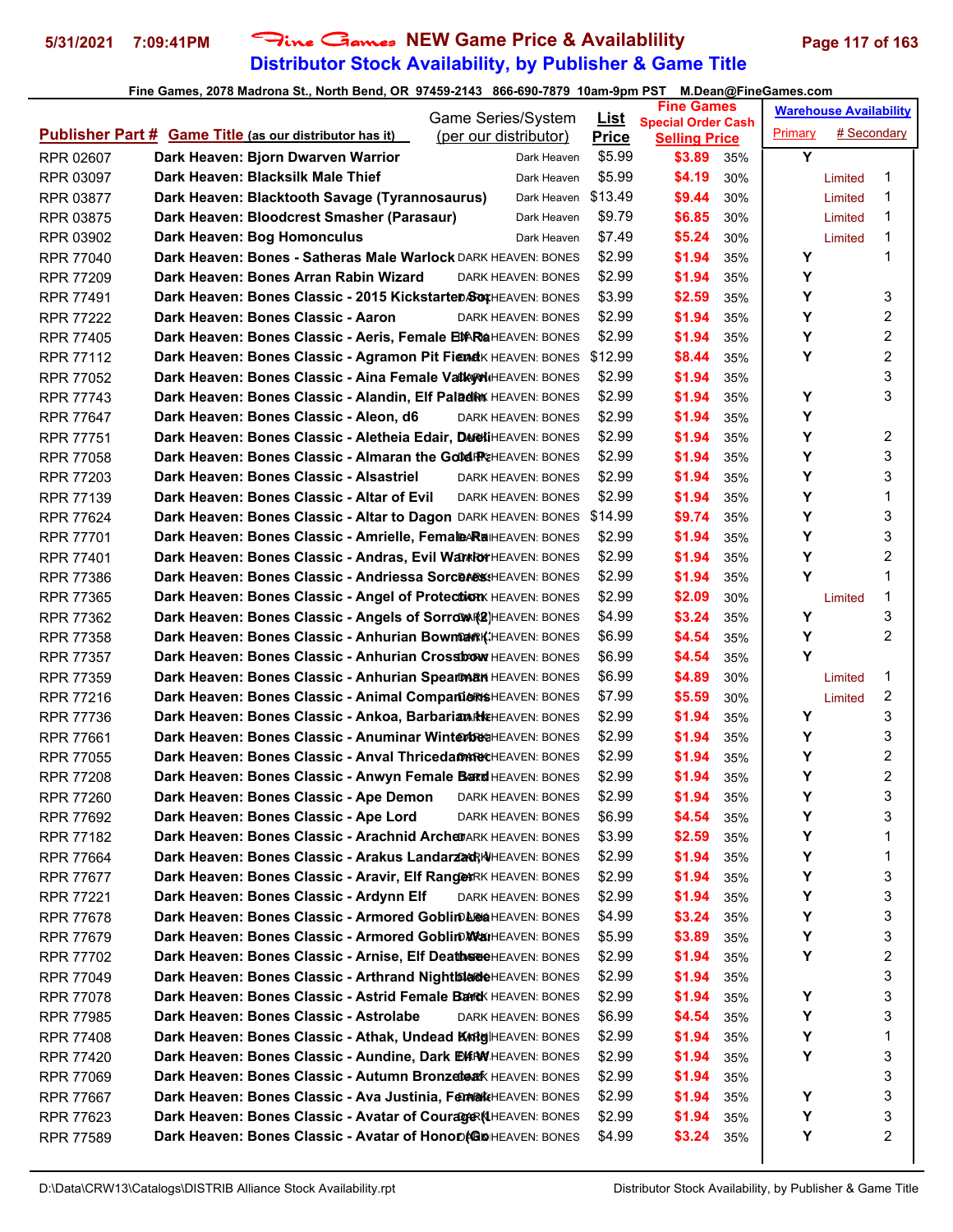# **Distributor Stock Availability, by Publisher & Game Title 5/31/2021 7:09:41PM** Fine Games **NEW Game Price & Availablility Page 118 of 163**

| Game Series/System                                                                        | <u>List</u>  | <b>Fine Games</b>                     |         | <b>Warehouse Availability</b> |
|-------------------------------------------------------------------------------------------|--------------|---------------------------------------|---------|-------------------------------|
| <b>Publisher Part # Game Title (as our distributor has it)</b><br>(per our distributor)   | <b>Price</b> | <b>Special Order Cash</b>             | Primary | # Secondary                   |
| Dark Heaven: Bones Classic - Avatar of Protection HEAVEN: BONES<br>RPR 77621              | \$3.99       | <b>Selling Price</b><br>\$2.59<br>35% | Y       | $\overline{2}$                |
| <b>Dark Heaven: Bones Classic - Avatar of Rage (MRAXHEAVEN: BONES</b><br><b>RPR 77586</b> | \$5.99       | \$3.89<br>35%                         | Υ       | 3                             |
| Dark Heaven: Bones Classic - Avatar of Resilience HEAVEN: BONES<br><b>RPR 77587</b>       | \$3.99       | \$2.59<br>35%                         | Υ       | 3                             |
| Dark Heaven: Bones Classic - Avatar of StrengthRKIHEAVEN: BONES<br><b>RPR 77588</b>       | \$5.99       | \$3.89<br>35%                         | Y       | 3                             |
| Dark Heaven: Bones Classic - Avatar of Wisdom ACHEAVEN: BONES<br><b>RPR 77622</b>         | \$3.99       | \$2.59<br>35%                         | Y       | 2                             |
| Dark Heaven: Bones Classic - Aviriel Female EXRK HEAVEN: BONES<br><b>RPR 77070</b>        | \$2.99       | \$1.94<br>35%                         | Υ       | 2                             |
| Dark Heaven: Bones Classic - Bags and Jars DARK HEAVEN: BONES<br><b>RPR 77250</b>         | \$2.99       | \$1.94<br>35%                         | Υ       | 2                             |
| Dark Heaven: Bones Classic - Bailey SilverbelbARK HEAVEN: BONES<br><b>RPR 77072</b>       | \$2.99       | \$1.94<br>35%                         | Υ       | 1                             |
| Dark Heaven: Bones Classic - Balthon, Evil Cleric HEAVEN: BONES<br><b>RPR 77419</b>       | \$2.99       | \$1.94<br>35%                         | Υ       | 3                             |
| Dark Heaven: Bones Classic - Balto BurrowelDGNOHEAVEN: BONES<br><b>RPR 77166</b>          | \$2.99       | \$1.94<br>35%                         | Y       | $\overline{c}$                |
| Dark Heaven: Bones Classic - Barden Barrelstrar KHEAVEN: BONES<br><b>RPR 77383</b>        | \$2.99       | \$2.09<br>30%                         |         | 1<br>Limited                  |
| Dark Heaven: Bones Classic - Barnabas, HumanRWHEAVEN: BONES<br>RPR 77023                  | \$2.99       | \$1.94<br>35%                         | Y       | 3                             |
| <b>Dark Heaven: Bones Classic - Barnabus FrostDAire HEAVEN: BONES</b><br><b>RPR 77132</b> | \$2.99       | \$1.94<br>35%                         |         | 3                             |
| Dark Heaven: Bones Classic - Barrow Rats (2) DARK HEAVEN: BONES<br><b>RPR 77198</b>       | \$4.99       | \$3.49<br>30%                         |         | 2<br>Limited                  |
| Dark Heaven: Bones Classic - Barrow WardenDARK HEAVEN: BONES<br><b>RPR 77346</b>          | \$2.99       | \$1.94<br>35%                         | Y       | 3                             |
| Dark Heaven: Bones Classic - Barrow Warden PARK HEAVEN: BONES<br><b>RPR 77347</b>         | \$2.99       | \$1.94<br>35%                         | Υ       | 2                             |
| Dark Heaven: Bones Classic - Barrow WardenD&RK HEAVEN: BONES<br><b>RPR 77348</b>          | \$2.99       | \$1.94<br>35%                         | Y       | 3                             |
| Dark Heaven: Bones Classic - Basilisk<br><b>RPR 77371</b><br><b>DARK HEAVEN: BONES</b>    | \$2.99       | \$2.09<br>30%                         |         | 2<br>Limited                  |
| Dark Heaven: Bones Classic - Bathalian<br><b>RPR 77020</b><br>DARK HEAVEN: BONES          | \$2.99       | \$2.09<br>30%                         |         | 2<br>Limited                  |
| Dark Heaven: Bones Classic - Beastman Champiton HEAVEN: BONES<br><b>RPR 77254</b>         | \$2.99       | \$1.94<br>35%                         | Υ       | 2                             |
| Dark Heaven: Bones Classic - Beastman Warrtor& HEAVEN: BONES<br><b>RPR 77253</b>          | \$2.99       | \$1.94<br>35%                         | Y       | 1                             |
| Dark Heaven: Bones Classic - Bed<br><b>RPR 77317</b><br>DARK HEAVEN: BONES                | \$2.99       | \$1.94<br>35%                         |         | 3                             |
| Dark Heaven: Bones Classic - Behir<br><b>RPR 77492</b><br>DARK HEAVEN: BONES              | \$6.99       | \$4.54<br>35%                         | Y       | 2                             |
| Dark Heaven: Bones Classic - Belthual, Elf ChrenkHEAVEN: BONES<br><b>RPR 77744</b>        | \$2.99       | \$1.94<br>35%                         | Υ       | 3                             |
| Dark Heaven: Bones Classic - Blink Berenwicker KHEAVEN: BONES<br><b>RPR 77681</b>         | \$2.99       | \$1.94<br>35%                         | Y       | 3                             |
| Dark Heaven: Bones Classic - Bloodhoof Minoter HEAVEN: BONES<br><b>RPR 77251</b>          | \$3.99       | \$2.79<br>30%                         |         | 2<br>Limited                  |
| Dark Heaven: Bones Classic - Bloodmane Gnol RatHEAVEN: BONES<br><b>RPR 77236</b>          | \$2.99       | \$1.94<br>35%                         | Υ       | 3                             |
| <b>Dark Heaven: Bones Classic - Boar Demon</b> DARK HEAVEN: BONES<br><b>RPR 77308</b>     | \$8.99       | \$5.84<br>35%                         | Y       | 2                             |
| Dark Heaven: Bones Classic - Boerogg Blackrom REAVEN: BONES<br><b>RPR 77106</b>           | \$9.99       | \$6.49<br>35%                         | Υ       | 2                             |
| Dark Heaven: Bones Classic - Boneflail Gnoll CARISHEAVEN: BONES<br><b>RPR 77234</b>       | \$2.99       | \$1.94<br>35%                         | Υ       | 1                             |
| Dark Heaven: Bones Classic - Boris Mingla, EDIAWHEAVEN: BONES<br><b>RPR 77406</b>         | \$2.99       | \$1.94<br>35%                         | Υ       | 3                             |
| Dark Heaven: Bones Classic - Brand Oathblood, FBI: HEAVEN: BONES<br><b>RPR 77469</b>      | \$2.99       | \$1.94<br>35%                         | Υ       | 2                             |
| Dark Heaven: Bones Classic - Brazier Pillar Tops K'HEAVEN: BONES<br>RPR 77732             | \$2.99       | \$1.94<br>35%                         | Y       | 3                             |
| Dark Heaven: Bones Classic - Brigands (3) DARK HEAVEN: BONES<br><b>RPR 77707</b>          | \$5.99       | \$4.19<br>30%                         |         | 2<br>Limited                  |
| Dark Heaven: Bones Classic - Bronzeheart Minet MHEAVEN: BONES<br>RPR 77255                | \$3.99       | \$2.59<br>35%                         | Υ       | 1                             |
| Dark Heaven: Bones Classic - Bryn, Half Elf RogRieHEAVEN: BONES<br>RPR 77753              | \$2.99       | \$1.94<br>35%                         | Y       | 3                             |
| Dark Heaven: Bones Classic - Bugbear WarriorARK HEAVEN: BONES<br>RPR 77015                | \$2.99       | \$1.94<br>35%                         | Y       | 3                             |
| Dark Heaven: Bones Classic - Burning Sphere (33)K HEAVEN: BONES<br>RPR 77081              | \$4.99       | \$3.49<br>30%                         |         | 2<br>Limited                  |
| Dark Heaven: Bones Classic - Burrowing HorrokRK HEAVEN: BONES<br>RPR 77372                | \$5.99       | \$3.89<br>35%                         | Υ       | 2                             |
| Dark Heaven: Bones Classic - Caryatid ColumDSR(2HEAVEN: BONES<br>RPR 77378                | \$4.99       | \$3.24<br>35%                         | Υ       | 3                             |
| Dark Heaven: Bones Classic - Cassiata FemalDARMIHEAVEN: BONES<br><b>RPR 77204</b>         | \$2.99       | \$1.94<br>35%                         | Υ       | 3                             |
| Dark Heaven: Bones Classic - Cassie Gnome Wiza HEAVEN: BONES<br>RPR 77031                 | \$2.99       | \$1.94<br>35%                         | Y       | 2                             |
| Dark Heaven: Bones Classic - Cave Troll<br><b>RPR 77004</b><br>DARK HEAVEN: BONES         | \$3.99       | \$2.79<br>30%                         |         | 2<br>Limited                  |
| Dark Heaven: Bones Classic - Cave Troll<br>RPR 77704<br>DARK HEAVEN: BONES                | \$4.99       | \$3.24<br>35%                         | Υ       | 3                             |
| Dark Heaven: Bones Classic - Chaos Warrior DARK HEAVEN: BONES<br>RPR 77658                | \$3.49       | \$2.27<br>35%                         | Υ       | 3                             |
| Dark Heaven: Bones Classic - Charnal Grub<br>RPR 77226<br>DARK HEAVEN: BONES              | \$2.99       | \$1.94<br>35%                         | Υ       | 2                             |
| Dark Heaven: Bones Classic - Charon<br><b>RPR 77975</b><br>DARK HEAVEN: BONES             | \$2.99       | \$1.94<br>35%                         |         | 3                             |
| Dark Heaven: Bones Classic - Chimera<br>RPR 77257<br>DARK HEAVEN: BONES                   | \$5.99       | \$3.89<br>35%                         | Υ       | 3                             |
| Dark Heaven: Bones Classic - Christina, Femater@HEAVEN: BONES<br>RPR 77468                | \$2.99       | \$1.94<br>35%                         | Υ       | 3                             |
| Dark Heaven: Bones Classic - Cinder<br>DARK HEAVEN: BONES<br>RPR 77328                    | \$29.99      | \$19.49<br>35%                        | Y       | 2                             |
|                                                                                           |              |                                       |         |                               |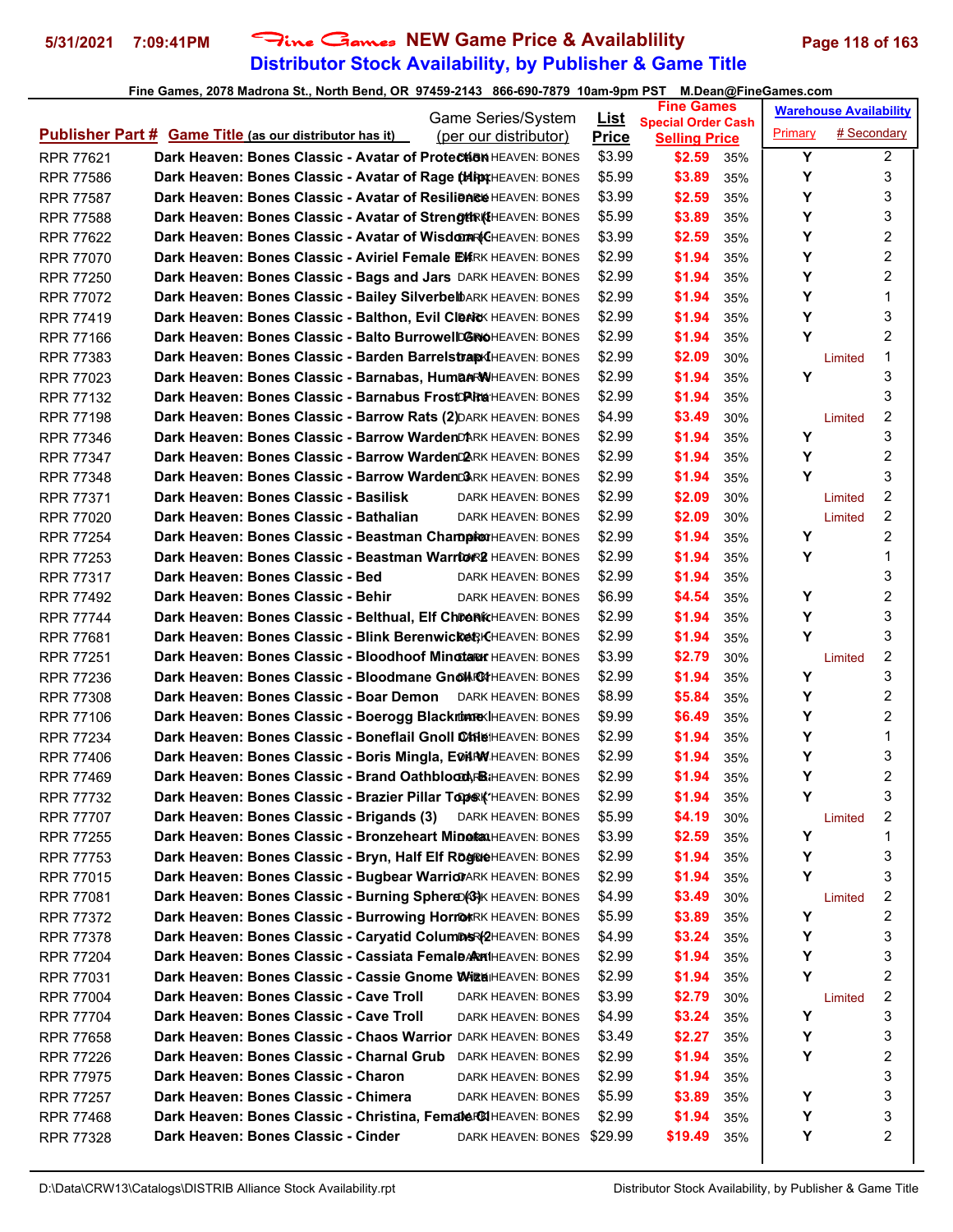# **Distributor Stock Availability, by Publisher & Game Title 5/31/2021 7:09:41PM** Fine Games **NEW Game Price & Availablility Page 119 of 163**

| Game Series/System                                                                                                                                 |                             | <b>Fine Games</b>                     | <b>Warehouse Availability</b> |
|----------------------------------------------------------------------------------------------------------------------------------------------------|-----------------------------|---------------------------------------|-------------------------------|
| <b>Publisher Part # Game Title (as our distributor has it)</b><br>(per our distributor)                                                            | <u>List</u><br><b>Price</b> | <b>Special Order Cash</b>             | # Secondary<br>Primary        |
| <b>RPR 77582</b><br>Dark Heaven: Bones Classic - Clear Wings (3) DARK HEAVEN: BONES                                                                | \$3.99                      | <b>Selling Price</b><br>\$2.59<br>35% | Y<br>$\overline{2}$           |
| Dark Heaven: Bones Classic - Cloaker<br>DARK HEAVEN: BONES<br><b>RPR 77391</b>                                                                     | \$2.99                      | \$2.09<br>30%                         | $\overline{2}$<br>Limited     |
| Dark Heaven: Bones Classic - Coral Golem<br><b>RPR 77628</b><br>DARK HEAVEN: BONES                                                                 | \$8.99                      | \$5.84<br>35%                         | Y                             |
| <b>RPR 77415</b><br>Dark Heaven: Bones Classic - Corim the Kestre RGHEAVEN: BONES                                                                  | \$2.99                      | \$1.94<br>35%                         | 3<br>Υ                        |
| <b>Dark Heaven: Bones Classic - Count Lorenth DARK HEAVEN: BONES</b><br><b>RPR 77355</b>                                                           | \$3.99                      | \$2.79<br>30%                         | 2<br>Limited                  |
| Dark Heaven: Bones Classic - Crusader ArdentARK HEAVEN: BONES<br><b>RPR 77553</b>                                                                  | \$2.99                      | \$2.09<br>30%                         | 1<br>Limited                  |
| Dark Heaven: Bones Classic - Crusader Champion HEAVEN: BONES<br><b>RPR 77550</b>                                                                   | \$2.99                      | \$1.94<br>35%                         | Υ                             |
| Dark Heaven: Bones Classic - Crusader JustifterR(CHEAVEN: BONES<br><b>RPR 77552</b>                                                                | \$2.99                      | \$1.94<br>35%                         | Υ                             |
| Dark Heaven: Bones Classic - Cthulhu (Delux@BoxHEAVEN: BONES<br><b>RPR 77194</b>                                                                   | \$39.99                     | \$25.99<br>35%                        | Y<br>2                        |
| Dark Heaven: Bones Classic - Cthulhu Shrine DARK HEAVEN: BONES<br><b>RPR 77523</b>                                                                 | \$3.99                      | \$2.79<br>30%                         | 1<br>Limited                  |
| Dark Heaven: Bones Classic - Cultists and Circler KHEAVEN: BONES<br><b>RPR 77351</b>                                                               | \$5.99                      | \$4.19<br>30%                         | $\overline{c}$<br>Limited     |
|                                                                                                                                                    | \$8.99                      | \$6.29                                | 2                             |
| Dark Heaven: Bones Classic - Cultists Pack 1 (@RK HEAVEN: BONES<br><b>RPR 77517</b>                                                                | \$4.99                      | 30%<br>\$3.24                         | Limited<br>2<br>Y             |
| Dark Heaven: Bones Classic - Cyclops<br><b>RPR 77705</b><br>DARK HEAVEN: BONES<br>Dark Heaven: Bones Classic - Damien HellbornAWi: HEAVEN: BONES   | \$2.99                      | 35%                                   | Υ<br>2                        |
| <b>RPR 77149</b>                                                                                                                                   |                             | \$1.94<br>35%                         | 2                             |
| Dark Heaven: Bones Classic - Danar Male AssassinHEAVEN: BONES<br><b>RPR 77030</b>                                                                  | \$2.99                      | \$1.94<br>35%                         | Υ<br>3                        |
| Dark Heaven: Bones Classic - Dannin Deepax@ARGIHEAVEN: BONES<br><b>RPR 77700</b><br>Dark Heaven: Bones Classic - Dark Elf WarrioDARK HEAVEN: BONES | \$2.99                      | \$1.94<br>35%                         | Υ<br>2<br>Υ                   |
| RPR 77124                                                                                                                                          | \$2.99                      | \$1.94<br>35%                         |                               |
| Dark Heaven: Bones Classic - Death Dog<br><b>RPR 77407</b><br>DARK HEAVEN: BONES                                                                   | \$3.99                      | \$2.59<br>35%                         | Y<br>2                        |
| Dark Heaven: Bones Classic - Death Shroud DARK HEAVEN: BONES<br><b>RPR 77636</b>                                                                   | \$2.99                      | \$2.09<br>30%                         | 2<br>Limited                  |
| Dark Heaven: Bones Classic - Deathsleet<br>DARK HEAVEN: BONES \$29.99<br><b>RPR 77110</b>                                                          |                             | \$19.49<br>35%                        | $\overline{2}$<br>Y           |
| Dark Heaven: Bones Classic - Deenah FemaleDBarkHEAVEN: BONES<br><b>RPR 77062</b>                                                                   | \$2.99                      | \$1.94<br>35%                         | Y                             |
| Dark Heaven: Bones Classic - Deep Ones PriestranHEAVEN: BONES<br><b>RPR 77520</b>                                                                  | \$5.99                      | \$4.19<br>30%                         | 1<br>Limited                  |
| <b>Dark Heaven: Bones Classic - Deladrin Femal@A&amp;</b> KHEAVEN: BONES<br><b>RPR 77035</b>                                                       | \$2.99                      | \$1.94<br>35%                         | Y                             |
| Dark Heaven: Bones Classic - Demon Lord of the KHEAVEN: BONES<br><b>RPR 77316</b>                                                                  | \$10.99                     | \$7.14<br>35%                         | Υ<br>2                        |
| Dark Heaven: Bones Classic - Derro Leader DARK HEAVEN: BONES<br><b>RPR 77330</b>                                                                   | \$2.99                      | \$1.94<br>35%                         | Υ<br>3                        |
| Dark Heaven: Bones Classic - Derro Warriors (&RK HEAVEN: BONES<br><b>RPR 77332</b>                                                                 | \$6.99                      | \$4.54<br>35%                         | Υ                             |
| Dark Heaven: Bones Classic - Devils (3)<br><b>RPR 77684</b><br>DARK HEAVEN: BONES                                                                  | \$8.99                      | \$5.84<br>35%                         | Υ<br>3                        |
| Dark Heaven: Bones Classic - Devona FemaleDARIZEHEAVEN: BONES<br><b>RPR 77036</b>                                                                  | \$2.99                      | \$1.94<br>35%                         | Υ                             |
| Dark Heaven: Bones Classic - Diabolus, Dragon RK HEAVEN: BONES<br><b>RPR 77545</b>                                                                 | \$29.99                     | \$19.49<br>35%                        | Υ<br>3                        |
| Dark Heaven: Bones Classic - Dire Bear<br><b>RPR 77494</b><br><b>DARK HEAVEN: BONES</b>                                                            | \$3.99                      | \$2.59<br>35%                         | 3                             |
| Dark Heaven: Bones Classic - Dire Crab<br>RPR 77671<br>DARK HEAVEN: BONES                                                                          | \$3.99                      | \$2.79<br>30%                         | 1<br>Limited                  |
| Dark Heaven: Bones Classic - Drago Voss MaleAASHEAVEN: BONES<br><b>RPR 77093</b>                                                                   | \$2.99                      | \$2.09<br>30%                         | 1<br>Limited                  |
| Dark Heaven: Bones Classic - Dragon Hatchling FBIHEAVEN: BONES<br>RPR 77273                                                                        | \$2.99                      | \$1.94<br>35%                         | Y                             |
| Dark Heaven: Bones Classic - Dragon Hatchling BIHEAVEN: BONES<br>RPR 77271                                                                         | \$2.99                      | \$1.94<br>35%                         | 3<br>Y                        |
| Dark Heaven: Bones Classic - Dragon Hatchling FOUHEAVEN: BONES<br>RPR 77272                                                                        | \$2.99                      | \$1.94<br>35%                         | 2<br>Υ                        |
| Dark Heaven: Bones Classic - Dragon Hatchling FRECHEAVEN: BONES<br><b>RPR 77274</b>                                                                | \$2.99                      | \$1.94<br>35%                         | $\overline{\mathbf{c}}$<br>Υ  |
| Dark Heaven: Bones Classic - Dragonman Wanniek HEAVEN: BONES<br>RPR 77060                                                                          | \$2.99                      | \$1.94<br>35%                         | Υ<br>1                        |
| Dark Heaven: Bones Classic - Dragoth the Defilend HEAVEN: BONES<br>RPR 77201                                                                       | \$3.99                      | \$2.59<br>35%                         | Y                             |
| Dark Heaven: Bones Classic - Dread Wolves (2)ARK HEAVEN: BONES<br>RPR 77533                                                                        | \$5.99                      | \$4.19<br>30%                         | 2<br>Limited                  |
| Dark Heaven: Bones Classic - Driftlurker<br>DARK HEAVEN: BONES<br><b>RPR 30005</b>                                                                 | \$5.99                      | \$3.89<br>35%                         | Y<br>2                        |
| Dark Heaven: Bones Classic - Dryad<br>RPR 77265<br>DARK HEAVEN: BONES                                                                              | \$2.99                      | \$2.09<br>30%                         | 1<br>Limited                  |
| Dark Heaven: Bones Classic - Dub Bullock Rogure HEAVEN: BONES<br>RPR 77207                                                                         | \$2.99                      | \$1.94<br>35%                         | 3<br>Y                        |
| Dark Heaven: Bones Classic - Duke Gerard DARK HEAVEN: BONES<br>RPR 77063                                                                           | \$2.99                      | \$1.94<br>35%                         | Υ<br>1                        |
| Dark Heaven: Bones Classic - Dungeon Dressings, HEAVEN: BONES<br>RPR 77617                                                                         | \$9.99                      | \$6.49<br>35%                         | Υ                             |
| Dark Heaven: Bones Classic - Dungeon VermiDA(WHEAVEN: BONES<br>RPR 77428                                                                           | \$2.99                      | \$1.94<br>35%                         | Υ<br>2                        |
| Dark Heaven: Bones Classic - Durgam DeepmDGRIK HEAVEN: BONES<br><b>RPR 77400</b>                                                                   | \$2.99                      | \$1.94<br>35%                         | 2<br>Υ                        |
| Dark Heaven: Bones Classic - Dust King and OrypotHEAVEN: BONES<br>RPR 77535                                                                        | \$6.99                      | \$4.54<br>35%                         | Υ<br>1                        |
| Dark Heaven: Bones Classic - Dwarf Berserk JosteHEAVEN: BONES<br><b>RPR 77569</b>                                                                  | \$2.99                      | \$1.94<br>35%                         | Υ<br>1                        |
| Dark Heaven: Bones Classic - Dwarf Forge Prieste: HEAVEN: BONES<br><b>RPR 77571</b>                                                                | \$2.99                      | \$1.94<br>35%                         | Υ                             |
| Dark Heaven: Bones Classic - Dwarf King on DARWHEAVEN: BONES<br><b>RPR 77570</b>                                                                   | \$8.99                      | \$5.84<br>35%                         | 2<br>Υ                        |
|                                                                                                                                                    |                             |                                       |                               |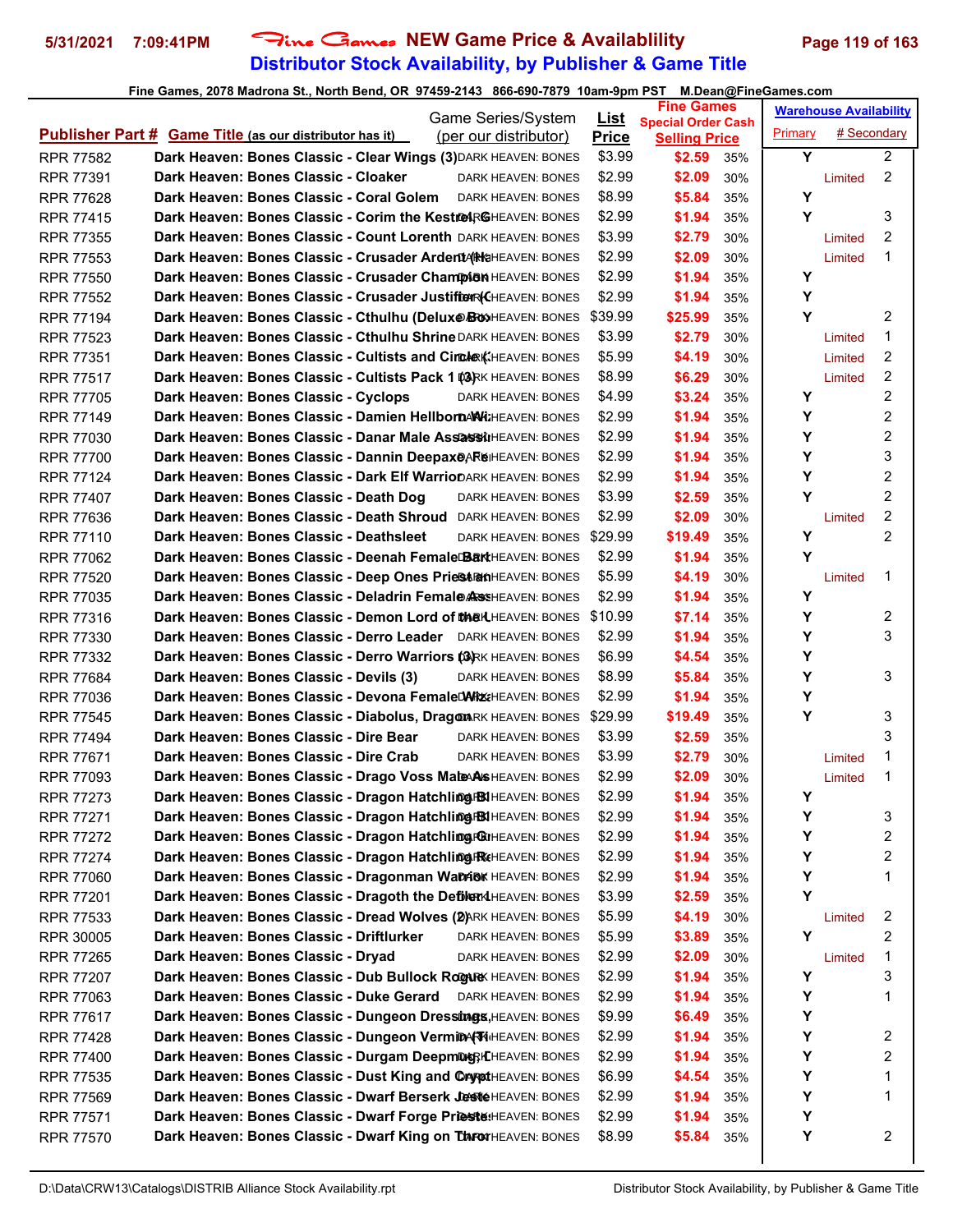# **Distributor Stock Availability, by Publisher & Game Title 5/31/2021 7:09:41PM** Fine Games **NEW Game Price & Availablility Page 120 of 163**

| Game Series/System                                                                        | <u>List</u>  | <b>Fine Games</b>                                 |         | <b>Warehouse Availability</b> |
|-------------------------------------------------------------------------------------------|--------------|---------------------------------------------------|---------|-------------------------------|
| <b>Publisher Part # Game Title (as our distributor has it)</b><br>(per our distributor)   | <b>Price</b> | <b>Special Order Cash</b><br><b>Selling Price</b> | Primary | # Secondary                   |
| <b>Dark Heaven: Bones Classic - Dwarf Master of the HEAVEN: BONES</b><br>RPR 77572        | \$2.99       | \$1.94<br>35%                                     | Y       | 1                             |
| Dark Heaven: Bones Classic - Dwarf Royal WeapoxHEAVEN: BONES<br><b>RPR 77574</b>          | \$2.99       | \$1.94<br>35%                                     | Υ       | 2                             |
| Dark Heaven: Bones Classic - Dwarf Slaver DARK HEAVEN: BONES<br><b>RPR 77298</b>          | \$2.99       | \$1.94<br>35%                                     | Υ       | 1                             |
| Dark Heaven: Bones Classic - Dwarf Warrior DARK HEAVEN: BONES<br><b>RPR 77011</b>         | \$2.99       | \$1.94<br>35%                                     | Υ       |                               |
| Dark Heaven: Bones Classic - Dwarven Butcheark HEAVEN: BONES<br><b>RPR 77460</b>          | \$2.99       | \$2.09<br>30%                                     |         | 1<br>Limited                  |
| Dark Heaven: Bones Classic - Ebonwrath DragenK HEAVEN: BONES<br>RPR 77102                 | \$29.99      | \$19.49<br>35%                                    | Y       | 2                             |
| Dark Heaven: Bones Classic - Eldritch DemonDARK HEAVEN: BONES<br><b>RPR 77113</b>         | \$6.99       | \$4.54<br>35%                                     | Y       | 3                             |
| Dark Heaven: Bones Classic - Elladan Elf RangerK HEAVEN: BONES<br><b>RPR 77071</b>        | \$2.99       | \$1.94<br>35%                                     | Y       | 2                             |
| Dark Heaven: Bones Classic - Elliwyn Heathertark HEAVEN: BONES<br><b>RPR 77164</b>        | \$2.99       | \$1.94<br>35%                                     | Υ       | 3                             |
| Dark Heaven: Bones Classic - Elquin High Elf AdveHEAVEN: BONES<br><b>RPR 77092</b>        | \$2.99       | \$1.94<br>35%                                     | Y       | 3                             |
| Dark Heaven: Bones Classic - Elven BlacksmithRK HEAVEN: BONES<br><b>RPR 77459</b>         | \$2.99       | \$2.09<br>30%                                     |         | 2<br>Limited                  |
| Dark Heaven: Bones Classic - Eredain, Mercemary HEAVEN: BONES<br><b>RPR 77411</b>         | \$2.99       | \$1.94<br>35%                                     | Y       | 3                             |
| Dark Heaven: Bones Classic - Eregris Darkfatber HEAVEN: BONES<br>RPR 77215                | \$2.99       | \$1.94<br>35%                                     | Υ       | 1                             |
| Dark Heaven: Bones Classic - Erick Paladin InitiateHEAVEN: BONES<br><b>RPR 77197</b>      | \$2.99       | \$1.94<br>35%                                     | Y       | 3                             |
| Dark Heaven: Bones Classic - Ettin<br><b>RPR 77706</b><br>DARK HEAVEN: BONES              | \$4.99       | \$3.24<br>35%                                     | Υ       | 3                             |
| Dark Heaven: Bones Classic - Eye Beast<br><b>RPR 77043</b><br>DARK HEAVEN: BONES          | \$3.99       | \$2.59<br>35%                                     |         | 3                             |
| Dark Heaven: Bones Classic - Faceless HorroDARK HEAVEN: BONES<br><b>RPR 77114</b>         | \$3.99       | \$2.79<br>30%                                     |         | 1<br>Limited                  |
| Dark Heaven: Bones Classic - Familiar and StoneK HEAVEN: BONES<br><b>RPR 77390</b>        | \$4.99       | \$3.24<br>35%                                     | Υ       | 3                             |
| Dark Heaven: Bones Classic - Familiars 2<br><b>RPR 77196</b><br>DARK HEAVEN: BONES        | \$2.99       | \$2.09<br>30%                                     |         | 2<br>Limited                  |
| Dark Heaven: Bones Classic - Female AntipaladirK HEAVEN: BONES<br><b>RPR 77299</b>        | \$2.99       | \$1.94<br>35%                                     | Υ       | 3                             |
| Dark Heaven: Bones Classic - Female Ghosts @ 2RK HEAVEN: BONES<br><b>RPR 77971</b>        | \$8.99       | \$5.84<br>35%                                     |         | 3                             |
| Dark Heaven: Bones Classic - Female MinotaurARK HEAVEN: BONES<br><b>RPR 77752</b>         | \$3.99       | \$2.59<br>35%                                     | Υ       | 3                             |
| Dark Heaven: Bones Classic - Female Oni<br><b>RPR 77486</b><br>DARK HEAVEN: BONES         | \$3.99       | \$2.59<br>35%                                     | Υ       | 1                             |
| Dark Heaven: Bones Classic - Female PaladinDARK HEAVEN: BONES<br><b>RPR 77302</b>         | \$2.99       | \$1.94<br>35%                                     | Y       | 1                             |
| Dark Heaven: Bones Classic - Female Wraith DARK HEAVEN: BONES<br><b>RPR 77536</b>         | \$2.99       | \$2.09<br>30%                                     |         | 2<br>Limited                  |
| Dark Heaven: Bones Classic - Finaela Female PARA HEAVEN: BONES<br><b>RPR 77131</b>        | \$2.99       | \$1.94<br>35%                                     | Y       |                               |
| Dark Heaven: Bones Classic - Finari Female PaladiHEAVEN: BONES<br><b>RPR 77077</b>        | \$2.99       | \$1.94<br>35%                                     | Υ       | 3                             |
| Dark Heaven: Bones Classic - Fire Demon<br>DARK HEAVEN: BONES \$10.99<br><b>RPR 77315</b> |              | \$7.14<br>35%                                     | Y       | 3                             |
| Dark Heaven: Bones Classic - Fire Giant Bodygurer HEAVEN: BONES<br><b>RPR 77179</b>       | \$8.99       | \$5.84<br>35%                                     | Υ       | 2                             |
| Dark Heaven: Bones Classic - Fire Giant Body GARY HEAVEN: BONES<br><b>RPR 77615</b>       | \$12.99      | \$8.44<br>35%                                     | Υ       | 1                             |
| <b>Dark Heaven: Bones Classic - Fire Giant HuntSARK</b> HEAVEN: BONES<br><b>RPR 77457</b> | \$12.99      | \$8.44<br>35%                                     | Y       | 2                             |
| Dark Heaven: Bones Classic - Fire Giant JailoDARK HEAVEN: BONES<br><b>RPR 77593</b>       | \$12.99      | \$9.09<br>30%                                     |         | 2<br>Limited                  |
| <b>Dark Heaven: Bones Classic - Fire Giant Warrion</b> RK HEAVEN: BONES<br>RPR 77178      | \$8.99       | \$5.84<br>35%                                     | Y       | 3                             |
| Dark Heaven: Bones Classic - Fire Giant WarrionRK HEAVEN: BONES<br><b>RPR 77616</b>       | \$12.99      | \$9.09<br>30%                                     |         | 2<br>Limited                  |
| Dark Heaven: Bones Classic - Flara, Elf HeroineRK HEAVEN: BONES<br><b>RPR 77409</b>       | \$2.99       | \$1.94<br>35%                                     | Υ       | 3                             |
| Dark Heaven: Bones Classic - Flesh Golem<br>RPR 77169<br>DARK HEAVEN: BONES               | \$2.99       | \$1.94<br>35%                                     | Υ       | 1                             |
| Dark Heaven: Bones Classic - Fly Demon<br>RPR 77259<br>DARK HEAVEN: BONES                 | \$2.99       | \$1.94<br>35%                                     | Υ       | 2                             |
| Dark Heaven: Bones Classic - Foo Dog<br>RPR 77410<br>DARK HEAVEN: BONES                   | \$3.99       | \$2.59<br>35%                                     | Υ       | 3                             |
| Dark Heaven: Bones Classic - Formorian GiantARK HEAVEN: BONES<br><b>RPR 77416</b>         | \$3.99       | \$2.59<br>35%                                     | Υ       | 3                             |
| Dark Heaven: Bones Classic - Freja FangbreakerK HEAVEN: BONES<br>RPR 77073                | \$2.99       | \$1.94<br>35%                                     | Υ       | 2                             |
| Dark Heaven: Bones Classic - Friar Stone<br>RPR 77206<br>DARK HEAVEN: BONES               | \$2.99       | \$1.94<br>35%                                     | Υ       | 2                             |
| Dark Heaven: Bones Classic - Frog Demon<br><b>RPR 77377</b><br>DARK HEAVEN: BONES         | \$5.99       | \$3.89<br>35%                                     | Υ       | 1                             |
| Dark Heaven: Bones Classic - Frost Giant WarthorK HEAVEN: BONES<br>RPR 77543              | \$12.99      | \$8.44<br>35%                                     | Υ       | 3                             |
| Dark Heaven: Bones Classic - Frost Wyrm<br>RPR 77183<br>DARK HEAVEN: BONES                | \$14.99      | \$9.74<br>35%                                     | Y       | 2                             |
| Dark Heaven: Bones Classic - Galadanoth, Elft&RipHEAVEN: BONES<br>RPR 77320               | \$2.99       | \$1.94<br>35%                                     | Υ       | $\overline{\mathbf{c}}$       |
| Dark Heaven: Bones Classic - Gargoyle<br>RPR 77028<br>DARK HEAVEN: BONES                  | \$3.99       | \$2.59<br>35%                                     | Υ       | 1                             |
| Dark Heaven: Bones Classic - Gargoyle Pillar DapsHEAVEN: BONES<br>RPR 77731               | \$2.99       | \$1.94<br>35%                                     | Υ       | 3                             |
| Dark Heaven: Bones Classic - Gauntfield<br>RPR 77211<br>DARK HEAVEN: BONES                | \$2.99       | \$1.94<br>35%                                     | Υ       | 3                             |
| Dark Heaven: Bones Classic - Gazebo<br><b>RPR 77984</b><br>DARK HEAVEN: BONES             | \$5.99       | \$3.89<br>35%                                     |         | 3                             |
| Dark Heaven: Bones Classic - Ghast<br>RPR 77159<br>DARK HEAVEN: BONES                     | \$2.99       | \$1.94<br>35%                                     | Y       | 3                             |
|                                                                                           |              |                                                   |         |                               |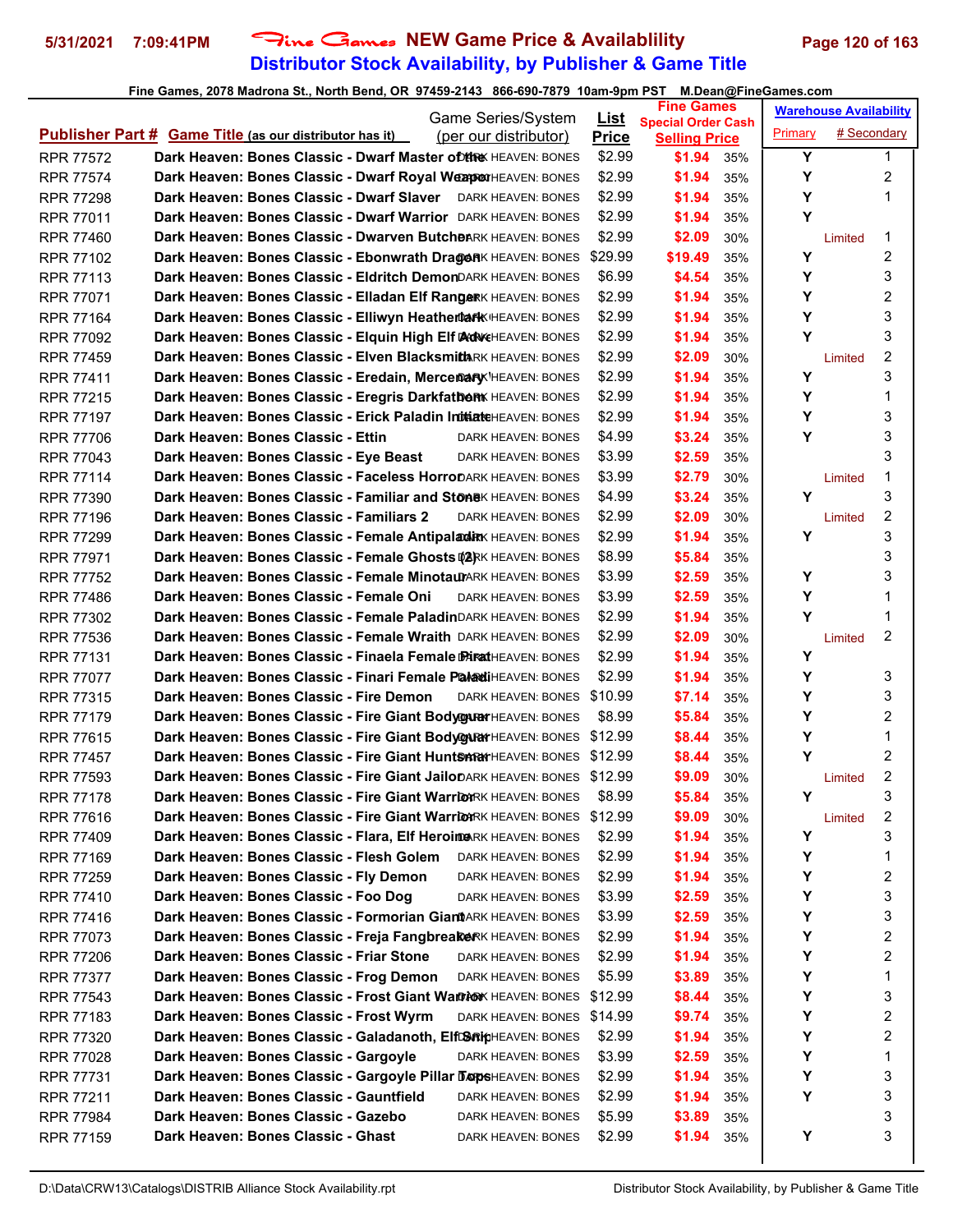# **Distributor Stock Availability, by Publisher & Game Title 5/31/2021 7:09:41PM** Fine Games **NEW Game Price & Availablility Page 121 of 163**

| Game Series/System                                                                                                                                      | <u>List</u>  | <b>Fine Games</b>         | <b>Warehouse Availability</b>      |
|---------------------------------------------------------------------------------------------------------------------------------------------------------|--------------|---------------------------|------------------------------------|
| <b>Publisher Part # Game Title (as our distributor has it)</b>                                                                                          | <b>Price</b> | <b>Special Order Cash</b> | # Secondary                        |
| (per our distributor)                                                                                                                                   |              | <b>Selling Price</b>      | Primary                            |
| Dark Heaven: Bones Classic - Ghost<br><b>RPR 77007</b><br>DARK HEAVEN: BONES                                                                            | \$2.99       | \$1.94<br>35%             | Y<br>$\overline{2}$                |
| Dark Heaven: Bones Classic - Ghostly SummonsK HEAVEN: BONES                                                                                             | \$2.99       | \$2.09                    | 1                                  |
| <b>RPR 77095</b>                                                                                                                                        |              | 30%                       | Limited                            |
| Dark Heaven: Bones Classic - Ghosts of the DDORWYHEAVEN: BONES                                                                                          | \$4.99       | \$3.24                    | 3                                  |
| <b>RPR 77745</b>                                                                                                                                        |              | 35%                       | Y                                  |
| Dark Heaven: Bones Classic - Ghoul Queen DARK HEAVEN: BONES<br><b>RPR 77175</b>                                                                         | \$2.99       | \$1.94<br>35%             | 3                                  |
| Dark Heaven: Bones Classic - Ghouls (2) and GARASHEAVEN: BONES<br><b>RPR 77720</b>                                                                      | \$5.99       | \$4.19<br>30%             | 1                                  |
| Dark Heaven: Bones Classic - Giant Cobra<br>DARK HEAVEN: BONES                                                                                          | \$3.99       | \$2.59                    | Limited<br>Y<br>1                  |
| <b>RPR 77321</b><br>Dark Heaven: Bones Classic - Gnoll Warrior DARK HEAVEN: BONES<br><b>RPR 77012</b>                                                   | \$2.99       | 35%<br>\$1.94<br>35%      | 3<br>Υ                             |
| Dark Heaven: Bones Classic - Goblin Command F& HEAVEN: BONES                                                                                            | \$4.99       |                           | 3                                  |
| <b>RPR 77349</b>                                                                                                                                        | \$4.99       | \$3.24<br>35%             | 3<br>Y                             |
| Dark Heaven: Bones Classic - Goblin Elites (3) DARK HEAVEN: BONES<br><b>RPR 77713</b><br>Dark Heaven: Bones Classic - Goblin Honor Gurand HEAVEN: BONES | \$6.99       | \$3.24<br>35%             | $\overline{c}$<br>Y                |
| <b>RPR 77567</b>                                                                                                                                        |              | \$4.54                    | Y                                  |
| Dark Heaven: Bones Classic - Golan Hill GianDARK HEAVEN: BONES                                                                                          |              | 35%                       | 1                                  |
| <b>RPR 77314</b>                                                                                                                                        | \$8.99       | \$5.84<br>35%             | Y<br>3                             |
| Dark Heaven: Bones Classic - Goldar Male Barbari HEAVEN: BONES<br><b>RPR 77047</b>                                                                      | \$2.99       | \$1.94<br>35%             | 2                                  |
| Dark Heaven: Bones Classic - Goremaw, DeathANOHEAVEN: BONES<br><b>RPR 77579</b>                                                                         | \$29.99      | \$20.99<br>30%            | Limited                            |
| Dark Heaven: Bones Classic - Goroloth<br><b>RPR 77343</b><br><b>DARK HEAVEN: BONES</b>                                                                  | \$6.99       | \$4.54<br>35%             | Υ<br>3                             |
| Dark Heaven: Bones Classic - Grave Minions DARK HEAVEN: BONES                                                                                           | \$6.99       | \$4.54                    | 3                                  |
| <b>RPR 77537</b>                                                                                                                                        |              | 35%                       | Y                                  |
| Dark Heaven: Bones Classic - Graveflesh ServamtsHEAVEN: BONES<br><b>RPR 77729</b>                                                                       | \$5.99       | \$3.89<br>35%             | 3                                  |
| Dark Heaven: Bones Classic - Gravestone of PAGRINHEAVEN: BONES                                                                                          | \$2.99       | \$2.09                    | 1                                  |
| <b>RPR 77539</b>                                                                                                                                        |              | 30%                       | Limited                            |
| Dark Heaven: Bones Classic - Gravestone of SOM THOMEAVEN: BONES                                                                                         | \$2.99       | \$1.94                    | 3                                  |
| <b>RPR 77538</b>                                                                                                                                        |              | 35%                       | Y                                  |
| Dark Heaven: Bones Classic - Gravewailer<br><b>RPR 77521</b><br>DARK HEAVEN: BONES                                                                      | \$2.99       | \$2.09<br>30%             | 1<br>Limited                       |
| Dark Heaven: Bones Classic - Graveyard Archway HEAVEN: BONES                                                                                            | \$2.99       | \$2.09                    | 1                                  |
| <b>RPR 77635</b>                                                                                                                                        |              | 30%                       | Limited                            |
| Dark Heaven: Bones Classic - Graveyard Column R(HEAVEN: BONES                                                                                           | \$7.99       | \$5.19                    | 3                                  |
| <b>RPR 77638</b>                                                                                                                                        |              | 35%                       | Υ                                  |
| Dark Heaven: Bones Classic - Graveyard Entry AN a HEAVEN: BONES<br><b>RPR 77640</b>                                                                     | \$3.99       | \$2.59<br>35%             | 3                                  |
| Dark Heaven: Bones Classic - Graveyard Fence BaHEAVEN: BONES                                                                                            | \$3.99       | \$2.59                    | 2                                  |
| <b>RPR 77527</b>                                                                                                                                        |              | 35%                       | Υ                                  |
| Dark Heaven: Bones Classic - Graveyard FenceproseHEAVEN: BONES                                                                                          | \$3.99       | \$2.79                    | 1                                  |
| <b>RPR 77531</b>                                                                                                                                        |              | 30%                       | Limited                            |
| Dark Heaven: Bones Classic - Graveyard FinialAM HEAVEN: BONES                                                                                           | \$4.99       | \$3.24                    | 3                                  |
| <b>RPR 77735</b>                                                                                                                                        |              | 35%                       | Y                                  |
| Dark Heaven: Bones Classic - Graveyard FinialARYHEAVEN: BONES                                                                                           | \$4.99       | \$3.24                    | 3                                  |
| <b>RPR 77734</b>                                                                                                                                        |              | 35%                       | Υ                                  |
| Dark Heaven: Bones Classic - Graveyard FinialASKHEAVEN: BONES                                                                                           | \$4.99       | \$3.24                    | Υ                                  |
| <b>RPR 77733</b>                                                                                                                                        |              | 35%                       | 3                                  |
| Dark Heaven: Bones Classic - Griffon<br><b>RPR 77689</b><br>DARK HEAVEN: BONES                                                                          | \$7.99       | \$5.19<br>35%             | 3<br>Y                             |
| Dark Heaven: Bones Classic - Grimtalon the ROORK HEAVEN: BONES                                                                                          | \$29.99      | \$20.99                   | 2                                  |
| <b>RPR 77946</b>                                                                                                                                        |              | 30%                       | Limited                            |
| Dark Heaven: Bones Classic - Gruff Grimecleaver KHEAVEN: BONES                                                                                          | \$2.99       | \$1.94                    | $\overline{\mathbf{c}}$            |
| <b>RPR 77133</b>                                                                                                                                        |              | 35%                       | Υ                                  |
| Dark Heaven: Bones Classic - Grundor Hoardtaker HEAVEN: BONES                                                                                           | \$2.99       | \$1.94                    | 3                                  |
| <b>RPR 77219</b>                                                                                                                                        |              | 35%                       | Υ                                  |
| Dark Heaven: Bones Classic - Gutrags, Stitch @@MeHEAVEN: BONES                                                                                          | \$4.99       | \$3.24                    | 2                                  |
| <b>RPR 77499</b>                                                                                                                                        |              | 35%                       | Υ                                  |
| Dark Heaven: Bones Classic - Gwyddis, Dwarblau Heaven: BONES                                                                                            | \$2.99       | \$1.94                    | $\overline{c}$                     |
| RPR 77481                                                                                                                                               |              | 35%                       | Υ                                  |
| Dark Heaven: Bones Classic - Hagar, DwarverDNerHEAVEN: BONES                                                                                            | \$2.99       | \$1.94                    | 2                                  |
| <b>RPR 77482</b>                                                                                                                                        |              | 35%                       | Υ                                  |
| Dark Heaven: Bones Classic - Hajad Pirate<br>DARK HEAVEN: BONES<br>RPR 77134                                                                            | \$2.99       | \$2.09<br>30%             | 2<br>Limited                       |
| Dark Heaven: Bones Classic - Halabarad, ClertoRK HEAVEN: BONES                                                                                          | \$2.99       | \$1.94                    | Y                                  |
| <b>RPR 77414</b>                                                                                                                                        |              | 35%                       | 2                                  |
| Dark Heaven: Bones Classic - Hangman's GibbetK HEAVEN: BONES                                                                                            | \$6.99       | \$4.89                    | 2                                  |
| RPR 77619                                                                                                                                               |              | 30%                       | Limited                            |
| Dark Heaven: Bones Classic - Harpy<br><b>RPR 77041</b><br>DARK HEAVEN: BONES                                                                            | \$2.99       | \$2.09<br>30%             | $\overline{\mathbf{c}}$<br>Limited |
| Dark Heaven: Bones Classic - Harrowgate Shrunes HEAVEN: BONES                                                                                           | \$5.99       | \$3.89                    | 3                                  |
| RPR 77723                                                                                                                                               |              | 35%                       | Y                                  |
| Dark Heaven: Bones Classic - Hell Cat<br>DARK HEAVEN: BONES<br>RPR 77327                                                                                | \$2.99       | \$1.94<br>35%             | Υ<br>1                             |
| Dark Heaven: Bones Classic - Herryk Dwarf Priest HEAVEN: BONES                                                                                          | \$2.99       | \$1.94                    | Υ                                  |
| RPR 77220                                                                                                                                               |              | 35%                       | 1                                  |
| Dark Heaven: Bones Classic - Highland HeroimeRK HEAVEN: BONES                                                                                           | \$2.99       | \$1.94                    | Υ                                  |
| RPR 77389                                                                                                                                               |              | 35%                       | 1                                  |
| Dark Heaven: Bones Classic - Hill Giant Hunter & KHEAVEN: BONES                                                                                         | \$12.99      | \$8.44                    | Υ                                  |
| <b>RPR 77939</b>                                                                                                                                        |              | 35%                       | 2                                  |
| Dark Heaven: Bones Classic - Hobgoblins (2) DARK HEAVEN: BONES<br>RPR 77476                                                                             | \$5.99       | \$3.89<br>35%             | Y                                  |
| Dark Heaven: Bones Classic - Hydra<br>DARK HEAVEN: BONES<br>RPR 77191                                                                                   | \$19.99      | \$13.99<br>30%            | 1<br>Limited                       |
| Dark Heaven: Bones Classic - Ingrid Female GMOMAHEAVEN: BONES                                                                                           | \$2.99       | \$1.94                    | 1                                  |
| RPR 77167                                                                                                                                               |              | 35%                       | Y                                  |
| Dark Heaven: Bones Classic - Ingrid, Female ViktniHEAVEN: BONES                                                                                         | \$2.99       | \$1.94                    | 3                                  |
| RPR 77225                                                                                                                                               |              | 35%                       | Υ                                  |
| Dark Heaven: Bones Classic - Innkeeper SophieRK HEAVEN: BONES                                                                                           | \$2.99       | \$1.94                    | Υ                                  |
| RPR 77750                                                                                                                                               |              | 35%                       | 3                                  |
| Dark Heaven: Bones Classic - Invisible RangeDARK HEAVEN: BONES                                                                                          | \$2.99       | \$1.94                    | 2                                  |
| RPR 77452                                                                                                                                               |              | 35%                       | Υ                                  |
| Dark Heaven: Bones Classic - Invisible RogueDARK HEAVEN: BONES                                                                                          | \$2.99       | \$1.94                    | Υ                                  |
| <b>RPR 77449</b>                                                                                                                                        |              | 35%                       | 1                                  |
|                                                                                                                                                         |              |                           |                                    |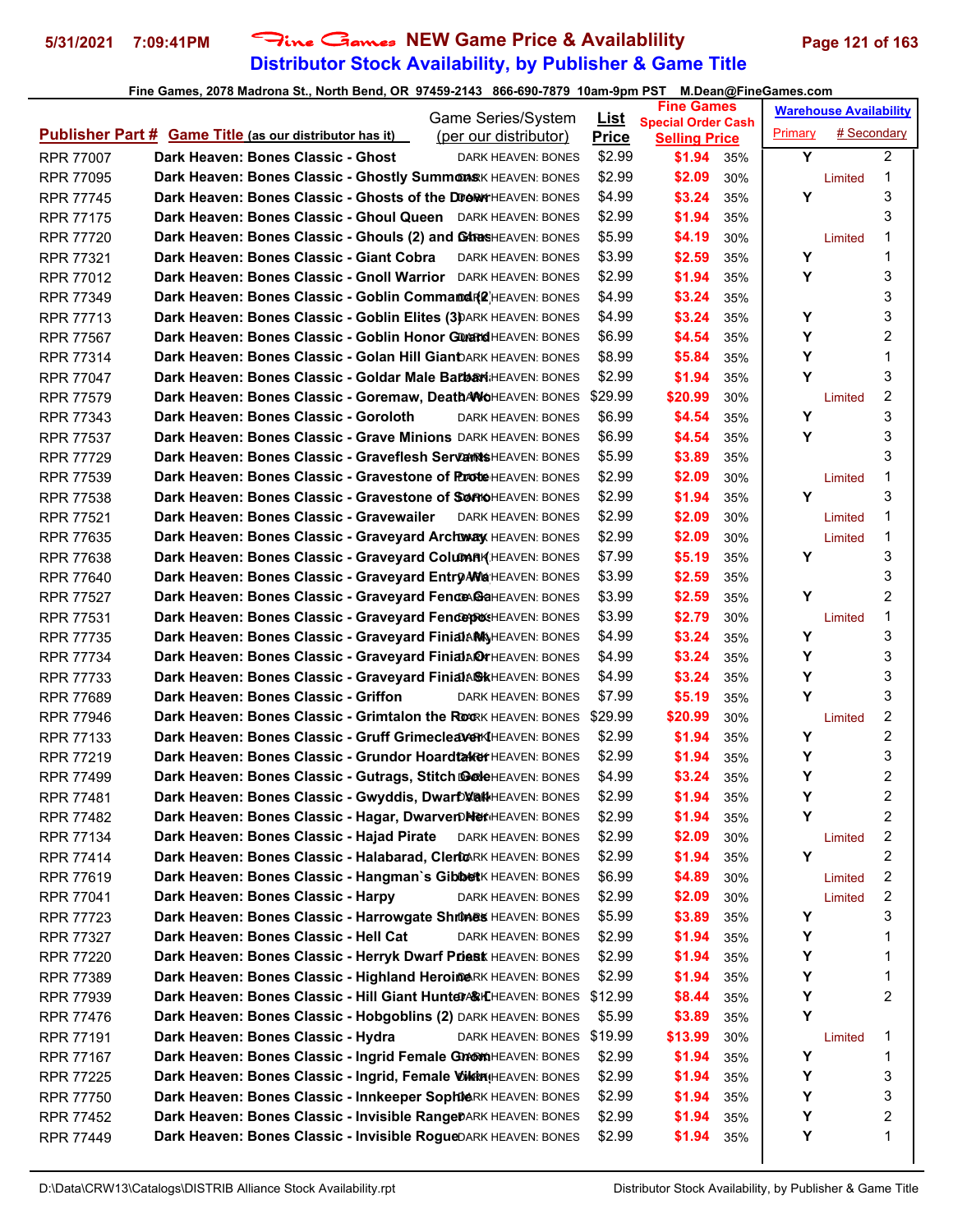# **Distributor Stock Availability, by Publisher & Game Title 5/31/2021 7:09:41PM** Fine Games **NEW Game Price & Availablility Page 122 of 163**

| Game Series/System                                                                                                                                                       | <u>List</u>      | <b>Fine Games</b>                                 | <b>Warehouse Availability</b> |                         |
|--------------------------------------------------------------------------------------------------------------------------------------------------------------------------|------------------|---------------------------------------------------|-------------------------------|-------------------------|
| <b>Publisher Part # Game Title (as our distributor has it)</b><br>(per our distributor)                                                                                  | <b>Price</b>     | <b>Special Order Cash</b><br><b>Selling Price</b> | Primary                       | # Secondary             |
| Dark Heaven: Bones Classic - Invisible Wizard ARK HEAVEN: BONES<br><b>RPR 77450</b>                                                                                      | \$2.99           | \$1.94<br>35%                                     | Y                             | 3                       |
| Dark Heaven: Bones Classic - Isabeau LarocheARexHEAVEN: BONES<br><b>RPR 77079</b>                                                                                        | \$2.99           | \$1.94<br>35%                                     | Y                             | 1                       |
| Dark Heaven: Bones Classic - Ivar, Dwarf PriestRK HEAVEN: BONES<br><b>RPR 77417</b>                                                                                      | \$2.99           | \$1.94<br>35%                                     | Υ                             | 3                       |
| Dark Heaven: Bones Classic - Jade Tiger, MonkARK HEAVEN: BONES<br><b>RPR 77421</b>                                                                                       | \$2.99           | \$1.94<br>35%                                     | Y                             | 3                       |
| Dark Heaven: Bones Classic - Jahenna<br><b>RPR 77669</b><br>DARK HEAVEN: BONES                                                                                           | \$2.99           | \$1.94<br>35%                                     | Υ                             | 3                       |
| Dark Heaven: Bones Classic - Jungle Titan<br><b>RPR 77502</b><br>DARK HEAVEN: BONES                                                                                      | \$6.99           | \$4.54<br>35%                                     | Υ                             | 1                       |
| Dark Heaven: Bones Classic - Kar Drakir<br><b>RPR 77214</b><br>DARK HEAVEN: BONES                                                                                        | \$3.99           | \$2.59<br>35%                                     | Υ                             | 2                       |
| Dark Heaven: Bones Classic - Karnege GorefathenHEAVEN: BONES<br><b>RPR 77278</b>                                                                                         | \$5.99           | \$3.89<br>35%                                     | Υ                             | $\overline{c}$          |
| Dark Heaven: Bones Classic - Kavorgh Orc Warkes: HEAVEN: BONES<br><b>RPR 77064</b>                                                                                       | \$3.99           | \$2.59<br>35%                                     | Y                             | 1                       |
| Dark Heaven: Bones Classic - Kegg Bugbear AxeK HEAVEN: BONES<br><b>RPR 77233</b>                                                                                         | \$2.99           | \$2.09<br>30%                                     | Limited                       | $\overline{\mathbf{c}}$ |
| Dark Heaven: Bones Classic - Kelainen Darkmantk HEAVEN: BONES<br><b>RPR 77685</b>                                                                                        | \$2.99           | \$1.94<br>35%                                     | Y                             | 3                       |
| Dark Heaven: Bones Classic - Kelpies (2)<br><b>RPR 77275</b><br>DARK HEAVEN: BONES                                                                                       | \$4.99           | \$3.24<br>35%                                     | Υ                             | 3                       |
| Dark Heaven: Bones Classic - Killer Apes (2) DARK HEAVEN: BONES<br><b>RPR 77690</b>                                                                                      | \$5.99           | \$3.89<br>35%                                     | Y                             | 3                       |
| Dark Heaven: Bones Classic - King Axehelm of MKRHEAVEN: BONES<br><b>RPR 77478</b>                                                                                        | \$2.99           | \$1.94<br>35%                                     | Υ                             | 3                       |
| Dark Heaven: Bones Classic - Klaus Copperthum bHEAVEN: BONES<br><b>RPR 77479</b>                                                                                         | \$2.99           | \$1.94<br>35%                                     | Υ                             | 3                       |
| Dark Heaven: Bones Classic - Knight Heroes (2) RK HEAVEN: BONES<br><b>RPR 77676</b>                                                                                      | \$5.99           | \$3.89<br>35%                                     | Υ                             | 3                       |
|                                                                                                                                                                          | \$8.99           |                                                   | Y                             | 3                       |
| Dark Heaven: Bones Classic - Knights of the RealnHEAVEN: BONES<br><b>RPR 77673</b><br>Dark Heaven: Bones Classic - Kobold Leaders (2) K HEAVEN: BONES                    | \$2.99           | \$5.84<br>35%                                     |                               | 2                       |
| <b>RPR 77350</b><br>Dark Heaven: Bones Classic - Kobolds (6)                                                                                                             |                  | \$2.09<br>30%                                     | Limited                       | 1                       |
| <b>RPR 77010</b><br>DARK HEAVEN: BONES                                                                                                                                   | \$3.99<br>\$2.99 | \$2.79<br>30%                                     | Limited<br>Υ                  | 1                       |
| Dark Heaven: Bones Classic - Kogo, Male Kitsun KHEAVEN: BONES<br><b>RPR 77473</b><br>Dark Heaven: Bones Classic - Kord the DestroyerK HEAVEN: BONES                      | \$2.99           | \$1.94<br>35%<br>\$1.94                           | Y                             | 3                       |
| <b>RPR 77061</b><br>Dark Heaven: Bones Classic - Kristiana Femal AR HEAVEN: BONES<br><b>RPR 77223</b>                                                                    | \$2.99           | 35%<br>\$1.94<br>35%                              | Υ                             | 3                       |
|                                                                                                                                                                          | \$8.99           |                                                   | Y                             |                         |
| Dark Heaven: Bones Classic - Krug Hill Giant DARK HEAVEN: BONES<br><b>RPR 77313</b>                                                                                      | \$19.99          | \$5.84<br>35%                                     | Υ                             | 2                       |
| Dark Heaven: Bones Classic - Kyra & Lavarath (BKHEAVEN: BONES<br><b>RPR 77557</b>                                                                                        |                  | \$12.99<br>35%                                    | Υ                             | 1                       |
| Dark Heaven: Bones Classic - Lanelle Half-elf ROGUHEAVEN: BONES<br><b>RPR 77387</b>                                                                                      | \$2.99<br>\$2.99 | \$1.94<br>35%<br>\$1.94                           | Y                             | 2                       |
| Dark Heaven: Bones Classic - Large Barrel and SMHEAVEN: BONES<br><b>RPR 77249</b><br>Dark Heaven: Bones Classic - Large Crate and SRM; HEAVEN: BONES<br><b>RPR 77248</b> | \$2.99           | 35%<br>\$1.94                                     | Υ                             |                         |
| Dark Heaven: Bones Classic - Large Earth ElementHEAVEN: BONES<br><b>RPR 77185</b>                                                                                        | \$6.99           | 35%<br>\$4.54<br>35%                              | Y                             | 1                       |
| Dark Heaven: Bones Classic - Large Fire Element HEAVEN: BONES<br><b>RPR 77082</b>                                                                                        | \$8.99           | \$6.29<br>30%                                     | Limited                       | 1                       |
| Dark Heaven: Bones Classic - Leisynn Mercenary IHEAVEN: BONES<br><b>RPR 77174</b>                                                                                        | \$2.99           | \$1.94<br>35%                                     | Y                             | 2                       |
| Dark Heaven: Bones Classic - Lemurs (2)<br>RPR 77326<br>DARK HEAVEN: BONES                                                                                               | \$5.99           | \$4.19<br>30%                                     | Limited                       | 1                       |
| Dark Heaven: Bones Classic - Lesser Stitch GDA MAHEAVEN: BONES<br><b>RPR 77500</b>                                                                                       | \$5.99           | \$3.89<br>35%                                     | Y                             | 2                       |
| Dark Heaven: Bones Classic - Lich<br>RPR 77280<br>DARK HEAVEN: BONES                                                                                                     | \$2.99           | \$1.94<br>35%                                     |                               | 3                       |
| Dark Heaven: Bones Classic - Liela Dark Elf WizarCHEAVEN: BONES<br><b>RPR 77121</b>                                                                                      | \$2.99           | \$1.94<br>35%                                     | Υ                             | 3                       |
| Dark Heaven: Bones Classic - Lindir, Elf ArcheARK HEAVEN: BONES<br>RPR 77021                                                                                             | \$2.99           | \$1.94<br>35%                                     | Υ                             | 3                       |
| Dark Heaven: Bones Classic - Lizardman Spean RaiHEAVEN: BONES<br><b>RPR 77154</b>                                                                                        | \$2.99           | \$1.94<br>35%                                     | Υ                             | 3                       |
| Dark Heaven: Bones Classic - Lizardman WarnerK HEAVEN: BONES<br>RPR 77155                                                                                                | \$2.99           | \$1.94<br>35%                                     | Υ                             | 2                       |
| Dark Heaven: Bones Classic - Logar, ExecutionerK HEAVEN: BONES<br>RPR 77620                                                                                              | \$2.99           | \$1.94<br>35%                                     | Υ                             | 3                       |
| Dark Heaven: Bones Classic - Logrim<br>RPR 77397<br>DARK HEAVEN: BONES                                                                                                   | \$2.99           | \$1.94<br>35%                                     | Υ                             | 3                       |
| Dark Heaven: Bones Classic - Lost Souls (9) DARK HEAVEN: BONES<br>RPR 77976                                                                                              | \$12.99          | \$9.09<br>30%                                     | Limited                       | $\overline{\mathbf{c}}$ |
| Dark Heaven: Bones Classic - Lowland OwlbearRK HEAVEN: BONES<br><b>RPR 77674</b>                                                                                         | \$3.99           | \$2.59<br>35%                                     | Y                             | 3                       |
| Dark Heaven: Bones Classic - Lysette Female ENRK HEAVEN: BONES<br>RPR 77076                                                                                              | \$2.99           | \$1.94<br>35%                                     | Υ                             | 3                       |
| Dark Heaven: Bones Classic - Male AntipaladinARK HEAVEN: BONES<br>RPR 77300                                                                                              | \$3.99           | \$2.59<br>35%                                     | Y                             | 3                       |
| Dark Heaven: Bones Classic - Male Centaur DARK HEAVEN: BONES<br>RPR 77263                                                                                                | \$3.99           | \$2.79<br>30%                                     | Limited                       | 2                       |
| Dark Heaven: Bones Classic - Male Ghosts (2) DARK HEAVEN: BONES<br>RPR 77970                                                                                             | \$5.99           | \$4.19<br>30%                                     | Limited                       | 2                       |
| Dark Heaven: Bones Classic - Male High WizardRK HEAVEN: BONES<br>RPR 77034                                                                                               | \$2.99           | \$2.09<br>30%                                     | Limited                       | 1                       |
| Dark Heaven: Bones Classic - Male Human Wark WHEAVEN: BONES<br>RPR 77008                                                                                                 | \$2.99           | \$2.09<br>30%                                     | Limited                       | 2                       |
| Dark Heaven: Bones Classic - Male Paladin DARK HEAVEN: BONES<br>RPR 77303                                                                                                | \$3.99           | \$2.59<br>35%                                     | Y                             | 3                       |
| Dark Heaven: Bones Classic - Male Revenant DARK HEAVEN: BONES<br>RPR 77301                                                                                               | \$3.99           | \$2.59<br>35%                                     | Y                             | 3                       |
| Dark Heaven: Bones Classic - Male Thunderkrügt HEAVEN: BONES<br>RPR 77304                                                                                                | \$3.99           | \$2.59<br>35%                                     | Υ                             | 3                       |
|                                                                                                                                                                          |                  |                                                   |                               |                         |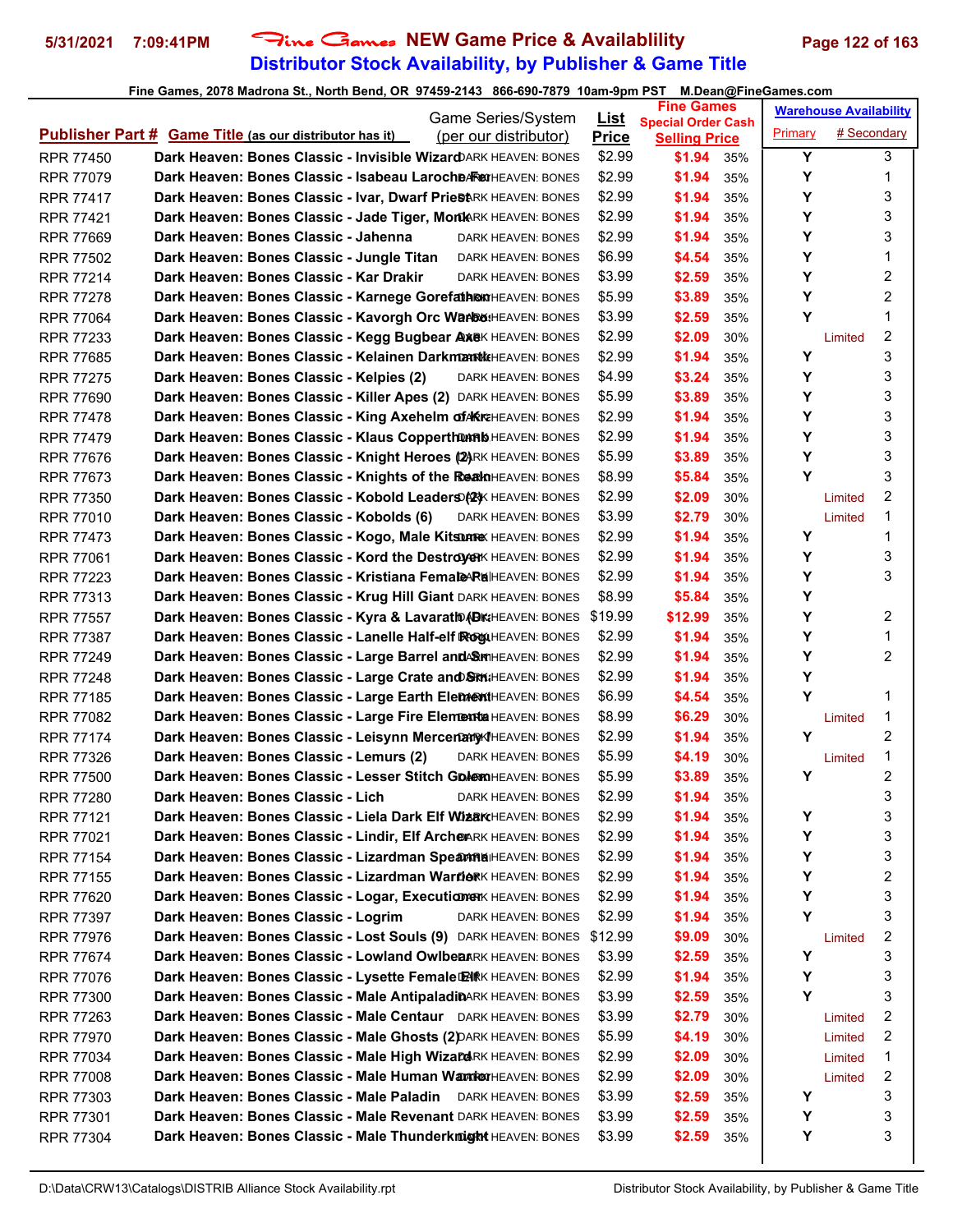# **Distributor Stock Availability, by Publisher & Game Title 5/31/2021 7:09:41PM** Fine Games **NEW Game Price & Availablility Page 123 of 163**

|                  |                                                                       | Game Series/System    | <u>List</u>  | <b>Fine Games</b>                                 |     |         | <b>Warehouse Availability</b> |                |
|------------------|-----------------------------------------------------------------------|-----------------------|--------------|---------------------------------------------------|-----|---------|-------------------------------|----------------|
|                  | <b>Publisher Part # Game Title (as our distributor has it)</b>        | (per our distributor) | <b>Price</b> | <b>Special Order Cash</b><br><b>Selling Price</b> |     | Primary | # Secondary                   |                |
| RPR 77172        | <b>Dark Heaven: Bones Classic - Malek Necromangex</b> HEAVEN: BONES   |                       | \$2.99       | \$1.94                                            | 35% | Y       |                               | $\overline{2}$ |
| <b>RPR 77577</b> | Dark Heaven: Bones Classic - Manticore                                | DARK HEAVEN: BONES    | \$6.99       | \$4.54                                            | 35% | Υ       |                               | 3              |
| <b>RPR 77413</b> | Dark Heaven: Bones Classic - Margara, Dwarf SharkHEAVEN: BONES        |                       | \$2.99       | \$1.94                                            | 35% | Υ       |                               | 3              |
| <b>RPR 77152</b> | Dark Heaven: Bones Classic - Marsh Troll                              | DARK HEAVEN: BONES    | \$4.99       | \$3.24                                            | 35% | Υ       |                               | 3              |
| RPR 77375        | Dark Heaven: Bones Classic - Mashaaf Great OlokCHEAVEN: BONES         |                       | \$29.99      | \$19.49                                           | 35% | Y       |                               | 3              |
| <b>RPR 77090</b> | <b>Dark Heaven: Bones Classic - Mason Thornwarden</b> HEAVEN: BONES   |                       | \$2.99       | \$1.94                                            | 35% | Υ       |                               | 3              |
| <b>RPR 77440</b> | Dark Heaven: Bones Classic - Masumi, Demom HurHEAVEN: BONES           |                       | \$2.99       | \$1.94                                            | 35% | Y       |                               | 1              |
| <b>RPR 77037</b> | Dark Heaven: Bones Classic - Medusa                                   | DARK HEAVEN: BONES    | \$2.99       | \$2.09                                            | 30% |         | Limited                       | 1              |
| <b>RPR 77675</b> | Dark Heaven: Bones Classic - Merowyn Lightstark HEAVEN: BONES         |                       | \$2.99       | \$1.94                                            | 35% | Y       |                               | 3              |
| <b>RPR 77515</b> | Dark Heaven: Bones Classic - Merrow                                   | DARK HEAVEN: BONES    | \$3.99       | \$2.59                                            | 35% | Υ       |                               | 2              |
| <b>RPR 77217</b> | Dark Heaven: Bones Classic - Mi-Sher                                  | DARK HEAVEN: BONES    | \$2.99       | \$1.94                                            | 35% | Υ       |                               | 3              |
| <b>RPR 77022</b> | Dark Heaven: Bones Classic - Michelle, Female Halle HEAVEN: BONES     |                       | \$2.99       | \$1.94                                            | 35% | Y       |                               | 3              |
| <b>RPR 77229</b> | Dark Heaven: Bones Classic - Mind Eater                               | DARK HEAVEN: BONES    | \$2.99       | \$2.09                                            | 30% |         | Limited                       | 2              |
| <b>RPR 77680</b> | Dark Heaven: Bones Classic - Minitaurs (4)                            | DARK HEAVEN: BONES    | \$5.99       | \$3.89                                            | 35% | Y       |                               | 3              |
| <b>RPR 77013</b> | <b>Dark Heaven: Bones Classic - Minotaur of the Max</b> HEAVEN: BONES |                       | \$3.99       | \$2.59                                            | 35% |         |                               | 3              |
| <b>RPR 77048</b> | Dark Heaven: Bones Classic - Mocking Beast DARK HEAVEN: BONES         |                       | \$2.99       | \$1.94                                            | 35% |         |                               | 3              |
| RPR 77232        | Dark Heaven: Bones Classic - Mogg Bugbear LeftKIHEAVEN: BONES         |                       | \$2.99       | \$1.94                                            | 35% | Υ       |                               | 3              |
| <b>RPR 77333</b> | Dark Heaven: Bones Classic - Mountain Troll DARK HEAVEN: BONES        |                       | \$5.99       | \$3.89                                            | 35% | Υ       |                               | 3              |
| <b>RPR 77286</b> | Dark Heaven: Bones Classic - Mousling King and HEAVEN: BONES          |                       | \$2.99       | \$1.94                                            | 35% | Y       |                               | 3              |
| <b>RPR 77288</b> | Dark Heaven: Bones Classic - Mousling SorceDeRIAHEAVEN: BONES         |                       | \$2.99       | \$2.09                                            | 30% |         | Limited                       | 2              |
| <b>RPR 77360</b> | Dark Heaven: Bones Classic - Mr Bones                                 | DARK HEAVEN: BONES    | \$2.99       | \$1.94                                            | 35% | Y       |                               | 2              |
| <b>RPR 77484</b> | Dark Heaven: Bones Classic - Mrs. Bones                               | DARK HEAVEN: BONES    | \$2.99       | \$1.94                                            | 35% | Υ       |                               | 3              |
| <b>RPR 77269</b> | Dark Heaven: Bones Classic - Mudcroak                                 | DARK HEAVEN: BONES    | \$2.99       | \$1.94                                            | 35% | Υ       |                               | 1              |
| <b>RPR 77144</b> | Dark Heaven: Bones Classic - Mummy (3)                                | DARK HEAVEN: BONES    | \$6.99       | \$4.54                                            | 35% | Υ       |                               | 3              |
| <b>RPR 77145</b> | Dark Heaven: Bones Classic - Mummy CaptaimARK HEAVEN: BONES           |                       | \$2.99       | \$1.94                                            | 35% | Y       |                               | 3              |
| <b>RPR 77725</b> | Dark Heaven: Bones Classic - Mummy Sankings (2HEAVEN: BONES           |                       | \$5.99       | \$4.19                                            | 30% |         | Limited                       | $\overline{c}$ |
| <b>RPR 77345</b> | Dark Heaven: Bones Classic - Mushroom MenD(S) K HEAVEN: BONES         |                       | \$5.99       | \$4.19                                            | 30% |         | Limited                       | 2              |
| <b>RPR 77693</b> | Dark Heaven: Bones Classic - Nagendra Leader & KHEAVEN: BONES         |                       | \$5.99       | \$4.19                                            | 30% |         | Limited                       | 2              |
| <b>RPR 77695</b> | Dark Heaven: Bones Classic - Nagendra Swords RAGHEAVEN: BONES         |                       | \$5.99       | \$4.19                                            | 30% |         | Limited                       | $\overline{c}$ |
| <b>RPR 77697</b> | Dark Heaven: Bones Classic - Nagendra Warriox SK HEAVEN: BONES        |                       | \$5.99       | \$3.89                                            | 35% | Y       |                               | 3              |
| <b>RPR 77279</b> | Dark Heaven: Bones Classic - Narthrax                                 | DARK HEAVEN: BONES    | \$29.99      | \$19.49                                           | 35% | Υ       |                               | 2              |
| <b>RPR 77487</b> | Dark Heaven: Bones Classic - Nazeera Bloodrawen HEAVEN: BONES         |                       | \$2.99       | \$1.94                                            | 35% | Υ       |                               | 2              |
| RPR 77283        | <b>Dark Heaven: Bones Classic - Necromancer</b> DARK HEAVEN: BONES    |                       | \$2.99       | \$1.94                                            | 35% | Υ       |                               |                |
| <b>RPR 77668</b> | Dark Heaven: Bones Classic - Nemesra, Dancing CHEAVEN: BONES          |                       | \$2.99       | \$1.94                                            | 35% | Υ       |                               | 3              |
| RPR 77091        | Dark Heaven: Bones Classic - Nienna Female EARRHEAVEN: BONES          |                       | \$2.99       | \$2.09                                            | 30% |         | Limited                       | 2              |
| <b>RPR 77099</b> | Dark Heaven: Bones Classic - Night Spectre DARK HEAVEN: BONES         |                       | \$3.99       | \$2.79                                            | 30% |         | Limited                       | 1              |
| RPR 77742        | Dark Heaven: Bones Classic - Nimbar, Elf NecDORIXHEAVEN: BONES        |                       | \$2.99       | \$1.94                                            | 35% | Y       |                               | 3              |
| <b>RPR 77648</b> | Dark Heaven: Bones Classic - Octrox, d8                               | DARK HEAVEN: BONES    | \$2.99       | \$1.94                                            | 35% | Y       |                               |                |
| <b>RPR 77284</b> | Dark Heaven: Bones Classic - Ogre                                     | DARK HEAVEN: BONES    | \$3.99       | \$2.79                                            | 30% |         | Limited                       | 2              |
| <b>RPR 77566</b> | Dark Heaven: Bones Classic - Ogre Chieftain DARK HEAVEN: BONES        |                       | \$4.99       | \$3.24                                            | 35% | Y       |                               | 3              |
| RPR 77568        | Dark Heaven: Bones Classic - Ogre Matriarch DARK HEAVEN: BONES        |                       | \$3.99       | \$2.79                                            | 30% |         | Limited                       | 1              |
| RPR 77455        | Dark Heaven: Bones Classic - Ogre Smasher DARK HEAVEN: BONES          |                       | \$3.99       | \$2.79                                            | 30% |         | Limited                       | 2              |
| RPR 77662        | Dark Heaven: Bones Classic - Oman Ruul, Wizarrek HEAVEN: BONES        |                       | \$2.99       | \$1.94                                            | 35% | Y       |                               | 3              |
| RPR 77002        | Dark Heaven: Bones Classic - Orc Archers (3) DARK HEAVEN: BONES       |                       | \$6.99       | \$4.54                                            | 35% | Υ       |                               | 3              |
| RPR 77059        | Dark Heaven: Bones Classic - Orc Berserker (DAPOK HEAVEN: BONES       |                       | \$2.99       | \$1.94                                            | 35% | Υ       |                               | 3              |
| RPR 77431        | Dark Heaven: Bones Classic - Orc Chopper (2EMAMIHEAVEN: BONES         |                       | \$2.99       | \$1.94                                            | 35% | Υ       |                               | 3              |
| RPR 77045        | Dark Heaven: Bones Classic - Orc Hunter (Spear) K HEAVEN: BONES       |                       | \$2.99       | \$1.94                                            | 35% | Υ       |                               | 3              |
| <b>RPR 77430</b> | Dark Heaven: Bones Classic - Orc Slayer (Axex RiHEAVEN: BONES         |                       | \$2.99       | \$2.09                                            | 30% |         | Limited                       | 2              |
| RPR 77432        | Dark Heaven: Bones Classic - Orc Slicer (Scinditar HEAVEN: BONES      |                       | \$2.99       | \$1.94                                            | 35% | Y       |                               | 3              |
| RPR 77003        | Dark Heaven: Bones Classic - Orc Spearmen (3) RK HEAVEN: BONES        |                       | \$6.99       | \$4.54                                            | 35% |         |                               | 3              |
|                  |                                                                       |                       |              |                                                   |     |         |                               |                |
|                  |                                                                       |                       |              |                                                   |     |         |                               |                |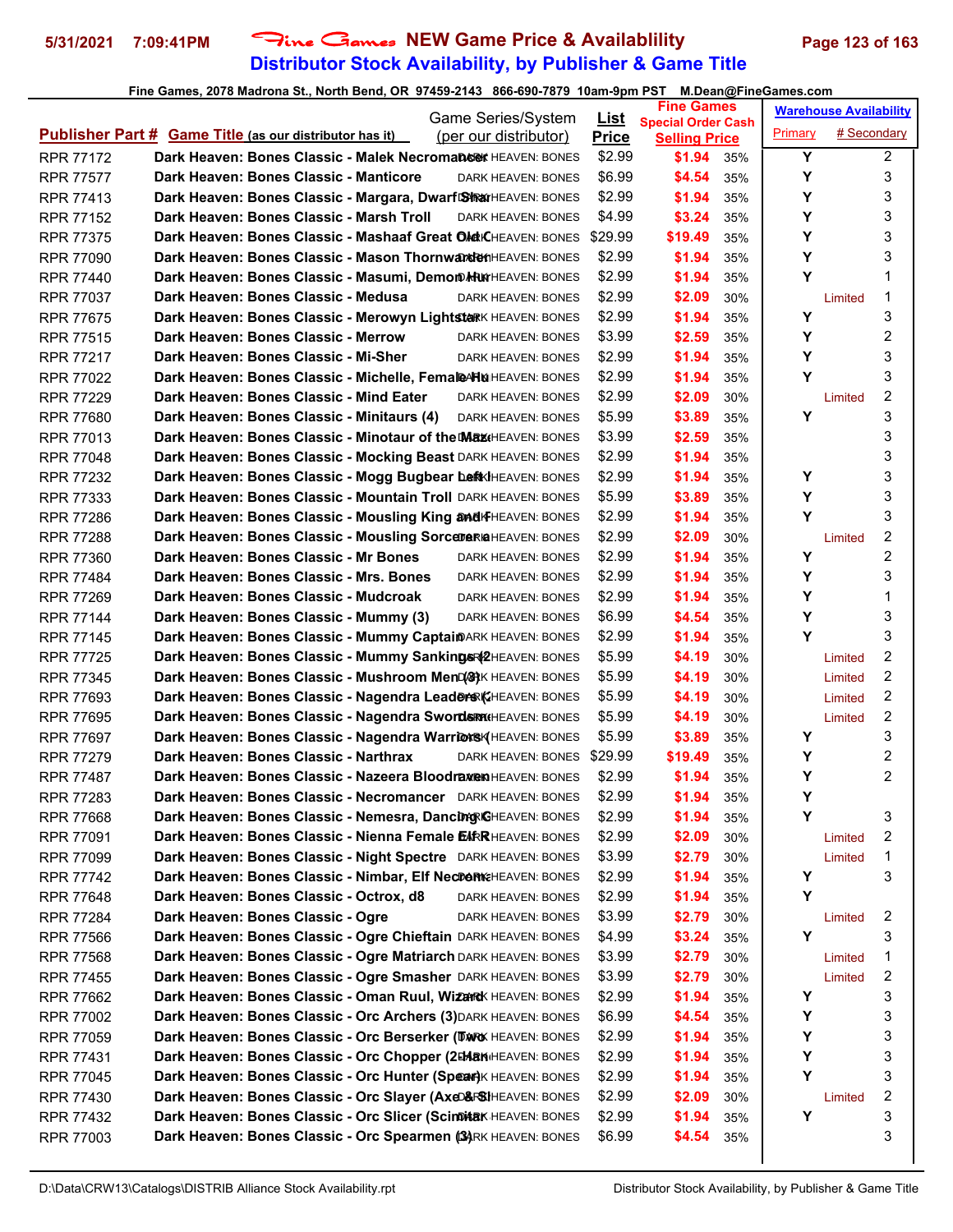# **Distributor Stock Availability, by Publisher & Game Title 5/31/2021 7:09:41PM** Fine Games **NEW Game Price & Availablility Page 124 of 163**

| <b>Game Series/System</b>                                                                 |                             | <b>Fine Games</b>                                 | <b>Warehouse Availability</b> |                         |
|-------------------------------------------------------------------------------------------|-----------------------------|---------------------------------------------------|-------------------------------|-------------------------|
| <b>Publisher Part # Game Title (as our distributor has it)</b><br>(per our distributor)   | <u>List</u><br><b>Price</b> | <b>Special Order Cash</b><br><b>Selling Price</b> | Primary                       | # Secondary             |
| Dark Heaven: Bones Classic - Orc Swordsman (&) HEAVEN: BONES<br><b>RPR 77019</b>          | \$6.99                      | \$4.54<br>35%                                     | Y                             | 2                       |
| Dark Heaven: Bones Classic - Owlbear<br><b>RPR 77156</b><br>DARK HEAVEN: BONES            | \$6.99                      | \$4.54<br>35%                                     | Υ                             | 2                       |
| Dark Heaven: Bones Classic - Packrat<br><b>RPR 77297</b><br>DARK HEAVEN: BONES            | \$2.99                      | \$1.94<br>35%                                     | Υ                             | 3                       |
| Dark Heaven: Bones Classic - Pillar of Good DARK HEAVEN: BONES<br><b>RPR 77246</b>        | \$2.99                      | \$1.94<br>35%                                     | Υ                             | 3                       |
| Dark Heaven: Bones Classic - Profane Alter and BXHEAVEN: BONES<br>RPR 77721               | \$3.99                      | \$2.59<br>35%                                     | Υ                             | 3                       |
| Dark Heaven: Bones Classic - Purple Worm DARK HEAVEN: BONES<br><b>RPR 77006</b>           | \$3.99                      | \$2.59<br>35%                                     | Y                             | 2                       |
| Dark Heaven: Bones Classic - Pyram the Pincber KIHEAVEN: BONES<br><b>RPR 77646</b>        | \$2.99                      | \$1.94<br>35%                                     | Y                             | 3                       |
| Dark Heaven: Bones Classic - Queen of Hell DARK HEAVEN: BONES<br><b>RPR 77645</b>         | \$13.99                     | \$9.09<br>35%                                     | Υ                             | 2                       |
| Dark Heaven: Bones Classic - Ragnaros Evil WarriHEAVEN: BONES<br><b>RPR 77150</b>         | \$2.99                      | \$1.94<br>35%                                     |                               | 3                       |
| Dark Heaven: Bones Classic - Rauthuros DemoARK HEAVEN: BONES \$12.99<br><b>RPR 77111</b>  |                             | \$8.44<br>35%                                     | Y                             | 2                       |
| Dark Heaven: Bones Classic - Rheagar, Male Eight HEAVEN: BONES<br><b>RPR 77467</b>        | \$2.99                      | \$1.94<br>35%                                     | Υ                             | 1                       |
| Dark Heaven: Bones Classic - Ritual Circle<br><b>RPR 77988</b><br>DARK HEAVEN: BONES      | \$12.99                     | \$8.44<br>35%                                     | Υ                             | 1                       |
| Dark Heaven: Bones Classic - Rocky & FriendDARK HEAVEN: BONES<br><b>RPR 77921</b>         | \$4.99                      | \$3.24<br>35%                                     | Y                             | 3                       |
| Dark Heaven: Bones Classic - Rogaku, Oni<br><b>RPR 77472</b><br>DARK HEAVEN: BONES        | \$4.99                      | \$3.24<br>35%                                     | Y                             | 1                       |
| Dark Heaven: Bones Classic - Romag Davl, Thie RK HEAVEN: BONES<br>RPR 30004               | \$3.99                      | \$2.79<br>30%                                     | Limited                       | 1                       |
| Dark Heaven: Bones Classic - Ruined DoorwayARK HEAVEN: BONES<br><b>RPR 77987</b>          | \$10.99                     | \$7.14<br>35%                                     | Υ                             | 3                       |
| Dark Heaven: Bones Classic - Ruined Temple DARK HEAVEN: BONES<br><b>RPR 77989</b>         | \$19.99                     | \$12.99<br>35%                                    | Υ                             | 3                       |
| Dark Heaven: Bones Classic - Sacrificial AltarDARK HEAVEN: BONES<br>RPR 77630             | \$6.99                      | \$4.54<br>35%                                     | Υ                             |                         |
| Dark Heaven: Bones Classic - Sarah the Seeres BKK HEAVEN: BONES<br><b>RPR 77210</b>       | \$2.99                      | \$1.94<br>35%                                     | Υ                             | 3                       |
| Dark Heaven: Bones Classic - Sarcophagus DARK HEAVEN: BONES<br><b>RPR 77137</b>           | \$3.99                      | \$2.59<br>35%                                     | Y                             | 2                       |
| Dark Heaven: Bones Classic - Sarcophagus<br><b>RPR 77632</b><br>DARK HEAVEN: BONES        | \$3.99                      | \$2.79<br>30%                                     | Limited                       | 2                       |
| Dark Heaven: Bones Classic - Sarcophagus<br><b>RPR 77540</b><br>DARK HEAVEN: BONES        | \$4.99                      | \$3.24<br>35%                                     | Υ                             | $\overline{c}$          |
| Dark Heaven: Bones Classic - Sea Hag<br><b>RPR 77276</b><br>DARK HEAVEN: BONES            | \$2.99                      | \$1.94<br>35%                                     | Y                             | 2                       |
| Dark Heaven: Bones Classic - Sealed SarcophagusHEAVEN: BONES<br><b>RPR 77722</b>          | \$4.99                      | \$3.49<br>30%                                     | Limited                       | 2                       |
| Dark Heaven: Bones Classic - Shades of the DrewHEAVEN: BONES<br><b>RPR 77747</b>          | \$5.99                      | \$3.89<br>35%                                     | Υ                             | 3                       |
| Dark Heaven: Bones Classic - Shadow<br><b>RPR 77369</b><br><b>DARK HEAVEN: BONES</b>      | \$2.99                      | \$1.94<br>35%                                     | Υ                             | 1                       |
| Dark Heaven: Bones Classic - Shadow DragorDARK HEAVEN: BONES<br><b>RPR 77108</b>          | \$12.99                     | \$8.44<br>35%                                     | Υ                             | 1                       |
| Dark Heaven: Bones Classic - Shaeress Dark EMRQ HEAVEN: BONES<br><b>RPR 77066</b>         | \$2.99                      | \$1.94<br>35%                                     | Υ                             | 2                       |
| Dark Heaven: Bones Classic - Shardis, Femal@EHKIHEAVEN: BONES<br><b>RPR 77741</b>         | \$2.99                      | \$1.94<br>35%                                     | Y                             | 3                       |
| Dark Heaven: Bones Classic - Shipwreck RevenamiHEAVEN: BONES<br><b>RPR 77627</b>          | \$24.99                     | \$16.24<br>35%                                    | Υ                             | 3                       |
| Dark Heaven: Bones Classic - Shoggoth<br><b>RPR 77115</b><br>DARK HEAVEN: BONES           | \$2.99                      | \$1.94<br>35%                                     | Υ                             | 1                       |
| Dark Heaven: Bones Classic - Shub-NiggurathDARK HEAVEN: BONES \$39.99<br><b>RPR 77564</b> |                             | \$27.99<br>30%                                    | Limited                       | 2                       |
| Dark Heaven: Bones Classic - Silver Dragon DARK HEAVEN: BONES \$10.99<br>RPR 77329        |                             | \$7.14<br>35%                                     | Υ                             | 1                       |
| Dark Heaven: Bones Classic - Sinessa Hellbom SoHEAVEN: BONES<br><b>RPR 77119</b>          | \$2.99                      | \$2.09<br>30%                                     | Limited                       | 1                       |
| Dark Heaven: Bones Classic - Sir Malcolm, TemplaHEAVEN: BONES<br>RPR 77423                | \$2.99                      | \$1.94<br>35%                                     | Υ                             | 2                       |
| Dark Heaven: Bones Classic - Sir Rathan Kranzhed HEAVEN: BONES<br>RPR 77385               | \$2.99                      | \$1.94<br>35%                                     | Υ                             | 1                       |
| Dark Heaven: Bones Classic - Sir Vigintor, d2@ARK HEAVEN: BONES<br>RPR 77651              | \$2.99                      | \$1.94<br>35%                                     | Υ                             | 2                       |
| Dark Heaven: Bones Classic - Sir William the Beat HEAVEN: BONES<br>RPR 77660              | \$2.99                      | \$1.94<br>35%                                     | Υ                             | 3                       |
| Dark Heaven: Bones Classic - Skara, Female Skok HEAVEN: BONES<br><b>RPR 77488</b>         | \$2.99                      | \$1.94<br>35%                                     | Υ                             | 3                       |
| Dark Heaven: Bones Classic - Skeletal ChamptonK HEAVEN: BONES<br>RPR 77285                | \$2.99                      | \$1.94<br>35%                                     | Υ                             | $\overline{\mathbf{c}}$ |
| Dark Heaven: Bones Classic - Skeletal ChimeraARK HEAVEN: BONES<br><b>RPR 77924</b>        | \$4.99                      | \$3.24<br>35%                                     | Υ                             | 3                       |
| Dark Heaven: Bones Classic - Skeletal ManticoreK HEAVEN: BONES<br>RPR 77931               | \$4.99                      | \$3.24<br>35%                                     | Υ                             | 3                       |
| Dark Heaven: Bones Classic - Skeletal OwlbearARK HEAVEN: BONES<br>RPR 77923               | \$3.99                      | \$2.59<br>35%                                     | Υ                             | 3                       |
| Dark Heaven: Bones Classic - Skeletal Spearmen (HEAVEN: BONES<br><b>RPR 77001</b>         | \$6.99                      | \$4.54<br>35%                                     |                               | 3                       |
| Dark Heaven: Bones Classic - Skeletal SwordsmanHEAVEN: BONES<br>RPR 77017                 | \$6.99                      | \$4.54<br>35%                                     | Υ                             | 3                       |
| Dark Heaven: Bones Classic - Skeleton Guardia R&HEAVEN: BONES<br>RPR 77239                | \$6.99                      | \$4.89<br>30%                                     | Limited                       | 2                       |
| Dark Heaven: Bones Classic - Skeleton Guardia RMHEAVEN: BONES<br>RPR 77240                | \$6.99                      | \$4.89<br>30%                                     | Limited                       | 2                       |
| Dark Heaven: Bones Classic - Skeleton Guardians HEAVEN: BONES<br>RPR 77238                | \$6.99                      | \$4.54<br>35%                                     | Υ                             |                         |
| Dark Heaven: Bones Classic - Skeleton Warrior AKHEAVEN: BONES<br>RPR 77245                | \$6.99                      | \$4.54<br>35%                                     | Υ                             | 1                       |
| Dark Heaven: Bones Classic - Skeleton WarriorAAXHEAVEN: BONES<br>RPR 77243                | \$6.99                      | \$4.54<br>35%                                     | Υ                             |                         |
|                                                                                           |                             |                                                   |                               |                         |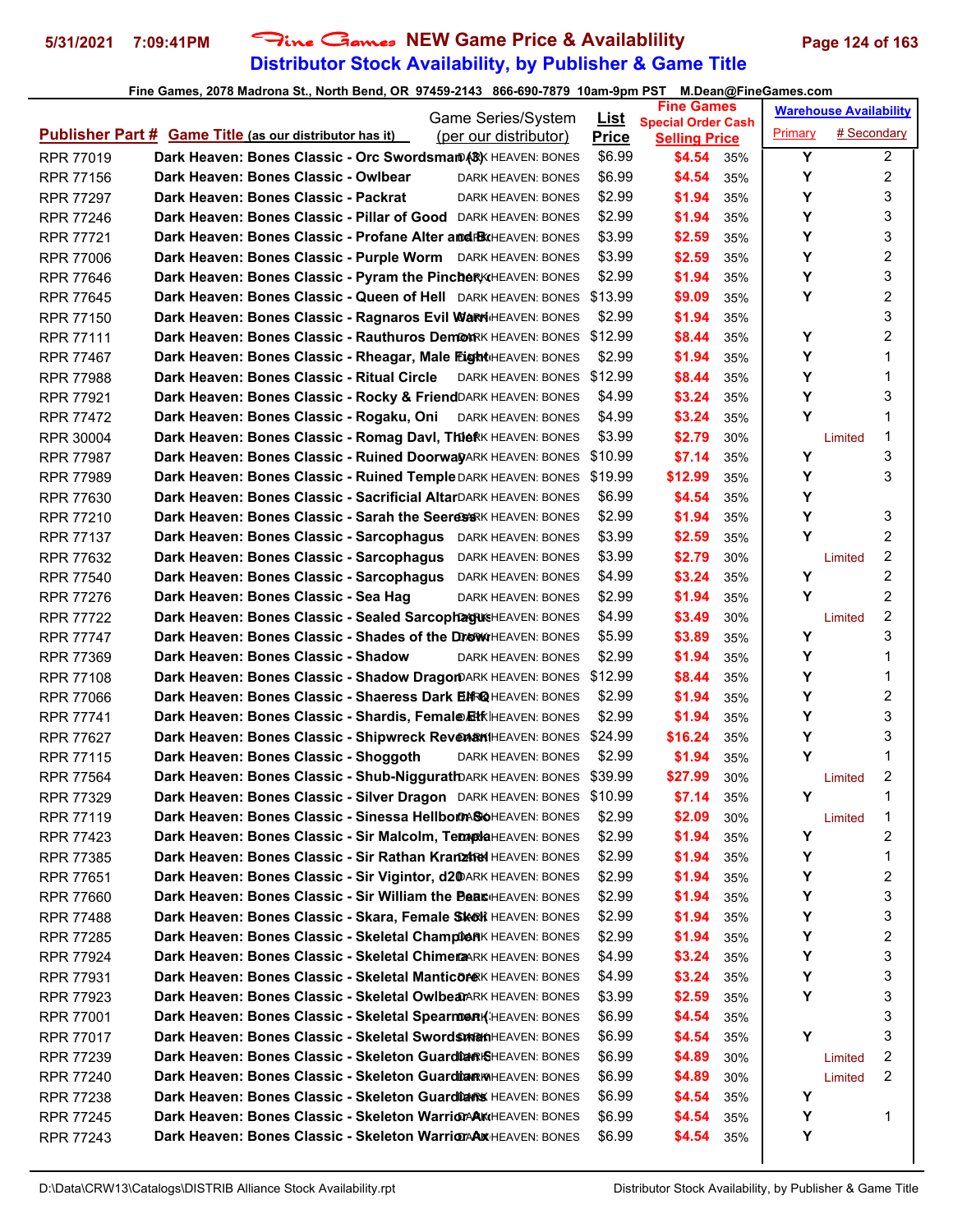# **Distributor Stock Availability, by Publisher & Game Title 5/31/2021 7:09:41PM** Fine Games **NEW Game Price & Availablility Page 125 of 163**

|                                      | Game Series/System                                                                      | <u>List</u>  | <b>Fine Games</b>                                 | <b>Warehouse Availability</b> |                         |
|--------------------------------------|-----------------------------------------------------------------------------------------|--------------|---------------------------------------------------|-------------------------------|-------------------------|
|                                      | <b>Publisher Part # Game Title (as our distributor has it)</b><br>(per our distributor) | <b>Price</b> | <b>Special Order Cash</b><br><b>Selling Price</b> | # Secondary<br>Primary        |                         |
| <b>RPR 77101</b>                     | Dark Heaven: Bones Classic - Skorg Ironskull Fire HEAVEN: BONES                         | \$9.99       | \$6.49<br>35%                                     | Y                             | $\overline{2}$          |
| <b>RPR 77718</b>                     | Dark Heaven: Bones Classic - Small World GatlartoHEAVEN: BONES                          | \$2.99       | \$1.94<br>35%                                     | Y                             | 3                       |
| <b>RPR 77719</b>                     | Dark Heaven: Bones Classic - Small World Lysette HEAVEN: BONES                          | \$2.99       | \$1.94<br>35%                                     | Υ                             | 3                       |
| <b>RPR 77716</b>                     | Dark Heaven: Bones Classic - Small World Monique HEAVEN: BONES                          | \$2.99       | \$1.94<br>35%                                     | Y                             | 3                       |
| <b>RPR 77714</b>                     | Dark Heaven: Bones Classic - Small World, AmaraiHEAVEN: BONES                           | \$2.99       | \$1.94<br>35%                                     | Υ                             | 3                       |
| <b>RPR 77715</b>                     | Dark Heaven: Bones Classic - Small World, Armise HEAVEN: BONES                          | \$2.99       | \$1.94<br>35%                                     | Υ                             | 3                       |
| <b>RPR 77717</b>                     | Dark Heaven: Bones Classic - Small World, SophieHEAVEN: BONES                           | \$2.99       | \$1.94<br>35%                                     | Υ                             | 3                       |
| <b>RPR 77153</b>                     | Dark Heaven: Bones Classic - Snakeman Warrier HEAVEN: BONES                             | \$2.99       | \$1.94<br>35%                                     | Υ                             | 2                       |
| <b>RPR 77594</b>                     | Dark Heaven: Bones Classic - Solar, Angel<br>DARK HEAVEN: BONES                         | \$7.99       | \$5.19<br>35%                                     | Y                             | 2                       |
| <b>RPR 77367</b>                     | Dark Heaven: Bones Classic - Spell Effect: Tentad HEAVEN: BONES                         | \$5.99       | \$3.89<br>35%                                     | Y                             | 3                       |
| <b>RPR 77270</b>                     | Dark Heaven: Bones Classic - Spikeshells (2) DARK HEAVEN: BONES                         | \$4.99       | \$3.49<br>30%                                     | Limited                       | 2                       |
| <b>RPR 77184</b>                     | Dark Heaven: Bones Classic - Spirit of the Forest K HEAVEN: BONES                       | \$6.99       | \$4.54<br>35%                                     | Y                             | 3                       |
| <b>RPR 77268</b>                     | Dark Heaven: Bones Classic - Squogs (2)<br>DARK HEAVEN: BONES                           | \$4.99       | \$3.24<br>35%                                     | Y                             | 3                       |
| <b>RPR 77336</b>                     | Dark Heaven: Bones Classic - Stone Giant<br>DARK HEAVEN: BONES                          | \$4.99       | \$3.49<br>30%                                     | Limited                       | 2                       |
| <b>RPR 77171</b>                     | Dark Heaven: Bones Classic - Stone Golem<br>DARK HEAVEN: BONES                          | \$2.99       | \$1.94<br>35%                                     | Υ                             | 3                       |
| <b>RPR 77227</b>                     | Dark Heaven: Bones Classic - Stone Lurker<br>DARK HEAVEN: BONES                         | \$3.99       | \$2.59<br>35%                                     | Y                             | 1                       |
| <b>RPR 77578</b>                     | Dark Heaven: Bones Classic - Stormwing, Dragon HEAVEN: BONES                            | \$29.99      | \$20.99<br>30%                                    | Limited                       | 2                       |
| <b>RPR 77281</b>                     | Dark Heaven: Bones Classic - Succubus<br>DARK HEAVEN: BONES                             | \$2.99       | \$1.94<br>35%                                     | Y                             | 3                       |
| <b>RPR 77319</b>                     | Dark Heaven: Bones Classic - Table and Benches HEAVEN: BONES                            | \$2.99       | \$1.94<br>35%                                     | Y                             | 1                       |
| <b>RPR 77740</b>                     | Dark Heaven: Bones Classic - Talnyth, Femal@E#KIHEAVEN: BONES                           | \$2.99       | \$1.94<br>35%                                     | Υ                             | 3                       |
| <b>RPR 77699</b>                     | Dark Heaven: Bones Classic - Taroya, Femail WarrHEAVEN: BONES                           | \$2.99       | \$1.94<br>35%                                     | Υ                             | 3                       |
| <b>RPR 77656</b>                     | Dark Heaven: Bones Classic - Tazythas, Dragonfol HEAVEN: BONES                          | \$5.99       | \$3.89<br>35%                                     | Υ                             | 3                       |
| <b>RPR 77503</b>                     | Dark Heaven: Bones Classic - Temple DragonDARK HEAVEN: BONES                            | \$6.99       | \$4.54<br>35%                                     | Y                             | 3                       |
| <b>RPR 77471</b>                     | Dark Heaven: Bones Classic - Tengu (3)<br>DARK HEAVEN: BONES                            | \$7.99       | \$5.59<br>30%                                     | Limited                       | 2                       |
| <b>RPR 77173</b>                     | Dark Heaven: Bones Classic - Terezinya BonepartdHEAVEN: BONES                           | \$2.99       | \$1.94<br>35%                                     | Y                             | 2                       |
| <b>RPR 77650</b>                     | Dark Heaven: Bones Classic - Thac0vius, d12DARK HEAVEN: BONES                           | \$2.99       | \$1.94<br>35%                                     | Υ                             | 2                       |
| <b>RPR 77213</b>                     | Dark Heaven: Bones Classic - Thain Grimthorn DRWHEAVEN: BONES                           | \$2.99       | \$1.94<br>35%                                     | Υ                             | 3                       |
| <b>RPR 77199</b>                     | Dark Heaven: Bones Classic - Thund BloodwraskKHEAVEN: BONES                             | \$2.99       | \$1.94<br>35%                                     | Υ                             | 3                       |
| <b>RPR 77187</b>                     | Dark Heaven: Bones Classic - Tiik Champion DARK HEAVEN: BONES                           | \$2.99       | \$1.94<br>35%                                     | Υ                             | 3                       |
| <b>RPR 77118</b>                     | Dark Heaven: Bones Classic - Tiviel Hellborn ReguHEAVEN: BONES                          | \$2.99       | \$1.94<br>35%                                     | Υ                             | 1                       |
| RPR 77235                            | Dark Heaven: Bones Classic - Toghra Gnoll ShameHEAVEN: BONES                            | \$2.99       | \$1.94<br>35%                                     | Υ                             | 1                       |
| <b>RPR 77442</b>                     | Dark Heaven: Bones Classic - Torture Equipment KIHEAVEN: BONES                          | \$5.99       | \$3.89<br>35%                                     | Υ                             | 2                       |
| RPR 77443                            | Dark Heaven: Bones Classic - Torture Equipment RHEAVEN: BONES                           | \$5.99       | \$3.89<br>35%                                     | Υ                             | 3                       |
| RPR 77654                            | Dark Heaven: Bones Classic - Town Guard (2) DARK HEAVEN: BONES                          | \$5.99       | \$3.89<br>35%                                     | Υ                             | 2                       |
| <b>RPR 77142</b>                     | Dark Heaven: Bones Classic - Townsfolk Blacks Minter Aven: BONES                        | \$2.99       | \$1.94<br>35%                                     | Υ                             | 1                       |
|                                      | Dark Heaven: Bones Classic - Townsfolk I (3) DARK HEAVEN: BONES                         | \$8.99       |                                                   | Υ                             |                         |
| <b>RPR 77665</b><br>RPR 77666        | Dark Heaven: Bones Classic - Townsfolk II (3) DARK HEAVEN: BONES                        | \$8.99       | \$5.84<br>35%<br>\$5.84<br>35%                    | Y                             | 3                       |
| <b>RPR 77737</b>                     | Dark Heaven: Bones Classic - Townsfolk III (3) DARK HEAVEN: BONES                       | \$5.99       | \$4.19<br>30%                                     |                               | 2                       |
|                                      | Dark Heaven: Bones Classic - Townsfolk Osward KiHEAVEN: BONES                           | \$2.99       | \$1.94<br>35%                                     | Limited                       | 3                       |
| <b>RPR 77141</b><br><b>RPR 77143</b> | Dark Heaven: Bones Classic - Townsfolk Undertak HEAVEN: BONES                           | \$2.99       | \$2.09<br>30%                                     | Limited                       | $\overline{\mathbf{c}}$ |
|                                      | Dark Heaven: Bones Classic - Townsfolk VillageRRiHEAVEN: BONES                          | \$2.99       | \$1.94<br>35%                                     | Y                             | 2                       |
| RPR 77140                            | Dark Heaven: Bones Classic - Townsfolk WenchRK HEAVEN: BONES                            | \$2.99       | \$2.09                                            |                               | 1                       |
| RPR 77085                            |                                                                                         |              | 30%                                               | Limited                       |                         |
| RPR 77306                            | Dark Heaven: Bones Classic - Transicent Slimes (2HEAVEN: BONES                          | \$4.99       | \$3.49<br>30%                                     | Limited<br>Υ                  | 2<br>3                  |
| RPR 77138                            | Dark Heaven: Bones Classic - Treasure Pile and RGCHEAVEN: BONES                         | \$2.99       | \$1.94<br>35%                                     |                               | 2                       |
| RPR 77094                            | Dark Heaven: Bones Classic - Trista Female WarrKHEAVEN: BONES                           | \$2.99       | \$1.94<br>35%                                     | Υ                             |                         |
| RPR 77370                            | Dark Heaven: Bones Classic - Troll Slayer Sophie HEAVEN: BONES                          | \$2.99       | \$2.09<br>30%                                     | Limited                       | 1                       |
| <b>RPR 77044</b>                     | Dark Heaven: Bones Classic - Turanil Male Elft RalaHEAVEN: BONES                        | \$2.99       | \$1.94<br>35%                                     | Y                             | 2                       |
| RPR 77563                            | Dark Heaven: Bones Classic - Undead Elf Archark HEAVEN: BONES                           | \$2.99       | \$1.94<br>35%                                     | Υ                             | 1                       |
| RPR 77562                            | Dark Heaven: Bones Classic - Undead Halfling RocHEAVEN: BONES                           | \$2.99       | \$1.94<br>35%                                     | Y<br>Υ                        | 2<br>3                  |
| RPR 77560                            | Dark Heaven: Bones Classic - Undying LizardfolkK HEAVEN: BONES                          | \$2.99       | \$1.94<br>35%                                     |                               |                         |
|                                      |                                                                                         |              |                                                   |                               |                         |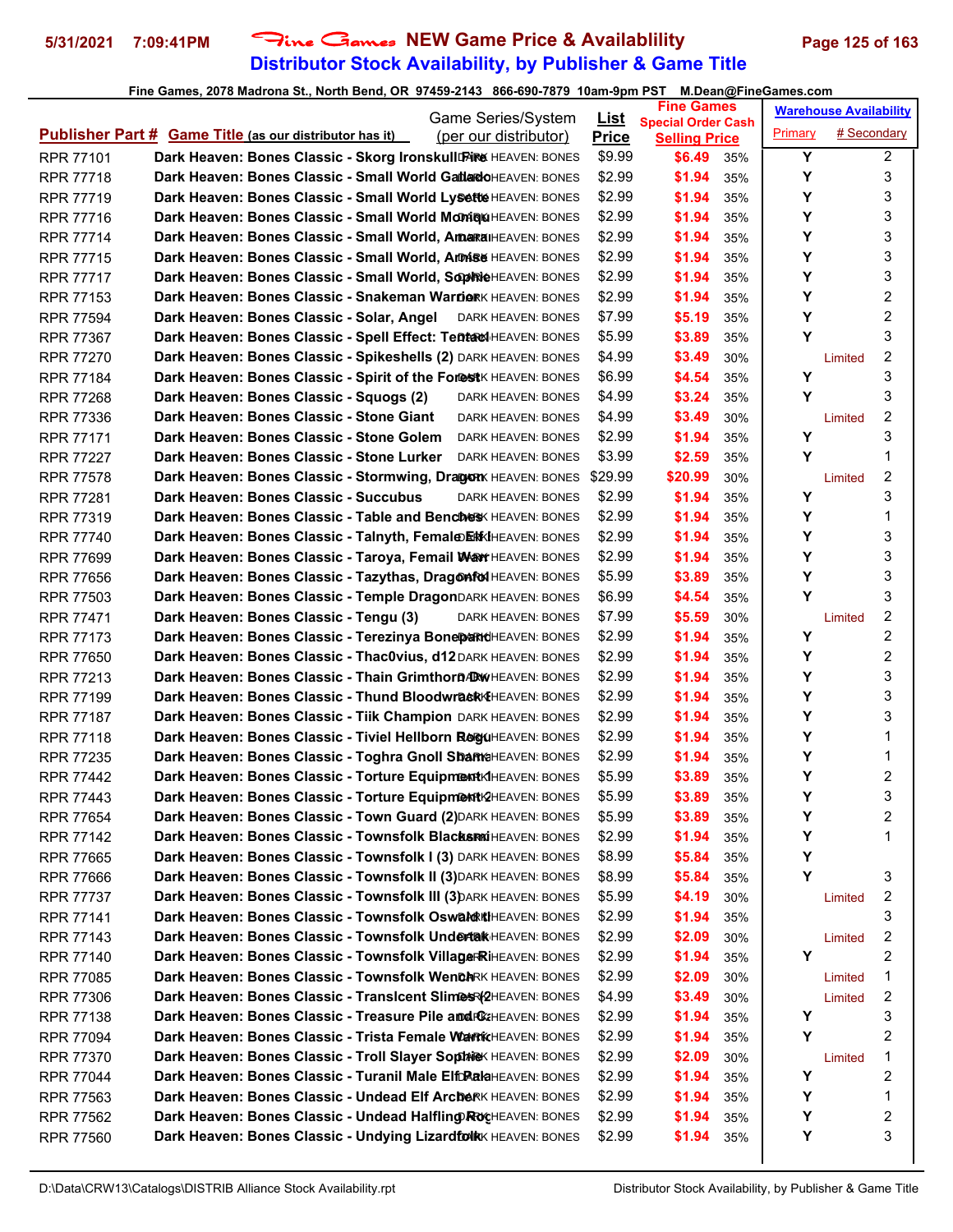# **Distributor Stock Availability, by Publisher & Game Title 5/31/2021 7:09:41PM** Fine Games **NEW Game Price & Availablility Page 126 of 163**

|                                                                                        | Game Series/System        | <u>List</u>  | <b>Fine Games</b>                                 |     |         | <b>Warehouse Availability</b> |   |
|----------------------------------------------------------------------------------------|---------------------------|--------------|---------------------------------------------------|-----|---------|-------------------------------|---|
| <b>Publisher Part # Game Title (as our distributor has it)</b>                         | (per our distributor)     | <b>Price</b> | <b>Special Order Cash</b><br><b>Selling Price</b> |     | Primary | # Secondary                   |   |
| Dark Heaven: Bones Classic - Undying MinotaurRK HEAVEN: BONES<br><b>RPR 77559</b>      |                           | \$3.99       | \$2.79                                            | 30% |         | Limited                       | 1 |
| Dark Heaven: Bones Classic - Vaeloth HellbornARalHEAVEN: BONES<br><b>RPR 77120</b>     |                           | \$2.99       | \$1.94                                            | 35% | Υ       |                               | 3 |
| Dark Heaven: Bones Classic - Valandil, WizardARK HEAVEN: BONES<br><b>RPR 77404</b>     |                           | \$2.99       | \$1.94                                            | 35% | Y       |                               | 3 |
| Dark Heaven: Bones Classic - Vampire<br><b>RPR 77282</b>                               | <b>DARK HEAVEN: BONES</b> | \$2.99       | \$2.09                                            | 30% |         | Limited                       | 2 |
| Dark Heaven: Bones Classic - Vampire Bloodlords HEAVEN: BONES<br><b>RPR 77727</b>      |                           | \$5.99       | \$4.19                                            | 30% |         | Limited                       | 2 |
| Dark Heaven: Bones Classic - Vandorendra Snake HEAVEN: BONES<br><b>RPR 77117</b>       |                           | \$2.99       | \$1.94                                            | 35% | Y       |                               | 1 |
| Dark Heaven: Bones Classic - Vanja Fire Giant QueHEAVEN: BONES<br><b>RPR 77100</b>     |                           | \$7.99       | \$5.19                                            | 35% | Υ       |                               | 2 |
| Dark Heaven: Bones Classic - Vanja, Fire Giant/QuHEAVEN: BONES<br><b>RPR 77613</b>     |                           | \$12.99      | \$9.09                                            | 30% |         | Limited                       | 2 |
| Dark Heaven: Bones Classic - Vegepygmies (2) ARK HEAVEN: BONES<br><b>RPR 77513</b>     |                           | \$4.99       | \$3.24                                            | 35% | Υ       |                               | 1 |
| Dark Heaven: Bones Classic - Vermin Beetles [2]RK HEAVEN: BONES<br><b>RPR 77127</b>    |                           | \$2.99       | \$1.94                                            | 35% | Y       |                               | 1 |
| Dark Heaven: Bones Classic - Vermin Spider SwarlHEAVEN: BONES<br><b>RPR 77128</b>      |                           | \$2.99       | \$2.09                                            | 30% |         | Limited                       | 2 |
| Dark Heaven: Bones Classic - Vermin SpidersDark HEAVEN: BONES<br><b>RPR 77126</b>      |                           | \$2.99       | \$2.09                                            | 30% |         | Limited                       | 2 |
| Dark Heaven: Bones Classic - Verocithrax<br><b>RPR 77361</b>                           | DARK HEAVEN: BONES        | \$29.99      | \$19.49                                           | 35% | Y       |                               | 3 |
| Dark Heaven: Bones Classic - Viridius, Great DraguHEAVEN: BONES<br><b>RPR 77555</b>    |                           | \$29.99      | \$19.49                                           | 35% | Y       |                               | 2 |
| Dark Heaven: Bones Classic - Virina Female DembiHEAVEN: BONES<br><b>RPR 77067</b>      |                           | \$2.99       | \$1.94                                            | 35% | Y       |                               | 3 |
| Dark Heaven: Bones Classic - Vonsalay, Half OreWHEAVEN: BONES<br><b>RPR 77439</b>      |                           | \$2.99       | \$2.09                                            | 30% |         | Limited                       | 1 |
| Dark Heaven: Bones Classic - Vorvorlaka<br>RPR 77631                                   | <b>DARK HEAVEN: BONES</b> | \$2.99       | \$2.09                                            | 30% |         | Limited                       | 1 |
| Dark Heaven: Bones Classic - Vrock Demon<br><b>RPR 77262</b>                           | <b>DARK HEAVEN: BONES</b> | \$3.99       | \$2.79                                            | 30% |         | Limited                       | 2 |
| Dark Heaven: Bones Classic - Wall of Ice<br><b>RPR 77312</b>                           | DARK HEAVEN: BONES        | \$2.99       | \$2.09                                            | 30% |         | Limited                       | 2 |
| Dark Heaven: Bones Classic - War Pugs<br><b>RPR 77573</b>                              | DARK HEAVEN: BONES        | \$2.99       | \$2.09                                            | 30% |         | Limited                       | 2 |
| Dark Heaven: Bones Classic - Well of Dispair DARK HEAVEN: BONES<br><b>RPR 77986</b>    |                           | \$7.99       | \$5.19                                            | 35% |         |                               | 3 |
| Dark Heaven: Bones Classic - Werearmadillo DARK HEAVEN: BONES<br><b>RPR 77498</b>      |                           | \$4.99       | \$3.24                                            | 35% | Y       |                               | 3 |
| Dark Heaven: Bones Classic - Werebat<br><b>RPR 77448</b>                               | DARK HEAVEN: BONES        | \$3.99       | \$2.59                                            | 35% | Υ       |                               | 3 |
| Dark Heaven: Bones Classic - Werebear<br><b>RPR 77446</b>                              | DARK HEAVEN: BONES        | \$3.99       | \$2.59                                            | 35% | Y       |                               | 2 |
| Dark Heaven: Bones Classic - Werecrocodile DARK HEAVEN: BONES<br><b>RPR 77447</b>      |                           | \$3.99       | \$2.79                                            | 30% |         | Limited                       | 2 |
| Dark Heaven: Bones Classic - Weregorilla<br>RPR 77463                                  | DARK HEAVEN: BONES        | \$3.99       | \$2.59                                            | 35% | Y       |                               | 2 |
| Dark Heaven: Bones Classic - Wererat Assassin RK HEAVEN: BONES<br><b>RPR 77295</b>     |                           | \$2.99       | \$1.94                                            | 35% | Y       |                               |   |
| Dark Heaven: Bones Classic - Wererat MatriarchRK HEAVEN: BONES<br><b>RPR 77296</b>     |                           | \$2.99       | \$1.94                                            | 35% | Y       |                               | 1 |
| Dark Heaven: Bones Classic - Wererat StalkerDARK HEAVEN: BONES<br><b>RPR 77294</b>     |                           | \$2.99       | \$2.09                                            | 30% |         | Limited                       | 1 |
| Dark Heaven: Bones Classic - Werewolf<br><b>RPR 77009</b>                              | DARK HEAVEN: BONES        | \$2.99       | \$2.09                                            | 30% |         | Limited                       | 1 |
| Dark Heaven: Bones Classic - Winter Wolf<br><b>RPR 77437</b>                           | <b>DARK HEAVEN: BONES</b> | \$3.99       | \$2.79                                            | 30% |         | Limited                       | 2 |
| Dark Heaven: Bones Classic - Woody Halfling Ran HEAVEN: BONES<br><b>RPR 77218</b>      |                           | \$2.99       | \$1.94                                            | 35% | Y       |                               | 1 |
| Dark Heaven: Bones Classic - Wraith<br><b>RPR 77424</b>                                | <b>DARK HEAVEN: BONES</b> | \$2.99       | \$1.94                                            | 35% | Υ       |                               | 3 |
| Dark Heaven: Bones Classic - Wraith Lord and BOXHEAVEN: BONES<br>RPR 77642             |                           | \$5.99       | \$3.89                                            | 35% | Υ       |                               |   |
| Dark Heaven: Bones Classic - Wyrmgear ClockwronHEAVEN: BONES<br><b>RPR 77177</b>       |                           | \$25.99      | \$16.89                                           | 35% | Υ       |                               | 2 |
| Dark Heaven: Bones Classic - Wyvern<br><b>RPR 77688</b>                                | DARK HEAVEN: BONES        | \$7.99       | \$5.19                                            | 35% | Υ       |                               | 2 |
| Dark Heaven: Bones Classic - Xiao Liu, FemaleAMOHEAVEN: BONES<br>RPR 77418             |                           | \$2.99       | \$1.94                                            | 35% | Υ       |                               | 3 |
| Dark Heaven: Bones Classic - Yeti Chieftain<br>RPR 77434                               | <b>DARK HEAVEN: BONES</b> | \$3.99       | \$2.59                                            | 35% | Υ       |                               | 2 |
| Dark Heaven: Bones Classic - Yeti Shaman<br>RPR 77433                                  | DARK HEAVEN: BONES        | \$3.99       | \$2.59                                            | 35% | Υ       |                               | 2 |
| Dark Heaven: Bones Classic - Yeti Warrior<br>RPR 77435                                 | DARK HEAVEN: BONES        | \$3.99       | \$2.79                                            | 30% |         | Limited                       | 2 |
| Dark Heaven: Bones Classic - Zenfis Zadar. WizardHEAVEN: BONES<br>RPR 77663            |                           | \$2.99       | \$1.94                                            | 35% | Y       |                               | 3 |
| Dark Heaven: Bones Classic - Zombies (3)<br>RPR 77053                                  | DARK HEAVEN: BONES        | \$6.99       | \$4.54                                            | 35% | Y       |                               | 2 |
| Dark Heaven: Bones Classic - Zombies (3)<br>RPR 77014                                  | DARK HEAVEN: BONES        | \$6.99       | \$4.54                                            | 35% |         |                               | 3 |
| Dark Heaven: Bones Classic - Flying Rocky<br>RPR 77919                                 | DARK HEAVEN: BONES        | \$4.99       | \$3.24                                            | 35% | Υ       |                               | 3 |
| Dark Heaven: Bones Juliette, Female SorceressARK HEAVEN: BONES<br><b>RPR 77057-NEW</b> |                           | \$2.29       | \$1.49                                            | 35% | Υ       |                               | 2 |
| Dark Heaven: BonesClassic - Avatar of Thoth DARK HEAVEN: BONES<br>RPR 77339            |                           | \$2.99       | \$1.94                                            | 35% | Υ       |                               | 3 |
| Dark Heaven: Boss on War Pig<br>RPR 04036                                              | Dark Heaven               | \$8.99       | \$5.84                                            | 35% | Y       |                               | 3 |
| Dark Heaven: Briarlings (2)<br>RPR 03865                                               | Dark Heaven               | \$7.99       | \$5.59                                            | 30% |         | Limited                       | 1 |
| Dark Heaven: Brinewind Fisherman<br>RPR 04025                                          | Dark Heaven               | \$7.99       | \$5.19                                            | 35% | Y       |                               | 3 |
| Dark Heaven: Brinewind Townsfolk - Fruit Lady<br>RPR 04023                             | Dark Heaven               | \$6.99       | \$4.54                                            | 35% | Y       |                               | 3 |
|                                                                                        |                           |              |                                                   |     |         |                               |   |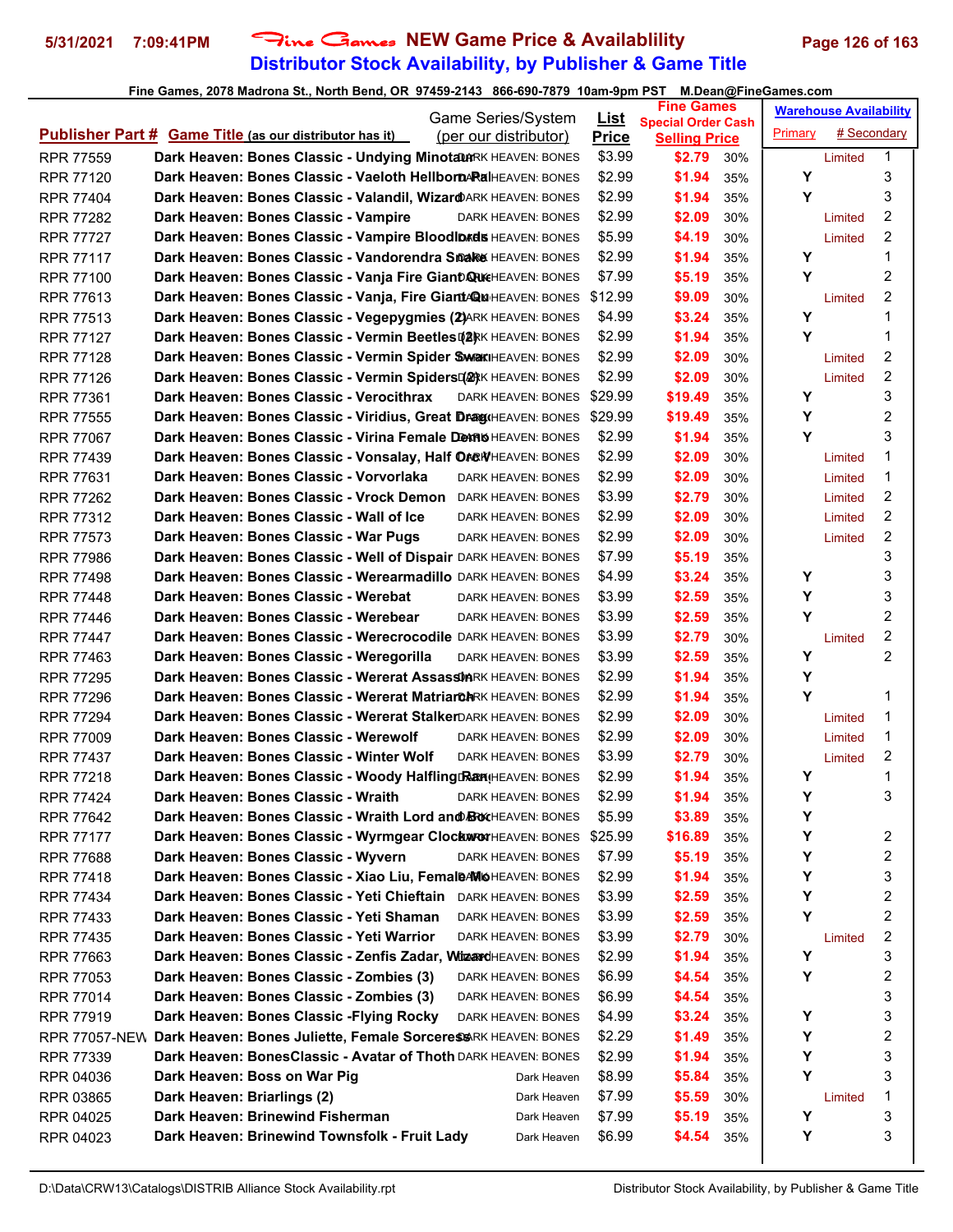# **Distributor Stock Availability, by Publisher & Game Title 5/31/2021 7:09:41PM** Fine Games **NEW Game Price & Availablility Page 127 of 163**

| <b>Special Order Cash</b><br># Secondary<br>Primary<br><b>Publisher Part # Game Title (as our distributor has it)</b><br>(per our distributor)<br><b>Price</b><br><b>Selling Price</b><br>Y<br>$\overline{2}$<br>\$6.99<br>Dark Heaven: Brinewind Townsfolk - Goose Lady<br>\$4.54<br>RPR 04022<br>Dark Heaven<br>35%<br>$\overline{2}$<br>Y<br>\$7.99<br>Dark Heaven: Captain Black and Odo<br>\$5.19<br>35%<br>RPR 04024<br>Dark Heaven<br>Y<br>Dark Heaven: Cave Goblin Archers (2)<br>\$5.99<br>\$3.89<br>35%<br>RPR 03777<br>Dark Heaven<br>Dark Heaven: Chaos Toad Sorcerer<br>\$11.49<br>1<br>\$8.04<br>RPR 03891<br>Dark Heaven<br>30%<br>Limited<br>Dark Heaven: City Guard (2)<br>Dark Heaven \$14.99<br>\$10.49<br>1<br>30%<br>RPR 03848<br>Limited<br>Dark Heaven: Crusader Champion<br>\$7.99<br>\$5.59<br>30%<br>1<br>RPR 03828<br>Dark Heaven<br>Limited<br>Dark Heaven \$13.99<br>Dark Heaven: Cultist Minions (3)<br>\$9.79<br>1<br>30%<br>RPR 03940<br>Limited<br>\$6.49<br>1<br>Dark Heaven: Dalyn Talas Sword Mage<br>\$4.54<br>RPR 03597<br>Dark Heaven<br>30%<br>Limited<br>1<br>\$6.99<br>\$4.89<br>Dark Heaven: Damien Helltainted Wizard<br>30%<br>RPR 03321<br>Dark Heaven<br>Limited<br>3<br>Y<br>Dark Heaven: Dark Elf Male Warrior<br>\$7.29<br>\$4.74<br>35%<br>RPR 03981<br>Dark Heaven<br>3<br>\$8.49<br>Y<br>Dark Heaven: Dark Elf Male Wizard<br>\$5.52<br>RPR 03982<br>Dark Heaven<br>35%<br>Y<br>Dark Heaven: Dark Elf Priestess<br>\$7.29<br>\$4.74<br>1<br>RPR 03980<br>35%<br>Dark Heaven<br>Y<br>Dark Heaven: Dicarus Darksword Halfling Assassii<br>\$3.99<br>\$2.59<br>1<br>35%<br>RPR 03439<br>Dark Heaven<br>Y<br>Dark Heaven: Dire Bear<br>Dark Heaven \$15.99<br>\$10.39<br>1<br>35%<br>RPR 02878<br>Y<br>\$6.49<br>Dark Heaven: Dorva Female Dark Elf<br>\$4.22<br>35%<br>RPR 03004<br>Dark Heaven<br>\$6.79<br>1<br>Dark Heaven: Drago Voss Assassin<br>\$4.75<br>RPR 03647<br>30%<br>Dark Heaven<br>Limited<br>2<br>\$7.99<br>\$5.59<br>Dark Heaven: Dragon Man Warrior<br>30%<br>RPR 03436<br>Dark Heaven<br>Limited<br>Y<br>1<br>Dark Heaven: Dreadmere: Madame Delia<br>\$9.99<br>\$6.49<br>RPR 03978<br>Dark Heaven<br>35%<br>Dark Heaven: Fallow Lurker<br>\$9.99<br>\$6.99<br>30%<br>1<br>RPR 03911<br>Dark Heaven<br>Limited<br>Dark Heaven \$13.99<br>1<br>Dark Heaven: Familiar Pack VII Aquatic Familiars<br>\$9.79<br>30%<br>RPR 02948<br>Limited<br>$\overline{c}$<br>Υ<br>Dark Heaven \$11.29<br>\$7.34<br>Dark Heaven: Female Nagendra Warrior<br>35%<br>RPR 03979<br>$\overline{2}$<br>Dark Heaven: Footman<br>Dark Heaven \$11.99<br>\$8.39<br>30%<br>RPR 04031<br>Limited<br>1<br>\$5.99<br>Dark Heaven: Fynch Brassfog Male Gnome Bard<br>\$4.19<br>RPR 03107<br>Dark Heaven<br>30%<br>Limited<br>1<br>\$8.29<br>Y<br>Dark Heaven: Ghost Pirate Bosun<br>\$5.39<br>Dark Heaven<br>35%<br>RPR 03968<br>Y<br>Dark Heaven: Ghost Pirate Captain<br>\$7.79<br>\$5.06<br>1<br>RPR 03967<br>Dark Heaven<br>35%<br>Dark Heaven: Gnome Sorcerer<br>\$4.99<br>Υ<br>1<br>\$3.24<br>35%<br>RPR 03433<br>Dark Heaven<br>1<br>Dark Heaven: Goblin Warband II<br>Dark Heaven \$11.99<br>\$8.39<br>RPR 03077<br>30%<br>Limited<br>$\overline{c}$<br>\$6.99<br>Υ<br>Dark Heaven: Goldar Barbarian Hero<br>\$4.54<br>35%<br>RPR 03461<br>Dark Heaven<br>1<br>\$6.99<br>\$4.89<br>Dark Heaven: Graveflesh Servent (Male)<br>30%<br>RPR 03840<br>Dark Heaven<br>Limited<br>Dark Heaven \$11.99<br>1<br>Dark Heaven: Guard Dogs (2)<br>\$8.39<br>30%<br>RPR 03326<br>Limited<br>1<br>\$6.99<br>Dark Heaven: Gungor Half Orc Monk<br>\$4.54<br>Y<br>RPR 02926<br>35%<br>Dark Heaven<br>Dark Heaven: Halbarand Cleric<br>\$6.99<br>\$9.99<br>1<br>RPR 03427<br>Dark Heaven<br>30%<br>Limited<br>\$5.52<br>\$8.49<br>35%<br>Y<br>Dark Heaven: Hanseth Dimguard Cleric<br>1<br>RPR 03469<br>Dark Heaven<br>Y<br>1<br>\$5.99<br>Dark Heaven: Iron Fist Male Monk<br>\$3.89<br>RPR 02628<br>35%<br>Dark Heaven<br>3<br>\$8.99<br>\$5.84<br>Dark Heaven: Jada Twinsuns - Female Paladin<br>RPR 04014<br>Dark Heaven<br>35%<br>Υ<br>Dark Heaven: Jade Fire Champion (Axe)<br>\$7.99<br>\$5.19<br>1<br>RPR 03939<br>Dark Heaven<br>35%<br>Υ<br>Dark Heaven: Jade Fire Chieftain (Shield)<br>\$9.79<br>\$6.36<br>RPR 03935<br>35%<br>Dark Heaven<br>2<br>Y<br>Dark Heaven: Jade Fire Spearmaiden<br>\$7.99<br>RPR 03937<br>\$5.19<br>Dark Heaven<br>35%<br>Υ<br>Dark Heaven: Jade Fire Warrior (2 Weapons)<br>\$7.99<br>1<br>\$5.19<br>RPR 03938<br>Dark Heaven<br>35%<br>Dark Heaven: Karl Oakbriar Male Ranger<br>\$6.99<br>\$4.89<br>1<br>RPR 03286<br>Dark Heaven<br>30%<br>Limited<br>Dark Heaven: Kelainen Darkmantle, Wizard<br>\$9.29<br>1<br>RPR 03847<br>\$6.50<br>30%<br>Limited<br>Dark Heaven<br>Dark Heaven: Kneeling Assassin<br>\$5.99<br>\$3.89<br>Y<br>1<br>RPR 02519<br>Dark Heaven<br>35%<br>Y<br>Dark Heaven: Kyrie, Female Barbarian<br>\$7.99<br>\$5.19<br>RPR 04008<br>Dark Heaven<br>35%<br>Dark Heaven: Lanelle, Female Rogue<br>\$5.24<br>1<br>\$7.49<br>RPR 03735<br>30%<br>Dark Heaven<br>Limited<br>3<br>Dark Heaven: Legends Metal - Holly Monster and F<br>\$9.99<br>Υ<br>\$6.49<br>35%<br>RPR 04045<br>Dark Heaven<br>3<br>Dark Heaven: Legends Metal - Syndra Cauvadinarc<br>\$7.99<br>Υ<br>\$5.19<br>RPR 04046<br>Dark Heaven<br>35%<br>Y<br>Dark Heaven: Lost Soul of the Styx (Rock)<br>\$6.99<br>\$4.54<br>1<br>RPR 03962<br>Dark Heaven<br>35%<br>Dark Heaven: Mal, Catfolk Warrior<br>\$6.99<br>\$4.89<br>1<br>RPR 03893<br>30%<br>Dark Heaven<br>Limited<br>Υ<br>Dark Heaven: Mantis Man Gladiator<br>\$8.29<br>\$5.39<br>35%<br>RPR 03969<br>Dark Heaven<br>Y<br>Dark Heaven: Marius Burrowell Gnome Thief<br>\$3.99<br>\$2.59<br>RPR 02959<br>Dark Heaven<br>35% |  | Game Series/System | <u>List</u> | <b>Fine Games</b> |  | <b>Warehouse Availability</b> |  |
|--------------------------------------------------------------------------------------------------------------------------------------------------------------------------------------------------------------------------------------------------------------------------------------------------------------------------------------------------------------------------------------------------------------------------------------------------------------------------------------------------------------------------------------------------------------------------------------------------------------------------------------------------------------------------------------------------------------------------------------------------------------------------------------------------------------------------------------------------------------------------------------------------------------------------------------------------------------------------------------------------------------------------------------------------------------------------------------------------------------------------------------------------------------------------------------------------------------------------------------------------------------------------------------------------------------------------------------------------------------------------------------------------------------------------------------------------------------------------------------------------------------------------------------------------------------------------------------------------------------------------------------------------------------------------------------------------------------------------------------------------------------------------------------------------------------------------------------------------------------------------------------------------------------------------------------------------------------------------------------------------------------------------------------------------------------------------------------------------------------------------------------------------------------------------------------------------------------------------------------------------------------------------------------------------------------------------------------------------------------------------------------------------------------------------------------------------------------------------------------------------------------------------------------------------------------------------------------------------------------------------------------------------------------------------------------------------------------------------------------------------------------------------------------------------------------------------------------------------------------------------------------------------------------------------------------------------------------------------------------------------------------------------------------------------------------------------------------------------------------------------------------------------------------------------------------------------------------------------------------------------------------------------------------------------------------------------------------------------------------------------------------------------------------------------------------------------------------------------------------------------------------------------------------------------------------------------------------------------------------------------------------------------------------------------------------------------------------------------------------------------------------------------------------------------------------------------------------------------------------------------------------------------------------------------------------------------------------------------------------------------------------------------------------------------------------------------------------------------------------------------------------------------------------------------------------------------------------------------------------------------------------------------------------------------------------------------------------------------------------------------------------------------------------------------------------------------------------------------------------------------------------------------------------------------------------------------------------------------------------------------------------------------------------------------------------------------------------------------------------------------------------------------------------------------------------------------------------------------------------------------------------------------------------------------------------------------------------------------------------------------------------------------------------------------------------------------------------------------------------------------------------------------------------------------------------------------------------------------------------------------------------------------------------------------------------------------------------------------------------------------------------------------------------------------------------------------------------------------------------------------------------------------------------------------------------------------------------------------------------------------------------------------------------------------------------------------------------------------------------------------|--|--------------------|-------------|-------------------|--|-------------------------------|--|
|                                                                                                                                                                                                                                                                                                                                                                                                                                                                                                                                                                                                                                                                                                                                                                                                                                                                                                                                                                                                                                                                                                                                                                                                                                                                                                                                                                                                                                                                                                                                                                                                                                                                                                                                                                                                                                                                                                                                                                                                                                                                                                                                                                                                                                                                                                                                                                                                                                                                                                                                                                                                                                                                                                                                                                                                                                                                                                                                                                                                                                                                                                                                                                                                                                                                                                                                                                                                                                                                                                                                                                                                                                                                                                                                                                                                                                                                                                                                                                                                                                                                                                                                                                                                                                                                                                                                                                                                                                                                                                                                                                                                                                                                                                                                                                                                                                                                                                                                                                                                                                                                                                                                                                                                                                                                                                                                                                                                                                                                                                                                                                                                                                                                                                                                                  |  |                    |             |                   |  |                               |  |
|                                                                                                                                                                                                                                                                                                                                                                                                                                                                                                                                                                                                                                                                                                                                                                                                                                                                                                                                                                                                                                                                                                                                                                                                                                                                                                                                                                                                                                                                                                                                                                                                                                                                                                                                                                                                                                                                                                                                                                                                                                                                                                                                                                                                                                                                                                                                                                                                                                                                                                                                                                                                                                                                                                                                                                                                                                                                                                                                                                                                                                                                                                                                                                                                                                                                                                                                                                                                                                                                                                                                                                                                                                                                                                                                                                                                                                                                                                                                                                                                                                                                                                                                                                                                                                                                                                                                                                                                                                                                                                                                                                                                                                                                                                                                                                                                                                                                                                                                                                                                                                                                                                                                                                                                                                                                                                                                                                                                                                                                                                                                                                                                                                                                                                                                                  |  |                    |             |                   |  |                               |  |
|                                                                                                                                                                                                                                                                                                                                                                                                                                                                                                                                                                                                                                                                                                                                                                                                                                                                                                                                                                                                                                                                                                                                                                                                                                                                                                                                                                                                                                                                                                                                                                                                                                                                                                                                                                                                                                                                                                                                                                                                                                                                                                                                                                                                                                                                                                                                                                                                                                                                                                                                                                                                                                                                                                                                                                                                                                                                                                                                                                                                                                                                                                                                                                                                                                                                                                                                                                                                                                                                                                                                                                                                                                                                                                                                                                                                                                                                                                                                                                                                                                                                                                                                                                                                                                                                                                                                                                                                                                                                                                                                                                                                                                                                                                                                                                                                                                                                                                                                                                                                                                                                                                                                                                                                                                                                                                                                                                                                                                                                                                                                                                                                                                                                                                                                                  |  |                    |             |                   |  |                               |  |
|                                                                                                                                                                                                                                                                                                                                                                                                                                                                                                                                                                                                                                                                                                                                                                                                                                                                                                                                                                                                                                                                                                                                                                                                                                                                                                                                                                                                                                                                                                                                                                                                                                                                                                                                                                                                                                                                                                                                                                                                                                                                                                                                                                                                                                                                                                                                                                                                                                                                                                                                                                                                                                                                                                                                                                                                                                                                                                                                                                                                                                                                                                                                                                                                                                                                                                                                                                                                                                                                                                                                                                                                                                                                                                                                                                                                                                                                                                                                                                                                                                                                                                                                                                                                                                                                                                                                                                                                                                                                                                                                                                                                                                                                                                                                                                                                                                                                                                                                                                                                                                                                                                                                                                                                                                                                                                                                                                                                                                                                                                                                                                                                                                                                                                                                                  |  |                    |             |                   |  |                               |  |
|                                                                                                                                                                                                                                                                                                                                                                                                                                                                                                                                                                                                                                                                                                                                                                                                                                                                                                                                                                                                                                                                                                                                                                                                                                                                                                                                                                                                                                                                                                                                                                                                                                                                                                                                                                                                                                                                                                                                                                                                                                                                                                                                                                                                                                                                                                                                                                                                                                                                                                                                                                                                                                                                                                                                                                                                                                                                                                                                                                                                                                                                                                                                                                                                                                                                                                                                                                                                                                                                                                                                                                                                                                                                                                                                                                                                                                                                                                                                                                                                                                                                                                                                                                                                                                                                                                                                                                                                                                                                                                                                                                                                                                                                                                                                                                                                                                                                                                                                                                                                                                                                                                                                                                                                                                                                                                                                                                                                                                                                                                                                                                                                                                                                                                                                                  |  |                    |             |                   |  |                               |  |
|                                                                                                                                                                                                                                                                                                                                                                                                                                                                                                                                                                                                                                                                                                                                                                                                                                                                                                                                                                                                                                                                                                                                                                                                                                                                                                                                                                                                                                                                                                                                                                                                                                                                                                                                                                                                                                                                                                                                                                                                                                                                                                                                                                                                                                                                                                                                                                                                                                                                                                                                                                                                                                                                                                                                                                                                                                                                                                                                                                                                                                                                                                                                                                                                                                                                                                                                                                                                                                                                                                                                                                                                                                                                                                                                                                                                                                                                                                                                                                                                                                                                                                                                                                                                                                                                                                                                                                                                                                                                                                                                                                                                                                                                                                                                                                                                                                                                                                                                                                                                                                                                                                                                                                                                                                                                                                                                                                                                                                                                                                                                                                                                                                                                                                                                                  |  |                    |             |                   |  |                               |  |
|                                                                                                                                                                                                                                                                                                                                                                                                                                                                                                                                                                                                                                                                                                                                                                                                                                                                                                                                                                                                                                                                                                                                                                                                                                                                                                                                                                                                                                                                                                                                                                                                                                                                                                                                                                                                                                                                                                                                                                                                                                                                                                                                                                                                                                                                                                                                                                                                                                                                                                                                                                                                                                                                                                                                                                                                                                                                                                                                                                                                                                                                                                                                                                                                                                                                                                                                                                                                                                                                                                                                                                                                                                                                                                                                                                                                                                                                                                                                                                                                                                                                                                                                                                                                                                                                                                                                                                                                                                                                                                                                                                                                                                                                                                                                                                                                                                                                                                                                                                                                                                                                                                                                                                                                                                                                                                                                                                                                                                                                                                                                                                                                                                                                                                                                                  |  |                    |             |                   |  |                               |  |
|                                                                                                                                                                                                                                                                                                                                                                                                                                                                                                                                                                                                                                                                                                                                                                                                                                                                                                                                                                                                                                                                                                                                                                                                                                                                                                                                                                                                                                                                                                                                                                                                                                                                                                                                                                                                                                                                                                                                                                                                                                                                                                                                                                                                                                                                                                                                                                                                                                                                                                                                                                                                                                                                                                                                                                                                                                                                                                                                                                                                                                                                                                                                                                                                                                                                                                                                                                                                                                                                                                                                                                                                                                                                                                                                                                                                                                                                                                                                                                                                                                                                                                                                                                                                                                                                                                                                                                                                                                                                                                                                                                                                                                                                                                                                                                                                                                                                                                                                                                                                                                                                                                                                                                                                                                                                                                                                                                                                                                                                                                                                                                                                                                                                                                                                                  |  |                    |             |                   |  |                               |  |
|                                                                                                                                                                                                                                                                                                                                                                                                                                                                                                                                                                                                                                                                                                                                                                                                                                                                                                                                                                                                                                                                                                                                                                                                                                                                                                                                                                                                                                                                                                                                                                                                                                                                                                                                                                                                                                                                                                                                                                                                                                                                                                                                                                                                                                                                                                                                                                                                                                                                                                                                                                                                                                                                                                                                                                                                                                                                                                                                                                                                                                                                                                                                                                                                                                                                                                                                                                                                                                                                                                                                                                                                                                                                                                                                                                                                                                                                                                                                                                                                                                                                                                                                                                                                                                                                                                                                                                                                                                                                                                                                                                                                                                                                                                                                                                                                                                                                                                                                                                                                                                                                                                                                                                                                                                                                                                                                                                                                                                                                                                                                                                                                                                                                                                                                                  |  |                    |             |                   |  |                               |  |
|                                                                                                                                                                                                                                                                                                                                                                                                                                                                                                                                                                                                                                                                                                                                                                                                                                                                                                                                                                                                                                                                                                                                                                                                                                                                                                                                                                                                                                                                                                                                                                                                                                                                                                                                                                                                                                                                                                                                                                                                                                                                                                                                                                                                                                                                                                                                                                                                                                                                                                                                                                                                                                                                                                                                                                                                                                                                                                                                                                                                                                                                                                                                                                                                                                                                                                                                                                                                                                                                                                                                                                                                                                                                                                                                                                                                                                                                                                                                                                                                                                                                                                                                                                                                                                                                                                                                                                                                                                                                                                                                                                                                                                                                                                                                                                                                                                                                                                                                                                                                                                                                                                                                                                                                                                                                                                                                                                                                                                                                                                                                                                                                                                                                                                                                                  |  |                    |             |                   |  |                               |  |
|                                                                                                                                                                                                                                                                                                                                                                                                                                                                                                                                                                                                                                                                                                                                                                                                                                                                                                                                                                                                                                                                                                                                                                                                                                                                                                                                                                                                                                                                                                                                                                                                                                                                                                                                                                                                                                                                                                                                                                                                                                                                                                                                                                                                                                                                                                                                                                                                                                                                                                                                                                                                                                                                                                                                                                                                                                                                                                                                                                                                                                                                                                                                                                                                                                                                                                                                                                                                                                                                                                                                                                                                                                                                                                                                                                                                                                                                                                                                                                                                                                                                                                                                                                                                                                                                                                                                                                                                                                                                                                                                                                                                                                                                                                                                                                                                                                                                                                                                                                                                                                                                                                                                                                                                                                                                                                                                                                                                                                                                                                                                                                                                                                                                                                                                                  |  |                    |             |                   |  |                               |  |
|                                                                                                                                                                                                                                                                                                                                                                                                                                                                                                                                                                                                                                                                                                                                                                                                                                                                                                                                                                                                                                                                                                                                                                                                                                                                                                                                                                                                                                                                                                                                                                                                                                                                                                                                                                                                                                                                                                                                                                                                                                                                                                                                                                                                                                                                                                                                                                                                                                                                                                                                                                                                                                                                                                                                                                                                                                                                                                                                                                                                                                                                                                                                                                                                                                                                                                                                                                                                                                                                                                                                                                                                                                                                                                                                                                                                                                                                                                                                                                                                                                                                                                                                                                                                                                                                                                                                                                                                                                                                                                                                                                                                                                                                                                                                                                                                                                                                                                                                                                                                                                                                                                                                                                                                                                                                                                                                                                                                                                                                                                                                                                                                                                                                                                                                                  |  |                    |             |                   |  |                               |  |
|                                                                                                                                                                                                                                                                                                                                                                                                                                                                                                                                                                                                                                                                                                                                                                                                                                                                                                                                                                                                                                                                                                                                                                                                                                                                                                                                                                                                                                                                                                                                                                                                                                                                                                                                                                                                                                                                                                                                                                                                                                                                                                                                                                                                                                                                                                                                                                                                                                                                                                                                                                                                                                                                                                                                                                                                                                                                                                                                                                                                                                                                                                                                                                                                                                                                                                                                                                                                                                                                                                                                                                                                                                                                                                                                                                                                                                                                                                                                                                                                                                                                                                                                                                                                                                                                                                                                                                                                                                                                                                                                                                                                                                                                                                                                                                                                                                                                                                                                                                                                                                                                                                                                                                                                                                                                                                                                                                                                                                                                                                                                                                                                                                                                                                                                                  |  |                    |             |                   |  |                               |  |
|                                                                                                                                                                                                                                                                                                                                                                                                                                                                                                                                                                                                                                                                                                                                                                                                                                                                                                                                                                                                                                                                                                                                                                                                                                                                                                                                                                                                                                                                                                                                                                                                                                                                                                                                                                                                                                                                                                                                                                                                                                                                                                                                                                                                                                                                                                                                                                                                                                                                                                                                                                                                                                                                                                                                                                                                                                                                                                                                                                                                                                                                                                                                                                                                                                                                                                                                                                                                                                                                                                                                                                                                                                                                                                                                                                                                                                                                                                                                                                                                                                                                                                                                                                                                                                                                                                                                                                                                                                                                                                                                                                                                                                                                                                                                                                                                                                                                                                                                                                                                                                                                                                                                                                                                                                                                                                                                                                                                                                                                                                                                                                                                                                                                                                                                                  |  |                    |             |                   |  |                               |  |
|                                                                                                                                                                                                                                                                                                                                                                                                                                                                                                                                                                                                                                                                                                                                                                                                                                                                                                                                                                                                                                                                                                                                                                                                                                                                                                                                                                                                                                                                                                                                                                                                                                                                                                                                                                                                                                                                                                                                                                                                                                                                                                                                                                                                                                                                                                                                                                                                                                                                                                                                                                                                                                                                                                                                                                                                                                                                                                                                                                                                                                                                                                                                                                                                                                                                                                                                                                                                                                                                                                                                                                                                                                                                                                                                                                                                                                                                                                                                                                                                                                                                                                                                                                                                                                                                                                                                                                                                                                                                                                                                                                                                                                                                                                                                                                                                                                                                                                                                                                                                                                                                                                                                                                                                                                                                                                                                                                                                                                                                                                                                                                                                                                                                                                                                                  |  |                    |             |                   |  |                               |  |
|                                                                                                                                                                                                                                                                                                                                                                                                                                                                                                                                                                                                                                                                                                                                                                                                                                                                                                                                                                                                                                                                                                                                                                                                                                                                                                                                                                                                                                                                                                                                                                                                                                                                                                                                                                                                                                                                                                                                                                                                                                                                                                                                                                                                                                                                                                                                                                                                                                                                                                                                                                                                                                                                                                                                                                                                                                                                                                                                                                                                                                                                                                                                                                                                                                                                                                                                                                                                                                                                                                                                                                                                                                                                                                                                                                                                                                                                                                                                                                                                                                                                                                                                                                                                                                                                                                                                                                                                                                                                                                                                                                                                                                                                                                                                                                                                                                                                                                                                                                                                                                                                                                                                                                                                                                                                                                                                                                                                                                                                                                                                                                                                                                                                                                                                                  |  |                    |             |                   |  |                               |  |
|                                                                                                                                                                                                                                                                                                                                                                                                                                                                                                                                                                                                                                                                                                                                                                                                                                                                                                                                                                                                                                                                                                                                                                                                                                                                                                                                                                                                                                                                                                                                                                                                                                                                                                                                                                                                                                                                                                                                                                                                                                                                                                                                                                                                                                                                                                                                                                                                                                                                                                                                                                                                                                                                                                                                                                                                                                                                                                                                                                                                                                                                                                                                                                                                                                                                                                                                                                                                                                                                                                                                                                                                                                                                                                                                                                                                                                                                                                                                                                                                                                                                                                                                                                                                                                                                                                                                                                                                                                                                                                                                                                                                                                                                                                                                                                                                                                                                                                                                                                                                                                                                                                                                                                                                                                                                                                                                                                                                                                                                                                                                                                                                                                                                                                                                                  |  |                    |             |                   |  |                               |  |
|                                                                                                                                                                                                                                                                                                                                                                                                                                                                                                                                                                                                                                                                                                                                                                                                                                                                                                                                                                                                                                                                                                                                                                                                                                                                                                                                                                                                                                                                                                                                                                                                                                                                                                                                                                                                                                                                                                                                                                                                                                                                                                                                                                                                                                                                                                                                                                                                                                                                                                                                                                                                                                                                                                                                                                                                                                                                                                                                                                                                                                                                                                                                                                                                                                                                                                                                                                                                                                                                                                                                                                                                                                                                                                                                                                                                                                                                                                                                                                                                                                                                                                                                                                                                                                                                                                                                                                                                                                                                                                                                                                                                                                                                                                                                                                                                                                                                                                                                                                                                                                                                                                                                                                                                                                                                                                                                                                                                                                                                                                                                                                                                                                                                                                                                                  |  |                    |             |                   |  |                               |  |
|                                                                                                                                                                                                                                                                                                                                                                                                                                                                                                                                                                                                                                                                                                                                                                                                                                                                                                                                                                                                                                                                                                                                                                                                                                                                                                                                                                                                                                                                                                                                                                                                                                                                                                                                                                                                                                                                                                                                                                                                                                                                                                                                                                                                                                                                                                                                                                                                                                                                                                                                                                                                                                                                                                                                                                                                                                                                                                                                                                                                                                                                                                                                                                                                                                                                                                                                                                                                                                                                                                                                                                                                                                                                                                                                                                                                                                                                                                                                                                                                                                                                                                                                                                                                                                                                                                                                                                                                                                                                                                                                                                                                                                                                                                                                                                                                                                                                                                                                                                                                                                                                                                                                                                                                                                                                                                                                                                                                                                                                                                                                                                                                                                                                                                                                                  |  |                    |             |                   |  |                               |  |
|                                                                                                                                                                                                                                                                                                                                                                                                                                                                                                                                                                                                                                                                                                                                                                                                                                                                                                                                                                                                                                                                                                                                                                                                                                                                                                                                                                                                                                                                                                                                                                                                                                                                                                                                                                                                                                                                                                                                                                                                                                                                                                                                                                                                                                                                                                                                                                                                                                                                                                                                                                                                                                                                                                                                                                                                                                                                                                                                                                                                                                                                                                                                                                                                                                                                                                                                                                                                                                                                                                                                                                                                                                                                                                                                                                                                                                                                                                                                                                                                                                                                                                                                                                                                                                                                                                                                                                                                                                                                                                                                                                                                                                                                                                                                                                                                                                                                                                                                                                                                                                                                                                                                                                                                                                                                                                                                                                                                                                                                                                                                                                                                                                                                                                                                                  |  |                    |             |                   |  |                               |  |
|                                                                                                                                                                                                                                                                                                                                                                                                                                                                                                                                                                                                                                                                                                                                                                                                                                                                                                                                                                                                                                                                                                                                                                                                                                                                                                                                                                                                                                                                                                                                                                                                                                                                                                                                                                                                                                                                                                                                                                                                                                                                                                                                                                                                                                                                                                                                                                                                                                                                                                                                                                                                                                                                                                                                                                                                                                                                                                                                                                                                                                                                                                                                                                                                                                                                                                                                                                                                                                                                                                                                                                                                                                                                                                                                                                                                                                                                                                                                                                                                                                                                                                                                                                                                                                                                                                                                                                                                                                                                                                                                                                                                                                                                                                                                                                                                                                                                                                                                                                                                                                                                                                                                                                                                                                                                                                                                                                                                                                                                                                                                                                                                                                                                                                                                                  |  |                    |             |                   |  |                               |  |
|                                                                                                                                                                                                                                                                                                                                                                                                                                                                                                                                                                                                                                                                                                                                                                                                                                                                                                                                                                                                                                                                                                                                                                                                                                                                                                                                                                                                                                                                                                                                                                                                                                                                                                                                                                                                                                                                                                                                                                                                                                                                                                                                                                                                                                                                                                                                                                                                                                                                                                                                                                                                                                                                                                                                                                                                                                                                                                                                                                                                                                                                                                                                                                                                                                                                                                                                                                                                                                                                                                                                                                                                                                                                                                                                                                                                                                                                                                                                                                                                                                                                                                                                                                                                                                                                                                                                                                                                                                                                                                                                                                                                                                                                                                                                                                                                                                                                                                                                                                                                                                                                                                                                                                                                                                                                                                                                                                                                                                                                                                                                                                                                                                                                                                                                                  |  |                    |             |                   |  |                               |  |
|                                                                                                                                                                                                                                                                                                                                                                                                                                                                                                                                                                                                                                                                                                                                                                                                                                                                                                                                                                                                                                                                                                                                                                                                                                                                                                                                                                                                                                                                                                                                                                                                                                                                                                                                                                                                                                                                                                                                                                                                                                                                                                                                                                                                                                                                                                                                                                                                                                                                                                                                                                                                                                                                                                                                                                                                                                                                                                                                                                                                                                                                                                                                                                                                                                                                                                                                                                                                                                                                                                                                                                                                                                                                                                                                                                                                                                                                                                                                                                                                                                                                                                                                                                                                                                                                                                                                                                                                                                                                                                                                                                                                                                                                                                                                                                                                                                                                                                                                                                                                                                                                                                                                                                                                                                                                                                                                                                                                                                                                                                                                                                                                                                                                                                                                                  |  |                    |             |                   |  |                               |  |
|                                                                                                                                                                                                                                                                                                                                                                                                                                                                                                                                                                                                                                                                                                                                                                                                                                                                                                                                                                                                                                                                                                                                                                                                                                                                                                                                                                                                                                                                                                                                                                                                                                                                                                                                                                                                                                                                                                                                                                                                                                                                                                                                                                                                                                                                                                                                                                                                                                                                                                                                                                                                                                                                                                                                                                                                                                                                                                                                                                                                                                                                                                                                                                                                                                                                                                                                                                                                                                                                                                                                                                                                                                                                                                                                                                                                                                                                                                                                                                                                                                                                                                                                                                                                                                                                                                                                                                                                                                                                                                                                                                                                                                                                                                                                                                                                                                                                                                                                                                                                                                                                                                                                                                                                                                                                                                                                                                                                                                                                                                                                                                                                                                                                                                                                                  |  |                    |             |                   |  |                               |  |
|                                                                                                                                                                                                                                                                                                                                                                                                                                                                                                                                                                                                                                                                                                                                                                                                                                                                                                                                                                                                                                                                                                                                                                                                                                                                                                                                                                                                                                                                                                                                                                                                                                                                                                                                                                                                                                                                                                                                                                                                                                                                                                                                                                                                                                                                                                                                                                                                                                                                                                                                                                                                                                                                                                                                                                                                                                                                                                                                                                                                                                                                                                                                                                                                                                                                                                                                                                                                                                                                                                                                                                                                                                                                                                                                                                                                                                                                                                                                                                                                                                                                                                                                                                                                                                                                                                                                                                                                                                                                                                                                                                                                                                                                                                                                                                                                                                                                                                                                                                                                                                                                                                                                                                                                                                                                                                                                                                                                                                                                                                                                                                                                                                                                                                                                                  |  |                    |             |                   |  |                               |  |
|                                                                                                                                                                                                                                                                                                                                                                                                                                                                                                                                                                                                                                                                                                                                                                                                                                                                                                                                                                                                                                                                                                                                                                                                                                                                                                                                                                                                                                                                                                                                                                                                                                                                                                                                                                                                                                                                                                                                                                                                                                                                                                                                                                                                                                                                                                                                                                                                                                                                                                                                                                                                                                                                                                                                                                                                                                                                                                                                                                                                                                                                                                                                                                                                                                                                                                                                                                                                                                                                                                                                                                                                                                                                                                                                                                                                                                                                                                                                                                                                                                                                                                                                                                                                                                                                                                                                                                                                                                                                                                                                                                                                                                                                                                                                                                                                                                                                                                                                                                                                                                                                                                                                                                                                                                                                                                                                                                                                                                                                                                                                                                                                                                                                                                                                                  |  |                    |             |                   |  |                               |  |
|                                                                                                                                                                                                                                                                                                                                                                                                                                                                                                                                                                                                                                                                                                                                                                                                                                                                                                                                                                                                                                                                                                                                                                                                                                                                                                                                                                                                                                                                                                                                                                                                                                                                                                                                                                                                                                                                                                                                                                                                                                                                                                                                                                                                                                                                                                                                                                                                                                                                                                                                                                                                                                                                                                                                                                                                                                                                                                                                                                                                                                                                                                                                                                                                                                                                                                                                                                                                                                                                                                                                                                                                                                                                                                                                                                                                                                                                                                                                                                                                                                                                                                                                                                                                                                                                                                                                                                                                                                                                                                                                                                                                                                                                                                                                                                                                                                                                                                                                                                                                                                                                                                                                                                                                                                                                                                                                                                                                                                                                                                                                                                                                                                                                                                                                                  |  |                    |             |                   |  |                               |  |
|                                                                                                                                                                                                                                                                                                                                                                                                                                                                                                                                                                                                                                                                                                                                                                                                                                                                                                                                                                                                                                                                                                                                                                                                                                                                                                                                                                                                                                                                                                                                                                                                                                                                                                                                                                                                                                                                                                                                                                                                                                                                                                                                                                                                                                                                                                                                                                                                                                                                                                                                                                                                                                                                                                                                                                                                                                                                                                                                                                                                                                                                                                                                                                                                                                                                                                                                                                                                                                                                                                                                                                                                                                                                                                                                                                                                                                                                                                                                                                                                                                                                                                                                                                                                                                                                                                                                                                                                                                                                                                                                                                                                                                                                                                                                                                                                                                                                                                                                                                                                                                                                                                                                                                                                                                                                                                                                                                                                                                                                                                                                                                                                                                                                                                                                                  |  |                    |             |                   |  |                               |  |
|                                                                                                                                                                                                                                                                                                                                                                                                                                                                                                                                                                                                                                                                                                                                                                                                                                                                                                                                                                                                                                                                                                                                                                                                                                                                                                                                                                                                                                                                                                                                                                                                                                                                                                                                                                                                                                                                                                                                                                                                                                                                                                                                                                                                                                                                                                                                                                                                                                                                                                                                                                                                                                                                                                                                                                                                                                                                                                                                                                                                                                                                                                                                                                                                                                                                                                                                                                                                                                                                                                                                                                                                                                                                                                                                                                                                                                                                                                                                                                                                                                                                                                                                                                                                                                                                                                                                                                                                                                                                                                                                                                                                                                                                                                                                                                                                                                                                                                                                                                                                                                                                                                                                                                                                                                                                                                                                                                                                                                                                                                                                                                                                                                                                                                                                                  |  |                    |             |                   |  |                               |  |
|                                                                                                                                                                                                                                                                                                                                                                                                                                                                                                                                                                                                                                                                                                                                                                                                                                                                                                                                                                                                                                                                                                                                                                                                                                                                                                                                                                                                                                                                                                                                                                                                                                                                                                                                                                                                                                                                                                                                                                                                                                                                                                                                                                                                                                                                                                                                                                                                                                                                                                                                                                                                                                                                                                                                                                                                                                                                                                                                                                                                                                                                                                                                                                                                                                                                                                                                                                                                                                                                                                                                                                                                                                                                                                                                                                                                                                                                                                                                                                                                                                                                                                                                                                                                                                                                                                                                                                                                                                                                                                                                                                                                                                                                                                                                                                                                                                                                                                                                                                                                                                                                                                                                                                                                                                                                                                                                                                                                                                                                                                                                                                                                                                                                                                                                                  |  |                    |             |                   |  |                               |  |
|                                                                                                                                                                                                                                                                                                                                                                                                                                                                                                                                                                                                                                                                                                                                                                                                                                                                                                                                                                                                                                                                                                                                                                                                                                                                                                                                                                                                                                                                                                                                                                                                                                                                                                                                                                                                                                                                                                                                                                                                                                                                                                                                                                                                                                                                                                                                                                                                                                                                                                                                                                                                                                                                                                                                                                                                                                                                                                                                                                                                                                                                                                                                                                                                                                                                                                                                                                                                                                                                                                                                                                                                                                                                                                                                                                                                                                                                                                                                                                                                                                                                                                                                                                                                                                                                                                                                                                                                                                                                                                                                                                                                                                                                                                                                                                                                                                                                                                                                                                                                                                                                                                                                                                                                                                                                                                                                                                                                                                                                                                                                                                                                                                                                                                                                                  |  |                    |             |                   |  |                               |  |
|                                                                                                                                                                                                                                                                                                                                                                                                                                                                                                                                                                                                                                                                                                                                                                                                                                                                                                                                                                                                                                                                                                                                                                                                                                                                                                                                                                                                                                                                                                                                                                                                                                                                                                                                                                                                                                                                                                                                                                                                                                                                                                                                                                                                                                                                                                                                                                                                                                                                                                                                                                                                                                                                                                                                                                                                                                                                                                                                                                                                                                                                                                                                                                                                                                                                                                                                                                                                                                                                                                                                                                                                                                                                                                                                                                                                                                                                                                                                                                                                                                                                                                                                                                                                                                                                                                                                                                                                                                                                                                                                                                                                                                                                                                                                                                                                                                                                                                                                                                                                                                                                                                                                                                                                                                                                                                                                                                                                                                                                                                                                                                                                                                                                                                                                                  |  |                    |             |                   |  |                               |  |
|                                                                                                                                                                                                                                                                                                                                                                                                                                                                                                                                                                                                                                                                                                                                                                                                                                                                                                                                                                                                                                                                                                                                                                                                                                                                                                                                                                                                                                                                                                                                                                                                                                                                                                                                                                                                                                                                                                                                                                                                                                                                                                                                                                                                                                                                                                                                                                                                                                                                                                                                                                                                                                                                                                                                                                                                                                                                                                                                                                                                                                                                                                                                                                                                                                                                                                                                                                                                                                                                                                                                                                                                                                                                                                                                                                                                                                                                                                                                                                                                                                                                                                                                                                                                                                                                                                                                                                                                                                                                                                                                                                                                                                                                                                                                                                                                                                                                                                                                                                                                                                                                                                                                                                                                                                                                                                                                                                                                                                                                                                                                                                                                                                                                                                                                                  |  |                    |             |                   |  |                               |  |
|                                                                                                                                                                                                                                                                                                                                                                                                                                                                                                                                                                                                                                                                                                                                                                                                                                                                                                                                                                                                                                                                                                                                                                                                                                                                                                                                                                                                                                                                                                                                                                                                                                                                                                                                                                                                                                                                                                                                                                                                                                                                                                                                                                                                                                                                                                                                                                                                                                                                                                                                                                                                                                                                                                                                                                                                                                                                                                                                                                                                                                                                                                                                                                                                                                                                                                                                                                                                                                                                                                                                                                                                                                                                                                                                                                                                                                                                                                                                                                                                                                                                                                                                                                                                                                                                                                                                                                                                                                                                                                                                                                                                                                                                                                                                                                                                                                                                                                                                                                                                                                                                                                                                                                                                                                                                                                                                                                                                                                                                                                                                                                                                                                                                                                                                                  |  |                    |             |                   |  |                               |  |
|                                                                                                                                                                                                                                                                                                                                                                                                                                                                                                                                                                                                                                                                                                                                                                                                                                                                                                                                                                                                                                                                                                                                                                                                                                                                                                                                                                                                                                                                                                                                                                                                                                                                                                                                                                                                                                                                                                                                                                                                                                                                                                                                                                                                                                                                                                                                                                                                                                                                                                                                                                                                                                                                                                                                                                                                                                                                                                                                                                                                                                                                                                                                                                                                                                                                                                                                                                                                                                                                                                                                                                                                                                                                                                                                                                                                                                                                                                                                                                                                                                                                                                                                                                                                                                                                                                                                                                                                                                                                                                                                                                                                                                                                                                                                                                                                                                                                                                                                                                                                                                                                                                                                                                                                                                                                                                                                                                                                                                                                                                                                                                                                                                                                                                                                                  |  |                    |             |                   |  |                               |  |
|                                                                                                                                                                                                                                                                                                                                                                                                                                                                                                                                                                                                                                                                                                                                                                                                                                                                                                                                                                                                                                                                                                                                                                                                                                                                                                                                                                                                                                                                                                                                                                                                                                                                                                                                                                                                                                                                                                                                                                                                                                                                                                                                                                                                                                                                                                                                                                                                                                                                                                                                                                                                                                                                                                                                                                                                                                                                                                                                                                                                                                                                                                                                                                                                                                                                                                                                                                                                                                                                                                                                                                                                                                                                                                                                                                                                                                                                                                                                                                                                                                                                                                                                                                                                                                                                                                                                                                                                                                                                                                                                                                                                                                                                                                                                                                                                                                                                                                                                                                                                                                                                                                                                                                                                                                                                                                                                                                                                                                                                                                                                                                                                                                                                                                                                                  |  |                    |             |                   |  |                               |  |
|                                                                                                                                                                                                                                                                                                                                                                                                                                                                                                                                                                                                                                                                                                                                                                                                                                                                                                                                                                                                                                                                                                                                                                                                                                                                                                                                                                                                                                                                                                                                                                                                                                                                                                                                                                                                                                                                                                                                                                                                                                                                                                                                                                                                                                                                                                                                                                                                                                                                                                                                                                                                                                                                                                                                                                                                                                                                                                                                                                                                                                                                                                                                                                                                                                                                                                                                                                                                                                                                                                                                                                                                                                                                                                                                                                                                                                                                                                                                                                                                                                                                                                                                                                                                                                                                                                                                                                                                                                                                                                                                                                                                                                                                                                                                                                                                                                                                                                                                                                                                                                                                                                                                                                                                                                                                                                                                                                                                                                                                                                                                                                                                                                                                                                                                                  |  |                    |             |                   |  |                               |  |
|                                                                                                                                                                                                                                                                                                                                                                                                                                                                                                                                                                                                                                                                                                                                                                                                                                                                                                                                                                                                                                                                                                                                                                                                                                                                                                                                                                                                                                                                                                                                                                                                                                                                                                                                                                                                                                                                                                                                                                                                                                                                                                                                                                                                                                                                                                                                                                                                                                                                                                                                                                                                                                                                                                                                                                                                                                                                                                                                                                                                                                                                                                                                                                                                                                                                                                                                                                                                                                                                                                                                                                                                                                                                                                                                                                                                                                                                                                                                                                                                                                                                                                                                                                                                                                                                                                                                                                                                                                                                                                                                                                                                                                                                                                                                                                                                                                                                                                                                                                                                                                                                                                                                                                                                                                                                                                                                                                                                                                                                                                                                                                                                                                                                                                                                                  |  |                    |             |                   |  |                               |  |
|                                                                                                                                                                                                                                                                                                                                                                                                                                                                                                                                                                                                                                                                                                                                                                                                                                                                                                                                                                                                                                                                                                                                                                                                                                                                                                                                                                                                                                                                                                                                                                                                                                                                                                                                                                                                                                                                                                                                                                                                                                                                                                                                                                                                                                                                                                                                                                                                                                                                                                                                                                                                                                                                                                                                                                                                                                                                                                                                                                                                                                                                                                                                                                                                                                                                                                                                                                                                                                                                                                                                                                                                                                                                                                                                                                                                                                                                                                                                                                                                                                                                                                                                                                                                                                                                                                                                                                                                                                                                                                                                                                                                                                                                                                                                                                                                                                                                                                                                                                                                                                                                                                                                                                                                                                                                                                                                                                                                                                                                                                                                                                                                                                                                                                                                                  |  |                    |             |                   |  |                               |  |
|                                                                                                                                                                                                                                                                                                                                                                                                                                                                                                                                                                                                                                                                                                                                                                                                                                                                                                                                                                                                                                                                                                                                                                                                                                                                                                                                                                                                                                                                                                                                                                                                                                                                                                                                                                                                                                                                                                                                                                                                                                                                                                                                                                                                                                                                                                                                                                                                                                                                                                                                                                                                                                                                                                                                                                                                                                                                                                                                                                                                                                                                                                                                                                                                                                                                                                                                                                                                                                                                                                                                                                                                                                                                                                                                                                                                                                                                                                                                                                                                                                                                                                                                                                                                                                                                                                                                                                                                                                                                                                                                                                                                                                                                                                                                                                                                                                                                                                                                                                                                                                                                                                                                                                                                                                                                                                                                                                                                                                                                                                                                                                                                                                                                                                                                                  |  |                    |             |                   |  |                               |  |
|                                                                                                                                                                                                                                                                                                                                                                                                                                                                                                                                                                                                                                                                                                                                                                                                                                                                                                                                                                                                                                                                                                                                                                                                                                                                                                                                                                                                                                                                                                                                                                                                                                                                                                                                                                                                                                                                                                                                                                                                                                                                                                                                                                                                                                                                                                                                                                                                                                                                                                                                                                                                                                                                                                                                                                                                                                                                                                                                                                                                                                                                                                                                                                                                                                                                                                                                                                                                                                                                                                                                                                                                                                                                                                                                                                                                                                                                                                                                                                                                                                                                                                                                                                                                                                                                                                                                                                                                                                                                                                                                                                                                                                                                                                                                                                                                                                                                                                                                                                                                                                                                                                                                                                                                                                                                                                                                                                                                                                                                                                                                                                                                                                                                                                                                                  |  |                    |             |                   |  |                               |  |
|                                                                                                                                                                                                                                                                                                                                                                                                                                                                                                                                                                                                                                                                                                                                                                                                                                                                                                                                                                                                                                                                                                                                                                                                                                                                                                                                                                                                                                                                                                                                                                                                                                                                                                                                                                                                                                                                                                                                                                                                                                                                                                                                                                                                                                                                                                                                                                                                                                                                                                                                                                                                                                                                                                                                                                                                                                                                                                                                                                                                                                                                                                                                                                                                                                                                                                                                                                                                                                                                                                                                                                                                                                                                                                                                                                                                                                                                                                                                                                                                                                                                                                                                                                                                                                                                                                                                                                                                                                                                                                                                                                                                                                                                                                                                                                                                                                                                                                                                                                                                                                                                                                                                                                                                                                                                                                                                                                                                                                                                                                                                                                                                                                                                                                                                                  |  |                    |             |                   |  |                               |  |
|                                                                                                                                                                                                                                                                                                                                                                                                                                                                                                                                                                                                                                                                                                                                                                                                                                                                                                                                                                                                                                                                                                                                                                                                                                                                                                                                                                                                                                                                                                                                                                                                                                                                                                                                                                                                                                                                                                                                                                                                                                                                                                                                                                                                                                                                                                                                                                                                                                                                                                                                                                                                                                                                                                                                                                                                                                                                                                                                                                                                                                                                                                                                                                                                                                                                                                                                                                                                                                                                                                                                                                                                                                                                                                                                                                                                                                                                                                                                                                                                                                                                                                                                                                                                                                                                                                                                                                                                                                                                                                                                                                                                                                                                                                                                                                                                                                                                                                                                                                                                                                                                                                                                                                                                                                                                                                                                                                                                                                                                                                                                                                                                                                                                                                                                                  |  |                    |             |                   |  |                               |  |
|                                                                                                                                                                                                                                                                                                                                                                                                                                                                                                                                                                                                                                                                                                                                                                                                                                                                                                                                                                                                                                                                                                                                                                                                                                                                                                                                                                                                                                                                                                                                                                                                                                                                                                                                                                                                                                                                                                                                                                                                                                                                                                                                                                                                                                                                                                                                                                                                                                                                                                                                                                                                                                                                                                                                                                                                                                                                                                                                                                                                                                                                                                                                                                                                                                                                                                                                                                                                                                                                                                                                                                                                                                                                                                                                                                                                                                                                                                                                                                                                                                                                                                                                                                                                                                                                                                                                                                                                                                                                                                                                                                                                                                                                                                                                                                                                                                                                                                                                                                                                                                                                                                                                                                                                                                                                                                                                                                                                                                                                                                                                                                                                                                                                                                                                                  |  |                    |             |                   |  |                               |  |
|                                                                                                                                                                                                                                                                                                                                                                                                                                                                                                                                                                                                                                                                                                                                                                                                                                                                                                                                                                                                                                                                                                                                                                                                                                                                                                                                                                                                                                                                                                                                                                                                                                                                                                                                                                                                                                                                                                                                                                                                                                                                                                                                                                                                                                                                                                                                                                                                                                                                                                                                                                                                                                                                                                                                                                                                                                                                                                                                                                                                                                                                                                                                                                                                                                                                                                                                                                                                                                                                                                                                                                                                                                                                                                                                                                                                                                                                                                                                                                                                                                                                                                                                                                                                                                                                                                                                                                                                                                                                                                                                                                                                                                                                                                                                                                                                                                                                                                                                                                                                                                                                                                                                                                                                                                                                                                                                                                                                                                                                                                                                                                                                                                                                                                                                                  |  |                    |             |                   |  |                               |  |
|                                                                                                                                                                                                                                                                                                                                                                                                                                                                                                                                                                                                                                                                                                                                                                                                                                                                                                                                                                                                                                                                                                                                                                                                                                                                                                                                                                                                                                                                                                                                                                                                                                                                                                                                                                                                                                                                                                                                                                                                                                                                                                                                                                                                                                                                                                                                                                                                                                                                                                                                                                                                                                                                                                                                                                                                                                                                                                                                                                                                                                                                                                                                                                                                                                                                                                                                                                                                                                                                                                                                                                                                                                                                                                                                                                                                                                                                                                                                                                                                                                                                                                                                                                                                                                                                                                                                                                                                                                                                                                                                                                                                                                                                                                                                                                                                                                                                                                                                                                                                                                                                                                                                                                                                                                                                                                                                                                                                                                                                                                                                                                                                                                                                                                                                                  |  |                    |             |                   |  |                               |  |
|                                                                                                                                                                                                                                                                                                                                                                                                                                                                                                                                                                                                                                                                                                                                                                                                                                                                                                                                                                                                                                                                                                                                                                                                                                                                                                                                                                                                                                                                                                                                                                                                                                                                                                                                                                                                                                                                                                                                                                                                                                                                                                                                                                                                                                                                                                                                                                                                                                                                                                                                                                                                                                                                                                                                                                                                                                                                                                                                                                                                                                                                                                                                                                                                                                                                                                                                                                                                                                                                                                                                                                                                                                                                                                                                                                                                                                                                                                                                                                                                                                                                                                                                                                                                                                                                                                                                                                                                                                                                                                                                                                                                                                                                                                                                                                                                                                                                                                                                                                                                                                                                                                                                                                                                                                                                                                                                                                                                                                                                                                                                                                                                                                                                                                                                                  |  |                    |             |                   |  |                               |  |
|                                                                                                                                                                                                                                                                                                                                                                                                                                                                                                                                                                                                                                                                                                                                                                                                                                                                                                                                                                                                                                                                                                                                                                                                                                                                                                                                                                                                                                                                                                                                                                                                                                                                                                                                                                                                                                                                                                                                                                                                                                                                                                                                                                                                                                                                                                                                                                                                                                                                                                                                                                                                                                                                                                                                                                                                                                                                                                                                                                                                                                                                                                                                                                                                                                                                                                                                                                                                                                                                                                                                                                                                                                                                                                                                                                                                                                                                                                                                                                                                                                                                                                                                                                                                                                                                                                                                                                                                                                                                                                                                                                                                                                                                                                                                                                                                                                                                                                                                                                                                                                                                                                                                                                                                                                                                                                                                                                                                                                                                                                                                                                                                                                                                                                                                                  |  |                    |             |                   |  |                               |  |
|                                                                                                                                                                                                                                                                                                                                                                                                                                                                                                                                                                                                                                                                                                                                                                                                                                                                                                                                                                                                                                                                                                                                                                                                                                                                                                                                                                                                                                                                                                                                                                                                                                                                                                                                                                                                                                                                                                                                                                                                                                                                                                                                                                                                                                                                                                                                                                                                                                                                                                                                                                                                                                                                                                                                                                                                                                                                                                                                                                                                                                                                                                                                                                                                                                                                                                                                                                                                                                                                                                                                                                                                                                                                                                                                                                                                                                                                                                                                                                                                                                                                                                                                                                                                                                                                                                                                                                                                                                                                                                                                                                                                                                                                                                                                                                                                                                                                                                                                                                                                                                                                                                                                                                                                                                                                                                                                                                                                                                                                                                                                                                                                                                                                                                                                                  |  |                    |             |                   |  |                               |  |
|                                                                                                                                                                                                                                                                                                                                                                                                                                                                                                                                                                                                                                                                                                                                                                                                                                                                                                                                                                                                                                                                                                                                                                                                                                                                                                                                                                                                                                                                                                                                                                                                                                                                                                                                                                                                                                                                                                                                                                                                                                                                                                                                                                                                                                                                                                                                                                                                                                                                                                                                                                                                                                                                                                                                                                                                                                                                                                                                                                                                                                                                                                                                                                                                                                                                                                                                                                                                                                                                                                                                                                                                                                                                                                                                                                                                                                                                                                                                                                                                                                                                                                                                                                                                                                                                                                                                                                                                                                                                                                                                                                                                                                                                                                                                                                                                                                                                                                                                                                                                                                                                                                                                                                                                                                                                                                                                                                                                                                                                                                                                                                                                                                                                                                                                                  |  |                    |             |                   |  |                               |  |
|                                                                                                                                                                                                                                                                                                                                                                                                                                                                                                                                                                                                                                                                                                                                                                                                                                                                                                                                                                                                                                                                                                                                                                                                                                                                                                                                                                                                                                                                                                                                                                                                                                                                                                                                                                                                                                                                                                                                                                                                                                                                                                                                                                                                                                                                                                                                                                                                                                                                                                                                                                                                                                                                                                                                                                                                                                                                                                                                                                                                                                                                                                                                                                                                                                                                                                                                                                                                                                                                                                                                                                                                                                                                                                                                                                                                                                                                                                                                                                                                                                                                                                                                                                                                                                                                                                                                                                                                                                                                                                                                                                                                                                                                                                                                                                                                                                                                                                                                                                                                                                                                                                                                                                                                                                                                                                                                                                                                                                                                                                                                                                                                                                                                                                                                                  |  |                    |             |                   |  |                               |  |
|                                                                                                                                                                                                                                                                                                                                                                                                                                                                                                                                                                                                                                                                                                                                                                                                                                                                                                                                                                                                                                                                                                                                                                                                                                                                                                                                                                                                                                                                                                                                                                                                                                                                                                                                                                                                                                                                                                                                                                                                                                                                                                                                                                                                                                                                                                                                                                                                                                                                                                                                                                                                                                                                                                                                                                                                                                                                                                                                                                                                                                                                                                                                                                                                                                                                                                                                                                                                                                                                                                                                                                                                                                                                                                                                                                                                                                                                                                                                                                                                                                                                                                                                                                                                                                                                                                                                                                                                                                                                                                                                                                                                                                                                                                                                                                                                                                                                                                                                                                                                                                                                                                                                                                                                                                                                                                                                                                                                                                                                                                                                                                                                                                                                                                                                                  |  |                    |             |                   |  |                               |  |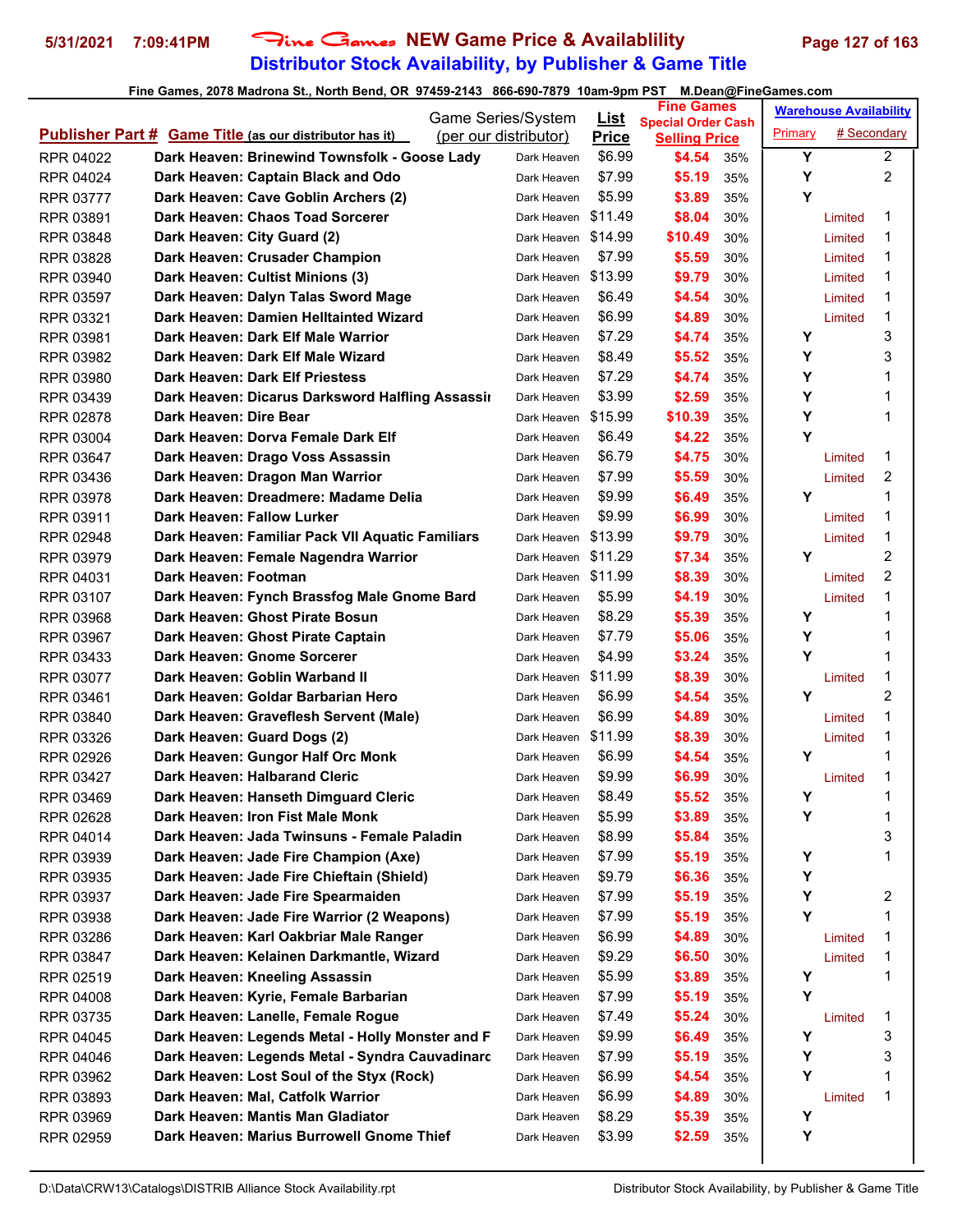# **Distributor Stock Availability, by Publisher & Game Title 5/31/2021 7:09:41PM** Fine Games **NEW Game Price & Availablility Page 128 of 163**

| Game Series/System |                                                                   | <u>List</u>           | <b>Fine Games</b> |                                                   |     | <b>Warehouse Availability</b> |             |                |
|--------------------|-------------------------------------------------------------------|-----------------------|-------------------|---------------------------------------------------|-----|-------------------------------|-------------|----------------|
|                    | <b>Publisher Part # Game Title (as our distributor has it)</b>    | (per our distributor) | <b>Price</b>      | <b>Special Order Cash</b><br><b>Selling Price</b> |     | Primary                       | # Secondary |                |
| RPR 03524          | Dark Heaven: Masaki Ronin                                         | Dark Heaven           | \$6.49            | \$4.54                                            | 30% |                               | Limited     | $\overline{2}$ |
| RPR 03845          | Dark Heaven: Mina Splinterheart, River Widows Ca                  | Dark Heaven           | \$6.99            | \$4.89                                            | 30% |                               | Limited     | 1              |
| RPR 10033          | Dark Heaven: Mousling Heroes                                      | Dark Heaven           | \$39.99           | \$27.99                                           | 30% |                               | Limited     | 1              |
| <b>RPR 10034</b>   | Dark Heaven: Mousling Tavern                                      | Dark Heaven           | \$39.99           | \$27.99                                           | 30% |                               | Limited     | 1              |
| RPR 03479          | Dark Heaven: Murder Of Crows                                      | Dark Heaven           | \$6.49            | \$4.22                                            | 35% | Y                             |             |                |
| RPR 03790          | Dark Heaven: Murkillor the Wraith King                            | Dark Heaven \$13.29   |                   | \$9.30                                            | 30% |                               | Limited     | 1              |
| RPR 03887          | Dark Heaven: Nagendra Captain                                     | Dark Heaven \$11.29   |                   | \$7.90                                            | 30% |                               | Limited     | 1              |
| RPR 03963          | Dark Heaven: Nagendra Spearman                                    | Dark Heaven \$11.29   |                   | \$7.34                                            | 35% | Υ                             |             | $\overline{2}$ |
| RPR 03681          | Dark Heaven: Nazera Bloodraven                                    | Dark Heaven           | \$6.49            | \$4.54                                            | 30% |                               | Limited     | 1              |
| RPR 03918          | Dark Heaven: Nightcloak                                           | Dark Heaven           | \$7.29            | \$5.10                                            | 30% |                               | Limited     | 1              |
| RPR 03667          | Dark Heaven: Nonalla Ellinad Elf Wizard                           | Dark Heaven           | \$5.99            | \$3.89                                            | 35% | Y                             |             | 1              |
| RPR 04035          | Dark Heaven: Norker Archers (2)                                   | Dark Heaven           | \$8.99            | \$5.84                                            | 35% | Y                             |             | 3              |
| RPR 04034          | Dark Heaven: Norker Warriors (2)                                  | Dark Heaven           | \$8.99            | \$5.84                                            | 35% | Y                             |             | 3              |
| RPR 04029          | Dark Heaven: Nosferatu Vampire                                    | Dark Heaven           | \$8.99            | \$6.29                                            | 30% |                               | Limited     | 1              |
| RPR 03960          | Dark Heaven: Oman Ruul, Wizard                                    | Dark Heaven           | \$7.29            | \$4.74                                            | 35% | Y                             |             | $\overline{c}$ |
| RPR 04027          | Dark Heaven: Pirate Mousling Crew                                 | Dark Heaven \$12.99   |                   | \$8.44                                            | 35% |                               |             | 3              |
| RPR 04005          | Dark Heaven: Pizza Dungeon Animatronic Kobolds                    | Dark Heaven \$10.99   |                   | \$7.14                                            | 35% | Υ                             |             | 3              |
| RPR 04004          | Dark Heaven: Pizza Dungeon Animatronic Troll                      | Dark Heaven \$10.99   |                   | \$7.14                                            | 35% | Y                             |             | 2              |
| RPR 04037          | Dark Heaven: ReaperCon 2020 - Pirate Sohpie & De                  | Dark Heaven           | \$17.99           | \$12.59                                           | 30% |                               | Limited     | 1              |
| RPR 04020          | Dark Heaven: ReaperCon 2020 Hellrunners - Reza                    | Dark Heaven           | \$7.99            | \$5.19                                            | 35% | Υ                             |             | 3              |
| RPR 04019          | Dark Heaven: ReaperCon 2020 Maersuluth - Kaiser                   | Dark Heaven           | \$9.99            | \$6.49                                            | 35% | Y                             |             | 2              |
| RPR 03972          | Dark Heaven: ReaperCon Iconic Maggotcrown Resper Special Edition  |                       | \$7.99            | \$5.19                                            | 35% | Y                             |             | $\overline{c}$ |
| RPR 03971          | Dark Heaven: ReaperCon Iconic River Widows Gunper Special Edition |                       | \$7.99            | \$5.19                                            | 35% | Y                             |             | 1              |
| RPR 03912          | Dark Heaven: Remus Raducan, Blood Wolf                            | Dark Heaven           | \$9.29            | \$6.50                                            | 30% |                               | Limited     | 1              |
| RPR 03908          | Dark Heaven: Rockmaw Whelp                                        | Dark Heaven           | \$9.99            | \$6.99                                            | 30% |                               | Limited     | 1              |
| RPR 03278          | Dark Heaven: Rogan Half Orc Thief                                 | Dark Heaven           | \$8.49            | \$5.94                                            | 30% |                               | Limited     | 1              |
| RPR 03733          | Dark Heaven: Sir Rathan Kranzhel, Male Warrior                    | Dark Heaven           | \$9.49            | \$6.64                                            | 30% |                               | Limited     | 1              |
| RPR 04015          | Dark Heaven: Sir Rathos - Borrow Warden                           | Dark Heaven           | \$8.99            | \$5.84                                            | 35% | Y                             |             | 2              |
| RPR 03301          | Dark Heaven: Sir Titus Guardian Knight                            | Dark Heaven           | \$6.99            | \$4.54                                            | 35% | Y                             |             | 1              |
| RPR 03868          | Dark Heaven: Sir William the Peacemaker                           | Dark Heaven \$10.29   |                   | \$7.20                                            | 30% |                               | Limited     | 1              |
| RPR 03816          | Dark Heaven: Skeletal Elf                                         | Dark Heaven           | \$5.99            | \$4.19                                            | 30% |                               | Limited     | 1              |
| RPR 03878          | Dark Heaven: Skywing Stormcaller (Pteranodon)                     | Dark Heaven           | \$9.29            | \$6.50                                            | 30% |                               | Limited     | 1              |
| RPR 03749          | Dark Heaven: Succubus                                             | Dark Heaven           | \$9.49            | \$6.17                                            | 35% | Y                             |             | $\mathfrak{p}$ |
| RPR 03698          | Dark Heaven: Tengu Rogue                                          | Dark Heaven           | \$5.99            | \$3.89                                            | 35% | Y                             |             |                |
| RPR 03874          | Dark Heaven: Thunderfoot Defender (Triceratops)                   | Dark Heaven \$16.49   |                   | \$11.54                                           | 30% |                               | Limited     | 1              |
| RPR 03895          | Dark Heaven: Tianalise, Dreadmere Bog Witch                       | Dark Heaven           | \$6.99            | \$4.54                                            | 35% | Υ                             |             |                |
| RPR 03265          | Dark Heaven: Tierce Male Rogue                                    | Dark Heaven           | \$4.99            | \$3.24                                            | 35% | Υ                             |             | 2              |
| RPR 03563          | Dark Heaven: Tinley Female Wizard                                 | Dark Heaven           | \$5.99            | \$3.89                                            | 35% | Y                             |             |                |
| RPR 03855          | Dark Heaven: Tombstone Finial - Skulls (3)                        | Dark Heaven           | \$8.79            | \$6.15                                            | 30% |                               | Limited     | 1              |
| RPR 02950          | Dark Heaven: Townsfolk Clergymen (3)                              | Dark Heaven           | \$15.99           | \$11.19                                           | 30% |                               | Limited     | 1              |
| RPR 03857          | Dark Heaven: Townsfolk Milk Maid                                  | Dark Heaven           | \$6.99            | \$4.54                                            | 35% | Υ                             |             |                |
| RPR 03858          | Dark Heaven: Townsfolk Sage                                       | Dark Heaven           | \$6.99            | \$4.54                                            | 35% | Υ                             |             |                |
| RPR 02888          | Dark Heaven: Trathus Varr Adventuring Wizard                      | Dark Heaven           | \$9.99            | \$6.99                                            | 30% |                               | Limited     | 1              |
| RPR 03419          | Dark Heaven: Vaeloth Hellborn Paladin                             | Dark Heaven           | \$6.99            | \$4.89                                            | 30% |                               | Limited     | 1              |
| RPR 03833          | Dark Heaven: Vegepygmies (2)                                      | Dark Heaven           | \$5.99            | \$4.19                                            | 30% |                               | Limited     | 1              |
| RPR 02209          | Dark Heaven: Weapons Pack #3 (12)                                 | Dark Heaven           | \$6.99            | \$4.54                                            | 35% | Υ                             |             | 1              |
| RPR 02830          | Dark Heaven: Wolf Pack (3)                                        | Dark Heaven           | \$9.99            | \$6.49                                            | 35% | Υ                             |             |                |
| <b>RPR 77396</b>   | Dark Heaven: Bones Classic - Olivia                               | DARK HEAVEN: BONES    | \$2.99            | \$1.94                                            | 35% | Y                             |             | 3              |
| RPR 07028          | <b>Dungeon Dwellers: Anthanelle</b>                               | Dungeon Dwellers      | \$8.99            | \$5.84                                            | 35% | Υ                             |             | 1              |
| RPR 07003          | Dungeon Dwellers: Bloodbite Goblins (2)                           | Dungeon Dwellers      | \$10.99           | \$7.69                                            | 30% |                               | Limited     | 1              |
|                    |                                                                   |                       |                   |                                                   |     |                               |             |                |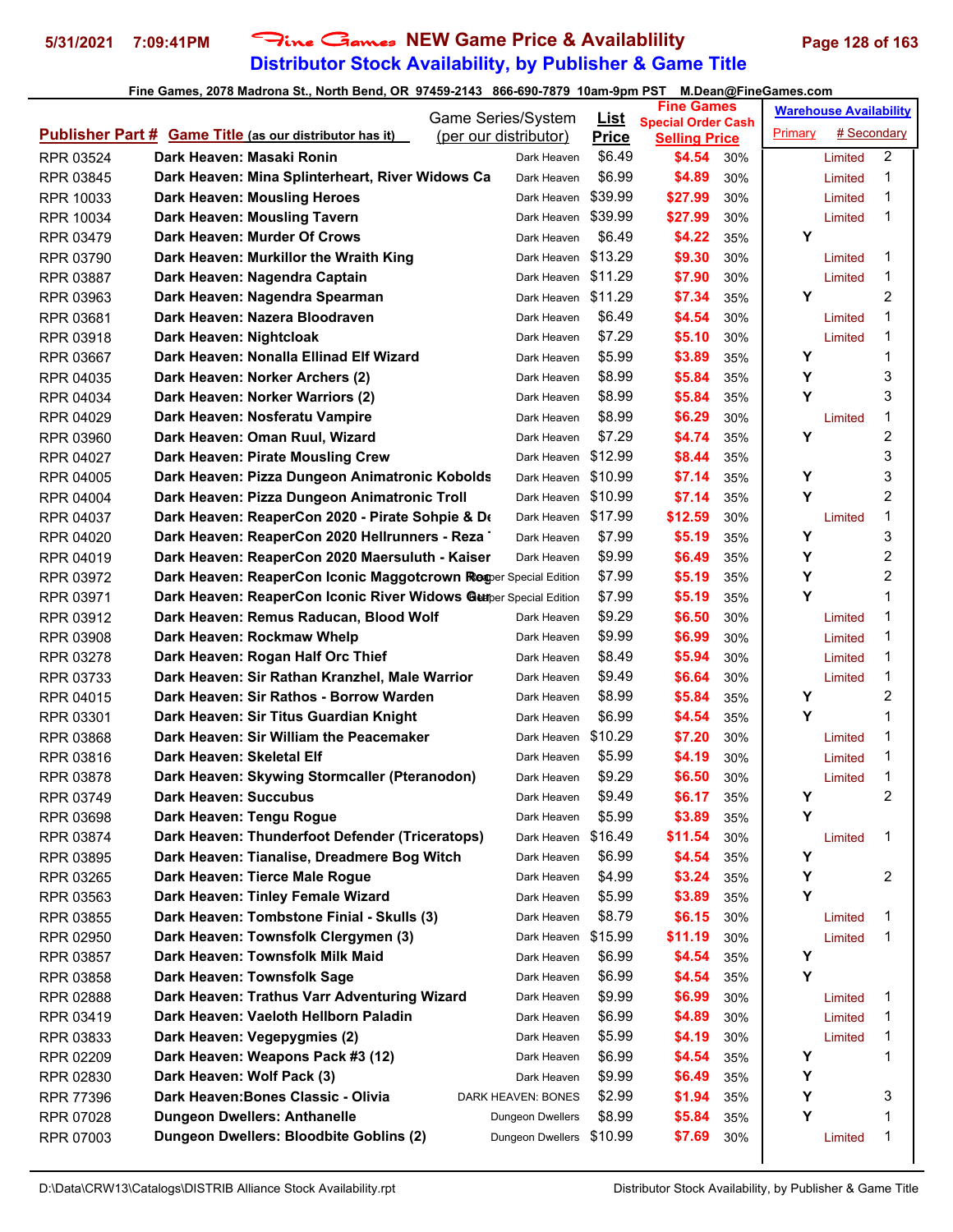# **Distributor Stock Availability, by Publisher & Game Title 5/31/2021 7:09:41PM** Fine Games **NEW Game Price & Availablility Page 129 of 163**

| Game Series/System     |                                                                                                       | <b>List</b>             | <b>Fine Games</b><br><b>Special Order Cash</b> |                      | <b>Warehouse Availability</b> |         |             |                |
|------------------------|-------------------------------------------------------------------------------------------------------|-------------------------|------------------------------------------------|----------------------|-------------------------------|---------|-------------|----------------|
|                        | <b>Publisher Part # Game Title (as our distributor has it)</b>                                        | (per our distributor)   | <b>Price</b>                                   | <b>Selling Price</b> |                               | Primary | # Secondary |                |
| RPR 07027              | Dungeon Dwellers: Brother Hammond                                                                     | Dungeon Dwellers        | \$8.99                                         | \$5.84               | 35%                           | Y       |             | 1              |
| RPR 07012              | Dungeon Dwellers: Caerindra Thistlemoor, Sellsw(Dungeon Dwellers                                      |                         | \$9.99                                         | \$6.99               | 30%                           |         | Limited     | 1              |
| RPR 07030              | Dungeon Dwellers: Erebus Nalas - Evil Sorcerer                                                        | <b>Dungeon Dwellers</b> | \$8.99                                         | \$5.84               | 35%                           | Y       |             | $\overline{c}$ |
| RPR 07018              | Dungeon Dwellers: Gus Geenwevil, Halfling HenchDungeon Dwellers                                       |                         | \$6.99                                         | \$4.89               | 30%                           |         | Limited     | 1              |
| RPR 07021              | Dungeon Dwellers: Kobold Archers (2)                                                                  | <b>Dungeon Dwellers</b> | \$8.99                                         | \$6.29               | 30%                           |         | Limited     | 1              |
| RPR 07013              | <b>Dungeon Dwellers: Orc Raiders</b>                                                                  | Dark Heaven \$11.79     |                                                | \$8.25               | 30%                           |         | Limited     | 2              |
| <b>RPR 07004</b>       | Dungeon Dwellers: Stitch Thimbletoe, Halfling ThiOungeon Dwellers                                     |                         | \$9.49                                         | \$6.64               | 30%                           |         | Limited     | 1              |
| RPR 07019              | <b>Dungeon Dwellers: Treasure Pile</b>                                                                | Dungeon Dwellers        | \$6.99                                         | \$4.89               | 30%                           |         | Limited     | 1              |
| RPR 09902              | <b>Fast Pallet Paint Set: Fair Skintones (6 Colors)</b>                                               |                         | Paint \$21.99                                  | \$15.39              | 30%                           |         | Limited     | 2              |
| <b>RPR 08906</b>       | Learn to Paint Kit: Core Skills - Base Coats Washir Learn to Paint Kit \$39.99                        |                         |                                                | \$27.99              | 30%                           |         | Limited     | 1              |
|                        | RPR 08907-NEW Learn to Paint Kit: Layer Up! - Base Coats, Layerin Learn to Paint Kit                  |                         | \$39.99                                        | \$25.99              | 35%                           |         |             | 3              |
| RPR 09980              | <b>Master Series Paints Bones Ultra-Coverage Paints:</b>                                              |                         | Paint \$49.99                                  | \$34.99              | 30%                           |         | Limited     | 1              |
|                        | Master Series Paints: Aged Pewter 1/2oz                                                               | Paint                   | \$3.69                                         | \$2.40               | 35%                           | Υ       |             | 1              |
| RPR 09196<br>RPR 09066 | <b>Master Series Paints: Blue Liner 1/2oz</b>                                                         |                         | \$3.69                                         | \$2.40               | 35%                           | Y       |             |                |
|                        | <b>Master Series Paints: Brilliant Green 1/2oz</b>                                                    | Paint                   | \$3.69                                         |                      | 35%                           | Y       |             | 1              |
| RPR 09227              | <b>Master Series Paints: Brown Liner 1/2oz</b>                                                        | Paint                   | \$3.69                                         | \$2.40               |                               |         |             | 1              |
| RPR 09064              | Master Series Paints: Brown Wash 1/2oz                                                                | Paint<br>Paint          | \$3.69                                         | \$2.58<br>\$2.40     | 30%<br>35%                    | Y       | Limited     |                |
| RPR 09254              |                                                                                                       |                         | \$3.69                                         |                      |                               |         |             | 1              |
| RPR 09242              | <b>Master Series Paints: Carrottop Red 1/2oz</b><br><b>Master Series Paints: Chestnut Brown 1/2oz</b> | Paint                   |                                                | \$2.58               | 30%                           |         | Limited     |                |
| RPR 09071              | Master Series Paints: Fair Skin Shadow 1/2oz                                                          | Paint                   | \$3.69<br>\$3.69                               | \$2.40               | 35%                           | Υ<br>Y  |             | $\overline{2}$ |
| RPR 09046              |                                                                                                       | Paint                   |                                                | \$2.40               | 35%                           | Υ       |             |                |
| RPR 09253              | Master Series Paints: Flesh Wash 1/2oz                                                                | Paint                   | \$3.69                                         | \$2.40               | 35%                           | Y       |             |                |
| RPR 09091              | <b>Master Series Paints: Golden Shadow 1/2oz</b>                                                      | Paint                   | \$3.69                                         | \$2.40               | 35%                           |         |             | 1              |
| RPR 09065              | <b>Master Series Paints: Grey Liner 1/2oz</b>                                                         | Paint                   | \$3.69                                         | \$2.40               | 35%                           | Y       |             | 1              |
| RPR 09231              | <b>Master Series Paints: Heather Blue 1/2oz</b>                                                       | Paint                   | \$3.69                                         | \$2.58               | 30%                           |         | Limited     | 1              |
| RPR 09138              | <b>Master Series Paints: Intense Brown 1/2oz</b>                                                      | Paint                   | \$3.69                                         | \$2.40               | 35%                           | Y       |             |                |
| RPR 09218              | <b>Master Series Paints: Lava Orange 1/2oz</b>                                                        | Paint                   | \$3.69                                         | \$2.40               | 35%                           | Y       |             |                |
| RPR 09176              | <b>Master Series Paints: Military Green 1/2oz</b>                                                     | Paint                   | \$3.69                                         | \$2.40               | 35%                           | Y       |             | 1              |
| RPR 09306              | <b>Master Series Paints: New Copper 1/2oz</b>                                                         | Paint                   | \$3.69                                         | \$2.58               | 30%                           |         | Limited     | 1              |
| RPR 09201              | <b>Master Series Paints: Orange Brown 1/2oz</b>                                                       | Paint                   | \$3.69                                         | \$2.40               | 35%                           | Y       |             | 1              |
| RPR 09207              | <b>Master Series Paints: Pale Silver 1/2oz</b>                                                        | Paint                   | \$3.69                                         | \$2.58               | 30%                           |         | Limited     | 1              |
| RPR 09001              | <b>Master Series Paints: Red Brick 1/2oz</b>                                                          | Paint                   | \$3.69                                         | \$2.58               | 30%                           |         | Limited     | 1              |
| RPR 09067              | <b>Master Series Paints: Rosy Shadow 1/2oz</b>                                                        | Paint                   | \$3.69                                         | \$2.40               | 35%                           | Y       |             |                |
| RPR 09101              | <b>Master Series Paints: Ruby Red Metallic 1/2oz</b>                                                  | Paint                   | \$3.69                                         | \$2.40               | 35%                           | Y       |             | 1              |
| RPR 09249              | <b>Master Series Paints: Sandy Brown 1/2oz</b>                                                        | Paint                   | \$3.69                                         | \$2.40               | 35%                           | Y       |             |                |
| RPR 09970              | <b>Master Series Paints: Starter Set</b>                                                              |                         | Paint \$34.99                                  | \$24.49              | 30%                           |         | Limited     | 1              |
| RPR 09078              | <b>Master Series Paints: Surf Aqua 1/2oz</b>                                                          | Paint                   | \$3.69                                         | \$2.40               | 35%                           | Υ       |             | 1              |
| RPR 09175              | <b>Master Series Paints: Swamp Green 1/2oz</b>                                                        | Paint                   | \$3.69                                         | \$2.40               | 35%                           | Y       |             |                |
| RPR 09305              | <b>Master Series Paints: Tarnished Copper 1/2oz</b>                                                   | Paint                   | \$3.69                                         | \$2.58               | 30%                           |         | Limited     | 1              |
| RPR 09056              | Master Series Paints: Templar Blue 1/2oz                                                              | Paint                   | \$3.69                                         | \$2.58               | 30%                           |         | Limited     | 1              |
| RPR 09122              | Master Series Paints: Terran Khaki 1/2oz                                                              | Paint                   | \$3.69                                         | \$2.40               | 35%                           | Υ       |             | 1              |
| RPR 09020              | <b>Master Series Paints: Twilight Blue 1/2oz</b>                                                      | Paint                   | \$3.69                                         | \$2.40               | 35%                           | Y       |             | 1              |
| RPR 09127              | <b>Master Series Paints: Uniform Brown 1/2oz</b>                                                      | Paint                   | \$3.69                                         | \$2.58               | 30%                           |         | Limited     | 1              |
| RPR 74038              | Miniature Bases: 1in Square Plastic Flat Top Base Miniatures Bases                                    |                         | \$4.99                                         | \$3.24               | 35%                           | Y       |             |                |
| RPR 74039              | Miniature Bases: 1in Square Plastic Gaming Base ( Miniatures Bases                                    |                         | \$4.99                                         | \$3.24               | 35%                           | Υ       |             | 2              |
| RPR 74040              | Miniature Bases: 20mm Square Plastic Flat Top Ba Miniatures Bases                                     |                         | \$4.99                                         | \$3.24               | 35%                           | Y       |             | 1              |
| RPR 74036              | Miniature Bases: 2in Round Plastic RPG Base (10) Miniatures Bases                                     |                         | \$4.99                                         | \$3.49               | 30%                           |         | Limited     | 1              |
| RPR 74028              | Miniature Bases: 2in Square Plastic Gaming Base ( Miniatures Bases                                    |                         | \$4.99                                         | \$3.49               | 30%                           |         | Limited     | 1              |
| RPR 74023              | <b>Miniature Bases: 30mm Round Plastic Bases</b>                                                      | <b>Miniatures Bases</b> | \$4.99                                         | \$3.49               | 30%                           |         | Limited     | 1              |
| RPR 74030              | Miniature Bases: 40mm Round Plastic Display Bas Miniatures Bases                                      |                         | \$4.99                                         | \$3.49               | 30%                           |         | Limited     | 1              |
| RPR 74033              | Miniature Bases: 40mm Round Plastic Gaming Bas Miniatures Bases                                       |                         | \$4.99                                         | \$3.49               | 30%                           |         | Limited     | 1              |
|                        |                                                                                                       |                         |                                                |                      |                               |         |             |                |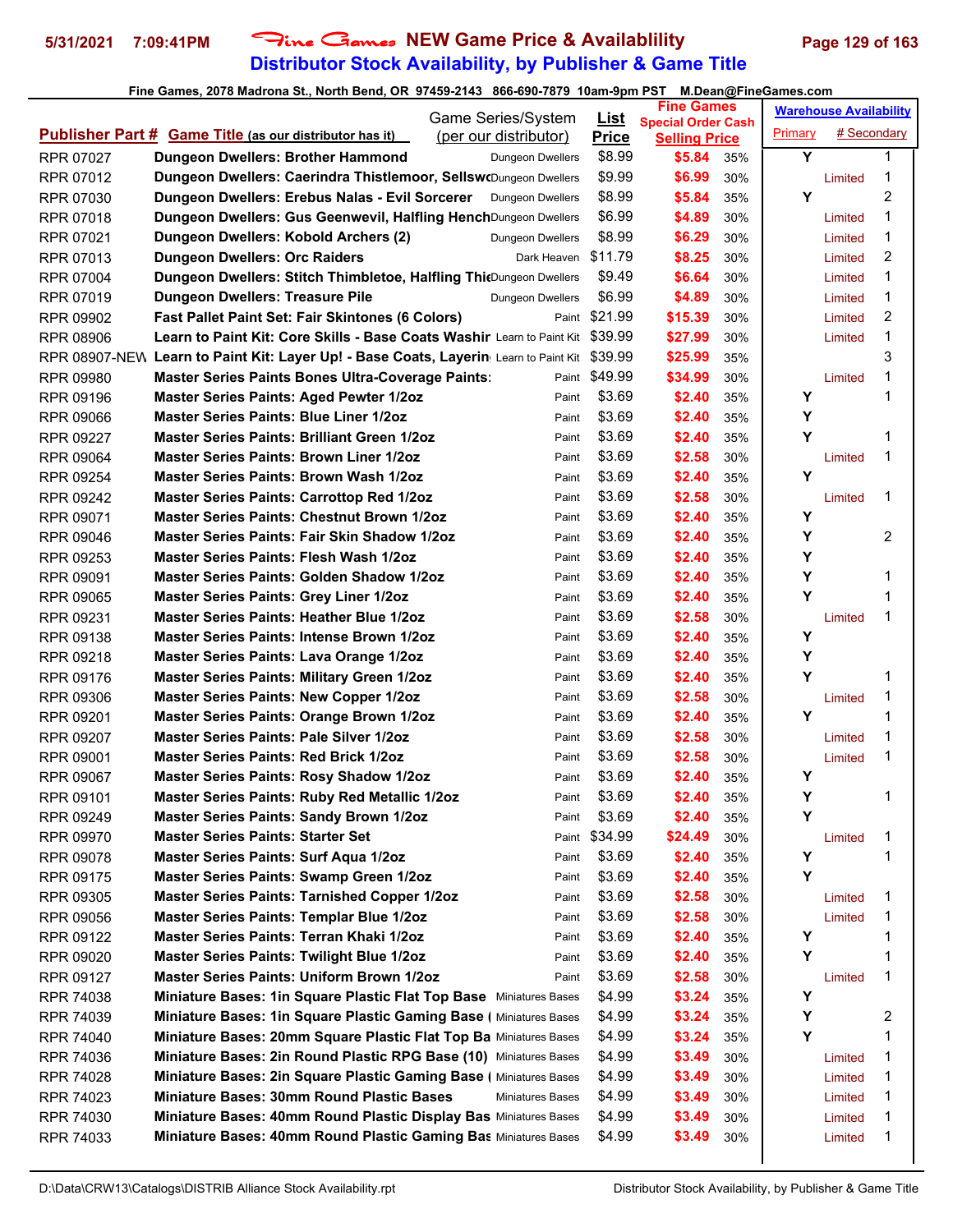# **Distributor Stock Availability, by Publisher & Game Title 5/31/2021 7:09:41PM** Fine Games **NEW Game Price & Availablility Page 130 of 163**

|                  |                                                                    | <b>Game Series/System</b> | <u>List</u>             | <b>Fine Games</b> |                                                   |     | <b>Warehouse Availability</b> |             |   |
|------------------|--------------------------------------------------------------------|---------------------------|-------------------------|-------------------|---------------------------------------------------|-----|-------------------------------|-------------|---|
|                  | <b>Publisher Part # Game Title (as our distributor has it)</b>     |                           | (per our distributor)   | <b>Price</b>      | <b>Special Order Cash</b><br><b>Selling Price</b> |     | Primary                       | # Secondary |   |
| <b>RPR 74024</b> | <b>Miniature Bases: 40mm Square Plastic Bases</b>                  |                           | <b>Miniatures Bases</b> | \$4.99            | \$3.24                                            | 35% | Y                             |             | 1 |
| <b>RPR 74034</b> | Miniature Bases: 60mm Round Plastic Gaming Bas Miniatures Bases    |                           |                         | \$5.99            | \$4.19                                            | 30% |                               | Limited     | 1 |
| RPR 60080        | <b>Pathfinder: Agent</b>                                           |                           | Pathfinder RPG          | \$5.99            | \$4.19                                            | 30% |                               | Limited     | 1 |
| RPR 60045        | Pathfinder: Alain Iconic Cavalier                                  |                           | Pathfinder RPG          | \$6.99            | \$4.89                                            | 30% |                               | Limited     | 1 |
| RPR 60205        | Pathfinder: Barzillai Thrune                                       |                           | Pathfinder RPG          | \$7.99            | \$5.59                                            | 30% |                               | Limited     | 1 |
| RPR 60170        | <b>Pathfinder: Beast of Lepidstadt</b>                             |                           | Pathfinder RPG          | \$9.49            | \$6.64                                            | 30% |                               | Limited     | 1 |
| <b>RPR 89050</b> | Pathfinder: Bones Classic - Adowyn, Iconic Hunter                  |                           | Pathfinder RPG          | \$3.99            | \$2.59                                            | 35% | Υ                             |             |   |
| RPR 89040        | Pathfinder: Bones Classic - Aglanda, Herald of Raz                 |                           | Pathfinder RPG          | \$3.99            | \$2.79                                            | 30% |                               | Limited     | 1 |
| RPR 89025        | Pathfinder: Bones Classic - Alain, Iconic Cavalier                 |                           | Pathfinder RPG          | \$3.99            | \$2.59                                            | 35% | Υ                             |             | 3 |
| <b>RPR 89005</b> | Pathfinder: Bones Classic - Amiri, Iconic Barbariar                |                           | Pathfinder RPG          | \$3.99            | \$2.59                                            | 35% | Υ                             |             | 3 |
| RPR 89032        | Pathfinder: Bones Classic - Anti Paladin                           |                           | Pathfinder RPG          | \$3.99            | \$2.59                                            | 35% | Υ                             |             | 3 |
| RPR 89028        | Pathfinder: Bones Classic - Arael                                  |                           | Pathfinder RPG          | \$3.99            | \$2.59                                            | 35% | Υ                             |             | 2 |
| RPR 89023        | Pathfinder: Bones Classic - Balazar, Iconic Summo                  |                           | Pathfinder RPG          | \$3.99            | \$2.59                                            | 35% | Y                             |             | 3 |
| RPR 89035        | <b>Pathfinder: Bones Classic - Brotherhood of the Set</b>          |                           | Pathfinder RPG          | \$3.99            | \$2.59                                            | 35% | Y                             |             | 3 |
| RPR 89034        | Pathfinder: Bones Classic - Crowe, Iconic Bloodra                  |                           | Pathfinder RPG          | \$3.99            | \$2.59                                            | 35% | Υ                             |             | 3 |
| RPR 89010        | Pathfinder: Bones Classic - Damiel, Iconic Alchemi                 |                           | Pathfinder RPG          | \$3.99            | \$2.79                                            | 30% |                               | Limited     | 2 |
| RPR 89026        | Pathfinder: Bones Classic - Eando Kline                            |                           | Pathfinder RPG          | \$3.99            | \$2.59                                            | 35% | Υ                             |             | 3 |
| RPR 89046        | Pathfinder: Bones Classic - Erasmus, Iconic Mediu                  |                           | Pathfinder RPG          | \$3.99            | \$2.59                                            | 35% | Υ                             |             | 3 |
| <b>RPR 89045</b> | Pathfinder: Bones Classic - Estra, Iconic Spiritualis              |                           | Pathfinder RPG          | \$3.99            | \$2.59                                            | 35% | Υ                             |             | 3 |
| <b>RPR 89008</b> | Pathfinder: Bones Classic - Feiya, Iconic Witch                    |                           | Pathfinder RPG          | \$3.99            | \$2.59                                            | 35% | Υ                             |             | 2 |
| RPR 89002        | Pathfinder: Bones Classic - Goblin Pyros (4)                       |                           | Pathfinder RPG          | \$3.99            | \$2.59                                            | 35% | Υ                             |             | 2 |
| RPR 89003        | Pathfinder: Bones Classic - Goblin Warriors (4)                    |                           | Pathfinder RPG          | \$3.99            | \$2.59                                            | 35% | Y                             |             | 3 |
| <b>RPR 89049</b> | Pathfinder: Bones Classic - Hakon, Iconic Skald                    |                           | Pathfinder RPG          | \$3.99            | \$2.59                                            | 35% | Υ                             |             | 2 |
| RPR 89020        | Pathfinder: Bones Classic - Harsk, Iconic Dwarf Ra                 |                           | Pathfinder RPG          | \$3.99            | \$2.59                                            | 35% | Υ                             |             | 2 |
| RPR 89030        | Pathfinder: Bones Classic - Hellknight Order of the                |                           | Pathfinder RPG          | \$3.99            | \$2.59                                            | 35% | Υ                             |             | 3 |
| RPR 89029        | Pathfinder: Bones Classic - Hellknight Order of the                |                           | Pathfinder RPG          | \$3.99            | \$2.59                                            | 35% | Υ                             |             | 3 |
| <b>RPR 89024</b> | Pathfinder: Bones Classic - Holy Vindicator                        |                           | Pathfinder RPG          | \$3.99            | \$2.59                                            | 35% | Y                             |             | 2 |
| RPR 89027        | Pathfinder: Bones Classic - Lini, Iconic Gnome Dru                 |                           | Pathfinder RPG          | \$2.99            | \$1.94                                            | 35% | Υ                             |             | 1 |
| RPR 89051        | Pathfinder: Bones Classic - Mavaro, Iconic Occulti:                |                           | Pathfinder RPG          | \$3.99            | \$2.59                                            | 35% | Y                             |             | 2 |
| RPR 89053        | Pathfinder: Bones Classic - Meligaster, Iconic Mesi                |                           | Pathfinder RPG          | \$3.99            | \$2.59                                            | 35% | Υ                             |             | 3 |
| RPR 89009        | Pathfinder: Bones Classic - Merisiel, Iconic Rogue                 |                           | Pathfinder RPG          | \$3.99            | \$2.59                                            | 35% | Υ                             |             | 2 |
| RPR 89021        | Pathfinder: Bones Classic - Mystic Theurge                         |                           | Pathfinder RPG          | \$3.99            | \$2.59                                            | 35% | Υ                             |             | 3 |
| RPR 89019        | Pathfinder: Bones Classic - Nakayama, Iconic Sam                   |                           | Pathfinder RPG          | \$3.99            | \$2.59                                            | 35% | Υ                             |             |   |
| RPR 89037        | Pathfinder: Bones Classic - Quinn, Iconic Investiga Pathfinder RPG |                           |                         | \$3.99            | \$2.79                                            | 30% |                               | Limited     | 2 |
| RPR 89001        | Pathfinder: Bones Classic - Red Dragon                             |                           | Pathfinder RPG \$16.99  |                   | \$11.04                                           | 35% | Υ                             |             |   |
| RPR 89042        | Pathfinder: Bones Classic - Red Mantis Assassin                    |                           | Pathfinder RPG          | \$3.99            | \$2.59                                            | 35% | Υ                             |             | 2 |
| RPR 89048        | Pathfinder: Bones Classic - Rivani, Iconic Psychic                 |                           | Pathfinder RPG          | \$3.99            | \$2.59                                            | 35% | Υ                             |             | 3 |
| RPR 89018        | Pathfinder: Bones Classic - Sajan, Iconic Monk                     |                           | Pathfinder RPG          | \$3.99            | \$2.59                                            | 35% | Υ                             |             | 3 |
| RPR 89011        | Pathfinder: Bones Classic - Seelah, Iconic Paladin                 |                           | Pathfinder RPG          | \$3.99            | \$2.59                                            | 35% | Υ                             |             | 1 |
| RPR 89014        | Pathfinder: Bones Classic - Seltyiel, Iconic Magus                 |                           | Pathfinder RPG          | \$3.99            | \$2.59                                            | 35% | Υ                             |             |   |
| RPR 89052        | Pathfinder: Bones Classic - Shardra, Iconic Shama                  |                           | Pathfinder RPG          | \$3.99            | \$2.59                                            | 35% | Υ                             |             | 3 |
| RPR 89043        | Pathfinder: Bones Classic - Vagorg, Half Orc Sorce                 |                           | Pathfinder RPG          | \$3.99            | \$2.59                                            | 35% | Υ                             |             | 2 |
| RPR 89007        | Pathfinder: Bones Classic - Valeros, Iconic Fighter                |                           | Pathfinder RPG          | \$3.99            | \$2.59                                            | 35% | Υ                             |             |   |
| RPR 89031        | Pathfinder: Bones Classic - Whispering Tyrant                      |                           | Pathfinder RPG          | \$3.99            | \$2.59                                            | 35% | Υ                             |             | 2 |
| RPR 89047        | Pathfinder: Bones Classic - Zadim, Iconic Slayer                   |                           | Pathfinder RPG          | \$3.99            | \$2.59                                            | 35% | Υ                             |             | 3 |
| RPR 89044        | Pathfinder: Bones Classic Enora, Iconic Arcanist                   |                           | Pathfinder RPG          | \$3.99            | \$2.59                                            | 35% | Υ                             |             | 3 |
| RPR 60054        | Pathfinder: Depora Azinrae Dark Elf                                |                           | Pathfinder RPG          | \$5.99            | \$3.89                                            | 35% | Υ                             |             |   |
| RPR 60002        | Pathfinder: Ezren Iconic Male Human Wizard                         |                           | Pathfinder RPG          | \$6.49            | \$4.22                                            | 35% | Υ                             |             | 1 |
| RPR 60006        | Pathfinder: Goblin Warriors (4)                                    |                           | Pathfinder RPG \$10.99  |                   | \$7.69                                            | 30% |                               | Limited     | 1 |
| RPR 60167        | <b>Pathfinder: Hestrig Orlov</b>                                   |                           | Pathfinder RPG          | \$6.79            | \$4.75                                            | 30% |                               | Limited     | 1 |
|                  |                                                                    |                           |                         |                   |                                                   |     |                               |             |   |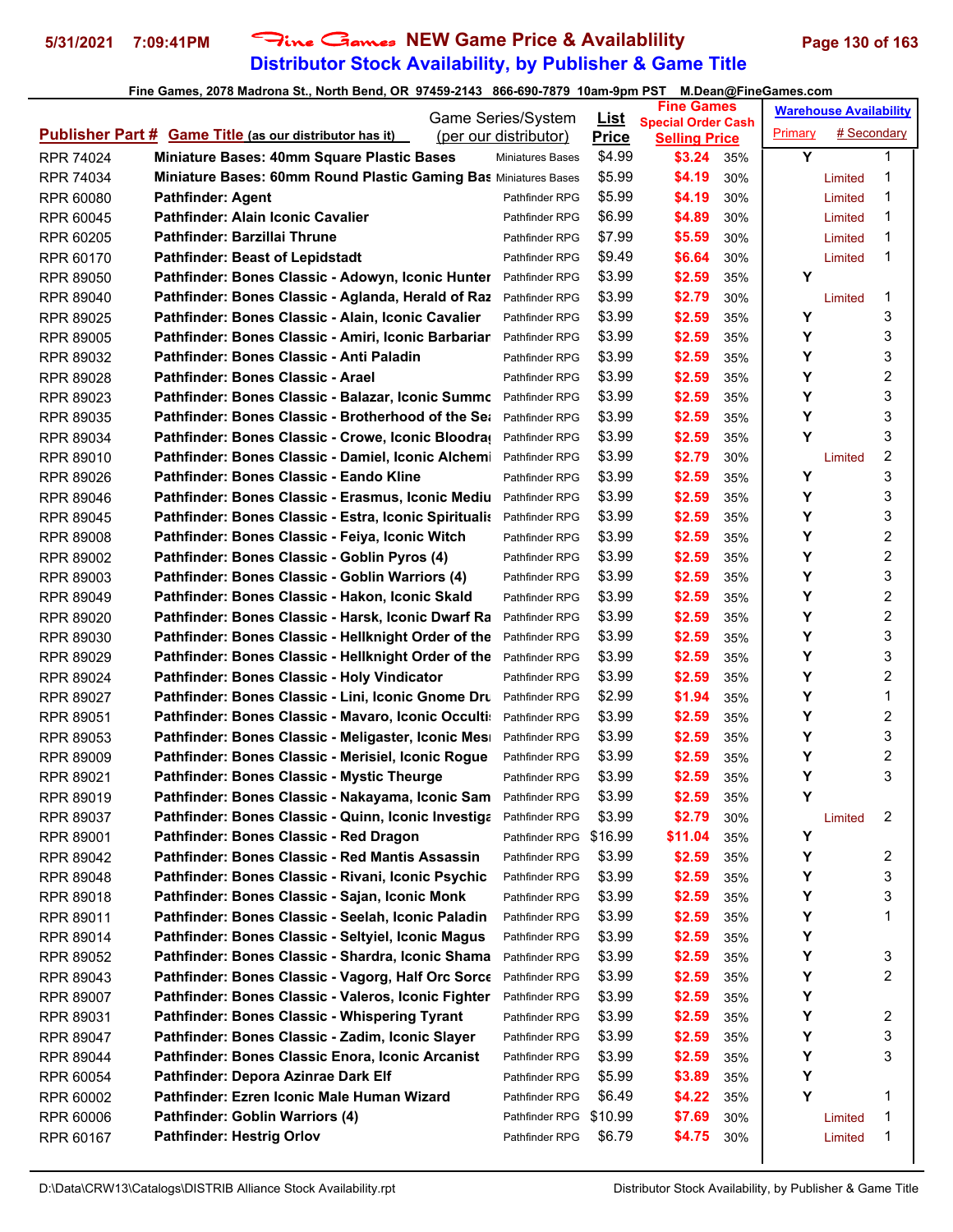## **Distributor Stock Availability, by Publisher & Game Title 5/31/2021 7:09:41PM** Fine Games **NEW Game Price & Availablility Page 131 of 163**

|                               |                                                                              | Game Series/System                | <u>List</u>   | <b>Fine Games</b>                                 |     |                                         | <b>Warehouse Availability</b> |                |
|-------------------------------|------------------------------------------------------------------------------|-----------------------------------|---------------|---------------------------------------------------|-----|-----------------------------------------|-------------------------------|----------------|
|                               | <b>Publisher Part # Game Title (as our distributor has it)</b>               | (per our distributor)             | <b>Price</b>  | <b>Special Order Cash</b><br><b>Selling Price</b> |     | Primary                                 | # Secondary                   |                |
| RPR 60199                     | Pathfinder: Honaire, Spirit                                                  | Pathfinder RPG                    | \$8.99        | \$6.29                                            | 30% |                                         | Limited                       | 1              |
| RPR 60183                     | Pathfinder: Iconic SkaldKess Iconic Brawler                                  | Pathfinder RPG                    | \$5.99        | \$4.19                                            | 30% |                                         | Limited                       | 1              |
| RPR 60168                     | Pathfinder: Kagur                                                            | Pathfinder RPG                    | \$7.29        | \$5.10                                            | 30% |                                         | Limited                       | 1              |
| RPR 60189                     | Pathfinder: Kevoth Kul, the Black Sovereign                                  | Pathfinder RPG                    | \$7.99        | \$5.59                                            | 30% |                                         | Limited                       | 1              |
| RPR 60188                     | Pathfinder: Koriath Azermen                                                  | Pathfinder RPG                    | \$5.99        | \$4.19                                            | 30% |                                         |                               | 1              |
|                               | <b>Pathfinder: Kul-Inkit</b>                                                 | Pathfinder RPG                    | \$5.99        | \$4.19                                            | 30% |                                         | Limited                       | 1              |
| RPR 60194<br>RPR 89015        | Pathfinder: Kyra, Iconic Cleric                                              | Pathfinder RPG                    | \$3.99        | \$2.59                                            | 35% | Υ                                       | Limited                       | 2              |
| RPR 60032                     | Pathfinder: Seltyiel Iconic Eldritch Knight                                  | Pathfinder RPG                    | \$7.49        | \$5.24                                            | 30% |                                         | Limited                       | 1              |
| RPR 60034                     | Pathfinder: Seoni Female Iconic Sorceress (origina                           | Pathfinder RPG                    | \$5.99        | \$4.19                                            | 30% |                                         | Limited                       | 1              |
| RPR 60001                     | Pathfinder: Valeros Iconic Male Human Fighter                                | Pathfinder RPG                    | \$7.49        | \$5.24                                            | 30% |                                         | Limited                       | $\overline{2}$ |
| RPR 60035                     | Pathfinder: Valeros Male Iconic Fighter (version 2)                          | Pathfinder RPG                    | \$6.49        | \$4.22                                            | 35% | Y                                       |                               |                |
| RPR 60179                     | Pathfinder: Zadim Iconic Slayer                                              | Pathfinder RPG                    | \$7.29        | \$5.10                                            | 30% |                                         | Limited                       | 1              |
| RPR 60180                     | Pathfinder: Zadim Iconic SlayerSharda Iconic Shar                            | Pathfinder RPG                    | \$9.79        | \$6.85                                            | 30% |                                         | Limited                       | 1              |
| RPR 89036                     | Pathfinder: Bones Classic - Reiko, Iconic Ninja                              | Pathfinder RPG                    | \$3.99        | \$2.59                                            | 35% | Y                                       |                               | 2              |
| <b>RPR 74069</b>              | Reaper Base Boss: 120mm x 92mm Oval Gaming E                                 | Base Boss                         | \$9.99        | \$6.99                                            | 30% |                                         | Limited                       | $\overline{2}$ |
| <b>RPR 74070</b>              | Reaper Base Boss: 170mm x 105mm Oval Gaming                                  | Base Boss                         | \$9.99        | \$6.99                                            | 30% |                                         | Limited                       | 1              |
| RPR 74049                     | Reaper Base Boss: 50mm Round Gaming Base (10                                 | Base Boss                         | \$4.99        | \$3.24                                            | 35% | Y                                       |                               | 3              |
| <b>RPR 74050</b>              | Reaper Base Boss: 55mm Round Gaming Base (10                                 | <b>Base Boss</b>                  | \$5.99        | \$4.19                                            | 30% |                                         | Limited                       | 1              |
| <b>RPR 74066</b>              | Reaper Base Boss: 75mm x 46mm Oval Gaming Ba                                 | <b>Base Boss</b>                  | \$5.99        | \$4.19                                            | 30% |                                         | Limited                       | 2              |
| <b>RPR 74061</b>              | Reaper Base Boss: 80mm Round Gaming Base (4)                                 | Base Boss                         | \$9.99        | \$6.99                                            | 30% |                                         | Limited                       | 2              |
| RPR 74067                     | Reaper Base Boss: 90mm x 52mm Oval Gaming Ba                                 | Base Boss                         | \$5.99        | \$3.89                                            | 35% | Y                                       |                               | 1              |
| RPR 09983                     | <b>ReaperCon Commemorative Color Set #2</b>                                  |                                   | Paint \$39.99 | \$25.99                                           | 35% | Y                                       |                               | 3              |
| RPR 91010                     | Savage Worlds: Bones Classic - Deadlands Noir, \$ vage Worlds RPG            |                                   | \$2.99        | \$1.94                                            | 35% | Υ                                       |                               | 3              |
| RPR 91008                     | Savage Worlds: Bones Classic - Desert Thing                                  | Savage Worlds RPG                 | \$3.99        | \$2.59                                            | 35% | Y                                       |                               | 1              |
| RPR 91002                     | Savage Worlds: Bones Classic - Hellstromme                                   | Savage Worlds RPG                 | \$2.99        | \$1.94                                            | 35% | Υ                                       |                               |                |
| RPR 91006                     | Savage Worlds: Bones Classic - Prarie Tick Quees avage Worlds RPG            |                                   | \$2.99        | \$2.09                                            | 30% |                                         | Limited                       | 1              |
| RPR 91003                     | Savage Worlds: Bones Classic - Texas Ranger Mabvage Worlds RPG               |                                   | \$2.99        | \$1.94                                            | 35% | Y                                       |                               | 3              |
| <b>RPR 91005</b>              | Savage Worlds: Bones Classic - Undead Outlaw Savage Worlds RPG               |                                   | \$2.99        | \$1.94                                            | 35% | Y                                       |                               | 2              |
| <b>RPR 14553</b>              | Warlord: Arthrand Nightblade Wood Elf Sergeant                               | Warlord                           | \$6.99        | \$4.54                                            | 35% | Y                                       |                               | 1              |
| RPR 14630                     | <b>Warlord: Dramorion Dark Elf Sorcerer</b>                                  | Warlord                           | \$6.49        | \$4.54                                            | 30% |                                         | Limited                       | 1              |
|                               |                                                                              |                                   |               |                                                   |     |                                         |                               |                |
| <b>Red Haven Games</b>        | (RVM)                                                                        | 30% Standard Discount from List\$ |               |                                                   |     | <b>Estimated Time to Ship 1-3 Weeks</b> |                               |                |
| <b>RVM 009</b>                | <b>Above and Below</b>                                                       | Above and Below \$49.99           |               | \$34.99                                           | 30% |                                         | Limited                       | 1              |
| <b>RVM 026</b>                | Deep Vents                                                                   | Deep Vents \$34.99                |               | \$22.74                                           | 35% | Y                                       |                               | 3<br>1         |
| <b>RVM 003</b>                | <b>Eight Minute Empire</b>                                                   | Eight Minute Empire \$24.99       |               | \$16.24                                           | 35% | Y                                       |                               |                |
| <b>RVM 004</b>                | Eight Minute Empire: Legends (stand alone)                                   | Eight Minute Empire \$24.99       |               | \$17.49                                           | 30% |                                         | Limited                       | 1              |
| <b>RVM 015</b>                | <b>Near and Far</b>                                                          | Near and Far \$69.99              |               | \$45.49                                           | 35% | Υ                                       |                               | 3              |
| <b>RVM 018</b>                | <b>Near and Far: Amber Mines Expansion</b>                                   | Near and Far \$24.99              |               | \$17.49                                           | 30% |                                         | Limited                       | 1              |
| <b>RVM 021</b>                | The Ancient World 2nd Edition                                                | The Ancient World \$59.99         |               | \$38.99                                           | 35% | Υ                                       |                               | 1              |
| <b>Reliquary Game Studios</b> | (REL)                                                                        | 30% Standard Discount from List\$ |               |                                                   |     | <b>Estimated Time to Ship 1-3 Weeks</b> |                               |                |
| <b>REL 1001</b>               | <b>Clockwork Dominion RPG: Clockwork Cards</b>                               | Clockwork RPG                     | \$9.99        | \$6.99                                            | 30% |                                         | Limited                       | 1              |
| <b>REL 1014</b>               | Clockwork Dominion RPG: Highland Spirits - A Sto Clockwork RPG \$19.95       |                                   |               | \$13.97                                           | 30% |                                         | Limited                       | 1              |
| <b>REL 1013</b>               | <b>Clockwork Dominion RPG: The Cabinet of Curiosit</b> Clockwork RPG \$24.99 |                                   |               | \$17.49                                           | 30% |                                         | Limited                       | 1              |
| <b>Resonymn Games</b>         | (RES)                                                                        | 35% Standard Discount from List\$ |               |                                                   |     | Estimated Time to Ship 1-3 Weeks        |                               |                |
| <b>RES BUFF01</b>             | <b>Buffalo - The Name Dropping Game</b>                                      | Buffalo - The Name Dropping Game  | \$24.95       | \$16.22                                           | 35% | Y                                       |                               | 2              |
| <b>RES MECH</b>               | <b>Mechanica</b>                                                             | Mechanica \$44.95                 |               | \$29.22                                           | 35% | Υ                                       |                               | 1              |
| <b>Restoration Games</b>      | (REO)                                                                        | 30% Standard Discount from List\$ |               |                                                   |     | Estimated Time to Ship 1-3 Weeks        |                               |                |
| <b>REO 9005</b>               | <b>Dinosaur Tea Party</b>                                                    | Dinosaur Tea Party \$19.95        |               | \$13.97                                           | 30% |                                         | Limited                       | 2              |
| <b>REO 9002</b>               | <b>Downforce</b>                                                             | Downforce \$39.95                 |               | \$25.97                                           | 35% | Y                                       |                               | 3              |
| <b>REO 9006</b>               | <b>Downforce: Danger Circuit Expansion</b>                                   | Downforce \$19.95                 |               | \$12.97                                           | 35% | Υ                                       |                               | 3              |
|                               |                                                                              |                                   |               |                                                   |     |                                         |                               |                |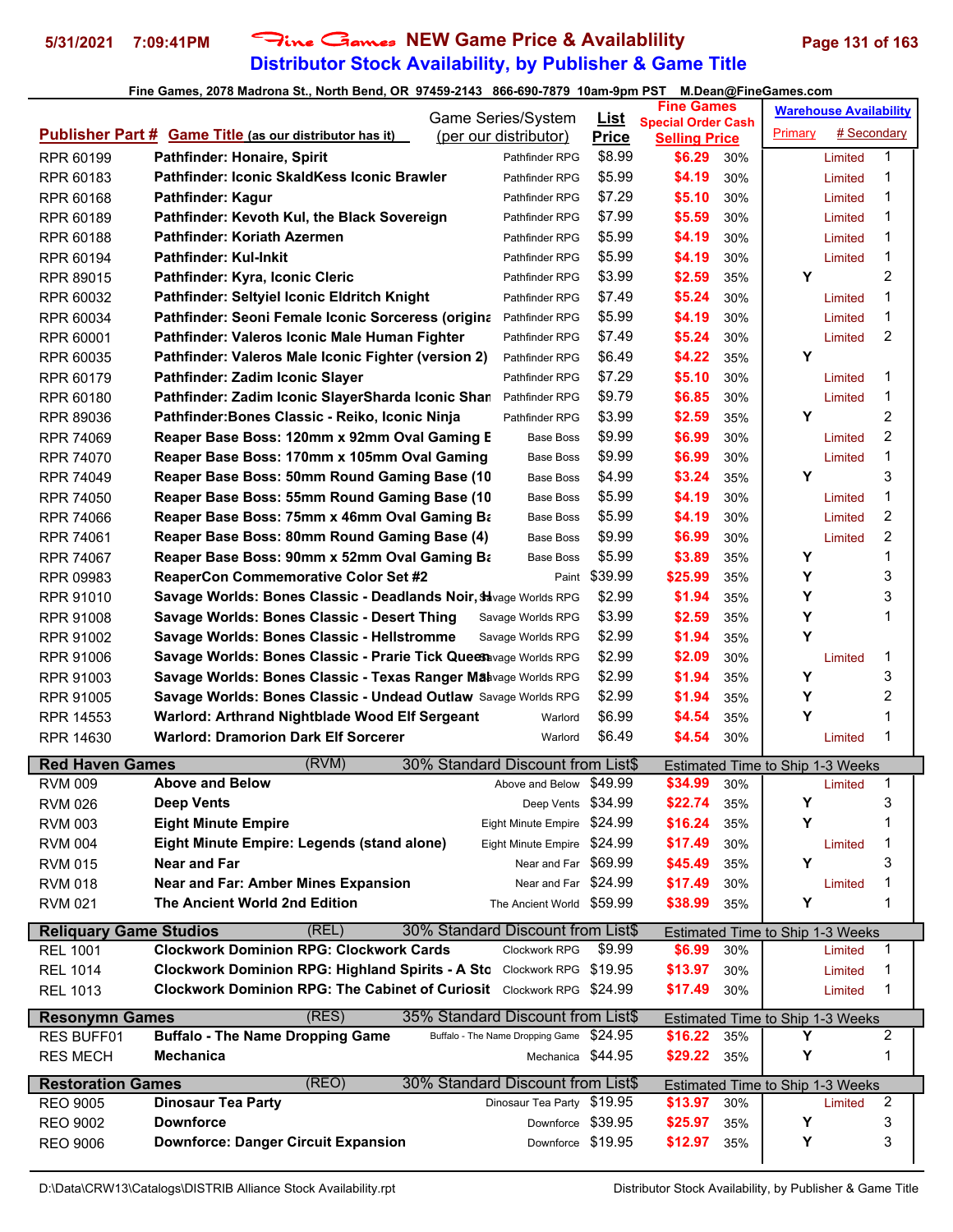# **Distributor Stock Availability, by Publisher & Game Title 5/31/2021 7:09:41PM** Fine Games **NEW Game Price & Availablility Page 132 of 163**

|                         |                                                                | <b>Game Series/System</b>         | <u>List</u>        | <b>Fine Games</b>                                 |     |                                       | <b>Warehouse Availability</b> |   |
|-------------------------|----------------------------------------------------------------|-----------------------------------|--------------------|---------------------------------------------------|-----|---------------------------------------|-------------------------------|---|
|                         | <b>Publisher Part # Game Title (as our distributor has it)</b> | (per our distributor)             | <b>Price</b>       | <b>Special Order Cash</b><br><b>Selling Price</b> |     | Primary                               | # Secondary                   |   |
| <b>REO 9007</b>         | <b>Downforce: Wild Ride Expansion</b>                          | Downforce                         | \$19.95            | \$12.97                                           | 35% | Y                                     |                               | 3 |
| <b>REO 9103</b>         | Fireball Island: Crouching Tiger, Hidden Bees Expa             | Fireball Island                   | \$14.95            | \$9.72                                            | 35% | Υ                                     |                               | 3 |
| <b>REO 9102</b>         | <b>Fireball Island: Last Adventurer Expansion</b>              | Fireball Island                   | \$24.95            | \$16.22                                           | 35% | Υ                                     |                               | 2 |
| <b>REO 9019</b>         | <b>Fireball Island: Spider Springs Expansion</b>               | Fireball Island                   | \$39.95            | \$25.97                                           | 35% | Υ                                     |                               | 3 |
| <b>REO 9100</b>         | <b>Fireball Island: The Curse of Vul Kar</b>                   | Fireball Island                   | \$74.95            | \$48.72                                           | 35% | Υ                                     |                               | 3 |
| <b>REO 9101</b>         | <b>Fireball Island: Wreck of the Crimson Cutlass Expanding</b> | Fireball Island                   | \$39.95            | \$25.97                                           | 35% | Y                                     |                               | 2 |
| <b>REO 9008</b>         | <b>Stop Thief! 2nd Edition</b>                                 |                                   | Stop Thief \$34.95 | \$22.72                                           | 35% | Υ                                     |                               | 2 |
| <b>REO 9300</b>         | Unmatched: Battle of Legends Vol. 1 - King Arthur,             | Unmatched                         | \$39.95            | \$25.97                                           | 35% | Υ                                     |                               | 3 |
| <b>REO 9301</b>         | Unmatched: Battle of Legends Vol. 2 - Robin Hood               | Unmatched                         | \$24.95            | \$16.22                                           | 35% | Υ                                     |                               | 3 |
| <b>REO 9304</b>         | <b>Unmatched: Cobble and Fog</b>                               | Unmatched \$39.95                 |                    | \$25.97                                           | 35% | Y                                     |                               | 3 |
| <b>REO 9305</b>         | Unmatched: Little Red Riding Hood vs. Beowulf                  | Unmatched \$24.95                 |                    | \$16.22                                           | 35% | Υ                                     |                               | 3 |
| <b>Rio Grande Games</b> | (Rio)                                                          | 35% Standard Discount from List\$ |                    |                                                   |     |                                       |                               |   |
| <b>RGG 594</b>          | <b>Blue Skies</b>                                              | <b>Blue Skies</b>                 | \$39.95            | \$25.97                                           | 35% | Estimated Time to Ship 1-3 Weeks<br>Υ |                               | 2 |
| <b>RGG 155</b>          | <b>Bohnanza</b>                                                | Bohnanza                          | \$19.95            | \$12.97                                           | 35% | Υ                                     |                               | 2 |
| <b>RGG 507</b>          | <b>Bohnanza: Princes and Pirates Expansion</b>                 |                                   | Bohnanza \$24.95   | \$16.22                                           | 35% | Υ                                     |                               | 1 |
| <b>RGG 547</b>          | <b>Bohnanza: The Duel</b>                                      |                                   | Bohnanza \$19.95   | \$13.97                                           | 30% |                                       | Limited                       | 2 |
| <b>RGG 499</b>          | Concordia                                                      |                                   | Concordia \$64.95  | \$42.22                                           | 35% | Y                                     |                               | 3 |
| <b>RGG 561</b>          | <b>Concordia Base Game Plus Venus</b>                          |                                   | Concordia \$79.95  | \$55.96                                           | 30% |                                       | Limited                       | 1 |
| <b>RGG 588</b>          | Concordia: Balearica and Italia Expansion                      |                                   | Concordia \$29.95  | \$19.47                                           | 35% | Y                                     |                               | 2 |
| <b>RGG 562</b>          | <b>Concordia: Venus</b>                                        |                                   | Concordia \$39.95  | \$25.97                                           | 35% | Υ                                     |                               | 3 |
| <b>RGG 531</b>          | <b>Dominion 2nd Edition</b>                                    |                                   | Dominion \$44.95   | \$29.22                                           | 35% | Y                                     |                               | 3 |
| <b>RGG 532</b>          | Dominion 2nd Edition: Intrigue Expansion                       |                                   | Dominion \$39.95   | \$25.97                                           | 35% | Υ                                     |                               | 3 |
| <b>RGG 471</b>          | <b>Dominion: Base Cards</b>                                    |                                   | Dominion \$17.50   | \$11.38                                           | 35% | Υ                                     |                               | 3 |
| <b>RGG 540</b>          | Dominion: Big Box 2nd Edition                                  |                                   | Dominion \$75.00   | \$48.75                                           | 35% | Y                                     |                               | 3 |
| <b>RGG 518</b>          | <b>Dominion: Cornucopia and Guilds Expansion</b>               | Dominion                          | \$44.95            | \$29.22                                           | 35% | Υ                                     |                               | 3 |
| <b>RGG 481</b>          | <b>Dominion: Dark Ages Expansion</b>                           |                                   | Dominion \$44.95   | \$29.22                                           | 35% | Y                                     |                               | 3 |
| <b>RGG 454</b>          | <b>Dominion: Hinterlands Expansion</b>                         | Dominion                          | \$39.95            | \$25.97                                           | 35% | Υ                                     |                               | 3 |
| <b>RGG 533</b>          | <b>Dominion: Intrigue Update Pack</b>                          |                                   | Dominion \$14.95   | \$9.72                                            | 35% | Υ                                     |                               | 2 |
| <b>RGG 591</b>          | <b>Dominion: Menagerie Expansion</b>                           |                                   | Dominion \$44.95   | \$29.22                                           | 35% | Υ                                     |                               | 3 |
| <b>RGG 550</b>          | <b>Dominion: Nocturne</b>                                      |                                   | Dominion \$44.95   | \$29.22                                           | 35% | Υ                                     |                               | 3 |
| <b>RGG 422</b>          | <b>Dominion: Prosperity Expansion</b>                          |                                   | Dominion \$44.95   | \$29.22                                           | 35% | Y                                     |                               | 3 |
| <b>RGG 558</b>          | <b>Dominion: Renaissance</b>                                   |                                   | Dominion \$44.95   | \$29.22                                           | 35% | Υ                                     |                               | 3 |
| <b>RGG 404</b>          | <b>Dominion: Seaside Expansion</b>                             |                                   | Dominion \$44.95   | \$29.22                                           | 35% | Υ                                     |                               | 3 |
| <b>RGG 138</b>          | <b>Franks Zoo</b>                                              | Franks Zoo \$14.95                |                    | \$9.72                                            | 35% | Υ                                     |                               | 1 |
| <b>RGG 457</b>          | Friday                                                         |                                   | Friday \$19.95     | \$13.97                                           | 30% |                                       | Limited                       | 2 |
| <b>RGG 581</b>          | Gulf, Mobile & Ohio                                            | Gulf, Mobile & Ohio \$34.95       |                    | \$22.72                                           | 35% | Υ                                     |                               | 3 |
| <b>RGG 537</b>          | <b>Jump Drive</b>                                              | Jump Drive \$24.95                |                    | \$16.22                                           | 35% | Υ                                     |                               | 2 |
| <b>RGG 467</b>          | <b>Monster Factory</b>                                         | MONSTER FACTORY \$29.95           |                    | \$19.47                                           | 35% | Υ                                     |                               | 2 |
| <b>RGG 579</b>          | <b>Musical Chairs</b>                                          | Musical Chairs \$29.95            |                    | \$19.47                                           | 35% | Y                                     |                               | 3 |
| <b>RGG 514</b>          | <b>My First Bohnanza</b>                                       |                                   | Bohnanza \$19.95   | \$12.97                                           | 35% | Υ                                     |                               | 1 |
| <b>RGG 566</b>          | <b>Nevada City</b>                                             | Nevada City \$69.95               |                    | \$45.47                                           | 35% | Υ                                     |                               |   |
| <b>RGG 556</b>          | <b>New Frontiers</b>                                           | Race for the Galaxy \$74.95       |                    | \$48.72                                           | 35% | Y                                     |                               | 3 |
| <b>RGG 589</b>          | <b>Pictures</b>                                                |                                   | Pictures \$39.95   | \$27.97                                           | 30% |                                       | Limited                       | 1 |
| <b>RGG 548</b>          | <b>Power Grid: Fabled Cards</b>                                | Power Grid \$15.95                |                    | \$10.37                                           | 35% | Υ                                     |                               | 2 |
| <b>RGG 570</b>          | Power Grid: Middle East/South Africa Expansion                 | Power Grid \$14.95                |                    | \$9.72                                            | 35% | Υ                                     |                               | 2 |
| <b>RGG 559</b>          | <b>Power Grid: Recharged Edition</b>                           | Power Grid \$49.95                |                    | \$32.47                                           | 35% | Y                                     |                               | 3 |
| <b>RGG 536</b>          | <b>Power Grid: The Card Game</b>                               |                                   | Power Grid \$19.95 | \$12.97                                           | 35% | Y                                     |                               | 1 |
| <b>RGG 462</b>          | <b>Power Grid: The Robots Expansion</b>                        | Power Grid                        | \$9.95             | \$6.47                                            | 35% | Υ                                     |                               | 1 |
| <b>RGG 569</b>          | <b>Puerto Rico Deluxe</b>                                      | Puerto Rico \$54.95               |                    | \$35.72                                           | 35% | Υ                                     |                               | 3 |
| <b>RGG 565</b>          | <b>Puerto Rico: Expansions 1 &amp; 2</b>                       | Puerto Rico \$14.95               |                    | \$9.72                                            | 35% | Υ                                     |                               | 2 |
|                         |                                                                |                                   |                    |                                                   |     |                                       |                               |   |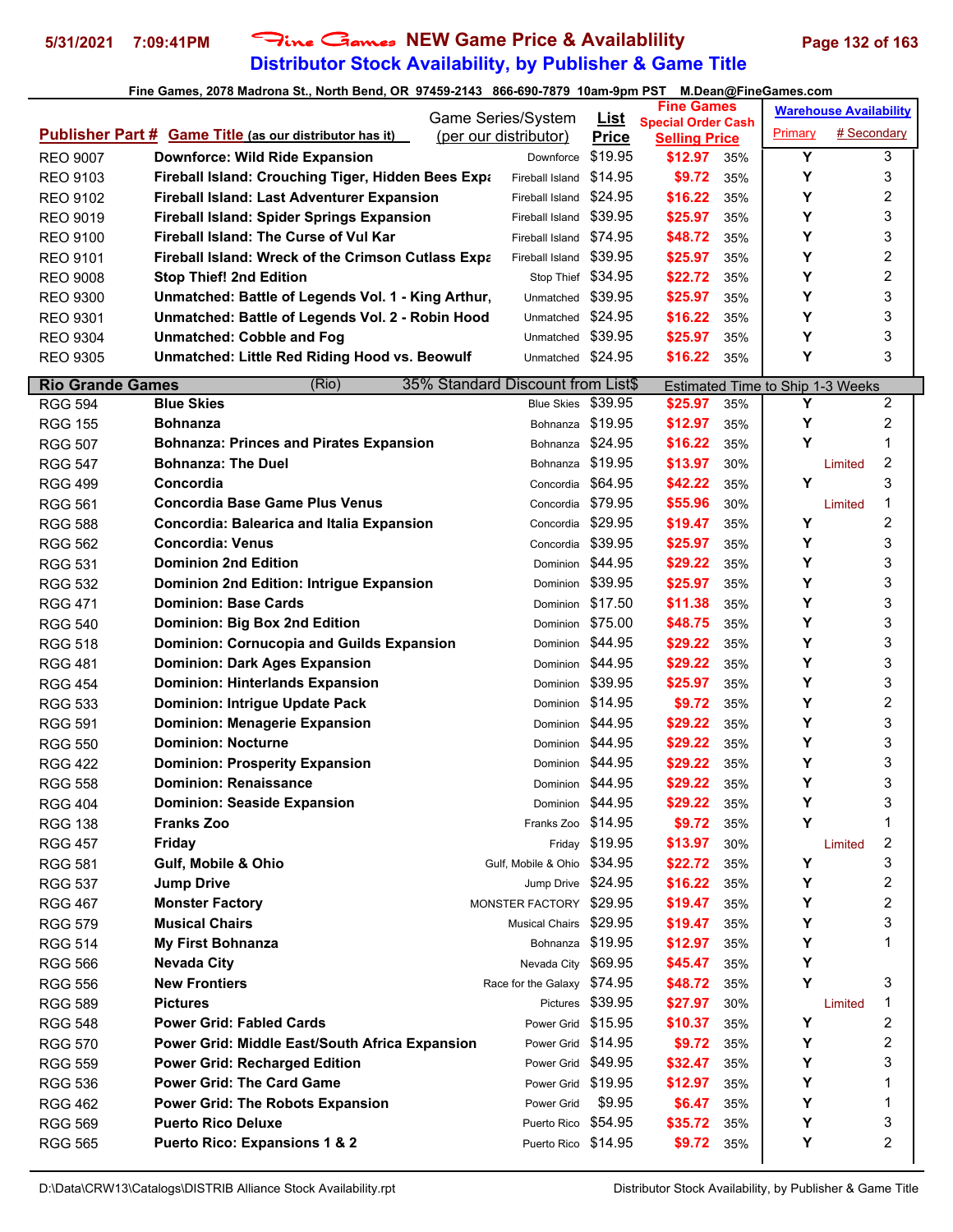## **Distributor Stock Availability, by Publisher & Game Title 5/31/2021 7:09:41PM** Fine Games **NEW Game Price & Availablility Page 133 of 163**

|                          |                                                                                                            | <b>Game Series/System</b>                                | <b>List</b>             | <b>Fine Games</b>                |            |         | <b>Warehouse Availability</b> |        |
|--------------------------|------------------------------------------------------------------------------------------------------------|----------------------------------------------------------|-------------------------|----------------------------------|------------|---------|-------------------------------|--------|
|                          | <b>Publisher Part # Game Title (as our distributor has it)</b>                                             | (per our distributor)                                    | <b>Price</b>            | <b>Special Order Cash</b>        |            | Primary | # Secondary                   |        |
| <b>RGG 460</b>           | <b>Quilt Show</b>                                                                                          | <b>Quilt Show</b>                                        | \$34.95                 | <b>Selling Price</b><br>\$22.72  | 35%        | Υ       |                               |        |
| <b>RGG 301</b>           | <b>Race for the Galaxy</b>                                                                                 | Race for the Galaxy                                      | \$34.95                 | \$22.72                          | 35%        | Y       |                               | 3      |
| <b>RGG 552</b>           | Rob `n Run                                                                                                 | Rob n Run                                                | \$49.95                 | \$34.97                          | 30%        |         | Limited                       | 1      |
| <b>RGG 492</b>           | <b>Roll for the Galaxy</b>                                                                                 | Roll for the Galaxy                                      | \$59.95                 | \$41.97                          | 30%        |         | Limited                       | 1      |
| <b>RGG 520</b>           | Roll for the Galaxy: Ambition Expansion                                                                    | Roll for the Galaxy                                      | \$39.95                 | \$27.97                          | 30%        |         | Limited                       | 1      |
| <b>RGG 557</b>           | <b>Roll for the Galaxy: Rivalry</b>                                                                        | Roll for the Galaxy \$79.95                              |                         | \$51.97                          | 35%        | Y       |                               | 2      |
| <b>RGG 596</b>           | <b>Southern Rails</b>                                                                                      | Southern Rails                                           | \$34.95                 | \$22.72                          | 35%        | Y       |                               | 3      |
| <b>RGG 328</b>           | Tichu                                                                                                      | Tichu                                                    | \$14.95                 | \$9.72                           | 35%        | Y       |                               | 3      |
| <b>RGG 132</b>           | Tikal                                                                                                      | Tikal                                                    | \$44.95                 | \$29.22                          | 35%        | Y       |                               | 2      |
| <b>RGG 593</b>           | <b>Trans-Siberian Railroad</b>                                                                             | Trans-Siberian Railroad                                  | \$39.95                 | \$25.97                          | 35%        | Y       |                               | 3      |
| <b>RGG 201</b>           | <b>TransAmerica</b>                                                                                        | <b>TransAmerica</b>                                      | \$34.95                 | \$22.72                          | 35%        | Y       |                               | 2      |
| <b>RGG 587</b>           | <b>Underwater Cities: New Discoveries Expansion</b>                                                        | <b>Underwater Cities</b>                                 | \$64.95                 | \$42.22                          | 35%        | Y       |                               | 3      |
| <b>RGG 161</b>           | Zertz                                                                                                      |                                                          | Zertz \$34.95           | \$22.72                          | 35%        | Y       |                               | 2      |
|                          |                                                                                                            |                                                          |                         |                                  |            |         |                               |        |
| <b>River House</b>       | (RHL)                                                                                                      | 35% Standard Discount from List\$                        |                         | Estimated Time to Ship 1-3 Weeks |            |         |                               |        |
| RHL RHDDX001             | <b>Frazetta D-DEX Card Game</b>                                                                            |                                                          | D-DEX \$10.00<br>\$8.00 | \$6.50                           | 35%        | Y<br>Y  |                               | 3<br>2 |
| RHL RHLAB004             | RHL RHSHELL0( Inflatable WW2 75mm AP Shell (used by the M4 Sh<br>Jim Henson's Labyrinth: Fireys! Expansion | Inflatable WW2<br>Labyrinth                              | \$30.00                 | \$5.20<br>\$19.50                | 35%<br>35% | Y       |                               | 3      |
|                          | Jim Henson's Labyrinth: Goblins! Expansion                                                                 |                                                          | \$30.00                 |                                  |            | Y       |                               | 3      |
| RHL RHLAB002             | Jim Henson's Labyrinth: The Board Game Deluxe (                                                            | Labyrinth                                                | \$70.00                 | \$19.50                          | 35%        | Υ       |                               | 3      |
| RHL RHLAB003             | Jim Henson's Labyrinth: The Card Game                                                                      | Labyrinth                                                | \$25.00                 | \$45.50                          | 35%        | Y       |                               | 3      |
| RHL RHLAB006             |                                                                                                            | Labyrinth                                                | \$55.00                 | \$16.25<br>\$35.75               | 35%        | Y       |                               | 3      |
| RHL RHDAC001             | Jim Henson's The Dark Crystal: The Board Game<br>RHL RHLOKAC0 Loka: The Card Game                          | The Dark Crystal                                         | Tarot \$12.50           |                                  | 35%<br>35% | Y       |                               | 3      |
|                          |                                                                                                            |                                                          | \$9.99                  | \$8.13                           |            | Y       |                               | 2      |
| RHL 440304               | My Little Pony RPG: Earth Pony Dice Set<br>My Little Pony RPG: Pegasus Dice Set                            | MLP Tails of Equestria RPG<br>MLP Tails of Equestria RPG | \$9.99                  | \$6.49<br>\$6.49                 | 35%<br>35% | Υ       |                               | 1      |
| RHL 440305               | My Little Pony RPG: Unicorn Dice Set                                                                       |                                                          | \$9.99                  | \$6.99                           | 30%        |         |                               | 1      |
| RHL 440306<br>RHL 440301 | My Little Pony: Tails of Equestria RPG                                                                     | MLP Tails of Equestria RPG<br>MLP Tails of Equestria RPG | \$34.95                 | \$22.72                          | 35%        | Y       | Limited                       | 2      |
| RHL 440303               | My Little Pony: Tails of Equestria RPG - Curse of at of Equestria RPG                                      |                                                          | \$19.95                 | \$13.97                          | 30%        |         |                               | 2      |
| RHL RHTOE014             | My Little Pony: Tails of Equestria RPG - Filly Sized of Equestria RPG                                      |                                                          | \$16.00                 | \$11.20                          | 30%        |         | Limited<br>Limited            | 2      |
| RHL 440311               | My Little Pony: Tails of Equestria RPG - Judge Not of Equestria RPG                                        |                                                          | \$15.99                 | \$10.39                          | 35%        | Y       |                               | 3      |
| RHL RHTOE016             | My Little Pony: Tails of Equestria RPG - MeloclyTefs of Equestria RPG                                      |                                                          | \$15.99                 | \$10.39                          | 35%        | Υ       |                               | 3      |
| RHL 440310               | My Little Pony: Tails of Equestria RPG - Official Mis of Equestria RPG                                     |                                                          | \$24.99                 | \$16.24                          | 35%        | Y       |                               | 3      |
| RHL RHTOE019             | My Little Pony: Tails of Equestria RPG - The Comp of Equestria RPG                                         |                                                          | \$20.00                 | \$13.00                          | 35%        |         |                               | 3      |
| RHL RHTOE017             | My Little Pony: Tails of Equestria RPG - The Curiot of Equestria RPG                                       |                                                          | \$15.99                 | \$11.19                          | 30%        |         | Limited                       | 2      |
| RHL RHTOE012             | My Little Pony: Tails of Equestria RPG - The Maunt of Equestria RPG                                        |                                                          | \$15.99                 | \$10.39                          | 35%        | Y       |                               | 3      |
| RHL 440302               | My Little Pony: Tails of Equestria RPG - TokersTefs of Equestria RPG                                       |                                                          | \$6.95                  | \$4.52                           | 35%        | Y       |                               | 3      |
| RHL RHPRE004             | Pacific Rim: Extinction Miniatures Game - Gipsy Da                                                         | Pacific Rim \$35.00                                      |                         | \$22.75                          | 35%        | Y       |                               | 3      |
| RHL RHPRE003             | Pacific Rim: Extinction Miniatures Game - Hakuja K                                                         | Pacific Rim                                              | \$35.00                 | \$22.75                          | 35%        | Y       |                               | 3      |
| RHL RHPRE005             | <b>Pacific Rim: Extinction Miniatures Game - Obsidiar</b>                                                  | Pacific Rim                                              | \$35.00                 | \$22.75                          | 35%        | Y       |                               | 3      |
| RHL RHPRE002             | <b>Pacific Rim: Extinction Miniatures Game - Saber At</b>                                                  | Pacific Rim \$35.00                                      |                         | \$22.75                          | 35%        | Y       |                               | 3      |
| RHL RHPRE001             | <b>Pacific Rim: Extinction Miniatures Game Starter Se</b>                                                  | Pacific Rim                                              | \$60.00                 | \$39.00                          | 35%        | Υ       |                               | 3      |
| RHL RHTDF001             | <b>Terminator: Dark Fate - The Card Game</b>                                                               | Terminator                                               | \$25.00                 | \$16.25                          | 35%        | Y       |                               | 3      |
| RHL RHTG201              | Terminator: Genisys Board Game - Rise of the Res                                                           | Terminator \$85.00                                       |                         | \$55.25                          | 35%        | Y       |                               | 3      |
| RHL RHHG001              | The Hunger Games: Mockingjay The Board Game The Hunger Games                                               |                                                          | \$70.00                 | \$49.00                          | 30%        |         | Limited                       | 2      |
| RHL TRJ02                | <b>Versus Series: Fortresses and Clans</b>                                                                 | <b>Versus Series</b>                                     | \$20.00                 | \$13.00                          | 35%        | Y       |                               | 3      |
| RHL TRJ01                | Versus Series: Tara Wolf in Valley of the Kings                                                            | Versus Series \$20.00                                    |                         | \$13.00                          | 35%        | Y       |                               | 3      |
|                          |                                                                                                            |                                                          |                         |                                  |            |         |                               |        |
| <b>Rock Manor Games</b>  | (RMA)<br><b>Few and Cursed</b>                                                                             | 30% Standard Discount from List\$<br>Few and Cursed      | \$75.00                 | Estimated Time to Ship 1-3 Weeks |            |         |                               |        |
| <b>RMA 030</b>           |                                                                                                            |                                                          |                         | \$52.50                          | 30%        |         | Limited                       | 1      |
| <b>RMA 206</b>           | <b>Maximum Apocalypse: Bugpocalypse</b>                                                                    | Maximum Apocalypse                                       | \$11.95                 | \$7.77                           | 35%        | Υ       |                               | 1      |
| <b>RMA 201</b>           | Maximum Apocalypse: Kaiju Rising Expansion Maximum Apocalypse \$15.00                                      |                                                          |                         | \$9.75                           | 35%        | Y       |                               | 2      |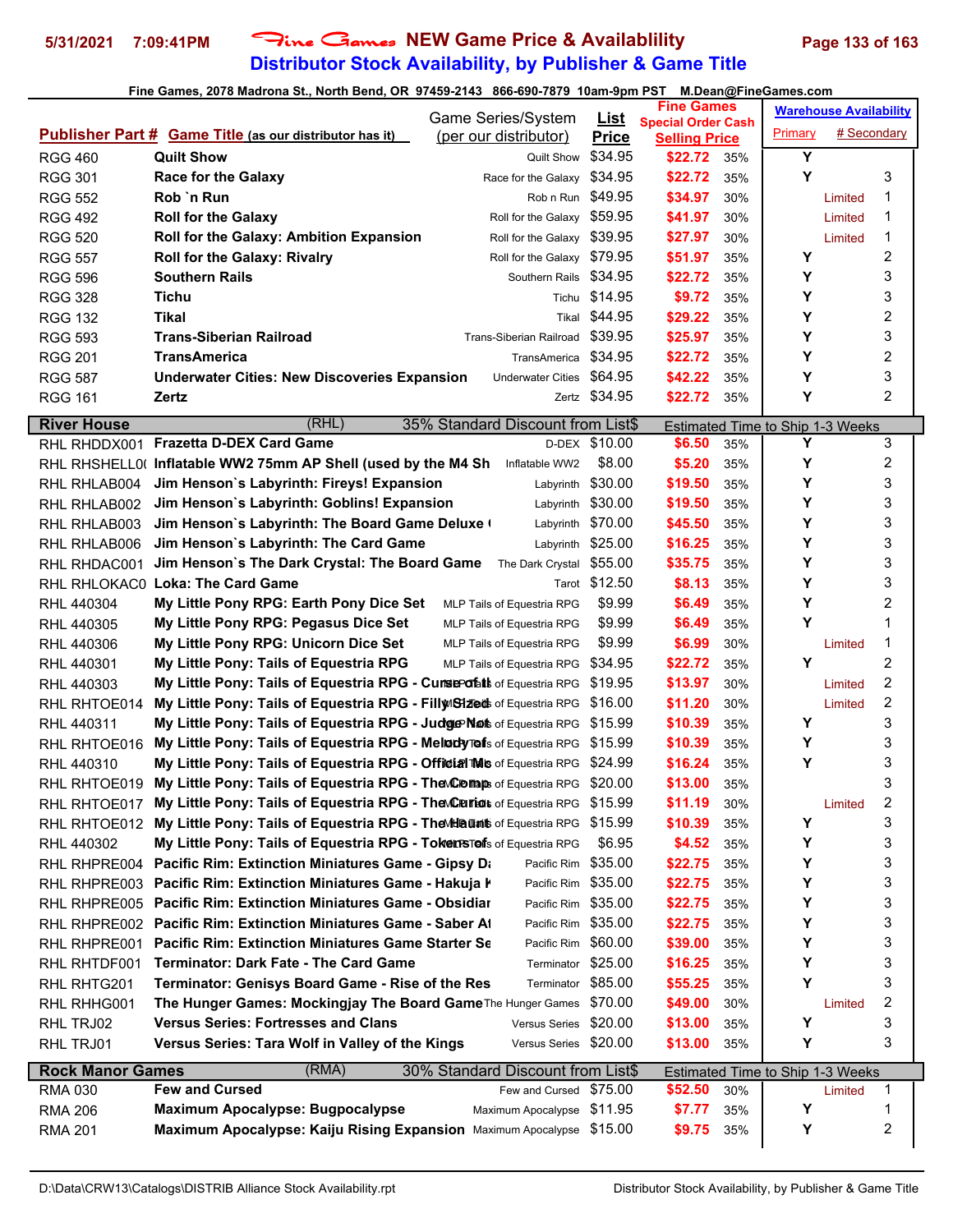# **Distributor Stock Availability, by Publisher & Game Title 5/31/2021 7:09:41PM** Fine Games **NEW Game Price & Availablility Page 134 of 163**

|                              | Game Series/System                                                               |                                    |                             | <b>Fine Games</b>                                 |            |                                  | <b>Warehouse Availability</b> |   |  |
|------------------------------|----------------------------------------------------------------------------------|------------------------------------|-----------------------------|---------------------------------------------------|------------|----------------------------------|-------------------------------|---|--|
|                              | Publisher Part # Game Title (as our distributor has it)<br>(per our distributor) |                                    | <u>List</u><br><b>Price</b> | <b>Special Order Cash</b><br><b>Selling Price</b> |            | Primary                          | # Secondary                   |   |  |
| <b>Role 4 Initiative</b>     | (R4I)<br>30% Standard Discount from List\$                                       |                                    |                             |                                                   |            |                                  |                               |   |  |
| R4I 44003                    | Castle Keep RPG: Dice Tower and DM Screen Com Castle Keep RPG                    |                                    | \$34.99                     | \$24.49                                           | 30%        | Estimated Time to Ship 1-3 Weeks | Limited                       | 1 |  |
| R4I 67018-PC                 | <b>Characters of Adventure: Skeletons Group of Chalacters of Adventure</b>       |                                    | \$12.99                     | \$9.09                                            | 30%        |                                  | Limited                       | 1 |  |
| R4I 45004                    | Dry Erase Dungeon Tiles - Hexagon Game Tilesy Erase Dungeon Tiles                |                                    | \$39.99                     | \$25.99                                           | 35%        | Υ                                |                               | 3 |  |
| R4I 45001                    | Dry Erase Dungeon Tiles - Pack of Nine 10` Inteylbase Dungeon Tiles              |                                    | \$39.99                     | \$25.99                                           | 35%        | Y                                |                               | 2 |  |
| R4I 45002                    | Dry Erase Dungeon Tiles - Pack of Thirty Six 5 ryndese Dungeon Tiles             |                                    | \$39.99                     | \$25.99                                           | 35%        | Υ                                |                               | 2 |  |
| R4I 45013                    | Dry Erase Dungeon Tiles: Earthtone - Combo Packase Dungeon Tiles                 |                                    | \$39.99                     | \$25.99                                           | 35%        | Υ                                |                               | 3 |  |
| R4I 45014                    | Dry Erase Dungeon Tiles: Earthtone - Pack of 33 Sase Dungeon Tiles               |                                    | \$39.99                     | \$25.99                                           | 35%        | Y                                |                               | 3 |  |
| R4I 45012                    | Dry Erase Dungeon Tiles: Earthtone - Pack of 36 Frase Dungeon Tiles              |                                    | \$39.99                     | \$25.99                                           | 35%        | Υ                                |                               | 3 |  |
| R4I 45011                    | Dry Erase Dungeon Tiles: Earthtone - Pack of Sylense Dungeon Tiles               |                                    | \$39.99                     | \$25.99                                           | 35%        | Υ                                |                               | 3 |  |
| R4I 45023                    | Dry Erase Dungeon Tiles: Graystone - Combol Pachse Dungeon Tiles                 |                                    | \$39.99                     | \$25.99                                           | 35%        | Υ                                |                               | 3 |  |
| R4I 45022                    | Dry Erase Dungeon Tiles: Graystone - Pack of 036 Erase Dungeon Tiles             |                                    | \$39.99                     | \$25.99                                           | 35%        | Υ                                |                               | 3 |  |
| R4I 45021                    | Dry Erase Dungeon Tiles: Graystone - Pack of Day Eease Dungeon Tiles             |                                    | \$39.99                     | \$25.99                                           | 35%        | Υ                                |                               | 2 |  |
| R4I 45013BP                  | Dry-Erase Dungeon Tile Booster Pack - Earthtomerase Dungeon Tiles                |                                    | \$18.99                     | \$12.34                                           | 35%        | Υ                                |                               | 3 |  |
| R4I 45023BP                  | Dry-Erase Dungeon Tile Booster Pack - Graystone ase Dungeon Tiles                |                                    | \$18.99                     | \$12.34                                           | 35%        | Υ                                |                               | 3 |  |
| R4I 45033BP                  | Dry-Erase Dungeon Tile Booster Pack - Steel Diatease Dungeon Tiles               |                                    | \$18.99                     | \$13.29                                           | 30%        |                                  | Limited                       | 1 |  |
| R4I 45003BP                  | Dry-Erase Dungeon Tile Booster Pack - White Dry Erase Dungeon Tiles              |                                    | \$18.99                     | \$12.34                                           | 35%        |                                  |                               | 3 |  |
| R4I 45043BP                  | Dry-Erase Dungeon Tile Booster Pack - Wire Mesthase Dungeon Tiles                |                                    | \$18.99                     | \$12.34                                           | 35%        | Y                                |                               | 2 |  |
| R4I 45105                    | <b>Dungeon Dressing: Outdoors</b>                                                | Dungeon Dressing                   | \$9.99                      | \$6.49                                            | 35%        | Υ                                |                               | 2 |  |
| R4I 45104                    | <b>Dungeon Dressing: The Crypt</b>                                               | <b>Dungeon Dressing</b>            | \$9.99                      | \$6.49                                            | 35%        | Υ                                |                               | 2 |  |
| R4I 44010                    | <b>Faux Leather Gamemaster Screen and Accessorie: Gamemaster Screen</b>          |                                    | \$34.99                     | \$22.74                                           | 35%        | Υ                                |                               | 3 |  |
| R4I 50606-7B                 | Polyhedral Dice: Blue Jade Shoes - Set of 7                                      | Polyhedral Dice                    | \$9.99                      | \$6.49                                            | 35%        | Υ                                |                               | 2 |  |
| R4I 50407-FB                 | <b>Polyhedral Dice: Diffusion Amethyst with White Nu</b>                         | Polyhedral Dice                    | \$19.99                     | \$13.99                                           | 30%        |                                  | Limited                       | 2 |  |
| R4I 50407-7B                 | <b>Polyhedral Dice: Diffusion Amethyst with White Nu</b>                         | Polyhedral Dice                    | \$9.99                      | \$6.99                                            | 30%        |                                  | Limited                       | 2 |  |
| R4I 50402-7B                 | Polyhedral Dice: Diffusion Blue Ink with White Nun                               | Polyhedral Dice                    | \$9.99                      | \$6.99                                            | 30%        |                                  | Limited                       | 1 |  |
| R4I 50402-FB                 | Polyhedral Dice: Diffusion Blue Ink with White Nun                               | Polyhedral Dice                    | \$19.99                     | \$13.99                                           | 30%        |                                  | Limited                       | 1 |  |
| R4I 50401-7B                 | <b>Polyhedral Dice: Diffusion Cherry with White Numl</b>                         | Polyhedral Dice                    | \$9.99                      | \$6.49                                            | 35%        | Υ                                |                               | 1 |  |
| R4I 50401-FB                 | <b>Polyhedral Dice: Diffusion Cherry with White Numl</b>                         | Polyhedral Dice                    | \$19.99                     | \$12.99                                           | 35%        | Y                                |                               | 2 |  |
| R4I 50406-FB                 | <b>Polyhedral Dice: Diffusion Citrus with White Numb</b>                         | Polyhedral Dice                    | \$19.99                     | \$12.99                                           | 35%        | Υ                                |                               |   |  |
| R4I 50406-7B                 | <b>Polyhedral Dice: Diffusion Citrus with White Numb</b>                         | Polyhedral Dice                    | \$9.99                      | \$6.49                                            | 35%        | Υ                                |                               |   |  |
| R4I 50403-7B                 | Polyhedral Dice: Diffusion Glacier with White Num                                | Polyhedral Dice                    | \$9.99                      | \$6.49                                            | 35%        | Υ                                |                               |   |  |
| R4I 50405-7B                 | Polyhedral Dice: Diffusion Ochre Jelly with White N                              | Polyhedral Dice                    | \$9.99                      | \$6.49                                            | 35%        | Υ                                |                               | 3 |  |
| R4I 50405-FB                 | Polyhedral Dice: Diffusion Ochre Jelly with White I                              | Polyhedral Dice                    | \$19.99                     | \$12.99                                           | 35%        | Y                                |                               | 3 |  |
| R4I 50408-7B                 | Polyhedral Dice: Diffusion Sapphire with White Nu                                | Polyhedral Dice                    | \$9.99                      | \$6.49                                            | 35%        | Υ                                |                               | 2 |  |
| R4I 50408-FB                 | Polyhedral Dice: Diffusion Sapphire with White Nu                                | Polyhedral Dice                    | \$19.99                     | \$13.99                                           | 30%        |                                  | Limited                       | 2 |  |
| R4I 50404-FB                 | Polyhedral Dice: Diffusion Slime Green with White                                | Polyhedral Dice                    | \$19.99                     | \$12.99                                           | 35%        | Y                                |                               |   |  |
| R4I 50404-7B                 | <b>Polyhedral Dice: Diffusion Slime Green with White</b>                         | Polyhedral Dice                    | \$9.99                      | \$6.99                                            | 30%        |                                  | Limited                       | 2 |  |
| R4I 50302-7B                 | Polyhedral Dice: Emerald Dragon Shimmer with W                                   | Polyhedral Dice                    | \$7.99                      | \$5.19                                            | 35%        | Y                                |                               | 2 |  |
| R4I 50304-7B                 | Polyhedral Dice: Faerie Dragon Shimmer - Set of 7                                | Polyhedral Dice                    | \$7.99                      | \$5.19                                            | 35%        | Υ                                |                               | 2 |  |
| R4I 50202-FB                 | Polyhedral Dice: Marble Green with White Number:                                 | Polyhedral Dice                    | \$15.99                     | \$10.39                                           | 35%        | Υ                                |                               | 2 |  |
| R4I 50202-7B                 | <b>Polyhedral Dice: Marble Green with White Number:</b>                          | Polyhedral Dice                    | \$7.99                      | \$5.19                                            | 35%        | Y                                |                               | 2 |  |
| R4I 50204-FB                 | Polyhedral Dice: Marble Red with White Numbers -                                 | Polyhedral Dice                    | \$15.99                     | \$10.39                                           | 35%        | Υ                                |                               | 2 |  |
|                              | Polyhedral Dice: Marble Red with White Numbers -                                 | Polyhedral Dice                    | \$7.99                      | \$5.19                                            | 35%        | Υ                                |                               | 2 |  |
| R4I 50204-7B<br>R4I 50006-FB | <b>Polyhedral Dice: Opaque Black with Gold Numbers</b>                           | Polyhedral Dice                    | \$11.99                     | \$7.79                                            | 35%        | Υ                                |                               |   |  |
| R4I 50006-7B                 | <b>Polyhedral Dice: Opaque Black with Gold Numbers</b>                           | Polyhedral Dice                    | \$5.99                      | \$3.89                                            | 35%        | Υ                                |                               | 2 |  |
| R4I 50007-7B                 | Polyhedral Dice: Opaque Black with Light Blue Nur                                | Polyhedral Dice                    | \$5.99                      | \$3.89                                            | 35%        | Υ                                |                               | 2 |  |
| R4I 50004-FB                 | Polyhedral Dice: Opaque Black with White Number                                  | Polyhedral Dice                    | \$11.99                     | \$7.79                                            | 35%        | Υ                                |                               | 1 |  |
|                              | Polyhedral Dice: Opaque Black with White Number                                  |                                    | \$5.99                      | \$3.89                                            |            | Υ                                |                               | 2 |  |
| R4I 50004-7B                 | Polyhedral Dice: Opaque Dark Blue with Gold Num                                  | Polyhedral Dice<br>Polyhedral Dice | \$5.99                      | \$3.89                                            | 35%        | Υ                                |                               | 3 |  |
| R4I 50010-7B<br>R4I 50010-FB | Polyhedral Dice: Opaque Dark Blue with Gold Num                                  | Polyhedral Dice                    | \$11.99                     | \$8.39                                            | 35%<br>30% |                                  | Limited                       | 2 |  |
|                              |                                                                                  |                                    |                             |                                                   |            |                                  |                               |   |  |
|                              |                                                                                  |                                    |                             |                                                   |            |                                  |                               |   |  |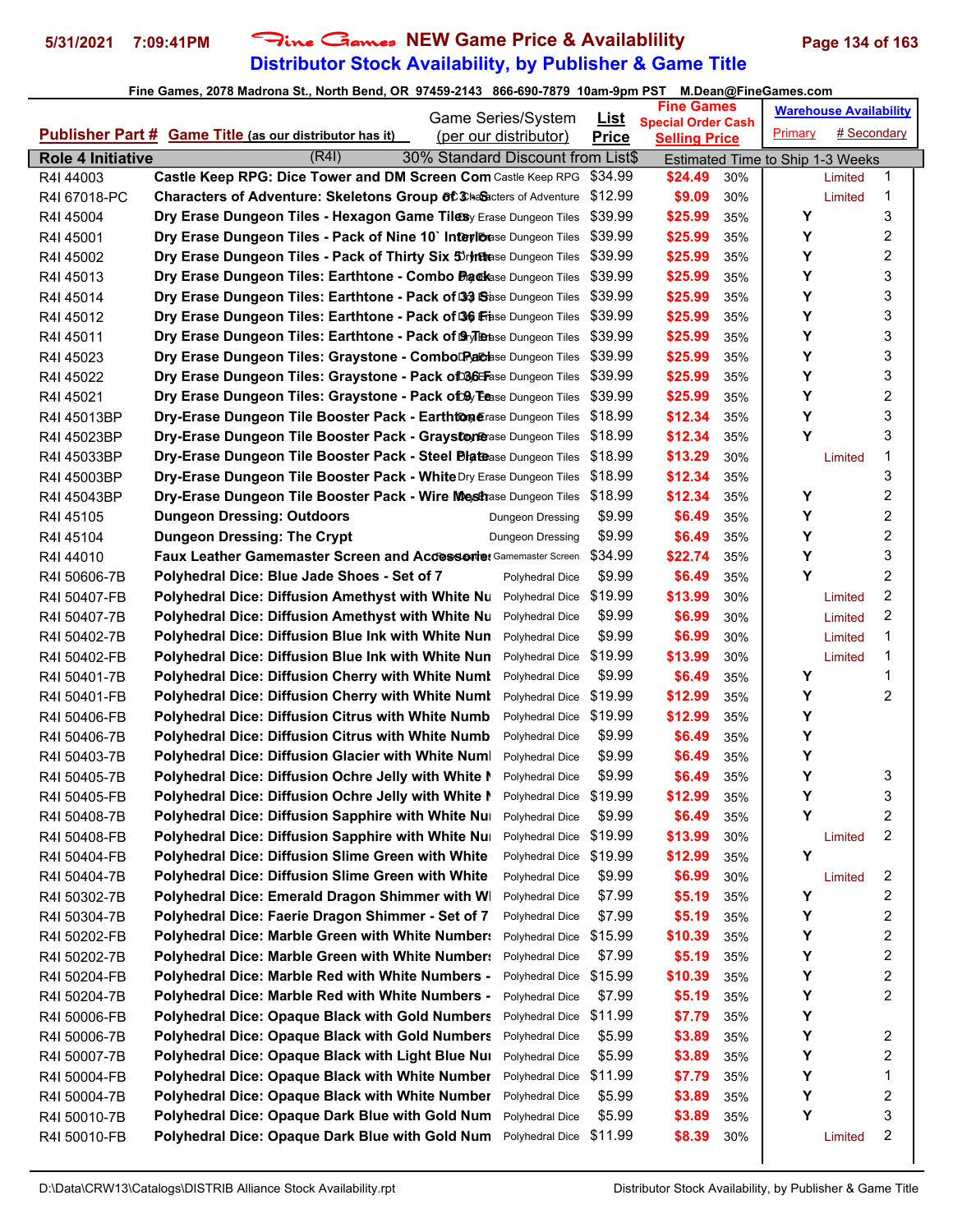## **Distributor Stock Availability, by Publisher & Game Title 5/31/2021 7:09:41PM** Fine Games **NEW Game Price & Availablility Page 135 of 163**

|                                  |                                                                                          | Game Series/System                   | <u>List</u>      | <b>Fine Games</b>                                 |     |         | <b>Warehouse Availability</b>           |                         |
|----------------------------------|------------------------------------------------------------------------------------------|--------------------------------------|------------------|---------------------------------------------------|-----|---------|-----------------------------------------|-------------------------|
|                                  | Publisher Part # Game Title (as our distributor has it)                                  | (per our distributor)                | <b>Price</b>     | <b>Special Order Cash</b><br><b>Selling Price</b> |     | Primary | # Secondary                             |                         |
| R4I 50009-7B                     | Polyhedral Dice: Opaque Dark Blue with Light Blue Polyhedral Dice                        |                                      | \$5.99           | \$3.89                                            | 35% | Y       |                                         | $\overline{2}$          |
| R4I 50009-FB                     | Polyhedral Dice: Opaque Dark Blue with Light Blue                                        | Polyhedral Dice                      | \$11.99          | \$7.79                                            | 35% | Υ       |                                         | 1                       |
| R4I 50008-7B                     | Polyhedral Dice: Opaque Dark Blue with White Nur                                         | Polyhedral Dice                      | \$5.99           | \$3.89                                            | 35% | Υ       |                                         | $\overline{\mathbf{c}}$ |
| R4I 50008-FB                     | Polyhedral Dice: Opaque Dark Blue with White Nur                                         | Polyhedral Dice                      | \$11.99          | \$7.79                                            | 35% | Υ       |                                         | 1                       |
| R4I 50016-FB                     | Polyhedral Dice: Opaque Dark Gray with Black Nur                                         | Polyhedral Dice                      | \$11.99          | \$7.79                                            | 35% | Y       |                                         | 2                       |
| R4I 50016-7B                     | Polyhedral Dice: Opaque Dark Gray with Black Nur                                         | Polyhedral Dice                      | \$5.99           | \$3.89                                            | 35% | Y       |                                         | 2                       |
| R4I 50017-FB                     | Polyhedral Dice: Opaque Dark Gray with Gold Num                                          | Polyhedral Dice                      | \$11.99          | \$7.79                                            | 35% | Y       |                                         | 1                       |
| R4I 50017-7B                     | Polyhedral Dice: Opaque Dark Gray with Gold Num                                          | Polyhedral Dice                      | \$5.99           | \$3.89                                            | 35% | Υ       |                                         | 3                       |
| R4I 50019-FB                     | Polyhedral Dice: Opaque Dark Gray with Light Blue                                        | Polyhedral Dice                      | \$11.99          | \$7.79                                            | 35% | Υ       |                                         | 2                       |
| R4I 50019-7B                     | Polyhedral Dice: Opaque Dark Gray with Light Blue                                        | Polyhedral Dice                      | \$5.99           | \$3.89                                            | 35% | Y       |                                         | $\overline{c}$          |
| R4I 50018-FB                     | Polyhedral Dice: Opaque Dark Gray with Red Numl                                          | Polyhedral Dice                      | \$11.99          | \$7.79                                            | 35% | Υ       |                                         | 2                       |
| R4I 50018-7B                     | Polyhedral Dice: Opaque Dark Gray with Red Numl                                          | Polyhedral Dice                      | \$5.99           | \$3.89                                            | 35% | Y       |                                         | 2                       |
| R4I 50012-FB                     | Polyhedral Dice: Opaque Dark Green with Gold Nu                                          | Polyhedral Dice                      | \$11.99          | \$7.79                                            | 35% | Υ       |                                         | 1                       |
| R4I 50011-7B                     | Polyhedral Dice: Opaque Dark Green with White Ni                                         | Polyhedral Dice                      | \$5.99           | \$3.89                                            | 35% | Y       |                                         | 2                       |
| R4I 50011-FB                     | Polyhedral Dice: Opaque Dark Green with White Nu                                         | Polyhedral Dice                      | \$11.99          | \$7.79                                            | 35% | Υ       |                                         | 1                       |
| R4I 50014-FB                     | Polyhedral Dice: Opaque Dark Purple with Gold Nu                                         | Polyhedral Dice                      | \$11.99          | \$7.79                                            | 35% | Υ       |                                         | 2                       |
| R4I 50015-FB                     | Polyhedral Dice: Opaque Dark Purple with Lt Blue                                         | Polyhedral Dice                      | \$11.99          | \$7.79                                            | 35% | Y       |                                         | $\overline{c}$          |
| R4I 50013-FB                     | Polyhedral Dice: Opaque Dark Purple with White N                                         | Polyhedral Dice                      | \$11.99          | \$7.79                                            | 35% | Υ       |                                         | 1                       |
| R4I 50013-7B                     | Polyhedral Dice: Opaque Dark Purple with White N                                         | Polyhedral Dice                      | \$5.99           | \$3.89                                            | 35% | Y       |                                         | 2                       |
| R4I 50002-FB                     | <b>Polyhedral Dice: Opaque Red with Black Numbers</b>                                    | Polyhedral Dice                      | \$11.99          | \$7.79                                            | 35% | Υ       |                                         | 2                       |
| R4I 50002-7B                     | Polyhedral Dice: Opaque Red with Black Numbers                                           | Polyhedral Dice                      | \$5.99           | \$3.89                                            | 35% | Y       |                                         | 1                       |
| R4I 50003-FB                     | Polyhedral Dice: Opaque Red with Gold Numbers -                                          | Polyhedral Dice                      | \$11.99          | \$7.79                                            | 35% | Υ       |                                         | $\overline{c}$          |
| R4I 50003-7B                     | <b>Polyhedral Dice: Opaque Red with Gold Numbers -</b>                                   | Polyhedral Dice                      | \$5.99           | \$3.89                                            | 35% | Υ       |                                         | 3                       |
| R4I 50001-7B                     | <b>Polyhedral Dice: Opaque Red with White Numbers</b>                                    | Polyhedral Dice                      | \$5.99           | \$3.89                                            | 35% | Υ       |                                         | 2                       |
| R4I 50105-7B                     | Polyhedral Dice: Translucent Black Smoke with Lig                                        | Polyhedral Dice                      | \$6.99           | \$4.54                                            | 35% | Υ       |                                         |                         |
| R4I 50109-7B                     | Polyhedral Dice: Translucent Dark Blue with Light                                        | Polyhedral Dice                      | \$6.99           | \$4.54                                            | 35% | Υ       |                                         | 1                       |
| R4I 50109-FB                     | Polyhedral Dice: Translucent Dark Blue with Light                                        | Polyhedral Dice                      | \$13.99          | \$9.79                                            | 30% |         | Limited                                 | 1                       |
| R4I 50112-FB                     | Polyhedral Dice: Translucent Dark Green with Ligh                                        | Polyhedral Dice                      | \$13.99          | \$9.09                                            | 35% | Υ       |                                         | 1                       |
| R4I 50117-FB                     | Polyhedral Dice: Translucent Teal - Set of 15                                            | Polyhedral Dice                      | \$13.99          | \$9.09                                            | 35% | Υ       |                                         | 1                       |
| R4I 50118-FB                     | Polyhedral Dice: Translucent Yellow - Set of 15                                          | Polyhedral Dice \$13.99              |                  | \$9.09                                            | 35% | Y       |                                         | 1                       |
| <b>Rowen Rood &amp; Decard</b>   | (RRD)<br>32% Standard Discount from List\$                                               |                                      |                  |                                                   |     |         | <b>Estimated Time to Ship 1-3 Weeks</b> |                         |
|                                  | RRD BLMAGSB Spire RPG: Black Magic Sourcebook                                            | Spire The City Must Fall RPG \$10.00 |                  | \$6.80                                            | 32% | Υ       |                                         | 2                       |
|                                  | RRD STRATAHE Spire RPG: Strata Sourcebook                                                | Spire The City Must Fall RPG \$40.00 |                  | \$28.00                                           | 30% |         | Limited                                 | 1                       |
|                                  | RRD BMASKSB Spire RPG: The Book of Masks Sourcebook Spire The City Must Fall RPG \$10.00 |                                      |                  | \$6.80                                            | 32% | Y       |                                         | 2                       |
|                                  | (ROX)                                                                                    |                                      |                  |                                                   |     |         |                                         |                         |
| <b>Roxley Games</b>              | 35% Standard Discount from List\$<br><b>Brass: Lancashire</b>                            |                                      | BRASS \$69.99    | \$45.49                                           | 35% |         | Estimated Time to Ship 1-3 Weeks        | 3                       |
| <b>ROX 401</b><br><b>ROX 636</b> | Dice Throne: Season 1 Rerolled - Box 1 - Barbariar                                       | Dice Throne                          | \$24.95          | \$16.22                                           | 35% | Υ       |                                         | 2                       |
| <b>ROX 637</b>                   | Dice Throne: Season 1 Rerolled - Box 2 - Monk vs I                                       | Dice Throne \$24.95                  |                  | \$16.22                                           | 35% | Υ       |                                         | 3                       |
| <b>ROX 638</b>                   | Dice Throne: Season 1 Rerolled - Box 3 - Pyromano                                        | Dice Throne \$24.95                  |                  | \$16.22                                           | 35% | Υ       |                                         | 3                       |
| <b>ROX 639</b>                   | Dice Throne: Season 1 Rerolled - Box 4 - Treant vs                                       | Dice Throne \$24.95                  |                  | \$16.22                                           | 35% | Υ       |                                         | 2                       |
| <b>ROX 603</b>                   | Dice Throne: Season 2 - Box 2 - Tactician vs Huntr                                       | Dice Throne \$24.95                  |                  | \$16.22                                           | 35% | Υ       |                                         | $\boldsymbol{2}$        |
| <b>ROX 700</b>                   | <b>Gorilla Marketing</b>                                                                 | Gorilla Marketing                    | \$35.00          | \$22.75                                           | 35% | Υ       |                                         | 3                       |
|                                  | <b>Steampunk Rally</b>                                                                   | Steampunk Rally \$49.99              |                  | \$32.49                                           | 35% | Υ       |                                         | 2                       |
| <b>ROX 200</b><br><b>ROX 202</b> | Steampunk Rally: Fusion (stand alone or expansio Steampunk Rally \$54.99                 |                                      |                  | \$35.74                                           | 35% | Υ       |                                         | 2                       |
|                                  |                                                                                          |                                      |                  |                                                   |     |         |                                         |                         |
| <b>SCS Direct Inc.</b>           | (SCS)<br>0% Standard Discount from List\$                                                |                                      |                  |                                                   |     |         | <b>Estimated Time to Ship 1-3 Weeks</b> |                         |
|                                  | SDI MON-TBE-D Monster Deluxe Playmat Tube                                                |                                      | Play Mat \$17.19 | \$17.19                                           | 0%  | Υ       |                                         |                         |
|                                  | SDI MT-TBE-BLL Monster Prism Playmat Tube: Blue                                          | Play Mat                             | \$4.64           | \$4.64                                            | 0%  | Υ       |                                         |                         |
|                                  | SDI MT-TBE-GLI Monster Prism Playmat Tube: Gold                                          | Play Mat                             | \$4.64           | \$4.64                                            | 0%  | Υ       |                                         | 3                       |
|                                  | SDI MT-TBE-GRI Monster Prism Playmat Tube: Green                                         | Play Mat                             | \$4.64           | \$4.64                                            | 0%  | Υ       |                                         |                         |
|                                  |                                                                                          |                                      |                  |                                                   |     |         |                                         |                         |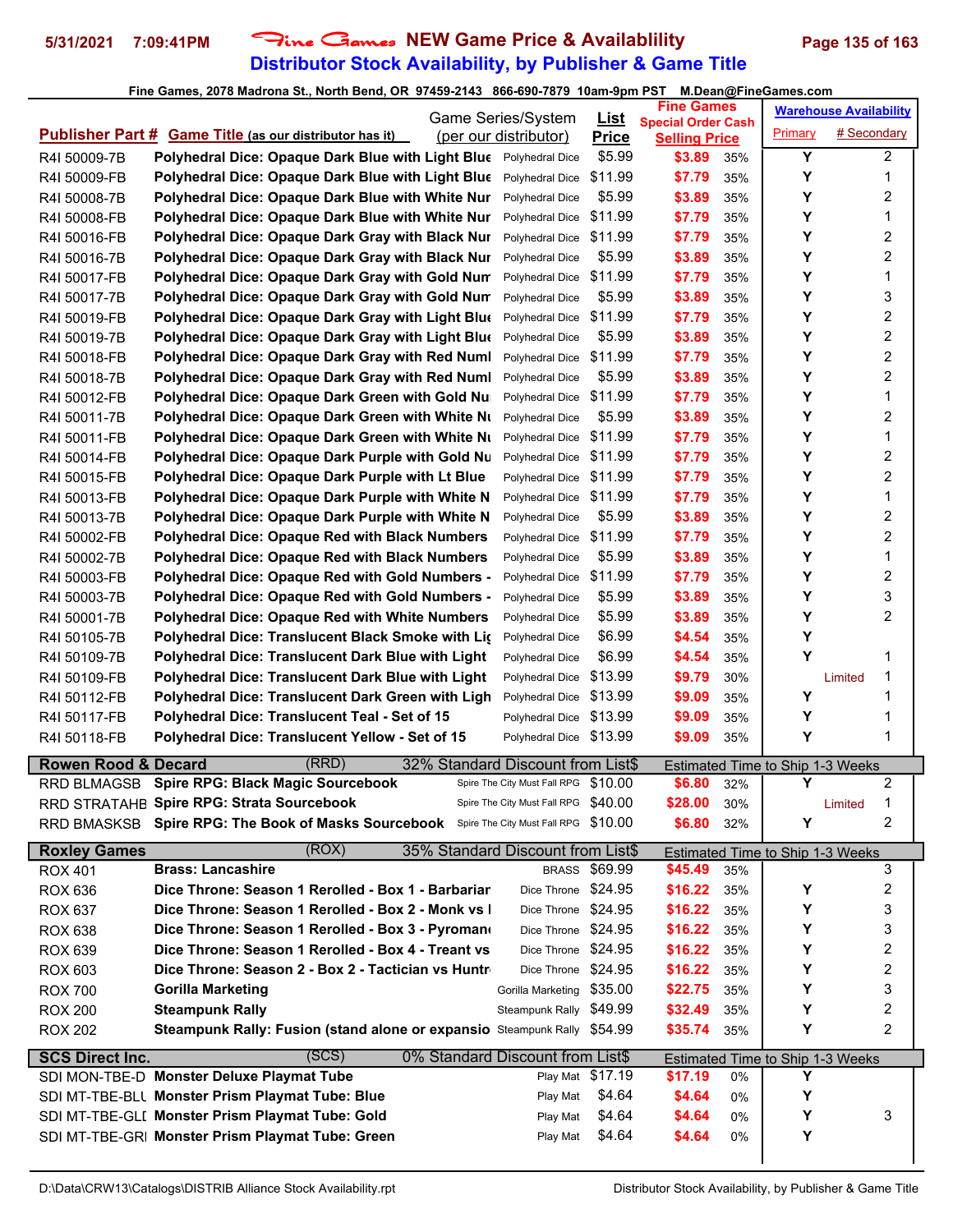## **Distributor Stock Availability, by Publisher & Game Title 5/31/2021 7:09:41PM** Fine Games **NEW Game Price & Availablility Page 136 of 163**

| Game Series/System     |                                                                |                                  | <u>List</u>   | <b>Fine Games</b>                                 |       |                                         | <b>Warehouse Availability</b> |                |
|------------------------|----------------------------------------------------------------|----------------------------------|---------------|---------------------------------------------------|-------|-----------------------------------------|-------------------------------|----------------|
|                        | <b>Publisher Part # Game Title (as our distributor has it)</b> | (per our distributor)            | <b>Price</b>  | <b>Special Order Cash</b><br><b>Selling Price</b> |       | Primary                                 | # Secondary                   |                |
|                        | SDI MT-TBE-OW Monster Prism Playmat Tube: Opaque White         | Play Mat                         | \$5.57        | \$5.57                                            | $0\%$ | Y                                       |                               | 1              |
|                        | SDI MT-TBE-PNI Monster Prism Playmat Tube: Pink                | Play Mat                         | \$4.64        | \$4.64                                            | 0%    |                                         | Limited                       | 2              |
|                        | SDI MT-TBE-REI Monster Prism Playmat Tube: Red                 | Play Mat                         | \$4.64        | \$4.64                                            | 0%    |                                         | Limited                       | 2              |
|                        | SDI MT-TBE-SIL Monster Prism Playmat Tube: Silver              | Play Mat                         | \$4.64        | \$4.64                                            | 0%    |                                         | Limited                       | 1              |
|                        | SDI MT-TBE-TBL Monster Prism Playmat Tube: Translucent Blue    | Play Mat                         | \$5.57        | \$5.57                                            | 0%    |                                         | Limited                       | 2              |
|                        | SDI MT-TBE-WH Monster Prism Playmat Tube: White                | Play Mat                         | \$4.64        | \$4.64                                            | 0%    |                                         |                               | 3              |
|                        | SDI MSL-LGN-O  Monster Sleeves (50): Glossy Finish - Orange    | <b>Card Sleeves</b>              | \$2.60        | \$2.60                                            | 0%    |                                         | Limited                       | 1              |
| <b>Set Enterprises</b> | (SET)                                                          | 0% Standard Discount from List\$ |               |                                                   |       | <b>Estimated Time to Ship 1-3 Weeks</b> |                               |                |
| <b>SEE 4001</b>        | <b>Five Crowns</b>                                             | Five Crowns \$10.03              |               | \$10.03                                           | 0%    | Y                                       |                               | 3              |
| <b>SEE 9100</b>        | Karma                                                          |                                  | Karma \$10.03 | \$10.03                                           | 0%    | Υ                                       |                               | 1              |
| <b>SEE 5000</b>        | Quiddler                                                       | Quiddler                         | \$10.03       | \$10.03                                           | 0%    |                                         | Limited                       | $\overline{c}$ |
| <b>SEE 1000</b>        | <b>Set Game</b>                                                | Set Game \$10.03                 |               | \$10.03                                           | 0%    | Y                                       |                               | 3              |
| <b>Sirius Dice</b>     | (SDZ)                                                          | 0% Standard Discount from List\$ |               |                                                   |       | Estimated Time to Ship 1-3 Weeks        |                               |                |
| SDZ 0007-01            | <b>Charity Dice Set (7): Cancer Awareness</b>                  |                                  | Dice \$28.57  | \$28.57                                           | 0%    | Υ                                       |                               | 3              |
| SDZ 0008-01            | D6 Dice Set (8): Fireball                                      |                                  | Dice \$16.00  | \$10.40                                           | 35%   | Υ                                       |                               | 3              |
| SDZ 0008-02            | D8 Dice Set (8): Healing Hands                                 |                                  | Dice \$16.00  | \$10.40                                           | 35%   | Y                                       |                               | 3              |
| SDZ 0000-01            | Dice Bag: Reversible - Purple and Gold, Brass Clas             | Dice Bag \$14.99                 |               | \$9.74                                            | 35%   | Υ                                       |                               | 3              |
| SDZ 0000-03            | Dice Tray: Rectangle, Folding - Purple, Copper But             | Dice Tray \$19.99                |               | \$12.99                                           | 35%   | Y                                       |                               | 3              |
| SDZ 0000-05            | <b>RPG Dice D20 Premium Variety Pack</b>                       | Dice                             | \$90.00       | \$58.50                                           | 35%   | Υ                                       |                               | 3              |
| SDZ 0000-04            | <b>RPG Dice D20 Variety Pack</b>                               |                                  | Dice \$50.00  | \$32.50                                           | 35%   | Y                                       |                               | 3              |
| SDZ 0005-09CS          | RPG Dice Mixed Case of Dice Sets (16)                          |                                  | Dice \$256.00 | \$179.20                                          | 30%   |                                         | Limited                       | 1              |
| SDZ 0003-03            | RPG Dice Set (7): Baby Gummies                                 |                                  | Dice \$16.00  | \$10.40                                           | 35%   | Υ                                       |                               | 3              |
| SDZ 0001-08            | RPG Dice Set (7): Black Cloud Transparent Resin                |                                  | Dice \$11.99  | \$7.79                                            | 35%   | Υ                                       |                               | 2              |
| SDZ 0001-12            | RPG Dice Set (7): Blue Aurora Semi-Transparent R               |                                  | Dice \$15.99  | \$10.39                                           | 35%   | Υ                                       |                               | 1              |
| SDZ 0005-08            | RPG Dice Set (7): Blue Hawaiian                                |                                  | Dice \$16.00  | \$10.40                                           | 35%   | Y                                       |                               | 3              |
| SDZ 0005-04            | RPG Dice Set (7): Clubs                                        |                                  | Dice \$16.00  | \$10.40                                           | 35%   | Υ                                       |                               | 3              |
| SDZ 0005-03            | RPG Dice Set (7): Diamonds                                     |                                  | Dice \$16.00  | \$10.40                                           | 35%   | Υ                                       |                               | 3              |
| SDZ 0004-02            | RPG Dice Set (7): Emerald Waters                               |                                  | Dice \$16.00  | \$10.40                                           | 35%   | Y                                       |                               | 3              |
| SDZ 0006-02            | RPG Dice Set (7): Frosted Glowworm                             |                                  | Dice \$10.00  | \$6.50                                            | 35%   | Y                                       |                               | 3              |
| SDZ 0002-05            | RPG Dice Set (7): Green, Blue Translucent                      | Dice                             | \$15.99       | \$10.39                                           | 35%   | Υ                                       |                               | 3              |
| SDZ 0005-01            | <b>RPG Dice Set (7): Hearts</b>                                |                                  | Dice \$16.00  | \$10.40                                           | 35%   | Υ                                       |                               | 3              |
| SDZ 0006-01            | RPG Dice Set (7): Lotus                                        |                                  | Dice \$10.00  | \$6.50                                            | 35%   | Y                                       |                               | 3              |
| SDZ 0005-06            | RPG Dice Set (7): Maple Leaf                                   | Dice                             | \$16.00       | \$10.40                                           | 35%   | Υ                                       |                               | 3              |
| SDZ 0005-07            | RPG Dice Set (7): Mojito                                       |                                  | Dice \$16.00  | \$10.40                                           | 35%   | Υ                                       |                               | 3              |
| SDZ 0003-01            | RPG Dice Set (7): Northern Lights                              | Dice                             | \$16.00       | \$10.40                                           | 35%   | Υ                                       |                               | 3              |
| SDZ 0006-03            | RPG Dice Set (7): Peacock Glowworm                             |                                  | Dice \$10.00  | \$6.50                                            | 35%   | Υ                                       |                               | 3              |
| SDZ 0001-03            | RPG Dice Set (7): Pearl Blue Acrylic                           | Dice                             | \$8.99        | \$5.84                                            | 35%   | Υ                                       |                               | 1              |
| SDZ 0001-02            | RPG Dice Set (7): Pearl Green Acrylic                          | Dice                             | \$8.99        | \$5.84                                            | 35%   | Υ                                       |                               | 1              |
| SDZ 0002-01            | RPG Dice Set (7): Pink, Clear, Black Resin                     |                                  | Dice \$15.99  | \$10.39                                           | 35%   | Υ                                       |                               | 2              |
| SDZ 0002-07            | RPG Dice Set (7): Pink, Green, Blue                            |                                  | Dice \$15.99  | \$10.39                                           | 35%   | Υ                                       |                               | 3              |
| SDZ 0004-04            | RPG Dice Set (7): Polyroller                                   |                                  | Dice \$16.00  | \$10.40                                           | 35%   | Y                                       |                               | 3              |
| SDZ 0002-02            | RPG Dice Set (7): Purple, Orange Clear                         |                                  | Dice \$11.99  | \$7.79                                            | 35%   | Υ                                       |                               | 3              |
| SDZ 0001-10            | RPG Dice Set (7): Rainbow Translucent Resin                    |                                  | Dice \$19.99  | \$12.99                                           | 35%   | Υ                                       |                               | 2              |
| SDZ 0001-09            | RPG Dice Set (7): Red Cloud Transparent Resin                  |                                  | Dice \$11.99  | \$7.79                                            | 35%   | Υ                                       |                               | 3              |
| SDZ 0001-11            | RPG Dice Set (7): Red, White, and Blue Semi-Trans              |                                  | Dice \$15.99  | \$10.39                                           | 35%   | Υ                                       |                               |                |
| SDZ 0002-03            | RPG Dice Set (7): Solid Black, Gold Ink                        | Dice                             | \$5.99        | \$3.89                                            | 35%   | Υ                                       |                               | 3              |
| SDZ 0005-02            | <b>RPG Dice Set (7): Spades</b>                                |                                  | Dice \$16.00  | \$10.40                                           | 35%   | Y                                       |                               | 3              |
| SDZ 0005-05            | RPG Dice Set (7): Star Spangled Banner                         |                                  | Dice \$16.00  | \$10.40                                           | 35%   | Y                                       |                               | 3              |
| SDZ 0003-02            | RPG Dice Set (7): Tahitian Sunset                              | Dice                             | \$16.00       | \$10.40                                           | 35%   | Υ                                       |                               | 3              |
| SDZ 0001-07            | RPG Dice Set (7): Translucent Blue Resin                       | Dice                             | \$8.99        | \$5.84                                            | 35%   | Υ                                       |                               |                |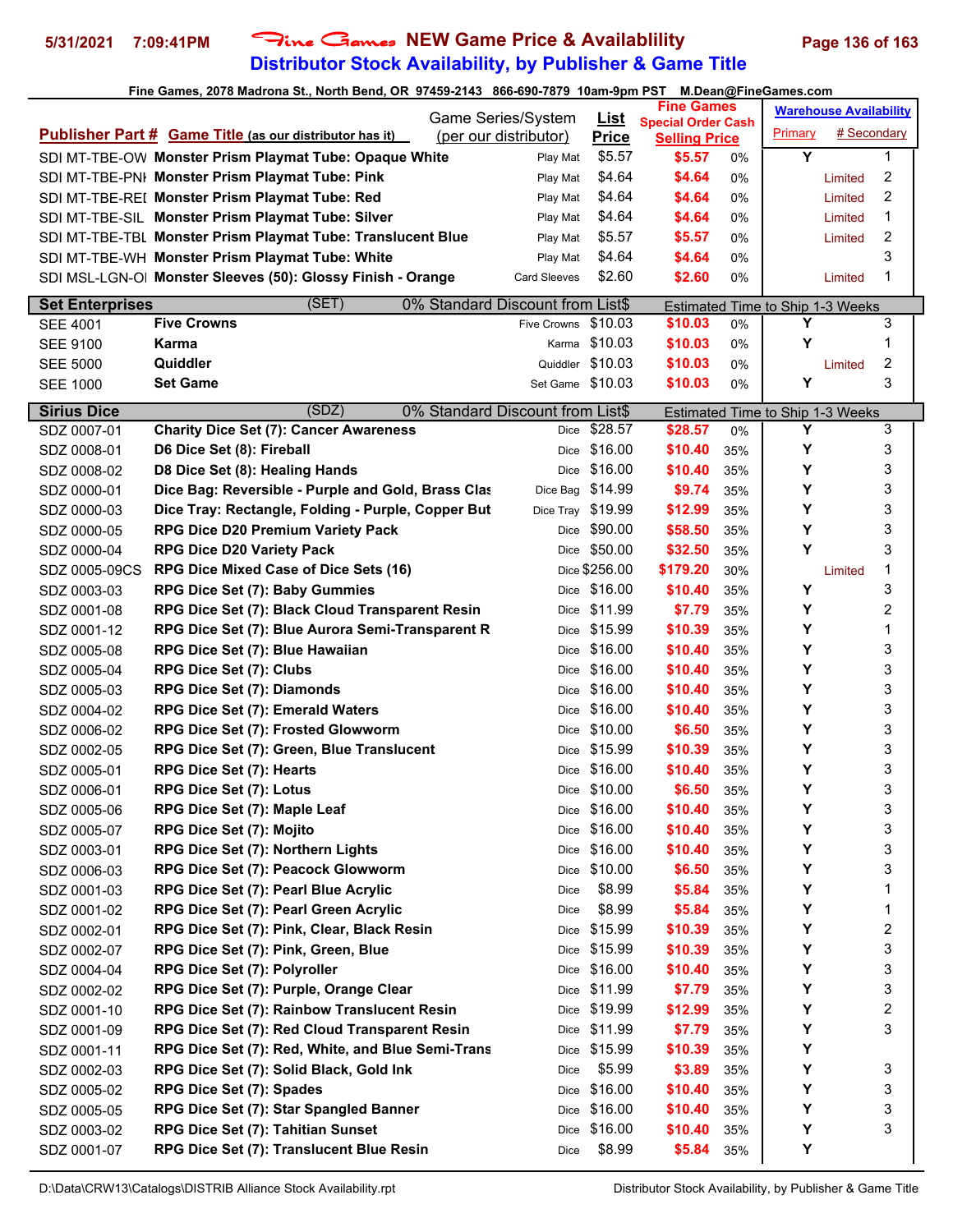# **Distributor Stock Availability, by Publisher & Game Title 5/31/2021 7:09:41PM** Fine Games **NEW Game Price & Availablility Page 137 of 163**

|                               |                                                                   | Game Series/System                |                                    |                             | <b>Fine Games</b>              |            |                                       | <b>Warehouse Availability</b> |                |
|-------------------------------|-------------------------------------------------------------------|-----------------------------------|------------------------------------|-----------------------------|--------------------------------|------------|---------------------------------------|-------------------------------|----------------|
|                               | <b>Publisher Part # Game Title (as our distributor has it)</b>    | (per our distributor)             |                                    | <u>List</u><br><b>Price</b> | <b>Special Order Cash</b>      |            | Primary                               | # Secondary                   |                |
| SDZ 0001-06                   | RPG Dice Set (7): Translucent Green Resin                         |                                   | Dice                               | \$8.99                      | <b>Selling Price</b><br>\$5.84 | 35%        | Υ                                     |                               |                |
| SDZ 0001-04                   | RPG Dice Set (7): Translucent Red Resin                           |                                   | <b>Dice</b>                        | \$8.99                      | \$5.84                         | 35%        | Υ                                     |                               | 1              |
| SDZ 0004-01                   | RPG Dice Set (7): Violet Betta                                    |                                   | Dice                               | \$16.00                     | \$10.40                        | 35%        | Y                                     |                               | 2              |
| SDZ 0004-05                   | RPG Dice Set (7): Watermelon                                      |                                   | <b>Dice</b>                        | \$16.00                     | \$10.40                        | 35%        | Y                                     |                               | 3              |
| SDZ 0002-09                   | RPG Dice Set (7): White Cloud, Pink Ink                           |                                   | Dice                               | \$9.99                      | \$6.49                         | 35%        | Y                                     |                               | 2              |
| SDZ 0002-06                   | RPG Dice Set (7): Yellow, Red Translucent                         |                                   | <b>Dice</b>                        | \$15.99                     | \$10.39                        | 35%        | Y                                     |                               | 3              |
| SDZ 0000-06                   | <b>Sirius Dice Anniversary Bundle</b>                             |                                   | Dice                               | \$35.71                     | \$35.71                        | 0%         |                                       | Limited                       | $\mathbf 1$    |
|                               |                                                                   |                                   |                                    |                             |                                |            |                                       |                               |                |
| <b>Skybound Entertainment</b> | (SKY)                                                             | 35% Standard Discount from List\$ |                                    |                             |                                |            | Estimated Time to Ship 1-3 Weeks<br>Y |                               |                |
| SKY DTC001                    | <b>Barnyard Roundup</b><br><b>Court of the Dead: Dark Harvest</b> |                                   | Barnyard Roundup                   | \$15.00                     | \$9.75<br>\$16.25              | 35%        | Υ                                     |                               | 3              |
| <b>SKY 4248</b>               |                                                                   |                                   | Court of the Dead                  | \$25.00                     |                                | 35%        | Y                                     |                               | 3<br>3         |
| <b>SKY 3495</b>               | Guardian`s Call                                                   |                                   | Guardians Call \$30.00             |                             | \$19.50                        | 35%        |                                       |                               | 1              |
| <b>SKY 4281</b>               | <b>Pebble Rock Delivery Service</b>                               | Pebble Rock Delivery Service      |                                    | \$25.00<br>\$25.00          | \$17.50                        | 30%        | Υ                                     | Limited                       | 3              |
| <b>SKY 3603</b>               | <b>Pitchstorm</b><br><b>Pitchstorm: Animation</b>                 |                                   | Pitchstorm                         | \$12.00                     | \$16.25<br>\$8.40              | 35%        |                                       |                               | 2              |
| <b>SKY 3954</b>               |                                                                   |                                   | Pitchstorm                         | \$12.00                     |                                | 30%        |                                       | Limited                       | 1              |
| <b>SKY 3606</b>               | Pitchstorm: Creature Feature - A Horror Expansion                 |                                   | Pitchstorm                         | \$12.00                     | \$8.40<br>\$7.80               | 30%        | Υ                                     | Limited                       | 3              |
| <b>SKY 3604</b>               | Pitchstorm: Date Night - A RomCom Expansion                       |                                   | Pitchstorm                         | \$12.00                     | \$7.80                         | 35%        |                                       |                               | 3              |
| <b>SKY 3605</b>               | Pitchstorm: NC-17 - An XXX Expansion                              |                                   | Pitchstorm                         | \$12.00                     |                                | 35%        |                                       |                               | 1              |
| <b>SKY 3955</b>               | <b>Pitchstorm: Superhero</b><br><b>Red Flags: The Con Deck</b>    |                                   | Pitchstorm                         | \$12.00                     | \$8.40<br>\$7.80               | 30%        | Y                                     | Limited                       | 3              |
| SKY 562158<br><b>SKY 3770</b> | <b>Sorcerer City</b>                                              |                                   | Red Flags<br>Sorcerer City \$50.00 |                             | \$35.00                        | 35%<br>30% |                                       |                               | 1              |
|                               | <b>SUPERFIGHT: Blank Cards</b>                                    |                                   |                                    | \$3.00                      | \$2.10                         | 30%        |                                       | Limited                       | 2              |
| SKY 440045                    |                                                                   |                                   | Superfight<br>Superfight \$15.00   |                             | \$10.50                        | 30%        |                                       | Limited                       | 1              |
| <b>SKY 3203</b><br>SKY 562554 | <b>SUPERFIGHT: Dungeon Mode</b><br><b>SUPERFIGHT: Super Chest</b> |                                   | Superfight \$30.00                 |                             | \$21.00                        | 30%        |                                       | Limited<br>Limited            | 1              |
| <b>SKY 936</b>                | <b>SUPERFIGHT: The Anime Deck</b>                                 |                                   | Superfight \$15.00                 |                             | \$10.50                        | 30%        |                                       | Limited                       | 1              |
| <b>SKY 1021</b>               | <b>SUPERFIGHT: The Anime Deck 2</b>                               |                                   | Superfight \$15.00                 |                             | \$9.75                         | 35%        | Υ                                     |                               | $\overline{c}$ |
| <b>SKY 428</b>                | <b>SUPERFIGHT: The Blue Deck</b>                                  |                                   | Superfight \$15.00                 |                             | \$9.75                         | 35%        | Υ                                     |                               | 1              |
| <b>SKY 432</b>                | <b>SUPERFIGHT: The Card Game Core Deck</b>                        |                                   | Superfight \$30.00                 |                             | \$19.50                        | 35%        | Y                                     |                               | 3              |
| <b>SKY 938</b>                | <b>SUPERFIGHT: The Challenge Deck</b>                             |                                   | Superfight \$15.00                 |                             | \$9.75                         | 35%        | Y                                     |                               |                |
| <b>SKY 3175</b>               | <b>SUPERFIGHT: The Challenge Deck 2</b>                           |                                   | Superfight \$15.00                 |                             | \$10.50                        | 30%        |                                       | Limited                       | 2              |
| SKY 562257                    | <b>SUPERFIGHT: The Con Deck</b>                                   |                                   | Superfight \$15.00                 |                             | \$9.75                         | 35%        | Υ                                     |                               | 3              |
| <b>SKY 718</b>                | <b>SUPERFIGHT: The Core Deck Expansion One</b>                    |                                   | Superfight \$15.00                 |                             | \$9.75                         | 35%        | Y                                     |                               | 3              |
| <b>SKY 3124</b>               | <b>SUPERFIGHT: The Dystopia Deck</b>                              |                                   | Superfight \$15.00                 |                             | \$9.75                         | 35%        | Y                                     |                               | $\mathbf 1$    |
| <b>SKY 426</b>                | <b>SUPERFIGHT: The Green Deck</b>                                 |                                   | Superfight \$15.00                 |                             | \$9.75                         | 35%        | Υ                                     |                               | 2              |
| <b>SKY 3174</b>               | <b>SUPERFIGHT: The History Deck</b>                               |                                   | Superfight \$15.00                 |                             | \$10.50                        | 30%        |                                       | Limited                       | 1              |
| <b>SKY 3018</b>               | <b>SUPERFIGHT: The Horror Deck</b>                                |                                   | Superfight \$15.00                 |                             | \$10.50                        | 30%        |                                       | Limited                       | 1              |
| <b>SKY 3949</b>               | <b>SUPERFIGHT: The Mythology Deck</b>                             |                                   | Superfight \$15.00                 |                             | \$9.75                         | 35%        | Υ                                     |                               | 2              |
| <b>SKY 3054</b>               | <b>SUPERFIGHT: The Naughty &amp; Nice Deck</b>                    |                                   | Superfight \$15.00                 |                             | \$10.50                        | 30%        |                                       | Limited                       | 1              |
| <b>SKY 3950</b>               | <b>SUPERFIGHT: The Nerdy Dirty Deck</b>                           |                                   | Superfight \$15.00                 |                             | \$10.50                        | 30%        |                                       | Limited                       | 2              |
| <b>SKY 423</b>                | <b>SUPERFIGHT: The Orange Deck</b>                                |                                   | Superfight \$15.00                 |                             | \$9.75                         | 35%        | Υ                                     |                               | 1              |
| <b>SKY 421</b>                | <b>SUPERFIGHT: The Purple Deck</b>                                |                                   | Superfight \$15.00                 |                             | \$9.75                         | 35%        | Υ                                     |                               | 1              |
| <b>SKY 3205</b>               | <b>SUPERFIGHT: The Purple Deck 2</b>                              |                                   | Superfight \$15.00                 |                             | \$9.75                         | 35%        | Υ                                     |                               | 2              |
| <b>SKY 419</b>                | <b>SUPERFIGHT: The Red Deck</b>                                   |                                   | Superfight \$15.00                 |                             | \$9.75                         | 35%        | Υ                                     |                               | 2              |
| <b>SKY 1072</b>               | <b>SUPERFIGHT: The Red Deck 2</b>                                 |                                   | Superfight \$15.00                 |                             | \$10.50                        | 30%        |                                       | Limited                       | 2              |
| <b>SKY 3951</b>               | <b>SUPERFIGHT: The Sci Fi Deck</b>                                |                                   | Superfight \$15.00                 |                             | \$9.75                         | 35%        | Υ                                     |                               | 1              |
| <b>SKY 3194</b>               | <b>SUPERFIGHT: The Sword &amp; Sorcery Deck</b>                   |                                   | Superfight \$15.00                 |                             | \$9.75                         | 35%        | Υ                                     |                               | 2              |
| <b>SKY 937</b>                | <b>SUPERFIGHT: The Walking Dead Deck</b>                          |                                   | Superfight \$15.00                 |                             | \$9.75                         | 35%        | Υ                                     |                               | 2              |
| <b>SKY 3146</b>               | <b>SUPERFIGHT: The `90s Deck</b>                                  |                                   | Superfight \$15.00                 |                             | \$10.50                        | 30%        |                                       | Limited                       | 2              |
| <b>SKY 3443</b>               | The Grimm Forest                                                  |                                   | Grimm Forest \$49.99               |                             | \$32.49                        | 35%        | Y                                     |                               | 1              |
| <b>SKY 3771</b>               | The Grimm Forest: The Grimm Masquerade                            |                                   | Grimm Forest \$25.00               |                             | \$17.50                        | 30%        |                                       | Limited                       | 1              |
| <b>SKY 3773</b>               | The Walking Dead: Something to Fear                               |                                   | The Walking Dead \$20.00           |                             | \$13.00                        | 35%        | Y                                     |                               | 1              |
|                               |                                                                   |                                   |                                    |                             |                                |            |                                       |                               |                |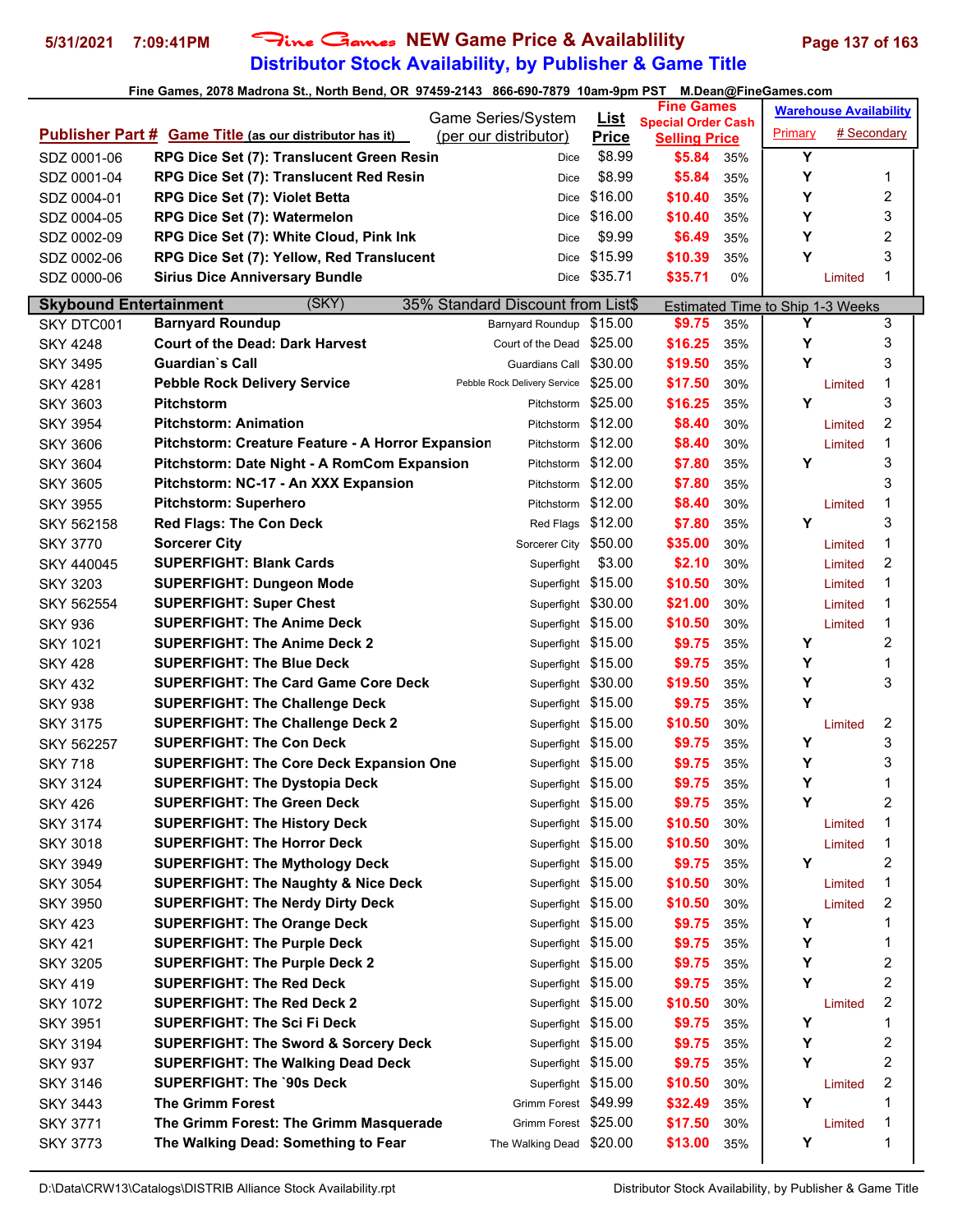# **Distributor Stock Availability, by Publisher & Game Title 5/31/2021 7:09:41PM** Fine Games **NEW Game Price & Availablility Page 138 of 163**

| Game Series/System<br><b>Special Order Cash</b><br># Secondary<br>Primary<br><b>Publisher Part # Game Title (as our distributor has it)</b><br>(per our distributor)<br><b>Price</b><br><b>Selling Price</b><br>Y<br>3<br>Tidal Blades - Heroes of the Reef: Angler's Cove E<br>\$25.00<br><b>SKY 4249</b><br>\$16.25<br><b>Tidal Blades</b><br>35%<br>Υ<br>2<br><b>Trial By Trolley</b><br>\$25.00<br>\$16.25<br><b>SKY 4214</b><br>Trial by Trolley<br>35%<br>Υ<br>3<br>Trial by Trolley: R-Rated Modifier Expansion<br>\$9.75<br><b>SKY 4901</b><br>\$15.00<br>Trial by Trolley<br>35%<br>3<br>Υ<br>Trial by Trolley \$15.00<br><b>Trial by Trolley: R-Rated Track Expansion</b><br>\$9.75<br><b>SKY 4902</b><br>35%<br>3<br>Υ<br>Valor & Villainy: Minions of Mordak<br>Valor & Villainy \$40.00<br>\$26.00<br><b>SKY 3772</b><br>35%<br>(SlugFe)<br>35% Standard Discount from List\$<br><b>Slugfest Games</b><br>Estimated Time to Ship 1-3 Weeks<br>Y<br>1<br>Red Dragon Inn 2 (stand alone and expansion)<br>Red Dragon Inn \$37.95<br>\$24.67<br>35%<br><b>SFG 007</b><br>Υ<br>1<br><b>SFG 009</b><br>Red Dragon Inn 3 (stand alone and expansion)<br>\$37.95<br>\$24.67<br>Red Dragon Inn<br>35%<br>Υ<br>\$39.95<br>1<br>Red Dragon Inn 7: The Tavern Crew<br>\$25.97<br><b>SFG 030</b><br>Red Dragon Inn<br>35%<br>Υ<br>2<br>Red Dragon Inn: Allies - Cormac the Mighty Expan:<br>\$9.72<br><b>SFG 016</b><br>\$14.95<br>35%<br>Red Dragon Inn<br>2<br>Υ<br><b>SFG 013</b><br>Red Dragon Inn: Allies - Erin Expansion<br>\$14.95<br>\$9.72<br>Red Dragon Inn<br>35%<br>2<br>Υ<br>Red Dragon Inn: Allies - Evil Pooky<br><b>SFG 035</b><br>\$24.95<br>\$16.22<br>Red Dragon Inn<br>35%<br>2<br>Υ<br>Red Dragon Inn: Allies - Keet & Nitrel Expansion<br>Red Dragon Inn \$24.95<br>\$16.22<br><b>SFG 025</b><br>35%<br>Υ<br>2<br>Red Dragon Inn: Allies - Ohara vs. Murgath<br>Red Dragon Inn \$24.95<br>\$16.22<br><b>SFG 031</b><br>35%<br>$\overline{c}$<br>Υ<br><b>SFG 017</b><br>Red Dragon Inn: Allies - Ozrik the Adept Expansior<br>Red Dragon Inn \$14.95<br>\$9.72<br>35%<br>2<br>Υ<br>\$16.22<br>Red Dragon Inn: Allies - Piper vs Ripsnarl<br>Red Dragon Inn \$24.95<br><b>SFG 033</b><br>35%<br>Υ<br>Red Dragon Inn: Allies - Spyke & Flower<br>\$16.22<br><b>SFG 029</b><br>Red Dragon Inn \$24.95<br>35%<br>Υ<br>Red Dragon Inn: Allies - Witchdoctor Natyli Expans<br>\$9.72<br>1<br><b>SFG 015</b><br>\$14.95<br>Red Dragon Inn<br>35%<br>Υ<br>1<br><b>SFG 020</b><br>Red Dragon Inn: Allies - Wrench Expansion<br>Red Dragon Inn<br>\$14.95<br>\$9.72<br>35%<br>Υ<br>1<br>Red Dragon Inn: Allies - Zariah the Summoner Exp<br>\$14.95<br>\$9.72<br><b>SFG 021</b><br>Red Dragon Inn<br>35%<br>2<br>Υ<br>Red Dragon Inn: Battle for Greyport - Pirates!<br>\$24.95<br>\$16.22<br>Red Dragon Inn<br><b>SFG 028</b><br>35%<br>2<br>Υ<br><b>SFG 032</b><br><b>Red Dragon Inn: Smorgasbox</b><br>Red Dragon Inn \$44.95<br>\$29.22<br>35%<br>(SmirkD)<br>35% Standard Discount from List\$<br><b>Smirk &amp; Dagger</b><br>Estimated Time to Ship 1-3 Weeks<br><b>Before There Were Stars</b><br>Y<br>\$39.95<br>3<br>Before There Were Stars<br>\$25.97<br><b>SND 1002</b><br>35%<br>Υ<br>3<br><b>Biotix</b><br>Biotix \$19.95<br>\$12.97<br>SND 0063<br>35%<br>3<br>Cindr \$30.00<br>Υ<br>Cindr<br>\$19.50<br><b>SND 1006</b><br>35%<br>3<br>Υ<br><b>Cutthroat Caverns: Anniversary Edition</b><br>\$34.99<br>\$22.74<br><b>SND 0047</b><br><b>Cutthroat Caverns</b><br>35%<br>Υ<br>3<br><b>Cutthroat Caverns: Death Incarnate Expansion 5</b><br>\$16.22<br><b>SND 0046</b><br><b>Cutthroat Caverns</b><br>\$24.95<br>35%<br>Υ<br>3<br><b>Cutthroat Caverns: Deeper and Darker Expansion 'Cutthroat Caverns</b><br>\$9.72<br>\$14.95<br>SND 0041<br>35%<br>3<br>Υ<br><b>Cutthroat Caverns: Fresh Meat Expansion 4</b><br>\$34.95<br>\$22.72<br><b>SND 0045</b><br><b>Cutthroat Caverns</b><br>35%<br>3<br>Υ<br>\$29.95<br>\$19.47<br><b>Cutthroat Caverns: Relics and Ruin Expansion 2</b><br><b>SND 0042</b><br><b>Cutthroat Caverns</b><br>35%<br>3<br>Y<br>\$19.47<br><b>Cutthroat Caverns: Tombs and Tomes Expansion (Cutthroat Caverns)</b><br>\$29.95<br>SND 0043<br>35%<br>3<br>J'Accuse \$19.95<br>\$12.97<br>Y<br>SND 0029<br>J`Accuse<br>35%<br>3<br>\$14.95<br>SND 0027<br>\$9.72<br>Y<br><b>Nevermore: Specters of Nevermore Expansion</b><br>Nevermore<br>35%<br>3<br>Roll for your Life Candyman \$19.95<br>Υ<br><b>Roll For Your Life Candyman</b><br>\$12.97<br>SND 0033<br>35%<br>Υ<br>3<br><b>Shootin Ladders: Frag Fest</b><br>Shootin' Ladders \$37.95<br>\$24.67<br>SND 0031<br>35%<br>3<br><b>Student Bodies</b><br>Student Bodies \$54.95<br>\$35.72<br>Υ<br><b>SND 0061</b><br>35%<br>3<br><b>The Deadlies</b><br>The Deadlies \$14.99<br>\$9.74<br>Y<br><b>SND 0070</b><br>35%<br>3<br><b>Tower of Madness</b><br>Tower of Madness \$59.95<br>\$38.97<br><b>SND 0067</b><br>35%<br>3<br>We Need To Talk<br>Υ<br>We Need To Talk \$29.99<br>\$19.49<br><b>SND 1004</b><br>35%<br>3<br>\$16.24<br>Υ<br><b>SND 0068</b><br><b>Wooly Whammoth</b><br>Wooly Mammoth \$24.99<br>35%<br>(SPP)<br><b>Soda Pop Miniatures</b><br>30% Standard Discount from List\$<br>Estimated Time to Ship 1-3 Weeks<br>SPP 10CL01010: Claim - A Song of Ire and Vice<br>\$3.99<br>\$2.79<br>Claim<br>30%<br>Limited<br>1<br>\$3.99<br>SPP 10GH1S010 Gloomhaven: Fallen Lion<br>Y<br>3<br>\$2.59<br>Gloomhaven<br>35%<br>3<br>SPP 10GHBS019 Gloomhaven: Fallen Lion - Display Bundle<br>Gloomhaven \$99.99<br>\$64.99<br>Υ<br>35%<br>(SRF)<br><b>Solarflaire Games</b><br>30% Standard Discount from List\$<br>Estimated Time to Ship 1-3 Weeks<br>Invid Invasion: A Robotech Game<br>\$34.99<br>SRF 0603<br>Robotech \$49.99<br>$\mathbf{1}$<br>30%<br>Limited<br>(SGH)<br>35% Standard Discount from List\$<br><b>Sovereign Hart Games</b><br>Estimated Time to Ship 1-3 Weeks<br>SGH RFD01112( Recipe For Disaster<br>Y<br>Recipe for Disaster \$45.00<br>\$29.25 35% |  |             | <b>Fine Games</b> |  | <b>Warehouse Availability</b> |
|-----------------------------------------------------------------------------------------------------------------------------------------------------------------------------------------------------------------------------------------------------------------------------------------------------------------------------------------------------------------------------------------------------------------------------------------------------------------------------------------------------------------------------------------------------------------------------------------------------------------------------------------------------------------------------------------------------------------------------------------------------------------------------------------------------------------------------------------------------------------------------------------------------------------------------------------------------------------------------------------------------------------------------------------------------------------------------------------------------------------------------------------------------------------------------------------------------------------------------------------------------------------------------------------------------------------------------------------------------------------------------------------------------------------------------------------------------------------------------------------------------------------------------------------------------------------------------------------------------------------------------------------------------------------------------------------------------------------------------------------------------------------------------------------------------------------------------------------------------------------------------------------------------------------------------------------------------------------------------------------------------------------------------------------------------------------------------------------------------------------------------------------------------------------------------------------------------------------------------------------------------------------------------------------------------------------------------------------------------------------------------------------------------------------------------------------------------------------------------------------------------------------------------------------------------------------------------------------------------------------------------------------------------------------------------------------------------------------------------------------------------------------------------------------------------------------------------------------------------------------------------------------------------------------------------------------------------------------------------------------------------------------------------------------------------------------------------------------------------------------------------------------------------------------------------------------------------------------------------------------------------------------------------------------------------------------------------------------------------------------------------------------------------------------------------------------------------------------------------------------------------------------------------------------------------------------------------------------------------------------------------------------------------------------------------------------------------------------------------------------------------------------------------------------------------------------------------------------------------------------------------------------------------------------------------------------------------------------------------------------------------------------------------------------------------------------------------------------------------------------------------------------------------------------------------------------------------------------------------------------------------------------------------------------------------------------------------------------------------------------------------------------------------------------------------------------------------------------------------------------------------------------------------------------------------------------------------------------------------------------------------------------------------------------------------------------------------------------------------------------------------------------------------------------------------------------------------------------------------------------------------------------------------------------------------------------------------------------------------------------------------------------------------------------------------------------------------------------------------------------------------------------------------------------------------------------------------------------------------------------------------------------------------------------------------------------------------------------------------------------------------------------------------------------------------------------------------------------------------------------------------------------------------------------------------------------------------------------------------------------------------------------------------------------------------------------------------------------------------------------------------------------------------------------------------------------------------------------------------------------------------------------------------------------------------------------------------------------------------------------------------|--|-------------|-------------------|--|-------------------------------|
|                                                                                                                                                                                                                                                                                                                                                                                                                                                                                                                                                                                                                                                                                                                                                                                                                                                                                                                                                                                                                                                                                                                                                                                                                                                                                                                                                                                                                                                                                                                                                                                                                                                                                                                                                                                                                                                                                                                                                                                                                                                                                                                                                                                                                                                                                                                                                                                                                                                                                                                                                                                                                                                                                                                                                                                                                                                                                                                                                                                                                                                                                                                                                                                                                                                                                                                                                                                                                                                                                                                                                                                                                                                                                                                                                                                                                                                                                                                                                                                                                                                                                                                                                                                                                                                                                                                                                                                                                                                                                                                                                                                                                                                                                                                                                                                                                                                                                                                                                                                                                                                                                                                                                                                                                                                                                                                                                                                                                                                                                                                                                                                                                                                                                                                                                                                                                                                                                                                                                                                                     |  | <u>List</u> |                   |  |                               |
|                                                                                                                                                                                                                                                                                                                                                                                                                                                                                                                                                                                                                                                                                                                                                                                                                                                                                                                                                                                                                                                                                                                                                                                                                                                                                                                                                                                                                                                                                                                                                                                                                                                                                                                                                                                                                                                                                                                                                                                                                                                                                                                                                                                                                                                                                                                                                                                                                                                                                                                                                                                                                                                                                                                                                                                                                                                                                                                                                                                                                                                                                                                                                                                                                                                                                                                                                                                                                                                                                                                                                                                                                                                                                                                                                                                                                                                                                                                                                                                                                                                                                                                                                                                                                                                                                                                                                                                                                                                                                                                                                                                                                                                                                                                                                                                                                                                                                                                                                                                                                                                                                                                                                                                                                                                                                                                                                                                                                                                                                                                                                                                                                                                                                                                                                                                                                                                                                                                                                                                                     |  |             |                   |  |                               |
|                                                                                                                                                                                                                                                                                                                                                                                                                                                                                                                                                                                                                                                                                                                                                                                                                                                                                                                                                                                                                                                                                                                                                                                                                                                                                                                                                                                                                                                                                                                                                                                                                                                                                                                                                                                                                                                                                                                                                                                                                                                                                                                                                                                                                                                                                                                                                                                                                                                                                                                                                                                                                                                                                                                                                                                                                                                                                                                                                                                                                                                                                                                                                                                                                                                                                                                                                                                                                                                                                                                                                                                                                                                                                                                                                                                                                                                                                                                                                                                                                                                                                                                                                                                                                                                                                                                                                                                                                                                                                                                                                                                                                                                                                                                                                                                                                                                                                                                                                                                                                                                                                                                                                                                                                                                                                                                                                                                                                                                                                                                                                                                                                                                                                                                                                                                                                                                                                                                                                                                                     |  |             |                   |  |                               |
|                                                                                                                                                                                                                                                                                                                                                                                                                                                                                                                                                                                                                                                                                                                                                                                                                                                                                                                                                                                                                                                                                                                                                                                                                                                                                                                                                                                                                                                                                                                                                                                                                                                                                                                                                                                                                                                                                                                                                                                                                                                                                                                                                                                                                                                                                                                                                                                                                                                                                                                                                                                                                                                                                                                                                                                                                                                                                                                                                                                                                                                                                                                                                                                                                                                                                                                                                                                                                                                                                                                                                                                                                                                                                                                                                                                                                                                                                                                                                                                                                                                                                                                                                                                                                                                                                                                                                                                                                                                                                                                                                                                                                                                                                                                                                                                                                                                                                                                                                                                                                                                                                                                                                                                                                                                                                                                                                                                                                                                                                                                                                                                                                                                                                                                                                                                                                                                                                                                                                                                                     |  |             |                   |  |                               |
|                                                                                                                                                                                                                                                                                                                                                                                                                                                                                                                                                                                                                                                                                                                                                                                                                                                                                                                                                                                                                                                                                                                                                                                                                                                                                                                                                                                                                                                                                                                                                                                                                                                                                                                                                                                                                                                                                                                                                                                                                                                                                                                                                                                                                                                                                                                                                                                                                                                                                                                                                                                                                                                                                                                                                                                                                                                                                                                                                                                                                                                                                                                                                                                                                                                                                                                                                                                                                                                                                                                                                                                                                                                                                                                                                                                                                                                                                                                                                                                                                                                                                                                                                                                                                                                                                                                                                                                                                                                                                                                                                                                                                                                                                                                                                                                                                                                                                                                                                                                                                                                                                                                                                                                                                                                                                                                                                                                                                                                                                                                                                                                                                                                                                                                                                                                                                                                                                                                                                                                                     |  |             |                   |  |                               |
|                                                                                                                                                                                                                                                                                                                                                                                                                                                                                                                                                                                                                                                                                                                                                                                                                                                                                                                                                                                                                                                                                                                                                                                                                                                                                                                                                                                                                                                                                                                                                                                                                                                                                                                                                                                                                                                                                                                                                                                                                                                                                                                                                                                                                                                                                                                                                                                                                                                                                                                                                                                                                                                                                                                                                                                                                                                                                                                                                                                                                                                                                                                                                                                                                                                                                                                                                                                                                                                                                                                                                                                                                                                                                                                                                                                                                                                                                                                                                                                                                                                                                                                                                                                                                                                                                                                                                                                                                                                                                                                                                                                                                                                                                                                                                                                                                                                                                                                                                                                                                                                                                                                                                                                                                                                                                                                                                                                                                                                                                                                                                                                                                                                                                                                                                                                                                                                                                                                                                                                                     |  |             |                   |  |                               |
|                                                                                                                                                                                                                                                                                                                                                                                                                                                                                                                                                                                                                                                                                                                                                                                                                                                                                                                                                                                                                                                                                                                                                                                                                                                                                                                                                                                                                                                                                                                                                                                                                                                                                                                                                                                                                                                                                                                                                                                                                                                                                                                                                                                                                                                                                                                                                                                                                                                                                                                                                                                                                                                                                                                                                                                                                                                                                                                                                                                                                                                                                                                                                                                                                                                                                                                                                                                                                                                                                                                                                                                                                                                                                                                                                                                                                                                                                                                                                                                                                                                                                                                                                                                                                                                                                                                                                                                                                                                                                                                                                                                                                                                                                                                                                                                                                                                                                                                                                                                                                                                                                                                                                                                                                                                                                                                                                                                                                                                                                                                                                                                                                                                                                                                                                                                                                                                                                                                                                                                                     |  |             |                   |  |                               |
|                                                                                                                                                                                                                                                                                                                                                                                                                                                                                                                                                                                                                                                                                                                                                                                                                                                                                                                                                                                                                                                                                                                                                                                                                                                                                                                                                                                                                                                                                                                                                                                                                                                                                                                                                                                                                                                                                                                                                                                                                                                                                                                                                                                                                                                                                                                                                                                                                                                                                                                                                                                                                                                                                                                                                                                                                                                                                                                                                                                                                                                                                                                                                                                                                                                                                                                                                                                                                                                                                                                                                                                                                                                                                                                                                                                                                                                                                                                                                                                                                                                                                                                                                                                                                                                                                                                                                                                                                                                                                                                                                                                                                                                                                                                                                                                                                                                                                                                                                                                                                                                                                                                                                                                                                                                                                                                                                                                                                                                                                                                                                                                                                                                                                                                                                                                                                                                                                                                                                                                                     |  |             |                   |  |                               |
|                                                                                                                                                                                                                                                                                                                                                                                                                                                                                                                                                                                                                                                                                                                                                                                                                                                                                                                                                                                                                                                                                                                                                                                                                                                                                                                                                                                                                                                                                                                                                                                                                                                                                                                                                                                                                                                                                                                                                                                                                                                                                                                                                                                                                                                                                                                                                                                                                                                                                                                                                                                                                                                                                                                                                                                                                                                                                                                                                                                                                                                                                                                                                                                                                                                                                                                                                                                                                                                                                                                                                                                                                                                                                                                                                                                                                                                                                                                                                                                                                                                                                                                                                                                                                                                                                                                                                                                                                                                                                                                                                                                                                                                                                                                                                                                                                                                                                                                                                                                                                                                                                                                                                                                                                                                                                                                                                                                                                                                                                                                                                                                                                                                                                                                                                                                                                                                                                                                                                                                                     |  |             |                   |  |                               |
|                                                                                                                                                                                                                                                                                                                                                                                                                                                                                                                                                                                                                                                                                                                                                                                                                                                                                                                                                                                                                                                                                                                                                                                                                                                                                                                                                                                                                                                                                                                                                                                                                                                                                                                                                                                                                                                                                                                                                                                                                                                                                                                                                                                                                                                                                                                                                                                                                                                                                                                                                                                                                                                                                                                                                                                                                                                                                                                                                                                                                                                                                                                                                                                                                                                                                                                                                                                                                                                                                                                                                                                                                                                                                                                                                                                                                                                                                                                                                                                                                                                                                                                                                                                                                                                                                                                                                                                                                                                                                                                                                                                                                                                                                                                                                                                                                                                                                                                                                                                                                                                                                                                                                                                                                                                                                                                                                                                                                                                                                                                                                                                                                                                                                                                                                                                                                                                                                                                                                                                                     |  |             |                   |  |                               |
|                                                                                                                                                                                                                                                                                                                                                                                                                                                                                                                                                                                                                                                                                                                                                                                                                                                                                                                                                                                                                                                                                                                                                                                                                                                                                                                                                                                                                                                                                                                                                                                                                                                                                                                                                                                                                                                                                                                                                                                                                                                                                                                                                                                                                                                                                                                                                                                                                                                                                                                                                                                                                                                                                                                                                                                                                                                                                                                                                                                                                                                                                                                                                                                                                                                                                                                                                                                                                                                                                                                                                                                                                                                                                                                                                                                                                                                                                                                                                                                                                                                                                                                                                                                                                                                                                                                                                                                                                                                                                                                                                                                                                                                                                                                                                                                                                                                                                                                                                                                                                                                                                                                                                                                                                                                                                                                                                                                                                                                                                                                                                                                                                                                                                                                                                                                                                                                                                                                                                                                                     |  |             |                   |  |                               |
|                                                                                                                                                                                                                                                                                                                                                                                                                                                                                                                                                                                                                                                                                                                                                                                                                                                                                                                                                                                                                                                                                                                                                                                                                                                                                                                                                                                                                                                                                                                                                                                                                                                                                                                                                                                                                                                                                                                                                                                                                                                                                                                                                                                                                                                                                                                                                                                                                                                                                                                                                                                                                                                                                                                                                                                                                                                                                                                                                                                                                                                                                                                                                                                                                                                                                                                                                                                                                                                                                                                                                                                                                                                                                                                                                                                                                                                                                                                                                                                                                                                                                                                                                                                                                                                                                                                                                                                                                                                                                                                                                                                                                                                                                                                                                                                                                                                                                                                                                                                                                                                                                                                                                                                                                                                                                                                                                                                                                                                                                                                                                                                                                                                                                                                                                                                                                                                                                                                                                                                                     |  |             |                   |  |                               |
|                                                                                                                                                                                                                                                                                                                                                                                                                                                                                                                                                                                                                                                                                                                                                                                                                                                                                                                                                                                                                                                                                                                                                                                                                                                                                                                                                                                                                                                                                                                                                                                                                                                                                                                                                                                                                                                                                                                                                                                                                                                                                                                                                                                                                                                                                                                                                                                                                                                                                                                                                                                                                                                                                                                                                                                                                                                                                                                                                                                                                                                                                                                                                                                                                                                                                                                                                                                                                                                                                                                                                                                                                                                                                                                                                                                                                                                                                                                                                                                                                                                                                                                                                                                                                                                                                                                                                                                                                                                                                                                                                                                                                                                                                                                                                                                                                                                                                                                                                                                                                                                                                                                                                                                                                                                                                                                                                                                                                                                                                                                                                                                                                                                                                                                                                                                                                                                                                                                                                                                                     |  |             |                   |  |                               |
|                                                                                                                                                                                                                                                                                                                                                                                                                                                                                                                                                                                                                                                                                                                                                                                                                                                                                                                                                                                                                                                                                                                                                                                                                                                                                                                                                                                                                                                                                                                                                                                                                                                                                                                                                                                                                                                                                                                                                                                                                                                                                                                                                                                                                                                                                                                                                                                                                                                                                                                                                                                                                                                                                                                                                                                                                                                                                                                                                                                                                                                                                                                                                                                                                                                                                                                                                                                                                                                                                                                                                                                                                                                                                                                                                                                                                                                                                                                                                                                                                                                                                                                                                                                                                                                                                                                                                                                                                                                                                                                                                                                                                                                                                                                                                                                                                                                                                                                                                                                                                                                                                                                                                                                                                                                                                                                                                                                                                                                                                                                                                                                                                                                                                                                                                                                                                                                                                                                                                                                                     |  |             |                   |  |                               |
|                                                                                                                                                                                                                                                                                                                                                                                                                                                                                                                                                                                                                                                                                                                                                                                                                                                                                                                                                                                                                                                                                                                                                                                                                                                                                                                                                                                                                                                                                                                                                                                                                                                                                                                                                                                                                                                                                                                                                                                                                                                                                                                                                                                                                                                                                                                                                                                                                                                                                                                                                                                                                                                                                                                                                                                                                                                                                                                                                                                                                                                                                                                                                                                                                                                                                                                                                                                                                                                                                                                                                                                                                                                                                                                                                                                                                                                                                                                                                                                                                                                                                                                                                                                                                                                                                                                                                                                                                                                                                                                                                                                                                                                                                                                                                                                                                                                                                                                                                                                                                                                                                                                                                                                                                                                                                                                                                                                                                                                                                                                                                                                                                                                                                                                                                                                                                                                                                                                                                                                                     |  |             |                   |  |                               |
|                                                                                                                                                                                                                                                                                                                                                                                                                                                                                                                                                                                                                                                                                                                                                                                                                                                                                                                                                                                                                                                                                                                                                                                                                                                                                                                                                                                                                                                                                                                                                                                                                                                                                                                                                                                                                                                                                                                                                                                                                                                                                                                                                                                                                                                                                                                                                                                                                                                                                                                                                                                                                                                                                                                                                                                                                                                                                                                                                                                                                                                                                                                                                                                                                                                                                                                                                                                                                                                                                                                                                                                                                                                                                                                                                                                                                                                                                                                                                                                                                                                                                                                                                                                                                                                                                                                                                                                                                                                                                                                                                                                                                                                                                                                                                                                                                                                                                                                                                                                                                                                                                                                                                                                                                                                                                                                                                                                                                                                                                                                                                                                                                                                                                                                                                                                                                                                                                                                                                                                                     |  |             |                   |  |                               |
|                                                                                                                                                                                                                                                                                                                                                                                                                                                                                                                                                                                                                                                                                                                                                                                                                                                                                                                                                                                                                                                                                                                                                                                                                                                                                                                                                                                                                                                                                                                                                                                                                                                                                                                                                                                                                                                                                                                                                                                                                                                                                                                                                                                                                                                                                                                                                                                                                                                                                                                                                                                                                                                                                                                                                                                                                                                                                                                                                                                                                                                                                                                                                                                                                                                                                                                                                                                                                                                                                                                                                                                                                                                                                                                                                                                                                                                                                                                                                                                                                                                                                                                                                                                                                                                                                                                                                                                                                                                                                                                                                                                                                                                                                                                                                                                                                                                                                                                                                                                                                                                                                                                                                                                                                                                                                                                                                                                                                                                                                                                                                                                                                                                                                                                                                                                                                                                                                                                                                                                                     |  |             |                   |  |                               |
|                                                                                                                                                                                                                                                                                                                                                                                                                                                                                                                                                                                                                                                                                                                                                                                                                                                                                                                                                                                                                                                                                                                                                                                                                                                                                                                                                                                                                                                                                                                                                                                                                                                                                                                                                                                                                                                                                                                                                                                                                                                                                                                                                                                                                                                                                                                                                                                                                                                                                                                                                                                                                                                                                                                                                                                                                                                                                                                                                                                                                                                                                                                                                                                                                                                                                                                                                                                                                                                                                                                                                                                                                                                                                                                                                                                                                                                                                                                                                                                                                                                                                                                                                                                                                                                                                                                                                                                                                                                                                                                                                                                                                                                                                                                                                                                                                                                                                                                                                                                                                                                                                                                                                                                                                                                                                                                                                                                                                                                                                                                                                                                                                                                                                                                                                                                                                                                                                                                                                                                                     |  |             |                   |  |                               |
|                                                                                                                                                                                                                                                                                                                                                                                                                                                                                                                                                                                                                                                                                                                                                                                                                                                                                                                                                                                                                                                                                                                                                                                                                                                                                                                                                                                                                                                                                                                                                                                                                                                                                                                                                                                                                                                                                                                                                                                                                                                                                                                                                                                                                                                                                                                                                                                                                                                                                                                                                                                                                                                                                                                                                                                                                                                                                                                                                                                                                                                                                                                                                                                                                                                                                                                                                                                                                                                                                                                                                                                                                                                                                                                                                                                                                                                                                                                                                                                                                                                                                                                                                                                                                                                                                                                                                                                                                                                                                                                                                                                                                                                                                                                                                                                                                                                                                                                                                                                                                                                                                                                                                                                                                                                                                                                                                                                                                                                                                                                                                                                                                                                                                                                                                                                                                                                                                                                                                                                                     |  |             |                   |  |                               |
|                                                                                                                                                                                                                                                                                                                                                                                                                                                                                                                                                                                                                                                                                                                                                                                                                                                                                                                                                                                                                                                                                                                                                                                                                                                                                                                                                                                                                                                                                                                                                                                                                                                                                                                                                                                                                                                                                                                                                                                                                                                                                                                                                                                                                                                                                                                                                                                                                                                                                                                                                                                                                                                                                                                                                                                                                                                                                                                                                                                                                                                                                                                                                                                                                                                                                                                                                                                                                                                                                                                                                                                                                                                                                                                                                                                                                                                                                                                                                                                                                                                                                                                                                                                                                                                                                                                                                                                                                                                                                                                                                                                                                                                                                                                                                                                                                                                                                                                                                                                                                                                                                                                                                                                                                                                                                                                                                                                                                                                                                                                                                                                                                                                                                                                                                                                                                                                                                                                                                                                                     |  |             |                   |  |                               |
|                                                                                                                                                                                                                                                                                                                                                                                                                                                                                                                                                                                                                                                                                                                                                                                                                                                                                                                                                                                                                                                                                                                                                                                                                                                                                                                                                                                                                                                                                                                                                                                                                                                                                                                                                                                                                                                                                                                                                                                                                                                                                                                                                                                                                                                                                                                                                                                                                                                                                                                                                                                                                                                                                                                                                                                                                                                                                                                                                                                                                                                                                                                                                                                                                                                                                                                                                                                                                                                                                                                                                                                                                                                                                                                                                                                                                                                                                                                                                                                                                                                                                                                                                                                                                                                                                                                                                                                                                                                                                                                                                                                                                                                                                                                                                                                                                                                                                                                                                                                                                                                                                                                                                                                                                                                                                                                                                                                                                                                                                                                                                                                                                                                                                                                                                                                                                                                                                                                                                                                                     |  |             |                   |  |                               |
|                                                                                                                                                                                                                                                                                                                                                                                                                                                                                                                                                                                                                                                                                                                                                                                                                                                                                                                                                                                                                                                                                                                                                                                                                                                                                                                                                                                                                                                                                                                                                                                                                                                                                                                                                                                                                                                                                                                                                                                                                                                                                                                                                                                                                                                                                                                                                                                                                                                                                                                                                                                                                                                                                                                                                                                                                                                                                                                                                                                                                                                                                                                                                                                                                                                                                                                                                                                                                                                                                                                                                                                                                                                                                                                                                                                                                                                                                                                                                                                                                                                                                                                                                                                                                                                                                                                                                                                                                                                                                                                                                                                                                                                                                                                                                                                                                                                                                                                                                                                                                                                                                                                                                                                                                                                                                                                                                                                                                                                                                                                                                                                                                                                                                                                                                                                                                                                                                                                                                                                                     |  |             |                   |  |                               |
|                                                                                                                                                                                                                                                                                                                                                                                                                                                                                                                                                                                                                                                                                                                                                                                                                                                                                                                                                                                                                                                                                                                                                                                                                                                                                                                                                                                                                                                                                                                                                                                                                                                                                                                                                                                                                                                                                                                                                                                                                                                                                                                                                                                                                                                                                                                                                                                                                                                                                                                                                                                                                                                                                                                                                                                                                                                                                                                                                                                                                                                                                                                                                                                                                                                                                                                                                                                                                                                                                                                                                                                                                                                                                                                                                                                                                                                                                                                                                                                                                                                                                                                                                                                                                                                                                                                                                                                                                                                                                                                                                                                                                                                                                                                                                                                                                                                                                                                                                                                                                                                                                                                                                                                                                                                                                                                                                                                                                                                                                                                                                                                                                                                                                                                                                                                                                                                                                                                                                                                                     |  |             |                   |  |                               |
|                                                                                                                                                                                                                                                                                                                                                                                                                                                                                                                                                                                                                                                                                                                                                                                                                                                                                                                                                                                                                                                                                                                                                                                                                                                                                                                                                                                                                                                                                                                                                                                                                                                                                                                                                                                                                                                                                                                                                                                                                                                                                                                                                                                                                                                                                                                                                                                                                                                                                                                                                                                                                                                                                                                                                                                                                                                                                                                                                                                                                                                                                                                                                                                                                                                                                                                                                                                                                                                                                                                                                                                                                                                                                                                                                                                                                                                                                                                                                                                                                                                                                                                                                                                                                                                                                                                                                                                                                                                                                                                                                                                                                                                                                                                                                                                                                                                                                                                                                                                                                                                                                                                                                                                                                                                                                                                                                                                                                                                                                                                                                                                                                                                                                                                                                                                                                                                                                                                                                                                                     |  |             |                   |  |                               |
|                                                                                                                                                                                                                                                                                                                                                                                                                                                                                                                                                                                                                                                                                                                                                                                                                                                                                                                                                                                                                                                                                                                                                                                                                                                                                                                                                                                                                                                                                                                                                                                                                                                                                                                                                                                                                                                                                                                                                                                                                                                                                                                                                                                                                                                                                                                                                                                                                                                                                                                                                                                                                                                                                                                                                                                                                                                                                                                                                                                                                                                                                                                                                                                                                                                                                                                                                                                                                                                                                                                                                                                                                                                                                                                                                                                                                                                                                                                                                                                                                                                                                                                                                                                                                                                                                                                                                                                                                                                                                                                                                                                                                                                                                                                                                                                                                                                                                                                                                                                                                                                                                                                                                                                                                                                                                                                                                                                                                                                                                                                                                                                                                                                                                                                                                                                                                                                                                                                                                                                                     |  |             |                   |  |                               |
|                                                                                                                                                                                                                                                                                                                                                                                                                                                                                                                                                                                                                                                                                                                                                                                                                                                                                                                                                                                                                                                                                                                                                                                                                                                                                                                                                                                                                                                                                                                                                                                                                                                                                                                                                                                                                                                                                                                                                                                                                                                                                                                                                                                                                                                                                                                                                                                                                                                                                                                                                                                                                                                                                                                                                                                                                                                                                                                                                                                                                                                                                                                                                                                                                                                                                                                                                                                                                                                                                                                                                                                                                                                                                                                                                                                                                                                                                                                                                                                                                                                                                                                                                                                                                                                                                                                                                                                                                                                                                                                                                                                                                                                                                                                                                                                                                                                                                                                                                                                                                                                                                                                                                                                                                                                                                                                                                                                                                                                                                                                                                                                                                                                                                                                                                                                                                                                                                                                                                                                                     |  |             |                   |  |                               |
|                                                                                                                                                                                                                                                                                                                                                                                                                                                                                                                                                                                                                                                                                                                                                                                                                                                                                                                                                                                                                                                                                                                                                                                                                                                                                                                                                                                                                                                                                                                                                                                                                                                                                                                                                                                                                                                                                                                                                                                                                                                                                                                                                                                                                                                                                                                                                                                                                                                                                                                                                                                                                                                                                                                                                                                                                                                                                                                                                                                                                                                                                                                                                                                                                                                                                                                                                                                                                                                                                                                                                                                                                                                                                                                                                                                                                                                                                                                                                                                                                                                                                                                                                                                                                                                                                                                                                                                                                                                                                                                                                                                                                                                                                                                                                                                                                                                                                                                                                                                                                                                                                                                                                                                                                                                                                                                                                                                                                                                                                                                                                                                                                                                                                                                                                                                                                                                                                                                                                                                                     |  |             |                   |  |                               |
|                                                                                                                                                                                                                                                                                                                                                                                                                                                                                                                                                                                                                                                                                                                                                                                                                                                                                                                                                                                                                                                                                                                                                                                                                                                                                                                                                                                                                                                                                                                                                                                                                                                                                                                                                                                                                                                                                                                                                                                                                                                                                                                                                                                                                                                                                                                                                                                                                                                                                                                                                                                                                                                                                                                                                                                                                                                                                                                                                                                                                                                                                                                                                                                                                                                                                                                                                                                                                                                                                                                                                                                                                                                                                                                                                                                                                                                                                                                                                                                                                                                                                                                                                                                                                                                                                                                                                                                                                                                                                                                                                                                                                                                                                                                                                                                                                                                                                                                                                                                                                                                                                                                                                                                                                                                                                                                                                                                                                                                                                                                                                                                                                                                                                                                                                                                                                                                                                                                                                                                                     |  |             |                   |  |                               |
|                                                                                                                                                                                                                                                                                                                                                                                                                                                                                                                                                                                                                                                                                                                                                                                                                                                                                                                                                                                                                                                                                                                                                                                                                                                                                                                                                                                                                                                                                                                                                                                                                                                                                                                                                                                                                                                                                                                                                                                                                                                                                                                                                                                                                                                                                                                                                                                                                                                                                                                                                                                                                                                                                                                                                                                                                                                                                                                                                                                                                                                                                                                                                                                                                                                                                                                                                                                                                                                                                                                                                                                                                                                                                                                                                                                                                                                                                                                                                                                                                                                                                                                                                                                                                                                                                                                                                                                                                                                                                                                                                                                                                                                                                                                                                                                                                                                                                                                                                                                                                                                                                                                                                                                                                                                                                                                                                                                                                                                                                                                                                                                                                                                                                                                                                                                                                                                                                                                                                                                                     |  |             |                   |  |                               |
|                                                                                                                                                                                                                                                                                                                                                                                                                                                                                                                                                                                                                                                                                                                                                                                                                                                                                                                                                                                                                                                                                                                                                                                                                                                                                                                                                                                                                                                                                                                                                                                                                                                                                                                                                                                                                                                                                                                                                                                                                                                                                                                                                                                                                                                                                                                                                                                                                                                                                                                                                                                                                                                                                                                                                                                                                                                                                                                                                                                                                                                                                                                                                                                                                                                                                                                                                                                                                                                                                                                                                                                                                                                                                                                                                                                                                                                                                                                                                                                                                                                                                                                                                                                                                                                                                                                                                                                                                                                                                                                                                                                                                                                                                                                                                                                                                                                                                                                                                                                                                                                                                                                                                                                                                                                                                                                                                                                                                                                                                                                                                                                                                                                                                                                                                                                                                                                                                                                                                                                                     |  |             |                   |  |                               |
|                                                                                                                                                                                                                                                                                                                                                                                                                                                                                                                                                                                                                                                                                                                                                                                                                                                                                                                                                                                                                                                                                                                                                                                                                                                                                                                                                                                                                                                                                                                                                                                                                                                                                                                                                                                                                                                                                                                                                                                                                                                                                                                                                                                                                                                                                                                                                                                                                                                                                                                                                                                                                                                                                                                                                                                                                                                                                                                                                                                                                                                                                                                                                                                                                                                                                                                                                                                                                                                                                                                                                                                                                                                                                                                                                                                                                                                                                                                                                                                                                                                                                                                                                                                                                                                                                                                                                                                                                                                                                                                                                                                                                                                                                                                                                                                                                                                                                                                                                                                                                                                                                                                                                                                                                                                                                                                                                                                                                                                                                                                                                                                                                                                                                                                                                                                                                                                                                                                                                                                                     |  |             |                   |  |                               |
|                                                                                                                                                                                                                                                                                                                                                                                                                                                                                                                                                                                                                                                                                                                                                                                                                                                                                                                                                                                                                                                                                                                                                                                                                                                                                                                                                                                                                                                                                                                                                                                                                                                                                                                                                                                                                                                                                                                                                                                                                                                                                                                                                                                                                                                                                                                                                                                                                                                                                                                                                                                                                                                                                                                                                                                                                                                                                                                                                                                                                                                                                                                                                                                                                                                                                                                                                                                                                                                                                                                                                                                                                                                                                                                                                                                                                                                                                                                                                                                                                                                                                                                                                                                                                                                                                                                                                                                                                                                                                                                                                                                                                                                                                                                                                                                                                                                                                                                                                                                                                                                                                                                                                                                                                                                                                                                                                                                                                                                                                                                                                                                                                                                                                                                                                                                                                                                                                                                                                                                                     |  |             |                   |  |                               |
|                                                                                                                                                                                                                                                                                                                                                                                                                                                                                                                                                                                                                                                                                                                                                                                                                                                                                                                                                                                                                                                                                                                                                                                                                                                                                                                                                                                                                                                                                                                                                                                                                                                                                                                                                                                                                                                                                                                                                                                                                                                                                                                                                                                                                                                                                                                                                                                                                                                                                                                                                                                                                                                                                                                                                                                                                                                                                                                                                                                                                                                                                                                                                                                                                                                                                                                                                                                                                                                                                                                                                                                                                                                                                                                                                                                                                                                                                                                                                                                                                                                                                                                                                                                                                                                                                                                                                                                                                                                                                                                                                                                                                                                                                                                                                                                                                                                                                                                                                                                                                                                                                                                                                                                                                                                                                                                                                                                                                                                                                                                                                                                                                                                                                                                                                                                                                                                                                                                                                                                                     |  |             |                   |  |                               |
|                                                                                                                                                                                                                                                                                                                                                                                                                                                                                                                                                                                                                                                                                                                                                                                                                                                                                                                                                                                                                                                                                                                                                                                                                                                                                                                                                                                                                                                                                                                                                                                                                                                                                                                                                                                                                                                                                                                                                                                                                                                                                                                                                                                                                                                                                                                                                                                                                                                                                                                                                                                                                                                                                                                                                                                                                                                                                                                                                                                                                                                                                                                                                                                                                                                                                                                                                                                                                                                                                                                                                                                                                                                                                                                                                                                                                                                                                                                                                                                                                                                                                                                                                                                                                                                                                                                                                                                                                                                                                                                                                                                                                                                                                                                                                                                                                                                                                                                                                                                                                                                                                                                                                                                                                                                                                                                                                                                                                                                                                                                                                                                                                                                                                                                                                                                                                                                                                                                                                                                                     |  |             |                   |  |                               |
|                                                                                                                                                                                                                                                                                                                                                                                                                                                                                                                                                                                                                                                                                                                                                                                                                                                                                                                                                                                                                                                                                                                                                                                                                                                                                                                                                                                                                                                                                                                                                                                                                                                                                                                                                                                                                                                                                                                                                                                                                                                                                                                                                                                                                                                                                                                                                                                                                                                                                                                                                                                                                                                                                                                                                                                                                                                                                                                                                                                                                                                                                                                                                                                                                                                                                                                                                                                                                                                                                                                                                                                                                                                                                                                                                                                                                                                                                                                                                                                                                                                                                                                                                                                                                                                                                                                                                                                                                                                                                                                                                                                                                                                                                                                                                                                                                                                                                                                                                                                                                                                                                                                                                                                                                                                                                                                                                                                                                                                                                                                                                                                                                                                                                                                                                                                                                                                                                                                                                                                                     |  |             |                   |  |                               |
|                                                                                                                                                                                                                                                                                                                                                                                                                                                                                                                                                                                                                                                                                                                                                                                                                                                                                                                                                                                                                                                                                                                                                                                                                                                                                                                                                                                                                                                                                                                                                                                                                                                                                                                                                                                                                                                                                                                                                                                                                                                                                                                                                                                                                                                                                                                                                                                                                                                                                                                                                                                                                                                                                                                                                                                                                                                                                                                                                                                                                                                                                                                                                                                                                                                                                                                                                                                                                                                                                                                                                                                                                                                                                                                                                                                                                                                                                                                                                                                                                                                                                                                                                                                                                                                                                                                                                                                                                                                                                                                                                                                                                                                                                                                                                                                                                                                                                                                                                                                                                                                                                                                                                                                                                                                                                                                                                                                                                                                                                                                                                                                                                                                                                                                                                                                                                                                                                                                                                                                                     |  |             |                   |  |                               |
|                                                                                                                                                                                                                                                                                                                                                                                                                                                                                                                                                                                                                                                                                                                                                                                                                                                                                                                                                                                                                                                                                                                                                                                                                                                                                                                                                                                                                                                                                                                                                                                                                                                                                                                                                                                                                                                                                                                                                                                                                                                                                                                                                                                                                                                                                                                                                                                                                                                                                                                                                                                                                                                                                                                                                                                                                                                                                                                                                                                                                                                                                                                                                                                                                                                                                                                                                                                                                                                                                                                                                                                                                                                                                                                                                                                                                                                                                                                                                                                                                                                                                                                                                                                                                                                                                                                                                                                                                                                                                                                                                                                                                                                                                                                                                                                                                                                                                                                                                                                                                                                                                                                                                                                                                                                                                                                                                                                                                                                                                                                                                                                                                                                                                                                                                                                                                                                                                                                                                                                                     |  |             |                   |  |                               |
|                                                                                                                                                                                                                                                                                                                                                                                                                                                                                                                                                                                                                                                                                                                                                                                                                                                                                                                                                                                                                                                                                                                                                                                                                                                                                                                                                                                                                                                                                                                                                                                                                                                                                                                                                                                                                                                                                                                                                                                                                                                                                                                                                                                                                                                                                                                                                                                                                                                                                                                                                                                                                                                                                                                                                                                                                                                                                                                                                                                                                                                                                                                                                                                                                                                                                                                                                                                                                                                                                                                                                                                                                                                                                                                                                                                                                                                                                                                                                                                                                                                                                                                                                                                                                                                                                                                                                                                                                                                                                                                                                                                                                                                                                                                                                                                                                                                                                                                                                                                                                                                                                                                                                                                                                                                                                                                                                                                                                                                                                                                                                                                                                                                                                                                                                                                                                                                                                                                                                                                                     |  |             |                   |  |                               |
|                                                                                                                                                                                                                                                                                                                                                                                                                                                                                                                                                                                                                                                                                                                                                                                                                                                                                                                                                                                                                                                                                                                                                                                                                                                                                                                                                                                                                                                                                                                                                                                                                                                                                                                                                                                                                                                                                                                                                                                                                                                                                                                                                                                                                                                                                                                                                                                                                                                                                                                                                                                                                                                                                                                                                                                                                                                                                                                                                                                                                                                                                                                                                                                                                                                                                                                                                                                                                                                                                                                                                                                                                                                                                                                                                                                                                                                                                                                                                                                                                                                                                                                                                                                                                                                                                                                                                                                                                                                                                                                                                                                                                                                                                                                                                                                                                                                                                                                                                                                                                                                                                                                                                                                                                                                                                                                                                                                                                                                                                                                                                                                                                                                                                                                                                                                                                                                                                                                                                                                                     |  |             |                   |  |                               |
|                                                                                                                                                                                                                                                                                                                                                                                                                                                                                                                                                                                                                                                                                                                                                                                                                                                                                                                                                                                                                                                                                                                                                                                                                                                                                                                                                                                                                                                                                                                                                                                                                                                                                                                                                                                                                                                                                                                                                                                                                                                                                                                                                                                                                                                                                                                                                                                                                                                                                                                                                                                                                                                                                                                                                                                                                                                                                                                                                                                                                                                                                                                                                                                                                                                                                                                                                                                                                                                                                                                                                                                                                                                                                                                                                                                                                                                                                                                                                                                                                                                                                                                                                                                                                                                                                                                                                                                                                                                                                                                                                                                                                                                                                                                                                                                                                                                                                                                                                                                                                                                                                                                                                                                                                                                                                                                                                                                                                                                                                                                                                                                                                                                                                                                                                                                                                                                                                                                                                                                                     |  |             |                   |  |                               |
|                                                                                                                                                                                                                                                                                                                                                                                                                                                                                                                                                                                                                                                                                                                                                                                                                                                                                                                                                                                                                                                                                                                                                                                                                                                                                                                                                                                                                                                                                                                                                                                                                                                                                                                                                                                                                                                                                                                                                                                                                                                                                                                                                                                                                                                                                                                                                                                                                                                                                                                                                                                                                                                                                                                                                                                                                                                                                                                                                                                                                                                                                                                                                                                                                                                                                                                                                                                                                                                                                                                                                                                                                                                                                                                                                                                                                                                                                                                                                                                                                                                                                                                                                                                                                                                                                                                                                                                                                                                                                                                                                                                                                                                                                                                                                                                                                                                                                                                                                                                                                                                                                                                                                                                                                                                                                                                                                                                                                                                                                                                                                                                                                                                                                                                                                                                                                                                                                                                                                                                                     |  |             |                   |  |                               |
|                                                                                                                                                                                                                                                                                                                                                                                                                                                                                                                                                                                                                                                                                                                                                                                                                                                                                                                                                                                                                                                                                                                                                                                                                                                                                                                                                                                                                                                                                                                                                                                                                                                                                                                                                                                                                                                                                                                                                                                                                                                                                                                                                                                                                                                                                                                                                                                                                                                                                                                                                                                                                                                                                                                                                                                                                                                                                                                                                                                                                                                                                                                                                                                                                                                                                                                                                                                                                                                                                                                                                                                                                                                                                                                                                                                                                                                                                                                                                                                                                                                                                                                                                                                                                                                                                                                                                                                                                                                                                                                                                                                                                                                                                                                                                                                                                                                                                                                                                                                                                                                                                                                                                                                                                                                                                                                                                                                                                                                                                                                                                                                                                                                                                                                                                                                                                                                                                                                                                                                                     |  |             |                   |  |                               |
|                                                                                                                                                                                                                                                                                                                                                                                                                                                                                                                                                                                                                                                                                                                                                                                                                                                                                                                                                                                                                                                                                                                                                                                                                                                                                                                                                                                                                                                                                                                                                                                                                                                                                                                                                                                                                                                                                                                                                                                                                                                                                                                                                                                                                                                                                                                                                                                                                                                                                                                                                                                                                                                                                                                                                                                                                                                                                                                                                                                                                                                                                                                                                                                                                                                                                                                                                                                                                                                                                                                                                                                                                                                                                                                                                                                                                                                                                                                                                                                                                                                                                                                                                                                                                                                                                                                                                                                                                                                                                                                                                                                                                                                                                                                                                                                                                                                                                                                                                                                                                                                                                                                                                                                                                                                                                                                                                                                                                                                                                                                                                                                                                                                                                                                                                                                                                                                                                                                                                                                                     |  |             |                   |  |                               |
|                                                                                                                                                                                                                                                                                                                                                                                                                                                                                                                                                                                                                                                                                                                                                                                                                                                                                                                                                                                                                                                                                                                                                                                                                                                                                                                                                                                                                                                                                                                                                                                                                                                                                                                                                                                                                                                                                                                                                                                                                                                                                                                                                                                                                                                                                                                                                                                                                                                                                                                                                                                                                                                                                                                                                                                                                                                                                                                                                                                                                                                                                                                                                                                                                                                                                                                                                                                                                                                                                                                                                                                                                                                                                                                                                                                                                                                                                                                                                                                                                                                                                                                                                                                                                                                                                                                                                                                                                                                                                                                                                                                                                                                                                                                                                                                                                                                                                                                                                                                                                                                                                                                                                                                                                                                                                                                                                                                                                                                                                                                                                                                                                                                                                                                                                                                                                                                                                                                                                                                                     |  |             |                   |  |                               |
|                                                                                                                                                                                                                                                                                                                                                                                                                                                                                                                                                                                                                                                                                                                                                                                                                                                                                                                                                                                                                                                                                                                                                                                                                                                                                                                                                                                                                                                                                                                                                                                                                                                                                                                                                                                                                                                                                                                                                                                                                                                                                                                                                                                                                                                                                                                                                                                                                                                                                                                                                                                                                                                                                                                                                                                                                                                                                                                                                                                                                                                                                                                                                                                                                                                                                                                                                                                                                                                                                                                                                                                                                                                                                                                                                                                                                                                                                                                                                                                                                                                                                                                                                                                                                                                                                                                                                                                                                                                                                                                                                                                                                                                                                                                                                                                                                                                                                                                                                                                                                                                                                                                                                                                                                                                                                                                                                                                                                                                                                                                                                                                                                                                                                                                                                                                                                                                                                                                                                                                                     |  |             |                   |  |                               |
|                                                                                                                                                                                                                                                                                                                                                                                                                                                                                                                                                                                                                                                                                                                                                                                                                                                                                                                                                                                                                                                                                                                                                                                                                                                                                                                                                                                                                                                                                                                                                                                                                                                                                                                                                                                                                                                                                                                                                                                                                                                                                                                                                                                                                                                                                                                                                                                                                                                                                                                                                                                                                                                                                                                                                                                                                                                                                                                                                                                                                                                                                                                                                                                                                                                                                                                                                                                                                                                                                                                                                                                                                                                                                                                                                                                                                                                                                                                                                                                                                                                                                                                                                                                                                                                                                                                                                                                                                                                                                                                                                                                                                                                                                                                                                                                                                                                                                                                                                                                                                                                                                                                                                                                                                                                                                                                                                                                                                                                                                                                                                                                                                                                                                                                                                                                                                                                                                                                                                                                                     |  |             |                   |  |                               |
|                                                                                                                                                                                                                                                                                                                                                                                                                                                                                                                                                                                                                                                                                                                                                                                                                                                                                                                                                                                                                                                                                                                                                                                                                                                                                                                                                                                                                                                                                                                                                                                                                                                                                                                                                                                                                                                                                                                                                                                                                                                                                                                                                                                                                                                                                                                                                                                                                                                                                                                                                                                                                                                                                                                                                                                                                                                                                                                                                                                                                                                                                                                                                                                                                                                                                                                                                                                                                                                                                                                                                                                                                                                                                                                                                                                                                                                                                                                                                                                                                                                                                                                                                                                                                                                                                                                                                                                                                                                                                                                                                                                                                                                                                                                                                                                                                                                                                                                                                                                                                                                                                                                                                                                                                                                                                                                                                                                                                                                                                                                                                                                                                                                                                                                                                                                                                                                                                                                                                                                                     |  |             |                   |  |                               |
|                                                                                                                                                                                                                                                                                                                                                                                                                                                                                                                                                                                                                                                                                                                                                                                                                                                                                                                                                                                                                                                                                                                                                                                                                                                                                                                                                                                                                                                                                                                                                                                                                                                                                                                                                                                                                                                                                                                                                                                                                                                                                                                                                                                                                                                                                                                                                                                                                                                                                                                                                                                                                                                                                                                                                                                                                                                                                                                                                                                                                                                                                                                                                                                                                                                                                                                                                                                                                                                                                                                                                                                                                                                                                                                                                                                                                                                                                                                                                                                                                                                                                                                                                                                                                                                                                                                                                                                                                                                                                                                                                                                                                                                                                                                                                                                                                                                                                                                                                                                                                                                                                                                                                                                                                                                                                                                                                                                                                                                                                                                                                                                                                                                                                                                                                                                                                                                                                                                                                                                                     |  |             |                   |  |                               |
|                                                                                                                                                                                                                                                                                                                                                                                                                                                                                                                                                                                                                                                                                                                                                                                                                                                                                                                                                                                                                                                                                                                                                                                                                                                                                                                                                                                                                                                                                                                                                                                                                                                                                                                                                                                                                                                                                                                                                                                                                                                                                                                                                                                                                                                                                                                                                                                                                                                                                                                                                                                                                                                                                                                                                                                                                                                                                                                                                                                                                                                                                                                                                                                                                                                                                                                                                                                                                                                                                                                                                                                                                                                                                                                                                                                                                                                                                                                                                                                                                                                                                                                                                                                                                                                                                                                                                                                                                                                                                                                                                                                                                                                                                                                                                                                                                                                                                                                                                                                                                                                                                                                                                                                                                                                                                                                                                                                                                                                                                                                                                                                                                                                                                                                                                                                                                                                                                                                                                                                                     |  |             |                   |  |                               |
|                                                                                                                                                                                                                                                                                                                                                                                                                                                                                                                                                                                                                                                                                                                                                                                                                                                                                                                                                                                                                                                                                                                                                                                                                                                                                                                                                                                                                                                                                                                                                                                                                                                                                                                                                                                                                                                                                                                                                                                                                                                                                                                                                                                                                                                                                                                                                                                                                                                                                                                                                                                                                                                                                                                                                                                                                                                                                                                                                                                                                                                                                                                                                                                                                                                                                                                                                                                                                                                                                                                                                                                                                                                                                                                                                                                                                                                                                                                                                                                                                                                                                                                                                                                                                                                                                                                                                                                                                                                                                                                                                                                                                                                                                                                                                                                                                                                                                                                                                                                                                                                                                                                                                                                                                                                                                                                                                                                                                                                                                                                                                                                                                                                                                                                                                                                                                                                                                                                                                                                                     |  |             |                   |  |                               |
|                                                                                                                                                                                                                                                                                                                                                                                                                                                                                                                                                                                                                                                                                                                                                                                                                                                                                                                                                                                                                                                                                                                                                                                                                                                                                                                                                                                                                                                                                                                                                                                                                                                                                                                                                                                                                                                                                                                                                                                                                                                                                                                                                                                                                                                                                                                                                                                                                                                                                                                                                                                                                                                                                                                                                                                                                                                                                                                                                                                                                                                                                                                                                                                                                                                                                                                                                                                                                                                                                                                                                                                                                                                                                                                                                                                                                                                                                                                                                                                                                                                                                                                                                                                                                                                                                                                                                                                                                                                                                                                                                                                                                                                                                                                                                                                                                                                                                                                                                                                                                                                                                                                                                                                                                                                                                                                                                                                                                                                                                                                                                                                                                                                                                                                                                                                                                                                                                                                                                                                                     |  |             |                   |  |                               |
|                                                                                                                                                                                                                                                                                                                                                                                                                                                                                                                                                                                                                                                                                                                                                                                                                                                                                                                                                                                                                                                                                                                                                                                                                                                                                                                                                                                                                                                                                                                                                                                                                                                                                                                                                                                                                                                                                                                                                                                                                                                                                                                                                                                                                                                                                                                                                                                                                                                                                                                                                                                                                                                                                                                                                                                                                                                                                                                                                                                                                                                                                                                                                                                                                                                                                                                                                                                                                                                                                                                                                                                                                                                                                                                                                                                                                                                                                                                                                                                                                                                                                                                                                                                                                                                                                                                                                                                                                                                                                                                                                                                                                                                                                                                                                                                                                                                                                                                                                                                                                                                                                                                                                                                                                                                                                                                                                                                                                                                                                                                                                                                                                                                                                                                                                                                                                                                                                                                                                                                                     |  |             |                   |  |                               |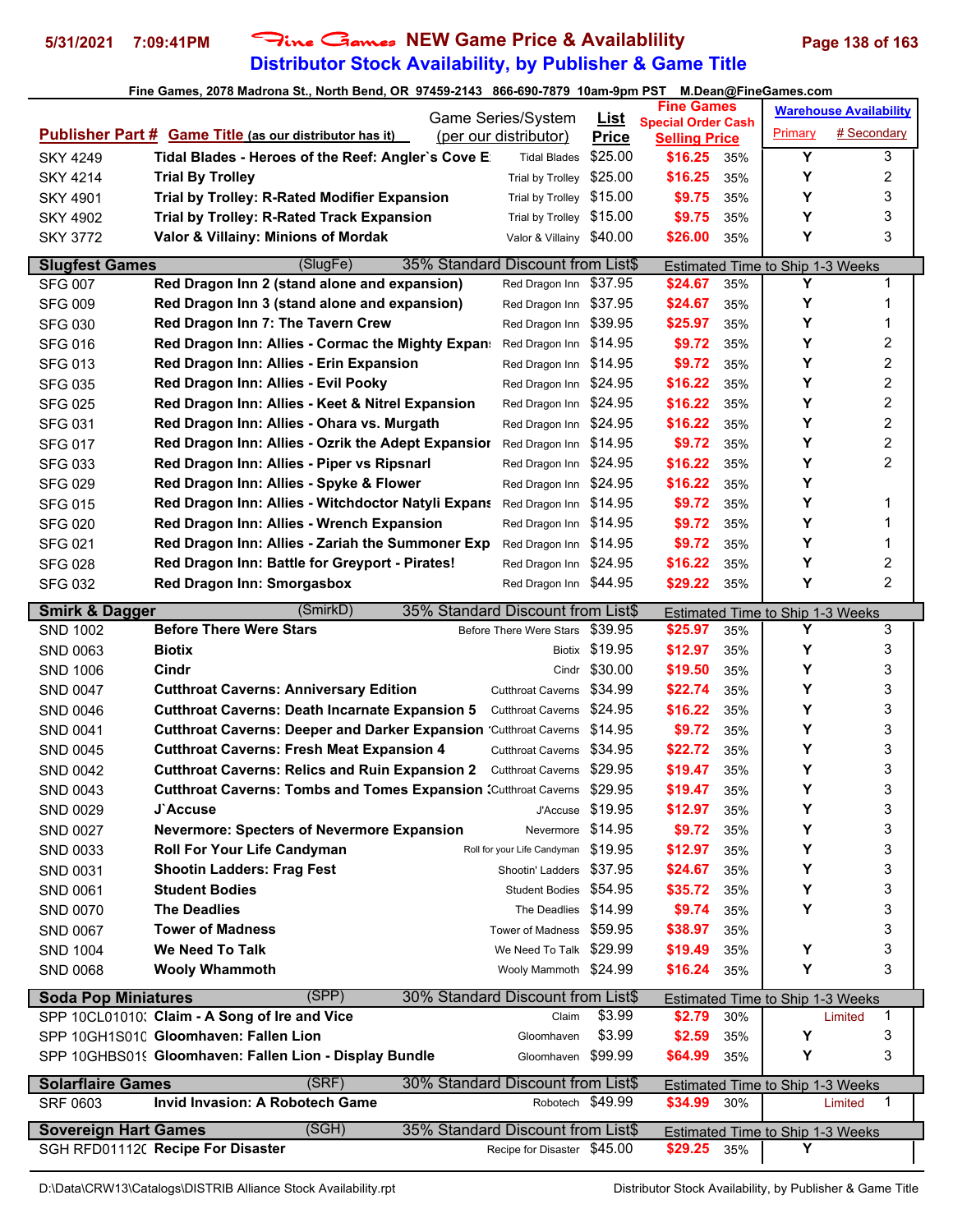## **Distributor Stock Availability, by Publisher & Game Title 5/31/2021 7:09:41PM** Fine Games **NEW Game Price & Availablility Page 139 of 163**

|                                | $\frac{1}{2}$ and $\frac{1}{2}$ and $\frac{1}{2}$ and $\frac{1}{2}$ and $\frac{1}{2}$ and $\frac{1}{2}$ and $\frac{1}{2}$ and $\frac{1}{2}$ and $\frac{1}{2}$ and $\frac{1}{2}$ and $\frac{1}{2}$ and $\frac{1}{2}$ and $\frac{1}{2}$ and $\frac{1}{2}$ and $\frac{1}{2}$ and $\frac{1}{2}$ a | Game Series/System                                      | <u>List</u>     | <b>Fine Games</b>                                 |       | וווסטופטוונשט וווסטמוווסטונטווו       | <b>Warehouse Availability</b> |   |
|--------------------------------|-----------------------------------------------------------------------------------------------------------------------------------------------------------------------------------------------------------------------------------------------------------------------------------------------|---------------------------------------------------------|-----------------|---------------------------------------------------|-------|---------------------------------------|-------------------------------|---|
|                                | <b>Publisher Part # Game Title (as our distributor has it)</b>                                                                                                                                                                                                                                | (per our distributor)                                   | <b>Price</b>    | <b>Special Order Cash</b><br><b>Selling Price</b> |       | <b>Primary</b>                        | # Secondary                   |   |
|                                | (SPN)                                                                                                                                                                                                                                                                                         |                                                         |                 |                                                   |       |                                       |                               |   |
| <b>Spinmaster</b><br>SPN 34320 | <b>Marvel Hail Hydra</b>                                                                                                                                                                                                                                                                      | 35% Standard Discount from List\$<br>Hail Hydra \$29.99 |                 | \$19.49                                           | 35%   | Estimated Time to Ship 1-3 Weeks<br>Υ |                               | 1 |
|                                |                                                                                                                                                                                                                                                                                               |                                                         |                 |                                                   |       |                                       |                               |   |
| <b>Steamforged Games Ltd</b>   | (SFL)                                                                                                                                                                                                                                                                                         | 0% Standard Discount from List\$                        |                 |                                                   |       | Estimated Time to Ship 1-3 Weeks      |                               |   |
| SFL AACC-001                   | <b>Animal Adventures: Cats &amp; Catacombs Questing TAnimal Adventures</b>                                                                                                                                                                                                                    |                                                         | \$18.57         | \$18.57                                           | 0%    | Y                                     |                               | 3 |
| SFL AACC-002                   | Animal Adventures: Cats & Catacombs Questing TAnimal Adventures \$18.57                                                                                                                                                                                                                       |                                                         |                 | \$18.57                                           | 0%    | Υ                                     |                               | 3 |
| SFL AAGC-003                   | Animal Adventures: Secrets of Gullet Cove - Cats Animal Adventures \$17.04                                                                                                                                                                                                                    |                                                         |                 | \$17.04                                           | 0%    | Υ                                     |                               | 3 |
| SFL AAGC-002                   | Animal Adventures: Secrets of Gullet Cove - Dogs Animal Adventures \$17.04                                                                                                                                                                                                                    |                                                         |                 | \$17.04                                           | 0%    | Y                                     |                               | 2 |
| SFL AAGC-005                   | Animal Adventures: Secrets of Gullet Cove - EnemAnimal Adventures \$17.04                                                                                                                                                                                                                     |                                                         |                 | \$17.04                                           | $0\%$ | Υ                                     |                               | 2 |
| SFL AAGC-004                   | <b>Animal Adventures: Secrets of Gullet Cove - Rat KAnimal Adventures</b>                                                                                                                                                                                                                     |                                                         | \$22.29         | \$22.29                                           | 0%    | Υ                                     |                               | 2 |
| SFL AADD-001                   | <b>Animal Adventures: Tales of Dungeons and DoggiAnimal Adventures</b>                                                                                                                                                                                                                        |                                                         | \$18.57         | \$18.57                                           | $0\%$ | Υ                                     |                               | 3 |
| SFL AADD-002                   | <b>Animal Adventures: Tales of Dungeons and DoggiAnimal Adventures</b>                                                                                                                                                                                                                        |                                                         | \$18.57         | \$18.57                                           | 0%    | Y                                     |                               | 3 |
| SFL AADD-003                   | <b>Animal Adventures: Tales of Dungeons and DoggiAnimal Adventures</b>                                                                                                                                                                                                                        |                                                         | \$18.57         | \$18.57                                           | 0%    |                                       | Limited                       | 1 |
| <b>SFL DS-011</b>              | Dark Souls: Asylum Demon Expansion                                                                                                                                                                                                                                                            | Dark Souls                                              | \$60.00         | \$45.00                                           | 25%   | Υ                                     |                               | 3 |
| <b>SFL DS-017</b>              | <b>Dark Souls: Executioners Chariot Expansion</b>                                                                                                                                                                                                                                             | Dark Souls \$52.00                                      |                 | \$52.00                                           | 0%    | Υ                                     |                               | 3 |
| <b>SFL DS-004</b>              | <b>Dark Souls: Explorers Expansion</b>                                                                                                                                                                                                                                                        | Dark Souls \$52.00                                      |                 | \$52.00                                           | $0\%$ | Y                                     |                               | 2 |
| <b>SFL DS-010</b>              | Dark Souls: Gaping Dragon Expansion                                                                                                                                                                                                                                                           | Dark Souls \$70.00                                      |                 | \$52.50                                           | 25%   | Y                                     |                               | 3 |
| <b>SFL DS-005</b>              | Dark Souls: Iron Keep Expansion                                                                                                                                                                                                                                                               | Dark Souls \$52.00                                      |                 | \$52.00                                           | $0\%$ | Y                                     |                               | 2 |
| <b>SFL DS-003</b>              | <b>Dark Souls: Phantoms Expansion</b>                                                                                                                                                                                                                                                         | Dark Souls \$37.14                                      |                 | \$37.14                                           | 0%    | Υ                                     |                               | 3 |
|                                | SFL DSTCG-002 Dark Souls: The Card Game Forgotten Paths Expax Souls Card Game \$35.00                                                                                                                                                                                                         |                                                         |                 | \$26.25                                           | 25%   |                                       | Limited                       | 1 |
|                                | SFL DSTCG-003 Dark Souls: The Card Game Seekers of Humanity of Souls Card Game \$26.00                                                                                                                                                                                                        |                                                         |                 | \$26.00                                           | 0%    | Υ                                     |                               | 2 |
| <b>SFL DS-016</b>              | <b>Dark Souls: The Last Giant</b>                                                                                                                                                                                                                                                             | Dark Souls \$44.57                                      |                 | \$44.57                                           | 0%    | Υ                                     |                               | 1 |
| <b>SFL DS-012</b>              | Dark Souls: Vordt of the Boreal Valley Expansion                                                                                                                                                                                                                                              | Dark Souls \$44.57                                      |                 | \$44.57                                           | 0%    | Y                                     |                               | 3 |
| SFL DMC-001                    | Devil May Cry: The Bloody Palace                                                                                                                                                                                                                                                              | Devil May Cry \$74.24                                   |                 | \$74.24                                           | 0%    | Υ                                     |                               | 3 |
| <b>SFL EE-003</b>              | <b>Epic Encounters: Caverns of the Frost Giant</b>                                                                                                                                                                                                                                            | Epic Encounters \$39.95                                 |                 | \$29.96                                           | 25%   | Υ                                     |                               | 3 |
| SFL EE-001                     | Epic Encounters: Lair of the Red Dragon                                                                                                                                                                                                                                                       | Epic Encounters \$49.95                                 |                 | \$37.46                                           | 25%   | Y                                     |                               | 3 |
| SFL EE-002                     | Epic Encounters: Shrine of the Kobold Queen                                                                                                                                                                                                                                                   | Epic Encounters \$49.95                                 |                 | \$37.46                                           | 25%   | Υ                                     |                               | 3 |
| <b>SFL EE-005</b>              | Epic Encounters: Swamp of the Hydra                                                                                                                                                                                                                                                           | Epic Encounters \$39.95                                 |                 | \$29.96                                           | 25%   | Y                                     |                               | 3 |
| SFL EE-006                     | <b>Epic Encounters: Village of the Goblin Chief</b>                                                                                                                                                                                                                                           | Epic Encounters \$49.95                                 |                 | \$37.46                                           | 25%   | Υ                                     |                               | 3 |
| SFL GT-024                     | Godtear: Helena, Inspiration of Hope                                                                                                                                                                                                                                                          |                                                         | Godtear \$22.27 | \$22.27                                           | 0%    | Y                                     |                               | 3 |
| <b>SFL GT-022</b>              | <b>Godtear: Jeen, The Wandering Warrior</b>                                                                                                                                                                                                                                                   |                                                         | Godtear \$22.29 | \$22.29                                           | 0%    |                                       | Limited                       | 1 |
| SFL GT-004                     | <b>Godtear: Lorsann, The Autumnal Wind</b>                                                                                                                                                                                                                                                    |                                                         | Godtear \$22.29 | \$22.29                                           | 0%    |                                       | Limited                       | 1 |
| SFL GT-021                     | <b>Godtear: Luella, the Raging Storm</b>                                                                                                                                                                                                                                                      |                                                         | Godtear \$22.29 | \$22.29                                           | 0%    |                                       | Limited                       | 1 |
| <b>SFL GT-025</b>              | <b>Godtear: Maxen, The Artificer</b>                                                                                                                                                                                                                                                          |                                                         | Godtear \$22.27 | \$22.27                                           | 0%    | Υ                                     |                               | 3 |
| SFL GT-002                     | <b>Godtear: Raith/Marid, the Rising Tsunami</b>                                                                                                                                                                                                                                               |                                                         | Godtear \$22.29 | \$22.29                                           | 0%    | Y                                     |                               | 2 |
| SFL GT-005                     | Godtear: Shayle, Keeper of the Oath                                                                                                                                                                                                                                                           |                                                         | Godtear \$22.24 | \$22.24                                           | 0%    | Υ                                     |                               | 2 |
| <b>SFL GT-015</b>              | <b>Godtear: Sneaky Peet, The Maligned</b>                                                                                                                                                                                                                                                     |                                                         | Godtear \$22.29 | \$22.29                                           | 0%    | Υ                                     |                               |   |
|                                | SFL BACC01-00: Guild Ball Plot Card & Token Set                                                                                                                                                                                                                                               | Guild Ball \$13.37                                      |                 | \$13.37                                           | 0%    |                                       | Limited                       | 1 |
| SFL HZD-001                    | Horizon Zero Dawn: The Board Game                                                                                                                                                                                                                                                             | Horizon Zero Dawn \$74.24                               |                 | \$74.24                                           | 0%    | Υ                                     |                               | 1 |
| SFL PAC-001                    | PAC-MAN The Card Game (Display 6)                                                                                                                                                                                                                                                             | Pac-Man                                                 | \$7.41          | \$7.41                                            | 0%    | Y                                     |                               | 3 |
| SFL PB-CG                      | Peaky Blinders: Faster than Truth                                                                                                                                                                                                                                                             | Peakky Blinders \$14.84                                 |                 | \$14.84                                           | 0%    | Y                                     |                               | 2 |
| <b>SFL RE2-001</b>             | <b>Resident Evil 2 - The Board Game</b>                                                                                                                                                                                                                                                       | Resident Evil 2 \$74.29                                 |                 | \$74.29                                           | 0%    |                                       | Limited                       | 1 |
| SFL SG-001                     | <b>Shadow Games</b>                                                                                                                                                                                                                                                                           | Shadow Games \$25.07                                    |                 | \$25.07                                           | 0%    |                                       |                               | 3 |
| <b>Steve Jackson Games</b>     | (SJG)                                                                                                                                                                                                                                                                                         | 35% Standard Discount from List\$                       |                 |                                                   |       | Estimated Time to Ship 1-3 Weeks      |                               |   |
| SJG 131346                     | Aw, Craps!                                                                                                                                                                                                                                                                                    | Dice                                                    | \$3.95          | \$2.57                                            | 35%   | Y                                     |                               | 2 |
| SJG 1571                       | <b>Blob Lobber</b>                                                                                                                                                                                                                                                                            | <b>Blob Lobber</b>                                      | \$6.95          | \$4.86                                            | 30%   |                                       | Limited                       | 2 |
| SJG 5922                       | <b>Bullet Dice</b>                                                                                                                                                                                                                                                                            | <b>Bullet Dice</b>                                      | \$9.95          | \$6.47                                            | 35%   | Y                                     |                               | 2 |
| SJG 5927                       | <b>Cthulhu D6 Dice Set</b>                                                                                                                                                                                                                                                                    |                                                         | Dice \$11.95    | \$7.77                                            | 35%   | Y                                     |                               | 2 |
| SJG 1389                       | <b>Deadly Doodles</b>                                                                                                                                                                                                                                                                         | Deadly Doodles                                          | \$19.95         | \$12.97                                           | 35%   | Y                                     |                               | 3 |
| SJG 1399                       | <b>Deadly Doodles: Deadly Doodles 2 Expansion</b>                                                                                                                                                                                                                                             | Deadly Doodles \$24.95                                  |                 | \$16.22                                           | 35%   | Υ                                     |                               | 3 |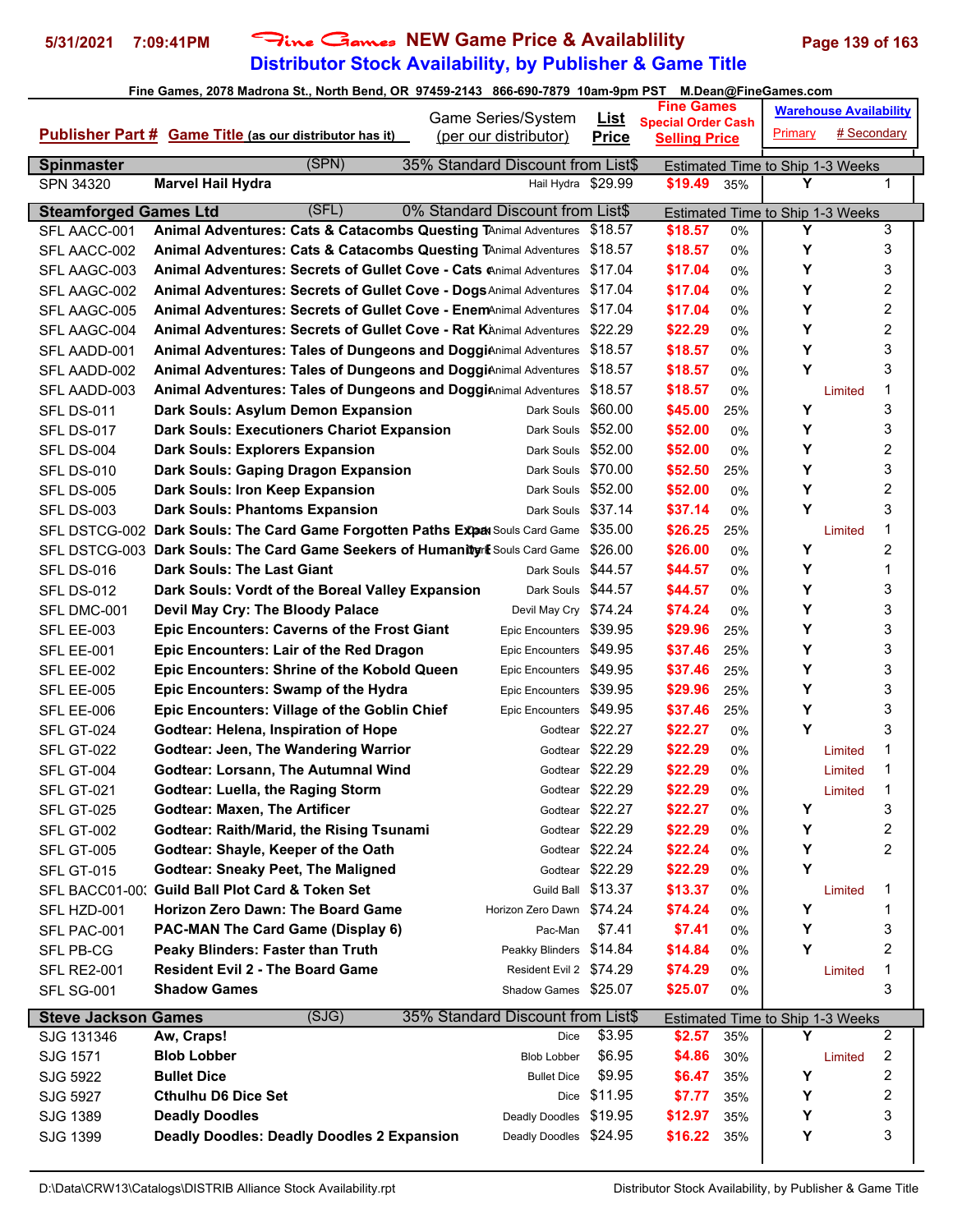# **Distributor Stock Availability, by Publisher & Game Title 5/31/2021 7:09:41PM** Fine Games **NEW Game Price & Availablility Page 140 of 163**

| Game Series/System<br><u>List</u><br><b>Special Order Cash</b><br># Secondary<br>Primary<br><b>Publisher Part # Game Title (as our distributor has it)</b><br>(per our distributor)<br><b>Price</b><br><b>Selling Price</b><br>Y<br>2<br>\$11.95<br>SJG 5213<br>Dice Bag: Cyberskull<br>\$7.77<br>Dice Bag<br>35%<br>Υ<br>1<br>\$11.95<br>Dice Bag: Lich<br>\$7.77<br>SJG 5211<br>Dice Bag<br>35%<br>2<br>Υ<br>\$11.95<br>SJG 5217<br>Dice Bag: Munchkin Kittens<br>\$7.77<br>Dice Bag<br>35%<br>2<br>\$8.95<br>Y<br><b>Dragon D6 Dice Set</b><br>\$5.82<br>35%<br><b>SJG 5957</b><br>Dice<br>3<br>Y<br>Dungeon Fantasy RPG: Boxed Set, 2nd Printing ungeon Fantasy RPG<br>\$79.95<br>\$51.97<br>SJG 01-1005<br>35%<br>Υ<br>2<br><b>GURPS: 4th Edition - Basic Set Campaigns Hardco</b><br>\$34.95<br>\$22.72<br>SJG 01-0002<br><b>GURPS</b><br>35%<br>Y<br>Hack & Slash<br>\$19.95<br>\$12.97<br>35%<br>SJG 5965<br>Hack & Slash<br>Y<br>$\overline{2}$<br>\$10.95<br><b>Halloween D6 Dice Set</b><br>\$7.12<br>SJG 131322<br>35%<br>Dice<br>1<br>\$14.95<br>I Hate Zombies (DISPLAY 6)<br>\$10.46<br>SJG 1309<br>I Hate Zombies<br>30%<br>Limited<br>3<br>Y<br>Illuminati: 1000 Piece Puzzle<br>Puzzles \$19.95<br>SJG 5961<br>\$12.97<br>35%<br>3<br>Υ<br>SJG 1578<br><b>Illuminati: Alternative Truths</b><br>\$34.95<br>\$22.72<br>35%<br>Illuminati<br>1<br>SJG 5928<br>Illuminati: D6 Dice Set<br>\$10.95<br>\$7.66<br>30%<br>Illuminati<br>Limited<br>3<br>Puzzles \$19.95<br>Kitten Adventurers: 500 Piece Puzzle<br>\$12.97<br>SJG 5960<br>35%<br>3<br>Υ<br>Le Boomb!: Black<br>\$6.95<br>\$4.52<br>35%<br>SJG 131347A<br>Le Boomb<br>3<br>\$6.95<br>\$4.52<br>Le Boomb!: Blue<br>35%<br>SJG 131347C<br>Le Boomb<br>3<br>\$6.95<br>Y<br>Le Boomb!: Pink<br>\$4.52<br>SJG 131347D<br>Le Boomb<br>35%<br>2<br>\$6.95<br>Y<br>Le Boomb!: Red<br>\$4.52<br>SJG 131347B<br>Le Boomb<br>35%<br>Υ<br>Meeple D6 Dice Set: Black<br>\$10.95<br>\$7.12<br>35%<br>1<br><b>SJG 5940A</b><br>Dice<br>Υ<br>\$10.95<br>\$7.12<br><b>SJG 5940C</b><br>Meeple D6 Dice Set: Blue<br>1<br>35%<br>Dice<br>Υ<br>\$10.95<br>\$7.12<br>Meeple D6 Dice Set: Green<br><b>SJG 5940B</b><br>35%<br>Dice<br>Y<br>$\overline{c}$<br>\$7.12<br>Meeple D6 Dice Set: Red<br>\$10.95<br>35%<br><b>SJG 5940D</b><br>Dice<br>Y<br><b>Meeple D6 Dice Set: White</b><br>\$10.95<br>\$7.12<br>1<br>35%<br><b>SJG 5940F</b><br>Dice<br>Y<br>\$10.95<br>1<br><b>Meeple D6 Dice Set: Yellow</b><br>\$7.12<br><b>SJG 5940E</b><br>35%<br>Dice<br>\$14.95<br>1<br><b>Muertoons (DISPLAY 6)</b><br>\$10.46<br>SJG 1382<br>Muertoons<br>30%<br>Limited<br>$\overline{2}$<br>Y<br><b>Munchkin (Revised Edition)</b><br>\$24.95<br>\$16.22<br>SJG 1408<br>35%<br>Munchkin<br>1<br><b>Munchkin CCG: Fashion Furious Booster Display Collectible Card Game</b><br>\$94.80<br>\$66.36<br>SJG 4506-D<br>30%<br>Limited<br>1<br>SJG 4510<br><b>Munchkin CCG: Introductory Set</b><br>\$29.95<br>\$20.97<br>Munchkin Collectible Card Game<br>30%<br>Limited<br>3<br>Y<br><b>Munchkin CCG: Phat Pack</b><br>\$19.95<br>\$12.97<br><b>SJG 4511PP</b><br>Munchkin Collectible Card Game<br>35%<br><b>Munchkin CCG: Wizard/Bard Starter</b><br>\$19.95<br>\$13.97<br>1<br>SJG 4502<br>Munchkin Collectible Card Game<br>30%<br>Limited<br>1<br>\$9.95<br><b>Munchkin Mighty Monsters</b><br>\$6.96<br>SJG 1438<br>30%<br>Limited<br>Munchkin Mighty Monsters<br>3<br>\$24.95<br><b>SJG 1408M</b><br><b>Munchkin: Mass Market Edition</b><br>\$16.22<br>Υ<br>Munchkin<br>35%<br>2<br>Y<br><b>Munchkin: Munchkin 4 - Need for Steed</b><br>Munchkin \$19.95<br>\$12.97<br><b>SJG 1444</b><br>35%<br>Y<br>2<br>\$12.97<br>Munchkin \$19.95<br>35%<br>SJG 1576<br>Munchkin: Munchkin 6 - Double Dungeons (Expane<br>3<br>Υ<br>Munchkin: Munchkin 8 - Half Horse, Will Travel<br>Munchkin \$19.95<br>\$12.97<br>SJG 1485<br>35%<br>\$6.95<br>Munchkin: Munchkin Alphabet Coloring Book Blist<br>\$4.86<br>1<br>SJG 3411<br>30%<br>Munchkin<br>Limited<br>Y<br><b>Munchkin: Munchkin Apocalypse</b><br>Munchkin \$24.95<br>\$16.22<br>1<br>SJG 1503<br>35%<br>Y<br>Munchkin: Munchkin Apocalypse - Guest Artist Ed<br>Munchkin \$29.95<br>\$19.47<br>1<br>35%<br>SJG 1525<br>\$6.95<br>Munchkin: Munchkin Apocalypse - Kill-O-Meter<br>1<br>SJG 5572<br>Munchkin<br>\$4.86<br>30%<br>Limited<br>\$5.95<br>Munchkin: Munchkin Apocalypse - Mars Attacks B<br>\$4.16<br>1<br>SJG 4236<br>Munchkin<br>30%<br>Limited<br>Munchkin: Munchkin Apocalypse 2 - Sheep Impact<br>\$19.95<br>\$13.97<br>2<br>SJG 1504<br>Munchkin<br>30%<br>Limited<br>\$5.95<br>Υ<br>1<br><b>Munchkin: Munchkin Black Friday</b><br>\$3.87<br>SJG 5542<br>35%<br>Munchkin<br>2<br>Munchkin \$24.95<br>Y<br><b>Munchkin: Munchkin Cthulhu</b><br>\$16.22<br>SJG 1447<br>35%<br>\$29.95<br>1<br>Munchkin: Munchkin Cthulhu - Guest Artist Editior<br>\$20.97<br>SJG 1516<br>Munchkin<br>30%<br>Limited<br>3<br>Y<br>Munchkin: Munchkin Cthulhu - Sanity Check<br>\$9.95<br>\$6.47<br>SJG 4267<br>Munchkin<br>35%<br>Munchkin: Munchkin Cthulhu 3 - Unspeakable Vau<br>Munchkin \$11.95<br>\$7.77<br>Y<br>1<br>SJG 1455<br>35%<br>$\overline{\mathbf{c}}$<br>Munchkin: Munchkin Cthulhu 4 - Crazed Caverns<br>Υ<br>Munchkin \$10.95<br>\$7.12<br>SJG 1465<br>35%<br>Y<br>3<br><b>Munchkin: Munchkin Deluxe</b><br>Munchkin \$29.95<br>\$19.47<br>SJG 1483<br>35%<br>Υ<br>3<br><b>Munchkin: Munchkin Dice Bag</b><br>Dice Bag \$11.95<br>\$7.77<br>SJG 5216<br>35%<br>3<br>\$9.95<br><b>Munchkin: Munchkin Enhancers Expansion</b><br>\$6.47<br>SJG 4257<br>Munchkin<br>35%<br>$\overline{c}$<br>\$5.95<br>Munchkin: Munchkin Kobolds Ate My Baby Booste<br>\$4.16<br>SJG 4246<br>Munchkin<br>30%<br>Limited |  |  |  | <b>Fine Games</b> |  | <b>Warehouse Availability</b> |  |  |
|----------------------------------------------------------------------------------------------------------------------------------------------------------------------------------------------------------------------------------------------------------------------------------------------------------------------------------------------------------------------------------------------------------------------------------------------------------------------------------------------------------------------------------------------------------------------------------------------------------------------------------------------------------------------------------------------------------------------------------------------------------------------------------------------------------------------------------------------------------------------------------------------------------------------------------------------------------------------------------------------------------------------------------------------------------------------------------------------------------------------------------------------------------------------------------------------------------------------------------------------------------------------------------------------------------------------------------------------------------------------------------------------------------------------------------------------------------------------------------------------------------------------------------------------------------------------------------------------------------------------------------------------------------------------------------------------------------------------------------------------------------------------------------------------------------------------------------------------------------------------------------------------------------------------------------------------------------------------------------------------------------------------------------------------------------------------------------------------------------------------------------------------------------------------------------------------------------------------------------------------------------------------------------------------------------------------------------------------------------------------------------------------------------------------------------------------------------------------------------------------------------------------------------------------------------------------------------------------------------------------------------------------------------------------------------------------------------------------------------------------------------------------------------------------------------------------------------------------------------------------------------------------------------------------------------------------------------------------------------------------------------------------------------------------------------------------------------------------------------------------------------------------------------------------------------------------------------------------------------------------------------------------------------------------------------------------------------------------------------------------------------------------------------------------------------------------------------------------------------------------------------------------------------------------------------------------------------------------------------------------------------------------------------------------------------------------------------------------------------------------------------------------------------------------------------------------------------------------------------------------------------------------------------------------------------------------------------------------------------------------------------------------------------------------------------------------------------------------------------------------------------------------------------------------------------------------------------------------------------------------------------------------------------------------------------------------------------------------------------------------------------------------------------------------------------------------------------------------------------------------------------------------------------------------------------------------------------------------------------------------------------------------------------------------------------------------------------------------------------------------------------------------------------------------------------------------------------------------------------------------------------------------------------------------------------------------------------------------------------------------------------------------------------------------------------------------------------------------------------------------------------------------------------------------------------------------------------------------------------------------------------------------------------------------------------------------------------------------------------------------------------------------------------------------------------------------------------------------------------------------------------------------------------------------------------------------------------------------------------------------------------------------------------------------------------------------------------------------------|--|--|--|-------------------|--|-------------------------------|--|--|
|                                                                                                                                                                                                                                                                                                                                                                                                                                                                                                                                                                                                                                                                                                                                                                                                                                                                                                                                                                                                                                                                                                                                                                                                                                                                                                                                                                                                                                                                                                                                                                                                                                                                                                                                                                                                                                                                                                                                                                                                                                                                                                                                                                                                                                                                                                                                                                                                                                                                                                                                                                                                                                                                                                                                                                                                                                                                                                                                                                                                                                                                                                                                                                                                                                                                                                                                                                                                                                                                                                                                                                                                                                                                                                                                                                                                                                                                                                                                                                                                                                                                                                                                                                                                                                                                                                                                                                                                                                                                                                                                                                                                                                                                                                                                                                                                                                                                                                                                                                                                                                                                                                                                                                                                                                                                                                                                                                                                                                                                                                                                                                                                                                                                                                                            |  |  |  |                   |  |                               |  |  |
|                                                                                                                                                                                                                                                                                                                                                                                                                                                                                                                                                                                                                                                                                                                                                                                                                                                                                                                                                                                                                                                                                                                                                                                                                                                                                                                                                                                                                                                                                                                                                                                                                                                                                                                                                                                                                                                                                                                                                                                                                                                                                                                                                                                                                                                                                                                                                                                                                                                                                                                                                                                                                                                                                                                                                                                                                                                                                                                                                                                                                                                                                                                                                                                                                                                                                                                                                                                                                                                                                                                                                                                                                                                                                                                                                                                                                                                                                                                                                                                                                                                                                                                                                                                                                                                                                                                                                                                                                                                                                                                                                                                                                                                                                                                                                                                                                                                                                                                                                                                                                                                                                                                                                                                                                                                                                                                                                                                                                                                                                                                                                                                                                                                                                                                            |  |  |  |                   |  |                               |  |  |
|                                                                                                                                                                                                                                                                                                                                                                                                                                                                                                                                                                                                                                                                                                                                                                                                                                                                                                                                                                                                                                                                                                                                                                                                                                                                                                                                                                                                                                                                                                                                                                                                                                                                                                                                                                                                                                                                                                                                                                                                                                                                                                                                                                                                                                                                                                                                                                                                                                                                                                                                                                                                                                                                                                                                                                                                                                                                                                                                                                                                                                                                                                                                                                                                                                                                                                                                                                                                                                                                                                                                                                                                                                                                                                                                                                                                                                                                                                                                                                                                                                                                                                                                                                                                                                                                                                                                                                                                                                                                                                                                                                                                                                                                                                                                                                                                                                                                                                                                                                                                                                                                                                                                                                                                                                                                                                                                                                                                                                                                                                                                                                                                                                                                                                                            |  |  |  |                   |  |                               |  |  |
|                                                                                                                                                                                                                                                                                                                                                                                                                                                                                                                                                                                                                                                                                                                                                                                                                                                                                                                                                                                                                                                                                                                                                                                                                                                                                                                                                                                                                                                                                                                                                                                                                                                                                                                                                                                                                                                                                                                                                                                                                                                                                                                                                                                                                                                                                                                                                                                                                                                                                                                                                                                                                                                                                                                                                                                                                                                                                                                                                                                                                                                                                                                                                                                                                                                                                                                                                                                                                                                                                                                                                                                                                                                                                                                                                                                                                                                                                                                                                                                                                                                                                                                                                                                                                                                                                                                                                                                                                                                                                                                                                                                                                                                                                                                                                                                                                                                                                                                                                                                                                                                                                                                                                                                                                                                                                                                                                                                                                                                                                                                                                                                                                                                                                                                            |  |  |  |                   |  |                               |  |  |
|                                                                                                                                                                                                                                                                                                                                                                                                                                                                                                                                                                                                                                                                                                                                                                                                                                                                                                                                                                                                                                                                                                                                                                                                                                                                                                                                                                                                                                                                                                                                                                                                                                                                                                                                                                                                                                                                                                                                                                                                                                                                                                                                                                                                                                                                                                                                                                                                                                                                                                                                                                                                                                                                                                                                                                                                                                                                                                                                                                                                                                                                                                                                                                                                                                                                                                                                                                                                                                                                                                                                                                                                                                                                                                                                                                                                                                                                                                                                                                                                                                                                                                                                                                                                                                                                                                                                                                                                                                                                                                                                                                                                                                                                                                                                                                                                                                                                                                                                                                                                                                                                                                                                                                                                                                                                                                                                                                                                                                                                                                                                                                                                                                                                                                                            |  |  |  |                   |  |                               |  |  |
|                                                                                                                                                                                                                                                                                                                                                                                                                                                                                                                                                                                                                                                                                                                                                                                                                                                                                                                                                                                                                                                                                                                                                                                                                                                                                                                                                                                                                                                                                                                                                                                                                                                                                                                                                                                                                                                                                                                                                                                                                                                                                                                                                                                                                                                                                                                                                                                                                                                                                                                                                                                                                                                                                                                                                                                                                                                                                                                                                                                                                                                                                                                                                                                                                                                                                                                                                                                                                                                                                                                                                                                                                                                                                                                                                                                                                                                                                                                                                                                                                                                                                                                                                                                                                                                                                                                                                                                                                                                                                                                                                                                                                                                                                                                                                                                                                                                                                                                                                                                                                                                                                                                                                                                                                                                                                                                                                                                                                                                                                                                                                                                                                                                                                                                            |  |  |  |                   |  |                               |  |  |
|                                                                                                                                                                                                                                                                                                                                                                                                                                                                                                                                                                                                                                                                                                                                                                                                                                                                                                                                                                                                                                                                                                                                                                                                                                                                                                                                                                                                                                                                                                                                                                                                                                                                                                                                                                                                                                                                                                                                                                                                                                                                                                                                                                                                                                                                                                                                                                                                                                                                                                                                                                                                                                                                                                                                                                                                                                                                                                                                                                                                                                                                                                                                                                                                                                                                                                                                                                                                                                                                                                                                                                                                                                                                                                                                                                                                                                                                                                                                                                                                                                                                                                                                                                                                                                                                                                                                                                                                                                                                                                                                                                                                                                                                                                                                                                                                                                                                                                                                                                                                                                                                                                                                                                                                                                                                                                                                                                                                                                                                                                                                                                                                                                                                                                                            |  |  |  |                   |  |                               |  |  |
|                                                                                                                                                                                                                                                                                                                                                                                                                                                                                                                                                                                                                                                                                                                                                                                                                                                                                                                                                                                                                                                                                                                                                                                                                                                                                                                                                                                                                                                                                                                                                                                                                                                                                                                                                                                                                                                                                                                                                                                                                                                                                                                                                                                                                                                                                                                                                                                                                                                                                                                                                                                                                                                                                                                                                                                                                                                                                                                                                                                                                                                                                                                                                                                                                                                                                                                                                                                                                                                                                                                                                                                                                                                                                                                                                                                                                                                                                                                                                                                                                                                                                                                                                                                                                                                                                                                                                                                                                                                                                                                                                                                                                                                                                                                                                                                                                                                                                                                                                                                                                                                                                                                                                                                                                                                                                                                                                                                                                                                                                                                                                                                                                                                                                                                            |  |  |  |                   |  |                               |  |  |
|                                                                                                                                                                                                                                                                                                                                                                                                                                                                                                                                                                                                                                                                                                                                                                                                                                                                                                                                                                                                                                                                                                                                                                                                                                                                                                                                                                                                                                                                                                                                                                                                                                                                                                                                                                                                                                                                                                                                                                                                                                                                                                                                                                                                                                                                                                                                                                                                                                                                                                                                                                                                                                                                                                                                                                                                                                                                                                                                                                                                                                                                                                                                                                                                                                                                                                                                                                                                                                                                                                                                                                                                                                                                                                                                                                                                                                                                                                                                                                                                                                                                                                                                                                                                                                                                                                                                                                                                                                                                                                                                                                                                                                                                                                                                                                                                                                                                                                                                                                                                                                                                                                                                                                                                                                                                                                                                                                                                                                                                                                                                                                                                                                                                                                                            |  |  |  |                   |  |                               |  |  |
|                                                                                                                                                                                                                                                                                                                                                                                                                                                                                                                                                                                                                                                                                                                                                                                                                                                                                                                                                                                                                                                                                                                                                                                                                                                                                                                                                                                                                                                                                                                                                                                                                                                                                                                                                                                                                                                                                                                                                                                                                                                                                                                                                                                                                                                                                                                                                                                                                                                                                                                                                                                                                                                                                                                                                                                                                                                                                                                                                                                                                                                                                                                                                                                                                                                                                                                                                                                                                                                                                                                                                                                                                                                                                                                                                                                                                                                                                                                                                                                                                                                                                                                                                                                                                                                                                                                                                                                                                                                                                                                                                                                                                                                                                                                                                                                                                                                                                                                                                                                                                                                                                                                                                                                                                                                                                                                                                                                                                                                                                                                                                                                                                                                                                                                            |  |  |  |                   |  |                               |  |  |
|                                                                                                                                                                                                                                                                                                                                                                                                                                                                                                                                                                                                                                                                                                                                                                                                                                                                                                                                                                                                                                                                                                                                                                                                                                                                                                                                                                                                                                                                                                                                                                                                                                                                                                                                                                                                                                                                                                                                                                                                                                                                                                                                                                                                                                                                                                                                                                                                                                                                                                                                                                                                                                                                                                                                                                                                                                                                                                                                                                                                                                                                                                                                                                                                                                                                                                                                                                                                                                                                                                                                                                                                                                                                                                                                                                                                                                                                                                                                                                                                                                                                                                                                                                                                                                                                                                                                                                                                                                                                                                                                                                                                                                                                                                                                                                                                                                                                                                                                                                                                                                                                                                                                                                                                                                                                                                                                                                                                                                                                                                                                                                                                                                                                                                                            |  |  |  |                   |  |                               |  |  |
|                                                                                                                                                                                                                                                                                                                                                                                                                                                                                                                                                                                                                                                                                                                                                                                                                                                                                                                                                                                                                                                                                                                                                                                                                                                                                                                                                                                                                                                                                                                                                                                                                                                                                                                                                                                                                                                                                                                                                                                                                                                                                                                                                                                                                                                                                                                                                                                                                                                                                                                                                                                                                                                                                                                                                                                                                                                                                                                                                                                                                                                                                                                                                                                                                                                                                                                                                                                                                                                                                                                                                                                                                                                                                                                                                                                                                                                                                                                                                                                                                                                                                                                                                                                                                                                                                                                                                                                                                                                                                                                                                                                                                                                                                                                                                                                                                                                                                                                                                                                                                                                                                                                                                                                                                                                                                                                                                                                                                                                                                                                                                                                                                                                                                                                            |  |  |  |                   |  |                               |  |  |
|                                                                                                                                                                                                                                                                                                                                                                                                                                                                                                                                                                                                                                                                                                                                                                                                                                                                                                                                                                                                                                                                                                                                                                                                                                                                                                                                                                                                                                                                                                                                                                                                                                                                                                                                                                                                                                                                                                                                                                                                                                                                                                                                                                                                                                                                                                                                                                                                                                                                                                                                                                                                                                                                                                                                                                                                                                                                                                                                                                                                                                                                                                                                                                                                                                                                                                                                                                                                                                                                                                                                                                                                                                                                                                                                                                                                                                                                                                                                                                                                                                                                                                                                                                                                                                                                                                                                                                                                                                                                                                                                                                                                                                                                                                                                                                                                                                                                                                                                                                                                                                                                                                                                                                                                                                                                                                                                                                                                                                                                                                                                                                                                                                                                                                                            |  |  |  |                   |  |                               |  |  |
|                                                                                                                                                                                                                                                                                                                                                                                                                                                                                                                                                                                                                                                                                                                                                                                                                                                                                                                                                                                                                                                                                                                                                                                                                                                                                                                                                                                                                                                                                                                                                                                                                                                                                                                                                                                                                                                                                                                                                                                                                                                                                                                                                                                                                                                                                                                                                                                                                                                                                                                                                                                                                                                                                                                                                                                                                                                                                                                                                                                                                                                                                                                                                                                                                                                                                                                                                                                                                                                                                                                                                                                                                                                                                                                                                                                                                                                                                                                                                                                                                                                                                                                                                                                                                                                                                                                                                                                                                                                                                                                                                                                                                                                                                                                                                                                                                                                                                                                                                                                                                                                                                                                                                                                                                                                                                                                                                                                                                                                                                                                                                                                                                                                                                                                            |  |  |  |                   |  |                               |  |  |
|                                                                                                                                                                                                                                                                                                                                                                                                                                                                                                                                                                                                                                                                                                                                                                                                                                                                                                                                                                                                                                                                                                                                                                                                                                                                                                                                                                                                                                                                                                                                                                                                                                                                                                                                                                                                                                                                                                                                                                                                                                                                                                                                                                                                                                                                                                                                                                                                                                                                                                                                                                                                                                                                                                                                                                                                                                                                                                                                                                                                                                                                                                                                                                                                                                                                                                                                                                                                                                                                                                                                                                                                                                                                                                                                                                                                                                                                                                                                                                                                                                                                                                                                                                                                                                                                                                                                                                                                                                                                                                                                                                                                                                                                                                                                                                                                                                                                                                                                                                                                                                                                                                                                                                                                                                                                                                                                                                                                                                                                                                                                                                                                                                                                                                                            |  |  |  |                   |  |                               |  |  |
|                                                                                                                                                                                                                                                                                                                                                                                                                                                                                                                                                                                                                                                                                                                                                                                                                                                                                                                                                                                                                                                                                                                                                                                                                                                                                                                                                                                                                                                                                                                                                                                                                                                                                                                                                                                                                                                                                                                                                                                                                                                                                                                                                                                                                                                                                                                                                                                                                                                                                                                                                                                                                                                                                                                                                                                                                                                                                                                                                                                                                                                                                                                                                                                                                                                                                                                                                                                                                                                                                                                                                                                                                                                                                                                                                                                                                                                                                                                                                                                                                                                                                                                                                                                                                                                                                                                                                                                                                                                                                                                                                                                                                                                                                                                                                                                                                                                                                                                                                                                                                                                                                                                                                                                                                                                                                                                                                                                                                                                                                                                                                                                                                                                                                                                            |  |  |  |                   |  |                               |  |  |
|                                                                                                                                                                                                                                                                                                                                                                                                                                                                                                                                                                                                                                                                                                                                                                                                                                                                                                                                                                                                                                                                                                                                                                                                                                                                                                                                                                                                                                                                                                                                                                                                                                                                                                                                                                                                                                                                                                                                                                                                                                                                                                                                                                                                                                                                                                                                                                                                                                                                                                                                                                                                                                                                                                                                                                                                                                                                                                                                                                                                                                                                                                                                                                                                                                                                                                                                                                                                                                                                                                                                                                                                                                                                                                                                                                                                                                                                                                                                                                                                                                                                                                                                                                                                                                                                                                                                                                                                                                                                                                                                                                                                                                                                                                                                                                                                                                                                                                                                                                                                                                                                                                                                                                                                                                                                                                                                                                                                                                                                                                                                                                                                                                                                                                                            |  |  |  |                   |  |                               |  |  |
|                                                                                                                                                                                                                                                                                                                                                                                                                                                                                                                                                                                                                                                                                                                                                                                                                                                                                                                                                                                                                                                                                                                                                                                                                                                                                                                                                                                                                                                                                                                                                                                                                                                                                                                                                                                                                                                                                                                                                                                                                                                                                                                                                                                                                                                                                                                                                                                                                                                                                                                                                                                                                                                                                                                                                                                                                                                                                                                                                                                                                                                                                                                                                                                                                                                                                                                                                                                                                                                                                                                                                                                                                                                                                                                                                                                                                                                                                                                                                                                                                                                                                                                                                                                                                                                                                                                                                                                                                                                                                                                                                                                                                                                                                                                                                                                                                                                                                                                                                                                                                                                                                                                                                                                                                                                                                                                                                                                                                                                                                                                                                                                                                                                                                                                            |  |  |  |                   |  |                               |  |  |
|                                                                                                                                                                                                                                                                                                                                                                                                                                                                                                                                                                                                                                                                                                                                                                                                                                                                                                                                                                                                                                                                                                                                                                                                                                                                                                                                                                                                                                                                                                                                                                                                                                                                                                                                                                                                                                                                                                                                                                                                                                                                                                                                                                                                                                                                                                                                                                                                                                                                                                                                                                                                                                                                                                                                                                                                                                                                                                                                                                                                                                                                                                                                                                                                                                                                                                                                                                                                                                                                                                                                                                                                                                                                                                                                                                                                                                                                                                                                                                                                                                                                                                                                                                                                                                                                                                                                                                                                                                                                                                                                                                                                                                                                                                                                                                                                                                                                                                                                                                                                                                                                                                                                                                                                                                                                                                                                                                                                                                                                                                                                                                                                                                                                                                                            |  |  |  |                   |  |                               |  |  |
|                                                                                                                                                                                                                                                                                                                                                                                                                                                                                                                                                                                                                                                                                                                                                                                                                                                                                                                                                                                                                                                                                                                                                                                                                                                                                                                                                                                                                                                                                                                                                                                                                                                                                                                                                                                                                                                                                                                                                                                                                                                                                                                                                                                                                                                                                                                                                                                                                                                                                                                                                                                                                                                                                                                                                                                                                                                                                                                                                                                                                                                                                                                                                                                                                                                                                                                                                                                                                                                                                                                                                                                                                                                                                                                                                                                                                                                                                                                                                                                                                                                                                                                                                                                                                                                                                                                                                                                                                                                                                                                                                                                                                                                                                                                                                                                                                                                                                                                                                                                                                                                                                                                                                                                                                                                                                                                                                                                                                                                                                                                                                                                                                                                                                                                            |  |  |  |                   |  |                               |  |  |
|                                                                                                                                                                                                                                                                                                                                                                                                                                                                                                                                                                                                                                                                                                                                                                                                                                                                                                                                                                                                                                                                                                                                                                                                                                                                                                                                                                                                                                                                                                                                                                                                                                                                                                                                                                                                                                                                                                                                                                                                                                                                                                                                                                                                                                                                                                                                                                                                                                                                                                                                                                                                                                                                                                                                                                                                                                                                                                                                                                                                                                                                                                                                                                                                                                                                                                                                                                                                                                                                                                                                                                                                                                                                                                                                                                                                                                                                                                                                                                                                                                                                                                                                                                                                                                                                                                                                                                                                                                                                                                                                                                                                                                                                                                                                                                                                                                                                                                                                                                                                                                                                                                                                                                                                                                                                                                                                                                                                                                                                                                                                                                                                                                                                                                                            |  |  |  |                   |  |                               |  |  |
|                                                                                                                                                                                                                                                                                                                                                                                                                                                                                                                                                                                                                                                                                                                                                                                                                                                                                                                                                                                                                                                                                                                                                                                                                                                                                                                                                                                                                                                                                                                                                                                                                                                                                                                                                                                                                                                                                                                                                                                                                                                                                                                                                                                                                                                                                                                                                                                                                                                                                                                                                                                                                                                                                                                                                                                                                                                                                                                                                                                                                                                                                                                                                                                                                                                                                                                                                                                                                                                                                                                                                                                                                                                                                                                                                                                                                                                                                                                                                                                                                                                                                                                                                                                                                                                                                                                                                                                                                                                                                                                                                                                                                                                                                                                                                                                                                                                                                                                                                                                                                                                                                                                                                                                                                                                                                                                                                                                                                                                                                                                                                                                                                                                                                                                            |  |  |  |                   |  |                               |  |  |
|                                                                                                                                                                                                                                                                                                                                                                                                                                                                                                                                                                                                                                                                                                                                                                                                                                                                                                                                                                                                                                                                                                                                                                                                                                                                                                                                                                                                                                                                                                                                                                                                                                                                                                                                                                                                                                                                                                                                                                                                                                                                                                                                                                                                                                                                                                                                                                                                                                                                                                                                                                                                                                                                                                                                                                                                                                                                                                                                                                                                                                                                                                                                                                                                                                                                                                                                                                                                                                                                                                                                                                                                                                                                                                                                                                                                                                                                                                                                                                                                                                                                                                                                                                                                                                                                                                                                                                                                                                                                                                                                                                                                                                                                                                                                                                                                                                                                                                                                                                                                                                                                                                                                                                                                                                                                                                                                                                                                                                                                                                                                                                                                                                                                                                                            |  |  |  |                   |  |                               |  |  |
|                                                                                                                                                                                                                                                                                                                                                                                                                                                                                                                                                                                                                                                                                                                                                                                                                                                                                                                                                                                                                                                                                                                                                                                                                                                                                                                                                                                                                                                                                                                                                                                                                                                                                                                                                                                                                                                                                                                                                                                                                                                                                                                                                                                                                                                                                                                                                                                                                                                                                                                                                                                                                                                                                                                                                                                                                                                                                                                                                                                                                                                                                                                                                                                                                                                                                                                                                                                                                                                                                                                                                                                                                                                                                                                                                                                                                                                                                                                                                                                                                                                                                                                                                                                                                                                                                                                                                                                                                                                                                                                                                                                                                                                                                                                                                                                                                                                                                                                                                                                                                                                                                                                                                                                                                                                                                                                                                                                                                                                                                                                                                                                                                                                                                                                            |  |  |  |                   |  |                               |  |  |
|                                                                                                                                                                                                                                                                                                                                                                                                                                                                                                                                                                                                                                                                                                                                                                                                                                                                                                                                                                                                                                                                                                                                                                                                                                                                                                                                                                                                                                                                                                                                                                                                                                                                                                                                                                                                                                                                                                                                                                                                                                                                                                                                                                                                                                                                                                                                                                                                                                                                                                                                                                                                                                                                                                                                                                                                                                                                                                                                                                                                                                                                                                                                                                                                                                                                                                                                                                                                                                                                                                                                                                                                                                                                                                                                                                                                                                                                                                                                                                                                                                                                                                                                                                                                                                                                                                                                                                                                                                                                                                                                                                                                                                                                                                                                                                                                                                                                                                                                                                                                                                                                                                                                                                                                                                                                                                                                                                                                                                                                                                                                                                                                                                                                                                                            |  |  |  |                   |  |                               |  |  |
|                                                                                                                                                                                                                                                                                                                                                                                                                                                                                                                                                                                                                                                                                                                                                                                                                                                                                                                                                                                                                                                                                                                                                                                                                                                                                                                                                                                                                                                                                                                                                                                                                                                                                                                                                                                                                                                                                                                                                                                                                                                                                                                                                                                                                                                                                                                                                                                                                                                                                                                                                                                                                                                                                                                                                                                                                                                                                                                                                                                                                                                                                                                                                                                                                                                                                                                                                                                                                                                                                                                                                                                                                                                                                                                                                                                                                                                                                                                                                                                                                                                                                                                                                                                                                                                                                                                                                                                                                                                                                                                                                                                                                                                                                                                                                                                                                                                                                                                                                                                                                                                                                                                                                                                                                                                                                                                                                                                                                                                                                                                                                                                                                                                                                                                            |  |  |  |                   |  |                               |  |  |
|                                                                                                                                                                                                                                                                                                                                                                                                                                                                                                                                                                                                                                                                                                                                                                                                                                                                                                                                                                                                                                                                                                                                                                                                                                                                                                                                                                                                                                                                                                                                                                                                                                                                                                                                                                                                                                                                                                                                                                                                                                                                                                                                                                                                                                                                                                                                                                                                                                                                                                                                                                                                                                                                                                                                                                                                                                                                                                                                                                                                                                                                                                                                                                                                                                                                                                                                                                                                                                                                                                                                                                                                                                                                                                                                                                                                                                                                                                                                                                                                                                                                                                                                                                                                                                                                                                                                                                                                                                                                                                                                                                                                                                                                                                                                                                                                                                                                                                                                                                                                                                                                                                                                                                                                                                                                                                                                                                                                                                                                                                                                                                                                                                                                                                                            |  |  |  |                   |  |                               |  |  |
|                                                                                                                                                                                                                                                                                                                                                                                                                                                                                                                                                                                                                                                                                                                                                                                                                                                                                                                                                                                                                                                                                                                                                                                                                                                                                                                                                                                                                                                                                                                                                                                                                                                                                                                                                                                                                                                                                                                                                                                                                                                                                                                                                                                                                                                                                                                                                                                                                                                                                                                                                                                                                                                                                                                                                                                                                                                                                                                                                                                                                                                                                                                                                                                                                                                                                                                                                                                                                                                                                                                                                                                                                                                                                                                                                                                                                                                                                                                                                                                                                                                                                                                                                                                                                                                                                                                                                                                                                                                                                                                                                                                                                                                                                                                                                                                                                                                                                                                                                                                                                                                                                                                                                                                                                                                                                                                                                                                                                                                                                                                                                                                                                                                                                                                            |  |  |  |                   |  |                               |  |  |
|                                                                                                                                                                                                                                                                                                                                                                                                                                                                                                                                                                                                                                                                                                                                                                                                                                                                                                                                                                                                                                                                                                                                                                                                                                                                                                                                                                                                                                                                                                                                                                                                                                                                                                                                                                                                                                                                                                                                                                                                                                                                                                                                                                                                                                                                                                                                                                                                                                                                                                                                                                                                                                                                                                                                                                                                                                                                                                                                                                                                                                                                                                                                                                                                                                                                                                                                                                                                                                                                                                                                                                                                                                                                                                                                                                                                                                                                                                                                                                                                                                                                                                                                                                                                                                                                                                                                                                                                                                                                                                                                                                                                                                                                                                                                                                                                                                                                                                                                                                                                                                                                                                                                                                                                                                                                                                                                                                                                                                                                                                                                                                                                                                                                                                                            |  |  |  |                   |  |                               |  |  |
|                                                                                                                                                                                                                                                                                                                                                                                                                                                                                                                                                                                                                                                                                                                                                                                                                                                                                                                                                                                                                                                                                                                                                                                                                                                                                                                                                                                                                                                                                                                                                                                                                                                                                                                                                                                                                                                                                                                                                                                                                                                                                                                                                                                                                                                                                                                                                                                                                                                                                                                                                                                                                                                                                                                                                                                                                                                                                                                                                                                                                                                                                                                                                                                                                                                                                                                                                                                                                                                                                                                                                                                                                                                                                                                                                                                                                                                                                                                                                                                                                                                                                                                                                                                                                                                                                                                                                                                                                                                                                                                                                                                                                                                                                                                                                                                                                                                                                                                                                                                                                                                                                                                                                                                                                                                                                                                                                                                                                                                                                                                                                                                                                                                                                                                            |  |  |  |                   |  |                               |  |  |
|                                                                                                                                                                                                                                                                                                                                                                                                                                                                                                                                                                                                                                                                                                                                                                                                                                                                                                                                                                                                                                                                                                                                                                                                                                                                                                                                                                                                                                                                                                                                                                                                                                                                                                                                                                                                                                                                                                                                                                                                                                                                                                                                                                                                                                                                                                                                                                                                                                                                                                                                                                                                                                                                                                                                                                                                                                                                                                                                                                                                                                                                                                                                                                                                                                                                                                                                                                                                                                                                                                                                                                                                                                                                                                                                                                                                                                                                                                                                                                                                                                                                                                                                                                                                                                                                                                                                                                                                                                                                                                                                                                                                                                                                                                                                                                                                                                                                                                                                                                                                                                                                                                                                                                                                                                                                                                                                                                                                                                                                                                                                                                                                                                                                                                                            |  |  |  |                   |  |                               |  |  |
|                                                                                                                                                                                                                                                                                                                                                                                                                                                                                                                                                                                                                                                                                                                                                                                                                                                                                                                                                                                                                                                                                                                                                                                                                                                                                                                                                                                                                                                                                                                                                                                                                                                                                                                                                                                                                                                                                                                                                                                                                                                                                                                                                                                                                                                                                                                                                                                                                                                                                                                                                                                                                                                                                                                                                                                                                                                                                                                                                                                                                                                                                                                                                                                                                                                                                                                                                                                                                                                                                                                                                                                                                                                                                                                                                                                                                                                                                                                                                                                                                                                                                                                                                                                                                                                                                                                                                                                                                                                                                                                                                                                                                                                                                                                                                                                                                                                                                                                                                                                                                                                                                                                                                                                                                                                                                                                                                                                                                                                                                                                                                                                                                                                                                                                            |  |  |  |                   |  |                               |  |  |
|                                                                                                                                                                                                                                                                                                                                                                                                                                                                                                                                                                                                                                                                                                                                                                                                                                                                                                                                                                                                                                                                                                                                                                                                                                                                                                                                                                                                                                                                                                                                                                                                                                                                                                                                                                                                                                                                                                                                                                                                                                                                                                                                                                                                                                                                                                                                                                                                                                                                                                                                                                                                                                                                                                                                                                                                                                                                                                                                                                                                                                                                                                                                                                                                                                                                                                                                                                                                                                                                                                                                                                                                                                                                                                                                                                                                                                                                                                                                                                                                                                                                                                                                                                                                                                                                                                                                                                                                                                                                                                                                                                                                                                                                                                                                                                                                                                                                                                                                                                                                                                                                                                                                                                                                                                                                                                                                                                                                                                                                                                                                                                                                                                                                                                                            |  |  |  |                   |  |                               |  |  |
|                                                                                                                                                                                                                                                                                                                                                                                                                                                                                                                                                                                                                                                                                                                                                                                                                                                                                                                                                                                                                                                                                                                                                                                                                                                                                                                                                                                                                                                                                                                                                                                                                                                                                                                                                                                                                                                                                                                                                                                                                                                                                                                                                                                                                                                                                                                                                                                                                                                                                                                                                                                                                                                                                                                                                                                                                                                                                                                                                                                                                                                                                                                                                                                                                                                                                                                                                                                                                                                                                                                                                                                                                                                                                                                                                                                                                                                                                                                                                                                                                                                                                                                                                                                                                                                                                                                                                                                                                                                                                                                                                                                                                                                                                                                                                                                                                                                                                                                                                                                                                                                                                                                                                                                                                                                                                                                                                                                                                                                                                                                                                                                                                                                                                                                            |  |  |  |                   |  |                               |  |  |
|                                                                                                                                                                                                                                                                                                                                                                                                                                                                                                                                                                                                                                                                                                                                                                                                                                                                                                                                                                                                                                                                                                                                                                                                                                                                                                                                                                                                                                                                                                                                                                                                                                                                                                                                                                                                                                                                                                                                                                                                                                                                                                                                                                                                                                                                                                                                                                                                                                                                                                                                                                                                                                                                                                                                                                                                                                                                                                                                                                                                                                                                                                                                                                                                                                                                                                                                                                                                                                                                                                                                                                                                                                                                                                                                                                                                                                                                                                                                                                                                                                                                                                                                                                                                                                                                                                                                                                                                                                                                                                                                                                                                                                                                                                                                                                                                                                                                                                                                                                                                                                                                                                                                                                                                                                                                                                                                                                                                                                                                                                                                                                                                                                                                                                                            |  |  |  |                   |  |                               |  |  |
|                                                                                                                                                                                                                                                                                                                                                                                                                                                                                                                                                                                                                                                                                                                                                                                                                                                                                                                                                                                                                                                                                                                                                                                                                                                                                                                                                                                                                                                                                                                                                                                                                                                                                                                                                                                                                                                                                                                                                                                                                                                                                                                                                                                                                                                                                                                                                                                                                                                                                                                                                                                                                                                                                                                                                                                                                                                                                                                                                                                                                                                                                                                                                                                                                                                                                                                                                                                                                                                                                                                                                                                                                                                                                                                                                                                                                                                                                                                                                                                                                                                                                                                                                                                                                                                                                                                                                                                                                                                                                                                                                                                                                                                                                                                                                                                                                                                                                                                                                                                                                                                                                                                                                                                                                                                                                                                                                                                                                                                                                                                                                                                                                                                                                                                            |  |  |  |                   |  |                               |  |  |
|                                                                                                                                                                                                                                                                                                                                                                                                                                                                                                                                                                                                                                                                                                                                                                                                                                                                                                                                                                                                                                                                                                                                                                                                                                                                                                                                                                                                                                                                                                                                                                                                                                                                                                                                                                                                                                                                                                                                                                                                                                                                                                                                                                                                                                                                                                                                                                                                                                                                                                                                                                                                                                                                                                                                                                                                                                                                                                                                                                                                                                                                                                                                                                                                                                                                                                                                                                                                                                                                                                                                                                                                                                                                                                                                                                                                                                                                                                                                                                                                                                                                                                                                                                                                                                                                                                                                                                                                                                                                                                                                                                                                                                                                                                                                                                                                                                                                                                                                                                                                                                                                                                                                                                                                                                                                                                                                                                                                                                                                                                                                                                                                                                                                                                                            |  |  |  |                   |  |                               |  |  |
|                                                                                                                                                                                                                                                                                                                                                                                                                                                                                                                                                                                                                                                                                                                                                                                                                                                                                                                                                                                                                                                                                                                                                                                                                                                                                                                                                                                                                                                                                                                                                                                                                                                                                                                                                                                                                                                                                                                                                                                                                                                                                                                                                                                                                                                                                                                                                                                                                                                                                                                                                                                                                                                                                                                                                                                                                                                                                                                                                                                                                                                                                                                                                                                                                                                                                                                                                                                                                                                                                                                                                                                                                                                                                                                                                                                                                                                                                                                                                                                                                                                                                                                                                                                                                                                                                                                                                                                                                                                                                                                                                                                                                                                                                                                                                                                                                                                                                                                                                                                                                                                                                                                                                                                                                                                                                                                                                                                                                                                                                                                                                                                                                                                                                                                            |  |  |  |                   |  |                               |  |  |
|                                                                                                                                                                                                                                                                                                                                                                                                                                                                                                                                                                                                                                                                                                                                                                                                                                                                                                                                                                                                                                                                                                                                                                                                                                                                                                                                                                                                                                                                                                                                                                                                                                                                                                                                                                                                                                                                                                                                                                                                                                                                                                                                                                                                                                                                                                                                                                                                                                                                                                                                                                                                                                                                                                                                                                                                                                                                                                                                                                                                                                                                                                                                                                                                                                                                                                                                                                                                                                                                                                                                                                                                                                                                                                                                                                                                                                                                                                                                                                                                                                                                                                                                                                                                                                                                                                                                                                                                                                                                                                                                                                                                                                                                                                                                                                                                                                                                                                                                                                                                                                                                                                                                                                                                                                                                                                                                                                                                                                                                                                                                                                                                                                                                                                                            |  |  |  |                   |  |                               |  |  |
|                                                                                                                                                                                                                                                                                                                                                                                                                                                                                                                                                                                                                                                                                                                                                                                                                                                                                                                                                                                                                                                                                                                                                                                                                                                                                                                                                                                                                                                                                                                                                                                                                                                                                                                                                                                                                                                                                                                                                                                                                                                                                                                                                                                                                                                                                                                                                                                                                                                                                                                                                                                                                                                                                                                                                                                                                                                                                                                                                                                                                                                                                                                                                                                                                                                                                                                                                                                                                                                                                                                                                                                                                                                                                                                                                                                                                                                                                                                                                                                                                                                                                                                                                                                                                                                                                                                                                                                                                                                                                                                                                                                                                                                                                                                                                                                                                                                                                                                                                                                                                                                                                                                                                                                                                                                                                                                                                                                                                                                                                                                                                                                                                                                                                                                            |  |  |  |                   |  |                               |  |  |
|                                                                                                                                                                                                                                                                                                                                                                                                                                                                                                                                                                                                                                                                                                                                                                                                                                                                                                                                                                                                                                                                                                                                                                                                                                                                                                                                                                                                                                                                                                                                                                                                                                                                                                                                                                                                                                                                                                                                                                                                                                                                                                                                                                                                                                                                                                                                                                                                                                                                                                                                                                                                                                                                                                                                                                                                                                                                                                                                                                                                                                                                                                                                                                                                                                                                                                                                                                                                                                                                                                                                                                                                                                                                                                                                                                                                                                                                                                                                                                                                                                                                                                                                                                                                                                                                                                                                                                                                                                                                                                                                                                                                                                                                                                                                                                                                                                                                                                                                                                                                                                                                                                                                                                                                                                                                                                                                                                                                                                                                                                                                                                                                                                                                                                                            |  |  |  |                   |  |                               |  |  |
|                                                                                                                                                                                                                                                                                                                                                                                                                                                                                                                                                                                                                                                                                                                                                                                                                                                                                                                                                                                                                                                                                                                                                                                                                                                                                                                                                                                                                                                                                                                                                                                                                                                                                                                                                                                                                                                                                                                                                                                                                                                                                                                                                                                                                                                                                                                                                                                                                                                                                                                                                                                                                                                                                                                                                                                                                                                                                                                                                                                                                                                                                                                                                                                                                                                                                                                                                                                                                                                                                                                                                                                                                                                                                                                                                                                                                                                                                                                                                                                                                                                                                                                                                                                                                                                                                                                                                                                                                                                                                                                                                                                                                                                                                                                                                                                                                                                                                                                                                                                                                                                                                                                                                                                                                                                                                                                                                                                                                                                                                                                                                                                                                                                                                                                            |  |  |  |                   |  |                               |  |  |
|                                                                                                                                                                                                                                                                                                                                                                                                                                                                                                                                                                                                                                                                                                                                                                                                                                                                                                                                                                                                                                                                                                                                                                                                                                                                                                                                                                                                                                                                                                                                                                                                                                                                                                                                                                                                                                                                                                                                                                                                                                                                                                                                                                                                                                                                                                                                                                                                                                                                                                                                                                                                                                                                                                                                                                                                                                                                                                                                                                                                                                                                                                                                                                                                                                                                                                                                                                                                                                                                                                                                                                                                                                                                                                                                                                                                                                                                                                                                                                                                                                                                                                                                                                                                                                                                                                                                                                                                                                                                                                                                                                                                                                                                                                                                                                                                                                                                                                                                                                                                                                                                                                                                                                                                                                                                                                                                                                                                                                                                                                                                                                                                                                                                                                                            |  |  |  |                   |  |                               |  |  |
|                                                                                                                                                                                                                                                                                                                                                                                                                                                                                                                                                                                                                                                                                                                                                                                                                                                                                                                                                                                                                                                                                                                                                                                                                                                                                                                                                                                                                                                                                                                                                                                                                                                                                                                                                                                                                                                                                                                                                                                                                                                                                                                                                                                                                                                                                                                                                                                                                                                                                                                                                                                                                                                                                                                                                                                                                                                                                                                                                                                                                                                                                                                                                                                                                                                                                                                                                                                                                                                                                                                                                                                                                                                                                                                                                                                                                                                                                                                                                                                                                                                                                                                                                                                                                                                                                                                                                                                                                                                                                                                                                                                                                                                                                                                                                                                                                                                                                                                                                                                                                                                                                                                                                                                                                                                                                                                                                                                                                                                                                                                                                                                                                                                                                                                            |  |  |  |                   |  |                               |  |  |
|                                                                                                                                                                                                                                                                                                                                                                                                                                                                                                                                                                                                                                                                                                                                                                                                                                                                                                                                                                                                                                                                                                                                                                                                                                                                                                                                                                                                                                                                                                                                                                                                                                                                                                                                                                                                                                                                                                                                                                                                                                                                                                                                                                                                                                                                                                                                                                                                                                                                                                                                                                                                                                                                                                                                                                                                                                                                                                                                                                                                                                                                                                                                                                                                                                                                                                                                                                                                                                                                                                                                                                                                                                                                                                                                                                                                                                                                                                                                                                                                                                                                                                                                                                                                                                                                                                                                                                                                                                                                                                                                                                                                                                                                                                                                                                                                                                                                                                                                                                                                                                                                                                                                                                                                                                                                                                                                                                                                                                                                                                                                                                                                                                                                                                                            |  |  |  |                   |  |                               |  |  |
|                                                                                                                                                                                                                                                                                                                                                                                                                                                                                                                                                                                                                                                                                                                                                                                                                                                                                                                                                                                                                                                                                                                                                                                                                                                                                                                                                                                                                                                                                                                                                                                                                                                                                                                                                                                                                                                                                                                                                                                                                                                                                                                                                                                                                                                                                                                                                                                                                                                                                                                                                                                                                                                                                                                                                                                                                                                                                                                                                                                                                                                                                                                                                                                                                                                                                                                                                                                                                                                                                                                                                                                                                                                                                                                                                                                                                                                                                                                                                                                                                                                                                                                                                                                                                                                                                                                                                                                                                                                                                                                                                                                                                                                                                                                                                                                                                                                                                                                                                                                                                                                                                                                                                                                                                                                                                                                                                                                                                                                                                                                                                                                                                                                                                                                            |  |  |  |                   |  |                               |  |  |
|                                                                                                                                                                                                                                                                                                                                                                                                                                                                                                                                                                                                                                                                                                                                                                                                                                                                                                                                                                                                                                                                                                                                                                                                                                                                                                                                                                                                                                                                                                                                                                                                                                                                                                                                                                                                                                                                                                                                                                                                                                                                                                                                                                                                                                                                                                                                                                                                                                                                                                                                                                                                                                                                                                                                                                                                                                                                                                                                                                                                                                                                                                                                                                                                                                                                                                                                                                                                                                                                                                                                                                                                                                                                                                                                                                                                                                                                                                                                                                                                                                                                                                                                                                                                                                                                                                                                                                                                                                                                                                                                                                                                                                                                                                                                                                                                                                                                                                                                                                                                                                                                                                                                                                                                                                                                                                                                                                                                                                                                                                                                                                                                                                                                                                                            |  |  |  |                   |  |                               |  |  |
|                                                                                                                                                                                                                                                                                                                                                                                                                                                                                                                                                                                                                                                                                                                                                                                                                                                                                                                                                                                                                                                                                                                                                                                                                                                                                                                                                                                                                                                                                                                                                                                                                                                                                                                                                                                                                                                                                                                                                                                                                                                                                                                                                                                                                                                                                                                                                                                                                                                                                                                                                                                                                                                                                                                                                                                                                                                                                                                                                                                                                                                                                                                                                                                                                                                                                                                                                                                                                                                                                                                                                                                                                                                                                                                                                                                                                                                                                                                                                                                                                                                                                                                                                                                                                                                                                                                                                                                                                                                                                                                                                                                                                                                                                                                                                                                                                                                                                                                                                                                                                                                                                                                                                                                                                                                                                                                                                                                                                                                                                                                                                                                                                                                                                                                            |  |  |  |                   |  |                               |  |  |
|                                                                                                                                                                                                                                                                                                                                                                                                                                                                                                                                                                                                                                                                                                                                                                                                                                                                                                                                                                                                                                                                                                                                                                                                                                                                                                                                                                                                                                                                                                                                                                                                                                                                                                                                                                                                                                                                                                                                                                                                                                                                                                                                                                                                                                                                                                                                                                                                                                                                                                                                                                                                                                                                                                                                                                                                                                                                                                                                                                                                                                                                                                                                                                                                                                                                                                                                                                                                                                                                                                                                                                                                                                                                                                                                                                                                                                                                                                                                                                                                                                                                                                                                                                                                                                                                                                                                                                                                                                                                                                                                                                                                                                                                                                                                                                                                                                                                                                                                                                                                                                                                                                                                                                                                                                                                                                                                                                                                                                                                                                                                                                                                                                                                                                                            |  |  |  |                   |  |                               |  |  |
|                                                                                                                                                                                                                                                                                                                                                                                                                                                                                                                                                                                                                                                                                                                                                                                                                                                                                                                                                                                                                                                                                                                                                                                                                                                                                                                                                                                                                                                                                                                                                                                                                                                                                                                                                                                                                                                                                                                                                                                                                                                                                                                                                                                                                                                                                                                                                                                                                                                                                                                                                                                                                                                                                                                                                                                                                                                                                                                                                                                                                                                                                                                                                                                                                                                                                                                                                                                                                                                                                                                                                                                                                                                                                                                                                                                                                                                                                                                                                                                                                                                                                                                                                                                                                                                                                                                                                                                                                                                                                                                                                                                                                                                                                                                                                                                                                                                                                                                                                                                                                                                                                                                                                                                                                                                                                                                                                                                                                                                                                                                                                                                                                                                                                                                            |  |  |  |                   |  |                               |  |  |
|                                                                                                                                                                                                                                                                                                                                                                                                                                                                                                                                                                                                                                                                                                                                                                                                                                                                                                                                                                                                                                                                                                                                                                                                                                                                                                                                                                                                                                                                                                                                                                                                                                                                                                                                                                                                                                                                                                                                                                                                                                                                                                                                                                                                                                                                                                                                                                                                                                                                                                                                                                                                                                                                                                                                                                                                                                                                                                                                                                                                                                                                                                                                                                                                                                                                                                                                                                                                                                                                                                                                                                                                                                                                                                                                                                                                                                                                                                                                                                                                                                                                                                                                                                                                                                                                                                                                                                                                                                                                                                                                                                                                                                                                                                                                                                                                                                                                                                                                                                                                                                                                                                                                                                                                                                                                                                                                                                                                                                                                                                                                                                                                                                                                                                                            |  |  |  |                   |  |                               |  |  |
|                                                                                                                                                                                                                                                                                                                                                                                                                                                                                                                                                                                                                                                                                                                                                                                                                                                                                                                                                                                                                                                                                                                                                                                                                                                                                                                                                                                                                                                                                                                                                                                                                                                                                                                                                                                                                                                                                                                                                                                                                                                                                                                                                                                                                                                                                                                                                                                                                                                                                                                                                                                                                                                                                                                                                                                                                                                                                                                                                                                                                                                                                                                                                                                                                                                                                                                                                                                                                                                                                                                                                                                                                                                                                                                                                                                                                                                                                                                                                                                                                                                                                                                                                                                                                                                                                                                                                                                                                                                                                                                                                                                                                                                                                                                                                                                                                                                                                                                                                                                                                                                                                                                                                                                                                                                                                                                                                                                                                                                                                                                                                                                                                                                                                                                            |  |  |  |                   |  |                               |  |  |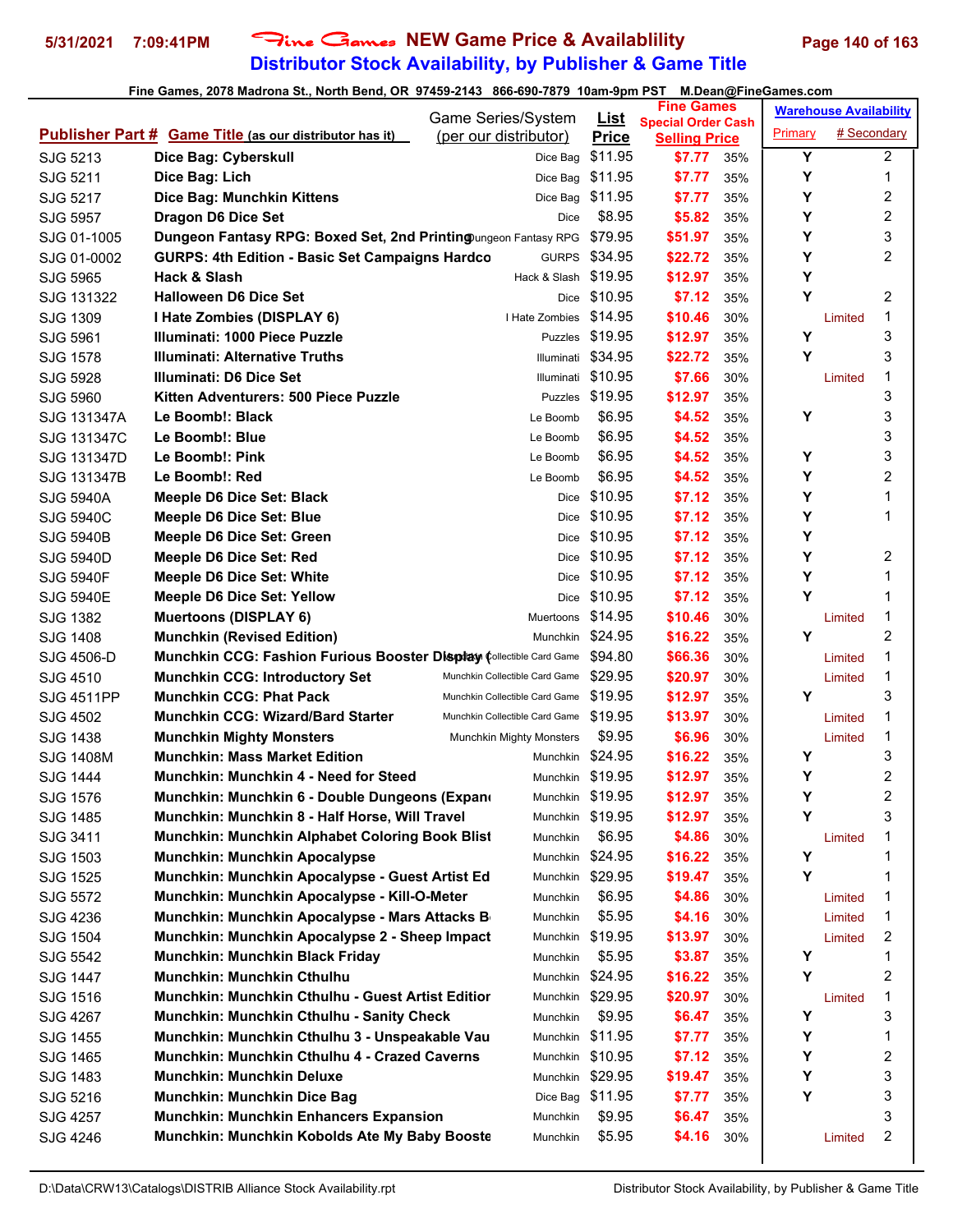# **Distributor Stock Availability, by Publisher & Game Title 5/31/2021 7:09:41PM** Fine Games **NEW Game Price & Availablility Page 141 of 163**

|                      |                                                                | Game Series/System          |                      | <u>List</u>      | <b>Fine Games</b>                                 |     |         | <b>Warehouse Availability</b> |                |
|----------------------|----------------------------------------------------------------|-----------------------------|----------------------|------------------|---------------------------------------------------|-----|---------|-------------------------------|----------------|
|                      | <b>Publisher Part # Game Title (as our distributor has it)</b> | (per our distributor)       |                      | <b>Price</b>     | <b>Special Order Cash</b><br><b>Selling Price</b> |     | Primary | # Secondary                   |                |
| SJG 1496             | Munchkin: Munchkin Legends 2 - Faun and Games                  |                             | <b>Munchkin</b>      | \$10.95          | \$7.12                                            | 35% | Y       |                               | $\overline{2}$ |
| SJG 1546             | Munchkin: Munchkin Lite                                        |                             | Munchkin             | \$19.95          | \$12.97                                           | 35% | Y       |                               | $\overline{c}$ |
| SJG 1566             | <b>Munchkin: Munchkin Magical Mess</b>                         |                             | Munchkin \$29.95     |                  | \$20.97                                           | 30% |         | Limited                       | $\overline{c}$ |
| SJG 5571             | Munchkin: Munchkin Pathfinder - Goblin Dice                    |                             | Munchkin             | \$7.95           | \$5.56                                            | 30% |         | Limited                       | 2              |
| SJG 4423             | Munchkin: Munchkin Pathfinder - Guest Artist Edit              |                             | <b>Munchkin</b>      | \$29.95          | \$20.97                                           | 30% |         | Limited                       | $\overline{2}$ |
| SJG 5531             | Munchkin: Munchkin Pathfinder - Kill-O-Meter                   |                             | Munchkin \$10.95     |                  | \$7.12                                            | 35% | Υ       |                               |                |
| SJG 4425             | Munchkin: Munchkin Pathfinder 2 - Guns and Razz                |                             | Munchkin \$19.95     |                  | \$12.97                                           | 35% | Y       |                               | 1              |
| SJG 4426             | Munchkin: Munchkin Pathfinder 3 - Odd Ventures                 |                             | Munchkin \$14.95     |                  | \$9.72                                            | 35% | Υ       |                               | 1              |
| SJG 1498             | Munchkin: Munchkin Pathfinder Deluxe                           |                             | Munchkin \$29.95     |                  | \$19.47                                           | 35% | Y       |                               | 1              |
| SJG 4201             | Munchkin: Munchkin Penny Arcade Booster Pack (                 |                             | Munchkin             | \$5.95           | \$4.16                                            | 30% |         | Limited                       | 1              |
| SJG 1564             | Munchkin: Munchkin Shakespeare Deluxe (stand a                 |                             | Munchkin \$29.95     |                  | \$20.97                                           | 30% |         | Limited                       | 2              |
| SJG 1545             | Munchkin: Munchkin Spell Skool                                 |                             | Munchkin             | \$19.95          | \$13.97                                           | 30% |         | Limited                       | 1              |
| SJG 4472             | Munchkin: Munchkin Starfinder 2 - Far Out                      |                             | Munchkin \$11.95     |                  | \$7.77                                            | 35% | Υ       |                               | 1              |
| SJG 1531             | Munchkin: Munchkin Steampunk                                   |                             | Munchkin \$24.95     |                  | \$16.22                                           | 35% | Y       |                               |                |
| <b>SJG 1575</b>      | Munchkin: Munchkin Steampunk - Girl Genius                     |                             | Munchkin \$21.95     |                  | \$14.27                                           | 35% | Y       |                               | 1              |
| SJG 4481             | Munchkin: Munchkin Warhammer 40K                               |                             | Munchkin             | \$29.95          | \$19.47                                           | 35% | Y       |                               | 2              |
| <b>SJG 4487</b>      | <b>Munchkin: Munchkin Warhammer 40K - Cults and (</b>          |                             | Munchkin \$19.95     |                  | \$13.97                                           | 30% |         | Limited                       | 1              |
| SJG 4484             | Munchkin: Munchkin Warhammer Age of Sigmar                     |                             | Munchkin             | \$29.95          | \$20.97                                           | 30% |         | Limited                       | 2              |
| <b>SJG 4486</b>      | Munchkin: Munchkin Warhammer Age of Sigmar -                   |                             | Munchkin             | \$19.95          | \$12.97                                           | 35% | Υ       |                               | 2              |
| SJG 4485             | Munchkin: Munchkin Warhammer Age of Sigmar -                   |                             | Munchkin \$19.95     |                  | \$12.97                                           | 35% | Υ       |                               | 2              |
| SJG 4488             | Munchkin: Munchkin Warhammer Age of Sigmar -                   |                             | Munchkin \$19.95     |                  | \$12.97                                           | 35% | Y       |                               | 2              |
| SJG 5557             | <b>Munchkin: Munchkin Warhammer Age of Sigmar -</b>            |                             | Munchkin \$10.95     |                  | \$7.12                                            | 35% | Y       |                               | $\overline{2}$ |
| <b>SJG 1543</b>      | Munchkin: Munchkin Wonderland                                  |                             | Munchkin             | \$29.95          | \$19.47                                           | 35% | Y       |                               | $\mathbf{1}$   |
| SJG 1481             | Munchkin: Munchkin Zombies                                     |                             | Munchkin \$24.95     |                  | \$16.22                                           | 35% | Y       |                               | 3              |
| SJG 4266             | Munchkin: Munchkin Zombies - Grave Mistakes                    |                             | Munchkin             | \$9.95           | \$6.47                                            | 35% | Υ       |                               |                |
| SJG 1482             | Munchkin: Munchkin Zombies 2 - Armed and Dang                  |                             | <b>Munchkin</b>      | \$19.95          | \$12.97                                           | 35% | Y       |                               | 3              |
| SJG 1494             | Munchkin: Munchkin Zombies 2 - Armed and Dang                  |                             | Munchkin \$19.95     |                  | \$12.97                                           | 35% | Y       |                               | $\overline{2}$ |
| <b>SJG 1487</b>      | Munchkin: Munchkin Zombies 3 - Hideous Hideout                 |                             |                      | Munchkin \$10.95 | \$7.12                                            | 35% | Υ       |                               |                |
| SJG 1555             | Munchkin: Munchkins & Mazes                                    |                             | Munchkin \$24.95     |                  | \$16.22                                           | 35% | Y       |                               | 3              |
| SJG 1510             | <b>Munchkin: Something Fishy Expansion</b>                     |                             | Munchkin \$11.95     |                  | \$7.77                                            | 35% | Y       |                               | 2              |
| SJG 4268             | Munchkin: Star Munchkin - Landing Party                        |                             | Munchkin             | \$9.95           | \$6.96                                            | 30% |         | Limited                       | 1              |
| SJG 1418             | Munchkin: Star Munchkin 2 - Clown Wars (Revised                |                             | Munchkin \$19.99     |                  | \$13.99                                           | 30% |         | Limited                       | 1              |
| SJG 1506             | Munchkin: Star Munchkin 3 - Diplomatic Impunity                |                             | Munchkin \$19.95     |                  | \$13.97                                           | 30% |         | Limited                       | 2              |
| SJG 1502             | <b>Munchkin: Star Munchkin Deluxe</b>                          |                             | Munchkin \$34.95     |                  | \$22.72                                           | 35% | Y       |                               | 1              |
| SJG 1445             | Munchkin: Super Munchkin 2 - Narrow-S-Cape                     |                             | Munchkin \$19.99     |                  | \$12.99                                           | 35% | Y       |                               |                |
| SJG 4223             | Munchkin: Tails of the Season Expansion                        |                             | Munchkin             | \$6.95           | \$4.86                                            | 30% |         | Limited                       | 2              |
| SJG 10-7007          | <b>Ogre: Battle Box</b>                                        |                             |                      | Ogre \$79.95     | \$51.97                                           | 35% | Y       |                               |                |
| SJG 10-7001          | Ogre: Miniatures Set 1                                         |                             |                      | Ogre \$39.95     | \$27.97                                           | 30% |         | Limited                       | 1              |
| SJG 1316             | <b>Ogre: Reinforcements Expansion</b>                          |                             |                      | Ogre \$19.95     | \$13.97                                           | 30% |         | Limited                       | 1              |
| SJG 5910             | <b>Puppy D6 Dice Set</b>                                       |                             | Dice                 | \$13.95          | \$9.07                                            | 35% | Υ       |                               | 3              |
| <b>SJG 1577</b>      | Scarf-N-Barf                                                   |                             | Scarf-N-Barf \$19.95 |                  | \$12.97                                           | 35% | Y       |                               | 3              |
| SJG 1539             | Simon's Cat - The Card Game                                    | Simon's Cat - The Card Game |                      | \$6.95           | \$4.52                                            | 35% | Y       |                               | 3              |
|                      | <b>Skull D6 Dice Set</b>                                       |                             |                      | \$8.95           | \$5.82                                            | 35% | Y       |                               | 3              |
| SJG 5958<br>SJG 1390 | <b>Spanc: Revised Edition</b>                                  |                             | Dice                 | SPANC \$29.95    | \$19.47                                           | 35% | Υ       |                               | 1              |
|                      | <b>Super Kitty Bug Slap</b>                                    |                             | Super Kitty Bug Slap | \$6.95           | \$4.52                                            | 35% | Y       |                               |                |
| SJG 1569             | <b>Texas Roll `Em Dice Game</b>                                |                             | Texas Roll 'Em       | \$5.95           | \$3.87                                            |     | Y       |                               | 2              |
| SJG 131345           | The Zodiac Die                                                 |                             |                      | Dice \$12.95     | \$8.42                                            | 35% | Y       |                               | 3              |
| SJG 5959             | <b>Wood or Wood Not?</b>                                       | WOOD OR WOOD NOT \$19.95    |                      |                  | \$12.97                                           | 35% |         |                               | 3              |
| SJG PFG0001          | <b>Zombie Dice</b>                                             |                             | Zombie Dice \$13.13  |                  |                                                   | 35% | Υ       |                               | 3              |
| SJG 131313           | Zombie Dice: 3 - School Bus Expansion                          |                             | Zombie Dice          | \$8.95           | \$8.53<br>\$5.82                                  | 35% | Y       |                               | $\overline{2}$ |
| SJG 131334           |                                                                |                             |                      |                  |                                                   | 35% |         |                               |                |
|                      |                                                                |                             |                      |                  |                                                   |     |         |                               |                |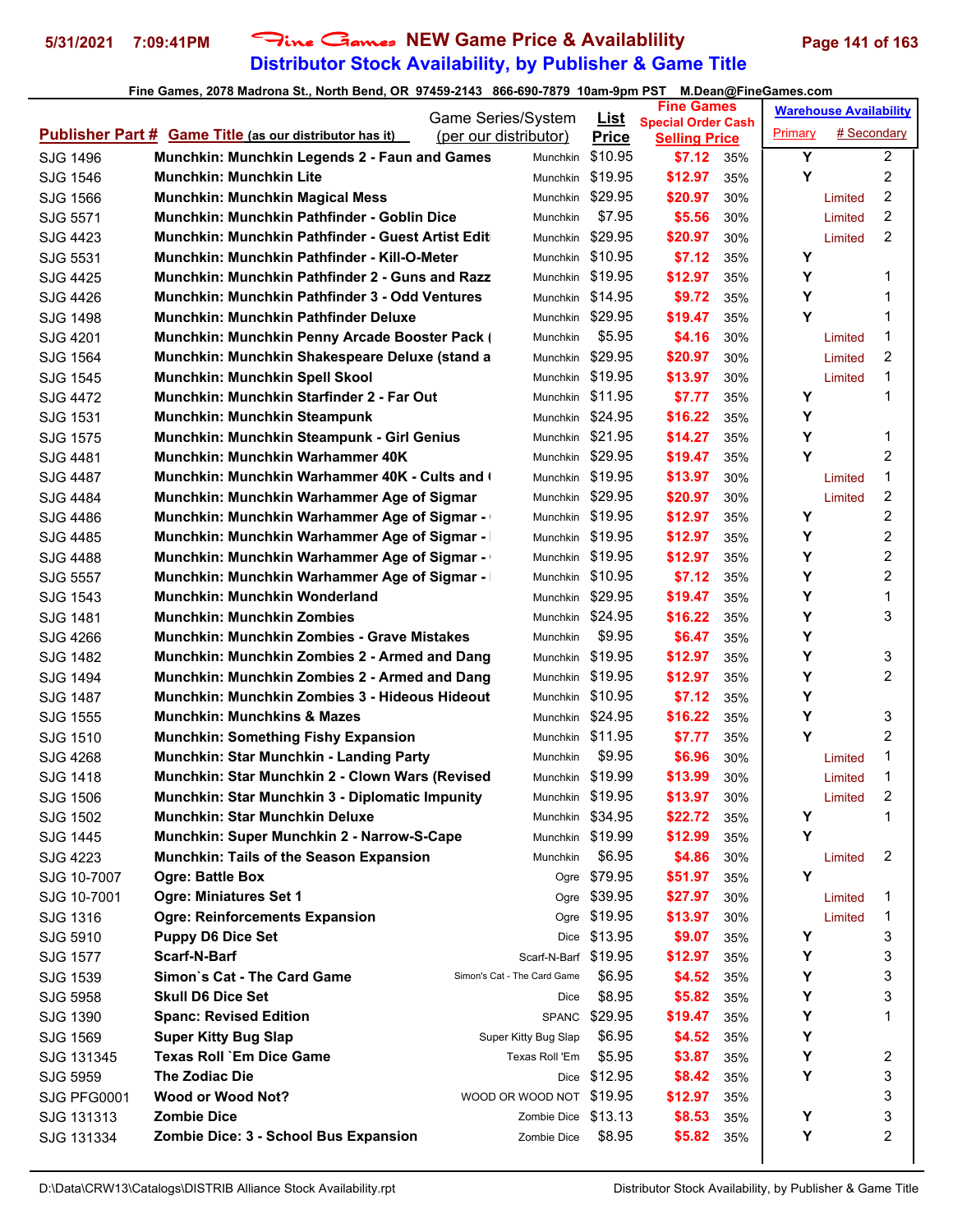# **Distributor Stock Availability, by Publisher & Game Title 5/31/2021 7:09:41PM** Fine Games **NEW Game Price & Availablility Page 142 of 163**

|                                  |                                                                | Game Series/System                |                         | <b>Fine Games</b>               |       |                                  | <b>Warehouse Availability</b> |                |
|----------------------------------|----------------------------------------------------------------|-----------------------------------|-------------------------|---------------------------------|-------|----------------------------------|-------------------------------|----------------|
|                                  | <b>Publisher Part # Game Title (as our distributor has it)</b> | (per our distributor)             | <u>List</u>             | <b>Special Order Cash</b>       |       | Primary                          | # Secondary                   |                |
| SJG 131348                       | <b>Zombie Dice: Deluxe</b>                                     | Zombie Dice                       | <b>Price</b><br>\$19.95 | <b>Selling Price</b><br>\$12.97 | 35%   | Υ                                |                               | $\overline{c}$ |
| SJG 131341                       | <b>Zombie Dice: Horde Edition</b>                              | Zombie Dice \$24.95               |                         | \$17.47                         | 30%   |                                  | Limited                       | $\overline{c}$ |
|                                  |                                                                |                                   |                         |                                 |       |                                  |                               |                |
| <b>Stonemaier Games</b>          | (STM)                                                          | 33% Standard Discount from List\$ |                         |                                 |       | Estimated Time to Ship 1-3 Weeks |                               |                |
| <b>STM 506</b>                   | <b>Between Two Castles of Mad King Ludwig</b>                  | <b>Between Two Cities</b>         | \$45.00                 | \$30.15                         | 33%   | Υ                                |                               | $\overline{2}$ |
| <b>STM 505</b>                   | <b>Between Two Cities: Capitals Expansion</b>                  | Between Two Cities \$20.00        |                         | \$14.00                         | 30%   |                                  | Limited                       | 2              |
| <b>STM 700</b>                   | <b>Charterstone: A Village-Building Legacy Game</b>            | Charterstone                      | \$70.00                 | \$46.90                         | 33%   | Υ                                |                               | 2              |
| <b>STM 701</b>                   | <b>Charterstone: Recharge Pack</b>                             | Charterstone \$30.00              |                         | \$20.10                         | 33%   | Υ                                |                               | 3              |
| <b>STM 206</b>                   | Euphoria: Build a Better Dystopia                              |                                   | Euphoria \$70.00        | \$46.90                         | 33%   | Y                                |                               | $\overline{2}$ |
| <b>STM 205</b>                   | <b>Euphoria: Ignorance is Bliss Expansion</b>                  |                                   | Euphoria \$25.00        | \$17.50                         | 30%   |                                  | Limited                       | $\overline{c}$ |
| <b>STM 800</b>                   | My Little Scythe                                               | My Little Scythe \$50.00          |                         | \$33.50                         | 33%   | Y                                |                               | 3              |
| <b>STM 801</b>                   | My Little Scythe: Pie in the Sky Expansion                     | My Little Scythe \$20.00          |                         | \$13.40                         | 33%   | Υ                                |                               | 3              |
| <b>STM 250</b>                   | <b>Pendulum</b>                                                | Pendulum                          | \$60.00                 | \$42.00                         | 30%   |                                  | Limited                       | 1              |
| <b>STM 600</b>                   | <b>Scythe</b>                                                  | Scythe                            | \$90.00                 | \$60.30                         | 33%   | Y                                |                               |                |
| <b>STM 638</b>                   | <b>Scythe: Modular Board</b>                                   |                                   | Scythe \$25.00          | \$16.75                         | 33%   | Υ                                |                               | 3              |
| <b>STM 150</b>                   | <b>Tapestry</b>                                                | Tapestry                          | \$99.00                 | \$66.33                         | 33%   | Υ                                |                               | 3              |
| <b>STM 151</b>                   | <b>Tapestry: Plans and Ploys Expansion</b>                     |                                   | Tapestry \$30.00        | \$20.10                         | 33%   | Y                                |                               | 3              |
| <b>STM 304</b>                   | <b>Viticulture: Metal Lira Coins</b>                           | Viticulture                       | \$30.00                 | \$21.00                         | 30%   |                                  | Limited                       | 1              |
| <b>STM 107</b>                   | <b>Viticulture: Moor Visitors Expansion</b>                    | Viticulture \$15.00               |                         | \$10.50                         | 30%   |                                  | Limited                       | $\overline{2}$ |
| <b>STM 910</b>                   | <b>Wingspan: Revised</b>                                       | Wingspan \$60.00                  |                         | \$40.20                         | 33%   | Y                                |                               |                |
| <b>Story Machine Games</b>       | (SYM)                                                          | 25% Standard Discount from List\$ |                         |                                 |       | Estimated Time to Ship 1-3 Weeks |                               |                |
| <b>SYM 030</b>                   | Danger Park                                                    | Danger Park \$50.00               |                         | \$37.50                         | 25%   |                                  | Limited                       | 2              |
| <b>SYM 020</b>                   | <b>Rosetta: The Lost Language</b>                              |                                   | Rosetta \$17.09         | \$17.09                         | $0\%$ | Y                                |                               |                |
| <b>Strange Machine Games</b>     | (SMQ)                                                          | 35% Standard Discount from List\$ |                         |                                 |       | Estimated Time to Ship 1-3 Weeks |                               |                |
| <b>SMQ 1025</b>                  | <b>Charm RPG</b>                                               | Charm RPG \$24.95                 |                         | \$16.22                         | 35%   | Y                                |                               |                |
| <b>SMQ 1010</b>                  | <b>SuperAge RPG</b>                                            | SuperAge RPG \$49.95              |                         | \$32.47                         | 35%   | Υ                                |                               | 1              |
| <b>Strawberry Studio</b>         | (SWB)                                                          | 30% Standard Discount from List\$ |                         |                                 |       | Estimated Time to Ship 1-3 Weeks |                               |                |
| <b>SWB 004</b>                   | <b>Pyramid of the Sun</b>                                      | Pyramid of the Sun \$10.00        |                         | \$7.00                          | 30%   |                                  | Limited                       | 1              |
|                                  |                                                                |                                   |                         |                                 |       |                                  |                               |                |
| <b>Studio 2 Publishing, Inc.</b> | (Studi2)                                                       | 35% Standard Discount from List\$ |                         |                                 |       | Estimated Time to Ship 2-4 Weeks |                               |                |
| S2P 30203                        | <b>Wiseguys: The Savage Guide to Organized Crime</b>           | Wiseguys \$34.99                  |                         | \$22.74                         | 35%   | Y                                |                               | 3              |
| <b>Studio 71 LLP</b>             | (S71)                                                          | 30% Standard Discount from List\$ |                         |                                 |       | Estimated Time to Ship 1-3 Weeks |                               |                |
| S71 AYWGAME As You `Wich         |                                                                | As You 'Wich \$20.00              |                         | \$14.00                         | 30%   |                                  | Limited                       | 1              |
| S71 003                          | Cyanide & Happiness Figures Display (12)                       | Cyanide & Happiness \$111.31      |                         | \$111.31                        | 0%    | Υ                                |                               |                |
| S71 020                          | Off the Top                                                    | Off the Top \$30.00               |                         | \$21.00                         | 30%   |                                  | Limited                       | 2              |
| S71 PTEVL01                      | <b>Pet Evil</b>                                                |                                   | Pet Evil \$25.00        | \$16.25                         | 35%   |                                  |                               | 3              |
| S71 007                          | <b>Shady Agents</b>                                            | Shady Agents \$25.00              |                         | \$17.50                         | 30%   |                                  | Limited                       | 1              |
| <b>Studio Woe LLC</b>            | (WOE)                                                          | 30% Standard Discount from List\$ |                         |                                 |       | Estimated Time to Ship 1-3 Weeks |                               |                |
| <b>WOE 0101</b>                  | <b>Gruff: Clash of the Battle Goats Expansion</b>              |                                   | Gruff \$20.00           | \$14.00                         | 30%   |                                  | Limited                       | 1              |
| <b>Surfin Meeple</b>             | (SMP)                                                          | 30% Standard Discount from List\$ |                         |                                 |       | Estimated Time to Ship 1-3 Weeks |                               |                |
|                                  | SMP CS-TAK003 Takenoko: Giant Chibi 1 - Tao Tao                | Takenoko                          | \$9.99                  | \$6.99                          | 30%   |                                  | Limited                       | 1              |
|                                  | SMP CS-TAK004 Takenoko: Giant Chibi 2 - Hu Hu                  | Takenoko                          | \$9.99                  | \$6.49                          | 35%   | Y                                |                               | 1              |
|                                  | SMP CS-TAK005 Takenoko: Giant Chibi 3 - Dumpling               | Takenoko                          | \$9.99                  | \$6.49                          | 35%   | Y                                |                               |                |
|                                  | SMP CS-TAK006 Takenoko: Giant Chibi 4 - Wu Wu                  | Takenoko                          | \$9.99                  | \$6.49                          | 35%   | Y                                |                               | 1              |
|                                  | SMP CS-TAK007 Takenoko: Giant Chibi 5 - Joy                    | Takenoko                          | \$9.99                  | \$6.49                          | 35%   | Υ                                |                               | 1              |
|                                  | SMP CS-TAK008 Takenoko: Giant Chibi 6 - Sunny                  | Takenoko                          | \$9.99                  | \$6.49                          | 35%   | Y                                |                               | 1              |
|                                  | SMP CS-TAK009 Takenoko: Giant Chibi 7 - Rainbow                | Takenoko                          | \$9.99                  | \$6.49                          | 35%   | Y                                |                               | 2              |
|                                  | SMP CS-TAK010 Takenoko: Giant Chibi 8 - Happy                  | Takenoko                          | \$9.99                  | \$6.49                          | 35%   | Y                                |                               | 2              |
|                                  | SMP CS-TAK011 Takenoko: Giant Chibi 9 - Nan Nan                | Takenoko                          | \$9.99                  | \$6.49                          | 35%   | Υ                                |                               | 1              |
|                                  | SMP KLTER001E Terrors of London                                | Terrors of London \$19.99         |                         | \$13.99                         | 30%   |                                  | Limited                       | 1              |
|                                  |                                                                |                                   |                         |                                 |       |                                  |                               |                |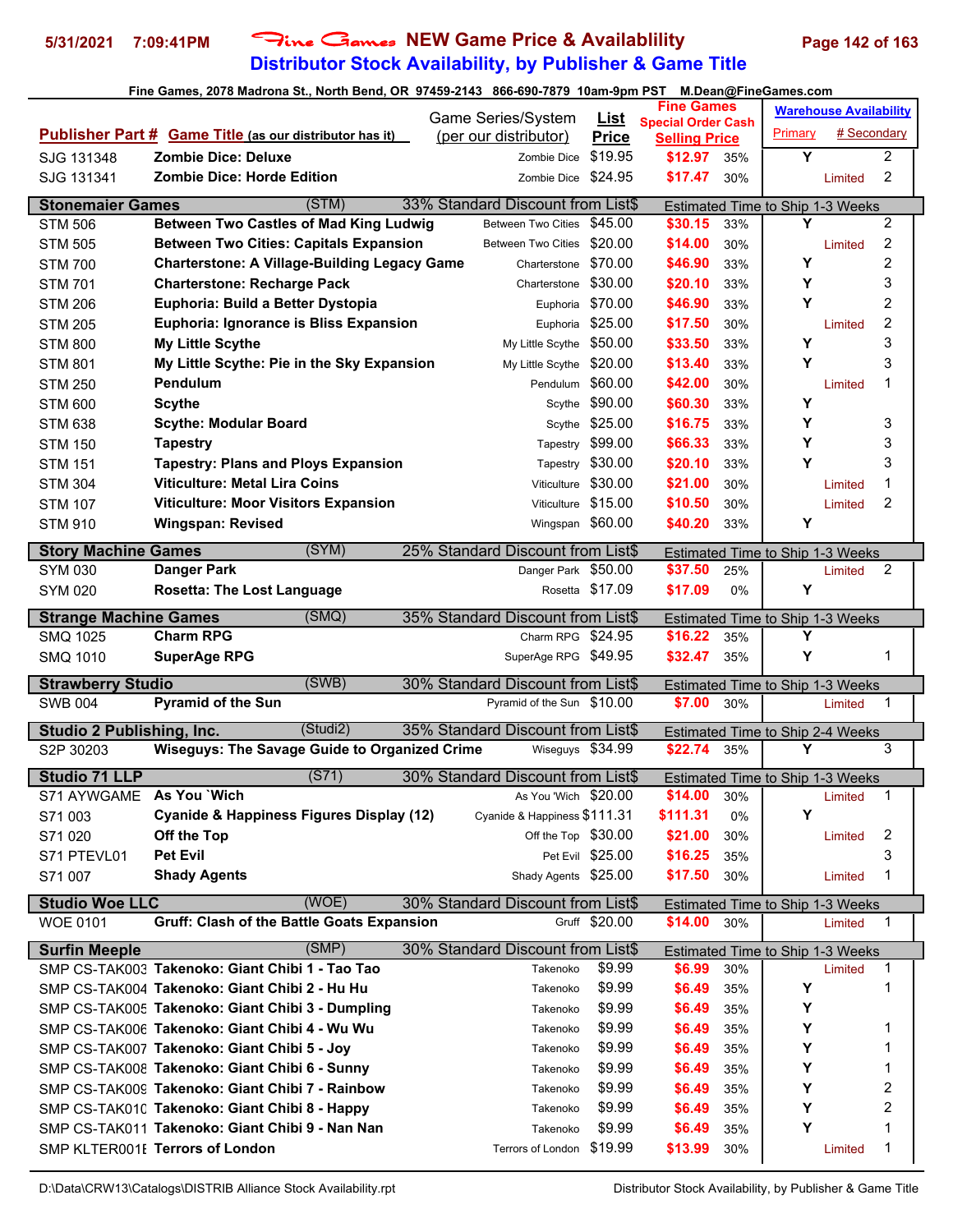# **Distributor Stock Availability, by Publisher & Game Title 5/31/2021 7:09:41PM** Fine Games **NEW Game Price & Availablility Page 143 of 163**

|                             |                                                                                | <b>Game Series/System</b>            | <u>List</u>      | <b>Fine Games</b>                                 |     |                                  | <b>Warehouse Availability</b> |   |  |
|-----------------------------|--------------------------------------------------------------------------------|--------------------------------------|------------------|---------------------------------------------------|-----|----------------------------------|-------------------------------|---|--|
|                             | <b>Publisher Part # Game Title (as our distributor has it)</b>                 | (per our distributor)                | <b>Price</b>     | <b>Special Order Cash</b><br><b>Selling Price</b> |     | Primary                          | # Secondary                   |   |  |
|                             | SMP KLTER003E Terrors of London: The Reptile Tomb                              | <b>Terrors of London</b>             | \$9.99           | \$6.99                                            | 30% |                                  | Limited                       | 1 |  |
| <b>Tasty Minstrel Games</b> | (TastyM)                                                                       | 35% Standard Discount from List\$    |                  |                                                   |     | Estimated Time to Ship 1-3 Weeks |                               |   |  |
| TTT 3009-U4                 | Aristocracy                                                                    | Aristocracy                          | \$59.95          | \$38.97                                           | 35% | Y                                |                               | 3 |  |
| <b>TTT 3015</b>             | <b>Balloon Pop</b>                                                             | Balloon Pop \$15.00                  |                  | \$9.75                                            | 35% | Υ                                |                               | 3 |  |
| <b>TTT 3023</b>             | <b>Big Dig</b>                                                                 |                                      | Big Dig \$14.95  | \$9.72                                            | 35% | Υ                                |                               | 3 |  |
| <b>TTT 2019</b>             | <b>Bohemian Village</b>                                                        | Bohemian Village \$40.00             |                  | \$26.00                                           | 35% | Y                                |                               | 3 |  |
| <b>TTT 3008</b>             | <b>Bottlecap Vikings</b>                                                       | <b>Bottlecap Vikings</b>             | \$20.00          | \$14.00                                           | 30% |                                  | Limited                       | 1 |  |
| <b>TTT 2018</b>             | Citrus                                                                         |                                      | Citrus \$60.00   | \$39.00                                           | 35% | Υ                                |                               | 2 |  |
| TTT 1022                    | <b>Crusaders</b>                                                               | Crusaders                            | \$60.00          | \$39.00                                           | 35% | Y                                |                               | 3 |  |
| <b>TTT 3007</b>             | <b>Cthulhu Realms DBG</b>                                                      | Cthulhu Realms DBG                   | \$20.00          | \$14.00                                           | 30% |                                  | Limited                       | 1 |  |
| <b>TTT 3016</b>             | Dairyman                                                                       | Dairyman \$20.00                     |                  | \$13.00                                           | 35% | Υ                                |                               | 2 |  |
| <b>TTT 1024</b>             | Dawn of Mankind                                                                | Dawn of Mankind                      | \$39.95          | \$25.97                                           | 35% | Y                                |                               | 2 |  |
| <b>TTT 1017</b>             | <b>Downfall</b>                                                                | Downfall                             | \$60.00          | \$39.00                                           | 35% | Y                                |                               | 3 |  |
| <b>TTT 5007</b>             | Dungeon Roll: Henchmen                                                         | Dungeon Roll                         | \$5.00           | \$3.25                                            | 35% | Y                                |                               |   |  |
| <b>TTT 5003</b>             | Dungeon Roll: Hero Booster 1 Expansion                                         | Dungeon Roll                         | \$5.00           | \$3.50                                            | 30% |                                  | Limited                       | 1 |  |
| <b>TTT 5004</b>             | Dungeon Roll: Legends - Hero Booster 2 Expansio                                | Dungeon Roll                         | \$5.00           | \$3.25                                            | 35% | Υ                                |                               | 3 |  |
| <b>TTT 2026</b>             | <b>Embark</b>                                                                  |                                      | Embark \$40.00   | \$26.00                                           | 35% | Y                                |                               | 3 |  |
| <b>TTT 5001</b>             | <b>Eminent Domain: Escalation Expansion</b>                                    | <b>Eminent Domain</b>                | \$25.00          | \$16.25                                           | 35% | Υ                                |                               | 3 |  |
| <b>TTT 5006</b>             | <b>Eminent Domain: Exotica Expansion</b>                                       | Eminent Domain \$25.00               |                  | \$16.25                                           | 35% | Υ                                |                               | 1 |  |
| <b>TTT 5011</b>             | <b>Eminent Domain: Oblivion Expansion</b>                                      | <b>Eminent Domain</b>                | \$30.00          | \$19.50                                           | 35% | Υ                                |                               | 2 |  |
| <b>TTT 1018</b>             | <b>Exodus Fleet</b>                                                            | LEGENDS OF ANDOR                     | \$60.00          | \$39.00                                           | 35% | Y                                |                               | 3 |  |
| TTT 3009                    | <b>Flip City</b>                                                               | Flip City                            | \$20.00          | \$13.00                                           | 35% |                                  |                               | 3 |  |
| <b>TTT 5010</b>             | <b>Flip City: Reuse Expansion</b>                                              | Flip City                            | \$10.00          | \$6.50                                            | 35% |                                  |                               | 3 |  |
|                             | <b>Flip City: Wilderness</b>                                                   | Flip City                            | \$20.00          | \$13.00                                           | 35% | Υ                                |                               | 2 |  |
| <b>TTT 3010</b>             | <b>Gentes</b>                                                                  |                                      | \$60.00          | \$39.00                                           | 35% | Y                                |                               | 3 |  |
| <b>TTT 2028</b>             | <b>Ghosts of the Moor</b>                                                      | Gentes<br>Ghosts of the Moor \$25.00 |                  |                                                   | 35% | Υ                                |                               | 3 |  |
| <b>TTT 3020</b>             |                                                                                | Gold West \$60.00                    |                  | \$16.25                                           |     | Υ                                |                               | 2 |  |
| <b>TTT 1014</b>             | <b>Gold West</b>                                                               |                                      | \$60.00          | \$39.00                                           | 35% | Υ                                |                               | 2 |  |
| <b>TTT 2030</b>             | Gugong<br><b>Guilds of London</b>                                              | Gugong                               |                  | \$39.00                                           | 35% | Υ                                |                               |   |  |
| <b>TTT 1020</b>             |                                                                                | Guilds of London \$60.00             |                  | \$39.00                                           | 35% |                                  |                               | 3 |  |
| TTT 1020-E01                | Guilds of London: Wards of London Expansion                                    | Guilds of London \$44.95             |                  | \$29.22                                           | 35% | Υ                                |                               | 3 |  |
| <b>TTT 3011</b>             | <b>Guns and Steel</b>                                                          | Guns and Steel                       | \$15.00          | \$9.75                                            | 35% | Υ                                |                               | 3 |  |
| <b>TTT 3002EX1</b>          | Harbour: High Tide Expansion                                                   | Harbour                              | \$9.95           | \$6.47                                            | 35% | Υ                                |                               | 3 |  |
| TTT 3018                    | Jungli-La                                                                      | Vienna                               | \$25.00          | \$16.25                                           | 35% | Υ                                |                               | 3 |  |
| <b>TTT 2012</b>             | Lemuria                                                                        | Lemuria                              | \$35.00          | \$22.75                                           | 35% | Y                                |                               | 3 |  |
| <b>TTT 2032</b>             | <b>Mini Rails</b>                                                              | Mini Rails                           | \$39.95          | \$25.97                                           | 35% | Υ                                |                               | 3 |  |
| <b>TTT 3017</b>             | <b>Okey Dokey</b>                                                              | Okey Dokey' \$15.00                  |                  | \$9.75                                            | 35% | Υ                                |                               | 3 |  |
| <b>TTT 2027</b>             | <b>Old West Empresario</b>                                                     | Old West Empresario \$59.99          |                  | \$38.99                                           | 35% | Y                                |                               | 3 |  |
| <b>TTT 4004</b>             | <b>Orleans: 5th Player Expansion</b>                                           |                                      | Orleans \$20.00  | \$14.00                                           | 30% |                                  | Limited                       | 2 |  |
| <b>TTT 4005</b>             | <b>Orleans: Trade &amp; Intrigue</b>                                           |                                      | Orleans \$25.00  | \$17.50                                           | 30% |                                  | Limited                       | 2 |  |
| <b>TTT 1019</b>             | <b>Pioneer Days</b>                                                            | Pioneer Days \$60.00                 |                  | \$39.00                                           | 35% | Υ                                |                               | 1 |  |
| <b>TTT 3022</b>             | <b>Rolled West</b>                                                             | Rolled West \$19.95                  |                  | \$12.97                                           | 35% | Y                                |                               | 3 |  |
| <b>TTT 2020</b>             | Samara                                                                         | Samara                               | \$35.00          | \$22.75                                           | 35% | Υ                                |                               | 3 |  |
| <b>TTT 5009</b>             | <b>Scoville: Labs Expansion</b>                                                |                                      | Scoville \$25.00 | \$17.50                                           | 30% |                                  | Limited                       | 1 |  |
| <b>TTT SD-3024</b>          | <b>Solar Draft</b>                                                             | Solar Drift \$19.95                  |                  | \$13.97                                           | 30% |                                  | Limited                       | 1 |  |
| <b>TTT 2021</b>             | The Architects of the Colosseum                                                | Vienna                               | \$60.00          | \$42.00                                           | 30% |                                  | Limited                       | 1 |  |
| <b>TTT 2021PRE</b>          | <b>The Architects of the Colosseum Pre-Release</b> Architects of the Colosseum |                                      | \$60.00          | \$42.00                                           | 30% |                                  | Limited                       | 1 |  |
| <b>TTT 3019</b>             | The Flow of History                                                            | The Flow of History                  | \$25.00          | \$16.25                                           | 35% | Υ                                |                               | 2 |  |
| <b>TTT 1023</b>             | <b>Trade on the Tigris</b>                                                     | Vienna                               | \$60.00          | \$39.00                                           | 35% | Υ                                |                               | 3 |  |
| <b>TTT 2022</b>             | Vienna                                                                         | Vienna                               | \$60.00          | \$42.00                                           | 30% |                                  | Limited                       | 1 |  |
| <b>TTT 3014</b>             | ZooScape (aka Curio Collector)                                                 | Zooscape \$20.00                     |                  | \$13.00                                           | 35% | Υ                                |                               | 3 |  |
|                             |                                                                                |                                      |                  |                                                   |     |                                  |                               |   |  |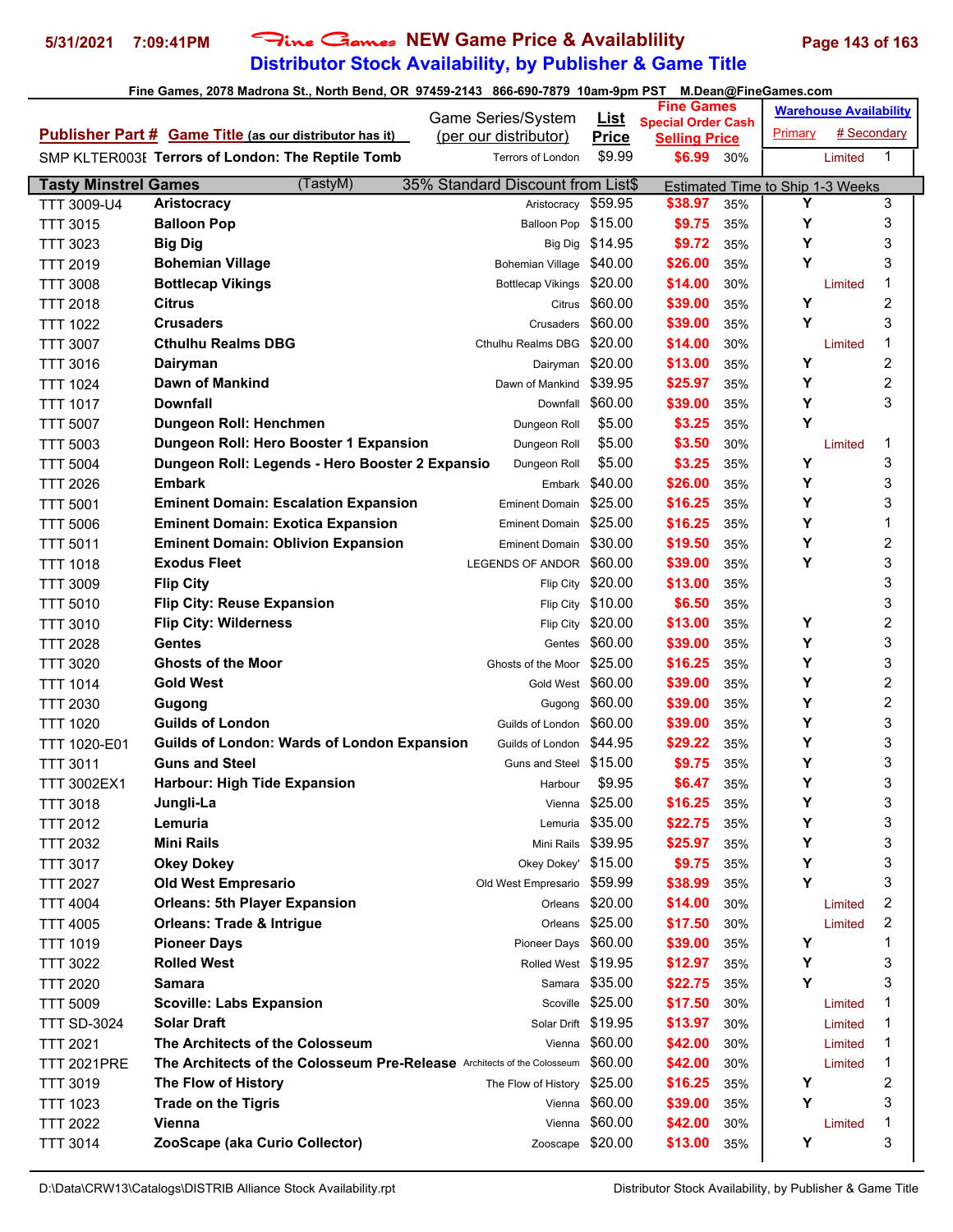# **Distributor Stock Availability, by Publisher & Game Title 5/31/2021 7:09:41PM** Fine Games **NEW Game Price & Availablility Page 144 of 163**

|                               |                                                                                         | Game Series/System                                            |                             | <b>Fine Games</b>         |     |                                       | <b>Warehouse Availability</b> |   |
|-------------------------------|-----------------------------------------------------------------------------------------|---------------------------------------------------------------|-----------------------------|---------------------------|-----|---------------------------------------|-------------------------------|---|
|                               | <b>Publisher Part # Game Title (as our distributor has it)</b>                          | (per our distributor)                                         | <u>List</u><br><b>Price</b> | <b>Special Order Cash</b> |     | Primary                               | # Secondary                   |   |
| <b>Team Components, Inc.</b>  | (TeamCo)                                                                                | 35% Standard Discount from List\$                             |                             | <b>Selling Price</b>      |     |                                       |                               |   |
| <b>TCI 001</b>                | <b>Hive</b>                                                                             | Hive                                                          | \$34.95                     | \$22.72                   | 35% | Estimated Time to Ship 1-3 Weeks<br>Y |                               | 3 |
| <b>TCI 008</b>                | <b>Hive: Carbon</b>                                                                     | Hive Carbon                                                   | \$39.20                     | \$25.48                   | 35% | Υ                                     |                               | 3 |
| <b>TCI 016</b>                | <b>Hive: Carbon Pillbug Expansion</b>                                                   | Hive Carbon                                                   | \$11.10                     | \$7.22                    | 35% | Y                                     |                               | 3 |
| <b>TCI 009</b>                | <b>Hive: Ladybug Expansion</b>                                                          | Hive                                                          | \$11.10                     | \$7.22                    | 35% | Y                                     |                               | 3 |
| <b>TCI 005</b>                | <b>Hive: Mosquito Expansion</b>                                                         |                                                               | Hive \$11.10                | \$7.22                    | 35% |                                       |                               | 3 |
| <b>TCI 018</b>                | <b>Hive: Pillbug Pocket Expansion</b>                                                   | Hive                                                          | \$11.10                     | \$7.22                    | 35% | Y                                     |                               | 3 |
| <b>TCI 015</b>                | <b>Hive: Pillbug Standard Expansion</b>                                                 |                                                               | Hive \$11.10                | \$7.77                    | 30% |                                       | Limited                       | 2 |
| <b>TCI 013</b>                | <b>Hive: Pocket</b>                                                                     |                                                               | Hive \$27.95                | \$18.17                   | 35% | Υ                                     |                               | 3 |
|                               | <b>Safe Breaker</b>                                                                     | Safe Breaker \$24.95                                          |                             | \$17.47                   | 30% |                                       | Limited                       | 1 |
| <b>TCI 017</b>                |                                                                                         |                                                               | Tatsu \$16.76               | \$16.76                   | 0%  |                                       |                               | 1 |
| TCI 019DEM                    | <b>Tatsu Demo Copy</b>                                                                  |                                                               |                             |                           |     |                                       | Limited                       |   |
| <b>Teeturtle</b>              | (TET)                                                                                   | 0% Standard Discount from List\$                              |                             |                           |     | Estimated Time to Ship 1-3 Weeks      |                               |   |
| TET 3897-DC-BS Daring Contest |                                                                                         | Daring Contest \$20.61                                        |                             | \$20.61                   | 0%  | Y                                     |                               | 3 |
|                               | TET 3897-DC-BS Daring Contest Demo                                                      | Daring Contest \$10.31                                        |                             | \$10.31                   | 0%  | Υ                                     |                               | 3 |
|                               | TET 3905-DC-EX Daring Contest: Drunking Expansion                                       | Daring Contest \$10.31                                        |                             | \$10.31                   | 0%  | Υ                                     |                               | 3 |
|                               | TET 3903-DC-EX Daring Contest: Modifiers Expansion                                      | Daring Contest \$10.31                                        |                             | \$10.31                   | 0%  | Υ                                     |                               | 3 |
|                               | TET 3904-DC-E> Daring Contest: Penalty Box Expansion                                    | Daring Contest \$10.31                                        |                             | \$10.31                   | 0%  | Y                                     |                               | 3 |
|                               | TET 3906-DC-BS Daring Contest: Safe for Work Edition                                    | Daring Contest \$20.61                                        |                             | \$20.61                   | 0%  | Υ                                     |                               | 3 |
|                               | TET 3906-DC-BS Daring Contest: Safe for Work Edition Demo                               | Daring Contest \$10.31                                        |                             | \$10.31                   | 0%  | Y                                     |                               | 3 |
| TET 4227-AL-BS Exiled Legends |                                                                                         | <b>Exiled Legends</b>                                         | \$20.61                     | \$20.61                   | 0%  | Υ                                     |                               | 3 |
|                               | TET 4227-AL-BS Exiled Legends Demo                                                      | Exiled Legends \$10.31                                        |                             | \$10.31                   | 0%  | Υ                                     |                               | 3 |
|                               | TET 4358-AL-EX Exiled Legends: Earth & Air Expansion                                    | Exiled Legends \$15.47                                        |                             | \$15.47                   | 0%  | Υ                                     |                               | 3 |
|                               | TET 5363-UU-BS Happy Little Dinosaurs                                                   | Happy Little Dinosaurs \$20.61                                |                             | \$20.61                   | 0%  | Y                                     |                               | 3 |
|                               | TET 5363-UU-BS Happy Little Dinosaurs Demo                                              | Happy Little Dinosaurs                                        | \$10.31                     | \$10.31                   | 0%  | Y                                     |                               | 3 |
|                               | TET 5565-UU-EX Happy Little Dinosaurs: 5-6 Player Expansion                             | <b>Happy Little Dinosaurs</b>                                 | \$15.47                     | \$15.47                   | 0%  | Y                                     |                               | 3 |
| TET 4867-HS-BS Here to Slay   |                                                                                         | Here to Slay                                                  | \$20.61                     | \$20.61                   | 0%  | Y                                     |                               | 3 |
|                               | TET 4867-HS-BS Here to Slay Demo                                                        | Here to Slay \$10.31                                          |                             | \$10.31                   | 0%  |                                       |                               | 3 |
|                               | TET 4122-LW-BS Llamas Unleashed                                                         | Llamas Unleashed \$20.61                                      |                             | \$20.61                   | 0%  | Υ                                     |                               | 3 |
|                               | TET 4122-LW-BS Llamas Unleashed Demo                                                    | Llamas Unleashed \$10.31                                      |                             | \$10.31                   | 0%  | Υ                                     |                               | 2 |
|                               | TET 2485-TY-PL Reversible Octopus Plushie: Black and Gray                               |                                                               | Plushie \$13.93             | \$13.93                   | 0%  |                                       | Limited                       | 1 |
|                               | TET 2485-TY-PL Reversible Octopus Plushie: Double Pink                                  | Plushie                                                       | \$13.93                     | \$13.93                   | 0%  | Υ                                     |                               | 3 |
|                               | TET 2485-TY-PL Reversible Octopus Plushie: Polka Dot/Shimmer                            |                                                               | Plushie \$13.93             | \$13.93                   | 0%  | Υ                                     |                               |   |
|                               | TET 2485-TY-PL Reversible Octopus Plushie: Red and Yellow                               | Plushie                                                       | \$13.93                     | \$13.93                   | 0%  |                                       | Limited                       | 1 |
|                               | TET 3272-TY-PL Reversible Octopus Plushie: Sunset/Mermaid                               | Plushie                                                       | \$13.93                     | \$13.93                   | 0%  |                                       | Limited                       | 1 |
|                               | TET 4409-RR-BS Runes & Regulations                                                      | Runes & Regulations                                           | \$30.93                     | \$30.93                   | 0%  | Υ                                     |                               | 3 |
|                               | TET 4409-RR-BS Runes & Regulations Demo                                                 | Runes & Regulations \$15.46                                   |                             | \$15.46                   | 0%  | Υ                                     |                               | 3 |
|                               | TET 4495-RR-EX Runes & Regulations: Nefarious Neighbors Expartnes & Regulations         |                                                               | \$20.61                     | \$20.61                   | 0%  | Υ                                     |                               | 3 |
| TET 4090-CS-BS Scram          |                                                                                         | Scram                                                         | \$8.24                      | \$8.24                    | 0%  | Υ                                     |                               | 3 |
| TET 4090-CS-BS Scram Demo     |                                                                                         | Scram                                                         | \$4.13                      | \$4.13                    | 0%  |                                       | Limited                       | 1 |
|                               | TET 3678-UU-BS Unstable Unicorns                                                        | Unstable Unicorns                                             | \$20.61                     | \$20.61                   | 0%  | Υ                                     |                               | 3 |
|                               | TET 3678-UU-BS Unstable Unicorns Demo                                                   | Unstable Unicorns                                             | \$10.31                     | \$10.31                   | 0%  | Υ                                     |                               | 3 |
|                               | TET 4893-UU-E> Unstable Unicorns: Adventures Expansion                                  | Unstable Unicorns \$15.47                                     |                             | \$15.47                   | 0%  | Υ                                     |                               | 3 |
|                               | TET 3681-UU-E> Unstable Unicorns: Dragons Expansion                                     | Unstable Unicorns \$15.47                                     |                             | \$15.47                   | 0%  | Υ                                     |                               | 3 |
|                               | TET 4371-UU-BS Unstable Unicorns: NSFW Base Game                                        | Unstable Unicorns                                             | \$20.61                     | \$20.61                   | 0%  | Υ                                     |                               | 3 |
|                               | TET 3902-UU-EX Unstable Unicorns: Rainbow Apocalypse ExpansicUnstable Unicorns \$15.47  |                                                               |                             | \$15.47                   | 0%  | Υ                                     |                               | 3 |
|                               | TET 4053-UU-EX Unstable Unicorns: Unicorns of Legend ExpansionUnstable Unicorns \$15.47 |                                                               |                             | \$15.47                   | 0%  | Υ                                     |                               | 3 |
|                               |                                                                                         |                                                               |                             |                           |     |                                       |                               |   |
| <b>Thames &amp; Kosmos</b>    | (TAK)<br>A Column of Fire                                                               | 30% Standard Discount from List\$<br>A Column of Fire \$59.95 |                             |                           |     | Estimated Time to Ship 1-3 Weeks      |                               | 2 |
| TAK 692650                    |                                                                                         |                                                               |                             | \$41.97                   | 30% |                                       | Limited                       |   |
| TAK 695132                    | <b>Adventure Games: Monochrome Inc.</b>                                                 | Adventure Games \$19.95                                       |                             | \$13.57                   | 32% | Y                                     |                               | 3 |
| TAK 695088                    | <b>Adventure Games: The Dungeon</b>                                                     | Adventure Games \$19.95                                       |                             | \$13.57                   | 32% | Υ                                     |                               | 3 |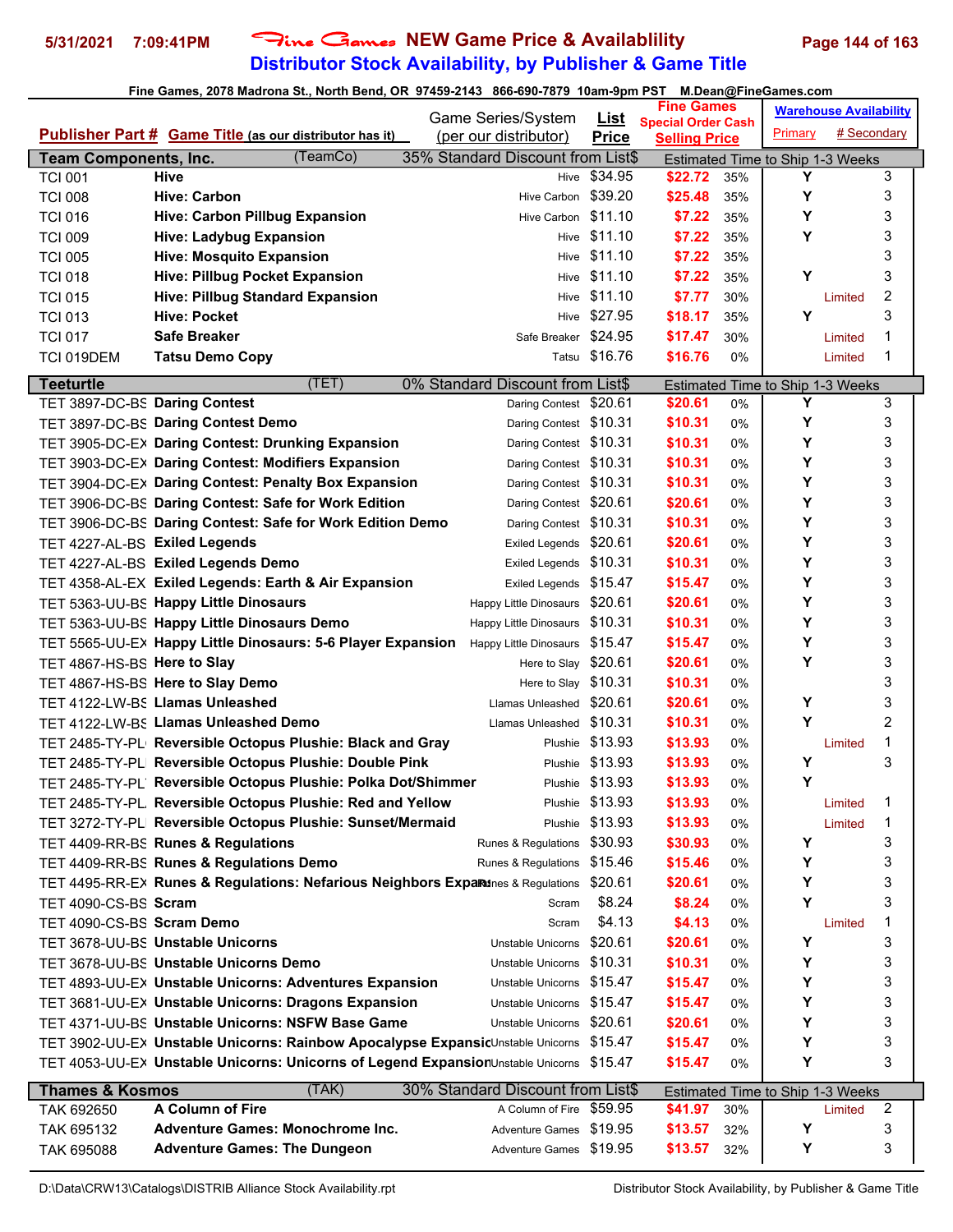# **Distributor Stock Availability, by Publisher & Game Title 5/31/2021 7:09:41PM** Fine Games **NEW Game Price & Availablility Page 145 of 163**

|                           |                                                                          | Game Series/System                | <u>List</u>                     | <b>Fine Games</b>                                 |     | <b>Warehouse Availability</b>           |             |                |
|---------------------------|--------------------------------------------------------------------------|-----------------------------------|---------------------------------|---------------------------------------------------|-----|-----------------------------------------|-------------|----------------|
|                           | <b>Publisher Part # Game Title (as our distributor has it)</b>           | (per our distributor)             | <b>Price</b>                    | <b>Special Order Cash</b><br><b>Selling Price</b> |     | Primary                                 | # Secondary |                |
| TAK 695133                | <b>Adventure Games: The Volcanic Island</b>                              | <b>Adventure Games</b>            | \$19.95                         | \$13.57                                           | 32% | Y                                       |             | 1              |
| TAK 691747                | <b>Andor: The Family Fantasy Game</b>                                    | LEGENDS OF ANDOR \$34.95          |                                 | \$24.47                                           | 30% |                                         | Limited     | 1              |
| TAK 691554                | <b>Aqualin</b>                                                           | AQUALIN \$19.95                   |                                 | \$13.57                                           | 32% | Υ                                       |             | 3              |
| TAK 690830                | <b>Brainwaves: The Astute Goose</b>                                      | <b>Brainwaves</b>                 | \$14.95                         | \$10.17                                           | 32% | Υ                                       |             | 3              |
| TAK 690823                | <b>Brainwaves: The Brilliant Boar</b>                                    | Brainwaves \$14.95                |                                 | \$10.17                                           | 32% | Y                                       |             | 3              |
| TAK 691462                | <b>Cities: Skylines</b>                                                  |                                   | Cities \$49.95                  | \$33.97                                           | 32% | Y                                       |             | 3              |
| TAK 692209                | <b>Dimension</b>                                                         | Dimension \$49.95                 |                                 | \$33.97                                           | 32% | Y                                       |             | 2              |
| TAK 694029                | <b>EXIT: Dead Man on the Orient Express</b>                              |                                   | Exit \$14.95                    | \$10.17                                           | 32% | Υ                                       |             | 3              |
| TAK 694289                | <b>EXIT: The Catacombs of Horror</b>                                     |                                   | Exit \$24.95                    | \$16.97                                           | 32% | Υ                                       |             | 3              |
| TAK 692876                | <b>EXIT: The Cemetery of the Knight</b>                                  |                                   | Exit \$14.95                    | \$10.17                                           | 32% | Y                                       |             | 3              |
| TAK 692872                | <b>Exit: The Forbidden Castle</b>                                        |                                   | Exit \$14.95                    | \$10.17                                           | 32% | Y                                       |             | 3              |
| TAK 692858                | <b>Exit: The Forgotten Island</b>                                        |                                   | Exit \$14.95                    | \$10.17                                           | 32% | Y                                       |             | 3              |
| TAK 692879                | <b>EXIT: The Gate Between Worlds</b>                                     |                                   | Exit \$14.95                    | \$10.17                                           | 32% | Y                                       |             | 1              |
| TAK 697907                | <b>EXIT: The Haunted Roller Coaster</b>                                  |                                   | Exit \$14.95                    | \$10.17                                           | 32% | Y                                       |             | 3              |
| TAK 694043                | <b>EXIT: The House of Riddles</b>                                        |                                   | Exit \$14.95                    | \$10.17                                           | 32% | Υ                                       |             |                |
| TAK 694227                | <b>EXIT: The Mysterious Museum</b>                                       |                                   | Exit \$14.95                    | \$10.17                                           | 32% | Υ                                       |             | 3              |
| TAK 692698                | <b>Exit: The Pharaoh's Tomb</b>                                          |                                   | Exit \$14.95                    | \$10.17                                           | 32% | Y                                       |             |                |
|                           | <b>Exit: The Polar Station</b>                                           |                                   | Exit \$14.95                    | \$10.17                                           | 32% | Υ                                       |             | 2              |
| TAK 692865                | <b>Exit: The Secret Lab</b>                                              |                                   | Exit \$14.95                    | \$10.17                                           | 32% | Υ                                       |             | 3              |
| TAK 692742                | <b>EXIT: The Sinister Mansion</b>                                        |                                   | Exit \$14.95                    | \$10.17                                           |     | Y                                       |             | 3              |
| TAK 694036                |                                                                          |                                   | Exit \$14.95                    | \$10.17                                           | 32% | Y                                       |             | 3              |
| TAK 692874                | <b>EXIT: The Stormy Flight</b><br><b>EXIT: The Sunken Treasure</b>       |                                   | Exit \$14.95                    | \$10.17                                           | 32% | Υ                                       |             | $\overline{2}$ |
| TAK 694050                |                                                                          |                                   |                                 |                                                   | 32% |                                         |             | 3              |
| TAK 692873                | <b>EXIT: Theft on the Mississippi</b>                                    |                                   | Exit \$14.95<br>Imhotep \$24.95 | \$10.17                                           | 32% | Υ<br>Y                                  |             | $\overline{2}$ |
| TAK 694067                | <b>Imhotep: A New Dynasty Expansion Pack</b>                             |                                   |                                 | \$16.97                                           | 32% |                                         |             |                |
| TAK 691806                | Kahuna (2-player)                                                        |                                   | Kahuna \$24.95                  | \$17.47                                           | 30% |                                         | Limited     | 2              |
| TAK 697648                | Lagoonies                                                                | Lagoonies                         | \$39.95                         | \$27.97                                           | 30% |                                         | Limited     | 1              |
| TAK 691746                | Legends of Andor: The Liberation of Rietburg LEGENDS OF ANDOR            |                                   | \$29.95                         | \$20.37                                           | 32% | Υ                                       |             | 3              |
| TAK 696175                | <b>Lost Cities - The Board Game</b>                                      | <b>Lost Cities</b>                | \$39.95                         | \$27.17                                           | 32% | Y                                       |             |                |
| TAK 690335                | <b>Lost Cities: Rivals</b>                                               | Lost Cities \$14.95               |                                 | \$10.46                                           | 30% |                                         | Limited     | 2              |
| TAK 692964                | <b>Mercado</b>                                                           |                                   | Mercado \$39.95                 | \$27.17                                           | 32% | Υ                                       |             |                |
| TAK 691868                | The Crew: The Quest for Planet Nine                                      | THE CREW \$14.95                  |                                 | \$10.17                                           | 32% | Υ                                       |             | 1              |
| TAK 691530                | The Pillars of the Earth: The Game                                       | The Pillars of the Earth \$59.95  |                                 | \$40.77                                           | 32% | Y                                       |             | 3              |
| TAK 691059                | Tribes                                                                   |                                   | Tribes \$49.95                  | \$33.97                                           | 32% | Υ                                       |             | 2              |
| TAK 699437                | <b>Ubongo Extreme Fun Size Edition</b>                                   |                                   | Ubongo \$14.95                  | \$10.17                                           | 32% | Y                                       |             | 2              |
| TAK 696186                | <b>Ubongo: Fun-Size Edition</b>                                          |                                   | Ubongo \$14.95                  | \$10.46                                           | 30% |                                         | Limited     | 2              |
| <b>Thunderworks Games</b> | (TWK)                                                                    | 35% Standard Discount from List\$ |                                 |                                                   |     | Estimated Time to Ship 1-3 Weeks        |             |                |
| <b>TWK 4050</b>           | <b>Cartographers: A Roll Player Tale</b>                                 | Roll Player \$24.95               |                                 | \$16.22                                           | 35% | Y                                       |             | 1              |
| <b>TWK 2000</b>           | <b>Roll Player</b>                                                       | Roll Player \$59.95               |                                 | \$38.97                                           | 35% | Υ                                       |             |                |
| <b>TWK 2002</b>           | Roll Player: Monsters & Minions Expansion                                | Roll Player \$49.95               |                                 | \$32.47                                           | 35% | Υ                                       |             | 1              |
| <b>TipTop Things</b>      | (TPT)                                                                    | 30% Standard Discount from List\$ |                                 |                                                   |     | Estimated Time to Ship 1-3 Weeks        |             |                |
| <b>TPT 1006</b>           | <b>Air Deck: Astronauts</b>                                              | Air Deck                          | \$8.95                          | \$6.26                                            | 30% |                                         | Limited     | 1              |
| <b>TPT 1012</b>           | <b>Air Deck: Geometric</b>                                               | Air Deck                          | \$8.95                          | \$6.26                                            | 30% |                                         | Limited     | 1              |
| <b>TPT 1007</b>           | Air Deck: Tropicana                                                      | Air Deck                          | \$8.95                          | \$6.26                                            | 30% |                                         | Limited     | 1              |
|                           |                                                                          |                                   |                                 |                                                   |     |                                         |             |                |
| Toy Vault, Inc.           | (TOY)                                                                    | 35% Standard Discount from List\$ |                                 |                                                   |     | <b>Estimated Time to Ship 1-3 Weeks</b> |             |                |
| <b>TOY 23012</b>          | <b>Firefly: Serenity Plush Slippers</b>                                  |                                   | Firefly \$59.99                 | \$38.99                                           | 35% | Y                                       |             | 2              |
| <b>TOY 50001</b>          | Pathfinder 1000 Piece Puzzle: Bestiary                                   |                                   | Puzzles \$24.99                 | \$16.24                                           | 35% | Υ                                       |             | 3              |
| <b>TOY 50000</b>          | Pathfinder 1000 Piece Puzzle: Core Rulebook                              |                                   | Puzzles \$24.99                 | \$16.24                                           | 35% | Υ                                       |             | 3              |
| <b>Troll Lord Games</b>   | (TrollL)                                                                 | 35% Standard Discount from List\$ |                                 |                                                   |     | Estimated Time to Ship 1-3 Weeks        |             |                |
| <b>TLG 19337</b>          | 5th Edition Adventures: Beneath the Stone Dungeons & Dragons RPG \$10.99 |                                   |                                 | $$7.14$ 35%                                       |     | Y                                       |             | 3              |
|                           |                                                                          |                                   |                                 |                                                   |     |                                         |             |                |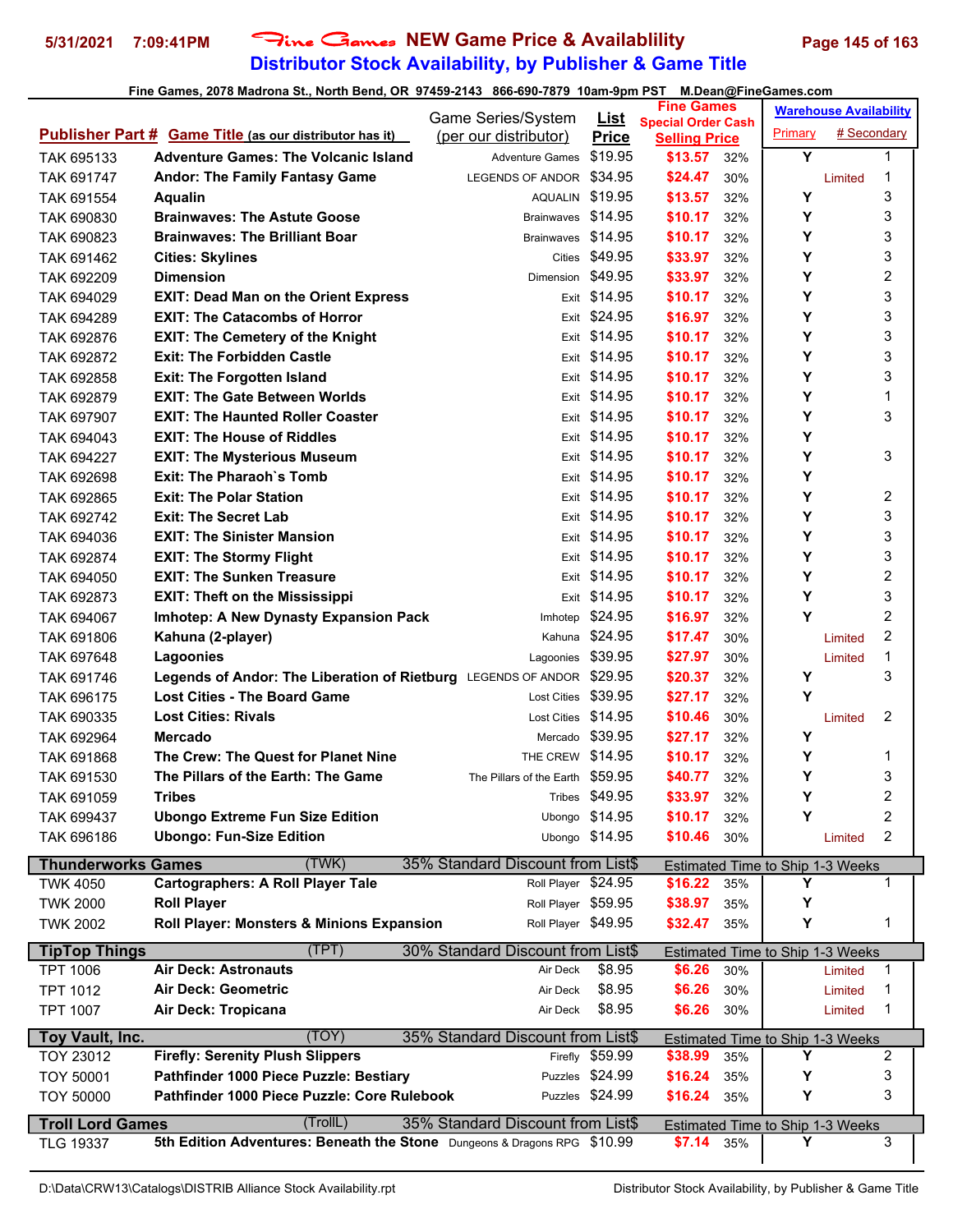# **Distributor Stock Availability, by Publisher & Game Title 5/31/2021 7:09:41PM** Fine Games **NEW Game Price & Availablility Page 146 of 163**

|                                      | Game Series/System                                                                                            | <u>List</u>      | <b>Fine Games</b>                                 | <b>Warehouse Availability</b>                     |  |  |
|--------------------------------------|---------------------------------------------------------------------------------------------------------------|------------------|---------------------------------------------------|---------------------------------------------------|--|--|
|                                      | <b>Publisher Part # Game Title (as our distributor has it)</b><br>(per our distributor)                       | <b>Price</b>     | <b>Special Order Cash</b><br><b>Selling Price</b> | Primary<br># Secondary                            |  |  |
| <b>TLG 19342</b>                     | 5th Edition Adventures: Bones of the Companionens & Dragons RPG                                               | \$10.99          | \$7.14<br>35%                                     | Y<br>3                                            |  |  |
| <b>TLG 19334</b>                     | 5th Edition Adventures: Dragons of Aihdre Dungeons & Dragons RPG                                              | \$11.99          | \$7.79<br>35%                                     | Υ                                                 |  |  |
| <b>TLG 19325</b>                     | 5th Edition Adventures: Players Guide to Aihndeeons & Dragons RPG                                             | \$39.99          | \$25.99<br>35%                                    | Υ                                                 |  |  |
| <b>TLG 19336</b>                     | 5th Edition Adventures: Reaping Bones<br>Dungeons & Dragons RPG                                               | \$10.99          | \$7.14<br>35%                                     | Υ<br>1                                            |  |  |
| <b>TLG 19328</b>                     | 5th Edition Adventures: S2 - The Malady of Kingsons & Dragons RPG                                             | \$11.99          | \$7.79<br>35%                                     | Υ<br>1                                            |  |  |
| <b>TLG 19335</b>                     | 5th Edition Adventures: Stains Upon the Greemgeons & Dragons RPG                                              | \$10.99          | \$7.14<br>35%                                     | Υ<br>2                                            |  |  |
| <b>TLG 19338</b>                     | 5th Edition Adventures: Sword of Rami<br>Dungeons & Dragons RPG                                               | \$10.99          | \$7.14<br>35%                                     | Υ<br>3                                            |  |  |
| <b>TLG 19333</b>                     | 5th Edition Adventures: The Lost City of Gaxmopons & Dragons RPG                                              | \$49.99          | \$32.49<br>35%                                    | Υ<br>1                                            |  |  |
| <b>TLG 19327</b>                     | 5th Edition Adventures: U2 - Verdant Range<br>5th Edition Adventures                                          | \$10.99          | \$7.14<br>35%                                     | Υ                                                 |  |  |
| <b>TLG 81302</b>                     | <b>Castles and Crusades RPG: Codex CeltarumCands and Crusades RPG</b>                                         | \$29.99          | \$19.49<br>35%                                    | Υ                                                 |  |  |
| <b>TLG 80991</b>                     | <b>Castles and Crusades: Den of Iniquity</b><br>Castles and Crusades RPG \$19.99                              |                  | \$12.99<br>35%                                    | Υ                                                 |  |  |
| <b>Twilight Creations, Inc.</b>      | 35% Standard Discount from List\$<br>(Twilig)                                                                 |                  |                                                   | <b>Estimated Time to Ship 1-3 Weeks</b>           |  |  |
| <b>TLC 3920</b>                      | The Island of Misfit Friends<br>The Island of Misfit Friends                                                  | \$34.99          | \$22.74<br>35%                                    | Y<br>1                                            |  |  |
| <b>TLC 2132</b>                      | Zombies!!! Jr. Tote of Zombie Tykes (6)<br>Zombies!!!                                                         | \$4.99           | \$3.49<br>30%                                     | 1<br>Limited                                      |  |  |
| <b>TLC 2131</b>                      | Zombies!!! Jr: Tote of Zombie Tykes (50)<br>Zombies!!!                                                        | \$9.99           | \$6.99<br>30%                                     | 1<br>Limited                                      |  |  |
| <b>Ulisses-Speile</b>                | (ULI)<br>35% Standard Discount from List\$                                                                    |                  |                                                   |                                                   |  |  |
| <b>ULI US25431E</b>                  | The Dark Eye: Aventuria Adventure Card Game ER: Aventuria Adventure                                           | \$19.99          | \$12.99<br>35%                                    | <b>Estimated Time to Ship 1-3 Weeks</b><br>Υ<br>1 |  |  |
| <b>ULI US82043</b>                   | <b>Torg Eternity RPG: Unhallowed Data</b><br><b>Torg Eternity RPG</b>                                         | \$34.99          | \$22.74<br>35%                                    | Υ                                                 |  |  |
| <b>ULI WG2005</b>                    | Warhammer 40K Wrath & Glory RPG: Character Ta<br>Wrath & Glory \$14.99                                        |                  | \$10.49<br>30%                                    | 1<br>Limited                                      |  |  |
| <b>ULI WG1001</b>                    | Warhammer 40K Wrath & Glory RPG: Starter Set<br>Wrath & Glory \$49.99                                         |                  | \$34.99<br>30%                                    | 1<br>Limited                                      |  |  |
| <b>ULI WG2004</b>                    | Warhammer 40K Wrath & Glory RPG: Wargear Card<br>Wrath & Glory \$14.99                                        |                  | \$10.49<br>30%                                    | 1<br>Limited                                      |  |  |
|                                      |                                                                                                               |                  |                                                   |                                                   |  |  |
| <b>Ultra Pro Intl</b>                | (UPI)<br>0% Standard Discount from List\$<br>12-hole Horizontal Photo Page Pack for 3in x 4in P<br>Card Album | \$7.29           | \$7.29<br>0%                                      | Estimated Time to Ship 1-3 Weeks<br>1             |  |  |
| <b>UPI 3H110</b><br><b>UPI 84522</b> | 3in Top Dog Hockey Black Album<br>Card Album                                                                  | \$8.69           | \$8.69<br>0%                                      | Limited<br>1<br>Limited                           |  |  |
| <b>UPI 58305</b>                     | 9-Pocket Coupon Organizer Portfolio - Coupon Mar<br>Card Album                                                | \$9.14           | \$9.14<br>0%                                      | 1<br>Limited                                      |  |  |
| <b>UPI 58304</b>                     | 9-Pocket Coupon Organizer Portfolio - Polka Dots<br>Card Album                                                | \$6.40           | \$4.80<br>25%                                     | 1<br>Limited                                      |  |  |
| <b>UPI 85374</b>                     | <b>Alcove Tower Deck Box: Limited Edition Cork</b><br>Deck Boxes                                              | \$16.20          | \$16.20<br>0%                                     | Υ<br>1                                            |  |  |
| <b>UPI 85717</b>                     | Alcove Tower Deck Box: Limited Edition Cowhide<br>Deck Boxes                                                  | \$16.20          | \$16.20<br>0%                                     | Υ<br>3                                            |  |  |
| <b>UPI 15484</b>                     | Alcove Tower Deck Box: Suede Collection - Ameth<br>Deck Boxes                                                 | \$17.17          | \$17.17<br>0%                                     | Υ<br>2                                            |  |  |
| <b>UPI 15491</b>                     | Alcove Tower Deck Box: Suede Collection - Emera<br>Deck Boxes                                                 | \$17.17          | \$17.17<br>0%                                     | Y                                                 |  |  |
| <b>UPI 85762</b>                     | Alcove Tower Deck Box: Suede Collection - Jet<br>Deck Boxes \$17.17                                           |                  | \$17.17<br>0%                                     | 2<br>Limited                                      |  |  |
| <b>UPI 85764</b>                     | Alcove Tower Deck Box: Suede Collection - Ruby<br>Deck Boxes \$17.17                                          |                  | \$17.17<br>0%                                     | 3<br>Υ                                            |  |  |
| UPI 85763                            | Deck Boxes \$17.17<br>Alcove Tower Deck Box: Suede Collection - Sapph                                         |                  | \$17.17<br>0%                                     | 3<br>Υ                                            |  |  |
| <b>UPI 15483</b>                     | Alcove Vault Deck Box: Suede Collection - Amethy<br>Deck Boxes \$30.37                                        |                  | \$30.37<br>0%                                     | 2<br>Υ                                            |  |  |
| UPI 15490                            | Alcove Vault Deck Box: Suede Collection - Emerald<br>Deck Boxes \$30.37                                       |                  | \$30.37<br>0%                                     | Υ<br>2                                            |  |  |
| UPI 85895                            | Alcove Vault Deck Box: Suede Collection - Jet<br>Deck Boxes                                                   | \$30.37          | \$30.37<br>0%                                     | Υ<br>2                                            |  |  |
| UPI 85896                            | Alcove Vault Deck Box: Suede Collection - Ruby<br>Deck Boxes                                                  | \$30.37          | \$30.37<br>0%                                     | 1<br>Limited                                      |  |  |
| <b>UPI 85897</b>                     | Alcove Vault Deck Box: Suede Collection - Sapphir<br>Deck Boxes                                               | \$30.83          | \$30.83<br>0%                                     | 3<br>Υ                                            |  |  |
| UPI 85942                            | Board Game Sleeves Lite: 54x80mm (100)<br><b>Board Game Sleeves</b>                                           | \$1.67           | \$1.67<br>0%                                      | Υ                                                 |  |  |
| UPI 85945                            | Board Game Sleeves Lite: 65x100mm (100)<br><b>Board Game Sleeves</b>                                          | \$1.67           | \$1.67<br>0%                                      | 3                                                 |  |  |
| UPI 85946                            | Board Game Sleeves Lite: 69x69mm (100)<br><b>Board Game Sleeves</b>                                           | \$1.67           | \$1.67<br>0%                                      | Υ<br>3                                            |  |  |
| UPI 85940                            | Board Game Sleeves Lite: Mini American 41x63ntmard Game Sleeves                                               | \$1.67           | \$1.67<br>0%                                      | Υ<br>1                                            |  |  |
| UPI 85944                            | Board Game Sleeves Lite: Standard European 593dard Game Sleeves                                               | \$1.67           | \$1.67<br>0%                                      | Υ<br>1                                            |  |  |
| UPI 85947                            | Board Game Sleeves Lite: Tarot Card 70x120mmB(dard Game Sleeves                                               | \$1.67           | \$1.67<br>0%                                      | 3<br>Y                                            |  |  |
| UPI 82659                            | Board Game Sleeves: 69x69mm (50)<br><b>Board Game Sleeves</b>                                                 | \$2.31           | \$2.31<br>0%                                      | Υ<br>2                                            |  |  |
| <b>UPI 85866</b>                     | Breaking Bad: Golden Moth Standard Size Deck Pr<br><b>Card Sleeves</b>                                        | \$8.10           | \$8.10<br>0%                                      | 1<br>Limited                                      |  |  |
| UPI 85873                            | Breaking Bad: Los Pollos Play Mat with Tube                                                                   | Play Mat \$19.29 | \$19.29<br>0%                                     | 1<br>Limited                                      |  |  |
| UPI 85350                            | <b>Citadel Backpack - Black with Silver Trim</b><br>Gamer Bag                                                 | \$80.30          | \$80.30<br>0%                                     | Y                                                 |  |  |
| UPI 85515                            | Collectors Deluxe Carrying Case: Silver with Red Tard Carrying Case \$28.36                                   |                  | \$28.36<br>0%                                     | 2<br>Limited                                      |  |  |
|                                      |                                                                                                               |                  |                                                   |                                                   |  |  |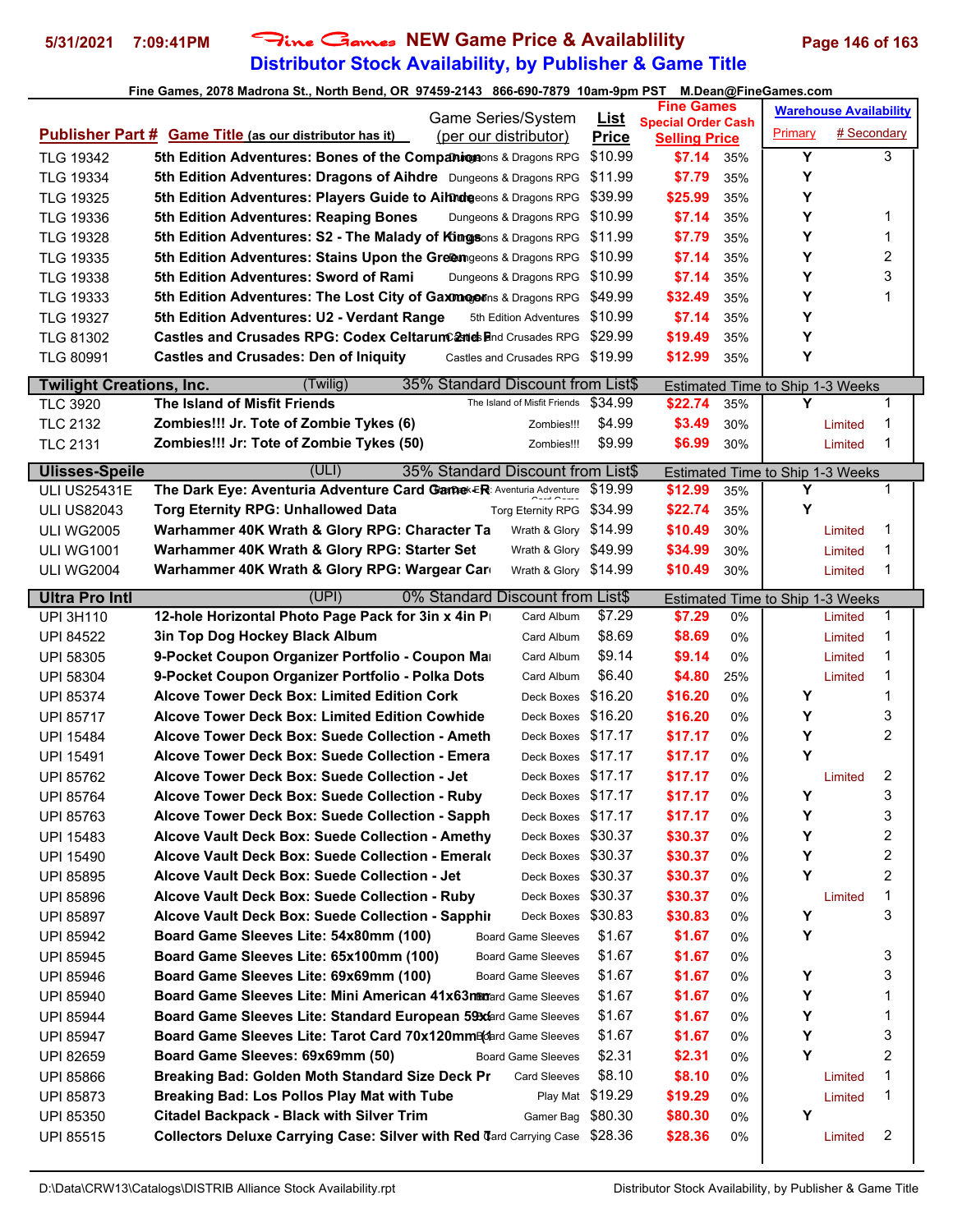# **Distributor Stock Availability, by Publisher & Game Title 5/31/2021 7:09:41PM** Fine Games **NEW Game Price & Availablility Page 147 of 163**

| <b>Game Series/System</b>            |                                                                                                                                                   |  | <u>List</u>                                | <b>Fine Games</b>          |                                                   |       | <b>Warehouse Availability</b> |             |                         |
|--------------------------------------|---------------------------------------------------------------------------------------------------------------------------------------------------|--|--------------------------------------------|----------------------------|---------------------------------------------------|-------|-------------------------------|-------------|-------------------------|
|                                      | <b>Publisher Part # Game Title (as our distributor has it)</b>                                                                                    |  | (per our distributor)                      | <b>Price</b>               | <b>Special Order Cash</b><br><b>Selling Price</b> |       | Primary                       | # Secondary |                         |
| <b>UPI 85274</b>                     | <b>Comic Case</b>                                                                                                                                 |  | Comic Case                                 | \$12.93                    | \$12.93                                           | 0%    | Y                             |             | 3                       |
| <b>UPI 58319</b>                     | <b>Craft Mat</b>                                                                                                                                  |  |                                            | Play Mat \$14.99           | \$14.99                                           | 0%    |                               | Limited     | 1                       |
| <b>UPI 15680</b>                     | D20 Plush Dice Bag - Black                                                                                                                        |  |                                            | Dice Bag \$10.03           | \$10.03                                           | 0%    | Υ                             |             | 3                       |
| <b>UPI 15681</b>                     | D20 Plush Dice Bag - Blue                                                                                                                         |  | Dice Bag                                   | \$10.03                    | \$10.03                                           | 0%    | Y                             |             | 3                       |
| <b>UPI 15679</b>                     | D20 Plush Dice Bag - Purple                                                                                                                       |  | Dice Bag                                   | \$10.03                    | \$10.03                                           | 0%    | Υ                             |             | $\overline{2}$          |
| <b>UPI 84457</b>                     | Darkside of Oz: Part II - Flying Monkey Nesting Dec                                                                                               |  | Deck Boxes                                 | \$4.37                     | \$4.37                                            | 0%    |                               | Limited     | 1                       |
| <b>UPI 84396</b>                     | Darkside of Oz: Part II - Glinda the Good Witch Nes                                                                                               |  | Deck Boxes                                 | \$4.37                     | \$4.37                                            | 0%    |                               | Limited     | 1                       |
| <b>UPI 84397</b>                     | Darkside of Oz: Part II - Wicked Witch of the West I                                                                                              |  | Deck Boxes                                 | \$4.37                     | \$4.37                                            | 0%    |                               | Limited     | 1                       |
| <b>UPI 84312</b>                     | Dead Wake Comic Panels Play Mat                                                                                                                   |  |                                            | Play Mat \$13.54           | \$13.54                                           | 0%    |                               | Limited     | 1                       |
| <b>UPI 84214</b>                     | Dead Wake Zombie Play Mat                                                                                                                         |  |                                            | Play Mat \$13.99           | \$13.99                                           | 0%    |                               | Limited     | 1                       |
| <b>UPI 82487</b>                     | <b>Deck Box: Oversized Black</b>                                                                                                                  |  | Deck Boxes                                 | \$3.57                     | \$3.57                                            | 0%    | Y                             |             | 3                       |
| <b>UPI 82670</b>                     | Deck Protector Pack: Blue Solid 50ct (DISPLAY 12)                                                                                                 |  | <b>Card Sleeves</b>                        | \$2.31                     | \$2.31                                            | 0%    | Y                             |             | 2                       |
| <b>UPI 82671</b>                     | Deck Protector Pack: Green Solid 50ct (DISPLAY 1                                                                                                  |  | <b>Card Sleeves</b>                        | \$2.31                     | \$2.31                                            | $0\%$ | Y                             |             | 3                       |
| <b>UPI 82677</b>                     | Deck Protector Pack: Light Blue Solid 50ct (DISPL)                                                                                                |  | Card Sleeves                               | \$2.31                     | \$2.31                                            | 0%    |                               | Limited     | 1                       |
| UPI 82673                            | Deck Protector Pack: Orange Solid 50ct (DISPLAY                                                                                                   |  | <b>Card Sleeves</b>                        | \$2.31                     | \$2.31                                            | 0%    |                               | Limited     | 1                       |
| <b>UPI 82674</b>                     | Deck Protector Pack: Pink Solid 50ct (DISPLAY 12)                                                                                                 |  | <b>Card Sleeves</b>                        | \$2.31                     | \$2.31                                            | 0%    |                               | Limited     | 1                       |
| <b>UPI 82676</b>                     | Deck Protector Pack: Purple Solid 50ct(DISPLAY 1                                                                                                  |  | <b>Card Sleeves</b>                        | \$2.31                     | \$2.31                                            | 0%    |                               | Limited     | 2                       |
| <b>UPI 82672</b>                     | Deck Protector Pack: Red Solid 50ct (DISPLAY 12)                                                                                                  |  | <b>Card Sleeves</b>                        | \$2.31                     | \$2.31                                            | 0%    | Υ                             |             | 1                       |
| <b>UPI 82668</b>                     | Deck Protector Pack: White Solid 50ct (DISPLAY 1:                                                                                                 |  | <b>Card Sleeves</b>                        | \$2.31                     | \$2.31                                            | 0%    |                               | Limited     | 1                       |
| <b>UPI 84803</b>                     | <b>Deluxe Gaming Case</b>                                                                                                                         |  | Card Carrying Case                         | \$27.97                    | \$27.97                                           | 0%    | Υ                             |             | 3                       |
| <b>UPI 15290</b>                     | <b>Deluxe Gaming Trove with Black Trim</b>                                                                                                        |  | Card Carrying Case                         | \$27.97                    | \$27.97                                           | 0%    | Y                             |             | 1                       |
|                                      | <b>Dice Rolling Tray</b>                                                                                                                          |  | Dice Rolling Tray \$12.54                  |                            | \$12.54                                           | 0%    | Y                             |             | 3                       |
| <b>UPI 84759</b><br><b>UPI 84741</b> | Disappointment Printed Deck Protector Sleeve Cov                                                                                                  |  | <b>Card Sleeves</b>                        | \$3.34                     | \$3.34                                            |       |                               |             | 1                       |
|                                      |                                                                                                                                                   |  | <b>Card Sleeves</b>                        | \$5.21                     |                                                   | 0%    | Y                             | Limited     |                         |
| <b>UPI 85467</b>                     | Dragoborne: Oath of Blood Standard Deck Protect                                                                                                   |  |                                            |                            | \$5.21                                            | 0%    |                               |             |                         |
| <b>UPI 85779</b>                     | Dragon Ball Super: Full-View Deck Box - Father-So                                                                                                 |  | Deck Boxes                                 | \$2.30                     | \$2.30                                            | 0%    | Υ                             | Limited     | 1<br>$\boldsymbol{2}$   |
| <b>UPI 85781</b>                     | Dragon Ball Super: Play Mat Set 2 Version 2                                                                                                       |  |                                            | Play Mat \$20.00<br>\$5.21 | \$20.00<br>\$5.21                                 | 0%    |                               |             | 1                       |
| <b>UPI 85978</b>                     | Dragon Ball Super: Standard Size Deck Protector S                                                                                                 |  | <b>Card Sleeves</b><br><b>Card Sleeves</b> | \$5.11                     |                                                   | 0%    | Υ                             | Limited     | 3                       |
| <b>UPI 85632</b>                     | Dragon Ball Super: Standard Size Deck Protector S                                                                                                 |  |                                            | \$17.36                    | \$5.11<br>\$17.36                                 | 0%    |                               | Limited     | 2                       |
| <b>UPI 18520</b>                     | <b>Dungeons &amp; Dragons: Cover Series Playmat - Bald</b> igeons & Dragons                                                                       |  |                                            | \$16.97                    |                                                   | 0%    |                               |             | 1                       |
| <b>UPI 18525</b>                     | Dungeons & Dragons: Cover Series Playmat - Caningeons & Dragons                                                                                   |  |                                            | \$17.36                    | \$16.97                                           | 0%    |                               | Limited     | 1                       |
| <b>UPI 18506</b>                     | Dungeons & Dragons: Cover Series Playmat - Dunngeons & Dragons<br>Dungeons & Dragons: Cover Series Playmat - Ebengeons & Dragons                  |  |                                            | \$17.36                    | \$17.36<br>\$17.36                                | 0%    | Y                             | Limited     | 3                       |
| <b>UPI 18521</b>                     | Dungeons & Dragons: Cover Series Playmat - Glimongeons & Dragons \$17.36                                                                          |  |                                            |                            | \$17.36                                           | 0%    | Y                             |             | $\mathfrak{p}$          |
| <b>UPI 18519</b>                     | Dungeons & Dragons: Cover Series Playmat - Guilingeons & Dragons \$17.36                                                                          |  |                                            |                            |                                                   | 0%    | Y                             |             |                         |
| <b>UPI 18517</b>                     |                                                                                                                                                   |  |                                            |                            | \$17.36                                           | 0%    |                               |             |                         |
| UPI 18523                            | Dungeons & Dragons: Cover Series Playmat - Ic@mageons & Dragons \$17.36<br>Dungeons & Dragons: Cover Series Playmat - Monngeons & Dragons \$17.36 |  |                                            |                            | \$17.36                                           | 0%    |                               | Limited     | 1                       |
| <b>UPI 18504</b>                     |                                                                                                                                                   |  |                                            |                            | \$17.36                                           | 0%    |                               | Limited     | 1                       |
| UPI 18515                            | Dungeons & Dragons: Cover Series Playmat - Monngeons & Dragons                                                                                    |  |                                            | \$17.36                    | \$17.36                                           | 0%    | Y                             |             | 1                       |
| <b>UPI 18522</b>                     | Dungeons & Dragons: Cover Series Playmat - Mythingeons & Dragons                                                                                  |  |                                            | \$17.36                    | \$17.36                                           | 0%    |                               | Limited     | 2                       |
| <b>UPI 18508</b>                     | Dungeons & Dragons: Cover Series Playmat - Outungeons & Dragons                                                                                   |  |                                            | \$17.36                    | \$17.36                                           | 0%    |                               | Limited     | 2                       |
| UPI 18503                            | Dungeons & Dragons: Cover Series Playmat - Playngeons & Dragons                                                                                   |  |                                            | \$17.36                    | \$17.36                                           | 0%    |                               | Limited     | 1                       |
| UPI 18510                            | Dungeons & Dragons: Cover Series Playmat - Stomngeons & Dragons                                                                                   |  |                                            | \$17.36                    | \$17.36                                           | 0%    |                               |             | 3                       |
| <b>UPI 18509</b>                     | Dungeons & Dragons: Cover Series Playmat - Swongeons & Dragons \$17.36                                                                            |  |                                            |                            | \$17.36                                           | 0%    |                               |             | 3                       |
| <b>UPI 18512</b>                     | Dungeons & Dragons: Cover Series Playmat - Tabengeons & Dragons                                                                                   |  |                                            | \$17.36                    | \$17.36                                           | 0%    |                               |             | 3                       |
| <b>UPI 18524</b>                     | Dungeons & Dragons: Cover Series Playmat - Tashngeons & Dragons                                                                                   |  |                                            | \$17.36                    | \$17.36                                           | 0%    |                               | Limited     | $\overline{\mathbf{c}}$ |
| <b>UPI 18514</b>                     | Dungeons & Dragons: Cover Series Playmat - Tomngeons & Dragons                                                                                    |  |                                            | \$17.36                    | \$17.36                                           | 0%    | Y                             |             | 2                       |
| <b>UPI 18511</b>                     | Dungeons & Dragons: Cover Series Playmat - Volongeons & Dragons                                                                                   |  |                                            | \$17.36                    | \$17.36                                           | 0%    |                               | Limited     | 1                       |
| <b>UPI 18516</b>                     | Dungeons & Dragons: Cover Series Playmat - Watngeons & Dragons                                                                                    |  |                                            | \$17.36                    | \$17.36                                           | 0%    |                               |             | 3                       |
| UPI 18518                            | Dungeons & Dragons: Cover Series Playmat - Watngeons & Dragons                                                                                    |  |                                            | \$17.36                    | \$17.36                                           | 0%    | Υ                             |             | 3                       |
| UPI 18513                            | <b>Dungeons &amp; Dragons: Cover Series Playmat - Xanngeons &amp; Dragons</b>                                                                     |  |                                            | \$17.36                    | \$17.36                                           | 0%    |                               | Limited     | 1                       |
| UPI 18350                            | Dungeons & Dragons: Figurines of Adorable Powengeons & Dragons                                                                                    |  |                                            | \$10.03                    | \$10.03                                           | 0%    | Υ                             |             | 3                       |
|                                      |                                                                                                                                                   |  |                                            |                            |                                                   |       |                               |             |                         |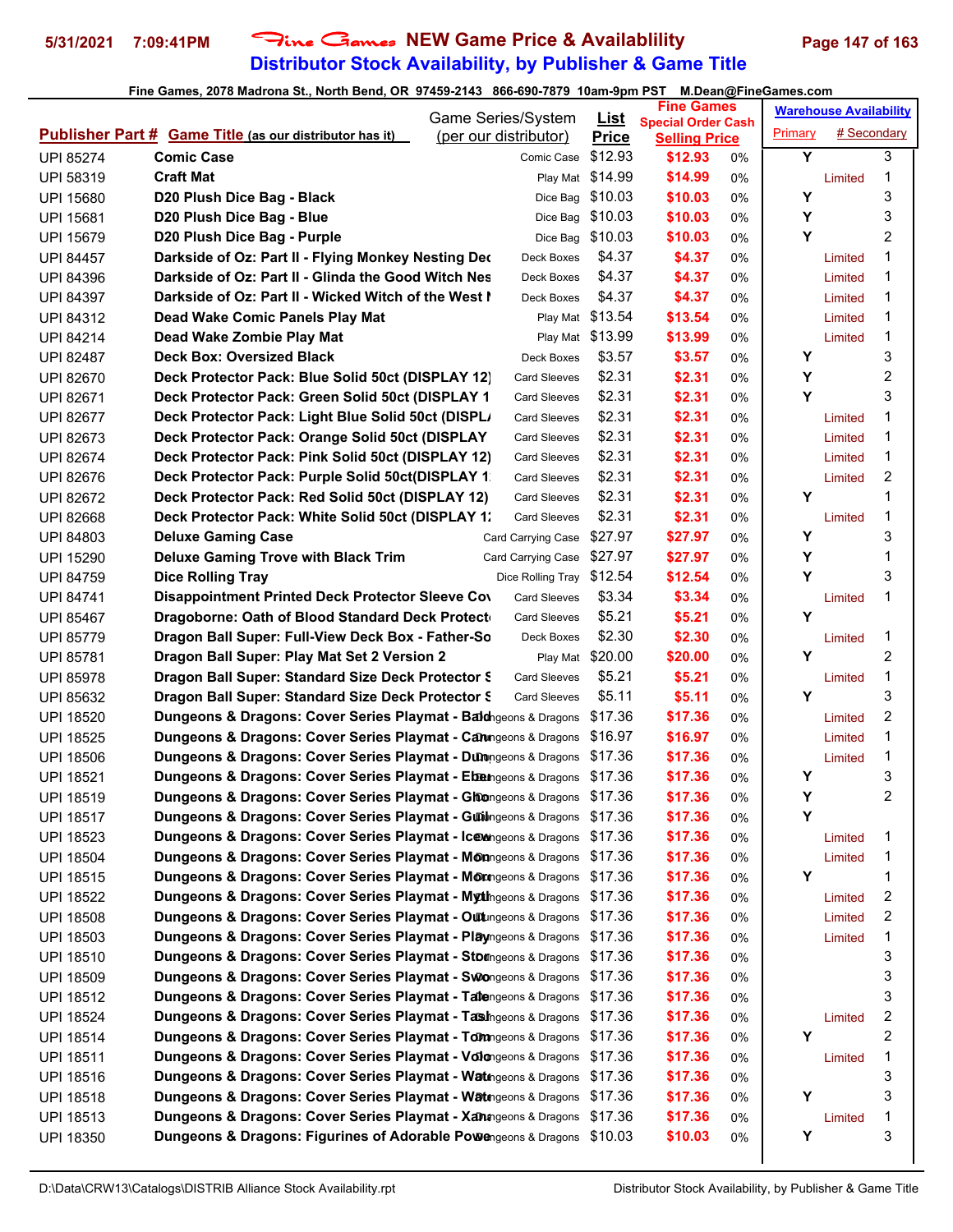# **Distributor Stock Availability, by Publisher & Game Title 5/31/2021 7:09:41PM** Fine Games **NEW Game Price & Availablility Page 148 of 163**

|                  |                                                                                                               |                     | <b>Fine Games</b>           |                                 |       | <b>Warehouse Availability</b> |              |
|------------------|---------------------------------------------------------------------------------------------------------------|---------------------|-----------------------------|---------------------------------|-------|-------------------------------|--------------|
|                  | Game Series/System<br><b>Publisher Part # Game Title (as our distributor has it)</b><br>(per our distributor) |                     | <u>List</u><br><b>Price</b> | <b>Special Order Cash</b>       |       | <b>Primary</b>                | # Secondary  |
| <b>UPI 18351</b> | Dungeons & Dragons: Figurines of Adorable Powengeons & Dragons                                                |                     | \$10.03                     | <b>Selling Price</b><br>\$10.03 | 0%    | Y                             | 3            |
| <b>UPI 86994</b> | Dungeons & Dragons: Figurines of Adorable Powengeons & Dragons                                                |                     | \$10.83                     | \$10.83                         | 0%    | Υ                             | 1            |
| <b>UPI 86995</b> | Dungeons & Dragons: Figurines of Adorable Powengeons & Dragons                                                |                     | \$10.83                     | \$10.83                         | 0%    | Υ                             | 3            |
| <b>UPI 18352</b> | <b>Dungeons &amp; Dragons: Figurines of Adorable Powengeons &amp; Dragons</b>                                 |                     | \$10.03                     | \$10.03                         | 0%    | Y                             | 3            |
| <b>UPI 86992</b> | <b>Dungeons &amp; Dragons: Figurines of Adorable Powengeons &amp; Dragons</b>                                 |                     | \$10.83                     | \$10.83                         | 0%    | Υ                             | 3            |
| <b>UPI 18353</b> | Dungeons & Dragons: Figurines of Adorable Powengeons & Dragons \$10.03                                        |                     |                             | \$10.03                         | 0%    | Y                             | 3            |
| UPI 86516        | Dungeons & Dragons: Fire Giant Standard Sized D                                                               | <b>Card Sleeves</b> | \$4.69                      | \$4.69                          | 0%    |                               | 1<br>Limited |
| UPI 86513        | Dungeons & Dragons: Mind Flayer Gamer Pouch                                                                   |                     | Pouch \$12.16               | \$12.16                         | 0%    | Υ                             | 2            |
| <b>UPI 86521</b> | Dungeons & Dragons: Owlbear Gamer Pouch                                                                       |                     | Pouch \$12.16               | \$12.16                         | 0%    | Υ                             |              |
| <b>UPI 86917</b> | Dungeons & Dragons: Standard Deck Protectors A                                                                | <b>Card Sleeves</b> | \$8.91                      | \$8.91                          | 0%    | Υ                             |              |
| <b>UPI 86866</b> | Dungeons & Dragons: The Xanathar Beholder Gan                                                                 | Pouch               | \$16.97                     | \$16.97                         | 0%    | Υ                             | 2            |
| <b>UPI 86855</b> | Dungeons and Dragons RPG: Heavy Metal - D20 Bhs & Dragons RPG                                                 |                     | \$12.54                     | \$12.54                         | 0%    |                               | 3            |
| <b>UPI 18613</b> | Dungeons and Dragons RPG: Heavy Metal - Dingleons & Dragons RPG                                               |                     | \$22.19                     | \$22.19                         | 0%    | Υ                             | 1            |
| <b>UPI 18354</b> | <b>Dungeons and Dragons RPG: Icewind Dale -Diegeons &amp; Dragons RPG</b>                                     |                     | \$12.54                     | \$12.54                         | 0%    | Υ                             | 3            |
| <b>UPI 18355</b> | <b>Dungeons and Dragons RPG: Icewind Dale -Diegaons &amp; Dragons RPG</b>                                     |                     | \$42.43                     | \$42.43                         | 0%    | Υ                             | 3            |
| <b>UPI 18357</b> | Dungeons and Dragons: Snowy Owlbear Gamer Pingeons & Dragons                                                  |                     | \$12.16                     | \$12.16                         | 0%    | Υ                             | 3            |
| <b>UPI 15628</b> | Eclipse Gloss Small Sleeves: Apple Red (60)                                                                   | <b>Card Sleeves</b> | \$4.86                      | \$4.86                          | 0%    | Υ                             | 3            |
| <b>UPI 15624</b> | Eclipse Gloss Small Sleeves: Arctic White (60)                                                                | <b>Card Sleeves</b> | \$4.86                      | \$4.86                          | 0%    | Υ                             | 3            |
| <b>UPI 15629</b> | Eclipse Gloss Small Sleeves: Forest Green (60)                                                                | <b>Card Sleeves</b> | \$4.86                      | \$4.86                          | 0%    | Υ                             | 3            |
| <b>UPI 15625</b> | Eclipse Gloss Small Sleeves: Jet Black (60)                                                                   | <b>Card Sleeves</b> | \$4.86                      | \$4.86                          | 0%    | Υ                             | 2            |
| <b>UPI 15626</b> | Eclipse Gloss Small Sleeves: Pacific Blue (60)                                                                | <b>Card Sleeves</b> | \$4.86                      | \$4.86                          | 0%    | Υ                             | 3            |
| <b>UPI 15634</b> | Eclipse Gloss Small Sleeves: Royal Purple (60)                                                                | <b>Card Sleeves</b> | \$4.86                      | \$4.86                          | 0%    | Υ                             | 3            |
| <b>UPI 15627</b> | Eclipse Gloss Small Sleeves: Sky Blue (60)                                                                    | <b>Card Sleeves</b> | \$4.86                      | \$4.86                          | 0%    | Υ                             | 3            |
| <b>UPI 15604</b> | Eclipse Gloss Standard Sleeves: - Apple Red (100)                                                             | <b>Card Sleeves</b> | \$8.10                      | \$8.10                          | 0%    | Υ                             | 3            |
| <b>UPI 15600</b> | Eclipse Gloss Standard Sleeves: Arctic White (100)                                                            | <b>Card Sleeves</b> | \$8.10                      | \$8.10                          | 0%    | Υ                             | 3            |
| <b>UPI 15605</b> | Eclipse Gloss Standard Sleeves: Forest Green (100)                                                            | Card Sleeves        | \$8.10                      | \$8.10                          | 0%    | Υ                             | 3            |
| <b>UPI 15609</b> | Eclipse Gloss Standard Sleeves: Hot Pink (100)                                                                | <b>Card Sleeves</b> | \$8.10                      | \$8.10                          | 0%    | Υ                             | 3            |
| <b>UPI 15601</b> | Eclipse Gloss Standard Sleeves: Jet Black (100)                                                               | <b>Card Sleeves</b> | \$8.10                      | \$8.10                          | 0%    | Υ                             | 3            |
| <b>UPI 15608</b> | Eclipse Gloss Standard Sleeves: Lemon Yellow (10)                                                             | <b>Card Sleeves</b> | \$8.10                      | \$8.10                          | 0%    | Υ                             | 3            |
| <b>UPI 15606</b> | Eclipse Gloss Standard Sleeves: Lime Green (100)                                                              | <b>Card Sleeves</b> | \$8.10                      | \$8.10                          | 0%    | Υ                             | 3            |
| <b>UPI 15602</b> | Eclipse Gloss Standard Sleeves: Pacific Blue (100)                                                            | Card Sleeves        | \$8.10                      | \$8.10                          | 0%    | Υ                             | 3            |
| <b>UPI 15607</b> | <b>Eclipse Gloss Standard Sleeves: Pumpkin Orange</b>                                                         | <b>Card Sleeves</b> | \$8.10                      | \$8.10                          | 0%    | Υ                             | 3            |
| UPI 15610        | Eclipse Gloss Standard Sleeves: Royal Purple (100                                                             | Card Sleeves        | \$8.10                      | \$8.10                          | $0\%$ | Υ                             | 3            |
| UPI 15603        | Eclipse Gloss Standard Sleeves: Sky Blue (100)                                                                | Card Sleeves        | \$8.10                      | \$8.10                          | 0%    | Υ                             | 3            |
| <b>UPI 15611</b> | Eclipse Gloss Standard Sleeves: Smoke Grey (100)                                                              | Card Sleeves        | \$8.10                      | \$8.10                          | 0%    | Υ                             | 3            |
| UPI 15640        | Eclipse Matte Small Sleeves: Apple Red (60)                                                                   | <b>Card Sleeves</b> | \$4.86                      | \$4.86                          | 0%    | Υ                             | 3            |
| UPI 15636        | Eclipse Matte Small Sleeves: Arctic White (60)                                                                | <b>Card Sleeves</b> | \$4.86                      | \$4.86                          | 0%    | Υ                             | 3            |
| UPI 15641        | <b>Eclipse Matte Small Sleeves: Forest Green (60)</b>                                                         | <b>Card Sleeves</b> | \$4.86                      | \$4.86                          | 0%    | Υ                             | 3            |
| <b>UPI 15637</b> | Eclipse Matte Small Sleeves: Jet Black (60)                                                                   | <b>Card Sleeves</b> | \$4.86                      | \$4.86                          | 0%    | Υ                             | 1            |
| <b>UPI 15638</b> | Eclipse Matte Small Sleeves: Pacific Blue (60)                                                                | Card Sleeves        | \$4.86                      | \$4.86                          | 0%    | Υ                             | 3            |
| UPI 15646        | Eclipse Matte Small Sleeves: Royal Purple (60)                                                                | <b>Card Sleeves</b> | \$4.86                      | \$4.86                          | 0%    | Υ                             | 3            |
| UPI 15639        | Eclipse Matte Small Sleeves: Sky Blue (60)                                                                    | <b>Card Sleeves</b> | \$4.86                      | \$4.86                          | 0%    | Υ                             | 3            |
| UPI 15616        | Eclipse Matte Standard Sleeves: Apple Red (100)                                                               | Card Sleeves        | \$8.10                      | \$8.10                          | 0%    | Υ                             | 2            |
| <b>UPI 15612</b> | Eclipse Matte Standard Sleeves: Arctic White (100)                                                            | <b>Card Sleeves</b> | \$8.10                      | \$8.10                          | 0%    | Υ                             | 3            |
| UPI 15617        | <b>Eclipse Matte Standard Sleeves: Forest Green (100)</b>                                                     | <b>Card Sleeves</b> | \$8.10                      | \$8.10                          | 0%    | Υ                             | 3            |
| UPI 15621        | Eclipse Matte Standard Sleeves: Hot Pink (100)                                                                | Card Sleeves        | \$8.10                      | \$8.10                          | 0%    | Υ                             | 2            |
| UPI 15613        | Eclipse Matte Standard Sleeves: Jet Black (100)                                                               | <b>Card Sleeves</b> | \$8.10                      | \$8.10                          | 0%    | Υ                             | 1            |
| <b>UPI 15620</b> | Eclipse Matte Standard Sleeves: Lemon Yellow (10                                                              | <b>Card Sleeves</b> | \$8.10                      | \$8.10                          | 0%    | Υ                             | 3            |
| UPI 15618        | Eclipse Matte Standard Sleeves: Lime Green (100)                                                              | <b>Card Sleeves</b> | \$8.10                      | \$8.10                          | 0%    | Υ                             | 3            |
| UPI 15614        | Eclipse Matte Standard Sleeves: Pacific Blue (100)                                                            | <b>Card Sleeves</b> | \$8.10                      | \$8.10                          | 0%    | Υ                             | 3            |
|                  |                                                                                                               |                     |                             |                                 |       |                               |              |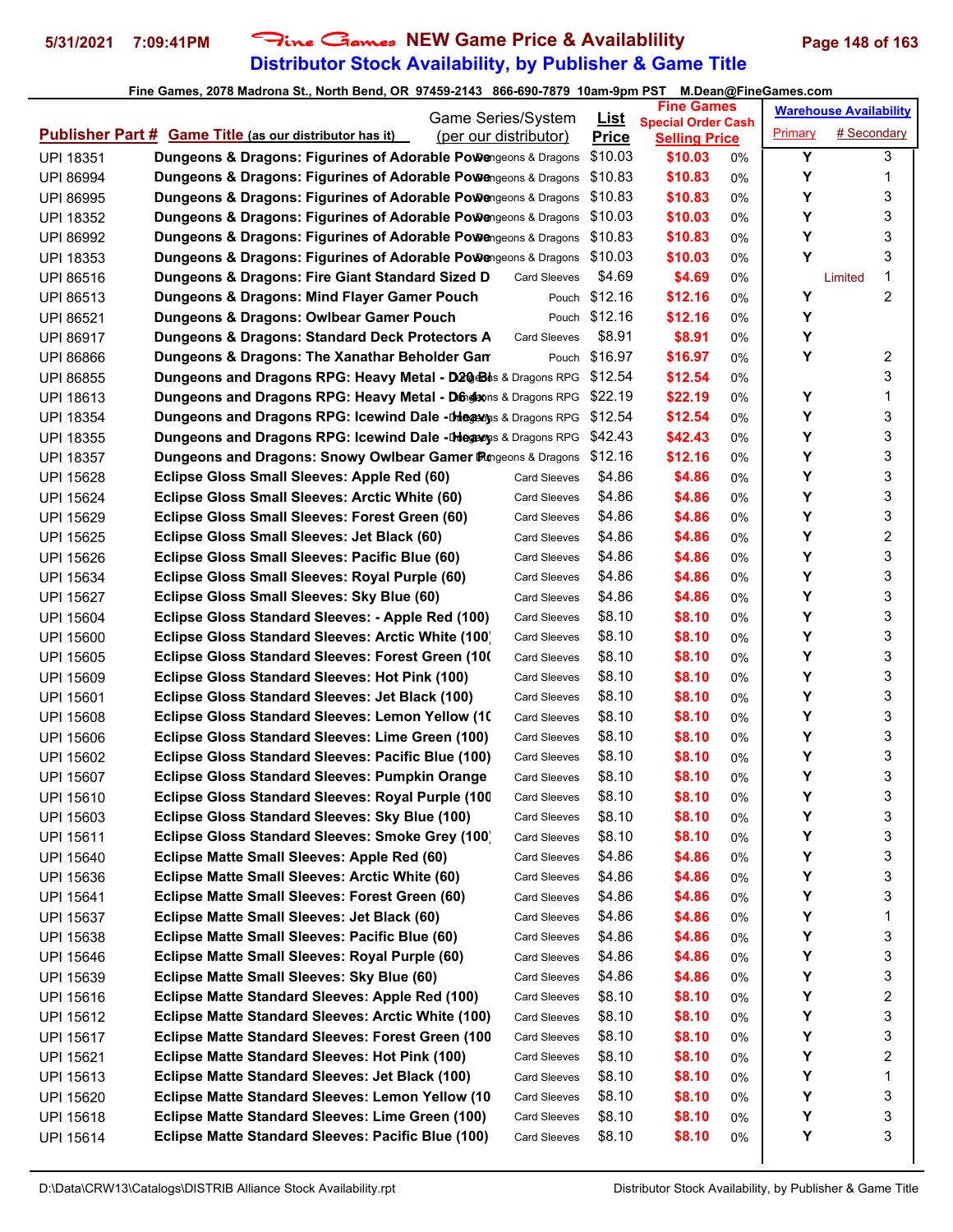# **Distributor Stock Availability, by Publisher & Game Title 5/31/2021 7:09:41PM** Fine Games **NEW Game Price & Availablility Page 149 of 163**

|                  |                                                                          | Game Series/System    |                             | <b>Fine Games</b>              |     | <b>Warehouse Availability</b> |             |   |
|------------------|--------------------------------------------------------------------------|-----------------------|-----------------------------|--------------------------------|-----|-------------------------------|-------------|---|
|                  | <b>Publisher Part # Game Title (as our distributor has it)</b>           | (per our distributor) | <u>List</u><br><b>Price</b> | <b>Special Order Cash</b>      |     | Primary                       | # Secondary |   |
| <b>UPI 15619</b> | Eclipse Matte Standard Sleeves: Pumpkin Orange                           | <b>Card Sleeves</b>   | \$8.10                      | <b>Selling Price</b><br>\$8.10 | 0%  | Y                             |             | 3 |
| <b>UPI 15622</b> | Eclipse Matte Standard Sleeves: Royal Purple (100                        | <b>Card Sleeves</b>   | \$8.10                      | \$8.10                         | 0%  | Υ                             |             | 3 |
| <b>UPI 15615</b> | Eclipse Matte Standard Sleeves: Sky Blue (100)                           | <b>Card Sleeves</b>   | \$8.10                      | \$8.10                         | 0%  | Υ                             |             | 3 |
| UPI 15623        | Eclipse Matte Standard Sleeves: Smoke Grey (100)                         | <b>Card Sleeves</b>   | \$8.10                      | \$8.10                         | 0%  | Y                             |             | 1 |
| <b>UPI 15251</b> | <b>Epic Spell Wars: Evil Play Mat</b>                                    | Play Mat              | \$19.29                     | \$19.29                        | 0%  |                               | Limited     | 2 |
| <b>UPI 15253</b> | Epic Spell Wars: Studd Spellslammer & The Juice!                         |                       | Play Mat \$19.29            | \$19.29                        | 0%  |                               | Limited     | 1 |
| <b>UPI 15127</b> | Fate Extra Francis Drake Play Mat                                        |                       | Play Mat \$14.56            | \$14.56                        | 0%  |                               | Limited     | 1 |
| UPI 15158        | Fine Art: Playmat - American Gothic                                      |                       | Play Mat \$14.56            | \$14.56                        | 0%  |                               | Limited     | 1 |
| UPI 15163        | Fine Art: Playmat - The Actor                                            |                       | Play Mat \$14.56            | \$14.56                        | 0%  | Υ                             |             | 1 |
| <b>UPI 15166</b> | Fine Art: Playmat - Washington Crossing the Delav                        |                       | Play Mat \$14.56            | \$14.56                        | 0%  |                               | Limited     | 1 |
| <b>UPI 84969</b> | Force of Will: A4, Kaguya Deck Protector Sleeves                         | <b>Card Sleeves</b>   | \$5.21                      | \$5.21                         | 0%  |                               | Limited     | 1 |
| <b>UPI 84690</b> | Force of Will: Arla Play Mat                                             | Play Mat              | \$10.19                     | \$7.64                         | 25% |                               | Limited     | 1 |
| <b>UPI 84883</b> | Force of Will: Labor Day Edition Play Mat                                |                       | Play Mat \$10.50            | \$7.88                         | 25% |                               | Limited     | 1 |
| <b>UPI 85134</b> | Force of Will: Memories of Mariabella Play Mat                           |                       | Play Mat \$14.56            | \$14.56                        | 0%  |                               | Limited     | 1 |
| <b>UPI 84437</b> | <b>Gamer Bag: Blue</b>                                                   | Gamer Bag             | \$89.56                     | \$89.56                        | 0%  |                               | Limited     | 1 |
| <b>UPI 82977</b> | <b>Generals Order: Series 1 Magnetic Deck Box</b>                        | Deck Boxes            | \$8.33                      | \$8.33                         | 0%  |                               | Limited     | 1 |
| <b>UPI 15291</b> | Hako Deck Box: Red Fuji                                                  | Deck Boxes            | \$23.14                     | \$23.14                        | 0%  |                               | Limited     | 1 |
| <b>UPI 15190</b> | Hako Deck Box: The Great Wave Off Kanagawa                               | Deck Boxes            | \$23.14                     | \$23.14                        | 0%  |                               | Limited     | 1 |
| <b>UPI 85785</b> | Heavy Metal D20 Dice: Blue (2)                                           | Heavy Metal Dice      | \$9.64                      | \$9.64                         | 0%  |                               | Limited     | 1 |
| <b>UPI 85783</b> | Heavy Metal D20 Dice: Red (2)                                            | Heavy Metal Dice      | \$9.64                      | \$9.64                         | 0%  |                               |             | 3 |
| <b>UPI 85784</b> | Heavy Metal D20 Dice: White (2)                                          | Heavy Metal Dice      | \$9.64                      | \$9.64                         | 0%  | Υ                             |             | 3 |
| UPI 85341        | Heavy Metal D20 Dice: Yellow (2)                                         | Heavy Metal Dice      | \$9.64                      | \$9.64                         | 0%  |                               | Limited     | 1 |
| <b>UPI 85335</b> | Jumbo D20 Novelty Dice Plush - Black with Silver                         |                       | Dice \$16.20                | \$16.20                        | 0%  |                               | Limited     | 1 |
| <b>UPI 90000</b> | <b>Jungle Imagination Play Mat</b>                                       |                       | Play Mat \$21.66            | \$21.66                        | 0%  |                               | Limited     | 1 |
| <b>UPI 85926</b> | Justice League: Deck Protector Sleeves - The Flas                        | <b>Card Sleeves</b>   | \$5.11                      | \$5.11                         | 0%  |                               | Limited     | 2 |
| <b>UPI 85662</b> | Justice League: Playmat - Superman                                       |                       | Play Mat \$19.29            | \$19.29                        | 0%  |                               | Limited     | 2 |
| <b>UPI 86503</b> | Kaijudo Infernus Deck Protector Pack (DISPLAY 12                         | <b>Card Sleeves</b>   | \$4.06                      | \$4.06                         | 0%  |                               | Limited     | 1 |
| <b>UPI 84577</b> | <b>Life Printed Deck Protector Sleeve Covers</b>                         | <b>Card Sleeves</b>   | \$3.34                      | \$3.34                         | 0%  |                               | Limited     | 1 |
| <b>UPI 84827</b> | Lithograph Bags 11in x 17in (10)                                         | Bag                   | \$3.43                      | \$2.57                         | 25% |                               | Limited     | 1 |
| <b>UPI 15123</b> | M2 100+ Deck Box: Shattered Obsidian                                     | Deck Boxes            | \$20.83                     | \$20.83                        | 0%  |                               | Limited     | 1 |
| <b>UPI 15122</b> | M <sub>2</sub> 100+ Deck Box: Spectrum                                   | Deck Boxes \$20.83    |                             | \$20.83                        | 0%  | Y                             |             | 1 |
| <b>UPI 85711</b> | M2.1 Deck Box: Grey/Stone                                                | Deck Boxes \$14.56    |                             | \$14.56                        | 0%  | Υ                             |             | 3 |
| UPI 85709        | <b>M2.1 Deck Box: Red/White</b>                                          | Deck Boxes \$14.56    |                             | \$14.56                        | 0%  | Υ                             |             | 3 |
| UPI 84677        | <b>Mage Wars Dragon Scales Deck Protector Sleeves</b>                    | <b>Card Sleeves</b>   | \$3.47                      | \$3.47                         | 0%  |                               | Limited     | 1 |
| <b>UPI 84678</b> | <b>Mage Wars Tiger Stripes Deck Protector Sleeves</b>                    | Card Sleeves          | \$3.47                      | \$3.47                         | 0%  |                               | Limited     | 1 |
| <b>UPI 18480</b> | Magic the Gathering CCG: Commander Legends V                             | Life Pad              | \$4.63                      | \$4.63                         | 0%  | Υ                             |             | 3 |
| <b>UPI 18481</b> | Magic the Gathering CCG: Commander Legends V:                            | Life Pad              | \$4.63                      | \$4.63                         | 0%  | Υ                             |             | 3 |
| <b>UPI 18482</b> | Magic the Gathering CCG: Commander Legends V.                            | Life Pad              | \$4.63                      | \$4.63                         | 0%  |                               |             | 3 |
| UPI 18483        | Magic the Gathering CCG: Commander Legends V                             | Life Pad              | \$4.63                      | \$4.63                         | 0%  | Υ                             |             | 3 |
| <b>UPI 18484</b> | Magic the Gathering CCG: Commander Legends V                             | Life Pad              | \$4.63                      | \$4.63                         | 0%  | Υ                             |             | 3 |
| <b>UPI 18545</b> | Magic the Gathering CCG: Kaldheim - 100ct Sleeve                         | <b>Card Sleeves</b>   | \$9.26                      | \$9.26                         | 0%  |                               | Limited     | 1 |
| <b>UPI 18547</b> | Magic the Gathering CCG: Kaldheim - 100ct Sleeve                         | <b>Card Sleeves</b>   | \$9.26                      | \$9.26                         | 0%  |                               | Limited     | 1 |
| <b>UPI 18546</b> | Magic the Gathering CCG: Kaldheim - 100ct Sleeve                         | <b>Card Sleeves</b>   | \$9.26                      | \$9.26                         | 0%  |                               | Limited     | 1 |
| <b>UPI 18544</b> | Magic the Gathering CCG: Kaldheim - 100ct Sleeve                         | <b>Card Sleeves</b>   | \$9.26                      | \$9.26                         | 0%  |                               | Limited     | 1 |
| <b>UPI 18541</b> | Magic the Gathering CCG: Kaldheim - Life Pad feat                        | Life Pad              | \$4.63                      | \$4.63                         | 0%  |                               | Limited     | 1 |
| UPI 18540        | Magic the Gathering CCG: Kaldheim - Life Pad feat                        | Life Pad              | \$4.63                      | \$4.63                         | 0%  |                               | Limited     | 2 |
| <b>UPI 86955</b> | Magic the Gathering CCG: Relic Tokens Pack\Disphe Gathering CCG          |                       | \$83.31                     | \$83.31                        | 0%  |                               | Limited     | 1 |
| <b>UPI 18337</b> | Magic the Gathering CCG: Relic Tokens Pack\Disphe Gathering CCG \$106.46 |                       |                             | \$106.46                       | 0%  | Υ                             |             | 1 |
| <b>UPI 18637</b> | Magic the Gathering CCG: Strixhaven - 100ct Sleev                        | <b>Card Sleeves</b>   | \$9.26                      | \$9.26                         | 0%  |                               | Limited     | 1 |
| <b>UPI 18641</b> | Magic the Gathering CCG: Strixhaven - Life Pad                           | Life Pad              | \$4.63                      | \$4.63                         | 0%  |                               | Limited     | 2 |
|                  |                                                                          |                       |                             |                                |     |                               |             |   |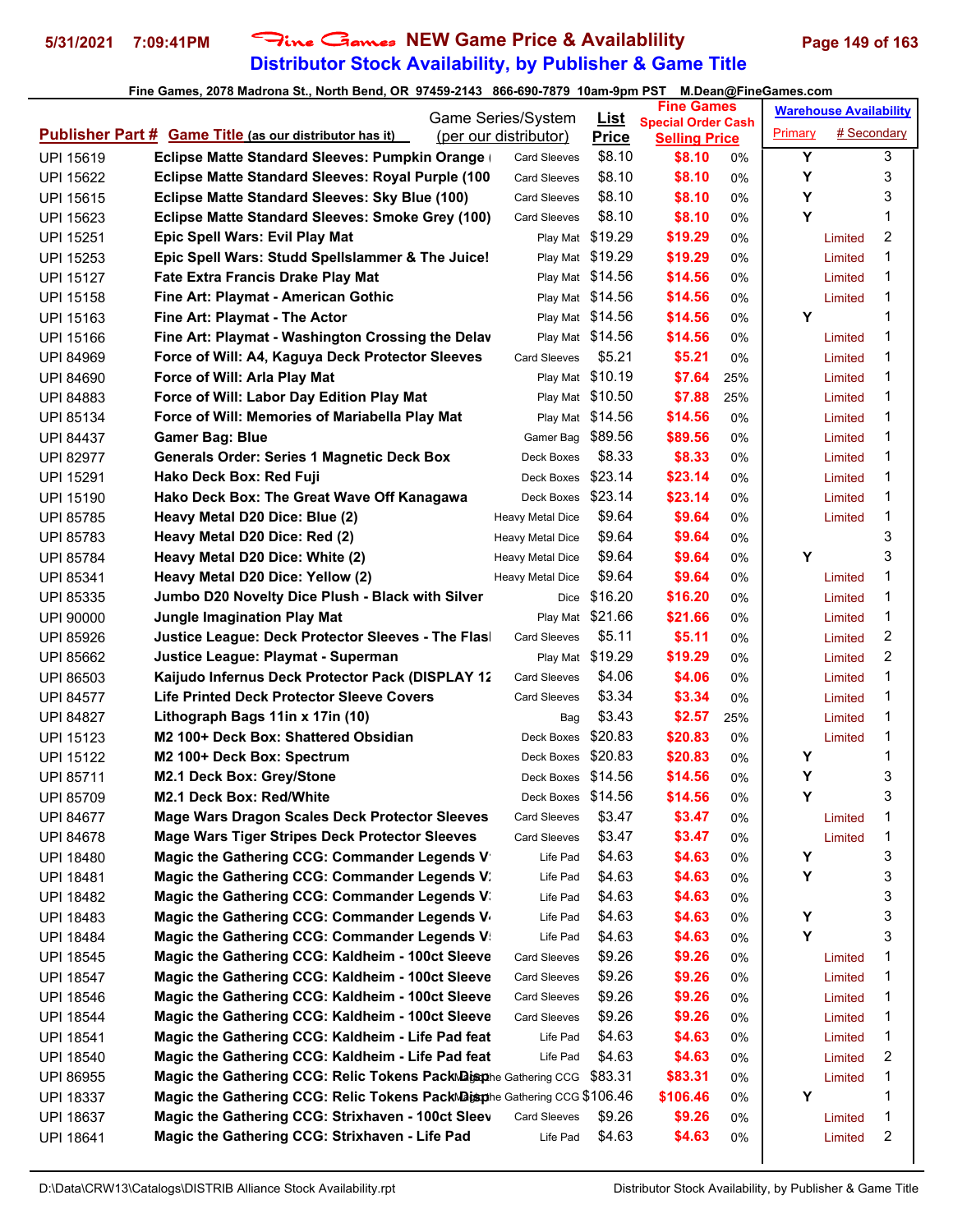# **Distributor Stock Availability, by Publisher & Game Title 5/31/2021 7:09:41PM** Fine Games **NEW Game Price & Availablility Page 150 of 163**

| Game Series/System                                                                      |                                                          |  | <u>List</u>         | <b>Fine Games</b><br><b>Special Order Cash</b> |                      | <b>Warehouse Availability</b> |         |             |   |
|-----------------------------------------------------------------------------------------|----------------------------------------------------------|--|---------------------|------------------------------------------------|----------------------|-------------------------------|---------|-------------|---|
| <b>Publisher Part # Game Title (as our distributor has it)</b><br>(per our distributor) |                                                          |  |                     | <b>Price</b>                                   | <b>Selling Price</b> |                               | Primary | # Secondary |   |
| <b>UPI 18493</b>                                                                        | Magic the Gathering CCG: Zendikar V1 Standard D          |  | <b>Card Sleeves</b> | \$9.26                                         | \$9.26               | 0%                            | Y       |             | 3 |
| <b>UPI 18441</b>                                                                        | Magic the Gathering CCG: Zendikar V2 Standard D          |  | <b>Card Sleeves</b> | \$9.26                                         | \$9.26               | 0%                            |         | Limited     | 2 |
| <b>UPI 18442</b>                                                                        | Magic the Gathering CCG: Zendikar V3 Standard D          |  | <b>Card Sleeves</b> | \$9.26                                         | \$9.26               | 0%                            | Y       |             | 2 |
| <b>UPI 86692</b>                                                                        | Magic the Gathering: 2017 Holiday Play Mat               |  | Play Mat            | \$17.36                                        | \$17.36              | 0%                            | Y       |             |   |
| UPI 86783                                                                               | Magic the Gathering: 2019 v1 Ajani, Adversary of T       |  | Card Sleeves        | \$7.61                                         | \$7.61               | 0%                            |         | Limited     | 1 |
| <b>UPI 86784</b>                                                                        | Magic the Gathering: 2019 v2 Tezzeret, Artifice Mas      |  | <b>Card Sleeves</b> | \$7.61                                         | \$7.61               | 0%                            | Υ       |             | 2 |
| <b>UPI 86786</b>                                                                        | Magic the Gathering: 2019 v4 Sarkhan, Fireblood D        |  | Card Sleeves        | \$7.61                                         | \$7.61               | 0%                            | Υ       |             | 3 |
| <b>UPI 86787</b>                                                                        | Magic the Gathering: 2019 v5 Vivien Reid Deck Pro        |  | Card Sleeves        | \$7.61                                         | \$7.61               | 0%                            | Y       |             | 2 |
| <b>UPI 86488</b>                                                                        | <b>Magic the Gathering: Aether Revolt Standard Deck</b>  |  | <b>Card Sleeves</b> | \$7.61                                         | \$7.61               | 0%                            |         | Limited     | 1 |
| <b>UPI 86780</b>                                                                        | Magic the Gathering: Alcove Flip Box - Gold              |  | Deck Boxes \$15.43  |                                                | \$15.43              | 0%                            |         | Limited     | 1 |
| <b>UPI 86545</b>                                                                        | <b>Magic the Gathering: Amonkhet Deck Protector SIG</b>  |  | <b>Card Sleeves</b> | \$7.23                                         | \$7.23               | 0%                            |         | Limited     | 1 |
| <b>UPI 86338</b>                                                                        | Magic the Gathering: April Release Deck Protector        |  | Card Sleeves        | \$7.23                                         | \$7.23               | 0%                            |         | Limited     | 1 |
| <b>UPI 86845</b>                                                                        | Magic the Gathering: Battlebond v1 Deck Protector        |  | Card Sleeves        | \$7.61                                         | \$7.61               | 0%                            | Y       |             | 2 |
| <b>UPI 86846</b>                                                                        | Magic the Gathering: Battlebond v2 Deck Protector        |  | <b>Card Sleeves</b> | \$7.61                                         | \$7.61               | 0%                            | Y       |             | 2 |
| UPI 86333                                                                               | Magic the Gathering: Blessed vs.Cursed Duel Decl         |  | Deck Boxes          | \$8.06                                         | \$8.06               | 0%                            |         | Limited     | 1 |
| <b>UPI 86141</b>                                                                        | Magic the Gathering: Born of the Gods Deck Prote         |  | Deck Boxes          | \$7.23                                         | \$7.23               | 0%                            |         | Limited     | 1 |
| <b>UPI 18299</b>                                                                        | Magic the Gathering: Celestial Forest Life Pad           |  | Life Pad            | \$4.63                                         | \$4.63               | 0%                            | Y       |             |   |
| <b>UPI 18296</b>                                                                        | Magic the Gathering: Celestial Island Life Pad           |  | Life Pad            | \$4.63                                         | \$4.63               | 0%                            | Y       |             |   |
| <b>UPI 18298</b>                                                                        | Magic the Gathering: Celestial Mountain Life Pad         |  | Life Pad            | \$4.63                                         | \$4.63               | 0%                            | Υ       |             |   |
| <b>UPI 18295</b>                                                                        | Magic the Gathering: Celestial Plains Life Pad           |  | Life Pad            | \$4.63                                         | \$4.63               | 0%                            | Υ       |             |   |
| <b>UPI 18297</b>                                                                        | Magic the Gathering: Celestial Swamp Life Pad            |  | Life Pad            | \$4.63                                         | \$4.63               | 0%                            | Y       |             |   |
| <b>UPI 86476</b>                                                                        | Magic the Gathering: Commander Kynaios and Tire          |  | Card Sleeves        | \$10.90                                        | \$10.90              | 0%                            |         | Limited     | 1 |
| <b>UPI 86481</b>                                                                        | Magic the Gathering: Commander Kynaios and Tire          |  | Deck Boxes          | \$7.29                                         | \$7.29               | 0%                            |         | Limited     | 1 |
| <b>UPI 86477</b>                                                                        | Magic the Gathering: Commander Saskia the Unyie          |  | Card Sleeves        | \$10.90                                        | \$10.90              | 0%                            |         | Limited     | 1 |
| UPI 18133                                                                               | <b>Magic the Gathering: Commander Standard Deck F</b>    |  | <b>Card Sleeves</b> | \$9.26                                         | \$9.26               | 0%                            | Y       |             | 1 |
| <b>UPI 86596</b>                                                                        | Magic the Gathering: Commander Standard Deck F           |  | Card Sleeves        | \$11.24                                        | \$11.24              | 0%                            | Y       |             | 1 |
| UPI 86483                                                                               | Magic the Gathering: Commander Yidris, Maelstror         |  | Deck Boxes          | \$7.29                                         | \$7.29               | 0%                            |         | Limited     | 1 |
| <b>UPI 86406</b>                                                                        | Magic the Gathering: Conspiracy: Take the Crown          |  | Deck Boxes          | \$4.34                                         | \$4.34               | 0%                            |         | Limited     | 1 |
| <b>UPI 86405</b>                                                                        | Magic the Gathering: Conspiracy: Take the Crown          |  | <b>Card Sleeves</b> | \$7.23                                         | \$7.23               | 0%                            |         | Limited     | 1 |
| UPI 18103                                                                               | Magic the Gathering: Core 2020 Deck Protector Sle        |  | Card Sleeves        | \$8.49                                         | \$8.49               | 0%                            |         | Limited     | 1 |
| <b>UPI 18365</b>                                                                        | Magic the Gathering: Core 2021 PRO 100 Deck Box          |  | Deck Boxes          | \$3.47                                         | \$3.47               | 0%                            |         | Limited     | 1 |
| <b>UPI 18364</b>                                                                        | Magic the Gathering: Core 2021 Standard Deck Prc         |  | <b>Card Sleeves</b> | \$9.26                                         | \$9.26               | 0%                            |         | Limited     | 1 |
| <b>UPI 18360</b>                                                                        | Magic the Gathering: Core 2021 Standard Deck Prc         |  | Card Sleeves        | \$9.26                                         | \$9.26               | $0\%$                         |         | Limited     | 2 |
| UPI 18361                                                                               | Magic the Gathering: Core 2021 Standard Deck Pro         |  | <b>Card Sleeves</b> | \$9.26                                         | \$9.26               | 0%                            |         | Limited     | 1 |
| UPI 86316                                                                               | Magic the Gathering: Daxos the Returned Pro-100          |  | Deck Boxes          | \$3.09                                         | \$3.09               | 0%                            |         | Limited     | 1 |
| UPI 86720                                                                               | Magic the Gathering: Dominaria Deck Protector SI         |  | <b>Card Sleeves</b> | \$7.23                                         | \$7.23               | 0%                            |         | Limited     | 2 |
| UPI 86057                                                                               | Magic the Gathering: Dragons Maze Horizontal Dec         |  | <b>Card Sleeves</b> | \$7.84                                         | \$7.84               | 0%                            |         | Limited     | 1 |
| UPI 86242                                                                               | Magic the Gathering: Dragons of Tarkir Key Art De        |  | <b>Card Sleeves</b> | \$7.81                                         | \$7.81               | 0%                            |         | Limited     | 1 |
| <b>UPI 86857</b>                                                                        | Magic the Gathering: Elder Dragon Deck Protector         |  | <b>Card Sleeves</b> | \$9.26                                         | \$9.26               | 0%                            | Υ       |             |   |
| UPI 86381                                                                               | Magic the Gathering: Eldritch Moon Deck Protector        |  | Card Sleeves        | \$7.23                                         | \$7.23               | 0%                            |         | Limited     | 1 |
| UPI 86386                                                                               | Magic the Gathering: Eldritch Moon Full View Deck        |  | Deck Boxes          | \$2.13                                         | \$2.13               | 0%                            |         | Limited     | 1 |
| UPI 86824                                                                               | Magic the Gathering: Elves vs. Inventors Duel Decl       |  | Deck Boxes          | \$8.06                                         | \$8.06               | 0%                            | Y       |             | 3 |
| <b>UPI 86825</b>                                                                        | Magic the Gathering: Elves vs. Inventors Play Mat        |  | Play Mat            | \$26.33                                        | \$26.33              | 0%                            | Y       |             | 3 |
| UPI 86035                                                                               | Magic the Gathering: Gatecrash Horizontal Deck P         |  | <b>Card Sleeves</b> | \$7.84                                         | \$7.84               | 0%                            |         | Limited     | 1 |
| UPI 86034                                                                               | Magic the Gathering: Gatecrash Horizontal Deck P         |  | <b>Card Sleeves</b> | \$7.84                                         | \$7.84               | 0%                            |         | Limited     | 1 |
| UPI 86893                                                                               | Magic the Gathering: Guilds of Ravnica Deck Prote        |  | <b>Card Sleeves</b> | \$9.26                                         | \$9.26               | 0%                            |         | Limited     | 1 |
| <b>UPI 86890</b>                                                                        | Magic the Gathering: Guilds of Ravnica Deck Prote        |  | Card Sleeves        | \$9.26                                         | \$9.26               | 0%                            | Y       |             |   |
| UPI 86921                                                                               | <b>Magic the Gathering: Guilds of Ravnica Deck Prote</b> |  | <b>Card Sleeves</b> | \$9.26                                         | \$9.26               | 0%                            |         | Limited     | 2 |
| UPI 86957                                                                               | <b>Magic the Gathering: Holiday Deck Protectors (100</b> |  | Card Sleeves        | \$9.26                                         | \$9.26               | 0%                            |         | Limited     | 1 |
| UPI 86569                                                                               | Magic the Gathering: Hour of Devastation v2 Nehel        |  | <b>Card Sleeves</b> | \$7.23                                         | \$7.23               | 0%                            |         | Limited     | 1 |
|                                                                                         |                                                          |  |                     |                                                |                      |                               |         |             |   |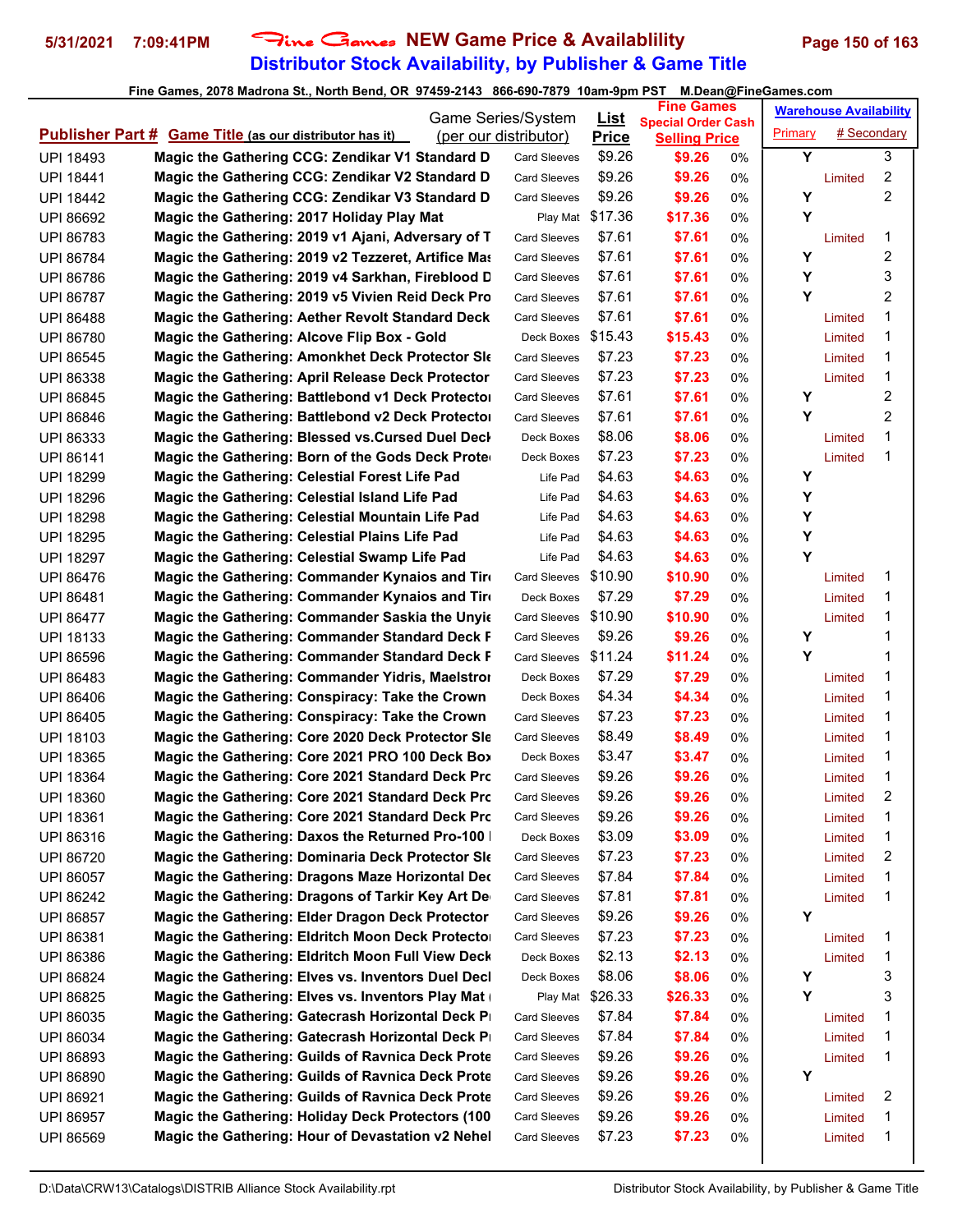## **Distributor Stock Availability, by Publisher & Game Title 5/31/2021 7:09:41PM** Fine Games **NEW Game Price & Availablility Page 151 of 163**

| Game Series/System                                                           |  |                       |                             | <b>Fine Games</b>                                 |    | <b>Warehouse Availability</b> |             |        |
|------------------------------------------------------------------------------|--|-----------------------|-----------------------------|---------------------------------------------------|----|-------------------------------|-------------|--------|
| <b>Publisher Part # Game Title (as our distributor has it)</b>               |  | (per our distributor) | <u>List</u><br><b>Price</b> | <b>Special Order Cash</b><br><b>Selling Price</b> |    | Primary                       | # Secondary |        |
| Magic the Gathering: Hour of Devastation v2 Nehel<br>UPI 86575               |  | Deck Boxes            | \$2.13                      | \$2.13                                            | 0% | Υ                             |             |        |
| Magic the Gathering: Hour of Devastation v3 Samu<br>UPI 86570                |  | <b>Card Sleeves</b>   | \$7.23                      | \$7.23                                            | 0% | Y                             |             | 3      |
| Magic the Gathering: Hour of Devastation v3 Samu<br><b>UPI 86576</b>         |  | Deck Boxes            | \$2.13                      | \$2.13                                            | 0% |                               |             | 3      |
| Magic the Gathering: Iconic Masters Standard Decl<br><b>UPI 86605</b>        |  | <b>Card Sleeves</b>   | \$7.81                      | \$7.81                                            | 0% | Υ                             |             | 1      |
| <b>UPI 18303</b><br>Magic the Gathering: Ikoria - Lair of Behemoths V2       |  | <b>Card Sleeves</b>   | \$9.26                      | \$9.26                                            | 0% |                               | Limited     | 2      |
| Magic the Gathering: Ikoria - Lair of Behemoths V3<br><b>UPI 18307</b>       |  | Deck Boxes            | \$3.47                      | \$3.47                                            | 0% | Y                             |             |        |
| Magic the Gathering: Ikoria - Lair of Behemoths V3<br><b>UPI 18304</b>       |  | <b>Card Sleeves</b>   | \$9.26                      | \$9.26                                            | 0% |                               | Limited     | 2      |
| Magic the Gathering: Ikoria - Lair of Behemoths V8<br><b>UPI 18322</b>       |  |                       | Play Mat \$17.36            | \$17.36                                           | 0% |                               | Limited     | 1      |
| Magic the Gathering: Ixalan Huatli, Warrior Poet v3<br>UPI 86616             |  | Card Sleeves          | \$7.81                      | \$7.81                                            | 0% | Υ                             |             | 1      |
| Magic the Gathering: Ixalan Jace, Cunning Castaw<br><b>UPI 86614</b>         |  | <b>Card Sleeves</b>   | \$7.81                      | \$7.81                                            | 0% | Υ                             |             | 2      |
| Magic the Gathering: Ixalan Vraska, Relic Seeker v.<br><b>UPI 86615</b>      |  | <b>Card Sleeves</b>   | \$7.81                      | \$7.81                                            | 0% | Y                             |             | 1      |
| Magic the Gathering: Journey Into Nyx Play Mat 5<br><b>UPI 86164</b>         |  |                       | Play Mat \$16.97            | \$16.97                                           | 0% |                               | Limited     | 1      |
| Magic the Gathering: Kaladesh Angel of Invention<br><b>UPI 86408</b>         |  | <b>Card Sleeves</b>   | \$7.23                      | \$7.23                                            | 0% | Y                             |             | 1      |
| Magic the Gathering: Kaladesh Dovin Baan Deck P<br>UPI 86410                 |  | Card Sleeves          | \$7.23                      | \$7.23                                            | 0% |                               | Limited     | 1      |
| <b>UPI 86411</b><br>Magic the Gathering: Kaladesh Nissa, Vital Force L       |  | Card Sleeves          | \$7.23                      | \$7.23                                            | 0% |                               | Limited     | 1      |
| Magic the Gathering: Kaladesh Saheeli Rai Deck P<br><b>UPI 86412</b>         |  | <b>Card Sleeves</b>   | \$7.23                      | \$7.23                                            | 0% |                               | Limited     | 1      |
| <b>Magic the Gathering: Limited Edition Dominaria Sa</b><br><b>UPI 86869</b> |  | Wall Scroll \$17.36   |                             | \$17.36                                           | 0% | Y                             |             | 1      |
| <b>Magic the Gathering: Limited Edition Dominaria Sa</b><br><b>UPI 86868</b> |  | Wall Scroll           | \$17.36                     | \$17.36                                           | 0% | Υ                             |             | 2      |
| Magic the Gathering: Magic 2015 Deck Protector S<br><b>UPI 86175</b>         |  | <b>Card Sleeves</b>   | \$7.23                      | \$7.23                                            | 0% |                               | Limited     | 1      |
| Magic the Gathering: Magic KTK Play Mat 1<br><b>UPI 86212</b>                |  |                       | Play Mat \$16.97            | \$16.97                                           | 0% |                               | Limited     | 1      |
| Magic the Gathering: Magic KTK Play Mat 4<br>UPI 86215                       |  |                       | Play Mat \$16.97            | \$16.97                                           | 0% |                               | Limited     | 1      |
| <b>Magic the Gathering: Magic Origins Full View Deck</b><br><b>UPI 86265</b> |  | Deck Boxes            | \$2.13                      | \$2.13                                            | 0% |                               | Limited     | 1      |
| Magic the Gathering: Mana Series 5 Plains Full Vie<br><b>UPI 86531</b>       |  | Deck Boxes            | \$4.34                      | \$4.34                                            | 0% |                               | Limited     | 1      |
| Magic the Gathering: Masters 25 Deck Protector SI<br><b>UPI 86741</b>        |  | Card Sleeves          | \$7.23                      | \$7.23                                            | 0% | Υ                             |             | 3      |
| Magic the Gathering: Masters 25 Pro 100+ Deck Bo<br><b>UPI 86743</b>         |  | Deck Boxes            | \$3.34                      | \$3.34                                            | 0% | Y                             |             | 2      |
| Magic the Gathering: Masters 25 v1 Play Mat - Impe<br><b>UPI 86745</b>       |  |                       | Play Mat \$18.33            | \$18.33                                           | 0% | Y                             |             | 3      |
| UPI 86748<br>Magic the Gathering: Masters 25 v4 Play Mat                     |  |                       | Play Mat \$16.97            | \$16.97                                           | 0% | Υ                             |             | 3      |
| Magic the Gathering: Masters 25 v5 Play Mat - Akro<br>UPI 86749              |  |                       | Play Mat \$16.97            | \$16.97                                           | 0% |                               | Limited     | 2      |
| Magic the Gathering: Merfolk vs Goblin Play Mat (2)<br><b>UPI 86705</b>      |  |                       | Play Mat \$26.33            | \$26.33                                           | 0% | Υ                             |             | 3      |
| Magic the Gathering: Mind vs. Might Duel Deck Bo:<br><b>UPI 86538</b>        |  | Deck Boxes            | \$8.06                      | \$8.06                                            | 0% | Υ                             |             |        |
| Magic the Gathering: Modern Horizons Deck Prote<br><b>UPI 18080</b>          |  | <b>Card Sleeves</b>   | \$8.91                      | \$8.91                                            | 0% |                               | Limited     | 1      |
| Magic the Gathering: Modern Horizons Deck Prote<br><b>UPI 18081</b>          |  | <b>Card Sleeves</b>   | \$9.26                      | \$9.26                                            | 0% |                               | Limited     | 2      |
| Magic the Gathering: Modern Masters Full View De<br><b>UPI 86541</b>         |  | Deck Boxes            | \$4.34                      | \$4.34                                            | 0% |                               | Limited     | 2      |
| Magic the Gathering: Nissa vs. Ob Nixilis Duel Dec<br>UPI 86403              |  | Deck Boxes            | \$8.06                      | \$8.06                                            | 0% |                               | Limited     | 1      |
| Magic the Gathering: Planeswalker 2018 Life Pad<br>UPI 86842                 |  | Life Pad              | \$3.34                      | \$3.34                                            | 0% | Υ                             |             |        |
| Magic the Gathering: Planeswalker 2018 Treasure I<br>UPI 86841               |  | <b>Treasure Nest</b>  | \$9.07                      | \$9.07                                            | 0% | Υ                             |             |        |
| Magic the Gathering: Planeswalker Chibi Deck Pro<br>UPI 86911                |  | <b>Card Sleeves</b>   | \$9.26                      | \$9.26                                            | 0% | Υ                             |             | 3      |
| Magic the Gathering: Rivals of Ixalan v1 Deck Prote<br>UPI 86652             |  | <b>Card Sleeves</b>   | \$7.61                      | \$7.61                                            | 0% | Υ                             |             | 3      |
| Magic the Gathering: Rivals of Ixalan v1 Pro 100+ I<br><b>UPI 86658</b>      |  | Deck Boxes            | \$3.34                      | \$3.34                                            | 0% |                               | Limited     | 1      |
| Magic the Gathering: Rivals of Ixalan v2 Deck Prote<br>UPI 86653             |  | <b>Card Sleeves</b>   | \$7.61                      | \$7.61                                            | 0% | Y                             |             | 3      |
| Magic the Gathering: Rivals of Ixalan v3 Deck Prote<br><b>UPI 86654</b>      |  | <b>Card Sleeves</b>   | \$7.61                      | \$7.61                                            | 0% |                               | Limited     | 2      |
| UPI 86243<br>Magic the Gathering: Sarkhan Unbroken Deck Prot                 |  | Card Case             | \$7.23                      | \$7.23                                            | 0% |                               | Limited     | 1      |
| Magic the Gathering: Stained Glass Wall Scroll - So<br><b>UPI 18176</b>      |  | Wall Scroll           | \$21.21                     | \$21.21                                           | 0% | Υ                             |             |        |
| Magic the Gathering: Ultimate Masters Deck Proteo<br>UPI 86962               |  | <b>Card Sleeves</b>   | \$8.91                      | \$8.91                                            | 0% | Υ                             |             | 2      |
| Magic the Gathering: Ultimate Masters PRO 100+ D<br>UPI 86966                |  | Deck Boxes            | \$3.09                      | \$3.09                                            | 0% |                               | Limited     | 1      |
| Magic the Gathering: Unstable Deck Protector Slee<br>UPI 86817               |  | <b>Card Sleeves</b>   | \$9.26                      | \$9.26                                            | 0% | Υ                             |             | 3      |
| <b>Magic the Gathering: Unstable Deck Protector Slee</b><br><b>UPI 86815</b> |  | Card Sleeves          | \$9.26                      | \$9.26                                            | 0% | Υ                             |             | 3      |
| <b>Magic the Gathering: Unstable Deck Protector Slee</b><br><b>UPI 86814</b> |  | <b>Card Sleeves</b>   | \$9.26                      | \$9.26                                            | 0% | Υ                             |             | 3      |
| <b>Magic the Gathering: Unstable Deck Protector Slee</b><br>UPI 86816        |  | <b>Card Sleeves</b>   | \$9.26                      | \$9.26                                            | 0% | Υ                             |             | 3<br>3 |
| Magic the Gathering: Unstable Deck Protector Slee<br>UPI 86818               |  | Card Sleeves          | \$9.26                      | \$9.26                                            | 0% | Υ                             |             |        |
|                                                                              |  |                       |                             |                                                   |    |                               |             |        |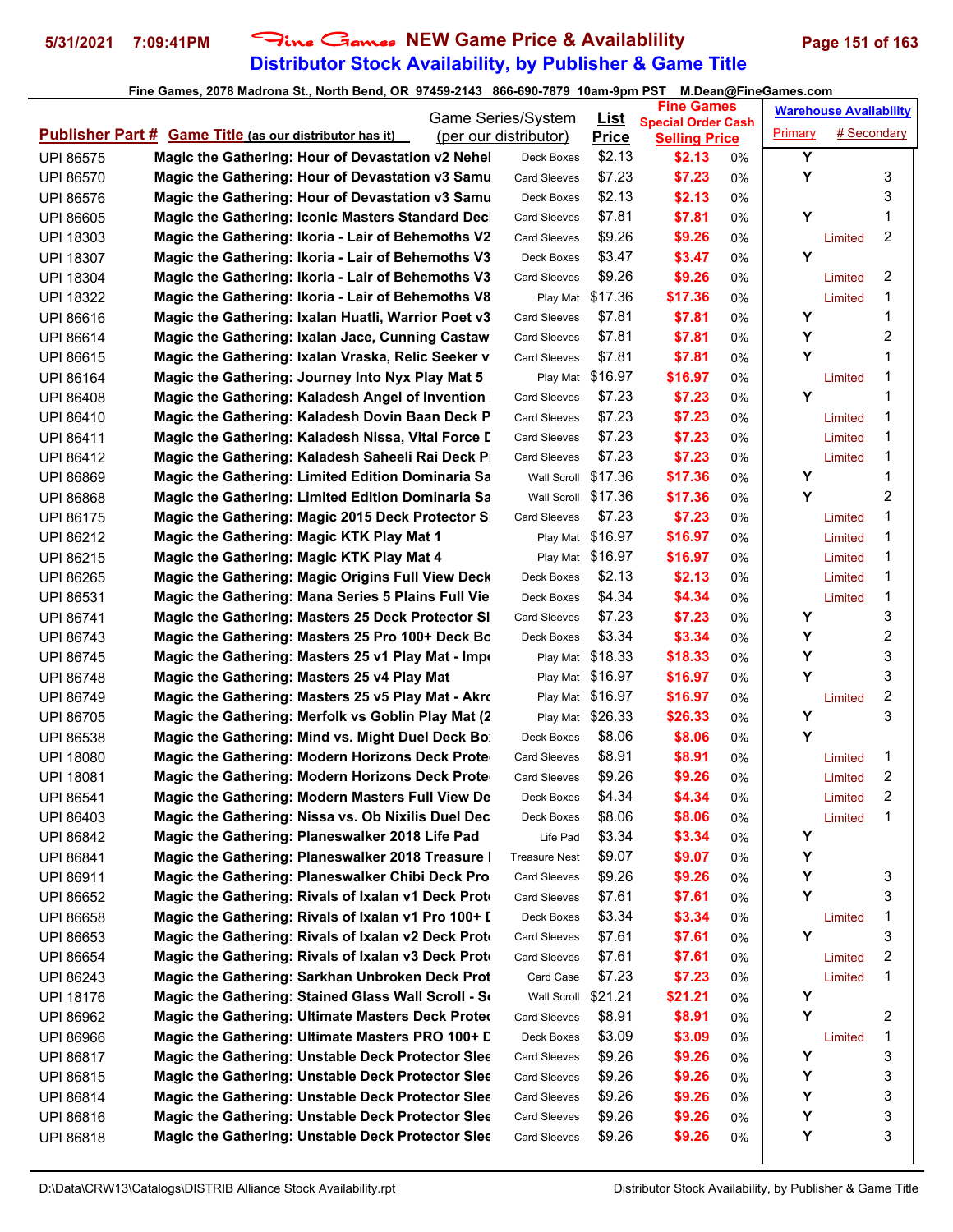# **Distributor Stock Availability, by Publisher & Game Title 5/31/2021 7:09:41PM** Fine Games **NEW Game Price & Availablility Page 152 of 163**

| Game Series/System |                                                                |  | <u>List</u>           | <b>Fine Games</b> |                                 |       | <b>Warehouse Availability</b> |             |   |
|--------------------|----------------------------------------------------------------|--|-----------------------|-------------------|---------------------------------|-------|-------------------------------|-------------|---|
|                    | <b>Publisher Part # Game Title (as our distributor has it)</b> |  | (per our distributor) | <b>Price</b>      | <b>Special Order Cash</b>       |       | Primary                       | # Secondary |   |
| <b>UPI 86712</b>   | Magic the Gathering: Unstable Mountain Play Mat                |  | Play Mat              | \$17.36           | <b>Selling Price</b><br>\$17.36 | 0%    |                               | Limited     | 1 |
| <b>UPI 86684</b>   | Magic the Gathering: Unstable Selfie Preservation              |  |                       | Play Mat \$16.97  | \$16.97                         | 0%    |                               | Limited     | 1 |
| <b>UPI 86674</b>   | Magic the Gathering: Unstable Urza, Academy Hea                |  | <b>Card Sleeves</b>   | \$10.90           | \$10.90                         | 0%    |                               | Limited     | 1 |
| <b>UPI 86675</b>   | Magic the Gathering: Unstable Very Cryptic Comm                |  | <b>Card Sleeves</b>   | \$10.90           | \$10.90                         | 0%    |                               | Limited     | 2 |
| <b>UPI 18276</b>   | Magic the Gathering: War of the Spark Japanese A               |  |                       | Play Mat \$17.36  | \$17.36                         | 0%    |                               | Limited     | 1 |
| <b>UPI 80567</b>   | Megaman: Deck Protector 50ct - Roll                            |  | <b>Card Sleeves</b>   | \$3.96            | \$3.96                          | 0%    |                               | Limited     | 1 |
| <b>UPI 85815</b>   | <b>Munchkin CCG: Deck Protector Standard Sleeves (</b>         |  | <b>Card Sleeves</b>   | \$8.49            | \$8.49                          | 0%    |                               | Limited     | 1 |
| UPI 85813          | <b>Munchkin CCG: Deck Protector Standard Sleeves (</b>         |  | <b>Card Sleeves</b>   | \$8.49            | \$8.49                          | 0%    |                               | Limited     | 1 |
| <b>UPI 85817</b>   | Munchkin CCG: Play Mat - Platinum Dragon                       |  | Playing Gods \$15.00  |                   | \$15.00                         | $0\%$ |                               | Limited     | 1 |
| <b>UPI 85724</b>   | My Little Pony Retro Neon Deck Protector Sleeves               |  | <b>Card Sleeves</b>   | \$8.49            | \$8.49                          | 0%    |                               | Limited     | 1 |
| <b>UPI 84219</b>   | My Little Pony Small Size Fluttershy Deck Protecto             |  | <b>Card Sleeves</b>   | \$5.21            | \$5.21                          | 0%    |                               | Limited     | 1 |
| <b>UPI 84332</b>   | Nyan Cat: ValentNyan Small Size Deck Protectors                |  | <b>Card Sleeves</b>   | \$5.00            | \$5.00                          | 0%    |                               | Limited     | 1 |
| UPI 85381          | <b>Oversized Deck Protectors: Black (40)</b>                   |  | Toploader             | \$3.74            | \$3.74                          | $0\%$ | Y                             |             | 3 |
| <b>UPI 85787</b>   | <b>Oversized Deck Protectors: Top Loading (40)</b>             |  | <b>Card Sleeves</b>   | \$3.74            | \$3.74                          | 0%    | Y                             |             | 3 |
| <b>UPI 85835</b>   | <b>Pathfinder: Playtest Character Folio</b>                    |  | Card Album            | \$8.10            | \$8.10                          | 0%    |                               |             | 3 |
| <b>UPI 91000</b>   | <b>Playground Maze Imagination Play Mat</b>                    |  |                       | Play Mat \$21.66  | \$21.66                         | 0%    |                               | Limited     | 1 |
| <b>UPI 15671</b>   | Pokemon TCG: Master Ball 2` Album                              |  | Pokemon TCG \$11.19   |                   | \$11.19                         | 0%    | Y                             |             | 3 |
| <b>UPI 15667</b>   | <b>Pokemon TCG: Master Ball Full View Deck Box</b>             |  | Pokemon TCG           | \$2.31            | \$2.31                          | 0%    |                               | Limited     | 1 |
| <b>UPI 15648</b>   | <b>Pokemon TCG: Sword and Shield 5 4-Pocket Portfo</b>         |  | Pokemon TCG           | \$6.07            | \$6.07                          | $0\%$ | Υ                             |             | 3 |
| UPI 85248-P        | Pokemon: Pokeball 9-Pocket Portfolio                           |  | Card Album            | \$8.97            | \$8.97                          | 0%    | Y                             |             | 2 |
| <b>UPI 85316</b>   | Pokemon: Pokeball 9-Pocket Pro-Binder                          |  | Card Album \$25.07    |                   | \$25.07                         | 0%    |                               | Limited     | 1 |
| <b>UPI 84740</b>   | <b>Pow! Printed Deck Protector Sleeve Covers</b>               |  | <b>Card Sleeves</b>   | \$3.34            | \$3.34                          | $0\%$ |                               | Limited     | 1 |
| <b>UPI 15482</b>   | Pro-Binder: Deck Builder's Playset Suede - Amethy              |  | Card Album            | \$25.07           | \$25.07                         | $0\%$ |                               | Limited     | 1 |
| <b>UPI 85930</b>   | Pro-Binder: Deck Builder's Playset Suede - Ruby                |  | Card Album            | \$25.07           | \$25.07                         | 0%    |                               | Limited     | 2 |
| <b>UPI 15367</b>   | <b>Pro-Binder: Eclipse 2-Pocket Apple Red</b>                  |  | Card Album            | \$5.83            | \$5.83                          | 0%    | Y                             |             | 3 |
| UPI 15363          | <b>Pro-Binder: Eclipse 2-Pocket Arctic White</b>               |  | Card Album            | \$5.83            | \$5.83                          | 0%    | Y                             |             | 3 |
| <b>UPI 15368</b>   | Pro-Binder: Eclipse 2-Pocket Forest Green                      |  | Card Album            | \$5.83            | \$5.83                          | $0\%$ | Υ                             |             | 3 |
| <b>UPI 15372</b>   | <b>Pro-Binder: Eclipse 2-Pocket Hot Pink</b>                   |  | Card Album            | \$5.83            | \$5.83                          | 0%    | Υ                             |             | 3 |
| <b>UPI 15364</b>   | Pro-Binder: Eclipse 2-Pocket Jet Black                         |  | Card Album            | \$5.83            | \$5.83                          | 0%    |                               |             | 3 |
| <b>UPI 15371</b>   | Pro-Binder: Eclipse 2-Pocket Lemon Yellow                      |  | Card Album            | \$5.83            | \$5.83                          | 0%    | Y                             |             | 3 |
| <b>UPI 15369</b>   | Pro-Binder: Eclipse 2-Pocket Lime Green                        |  | Card Album            | \$5.83            | \$5.83                          | 0%    | Υ                             |             | 3 |
| <b>UPI 15365</b>   | <b>Pro-Binder: Eclipse 2-Pocket Pacific Blue</b>               |  | Card Album            | \$5.83            | \$5.83                          | 0%    |                               |             | 3 |
| <b>UPI 15373</b>   | Pro-Binder: Eclipse 2-Pocket Royal Purple                      |  | Card Album            | \$5.83            | \$5.83                          | 0%    | Υ                             |             | 3 |
| UPI 15366          | Pro-Binder: Eclipse 2-Pocket Sky Blue                          |  | Card Album            | \$5.83            | \$5.83                          | 0%    | Υ                             |             | 1 |
| <b>UPI 15374</b>   | Pro-Binder: Eclipse 2-Pocket Smokey Grey                       |  | Card Album            | \$5.83            | \$5.83                          | 0%    | Y                             |             | 3 |
| <b>UPI 15379</b>   | Pro-Binder: Eclipse 4-Pocket Apple Red                         |  | Card Album            | \$8.33            | \$8.33                          | 0%    |                               | Limited     | 2 |
| UPI 15375          | <b>Pro-Binder: Eclipse 4-Pocket Arctic White</b>               |  | Card Album            | \$8.33            | \$8.33                          | 0%    |                               | Limited     | 1 |
| UPI 15380          | Pro-Binder: Eclipse 4-Pocket Forest Green                      |  | Card Album            | \$8.33            | \$8.33                          | 0%    |                               | Limited     | 2 |
| <b>UPI 15384</b>   | Pro-Binder: Eclipse 4-Pocket Hot Pink                          |  | Card Album            | \$8.33            | \$8.33                          | 0%    |                               | Limited     | 1 |
| UPI 15383          | <b>Pro-Binder: Eclipse 4-Pocket Lemon Yellow</b>               |  | Card Album            | \$8.33            | \$8.33                          | 0%    | Y                             |             | 2 |
| <b>UPI 15377</b>   | Pro-Binder: Eclipse 4-Pocket Pacific Blue                      |  | Card Album            | \$8.33            | \$8.33                          | 0%    |                               | Limited     | 1 |
| <b>UPI 15382</b>   | Pro-Binder: Eclipse 4-Pocket Pumpkin Orange                    |  | Card Album            | \$8.33            | \$8.33                          | 0%    | Y                             |             | 3 |
| UPI 15385          | Pro-Binder: Eclipse 4-Pocket Royal Purple                      |  | Card Album            | \$8.33            | \$8.33                          | 0%    | Υ                             |             | 2 |
| <b>UPI 15424</b>   | Pro-Binder: Premium Zippered 4-Pocket Suede Col                |  | Card Album            | \$15.43           | \$15.43                         | 0%    |                               | Limited     | 2 |
| UPI 15425          | Pro-Binder: Premium Zippered 4-Pocket Suede Col                |  | Card Album            | \$15.43           | \$15.43                         | 0%    |                               | Limited     | 1 |
| UPI 82653          | Pro-Matte Deck Protectors Pack: Blue 50ct (DISPL)              |  | <b>Card Sleeves</b>   | \$2.70            | \$2.70                          | 0%    | Y                             |             | 3 |
| <b>UPI 84189</b>   | Pro-Matte Deck Protectors Pack: Brown (DISPLAY                 |  | <b>Card Sleeves</b>   | \$2.70            | \$2.70                          | 0%    | Υ                             |             | 3 |
| <b>UPI 82652</b>   | Pro-Matte Deck Protectors Pack: Green 50ct (DISP)              |  | <b>Card Sleeves</b>   | \$2.70            | \$2.70                          | 0%    | Y                             |             | 3 |
| <b>UPI 84185</b>   | Pro-Matte Deck Protectors Pack: Pink (DISPLAY 12               |  | <b>Card Sleeves</b>   | \$2.70            | \$2.70                          | 0%    |                               | Limited     | 2 |
| UPI 82650          | Pro-Matte Deck Protectors Pack: Red 50ct (DISPLA               |  | <b>Card Sleeves</b>   | \$2.70            | \$2.70                          | 0%    | Υ                             |             | 1 |
|                    |                                                                |  |                       |                   |                                 |       |                               |             |   |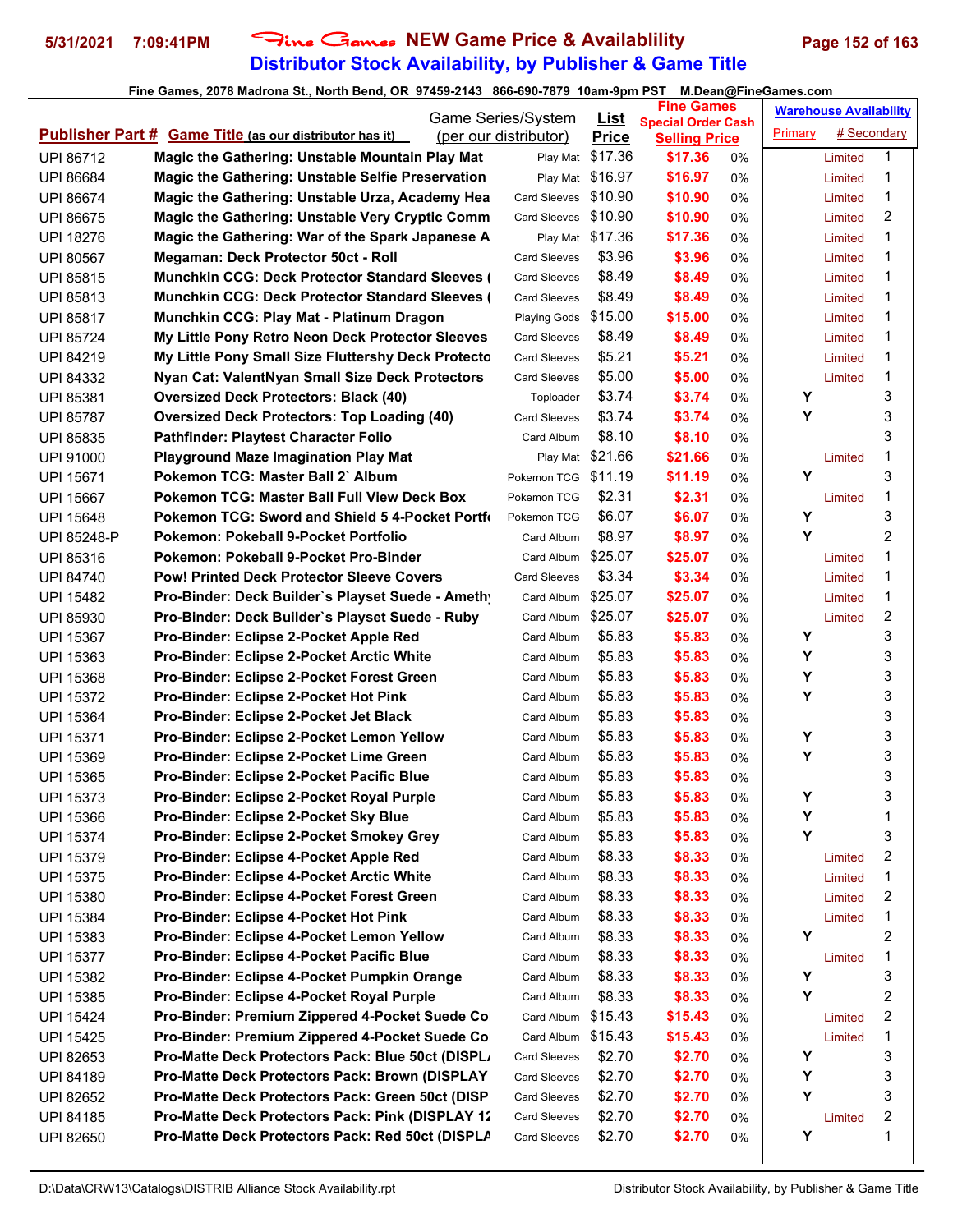## **Distributor Stock Availability, by Publisher & Game Title 5/31/2021 7:09:41PM** Fine Games **NEW Game Price & Availablility Page 153 of 163**

|                           | Game Series/System                                             |                                  |                  | <b>Fine Games</b><br><b>List</b>                  |    |                                              | <b>Warehouse Availability</b> |              |  |
|---------------------------|----------------------------------------------------------------|----------------------------------|------------------|---------------------------------------------------|----|----------------------------------------------|-------------------------------|--------------|--|
|                           | <b>Publisher Part # Game Title (as our distributor has it)</b> | (per our distributor)            | <b>Price</b>     | <b>Special Order Cash</b><br><b>Selling Price</b> |    | Primary                                      | # Secondary                   |              |  |
| <b>UPI 84271</b>          | <b>Pro-Matte Small Size Deck Protector: Brown (DISP)</b>       | <b>Card Sleeves</b>              | \$3.09           | \$3.09                                            | 0% | Y                                            |                               | $\mathbf{1}$ |  |
| <b>UPI 84265</b>          | <b>Pro-Matte Small Size Deck Protector: Green (DISPL)</b>      | <b>Card Sleeves</b>              | \$3.09           | \$3.09                                            | 0% | Y                                            |                               | 2            |  |
| <b>UPI 84272</b>          | Pro-Matte Small Size Deck Protector: Lime Green (              | <b>Card Sleeves</b>              | \$3.09           | \$3.09                                            | 0% | Y                                            |                               | 2            |  |
| <b>UPI 84266</b>          | <b>Pro-Matte Small Size Deck Protector: Orange (DISF)</b>      | <b>Card Sleeves</b>              | \$3.09           | \$3.09                                            | 0% | Y                                            |                               | 3            |  |
|                           |                                                                | <b>Card Sleeves</b>              | \$3.09           | \$3.09                                            |    | Y                                            |                               |              |  |
| <b>UPI 84267</b>          | Pro-Matte Small Size Deck Protector: Pink (DISPLA              |                                  |                  |                                                   | 0% | Υ                                            |                               | 1            |  |
| <b>UPI 84269</b>          | <b>Pro-Matte Small Size Deck Protector: Purple (DISP)</b>      | <b>Card Sleeves</b>              | \$3.09           | \$3.09                                            | 0% | Y                                            |                               |              |  |
| <b>UPI 84263</b>          | <b>Pro-Matte Small Size Deck Protector: Red (DISPLA</b>        | <b>Card Sleeves</b>              | \$3.09           | \$3.09                                            | 0% |                                              |                               |              |  |
| <b>UPI 84147</b>          | Pro-Matte Standard Deck Protectors: Bright Pink (              | <b>Card Sleeves</b>              | \$2.70           | \$2.70                                            | 0% | Y                                            |                               | 3            |  |
| UPI 84517                 | <b>Pro-Matte Standard Deck Protectors: Green (100)</b>         | <b>Card Sleeves</b>              | \$5.11           | \$5.11                                            | 0% | Y                                            |                               | 3            |  |
| <b>UPI 84504</b>          | Pro-Matte Standard Deck Protectors: Lilac (50)                 | <b>Card Sleeves</b>              | \$2.70           | \$2.70                                            | 0% |                                              | Limited                       | 2            |  |
| UPI 84256                 | Pro-Slayer Black Cherry Standard Size Deck Proter              | <b>Card Sleeves</b>              | \$8.33           | \$8.33                                            | 0% | Y                                            |                               | 3            |  |
| <b>UPI 84258</b>          | Pro-Slayer Black Standard Size Deck Protector Pac              | <b>Card Sleeves</b>              | \$8.33           | \$8.33                                            | 0% | Y                                            |                               |              |  |
| UPI 84637                 | Puella Magi: Madoka Magica Blocks Play Mat                     |                                  | Play Mat \$14.56 | \$14.56                                           | 0% |                                              | Limited                       | 1            |  |
| UPI 84466                 | <b>Relic Knights: Candy and Cola Play Mat</b>                  |                                  | Play Mat \$15.00 | \$15.00                                           | 0% |                                              | Limited                       | 1            |  |
| <b>UPI 84462</b>          | <b>Relic Knights: Zineda Deck Protector Sleeves</b>            | <b>Card Sleeves</b>              | \$3.54           | \$3.54                                            | 0% |                                              | Limited                       | 1            |  |
| <b>UPI 15337</b>          | <b>Satin Tower Deck Box: Hi-Gloss Rainbow</b>                  | Deck Boxes \$16.66               |                  | \$16.66                                           | 0% |                                              | Limited                       | 1            |  |
| <b>UPI 84377</b>          | Skull and Shackles Add-On Deck Mat 4 Pack                      |                                  | Play Mat \$13.54 | \$13.54                                           | 0% |                                              | Limited                       | 1            |  |
| <b>UPI 84376</b>          | <b>Skull and Shackles Base Set Character Mat 7 Pack</b>        |                                  | Play Mat \$20.83 | \$20.83                                           | 0% |                                              | Limited                       | 1            |  |
| <b>UPI 82962</b>          | Small Size Deck Protector Pack: Clear (DISPLAY 1)              | <b>Card Sleeves</b>              | \$2.70           | \$2.70                                            | 0% |                                              | Limited                       | 1            |  |
| <b>UPI 82972</b>          | <b>Small Size Deck Protector Pack: Light Blue (DISPL)</b>      | <b>Card Sleeves</b>              | \$2.70           | \$2.70                                            | 0% | Y                                            |                               |              |  |
| UPI 82968                 | <b>Small Size Deck Protector Pack: Orange (DISPLAY</b>         | <b>Card Sleeves</b>              | \$2.70           | \$2.70                                            | 0% | Υ                                            |                               | 1            |  |
| <b>UPI 82970</b>          | <b>Small Size Deck Protector Pack: Yellow (DISPLAY</b>         | <b>Card Sleeves</b>              | \$2.70           | \$2.70                                            | 0% | Y                                            |                               |              |  |
| UPI 15472                 | Sorting Trays: Toploader & ONE-TOUCH Single Co.                | Sorting Tray                     | \$5.30           | \$5.30                                            | 0% | Y                                            |                               | 1            |  |
| UPI 84099                 | Standard Size Deck Protector: Light Green (DISPL)              | <b>Card Sleeves</b>              | \$2.31           | \$2.31                                            | 0% |                                              | Limited                       | 1            |  |
| <b>UPI 18214</b>          | Starfinder RPG: Skittermander Gamer Pouch                      | Starfinder RPG                   | \$11.96          | \$11.96                                           | 0% | Υ                                            |                               | 3            |  |
| <b>UPI 84755</b>          | The Ark Premium Wooden Dice Tray                               | Dice Tray                        | \$32.40          | \$32.40                                           | 0% | Y                                            |                               | 3            |  |
| <b>UPI 85205</b>          | The Legend of Zelda: Black & Gold Standard Deck                | <b>Card Sleeves</b>              | \$5.11           | \$5.11                                            | 0% | Y                                            |                               | 3            |  |
| <b>UPI 84854</b>          | Titan 20-sided Dice - 40mm, Ivory                              | Dice                             | \$6.67           | \$6.67                                            | 0% |                                              | Limited                       | 1            |  |
| <b>UPI 85861</b>          | Transformers: Deck Protector Sleeves - Hasbro Bu               | <b>Card Sleeves</b>              | \$8.49           | \$8.49                                            | 0% |                                              | Limited                       | 2            |  |
| <b>UPI 15118</b>          | Treasure Nest: Suede Collection - Jet                          | <b>Treasure Nest</b>             | \$9.37           | \$9.37                                            | 0% |                                              | Limited                       | 1            |  |
| <b>UPI 15119</b>          | <b>Treasure Nest: Suede Collection - Ruby</b>                  | <b>Treasure Nest</b>             | \$9.37           | \$9.37                                            | 0% | Υ                                            |                               | 1            |  |
| <b>UPI 15120</b>          | <b>Treasure Nest: Suede Collection - Sapphire</b>              | <b>Treasure Nest</b>             | \$9.37           | \$9.37                                            | 0% |                                              | Limited                       | 2            |  |
| <b>Ultra Pro Intl LLC</b> | (UPE)                                                          | 0% Standard Discount from List\$ |                  |                                                   |    |                                              |                               |              |  |
| <b>UPE 10061</b>          | <b>Ascension: Apprentice Edition - Two player Deckb</b>        | Ascension                        | \$7.71           | \$7.71                                            | 0% | <b>Estimated Time to Ship 1-3 Weeks</b><br>Υ |                               | 3            |  |
| <b>UPE 10161</b>          | <b>Ascension: Deliverance</b>                                  | Ascension                        | \$30.86          | \$30.86                                           | 0% | Υ                                            |                               | 2            |  |
| <b>UPE 10190</b>          | <b>Ascension: Eternal</b>                                      | Ascension \$15.43                |                  | \$15.43                                           | 0% | Y                                            |                               | 3            |  |
| <b>UPE 10149</b>          | Ascension: Return of the Fallen Expansion 3rd Edi              | Ascension \$15.43                |                  | \$15.43                                           | 0% | Y                                            |                               | 1            |  |
| <b>UPE 10171</b>          | <b>Ascension: Skull &amp; Sails</b>                            | Ascension \$30.86                |                  | \$30.86                                           | 0% | Y                                            |                               | 3            |  |
| <b>UPE 10071</b>          | <b>Ascension: War of Shadows Expansion</b>                     | Ascension                        | \$30.86          | \$30.86                                           | 0% | Υ                                            |                               | 2            |  |
| <b>UPE 10200</b>          | <b>Burger Academy</b>                                          | Burger Academy \$11.57           |                  | \$11.57                                           | 0% | Υ                                            |                               | 3            |  |
| <b>UPE PLE71100</b>       | <b>Catch the Match</b>                                         | Catch the Match                  | \$7.71           | \$7.71                                            | 0% |                                              | Limited                       | 1            |  |
| <b>UPE PLE65100</b>       | <b>Claim to Fame</b>                                           | Claim to Fame                    | \$23.14          | \$23.14                                           | 0% | Υ                                            |                               | 2            |  |
|                           | <b>Cosmic Cows</b>                                             | Cosmic Cows \$15.43              |                  | \$15.43                                           |    | Υ                                            |                               | 3            |  |
| <b>UPE 10185</b>          | <b>Cthulhu's Vault Tarot Deck</b>                              |                                  | Tarot \$15.43    | \$15.43                                           | 0% | Υ                                            |                               | 2            |  |
| <b>UPE 85681</b>          |                                                                |                                  | CuBirds \$11.57  |                                                   | 0% |                                              |                               | 2            |  |
| <b>UPE 63000</b>          | <b>CuBirds</b>                                                 |                                  |                  | \$11.57                                           | 0% | Y<br>Y                                       |                               | 1            |  |
| UPE 66969                 | Dad Joke: Face Off - After Dark                                | Dad Joke                         | \$9.26           | \$9.26                                            | 0% |                                              |                               |              |  |
| <b>UPE 66901</b>          | Dad Joke: Face Off V2                                          |                                  | Dad Joke \$15.43 | \$15.43                                           | 0% | Υ                                            |                               | 2            |  |
| UPE JOL2011               | <b>Family Vacation</b>                                         | Family Vacation \$27.00          |                  | \$27.00                                           | 0% |                                              | Limited                       | 1            |  |
| <b>UPE 10052</b>          | <b>Flag Dash</b>                                               | Flag Dash \$19.29                |                  | \$19.29                                           | 0% | Y                                            |                               | 3            |  |
| <b>UPE 14990</b>          | <b>Florida Man</b>                                             | Florida Man \$15.43              |                  | \$15.43                                           | 0% | Υ                                            |                               | 1            |  |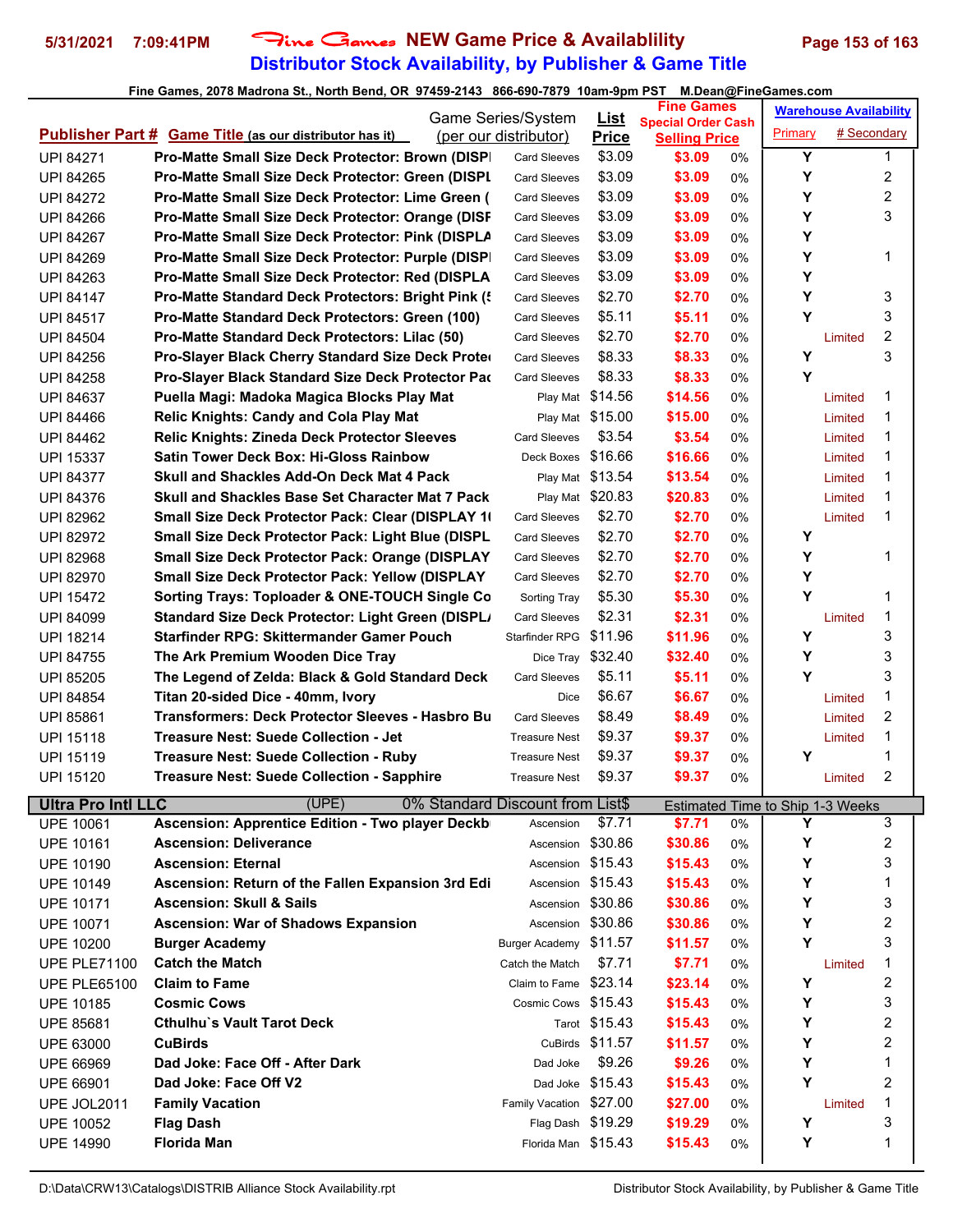# **Distributor Stock Availability, by Publisher & Game Title 5/31/2021 7:09:41PM** Fine Games **NEW Game Price & Availablility Page 154 of 163**

|                                      | Game Series/System                                                                                 |                                  |                    | <b>Fine Games</b><br><b>List</b><br><b>Special Order Cash</b> |          | <b>Warehouse Availability</b>    |             |              |
|--------------------------------------|----------------------------------------------------------------------------------------------------|----------------------------------|--------------------|---------------------------------------------------------------|----------|----------------------------------|-------------|--------------|
|                                      | <b>Publisher Part # Game Title (as our distributor has it)</b>                                     | (per our distributor)            | <b>Price</b>       | <b>Selling Price</b>                                          |          | Primary                          | # Secondary |              |
| <b>UPE PLE66200</b>                  | Geek Out!                                                                                          | Geek Out \$15.43                 |                    | \$15.43                                                       | 0%       | Y                                |             | 3            |
| <b>UPE PLE62000</b>                  | Geek Out! 00`s Edition                                                                             | Geek Out                         | \$9.26             | \$9.26                                                        | 0%       | Y                                |             | 3            |
| <b>UPE PLE66280</b>                  | Geek Out! 80`s Edition                                                                             | Geek Out                         | \$9.26             | \$9.26                                                        | 0%       | Y                                |             | 3            |
| <b>UPE PLE66290</b>                  | Geek Out! 90`s Edition                                                                             | Geek Out                         | \$9.26             | \$9.26                                                        | 0%       | Y                                |             | 3            |
| <b>UPE PLE66203</b>                  | <b>Geek Out! Family Edition</b>                                                                    | Geek Out \$15.43                 |                    | \$15.43                                                       | 0%       | Y                                |             | 3            |
| <b>UPE PLE66201</b>                  | <b>Geek Out! Pop Culture Party Edition</b>                                                         | Geek Out \$15.43                 |                    | \$15.43                                                       | 0%       |                                  | Limited     | 1            |
| <b>UPE PLE66202</b>                  | <b>Geek Out! TableTop Edition Limited Edition</b>                                                  | Geek Out \$19.29                 |                    | \$19.29                                                       | 0%       | Y                                |             | 3            |
| <b>UPE PLE66204</b>                  | <b>Geek Out! The Big Bang Theory Edition</b>                                                       | Geek Out \$15.43                 |                    | \$15.43                                                       | 0%       | Y                                |             | 1            |
| <b>UPE PLE18430</b>                  | <b>Gopher Broke</b>                                                                                | Gopher Broke \$11.57             |                    | \$11.57                                                       | 0%       | Y                                |             | 2            |
| <b>UPE 74300</b>                     | <b>Jurassic Snack</b>                                                                              | Jurassic Snack \$15.43           |                    | \$15.43                                                       | 0%       | Y                                |             | 3            |
| <b>UPE PLE41412</b>                  | Killer Bunnies Odyssey: Energy B Expansion                                                         | <b>Killer Bunnies</b>            | \$6.94             | \$6.94                                                        | 0%       |                                  | Limited     | 1            |
| <b>UPE PLE40100</b>                  | Killer Bunnies Quest: Blue Starter                                                                 | <b>Killer Bunnies</b>            | \$23.14            | \$23.14                                                       | 0%       | Υ                                |             | 2            |
| <b>UPE PLE41103</b>                  | Killer Bunnies Quest: Bunny Blanks                                                                 | <b>Killer Bunnies</b>            | \$4.63             | \$4.63                                                        | 0%       | Y                                |             | 2            |
| <b>UPE PLE49115</b>                  | Killer Bunnies Quest: La-Di-Da London                                                              | Killer Bunnies \$11.57           |                    | \$11.57                                                       | 0%       | Y                                |             | 3            |
| <b>UPE PLE41100</b>                  | <b>Killer Bunnies Quest: Red Booster</b>                                                           | Killer Bunnies                   | \$11.57            | \$11.57                                                       | 0%       | Y                                |             | 3            |
| <b>UPE 14004</b>                     | Killer Bunnies: Anytime Bundle                                                                     | <b>Killer Bunnies</b>            | \$30.86            | \$30.86                                                       | 0%       | Y                                |             |              |
| <b>UPE 40000</b>                     | <b>Killer Bunnies: Lite</b>                                                                        | Killer Bunnies \$15.43           |                    | \$15.43                                                       | 0%       | Y                                |             | 3            |
| <b>UPE 18440</b>                     | LookSee                                                                                            |                                  | LookSee \$11.57    | \$11.57                                                       | 0%       | Y                                |             | 3            |
| <b>UPE PLE18400</b>                  | <b>Pass the Pandas</b>                                                                             | Pass the Pandas                  | \$9.26             | \$9.26                                                        | 0%       | Y                                |             | 3            |
| <b>UPE PLE18499</b>                  | <b>Pass the Pandas Deluxe</b>                                                                      | Pass the Pandas                  | \$15.43            | \$15.43                                                       | 0%       |                                  |             | 3            |
| <b>UPE 10162</b>                     | <b>RingMaster: Welcome to the Big Top</b>                                                          | Ringmaster                       | \$7.71             | \$7.71                                                        | 0%       | Y                                |             | 3            |
| <b>UPE 10180</b>                     | <b>Rocket Squad</b>                                                                                | Rocket Squad                     | \$7.71             | \$7.71                                                        | 0%       |                                  | Limited     | 1            |
| UPE JOL228                           | Rope                                                                                               |                                  | ROPE \$15.43       | \$15.43                                                       | 0%       |                                  | Limited     | 1            |
| <b>UPE 10133</b>                     | <b>Shards of Infinity: Deckbuilding Game</b>                                                       | Shards of Infinity \$15.43       |                    | \$15.43                                                       | 0%       | Υ                                |             | 3            |
| <b>UPE 10168</b>                     | Shards of Infinity: Shadow of Salvation Expansion Shards of Infinity \$15.43                       |                                  |                    | \$15.43                                                       | 0%       | Y                                |             | 2            |
| <b>UPE PLE66400</b>                  | Slangology                                                                                         | Slangology \$15.43               |                    | \$15.43                                                       | 0%       |                                  | Limited     | 2            |
| <b>UPE 66701</b>                     | Snorta (DISPLAY 6)                                                                                 | Snorta                           | \$7.71             | \$7.71                                                        | 0%       | Y                                |             | 3            |
| <b>UPE 66503</b>                     | <b>Spoiler Alert Mini</b>                                                                          | Spoiler Alert                    | \$9.26             | \$9.26                                                        | 0%       | Y                                |             | 3            |
| <b>UPE PLE66500</b>                  | <b>Spoiler Alert! Volume 1</b>                                                                     | Spoiler Alert \$15.43            |                    | \$15.43                                                       | 0%       | Y                                |             | 2            |
| <b>UPE PLE29101</b>                  | <b>Sunflower Valley (Roll and Write)</b>                                                           | Sunflower Valley \$23.14         |                    | \$23.14                                                       | 0%       | Y                                |             |              |
| <b>UPE 29105</b>                     | <b>Sunflower Valley: A Tile-Laying Game</b>                                                        | Sunflower Valley \$15.43         |                    | \$15.43                                                       | 0%       | Υ                                |             | 2            |
| <b>UPE 10300</b>                     | <b>Sweetlandia</b>                                                                                 | Sweetlandia \$11.57              |                    | \$11.57                                                       | 0%       | Υ                                |             | 3            |
| <b>UPE TT-0139-A</b>                 | <b>TableTopics: Geek Pop! Edition</b>                                                              | TableTopics \$19.29              |                    | \$19.29                                                       | 0%       | Y                                |             | 2            |
| <b>UPE PLE72200</b>                  | <b>Trading Faces</b>                                                                               | <b>Trading Faces</b>             | \$7.71             | \$7.71                                                        | 0%       |                                  | Limited     | 1            |
| <b>UPE 10205</b>                     | Valerian: The Alpha Missions Board Game                                                            |                                  | Valerian \$34.71   | \$34.71                                                       | 0%       | Υ                                |             | 3            |
|                                      |                                                                                                    |                                  |                    |                                                               |          |                                  |             |              |
|                                      | (UD)<br><b>Upper Deck Company, LIc, The</b>                                                        | 0% Standard Discount from List\$ |                    |                                                               |          | Estimated Time to Ship 1-3 Weeks |             |              |
| <b>UDC 87294</b>                     | <b>Dungeon Draft</b>                                                                               | Dungeon Draft \$22.31            | \$29.99            | \$22.31                                                       | 0%       | Υ                                | Limited     | $\mathbf{1}$ |
| <b>UDC 82804</b>                     | <b>Firefly - Shiny Dice Game</b>                                                                   | Firefly                          | \$22.31            | \$19.49                                                       | 35%      |                                  |             | 3<br>1       |
| <b>UDC 94726</b><br><b>UDC 91752</b> | <b>Keepers of the Questar</b><br>Legendary DBG: 007 - A James Bond Deck Buildin Deck Building Game | Keepers of the Questar           | \$53.56            | \$22.31<br>\$53.56                                            | 0%<br>0% | Υ<br>Υ                           |             | 3            |
|                                      | Legendary DBG: 007 - A James Bond Deck Betildiny Deck Building Game                                |                                  | \$35.70            |                                                               |          |                                  |             |              |
| <b>UDC 94115</b>                     | Legendary DBG: Big Trouble in Little China (stand Deck Building Game                               |                                  | \$44.63            | \$35.70<br>\$44.63                                            | 0%       | Υ<br>Υ                           |             | 3<br>2       |
| <b>UDC 84774</b>                     |                                                                                                    |                                  |                    |                                                               | 0%       |                                  |             |              |
| <b>UDC 86733</b>                     | Legendary DBG: Buffy the Vampire Slayer (standa Deck Building Game                                 |                                  | \$59.99<br>\$26.77 | \$38.99                                                       | 35%      | Υ                                |             |              |
| <b>UDC 93433</b>                     | Legendary DBG: Dark Phoenix vs. The X-Memdalay punters Deck Building                               |                                  |                    | \$26.77                                                       | 0%       | Υ                                |             | 1            |
| <b>UDC 90750</b>                     | Legendary DBG: Marvel - Ant-Man Expansiom gendary Deck Building Game                               |                                  | \$17.84            | \$17.84                                                       | 0%       | Υ                                |             | 3<br>2       |
| <b>UDC 80366</b>                     | <b>Legendary DBG: Marvel - Core Set</b>                                                            | Legendary Deck Building Game     | \$53.57            | \$53.57                                                       | 0%       | Υ<br>Υ                           |             |              |
| <b>UDC 80951</b>                     | Legendary DBG: Marvel - Dark City Expansion and any Deck Building Game                             |                                  | \$35.71            | \$35.71                                                       | 0%       |                                  |             | 2            |
| <b>UDC 86328</b>                     | Legendary DBG: Marvel - Deadpool Expansiongendary Deck Building Game                               |                                  | \$17.84            | \$17.84                                                       | 0%       |                                  | Limited     | 2            |
| <b>UDC 91755</b>                     | Legendary DBG: Marvel - Dimensions Expansionary Deck Building Game                                 |                                  | \$17.86            | \$17.86                                                       | 0%       |                                  | Limited     | 1            |
| <b>UDC 81582</b>                     | Legendary DBG: Marvel - Fantastic Four Expansion Deck Building Game                                |                                  | \$17.84            | \$17.84                                                       | 0%       | Υ                                |             | 1            |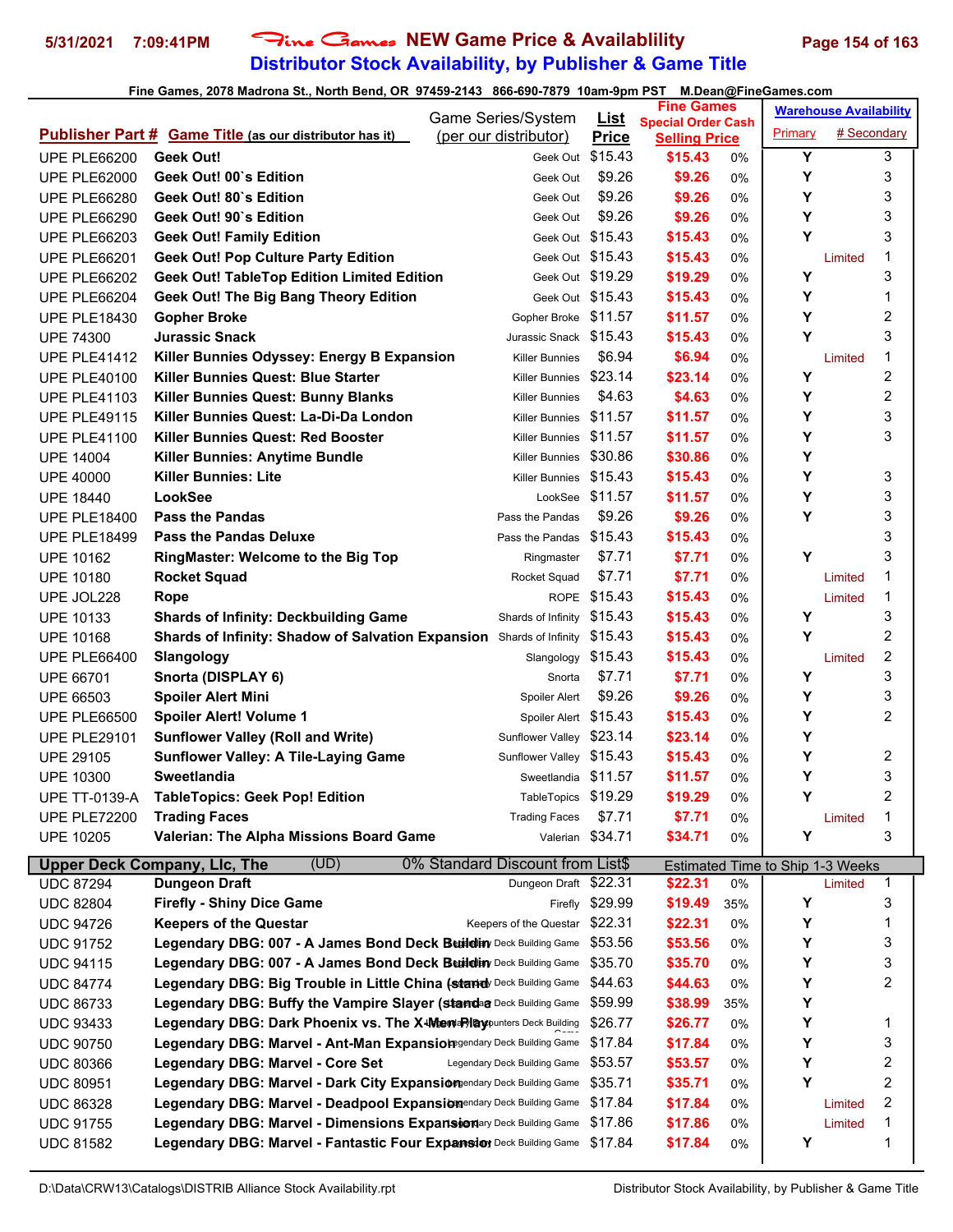## **Distributor Stock Availability, by Publisher & Game Title 5/31/2021 7:09:41PM** Fine Games **NEW Game Price & Availablility Page 155 of 163**

#### **Fine Games, 2078 Madrona St., North Bend, OR 97459-2143 866-690-7879 10am-9pm PST M.Dean@FineGames.com**

|                  | Game Series/System                                                           |                              |                              | <b>Fine Games</b><br><u>List</u><br><b>Special Order Cash</b> |                      | <b>Warehouse Availability</b> |         |             |                  |
|------------------|------------------------------------------------------------------------------|------------------------------|------------------------------|---------------------------------------------------------------|----------------------|-------------------------------|---------|-------------|------------------|
|                  | Publisher Part # Game Title (as our distributor has it)                      | (per our distributor)        |                              | <b>Price</b>                                                  | <b>Selling Price</b> |                               | Primary | # Secondary |                  |
| <b>UDC 82599</b> | <b>Legendary DBG: Marvel - Guardians of the Galaxy</b> ry Deck Building Game |                              |                              | \$17.86                                                       | \$17.86              | 0%                            | Y       |             | $\overline{2}$   |
| <b>UDC 92333</b> | Legendary DBG: Marvel - Heroes of Asgard Expany Deck Building Game           |                              |                              | \$17.84                                                       | \$17.84              | 0%                            | Y       |             | 3                |
| <b>UDC 94062</b> | <b>Legendary DBG: Marvel - Into the Cosmos Detaxery</b> Deck Building Game   |                              |                              | \$31.24                                                       | \$31.24              | $0\%$                         | Y       |             | 3                |
| <b>UDC 87265</b> | Legendary DBG: Marvel - Noir Expansion                                       | Legendary Deck Building Game |                              | \$17.84                                                       | \$17.84              | 0%                            | Y       |             |                  |
| <b>UDC 94684</b> | <b>Legendary DBG: Marvel - Realm of Kings Expansiv Deck Building Game</b>    |                              |                              | \$17.84                                                       | \$17.84              | 0%                            | Υ       |             |                  |
| <b>UDC 91758</b> | Legendary DBG: Marvel - Revelations Expansionary Deck Building Game          |                              |                              | \$26.77                                                       | \$26.77              | 0%                            | Y       |             | 1                |
| <b>UDC 91902</b> | Legendary DBG: Marvel - S.H.I.E.L.D.                                         | Legendary Deck Building Game |                              | \$17.84                                                       | \$17.84              | 0%                            |         | Limited     | $\overline{2}$   |
| <b>UDC 84776</b> | Legendary DBG: Marvel - Secret Wars Volume@ oby Deck Building Game           |                              |                              | \$35.70                                                       | \$35.70              | 0%                            | Y       |             |                  |
| <b>UDC 87949</b> | Legendary DBG: Marvel - Spider-Man Homeceming Deck Building Game             |                              |                              | \$17.84                                                       | \$17.84              | 0%                            | Υ       |             | 3                |
| <b>UDC 82054</b> | Legendary DBG: Marvel - Spider-Man Paint the Toy Deck Building Game          |                              |                              | \$17.86                                                       | \$17.86              | 0%                            | Y       |             | $\overline{c}$   |
| <b>UDC 93722</b> | Legendary DBG: Marvel - The New Mutants Expany Deck Building Game            |                              |                              | \$17.84                                                       | \$17.84              | 0%                            | Y       |             | $\mathbf{1}$     |
| <b>UDC 90753</b> | Legendary DBG: Marvel - Venom ExpansionLegendary Deck Building Game          |                              |                              | \$17.84                                                       | \$17.84              | 0%                            | Υ       |             | $\boldsymbol{2}$ |
| <b>UDC 90023</b> | Legendary DBG: Marvel - World War Hulk Expansiv Deck Building Game           |                              |                              | \$35.71                                                       | \$35.71              | 0%                            | Y       |             | 1                |
| <b>UDC 93431</b> | Legendary DBG: Thanos vs. The Avengers Playma unters Deck Building           |                              |                              | \$26.77                                                       | \$26.77              | 0%                            |         | Limited     | $\overline{c}$   |
| <b>UDC 91641</b> | Legendary Encounters DBG: ALIEN Covenant Expounters Deck Building            |                              |                              | \$26.77                                                       | \$26.77              | $0\%$                         | Y       |             | $\overline{2}$   |
| <b>UDC 86118</b> | <b>Legendary Encounters DBG: ALIEN Expansion</b> y Encounters Deck Building  |                              |                              | \$35.70                                                       | \$35.70              | $0\%$                         |         | Limited     | $\mathbf 1$      |
| <b>UDC 89176</b> | Legendary Encounters DBG: The X-Files Legendary Encounters Deck Building     |                              |                              | \$53.56                                                       | \$53.56              | 0%                            | Y       |             | $\boldsymbol{2}$ |
| <b>UDC 93488</b> | <b>Marvel Card Playmats: Spider-Man</b>                                      |                              | Marvel Card Playmats         | \$17.84                                                       | \$17.84              | 0%                            |         |             | 3                |
| <b>UDC 93486</b> | <b>Marvel Card Playmats: Thanos</b>                                          |                              | Marvel Card Playmats \$17.84 |                                                               | \$17.84              | $0\%$                         | Y       |             |                  |
| <b>UDC 93490</b> | <b>Marvel Card Playmats: Wolverine</b>                                       |                              | Marvel Card Playmats         | \$17.84                                                       | \$17.84              | 0%                            |         | Limited     | $\overline{c}$   |
| <b>UDC 89188</b> | <b>Marvel Contest of Champions: Battlerealm</b>                              |                              | Marvel                       | \$35.70                                                       | \$35.70              | 0%                            |         | Limited     | 1                |
| <b>UDC 89540</b> | VS System 2PCG: Marvel - Deadpool & Friends Exp                              |                              | VS System                    | \$13.39                                                       | \$13.39              | 0%                            |         | Limited     | 1                |
| <b>UDC 95324</b> | VS System 2PCG: Marvel - Into the Darkness (3 of                             |                              | VS System                    | \$13.39                                                       | \$13.39              | 0%                            |         | Limited     | $\overline{2}$   |
| <b>UDC 93985</b> | VS System 2PCG: Marvel - Spidey-Foes (2 of 3)                                |                              | VS System                    | \$13.39                                                       | \$13.39              | 0%                            |         | Limited     | $\mathbf{1}$     |
| <b>UDC 85372</b> | VS System 2PCG: Marvel A-Force Expansion                                     |                              | VS System                    | \$29.99                                                       | \$19.49              | 35%                           | Y       |             | $\mathbf{1}$     |
| <b>UDC 91527</b> | VS System 2PCG: Marvel Children of the Atom - H.                             |                              | VS System                    | \$13.40                                                       | \$13.40              | 0%                            |         | Limited     | $\mathbf{1}$     |
| <b>UDC 91525</b> | VS System 2PCG: Marvel Children of the Atom - Re                             |                              | VS System                    | \$13.40                                                       | \$13.40              | 0%                            |         |             | 3                |
| <b>UDC 91523</b> | VS System 2PCG: Marvel Children of the Atom - Th                             |                              | VS System \$26.79            |                                                               | \$26.79              | 0%                            |         | Limited     | $\mathbf{1}$     |
| <b>UDC 91234</b> | VS System 2PCG: Marvel Crossover Volume 1                                    |                              | VS System \$13.39            |                                                               | \$13.39              | 0%                            | Υ       |             |                  |
| <b>UDC 91418</b> | VS System 2PCG: Marvel Infinity War - Black Order                            |                              | VS System \$13.39            |                                                               | \$13.39              | 0%                            |         | Limited     | 1                |
| <b>UDC 91413</b> | VS System 2PCG: Marvel Infinity War - Cosmic Ave                             |                              | VS System \$13.39            |                                                               | \$13.39              | 0%                            | Υ       |             | 1                |
| <b>UDC 91416</b> | VS System 2PCG: Marvel Infinity War - Galactic Gu                            |                              | VS System \$13.39            |                                                               | \$13.39              | 0%                            | Y       |             | $\overline{c}$   |
| <b>UDC 90005</b> | VS System 2PCG: MCU Villains                                                 |                              | VS System \$13.39            |                                                               | \$13.39              | 0%                            | Υ       |             | 3                |
| <b>UDC 91659</b> | VS System 2PCG: Power & Reality                                              |                              | VS System \$13.39            |                                                               | \$13.39              | $0\%$                         | Y       |             |                  |
| <b>UDC 91232</b> | VS System 2PCG: The Buffy Battles Volume 1                                   |                              | VS System \$26.77            |                                                               | \$26.77              | $0\%$                         |         | Limited     | 2                |

| <b>US Games Systems</b> |                                                                          | (USG) | 30% Standard Discount from List\$ |               | Estimated Time to Ship 1-3 Weeks |       |                                         |                |  |
|-------------------------|--------------------------------------------------------------------------|-------|-----------------------------------|---------------|----------------------------------|-------|-----------------------------------------|----------------|--|
| UGS WZ5                 | <b>Wizard Card Game</b>                                                  |       | <b>Wizard Card Game</b>           | \$8.00        | \$5.60                           | 30%   | Limited                                 |                |  |
| <b>USAopoly</b>         |                                                                          | (USO) | 0% Standard Discount from List\$  |               |                                  |       | <b>Estimated Time to Ship 1-3 Weeks</b> |                |  |
| <b>USO AT000555</b>     | <b>Astro Trash</b>                                                       |       | Astro Trash \$17.00               |               | \$17.00                          | $0\%$ |                                         | 3              |  |
| <b>USO BL123537</b>     | <b>Blank Slate</b>                                                       |       | Blank Slate \$21.26               |               | \$21.26                          | $0\%$ |                                         | 3              |  |
| <b>USO BN011576</b>     | <b>Captain Marvel Secret Skrulls</b>                                     |       | Captain Marvel \$21.26            |               | \$21.26                          | 0%    |                                         | 3              |  |
| <b>USO SL010400</b>     | <b>Card Sleeves: Harry Potter - Hogwarts Battle DBG</b>                  |       | Harry Potter \$13.60              |               | \$13.60                          | $0\%$ |                                         | 3              |  |
| <b>USO CH011000</b>     | <b>Chess: Marvel</b>                                                     |       |                                   | Chess \$63.76 | \$63.76                          | 0%    |                                         | 3              |  |
| <b>USO CL006443</b>     | <b>Clue: Bob's Burgers</b>                                               |       |                                   | Clue \$34.00  | \$34.00                          | $0\%$ |                                         | 3              |  |
| <b>USO CL113449</b>     | <b>Clue: Dragon Ball Z</b>                                               |       |                                   | Clue \$34.00  | \$34.00                          | 0%    |                                         | 3              |  |
| <b>USO CL056370</b>     | <b>Clue: Dungeons &amp; Dragons</b>                                      |       |                                   | Clue \$34.00  | \$34.00                          | $0\%$ |                                         | $\overline{2}$ |  |
| <b>USO CL010546</b>     | <b>Clue: IT</b>                                                          |       |                                   | Clue \$34.00  | \$34.00                          | $0\%$ |                                         | 3              |  |
| <b>USO CL010001</b>     | Clue: Scooby-Doo                                                         |       |                                   | Clue \$34.00  | \$34.00                          | $0\%$ |                                         | 3              |  |
| <b>USO CL010262</b>     | <b>Clue: Seinfeld</b>                                                    |       |                                   | Clue \$34.00  | \$34.00                          | 0%    |                                         | 3              |  |
| <b>USO ER010001</b>     | Coded Chronicles: Scooby-Doo: Escape from the I Coded Chronicles \$25.50 |       |                                   |               | \$25.50                          | 0%    |                                         | 3              |  |

D:\Data\CRW13\Catalogs\DISTRIB Alliance Stock Availability.rpt Distributor Stock Availability, by Publisher & Game Title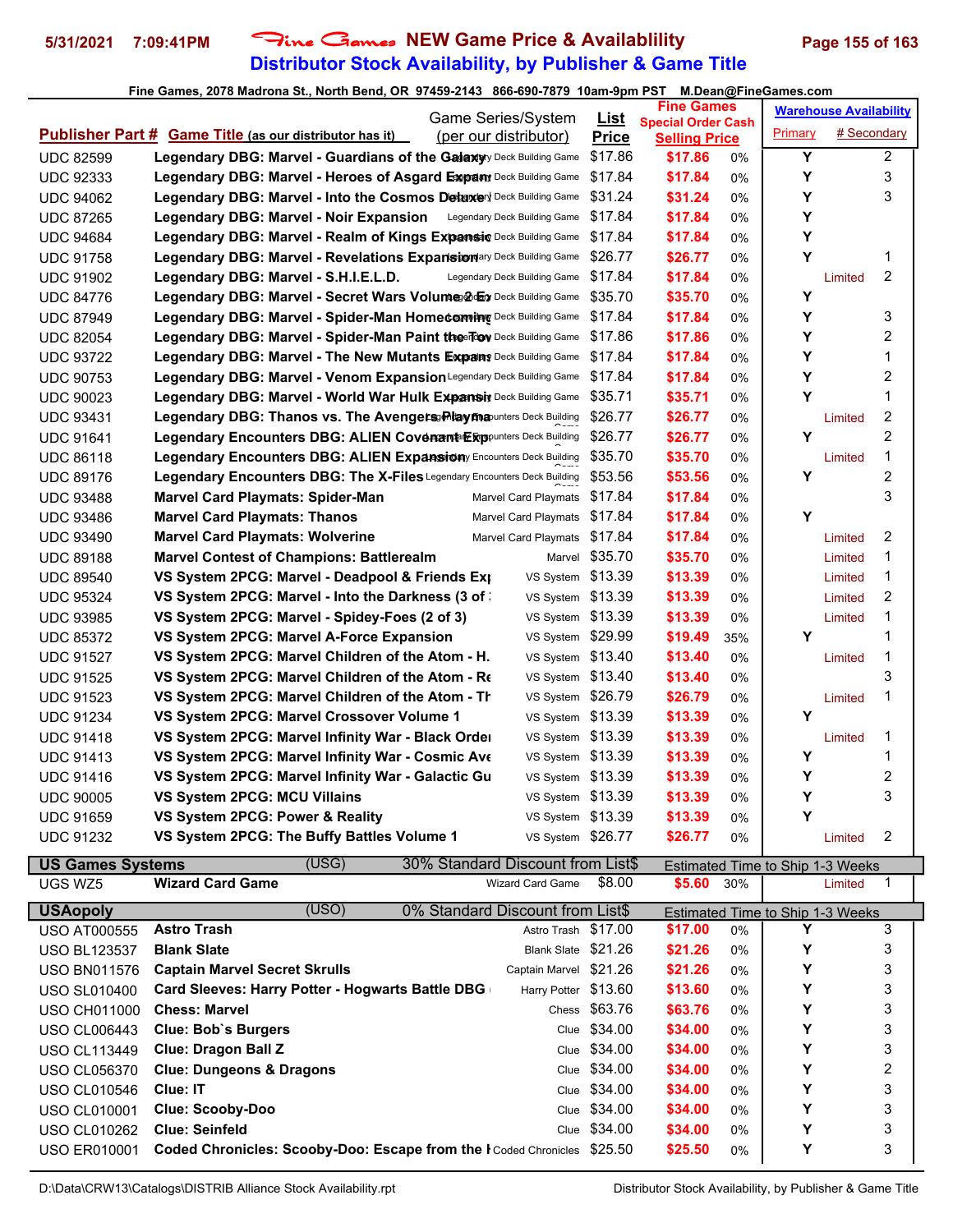# **Distributor Stock Availability, by Publisher & Game Title 5/31/2021 7:09:41PM** Fine Games **NEW Game Price & Availablility Page 156 of 163**

|                     |                                                                    |                                             |                             | <b>Fine Games</b>               |       |                | <b>Warehouse Availability</b> |                |
|---------------------|--------------------------------------------------------------------|---------------------------------------------|-----------------------------|---------------------------------|-------|----------------|-------------------------------|----------------|
|                     | <b>Publisher Part # Game Title (as our distributor has it)</b>     | Game Series/System<br>(per our distributor) | <u>List</u><br><b>Price</b> | <b>Special Order Cash</b>       |       | <b>Primary</b> | # Secondary                   |                |
| <b>USO ER010720</b> | Coded Chronicles: The Shining - Escape from the Coded Chronicles   |                                             | \$25.50                     | <b>Selling Price</b><br>\$25.50 | 0%    | Υ              |                               | 3              |
| <b>USO CE004000</b> | <b>Codenames: Disney Family</b>                                    | Codenames                                   | \$21.26                     | \$21.26                         | $0\%$ | Υ              |                               | 3              |
| <b>USO CE010400</b> | <b>Codenames: Harry Potter</b>                                     | Codenames                                   | \$21.26                     | \$21.26                         | 0%    | Υ              |                               | 3              |
| <b>USO CE011000</b> | <b>Codenames: Marvel</b>                                           | Codenames                                   | \$21.26                     | \$21.26                         | 0%    | Y              |                               | 3              |
| <b>USO CE006025</b> | <b>Codenames: The Simpsons Family Edition</b>                      | Codenames                                   | \$21.26                     | \$21.26                         | 0%    | Υ              |                               | 3              |
| <b>USO HB121527</b> | <b>Court of the Dead Mourners Call</b>                             | Court of the Dead                           | \$85.00                     | \$85.00                         | 0%    | Υ              |                               |                |
| <b>USO CW093000</b> | <b>Crossways</b>                                                   | CROSSWAYS \$21.26                           |                             | \$21.26                         | 0%    |                | Limited                       | 1              |
| <b>USO AC010103</b> | Dice Set: d6 Batman (6)                                            | Dice                                        | \$6.80                      | \$6.80                          | 0%    | Υ              |                               | 2              |
| <b>USO AC010680</b> | Dice Set: d6 Beetlejuice (6)                                       | Dice                                        | \$6.80                      | \$6.80                          | 0%    | Υ              |                               | 3              |
| <b>USO AC141644</b> | Dice Set: d6 Care Bears (6)                                        | Dice                                        | \$6.80                      | \$6.80                          | 0%    |                |                               | 3              |
| <b>USO AC010595</b> | Dice Set: d6 Elf (6)                                               | Dice                                        | \$6.80                      | \$6.80                          | 0%    | Υ              |                               | 3              |
| <b>USO AC010716</b> | Dice Set: d6 Friday the 13th (6)                                   | Dice                                        | \$6.80                      | \$6.80                          | 0%    | Υ              |                               | 3              |
| <b>USO AC010647</b> | Dice Set: d6 Friends (6)                                           | Dice                                        | \$6.80                      | \$6.80                          | 0%    | Y              |                               | 3              |
| <b>USO AC085434</b> | Dice Set: d6 Rick and Morty (6)                                    | Dice                                        | \$6.80                      | \$6.80                          | 0%    | Y              |                               | 2              |
| <b>USO AC010001</b> | Dice Set: d6 Scooby-Doo (6)                                        | Dice                                        | \$6.80                      | \$6.80                          | 0%    | Υ              |                               | 3              |
| <b>USO AC010262</b> | Dice Set: d6 Seinfeld (6)                                          | Dice                                        | \$6.80                      | \$6.80                          | 0%    | Υ              |                               | 3              |
| <b>USO AC118506</b> | Dice Set: d6 The Golden Girls (6)                                  | Dice                                        | \$6.80                      | \$6.80                          | $0\%$ | Υ              |                               | 3              |
| <b>USO AC010718</b> | Dice Set: d6 The Goonies (6)                                       | Dice                                        | \$6.80                      | \$6.80                          | 0%    | Υ              |                               | 3              |
| <b>USO AC004261</b> | Dice Set: d6 The Nightmare Before Christmas (6)                    | Dice                                        | \$6.80                      | \$6.80                          | 0%    | Υ              |                               | 3              |
| <b>USO AC004291</b> | Dice Set: d6 The Nightmare Before Christmas Pren                   | Dice                                        | \$12.76                     | \$12.76                         | 0%    | Υ              |                               | 1              |
| <b>USO AC010720</b> | Dice Set: d6 The Shining (6)                                       | Dice                                        | \$6.80                      | \$6.80                          | 0%    | Y              |                               | 3              |
| <b>USO HB006572</b> | Die Hard: The Nakatomi Heist                                       |                                             | Die Hard \$34.00            | \$34.00                         | 0%    | Y              |                               | 3              |
| <b>USO GO004000</b> | <b>Disney Geek Out</b>                                             | Disney                                      | \$17.00                     | \$17.00                         | $0\%$ | Υ              |                               | 3              |
| <b>USO DA130000</b> | <b>Dungeon Academy</b>                                             | Dungeon Academy                             | \$25.50                     | \$25.50                         | $0\%$ | Υ              |                               | 3              |
| <b>USO CG011466</b> | Guardians of the Galaxy Volume 2: Gear Up and Rdians of the Galaxy |                                             | \$17.00                     | \$17.00                         | 0%    |                | Limited                       | 2              |
| <b>USO DC010634</b> | Harry Potter: Death Eaters Rising (stand alone)                    | Harry Potter \$42.50                        |                             | \$42.50                         | 0%    | Υ              |                               | 3              |
| <b>USO DB010512</b> | Harry Potter: Hogwarts Battle - Defence Against th                 | Harry Potter \$21.26                        |                             | \$21.26                         | 0%    | Υ              |                               | 3              |
| <b>USO DB010400</b> | Harry Potter: Hogwarts Battle DBG - Core Set                       | Harry Potter \$42.50                        |                             | \$42.50                         | 0%    | Υ              |                               | 3              |
| <b>USO DB010717</b> | Harry Potter: Hogwarts Battle DBG - The Charms a                   | Harry Potter \$29.76                        |                             | \$29.76                         | 0%    | Y              |                               | 3              |
| <b>USO DB010508</b> | Harry Potter: Hogwarts Battle DBG - The Monster E                  | Harry Potter \$21.26                        |                             | \$21.26                         | 0%    | Υ              |                               | 3              |
| <b>USO HB010719</b> | Harry Potter: House Cup Competition (stand alone)                  | Harry Potter \$42.50                        |                             | \$42.50                         | 0%    | Υ              |                               | 3              |
| <b>USO PA135725</b> | <b>Hues &amp; Cues</b>                                             | Hues & Cues \$21.26                         |                             | \$21.26                         | $0\%$ | Υ              |                               | 3              |
| <b>USO JA133710</b> | Jenga: Godzilla                                                    |                                             | Jenga \$17.00               | \$17.00                         | 0%    | Υ              |                               | 3              |
| <b>USO JA010400</b> | Jenga: Harry Potter                                                |                                             | Jenga \$25.50               | \$25.50                         | 0%    | Υ              |                               | 3              |
| <b>USO JA010001</b> | Jenga: Scooby-Doo                                                  |                                             | Jenga \$21.26               | \$21.26                         | 0%    | Y              |                               | 3              |
| <b>USO SB131000</b> | Match-O-Rama                                                       | MATCH-O-RAMA \$17.00                        |                             | \$17.00                         | 0%    |                | Limited                       | $\overline{c}$ |
| <b>USO MN140580</b> | <b>Monopoly: Bob Ross</b>                                          | Monopoly \$34.00                            |                             | \$34.00                         | 0%    | Υ              |                               | 2              |
| <b>USO MN091709</b> | <b>Monopoly: Breaking Bad</b>                                      | Monopoly \$34.00                            |                             | \$34.00                         | 0%    | Υ              |                               | 3              |
| <b>USO MN141644</b> | <b>Monopoly: Care Bears</b>                                        | Monopoly \$34.00                            |                             | \$34.00                         | 0%    | Υ              |                               | 3              |
| <b>USO MN113565</b> | <b>Monopoly: Dragon Ball Super</b>                                 | Monopoly \$34.00                            |                             | \$34.00                         | 0%    | Υ              |                               | 1              |
| <b>USO MN010595</b> | <b>Monopoly: Elf</b>                                               | Monopoly \$34.00                            |                             | \$34.00                         | 0%    | Υ              |                               | 3              |
| <b>USO MN137729</b> | <b>Monopoly: Garbage Pail Kids</b>                                 | Monopoly \$34.00                            |                             | \$34.00                         | 0%    | Υ              |                               | 3              |
| <b>USO MN133710</b> | <b>Monopoly: Godzilla</b>                                          | Monopoly \$34.00                            |                             | \$34.00                         | 0%    | Υ              |                               | 3              |
| <b>USO MN010546</b> | <b>Monopoly: IT</b>                                                | Monopoly \$34.00                            |                             | \$34.00                         | 0%    | Υ              |                               | 3              |
| <b>USO MN086711</b> | <b>Monopoly: Naruto Shippuden</b>                                  | Monopoly \$34.00                            |                             | \$34.00                         | 0%    | Υ              |                               | 3              |
| <b>USO MN025000</b> | <b>Monopoly: National Parks Edition</b>                            | Monopoly \$34.00                            |                             | \$34.00                         | 0%    | Υ              |                               | 3              |
| <b>USO MN085434</b> | <b>Monopoly: Rick and Morty</b>                                    | Monopoly \$34.00                            |                             | \$34.00                         | 0%    | Υ              |                               | 1              |
| <b>USO MN096712</b> | <b>Monopoly: SpongeBob SquarePants Meme Edition</b>                | Monopoly \$34.00                            |                             | \$34.00                         | 0%    | Υ              |                               | 2              |
| <b>USO MN010718</b> | <b>Monopoly: The Goonies</b>                                       | Monopoly                                    | \$34.00                     | \$34.00                         | 0%    | Υ              |                               | 3              |
| <b>USO MN006025</b> | <b>Monopoly: The Simpsons</b>                                      | Monopoly \$34.00                            |                             | \$34.00                         | 0%    | Υ              |                               | 3              |
|                     |                                                                    |                                             |                             |                                 |       |                |                               |                |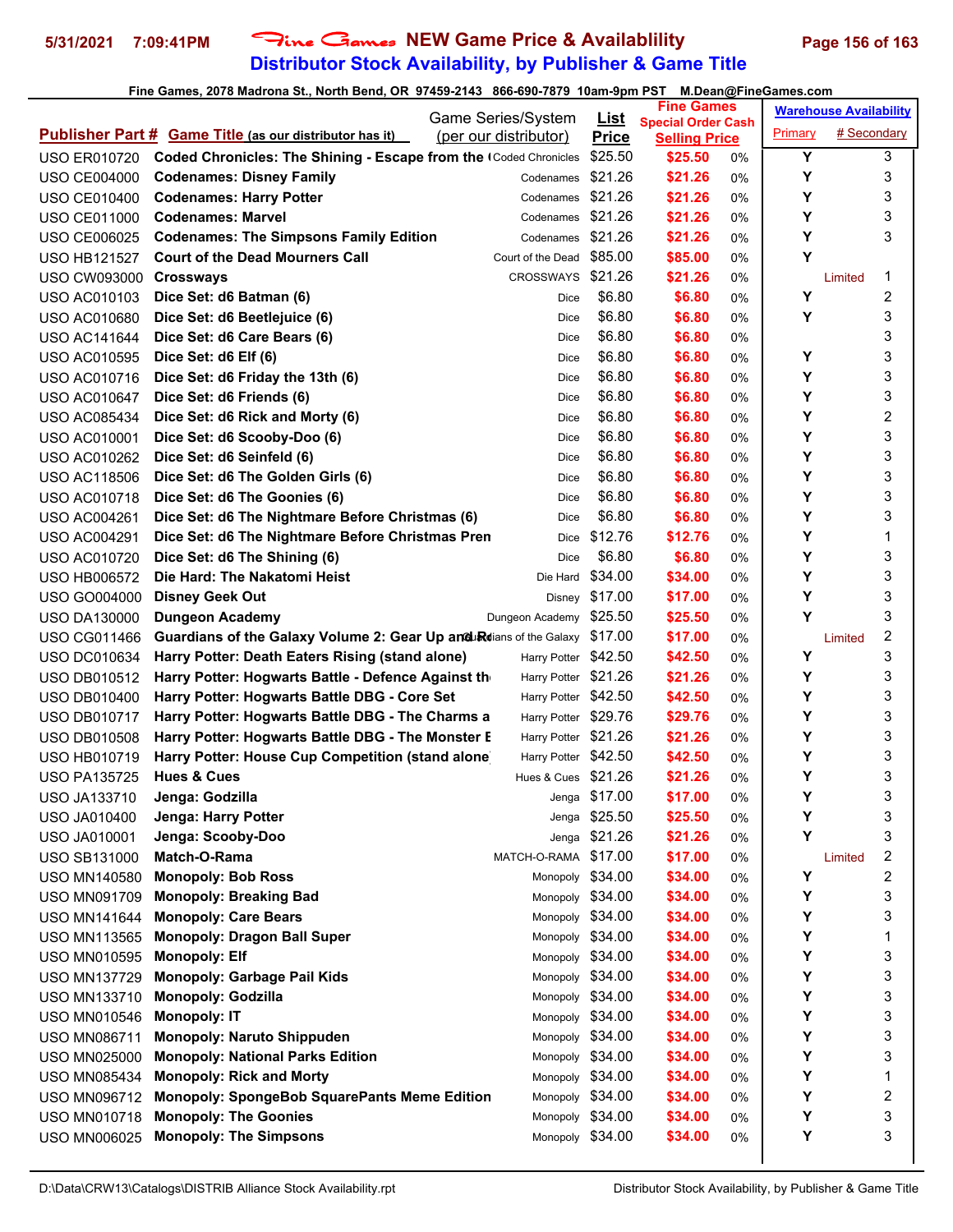# **Distributor Stock Availability, by Publisher & Game Title 5/31/2021 7:09:41PM** Fine Games **NEW Game Price & Availablility Page 157 of 163**

| List<br><b>Special Order Cash</b><br># Secondary<br>Primary<br><b>Publisher Part # Game Title (as our distributor has it)</b><br>(per our distributor)<br><b>Price</b><br><b>Selling Price</b><br>2<br>\$21.26<br>USO MU139516 Munchkin: Critical Role<br>\$21.26<br>Munchkin<br>0%<br>Limited<br>3<br>\$21.26<br>Υ<br><b>Munchkin: Harry Potter</b><br>\$21.26<br><b>USO MU010430</b><br>Munchkin<br>0%<br>Υ<br>3<br><b>Munchkin: Marvel Edition</b><br>Munchkin \$21.46<br>\$21.46<br>0%<br><b>USO MU011000</b><br>3<br><b>National Parks Get Wild</b><br>Υ<br>\$17.00<br>\$17.00<br><b>USO PA025000</b><br>National Parks Get Wild<br>0%<br>3<br>Υ<br><b>Operation: Rudolph the Red-Nosed Reindeer</b><br>\$25.50<br>\$25.50<br><b>USO OP033069</b><br>Operation<br>0%<br>Y<br>3<br><b>Operation: The Nightmare Before Christmas Colled</b><br>Operation \$25.50<br>\$25.50<br><b>USO OP004261</b><br>0%<br>3<br>Puzzles \$12.76<br>\$12.76<br><b>Puzzle: Animal Crossing - New Horizons - Summer</b><br><b>USO PZ005674</b><br>0%<br>2<br>\$12.76<br>Y<br>Puzzle: Animal Crossing - New Horizons - Welcom<br>\$12.76<br><b>USO PZ005732</b><br>0%<br>Puzzles<br>3<br>\$12.76<br>Υ<br>\$12.76<br>Puzzle: Batman - I am the Night 1000pcs<br><b>USO PZ010660</b><br>Puzzles<br>0%<br>Υ<br>3<br>Puzzles \$12.76<br>\$12.76<br>Puzzle: Bob's Burgers - Greetings from Wonder W<br><b>USO PZ006695</b><br>0%<br>3<br>Υ<br><b>Puzzle: Breaking Bad 1000pcs</b><br>\$12.76<br>\$12.76<br><b>USO PZ091709</b><br>0%<br>Puzzles<br>2<br>Υ<br>Puzzle: Care Bears - Care-A-Lot 1000pcs<br>\$12.76<br>\$12.76<br><b>USO PZ141644</b><br>Puzzles<br>0%<br>3<br>Υ<br>\$12.76<br>\$12.76<br><b>Puzzle: Critical Role - Mighty Nein 1000pcs</b><br><b>USO PZ139516</b><br>Puzzles<br>0%<br>Υ<br>3<br>Puzzles \$12.76<br>\$12.76<br>Puzzle: Critical Role - Vox Machina 1000pcs<br><b>USO PZ139517</b><br>0%<br>2<br>\$12.76<br>Υ<br>\$12.76<br><b>USO PZ010716</b><br>Puzzle: Friday the 13th 1000pcs<br>0%<br>Puzzles<br>2<br>Y<br>\$12.76<br>\$12.76<br><b>USO PZ137737</b><br>Puzzle: Garbage Pail Kids - Puzzle Palooza 1000pc<br>Puzzles<br>0%<br>3<br>Y<br>Puzzle: Garbage Pail Kids - Yuck 1000pcs<br>\$12.76<br>\$12.76<br><b>USO PZ137729</b><br>Puzzles<br>0%<br>Y<br>3<br>\$12.76<br>\$12.76<br><b>Puzzle: Harley Quinn - Die Laughing 1000pcs</b><br><b>USO PZ010533</b><br>0%<br>Puzzles<br>Puzzle: Harry Potter - Christmas at Hogwarts 550pr<br>\$9.36<br>\$9.36<br>1<br><b>USO PZ010686</b><br>0%<br>Puzzles<br>Limited<br>2<br>\$12.76<br>Υ<br>Puzzle: Harry Potter - Dobby 1000pcs<br>\$12.76<br><b>USO PZ010629</b><br>Puzzles<br>0%<br>Υ<br>3<br>Puzzle: Harry Potter and the Sorcerer's Stone Colle<br>\$8.50<br>\$8.50<br><b>USO PZ010400</b><br>Puzzles<br>0%<br>2<br>\$12.76<br>\$12.76<br>Puzzle: Iron Maiden - Faces of Eddie 1000pcs<br><b>USO PZ144659</b><br>0%<br>Puzzles<br>Limited<br>3<br>\$12.76<br>Puzzle: IT Chapter Two - Return to Derry 1000pcs<br>\$12.76<br><b>USO PZ010662</b><br>Puzzles<br>0%<br>3<br>\$12.76<br>Puzzle: Rick and Morty - Shy Pooper 1000pcs<br>\$12.76<br>Υ<br><b>USO PZ085666</b><br>Puzzles<br>0%<br>2<br>Puzzle: Scooby-Doo! - Those Meddling Kids! 1000;<br>\$12.76<br>\$12.76<br><b>USO PZ010544</b><br>Puzzles<br>0%<br>Limited<br>3<br>Υ<br>Puzzle: Super Mario - Mario Kart 1000pcs<br>\$12.76<br>\$12.76<br><b>USO PZ005678</b><br>0%<br>Puzzles<br>Υ<br>3<br>Puzzle: The Golden Girls - Cast 1000pcs<br>Puzzles \$12.76<br>\$12.76<br><b>USO PZ118506</b><br>0%<br>Puzzles \$12.76<br>1<br>\$12.76<br>Puzzle: The Legend of Zelda - Breath of the Wild 10<br><b>USO PZ005689</b><br>0%<br>Limited<br>Υ<br>3<br>\$12.76<br>\$12.76<br>Puzzle: The Legend of Zelda - Hyrule Map 1000pcs<br><b>USO PZ005690</b><br>0%<br>Puzzles<br>3<br>Puzzles \$12.76<br>Υ<br><b>Puzzle: The Simpsons - Cast of Thousands 1000pc</b><br>\$12.76<br><b>USO PZ006025</b><br>0%<br>3<br>\$8.50<br>Υ<br>Puzzle: World of Harry Potter Collector's Edition 5!<br><b>USO PZ010430</b><br>\$8.50<br>Puzzles<br>0%<br>2<br>Y<br>Ratuki \$10.00<br>\$10.00<br>Ratuki (Peg)<br><b>USO RA065268</b><br>0%<br>3<br>Υ<br>Rising \$42.50<br>\$42.50<br><b>Rising: The Batman Who Laughs</b><br>0%<br><b>USO DC010103</b><br>3<br>Risk \$42.50<br>Υ<br><b>Risk: Warhammer 40k</b><br>\$42.50<br><b>USO RI126581</b><br>0%<br>3<br>Rubiks \$12.76<br>Υ<br><b>Rubiks Cube: Bob Ross</b><br>\$12.76<br><b>USO RU140580</b><br>0%<br>Υ<br>3<br><b>Rubiks Cube: Disney Kingdom Hearts</b><br>Rubiks \$12.76<br>\$12.76<br><b>USO RU004635</b><br>0%<br>Y<br>3<br>Rubiks Cube: Harry Potter - Battle of Hogwarts<br>Rubiks \$12.76<br>\$12.76<br><b>USO RU010400</b><br>0%<br>2<br><b>Rubiks Cube: Nightmare Before Christmas</b><br>Rubiks \$12.76<br>\$12.76<br><b>USO RU004261</b><br>0%<br>Limited<br>3<br><b>Rubiks Cube: Rick and Morty</b><br>Rubiks \$12.76<br>\$12.76<br>Y<br><b>USO RU085434</b><br>0%<br>3<br><b>Rubiks Cube: SpongeBob SquarePants</b><br>Rubiks \$12.76<br>\$12.76<br>Υ<br><b>USO RU096712</b><br>0%<br>3<br><b>Samurai Jack Back to the Past</b><br>Samurai Jack \$29.83<br>Υ<br>\$29.83<br><b>USO HB085548</b><br>0%<br>3<br><b>Scrabble: National Parks</b><br>Scrabble \$25.50<br>Υ<br>\$25.50<br><b>USO SC025000</b><br>0%<br>3<br>Υ<br>Smash Up: Marvel (stand alone)<br>SMASH UP \$29.76<br>\$29.76<br><b>USO SM011000</b><br>0%<br>3<br>Υ<br><b>SpongeBob SquarePants: Plankton Rising</b><br>SpongeBob SquarePants \$34.00<br>\$34.00<br><b>USO DC096712</b><br>0%<br>3<br><b>Spot It!: Care Bears</b><br>Υ<br>Spot It! \$11.06<br>\$11.06<br>USO SI141644<br>0%<br>3<br>Spot It!: Rudolph<br>Spot It! \$11.06<br>\$11.06<br>Υ<br><b>USO SI033069</b><br>0%<br>3<br>Spot It!: SpongeBob SquarePants<br>Spot It! \$11.06<br>\$11.06<br>Υ<br><b>USO SI096712</b><br>0%<br>Υ<br>3<br><b>Super Cats</b><br>\$8.50<br>\$8.50<br><b>USO CG134723</b><br><b>Super Cats</b><br>0%<br>3<br>Talisman: Batman Super-Villains Edition<br>Talisman \$51.00<br>Υ<br>\$51.00<br><b>USO TS010103</b><br>0% |  |  | Game Series/System | <b>Fine Games</b> |  | <b>Warehouse Availability</b> |  |  |
|--------------------------------------------------------------------------------------------------------------------------------------------------------------------------------------------------------------------------------------------------------------------------------------------------------------------------------------------------------------------------------------------------------------------------------------------------------------------------------------------------------------------------------------------------------------------------------------------------------------------------------------------------------------------------------------------------------------------------------------------------------------------------------------------------------------------------------------------------------------------------------------------------------------------------------------------------------------------------------------------------------------------------------------------------------------------------------------------------------------------------------------------------------------------------------------------------------------------------------------------------------------------------------------------------------------------------------------------------------------------------------------------------------------------------------------------------------------------------------------------------------------------------------------------------------------------------------------------------------------------------------------------------------------------------------------------------------------------------------------------------------------------------------------------------------------------------------------------------------------------------------------------------------------------------------------------------------------------------------------------------------------------------------------------------------------------------------------------------------------------------------------------------------------------------------------------------------------------------------------------------------------------------------------------------------------------------------------------------------------------------------------------------------------------------------------------------------------------------------------------------------------------------------------------------------------------------------------------------------------------------------------------------------------------------------------------------------------------------------------------------------------------------------------------------------------------------------------------------------------------------------------------------------------------------------------------------------------------------------------------------------------------------------------------------------------------------------------------------------------------------------------------------------------------------------------------------------------------------------------------------------------------------------------------------------------------------------------------------------------------------------------------------------------------------------------------------------------------------------------------------------------------------------------------------------------------------------------------------------------------------------------------------------------------------------------------------------------------------------------------------------------------------------------------------------------------------------------------------------------------------------------------------------------------------------------------------------------------------------------------------------------------------------------------------------------------------------------------------------------------------------------------------------------------------------------------------------------------------------------------------------------------------------------------------------------------------------------------------------------------------------------------------------------------------------------------------------------------------------------------------------------------------------------------------------------------------------------------------------------------------------------------------------------------------------------------------------------------------------------------------------------------------------------------------------------------------------------------------------------------------------------------------------------------------------------------------------------------------------------------------------------------------------------------------------------------------------------------------------------------------------------------------------------------------------------------------------------------------------------------------------------------------------------------------------------------------------------------------------------------------------------------------------------------------------------------------------------------------------------------------------------------------------------------------------------------------------------------------------------------------------------------------------------------------------------------------------------------------------------------------------------------------------------------------------------------------------------------------------------------------------------------------------------------------------------------------------------------------------------------------------------------------------------------------------|--|--|--------------------|-------------------|--|-------------------------------|--|--|
|                                                                                                                                                                                                                                                                                                                                                                                                                                                                                                                                                                                                                                                                                                                                                                                                                                                                                                                                                                                                                                                                                                                                                                                                                                                                                                                                                                                                                                                                                                                                                                                                                                                                                                                                                                                                                                                                                                                                                                                                                                                                                                                                                                                                                                                                                                                                                                                                                                                                                                                                                                                                                                                                                                                                                                                                                                                                                                                                                                                                                                                                                                                                                                                                                                                                                                                                                                                                                                                                                                                                                                                                                                                                                                                                                                                                                                                                                                                                                                                                                                                                                                                                                                                                                                                                                                                                                                                                                                                                                                                                                                                                                                                                                                                                                                                                                                                                                                                                                                                                                                                                                                                                                                                                                                                                                                                                                                                                                                                                                                                                                                                                                                                                                                                                                                                                                                                                                                                                                                                                                                                        |  |  |                    |                   |  |                               |  |  |
|                                                                                                                                                                                                                                                                                                                                                                                                                                                                                                                                                                                                                                                                                                                                                                                                                                                                                                                                                                                                                                                                                                                                                                                                                                                                                                                                                                                                                                                                                                                                                                                                                                                                                                                                                                                                                                                                                                                                                                                                                                                                                                                                                                                                                                                                                                                                                                                                                                                                                                                                                                                                                                                                                                                                                                                                                                                                                                                                                                                                                                                                                                                                                                                                                                                                                                                                                                                                                                                                                                                                                                                                                                                                                                                                                                                                                                                                                                                                                                                                                                                                                                                                                                                                                                                                                                                                                                                                                                                                                                                                                                                                                                                                                                                                                                                                                                                                                                                                                                                                                                                                                                                                                                                                                                                                                                                                                                                                                                                                                                                                                                                                                                                                                                                                                                                                                                                                                                                                                                                                                                                        |  |  |                    |                   |  |                               |  |  |
|                                                                                                                                                                                                                                                                                                                                                                                                                                                                                                                                                                                                                                                                                                                                                                                                                                                                                                                                                                                                                                                                                                                                                                                                                                                                                                                                                                                                                                                                                                                                                                                                                                                                                                                                                                                                                                                                                                                                                                                                                                                                                                                                                                                                                                                                                                                                                                                                                                                                                                                                                                                                                                                                                                                                                                                                                                                                                                                                                                                                                                                                                                                                                                                                                                                                                                                                                                                                                                                                                                                                                                                                                                                                                                                                                                                                                                                                                                                                                                                                                                                                                                                                                                                                                                                                                                                                                                                                                                                                                                                                                                                                                                                                                                                                                                                                                                                                                                                                                                                                                                                                                                                                                                                                                                                                                                                                                                                                                                                                                                                                                                                                                                                                                                                                                                                                                                                                                                                                                                                                                                                        |  |  |                    |                   |  |                               |  |  |
|                                                                                                                                                                                                                                                                                                                                                                                                                                                                                                                                                                                                                                                                                                                                                                                                                                                                                                                                                                                                                                                                                                                                                                                                                                                                                                                                                                                                                                                                                                                                                                                                                                                                                                                                                                                                                                                                                                                                                                                                                                                                                                                                                                                                                                                                                                                                                                                                                                                                                                                                                                                                                                                                                                                                                                                                                                                                                                                                                                                                                                                                                                                                                                                                                                                                                                                                                                                                                                                                                                                                                                                                                                                                                                                                                                                                                                                                                                                                                                                                                                                                                                                                                                                                                                                                                                                                                                                                                                                                                                                                                                                                                                                                                                                                                                                                                                                                                                                                                                                                                                                                                                                                                                                                                                                                                                                                                                                                                                                                                                                                                                                                                                                                                                                                                                                                                                                                                                                                                                                                                                                        |  |  |                    |                   |  |                               |  |  |
|                                                                                                                                                                                                                                                                                                                                                                                                                                                                                                                                                                                                                                                                                                                                                                                                                                                                                                                                                                                                                                                                                                                                                                                                                                                                                                                                                                                                                                                                                                                                                                                                                                                                                                                                                                                                                                                                                                                                                                                                                                                                                                                                                                                                                                                                                                                                                                                                                                                                                                                                                                                                                                                                                                                                                                                                                                                                                                                                                                                                                                                                                                                                                                                                                                                                                                                                                                                                                                                                                                                                                                                                                                                                                                                                                                                                                                                                                                                                                                                                                                                                                                                                                                                                                                                                                                                                                                                                                                                                                                                                                                                                                                                                                                                                                                                                                                                                                                                                                                                                                                                                                                                                                                                                                                                                                                                                                                                                                                                                                                                                                                                                                                                                                                                                                                                                                                                                                                                                                                                                                                                        |  |  |                    |                   |  |                               |  |  |
|                                                                                                                                                                                                                                                                                                                                                                                                                                                                                                                                                                                                                                                                                                                                                                                                                                                                                                                                                                                                                                                                                                                                                                                                                                                                                                                                                                                                                                                                                                                                                                                                                                                                                                                                                                                                                                                                                                                                                                                                                                                                                                                                                                                                                                                                                                                                                                                                                                                                                                                                                                                                                                                                                                                                                                                                                                                                                                                                                                                                                                                                                                                                                                                                                                                                                                                                                                                                                                                                                                                                                                                                                                                                                                                                                                                                                                                                                                                                                                                                                                                                                                                                                                                                                                                                                                                                                                                                                                                                                                                                                                                                                                                                                                                                                                                                                                                                                                                                                                                                                                                                                                                                                                                                                                                                                                                                                                                                                                                                                                                                                                                                                                                                                                                                                                                                                                                                                                                                                                                                                                                        |  |  |                    |                   |  |                               |  |  |
|                                                                                                                                                                                                                                                                                                                                                                                                                                                                                                                                                                                                                                                                                                                                                                                                                                                                                                                                                                                                                                                                                                                                                                                                                                                                                                                                                                                                                                                                                                                                                                                                                                                                                                                                                                                                                                                                                                                                                                                                                                                                                                                                                                                                                                                                                                                                                                                                                                                                                                                                                                                                                                                                                                                                                                                                                                                                                                                                                                                                                                                                                                                                                                                                                                                                                                                                                                                                                                                                                                                                                                                                                                                                                                                                                                                                                                                                                                                                                                                                                                                                                                                                                                                                                                                                                                                                                                                                                                                                                                                                                                                                                                                                                                                                                                                                                                                                                                                                                                                                                                                                                                                                                                                                                                                                                                                                                                                                                                                                                                                                                                                                                                                                                                                                                                                                                                                                                                                                                                                                                                                        |  |  |                    |                   |  |                               |  |  |
|                                                                                                                                                                                                                                                                                                                                                                                                                                                                                                                                                                                                                                                                                                                                                                                                                                                                                                                                                                                                                                                                                                                                                                                                                                                                                                                                                                                                                                                                                                                                                                                                                                                                                                                                                                                                                                                                                                                                                                                                                                                                                                                                                                                                                                                                                                                                                                                                                                                                                                                                                                                                                                                                                                                                                                                                                                                                                                                                                                                                                                                                                                                                                                                                                                                                                                                                                                                                                                                                                                                                                                                                                                                                                                                                                                                                                                                                                                                                                                                                                                                                                                                                                                                                                                                                                                                                                                                                                                                                                                                                                                                                                                                                                                                                                                                                                                                                                                                                                                                                                                                                                                                                                                                                                                                                                                                                                                                                                                                                                                                                                                                                                                                                                                                                                                                                                                                                                                                                                                                                                                                        |  |  |                    |                   |  |                               |  |  |
|                                                                                                                                                                                                                                                                                                                                                                                                                                                                                                                                                                                                                                                                                                                                                                                                                                                                                                                                                                                                                                                                                                                                                                                                                                                                                                                                                                                                                                                                                                                                                                                                                                                                                                                                                                                                                                                                                                                                                                                                                                                                                                                                                                                                                                                                                                                                                                                                                                                                                                                                                                                                                                                                                                                                                                                                                                                                                                                                                                                                                                                                                                                                                                                                                                                                                                                                                                                                                                                                                                                                                                                                                                                                                                                                                                                                                                                                                                                                                                                                                                                                                                                                                                                                                                                                                                                                                                                                                                                                                                                                                                                                                                                                                                                                                                                                                                                                                                                                                                                                                                                                                                                                                                                                                                                                                                                                                                                                                                                                                                                                                                                                                                                                                                                                                                                                                                                                                                                                                                                                                                                        |  |  |                    |                   |  |                               |  |  |
|                                                                                                                                                                                                                                                                                                                                                                                                                                                                                                                                                                                                                                                                                                                                                                                                                                                                                                                                                                                                                                                                                                                                                                                                                                                                                                                                                                                                                                                                                                                                                                                                                                                                                                                                                                                                                                                                                                                                                                                                                                                                                                                                                                                                                                                                                                                                                                                                                                                                                                                                                                                                                                                                                                                                                                                                                                                                                                                                                                                                                                                                                                                                                                                                                                                                                                                                                                                                                                                                                                                                                                                                                                                                                                                                                                                                                                                                                                                                                                                                                                                                                                                                                                                                                                                                                                                                                                                                                                                                                                                                                                                                                                                                                                                                                                                                                                                                                                                                                                                                                                                                                                                                                                                                                                                                                                                                                                                                                                                                                                                                                                                                                                                                                                                                                                                                                                                                                                                                                                                                                                                        |  |  |                    |                   |  |                               |  |  |
|                                                                                                                                                                                                                                                                                                                                                                                                                                                                                                                                                                                                                                                                                                                                                                                                                                                                                                                                                                                                                                                                                                                                                                                                                                                                                                                                                                                                                                                                                                                                                                                                                                                                                                                                                                                                                                                                                                                                                                                                                                                                                                                                                                                                                                                                                                                                                                                                                                                                                                                                                                                                                                                                                                                                                                                                                                                                                                                                                                                                                                                                                                                                                                                                                                                                                                                                                                                                                                                                                                                                                                                                                                                                                                                                                                                                                                                                                                                                                                                                                                                                                                                                                                                                                                                                                                                                                                                                                                                                                                                                                                                                                                                                                                                                                                                                                                                                                                                                                                                                                                                                                                                                                                                                                                                                                                                                                                                                                                                                                                                                                                                                                                                                                                                                                                                                                                                                                                                                                                                                                                                        |  |  |                    |                   |  |                               |  |  |
|                                                                                                                                                                                                                                                                                                                                                                                                                                                                                                                                                                                                                                                                                                                                                                                                                                                                                                                                                                                                                                                                                                                                                                                                                                                                                                                                                                                                                                                                                                                                                                                                                                                                                                                                                                                                                                                                                                                                                                                                                                                                                                                                                                                                                                                                                                                                                                                                                                                                                                                                                                                                                                                                                                                                                                                                                                                                                                                                                                                                                                                                                                                                                                                                                                                                                                                                                                                                                                                                                                                                                                                                                                                                                                                                                                                                                                                                                                                                                                                                                                                                                                                                                                                                                                                                                                                                                                                                                                                                                                                                                                                                                                                                                                                                                                                                                                                                                                                                                                                                                                                                                                                                                                                                                                                                                                                                                                                                                                                                                                                                                                                                                                                                                                                                                                                                                                                                                                                                                                                                                                                        |  |  |                    |                   |  |                               |  |  |
|                                                                                                                                                                                                                                                                                                                                                                                                                                                                                                                                                                                                                                                                                                                                                                                                                                                                                                                                                                                                                                                                                                                                                                                                                                                                                                                                                                                                                                                                                                                                                                                                                                                                                                                                                                                                                                                                                                                                                                                                                                                                                                                                                                                                                                                                                                                                                                                                                                                                                                                                                                                                                                                                                                                                                                                                                                                                                                                                                                                                                                                                                                                                                                                                                                                                                                                                                                                                                                                                                                                                                                                                                                                                                                                                                                                                                                                                                                                                                                                                                                                                                                                                                                                                                                                                                                                                                                                                                                                                                                                                                                                                                                                                                                                                                                                                                                                                                                                                                                                                                                                                                                                                                                                                                                                                                                                                                                                                                                                                                                                                                                                                                                                                                                                                                                                                                                                                                                                                                                                                                                                        |  |  |                    |                   |  |                               |  |  |
|                                                                                                                                                                                                                                                                                                                                                                                                                                                                                                                                                                                                                                                                                                                                                                                                                                                                                                                                                                                                                                                                                                                                                                                                                                                                                                                                                                                                                                                                                                                                                                                                                                                                                                                                                                                                                                                                                                                                                                                                                                                                                                                                                                                                                                                                                                                                                                                                                                                                                                                                                                                                                                                                                                                                                                                                                                                                                                                                                                                                                                                                                                                                                                                                                                                                                                                                                                                                                                                                                                                                                                                                                                                                                                                                                                                                                                                                                                                                                                                                                                                                                                                                                                                                                                                                                                                                                                                                                                                                                                                                                                                                                                                                                                                                                                                                                                                                                                                                                                                                                                                                                                                                                                                                                                                                                                                                                                                                                                                                                                                                                                                                                                                                                                                                                                                                                                                                                                                                                                                                                                                        |  |  |                    |                   |  |                               |  |  |
|                                                                                                                                                                                                                                                                                                                                                                                                                                                                                                                                                                                                                                                                                                                                                                                                                                                                                                                                                                                                                                                                                                                                                                                                                                                                                                                                                                                                                                                                                                                                                                                                                                                                                                                                                                                                                                                                                                                                                                                                                                                                                                                                                                                                                                                                                                                                                                                                                                                                                                                                                                                                                                                                                                                                                                                                                                                                                                                                                                                                                                                                                                                                                                                                                                                                                                                                                                                                                                                                                                                                                                                                                                                                                                                                                                                                                                                                                                                                                                                                                                                                                                                                                                                                                                                                                                                                                                                                                                                                                                                                                                                                                                                                                                                                                                                                                                                                                                                                                                                                                                                                                                                                                                                                                                                                                                                                                                                                                                                                                                                                                                                                                                                                                                                                                                                                                                                                                                                                                                                                                                                        |  |  |                    |                   |  |                               |  |  |
|                                                                                                                                                                                                                                                                                                                                                                                                                                                                                                                                                                                                                                                                                                                                                                                                                                                                                                                                                                                                                                                                                                                                                                                                                                                                                                                                                                                                                                                                                                                                                                                                                                                                                                                                                                                                                                                                                                                                                                                                                                                                                                                                                                                                                                                                                                                                                                                                                                                                                                                                                                                                                                                                                                                                                                                                                                                                                                                                                                                                                                                                                                                                                                                                                                                                                                                                                                                                                                                                                                                                                                                                                                                                                                                                                                                                                                                                                                                                                                                                                                                                                                                                                                                                                                                                                                                                                                                                                                                                                                                                                                                                                                                                                                                                                                                                                                                                                                                                                                                                                                                                                                                                                                                                                                                                                                                                                                                                                                                                                                                                                                                                                                                                                                                                                                                                                                                                                                                                                                                                                                                        |  |  |                    |                   |  |                               |  |  |
|                                                                                                                                                                                                                                                                                                                                                                                                                                                                                                                                                                                                                                                                                                                                                                                                                                                                                                                                                                                                                                                                                                                                                                                                                                                                                                                                                                                                                                                                                                                                                                                                                                                                                                                                                                                                                                                                                                                                                                                                                                                                                                                                                                                                                                                                                                                                                                                                                                                                                                                                                                                                                                                                                                                                                                                                                                                                                                                                                                                                                                                                                                                                                                                                                                                                                                                                                                                                                                                                                                                                                                                                                                                                                                                                                                                                                                                                                                                                                                                                                                                                                                                                                                                                                                                                                                                                                                                                                                                                                                                                                                                                                                                                                                                                                                                                                                                                                                                                                                                                                                                                                                                                                                                                                                                                                                                                                                                                                                                                                                                                                                                                                                                                                                                                                                                                                                                                                                                                                                                                                                                        |  |  |                    |                   |  |                               |  |  |
|                                                                                                                                                                                                                                                                                                                                                                                                                                                                                                                                                                                                                                                                                                                                                                                                                                                                                                                                                                                                                                                                                                                                                                                                                                                                                                                                                                                                                                                                                                                                                                                                                                                                                                                                                                                                                                                                                                                                                                                                                                                                                                                                                                                                                                                                                                                                                                                                                                                                                                                                                                                                                                                                                                                                                                                                                                                                                                                                                                                                                                                                                                                                                                                                                                                                                                                                                                                                                                                                                                                                                                                                                                                                                                                                                                                                                                                                                                                                                                                                                                                                                                                                                                                                                                                                                                                                                                                                                                                                                                                                                                                                                                                                                                                                                                                                                                                                                                                                                                                                                                                                                                                                                                                                                                                                                                                                                                                                                                                                                                                                                                                                                                                                                                                                                                                                                                                                                                                                                                                                                                                        |  |  |                    |                   |  |                               |  |  |
|                                                                                                                                                                                                                                                                                                                                                                                                                                                                                                                                                                                                                                                                                                                                                                                                                                                                                                                                                                                                                                                                                                                                                                                                                                                                                                                                                                                                                                                                                                                                                                                                                                                                                                                                                                                                                                                                                                                                                                                                                                                                                                                                                                                                                                                                                                                                                                                                                                                                                                                                                                                                                                                                                                                                                                                                                                                                                                                                                                                                                                                                                                                                                                                                                                                                                                                                                                                                                                                                                                                                                                                                                                                                                                                                                                                                                                                                                                                                                                                                                                                                                                                                                                                                                                                                                                                                                                                                                                                                                                                                                                                                                                                                                                                                                                                                                                                                                                                                                                                                                                                                                                                                                                                                                                                                                                                                                                                                                                                                                                                                                                                                                                                                                                                                                                                                                                                                                                                                                                                                                                                        |  |  |                    |                   |  |                               |  |  |
|                                                                                                                                                                                                                                                                                                                                                                                                                                                                                                                                                                                                                                                                                                                                                                                                                                                                                                                                                                                                                                                                                                                                                                                                                                                                                                                                                                                                                                                                                                                                                                                                                                                                                                                                                                                                                                                                                                                                                                                                                                                                                                                                                                                                                                                                                                                                                                                                                                                                                                                                                                                                                                                                                                                                                                                                                                                                                                                                                                                                                                                                                                                                                                                                                                                                                                                                                                                                                                                                                                                                                                                                                                                                                                                                                                                                                                                                                                                                                                                                                                                                                                                                                                                                                                                                                                                                                                                                                                                                                                                                                                                                                                                                                                                                                                                                                                                                                                                                                                                                                                                                                                                                                                                                                                                                                                                                                                                                                                                                                                                                                                                                                                                                                                                                                                                                                                                                                                                                                                                                                                                        |  |  |                    |                   |  |                               |  |  |
|                                                                                                                                                                                                                                                                                                                                                                                                                                                                                                                                                                                                                                                                                                                                                                                                                                                                                                                                                                                                                                                                                                                                                                                                                                                                                                                                                                                                                                                                                                                                                                                                                                                                                                                                                                                                                                                                                                                                                                                                                                                                                                                                                                                                                                                                                                                                                                                                                                                                                                                                                                                                                                                                                                                                                                                                                                                                                                                                                                                                                                                                                                                                                                                                                                                                                                                                                                                                                                                                                                                                                                                                                                                                                                                                                                                                                                                                                                                                                                                                                                                                                                                                                                                                                                                                                                                                                                                                                                                                                                                                                                                                                                                                                                                                                                                                                                                                                                                                                                                                                                                                                                                                                                                                                                                                                                                                                                                                                                                                                                                                                                                                                                                                                                                                                                                                                                                                                                                                                                                                                                                        |  |  |                    |                   |  |                               |  |  |
|                                                                                                                                                                                                                                                                                                                                                                                                                                                                                                                                                                                                                                                                                                                                                                                                                                                                                                                                                                                                                                                                                                                                                                                                                                                                                                                                                                                                                                                                                                                                                                                                                                                                                                                                                                                                                                                                                                                                                                                                                                                                                                                                                                                                                                                                                                                                                                                                                                                                                                                                                                                                                                                                                                                                                                                                                                                                                                                                                                                                                                                                                                                                                                                                                                                                                                                                                                                                                                                                                                                                                                                                                                                                                                                                                                                                                                                                                                                                                                                                                                                                                                                                                                                                                                                                                                                                                                                                                                                                                                                                                                                                                                                                                                                                                                                                                                                                                                                                                                                                                                                                                                                                                                                                                                                                                                                                                                                                                                                                                                                                                                                                                                                                                                                                                                                                                                                                                                                                                                                                                                                        |  |  |                    |                   |  |                               |  |  |
|                                                                                                                                                                                                                                                                                                                                                                                                                                                                                                                                                                                                                                                                                                                                                                                                                                                                                                                                                                                                                                                                                                                                                                                                                                                                                                                                                                                                                                                                                                                                                                                                                                                                                                                                                                                                                                                                                                                                                                                                                                                                                                                                                                                                                                                                                                                                                                                                                                                                                                                                                                                                                                                                                                                                                                                                                                                                                                                                                                                                                                                                                                                                                                                                                                                                                                                                                                                                                                                                                                                                                                                                                                                                                                                                                                                                                                                                                                                                                                                                                                                                                                                                                                                                                                                                                                                                                                                                                                                                                                                                                                                                                                                                                                                                                                                                                                                                                                                                                                                                                                                                                                                                                                                                                                                                                                                                                                                                                                                                                                                                                                                                                                                                                                                                                                                                                                                                                                                                                                                                                                                        |  |  |                    |                   |  |                               |  |  |
|                                                                                                                                                                                                                                                                                                                                                                                                                                                                                                                                                                                                                                                                                                                                                                                                                                                                                                                                                                                                                                                                                                                                                                                                                                                                                                                                                                                                                                                                                                                                                                                                                                                                                                                                                                                                                                                                                                                                                                                                                                                                                                                                                                                                                                                                                                                                                                                                                                                                                                                                                                                                                                                                                                                                                                                                                                                                                                                                                                                                                                                                                                                                                                                                                                                                                                                                                                                                                                                                                                                                                                                                                                                                                                                                                                                                                                                                                                                                                                                                                                                                                                                                                                                                                                                                                                                                                                                                                                                                                                                                                                                                                                                                                                                                                                                                                                                                                                                                                                                                                                                                                                                                                                                                                                                                                                                                                                                                                                                                                                                                                                                                                                                                                                                                                                                                                                                                                                                                                                                                                                                        |  |  |                    |                   |  |                               |  |  |
|                                                                                                                                                                                                                                                                                                                                                                                                                                                                                                                                                                                                                                                                                                                                                                                                                                                                                                                                                                                                                                                                                                                                                                                                                                                                                                                                                                                                                                                                                                                                                                                                                                                                                                                                                                                                                                                                                                                                                                                                                                                                                                                                                                                                                                                                                                                                                                                                                                                                                                                                                                                                                                                                                                                                                                                                                                                                                                                                                                                                                                                                                                                                                                                                                                                                                                                                                                                                                                                                                                                                                                                                                                                                                                                                                                                                                                                                                                                                                                                                                                                                                                                                                                                                                                                                                                                                                                                                                                                                                                                                                                                                                                                                                                                                                                                                                                                                                                                                                                                                                                                                                                                                                                                                                                                                                                                                                                                                                                                                                                                                                                                                                                                                                                                                                                                                                                                                                                                                                                                                                                                        |  |  |                    |                   |  |                               |  |  |
|                                                                                                                                                                                                                                                                                                                                                                                                                                                                                                                                                                                                                                                                                                                                                                                                                                                                                                                                                                                                                                                                                                                                                                                                                                                                                                                                                                                                                                                                                                                                                                                                                                                                                                                                                                                                                                                                                                                                                                                                                                                                                                                                                                                                                                                                                                                                                                                                                                                                                                                                                                                                                                                                                                                                                                                                                                                                                                                                                                                                                                                                                                                                                                                                                                                                                                                                                                                                                                                                                                                                                                                                                                                                                                                                                                                                                                                                                                                                                                                                                                                                                                                                                                                                                                                                                                                                                                                                                                                                                                                                                                                                                                                                                                                                                                                                                                                                                                                                                                                                                                                                                                                                                                                                                                                                                                                                                                                                                                                                                                                                                                                                                                                                                                                                                                                                                                                                                                                                                                                                                                                        |  |  |                    |                   |  |                               |  |  |
|                                                                                                                                                                                                                                                                                                                                                                                                                                                                                                                                                                                                                                                                                                                                                                                                                                                                                                                                                                                                                                                                                                                                                                                                                                                                                                                                                                                                                                                                                                                                                                                                                                                                                                                                                                                                                                                                                                                                                                                                                                                                                                                                                                                                                                                                                                                                                                                                                                                                                                                                                                                                                                                                                                                                                                                                                                                                                                                                                                                                                                                                                                                                                                                                                                                                                                                                                                                                                                                                                                                                                                                                                                                                                                                                                                                                                                                                                                                                                                                                                                                                                                                                                                                                                                                                                                                                                                                                                                                                                                                                                                                                                                                                                                                                                                                                                                                                                                                                                                                                                                                                                                                                                                                                                                                                                                                                                                                                                                                                                                                                                                                                                                                                                                                                                                                                                                                                                                                                                                                                                                                        |  |  |                    |                   |  |                               |  |  |
|                                                                                                                                                                                                                                                                                                                                                                                                                                                                                                                                                                                                                                                                                                                                                                                                                                                                                                                                                                                                                                                                                                                                                                                                                                                                                                                                                                                                                                                                                                                                                                                                                                                                                                                                                                                                                                                                                                                                                                                                                                                                                                                                                                                                                                                                                                                                                                                                                                                                                                                                                                                                                                                                                                                                                                                                                                                                                                                                                                                                                                                                                                                                                                                                                                                                                                                                                                                                                                                                                                                                                                                                                                                                                                                                                                                                                                                                                                                                                                                                                                                                                                                                                                                                                                                                                                                                                                                                                                                                                                                                                                                                                                                                                                                                                                                                                                                                                                                                                                                                                                                                                                                                                                                                                                                                                                                                                                                                                                                                                                                                                                                                                                                                                                                                                                                                                                                                                                                                                                                                                                                        |  |  |                    |                   |  |                               |  |  |
|                                                                                                                                                                                                                                                                                                                                                                                                                                                                                                                                                                                                                                                                                                                                                                                                                                                                                                                                                                                                                                                                                                                                                                                                                                                                                                                                                                                                                                                                                                                                                                                                                                                                                                                                                                                                                                                                                                                                                                                                                                                                                                                                                                                                                                                                                                                                                                                                                                                                                                                                                                                                                                                                                                                                                                                                                                                                                                                                                                                                                                                                                                                                                                                                                                                                                                                                                                                                                                                                                                                                                                                                                                                                                                                                                                                                                                                                                                                                                                                                                                                                                                                                                                                                                                                                                                                                                                                                                                                                                                                                                                                                                                                                                                                                                                                                                                                                                                                                                                                                                                                                                                                                                                                                                                                                                                                                                                                                                                                                                                                                                                                                                                                                                                                                                                                                                                                                                                                                                                                                                                                        |  |  |                    |                   |  |                               |  |  |
|                                                                                                                                                                                                                                                                                                                                                                                                                                                                                                                                                                                                                                                                                                                                                                                                                                                                                                                                                                                                                                                                                                                                                                                                                                                                                                                                                                                                                                                                                                                                                                                                                                                                                                                                                                                                                                                                                                                                                                                                                                                                                                                                                                                                                                                                                                                                                                                                                                                                                                                                                                                                                                                                                                                                                                                                                                                                                                                                                                                                                                                                                                                                                                                                                                                                                                                                                                                                                                                                                                                                                                                                                                                                                                                                                                                                                                                                                                                                                                                                                                                                                                                                                                                                                                                                                                                                                                                                                                                                                                                                                                                                                                                                                                                                                                                                                                                                                                                                                                                                                                                                                                                                                                                                                                                                                                                                                                                                                                                                                                                                                                                                                                                                                                                                                                                                                                                                                                                                                                                                                                                        |  |  |                    |                   |  |                               |  |  |
|                                                                                                                                                                                                                                                                                                                                                                                                                                                                                                                                                                                                                                                                                                                                                                                                                                                                                                                                                                                                                                                                                                                                                                                                                                                                                                                                                                                                                                                                                                                                                                                                                                                                                                                                                                                                                                                                                                                                                                                                                                                                                                                                                                                                                                                                                                                                                                                                                                                                                                                                                                                                                                                                                                                                                                                                                                                                                                                                                                                                                                                                                                                                                                                                                                                                                                                                                                                                                                                                                                                                                                                                                                                                                                                                                                                                                                                                                                                                                                                                                                                                                                                                                                                                                                                                                                                                                                                                                                                                                                                                                                                                                                                                                                                                                                                                                                                                                                                                                                                                                                                                                                                                                                                                                                                                                                                                                                                                                                                                                                                                                                                                                                                                                                                                                                                                                                                                                                                                                                                                                                                        |  |  |                    |                   |  |                               |  |  |
|                                                                                                                                                                                                                                                                                                                                                                                                                                                                                                                                                                                                                                                                                                                                                                                                                                                                                                                                                                                                                                                                                                                                                                                                                                                                                                                                                                                                                                                                                                                                                                                                                                                                                                                                                                                                                                                                                                                                                                                                                                                                                                                                                                                                                                                                                                                                                                                                                                                                                                                                                                                                                                                                                                                                                                                                                                                                                                                                                                                                                                                                                                                                                                                                                                                                                                                                                                                                                                                                                                                                                                                                                                                                                                                                                                                                                                                                                                                                                                                                                                                                                                                                                                                                                                                                                                                                                                                                                                                                                                                                                                                                                                                                                                                                                                                                                                                                                                                                                                                                                                                                                                                                                                                                                                                                                                                                                                                                                                                                                                                                                                                                                                                                                                                                                                                                                                                                                                                                                                                                                                                        |  |  |                    |                   |  |                               |  |  |
|                                                                                                                                                                                                                                                                                                                                                                                                                                                                                                                                                                                                                                                                                                                                                                                                                                                                                                                                                                                                                                                                                                                                                                                                                                                                                                                                                                                                                                                                                                                                                                                                                                                                                                                                                                                                                                                                                                                                                                                                                                                                                                                                                                                                                                                                                                                                                                                                                                                                                                                                                                                                                                                                                                                                                                                                                                                                                                                                                                                                                                                                                                                                                                                                                                                                                                                                                                                                                                                                                                                                                                                                                                                                                                                                                                                                                                                                                                                                                                                                                                                                                                                                                                                                                                                                                                                                                                                                                                                                                                                                                                                                                                                                                                                                                                                                                                                                                                                                                                                                                                                                                                                                                                                                                                                                                                                                                                                                                                                                                                                                                                                                                                                                                                                                                                                                                                                                                                                                                                                                                                                        |  |  |                    |                   |  |                               |  |  |
|                                                                                                                                                                                                                                                                                                                                                                                                                                                                                                                                                                                                                                                                                                                                                                                                                                                                                                                                                                                                                                                                                                                                                                                                                                                                                                                                                                                                                                                                                                                                                                                                                                                                                                                                                                                                                                                                                                                                                                                                                                                                                                                                                                                                                                                                                                                                                                                                                                                                                                                                                                                                                                                                                                                                                                                                                                                                                                                                                                                                                                                                                                                                                                                                                                                                                                                                                                                                                                                                                                                                                                                                                                                                                                                                                                                                                                                                                                                                                                                                                                                                                                                                                                                                                                                                                                                                                                                                                                                                                                                                                                                                                                                                                                                                                                                                                                                                                                                                                                                                                                                                                                                                                                                                                                                                                                                                                                                                                                                                                                                                                                                                                                                                                                                                                                                                                                                                                                                                                                                                                                                        |  |  |                    |                   |  |                               |  |  |
|                                                                                                                                                                                                                                                                                                                                                                                                                                                                                                                                                                                                                                                                                                                                                                                                                                                                                                                                                                                                                                                                                                                                                                                                                                                                                                                                                                                                                                                                                                                                                                                                                                                                                                                                                                                                                                                                                                                                                                                                                                                                                                                                                                                                                                                                                                                                                                                                                                                                                                                                                                                                                                                                                                                                                                                                                                                                                                                                                                                                                                                                                                                                                                                                                                                                                                                                                                                                                                                                                                                                                                                                                                                                                                                                                                                                                                                                                                                                                                                                                                                                                                                                                                                                                                                                                                                                                                                                                                                                                                                                                                                                                                                                                                                                                                                                                                                                                                                                                                                                                                                                                                                                                                                                                                                                                                                                                                                                                                                                                                                                                                                                                                                                                                                                                                                                                                                                                                                                                                                                                                                        |  |  |                    |                   |  |                               |  |  |
|                                                                                                                                                                                                                                                                                                                                                                                                                                                                                                                                                                                                                                                                                                                                                                                                                                                                                                                                                                                                                                                                                                                                                                                                                                                                                                                                                                                                                                                                                                                                                                                                                                                                                                                                                                                                                                                                                                                                                                                                                                                                                                                                                                                                                                                                                                                                                                                                                                                                                                                                                                                                                                                                                                                                                                                                                                                                                                                                                                                                                                                                                                                                                                                                                                                                                                                                                                                                                                                                                                                                                                                                                                                                                                                                                                                                                                                                                                                                                                                                                                                                                                                                                                                                                                                                                                                                                                                                                                                                                                                                                                                                                                                                                                                                                                                                                                                                                                                                                                                                                                                                                                                                                                                                                                                                                                                                                                                                                                                                                                                                                                                                                                                                                                                                                                                                                                                                                                                                                                                                                                                        |  |  |                    |                   |  |                               |  |  |
|                                                                                                                                                                                                                                                                                                                                                                                                                                                                                                                                                                                                                                                                                                                                                                                                                                                                                                                                                                                                                                                                                                                                                                                                                                                                                                                                                                                                                                                                                                                                                                                                                                                                                                                                                                                                                                                                                                                                                                                                                                                                                                                                                                                                                                                                                                                                                                                                                                                                                                                                                                                                                                                                                                                                                                                                                                                                                                                                                                                                                                                                                                                                                                                                                                                                                                                                                                                                                                                                                                                                                                                                                                                                                                                                                                                                                                                                                                                                                                                                                                                                                                                                                                                                                                                                                                                                                                                                                                                                                                                                                                                                                                                                                                                                                                                                                                                                                                                                                                                                                                                                                                                                                                                                                                                                                                                                                                                                                                                                                                                                                                                                                                                                                                                                                                                                                                                                                                                                                                                                                                                        |  |  |                    |                   |  |                               |  |  |
|                                                                                                                                                                                                                                                                                                                                                                                                                                                                                                                                                                                                                                                                                                                                                                                                                                                                                                                                                                                                                                                                                                                                                                                                                                                                                                                                                                                                                                                                                                                                                                                                                                                                                                                                                                                                                                                                                                                                                                                                                                                                                                                                                                                                                                                                                                                                                                                                                                                                                                                                                                                                                                                                                                                                                                                                                                                                                                                                                                                                                                                                                                                                                                                                                                                                                                                                                                                                                                                                                                                                                                                                                                                                                                                                                                                                                                                                                                                                                                                                                                                                                                                                                                                                                                                                                                                                                                                                                                                                                                                                                                                                                                                                                                                                                                                                                                                                                                                                                                                                                                                                                                                                                                                                                                                                                                                                                                                                                                                                                                                                                                                                                                                                                                                                                                                                                                                                                                                                                                                                                                                        |  |  |                    |                   |  |                               |  |  |
|                                                                                                                                                                                                                                                                                                                                                                                                                                                                                                                                                                                                                                                                                                                                                                                                                                                                                                                                                                                                                                                                                                                                                                                                                                                                                                                                                                                                                                                                                                                                                                                                                                                                                                                                                                                                                                                                                                                                                                                                                                                                                                                                                                                                                                                                                                                                                                                                                                                                                                                                                                                                                                                                                                                                                                                                                                                                                                                                                                                                                                                                                                                                                                                                                                                                                                                                                                                                                                                                                                                                                                                                                                                                                                                                                                                                                                                                                                                                                                                                                                                                                                                                                                                                                                                                                                                                                                                                                                                                                                                                                                                                                                                                                                                                                                                                                                                                                                                                                                                                                                                                                                                                                                                                                                                                                                                                                                                                                                                                                                                                                                                                                                                                                                                                                                                                                                                                                                                                                                                                                                                        |  |  |                    |                   |  |                               |  |  |
|                                                                                                                                                                                                                                                                                                                                                                                                                                                                                                                                                                                                                                                                                                                                                                                                                                                                                                                                                                                                                                                                                                                                                                                                                                                                                                                                                                                                                                                                                                                                                                                                                                                                                                                                                                                                                                                                                                                                                                                                                                                                                                                                                                                                                                                                                                                                                                                                                                                                                                                                                                                                                                                                                                                                                                                                                                                                                                                                                                                                                                                                                                                                                                                                                                                                                                                                                                                                                                                                                                                                                                                                                                                                                                                                                                                                                                                                                                                                                                                                                                                                                                                                                                                                                                                                                                                                                                                                                                                                                                                                                                                                                                                                                                                                                                                                                                                                                                                                                                                                                                                                                                                                                                                                                                                                                                                                                                                                                                                                                                                                                                                                                                                                                                                                                                                                                                                                                                                                                                                                                                                        |  |  |                    |                   |  |                               |  |  |
|                                                                                                                                                                                                                                                                                                                                                                                                                                                                                                                                                                                                                                                                                                                                                                                                                                                                                                                                                                                                                                                                                                                                                                                                                                                                                                                                                                                                                                                                                                                                                                                                                                                                                                                                                                                                                                                                                                                                                                                                                                                                                                                                                                                                                                                                                                                                                                                                                                                                                                                                                                                                                                                                                                                                                                                                                                                                                                                                                                                                                                                                                                                                                                                                                                                                                                                                                                                                                                                                                                                                                                                                                                                                                                                                                                                                                                                                                                                                                                                                                                                                                                                                                                                                                                                                                                                                                                                                                                                                                                                                                                                                                                                                                                                                                                                                                                                                                                                                                                                                                                                                                                                                                                                                                                                                                                                                                                                                                                                                                                                                                                                                                                                                                                                                                                                                                                                                                                                                                                                                                                                        |  |  |                    |                   |  |                               |  |  |
|                                                                                                                                                                                                                                                                                                                                                                                                                                                                                                                                                                                                                                                                                                                                                                                                                                                                                                                                                                                                                                                                                                                                                                                                                                                                                                                                                                                                                                                                                                                                                                                                                                                                                                                                                                                                                                                                                                                                                                                                                                                                                                                                                                                                                                                                                                                                                                                                                                                                                                                                                                                                                                                                                                                                                                                                                                                                                                                                                                                                                                                                                                                                                                                                                                                                                                                                                                                                                                                                                                                                                                                                                                                                                                                                                                                                                                                                                                                                                                                                                                                                                                                                                                                                                                                                                                                                                                                                                                                                                                                                                                                                                                                                                                                                                                                                                                                                                                                                                                                                                                                                                                                                                                                                                                                                                                                                                                                                                                                                                                                                                                                                                                                                                                                                                                                                                                                                                                                                                                                                                                                        |  |  |                    |                   |  |                               |  |  |
|                                                                                                                                                                                                                                                                                                                                                                                                                                                                                                                                                                                                                                                                                                                                                                                                                                                                                                                                                                                                                                                                                                                                                                                                                                                                                                                                                                                                                                                                                                                                                                                                                                                                                                                                                                                                                                                                                                                                                                                                                                                                                                                                                                                                                                                                                                                                                                                                                                                                                                                                                                                                                                                                                                                                                                                                                                                                                                                                                                                                                                                                                                                                                                                                                                                                                                                                                                                                                                                                                                                                                                                                                                                                                                                                                                                                                                                                                                                                                                                                                                                                                                                                                                                                                                                                                                                                                                                                                                                                                                                                                                                                                                                                                                                                                                                                                                                                                                                                                                                                                                                                                                                                                                                                                                                                                                                                                                                                                                                                                                                                                                                                                                                                                                                                                                                                                                                                                                                                                                                                                                                        |  |  |                    |                   |  |                               |  |  |
|                                                                                                                                                                                                                                                                                                                                                                                                                                                                                                                                                                                                                                                                                                                                                                                                                                                                                                                                                                                                                                                                                                                                                                                                                                                                                                                                                                                                                                                                                                                                                                                                                                                                                                                                                                                                                                                                                                                                                                                                                                                                                                                                                                                                                                                                                                                                                                                                                                                                                                                                                                                                                                                                                                                                                                                                                                                                                                                                                                                                                                                                                                                                                                                                                                                                                                                                                                                                                                                                                                                                                                                                                                                                                                                                                                                                                                                                                                                                                                                                                                                                                                                                                                                                                                                                                                                                                                                                                                                                                                                                                                                                                                                                                                                                                                                                                                                                                                                                                                                                                                                                                                                                                                                                                                                                                                                                                                                                                                                                                                                                                                                                                                                                                                                                                                                                                                                                                                                                                                                                                                                        |  |  |                    |                   |  |                               |  |  |
|                                                                                                                                                                                                                                                                                                                                                                                                                                                                                                                                                                                                                                                                                                                                                                                                                                                                                                                                                                                                                                                                                                                                                                                                                                                                                                                                                                                                                                                                                                                                                                                                                                                                                                                                                                                                                                                                                                                                                                                                                                                                                                                                                                                                                                                                                                                                                                                                                                                                                                                                                                                                                                                                                                                                                                                                                                                                                                                                                                                                                                                                                                                                                                                                                                                                                                                                                                                                                                                                                                                                                                                                                                                                                                                                                                                                                                                                                                                                                                                                                                                                                                                                                                                                                                                                                                                                                                                                                                                                                                                                                                                                                                                                                                                                                                                                                                                                                                                                                                                                                                                                                                                                                                                                                                                                                                                                                                                                                                                                                                                                                                                                                                                                                                                                                                                                                                                                                                                                                                                                                                                        |  |  |                    |                   |  |                               |  |  |
|                                                                                                                                                                                                                                                                                                                                                                                                                                                                                                                                                                                                                                                                                                                                                                                                                                                                                                                                                                                                                                                                                                                                                                                                                                                                                                                                                                                                                                                                                                                                                                                                                                                                                                                                                                                                                                                                                                                                                                                                                                                                                                                                                                                                                                                                                                                                                                                                                                                                                                                                                                                                                                                                                                                                                                                                                                                                                                                                                                                                                                                                                                                                                                                                                                                                                                                                                                                                                                                                                                                                                                                                                                                                                                                                                                                                                                                                                                                                                                                                                                                                                                                                                                                                                                                                                                                                                                                                                                                                                                                                                                                                                                                                                                                                                                                                                                                                                                                                                                                                                                                                                                                                                                                                                                                                                                                                                                                                                                                                                                                                                                                                                                                                                                                                                                                                                                                                                                                                                                                                                                                        |  |  |                    |                   |  |                               |  |  |
|                                                                                                                                                                                                                                                                                                                                                                                                                                                                                                                                                                                                                                                                                                                                                                                                                                                                                                                                                                                                                                                                                                                                                                                                                                                                                                                                                                                                                                                                                                                                                                                                                                                                                                                                                                                                                                                                                                                                                                                                                                                                                                                                                                                                                                                                                                                                                                                                                                                                                                                                                                                                                                                                                                                                                                                                                                                                                                                                                                                                                                                                                                                                                                                                                                                                                                                                                                                                                                                                                                                                                                                                                                                                                                                                                                                                                                                                                                                                                                                                                                                                                                                                                                                                                                                                                                                                                                                                                                                                                                                                                                                                                                                                                                                                                                                                                                                                                                                                                                                                                                                                                                                                                                                                                                                                                                                                                                                                                                                                                                                                                                                                                                                                                                                                                                                                                                                                                                                                                                                                                                                        |  |  |                    |                   |  |                               |  |  |
|                                                                                                                                                                                                                                                                                                                                                                                                                                                                                                                                                                                                                                                                                                                                                                                                                                                                                                                                                                                                                                                                                                                                                                                                                                                                                                                                                                                                                                                                                                                                                                                                                                                                                                                                                                                                                                                                                                                                                                                                                                                                                                                                                                                                                                                                                                                                                                                                                                                                                                                                                                                                                                                                                                                                                                                                                                                                                                                                                                                                                                                                                                                                                                                                                                                                                                                                                                                                                                                                                                                                                                                                                                                                                                                                                                                                                                                                                                                                                                                                                                                                                                                                                                                                                                                                                                                                                                                                                                                                                                                                                                                                                                                                                                                                                                                                                                                                                                                                                                                                                                                                                                                                                                                                                                                                                                                                                                                                                                                                                                                                                                                                                                                                                                                                                                                                                                                                                                                                                                                                                                                        |  |  |                    |                   |  |                               |  |  |
|                                                                                                                                                                                                                                                                                                                                                                                                                                                                                                                                                                                                                                                                                                                                                                                                                                                                                                                                                                                                                                                                                                                                                                                                                                                                                                                                                                                                                                                                                                                                                                                                                                                                                                                                                                                                                                                                                                                                                                                                                                                                                                                                                                                                                                                                                                                                                                                                                                                                                                                                                                                                                                                                                                                                                                                                                                                                                                                                                                                                                                                                                                                                                                                                                                                                                                                                                                                                                                                                                                                                                                                                                                                                                                                                                                                                                                                                                                                                                                                                                                                                                                                                                                                                                                                                                                                                                                                                                                                                                                                                                                                                                                                                                                                                                                                                                                                                                                                                                                                                                                                                                                                                                                                                                                                                                                                                                                                                                                                                                                                                                                                                                                                                                                                                                                                                                                                                                                                                                                                                                                                        |  |  |                    |                   |  |                               |  |  |
|                                                                                                                                                                                                                                                                                                                                                                                                                                                                                                                                                                                                                                                                                                                                                                                                                                                                                                                                                                                                                                                                                                                                                                                                                                                                                                                                                                                                                                                                                                                                                                                                                                                                                                                                                                                                                                                                                                                                                                                                                                                                                                                                                                                                                                                                                                                                                                                                                                                                                                                                                                                                                                                                                                                                                                                                                                                                                                                                                                                                                                                                                                                                                                                                                                                                                                                                                                                                                                                                                                                                                                                                                                                                                                                                                                                                                                                                                                                                                                                                                                                                                                                                                                                                                                                                                                                                                                                                                                                                                                                                                                                                                                                                                                                                                                                                                                                                                                                                                                                                                                                                                                                                                                                                                                                                                                                                                                                                                                                                                                                                                                                                                                                                                                                                                                                                                                                                                                                                                                                                                                                        |  |  |                    |                   |  |                               |  |  |
| 3<br><b>Talisman: Disney Kingdom Hearts</b><br>Talisman \$51.00<br>Υ<br>\$51.00<br><b>USO TS004635</b><br>0%                                                                                                                                                                                                                                                                                                                                                                                                                                                                                                                                                                                                                                                                                                                                                                                                                                                                                                                                                                                                                                                                                                                                                                                                                                                                                                                                                                                                                                                                                                                                                                                                                                                                                                                                                                                                                                                                                                                                                                                                                                                                                                                                                                                                                                                                                                                                                                                                                                                                                                                                                                                                                                                                                                                                                                                                                                                                                                                                                                                                                                                                                                                                                                                                                                                                                                                                                                                                                                                                                                                                                                                                                                                                                                                                                                                                                                                                                                                                                                                                                                                                                                                                                                                                                                                                                                                                                                                                                                                                                                                                                                                                                                                                                                                                                                                                                                                                                                                                                                                                                                                                                                                                                                                                                                                                                                                                                                                                                                                                                                                                                                                                                                                                                                                                                                                                                                                                                                                                           |  |  |                    |                   |  |                               |  |  |
|                                                                                                                                                                                                                                                                                                                                                                                                                                                                                                                                                                                                                                                                                                                                                                                                                                                                                                                                                                                                                                                                                                                                                                                                                                                                                                                                                                                                                                                                                                                                                                                                                                                                                                                                                                                                                                                                                                                                                                                                                                                                                                                                                                                                                                                                                                                                                                                                                                                                                                                                                                                                                                                                                                                                                                                                                                                                                                                                                                                                                                                                                                                                                                                                                                                                                                                                                                                                                                                                                                                                                                                                                                                                                                                                                                                                                                                                                                                                                                                                                                                                                                                                                                                                                                                                                                                                                                                                                                                                                                                                                                                                                                                                                                                                                                                                                                                                                                                                                                                                                                                                                                                                                                                                                                                                                                                                                                                                                                                                                                                                                                                                                                                                                                                                                                                                                                                                                                                                                                                                                                                        |  |  |                    |                   |  |                               |  |  |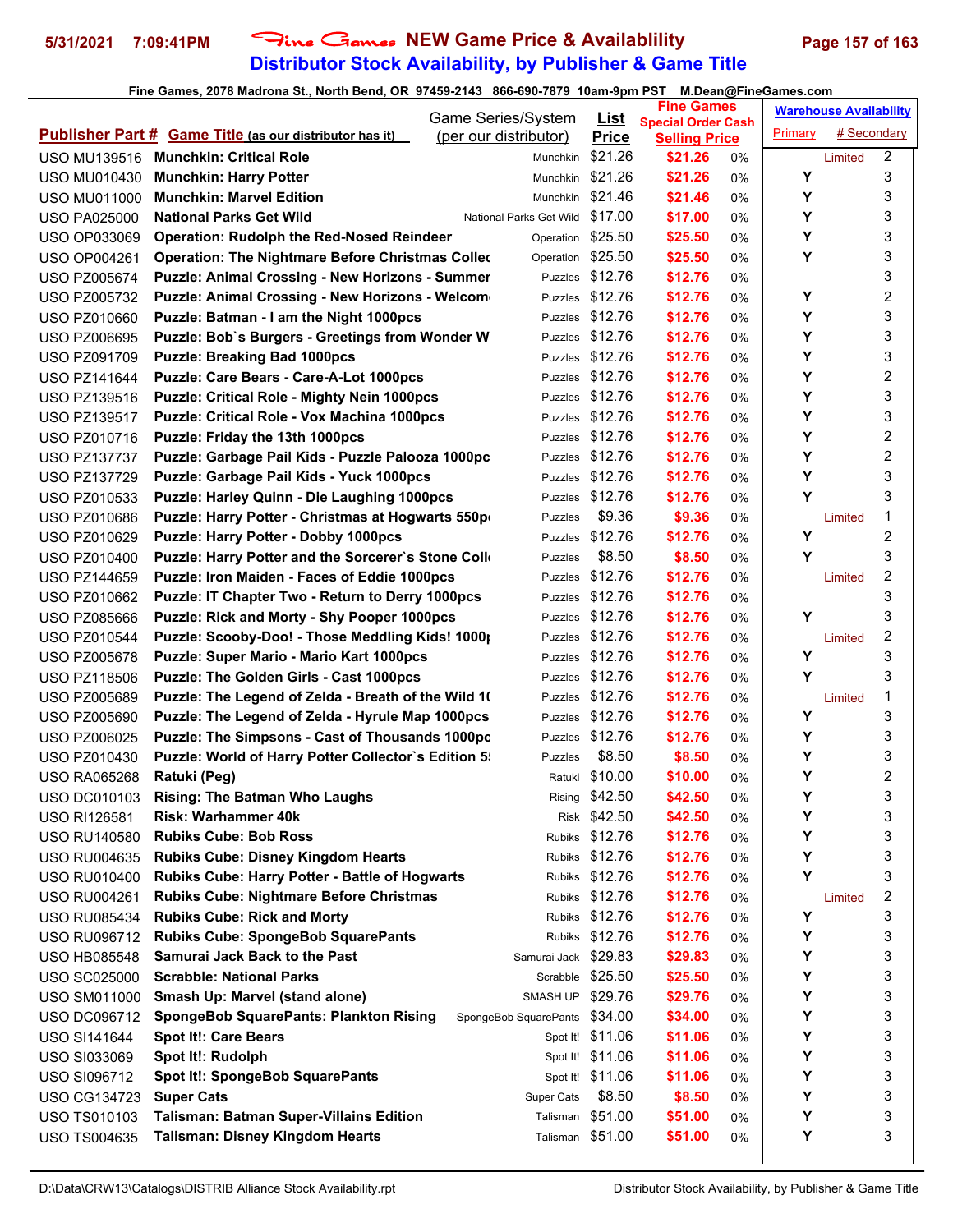# **Distributor Stock Availability, by Publisher & Game Title 5/31/2021 7:09:41PM** Fine Games **NEW Game Price & Availablility Page 158 of 163**

|                       |                                                                |                                             |                             | <b>Fine Games</b>               |       |         | <b>Warehouse Availability</b>    |                |
|-----------------------|----------------------------------------------------------------|---------------------------------------------|-----------------------------|---------------------------------|-------|---------|----------------------------------|----------------|
|                       | <b>Publisher Part # Game Title (as our distributor has it)</b> | Game Series/System<br>(per our distributor) | <u>List</u><br><b>Price</b> | <b>Special Order Cash</b>       |       | Primary | # Secondary                      |                |
| <b>USO PG000410</b>   | <b>Telestrations: 8 Player After Dark</b>                      | Telestrations                               | \$25.50                     | <b>Selling Price</b><br>\$25.50 | $0\%$ | Y       |                                  | 3              |
| <b>USO PG000264</b>   | <b>Telestrations: Party Game</b>                               | Telestrations                               | \$25.50                     | \$25.50                         | 0%    | Υ       |                                  | 3              |
| <b>USO PG000318</b>   | <b>Telestrations: Party Pack</b>                               | Telestrations                               | \$34.00                     | \$34.00                         | 0%    | Υ       |                                  | 3              |
| <b>USO PG000726</b>   | <b>Telestrations: Upside Drawn</b>                             | Telestrations \$17.00                       |                             | \$17.00                         | 0%    | Υ       |                                  | 3              |
| <b>USO DB004578</b>   | Toy Story Obstacles & Adventures: A Cooperative                | Toy Story \$42.50                           |                             | \$42.50                         | 0%    | Y       |                                  | 3              |
| <b>USO TR000624</b>   | <b>Trivia Bid to Win: Hip Hop</b>                              | Trivia Bid to Win \$20.00                   |                             | \$20.00                         | 0%    | Υ       |                                  | 3              |
| <b>USO TP006443</b>   | <b>Trivial Pursuit: Bob's Burgers</b>                          | Trivial Pursuit \$17.00                     |                             | \$17.00                         | 0%    | Y       |                                  | 3              |
| <b>USO TP091709</b>   | <b>Trivial Pursuit: Breaking Bad</b>                           | Trivial Pursuit \$17.00                     |                             | \$17.00                         | 0%    | Υ       |                                  | 3              |
| <b>USO TP000594</b>   | <b>Trivial Pursuit: Horror Ultimate Edition</b>                | Trivial Pursuit \$42.50                     |                             | \$42.50                         | 0%    | Υ       |                                  | 3              |
| <b>USO TP096712</b>   | <b>Trivial Pursuit: SpongeBob SquarePants</b>                  | Trivial Pursuit \$17.00                     |                             | \$17.00                         | 0%    | Y       |                                  | 3              |
| <b>USO TP118506</b>   | <b>Trivial Pursuit: The Golden Girls</b>                       | Trivial Pursuit \$17.00                     |                             | \$17.00                         | $0\%$ | Y       |                                  | 2              |
| <b>USO YZ025000</b>   | <b>Yahtzee: National Parks Edition</b>                         |                                             | Yahtzee \$14.46             | \$14.46                         | 0%    | Υ       |                                  | 3              |
| <b>Vallejo Paints</b> | 35% Standard Discount from List\$<br>(Vallej)                  |                                             |                             |                                 |       |         |                                  |                |
| <b>VAL T06002</b>     | #10 General Purpose Curved Blades (5) - for No. 1              | <b>Miniatures Tools</b>                     | \$3.60                      | \$2.34                          | 35%   | Y       | Estimated Time to Ship 1-3 Weeks | 3              |
| <b>VAL T06004</b>     | #17 Chiselling Blades (5) - for No. 1 Handle                   | <b>Miniatures Tools</b>                     | \$2.44                      | \$1.71                          | 30%   |         | Limited                          | 1              |
| <b>VAL T06005</b>     | #68 Stencil Edge Blades (5) - for No. 1 Handle                 | Miniatures Tools                            | \$2.44                      | \$1.59                          | 35%   | Υ       |                                  | 1              |
| <b>VAL 75017</b>      | <b>Armoured Side Book Series: IDF Colors</b>                   | Armoured Side Book Series                   | \$25.41                     | \$16.52                         | 35%   | Υ       |                                  | 1              |
| <b>VAL P54001</b>     | <b>Brush: Round Toray P54 1</b>                                | <b>Brushes</b>                              | \$3.73                      | \$2.42                          | 35%   | Υ       |                                  |                |
| <b>VAL P54040</b>     | Brush: Round Toray P54 4/0                                     | <b>Brushes</b>                              | \$3.60                      | \$2.34                          | 35%   | Υ       |                                  |                |
| <b>VAL 74104</b>      | Fantasy-Pro: Imperial Purple Set (8)                           | Fantasy Pro                                 | \$23.98                     | \$16.79                         | 30%   |         | Limited                          | 1              |
| <b>VAL 72736</b>      | Game Air: Bronze Fleshtone (17 ml)                             | Game Air                                    | \$2.95                      | \$1.92                          | 35%   | Y       |                                  |                |
| <b>VAL 72036</b>      | Game Color: Bronze Fleshtone (17ml)                            | Game Color                                  | \$3.30                      | \$2.31                          | 30%   |         | Limited                          | 2              |
| <b>VAL 72153</b>      | Game Color: Heavy Brown (17ml)                                 | Game Color                                  | \$3.30                      | \$2.14                          | 35%   | Y       |                                  | 1              |
| <b>VAL 72154</b>      | Game Color: Heavy Siena (17ml)                                 | Game Color                                  | \$3.30                      | \$2.31                          | 30%   |         | Limited                          | 2              |
| <b>VAL 72140</b>      | Game Color: Heavy Skintone (17ml)                              | Game Color                                  | \$3.30                      | \$2.14                          | 35%   | Υ       |                                  |                |
| <b>VAL 72066</b>      | Game Color: Tan (17ml)                                         | Game Color                                  | \$3.30                      | \$2.14                          | 35%   | Υ       |                                  | $\overline{2}$ |
| <b>VAL 72064</b>      | Game Color: Yellow Olive (17ml)                                | Game Color                                  | \$2.95                      | \$1.92                          | 35%   | Υ       |                                  |                |
| VAL ST-AIR003         | Hobby Stencils: Access Trap Doors (4.92 x 4.92 in.             | <b>Hobby Stencils</b>                       | \$5.55                      | \$3.61                          | 35%   | Υ       |                                  | 1              |
| VAL ST-AFV001         | Hobby Stencils: Assorted German WWII Tank Mark                 | <b>Hobby Stencils</b>                       | \$5.55                      | \$3.61                          | 35%   | Υ       |                                  |                |
| VAL ST-AFV002         | Hobby Stencils: Drum Oil Markings (4.92 x 4.92 in.)            | <b>Hobby Stencils</b>                       | \$5.55                      | \$3.61                          | 35%   | Υ       |                                  |                |
| VAL ST-CAM002         | Hobby Stencils: Luftwaffe WWII Spots Camo (4.92                | <b>Hobby Stencils</b>                       | \$8.89                      | \$5.78                          | 35%   | Υ       |                                  |                |
| VAL ST-AFV003         | Hobby Stencils: Soviet Numbers WWII (4.92 x 4.92)              | <b>Hobby Stencils</b>                       | \$5.55                      | \$3.61                          | 35%   | Υ       |                                  |                |
| VAL ST-AFV004         | Hobby Stencils: Soviet Slogans WWII Num. 1 (4.92               | <b>Hobby Stencils</b>                       | \$5.55                      | \$3.61                          | 35%   | Y       |                                  |                |
| VAL ST-AFV005         | Hobby Stencils: Soviet Slogans WWII Num. 2 (4.92)              | <b>Hobby Stencils</b>                       | \$5.55                      | \$3.61                          | 35%   | Y       |                                  |                |
| VAL ST-LET004         | Hobby Stencils: Street Art Num. 2 (4.92 x 4.92 in.)            | <b>Hobby Stencils</b>                       | \$5.55                      | \$3.89                          | 30%   |         | Limited                          | 1              |
| VAL ST-AIR004         | Hobby Stencils: USAF Markings (4.92 x 4.92 in.)                | <b>Hobby Stencils</b>                       | \$5.55                      | \$3.61                          | 35%   | Υ       |                                  |                |
| VAL ST-LET005         | Hobby Stencils: Vintage Motorcycles Sign (4.92 x 4             | <b>Hobby Stencils</b>                       | \$5.55                      | \$3.61                          | 35%   | Y       |                                  |                |
| VAL 69818             | Mecha Color: Brown Engine Soot - Matte (17ml)                  | Mecha Color                                 | \$3.20                      | \$2.24                          | 30%   |         | Limited                          | 1              |
| VAL 69035             | <b>Mecha Color: Chipping Brown (17ml)</b>                      | Mecha Color                                 | \$3.20                      | \$2.24                          | 30%   |         | Limited                          | 1              |
| VAL 69021             | Mecha Color: Dark Blue (17ml)                                  | Mecha Color                                 | \$3.20                      | \$2.24                          | 30%   |         | Limited                          | 1              |
| VAL 69011             | Mecha Color: Dark Red (17ml)                                   | Mecha Color                                 | \$3.20                      | \$2.24                          | 30%   |         | Limited                          | 1              |
| VAL 69059             | Mecha Color: Gold (17ml)                                       | Mecha Color                                 | \$3.20                      | \$2.24                          | 30%   |         | Limited                          | 1              |
| VAL 69064             | Mecha Color: Light Steel (17ml)                                | Mecha Color                                 | \$3.20                      | \$2.24                          | 30%   |         | Limited                          | 1              |
| VAL 69007             | Mecha Color: Orange (17ml)                                     | Mecha Color                                 | \$3.20                      | \$2.24                          | 30%   |         | Limited                          | 1              |
| VAL 69006             | Mecha Color: Pink (17ml)                                       | Mecha Color                                 | \$3.20                      | \$2.24                          | 30%   |         | Limited                          | 1              |
| VAL 69008             | Mecha Color: Red (17ml)                                        | Mecha Color                                 | \$3.20                      | \$2.24                          | 30%   |         | Limited                          | 1              |
| VAL 69063             | Mecha Color: Steel (17ml)                                      | Mecha Color                                 | \$3.20                      | \$2.24                          | 30%   |         | Limited                          | 1              |
| VAL 69023             | Mecha Color: Turquoise (17ml)                                  | Mecha Color                                 | \$3.20                      | \$2.24                          | 30%   |         | Limited                          | 1              |
| <b>VAL T01002</b>     | Microbox Drill Set (20) 61-80                                  | Miniatures Tools                            | \$17.47                     | \$11.36                         | 35%   | Y       |                                  | 1              |
| <b>VAL 71150</b>      | Model Air: Demag Afrika Corps (8) (17 ml)                      |                                             | Model Air \$27.83           | \$19.48                         | 30%   |         | Limited                          | 1              |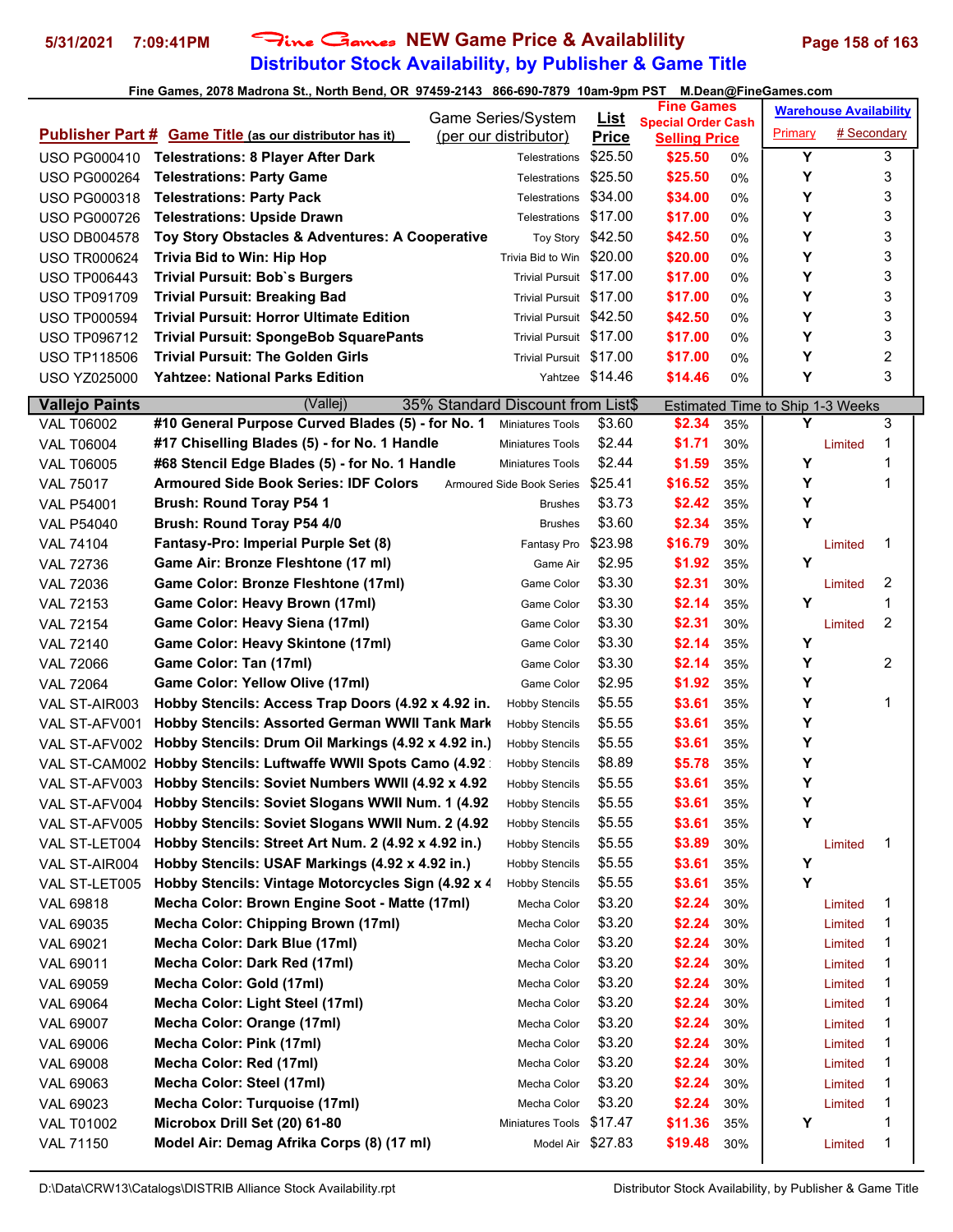# **Distributor Stock Availability, by Publisher & Game Title 5/31/2021 7:09:41PM** Fine Games **NEW Game Price & Availablility Page 159 of 163**

|                   |                                                                       | Game Series/System        | List         | <b>Fine Games</b>                                 |     |         | <b>Warehouse Availability</b> |   |
|-------------------|-----------------------------------------------------------------------|---------------------------|--------------|---------------------------------------------------|-----|---------|-------------------------------|---|
|                   | <b>Publisher Part # Game Title (as our distributor has it)</b>        | (per our distributor)     | <b>Price</b> | <b>Special Order Cash</b><br><b>Selling Price</b> |     | Primary | # Secondary                   |   |
| <b>VAL 71328</b>  | <b>Model Air: Light Blue</b>                                          | Model Air                 | \$2.95       | \$1.92                                            | 35% | Y       |                               |   |
| <b>VAL 71270</b>  | Model Air: Off-White (17ml)                                           | Model Air                 | \$2.95       | \$2.07                                            | 30% |         | Limited                       | 1 |
| <b>VAL 70317</b>  | <b>Panzer Aces: British Tank Crew</b>                                 | Panzer Aces               | \$3.29       | \$2.30                                            | 30% |         | Limited                       | 1 |
| <b>VAL 70321</b>  | <b>Panzer Aces: British Tank Crew Highlight</b>                       | Panzer Aces               | \$3.29       | \$2.30                                            | 30% |         | Limited                       | 1 |
| <b>VAL 70316</b>  | <b>Panzer Aces: Dark Mud</b>                                          | Panzer Aces               | \$3.29       | \$2.30                                            | 30% |         | Limited                       | 1 |
| <b>VAL 70320</b>  | <b>Panzer Aces: French Tank Crew</b>                                  | Panzer Aces               | \$3.29       | \$2.30                                            | 30% |         | Limited                       | 1 |
| <b>VAL 70324</b>  | <b>Panzer Aces: French Tank Crew Highlight</b>                        | Panzer Aces               | \$3.29       | \$2.30                                            | 30% |         | Limited                       | 1 |
| <b>VAL 70337</b>  | Panzer Aces: German Tank Crew (Black) Highlight                       | Panzer Aces               | \$3.29       | \$2.30                                            | 30% |         | Limited                       | 1 |
| <b>VAL 70308</b>  | Panzer Aces: Green Tail Light                                         | Panzer Aces               | \$3.29       | \$2.30                                            | 30% |         | Limited                       | 1 |
| <b>VAL 70327</b>  | <b>Panzer Aces: Italian Tank Crew</b>                                 | Panzer Aces               | \$3.29       | \$2.30                                            | 30% |         | Limited                       | 1 |
| <b>VAL 70328</b>  | <b>Panzer Aces: Japanese Tank Crew</b>                                | Panzer Aces               | \$3.29       | \$2.30                                            | 30% |         | Limited                       | 1 |
| <b>VAL 70332</b>  | Panzer Aces: Japanese Tank Crew Highlight                             | Panzer Aces               | \$3.29       | \$2.30                                            | 30% |         | Limited                       | 1 |
| <b>VAL 70307</b>  | <b>Panzer Aces: Red Tail Light</b>                                    | Panzer Aces               | \$3.29       | \$2.30                                            | 30% |         | Limited                       | 1 |
| <b>VAL 70326</b>  | <b>Panzer Aces: Russian Tank Crew II</b>                              | Panzer Aces               | \$3.29       | \$2.30                                            | 30% |         | Limited                       | 1 |
| <b>VAL 70330</b>  | Panzer Aces: Russian Tank Crew II Highlight                           | Panzer Aces               | \$3.29       | \$2.30                                            | 30% |         | Limited                       | 1 |
| <b>VAL 70322</b>  | Panzer Aces: US Army Tank Crew Highlight                              | Panzer Aces               | \$3.29       | \$2.30                                            | 30% |         | Limited                       | 1 |
| VAL 70323         | <b>Panzer Aces: USMC Tank Crew Highlight</b>                          | Panzer Aces               | \$3.29       | \$2.30                                            | 30% |         | Limited                       | 1 |
| <b>VAL 75018</b>  | <b>Quasar Book Series: Mechanic Realms</b>                            | <b>Quasar Book Series</b> | \$25.41      | \$17.79                                           | 30% |         | Limited                       | 1 |
| VAL SC423         | Scenery: Wild Tuft - Autumn (12mm)                                    | Scenery                   | \$5.85       | \$4.09                                            | 30% |         | Limited                       | 2 |
| VAL SC429         | Scenery: Wild Tuft - Beige (12mm)                                     | Scenery                   | \$5.85       | \$4.09                                            | 30% |         | Limited                       | 1 |
| VAL SC412         | Scenery: Wild Tuft - Dense Beige (6mm)                                | Scenery                   | \$5.85       | \$4.09                                            | 30% |         | Limited                       | 1 |
| VAL SC425         | Scenery: Wild Tuft - Dry (12mm)                                       | Scenery                   | \$5.85       | \$4.09                                            | 30% |         | Limited                       | 1 |
| VAL SC424         | Scenery: Wild Tuft - Dry Green (12mm)                                 | Scenery                   | \$5.85       | \$4.09                                            | 30% |         | Limited                       | 1 |
| VAL SC401         | Scenery: Wild Tuft - Dry Green (2mm)                                  | Scenery                   | \$4.29       | \$3.00                                            | 30% |         | Limited                       | 1 |
| VAL SC415         | Scenery: Wild Tuft - Dry Green (6mm)                                  | Scenery                   | \$4.78       | \$3.35                                            | 30% |         | Limited                       | 2 |
| VAL SC418         | Scenery: Wild Tuft - Light Brown (6mm)                                | Scenery                   | \$4.29       | \$3.00                                            | 30% |         | Limited                       | 2 |
| VAL SC407         | Scenery: Wild Tuft - Light Green (4mm)                                | Scenery                   | \$4.29       | \$3.00                                            | 30% |         | Limited                       | 1 |
| VAL SC427         | Scenery: Wild Tuft - Strong Green (12mm)                              | Scenery                   | \$5.85       | \$4.09                                            | 30% |         | Limited                       | 1 |
| VAL SC422         | Scenery: Wild Tuft - Swamp (12mm)                                     | Scenery                   | \$5.85       | \$4.09                                            | 30% |         | Limited                       | 1 |
| VAL SC421         | Scenery: Wild Tuft - Winter (12mm)                                    | Scenery                   | \$5.85       | \$4.09                                            | 30% |         | Limited                       | 1 |
| VAL SC206         | <b>Scenics: Allied Jerrycan Set</b>                                   | Val Scenics \$14.61       |              | \$9.50                                            | 35% | Υ       |                               | 1 |
| VAL SC105         | <b>Scenics: Cobblestone Road</b>                                      | Val Scenics \$21.96       |              | \$15.37                                           | 30% |         | Limited                       | 1 |
| VAL SC207         | <b>Scenics: German Jerrycan Set</b>                                   | Val Scenics \$14.61       |              | \$9.50                                            | 35% | Y       |                               |   |
| VAL SC003         | <b>Scenics: German Ruined Building</b>                                | Val Scenics \$34.26       |              | \$23.98                                           | 30% |         | Limited                       | 1 |
| VAL SC226         | <b>Scenics: Metal Suitcases</b>                                       | Val Scenics \$12.17       |              | \$7.91                                            | 35% | Υ       |                               | 1 |
| VAL SC204         | <b>Scenics: Modern Fuel Drums</b>                                     | Val Scenics \$14.61       |              | \$9.50                                            | 35% | Y       |                               |   |
| VAL SC209         | <b>Scenics: Modern Gas Bottles</b>                                    | Val Scenics \$20.74       |              | \$14.52                                           | 30% |         | Limited                       | 1 |
| VAL SC109         | Scenics: Normandy Village Wall (24x7cm)                               | Val Scenics \$21.96       |              | \$15.37                                           | 30% |         | Limited                       | 1 |
| VAL SC005         | Scenics: Old Brick Wall (15x10cm)                                     | Val Scenics \$24.40       |              | \$17.08                                           | 30% |         | Limited                       | 1 |
| VAL SC101         | Scenics: Paved Street Section (31x21cm)                               | Val Scenics \$36.70       |              | \$23.86                                           | 35% | Y       |                               | 1 |
| VAL SC004         | <b>Scenics: Street Corner with Waterpump Normandy</b>                 | Val Scenics \$42.81       |              | \$29.97                                           | 30% |         | Limited                       | 1 |
| VAL SC220         | <b>Scenics: Trident Anti-Tank Obstacle</b>                            | Val Scenics \$13.39       |              | \$9.37                                            | 30% |         | Limited                       | 1 |
| VAL SC216         | <b>Scenics: Urban Street Poles #1</b>                                 | Val Scenics \$12.17       |              | \$8.52                                            | 30% |         | Limited                       | 1 |
| VAL SC217         | <b>Scenics: Urban Street Poles #2</b>                                 | Val Scenics \$12.17       |              | \$8.52                                            | 30% |         | Limited                       | 1 |
| VAL SC205         | <b>Scenics: Wehrmacht Fuel Drums</b>                                  | Val Scenics \$16.31       |              | \$11.42                                           | 30% |         | Limited                       | 1 |
| VAL SC227         | <b>Scenics: Wicker Suitcases</b>                                      | Val Scenics \$12.17       |              | \$7.91                                            | 35% | Υ       |                               |   |
| VAL SC102         | Scenics: Wooden Airfield Surface (31x21cm)                            | Val Scenics               | \$36.70      | \$25.69                                           | 30% |         | Limited                       | 1 |
| <b>VAL T02001</b> | Set of 3 s/s Probes                                                   | <b>Miniatures Tools</b>   | \$10.39      | \$7.27                                            | 30% |         | Limited                       | 1 |
| VAL 26234         | Textures: White Stone (30ml)                                          | <b>Textures</b>           | \$7.49       | \$5.24                                            | 30% |         | Limited                       | 1 |
| <b>VAL 75014</b>  | Warpaint Armour 1: Armour of the Eastern Front ARPAINT ARMOUR \$29.46 |                           |              | \$19.15                                           | 35% | Υ       |                               | 3 |
|                   |                                                                       |                           |              |                                                   |     |         |                               |   |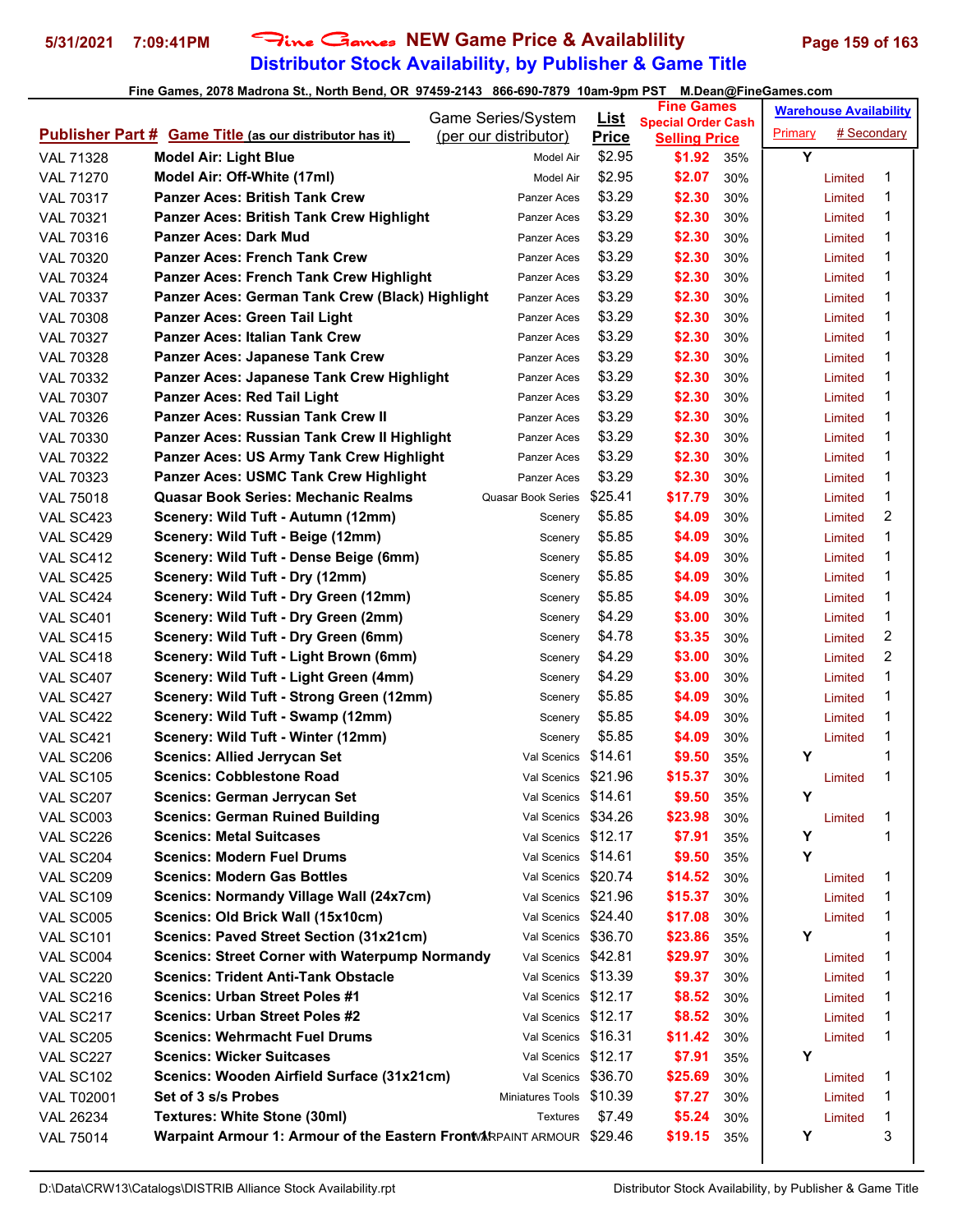## **Distributor Stock Availability, by Publisher & Game Title 5/31/2021 7:09:41PM** Fine Games **NEW Game Price & Availablility Page 160 of 163**

|                                 | Game Series/System                                                            |                                   | <u>List</u>  | <b>Fine Games</b>                                 |     | <b>Warehouse Availability</b>                |             |                |
|---------------------------------|-------------------------------------------------------------------------------|-----------------------------------|--------------|---------------------------------------------------|-----|----------------------------------------------|-------------|----------------|
|                                 | <b>Publisher Part # Game Title (as our distributor has it)</b>                | (per our distributor)             | <b>Price</b> | <b>Special Order Cash</b><br><b>Selling Price</b> |     | Primary                                      | # Secondary |                |
| <b>VAL 75016</b>                | <b>Warpaint Aviation 1: Fall of Iron</b>                                      | <b>Warpaint Aviation</b>          | \$26.34      | \$17.12                                           | 35% | Y                                            |             | 3              |
| VAL 80250                       | WizKids Premium Paints: Champions of the Realmets Premium Paints              |                                   | \$19.83      | \$12.89                                           | 35% | Y                                            |             | 3              |
| VAL 80255                       | WizKids Premium Paints: Defenders of the WildizKids Premium Paints            |                                   | \$19.83      | \$13.88                                           | 30% |                                              | Limited     | 2              |
| VAL 80259                       | <b>WizKids Premium Paints: Fleshtones</b>                                     | <b>WizKids Premium Paints</b>     | \$19.83      | \$13.88                                           | 30% |                                              | Limited     | 2              |
| VAL 80257                       | <b>WizKids Premium Paints: Masters of the Arcanozixids Premium Paints</b>     |                                   | \$19.83      | \$13.88                                           | 30% |                                              | Limited     | 2              |
| VAL 80252                       | <b>WizKids Premium Paints: Protectors of Virtue</b> WizKids Premium Paints    |                                   | \$19.83      | \$12.89                                           | 35% | Υ                                            |             | 2              |
| VAL 80253                       | WizKids Premium Paints: Shadow Warriors                                       | <b>WizKids Premium Paints</b>     | \$19.83      | \$13.88                                           | 30% |                                              | Limited     | 2              |
| VAL 80256                       | <b>WizKids Premium Paints: Wood &amp; Steel</b>                               | WizKids Premium Paints \$19.83    |              | \$13.88                                           | 30% |                                              | Limited     | 2              |
| VAL 80254                       | WizKids Premium Paints: Woodland Creatures WizKids Premium Paints \$19.83     |                                   |              | \$12.89                                           | 35% | Y                                            |             | 1              |
|                                 |                                                                               |                                   |              |                                                   |     |                                              |             |                |
| <b>War in Christmas Village</b> | (WIC)                                                                         | 30% Standard Discount from List\$ |              |                                                   |     | Estimated Time to Ship 1-3 Weeks             |             | 2              |
| WIC V07                         | War In Christmas Village: Snow Goonz                                          | War in Christmas Village          | \$29.99      | \$20.99<br>\$20.99                                | 30% |                                              | Limited     | 1              |
| WIC V06                         | War in Christmas Village: The Gingerbread Gawg in Christmas Village \$29.99   |                                   |              |                                                   | 30% |                                              | Limited     |                |
| <b>Weird Giraffe Games</b>      | (GIR)                                                                         | 35% Standard Discount from List\$ |              |                                                   |     | Estimated Time to Ship 1-3 Weeks             |             |                |
| GIR 06000                       | <b>Big Easy Busking</b>                                                       | Big Easy Busking \$29.99          |              | \$19.49                                           | 35% | Y                                            |             | 3              |
| <b>GIR 7000</b>                 | <b>Tumble Town</b>                                                            | Tumble Town \$39.99               |              | \$25.99                                           | 35% | Υ                                            |             | 3              |
| <b>White Wizard Games LLC</b>   | (WWG)                                                                         | 30% Standard Discount from List\$ |              |                                                   |     | Estimated Time to Ship 1-3 Weeks             |             |                |
| <b>WWG 500</b>                  | Hero Realms Deckbuilding Game (DISPLAY 6)                                     | Hero Realms                       | \$19.99      | \$13.99                                           | 30% | Υ                                            |             | 3              |
| <b>WWG 519</b>                  | Hero Realms: Adventure Storage Box                                            | Hero Realms                       | \$29.99      | \$20.99                                           | 30% | Υ                                            |             | 1              |
| <b>WWG 513</b>                  | Hero Realms: Ancestry Pack (DISPLAY 12)                                       | Hero Realms                       | \$9.99       | \$6.99                                            | 30% | Υ                                            |             | 3              |
| <b>WWG 501</b>                  | Hero Realms: Cleric Pack (DISPLAY 12)                                         | Hero Realms                       | \$4.99       | \$3.49                                            | 30% |                                              | Limited     | 1              |
| <b>WWG 507</b>                  | Hero Realms: Dragon Boss Deck (DISPLAY 6)                                     | Hero Realms                       | \$9.99       | \$6.99                                            | 30% | Y                                            |             | 3              |
|                                 | WWG HRACC05 Hero Realms: Enthralled Regulars Campaign Playr                   | Hero Realms                       | \$24.99      | \$17.49                                           | 30% |                                              | Limited     | 1              |
| <b>WWG 502</b>                  | Hero Realms: Fighter Pack (DISPLAY 12)                                        | Hero Realms                       | \$4.99       | \$3.49                                            | 30% | Υ                                            |             | $\overline{2}$ |
| <b>WWG 514</b>                  | Hero Realms: Journeys - Conquest Pack (DISPLAY                                | Hero Realms                       | \$4.99       | \$3.49                                            | 30% | Υ                                            |             | 2              |
| <b>WWG 515</b>                  | Hero Realms: Journeys - Discovery Pack (DISPLA)                               | Hero Realms                       | \$4.99       | \$3.49                                            | 30% | Υ                                            |             | 3              |
| <b>WWG 516</b>                  | Hero Realms: Journeys - Hunters Pack (DISPLAY 1                               | Hero Realms                       | \$4.99       | \$3.49                                            | 30% | Υ                                            |             | 3              |
| <b>WWG 517</b>                  | Hero Realms: Journeys - Travelers Pack (DISPLAY                               | Hero Realms                       | \$4.99       | \$3.49                                            | 30% | Υ                                            |             | 3              |
| <b>WWG 508</b>                  | Hero Realms: Lich Boss Deck (DISPLAY 6)                                       | Hero Realms                       | \$9.99       | \$6.99                                            | 30% | Υ                                            |             | 3              |
| <b>WWG 509</b>                  | Hero Realms: Playmat - Command                                                | Hero Realms                       | \$24.99      | \$17.49                                           | 30% |                                              | Limited     | 1              |
| <b>WWG 510</b>                  | Hero Realms: Playmat - Fire Bomb                                              | Hero Realms                       | \$24.99      | \$17.49                                           | 30% |                                              | Limited     | 1              |
| <b>WWG 511</b>                  | Hero Realms: Playmat - Rampage                                                | Hero Realms \$24.99               |              | \$17.49                                           | 30% |                                              | Limited     | 1              |
| <b>WWG 512</b>                  | Hero Realms: Playmat - Tyrannor                                               | Hero Realms \$24.99               |              | \$17.49                                           | 30% |                                              | Limited     | 1              |
| <b>WWG 503</b>                  | Hero Realms: Ranger Pack (DISPLAY 12)                                         | Hero Realms                       | \$4.99       | \$3.49                                            | 30% | Υ                                            |             | 2              |
|                                 | WWG HRACC05 Hero Realms: Relentless Storm Campaign Playmat                    | Hero Realms                       | \$24.99      | \$17.49                                           | 30% |                                              | Limited     | 1              |
| <b>WWG 518</b>                  | Hero Realms: The Lost Village Expansion (DISPLA                               | Hero Realms \$19.99               |              | \$13.99                                           | 30% | Υ                                            |             | 2              |
| <b>WWG 506</b>                  | Hero Realms: The Ruin of Thandar - Campaign Dec                               | Hero Realms                       | \$19.99      | \$13.99                                           | 30% |                                              | Limited     | 1              |
| <b>WWG 504</b>                  | Hero Realms: Thief Pack (DISPLAY 12)                                          | Hero Realms                       | \$4.99       | \$3.49                                            | 30% | Y                                            |             | 3              |
| <b>WWG 505</b>                  | Hero Realms: Wizard Pack (DISPLAY 12)                                         | Hero Realms                       | \$4.99       | \$3.49                                            | 30% | Υ                                            |             | 3              |
| <b>WWG 700</b>                  | <b>Sorcerer Base Game</b>                                                     | Sorcerer                          | \$49.99      | \$34.99                                           | 30% |                                              | Limited     | 1              |
| <b>WWG 703</b>                  | Sorcerer: Bloodsoaked Fjord Domain Pack Display                               | Sorcerer \$49.90                  |              | \$34.93                                           | 30% |                                              | Limited     | 1              |
| <b>WWG 701</b>                  | Sorcerer: Virgiliu Character Pack Display (10)                                | Sorcerer \$59.99                  |              | \$41.99                                           | 30% | Υ                                            |             | 1              |
| <b>WWG 001</b>                  | <b>Star Realms Deck Building Game Display (6)</b>                             | Star Realms \$89.94               |              | \$62.96                                           | 30% | Y                                            |             | 2              |
| <b>WWG 011</b>                  | Star Realms Deck Building Game: Colony Wars Dis                               | Star Realms \$89.94               |              | \$62.96                                           | 30% | Y                                            |             | 1              |
| <b>WWG 019</b>                  | Star Realms Deck Building Game: Promo Pack 1 D                                | Star Realms \$239.76              |              | \$167.83                                          | 30% |                                              | Limited     | 1              |
| <b>WWG 018</b>                  | Star Realms Deck Building Game: United Display (                              | Star Realms \$119.76              |              | \$83.83                                           | 30% | Υ                                            |             | 2              |
| <b>Wiggles 3D</b>               | (CFA)                                                                         | 35% Standard Discount from List\$ |              |                                                   |     | Estimated Time to Ship 1-3 Weeks             |             |                |
| CFA 01W3D                       | 5 Minute Dungeon: Curses, Foiled Again!                                       | 5 Minute \$15.99                  |              | \$10.39 35%                                       |     | Y                                            |             | 3              |
|                                 | (WPW)                                                                         |                                   |              |                                                   |     |                                              |             |                |
| <b>Wild Power</b><br>WPW SOS-KA | Streets of Steel: Kickin` Asphalt (standalone or exp Streets of Steel \$45.00 | 32% Standard Discount from List\$ |              | \$30.60                                           | 32% | <b>Estimated Time to Ship 1-3 Weeks</b><br>Y |             | 2              |
|                                 |                                                                               |                                   |              |                                                   |     |                                              |             |                |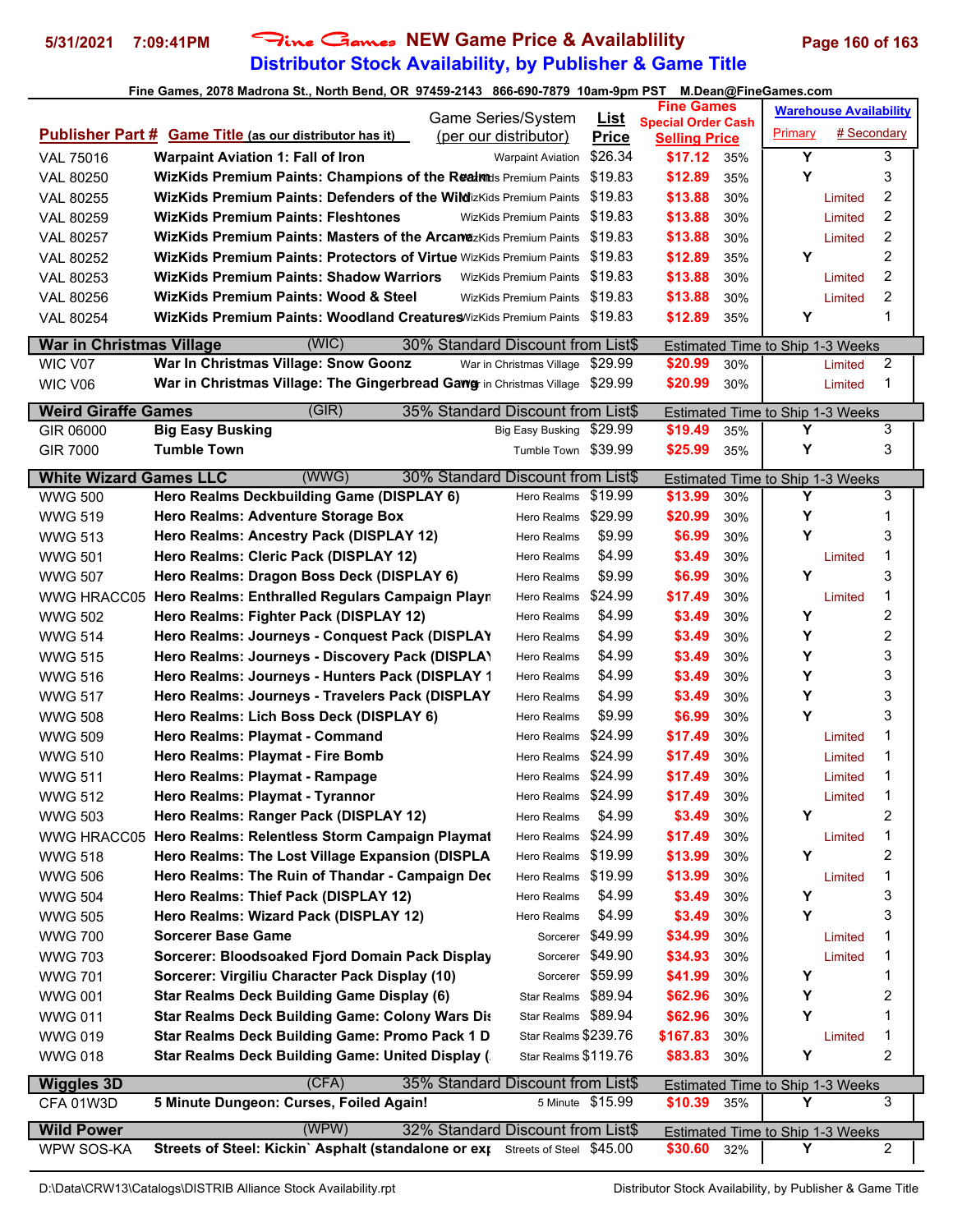# **Distributor Stock Availability, by Publisher & Game Title 5/31/2021 7:09:41PM** Fine Games **NEW Game Price & Availablility Page 161 of 163**

| Fine Games, 2078 Madrona St., North Bend, OR 97459-2143 866-690-7879 10am-9pm PST M.Dean@FineGames.com |                                                                                        |                    |                      |     |         |                                  |                               |  |  |  |
|--------------------------------------------------------------------------------------------------------|----------------------------------------------------------------------------------------|--------------------|----------------------|-----|---------|----------------------------------|-------------------------------|--|--|--|
| <b>Fine Games</b><br>Game Series/System<br><u>List</u><br><b>Special Order Cash</b>                    |                                                                                        |                    |                      |     |         |                                  | <b>Warehouse Availability</b> |  |  |  |
|                                                                                                        | Publisher Part # Game Title (as our distributor has it)<br>(per our distributor)       | <b>Price</b>       | <b>Selling Price</b> |     | Primary | # Secondary                      |                               |  |  |  |
|                                                                                                        | WPW SOS-RNS Streets of Steel: Rush `N Scare (standalone or expictated Streets of Steel | \$45.00            | \$30.60 32%          |     | Y       |                                  | $\overline{2}$                |  |  |  |
|                                                                                                        |                                                                                        |                    |                      |     |         |                                  |                               |  |  |  |
| <b>Wildfire LLC</b>                                                                                    | (WDF)<br>35% Standard Discount from List\$                                             |                    |                      |     |         | Estimated Time to Ship 1-3 Weeks |                               |  |  |  |
| <b>WDF 11530</b>                                                                                       | <b>GWAR vs. Time Deck Building Game</b>                                                | GWAR \$60.00       | \$39.00              | 35% |         |                                  | 3                             |  |  |  |
| <b>Wingnut Games</b>                                                                                   | (WNG)<br>35% Standard Discount from List\$                                             |                    |                      |     |         | Estimated Time to Ship 1-3 Weeks |                               |  |  |  |
| <b>WNG 0520</b>                                                                                        | <b>Caturday: Catopia Prime</b><br>Dungeons & Dragons RPG \$14.99                       |                    | \$9.74               | 35% | Υ       |                                  |                               |  |  |  |
| <b>WNG 0523</b>                                                                                        | <b>Little Grey Aliens 5e</b><br>Dungeons & Dragons RPG \$19.99                         |                    | \$12.99              | 35% | Y       |                                  | 1                             |  |  |  |
| <b>Winning Moves</b>                                                                                   | (WMI)<br>0% Standard Discount from List\$                                              |                    |                      |     |         | Estimated Time to Ship 1-3 Weeks |                               |  |  |  |
| WIN 1147                                                                                               | <b>Big Boggle</b>                                                                      | Big Boggle \$17.86 | \$17.86              | 0%  | Y       |                                  | 1                             |  |  |  |
| <b>WIN 1189</b>                                                                                        | <b>Candyland Game: 65th Anniversary Edition</b>                                        | Candyland \$13.40  | \$13.40              | 0%  | Y       |                                  | 1                             |  |  |  |
| <b>WIN 1171</b>                                                                                        | <b>Classic Sorry</b>                                                                   | Sorry \$18.76      | \$18.76              | 0%  |         | Limited                          | 1                             |  |  |  |
| <b>WIN 1167</b>                                                                                        | <b>Classic Yahtzee</b>                                                                 | Yahtzee \$12.06    | \$12.06              | 0%  | Y       |                                  | 1                             |  |  |  |
| <b>WIN 1137</b>                                                                                        | <b>Clue Classic Edition</b>                                                            | Clue \$18.76       | \$18.76              | 0%  |         | Limited                          | 1                             |  |  |  |
| <b>WIN 1213</b>                                                                                        | <b>Clue Master Detective</b>                                                           | Clue \$26.79       | \$26.79              | 0%  |         | Limited                          | 1                             |  |  |  |
| <b>WIN 1210</b>                                                                                        | <b>Clue Suspect Card Game</b><br>Clue                                                  | \$9.83             | \$9.83               | 0%  | Y       |                                  | 1                             |  |  |  |
| <b>WIN 1030</b>                                                                                        | <b>Deluxe Rook</b><br>Rook                                                             | \$8.93             | \$8.93               | 0%  | Υ       |                                  | 1                             |  |  |  |
| <b>WIN 1217</b>                                                                                        | <b>Monopoly The Card Game</b><br>Monopoly                                              | \$9.83             | \$9.83               | 0%  | Υ       |                                  | 2                             |  |  |  |
| <b>WIN 6106</b>                                                                                        | <b>Parcheesi Royal Edition Game</b><br>Parcheesi                                       | \$18.76            | \$18.76              | 0%  | Υ       |                                  | 1                             |  |  |  |
| <b>WIN 1046</b>                                                                                        | Pass the Pigs<br>Pass The Pigs \$11.16                                                 |                    | \$11.16              | 0%  |         | Limited                          | 1                             |  |  |  |
| <b>WIN 1087</b>                                                                                        | <b>Payday Classic Edition</b>                                                          | Payday \$16.97     | \$16.97              | 0%  |         | Limited                          | 1                             |  |  |  |
| <b>WIN 1012</b>                                                                                        | Pit<br>Pit                                                                             | \$7.14             | \$7.14               | 0%  | Y       |                                  | 1                             |  |  |  |
| <b>WIN 6122</b>                                                                                        | Rack-O                                                                                 | Rack O \$11.16     | \$11.16              | 0%  | Y       |                                  | 1                             |  |  |  |
| <b>WIN 5007</b>                                                                                        | Rubiks 2 x 2<br><b>Rubiks</b>                                                          | \$8.04             | \$8.04               | 0%  |         | Limited                          | 1                             |  |  |  |
| <b>WIN 5027</b>                                                                                        | Rubiks 3 X 3 (Revised)                                                                 | Rubiks \$11.61     | \$11.61              | 0%  | Y       |                                  | 1                             |  |  |  |
| <b>WIN 5011</b>                                                                                        | Rubiks 4 x 4<br>Rubik's Puzzles \$22.33                                                |                    | \$22.33              | 0%  | Υ       |                                  | 3                             |  |  |  |
| <b>Winsmith Games</b>                                                                                  | (WNH)<br>30% Standard Discount from List\$                                             |                    |                      |     |         | Estimated Time to Ship 1-3 Weeks |                               |  |  |  |
| WNH 01000                                                                                              | 10 Gallon Tank<br>10 Gallon Tank \$15.00                                               |                    | \$10.50              | 30% |         | Limited                          | 1                             |  |  |  |
| <b>Wizards Of The Coast</b>                                                                            | (Wizard)<br>20% Standard Discount from List\$                                          |                    |                      |     |         | Estimated Time to Ship 1-3 Weeks |                               |  |  |  |
| WOC C0096000( Acquire                                                                                  |                                                                                        | Acquire \$39.99    | \$31.99              | 20% | Y       |                                  |                               |  |  |  |
|                                                                                                        | WOC C6035000( Dungeons and Dragons Adventures Outlined Colongeons & Dragons \$16.95    |                    | \$13.56              | 20% | Υ       |                                  | 3                             |  |  |  |
|                                                                                                        | WOC A78490000 Dungeons and Dragons Dungeon! Fantasy Boardungeons & Dragons \$19.99     |                    | \$15.99              | 20% | Y       |                                  | 3                             |  |  |  |
|                                                                                                        | WOC C7255000( Dungeons and Dragons RPG: Acquisitions Incoreso & Dragons RPG \$49.95    |                    | \$39.96              | 20% | Y       |                                  | 3                             |  |  |  |
|                                                                                                        | WOC C3689000( Dungeons and Dragons RPG: Adventure Gridungeons & Dragons RPG \$24.95    |                    | \$19.96              | 20% | Υ       |                                  | 3                             |  |  |  |
|                                                                                                        | WOC C6298000( Dungeons and Dragons RPG: Baldur's Gate Dudes this Dragons RPG \$49.95   |                    | \$39.96              | 20% | Υ       |                                  | 3                             |  |  |  |
|                                                                                                        | WOC C9278000( Dungeons and Dragons RPG: Candlekeep Mysteries & Dragons RPG \$49.95     |                    | \$39.96              | 20% | Υ       |                                  | 3                             |  |  |  |
|                                                                                                        | WOC C3686000( Dungeons and Dragons RPG: Character Sheetsgeons & Dragons RPG            | \$9.95             | \$7.96               | 20% | Υ       |                                  | 3                             |  |  |  |
|                                                                                                        | WOC C5872000( Dungeons and Dragons RPG: Core Rulebool Ciffoths & Dragons RPG \$169.95  |                    | \$135.96             | 20% | Υ       |                                  | 3                             |  |  |  |
|                                                                                                        | WOC B65170000 Dungeons and Dragons RPG: Curse of Strahdungeons & Dragons RPG \$49.95   |                    | \$39.96              | 20% | Υ       |                                  | 3                             |  |  |  |
|                                                                                                        | WOC A92190001 Dungeons and Dragons RPG: Dungeon Mastens & Dragons RPG \$49.95          |                    | \$39.96              | 20% | Υ       |                                  | 3                             |  |  |  |
|                                                                                                        | WOC C3687000( Dungeons and Dragons RPG: Dungeon Masternige Sns & Dragons RPG \$14.95   |                    | \$11.96              | 20% | Υ       |                                  | 3                             |  |  |  |
|                                                                                                        | WOC C9185000( Dungeons and Dragons RPG: Dungeon MastemigeShis & Dragons RPG \$24.95    |                    | \$19.96              | 20% | Υ       |                                  | 3                             |  |  |  |
|                                                                                                        | WOC C4911000( Dungeons and Dragons RPG: Dungeon Tiles Reinots & Dragons RPG \$24.99    |                    | \$19.99              | 20% | Υ       |                                  | 3                             |  |  |  |
|                                                                                                        | WOC C4913000( Dungeons and Dragons RPG: Dungeon Tiles Reinons & Dragons RPG \$24.99    |                    | \$19.99              | 20% | Υ       |                                  | 3                             |  |  |  |
|                                                                                                        | WOC C4914000( Dungeons and Dragons RPG: Dungeon Tileso Rejans & Dragons RPG \$24.99    |                    | \$19.99              | 20% | Y       |                                  | 3                             |  |  |  |
|                                                                                                        | WOC C7248000( Dungeons and Dragons RPG: Dungeons & Dragoms & Dragons RPG               | \$29.99            | \$23.99              | 20% | Υ       |                                  | 3                             |  |  |  |
|                                                                                                        | WOC C7254000( Dungeons and Dragons RPG: Eberron - Rising from s & Dragons RPG \$49.95  |                    | \$39.96              | 20% | Υ       |                                  | 3                             |  |  |  |
|                                                                                                        | WOC B24360000 Dungeons and Dragons RPG: Elemental EvilDuRgtions & Dragons RPG \$49.95  |                    | \$39.96              | 20% | Υ       |                                  | 3                             |  |  |  |
|                                                                                                        | WOC C7008000( Dungeons and Dragons RPG: Essentials Kit Dungeons & Dragons RPG \$24.99  |                    | \$19.99              | 20% | Υ       |                                  | 3                             |  |  |  |
|                                                                                                        | WOC C7270000( Dungeons and Dragons RPG: Explorer's Guidedons & Dragons RPG             | \$49.95            | \$39.96              | 20% | Υ       |                                  | 3                             |  |  |  |
|                                                                                                        | WOC C7868000( Dungeons and Dragons RPG: Forgotten Reatmsdats & Dragons RPG \$24.99     |                    | \$19.99              | 20% | Υ       |                                  | 3                             |  |  |  |
|                                                                                                        |                                                                                        |                    |                      |     |         |                                  |                               |  |  |  |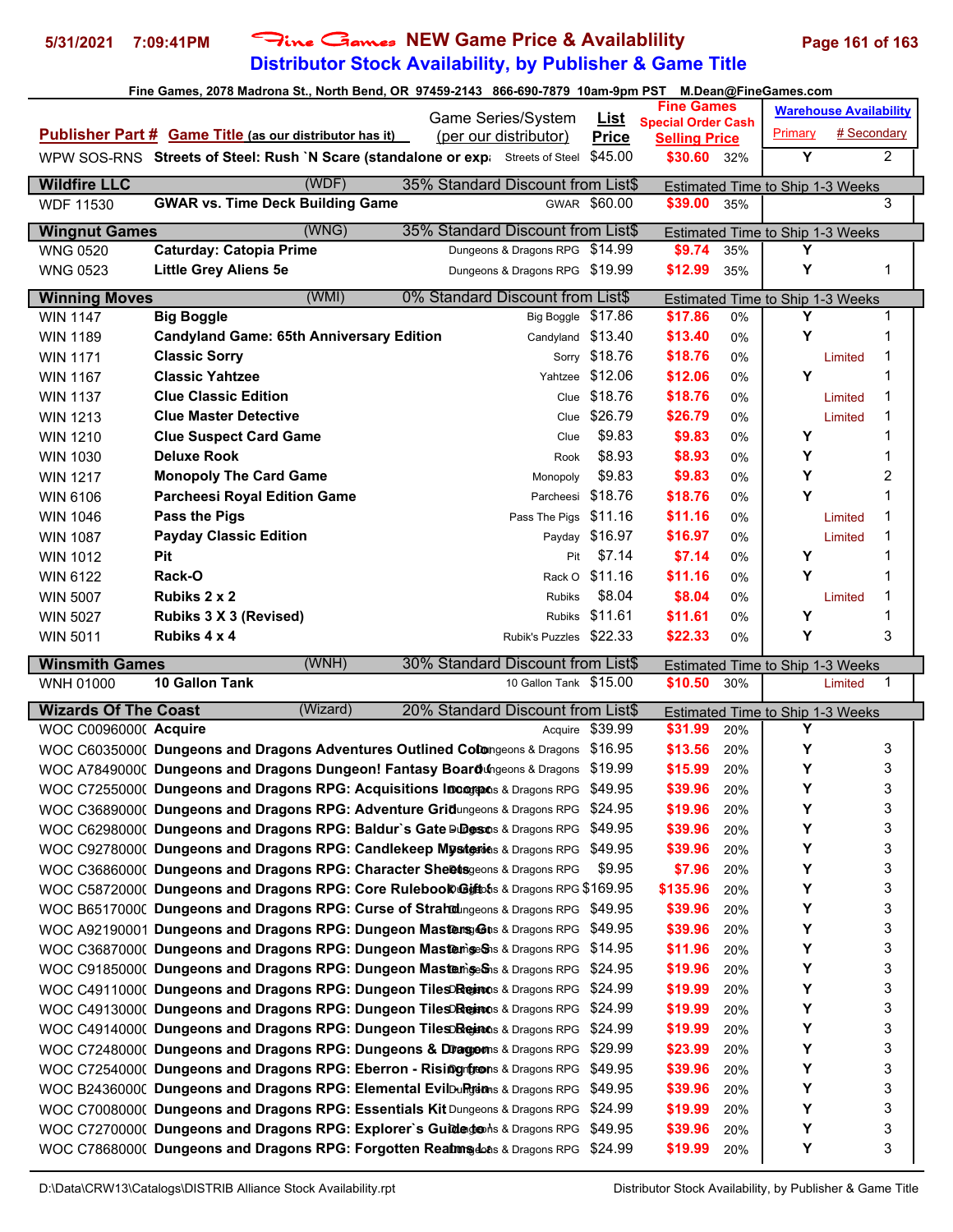# **Distributor Stock Availability, by Publisher & Game Title 5/31/2021 7:09:41PM** Fine Games **NEW Game Price & Availablility Page 162 of 163**

| Game Series/System                                                                                                                                                           | <u>List</u>  | <b>Fine Games</b>                                 |          |         | <b>Warehouse Availability</b> |        |
|------------------------------------------------------------------------------------------------------------------------------------------------------------------------------|--------------|---------------------------------------------------|----------|---------|-------------------------------|--------|
| <b>Publisher Part # Game Title (as our distributor has it)</b><br>(per our distributor)                                                                                      | <b>Price</b> | <b>Special Order Cash</b><br><b>Selling Price</b> |          | Primary | # Secondary                   |        |
| WOC C6297000( Dungeons and Dragons RPG: Ghosts of Saltmagsh & Dragons RPG                                                                                                    | \$49.95      | \$39.96                                           | 20%      | Υ       |                               | 3      |
| WOC C5835000( Dungeons and Dragons RPG: Guildmasters`LGuidens & Dragons RPG                                                                                                  | \$49.95      | \$39.96                                           | 20%      | Υ       |                               | 3      |
| WOC C7867000( Dungeons and Dragons RPG: Icewind Dale -DRingeons & Dragons RPG                                                                                                | \$49.95      | \$39.96                                           | 20%      | Υ       |                               | 3      |
| WOC C8715000( Dungeons and Dragons RPG: Icewind Dale -DRignens & Dragons RPG                                                                                                 | \$29.99      | \$23.99                                           | 20%      | Υ       |                               | 3      |
| WOC A9218000( Dungeons and Dragons RPG: Monster Manualingeons & Dragons RPG                                                                                                  | \$49.95      | \$39.96                                           | 20%      | Υ       |                               | 3      |
| WOC C4594000( Dungeons and Dragons RPG: MordenkainenCompens & Dragons RPG                                                                                                    | \$49.95      | \$39.96                                           | 20%      | Υ       |                               | 3      |
| WOC C7875000( Dungeons and Dragons RPG: Mythic Odysseysgofins & Dragons RPG                                                                                                  | \$49.95      | \$39.96                                           | 20%      | Υ       |                               | 3      |
| WOC B24390000 Dungeons and Dragons RPG: Out of the Abyssageons & Dragons RPG                                                                                                 | \$49.95      | \$39.96                                           | 20%      | Υ       |                               | 3      |
| WOC A92170000 Dungeons and Dragons RPG: Players Handbookeons & Dragons RPG                                                                                                   | \$49.95      | \$39.96                                           | 20%      | Υ       |                               | 3      |
| WOC A9216000( Dungeons and Dragons RPG: Starter Set<br>Dungeons & Dragons RPG                                                                                                | \$19.99      | \$15.99                                           | 20%      | Υ       |                               | 3      |
| WOC B86690000 Dungeons and Dragons RPG: Storm King's Dhugadhs & Dragons RPG                                                                                                  | \$49.95      | \$39.96                                           | 20%      | Υ       |                               | 3      |
| WOC B24380000 Dungeons and Dragons RPG: Sword Coast Adwents & Dragons RPG                                                                                                    | \$39.95      | \$31.96                                           | 20%      | Υ       |                               | 3      |
| WOC C6303000( Dungeons and Dragons RPG: Tactics Maps Reigens & Dragons RPG                                                                                                   | \$24.95      | \$19.96                                           | 20%      | Υ       |                               | 3      |
| WOC C2207000( Dungeons and Dragons RPG: Tales from the May wins & Dragons RPG                                                                                                | \$49.95      | \$39.96                                           | 20%      | Υ       |                               | 3      |
| WOC C7878000( Dungeons and Dragons RPG: Tasha's Cauld Dong of a & Dragons RPG                                                                                                | \$49.95      | \$39.96                                           | 20%      | Υ       |                               | 3      |
| WOC C2208000( Dungeons and Dragons RPG: Tomb of Annihilations & Dragons RPG                                                                                                  | \$49.95      | \$39.96                                           | 20%      | Υ       |                               | 3      |
| WOC A96060000 Dungeons and Dragons RPG: Tyranny of Dragogens & Dragons RPG                                                                                                   | \$29.95      | \$23.96                                           | 20%      | Υ       |                               | 3      |
| WOC A9607000( Dungeons and Dragons RPG: Tyranny of Dragogesns & Dragons RPG                                                                                                  | \$29.95      | \$23.96                                           | 20%      | Υ       |                               | 3      |
| WOC C9280000( Dungeons and Dragons RPG: Van Richten's LGujetens & Dragons RPG                                                                                                | \$49.95      | \$39.96                                           | 20%      | Υ       |                               | 3      |
| WOC B86820000 Dungeons and Dragons RPG: Volo's Guide to Mgoms & Dragons RPG                                                                                                  | \$49.95      | \$39.96                                           | 20%      | Υ       |                               | 3      |
| WOC C4658000( Dungeons and Dragons RPG: Waterdeep - Draggens & Dragons RPG                                                                                                   | \$49.95      | \$39.96                                           | 20%      | Υ       |                               | 3      |
| WOC C6052000( Dungeons and Dragons RPG: Waterdeep - Dungeons & Dragons RPG                                                                                                   | \$24.95      | \$19.96                                           | 20%      | Υ       |                               | 3      |
| WOC C4659000( Dungeons and Dragons RPG: Waterdeep - Dungeons & Dragons RPG                                                                                                   | \$49.95      | \$39.96                                           | 20%      | Υ       |                               | 3      |
| WOC C2209000( Dungeons and Dragons RPG: Xanathars Guided goohs & Dragons RPG                                                                                                 | \$49.95      | \$39.96                                           | 20%      | Υ       |                               | 3      |
| <b>Dungeons and Dragons: Castle Ravenloft Boardgangeons &amp; Dragons</b><br><b>WOC 20779</b>                                                                                | \$64.99      | \$51.99                                           | 20%      | Υ       |                               | 3      |
| WOC C6164000(Dungeons and Dragons: Dungeon Mayhem<br>Dungeons & Dragons                                                                                                      | \$15.00      | \$12.00                                           | 20%      | Υ       |                               | 3      |
| WOC C7694000( Dungeons and Dragons: Dungeon Mayhem - Battlengeons & Dragons                                                                                                  | \$9.99       | \$7.99                                            | 20%      | Υ       |                               | 3      |
| WOC C7888000( Dungeons and Dragons: Dungeon Mayhem - Monsngeons & Dragons                                                                                                    | \$24.99      | \$19.99                                           | 20%      | Υ       |                               | 3      |
| <b>Dungeons and Dragons: Legend of Drizzt Board Gangeons &amp; Dragons</b><br><b>WOC 35594</b>                                                                               | \$64.99      | \$51.99                                           | 20%      | Υ       |                               | 3      |
| Dungeons and Dragons: Lords of Waterdeep Boamgeons & Dragons<br><b>WOC 38851</b>                                                                                             | \$49.99      | \$39.99                                           | 20%      | Υ       |                               | 3      |
| WOC A35790000 Dungeons and Dragons: Lords of Waterdeep Boamgeons & Dragons                                                                                                   | \$39.99      | \$31.99                                           | 20%      | Υ       |                               | 3      |
| <b>Dungeons and Dragons: Wrath Of Ashardalon Boangeons &amp; Dragons</b><br><b>WOC 21442</b>                                                                                 | \$64.99      | \$51.99                                           | 20%      | Υ       |                               | 3      |
| WOC C9184000( Great Dalmuti: Dungeons & Dragons (DISPLAY = 8 Great Dalmuti \$14.99                                                                                           |              | \$11.99                                           | 20%      | Υ       |                               | 3      |
| WOC C7866000( Magic the Gathering CCG: 2020 Challenger Deelydhe Gathering CCG \$206.20                                                                                       |              | \$206.20                                          | 0%       |         | Limited                       | 1      |
| WOC C9118000( Magic the Gathering CCG: Challenger Deck 2024dDhe Gathering CCG \$206.20                                                                                       |              | \$206.20                                          | 0%       | Υ<br>Υ  |                               | 2<br>2 |
| WOC C6323000( Magic the Gathering CCG: Commander LegendsiDhe Gathering CCG \$123.40<br>WOC C7503000(Magic the Gathering CCG: Core 2021 Booster Disphe Gathering CCG \$123.19 |              | \$123.40                                          | 0%       | Υ       |                               | 3      |
| WOC C7605000( Magic the Gathering CCG: Kaldheim Draft Bousterthe Gathering CCG \$123.19                                                                                      |              | \$123.19<br>\$123.19                              | 0%       | Υ       |                               | 3      |
| WOC C8638000( Magic the Gathering CCG: Kaldheim Set Boostard Dhe Gathering CCG \$128.46                                                                                      |              | \$128.46                                          | 0%<br>0% | Υ       |                               | 2      |
| WOC A4212105( Magic the Gathering CCG: Spanish Journey Intoidhe Gathering CCG \$143.64                                                                                       |              | \$114.91                                          | 20%      |         | Limited                       | 1      |
| WOC C8438000( Magic the Gathering CCG: Strixhaven - Schoolagt the Gathering CCG \$171.86                                                                                     |              | \$171.86                                          | 0%       | Υ       |                               | 3      |
| WOC C8435000( Magic the Gathering CCG: Strixhaven - Schoolapt Me Gathering CCG \$123.19                                                                                      |              | \$123.19                                          | 0%       | Υ       |                               |        |
| WOC C8446000( Magic the Gathering CCG: Strixhaven - Schoolapt Me Gathering CCG \$128.46                                                                                      |              | \$128.46                                          | 0%       |         | Limited                       | 1      |
| WOC C6254000( Magic the Gathering CCG: Theros Beyond Deathidhe Gathering CCG \$123.19                                                                                        |              | \$123.19                                          | 0%       | Υ       |                               | 3      |
| WOC C6260000( Magic the Gathering CCG: Theros Beyond Deatbic The Gathering CCG \$60.01                                                                                       |              | \$60.01                                           | 0%       |         |                               | 3      |
| WOC C7533000( Magic the Gathering CCG: Zendikar Rising Bunglethe Gathering CCG \$34.37                                                                                       |              | \$34.37                                           | 0%       | Υ       |                               | 3      |
| WOC C7532000( Magic the Gathering CCG: Zendikar Rising Commathe Gathering CCG \$103.07                                                                                       |              | \$103.07                                          | 0%       | Υ       |                               | 1      |
| WOC C7538000( Magic the Gathering CCG: Zendikar Rising DraftjiBthe Gathering CCG \$123.19                                                                                    |              | \$123.19                                          | 0%       | Υ       |                               | 3      |
| WOC C8323000( Magic the Gathering CCG: Zendikar Rising SetaBiothe Gathering CCG \$128.46                                                                                     |              | \$128.46                                          | 0%       | Υ       |                               | 3      |
| WOC C5727000( Transformers TCG: Booster Display (30)<br>Transformers \$119.70                                                                                                |              | \$95.76                                           | 20%      | Υ       |                               |        |
|                                                                                                                                                                              |              |                                                   |          |         |                               |        |